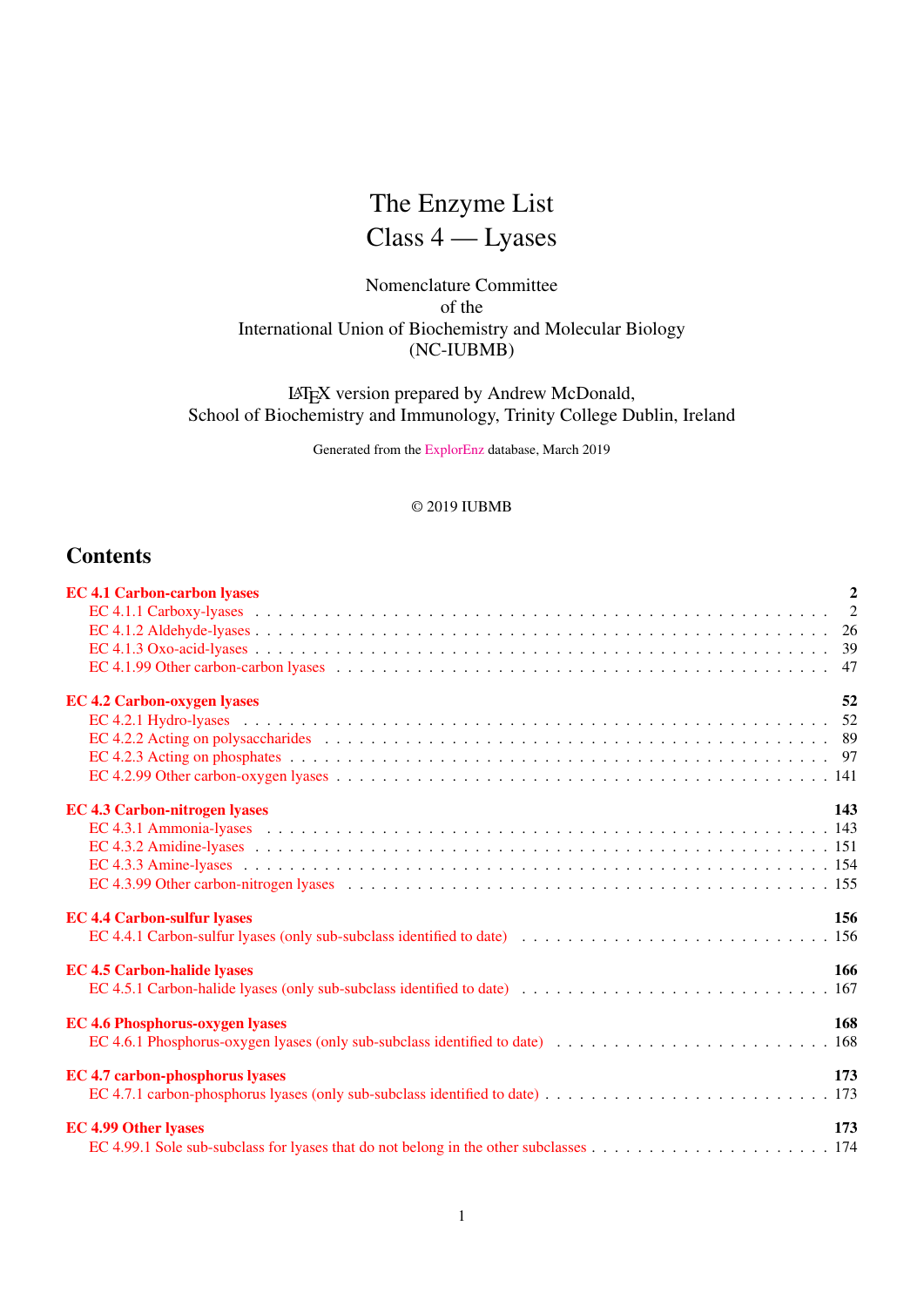#### [References](#page-175-0) 178

[Index](#page-177-0) 255

## <span id="page-1-0"></span>EC 4.1 Carbon-carbon lyases

This subclass contains the decarboxylases (carboxy-lyases; EC 4.1.1), the aldehyde-lyases, which catalyse the reversal of an aldol condensation (EC 4.1.2), the oxo-acid-lyases, which catalyse the cleavage of a 3-hydroxy acid (EC 4.1.3) and other carboncarbon lyases (EC 4.1.99), or the reverse reactions.

## <span id="page-1-1"></span>EC 4.1.1 Carboxy-lyases

#### [EC 4.1.1.1](http://www.enzyme-database.org/query.php?ec=4.1.1.1)

|                    | <b>Accepted name:</b> pyruvate decarboxylase                                                                  |
|--------------------|---------------------------------------------------------------------------------------------------------------|
| <b>Reaction:</b>   | a 2-oxo carboxylate = an aldehyde + $CO2$                                                                     |
| Other name $(s)$ : | $\alpha$ -carboxylase (ambiguous); pyruvic decarboxylase; $\alpha$ -ketoacid carboxylase; 2-oxo-acid carboxy- |
|                    | Ivase                                                                                                         |
|                    | <b>Systematic name:</b> 2-oxo-acid carboxy-lyase (aldehyde-forming)                                           |
| <b>Comments:</b>   | A thiamine-diphosphate protein. Also catalyses acyloin formation.                                             |
| <b>References:</b> | [1192]                                                                                                        |
|                    |                                                                                                               |

[EC 4.1.1.1 created 1961]

#### [EC 4.1.1.2](http://www.enzyme-database.org/query.php?ec=4.1.1.2)

|                         | <b>Accepted name:</b> oxalate decarboxylase                                                                    |
|-------------------------|----------------------------------------------------------------------------------------------------------------|
|                         | <b>Reaction:</b> $\text{o} \text{xalate} + \text{H}^+ = \text{formate} + \text{CO}_2$                          |
| Other name $(s)$ :      | oxalate carboxy-lyase                                                                                          |
| <b>Systematic name:</b> | oxalate carboxy-lyase (formate-forming)                                                                        |
| <b>Comments:</b>        | The enzyme from <i>Bacillus subtilis</i> contains manganese and requires $O_2$ for activity, even though there |
|                         | is no net redox change.                                                                                        |
|                         | <b>References:</b> [578, 1261, 1262]                                                                           |

[EC 4.1.1.2 created 1961]

*[4.1.1.3 Transferred entry. oxaloacetate decarboxylase. Now recognized to be two enzymes EC 7.2.4.2 [oxaloacetate decarboxylase (Na*<sup>+</sup> *extruding)] and EC 4.1.1.112 (oxaloacetate decarboxylase).]*

[EC 4.1.1.3 created 1961 as EC 4.1.1.3, modified 1986, modified 2000, deleted 2018]

#### [EC 4.1.1.4](http://www.enzyme-database.org/query.php?ec=4.1.1.4)

|                         | <b>Accepted name:</b> acetoacetate decarboxylase                            |
|-------------------------|-----------------------------------------------------------------------------|
| <b>Reaction:</b>        | $\alpha$ acetoacetate + H <sup>+</sup> = $\alpha$ acetone + CO <sub>2</sub> |
| Other name(s):          | acetoacetic acid decarboxylase; acetoacetate carboxy-lyase                  |
| <b>Systematic name:</b> | acetoacetate carboxy-lyase (acetone-forming)                                |
|                         | <b>References:</b> [278, 1444, 521]                                         |

[EC 4.1.1.4 created 1961]

## [EC 4.1.1.5](http://www.enzyme-database.org/query.php?ec=4.1.1.5)

Accepted name: acetolactate decarboxylase **Reaction:**  $(2S)$ -2-hydroxy-2-methyl-3-oxobutanoate =  $(3R)$ -3-hydroxybutan-2-one +  $CO_2$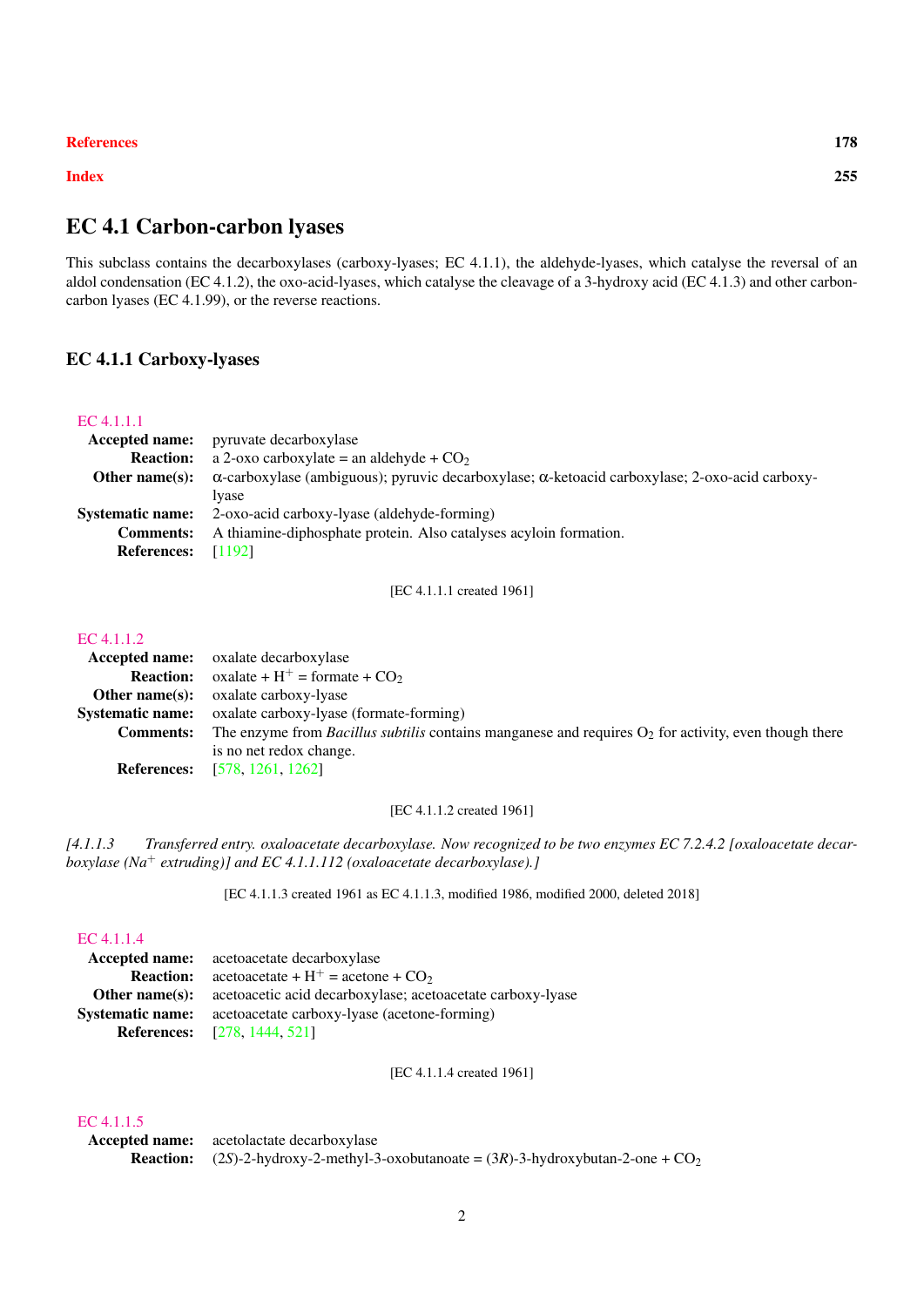| Other name(s):          | $\alpha$ -acetolactate decarboxylase; (S)-2-hydroxy-2-methyl-3-oxobutanoate carboxy-lyase; (S)-2-hydroxy- |
|-------------------------|-----------------------------------------------------------------------------------------------------------|
|                         | 2-methyl-3-oxobutanoate carboxy-lyase $[(R)-2$ -acetoin-forming]; $(S)-2$ -hydroxy-2-methyl-3-            |
|                         | oxobutanoate carboxy-lyase $[(3R)-3-hydroxybutan-2-one-forming]$                                          |
| <b>Systematic name:</b> | $(2S)$ -2-hydroxy-2-methyl-3-oxobutanoate carboxy-lyase $[(3R)$ -3-hydroxybutan-2-one-forming             |
| <b>References:</b>      | [514, 1222]                                                                                               |
|                         |                                                                                                           |

[EC 4.1.1.5 created 1961]

#### [EC 4.1.1.6](http://www.enzyme-database.org/query.php?ec=4.1.1.6)

|                         | <b>Accepted name:</b> <i>cis-aconitate decarboxylase</i>                                    |
|-------------------------|---------------------------------------------------------------------------------------------|
|                         | <b>Reaction:</b> <i>cis</i> -aconitate = itaconate + $CO2$                                  |
| Other name $(s)$ :      | cis-aconitic decarboxylase; cis-aconitate carboxy-lyase; CAD1 (gene name); IRG1 (gene name) |
| <b>Systematic name:</b> | <i>cis</i> -aconitate carboxy-lyase (itaconate-forming)                                     |
| <b>Comments:</b>        | The enzyme has been characterized from the fungus <i>Aspergillus terreus</i> and from human |
|                         | macrophages. cf. EC 4.1.1.113, trans-aconitate decarboxylase.                               |
|                         | <b>References:</b> [84, 321, 618, 872]                                                      |
|                         |                                                                                             |

[EC 4.1.1.6 created 1961, modified 2018]

## [EC 4.1.1.7](http://www.enzyme-database.org/query.php?ec=4.1.1.7)

|                          | <b>Accepted name:</b> benzoylformate decarboxylase                                         |
|--------------------------|--------------------------------------------------------------------------------------------|
| <b>Reaction:</b>         | phenylglyoxylate = benzaldehyde + $CO2$                                                    |
| Other name $(s)$ :       | phenylglyoxylate decarboxylase; benzoylformate carboxy-lyase; benzoylformate carboxy-lyase |
|                          | (benzaldehyde-forming)                                                                     |
| <b>Systematic name:</b>  | phenylglyoxylate carboxy-lyase (benzaldehyde-forming)                                      |
| <b>Comments:</b>         | A thiamine-diphosphate protein.                                                            |
| <b>References:</b> [446] |                                                                                            |
|                          |                                                                                            |

[EC 4.1.1.7 created 1961]

## [EC 4.1.1.8](http://www.enzyme-database.org/query.php?ec=4.1.1.8)

| <b>Accepted name:</b> oxalyl-CoA decarboxylase                                  |
|---------------------------------------------------------------------------------|
| $oxalyl$ -CoA = formyl-CoA + CO <sub>2</sub>                                    |
| <b>Other name(s):</b> oxalyl coenzyme A decarboxylase; oxalyl-CoA carboxy-lyase |
| oxalyl-CoA carboxy-lyase (formyl-CoA-forming)                                   |
| <b>Comments:</b> A thiamine-diphosphate protein.                                |
| - 10321                                                                         |
|                                                                                 |

[EC 4.1.1.8 created 1961]

#### [EC 4.1.1.9](http://www.enzyme-database.org/query.php?ec=4.1.1.9)

| <b>Accepted name:</b> malonyl-CoA decarboxylase                                                       |
|-------------------------------------------------------------------------------------------------------|
| malonyl-CoA = $acetyl$ -CoA + CO <sub>2</sub>                                                         |
| malonyl coenzyme A decarboxylase; malonyl-CoA carboxy-lyase                                           |
| malonyl-CoA carboxy-lyase (acetyl-CoA-forming)                                                        |
| Specific for malonyl-CoA. The enzyme from <i>Pseudomonas ovalis</i> also catalyses the reaction of EC |
| 2.8.3.3 malonate CoA-transferase.                                                                     |
| <b>References:</b> [148, 1253]                                                                        |
|                                                                                                       |

[EC 4.1.1.9 created 1961, deleted 1972, reinstated 1978]

*[4.1.1.10 Deleted entry. aminomalonate decarboxylase. Now included with EC 4.1.1.12, aspartate 4-decarboxylase]*

[EC 4.1.1.10 created 1961, deleted 1972]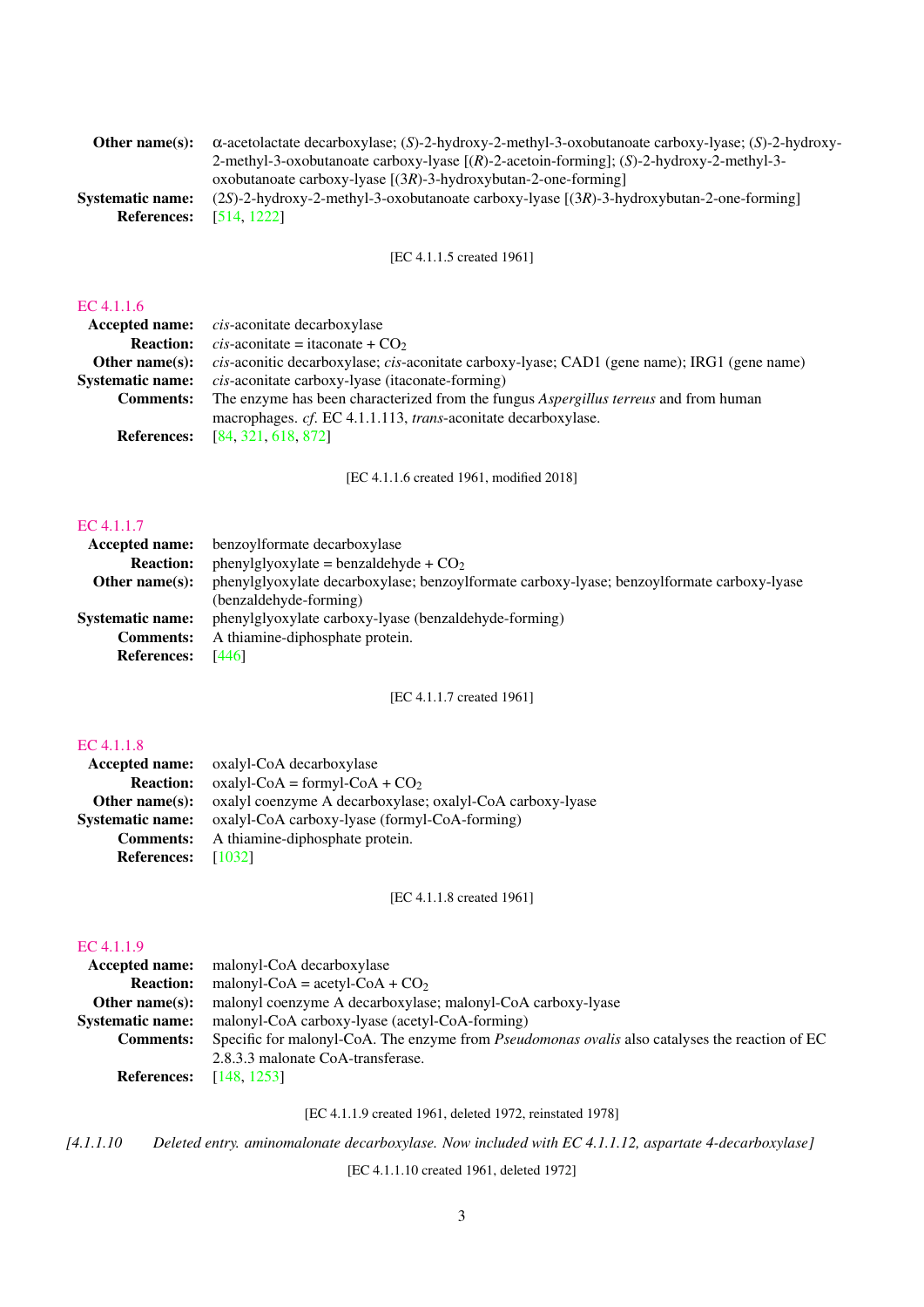### [EC 4.1.1.11](http://www.enzyme-database.org/query.php?ec=4.1.1.11)

| aspartate $\alpha$ -decarboxylase; L-aspartate $\alpha$ -decarboxylase; aspartic $\alpha$ -decarboxylase; L-aspartate 1- |
|--------------------------------------------------------------------------------------------------------------------------|
|                                                                                                                          |
|                                                                                                                          |
|                                                                                                                          |
|                                                                                                                          |
|                                                                                                                          |

[EC 4.1.1.11 created 1961, deleted 1972, reinstated 1984]

#### [EC 4.1.1.12](http://www.enzyme-database.org/query.php?ec=4.1.1.12)

| aspartate 4-decarboxylase                                                                                                                                                                    |
|----------------------------------------------------------------------------------------------------------------------------------------------------------------------------------------------|
| L-aspartate = L-alanine + $CO2$                                                                                                                                                              |
| desulfinase; aminomalonic decarboxylase; aspartate $\beta$ -decarboxylase; aspartate $\omega$ -decarboxylase;                                                                                |
| aspartic $\omega$ -decarboxylase; aspartic $\beta$ -decarboxylase; L-aspartate $\beta$ -decarboxylase; cysteine sulfinic                                                                     |
| desulfinase; L-cysteine sulfinate acid desulfinase; L-aspartate 4-carboxy-lyase                                                                                                              |
| L-aspartate 4-carboxy-lyase (L-alanine-forming)                                                                                                                                              |
| A pyridoxal-phosphate protein. Also catalyses the decarboxylation of aminomalonate (formerly listed<br>as EC 4.1.1.10), and the desulfination of 3-sulfino-L-alanine to sulfite and alanine. |
| [612, 944, 971, 1372]                                                                                                                                                                        |
|                                                                                                                                                                                              |

[EC 4.1.1.12 created 1961, modified 1976 (EC 4.1.1.10 created 1961, incorporated 1972)]

*[4.1.1.13 Deleted entry. carbamoylaspartate decarboxylase]*

[EC 4.1.1.13 created 1961, deleted 1972]

# [EC 4.1.1.14](http://www.enzyme-database.org/query.php?ec=4.1.1.14)

| EC 4.1.1.14        |                                                                       |
|--------------------|-----------------------------------------------------------------------|
|                    | <b>Accepted name:</b> valine decarboxylase                            |
|                    | <b>Reaction:</b> L-valine = 2-methylpropanamine + $CO2$               |
|                    | <b>Other name(s):</b> leucine decarboxylase; L-valine carboxy-lyase   |
|                    | Systematic name: L-valine carboxy-lyase (2-methylpropanamine-forming) |
| <b>Comments:</b>   | A pyridoxal-phosphate protein. Also acts on L-leucine.                |
| <b>References:</b> | [1235]                                                                |

[EC 4.1.1.14 created 1961]

#### [EC 4.1.1.15](http://www.enzyme-database.org/query.php?ec=4.1.1.15)

| glutamate decarboxylase                                                                                                     |  |
|-----------------------------------------------------------------------------------------------------------------------------|--|
| L-glutamate = 4-aminobutanoate + $CO2$                                                                                      |  |
| L-glutamic acid decarboxylase; L-glutamic decarboxylase; cysteic acid decarboxylase; L-glutamate<br>Other name $(s)$ :      |  |
| $\alpha$ -decarboxylase; aspartate 1-decarboxylase; aspartic $\alpha$ -decarboxylase; L-aspartate- $\alpha$ -decarboxylase; |  |
| γ-glutamate decarboxylase; L-glutamate 1-carboxy-lyase                                                                      |  |
| L-glutamate 1-carboxy-lyase (4-aminobutanoate-forming)                                                                      |  |
| A pyridoxal-phosphate protein. The brain enzyme also acts on L-cysteate, 3-sulfino-L-alanine and L-                         |  |
| aspartate.                                                                                                                  |  |
| [22, 921, 1082]                                                                                                             |  |
|                                                                                                                             |  |

[EC 4.1.1.15 created 1961]

| <b>Accepted name:</b> hydroxyglutamate decarboxylase                        |
|-----------------------------------------------------------------------------|
| <b>Reaction:</b> 3-hydroxy-L-glutamate = 4-amino-3-hydroxybutanoate + $CO2$ |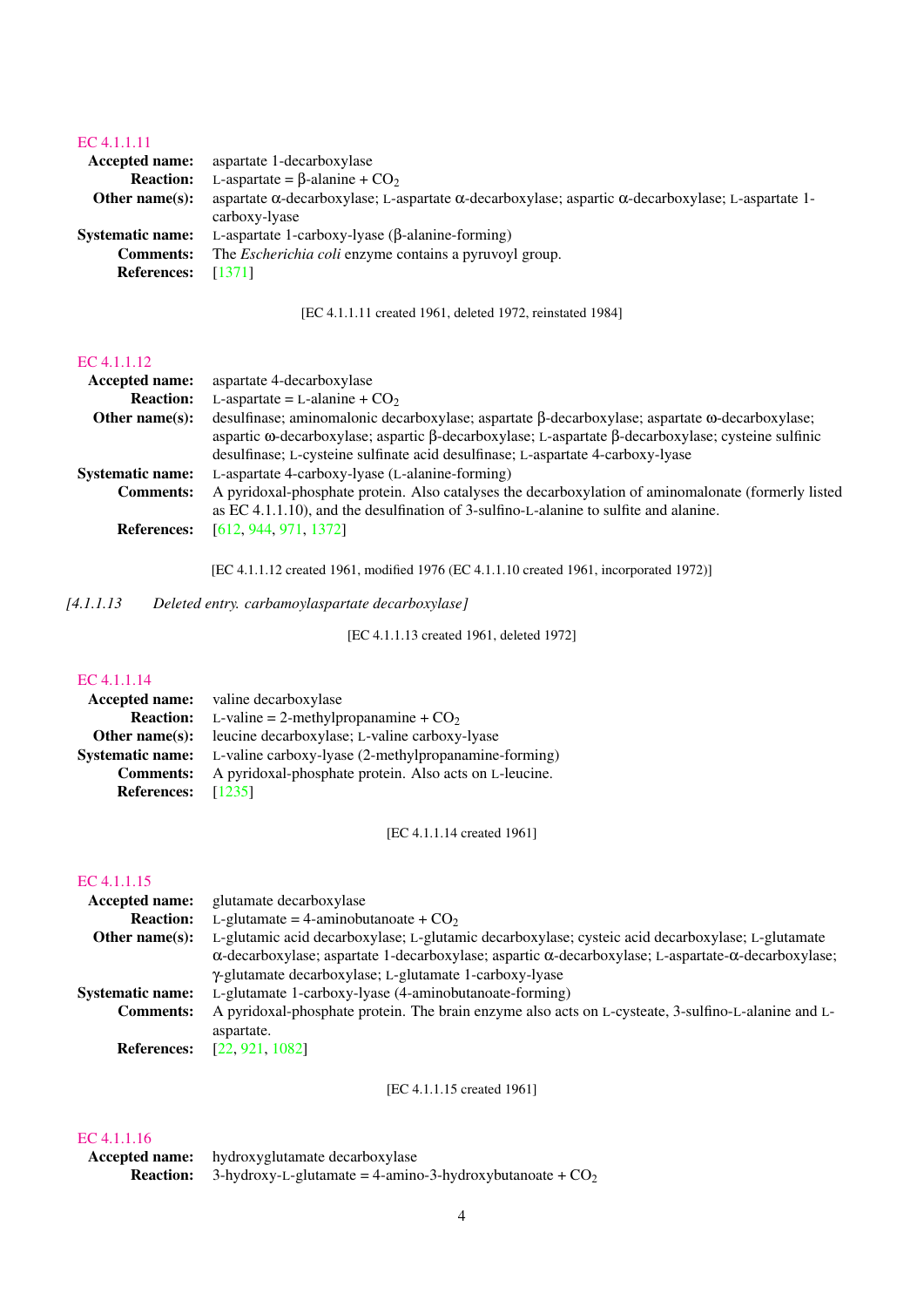Other name(s): 3-hydroxy-L-glutamate 1-carboxy-lyase Systematic name: 3-hydroxy-L-glutamate 1-carboxy-lyase (4-amino-3-hydroxybutanoate-forming) Comments: A pyridoxal-phosphate protein. References: [\[1314\]](#page-245-0)

[EC 4.1.1.16 created 1961]

#### [EC 4.1.1.17](http://www.enzyme-database.org/query.php?ec=4.1.1.17)

| <b>Accepted name:</b> ornithine decarboxylase                          |
|------------------------------------------------------------------------|
| <b>Reaction:</b> L-ornithine = putrescine + $CO2$                      |
| <b>Other name(s):</b> SpeC; L-ornithine carboxy-lyase                  |
| <b>Systematic name:</b> L-ornithine carboxy-lyase (putrescine-forming) |
| <b>Comments:</b> A pyridoxal-phosphate protein.                        |
| <b>References:</b> [960, 1267]                                         |
|                                                                        |

[EC 4.1.1.17 created 1961]

# [EC 4.1.1.18](http://www.enzyme-database.org/query.php?ec=4.1.1.18)

| LU 7.1.1.10                    |                                                                     |
|--------------------------------|---------------------------------------------------------------------|
|                                | <b>Accepted name:</b> lysine decarboxylase                          |
|                                | <b>Reaction:</b> L-lysine = cadaverine + $CO2$                      |
|                                | <b>Other name(s):</b> L-lysine carboxy-lyase                        |
|                                | <b>Systematic name:</b> L-lysine carboxy-lyase (cadaverine-forming) |
| <b>Comments:</b>               | A pyridoxal-phosphate protein. Also acts on 5-hydroxy-L-lysine.     |
| <b>References:</b> [395, 1201] |                                                                     |
|                                |                                                                     |

[EC 4.1.1.18 created 1961]

#### [EC 4.1.1.19](http://www.enzyme-database.org/query.php?ec=4.1.1.19)

| <b>Accepted name:</b>   | arginine decarboxylase                      |
|-------------------------|---------------------------------------------|
| <b>Reaction:</b>        | L-arginine = agmatine + $CO2$               |
| Other name $(s)$ :      | SpeA; L-arginine carboxy-lyase              |
| <b>Systematic name:</b> | L-arginine carboxy-lyase (agmatine-forming) |
| <b>Comments:</b>        | A pyridoxal-phosphate protein.              |
| <b>References:</b>      | [96, 1046, 1267]                            |

[EC 4.1.1.19 created 1961]

#### [EC 4.1.1.20](http://www.enzyme-database.org/query.php?ec=4.1.1.20)

| <b>Accepted name:</b> diaminopimelate decarboxylase                                       |
|-------------------------------------------------------------------------------------------|
| $meso-2.6$ -diaminoheptanedioate = L-lysine + $CO2$                                       |
| diaminopimelic acid decarboxylase; meso-diaminopimelate decarboxylase; DAP-decarboxylase; |
| <i>meso</i> -2,6-diaminoheptanedioate carboxy-lyase                                       |
| <i>meso</i> -2,6-diaminoheptanedioate carboxy-lyase (L-lysine-forming)                    |
| A pyridoxal-phosphate protein.                                                            |
| [298]                                                                                     |
|                                                                                           |

[EC 4.1.1.20 created 1961]

| IC 4.1.1.21    |                                                                                                                   |
|----------------|-------------------------------------------------------------------------------------------------------------------|
| Accepted name: | phosphoribosylaminoimidazole carboxylase                                                                          |
|                | <b>Reaction:</b> $5$ -amino-1- $(5)$ -phospho-D-ribosyl)imidazole-4-carboxylate = $5$ -amino-1- $(5)$ -phospho-D- |
|                | ribosyl) imidazole + $CO2$                                                                                        |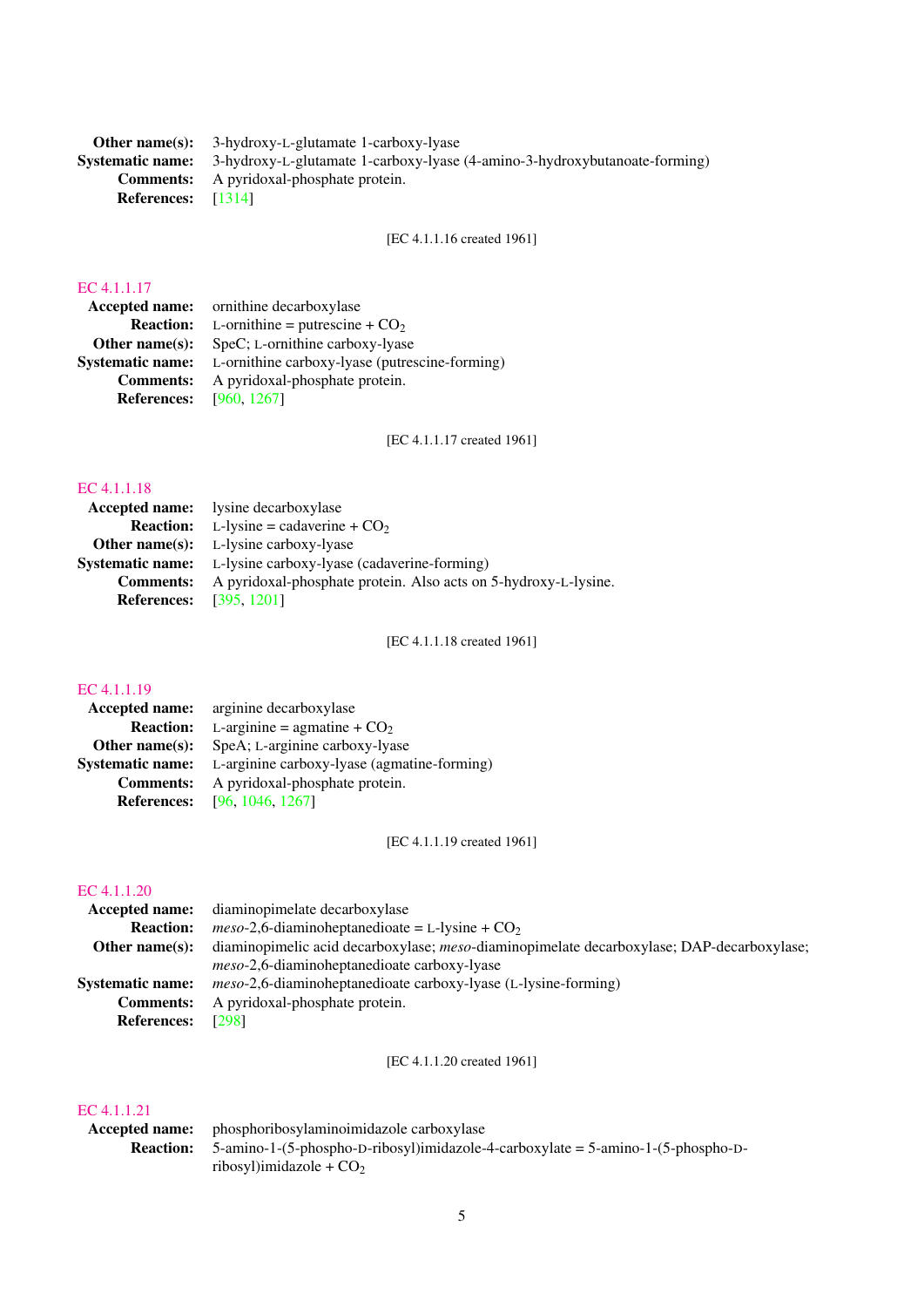| Other name $(s)$ :      | 5-phosphoribosyl-5-aminoimidazole carboxylase; 5-amino-1-ribosylimidazole 5-phosphate carboxy-        |
|-------------------------|-------------------------------------------------------------------------------------------------------|
|                         | lase; AIR carboxylase; 1-(5-phosphoribosyl)-5-amino-4-imidazolecarboxylate carboxy-lyase; ADE2;       |
|                         | class II PurE; 5-amino-1-(5-phospho-D-ribosyl)imidazole-4-carboxylate carboxy-lyase                   |
| <b>Systematic name:</b> | 5-amino-1-(5-phospho-D-ribosyl)imidazole-4-carboxylate carboxy-lyase [5-amino-1-(5-phospho-D-         |
|                         | ribosyl)imidazole-forming                                                                             |
| <b>Comments:</b>        | While this is the reaction that occurs in vertebrates during purine biosynthesis, two en-             |
|                         | zymes are required to carry out the same reaction in <i>Escherichia coli</i> , namely EC 6.3.4.18, 5- |
|                         | (carboxyamino)imidazole ribonucleotide synthase and EC 5.4.99.18, 5-(carboxyamino)imidazole           |
|                         | ribonucleotide mutase [360]. 5-Carboxyamino-1-(5-phospho-D-ribosyl)imidazole is not a substrate.      |
| <b>References:</b>      | [794, 361, 360]                                                                                       |
|                         |                                                                                                       |

[EC 4.1.1.21 created 1961, modified 2000, modified 2006]

## [EC 4.1.1.22](http://www.enzyme-database.org/query.php?ec=4.1.1.22)

|                  | <b>Accepted name:</b> histidine decarboxylase                                                     |  |
|------------------|---------------------------------------------------------------------------------------------------|--|
|                  | <b>Reaction:</b> L-histidine = histamine + $CO2$                                                  |  |
|                  | <b>Other name(s):</b> L-histidine decarboxylase; L-histidine carboxy-lyase                        |  |
|                  | <b>Systematic name:</b> L-histidine carboxy-lyase (histamine-forming)                             |  |
| <b>Comments:</b> | A pyridoxal-phosphate protein (in animal tissues). The bacterial enzyme has a pyruvoyl residue as |  |
|                  | prosthetic group.                                                                                 |  |
|                  | <b>References:</b> [339, 1071, 1087]                                                              |  |

[EC 4.1.1.22 created 1961]

#### [EC 4.1.1.23](http://www.enzyme-database.org/query.php?ec=4.1.1.23)

| <b>Accepted name:</b>   | orotidine-5'-phosphate decarboxylase                                                                 |
|-------------------------|------------------------------------------------------------------------------------------------------|
| <b>Reaction:</b>        | orotidine 5'-phosphate = $UMP + CO2$                                                                 |
| Other name $(s)$ :      | orotidine-5'-monophosphate decarboxylase; orotodylate decarboxylase; orotidine phosphate decar-      |
|                         | boxylase; OMP decarboxylase; orotate monophosphate decarboxylase; orotidine monophosphate            |
|                         | decarboxylase; orotidine phosphate decarboxylase; OMP-DC; orotate decarboxylase; orotidine 5'-       |
|                         | phosphate decarboxylase; orotidylic decarboxylase; orotidylic acid decarboxylase; orotodylate decar- |
|                         | boxylase; ODCase; orotic decarboxylase; orotidine-5'-phosphate carboxy-lyase                         |
| <b>Systematic name:</b> | orotidine-5'-phosphate carboxy-lyase (UMP-forming)                                                   |
| <b>Comments:</b>        | The enzyme from higher eukaryotes is identical with EC 2.4.2.10 orotate phosphoribosyltransferase.   |
| <b>References:</b>      | [606, 756, 842]                                                                                      |
|                         |                                                                                                      |

[EC 4.1.1.23 created 1961, modified 1986]

## [EC 4.1.1.24](http://www.enzyme-database.org/query.php?ec=4.1.1.24)

|                         | <b>Accepted name:</b> aminobenzoate decarboxylase    |
|-------------------------|------------------------------------------------------|
| <b>Reaction:</b>        | $4$ (or 2)-aminobenzoate = aniline + CO <sub>2</sub> |
| <b>Systematic name:</b> | aminobenzoate carboxy-lyase (aniline-forming)        |
|                         | <b>Comments:</b> A pyridoxal-phosphate protein.      |
| <b>References:</b>      | - 18441                                              |

[EC 4.1.1.24 created 1961]

|                  | <b>Accepted name:</b> tyrosine decarboxylase                                                              |
|------------------|-----------------------------------------------------------------------------------------------------------|
|                  | <b>Reaction:</b> L-tyrosine = tyramine + $CO2$                                                            |
|                  | <b>Other name(s):</b> L-tyrosine decarboxylase; L-(-)-tyrosine apodecarboxylase; L-tyrosine carboxy-lyase |
|                  | <b>Systematic name:</b> L-tyrosine carboxy-lyase (tyramine-forming)                                       |
| <b>Comments:</b> | A pyridoxal-phosphate protein. The bacterial enzyme also acts on 3-hydroxytyrosine and, more              |
|                  | slowly, on 3-hydroxyphenylalanine.                                                                        |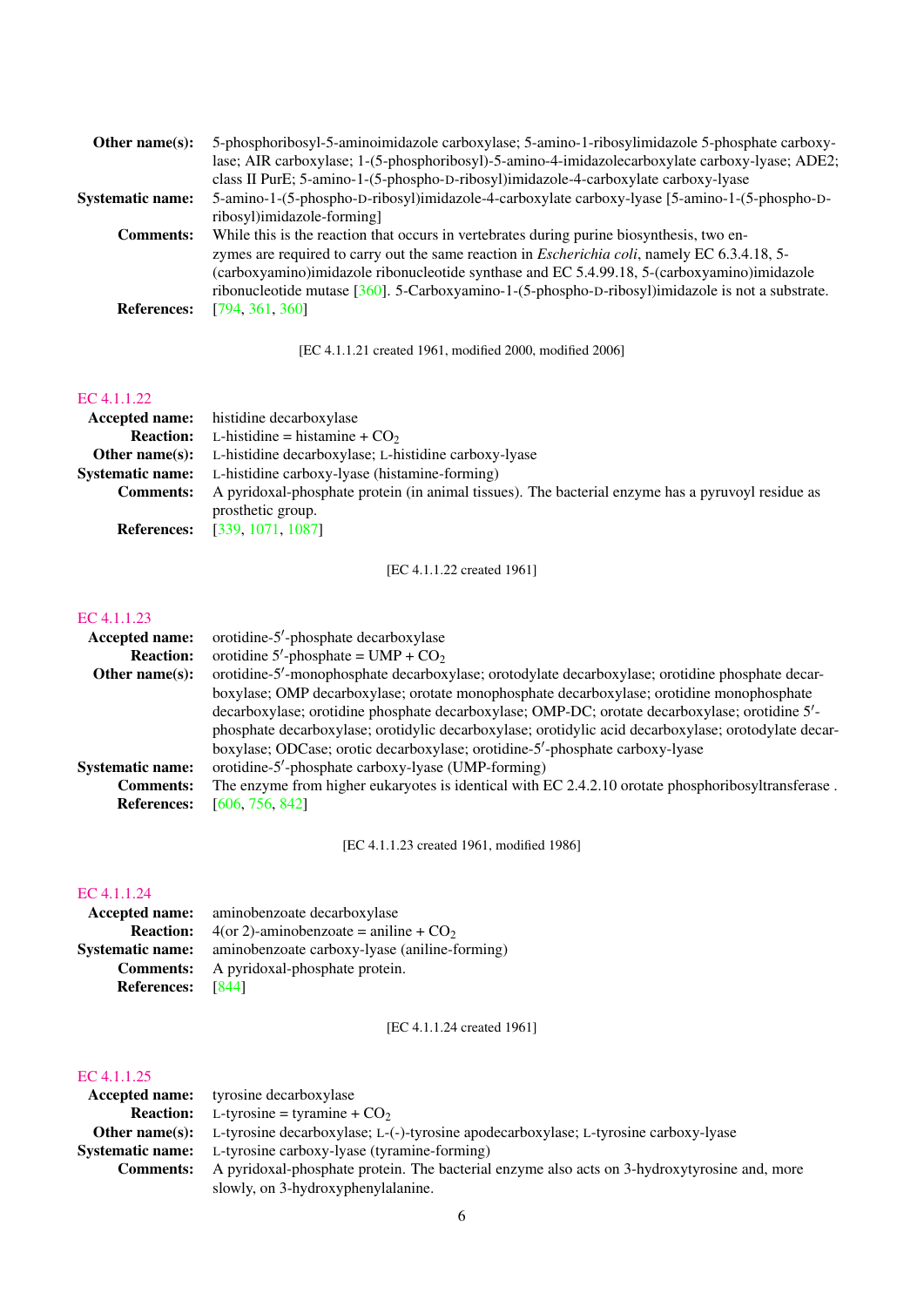#### References: [\[846\]](#page-221-1)

#### [EC 4.1.1.25 created 1961]

#### *[4.1.1.26 Deleted entry. DOPA decarboxylase. Now included with EC 4.1.1.28 aromatic-*L*-amino-acid decarboxylase]*

[EC 4.1.1.26 created 1961, deleted 1972]

*[4.1.1.27 Deleted entry. tryptophan decarboxylase. Now included with EC 4.1.1.28 aromatic-*L*-amino-acid decarboxylase]*

[EC 4.1.1.27 created 1961, deleted 1972]

## [EC 4.1.1.28](http://www.enzyme-database.org/query.php?ec=4.1.1.28)

| <b>Accepted name:</b>   | aromatic-L-amino-acid decarboxylase                                                               |
|-------------------------|---------------------------------------------------------------------------------------------------|
| <b>Reaction:</b>        | (1) L-dopa = dopamine + $CO2$                                                                     |
|                         | (2) 5-hydroxy-L-tryptophan = 5-hydroxytryptamine + $CO2$                                          |
| Other name $(s)$ :      | DOPA decarboxylase; tryptophan decarboxylase; hydroxytryptophan decarboxylase; L-DOPA de-         |
|                         | carboxylase; aromatic amino acid decarboxylase; 5-hydroxytryptophan decarboxylase; aromatic-L-    |
|                         | amino-acid carboxy-lyase (tryptamine-forming)                                                     |
| <b>Systematic name:</b> | aromatic-L-amino-acid carboxy-lyase                                                               |
| <b>Comments:</b>        | A pyridoxal-phosphate protein. The enzyme also acts on some other aromatic L-amino acids, includ- |
|                         | ing L-tryptophan, L-tyrosine and L-phenylalanine.                                                 |
| <b>References:</b>      | [219, 785, 846, 1162, 1361]                                                                       |
|                         |                                                                                                   |

[EC 4.1.1.28 created 1961 (EC 4.1.1.26 and EC 4.1.1.27 both created 1961 and incorporated 1972)]

#### [EC 4.1.1.29](http://www.enzyme-database.org/query.php?ec=4.1.1.29)

| <b>Accepted name:</b>   | sulfinoalanine decarboxylase                                                                                                                                          |
|-------------------------|-----------------------------------------------------------------------------------------------------------------------------------------------------------------------|
| <b>Reaction:</b>        | 3-sulfino-L-alanine = hypotaurine + $CO2$                                                                                                                             |
| Other name $(s)$ :      | cysteine-sulfinate decarboxylase; L-cysteinesulfinic acid decarboxylase; cysteine-sulfinate decarboxy-                                                                |
|                         | lase; CADCase/CSADCase; CSAD; cysteic decarboxylase; cysteinesulfinic acid decarboxylase; cys-                                                                        |
|                         | teinesulfinate decarboxylase; sulfoalanine decarboxylase; 3-sulfino-L-alanine carboxy-lyase                                                                           |
| <b>Systematic name:</b> | 3-sulfino-L-alanine carboxy-lyase (hypotaurine-forming)                                                                                                               |
| <b>Comments:</b>        | A pyridoxal-phosphate protein. Also acts on L-cysteate. The 1992 edition of the Enzyme List erro-<br>neously gave the name sulfoalanine decarboxylase to this enzyme. |
| <b>References:</b>      | [442, 571]                                                                                                                                                            |
|                         |                                                                                                                                                                       |

[EC 4.1.1.29 created 1961, deleted 1972, reinstated 1976, modified 1983, modified 1999]

#### [EC 4.1.1.30](http://www.enzyme-database.org/query.php?ec=4.1.1.30)

| <b>Accepted name:</b> pantothenoylcysteine decarboxylase                                      |
|-----------------------------------------------------------------------------------------------|
| <b>Reaction:</b> $N-[R]$ -pantothenoyl]-L-cysteine = pantetheine + $CO_2$                     |
| pantothenylcysteine decarboxylase; $N-[R]$ -pantothenoyl]-L-cysteine carboxy-lyase            |
| <b>Systematic name:</b> $N-[R]$ -pantothenoyl]-L-cysteine carboxy-lyase (pantetheine-forming) |
| <b>References:</b> [137]                                                                      |
|                                                                                               |

[EC 4.1.1.30 created 1961]

|                         | <b>Accepted name:</b> phosphoenolpyruvate carboxylase                                     |
|-------------------------|-------------------------------------------------------------------------------------------|
| <b>Reaction:</b>        | phosphate + oxaloacetate = phosphoenolpyruvate + $HCO_3^-$                                |
| Other name(s):          | phosphopyruvate (phosphate) carboxylase; PEP carboxylase; phosphoenolpyruvic carboxylase; |
|                         | PEPC; PEPCase; phosphate:oxaloacetate carboxy-lyase (phosphorylating)                     |
| <b>Systematic name:</b> | phosphate:oxaloacetate carboxy-lyase (adding phosphate, phosphoenolpyruvate-forming)      |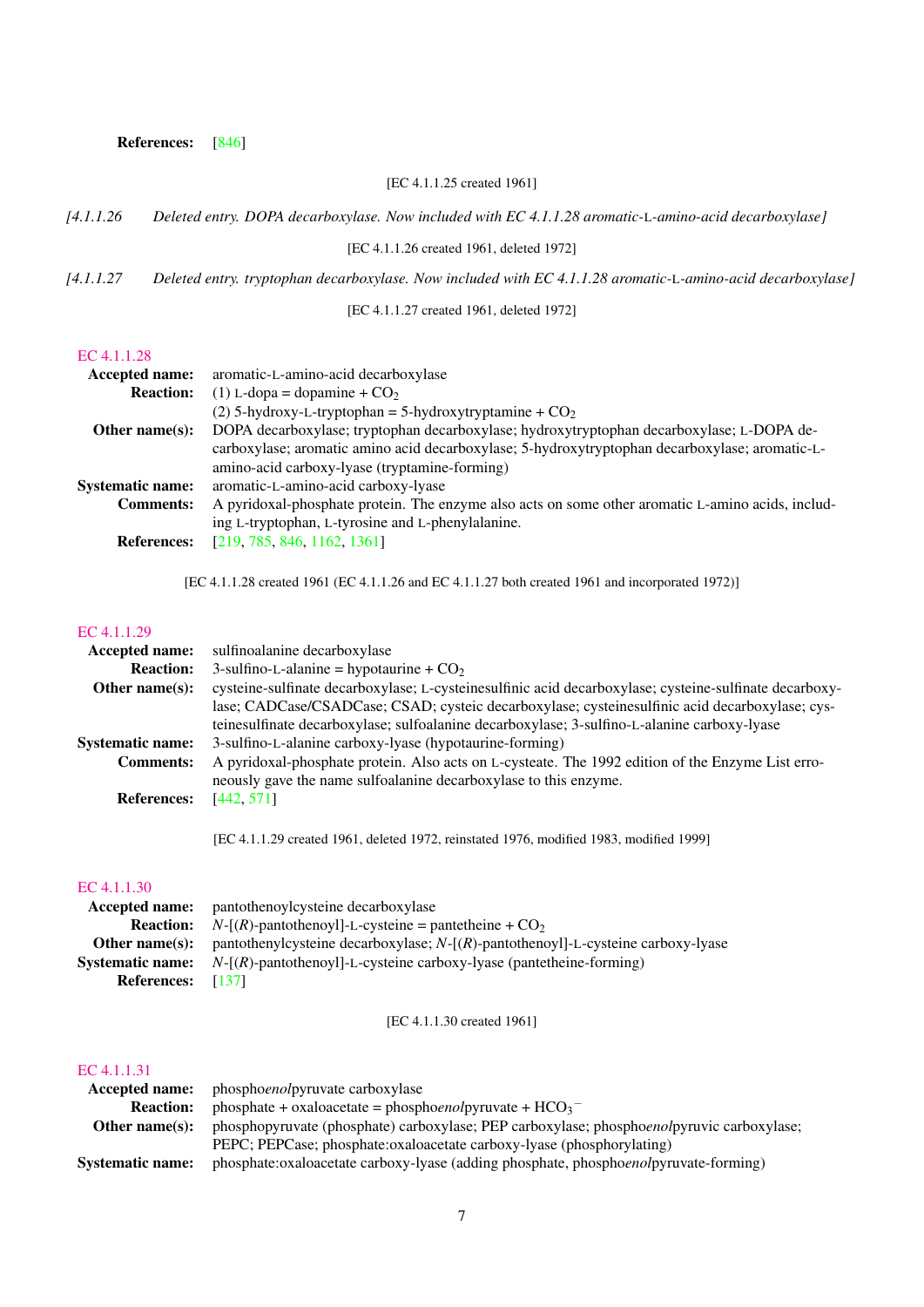| <b>Comments:</b> | This enzyme replenishes oxaloacetate in the tricarboxylic acid cycle when operating in the reverse   |
|------------------|------------------------------------------------------------------------------------------------------|
|                  | direction. The reaction proceeds in two steps: formation of carboxyphosphate and the enolate form of |
|                  | pyruvate, followed by carboxylation of the enolate and release of phosphate.                         |
|                  | <b>References:</b> [207, 838, 1288]                                                                  |

[EC 4.1.1.31 created 1961, modified 2011]

#### [EC 4.1.1.32](http://www.enzyme-database.org/query.php?ec=4.1.1.32)

| Accepted name:          | phosphoenolpyruvate carboxykinase (GTP)                                                       |
|-------------------------|-----------------------------------------------------------------------------------------------|
| <b>Reaction:</b>        | GTP + oxaloacetate = GDP + phosphoenolpyruvate + $CO2$                                        |
| Other name $(s)$ :      | phosphoenolpyruvate carboxylase; phosphopyruvate carboxylase; phosphopyruvate (guanosine      |
|                         | triphosphate) carboxykinase; phosphoenolpyruvic carboxykinase (GTP); phosphopyruvate carboxy- |
|                         | lase (GTP); phosphoenolpyruvic carboxylase (GTP); phosphoenolpyruvic carboxykinase; phos-     |
|                         | phoenolpyruvate carboxykinase; PEP carboxylase; GTP:oxaloacetate carboxy-lyase (transphospho- |
|                         | rylating)                                                                                     |
| <b>Systematic name:</b> | GTP:oxaloacetate carboxy-lyase (adding GTP; phosphoenolpyruvate-forming)                      |
| <b>Comments:</b>        | ITP can act as phosphate donor.                                                               |
| <b>References:</b>      | [200, 713]                                                                                    |
|                         |                                                                                               |

[EC 4.1.1.32 created 1961]

#### [EC 4.1.1.33](http://www.enzyme-database.org/query.php?ec=4.1.1.33)

| <b>Accepted name:</b>   | diphosphomevalonate decarboxylase                                                                |
|-------------------------|--------------------------------------------------------------------------------------------------|
| <b>Reaction:</b>        | $ATP + (R)$ -5-diphosphomevalonate = ADP + phosphate + isopentenyl diphosphate + CO <sub>2</sub> |
| Other name $(s)$ :      | pyrophosphomevalonate decarboxylase; mevalonate-5-pyrophosphate decarboxylase; pyrophospho-      |
|                         | mevalonic acid decarboxylase; 5-pyrophosphomevalonate decarboxylase; mevalonate 5-diphosphate    |
|                         | $\alpha$ decarboxylase; ATP: $(R)$ -5-diphosphomevalonate carboxy-lyase (dehydrating)            |
| <b>Systematic name:</b> | $ATP$ : $(R)$ -5-diphosphomevalonate carboxy-lyase (adding ATP; isopentenyl-diphosphate-forming) |
| <b>References:</b>      | [98]                                                                                             |
|                         |                                                                                                  |

[EC 4.1.1.33 created 1961]

## [EC 4.1.1.34](http://www.enzyme-database.org/query.php?ec=4.1.1.34)

|                         | <b>Accepted name:</b> dehydro-L-gulonate decarboxylase                                        |
|-------------------------|-----------------------------------------------------------------------------------------------|
| <b>Reaction:</b>        | 3-dehydro-L-gulonate = L-xylulose + $CO2$                                                     |
| Other name(s):          | keto-L-gulonate decarboxylase; 3-keto-L-gulonate decarboxylase; 3-dehydro-L-gulonate carboxy- |
|                         | Ivase                                                                                         |
| <b>Systematic name:</b> | 3-dehydro-L-gulonate carboxy-lyase (L-xylulose-forming)                                       |
| <b>References:</b>      | [1195]                                                                                        |

[EC 4.1.1.34 created 1965]

## [EC 4.1.1.35](http://www.enzyme-database.org/query.php?ec=4.1.1.35)

| <b>Other name(s):</b> uridine-diphosphoglucuronate decarboxylase; UDP-D-glucuronate carboxy-lyase |
|---------------------------------------------------------------------------------------------------|
|                                                                                                   |
|                                                                                                   |
|                                                                                                   |
|                                                                                                   |

[EC 4.1.1.35 created 1965]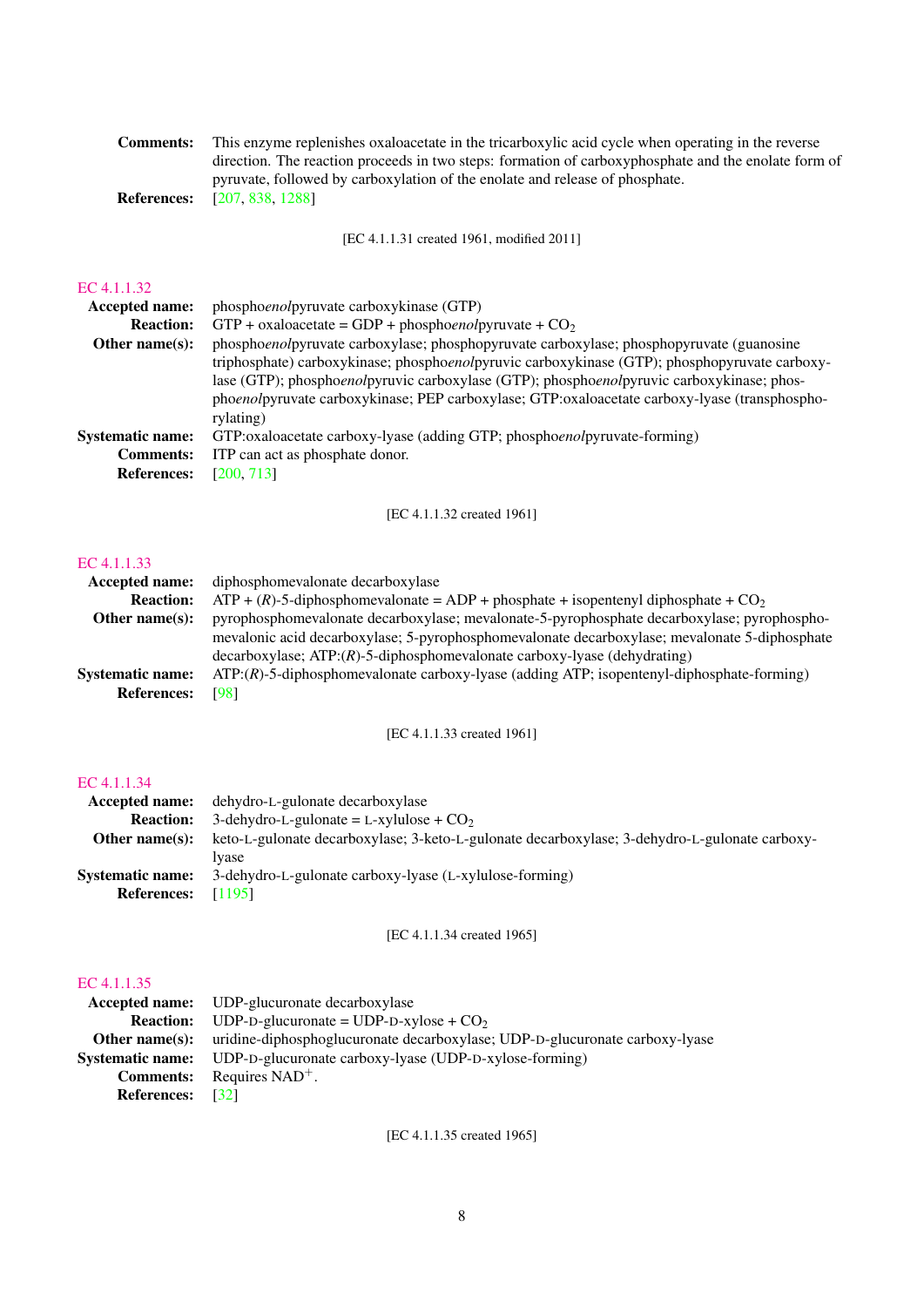## [EC 4.1.1.36](http://www.enzyme-database.org/query.php?ec=4.1.1.36)

| <b>Accepted name:</b>   | phosphopantothenoylcysteine decarboxylase                                                   |
|-------------------------|---------------------------------------------------------------------------------------------|
| <b>Reaction:</b>        | $N-[R]-4'$ -phosphopantothenoyl]-L-cysteine = pantotheine 4'-phosphate + $CO_2$             |
| Other name $(s)$ :      | 4-phosphopantotheoylcysteine decarboxylase; 4-phosphopantothenoyl-L-cysteine decarboxylase; |
|                         | PPC-decarboxylase; $N-[R]-4'$ -phosphopantothenoyl]-L-cysteine carboxy-lyase                |
| <b>Systematic name:</b> | $N-[R]-4$ -phosphopantothenoyl]-L-cysteine carboxy-lyase (pantotheine-4'-phosphate-forming) |
| <b>References:</b>      | [138, 139]                                                                                  |

## [EC 4.1.1.36 created 1965]

## [EC 4.1.1.37](http://www.enzyme-database.org/query.php?ec=4.1.1.37)

| Accepted name:          | uroporphyrinogen decarboxylase                                                                |
|-------------------------|-----------------------------------------------------------------------------------------------|
| <b>Reaction:</b>        | uroporphyrinogen III = coproporphyrinogen III + $4 \text{ CO}_2$                              |
| Other name $(s)$ :      | uroporphyrinogen III decarboxylase; porphyrinogen carboxy-lyase; porphyrinogen decarboxylase; |
|                         | uroporphyrinogen-III carboxy-lyase                                                            |
| <b>Systematic name:</b> | uroporphyrinogen-III carboxy-lyase (coproporphyrinogen-III-forming)                           |
| <b>Comments:</b>        | Acts on a number of porphyrinogens.                                                           |
| <b>References:</b>      | [836, 1283]                                                                                   |
|                         |                                                                                               |

[EC 4.1.1.37 created 1965]

#### [EC 4.1.1.38](http://www.enzyme-database.org/query.php?ec=4.1.1.38)

| Accepted name:                                                    | phosphoenolpyruvate carboxykinase (diphosphate)                                                                                                                                                                                                                                                                                                                                                                                                                                                                                                                                                                                                                                                                                                                                                                                                                                                                                                                                             |
|-------------------------------------------------------------------|---------------------------------------------------------------------------------------------------------------------------------------------------------------------------------------------------------------------------------------------------------------------------------------------------------------------------------------------------------------------------------------------------------------------------------------------------------------------------------------------------------------------------------------------------------------------------------------------------------------------------------------------------------------------------------------------------------------------------------------------------------------------------------------------------------------------------------------------------------------------------------------------------------------------------------------------------------------------------------------------|
| <b>Reaction:</b>                                                  | diphosphate + oxaloacetate = phosphate + phosphoenolpyruvate + $CO2$                                                                                                                                                                                                                                                                                                                                                                                                                                                                                                                                                                                                                                                                                                                                                                                                                                                                                                                        |
| Other name(s):                                                    | phosphopyruvate carboxylase (ambiguous); PEP carboxyphosphotransferase (ambiguous); PEP car-<br>boxykinase (ambiguous); phosphopyruvate carboxykinase (pyrophosphate); PEP carboxylase (am-<br>biguous); phosphopyruvate carboxykinase (ambiguous); phosphoenolpyruvic carboxykinase (am-<br>biguous); phosphoenolpyruvic carboxylase (ambiguous); phosphoenolpyruvate carboxytransphos-<br>phorylase (ambiguous); phosphoenolpyruvate carboxykinase (ambiguous); phosphoenolpyruvic car-<br>boxykinase; phosphoenolpyruvic carboxylase; PEPCTrP; phosphoenolpyruvic carboxykinase (py-<br>rophosphate); phosphoenolpyruvic carboxylase (pyrophosphate); phosphoenolpyruvate carboxylase<br>(ambiguous); phosphoenolpyruvate carboxyphosphotransferase (ambiguous); phosphoenolpyruvic<br>carboxytransphosphorylase (ambiguous); phosphoenolpyruvate carboxylase (pyrophosphate); phos-<br>phopyruvate carboxylase (pyrophosphate); diphosphate:oxaloacetate carboxy-lyase (transphosphory- |
|                                                                   | lating)                                                                                                                                                                                                                                                                                                                                                                                                                                                                                                                                                                                                                                                                                                                                                                                                                                                                                                                                                                                     |
| <b>Systematic name:</b><br><b>Comments:</b><br><b>References:</b> | diphosphate:oxaloacetate carboxy-lyase (transphosphorylating; phosphoenolpyruvate-forming)<br>Also catalyses the reaction: phosphoenolypruvate + phosphate = pyruvate + diphosphate.<br>[778]                                                                                                                                                                                                                                                                                                                                                                                                                                                                                                                                                                                                                                                                                                                                                                                               |

[EC 4.1.1.38 created 1965]

| Accepted name:          | ribulose-bisphosphate carboxylase                                                                    |  |
|-------------------------|------------------------------------------------------------------------------------------------------|--|
| <b>Reaction:</b>        | 2 3-phospho-D-glycerate + 2 H <sup>+</sup> = D-ribulose 1,5-bisphosphate + $CO_2$ + H <sub>2</sub> O |  |
| Other name $(s)$ :      | D-ribulose 1,5-diphosphate carboxylase; D-ribulose-1,5-bisphosphate carboxylase; RuBP carboxy-       |  |
|                         | lase; carboxydismutase; diphosphoribulose carboxylase; ribulose 1,5-bisphosphate carboxylase; ribu-  |  |
|                         | lose 1,5-bisphosphate carboxylase/oxygenase; ribulose 1,5-diphosphate carboxylase; ribulose 1,5-     |  |
|                         | diphosphate carboxylase/oxygenase; ribulose bisphosphate carboxylase/oxygenase; ribulose diphos-     |  |
|                         | phate carboxylase; ribulose diphosphate carboxylase/oxygenase; rubisco; 3-phospho-D-glycerate        |  |
|                         | carboxy-lyase (dimerizing)                                                                           |  |
| <b>Systematic name:</b> | 3-phospho-D-glycerate carboxy-lyase (dimerizing; D-ribulose-1,5-bisphosphate-forming)                |  |
| <b>Comments:</b>        | Will utilize $O_2$ instead of $CO_2$ , forming 3-phospho-D-glycerate and 2-phosphoglycolate.         |  |
| <b>References:</b>      | [118, 1375]                                                                                          |  |
|                         |                                                                                                      |  |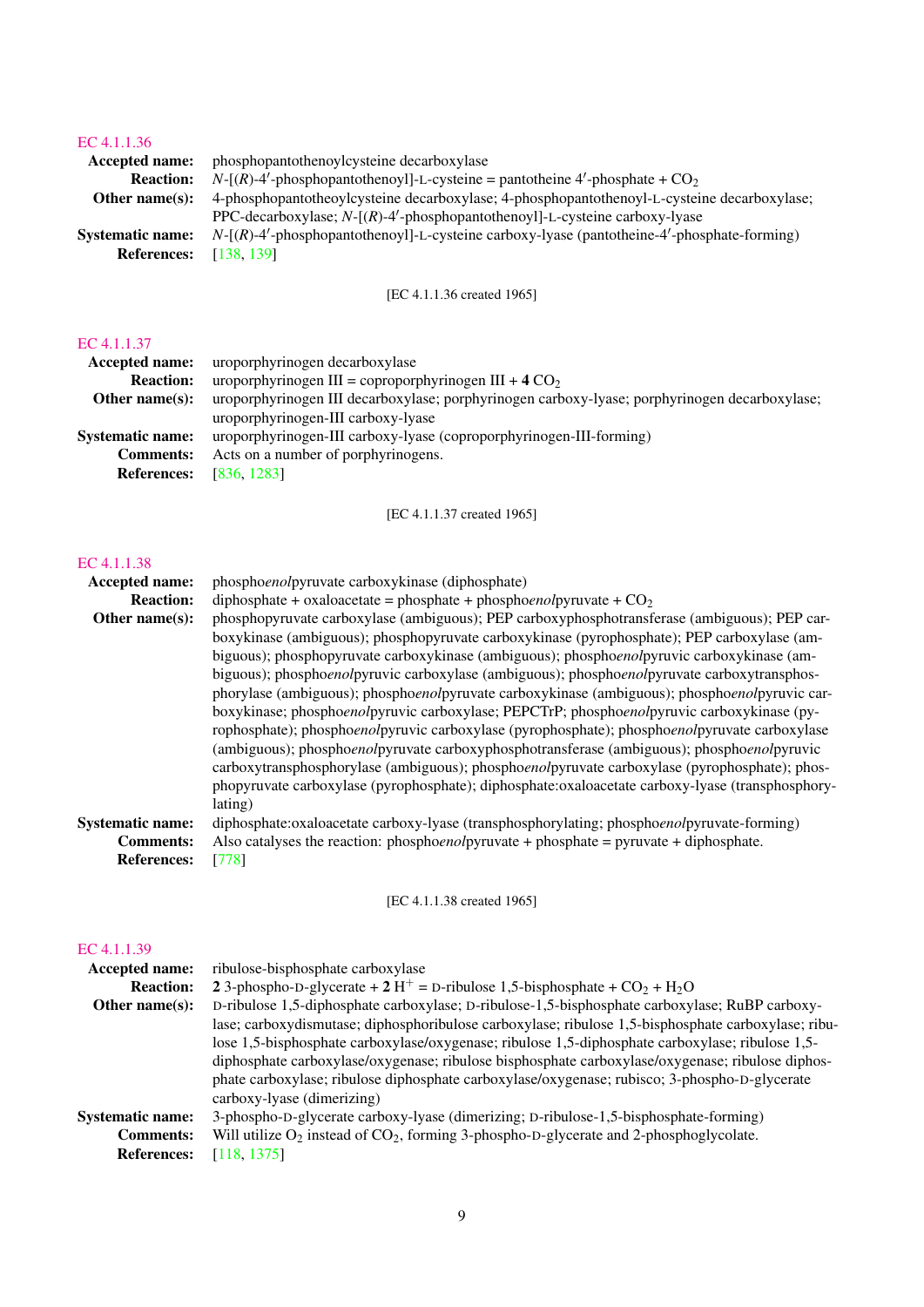[EC 4.1.1.39 created 1965, modified 2001, modified 2003]

#### [EC 4.1.1.40](http://www.enzyme-database.org/query.php?ec=4.1.1.40)

Accepted name: hydroxypyruvate decarboxylase **Reaction:** hydroxypyruvate = glycolaldehyde +  $CO<sub>2</sub>$ Other name(s): hydroxypyruvate carboxy-lyase Systematic name: hydroxypyruvate carboxy-lyase (glycolaldehyde-forming) References: [\[495\]](#page-202-0)

[EC 4.1.1.40 created 1972]

*[4.1.1.41 Transferred entry. (S)-methylmalonyl-CoA decarboxylase. Now EC 7.2.4.3, (S)-methylmalonyl-CoA decarboxylase]*

[EC 4.1.1.41 created 1972, modified 1983, modified 1986, deleted 2018]

#### [EC 4.1.1.42](http://www.enzyme-database.org/query.php?ec=4.1.1.42)

|                   | Accepted name: carnitine decarboxylase                                    |
|-------------------|---------------------------------------------------------------------------|
|                   | <b>Reaction:</b> carnitine = 2-methylcholine + $CO2$                      |
|                   | <b>Other name(s):</b> carnitine carboxy-lyase                             |
|                   | <b>Systematic name:</b> carnitine carboxy-lyase (2-methylcholine-forming) |
|                   | <b>Comments:</b> Requires ATP.                                            |
| References: [647] |                                                                           |

[EC 4.1.1.42 created 1972]

## [EC 4.1.1.43](http://www.enzyme-database.org/query.php?ec=4.1.1.43)

| phenylpyruvate decarboxylase                                                                          |  |
|-------------------------------------------------------------------------------------------------------|--|
| phenylpyruvate = phenylacetaldehyde + $CO2$                                                           |  |
| phenylpyruvate carboxy-lyase; phenylpyruvate carboxy-lyase (phenylacetaldehyde-forming)               |  |
| 3-phenyl-2-oxopropanoate carboxy-lyase (phenylacetaldehyde-forming)                                   |  |
| The enzyme from the bacterium Azospirillum brasilense also acts on some other substrates, includ-     |  |
| ing (indol-3-yl)pyruvate, with much lower efficiency. However, it only possesses classical Michaelis- |  |
| Menten kinetics with phenylpyruvate. Aliphatic 2-oxo acids longer that 2-oxohexanoate are not sub-    |  |
| strates. cf. EC 4.1.1.74, indolepyruvate decarboxylase.                                               |  |
| [40, 1205]                                                                                            |  |
|                                                                                                       |  |

[EC 4.1.1.43 created 1972]

#### [EC 4.1.1.44](http://www.enzyme-database.org/query.php?ec=4.1.1.44)

|                         | <b>Accepted name:</b> 4-carboxymuconolactone decarboxylase                                           |  |
|-------------------------|------------------------------------------------------------------------------------------------------|--|
| <b>Reaction:</b>        | $(R)$ -2-carboxy-2,5-dihydro-5-oxofuran-2-acetate = 4,5-dihydro-5-oxofuran-2-acetate + $CO2$         |  |
| Other name $(s)$ :      | $\gamma$ -4-carboxymuconolactone decarboxylase; 4-carboxymuconolactone carboxy-lyase; 2-carboxy-2,5- |  |
|                         | dihydro-5-oxofuran-2-acetate carboxy-lyase (4,5-dihydro-5-oxofuran-2-acetate-forming)                |  |
| <b>Systematic name:</b> | (R)-2-carboxy-2,5-dihydro-5-oxofuran-2-acetate carboxy-lyase (4,5-dihydro-5-oxofuran-2-acetate-      |  |
|                         | forming)                                                                                             |  |
| <b>References:</b>      | [963, 964]                                                                                           |  |
|                         |                                                                                                      |  |

[EC 4.1.1.44 created 1972]

| Accepted name: aminocarboxymuconate-semialdehyde decarboxylase                                          |
|---------------------------------------------------------------------------------------------------------|
| <b>Reaction:</b> 2-amino-3-(3-oxoprop-1-en-1-yl)but-2-enedioate = 2-aminomuconate semialdehyde + $CO_2$ |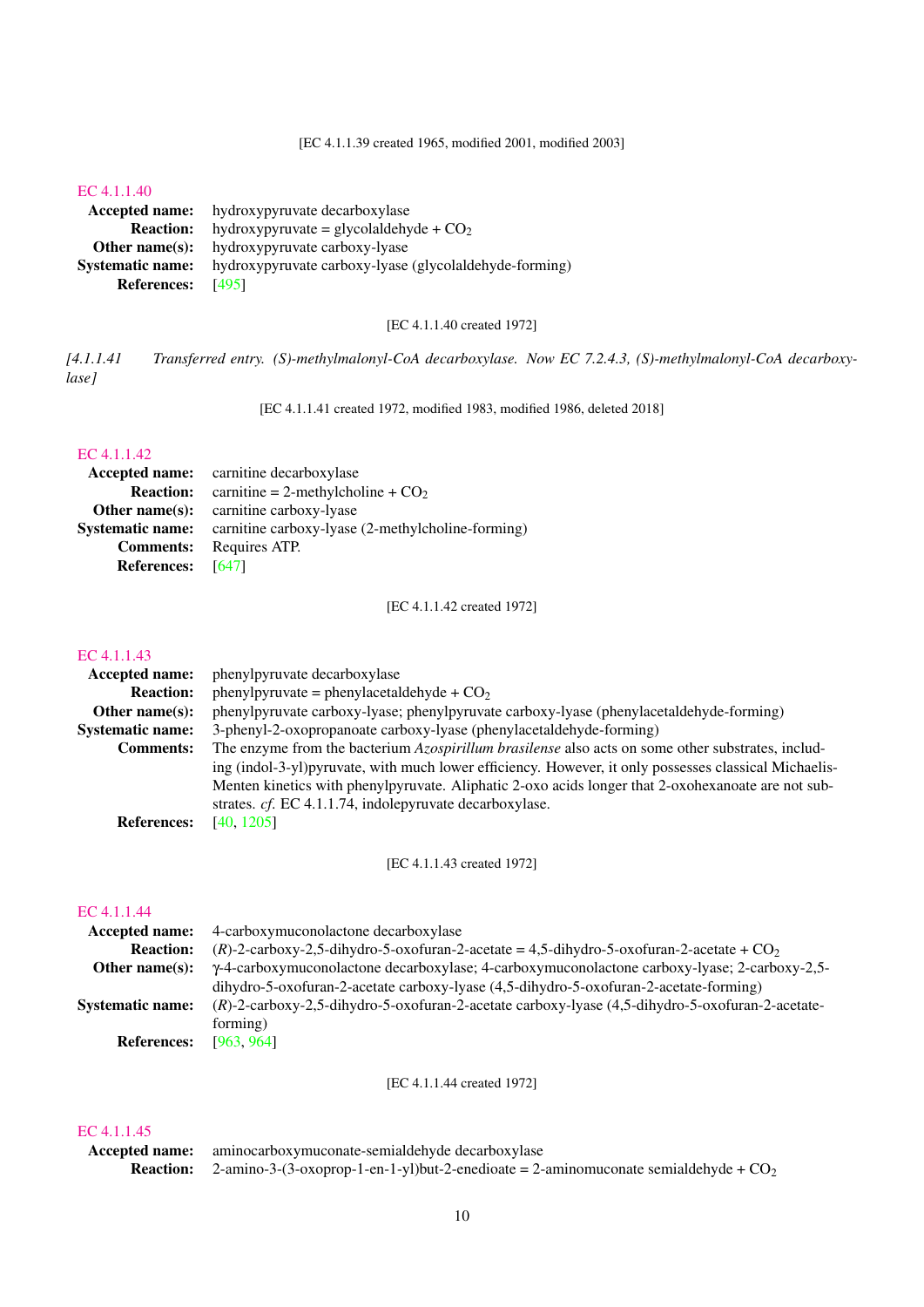| Other name $(s)$ :      | picolinic acid carboxylase; picolinic acid decarboxylase; $\alpha$ -amino- $\beta$ -carboxymuconate- $\varepsilon$ - |
|-------------------------|----------------------------------------------------------------------------------------------------------------------|
|                         | semialdehade decarboxylase; α-amino-β-carboxymuconate-ε-semialdehyde β-decarboxylase; 2-                             |
|                         | amino-3-(3-oxoprop-2-enyl)but-2-enedioate carboxy-lyase; 2-amino-3-(3-oxoprop-1-en-1-yl)but-2-                       |
|                         | enedioate carboxy-lyase                                                                                              |
| <b>Systematic name:</b> | 2-amino-3-(3-oxoprop-1-en-1-yl)but-2-enedioate carboxy-lyase (2-aminomuconate-semialdehyde-                          |
|                         | forming)                                                                                                             |
| <b>Comments:</b>        | Product rearranges non-enzymically to picolinate.                                                                    |
| <b>References:</b>      | [554]                                                                                                                |
|                         |                                                                                                                      |

## [EC 4.1.1.45 created 1972]

#### [EC 4.1.1.46](http://www.enzyme-database.org/query.php?ec=4.1.1.46)

|                         | <b>Accepted name:</b> $o$ -pyrocatechuate decarboxylase |
|-------------------------|---------------------------------------------------------|
| <b>Reaction:</b>        | 2,3-dihydroxybenzoate = catechol + $CO2$                |
| Other name $(s)$ :      | 2,3-dihydroxybenzoate carboxy-lyase                     |
| <b>Systematic name:</b> | 2,3-dihydroxybenzoate carboxy-lyase (catechol-forming)  |
| <b>References:</b>      | [1052]                                                  |
|                         |                                                         |

[EC 4.1.1.46 created 1972]

## [EC 4.1.1.47](http://www.enzyme-database.org/query.php?ec=4.1.1.47)

| tartronate-semialdehyde synthase                                                                                                                                                                                     |
|----------------------------------------------------------------------------------------------------------------------------------------------------------------------------------------------------------------------|
| 2 glyoxylate = 2-hydroxy-3-oxopropanoate + $CO2$                                                                                                                                                                     |
| tartronate semialdehyde carboxylase; glyoxylate carbo-ligase; glyoxylic carbo-ligase; hydroxy-                                                                                                                       |
| malonic semialdehyde carboxylase; tartronic semialdehyde carboxylase; glyoxalate carboligase; gly-<br>oxylate carboxy-lyase (dimerizing); glyoxylate carboxy-lyase (dimerizing; tartronate-semialdehyde-<br>forming) |
| glyoxylate carboxy-lyase (dimerizing; 2-hydroxy-3-oxopropanoate-forming)                                                                                                                                             |
| A flavoprotein.                                                                                                                                                                                                      |
| [449, 686]                                                                                                                                                                                                           |
|                                                                                                                                                                                                                      |

[EC 4.1.1.47 created 1972]

## [EC 4.1.1.48](http://www.enzyme-database.org/query.php?ec=4.1.1.48)

| <b>Accepted name:</b>   | indole-3-glycerol-phosphate synthase                                                                 |
|-------------------------|------------------------------------------------------------------------------------------------------|
| <b>Reaction:</b>        | $1-(2-carboxyphenylamino)-1-deoxy-D-ribulose 5-phosphate = 1-C-(indol-3-yl)glycerol 3-phosphate +$   |
|                         | $CO2 + H2O$                                                                                          |
| Other name $(s)$ :      | indoleglycerol phosphate synthetase; indoleglycerol phosphate synthase; indole-3-glycerophosphate    |
|                         | synthase; 1-(2-carboxyphenylamino)-1-deoxy-D-ribulose-5-phosphate carboxy-lyase (cyclizing)          |
| <b>Systematic name:</b> | 1-(2-carboxyphenylamino)-1-deoxy-D-ribulose-5-phosphate carboxy-lyase [cyclizing; 1-C-(indol-3-      |
|                         | yl)glycerol-3-phosphate-forming                                                                      |
| <b>Comments:</b>        | In some organisms, this enzyme is part of a multifunctional protein, together with one or more other |
|                         | components of the system for the biosynthesis of tryptophan [EC 2.4.2.18 (anthranilate phosphori-    |
|                         | bosyltransferase), EC 4.1.3.27 (anthranilate synthase), EC 4.2.1.20 (tryptophan synthase) and EC     |
|                         | 5.3.1.24 (phosphoribosylanthranilate isomerase)].                                                    |
| <b>References:</b>      | [246, 247, 550]                                                                                      |
|                         |                                                                                                      |

[EC 4.1.1.48 created 1972]

| <b>Accepted name:</b> phosphoenolpyruvate carboxykinase (ATP)           |
|-------------------------------------------------------------------------|
| <b>Reaction:</b> ATP + oxaloacetate = ADP + phosphoenolpyruvate + $CO2$ |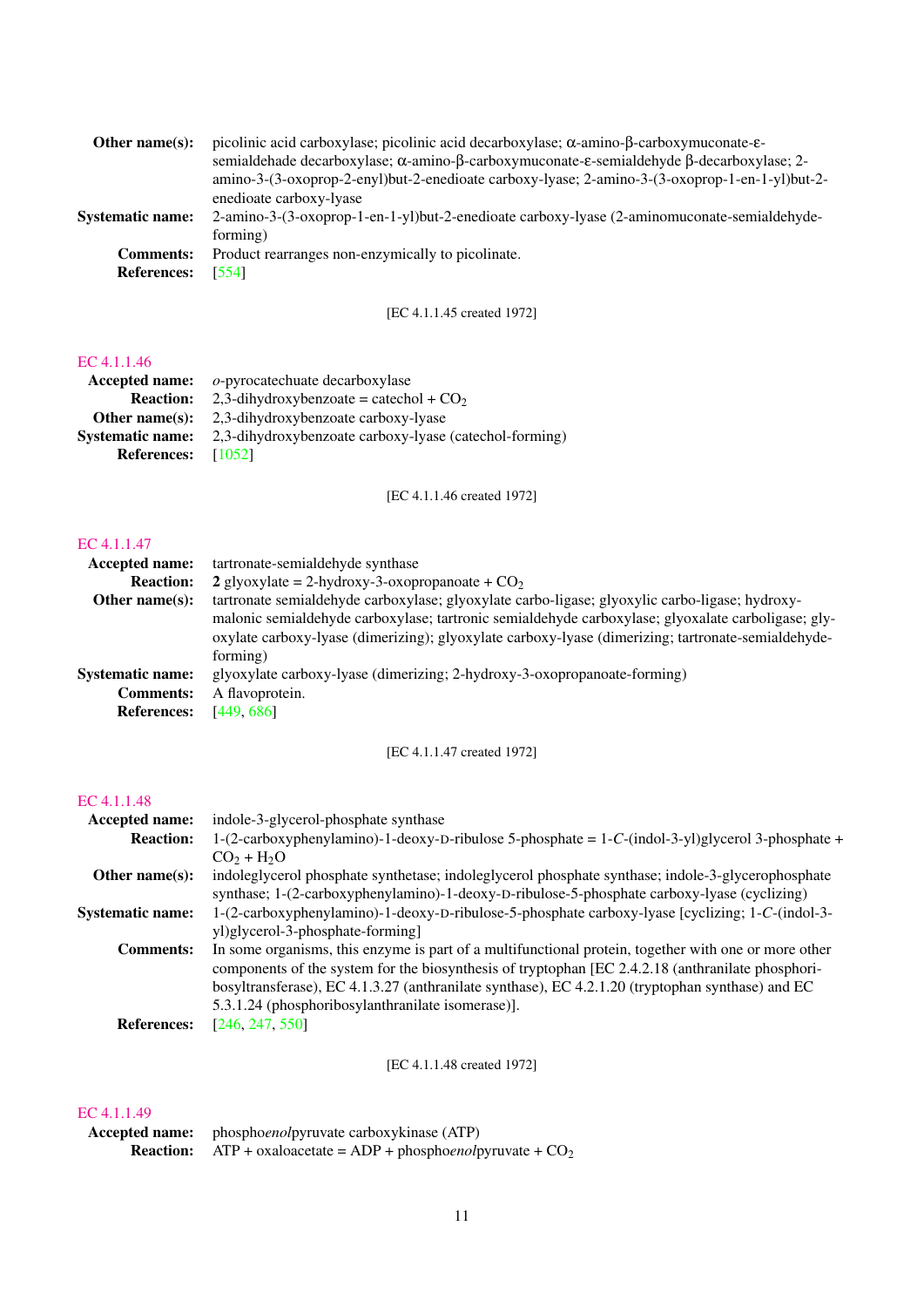| Other name $(s)$ :      | phosphopyruvate carboxylase (ATP); phosphoenolpyruvate carboxylase (ambiguous); phos-        |
|-------------------------|----------------------------------------------------------------------------------------------|
|                         | phoenolpyruvate carboxykinase (ambiguous); phosphopyruvate carboxykinase (adenosine triphos- |
|                         | phate); PEP carboxylase (ambiguous); PEP carboxykinase (ambiguous); PEPCK (ATP); PEPK;       |
|                         | PEPCK; phosphoenolpyruvic carboxylase (ambiguous); phosphoenolpyruvic carboxykinase (am-     |
|                         | biguous); phosphoenolpyruvate carboxylase (ATP); phosphopyruvate carboxykinase (ambiguous);  |
|                         | ATP:oxaloacetate carboxy-lyase (transphosphorylating)                                        |
| <b>Systematic name:</b> | ATP:oxaloacetate carboxy-lyase (transphosphorylating; phosphoenolpyruvate-forming)           |
| <b>References:</b>      | [178, 179, 180]                                                                              |

[EC 4.1.1.49 created 1972]

#### [EC 4.1.1.50](http://www.enzyme-database.org/query.php?ec=4.1.1.50)

| <b>Accepted name:</b>   | adenosylmethionine decarboxylase                                                         |  |
|-------------------------|------------------------------------------------------------------------------------------|--|
| <b>Reaction:</b>        | S-adenosyl-L-methionine = S-adenosyl 3-(methylsulfanyl)propylamine + $CO2$               |  |
| Other name $(s)$ :      | S-adenosylmethionine decarboxylase; S-adenosyl-L-methionine decarboxylase; S-adenosyl-L- |  |
|                         | methionine carboxy-lyase; S-adenosyl-L-methionine carboxy-lyase [(5-deoxy-5-adenosyl)(3- |  |
|                         | aminopropyl)methylsulfonium-salt-forming]                                                |  |
| <b>Systematic name:</b> | S-adenosyl-L-methionine carboxy-lyase [S-adenosyl 3-(methylsulfanyl)propylamine-forming] |  |
| <b>Comments:</b>        | The <i>Escherichia coli</i> enzyme contains a pyruvoyl group.                            |  |
| <b>References:</b>      | [33, 1246]                                                                               |  |

[EC 4.1.1.50 created 1972]

## [EC 4.1.1.51](http://www.enzyme-database.org/query.php?ec=4.1.1.51)

| Accepted name:          | 3-hydroxy-2-methylpyridine-4,5-dicarboxylate 4-decarboxylase                                    |  |
|-------------------------|-------------------------------------------------------------------------------------------------|--|
| <b>Reaction:</b>        | 3-hydroxy-2-methylpyridine-4,5-dicarboxylate = 3-hydroxy-2-methylpyridine-5-carboxylate + $CO2$ |  |
| Other name $(s)$ :      | 3-hydroxy-2-methylpyridine-4,5-dicarboxylate 4-carboxy-lyase                                    |  |
| <b>Systematic name:</b> | 3-hydroxy-2-methylpyridine-4,5-dicarboxylate 4-carboxy-lyase (3-hydroxy-2-methylpyridine-5-     |  |
|                         | carboxylate-forming)                                                                            |  |
| <b>References:</b>      | [1200]                                                                                          |  |

[EC 4.1.1.51 created 1972]

## [EC 4.1.1.52](http://www.enzyme-database.org/query.php?ec=4.1.1.52)

|                         | <b>Accepted name:</b> 6-methylsalicylate decarboxylase                                            |
|-------------------------|---------------------------------------------------------------------------------------------------|
| <b>Reaction:</b>        | 6-methylsalicylate = 3-methylphenol + $CO2$                                                       |
| Other name $(s)$ :      | 6-methylsalicylic acid (2,6-cresotic acid) decarboxylase; 6-MSA decarboxylase; 6-methylsalicylate |
|                         | carboxy-lyase                                                                                     |
| <b>Systematic name:</b> | 6-methylsalicylate carboxy-lyase (3-methylphenol-forming)                                         |
| <b>References:</b>      | [757.1329]                                                                                        |

[EC 4.1.1.52 created 1972, modified 2011]

#### [EC 4.1.1.53](http://www.enzyme-database.org/query.php?ec=4.1.1.53)

|                    | <b>Accepted name:</b> phenylalanine decarboxylase                                                                       |
|--------------------|-------------------------------------------------------------------------------------------------------------------------|
| <b>Reaction:</b>   | L-phenylalanine = phenylethylamine + $CO2$                                                                              |
|                    | <b>Other name(s):</b> L-phenylalanine decarboxylase; aromatic L-amino acid decarboxylase; L-phenylalanine carboxy-lyase |
|                    | <b>Systematic name:</b> L-phenylalanine carboxy-lyase (phenylethylamine-forming)                                        |
| <b>Comments:</b>   | A pyridoxal-phosphate protein. Also acts on tyrosine and other aromatic amino acids.                                    |
| <b>References:</b> | [785, 1150]                                                                                                             |

[EC 4.1.1.53 created 1972]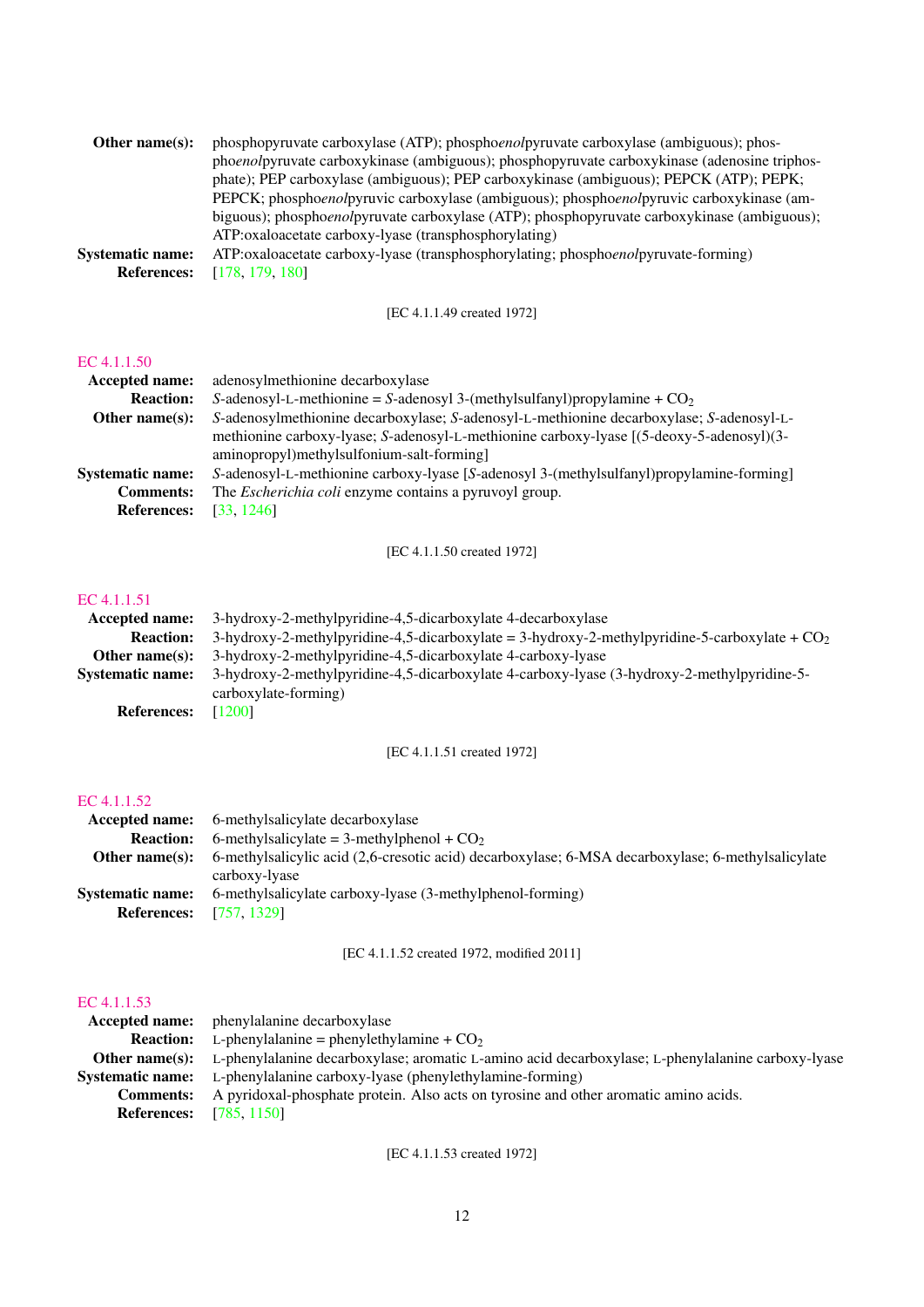## [EC 4.1.1.54](http://www.enzyme-database.org/query.php?ec=4.1.1.54)

|                         | <b>Accepted name:</b> dihydroxyfumarate decarboxylase                                      |  |
|-------------------------|--------------------------------------------------------------------------------------------|--|
| <b>Reaction:</b>        | dihydroxyfumarate = 2-hydroxy-3-oxopropanoate + $CO2$                                      |  |
| Other name $(s)$ :      | dihydroxyfumarate carboxy-lyase; dihydroxyfumarate carboxy-lyase (tartronate-semialdehyde- |  |
|                         | forming)                                                                                   |  |
| <b>Systematic name:</b> | dihydroxyfumarate carboxy-lyase (2-hydroxy-3-oxopropanoate-forming)                        |  |
| <b>References:</b>      | [388]                                                                                      |  |
|                         |                                                                                            |  |

[EC 4.1.1.54 created 1972]

## [EC 4.1.1.55](http://www.enzyme-database.org/query.php?ec=4.1.1.55)

|                         | <b>Accepted name:</b> 4.5-dihydroxyphthalate decarboxylase           |
|-------------------------|----------------------------------------------------------------------|
| <b>Reaction:</b>        | 4,5-dihydroxyphthalate = 3,4-dihydroxybenzoate + $CO2$               |
|                         | <b>Other name(s):</b> $4.5$ -dihydroxyphthalate carboxy-lyase        |
| <b>Systematic name:</b> | 4,5-dihydroxyphthalate carboxy-lyase (3,4-dihydroxybenzoate-forming) |
| References: [1067]      |                                                                      |
|                         |                                                                      |

[EC 4.1.1.55 created 1972]

## [EC 4.1.1.56](http://www.enzyme-database.org/query.php?ec=4.1.1.56)

|                          | <b>Accepted name:</b> 3-oxolaurate decarboxylase                                                                          |
|--------------------------|---------------------------------------------------------------------------------------------------------------------------|
|                          | <b>Reaction:</b> 3-oxododecanoate = 2-undecanone + $CO2$                                                                  |
|                          | <b>Other name(s):</b> $\beta$ -ketolaurate decarboxylase; $\beta$ -ketoacyl decarboxylase; 3-oxododecanoate carboxy-lyase |
|                          | <b>Systematic name:</b> 3-oxododecanoate carboxy-lyase (2-undecanone-forming)                                             |
| <b>Comments:</b>         | Also decarboxylates other $C_{14}$ to $C_{16}$ oxo acids.                                                                 |
| <b>References:</b> [375] |                                                                                                                           |
|                          |                                                                                                                           |

[EC 4.1.1.56 created 1972]

## [EC 4.1.1.57](http://www.enzyme-database.org/query.php?ec=4.1.1.57)

|                          | Accepted name: methionine decarboxylase                                                    |
|--------------------------|--------------------------------------------------------------------------------------------|
|                          | <b>Reaction:</b> L-methionine = 3-(methylsulfanyl)propanamine + $CO2$                      |
| Other name $(s)$ :       | L-methionine decarboxylase; L-methionine carboxy-lyase; L-methionine carboxy-lyase (3-     |
|                          | methylthiopropanamine-forming)                                                             |
|                          | <b>Systematic name:</b> L-methionine carboxy-lyase [3-(methylsulfanyl)propanamine-forming] |
| <b>References:</b> [453] |                                                                                            |

[EC 4.1.1.57 created 1972]

## [EC 4.1.1.58](http://www.enzyme-database.org/query.php?ec=4.1.1.58)

|                          | <b>Accepted name:</b> or sellinate decarboxylase               |
|--------------------------|----------------------------------------------------------------|
|                          | <b>Reaction:</b> orgellinate = orginol + $CO2$                 |
|                          | <b>Other name(s):</b> orsellinate carboxy-lyase                |
| Systematic name:         | 2,4-dihydroxy-6-methylbenzoate carboxy-lyase (orcinol-forming) |
| <b>References:</b> [994] |                                                                |

[EC 4.1.1.58 created 1972]

| U 4. L L DY    |                                                                                                       |
|----------------|-------------------------------------------------------------------------------------------------------|
| Accepted name: | gallate decarboxylase                                                                                 |
|                | <b>Reaction:</b> 3,4,5-trihydroxybenzoate = 1,2,3-trihydroxybenzene + $CO2$                           |
| Other name(s): | gallic acid decarboxylase; gallate carboxy-lyase; 3,4,5-trihydroxybenzoate carboxy-lyase (pyrogallol- |
|                | forming)                                                                                              |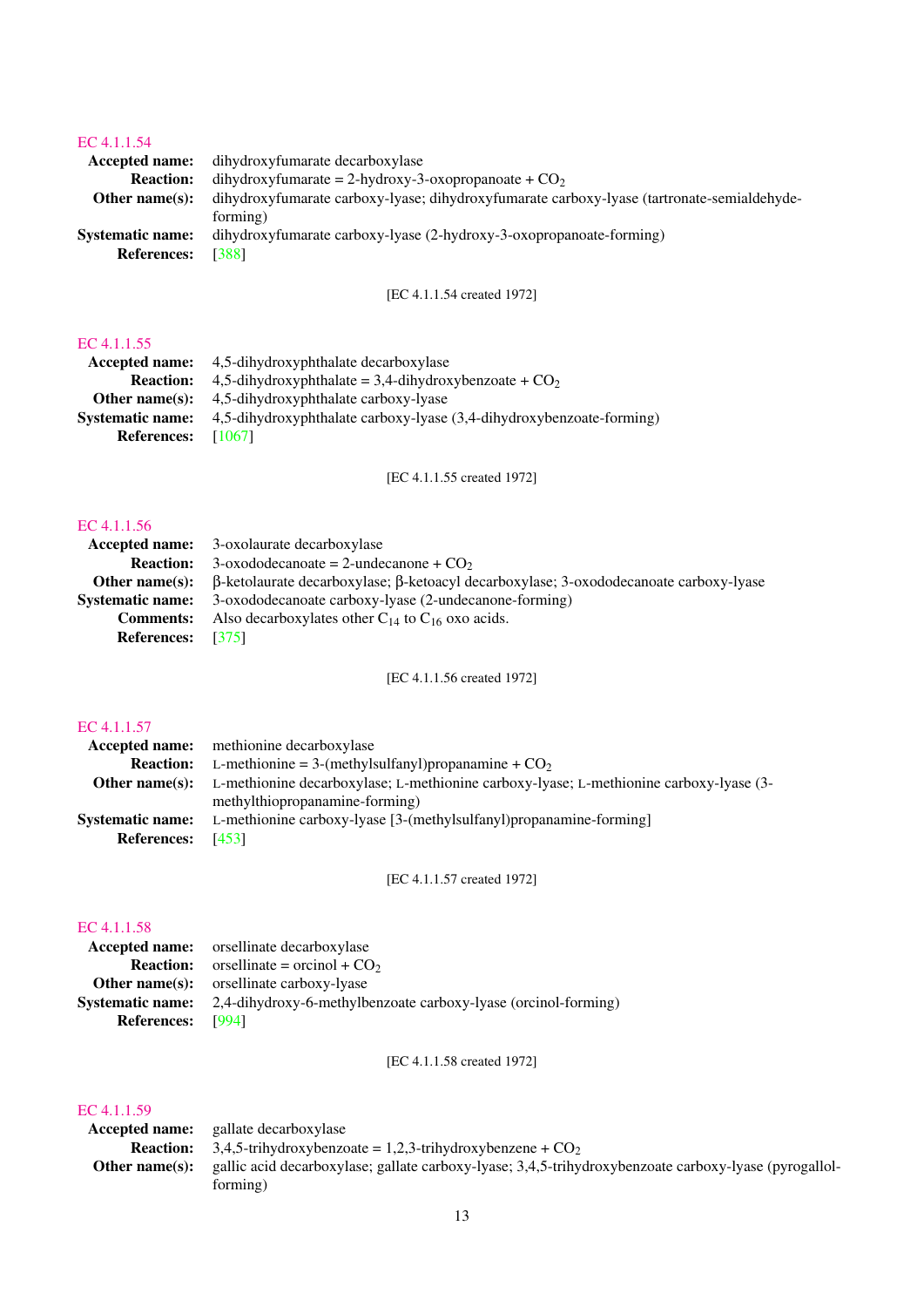Systematic name: 3,4,5-trihydroxybenzoate carboxy-lyase (1,2,3-trihydroxybenzene-forming) References: [\[434,](#page-199-1) [1440,](#page-251-0) [594\]](#page-207-1)

[EC 4.1.1.59 created 1972]

## [EC 4.1.1.60](http://www.enzyme-database.org/query.php?ec=4.1.1.60)

| <b>Accepted name:</b> stipitatonate decarboxylase                                                      |
|--------------------------------------------------------------------------------------------------------|
| stipitationate = stipitatate + $CO2$                                                                   |
| stipitationate carboxy-lyase (decyclizing); stipitationate carboxy-lyase (decyclizing, stipitationate- |
| forming)                                                                                               |
| stipitatonate carboxy-lyase (ring-opening, stipitatate-forming)                                        |
| - 1851                                                                                                 |
|                                                                                                        |

[EC 4.1.1.60 created 1972]

## [EC 4.1.1.61](http://www.enzyme-database.org/query.php?ec=4.1.1.61)

|                                | <b>Accepted name:</b> 4-hydroxybenzoate decarboxylase                                          |
|--------------------------------|------------------------------------------------------------------------------------------------|
| <b>Reaction:</b>               | 4-hydroxybenzoate = phenol + $CO2$                                                             |
|                                | <b>Other name(s):</b> <i>p</i> -hydroxybenzoate decarboxylase; 4-hydroxybenzoate carboxy-lyase |
| <b>Systematic name:</b>        | 4-hydroxybenzoate carboxy-lyase (phenol-forming)                                               |
| <b>References:</b> [434, 1300] |                                                                                                |

[EC 4.1.1.61 created 1972]

#### [EC 4.1.1.62](http://www.enzyme-database.org/query.php?ec=4.1.1.62)

| <b>Accepted name:</b>   | gentisate decarboxylase                                      |
|-------------------------|--------------------------------------------------------------|
| <b>Reaction:</b>        | 2,5-dihydroxybenzoate = hydroquinone + $CO2$                 |
| Other name $(s)$ :      | 2,5-dihydroxybenzoate decarboxylase; gentisate carboxy-lyase |
| <b>Systematic name:</b> | 2,5-dihydroxybenzoate carboxy-lyase (hydroquinone-forming)   |
| <b>References:</b>      | [434]                                                        |

[EC 4.1.1.62 created 1972]

#### [EC 4.1.1.63](http://www.enzyme-database.org/query.php?ec=4.1.1.63)

|                         | <b>Accepted name:</b> protocate chuate decarboxylase                                       |
|-------------------------|--------------------------------------------------------------------------------------------|
|                         | <b>Reaction:</b> 3.4-dihydroxybenzoate = catechol + $CO2$                                  |
|                         | <b>Other name(s):</b> $3,4$ -dihydrobenzoate decarboxylase; protocate chuate carboxy-lyase |
| <b>Systematic name:</b> | 3.4-dihydroxybenzoate carboxy-lyase (catechol-forming)                                     |
| <b>References:</b>      | - 14341                                                                                    |

[EC 4.1.1.63 created 1972]

| <b>Accepted name:</b>   | 2.2-dial kylglycine decarboxylase (pyruvate)                                                                |
|-------------------------|-------------------------------------------------------------------------------------------------------------|
| <b>Reaction:</b>        | 2,2-dialkylglycine + pyruvate = dialkyl ketone + $CO2$ + L-alanine                                          |
| Other name $(s)$ :      | dialkyl amino acid (pyruvate) decarboxylase; $\alpha$ -dialkyl amino acid transaminase; 2,2-dialkyl-2-amino |
|                         | acid-pyruvate aminotransferase; L-alanine-α-ketobutyrate aminotransferase; dialkylamino-acid decar-         |
|                         | boxylase (pyruvate); 2,2-dialkylglycine carboxy-lyase (amino-transferring)                                  |
| <b>Systematic name:</b> | 2,2-dialkylglycine carboxy-lyase (amino-transferring; L-alanine-forming)                                    |
| <b>Comments:</b>        | A pyridoxal-phosphate protein. Acts on 2-amino-2-methylpropanoate (i.e. 2-methylalanine), 2-                |
|                         | amino-2-methylbutanoate and 1-aminocyclopentanecarboxylate.                                                 |
| <b>References:</b>      | [58]                                                                                                        |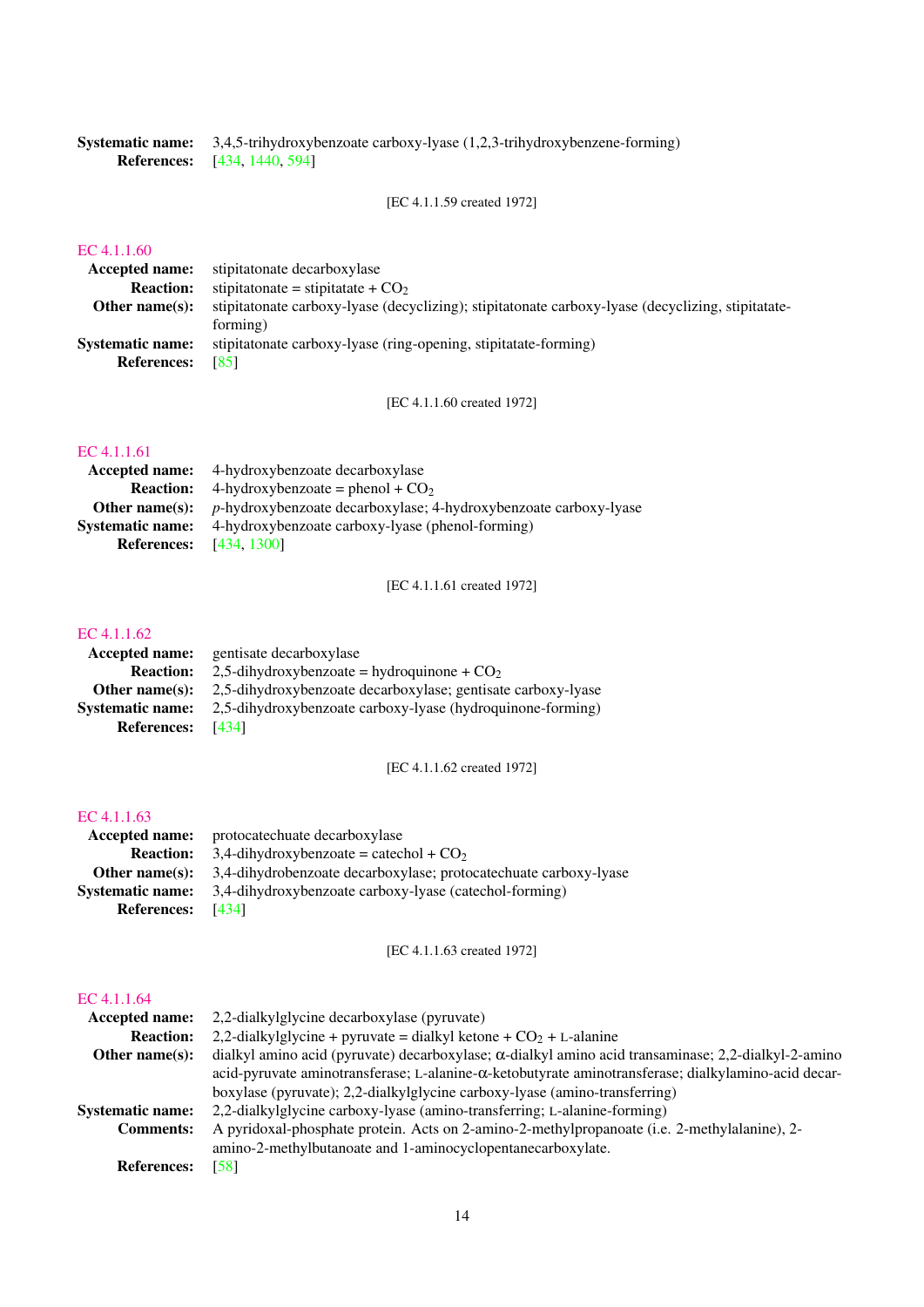[EC 4.1.1.64 created 1972]

### [EC 4.1.1.65](http://www.enzyme-database.org/query.php?ec=4.1.1.65)

Accepted name: phosphatidylserine decarboxylase<br>Reaction: phosphatidyl-L-serine = phosphati phosphatidyl-L-serine = phosphatidylethanolamine +  $CO<sub>2</sub>$ Other name(s): PS decarboxylase; phosphatidyl-L-serine carboxy-lyase Systematic name: phosphatidyl-L-serine carboxy-lyase (phosphatidylethanolamine-forming) Comments: A pyridoxal-phosphate protein. In *Escherichia coli*, the prosthetic group is a pyruvoyl group. References: [\[621,](#page-209-2) [1112\]](#page-234-0)

[EC 4.1.1.65 created 1976]

#### [EC 4.1.1.66](http://www.enzyme-database.org/query.php?ec=4.1.1.66)

|                          | <b>Accepted name:</b> uracil-5-carboxylate decarboxylase                                         |
|--------------------------|--------------------------------------------------------------------------------------------------|
|                          | <b>Reaction:</b> uracil 5-carboxylate = uracil + $CO2$                                           |
|                          | <b>Other name(s):</b> uracil-5-carboxylic acid decarboxylase; uracil-5-carboxylate carboxy-lyase |
| Systematic name:         | uracil-5-carboxylate carboxy-lyase (uracil-forming)                                              |
| <b>References:</b> [973] |                                                                                                  |

[EC 4.1.1.66 created 1976]

#### [EC 4.1.1.67](http://www.enzyme-database.org/query.php?ec=4.1.1.67)

|                          | <b>Accepted name:</b> UDP-galacturonate decarboxylase                                                           |
|--------------------------|-----------------------------------------------------------------------------------------------------------------|
|                          | <b>Reaction:</b> UDP-D-galacturonate = UDP-L-arabinose + $CO2$                                                  |
|                          | <b>Other name(s):</b> UDP-galacturonic acid decarboxylase; UDPGalUA carboxy lyase; UDP-D-galacturonate carboxy- |
|                          | Ivase                                                                                                           |
|                          | <b>Systematic name:</b> UDP-D-galacturonate carboxy-lyase (UDP-L-arabinose-forming)                             |
| <b>References:</b> [352] |                                                                                                                 |

[EC 4.1.1.67 created 1984]

#### [EC 4.1.1.68](http://www.enzyme-database.org/query.php?ec=4.1.1.68)

| <b>Accepted name:</b>   | 5-oxopent-3-ene-1,2,5-tricarboxylate decarboxylase                                                              |
|-------------------------|-----------------------------------------------------------------------------------------------------------------|
| <b>Reaction:</b>        | $(3E,5R)$ -5-carboxy-2-oxohept-3-enedioate = $(4Z)$ -2-oxohept-4-enedioate + CO <sub>2</sub> (overall reaction) |
|                         | (1a) $(3E,5R)$ -5-carboxy-2-oxohept-3-enedioate = $(2Z,4Z)$ -2-hydroxyhepta-2,4-dienedioate + CO <sub>2</sub>   |
|                         | $(1b)$ $(2Z,4Z)$ -2-hydroxyhepta-2,4-dienedioate = $(4Z)$ -2-oxohept-4-enedioate                                |
| Other name $(s)$ :      | 5-carboxymethyl-2-oxo-hex-3-ene-1,6-dioate decarboxylase; 5-oxopent-3-ene-1,2,5-tricarboxylate                  |
|                         | carboxy-lyase; 5-oxopent-3-ene-1,2,5-tricarboxylate carboxy-lyase (2-oxohept-3-enedioate-forming)               |
| <b>Systematic name:</b> | (3E,5R)-5-carboxy-2-oxohept-3-enedioate carboxy-lyase [(4Z)-2-oxohept-4-enedioate-forming]                      |
| <b>Comments:</b>        | Requires $Mg^{2+}$ [600, 601]. Part of the 4-hydroxyphenylacetate degradation pathway in <i>Escherichia</i>     |
|                         | coli.                                                                                                           |
| <b>References:</b>      | [400, 600, 601]                                                                                                 |
|                         |                                                                                                                 |

[EC 4.1.1.68 created 1984]

|                         | <b>Accepted name:</b> 3,4-dihydroxyphthalate decarboxylase              |  |
|-------------------------|-------------------------------------------------------------------------|--|
|                         | <b>Reaction:</b> 3,4-dihydroxyphthalate = 3,4-dihydroxybenzoate + $CO2$ |  |
|                         | <b>Other name(s):</b> 3.4-dihydroxyphthalate carboxy-lyase              |  |
| <b>Systematic name:</b> | 3,4-dihydroxyphthalate carboxy-lyase (3,4-dihydroxybenzoate-forming)    |  |
| <b>References:</b>      | [325]                                                                   |  |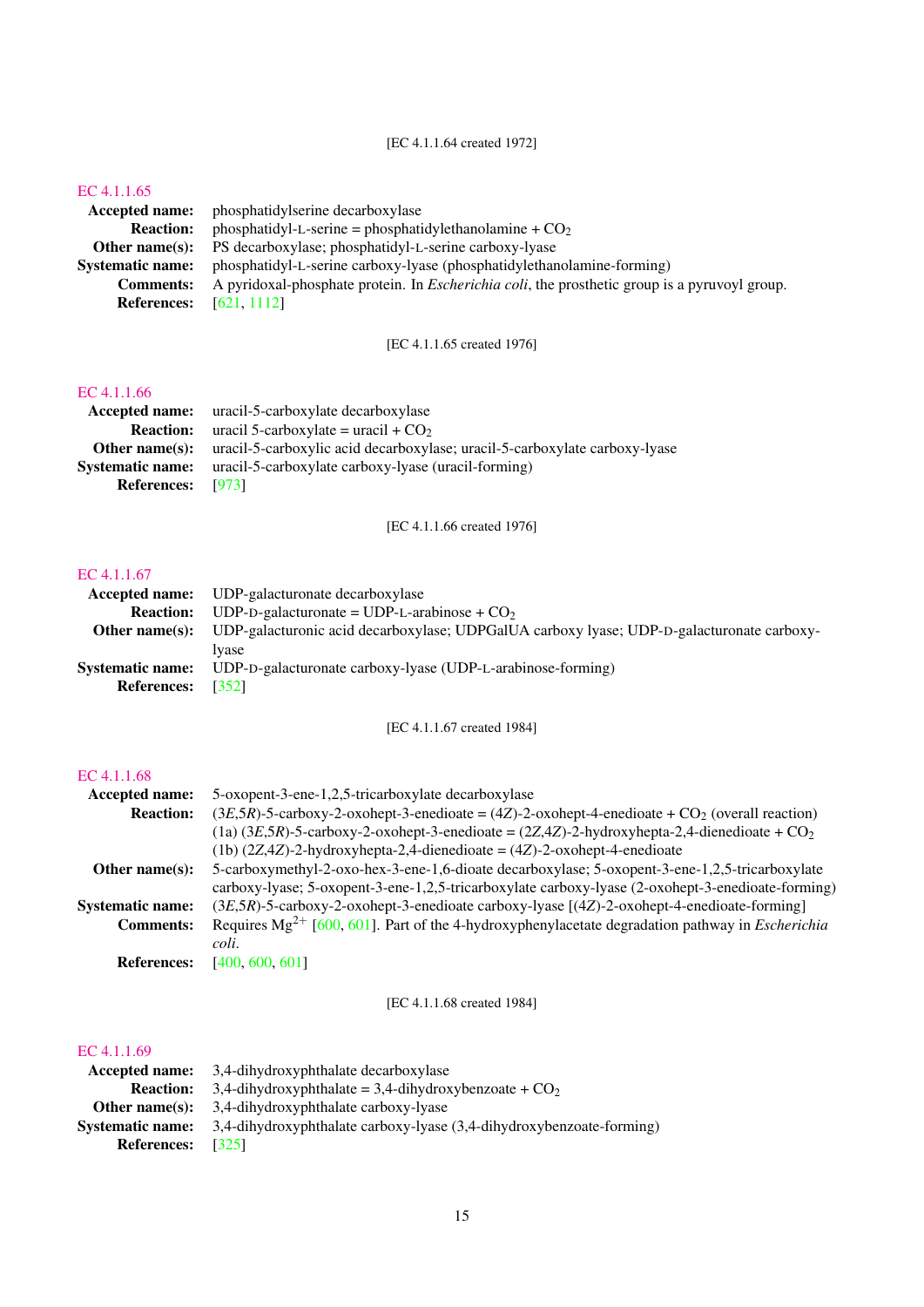## [EC 4.1.1.69 created 1986]

### [EC 4.1.1.70](http://www.enzyme-database.org/query.php?ec=4.1.1.70)

| <b>Accepted name:</b>   | glutaconyl-CoA decarboxylase                                                                                                                                                                                                                                                                                                        |
|-------------------------|-------------------------------------------------------------------------------------------------------------------------------------------------------------------------------------------------------------------------------------------------------------------------------------------------------------------------------------|
| <b>Reaction:</b>        | 4-carboxybut-2-enoyl-CoA = but-2-enoyl-CoA + $CO2$                                                                                                                                                                                                                                                                                  |
| Other name $(s)$ :      | glutaconyl coenzyme A decarboxylase; pent-2-enoyl-CoA carboxy-lyase; 4-carboxybut-2-enoyl-CoA                                                                                                                                                                                                                                       |
|                         | carboxy-lyase                                                                                                                                                                                                                                                                                                                       |
| <b>Systematic name:</b> | 4-carboxybut-2-enoyl-CoA carboxy-lyase (but-2-enoyl-CoA-forming)                                                                                                                                                                                                                                                                    |
| <b>Comments:</b>        | The enzyme from Acidaminococcus fermentans is a biotinyl-protein, requires $\text{Na}^+$ , and acts as a<br>sodium pump. Prior to the Na <sup>+</sup> -dependent decarboxylation, the carboxylate is transferred to biotin<br>in a $Na+$ -independent manner. The conserved lysine, to which biotin forms an amide bond, is located |
|                         | 34 amino acids before the C-terminus, flanked on both sides by two methionine residues, which are<br>conserved in every biotin-dependent enzyme.                                                                                                                                                                                    |
| <b>References:</b>      | [147, 146]                                                                                                                                                                                                                                                                                                                          |

[EC 4.1.1.70 created 1986, modified 2003]

## [EC 4.1.1.71](http://www.enzyme-database.org/query.php?ec=4.1.1.71)

| 2-oxoglutarate decarboxylase                                                                    |
|-------------------------------------------------------------------------------------------------|
| 2-oxoglutarate = succinate semialdehyde + $CO2$                                                 |
| oxoglutarate decarboxylase; α-ketoglutarate decarboxylase; α-ketoglutaric decarboxylase; pre-2- |
| oxoglutarate decarboxylase; 2-oxoglutarate carboxy-lyase                                        |
| 2-oxoglutarate carboxy-lyase (succinate-semialdehyde-forming)                                   |
| Requires thiamine diphosphate. Highly specific.                                                 |
| - [1176]                                                                                        |
|                                                                                                 |

[EC 4.1.1.71 created 1989]

## [EC 4.1.1.72](http://www.enzyme-database.org/query.php?ec=4.1.1.72)

| <b>Accepted name:</b>   | branched-chain-2-oxoacid decarboxylase                                                                  |
|-------------------------|---------------------------------------------------------------------------------------------------------|
| <b>Reaction:</b>        | $(3S)$ -3-methyl-2-oxopentanoate = 2-methylbutanal + $CO2$                                              |
| Other name $(s)$ :      | branched-chain oxo acid decarboxylase; branched-chain $\alpha$ -keto acid decarboxylase; branched-chain |
|                         | keto acid decarboxylase; BCKA; (3S)-3-methyl-2-oxopentanoate carboxy-lyase                              |
| <b>Systematic name:</b> | (3S)-3-methyl-2-oxopentanoate carboxy-lyase (2-methylbutanal-forming)                                   |
| <b>Comments:</b>        | Acts on a number of 2-oxo acids, with a high affinity towards branched-chain substrates. The alde-      |
|                         | hyde formed may be enzyme-bound, and may be an intermediate in the bacterial system for the             |
|                         | biosynthesis of branched-chain fatty acids.                                                             |
| <b>References:</b>      | [954, 287, 1197]                                                                                        |
|                         |                                                                                                         |

[EC 4.1.1.72 created 1990]

## [EC 4.1.1.73](http://www.enzyme-database.org/query.php?ec=4.1.1.73)

|                          | <b>Accepted name:</b> tartrate decarboxylase                                  |
|--------------------------|-------------------------------------------------------------------------------|
|                          | <b>Reaction:</b> $(R,R)$ -tartrate = D-glycerate + $CO2$                      |
|                          | <b>Other name(s):</b> $(R,R)$ -tartrate carboxy-lyase                         |
|                          | <b>Systematic name:</b> $(R,R)$ -tartrate carboxy-lyase (D-glycerate-forming) |
| <b>References:</b> [391] |                                                                               |

[EC 4.1.1.73 created 1992]

## [EC 4.1.1.74](http://www.enzyme-database.org/query.php?ec=4.1.1.74)

Accepted name: indolepyruvate decarboxylase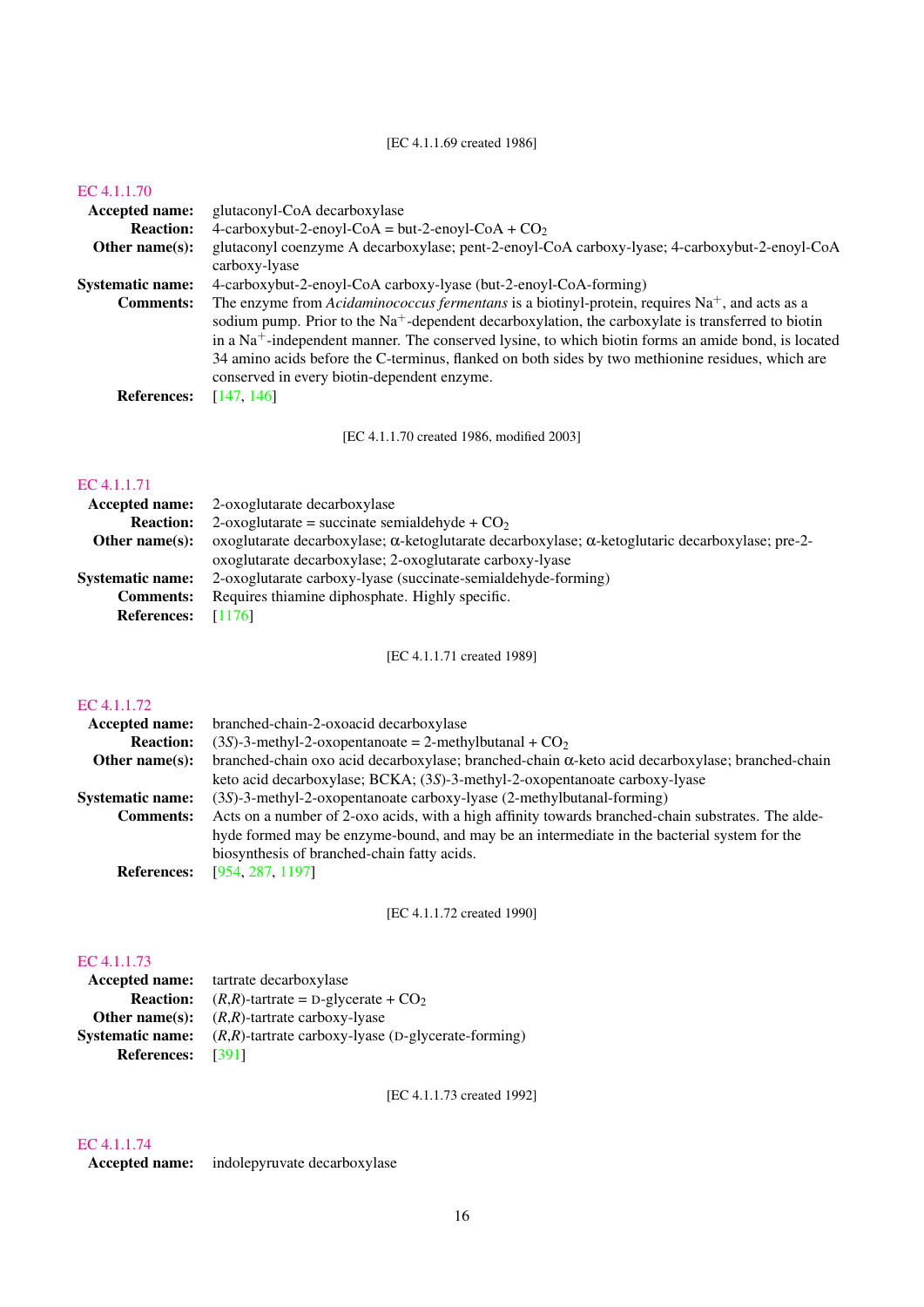| <b>Reaction:</b>   | 3-(indol-3-yl)pyruvate = 2-(indol-3-yl)acetaldehyde + $CO2$                                                 |
|--------------------|-------------------------------------------------------------------------------------------------------------|
| Other name $(s)$ : | indol-3-yl-pyruvate carboxy-lyase; 3-(indol-3-yl) pyruvate carboxy-lyase                                    |
| Systematic name:   | 3-(indol-3-yl)pyruvate carboxy-lyase [(2-indol-3-yl)acetaldehyde-forming]                                   |
| <b>Comments:</b>   | Thiamine diphosphate- and Mg <sup>2+</sup> -dependent. More specific than EC 4.1.1.1 pyruvate decarboxylase |
| <b>References:</b> | - 16711                                                                                                     |

[EC 4.1.1.74 created 1999]

# [EC 4.1.1.75](http://www.enzyme-database.org/query.php?ec=4.1.1.75)

| EC 4.1.1.75             |                                                                                             |
|-------------------------|---------------------------------------------------------------------------------------------|
| <b>Accepted name:</b>   | 5-guantique-2-oxopentanoate decarboxylase                                                   |
| <b>Reaction:</b>        | 5-guanidino-2-oxopentanoate = 4-guanidinobutanal + $CO2$                                    |
| Other name $(s)$ :      | $\alpha$ -ketoarginine decarboxylase; 2-oxo-5-guanidinopentanoate carboxy-lyase             |
| <b>Systematic name:</b> | 5-guanidino-2-oxopentanoate carboxy-lyase (4-guanidinobutanal-forming)                      |
| <b>Comments:</b>        | Enzyme activity is dependent on the presence of thiamine diphosphate and a divalent cation. |
| <b>References:</b>      | [1320]                                                                                      |
|                         |                                                                                             |

[EC 4.1.1.75 created 1999]

## [EC 4.1.1.76](http://www.enzyme-database.org/query.php?ec=4.1.1.76)

| Accepted name:          | arylmalonate decarboxylase                                                               |
|-------------------------|------------------------------------------------------------------------------------------|
| <b>Reaction:</b>        | 2-aryl-2-methylmalonate = 2-arylpropanoate + $CO2$                                       |
| Other name $(s)$ :      | AMDASE; 2-aryl-2-methylmalonate carboxy-lyase; 2-aryl-2-methylmalonate carboxy-lyase (2- |
|                         | arylpropionate-forming)                                                                  |
| <b>Systematic name:</b> | 2-aryl-2-methylmalonate carboxy-lyase (2-arylpropanoate-forming)                         |
| <b>References:</b>      | [883]                                                                                    |

[EC 4.1.1.76 created 1999]

## [EC 4.1.1.77](http://www.enzyme-database.org/query.php?ec=4.1.1.77)

| $(3E)$ -2-oxohex-3-enedioate = 2-oxopent-4-enoate + CO <sub>2</sub><br><b>Reaction:</b><br>Other name $(s)$ :<br>(gene name); $prab$ (gene name); $amnE$ (gene name); $nbaG$ (gene name); $xylI$ (gene name)<br>$(3E)$ -2-oxohex-3-enedioate carboxy-lyase (2-oxopent-4-enoate-forming)<br><b>Systematic name:</b><br><b>Comments:</b><br>tual substrate for the enzyme is $(3E)$ -2-oxohex-3-enedioate [1347].<br>[1180, 1254, 1210, 1347, 627]<br><b>References:</b> | <b>Accepted name:</b> | 2-oxo-3-hexenedioate decarboxylase                                                                                                                                                                              |
|------------------------------------------------------------------------------------------------------------------------------------------------------------------------------------------------------------------------------------------------------------------------------------------------------------------------------------------------------------------------------------------------------------------------------------------------------------------------|-----------------------|-----------------------------------------------------------------------------------------------------------------------------------------------------------------------------------------------------------------|
|                                                                                                                                                                                                                                                                                                                                                                                                                                                                        |                       |                                                                                                                                                                                                                 |
|                                                                                                                                                                                                                                                                                                                                                                                                                                                                        |                       | 4-oxalocrotonate carboxy-lyase (misleading); 4-oxalocrotonate decarboxylase (misleading); cnbF                                                                                                                  |
|                                                                                                                                                                                                                                                                                                                                                                                                                                                                        |                       |                                                                                                                                                                                                                 |
|                                                                                                                                                                                                                                                                                                                                                                                                                                                                        |                       |                                                                                                                                                                                                                 |
|                                                                                                                                                                                                                                                                                                                                                                                                                                                                        |                       | Involved in the meta-cleavage pathway for the degradation of phenols, modified phenols and cate-                                                                                                                |
|                                                                                                                                                                                                                                                                                                                                                                                                                                                                        |                       | chols. The enzyme has been reported to accept multiple tautomeric forms $[1180, 1254, 1210, 1347]$ .                                                                                                            |
|                                                                                                                                                                                                                                                                                                                                                                                                                                                                        |                       | However, careful analysis of the stability of the different tautomers, as well as characterization of the<br>enzyme that produces its substrate, EC 5.3.2.6, 2-hydroxymuconate tautomerase, showed that the ac- |
|                                                                                                                                                                                                                                                                                                                                                                                                                                                                        |                       |                                                                                                                                                                                                                 |

[EC 4.1.1.77 created 1999, modified 2011, modified 2012]

| <b>Accepted name:</b>   | acetylenedicarboxylate decarboxylase                                                                                                                                                                      |
|-------------------------|-----------------------------------------------------------------------------------------------------------------------------------------------------------------------------------------------------------|
| <b>Reaction:</b>        | acetylenedicarboxylate + $H_2O$ = pyruvate + $CO_2$                                                                                                                                                       |
| Other name $(s)$ :      | acetylenedicarboxylate hydratase; acetylenedicarboxylate hydrase; acetylenedicarboxylate carboxy-                                                                                                         |
|                         | lyase                                                                                                                                                                                                     |
| <b>Systematic name:</b> | acetylenedicarboxylate carboxy-lyase (pyruvate-forming)                                                                                                                                                   |
| <b>Comments:</b>        | The mechanism appears to involve hydration of the acetylene and decarboxylation of the oxaloacetic<br>acid formed, although free oxaloacetate is not an intermediate. It is thus analogous to EC 4.2.1.27 |
|                         | (acetylenecarboxylate hydratase) in its mechanism.                                                                                                                                                        |
| <b>References:</b>      | [1389]                                                                                                                                                                                                    |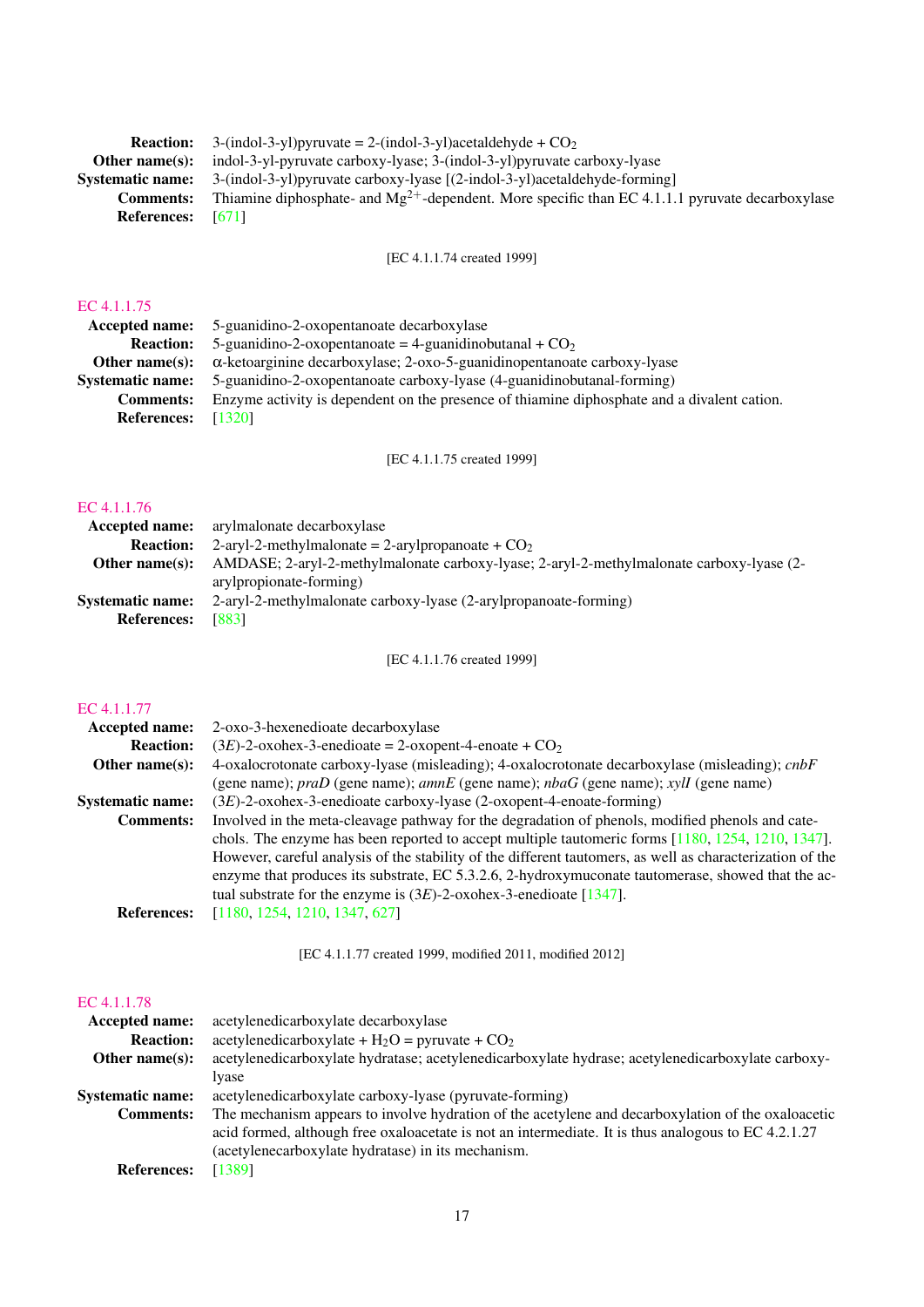#### [EC 4.1.1.79](http://www.enzyme-database.org/query.php?ec=4.1.1.79)

|                         | <b>Accepted name:</b> sulfopyruvate decarboxylase                                               |
|-------------------------|-------------------------------------------------------------------------------------------------|
| <b>Reaction:</b>        | 3-sulfopyruvate = 2-sulfoacetaldehyde + $CO2$                                                   |
| Other name $(s)$ :      | sulfopyruvate carboxy-lyase                                                                     |
| <b>Systematic name:</b> | 3-sulfopyruvate carboxy-lyase (2-sulfoacetaldehyde-forming)                                     |
| <b>Comments:</b>        | Requires thiamine diphosphate. Does not decarboxylate pyruvate or phosphonopyruvate. The enzyme |
|                         | appears to be oxygen-sensitive.                                                                 |
| <b>References:</b>      | [435]                                                                                           |

[EC 4.1.1.79 created 2002]

## [EC 4.1.1.80](http://www.enzyme-database.org/query.php?ec=4.1.1.80)

| EU 4.1.1.00             |                                                                             |
|-------------------------|-----------------------------------------------------------------------------|
| Accepted name:          | 4-hydroxyphenylpyruvate decarboxylase                                       |
| <b>Reaction:</b>        | 4-hydroxyphenylpyruvate = 4-hydroxyphenylacetaldehyde + $CO2$               |
| Other name $(s)$ :      | 4-hydroxyphenylpyruvate carboxy-lyase                                       |
| <b>Systematic name:</b> | 4-hydroxyphenylpyruvate carboxy-lyase (4-hydroxyphenylacetaldehyde-forming) |
| <b>Comments:</b>        | Reacts with dopamine to give the benzylisoquinoline alkaloid skeleton.      |
| <b>References:</b>      | [1091]                                                                      |

[EC 4.1.1.80 created 2002]

#### [EC 4.1.1.81](http://www.enzyme-database.org/query.php?ec=4.1.1.81)

| <b>Accepted name:</b>   | threonine-phosphate decarboxylase                                                                      |
|-------------------------|--------------------------------------------------------------------------------------------------------|
| <b>Reaction:</b>        | L-threonine O-3-phosphate = $(R)$ -1-aminopropan-2-yl phosphate + $CO2$                                |
| Other name $(s)$ :      | L-threonine-O-3-phosphate decarboxylase; CobD; L-threonine-O-3-phosphate carboxy-lyase                 |
| <b>Systematic name:</b> | L-threonine-O-3-phosphate carboxy-lyase $[(R)-1$ -aminopropan-2-yl-phosphate-forming]                  |
| <b>Comments:</b>        | A pyridoxal-phosphate protein. This enzyme is unable to decarboxylate the D-isomer of threonine O-     |
|                         | 3-phosphate. The product of this reaction, $(R)$ -1-aminopropan-2-yl phosphate, is the substrate of EC |
|                         | 6.3.1.10, adenosylcobinamide-phosphate synthase, which converts adenosylcobyric acid into adeno-       |
|                         | sylcobinamide phosphate in the anaerobic cobalamin biosynthesis pathway.                               |
| <b>References:</b>      | [210, 143, 1355]                                                                                       |

[EC 4.1.1.81 created 2004]

#### [EC 4.1.1.82](http://www.enzyme-database.org/query.php?ec=4.1.1.82)

| <b>Accepted name:</b>   | phosphonopyruvate decarboxylase                                                                                                                                                                                                                                                                                                                                                                                                                                                                                                                                                                                                                                                                                               |
|-------------------------|-------------------------------------------------------------------------------------------------------------------------------------------------------------------------------------------------------------------------------------------------------------------------------------------------------------------------------------------------------------------------------------------------------------------------------------------------------------------------------------------------------------------------------------------------------------------------------------------------------------------------------------------------------------------------------------------------------------------------------|
| <b>Reaction:</b>        | 3-phosphonopyruvate = 2-phosphonoacetaldehyde + $CO2$                                                                                                                                                                                                                                                                                                                                                                                                                                                                                                                                                                                                                                                                         |
| Other name $(s)$ :      | 3-phosphonopyruvate carboxy-lyase                                                                                                                                                                                                                                                                                                                                                                                                                                                                                                                                                                                                                                                                                             |
| <b>Systematic name:</b> | 3-phosphonopyruvate carboxy-lyase (2-phosphonoacetaldehyde-forming)                                                                                                                                                                                                                                                                                                                                                                                                                                                                                                                                                                                                                                                           |
| <b>Comments:</b>        | The enzyme catalyses a step in the biosynthetic pathway of 2-aminoethylphosphonate, a component<br>of the capsular polysaccharide complex of <i>Bacteroides fragilis</i> . Requires thiamine diphosphate and<br>$Mg^{2+}$ as cofactors. The enzyme is activated by the divalent cations $Mg^{2+}$ , Ca <sup>2+</sup> and Mn <sup>2+</sup> . Pyruvate<br>and sulfopyruvate can also act as substrates, but more slowly. This enzyme drives the reaction catal-<br>ysed by EC 5.4.2.9, phosphoenolpyruvate mutase, in the thermodynamically unfavourable direction of<br>3-phosphonopyruvate formation $[1160]$ . It is the initial step in all of the major biosynthetic pathways<br>of phosphonate natural products $[922]$ . |
| <b>References:</b>      | [1446, 1160, 922]                                                                                                                                                                                                                                                                                                                                                                                                                                                                                                                                                                                                                                                                                                             |
|                         |                                                                                                                                                                                                                                                                                                                                                                                                                                                                                                                                                                                                                                                                                                                               |

[EC 4.1.1.82 created 2005]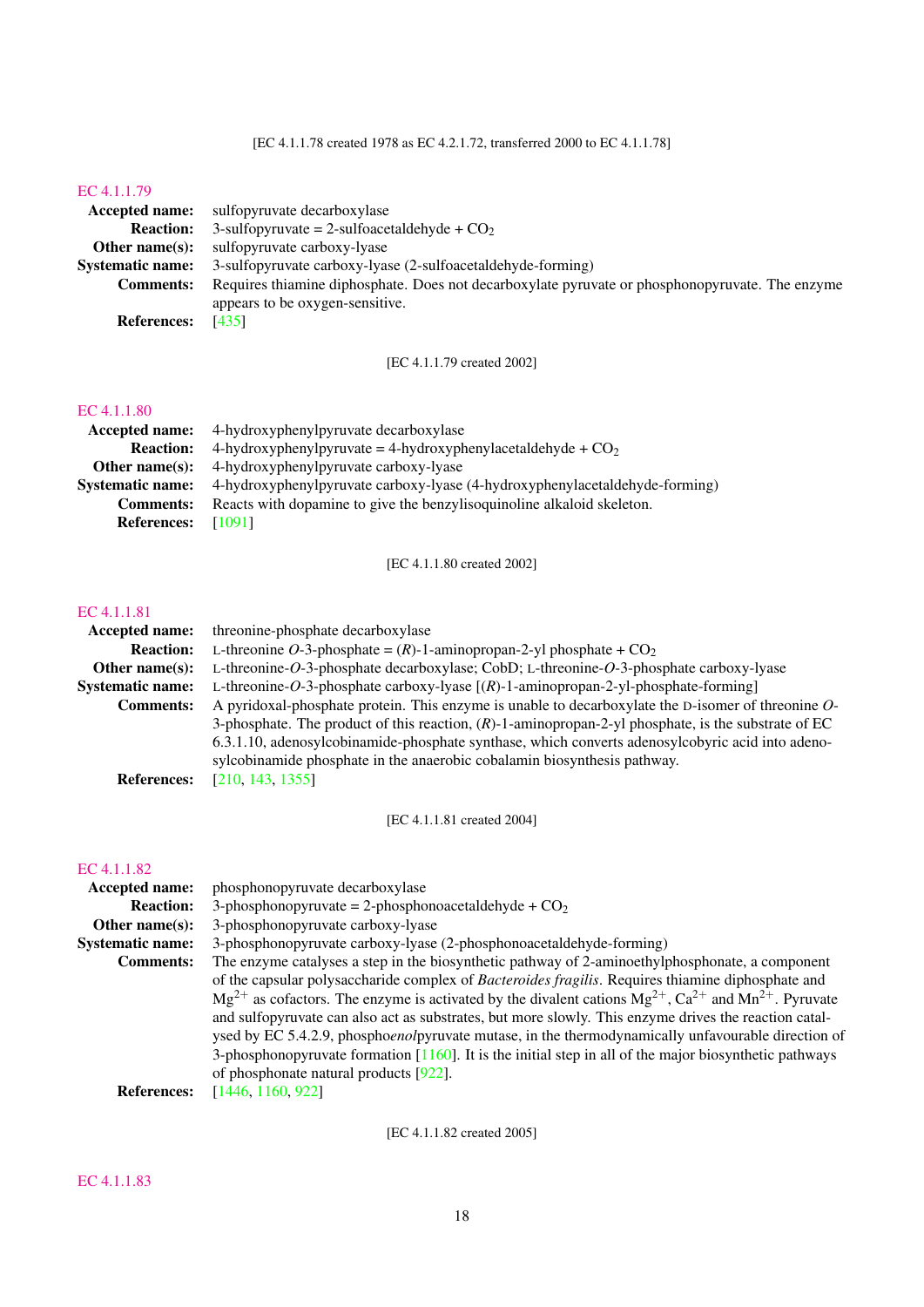| Accepted name:          | 4-hydroxyphenylacetate decarboxylase                                                                           |
|-------------------------|----------------------------------------------------------------------------------------------------------------|
| <b>Reaction:</b>        | $(4-hydroxyphenyl)acetate + H+ = 4-methylphenol + CO2$                                                         |
| Other name $(s)$ :      | $p$ -hydroxyphenylacetate decarboxylase; $p$ -Hpd; 4-Hpd; 4-hydroxyphenylacetate carboxy-lyase                 |
| <b>Systematic name:</b> | (4-hydroxyphenyl) acetate carboxy-lyase (4-methylphenol-forming)                                               |
| <b>Comments:</b>        | The enzyme, from the strict anaerobe <i>Clostridium difficile</i> , can also use (3,4-dihydroxyphenyl) acetate |
|                         | as a substrate, yielding 4-methylcate chol as a product. The enzyme is a glycyl radical enzyme.                |
| <b>References:</b>      | [274, 1165, 31]                                                                                                |

[EC 4.1.1.83 created 2005]

## [EC 4.1.1.84](http://www.enzyme-database.org/query.php?ec=4.1.1.84)

| Accepted name:          | D-dopachrome decarboxylase                                                                          |
|-------------------------|-----------------------------------------------------------------------------------------------------|
| <b>Reaction:</b>        | D-dopachrome = 5,6-dihydroxyindole + $CO2$                                                          |
| Other name $(s)$ :      | phenylpyruvate tautomerase II; D-tautomerase; D-dopachrome tautomerase; D-dopachrome carboxy-       |
|                         | lyase                                                                                               |
| <b>Systematic name:</b> | D-dopachrome carboxy-lyase (5,6-dihydroxyindole-forming)                                            |
| <b>Comments:</b>        | This enzyme is specific for D-dopachrome as substrate and belongs to the MIF (macrophage mi-        |
|                         | gration inhibitory factor) family of proteins. L-Dopachrome, L- or $D-\alpha$ -methyldopachrome and |
|                         | dopaminochrome do not act as substrates (see also EC 5.3.3.12, L-dopachrome isomerase)              |
| <b>References:</b>      | [950, 1411, 1231, 937]                                                                              |

[EC 4.1.1.84 created 2005]

## [EC 4.1.1.85](http://www.enzyme-database.org/query.php?ec=4.1.1.85)

| <b>Accepted name:</b>   | 3-dehydro-L-gulonate-6-phosphate decarboxylase                                                      |
|-------------------------|-----------------------------------------------------------------------------------------------------|
| <b>Reaction:</b>        | 3-dehydro-L-gulonate 6-phosphate + $H^+$ = L-xylulose 5-phosphate + $CO_2$                          |
| Other name $(s)$ :      | 3-keto-L-gulonate 6-phosphate decarboxylase; UlaD; SgaH; SgbH; KGPDC; 3-dehydro-L-gulonate-6-       |
|                         | phosphate carboxy-lyase                                                                             |
| <b>Systematic name:</b> | 3-dehydro-L-gulonate-6-phosphate carboxy-lyase (L-xylulose-5-phosphate-forming)                     |
| <b>Comments:</b>        | Requires $Mg^{2+}$ . Along with EC 5.1.3.22, L-ribulose-5-phosphate 3-epimerase, this enzyme is in- |
|                         | volved in a pathway for the utilization of L-ascorbate by <i>Escherichia coli</i> .                 |
| <b>References:</b>      | [1409, 1373]                                                                                        |

[EC 4.1.1.85 created 2005]

## [EC 4.1.1.86](http://www.enzyme-database.org/query.php?ec=4.1.1.86)

| <b>Accepted name:</b>   | diaminobutyrate decarboxylase                                                                           |
|-------------------------|---------------------------------------------------------------------------------------------------------|
| <b>Reaction:</b>        | L-2,4-diaminobutanoate = propane-1,3-diamine + $CO2$                                                    |
| Other name $(s)$ :      | DABA DC; L-2,4-diaminobutyrate decarboxylase; L-2,4-diaminobutanoate carboxy-lyase                      |
| <b>Systematic name:</b> | L-2,4-diaminobutanoate carboxy-lyase (propane-1,3-diamine-forming)                                      |
| <b>Comments:</b>        | A pyridoxal-phosphate protein that requires a divalent cation for activity [1398]. $N^4$ -Acetyl-L-2,4- |
|                         | diaminobutanoate, 2,3-diaminopropanoate, ornithine and lysine are not substrates. Found in the pro-     |
|                         | teobacteria Haemophilus influenzae and Acinetobacter baumannii. In the latter, this enzyme is cotran-   |
|                         | scribed with the <i>dat</i> gene that encodes EC 2.6.1.76, diaminobutyrate—2-oxoglutarate transaminase, |
|                         | which can supply the substrate for this enzyme.                                                         |
|                         |                                                                                                         |

References: [\[1398,](#page-249-1) [556,](#page-206-1) [557\]](#page-206-2)

[EC 4.1.1.86 created 2006]

| Accepted name: | malonyl-S-ACP decarboxylase                                                                           |
|----------------|-------------------------------------------------------------------------------------------------------|
|                | <b>Reaction:</b> a malonyl-[acyl-carrier protein] + $H^+$ = an acetyl-[acyl-carrier protein] + $CO_2$ |
| Other name(s): | malonyl-S-acyl-carrier protein decarboxylase; MdcD/MdcE; MdcD,E                                       |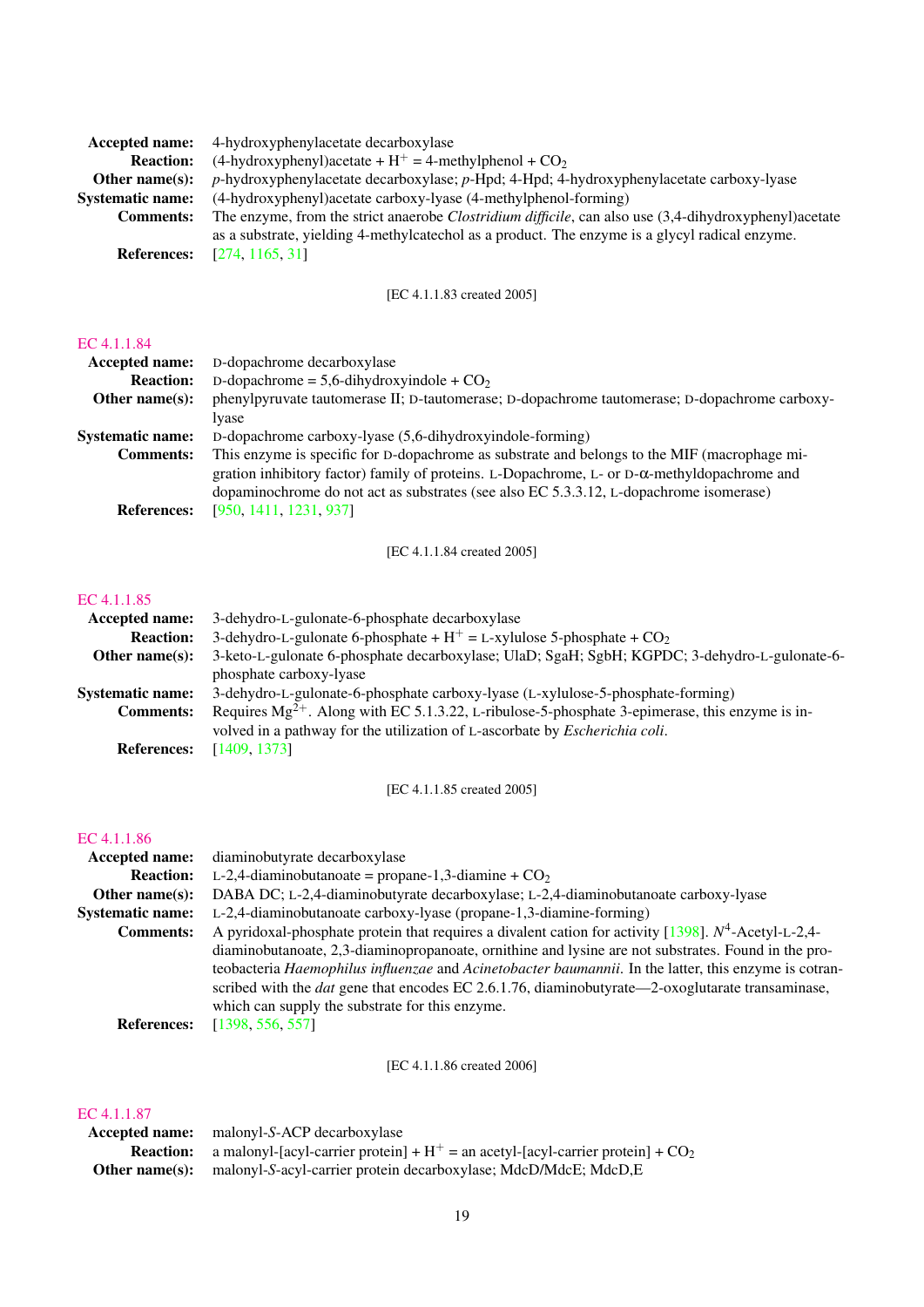| <b>Systematic name:</b> | malonyl-[acyl-carrier-protein] carboxy-lyase                                                                        |
|-------------------------|---------------------------------------------------------------------------------------------------------------------|
| <b>Comments:</b>        | This enzyme comprises the $\beta$ and $\gamma$ subunits of EC 4.1.1.88 (biotin-independent malonate decarboxy-      |
|                         | lase) but is not present in EC 4.1.1.89 (biotin-dependent malonate decarboxylase). It follows on from               |
|                         | EC 2.3.1.187, acetyl-S-ACP: malonate ACP transferase, and results in the regeneration of the acety-                 |
|                         | lated form of the acyl-carrier-protein subunit of malonate decarboxylase $\lceil 304 \rceil$ . The carboxy group is |
|                         | lost with retention of configuration $[466]$ .                                                                      |
| <b>References:</b>      | [1129, 680, 466, 215, 304]                                                                                          |

[EC 4.1.1.87 created 2008]

#### [EC 4.1.1.88](http://www.enzyme-database.org/query.php?ec=4.1.1.88)

| Accepted name:          | biotin-independent malonate decarboxylase                                                                 |
|-------------------------|-----------------------------------------------------------------------------------------------------------|
| <b>Reaction:</b>        | malonate + $H^+$ = acetate + $CO_2$                                                                       |
| Other name $(s)$ :      | malonate decarboxylase (without biotin); malonate decarboxylase (ambiguous); MDC                          |
| <b>Systematic name:</b> | malonate carboxy-lyase (biotin-independent)                                                               |
| <b>Comments:</b>        | Two types of malonate decarboxylase are currently known, both of which form multienzyme com-              |
|                         | plexes. This enzyme is a cytosolic protein that is biotin-independent. The other type is a biotin-        |
|                         | dependent, Na <sup>+</sup> -translocating enzyme that includes both soluble and membrane-bound components |
|                         | (cf. EC 7.2.4.4, biotin-dependent malonate decarboxylase). As free malonate is chemically rather in-      |
|                         | ert, it has to be activated prior to decarboxylation. In both enzymes, this is achieved by exchanging     |
|                         | malonate with an acetyl group bound to an acyl-carrier protiein (ACP), to form malonyl-ACP and            |
|                         | acetate, with subsequent decarboxylation regenerating the acetyl-ACP. The ACP subunit of both en-         |
|                         | zymes differs from that found in fatty-acid biosynthesis by having phosphopantethine attached to a        |
|                         | serine side-chain as 2-(5-triphosphoribosyl)-3-dephospho-CoA rather than as phosphopantetheine            |
|                         | 4'-phosphate. The individual enzymes involved in carrying out the reaction of this enzyme complex         |
|                         | are EC 2.3.1.187 (acetyl-S-ACP:malonate ACP transferase), EC 2.3.1.39 ([acyl-carrier-protein] S-          |
|                         | malonyltransferase) and EC 4.1.1.87 (malonyl-S-ACP decarboxylase). The carboxy group is lost with         |
|                         | retention of configuration $[466]$ .                                                                      |
| <b>References:</b>      | [1129, 158, 522, 216, 523, 466, 680, 656, 304]                                                            |
|                         |                                                                                                           |

[EC 4.1.1.88 created 2008, modified 2018]

*[4.1.1.89 Transferred entry. biotin-dependent malonate decarboxylase. Now EC 7.2.4.4, biotin-dependent malonate decarboxylase]*

[EC 4.1.1.89 created 2008, deleted 2018]

#### [EC 4.1.1.90](http://www.enzyme-database.org/query.php?ec=4.1.1.90)

| Accepted name:          | peptidyl-glutamate 4-carboxylase                                                                                                  |
|-------------------------|-----------------------------------------------------------------------------------------------------------------------------------|
| <b>Reaction:</b>        | peptidyl-4-carboxyglutamate + 2,3-epoxyphylloquinone + H <sub>2</sub> O = peptidyl-glutamate + CO <sub>2</sub> + O <sub>2</sub> + |
|                         | phylloquinol                                                                                                                      |
| Other name $(s)$ :      | vitamin K-dependent carboxylase; γ-glutamyl carboxylase; peptidyl-glutamate 4-carboxylase (2-                                     |
|                         | methyl-3-phytyl-1,4-naphthoquinone-epoxidizing)                                                                                   |
| <b>Systematic name:</b> | peptidyl-glutamate 4-carboxylase (2-methyl-3-phytyl-1,4-naphthoquinol-epoxidizing)                                                |
| <b>Comments:</b>        | The enzyme can use various vitamin-K derivatives, including menaquinol, but does not contain iron.                                |
|                         | The mechanism appears to involve the generation of a strong base by oxygenation of vitamin K. It                                  |
|                         | catalyses the post-translational carboxylation of glutamate residues of several proteins of the blood-                            |
|                         | clotting system. 9–12 glutamate residues are converted to 4-carboxyglutamate (Gla) in a specific do-                              |
|                         | main of the target protein. The 4-pro-S hydrogen of the glutamate residue is removed $[813]$ and there                            |
|                         | is an inversion of stereochemistry at this position $[314]$ .                                                                     |
| <b>References:</b>      | [309, 390, 1076, 1187, 813, 314, 1075]                                                                                            |

[EC 4.1.1.90 created 2009, modified 2011]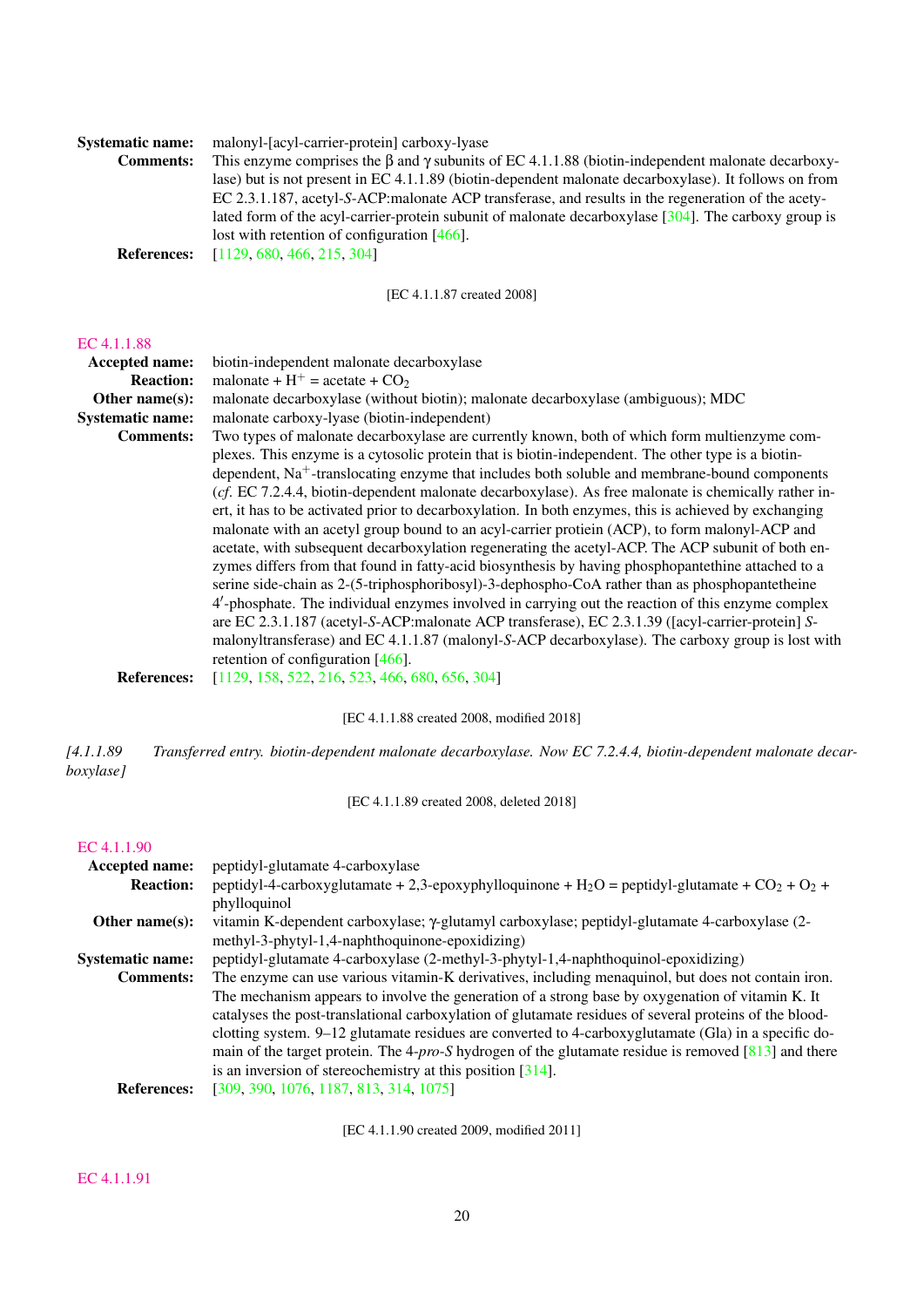| salicylate decarboxylase                                                                            |
|-----------------------------------------------------------------------------------------------------|
| salicylate = phenol + $CO2$                                                                         |
| salicylic acid decarboxylase; Scd                                                                   |
| salicylate carboxy-lyase                                                                            |
| In the reverse direction the enzyme catalyses the regioselective carboxylation of phenol into stoi- |
| chiometric amounts of salicylate. The enzyme also catalyses the reversible decarboxylation of 2,4-  |
| dihydroxybenzoate, 2,6-dihydroxybenzoate, 2,3-dihydroxybenzoate and 4-aminosalicylate $[658]$ .     |
| [658]                                                                                               |
|                                                                                                     |

[EC 4.1.1.91 created 2011]

## [EC 4.1.1.92](http://www.enzyme-database.org/query.php?ec=4.1.1.92)

| <b>Accepted name:</b>   | indole-3-carboxylate decarboxylase                                     |
|-------------------------|------------------------------------------------------------------------|
| <b>Reaction:</b>        | indole-3-carboxylate = indole + $CO2$                                  |
| <b>Systematic name:</b> | indole-3-carboxylate carboxy-lyase                                     |
| <b>Comments:</b>        | Activated by $\text{Zn}^{2+}$ , Mn <sup>2+</sup> or Mg <sup>2+</sup> . |
| <b>References:</b>      | [1413]                                                                 |

[EC 4.1.1.92 created 2011]

## [EC 4.1.1.93](http://www.enzyme-database.org/query.php?ec=4.1.1.93)

| pyrrole-2-carboxylate decarboxylase                                                               |
|---------------------------------------------------------------------------------------------------|
| (1) pyrrole-2-carboxylate = pyrrole + $CO2$                                                       |
| (2) pyrrole-2-carboxylate + $H_2O$ = pyrrole + $HCO_3^-$                                          |
| pyrrole-2-carboxylate carboxy-lyase                                                               |
| The enzyme catalyses both the carboxylation and decarboxylation reactions. However, while bicar-  |
| bonate is the preferred substrate for the carboxylation reaction, decarboxylation produces carbon |
| dioxide. The enzyme is activated by carboxylic acids.                                             |
| [1366, 958, 1367]                                                                                 |
|                                                                                                   |

[EC 4.1.1.93 created 2011]

## [EC 4.1.1.94](http://www.enzyme-database.org/query.php?ec=4.1.1.94)

| Accepted name:          | ethylmalonyl-CoA decarboxylase                                                                    |
|-------------------------|---------------------------------------------------------------------------------------------------|
| <b>Reaction:</b>        | (S)-ethylmalonyl-CoA = butanoyl-CoA + $CO2$                                                       |
| <b>Systematic name:</b> | (S)-ethylmalonyl-CoA carboxy-lyase (butanoyl-CoA-forming)                                         |
| <b>Comments:</b>        | The enzyme, which exists in all vertebrates, decarboxylates ethylmalonyl-CoA, a potentially toxic |
|                         | compound that is formed in low amounts by the activity of EC 6.4.1.2, acetyl-CoA carboxylase      |
|                         | and EC 6.4.1.3, propanoyl-CoA carboxylase. It prefers the S isomer, and can decarboxylate $(R)$ - |
|                         | methylmalonyl-CoA with lower efficiency. cf. EC 7.2.4.1, (S)-methylmalonyl-CoA decarboxylase      |
|                         | (sodium-transporting).                                                                            |
| <b>References:</b>      | [765]                                                                                             |

[EC 4.1.1.94 created 2012]

| Accepted name:          | L-glutamyl-[BtrI acyl-carrier protein] decarboxylase                                                    |
|-------------------------|---------------------------------------------------------------------------------------------------------|
| <b>Reaction:</b>        | L-glutamyl-[BtrI acyl-carrier protein] = 4-amino butanoyl-[BtrI acyl-carrier protein] + $CO2$           |
| Other name $(s)$ :      | $btrK$ (gene name)                                                                                      |
| <b>Systematic name:</b> | L-glutamyl-[BtrI acyl-carrier protein] carboxy-lyase                                                    |
| <b>Comments:</b>        | Binds pyridoxal 5'-phosphate. Catalyses a step in the biosynthesis of the side chain of the aminogly-   |
|                         | coside antibiotics of the butirosin family. Has very low activity with substrates not bound to an acyl- |
|                         | carrier protein.                                                                                        |
| <b>References:</b>      | [749]                                                                                                   |
|                         |                                                                                                         |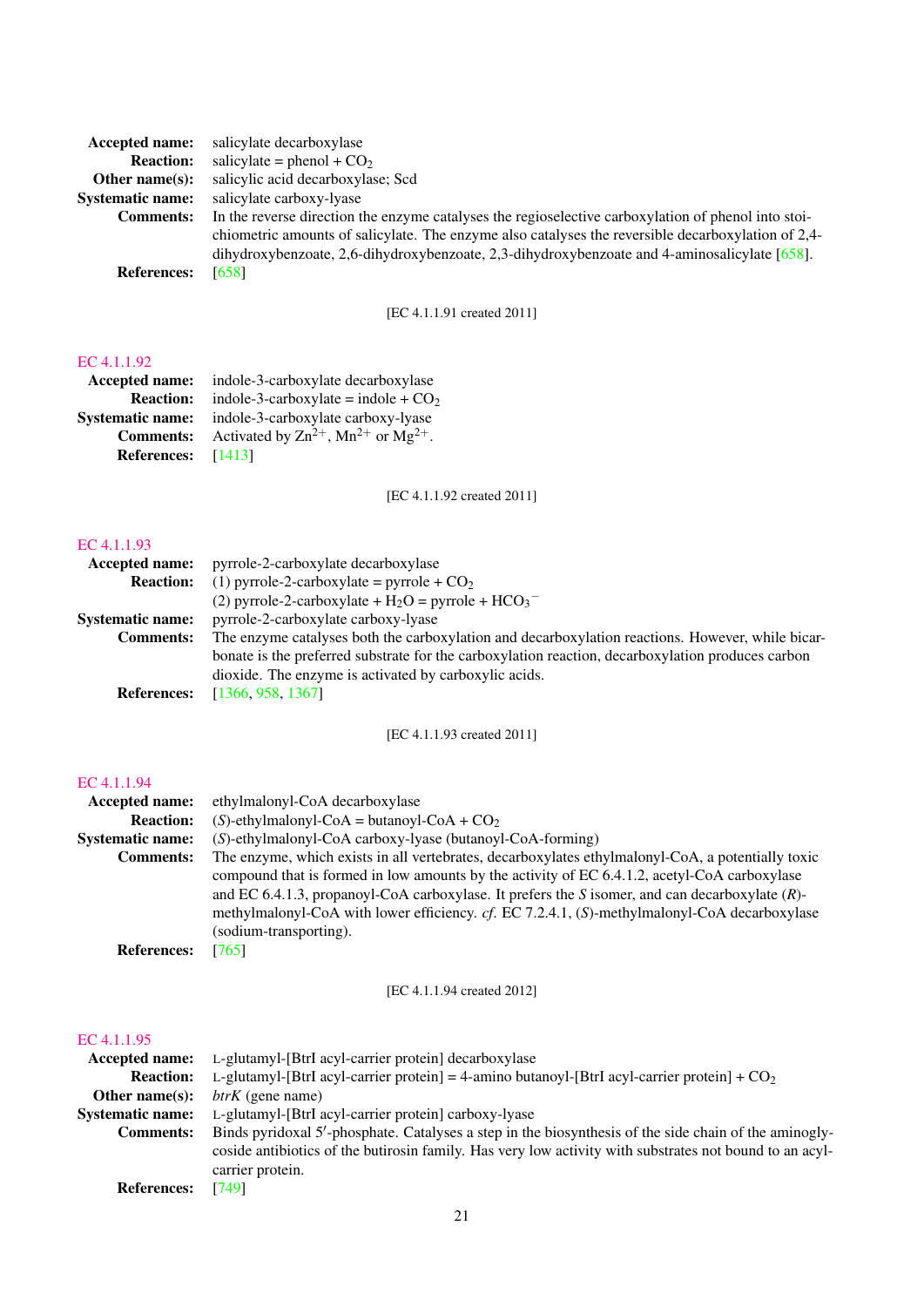[EC 4.1.1.95 created 2012]

#### [EC 4.1.1.96](http://www.enzyme-database.org/query.php?ec=4.1.1.96)

| Accepted name:          | carboxynorspermidine decarboxylase                                                                                |
|-------------------------|-------------------------------------------------------------------------------------------------------------------|
| <b>Reaction:</b>        | (1) carboxynorspermidine = bis(3-aminopropyl)amine + $CO2$                                                        |
|                         | (2) carboxyspermidine = spermidine + $CO2$                                                                        |
| Other name $(s)$ :      | carboxyspermidine decarboxylase; CANSDC; VC1623 (gene name)                                                       |
| <b>Systematic name:</b> | carboxynorspermidine carboxy-lyase (bis(3-aminopropyl)amine-forming)                                              |
| <b>Comments:</b>        | A pyridoxal 5'-phosphate enzyme. Part of a bacterial polyamine biosynthesis pathway. The enzyme                   |
|                         | is essential for biofilm formation in the bacterium <i>Vibrio cholerae</i> [733]. The enzyme from <i>Campy</i> -  |
|                         | <i>lobacter jejuni</i> only produces spermidine <i>in vivo</i> even though it shows activity with carboxynorsper- |
|                         | midine <i>in vitro</i> $[470]$ .                                                                                  |
| <b>References:</b>      | [733, 294, 470]                                                                                                   |
|                         |                                                                                                                   |

[EC 4.1.1.96 created 2012]

## [EC 4.1.1.97](http://www.enzyme-database.org/query.php?ec=4.1.1.97)

| <b>Accepted name:</b>   | 2-oxo-4-hydroxy-4-carboxy-5-ureidoimidazoline decarboxylase                                                 |
|-------------------------|-------------------------------------------------------------------------------------------------------------|
| <b>Reaction:</b>        | 5-hydroxy-2-oxo-4-ureido-2,5-dihydro-1H-imidazole-5-carboxylate = $(S)$ -allantoin + $CO2$                  |
| Other name $(s)$ :      | OHCU decarboxylase; $hpxQ$ (gene name); PRHOXNB (gene name)                                                 |
| <b>Systematic name:</b> | 5-hydroxy-2-oxo-4-ureido-2,5-dihydro-1H-imidazole-5-carboxylate carboxy-lyase [(S)-allantoin-               |
|                         | forming]                                                                                                    |
| <b>Comments:</b>        | This enzyme is part of the pathway from urate to $(S)$ -allantoin, which is present in bacteria, plants and |
|                         | animals (but not in humans).                                                                                |
| <b>References:</b>      | [1048, 192, 654, 376]                                                                                       |
|                         |                                                                                                             |

[EC 4.1.1.97 created 2014]

## [EC 4.1.1.98](http://www.enzyme-database.org/query.php?ec=4.1.1.98)

| Accepted name:          | 4-hydroxy-3-polyprenylbenzoate decarboxylase                                                             |
|-------------------------|----------------------------------------------------------------------------------------------------------|
| <b>Reaction:</b>        | a 4-hydroxy-3-polyprenylbenzoate = a 2-polyprenylphenol + $CO2$                                          |
| Other name $(s)$ :      | ubiD (gene name); 4-hydroxy-3-solanesylbenzoate decarboxylase; 3-octaprenyl-4-hydroxybenzoate            |
|                         | decarboxylase                                                                                            |
| <b>Systematic name:</b> | 4-hydroxy-3-polyprenylbenzoate carboxy-lyase                                                             |
| <b>Comments:</b>        | The enzyme catalyses a step in prokaryotic ubiquinone biosynthesis, as well as in plastoquinone          |
|                         | biosynthesis in cyanobacteria. The enzyme can accept substrates with different polyprenyl tail lengths   |
|                         | in vitro, but uses a specific length in vivo, which is determined by the polyprenyl diphosphate syn-     |
|                         | thase that exists in the specific organism. It requires a prenylated flavin cofactor that is produced by |
|                         | EC 2.5.1.129, flavin prenyltransferase.                                                                  |
| <b>References:</b>      | [739, 444, 995, 760, 982]                                                                                |
|                         |                                                                                                          |

[EC 4.1.1.98 created 2014, modified 2015]

## [EC 4.1.1.99](http://www.enzyme-database.org/query.php?ec=4.1.1.99)

|                    | <b>Accepted name:</b> phosphomevalonate decarboxylase                                                         |
|--------------------|---------------------------------------------------------------------------------------------------------------|
| <b>Reaction:</b>   | $ATP + (R)$ -5-phosphomevalonate = ADP + phosphate + isopentenyl phosphate + CO <sub>2</sub>                  |
|                    | <b>Systematic name:</b> ATP:(R)-5-phosphomevalonate carboxy-lyase (adding ATP; isopentenyl-phosphate-forming) |
| Comments:          | The enzyme participates in a mevalonate pathway that occurs in archaea other than the extreme aci-            |
|                    | dophiles of the Thermoplasmatales order. cf. EC 4.1.1.110, bisphosphomevalonate decarboxylase.                |
| <b>References:</b> | [1321]                                                                                                        |

[EC 4.1.1.99 created 2014, modified 2018]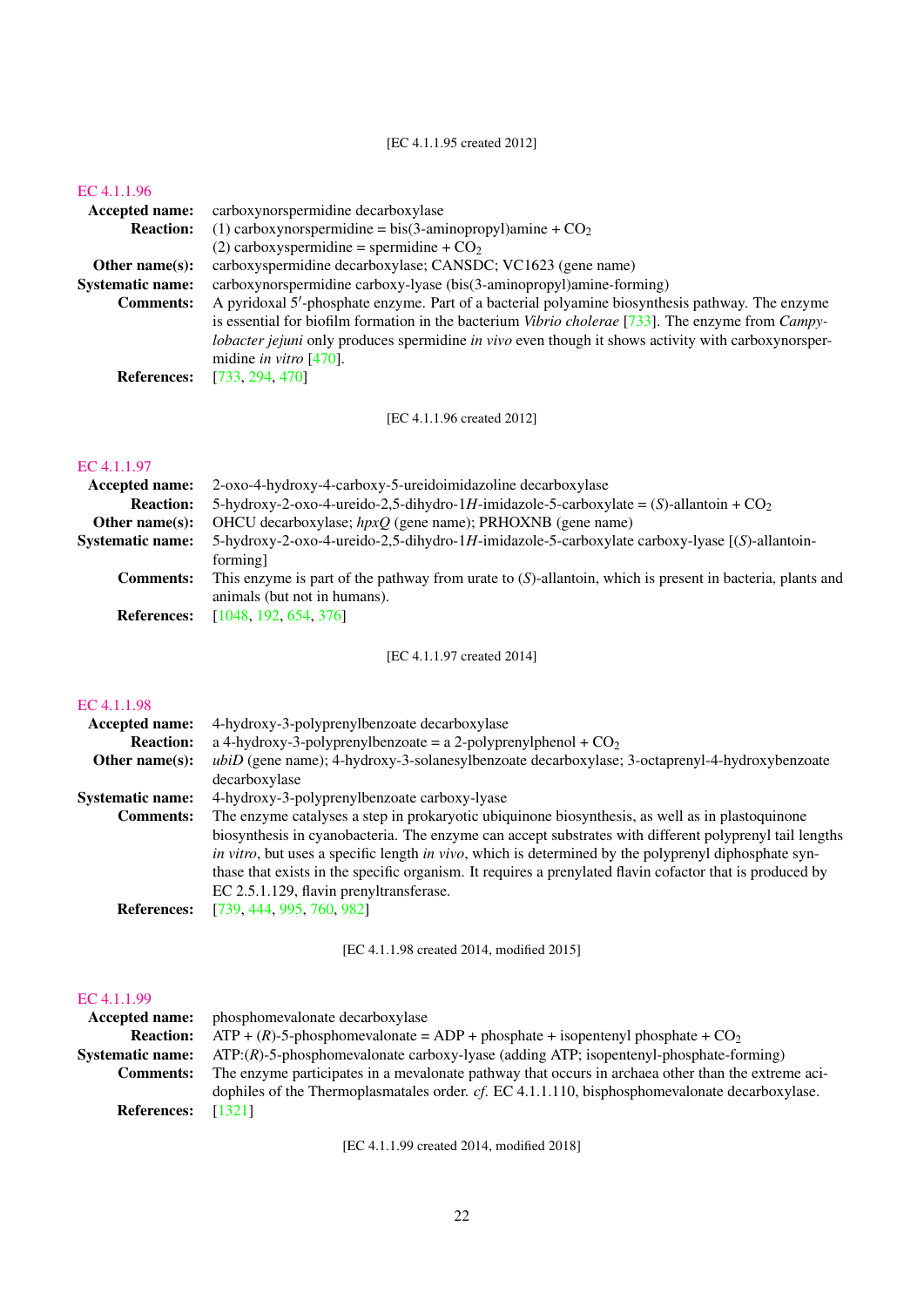# EC  $4.1.1.100$ <br>Accented n

| LU T.I.I.IUU            |                                                                                                                |
|-------------------------|----------------------------------------------------------------------------------------------------------------|
| <b>Accepted name:</b>   | prephenate decarboxylase                                                                                       |
| <b>Reaction:</b>        | prephenate = $3-[4R)-4-hydroxycyclohexa-1,5-dien-1-y]$ -2-oxopropanoate + $CO2$                                |
| Other name $(s)$ :      | BacA; AerD; SalX; non-aromatizing prephenate decarboxylase                                                     |
| <b>Systematic name:</b> | prephenate carboxy-lyase $(3-[(4R)-4-hydroxycyclohexa-1,5-dien-1-yl]-2-oxopropanoate-forming)$                 |
| <b>Comments:</b>        | The enzyme, characterized from the bacterium <i>Bacillus subtilis</i> , is involved in the biosynthesis of the |
|                         | nonribosomally synthesized dipeptide antibiotic bacilysin, composed of L-alanine and L-anticapsin.             |
|                         | The enzyme isomerizes only the $pro-R$ double bond in prephenate.                                              |
| <b>References:</b>      | [804, 803, 977]                                                                                                |

[EC 4.1.1.100 created 2015]

### [EC 4.1.1.101](http://www.enzyme-database.org/query.php?ec=4.1.1.101)

| <b>Accepted name:</b>   | malolactic enzyme                                                                                                                                                                                                                                                                                                                                                                                          |
|-------------------------|------------------------------------------------------------------------------------------------------------------------------------------------------------------------------------------------------------------------------------------------------------------------------------------------------------------------------------------------------------------------------------------------------------|
| <b>Reaction:</b>        | $(S)$ -malate = $(S)$ -lactate + $CO2$                                                                                                                                                                                                                                                                                                                                                                     |
| Other name $(s)$ :      | <i>mleA</i> (gene name); <i>mleS</i> (gene name)                                                                                                                                                                                                                                                                                                                                                           |
| <b>Systematic name:</b> | $(S)$ -malate carboxy-lyase                                                                                                                                                                                                                                                                                                                                                                                |
| <b>Comments:</b>        | The enzyme is involved in the malolactic fermentation of wine, which results in a natural decrease in<br>acidity and favorable changes in wine flavors. It has been purified from several lactic acid bacteria,<br>including Leuconostoc mesenteroides [779], Lactobacillus plantarum [187], and Oenococcus oeni<br>[924, 1152]. The enzyme contains a tightly bound $NAD+$ cofactor and requires $Mn2+$ . |
| <b>References:</b>      | [779, 187, 924, 1152]                                                                                                                                                                                                                                                                                                                                                                                      |

[EC 4.1.1.101 created 2015]

## [EC 4.1.1.102](http://www.enzyme-database.org/query.php?ec=4.1.1.102)

| Accepted name:          | phenacrylate decarboxylase                                                                            |
|-------------------------|-------------------------------------------------------------------------------------------------------|
| <b>Reaction:</b>        | (1) 4-coumarate = 4-vinylphenol + $CO2$                                                               |
|                         | (2) trans-cinnamate = styrene + $CO2$                                                                 |
|                         | (3) ferulate = 4-vinylguaiacol + $CO2$                                                                |
| Other name $(s)$ :      | FDC1 (gene name); ferulic acid decarboxylase                                                          |
| <b>Systematic name:</b> | 3-phenylprop-2-enoate carboxy-lyase                                                                   |
| <b>Comments:</b>        | The enzyme, found in fungi, catalyses the decarboxylation of phenacrylic acids present in plant cell  |
|                         | walls. It requires a prenylated flavin cofactor that is produced by EC 2.5.1.129, flavin prenyltrans- |
|                         | ferase.                                                                                               |
| <b>References:</b>      | [899.91.982]                                                                                          |

[EC 4.1.1.102 created 2015]

## [EC 4.1.1.103](http://www.enzyme-database.org/query.php?ec=4.1.1.103)

|                         | $Accepted name: \gamma$ -resorcylate decarboxylase                                                       |
|-------------------------|----------------------------------------------------------------------------------------------------------|
| <b>Reaction:</b>        | 2,6-dihydroxybenzoate = 1,3-dihydroxybenzene + $CO2$                                                     |
| Other name $(s)$ :      | $graf$ (gene name); tsdA (gene name)                                                                     |
| <b>Systematic name:</b> | 2,6-dihydroxybenzoate carboxy-lyase                                                                      |
| <b>Comments:</b>        | The enzyme, characterized from several bacterial strains, is involved in the degradation of $\gamma$ -   |
|                         | resorcylate. It contains a zinc ion and a water molecule at the active site. The reaction is reversible, |
|                         | but equilibrium greatly favors the decarboxylation reaction.                                             |
| <b>References:</b>      | [1412, 563, 832, 426, 626]                                                                               |

[EC 4.1.1.103 created 2016]

## [EC 4.1.1.104](http://www.enzyme-database.org/query.php?ec=4.1.1.104)

Accepted name: 3-dehydro-4-phosphotetronate decarboxylase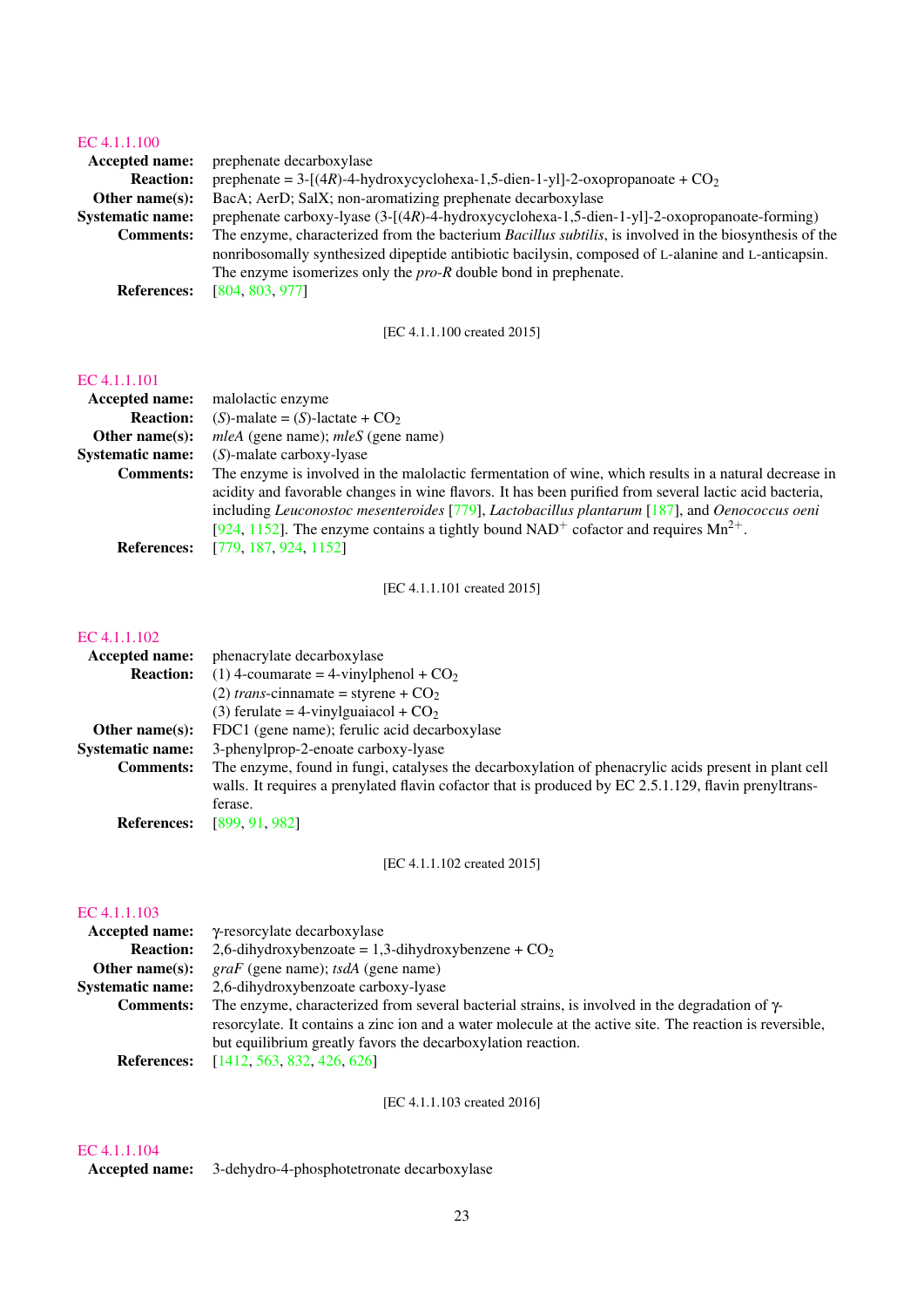| <b>Reaction:</b>        | (1) 3-dehydro-4-phospho-L-erythronate = glycerone phosphate + $CO2$                               |
|-------------------------|---------------------------------------------------------------------------------------------------|
|                         | (2) 3-dehydro-4-phospho-D-erythronate = glycerone phosphate + $CO2$                               |
| Other name $(s)$ :      | <i>otnC</i> (gene name)                                                                           |
| <b>Systematic name:</b> | 3-dehydro-4-phosphotetronate carboxy-lyase                                                        |
| <b>Comments:</b>        | The enzyme, characterized from bacteria, is involved in D-erythronate and L-threonate catabolism. |
| <b>References:</b>      | [1449]                                                                                            |
|                         |                                                                                                   |

## [EC 4.1.1.104 created 2017]

#### [EC 4.1.1.105](http://www.enzyme-database.org/query.php?ec=4.1.1.105)

|                  | <b>Accepted name:</b> L-tryptophan decarboxylase                                                    |
|------------------|-----------------------------------------------------------------------------------------------------|
|                  | <b>Reaction:</b> L-tryptophan = tryptamine + $CO2$                                                  |
|                  | <b>Other name(s):</b> $psiD$ (gene name); TDC (gene name)                                           |
|                  | <b>Systematic name:</b> L-tryptophan carboxy-lyase                                                  |
| <b>Comments:</b> | The enzyme has been characterized from bacteria, plants, and fungi. Unlike EC 4.1.1.28, aromatic-L- |
|                  | amino-acid decarboxylase, this enzyme is specific for L-tryptophan.                                 |
|                  | <b>References:</b> [940, 151, 923, 782, 379]                                                        |

[EC 4.1.1.105 created 2017]

#### [EC 4.1.1.106](http://www.enzyme-database.org/query.php?ec=4.1.1.106)

| Accepted name:          | fatty acid photodecarboxylase                                                                                              |
|-------------------------|----------------------------------------------------------------------------------------------------------------------------|
| <b>Reaction:</b>        | a long-chain fatty acid + $hv = a$ long-chain alkane + $CO2$                                                               |
| Other name $(s)$ :      | FAP (gene name)                                                                                                            |
| <b>Systematic name:</b> | fatty acid carboxy-lyase (light-dependent, alkane-forming)                                                                 |
| <b>Comments:</b>        | This algal enzyme, characterized from the green algae Chlorella variabilis and Chlamydomonas rein-                         |
|                         | <i>hardtii</i> , is dependent on blue light, which photooxidizes its FAD cofactor. The enzyme acts on fatty                |
|                         | acids in the range of $C_{12}$ to $C_{22}$ , with a higher efficiency for $C_{16}$ to $C_{17}$ chains, and forms an alkane |
|                         | product that is one carbon shorter than the substrate. The enzyme can also act on unsaturated fatty                        |
|                         | acids, forming the respective alkenes, but does not generate a new double bond.                                            |
| <b>References:</b>      | [1204]                                                                                                                     |

[EC 4.1.1.106 created 2017]

## [EC 4.1.1.107](http://www.enzyme-database.org/query.php?ec=4.1.1.107)

| 3,4-dihydroxyphenylacetaldehyde synthase                                                                                                                                                                                                                                                                                                       |
|------------------------------------------------------------------------------------------------------------------------------------------------------------------------------------------------------------------------------------------------------------------------------------------------------------------------------------------------|
| L-dopa + O <sub>2</sub> + H <sub>2</sub> O = 3,4-dihydroxyphenylacetaldehyde + CO <sub>2</sub> + NH <sub>3</sub> + H <sub>2</sub> O <sub>2</sub>                                                                                                                                                                                               |
| DHPAA synthase                                                                                                                                                                                                                                                                                                                                 |
| L-dopa carboxy-lyase (oxidative-deaminating)                                                                                                                                                                                                                                                                                                   |
| A pyridoxal 5'-phosphate protein. The enzyme, isolated from the mosquito <i>Aedes aegypti</i> , catalyses                                                                                                                                                                                                                                      |
| the production of 3,4-dihydroxylphenylacetaldehyde directly from L-dopa. Dopamine is not formed<br>as an intermediate ( $cf.$ EC 4.1.1.28, aromatic-L-amino-acid decarboxylase). The enzyme is specific<br>for L-dopa and does not react with other aromatic amino acids with the exception of a low activity<br>with $\alpha$ -methyl-L-dopa. |
| [1324]                                                                                                                                                                                                                                                                                                                                         |
|                                                                                                                                                                                                                                                                                                                                                |

[EC 4.1.1.107 created 2017]

| <b>Accepted name:</b> | 4-hydroxyphenylacetaldehyde synthase                                                                                                                                |
|-----------------------|---------------------------------------------------------------------------------------------------------------------------------------------------------------------|
|                       | <b>Reaction:</b> L-tyrosine + O <sub>2</sub> + H <sub>2</sub> O = (4-hydroxyphenyl)acetaldehyde + CO <sub>2</sub> + NH <sub>3</sub> + H <sub>2</sub> O <sub>2</sub> |
|                       | <b>Other name(s):</b> TYRDC-2 (gene name)                                                                                                                           |
|                       | <b>Systematic name:</b> L-tyrosine carboxy-lyase (oxidative-deaminating)                                                                                            |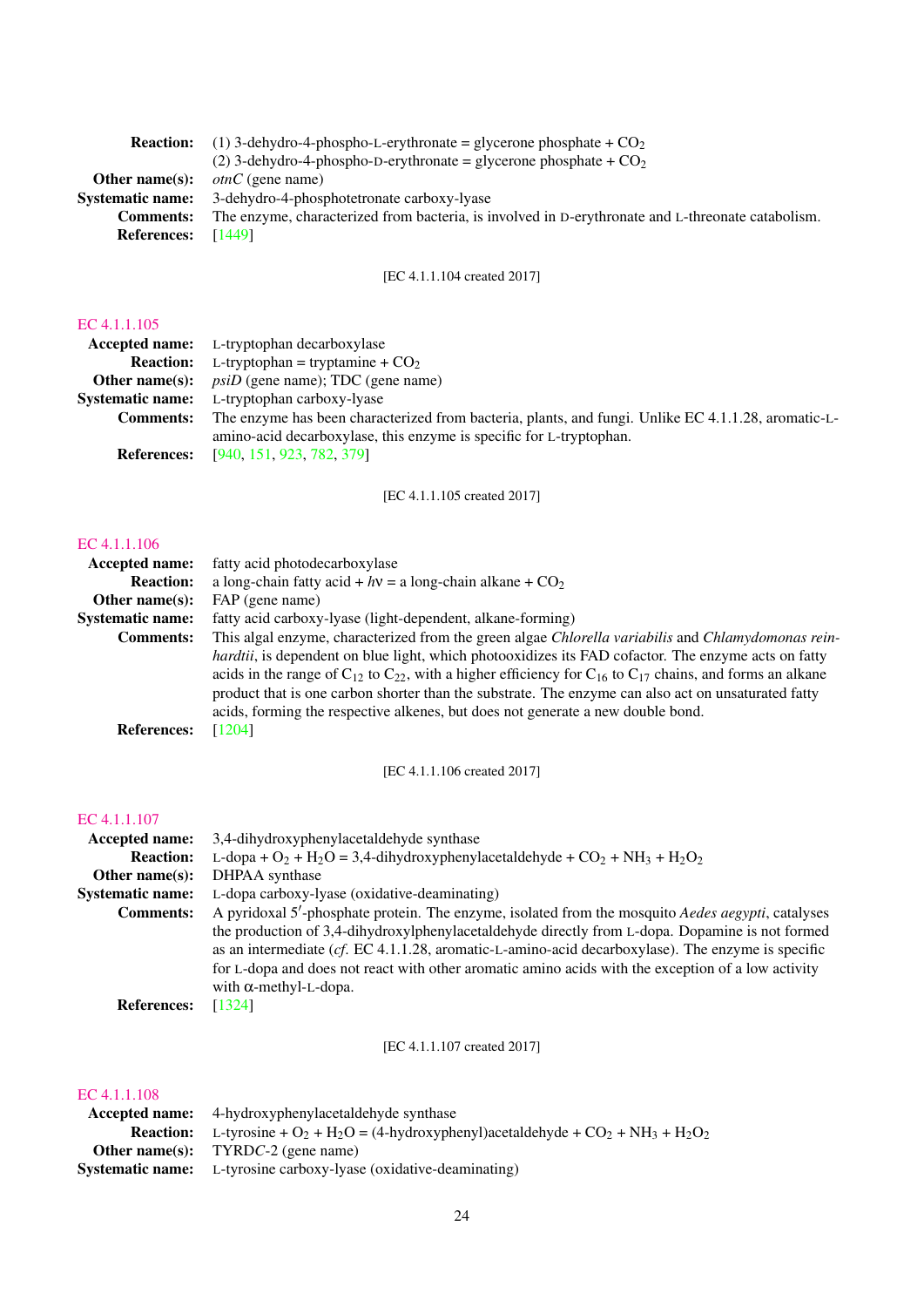| <b>Comments:</b>   | A pyridoxal 5'-phosphate protein. The enzyme, isolated from the the plant <i>Petroselinum crispum</i>            |
|--------------------|------------------------------------------------------------------------------------------------------------------|
|                    | (parsley), catalyses the production of 4-hydroxyphenylacetaldehyde directly from L-tyrosine. Tyra-               |
|                    | mine is not formed as an intermediate. The enzyme has a low activity with L-dopa ( $cf. \text{ EC } 4.1.1.107$ , |
|                    | 3.4-dihydroxyphenylacetaldehyde synthase).                                                                       |
| <b>References:</b> | [1286, 1287]                                                                                                     |

[EC 4.1.1.108 created 2017]

## [EC 4.1.1.109](http://www.enzyme-database.org/query.php?ec=4.1.1.109)

| Accepted name:          | phenylacetaldehyde synthase                                                                                                                                                                              |
|-------------------------|----------------------------------------------------------------------------------------------------------------------------------------------------------------------------------------------------------|
| <b>Reaction:</b>        | L-phenylalanine + O <sub>2</sub> + H <sub>2</sub> O = phenylacetaldehyde + CO <sub>2</sub> + NH <sub>3</sub> + H <sub>2</sub> O <sub>2</sub>                                                             |
| Other name $(s)$ :      | PAAS (gene name)                                                                                                                                                                                         |
| <b>Systematic name:</b> | L-phenylalanine carboxy-lyase (oxidative-deaminating)                                                                                                                                                    |
| <b>Comments:</b>        | A pyridoxal 5'-phosphate protein. The enzyme, isolated from the the plants <i>Petunia hybrida</i> and a                                                                                                  |
|                         | Rosa hybrid, catalyses the production of phenylacetaldehyde directly from L-phenylalanine. The en-<br>zyme is specific for L-phenylalanine and does not accept other aromatic amino acids as substrates. |
| <b>References:</b>      | [615]                                                                                                                                                                                                    |

[EC 4.1.1.109 created 2017]

## [EC 4.1.1.110](http://www.enzyme-database.org/query.php?ec=4.1.1.110)

| <b>Accepted name:</b>   | bisphosphomevalonate decarboxylase                                                                   |
|-------------------------|------------------------------------------------------------------------------------------------------|
| <b>Reaction:</b>        | $(R)$ -3,5-bisphosphomevalonate = isopentenyl phosphate + CO <sub>2</sub> + phosphate                |
| Other name $(s)$ :      | mevalonate 3,5-bisphosphate decarboxylase                                                            |
| <b>Systematic name:</b> | $(R)$ -3,5-bisphosphomevalonate carboxy-lyase (isopentenyl-phosphate-forming)                        |
| <b>Comments:</b>        | The enzyme participates in an alternative mevalonate pathway that takes place in extreme acidophiles |
|                         | of the Thermoplasmatales order. cf. EC 4.1.1.99, phosphomevalonate decarboxylase.                    |
| <b>References:</b>      | [1327]                                                                                               |

## [EC 4.1.1.110 created 2018]

## [EC 4.1.1.111](http://www.enzyme-database.org/query.php?ec=4.1.1.111)

|                         | <b>Accepted name:</b> siroheme decarboxylase                                                     |
|-------------------------|--------------------------------------------------------------------------------------------------|
| <b>Reaction:</b>        | siroheme = 12,18-didecarboxysiroheme + $2 \text{ CO}_2$                                          |
| Other name $(s)$ :      | sirohaem decarboxylase; nirDLHG (gene name); <i>ahbAB</i> (gene name)                            |
| <b>Systematic name:</b> | siroheme carboxy-lyase                                                                           |
| <b>Comments:</b>        | The enzyme from archaea is involved in an alternative heme biosynthesis pathway. The enzyme from |
|                         | denitrifying bacteria is involved in the heme d1 biosynthesis pathway.                           |
| <b>References:</b>      | [68, 699, 974, 489]                                                                              |

## [EC 4.1.1.111 created 2018]

| <b>Accepted name:</b>   | oxaloacetate decarboxylase                                                                                              |
|-------------------------|-------------------------------------------------------------------------------------------------------------------------|
| <b>Reaction:</b>        | oxaloacetate = pyruvate + $CO2$                                                                                         |
| Other name $(s)$ :      | oxaloacetate β-decarboxylase; oxalacetic acid decarboxylase; oxalate β-decarboxylase; oxaloacetate                      |
|                         | carboxy-lyase                                                                                                           |
| <b>Systematic name:</b> | oxaloacetate carboxy-lyase (pyruvate-forming)                                                                           |
| <b>Comments:</b>        | Requires a divalent metal cation. The enzymes from the fish <i>Gadus morhua</i> (Atlantic cod) and the                  |
|                         | bacterium Micrococcus luteus prefer $Mn^{2+}$ , while those from the bacteria <i>Pseudomonas putida</i> and             |
|                         | <i>Pseudomonas aeruginosa</i> prefer $Mg^{2+}$ . Unlike EC 7.2.4.2 [oxaloacetate decarboxylase (Na <sup>+</sup> extrud- |
|                         | ing)], there is no evidence of the enzyme's involvement in $Na+$ transport.                                             |
| <b>References:</b>      | [1137, 504, 536, 1167, 925]                                                                                             |
|                         |                                                                                                                         |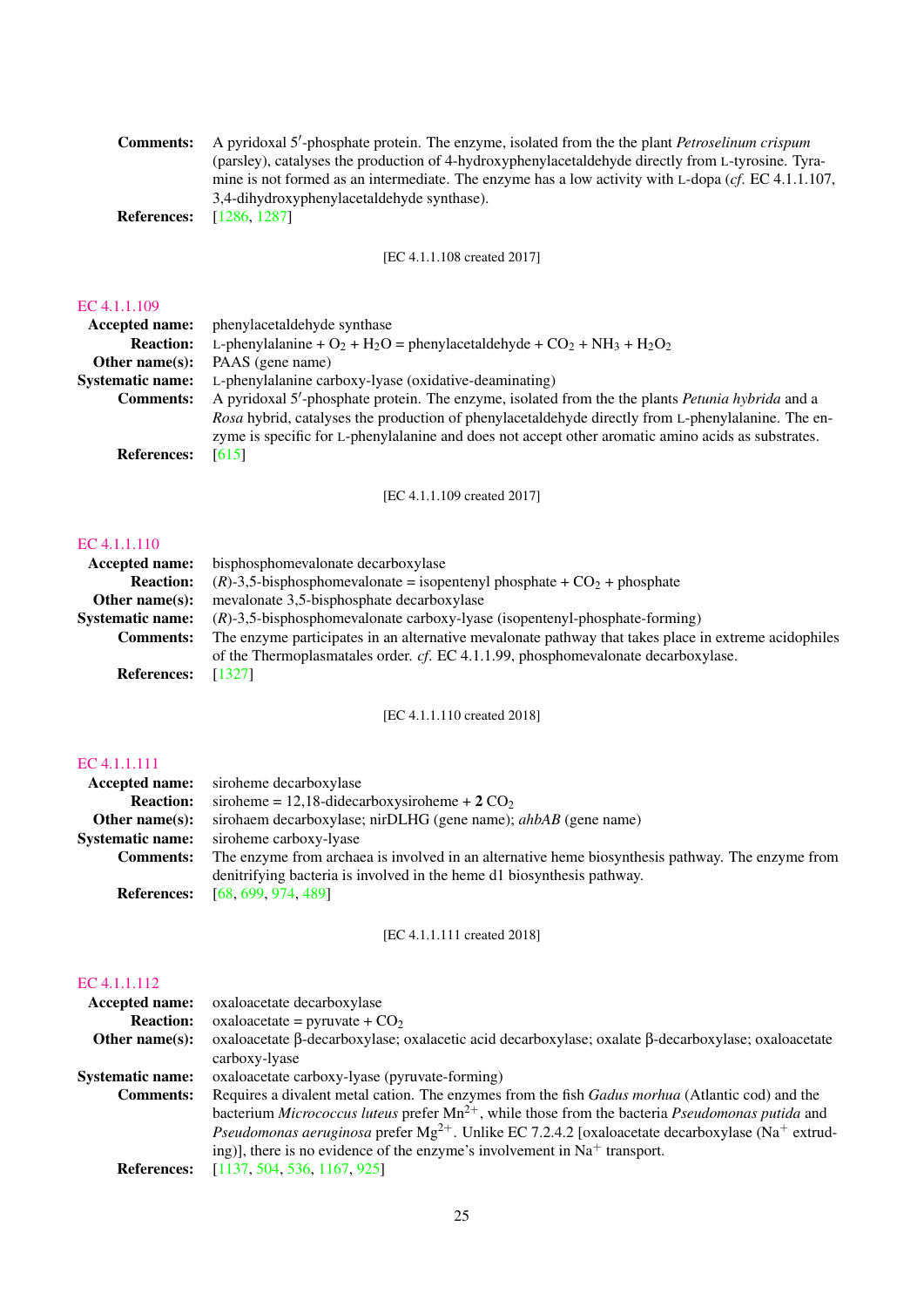[EC 4.1.1.112 created 1961 as EC 4.1.1.3, modified 1986, modified 2000, part transferred 2018 to EC 4.1.1.112]

#### [EC 4.1.1.113](http://www.enzyme-database.org/query.php?ec=4.1.1.113)

|                         | <b>Accepted name:</b> <i>trans-aconitate decarboxylase</i>                                                  |
|-------------------------|-------------------------------------------------------------------------------------------------------------|
| <b>Reaction:</b>        | <i>trans</i> -aconitate = itaconate + $CO2$                                                                 |
| Other name $(s)$ :      | TAD1 (gene name)                                                                                            |
| <b>Systematic name:</b> | <i>trans</i> -aconitate carboxy-lyase (itaconate-forming)                                                   |
| <b>Comments:</b>        | The enzyme, characterized from the smut fungus <i>Ustilago maydis</i> , is involved in an alternative path- |
|                         | way for the biosynthesis of iteconate. cf. EC 4.1.1.6, cis-aconitate decarboxylase.                         |
| <b>References:</b>      | [404]                                                                                                       |
|                         |                                                                                                             |

[EC 4.1.1.113 created 2018]

## [EC 4.1.1.114](http://www.enzyme-database.org/query.php?ec=4.1.1.114)

|                         | <b>Accepted name:</b> cis-3-alkyl-4-alkyloxetan-2-one decarboxylase                                     |
|-------------------------|---------------------------------------------------------------------------------------------------------|
| <b>Reaction:</b>        | a cis-3-alkyl-4-alkyloxetan-2-one = a cis-alkene + $CO2$                                                |
| Other name $(s)$ :      | <i>oleB</i> (gene name)                                                                                 |
| <b>Systematic name:</b> | $cis$ -3-alkyl-4-alkyloxetan-2-one carboxy-lyase ( <i>cis</i> -alkene-forming)                          |
| <b>Comments:</b>        | The enzyme, found in certain bacterial species, catalyses the last step in a pathway for the production |
|                         | of olefins.                                                                                             |
| <b>References:</b>      | [221, 220]                                                                                              |

[EC 4.1.1.114 created 2018]

## <span id="page-25-0"></span>EC 4.1.2 Aldehyde-lyases

*[4.1.2.1 Deleted entry. hydroxyoxobutyrate aldolase. Now included with EC 4.1.3.16 4-hydroxy-2-oxoglutarate aldolase]*

[EC 4.1.2.1 created 1961, deleted 1972]

## [EC 4.1.2.2](http://www.enzyme-database.org/query.php?ec=4.1.2.2)

| Accepted name:          | ketotetrose-phosphate aldolase                                                                   |
|-------------------------|--------------------------------------------------------------------------------------------------|
| <b>Reaction:</b>        | erythrulose 1-phosphate = glycerone phosphate + formaldehyde                                     |
| Other name $(s)$ :      | phosphoketotetrose aldolase; erythrulose-1-phosphate synthetase; erythrose-1-phosphate synthase; |
|                         | erythrulose-1-phosphate formaldehyde-lyase                                                       |
| <b>Systematic name:</b> | erythrulose-1-phosphate formaldehyde-lyase (glycerone-phosphate-forming)                         |
| <b>References:</b>      | <b>F2011</b>                                                                                     |

[EC 4.1.2.2 created 1961]

*[4.1.2.3 Deleted entry. pentosealdolase]*

[EC 4.1.2.3 created 1961, deleted 1972]

# [EC 4.1.2.4](http://www.enzyme-database.org/query.php?ec=4.1.2.4)

| deoxyribose-phosphate aldolase                                                                  |
|-------------------------------------------------------------------------------------------------|
| 2-deoxy-D-ribose 5-phosphate = D-glyceraldehyde 3-phosphate + acetaldehyde                      |
| phosphodeoxyriboaldolase; deoxyriboaldolase; deoxyribose-5-phosphate aldolase; 2-deoxyribose-5- |
| phosphate aldolase; 2-deoxy-D-ribose-5-phosphate acetaldehyde-lyase                             |
| 2-deoxy-D-ribose-5-phosphate acetaldehyde-lyase (D-glyceraldehyde-3-phosphate-forming)          |
| [525, 583, 1043, 524]                                                                           |
|                                                                                                 |

[EC 4.1.2.4 created 1961]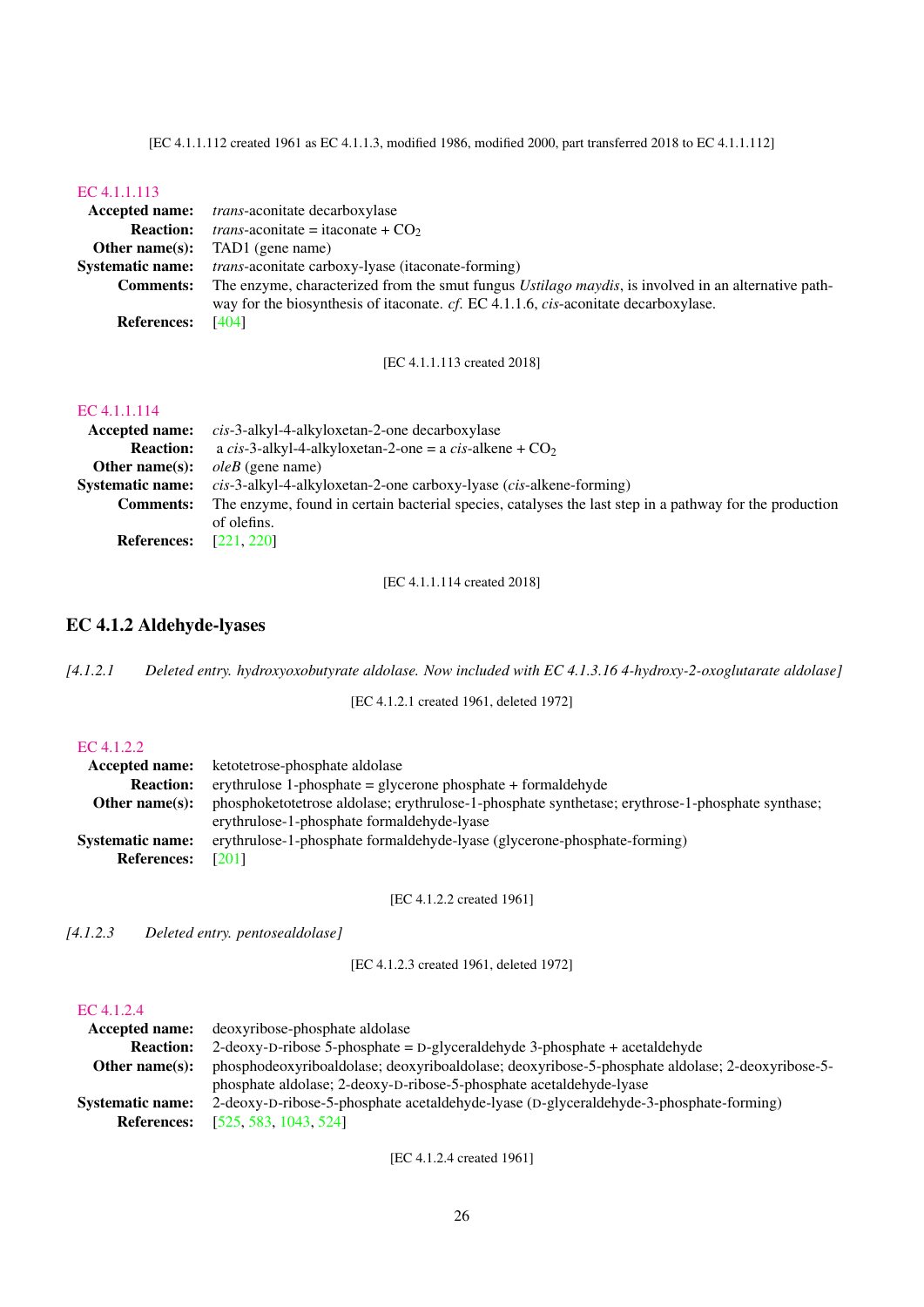## [EC 4.1.2.5](http://www.enzyme-database.org/query.php?ec=4.1.2.5)

| 111.7777.11.21     |                                                                                                                     |
|--------------------|---------------------------------------------------------------------------------------------------------------------|
|                    | <b>Accepted name:</b> L-threonine aldolase                                                                          |
|                    | <b>Reaction:</b> L-threonine = glycine + acetaldehyde                                                               |
|                    | <b>Other name(s):</b> L-threonine acetaldehyde-lyase                                                                |
|                    | <b>Systematic name:</b> L-threonine acetaldehyde-lyase (glycine-forming)                                            |
|                    | <b>Comments:</b> A pyridoxal-phosphate protein. This enzyme is specific for L-threonine and can not utilize L-allo- |
|                    | threonine. Different from EC 4.1.2.49, L-allo-threonine aldolase, and EC 4.1.2.48, low-specificity                  |
|                    | L-threonine aldolase.                                                                                               |
| <b>References:</b> | [272, 625]                                                                                                          |

[EC 4.1.2.5 created 1961, deleted 1972, reinstated 1976, modified 2011]

*[4.1.2.6 Deleted entry. allothreonine aldolase. Reaction is due to EC 2.1.2.1, glycine hydroxymethyltransferase]*

[EC 4.1.2.6 created 1961, deleted 1972]

*[4.1.2.7 Deleted entry. ketose-1-phosphate aldolase. Now included with EC 4.1.2.13 fructose-bisphosphate aldolase]*

[EC 4.1.2.7 created 1961, deleted 1972]

#### [EC 4.1.2.8](http://www.enzyme-database.org/query.php?ec=4.1.2.8)

| Accepted name:          | indole-3-glycerol-phosphate lyase                                                                               |
|-------------------------|-----------------------------------------------------------------------------------------------------------------|
| <b>Reaction:</b>        | $(1S, 2R)$ -1-C-(indol-3-yl)glycerol 3-phosphate = indole + D-glyceraldehyde 3-phosphate                        |
| Other name $(s)$ :      | tryptophan synthase $\alpha$ ; TSA; indoleglycerolphosphate aldolase; indole glycerol phosphate hydro-          |
|                         | lase; indole synthase; indole-3-glycerolphosphate D-glyceraldehyde-3-phosphate-lyase; indole-3-                 |
|                         | glycerol phosphate lyase; IGL; BX1; (1S,2R)-1-C-(indol-3-yl)glycerol 3-phosphate D-glyceraldehyde-              |
|                         | 3-phosphate-lyase                                                                                               |
| <b>Systematic name:</b> | $(1S,2R)-1-C$ -(indol-3-yl)glycerol-3-phosphate D-glyceraldehyde-3-phosphate-lyase (indole-forming)             |
| <b>Comments:</b>        | Forms part of the defence mechanism against insects and microbial pathogens in the grass family,                |
|                         | Gramineae, where it catalyses the first committed step in the formation of the cyclic hydroxamic                |
|                         | acids 2,4-dihydroxy-2H-1,4-benzoxazin-3(4H)-one (DIBOA) and 2,4-dihydroxy-7-methoxy-2H-                         |
|                         | 1,4-benzoxazin-3(4H)-one (DIMBOA) [1404]. This enzyme resembles the $\alpha$ -subunit of EC 4.2.1.20,           |
|                         | tryptophan synthase [378], for which, $(1S, 2R)$ -1-C-(indol-3-yl)glycerol 3-phosphate is also a sub-           |
|                         | strate, but, unlike tryptophan synthase, its activity is independent of the $\beta$ -subunit and free indole is |
|                         | released $[377]$ .                                                                                              |
| <b>References:</b>      | [1404, 377, 378, 859]                                                                                           |

[EC 4.1.2.8 created 1961, deleted 1972, reinstated 2006]

#### [EC 4.1.2.9](http://www.enzyme-database.org/query.php?ec=4.1.2.9)

| <b>Accepted name:</b>   | phosphoketolase                                                                                |
|-------------------------|------------------------------------------------------------------------------------------------|
| <b>Reaction:</b>        | D-xylulose 5-phosphate + phosphate = acetyl phosphate + D-glyceraldehyde 3-phosphate + $H_2O$  |
| Other name $(s)$ :      | D-xylulose-5-phosphate D-glyceraldehyde-3-phosphate-lyase (phosphate-acetylating)              |
| <b>Systematic name:</b> | D-xylulose-5-phosphate D-glyceraldehyde-3-phosphate-lyase (adding phosphate; acetyl-phosphate- |
|                         | forming)                                                                                       |
| <b>Comments:</b>        | A thiamine-diphosphate protein.                                                                |
| <b>References:</b>      | [493.1147]                                                                                     |

[EC 4.1.2.9 created 1961]

|                    | <b>Accepted name:</b> $(R)$ -mandelonitrile lyase                                                                  |
|--------------------|--------------------------------------------------------------------------------------------------------------------|
| <b>Reaction:</b>   | $(R)$ -mandelonitrile = cyanide + benzaldehyde                                                                     |
| Other name $(s)$ : | $(R)$ -oxynitrilase; oxynitrilase; D-oxynitrilase; D- $\alpha$ -hydroxynitrile lyase; mandelonitrile benzaldehyde- |
|                    | lyase; PaHNL; AtHNL; PhaMDL; $(R)$ -HNL; $(R)$ -PeHNL; $(R)$ -hydroxynitrile lyase; R-selective hy-                |
|                    | droxynitrile lyase; $R$ -selective HNL; $(R)$ - $(+)$ -mandelonitrile lyase                                        |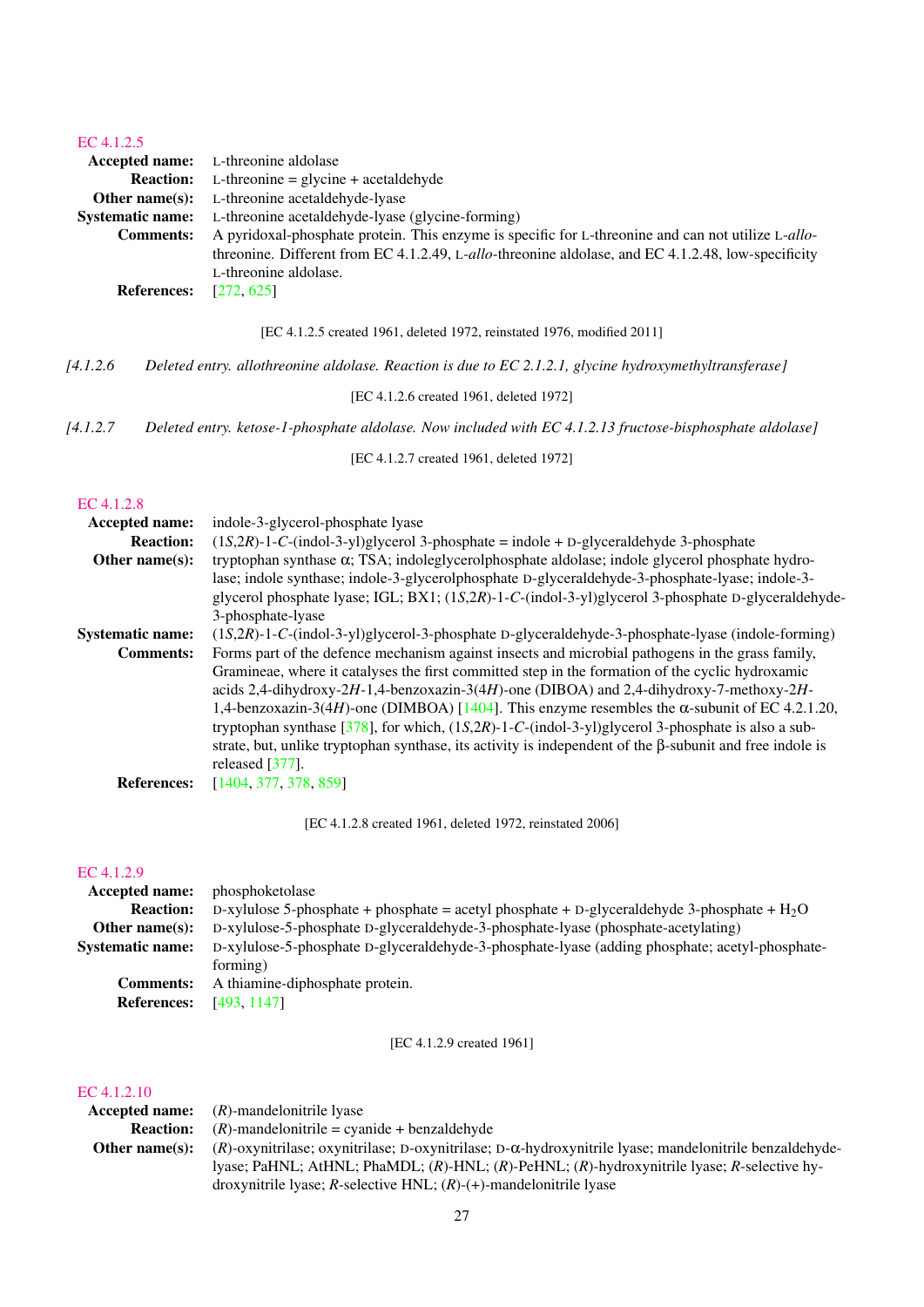| Systematic name: | $(R)$ -mandelonitrile benzaldehyde-lyase (cyanide-forming)                                         |
|------------------|----------------------------------------------------------------------------------------------------|
| <b>Comments:</b> | A variety of enzymes from different sources and with different properties. Some are flavoproteins, |
|                  | others are not. Active towards a number of aromatic and aliphatic hydroxynitriles (cyanohydrins).  |
|                  | <b>References:</b> [1308, 761, 285, 1309, 28, 451]                                                 |
|                  |                                                                                                    |

[EC 4.1.2.10 created 1961, modified 1999, modified 2011]

## [EC 4.1.2.11](http://www.enzyme-database.org/query.php?ec=4.1.2.11)

| <b>Accepted name:</b>   | hydroxymandelonitrile lyase                                                                             |
|-------------------------|---------------------------------------------------------------------------------------------------------|
| <b>Reaction:</b>        | $(S)$ -4-hydroxymandelonitrile = cyanide + 4-hydroxybenzaldehyde                                        |
| Other name $(s)$ :      | hydroxynitrile lyase; oxynitrilase; Sorghum hydroxynitrile lyase; (S)-4-hydroxymandelonitrile           |
|                         | hydroxybenzaldehyde-lyase                                                                               |
| <b>Systematic name:</b> | (S)-4-hydroxymandelonitrile 4-hydroxybenzaldehyde-lyase (cyanide-forming)                               |
| <b>Comments:</b>        | Does not accept aliphatic hydroxynitriles, unlike EC 4.1.2.10 (mandelonitrile lyase), EC 4.1.2.46       |
|                         | [aliphatic $(R)$ -hydroxynitrile lyase] and EC 4.1.2.47 [(S)-hydroxynitrile ketone-lyase (cyanide form- |
|                         | $ing$ ).                                                                                                |
| <b>References:</b>      | [117, 1158]                                                                                             |
|                         |                                                                                                         |

[EC 4.1.2.11 created 1965, modified 1999]

#### [EC 4.1.2.12](http://www.enzyme-database.org/query.php?ec=4.1.2.12)

|                         | <b>Accepted name:</b> 2-dehydropantoate aldolase                              |
|-------------------------|-------------------------------------------------------------------------------|
|                         | <b>Reaction:</b> 2-dehydropantoate = 3-methyl-2-oxobutanoate + formaldehyde   |
|                         | <b>Other name(s):</b> ketopantoaldolase; 2-dehydropantoate formaldehyde-lyase |
| <b>Systematic name:</b> | 2-dehydropantoate formaldehyde-lyase (3-methyl-2-oxobutanoate-forming)        |
| <b>References:</b>      | [848]                                                                         |

[EC 4.1.2.12 created 1965, modified 2002]

## [EC 4.1.2.13](http://www.enzyme-database.org/query.php?ec=4.1.2.13)

| <b>Accepted name:</b>   | fructose-bisphosphate aldolase                                                                                                                                                                                                                                                                                       |
|-------------------------|----------------------------------------------------------------------------------------------------------------------------------------------------------------------------------------------------------------------------------------------------------------------------------------------------------------------|
| <b>Reaction:</b>        | D-fructose 1,6-bisphosphate = glycerone phosphate + D-glyceraldehyde 3-phosphate                                                                                                                                                                                                                                     |
| Other name $(s)$ :      | aldolase; fructose-1,6-bisphosphate triosephosphate-lyase; fructose diphosphate aldolase; diphos-                                                                                                                                                                                                                    |
|                         | phofructose aldolase; fructose 1,6-diphosphate aldolase; ketose 1-phosphate aldolase; phosphofruc-                                                                                                                                                                                                                   |
|                         | toaldolase; zymohexase; fructoaldolase; fructose 1-phosphate aldolase; fructose 1-monophosphate                                                                                                                                                                                                                      |
|                         | aldolase; 1,6-diphosphofructose aldolase; SMALDO; D-fructose-1,6-bisphosphate D-glyceraldehyde-                                                                                                                                                                                                                      |
|                         | 3-phosphate-lyase                                                                                                                                                                                                                                                                                                    |
| <b>Systematic name:</b> | D-fructose-1,6-bisphosphate D-glyceraldehyde-3-phosphate-lyase (glycerone-phosphate-forming)                                                                                                                                                                                                                         |
| <b>Comments:</b>        | Also acts on $(3S,4R)$ -ketose 1-phosphates. The yeast and bacterial enzymes are zinc proteins. The en-<br>zymes increase electron-attraction by the carbonyl group, some (Class I) forming a protonated imine<br>with it, others (Class II), mainly of microbial origin, polarizing it with a metal ion, e.g. zinc. |
| <b>References:</b>      | [534, 17]                                                                                                                                                                                                                                                                                                            |

[EC 4.1.2.13 created 1965, modified 1999 (EC 4.1.2.7 created 1961, incorporated 1972)]

| <b>Accepted name:</b> | 2-dehydro-3-deoxy-phosphogluconate aldolase                                                      |
|-----------------------|--------------------------------------------------------------------------------------------------|
| <b>Reaction:</b>      | 2-dehydro-3-deoxy-6-phospho-D-gluconate = pyruvate + D-glyceraldehyde 3-phosphate                |
| Other name $(s)$ :    | phospho-2-keto-3-deoxygluconate aldolase; KDPG aldolase; phospho-2-keto-3-deoxygluconic al-      |
|                       | dolase; 2-keto-3-deoxy-6-phosphogluconic aldolase; 2-keto-3-deoxy-6-phosphogluconate aldolase;   |
|                       | 6-phospho-2-keto-3-deoxygluconate aldolase; ODPG aldolase; 2-oxo-3-deoxy-6-phosphogluconate      |
|                       | aldolase; 2-keto-3-deoxygluconate-6-P-aldolase; 2-keto-3-deoxygluconate-6-phosphate aldolase; 2- |
|                       | dehydro-3-deoxy-D-gluconate-6-phosphate D-glyceraldehyde-3-phosphate-lyase; 2-dehydro-3-deoxy-   |
|                       | D-gluconate-6-phosphate D-glyceraldehyde-3-phosphate-lyase (pyruvate-forming)                    |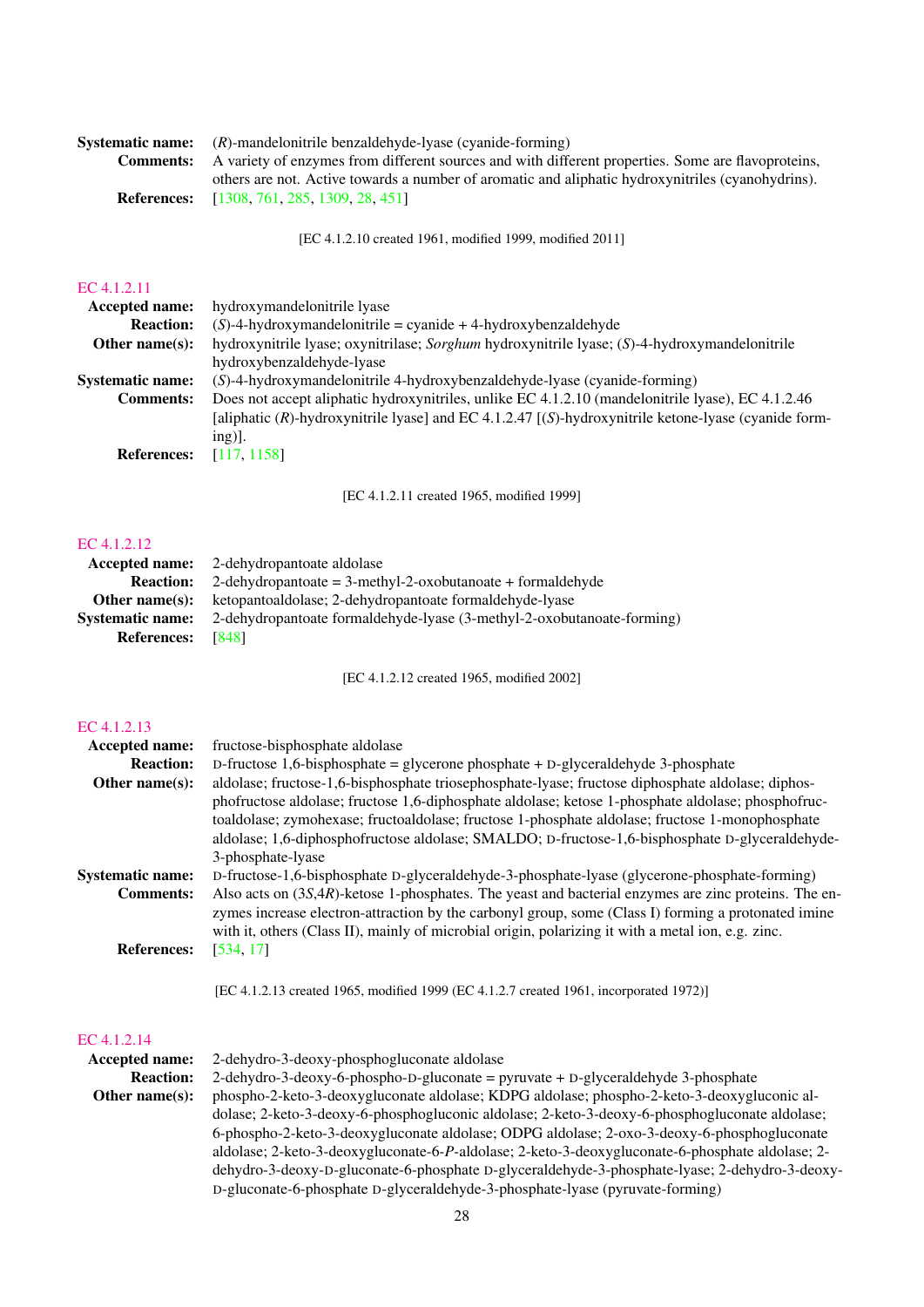| <b>Systematic name:</b><br><b>Comments:</b><br><b>References:</b>   | 2-dehydro-3-deoxy-6-phospho-D-gluconate D-glyceraldehyde-3-phosphate-lyase (pyruvate-forming)<br>The enzyme shows no activity with 2-dehydro-3-deoxy-6-phosphate-D-galactonate. cf. EC 4.1.2.55,<br>2-dehydro-3-deoxy-phosphogluconate/2-dehydro-3-deoxy-6-phosphogalactonate aldolase [75]. Also<br>acts on 2-oxobutanoate $[861]$ .<br>[861, 75] |
|---------------------------------------------------------------------|----------------------------------------------------------------------------------------------------------------------------------------------------------------------------------------------------------------------------------------------------------------------------------------------------------------------------------------------------|
|                                                                     | [EC 4.1.2.14 created 1965, modified 1976, modified 2014]                                                                                                                                                                                                                                                                                           |
| [4.1.2.15]<br>synthase]                                             | Transferred entry. 2-dehydro-3-deoxy-phosphoheptonate aldolase. Now EC 2.5.1.54, 3-deoxy-7-phosphoheptulonate                                                                                                                                                                                                                                      |
|                                                                     | [EC 4.1.2.15 created 1965, modified 1976, deleted 2002]                                                                                                                                                                                                                                                                                            |
| [4.1.2.16]<br>synthase]                                             | Transferred entry. 2-dehydro-3-deoxy-phosphooctonate aldolase. Now EC 2.5.1.55, 3-deoxy-8-phosphooctulonate                                                                                                                                                                                                                                        |
|                                                                     | [EC 4.1.2.16 created 1965, deleted 2002]                                                                                                                                                                                                                                                                                                           |
| EC 4.1.2.17                                                         |                                                                                                                                                                                                                                                                                                                                                    |
| Accepted name:                                                      | L-fuculose-phosphate aldolase                                                                                                                                                                                                                                                                                                                      |
| <b>Reaction:</b><br>Other name(s):                                  | L-fuculose 1-phosphate = glycerone phosphate + $(S)$ -lactaldehyde<br>L-fuculose 1-phosphate aldolase; fuculose aldolase; L-fuculose-1-phosphate lactaldehyde-lyase                                                                                                                                                                                |
| <b>Systematic name:</b>                                             | L-fuculose-1-phosphate (S)-lactaldehyde-lyase (glycerone-phosphate-forming)                                                                                                                                                                                                                                                                        |
| <b>References:</b>                                                  | [406, 312, 313]                                                                                                                                                                                                                                                                                                                                    |
|                                                                     | [EC 4.1.2.17 created 1965]                                                                                                                                                                                                                                                                                                                         |
| EC 4.1.2.18<br>Accepted name:<br><b>Reaction:</b><br>Other name(s): | 2-dehydro-3-deoxy-L-pentonate aldolase<br>2-dehydro-3-deoxy-L-pentonate = pyruvate + glycolaldehyde<br>2-keto-3-deoxy-L-pentonate aldolase; 2-keto-3-deoxy-L-arabonate aldolase; 2-keto-3-deoxy-<br>D-xylonate aldolase; 3-deoxy-D-pentulosonic acid aldolase; 2-dehydro-3-deoxy-L-pentonate                                                       |
| <b>Systematic name:</b><br><b>References:</b>                       | glycolaldehyde-lyase<br>2-dehydro-3-deoxy-L-pentonate glycolaldehyde-lyase (pyruvate-forming)<br>$[267]$                                                                                                                                                                                                                                           |
|                                                                     | [EC 4.1.2.18 created 1972, modified 1976]                                                                                                                                                                                                                                                                                                          |
| EC 4.1.2.19<br>Accepted name:<br><b>Reaction:</b><br>Other name(s): | rhamnulose-1-phosphate aldolase<br>L-rhamnulose 1-phosphate = glycerone phosphate + $(S)$ -lactaldehyde<br>rhamnulose phosphate aldolase; L-rhamnulose 1-phosphate aldolase; L-rhamnulose-phosphate al-                                                                                                                                            |
| <b>Systematic name:</b>                                             | dolase; L-rhamnulose-1-phosphate lactaldehyde-lyase<br>L-rhamnulose-1-phosphate (S)-lactaldehyde-lyase (glycerone-phosphate-forming)                                                                                                                                                                                                               |
| <b>References:</b>                                                  | [213, 1117]                                                                                                                                                                                                                                                                                                                                        |
|                                                                     | [EC 4.1.2.19 created 1972]                                                                                                                                                                                                                                                                                                                         |
| EC 4.1.2.20                                                         |                                                                                                                                                                                                                                                                                                                                                    |
| Accepted name:<br><b>Reaction:</b>                                  | 2-dehydro-3-deoxyglucarate aldolase<br>2-dehydro-3-deoxy-D-glucarate = pyruvate + 2-hydroxy-3-oxopropanoate                                                                                                                                                                                                                                        |
| Other name(s):                                                      | 2-keto-3-deoxyglucarate aldolase; α-keto-β-deoxy-D-glucarate aldolase; 2-dehydro-3-deoxy-D-                                                                                                                                                                                                                                                        |

glucarate tartronate-semialdehyde-lyase; 2-dehydro-3-deoxy-D-glucarate tartronate-semialdehydelyase (pyruvate-forming)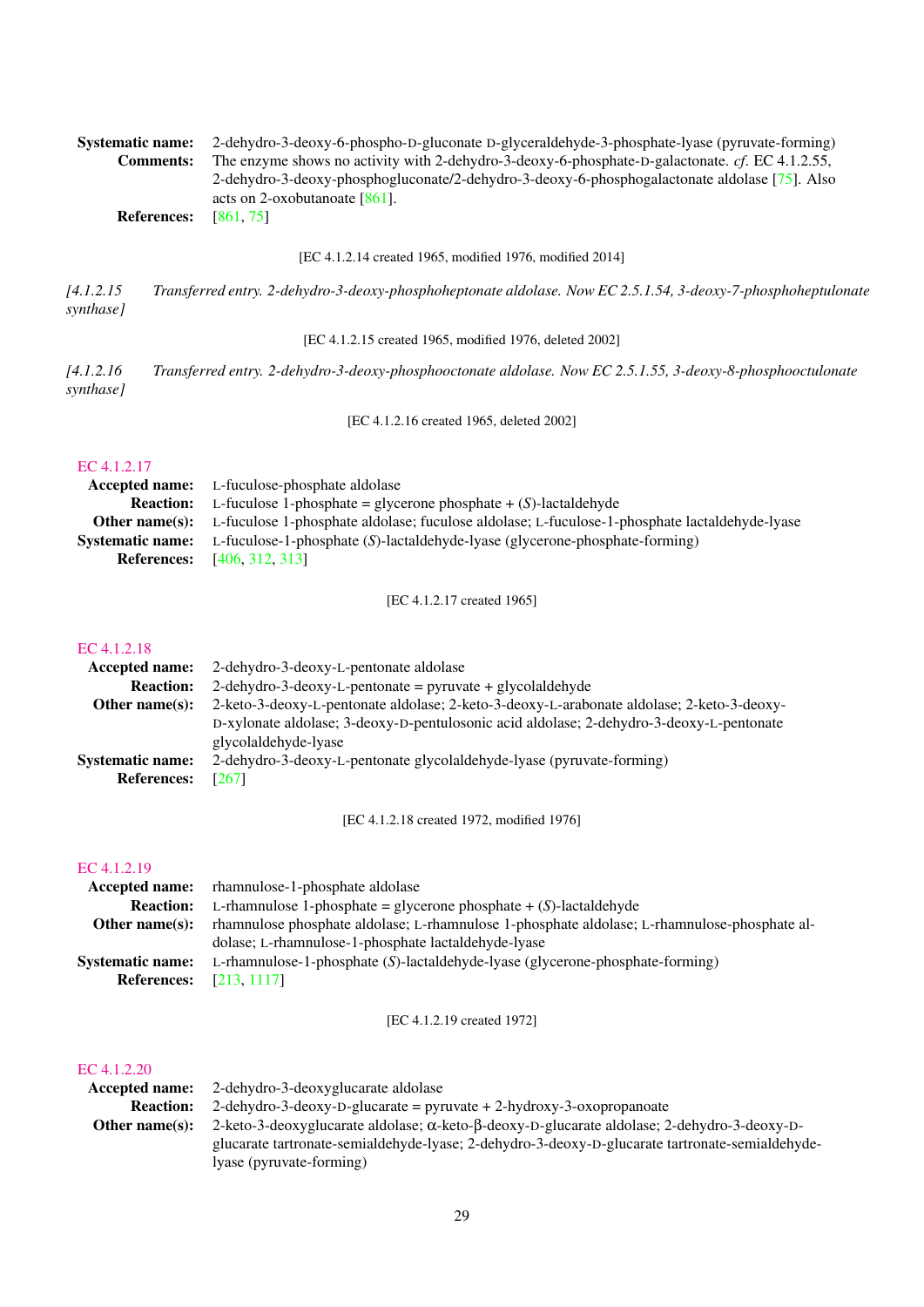### Systematic name: 2-dehydro-3-deoxy-D-glucarate 2-hydroxy-3-oxopropanoate-lyase (pyruvate-forming) References: [\[364\]](#page-195-3)

[EC 4.1.2.20 created 1961 as EC 4.1.2.8, transferred 1972 to EC 4.1.2.20]

## [EC 4.1.2.21](http://www.enzyme-database.org/query.php?ec=4.1.2.21)

| <b>Accepted name:</b>   | 2-dehydro-3-deoxy-6-phosphogalactonate aldolase                                                     |
|-------------------------|-----------------------------------------------------------------------------------------------------|
| <b>Reaction:</b>        | 2-dehydro-3-deoxy-6-phospho-D-galactonate = pyruvate + D-glyceraldehyde 3-phosphate                 |
| Other name $(s)$ :      | 6-phospho-2-keto-3-deoxygalactonate aldolase; phospho-2-keto-3-deoxygalactonate aldolase; 2-        |
|                         | keto-3-deoxy-6-phosphogalactonic aldolase; phospho-2-keto-3-deoxygalactonic aldolase; 2-keto-       |
|                         | 3-deoxy-6-phosphogalactonic acid aldolase; (KDPGal)aldolase; 2-dehydro-3-deoxy-D-galactonate-       |
|                         | 6-phosphate D-glyceraldehyde-3-phosphate-lyase; 2-dehydro-3-deoxy-D-galactonate-6-phosphate         |
|                         | D-glyceraldehyde-3-phosphate-lyase (pyruvate-forming)                                               |
| <b>Systematic name:</b> | 2-dehydro-3-deoxy-6-phospho-D-galactonate D-glyceraldehyde-3-phospho-lyase (pyruvate-forming)       |
| <b>Comments:</b>        | The enzyme catalyses the last reaction in a D-galactose degradation pathway. $cf. EC 4.1.2.55$ , 2- |
|                         | dehydro-3-deoxy-phosphogluconate/2-dehydro-3-deoxy-6-phosphogalactonate aldolase.                   |
| <b>References:</b>      | [1182]                                                                                              |
|                         |                                                                                                     |

[EC 4.1.2.21 created 1972, modified 2014]

#### [EC 4.1.2.22](http://www.enzyme-database.org/query.php?ec=4.1.2.22)

| <b>Accepted name:</b> fructose-6-phosphate phosphoketolase                                                         |
|--------------------------------------------------------------------------------------------------------------------|
| D-fructose 6-phosphate + phosphate = acetyl phosphate + D-erythrose 4-phosphate + $H_2O$                           |
| D-fructose-6-phosphate D-erythrose-4-phosphate-lyase (phosphate-acetylating)                                       |
| Systematic name: D-fructose-6-phosphate D-erythrose-4-phosphate-lyase (adding phosphate; acetyl-phosphate-forming) |
| Also acts on D-xylulose 5-phosphate.                                                                               |
| References: $[1147]$                                                                                               |
|                                                                                                                    |

[EC 4.1.2.22 created 1972]

#### [EC 4.1.2.23](http://www.enzyme-database.org/query.php?ec=4.1.2.23)

|                         | <b>Accepted name:</b> 3-deoxy-D- <i>manno</i> -octulosonate aldolase                             |
|-------------------------|--------------------------------------------------------------------------------------------------|
| <b>Reaction:</b>        | $3$ -deoxy-D- <i>manno</i> -octulosonate = pyruvate + D-arabinose                                |
| Other name $(s)$ :      | 2-keto-3-deoxyoctonate aldolase; KDOaldolase; 3-deoxyoctulosonic aldolase; 2-keto-3-deoxyoctonic |
|                         | aldolase; 3-deoxy-D-manno-octulosonic aldolase; 3-deoxy-D-manno-octulosonate D-arabinose-lyase   |
| <b>Systematic name:</b> | 3-deoxy-D- <i>manno</i> -octulosonate D-arabinose-lyase (pyruvate-forming)                       |
| <b>References:</b>      | [407]                                                                                            |

[EC 4.1.2.23 created 1972]

## [EC 4.1.2.24](http://www.enzyme-database.org/query.php?ec=4.1.2.24)

| microsomal oxidase II; microsomal N-oxide dealkylase; N,N-dimethylaniline-N-oxide formaldehyde- |
|-------------------------------------------------------------------------------------------------|
|                                                                                                 |
|                                                                                                 |
|                                                                                                 |
|                                                                                                 |
|                                                                                                 |

[EC 4.1.2.24 created 1972]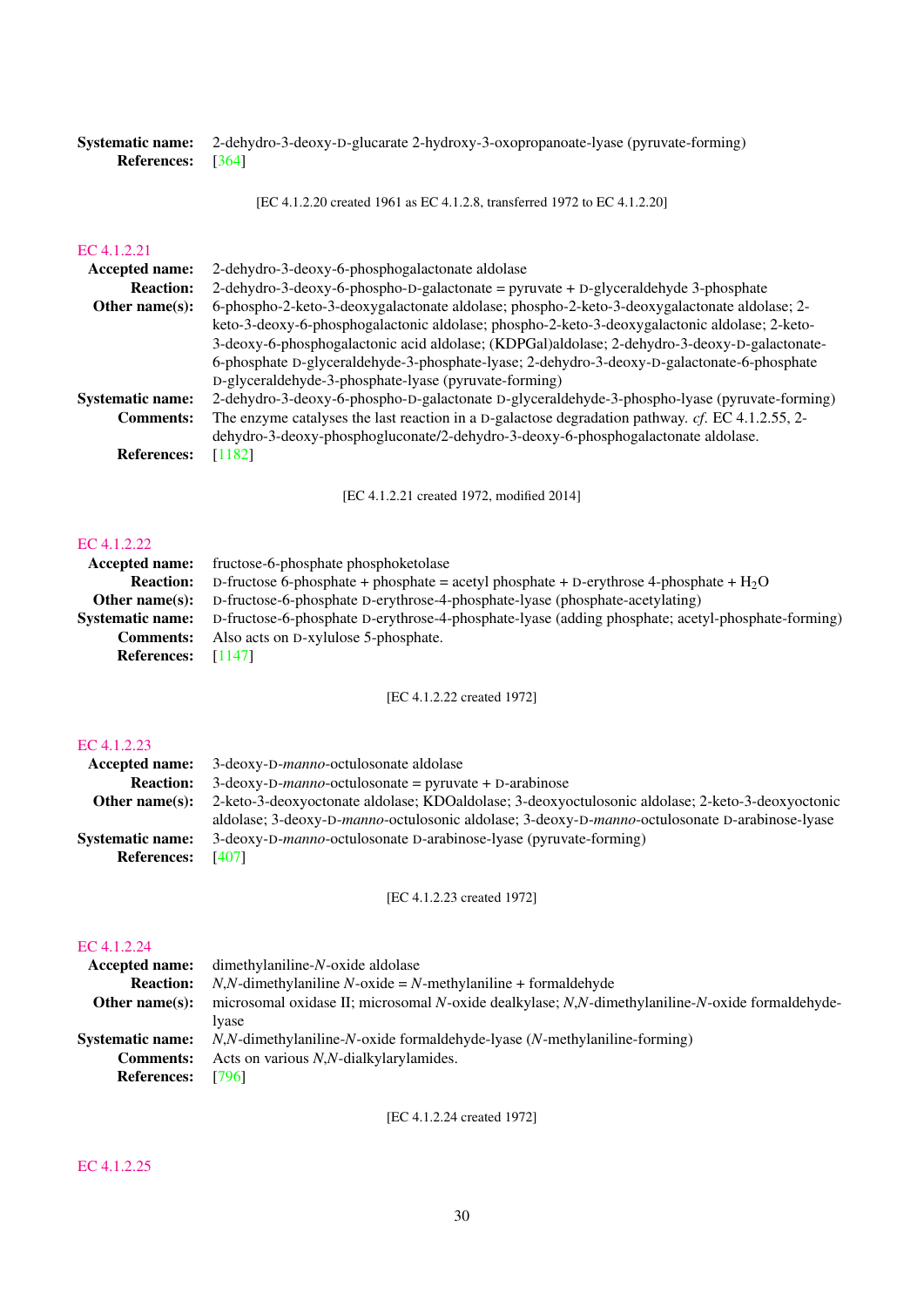| <b>Accepted name:</b>   | dihydroneopterin aldolase                                                                                      |
|-------------------------|----------------------------------------------------------------------------------------------------------------|
| <b>Reaction:</b>        | 7,8-dihydroneopterin = $6-(hydroxymethyl)-7,8-dihydropterin + glycolaldehyde$                                  |
| Other name $(s)$ :      | 7,8-dihydroneopterin aldolase; 2-amino-4-hydroxy-6-(D-erythro-1,2,3-trihydroxypropyl)-7,8-                     |
|                         | dihydropteridine glycolaldehyde-lyase; 2-amino-4-hydroxy-6-(D-erythro-1,2,3-trihydroxypropyl)-7,8-             |
|                         | dihydropteridine glycolaldehyde-lyase (2-amino-4-hydroxy-6-hydroxymethyl-7,8-dihydropteridine-                 |
|                         | forming); DHNA; <i>mptD</i> (gene name); <i>folB</i> (gene name)                                               |
| <b>Systematic name:</b> | 7,8-dihydroneopterin glycolaldehyde-lyase [6-(hydroxymethyl)-7,8-dihydropterin-forming]                        |
| <b>Comments:</b>        | The enzyme participates in folate (in bacteria, plants and fungi) and methanopterin (in archaea)               |
|                         | biosynthesis. The enzymes from the bacterium <i>Escherichia coli</i> and the plant <i>Arabidopsis thaliana</i> |
|                         | also catalyse the epimerisation of the 2' hydroxy-group (EC 5.1.99.8, 7,8-dihydroneopterin                     |
|                         | epimerase) [490, 430]. The enzyme from the bacterium $Mycobacterium$ tuberculosis is trifunctional             |
|                         | and also catalyses EC 5.1.99.8 and EC 1.13.11.81, 7,8-dihydrone opter in oxygenase $[1353]$ . The en-          |
|                         | zyme from the yeast Saccharomyces cerevisiae also catalyses the two subsequent steps in the folate             |
|                         | biosynthesis pathway - EC 2.7.6.3, 2-amino-4-hydroxy-6-(hydroxymethyl)dihydropteridine diphos-                 |
|                         | phokinase, and EC 2.5.1.15, dihydropteroate synthase $[443]$ .                                                 |
| <b>References:</b>      | [828, 490, 430, 443, 262, 1353, 93]                                                                            |
|                         |                                                                                                                |

[EC 4.1.2.25 created 1972, modified 2015]

#### [EC 4.1.2.26](http://www.enzyme-database.org/query.php?ec=4.1.2.26)

|                         | <b>Accepted name:</b> phenylserine aldolase                 |
|-------------------------|-------------------------------------------------------------|
| <b>Reaction:</b>        | $L$ - <i>threo</i> -3-phenylserine = glycine + benzaldehyde |
| Other name $(s)$ :      | L-threo-3-phenylserine benzaldehyde-lyase                   |
| <b>Systematic name:</b> | L-threo-3-phenylserine benzaldehyde-lyase (glycine-forming) |
| <b>Comments:</b>        | A pyridoxal-phosphate protein.                              |
| <b>References:</b>      | [142]                                                       |

[EC 4.1.2.26 created 1972]

## [EC 4.1.2.27](http://www.enzyme-database.org/query.php?ec=4.1.2.27)

| Accepted name:          | sphinganine-1-phosphate aldolase                                                               |
|-------------------------|------------------------------------------------------------------------------------------------|
| <b>Reaction:</b>        | sphinganine 1-phosphate = phosphoethanolamine + palmitaldehyde                                 |
| Other name $(s)$ :      | dihydrosphingosine 1-phosphate aldolase; sphinganine-1-phosphate alkanal-lyase; sphinganine-1- |
|                         | phosphate lyase; sphinganine-1-phosphate palmitaldehyde-lyase                                  |
| <b>Systematic name:</b> | sphinganine-1-phosphate palmitaldehyde-lyase (phosphoethanolamine-forming)                     |
| <b>Comments:</b>        | A pyridoxal-phosphate protein.                                                                 |
| <b>References:</b>      | [1219]                                                                                         |

[EC 4.1.2.27 created 1972]

## [EC 4.1.2.28](http://www.enzyme-database.org/query.php?ec=4.1.2.28)

| 2-dehydro-3-deoxy-D-pentonate aldolase                                                          |
|-------------------------------------------------------------------------------------------------|
| 2-dehydro-3-deoxy-D-pentonate = pyruvate + glycolaldehyde                                       |
| 2-keto-3-deoxy-D-pentonate aldolase; 3-deoxy-D-pentulosonic acid aldolase; 2-dehydro-3-deoxy-D- |
| pentonate glycolaldehyde-lyase                                                                  |
| 2-dehydro-3-deoxy-D-pentonate glycolaldehyde-lyase (pyruvate-forming)                           |
| [266, 269]                                                                                      |
|                                                                                                 |

[EC 4.1.2.28 created 1976]

| <b>Accepted name:</b> 5-dehydro-2-deoxyphosphogluconate aldolase                                         |
|----------------------------------------------------------------------------------------------------------|
| <b>Reaction:</b> 5-dehydro-2-deoxy-D-gluconate 6-phosphate = glycerone phosphate + malonate semialdehyde |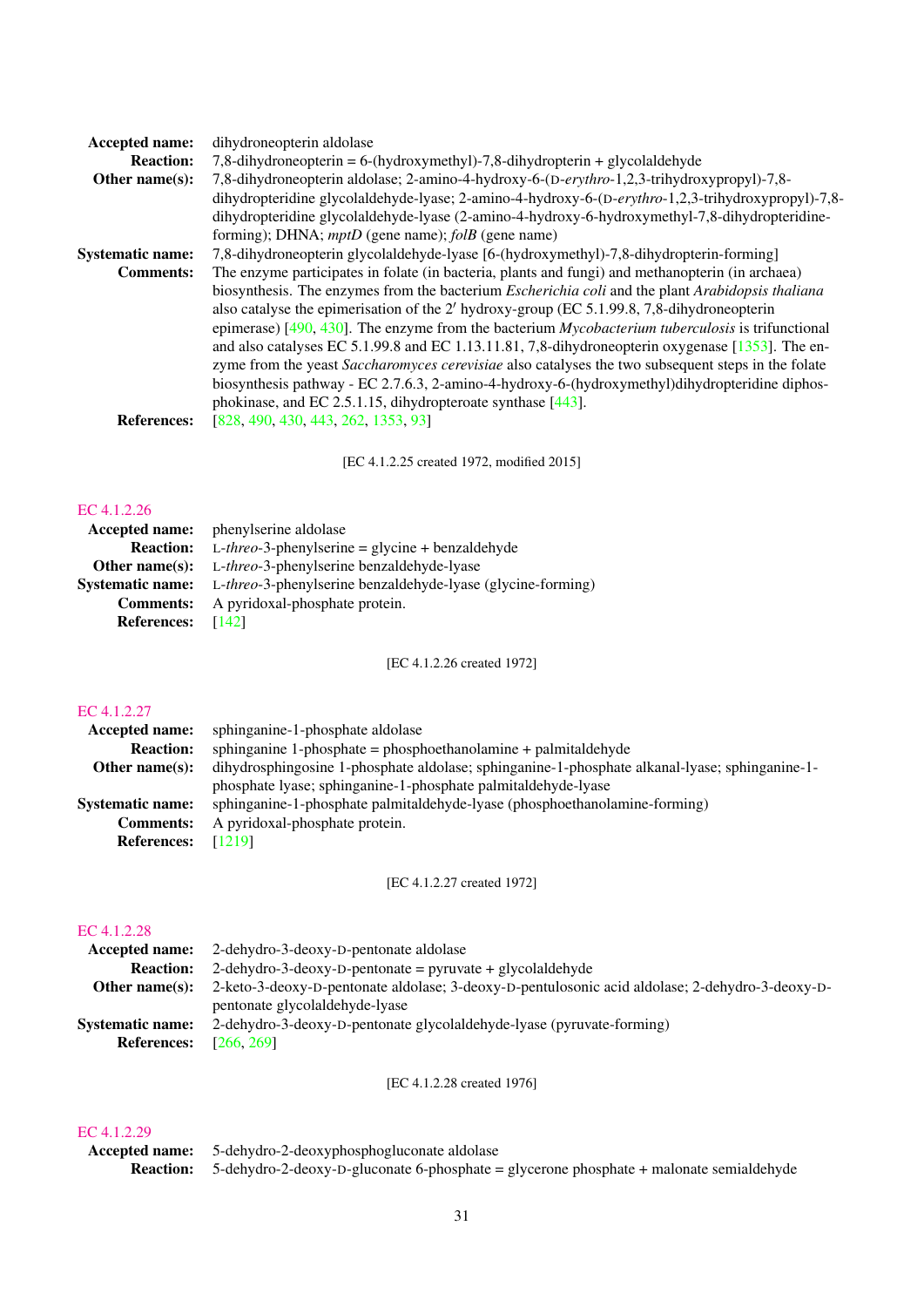| Other name $(s)$ :      | phospho-5-keto-2-deoxygluconate aldolase; 5-dehydro-2-deoxy-D-gluconate-6-phosphate malonate-<br>semialdehyde-lyase |
|-------------------------|---------------------------------------------------------------------------------------------------------------------|
| <b>Systematic name:</b> | 5-dehydro-2-deoxy-D-gluconate-6-phosphate malonate-semialdehyde-lyase (glycerone-phosphate-                         |
|                         | forming)                                                                                                            |
| <b>References:</b>      | [27]                                                                                                                |
|                         | [EC 4.1.2.29 created 1976]                                                                                          |
| [4.1.2.30]              | Transferred entry. 17a-hydroxyprogesterone aldolase. Now EC 1.14.14.32, 17a-hydroxyprogesterone deacetylase]        |
|                         | [EC 4.1.2.30 created 1976, deleted 2016]                                                                            |
| [4.1.2.31]<br>dolase]   | Deleted entry. 2-oxo-4-hydroxyglutarate aldolase. Now included with EC 4.1.3.16 4-hydroxy-2-oxoglutarate al-        |
|                         | [EC 4.1.2.31 created 1978, deleted 1982]                                                                            |
| EC 4.1.2.32             |                                                                                                                     |
| Accepted name:          | trimethylamine-oxide aldolase                                                                                       |
| <b>Reaction:</b>        | trimethylamine $N$ -oxide = dimethylamine + formaldehyde                                                            |
| Other name $(s)$ :      | trimethylamine N-oxide formaldehyde-lyase; trimethylamine N-oxide aldolase; trimethylamine N-                       |
|                         | oxide demethylase; trimethylamine-N-oxide formaldehyde-lyase                                                        |
| <b>Systematic name:</b> | trimethylamine-N-oxide formaldehyde-lyase (dimethylamine-forming)                                                   |

[EC 4.1.2.32 created 1978]

#### [EC 4.1.2.33](http://www.enzyme-database.org/query.php?ec=4.1.2.33)

References: [\[729,](#page-215-2) [909\]](#page-224-3)

|                         | <b>Accepted name:</b> fucosterol-epoxide lyase                                                           |
|-------------------------|----------------------------------------------------------------------------------------------------------|
| <b>Reaction:</b>        | $(24R,241R)$ -fucosterol epoxide = desmosterol + acetaldehyde                                            |
| Other name $(s)$ :      | $(24R,24'R)$ -fucosterol-epoxide acetaldehyde-lyase; $(24R,24'R)$ -fucosterol-epoxide acetaldehyde-lyase |
|                         | (desmosterol-forming)                                                                                    |
| <b>Systematic name:</b> | $(24R, 241R)$ -fucosterol-epoxide acetaldehyde-lyase (desmosterol-forming)                               |
| <b>Comments:</b>        | The insect enzyme is involved in the conversion of sitosterol into cholesterol.                          |
| <b>References:</b>      | [1021]                                                                                                   |

[EC 4.1.2.33 created 1989, modified 2013]

## [EC 4.1.2.34](http://www.enzyme-database.org/query.php?ec=4.1.2.34)

| Accepted name:          | 4-(2-carboxyphenyl)-2-oxobut-3-enoate aldolase                                                     |
|-------------------------|----------------------------------------------------------------------------------------------------|
| <b>Reaction:</b>        | $(3Z)$ -4- $(2$ -carboxyphenyl)-2-oxobut-3-enoate + H <sub>2</sub> O = 2-formylbenzoate + pyruvate |
| Other name $(s)$ :      | $2'$ -carboxybenzalpyruvate aldolase; $(3E)$ -4- $(2$ -carboxyphenyl)-2-oxobut-3-enoate 2-         |
|                         | carboxybenzaldehyde-lyase; (3Z)-4-(2-carboxyphenyl)-2-oxobut-3-enoate 2-formylbenzoate-lyase       |
| <b>Systematic name:</b> | (3Z)-4-(2-carboxyphenyl)-2-oxobut-3-enoate 2-formylbenzoate-lyase (pyruvate-forming)               |
| <b>Comments:</b>        | Involved, with EC 1.13.11.38 (1-hydroxy-2-naphthoate 1,2-dioxygenase), in the metabolism of        |
|                         | phenanthrene in bacteria.                                                                          |
| <b>References:</b>      | [74]                                                                                               |

[EC 4.1.2.34 created 1989]

| <b>Accepted name:</b> propioin synthase                                                  |
|------------------------------------------------------------------------------------------|
| <b>Reaction:</b> $4$ -hydroxy-3-hexanone = 2 propanal                                    |
| <b>Other name(s):</b> 4-hydroxy-3-hexanone aldolase; 4-hydroxy-3-hexanone propanal-lyase |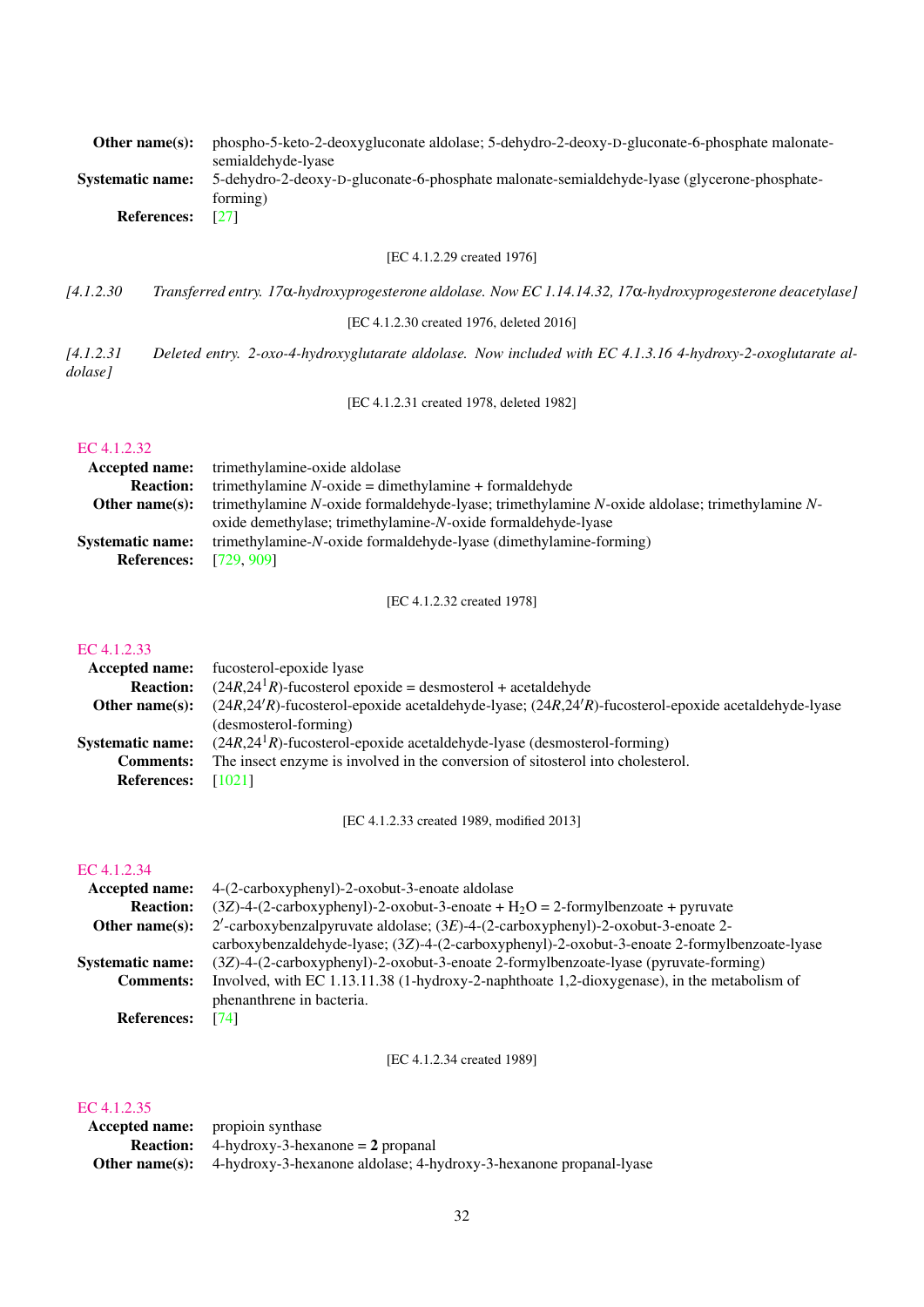|                          | <b>Systematic name:</b> 4-hydroxy-3-hexanone propanal-lyase (propanal-forming) |
|--------------------------|--------------------------------------------------------------------------------|
| <b>References:</b> [893] |                                                                                |

[EC 4.1.2.35 created 1990]

## [EC 4.1.2.36](http://www.enzyme-database.org/query.php?ec=4.1.2.36)

| <b>Accepted name:</b> lactate aldolase |                                                     |
|----------------------------------------|-----------------------------------------------------|
| <b>Reaction:</b>                       | $(S)$ -lactate = formate + acetaldehyde             |
| Other name $(s)$ :                     | lactate synthase; $(S)$ -lactate acetaldehyde-lyase |
| <b>Systematic name:</b>                | (S)-lactate acetaldehyde-lyase (formate-forming)    |
| <b>References:</b>                     | - 14451                                             |

[EC 4.1.2.36 created 1990]

*[4.1.2.37 Deleted entry. hydroxynitrilase. Now covered by EC 4.1.2.46 [aliphatic (R)-hydroxynitrile lyase] and EC 4.1.2.47 [(S)-hydroxynitrile ketone-lyase (cyanide forming)]]*

[EC 4.1.2.37 created 1992 (EC 4.1.2.39 created 1999, incorporated 2007), deleted 2011]

#### [EC 4.1.2.38](http://www.enzyme-database.org/query.php?ec=4.1.2.38)

| <b>Accepted name:</b> benzoin aldolase |                                                                                                  |
|----------------------------------------|--------------------------------------------------------------------------------------------------|
|                                        | <b>Reaction:</b> 2-hydroxy-1,2-diphenylethanone $= 2$ benzaldehyde                               |
|                                        | <b>Other name(s):</b> benzaldehyde lyase; 2-hydroxy-1,2-diphenylethanone benzaldehyde-lyase      |
|                                        | <b>Systematic name:</b> 2-hydroxy-1,2-diphenylethanone benzaldehyde-lyase (benzaldehyde-forming) |
|                                        | <b>Comments:</b> A thiamine-diphosphate protein.                                                 |
| <b>References:</b> [422]               |                                                                                                  |

[EC 4.1.2.38 created 1992]

*[4.1.2.39 Deleted entry. hydroxynitrilase. The enzyme is identical to EC 4.1.2.37, hydroxynitrilase]*

[EC 4.1.2.39 created 1999, deleted 2007]

#### [EC 4.1.2.40](http://www.enzyme-database.org/query.php?ec=4.1.2.40)

| Accepted name:          | tagatose-bisphosphate aldolase                                                                        |
|-------------------------|-------------------------------------------------------------------------------------------------------|
| <b>Reaction:</b>        | D-tagatose 1,6-bisphosphate = glycerone phosphate + D-glyceraldehyde 3-phosphate                      |
| Other name $(s)$ :      | D-tagatose-1,6-bisphosphate triosephosphate lyase                                                     |
| <b>Systematic name:</b> | D-tagatose 1,6-bisphosphate D-glyceraldehyde-3-phosphate-lyase (glycerone-phosphate-forming)          |
| <b>Comments:</b>        | Enzyme activity is stimulated by certain divalent cations. It is involved in the tagatose 6-phosphate |
|                         | pathway of lactose catabolism in bacteria.                                                            |
| <b>References:</b>      | [26, 1086]                                                                                            |

[EC 4.1.2.40 created 1999]

## [EC 4.1.2.41](http://www.enzyme-database.org/query.php?ec=4.1.2.41)

| <b>Accepted name:</b>   | vanillin synthase                                                                                             |
|-------------------------|---------------------------------------------------------------------------------------------------------------|
| <b>Reaction:</b>        | $3-hydroxy-3-(4-hydroxy-3-methoxyphenyl)propanoyl-CoA = vanillin + acetyl-CoA$                                |
| Other name $(s)$ :      | 3-hydroxy-3-(4-hydroxy-3-methoxyphenyl)propionyl-CoA:vanillin lyase (acetyl-CoA-forming)                      |
| <b>Systematic name:</b> | 3-hydroxy-3-(4-hydroxy-3-methoxyphenyl)propanoyl-CoA vanillin-lyase (acetyl-CoA-forming)                      |
| <b>Comments:</b>        | Involved, together with EC 4.2.1.101 <i>trans</i> -feruloyl-CoA hydratase, in the production of vanillin from |
|                         | <i>trans</i> -ferulic acid. Vanillin is converted to vanillate by EC 1.2.1.67 vanillin dehydrogenase.         |
| <b>References:</b>      | [926, 1013]                                                                                                   |

[EC 4.1.2.41 created 2000]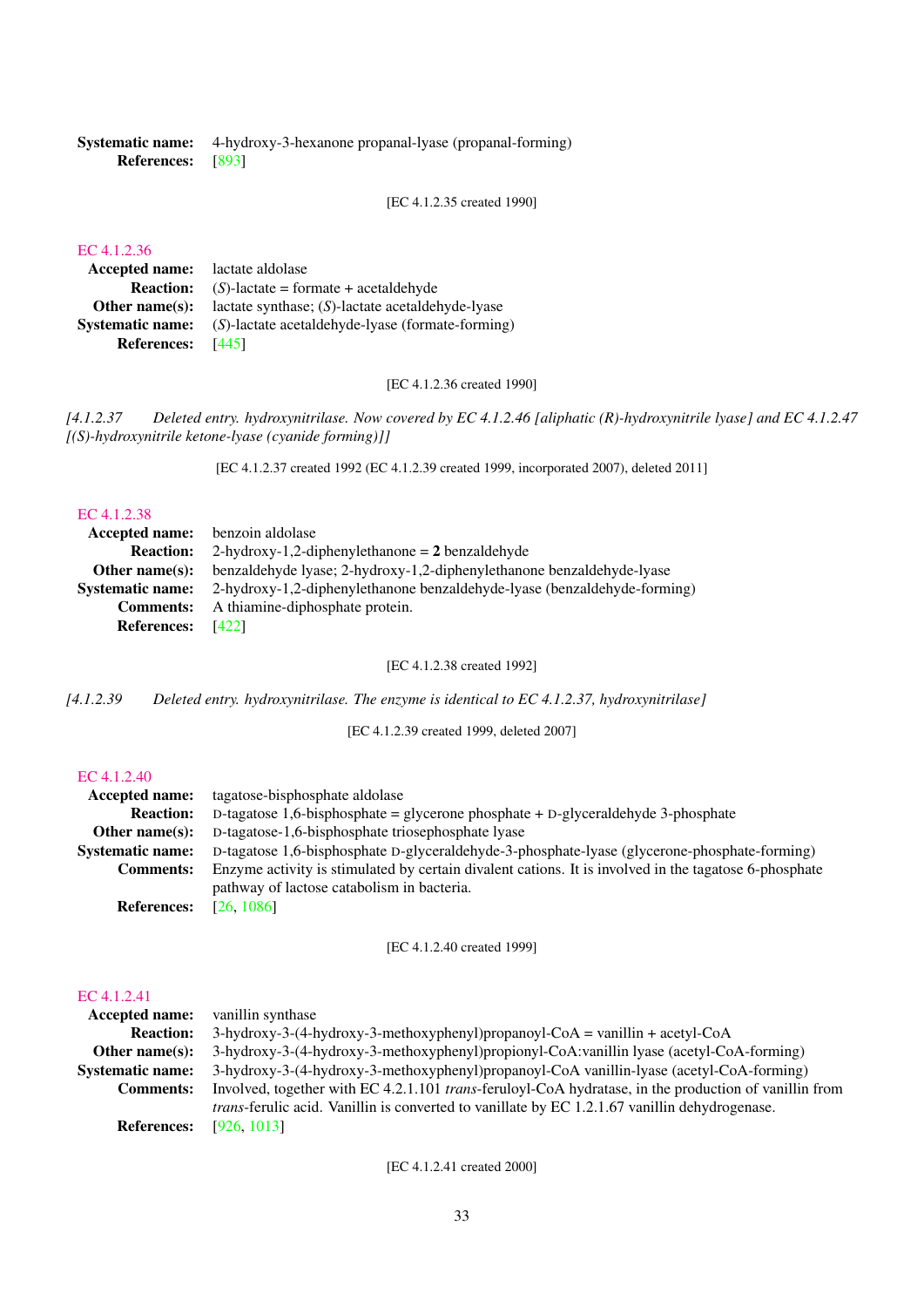## [EC 4.1.2.42](http://www.enzyme-database.org/query.php?ec=4.1.2.42)

| <b>Accepted name:</b>   | D-threonine aldolase                                                                                                                   |
|-------------------------|----------------------------------------------------------------------------------------------------------------------------------------|
| <b>Reaction:</b>        | $(1)$ D-threonine = glycine + acetal dehyde                                                                                            |
|                         | $(2)$ D-allothreonine = glycine + acetaldehyde                                                                                         |
| Other name $(s)$ :      | D-TA; DTA; low specificity D-TA; low specificity D-threonine aldolase                                                                  |
| <b>Systematic name:</b> | D-threonine acetaldehyde-lyase (glycine-forming)                                                                                       |
| <b>Comments:</b>        | A pyridoxal-phosphate protein that is activated by divalent metal cations (e.g. $Co^{2+}$ , $Ni^{2+}$ , $Mn^{2+}$ or                   |
|                         | $Mg^{2+}$ ) [628, 770]. The reaction is reversible, which can lead to the interconversion of D-threonine                               |
|                         | and D-allothreonine $[628]$ . Several other D- $\beta$ -hydroxy- $\alpha$ -amino acids, such as D- $\beta$ -phenylserine, D- $\beta$ - |
|                         | hydroxy- $\alpha$ -aminovaleric acid and D- $\beta$ -3,4-dihydroxyphenylserine, can also act as substrate [628].                       |
| <b>References:</b>      | [628, 770, 774, 775, 772, 970]                                                                                                         |
|                         |                                                                                                                                        |
|                         |                                                                                                                                        |

[EC 4.1.2.42 created 2007]

## [EC 4.1.2.43](http://www.enzyme-database.org/query.php?ec=4.1.2.43)

| Accepted name:          | 3-hexulose-6-phosphate synthase                                                                       |
|-------------------------|-------------------------------------------------------------------------------------------------------|
| <b>Reaction:</b>        | $D$ - <i>arabino</i> -hex-3-ulose 6-phosphate = D-ribulose 5-phosphate + formaldehyde                 |
| Other name $(s)$ :      | D-arabino-3-hexulose 6-phosphate formaldehyde-lyase; 3-hexulosephosphate synthase; 3-hexulose         |
|                         | phosphate synthase; HPS                                                                               |
| <b>Systematic name:</b> | D-arabino-hex-3-ulose-6-phosphate formaldehyde-lyase (D-ribulose-5-phosphate-forming)                 |
| <b>Comments:</b>        | Requires $Mg^{2+}$ or $Mn^{2+}$ for maximal activity [357]. The enzyme is specific for D-ribulose 5-  |
|                         | phosphate as substrate as ribose 5-phosphate, xylulose 5-phosphate, allulose 6-phosphate and fructose |
|                         | 6-phosphate cannot act as substrate. In addition to formaldehyde, the enzyme can also use glycolalde- |
|                         | hyde and methylglyoxal $[631]$ . This enzyme, along with EC 5.3.1.27, 6-phospho-3-hexuloisomerase,    |
|                         | plays a key role in the ribulose-monophosphate cycle of formal dehyde fixation, which is present in   |
|                         | many microorganisms that are capable of utilizing C1-compounds $[357]$ . The hyperthermophilic and    |
|                         | anaerobic archaeon Pyrococcus horikoshii OT3 constitutively produces a bifunctional enzyme that       |
|                         | sequentially catalyses the reactions of this enzyme and EC 5.3.1.27, 6-phospho-3-hexuloisomerase      |
|                         | [961]. This enzyme is a member of the orotidine $5'$ -monophosphate decarboxylase (OMPDC)             |
|                         | suprafamily $[633]$ .                                                                                 |
| <b>References:</b>      | [357, 632, 1402, 1434, 633, 961, 631]                                                                 |

[EC 4.1.2.43 created 2008]

## [EC 4.1.2.44](http://www.enzyme-database.org/query.php?ec=4.1.2.44)

| <b>Accepted name:</b>   | 2,3-epoxybenzoyl-CoA dihydrolase                                                                    |
|-------------------------|-----------------------------------------------------------------------------------------------------|
| <b>Reaction:</b>        | 2,3-epoxy-2,3-dihydrobenzoyl-CoA + $2$ H <sub>2</sub> O = (3Z)-6-oxohex-3-enoyl-CoA + formate       |
| Other name $(s)$ :      | 2,3-dihydro-2,3-dihydroxybenzoyl-CoA lyase/hydrolase (deformylating); BoxC; dihydrodiol trans-      |
|                         | forming enzyme; benzoyl-CoA oxidation component C; 2,3-dihydro-2,3-dihydroxybenzoyl-CoA             |
|                         | 3,4-didehydroadipyl-CoA semialdehyde-lyase (formate-forming); benzoyl-CoA-dihydrodiol lyase         |
|                         | (incorrect); 2,3-dihydro-2,3-dihydroxybenzoyl-CoA 3,4-didehydroadipyl-CoA-semialdehyde-lyase        |
|                         | (formate-forming)                                                                                   |
| <b>Systematic name:</b> | 2,3-epoxy-2,3-dihydrobenzoyl-CoA (3Z)-6-oxohex-3-enoyl-CoA-lyase (formate-forming)                  |
| <b>Comments:</b>        | The enzyme is involved in the aerobic benzoyl-CoA catabolic pathway of the bacterium Azoarcus       |
|                         | evansii. The enzyme converts 2,3-epoxy-2,3-dihydrobenzoyl-CoA to its oxepin form prior to the ring- |
|                         | opening and the formation of a dialdehyde intermediate.                                             |
| <b>References:</b>      | [405, 1055]                                                                                         |

[EC 4.1.2.44 created 2010, modified 2015]

| <b>Accepted name:</b> <i>trans-o-hydroxybenzylidenepyruvate hydratase-aldolase</i>                                 |
|--------------------------------------------------------------------------------------------------------------------|
| <b>Reaction:</b> $(3E)$ -4- $(2-hydroxyphenyl)$ -2-oxobut-3-enoate + H <sub>2</sub> O = salicylaldehyde + pyruvate |
| <b>Other name(s):</b> 2'-hydroxybenzalpyruvate aldolase; NsaE; tHBPA hydratase-aldolase                            |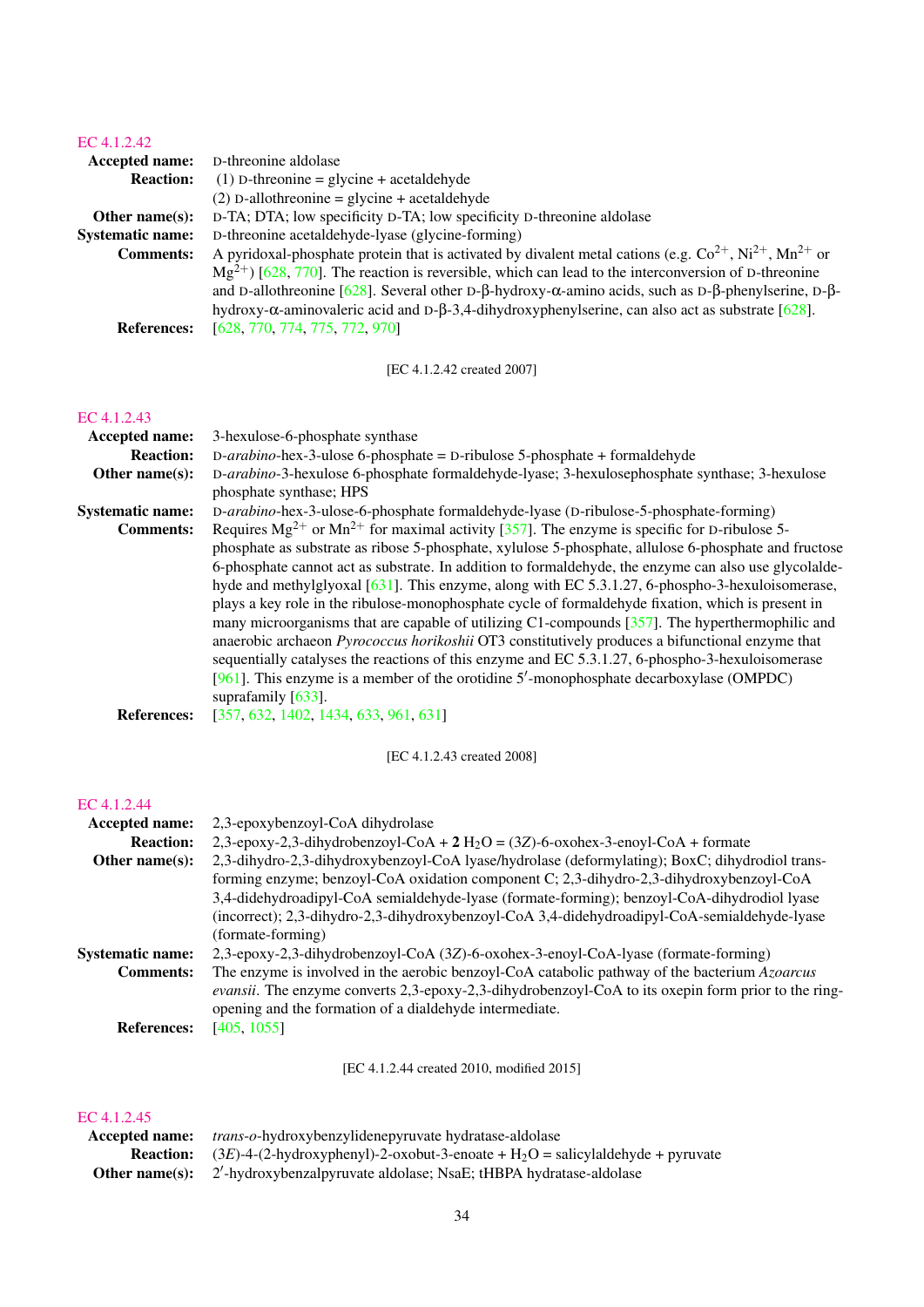| <b>Systematic name:</b> | $(3E)$ -4- $(2$ -hydroxyphenyl)-2-oxobut-3-enoate hydro-lyase                                               |
|-------------------------|-------------------------------------------------------------------------------------------------------------|
| <b>Comments:</b>        | This enzyme is involved in naphthalene degradation. The enzyme catalyses a retro-aldol reaction in          |
|                         | <i>vitro</i> , and it accepts a broad range of aldehydes and 4-substituted 2-oxobut-3-enoates as substrates |
|                         | [324].                                                                                                      |
| <b>References:</b>      | [698, 640, 323, 324]                                                                                        |

[EC 4.1.2.45 created 2010, modified 2011]

## [EC 4.1.2.46](http://www.enzyme-database.org/query.php?ec=4.1.2.46)

| <b>Accepted name:</b>   | aliphatic $(R)$ -hydroxynitrile lyase                                                                        |
|-------------------------|--------------------------------------------------------------------------------------------------------------|
| <b>Reaction:</b>        | $(2R)$ -2-hydroxy-2-methylbutanenitrile = cyanide + butan-2-one                                              |
| Other name $(s)$ :      | $(R)$ -HNL; $(R)$ -oxynitrilase; $(R)$ -hydroxynitrile lyase; <i>LuHNL</i>                                   |
| <b>Systematic name:</b> | $(2R)$ -2-hydroxy-2-methylbutanenitrile butan-2-one-lyase (cyanide forming)                                  |
| <b>Comments:</b>        | The enzyme contains $\text{Zn}^{2+}$ [1296]. The enzyme catalyses the stereoselective synthesis of aliphatic |
|                         | $(R)$ -cyanohydrins [1296]. No activity towards mandelonitrile and 4-hydroxymandelonitrile [160].            |
|                         | Natural substrates for the $(R)$ -oxynitrilase from <i>Linum usitatissimum</i> are acetone and butan-2-one,  |
|                         | which are the building blocks of the cyanogen glycosides in Linum, linamarin and lotaustralin, or li-        |
|                         | nustatin and neolinustatin, respectively [1385].                                                             |
| <b>References:</b>      | [1296, 1297, 16, 1385, 160, 128]                                                                             |
|                         |                                                                                                              |

[EC 4.1.2.46 created 2011]

## [EC 4.1.2.47](http://www.enzyme-database.org/query.php?ec=4.1.2.47)

| <b>Accepted name:</b>   | (S)-hydroxynitrile lyase                                                                                |
|-------------------------|---------------------------------------------------------------------------------------------------------|
| <b>Reaction:</b>        | (1) an aliphatic (S)-hydroxynitrile = cyanide + an aliphatic aldehyde or ketone                         |
|                         | (2) an aromatic (S)-hydroxynitrile = cyanide + an aromatic aldehyde                                     |
| Other name $(s)$ :      | (S)-cyanohydrin producing hydroxynitrile lyase; (S)-oxynitrilase; (S)-HbHNL; (S)-MeHNL; hydrox-         |
|                         | ynitrile lyase; oxynitrilase; HbHNL; MeHNL; (S)-selective hydroxynitrile lyase; (S)-cyanohydrin         |
|                         | carbonyl-lyase (cyanide forming)                                                                        |
| <b>Systematic name:</b> | (S)-cyanohydrin lyase (cyanide forming)                                                                 |
| <b>Comments:</b>        | Hydroxynitrile lyases catalyses the the cleavage of hydroxynitriles into cyanide and the correspond-    |
|                         | ing aldehyde or ketone. In nature the liberation of cyanide serves as a defense mechanism against       |
|                         | herbivores and microbial attack in plants. In vitro the enzymes from Manihot esculenta and Hevea        |
|                         | <i>brasiliensis</i> accept a broad range of aliphatic and aromatic carbonyl compounds as substrates and |
|                         | catalyse the formation of $(S)$ -hydroxynitriles [372, 661].                                            |
| <b>References:</b>      | [372, 149, 1166, 48, 1331, 1132, 401, 1334, 1136, 661]                                                  |

[EC 4.1.2.47 created 2011]

| <b>Accepted name:</b>   | low-specificity L-threonine aldolase                                                                   |
|-------------------------|--------------------------------------------------------------------------------------------------------|
| <b>Reaction:</b>        | $(1)$ L-threonine = glycine + acetal dehyde                                                            |
|                         | $(2)$ L- <i>allo</i> -threonine = glycine + acetaldehyde                                               |
| Other name $(s)$ :      | LtaE                                                                                                   |
| <b>Systematic name:</b> | L-threonine/L-allo-threonine acetaldehyde-lyase (glycine-forming)                                      |
| <b>Comments:</b>        | Requires pyridoxal phosphate. The low-specificity L-threonine aldolase can act on both L-threonine     |
|                         | and L-allo-threonine [1391, 700]. The enzyme from <i>Escherichia coli</i> can also act on L-threo-     |
|                         | phenylserine and L-erythro-phenylserine [771]. The enzyme can also catalyse the aldol condensation     |
|                         | of glycolaldehyde and glycine to form 4-hydroxy-L-threonine, an intermediate of pyridoxal phosphate    |
|                         | biosynthesis [773]. Different from EC 4.1.2.5, L-threonine aldolase, and EC 4.1.2.49, L-allo-threonine |
|                         | aldolase.                                                                                              |
| <b>References:</b>      | [1391, 700, 773, 771, 653]                                                                             |
|                         |                                                                                                        |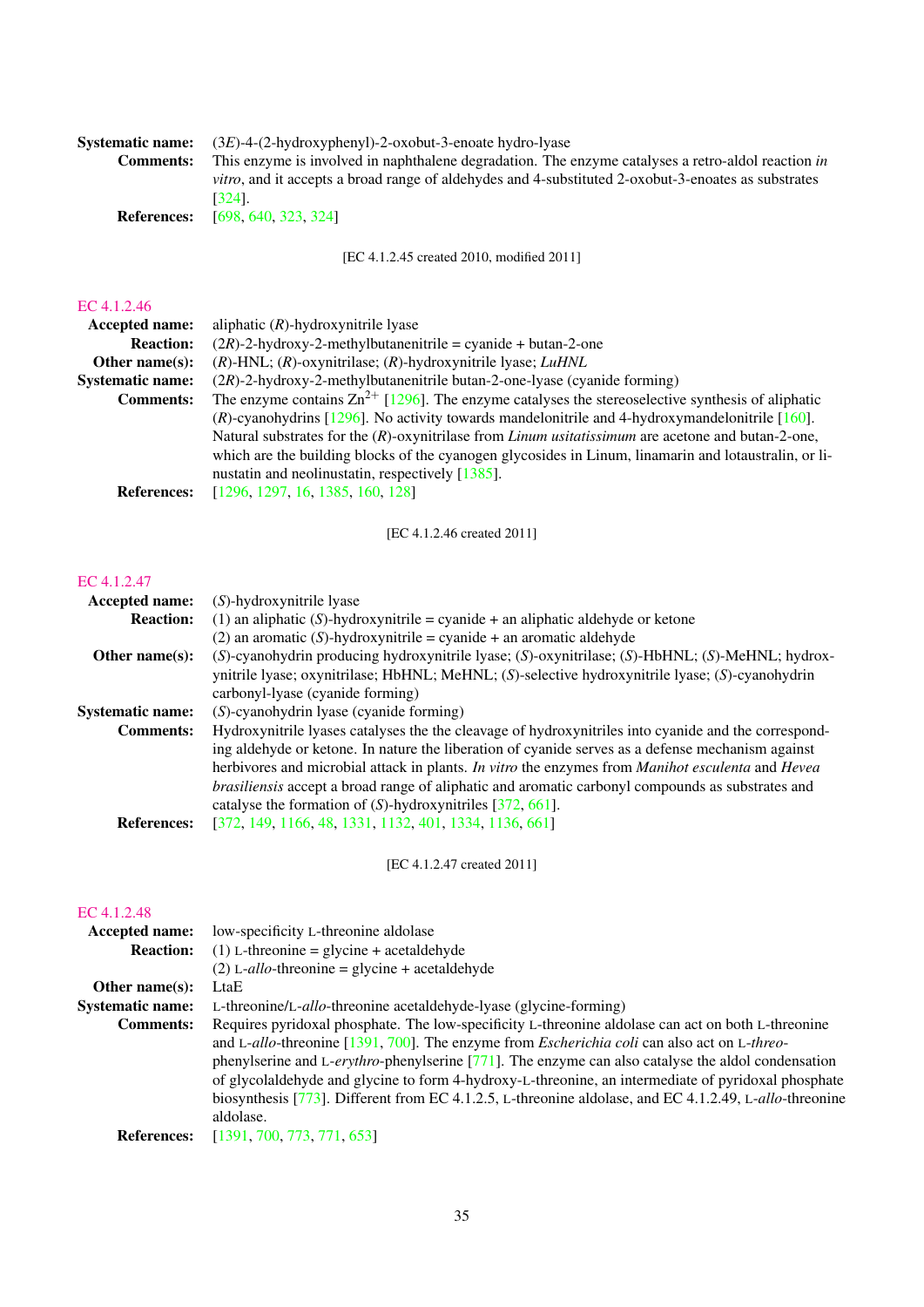[EC 4.1.2.48 created 2011]

#### [EC 4.1.2.49](http://www.enzyme-database.org/query.php?ec=4.1.2.49)

| $L$ - <i>allo</i> -threonine = glycine + acetaldehyde<br><b>Reaction:</b><br>L-allo-threonine acetaldehyde-lyase (glycine-forming)<br>Requires pyridoxal phosphate. This enzyme, characterized from the bacterium Aeromonas jandaei,<br><b>Comments:</b><br>is specific for L-allo-threonine and can not act on either L-threonine or L-serine. Different from EC<br>4.1.2.5, L-threonine aldolase, and EC 4.1.2.48, low-specificity L-threonine aldolase. A previously<br>listed enzyme with this name, EC 4.1.2.6, was deleted in 1971 after it was found to be identical to<br>EC 2.1.2.1, glycine hydroxymethyltransferase.<br>[629]<br><b>References:</b> |                         | <b>Accepted name:</b> L-allo-threonine aldolase |
|----------------------------------------------------------------------------------------------------------------------------------------------------------------------------------------------------------------------------------------------------------------------------------------------------------------------------------------------------------------------------------------------------------------------------------------------------------------------------------------------------------------------------------------------------------------------------------------------------------------------------------------------------------------|-------------------------|-------------------------------------------------|
|                                                                                                                                                                                                                                                                                                                                                                                                                                                                                                                                                                                                                                                                |                         |                                                 |
|                                                                                                                                                                                                                                                                                                                                                                                                                                                                                                                                                                                                                                                                | <b>Systematic name:</b> |                                                 |
|                                                                                                                                                                                                                                                                                                                                                                                                                                                                                                                                                                                                                                                                |                         |                                                 |
|                                                                                                                                                                                                                                                                                                                                                                                                                                                                                                                                                                                                                                                                |                         |                                                 |
|                                                                                                                                                                                                                                                                                                                                                                                                                                                                                                                                                                                                                                                                |                         |                                                 |
|                                                                                                                                                                                                                                                                                                                                                                                                                                                                                                                                                                                                                                                                |                         |                                                 |
|                                                                                                                                                                                                                                                                                                                                                                                                                                                                                                                                                                                                                                                                |                         |                                                 |
|                                                                                                                                                                                                                                                                                                                                                                                                                                                                                                                                                                                                                                                                |                         |                                                 |

[EC 4.1.2.49 created 2011]

## [EC 4.1.2.50](http://www.enzyme-database.org/query.php?ec=4.1.2.50)

| Accepted name:          | 6-carboxytetrahydropterin synthase                                                                                              |
|-------------------------|---------------------------------------------------------------------------------------------------------------------------------|
| <b>Reaction:</b>        | 7,8-dihydroneopterin 3'-triphosphate + H <sub>2</sub> O = 6-carboxy-5,6,7,8-tetrahydropterin + acetaldehyde +                   |
|                         | triphosphate                                                                                                                    |
| Other name $(s)$ :      | CPH4 synthase; $queD$ (gene name); ToyB; $ykvK$ (gene name)                                                                     |
| <b>Systematic name:</b> | 7,8-dihydroneopterin 3'-triphosphate acetaldehyde-lyase (6-carboxy-5,6,7,8-tetrahydropterin and                                 |
|                         | triphosphate-forming)                                                                                                           |
| <b>Comments:</b>        | Binds $\text{Zn}^{2+}$ . Isolated from the bacteria <i>Bacillus subtilis</i> and <i>Escherichia coli</i> . The reaction is part |
|                         | of the biosynthesis pathway of queuosine. The enzyme from <i>Escherichia coli</i> can also convert 6-                           |
|                         | pyruvoyl-5,6,7,8-tetrahydropterin and sepiapterin to 6-carboxy-5,6,7,8-tetrahydropterin [840].                                  |
| <b>References:</b>      | [224, 840]                                                                                                                      |
|                         |                                                                                                                                 |

[EC 4.1.2.50 created 2012]

## [EC 4.1.2.51](http://www.enzyme-database.org/query.php?ec=4.1.2.51)

| <b>Accepted name:</b>   | 2-dehydro-3-deoxy-D-gluconate aldolase                                                             |
|-------------------------|----------------------------------------------------------------------------------------------------|
| <b>Reaction:</b>        | $2$ -dehydro-3-deoxy-D-gluconate = pyruvate + D-glyceraldehyde                                     |
| Other name $(s)$ :      | Pto1279 (gene name); KDGA; KDG-specific aldolase                                                   |
| <b>Systematic name:</b> | 2-dehydro-3-deoxy-D-gluconate D-glyceraldehyde-lyase (pyruvate-forming)                            |
| <b>Comments:</b>        | The enzyme from the archaeon <i>Picrophilus torridus</i> is involved in D-glucose and D-galactose  |
|                         | catabolism via the nonphosphorylative variant of the Entner-Doudoroff pathway. In the direction of |
|                         | aldol synthesis the enzyme catalyses the formation of 2-dehydro-3-deoxy-D-gluconate and 2-dehydro- |
|                         | 3-deoxy-D-galactonate at a similar ratio. It shows no activity with 2-dehydro-3-deoxy-D-gluconate  |
|                         | 6-phosphate. cf. EC 4.1.2.14, 2-dehydro-3-deoxy-phosphogluconate aldolase.                         |
| <b>References:</b>      | [1061]                                                                                             |
|                         |                                                                                                    |

## [EC 4.1.2.51 created 2013]

| Accepted name:          | 4-hydroxy-2-oxoheptanedioate aldolase                                                        |
|-------------------------|----------------------------------------------------------------------------------------------|
| <b>Reaction:</b>        | $4-hydroxy-2-oxoheptane dioate = pyruvate + succinate semialdehyde$                          |
| Other name $(s)$ :      | 2,4-dihydroxyhept-2-enedioate aldolase; HHED aldolase; 4-hydroxy-2-ketoheptanedioate al-     |
|                         | dolase; HKHD aldolase; HpcH; HpaI; 4-hydroxy-2-oxoheptanedioate succinate semialdehyde lyase |
|                         | (pyruvate-forming)                                                                           |
| <b>Systematic name:</b> | 4-hydroxy-2-oxoheptanedioate succinate-semialdehyde-lyase (pyruvate-forming)                 |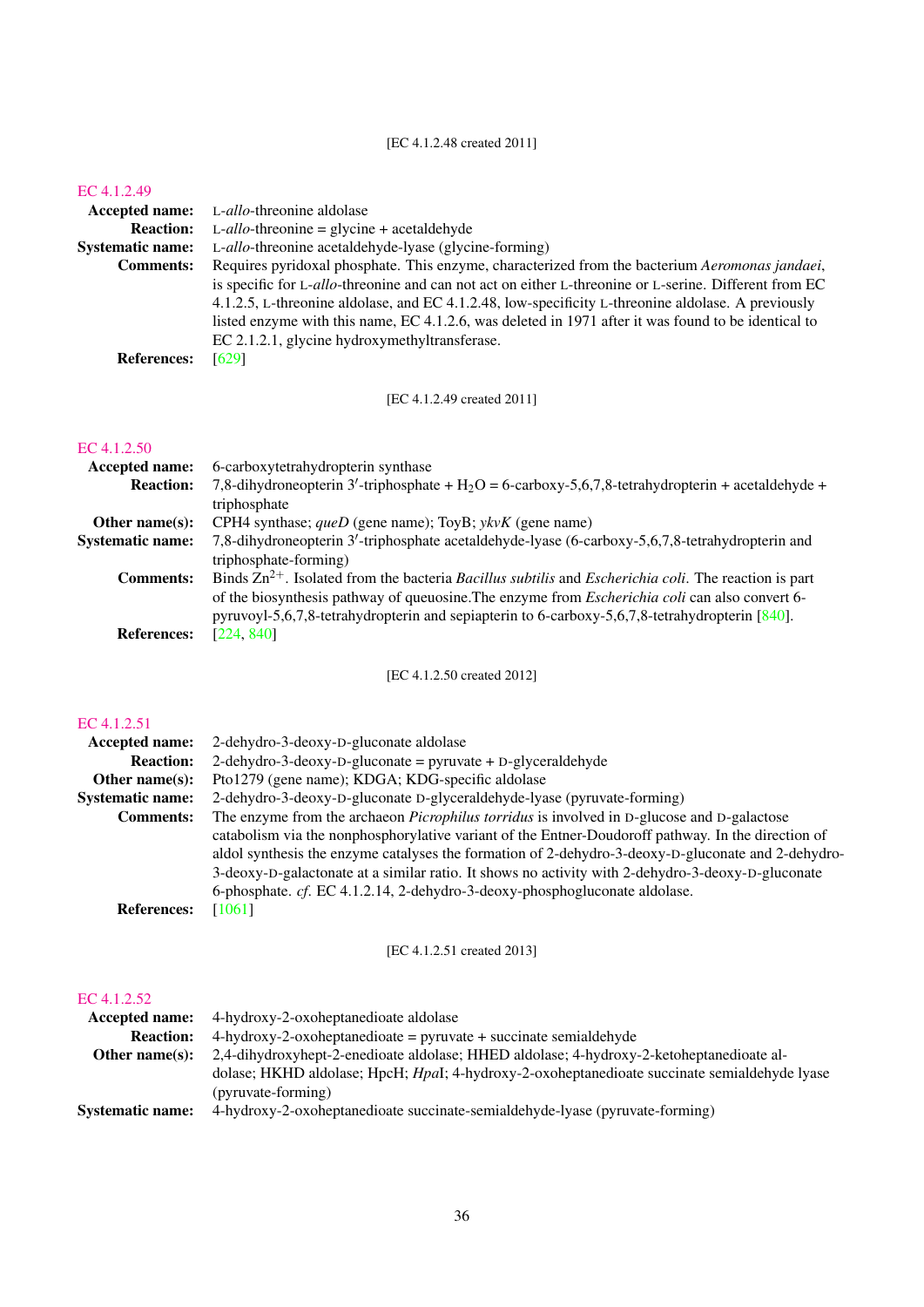| <b>Comments:</b>   | Requires $Co^{2+}$ or Mn <sup>2+</sup> for activity. The enzyme is also able to catalyse the aldol cleavage of 4- |
|--------------------|-------------------------------------------------------------------------------------------------------------------|
|                    | hydroxy-2-oxopentanoate and 4-hydroxy-2-oxohexanoate, and can use 2-oxobutanoate as carbonyl                      |
|                    | donor, with lower efficiency. In the reverse direction, is able to condense a range of aldehyde accep-            |
|                    | tors with pyruvate. The enzyme from the bacterium <i>Escherichia coli</i> produces a racemic mixture of           |
|                    | $(4R)$ - and $(4S)$ -hydroxy-2-oxoheptanedioate [1349].                                                           |
| <b>References:</b> | [1350, 1058, 1351, 1349]                                                                                          |

[EC 4.1.2.52 created 2013]

## [EC 4.1.2.53](http://www.enzyme-database.org/query.php?ec=4.1.2.53)

| <b>Accepted name:</b>   | 2-keto-3-deoxy-L-rhamnonate aldolase                                                                 |
|-------------------------|------------------------------------------------------------------------------------------------------|
| <b>Reaction:</b>        | 2-dehydro-3-deoxy-L-rhamnonate = pyruvate + $(S)$ -lactaldehyde                                      |
| Other name $(s)$ :      | KDR aldolase; 2-dehydro-3-deoxyrhamnonate aldolase; 2-keto-3-deoxy acid sugar aldolase; YfaU;        |
|                         | 2-dehydro-3-deoxy-L-rhamnonate (S)-lactaldehyde lyase (pyruvate-forming); 2-dehydro-3-deoxy-L-       |
|                         | rhamnonate $(R)$ -lactaldehyde lyase (pyruvate-forming)                                              |
| <b>Systematic name:</b> | 2-dehydro-3-deoxy-L-rhamnonate (S)-lactaldehyde-lyase (pyruvate-forming)                             |
| <b>Comments:</b>        | Requires $Mg^{2+}$ for activity. The enzyme can also use 2-oxo-3-deoxy-L-mannonate, 2-oxo-3-deoxy-L- |
|                         | lyxonate and 4-hydroxy-2-ketoheptane-1,7-dioate (HKHD) as substrates [1059].                         |
| <b>References:</b>      | [1044, 1059]                                                                                         |

[EC 4.1.2.53 created 2013]

## [EC 4.1.2.54](http://www.enzyme-database.org/query.php?ec=4.1.2.54)

|                         | <b>Accepted name:</b> L-threo-3-deoxy-hexylosonate aldolase                                       |
|-------------------------|---------------------------------------------------------------------------------------------------|
| <b>Reaction:</b>        | 2-dehydro-3-deoxy-L-galactonate = pyruvate + L-glyceraldehyde                                     |
| Other name $(s)$ :      | GAAC: LGA1                                                                                        |
| <b>Systematic name:</b> | 2-dehydro-3-deoxy-L-galactonate L-glyceraldehyde-lyase (pyruvate-forming)                         |
| <b>Comments:</b>        | The enzyme takes part in a D-galacturonate degradation pathway in the fungi Aspergillus niger and |
|                         | Trichoderma reesei (Hypocrea jecorina).                                                           |
| <b>References:</b>      | [513, 815]                                                                                        |

[EC 4.1.2.54 created 2013]

## [EC 4.1.2.55](http://www.enzyme-database.org/query.php?ec=4.1.2.55)

| Accepted name:          | 2-dehydro-3-deoxy-phosphogluconate/2-dehydro-3-deoxy-6-phosphogalactonate aldolase                 |
|-------------------------|----------------------------------------------------------------------------------------------------|
| <b>Reaction:</b>        | $(1)$ 2-dehydro-3-deoxy-6-phospho-D-gluconate = pyruvate + D-glyceraldehyde 3-phosphate            |
|                         | $(2)$ 2-dehydro-3-deoxy-6-phospho-D-galactonate = pyruvate + D-glyceraldehyde 3-phosphate          |
| Other name $(s)$ :      | 2-keto-3-deoxygluconate aldolase (ambiguous); KDGA (ambiguous)                                     |
| <b>Systematic name:</b> | 2-dehydro-3-deoxy-6-phospho-D-gluconate/2-dehydro-3-deoxy-6-phospho-D-galactonate D-               |
|                         | glyceraldehyde-3-phosphate-lyase (pyruvate-forming)                                                |
| <b>Comments:</b>        | In the archaeon Sulfolobus solfataricus the enzyme is involved in glucose and galactose catabolism |
|                         | via the branched variant of the Entner-Doudoroff pathway. It utilizes 2-dehydro-3-deoxy-6-         |
|                         | phosphate-D-gluconate and 2-dehydro-3-deoxy-6-phosphate-D-galactonate with similar catalytic       |
|                         | efficiency. In vitro the enzyme can also catalyse the cleavage of the non-phosphorylated forms 2-  |
|                         | dehydro-3-deoxy-D-gluconate and 2-dehydro-3-deoxy-D-galactonate with much lower catalytic ef-      |
|                         | ficiency. cf. EC 4.1.2.21, 2-dehydro-3-deoxy-6-phosphogalactonate aldolase, and EC 4.1.2.14, 2-    |
|                         | dehydro-3-deoxy-phosphogluconate aldolase.                                                         |
| <b>References:</b>      | [144, 724, 1319]                                                                                   |

[EC 4.1.2.55 created 2014]

## [EC 4.1.2.56](http://www.enzyme-database.org/query.php?ec=4.1.2.56)

Accepted name: 2-amino-4,5-dihydroxy-6-oxo-7-(phosphooxy)heptanoate synthase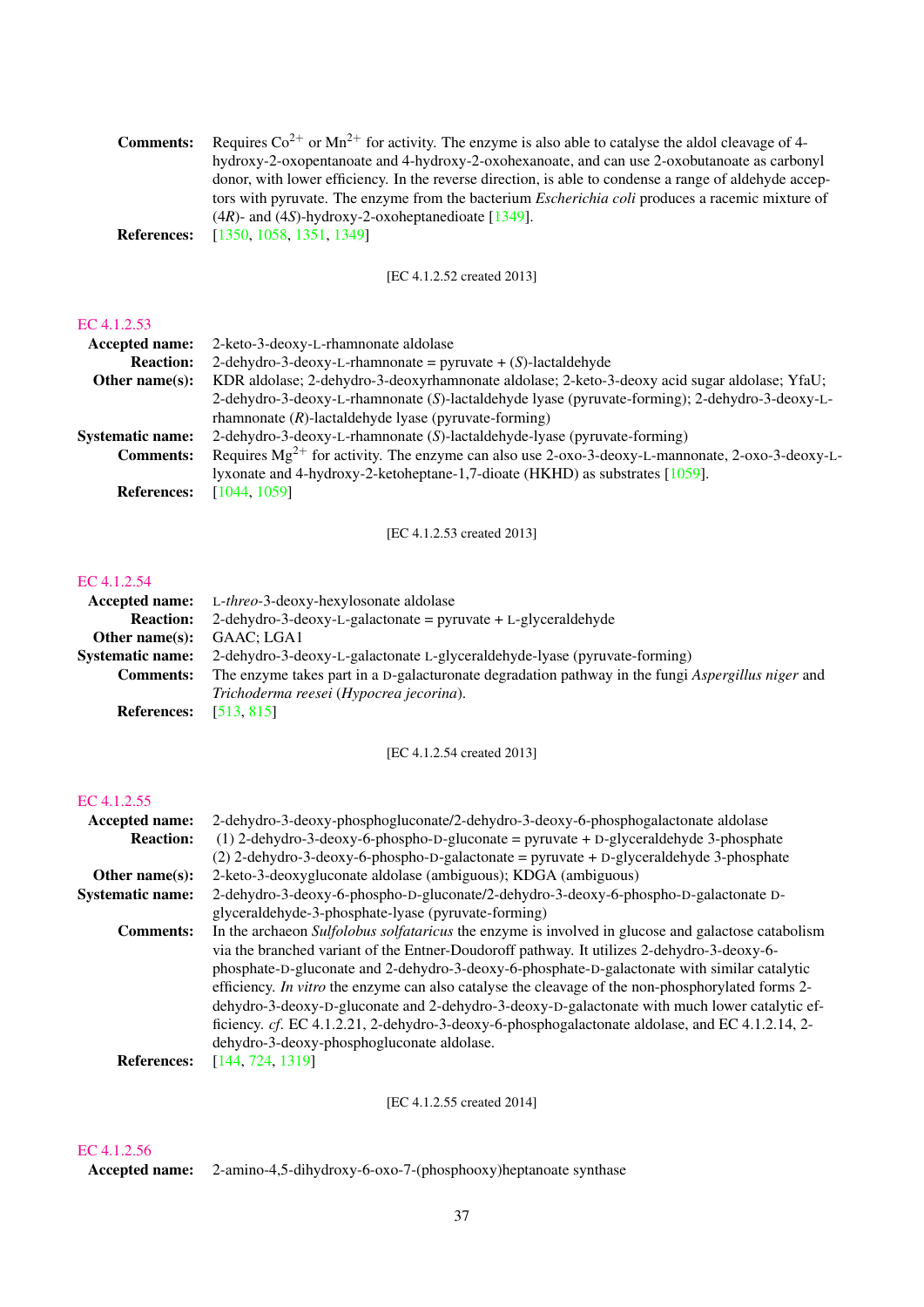| <b>Reaction:</b>        | $2\text{-amino-4,5-dihydroxy-6-oxo-7-(phosphooxy)}$ heptanoate = glycerone phosphate + L-aspartate 4- |
|-------------------------|-------------------------------------------------------------------------------------------------------|
|                         | semialdehyde                                                                                          |
| Other name $(s)$ :      | <i>gril</i> (gene name)                                                                               |
| <b>Systematic name:</b> | 2-amino-4,5-dihydroxy-6-oxo-7-(phosphooxy)heptanoate L-aspartate 4-semialdehyde-lyase (glyc-          |
|                         | erone phosphate-forming)                                                                              |
| <b>Comments:</b>        | Part of the pathway for the biosynthesis of grixazone, a mixture of yellow pigments produced by the   |
|                         | bacterium Streptomyces griseus.                                                                       |
| <b>References:</b>      | [1236]                                                                                                |

[EC 4.1.2.56 created 2014]

#### [EC 4.1.2.57](http://www.enzyme-database.org/query.php?ec=4.1.2.57)

| <b>Accepted name:</b>   | sulfofructosephosphate aldolase                                                                                                                                                                                                                                                                                                                  |
|-------------------------|--------------------------------------------------------------------------------------------------------------------------------------------------------------------------------------------------------------------------------------------------------------------------------------------------------------------------------------------------|
| <b>Reaction:</b>        | 6-deoxy-6-sulfo-D-fructose 1-phosphate = glycerone phosphate + 2-hydroxy-3-oxopropane-1-                                                                                                                                                                                                                                                         |
|                         | sulfonate                                                                                                                                                                                                                                                                                                                                        |
| Other name $(s)$ :      | $vihT$ (gene name)                                                                                                                                                                                                                                                                                                                               |
| <b>Systematic name:</b> | 6-deoxy-6-sulfofructose-1-phosphate 2-hydroxy-3-oxopropane-1-sulfonate-lyase (glycerone-                                                                                                                                                                                                                                                         |
|                         | phosphate-forming)                                                                                                                                                                                                                                                                                                                               |
| <b>Comments:</b>        | The enzyme, characterized from the bacterium <i>Escherichia coli</i> , is involved in the degradation path-<br>way of sulfoquinovose, the polar headgroup of sulfolipids found in the photosynthetic membranes of<br>all higher plants, mosses, ferns, algae, and most photosynthetic bacteria, as well as the surface layer of<br>some archaea. |
| <b>References:</b>      | [297]                                                                                                                                                                                                                                                                                                                                            |

[EC 4.1.2.57 created 2014]

## [EC 4.1.2.58](http://www.enzyme-database.org/query.php?ec=4.1.2.58)

| Accepted name:          | 2-dehydro-3,6-dideoxy-6-sulfogluconate aldolase                                                      |
|-------------------------|------------------------------------------------------------------------------------------------------|
| <b>Reaction:</b>        | 2-dehydro-3,6-dideoxy-6-sulfo-D-gluconate = $(2S)$ -3-sulfolactaldehyde + pyruvate                   |
| Other name $(s)$ :      | KDSG aldolase                                                                                        |
| <b>Systematic name:</b> | 2-dehydro-3,6-dideoxy-6-sulfo-D-gluconate-lyase (pyruvate-forming)                                   |
| <b>Comments:</b>        | The enzyme, characterized from the bacterium <i>Pseudomonas putida</i> SQ1, participates in a sulfo- |
|                         | quinovose degradation pathway.                                                                       |
| <b>References:</b>      | [356]                                                                                                |

[EC 4.1.2.58 created 2016]

## [EC 4.1.2.59](http://www.enzyme-database.org/query.php?ec=4.1.2.59)

| <b>Accepted name:</b>   | dihydroneopterin phosphate aldolase                                                                     |
|-------------------------|---------------------------------------------------------------------------------------------------------|
| <b>Reaction:</b>        | 7,8-dihydroneopterin 3'-phosphate = 6-(hydroxymethyl)-7,8-dihydropterin + glycolaldehyde phos-          |
|                         | phate                                                                                                   |
| Other name $(s)$ :      | $H_2NMP$ aldolase                                                                                       |
| <b>Systematic name:</b> | 7,8-dihydroneopterin 3'-phosphate glycolaldehyde phosphate-lyase [6-(hydroxymethyl)-7,8-                |
|                         | dihydropterin-forming]                                                                                  |
| <b>Comments:</b>        | The enzyme participates in methanopterin biosynthesis the archaeon <i>Pyrococcus furiosus</i> . The en- |
|                         | zyme is specific for 7,8-dihydroneopterin $3'$ -phosphate. cf. EC 4.1.2.25, dihydroneopterin aldolase   |
|                         | and EC 4.1.2.60, dihydroneopterin triphosphate aldolase.                                                |
| <b>References:</b>      | [284]                                                                                                   |

[EC 4.1.2.59 created 2017]

## [EC 4.1.2.60](http://www.enzyme-database.org/query.php?ec=4.1.2.60)

Accepted name: dihydroneopterin triphosphate aldolase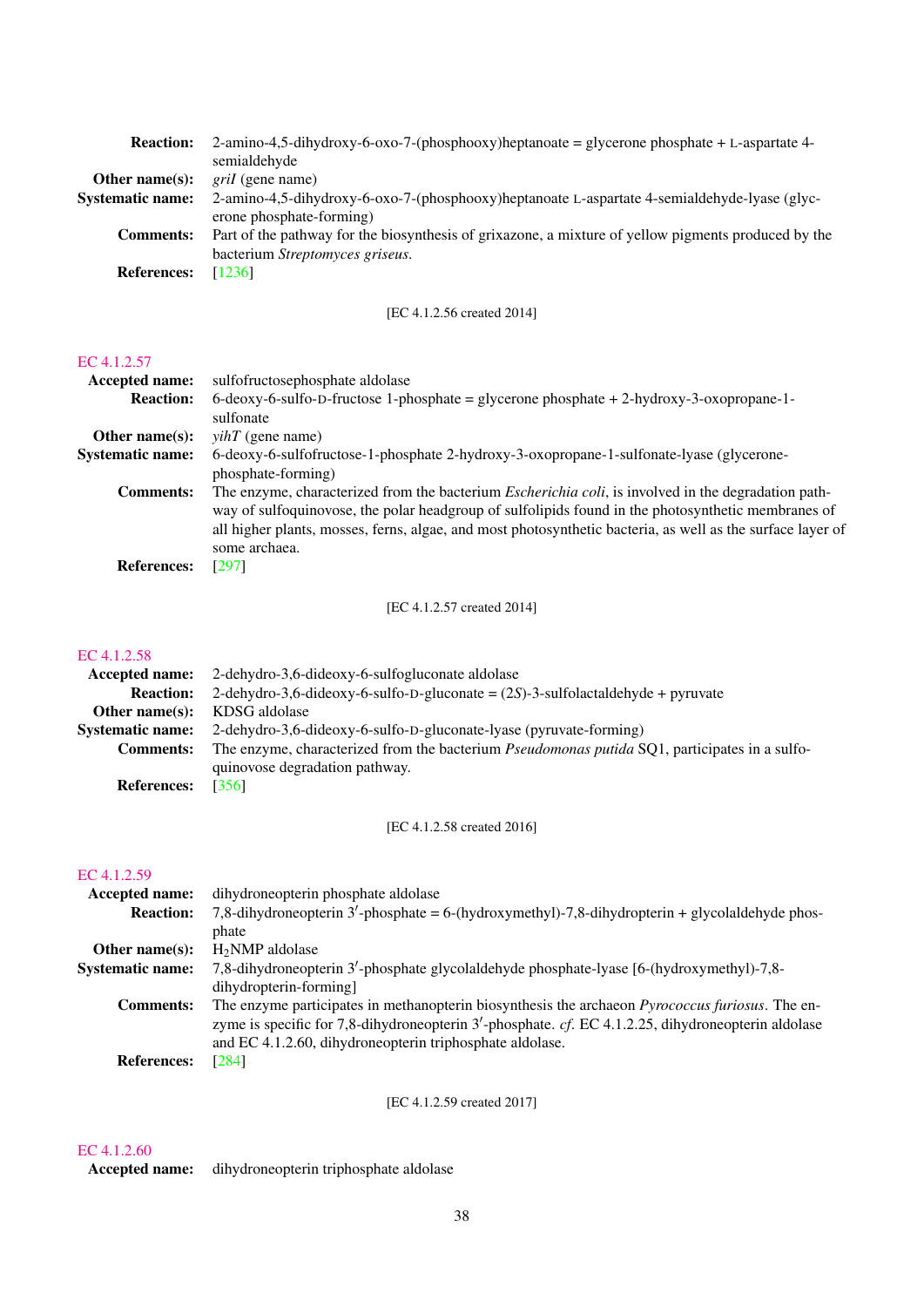| <b>Reaction:</b>        | 7,8-dihydroneopterin 3'-triphosphate = 6-(hydroxymethyl)-7,8-dihydropterin + glycolaldehyde               |
|-------------------------|-----------------------------------------------------------------------------------------------------------|
|                         | triphosphate                                                                                              |
| Other name $(s)$ :      | PTPS-III                                                                                                  |
| <b>Systematic name:</b> | 7,8-dihydroneopterin 3'-triphosphate glycolaldehyde phosphate-lyase [6-(hydroxymethyl)-7,8-               |
|                         | dihydropterin-forming]                                                                                    |
| <b>Comments:</b>        | The enzyme, which participates in a pathway for folate biosynthesis, is found in the Stramenopiles,       |
|                         | a large group that includes oomycetes, various microalgae and brown algae, as well as in several          |
|                         | bacterial phyla. It provides a bypass mechanism compensating for the lack of EC 4.1.2.25, dihydro-        |
|                         | neopterin aldolase. In the malaria parasite <i>Plasmodium falciparum</i> the enzyme is bifunctional and   |
|                         | also catalyses the activity of EC 4.2.3.12, 6-pyruvoyltetrahydropterin synthase. $cf.$ EC 4.1.2.59, dihy- |
|                         | droneopterin phosphate aldolase.                                                                          |
| <b>References:</b>      | [306, 553, 1023]                                                                                          |

[EC 4.1.2.60 created 2017]

# EC 4.1.3 Oxo-acid-lyases

| EC 4.1.3.1              |                                                                                                                |
|-------------------------|----------------------------------------------------------------------------------------------------------------|
| <b>Accepted name:</b>   | isocitrate lyase                                                                                               |
| <b>Reaction:</b>        | $isocitrate = succinate + glyoxylate$                                                                          |
| Other name(s):          | isocitrase; isocitritase; isocitratase; three- $D_s$ -isocitrate glyoxylate-lyase; isocitrate glyoxylate-lyase |
| <b>Systematic name:</b> | isocitrate glyoxylate-lyase (succinate-forming)                                                                |
| <b>Comments:</b>        | The isomer of isocitrate involved is $(1R,2S)$ -1-hydroxypropane-1,2,3-tricarboxylate [1326].                  |
| <b>References:</b>      | [845, 1177, 1326]                                                                                              |

[EC 4.1.3.1 created 1961]

*[4.1.3.2 Transferred entry. malate synthase. Now EC 2.3.3.9, malate synthase]*

[EC 4.1.3.2 created 1961, deleted 2002]

#### [EC 4.1.3.3](http://www.enzyme-database.org/query.php?ec=4.1.3.3)

| <b>Accepted name:</b>   | <i>N</i> -acetylneuraminate lyase                                                                                                |
|-------------------------|----------------------------------------------------------------------------------------------------------------------------------|
| <b>Reaction:</b>        | $N$ -acetylneuraminate = $N$ -acetyl-D-mannosamine + pyruvate                                                                    |
| Other name $(s)$ :      | N-acetylneuraminic acid aldolase; acetylneuraminate lyase; sialic aldolase; sialic acid aldolase; sialate                        |
|                         | lyase; N-acetylneuraminic aldolase; neuraminic aldolase; N-acetylneuraminate aldolase; neuraminic                                |
|                         | acid aldolase; N-acetylneuraminic acid aldolase; neuraminate aldolase; N-acetylneuraminic lyase;                                 |
|                         | N-acetylneuraminic acid lyase; NPL; NALase; NANA lyase; acetylneuraminate pyruvate-lyase; N-<br>acetylneuraminate pyruvate-lyase |
| <b>Systematic name:</b> | $N$ -acetylneuraminate pyruvate-lyase ( $N$ -acetyl-D-mannosamine-forming)                                                       |
| <b>Comments:</b>        | Also acts on $N$ -glycoloylneuraminate, and on $O$ -acetylated sialic acids, other than 4- $O$ -acetylated                       |
|                         | derivatives.                                                                                                                     |
| <b>References:</b>      | [232, 1118]                                                                                                                      |
|                         |                                                                                                                                  |

[EC 4.1.3.3 created 1961]

| Accepted name:          | hydroxymethylglutaryl-CoA lyase                                                              |
|-------------------------|----------------------------------------------------------------------------------------------|
| <b>Reaction:</b>        | $(S)$ -3-hydroxy-3-methylglutaryl-CoA = acetyl-CoA + acetoacetate                            |
| Other name $(s)$ :      | hydroxymethylglutaryl coenzyme A-cleaving enzyme; hydroxymethylglutaryl coenzyme A lyase;    |
|                         | 3-hydroxy-3-methylglutaryl coenzyme A lyase; 3-hydroxy-3-methylglutaryl CoA cleaving enzyme; |
|                         | 3-hydroxy-3-methylglutaryl-CoA lyase; (S)-3-hydroxy-3-methylglutaryl-CoA acetoacetate-lyase  |
| <b>Systematic name:</b> | $(S)$ -3-hydroxy-3-methylglutaryl-CoA acetoacetate-lyase (acetyl-CoA-forming)                |
| <b>References:</b>      | $\sqrt{521}$                                                                                 |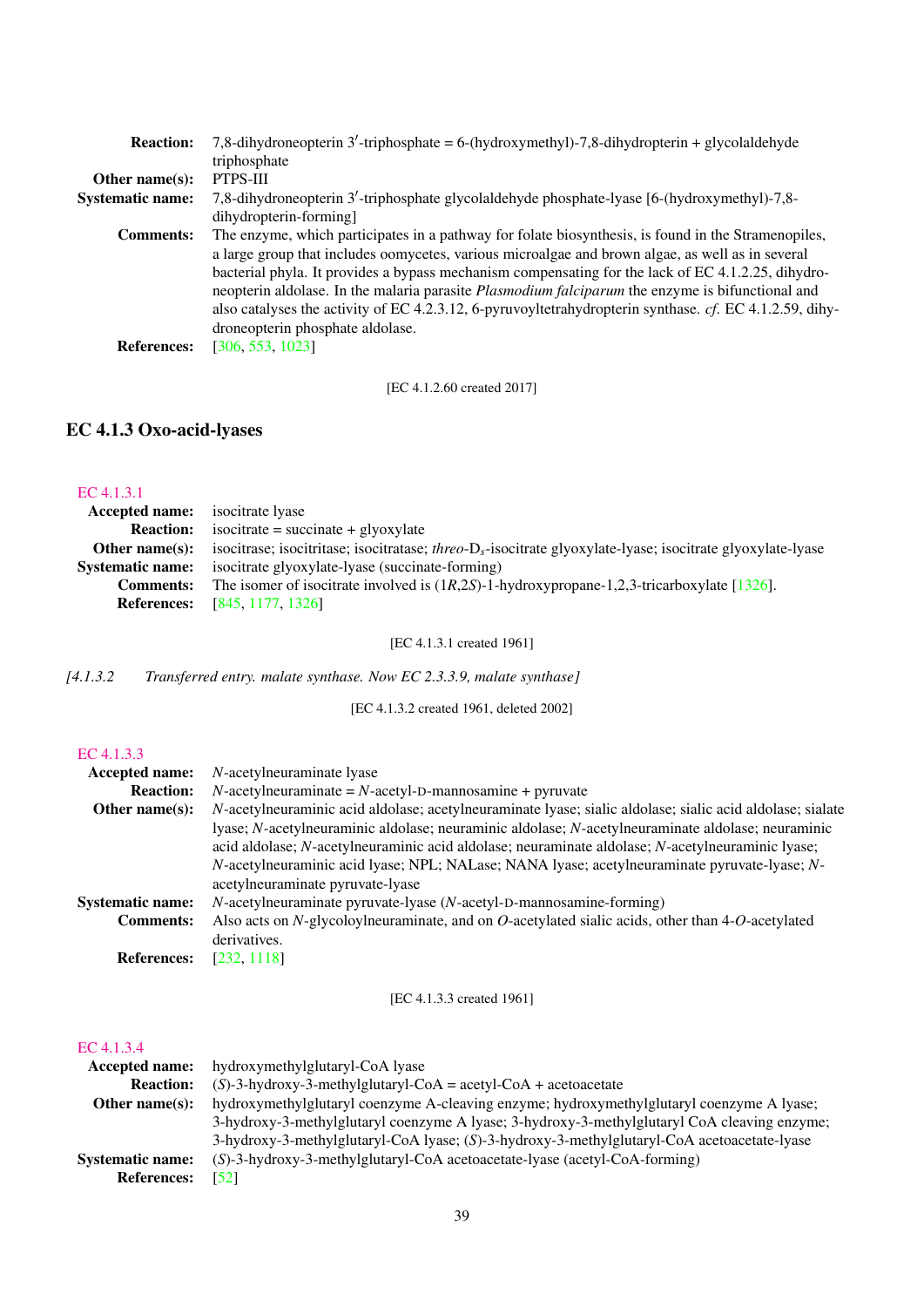## [EC 4.1.3.4 created 1961]

## *[4.1.3.5 Transferred entry. hydroxymethylglutaryl-CoA synthase. Now EC 2.3.3.10, hydroxymethylglutaryl-CoA synthase]*

[EC 4.1.3.5 created 1961, deleted 2002]

#### [EC 4.1.3.6](http://www.enzyme-database.org/query.php?ec=4.1.3.6)

|            | Accepted name:                              | citrate $(pro-3S)$ -lyase                                                                                                                                                                                |
|------------|---------------------------------------------|----------------------------------------------------------------------------------------------------------------------------------------------------------------------------------------------------------|
|            | <b>Reaction:</b>                            | $citrate = acetate + oxaloacetate$                                                                                                                                                                       |
|            | Other name $(s)$ :                          | citrase; citratase; citritase; citridesmolase; citrate aldolase; citric aldolase; citrate lyase; citrate                                                                                                 |
|            |                                             | oxaloacetate-lyase; citrate oxaloacetate-lyase $[(pro-3S)$ -CH <sub>2</sub> COO <sup>-</sup> $\rightarrow$ acetate]                                                                                      |
|            | <b>Systematic name:</b><br><b>Comments:</b> | citrate oxaloacetate-lyase (forming acetate from the <i>pro-S</i> carboxymethyl group of citrate)<br>The enzyme can be dissociated into components, two of which are identical with EC 2.8.3.10 (citrate |
|            |                                             | CoA-transferase) and EC 4.1.3.34 (citryl-CoA lyase). EC 3.1.2.16, citrate lyase deacetylase, deacety-                                                                                                    |
|            |                                             | lates and inactivates the enzyme.                                                                                                                                                                        |
|            | <b>References:</b>                          | [265, 305]                                                                                                                                                                                               |
|            |                                             |                                                                                                                                                                                                          |
|            |                                             | [EC 4.1.3.6 created 1961]                                                                                                                                                                                |
| [4.1.3.7]  |                                             | Transferred entry. citrate (Si)-synthase. Now EC 2.3.3.1, citrate (Si)-synthase]                                                                                                                         |
|            |                                             | [EC 4.1.3.7 created 1961, deleted 2002]                                                                                                                                                                  |
| [4.1.3.8]  |                                             | Transferred entry. ATP citrate (pro-S)-lyase. Now EC 2.3.3.8, ATP citrate synthase]                                                                                                                      |
|            |                                             | [EC 4.1.3.8 created 1965, modified 1986, deleted 2002]                                                                                                                                                   |
| [4.1.3.9]  |                                             | Transferred entry. 2-hydroxyglutarate synthase. Now EC 2.3.3.11, 2-hydroxyglutarate synthase]                                                                                                            |
|            |                                             | [EC 4.1.3.9 created 1965, deleted 2002]                                                                                                                                                                  |
| [4.1.3.10] |                                             | Transferred entry. 3-ethylmalate synthase. Now EC 2.3.3.7, 3-ethylmalate synthase]                                                                                                                       |
|            |                                             | [EC 4.1.3.10 created 1965, modified 1983, deleted 2002]                                                                                                                                                  |
| [4.1.3.11] |                                             | Transferred entry. 3-propylmalate synthase. Now EC 2.3.3.12, 3-propylmalate synthase]                                                                                                                    |
|            |                                             | [EC 4.1.3.11 created 1972, deleted 2002]                                                                                                                                                                 |
| [4.1.3.12] |                                             | Transferred entry. 2-isopropylmalate synthase. Now EC 2.3.3.13, 2-isopropylmalate synthase]                                                                                                              |
|            |                                             | [EC 4.1.3.12 created 1972, deleted 2002]                                                                                                                                                                 |

## [EC 4.1.3.13](http://www.enzyme-database.org/query.php?ec=4.1.3.13)

|                         | <b>Accepted name:</b> oxalomalate lyase               |
|-------------------------|-------------------------------------------------------|
| <b>Reaction:</b>        | $3$ -oxalomalate = oxaloacetate + glyoxylate          |
| Other name $(s)$ :      | 3-oxalomalate glyoxylate-lyase                        |
| <b>Systematic name:</b> | 3-oxalomalate glyoxylate-lyase (oxaloacetate-forming) |
| <b>References:</b>      | - [1164]                                              |

[EC 4.1.3.13 created 1972]

|                         | <b>Accepted name:</b> L-erythro-3-hydroxyaspartate aldolase                                                                         |
|-------------------------|-------------------------------------------------------------------------------------------------------------------------------------|
|                         | <b>Reaction:</b> L-erythro-3-hydroxy-aspartate = glycine + glyoxylate                                                               |
|                         | <b>Other name(s):</b> L-erythro- $\beta$ -hydroxyaspartate aldolase; L-erythro- $\beta$ -hydroxyaspartate glycine-lyase; erythro-3- |
|                         | $hydroxy-Ls$ -aspartate glyoxylate-lyase                                                                                            |
| <b>Systematic name:</b> | L-erythro-3-hydroxy-aspartate glyoxylate-lyase (glycine-forming)                                                                    |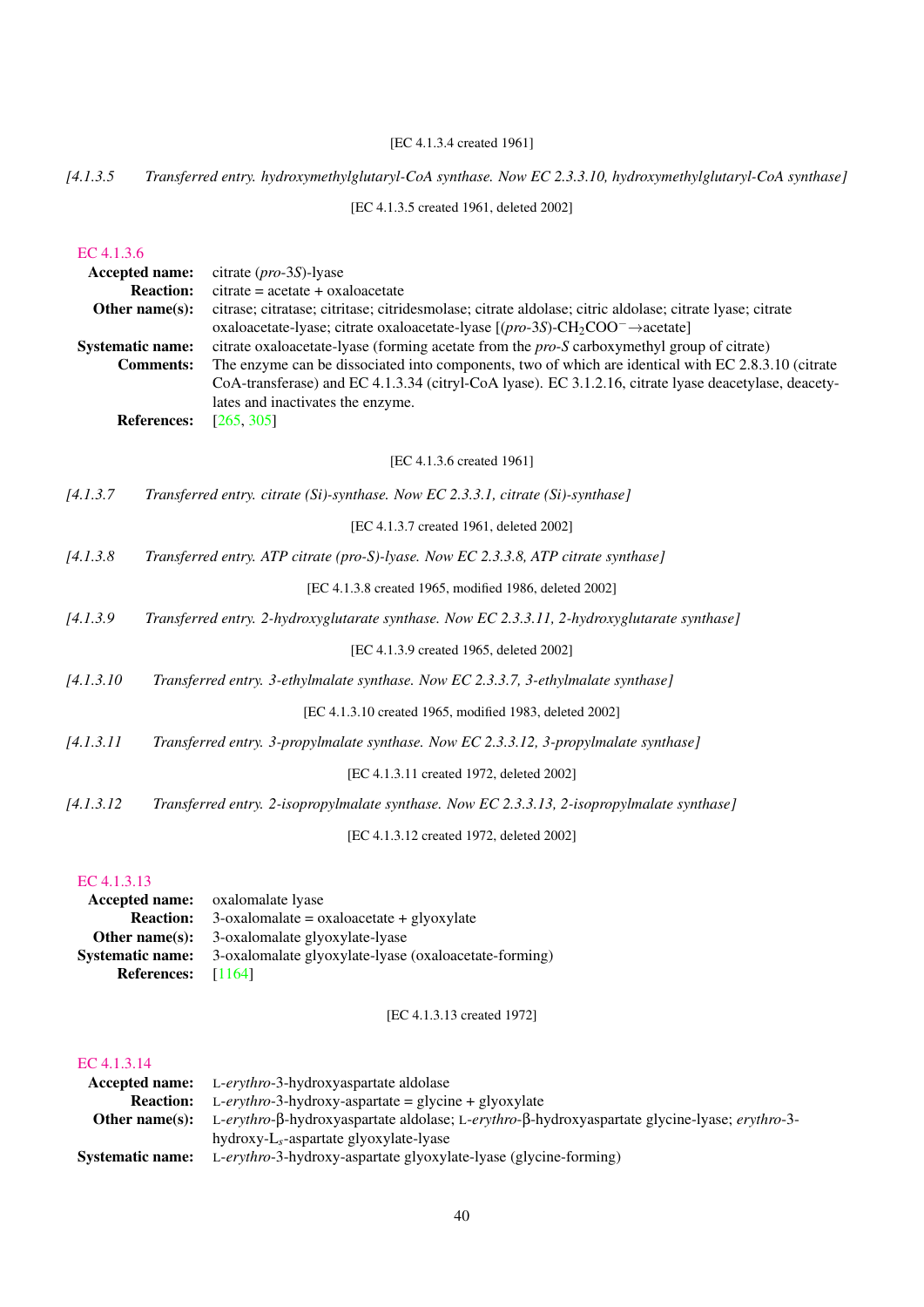| <b>Comments:</b>         | A pyridoxal-phosphate protein. The enzyme, purified from the bacterium <i>Paracoccus denitrificans</i> |
|--------------------------|--------------------------------------------------------------------------------------------------------|
|                          | NCIMB 8944, is strictly specific for the L-erythro stereoisomer of 3-hydroxyaspartate. Different from  |
|                          | EC 4.1.3.41, erythro-3-hydroxy-D-aspartate aldolase. Requires a divalent cation.                       |
| <b>References:</b> [408] |                                                                                                        |

[EC 4.1.3.14 created 1972, modified 2011]

*[4.1.3.15 Transferred entry. 2-hydroxy-3-oxoadipate synthase. Now EC 2.2.1.5, 2-hydroxy-3-oxoadipate synthase]*

[EC 4.1.3.15 created 1972, deleted 2002]

## [EC 4.1.3.16](http://www.enzyme-database.org/query.php?ec=4.1.3.16)

| <b>Accepted name:</b>   | 4-hydroxy-2-oxoglutarate aldolase                                                                    |
|-------------------------|------------------------------------------------------------------------------------------------------|
| <b>Reaction:</b>        | $4$ -hydroxy-2-oxoglutarate = pyruvate + glyoxylate                                                  |
| Other name $(s)$ :      | 2-oxo-4-hydroxyglutarate aldolase; hydroxyketoglutaric aldolase; 4-hydroxy-2-ketoglutaric aldolase;  |
|                         | 2-keto-4-hydroxyglutaric aldolase; 4-hydroxy-2-ketoglutarate aldolase; 2-keto-4-hydroxyglutarate     |
|                         | aldolase; 2-oxo-4-hydroxyglutaric aldolase; DL-4-hydroxy-2-ketoglutarate aldolase; hydroxyke-        |
|                         | toglutarate aldolase; 2-keto-4-hydroxybutyrate aldolase; 4-hydroxy-2-oxoglutarate glyoxylate-lyase;  |
|                         | <b>KHGA</b>                                                                                          |
| <b>Systematic name:</b> | 4-hydroxy-2-oxoglutarate glyoxylate-lyase (pyruvate-forming)                                         |
| <b>Comments:</b>        | The enzymes from rat liver and bovine liver act on both enantiomers of 4-hydroxy-2-oxoglutarate. cf. |
|                         | EC 4.1.3.42, $(4S)$ -4-hydroxy-2-oxoglutarate aldolase.                                              |
| <b>References:</b>      | [714, 668, 727, 1146]                                                                                |

[EC 4.1.3.16 created 1972 (EC 4.1.2.1 created 1961, incorporated 1972, EC 4.1.2.31 created 1978, incorporated 1982)]

| Accepted name:          |                    | 4-hydroxy-4-methyl-2-oxoglutarate aldolase                                                                                                                                                                                                 |
|-------------------------|--------------------|--------------------------------------------------------------------------------------------------------------------------------------------------------------------------------------------------------------------------------------------|
|                         | <b>Reaction:</b>   | $(1)$ 4-hydroxy-4-methyl-2-oxoglutarate = 2 pyruvate                                                                                                                                                                                       |
|                         |                    | $(2)$ 2-hydroxy-4-oxobutane-1,2,4-tricarboxylate = oxaloacetate + pyruvate                                                                                                                                                                 |
| Other name(s):          |                    | pyruvate aldolase; γ-methyl-γ-hydroxy-α-ketoglutaric aldolase; 4-hydroxy-4-methyl-2-ketoglutarate<br>aldolase; 4-hydroxy-4-methyl-2-oxoglutarate pyruvate-lyase; HMG aldolase; CHA aldolase; 4-<br>carboxy-4-hydroxy-2-oxoadipate aldolase |
| <b>Systematic name:</b> |                    | 4-hydroxy-4-methyl-2-oxoglutarate pyruvate-lyase (pyruvate-forming)                                                                                                                                                                        |
| <b>Comments:</b>        |                    | Requires a divalent metal ion $[825]$ . This enzyme participates in the degradation of 3,4-                                                                                                                                                |
|                         |                    | dihydroxybenzoate (via the <i>meta</i> -cleavage pathway), phthalate, syringate and 3,4,5-                                                                                                                                                 |
|                         |                    | trihydroxybenzoate $[1250, 1377, 825]$ . The enzyme from <i>Pseudomonas straminea</i> can also catalyse                                                                                                                                    |
|                         |                    | the activity of EC 4.1.3.16, 4-hydroxy-2-oxoglutarate aldolase, and the decarboxylation of oxaloac-                                                                                                                                        |
|                         |                    | etate $[825]$ .                                                                                                                                                                                                                            |
|                         | <b>References:</b> | [1250, 1377, 825, 941]                                                                                                                                                                                                                     |
|                         |                    | [EC 4.1.3.17 created 1972, modified 2012]                                                                                                                                                                                                  |
| [4.1.3.18]              |                    | Transferred entry. acetolactate synthase. Now EC 2.2.1.6, acetolactate synthase]                                                                                                                                                           |
|                         |                    | [EC 4.1.3.18 created 1972, deleted 2002]                                                                                                                                                                                                   |
| [4.1.3.19               |                    | Transferred entry. N-acetylneuraminate synthase. Now EC 2.5.1.56, N-acetylneuraminate synthase]                                                                                                                                            |
|                         |                    | [EC 4.1.3.19 created 1972, deleted 2002]                                                                                                                                                                                                   |
| [4.1.3.20]<br>synthase] |                    | Transferred entry. N-acylneuraminate-9-phosphate synthase. Now EC 2.5.1.57, N-acylneuraminate-9-phosphate                                                                                                                                  |
|                         |                    | [EC 4.1.3.20 created 1972, deleted 2002]                                                                                                                                                                                                   |
| [4.1.3.21]              |                    | Transferred entry. homocitrate synthase. Now EC 2.3.3.14, homocitrate synthase]                                                                                                                                                            |
|                         |                    | [EC 4.1.3.21 created 1972, deleted 2002]                                                                                                                                                                                                   |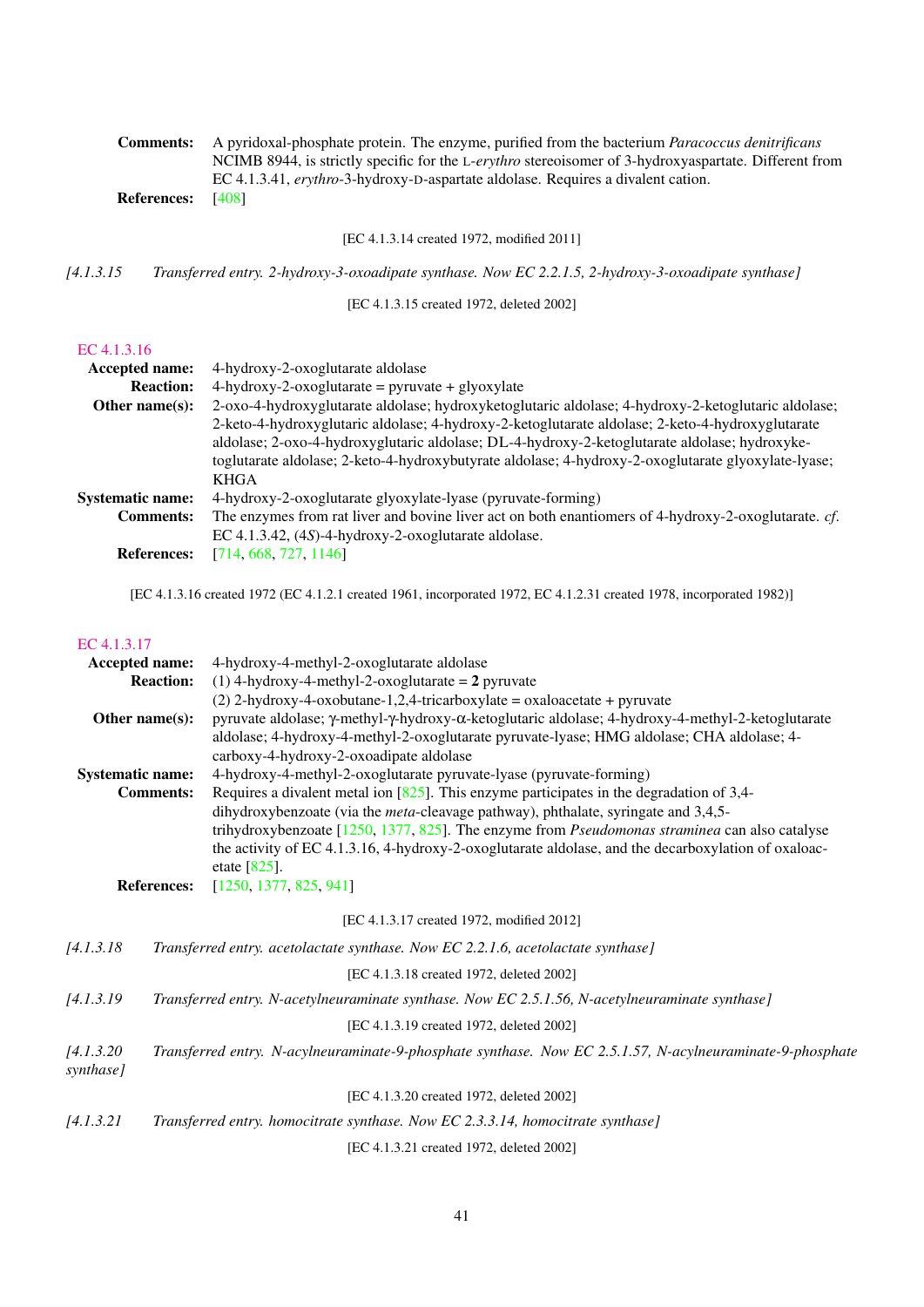| EC 4.1.3.22             |                                                                                                                                                                                                           |
|-------------------------|-----------------------------------------------------------------------------------------------------------------------------------------------------------------------------------------------------------|
| Accepted name:          | citramalate lyase                                                                                                                                                                                         |
| <b>Reaction:</b>        | $(2S)$ -2-hydroxy-2-methylbutanedioate = acetate + pyruvate                                                                                                                                               |
| Other name $(s)$ :      | citramalate pyruvate-lyase; citramalate synthase; citramalic-condensing enzyme; citramalate syn-                                                                                                          |
|                         | thetase; citramalic synthase; (S)-citramalate lyase; (+)-citramalate pyruvate-lyase; citramalate pyru-<br>vate lyase; (3S)-citramalate pyruvate-lyase; (2S)-2-hydroxy-2-methylbutanedioate pyruvate-lyase |
| <b>Systematic name:</b> | (2S)-2-hydroxy-2-methylbutanedioate pyruvate-lyase (acetate-forming)                                                                                                                                      |
| <b>Comments:</b>        | The enzyme can be dissociated into components, two of which are identical with EC 2.8.3.11 (citra-                                                                                                        |
|                         | malate CoA-transferase) and EC 4.1.3.25 (citramalyl-CoA lyase).                                                                                                                                           |
| <b>References:</b>      | [71, 303]                                                                                                                                                                                                 |

## [EC 4.1.3.22 created 1972]

*[4.1.3.23 Transferred entry. decylcitrate synthase. Now EC 2.3.3.2, decylcitrate synthase]*

[EC 4.1.3.23 created 1972, deleted 2002]

#### [EC 4.1.3.24](http://www.enzyme-database.org/query.php?ec=4.1.3.24)

| Accepted name:          | malyl-CoA lyase                                                                                            |
|-------------------------|------------------------------------------------------------------------------------------------------------|
| <b>Reaction:</b>        | $(1)$ (S)-malyl-CoA = acetyl-CoA + glyoxylate                                                              |
|                         | $(2)$ (2R,3S)-2-methylmalyl-CoA = propanoyl-CoA + glyoxylate                                               |
| Other name $(s)$ :      | malyl-coenzyme A lyase; (3S)-3-carboxy-3-hydroxypropanoyl-CoA glyoxylate-lyase; mclA (gene                 |
|                         | name); mcl1 (gene name); (3S)-3-carboxy-3-hydroxypropanoyl-CoA glyoxylate-lyase (acetyl-CoA-               |
|                         | forming); L-malyl-CoA lyase                                                                                |
| <b>Systematic name:</b> | (S)-malyl-CoA glyoxylate-lyase (acetyl-CoA-forming)                                                        |
| <b>Comments:</b>        | The enzymes from <i>Rhodobacter</i> species catalyse a step in the ethylmalonyl-CoA pathway for acetate    |
|                         | assimilation [858, 340]. The enzyme from halophilic bacteria participate in the methylaspartate cy-        |
|                         | cle and catalyse the reaction in the direction of malyl-CoA formation $[110]$ . The enzyme from the        |
|                         | bacterium <i>Chloroflexus aurantiacus</i> , which participates in the 3-hydroxypropanoate cycle for carbon |
|                         | assimilation, also has the activity of EC 4.1.3.25, $(3S)$ -citramalyl-CoA lyase [507, 381].               |
| <b>References:</b>      | [1302, 507, 858, 381, 340, 110]                                                                            |

[EC 4.1.3.24 created 1972, modified 2014]

## [EC 4.1.3.25](http://www.enzyme-database.org/query.php?ec=4.1.3.25)

| <b>Accepted name:</b>   | $(S)$ -citramalyl-CoA lyase                                                                                                                                                                                                                                                                                                                                                               |
|-------------------------|-------------------------------------------------------------------------------------------------------------------------------------------------------------------------------------------------------------------------------------------------------------------------------------------------------------------------------------------------------------------------------------------|
| <b>Reaction:</b>        | $(3S)$ -citramalyl-CoA = acetyl-CoA + pyruvate                                                                                                                                                                                                                                                                                                                                            |
| Other name $(s)$ :      | citramalyl coenzyme A lyase (ambiguous); (+)-CMA-CoA lyase; (3S)-citramalyl-CoA pyruvate-                                                                                                                                                                                                                                                                                                 |
|                         | lyase; Mcl (ambiguous); citramalyl-CoA lyase (ambiguous)                                                                                                                                                                                                                                                                                                                                  |
| <b>Systematic name:</b> | (3S)-citramalyl-CoA pyruvate-lyase (acetyl-CoA-forming)                                                                                                                                                                                                                                                                                                                                   |
| <b>Comments:</b>        | Requires $Mg^{2+}$ ions for activity [381]. The enzyme from the bacterium <i>Clostridium tetanomorphum</i>                                                                                                                                                                                                                                                                                |
|                         | is a component of EC 4.1.3.22, citramalate lyase $[303]$ . It also acts on (3S)-citramalyl thioacyl-carrier<br>protein $[303]$ . The enzyme from the bacterium <i>Chloroflexus aurantiacus</i> also has the activity of EC<br>4.1.3.24, malyl-CoA lyase [ $381$ ]. It has no activity with $(3R)$ -citramalyl-CoA (cf. EC 4.1.3.46, $(R)$ -<br>citramalyl-CoA lyase) $\left[381\right]$ . |
| <b>References:</b>      | [239, 303, 381]                                                                                                                                                                                                                                                                                                                                                                           |

[EC 4.1.3.25 created 1972, modified 2014]

|                  | <b>Accepted name:</b> 3-hydroxy-3-isohexenylglutaryl-CoA lyase                                                  |
|------------------|-----------------------------------------------------------------------------------------------------------------|
| <b>Reaction:</b> | $3$ -hydroxy-3-(4-methylpent-3-en-1-yl)glutaryl-CoA = 7-methyl-3-oxooct-6-enoyl-CoA + acetate                   |
| Other name(s):   | $\beta$ -hydroxy- $\beta$ -isohexenylglutaryl CoA-lyase; hydroxyisohexenylglutaryl-CoA:acetatelyase; 3-hydroxy- |
|                  | 3-isohexenylglutaryl coenzyme A lyase; 3-hydroxy-3-isohexenylglutaryl-CoA isopentenylacetoacetyl-               |
|                  | CoA-lyase; 3-hydroxy-3-(4-methylpent-3-en-1-yl)glutaryl-CoA acetate-lyase                                       |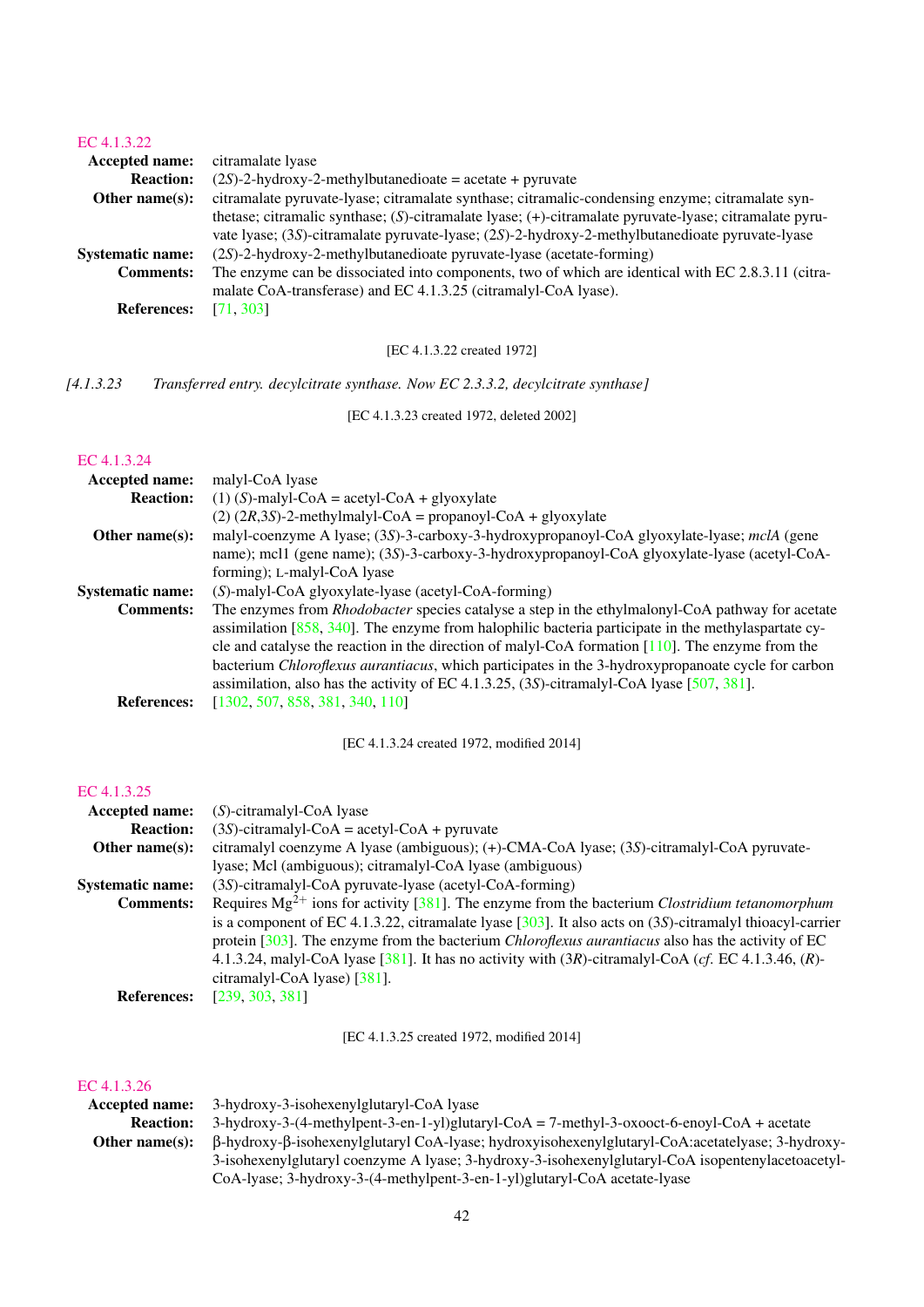| <b>Systematic name:</b>   | 3-hydroxy-3-(4-methylpent-3-en-1-yl)glutaryl-CoA acetate-lyase (7-methyl-3-oxooct-6-enoyl-CoA- |
|---------------------------|------------------------------------------------------------------------------------------------|
|                           | forming)                                                                                       |
|                           | <b>Comments:</b> Also acts on the hydroxy derivative of farnesovl-CoA.                         |
| <b>References:</b> [1170] |                                                                                                |
|                           |                                                                                                |

[EC 4.1.3.26 created 1972]

#### [EC 4.1.3.27](http://www.enzyme-database.org/query.php?ec=4.1.3.27)

| <b>Accepted name:</b>   | anthranilate synthase                                                                                    |
|-------------------------|----------------------------------------------------------------------------------------------------------|
| <b>Reaction:</b>        | chorismate + L-glutamine = anthranilate + pyruvate + L-glutamate                                         |
| Other name $(s)$ :      | anthranilate synthetase; chorismate lyase; chorismate pyruvate-lyase (amino-accepting); TrpE             |
| <b>Systematic name:</b> | chorismate pyruvate-lyase (amino-accepting; anthranilate-forming)                                        |
| <b>Comments:</b>        | In some organisms, this enzyme is part of a multifunctional protein, together with one or more other     |
|                         | components of the system for the biosynthesis of tryptophan [EC 2.4.2.18 (anthranilate phosphoribo-      |
|                         | syltransferase), EC 4.1.1.48 (indole-3-glycerol-phosphate synthase), EC 4.2.1.20 (tryptophan syn-        |
|                         | thase) and EC 5.3.1.24 (phosphoribosylanthranilate isomerase)]. The native enzyme in the complex         |
|                         | uses either glutamine or, less efficiently, $NH_3$ . The enzyme separated from the complex uses $NH_3$ . |
|                         | only.                                                                                                    |
| <b>References:</b>      | [66, 247, 550, 565, 1436]                                                                                |
|                         |                                                                                                          |

[EC 4.1.3.27 created 1972]

*[4.1.3.28 Transferred entry. citrate (Re)-synthase. Now EC 2.3.3.3, citrate (Re)-synthase]*

[EC 4.1.3.28 created 1972, deleted 2002]

*[4.1.3.29 Transferred entry. decylhomocitrate synthase. Now EC 2.3.3.4, decylhomocitrate synthase]*

[EC 4.1.3.29 created 1976, deleted 2002]

#### [EC 4.1.3.30](http://www.enzyme-database.org/query.php?ec=4.1.3.30)

|                                 | <b>Accepted name:</b> methylisocitrate lyase                                                                                     |
|---------------------------------|----------------------------------------------------------------------------------------------------------------------------------|
| <b>Reaction:</b>                | $(2S,3R)$ -3-hydroxybutane-1,2,3-tricarboxylate = succinate + pyruvate                                                           |
| Other name $(s)$ :              | 2-methylisocitrate lyase; MICL; $(2S,3R)$ -3-hydroxybutane-1,2,3-tricarboxylate pyruvate-lyase                                   |
| <b>Systematic name:</b>         | $(2S,3R)$ -3-hydroxybutane-1,2,3-tricarboxylate pyruvate-lyase (succinate-forming)                                               |
| <b>Comments:</b>                | The enzyme acts on threo-D <sub>s</sub> -2-methylisocitrate, but not on threo-D <sub>s</sub> -isocitrate, threo-DL-isocitrate or |
|                                 | $\frac{evv}{c}$ -isocitrate.                                                                                                     |
| <b>References:</b> [1247, 1248] |                                                                                                                                  |

#### [EC 4.1.3.30 created 1978]

*[4.1.3.31 Transferred entry. 2-methylcitrate synthase. Now EC 2.3.3.5, 2-methylcitrate synthase]*

[EC 4.1.3.31 created 1978, deleted 2002]

#### [EC 4.1.3.32](http://www.enzyme-database.org/query.php?ec=4.1.3.32)

|                               | <b>Accepted name:</b> 2.3-dimethylmalate lyase                                                        |
|-------------------------------|-------------------------------------------------------------------------------------------------------|
|                               | <b>Reaction:</b> $(2R,3S)$ -2,3-dimethylmalate = propanoate + pyruvate                                |
|                               | <b>Other name(s):</b> 2,3-dimethylmalate pyruvate-lyase; $(2R,3S)$ -2,3-dimethylmalate pyruvate-lyase |
|                               | <b>Systematic name:</b> $(2R.3S)-2.3$ -dimethylmalate pyruvate-lyase (propanoate-forming)             |
| <b>References:</b> [1008, 18] |                                                                                                       |

[EC 4.1.3.32 created 1981]

*[4.1.3.33 Transferred entry. 2-ethylmalate synthase. Now EC 2.3.3.6, 2-ethylmalate synthase]*

[EC 4.1.3.33 created 1983, deleted 2002]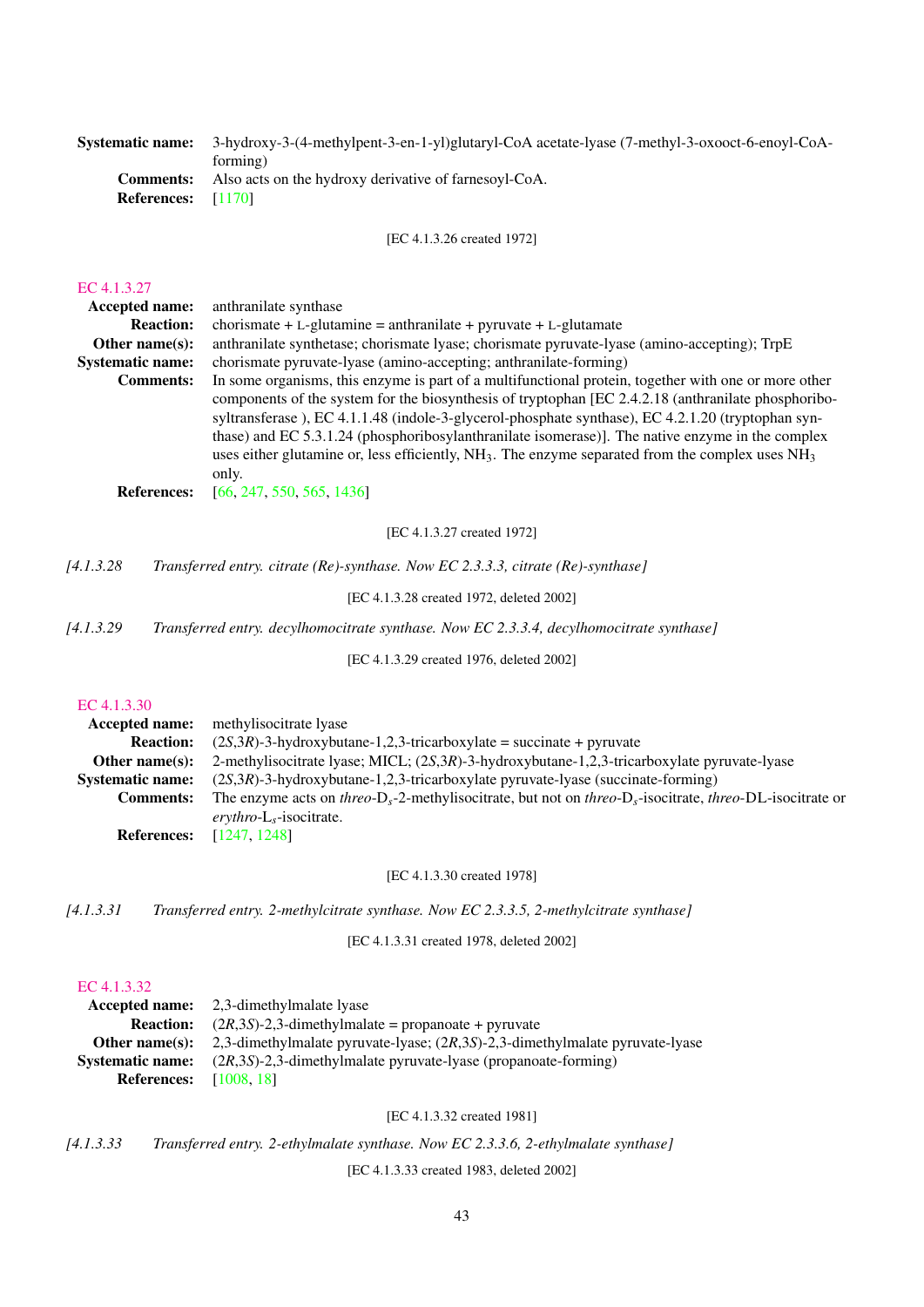## [EC 4.1.3.34](http://www.enzyme-database.org/query.php?ec=4.1.3.34)

| <b>Accepted name:</b> citryl-CoA lyase |                                                                                                      |
|----------------------------------------|------------------------------------------------------------------------------------------------------|
| <b>Reaction:</b>                       | $(3S)$ -citryl-CoA = acetyl-CoA + oxaloacetate                                                       |
| Other name $(s)$ :                     | $(3S)$ -citryl-CoA oxaloacetate-lyase                                                                |
| <b>Systematic name:</b>                | $(3S)$ -citryl-CoA oxaloacetate-lyase (acetyl-CoA-forming)                                           |
| <b>Comments:</b>                       | The enzyme is a component of EC 4.1.3.6 [citrate $(pro-3S)$ -lyase] and EC 2.3.3.8 [ATP citrate syn- |
|                                        | thase]. Also acts on (3S)-citryl thioacyl-carrier protein.                                           |
| <b>References:</b>                     | [305, 758]                                                                                           |

[EC 4.1.3.34 created 1984, modified 1986]

#### [EC 4.1.3.35](http://www.enzyme-database.org/query.php?ec=4.1.3.35)

| Accepted name:          | (1-hydroxycyclohexan-1-yl)acetyl-CoA lyase                                    |
|-------------------------|-------------------------------------------------------------------------------|
| <b>Reaction:</b>        | $(1-hydroxycyclohexan-1-yl)acetyl-CoA = acetyl-CoA + cyclohexanone$           |
| Other name $(s)$ :      | (1-hydroxycyclohexan-1-yl)acetyl-CoA cyclohexanone-lyase                      |
| <b>Systematic name:</b> | (1-hydroxycyclohexan-1-yl)acetyl-CoA cyclohexanone-lyase (acetyl-CoA-forming) |
| <b>References:</b>      | [968]                                                                         |

[EC 4.1.3.35 created 1986]

#### [EC 4.1.3.36](http://www.enzyme-database.org/query.php?ec=4.1.3.36)

| <b>Accepted name:</b>   | 1,4-dihydroxy-2-naphthoyl-CoA synthase                                                                    |
|-------------------------|-----------------------------------------------------------------------------------------------------------|
| <b>Reaction:</b>        | $4-(2-carboxyphenyl)-4-oxobutanoyl-CoA = 1,4-dihydroxy-2-naphthoyl-CoA + H2O$                             |
| Other name $(s)$ :      | naphthoate synthase; 1,4-dihydroxy-2-naphthoate synthase; dihydroxynaphthoate synthase; o-                |
|                         | succinylbenzoyl-CoA 1,4-dihydroxy-2-naphthoate-lyase (cyclizing); MenB; o-succinylbenzoyl-CoA             |
|                         | dehydratase (cyclizing)                                                                                   |
| <b>Systematic name:</b> | 4-(2-carboxyphenyl)-4-oxobutanoyl-CoA dehydratase (cyclizing)                                             |
| <b>Comments:</b>        | This enzyme is involved in the synthesis of 1,4-dihydroxy-2-naphthoate, a branch point metabolite         |
|                         | leading to the biosynthesis of menaquinone (vitamin $K_2$ , in bacteria), phylloquinone (vitamin $K_1$ in |
|                         | plants), and many plant pigments. The coenzyme A group is subsequently removed from the product           |
|                         | by EC 3.1.2.28, 1,4-dihydroxy-2-naphthoyl-CoA hydrolase.                                                  |
| <b>References:</b>      | [851, 674, 599, 1295]                                                                                     |
|                         |                                                                                                           |

[EC 4.1.3.36 created 1992, modified 2010]

*[4.1.3.37 Transferred entry. 1-deoxy-*D*-xylulose 5-phosphate synthase. Now EC 2.2.1.7, 1-deoxy-*D*-xylulose 5-phosphate synthase]*

[EC 4.1.3.37 created 2001, deleted 2002]

#### [EC 4.1.3.38](http://www.enzyme-database.org/query.php?ec=4.1.3.38)

| <b>Accepted name:</b>   | aminodeoxychorismate lyase                                                                     |
|-------------------------|------------------------------------------------------------------------------------------------|
| <b>Reaction:</b>        | $4$ -amino-4-deoxychorismate = $4$ -aminobenzoate + pyruvate                                   |
| Other name $(s)$ :      | enzyme X; 4-amino-4-deoxychorismate lyase; 4-amino-4-deoxychorismate pyruvate-lyase            |
| <b>Systematic name:</b> | 4-amino-4-deoxychorismate pyruvate-lyase (4-aminobenzoate-forming)                             |
| <b>Comments:</b>        | A pyridoxal-phosphate protein. Forms part of the folate biosynthesis pathway. Acts on 4-amino- |
|                         | 4-deoxychorismate, the product of EC 2.6.1.85, aminodeoxychorismate synthase, to form p-       |
|                         | aminobenzoate.                                                                                 |
| <b>References:</b>      | [1405, 436, 919]                                                                               |

[EC 4.1.3.38 created 2003]

## [EC 4.1.3.39](http://www.enzyme-database.org/query.php?ec=4.1.3.39)

Accepted name: 4-hydroxy-2-oxovalerate aldolase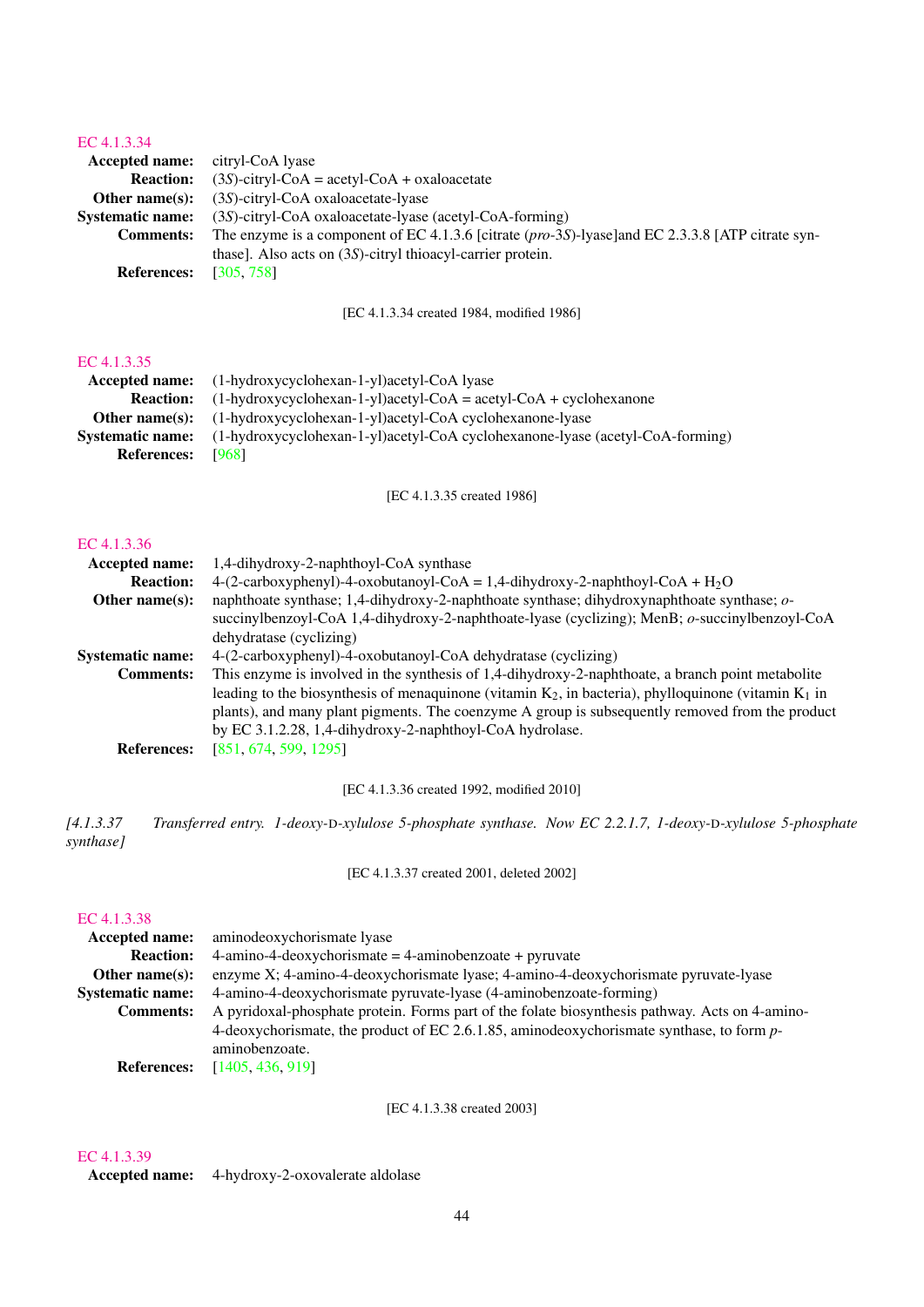| <b>Reaction:</b>        | $(S)$ -4-hydroxy-2-oxopentanoate = acetaldehyde + pyruvate                                             |
|-------------------------|--------------------------------------------------------------------------------------------------------|
| Other name $(s)$ :      | 4-hydroxy-2-ketovalerate aldolase; HOA; DmpG; 4-hydroxy-2-oxovalerate pyruvate-lyase; 4-               |
|                         | hydroxy-2-oxopentanoate pyruvate-lyase; BphI; 4-hydroxy-2-oxopentanoate pyruvate-lyase                 |
|                         | (acetaldehyde-forming)                                                                                 |
| <b>Systematic name:</b> | (S)-4-hydroxy-2-oxopentanoate pyruvate-lyase (acetaldehyde-forming)                                    |
| <b>Comments:</b>        | Requires $Mn^{2+}$ for maximal activity [808]. The enzyme from the bacterium <i>Pseudomonas putida</i> |
|                         | is also stimulated by NADH $[808]$ . In some bacterial species the enzyme forms a bifunctional com-    |
|                         | plex with EC 1.2.1.10, acetaldehyde dehydrogenase (acetylating). The enzymes from the bacteria         |
|                         | Burkholderia xenovorans and Thermus thermophilus also perform the reaction of EC 4.1.3.43, 4-          |
|                         | hydroxy-2-oxohexanoate aldolase $[62, 63]$ .                                                           |
| <b>References:</b>      | [808, 1019, 807, 62, 63, 65]                                                                           |

[EC 4.1.3.39 created 2006, modified 2011]

## [EC 4.1.3.40](http://www.enzyme-database.org/query.php?ec=4.1.3.40)

| <b>Accepted name:</b> chorismate lyase |                                                                                                             |
|----------------------------------------|-------------------------------------------------------------------------------------------------------------|
| <b>Reaction:</b>                       | $chorismate = 4-hydroxybenzoate + pyruvate$                                                                 |
| Other name $(s)$ :                     | CL; CPL; UbiC                                                                                               |
| <b>Systematic name:</b>                | chorismate pyruvate-lyase (4-hydroxybenzoate-forming)                                                       |
| <b>Comments:</b>                       | This enzyme catalyses the first step in the biosynthesis of ubiquinone in <i>Escherichia coli</i> and other |
|                                        | Gram-negative bacteria [933]. The yeast Saccharomyces cerevisiae can synthesize ubiquinone from             |
|                                        | either chorismate or tyrosine $[850]$ .                                                                     |
| <b>References:</b>                     | [933, 1183, 850]                                                                                            |

[EC 4.1.3.40 created 2007]

## [EC 4.1.3.41](http://www.enzyme-database.org/query.php?ec=4.1.3.41)

| <b>Accepted name:</b>   | 3-hydroxy-D-aspartate aldolase                                                                                                                                                                                                                                                                                                                                                                                                                                                                  |
|-------------------------|-------------------------------------------------------------------------------------------------------------------------------------------------------------------------------------------------------------------------------------------------------------------------------------------------------------------------------------------------------------------------------------------------------------------------------------------------------------------------------------------------|
| <b>Reaction:</b>        | (1) threo-3-hydroxy-D-aspartate = glycine + glyoxylate                                                                                                                                                                                                                                                                                                                                                                                                                                          |
|                         | (2) D-erythro-3-hydroxyaspartate = glycine + glyoxylate                                                                                                                                                                                                                                                                                                                                                                                                                                         |
| Other name $(s)$ :      | D-3-hydroxyaspartate aldolase                                                                                                                                                                                                                                                                                                                                                                                                                                                                   |
| <b>Systematic name:</b> | 3-hydroxy-D-aspartate glyoxylate-lyase (glycine-forming)                                                                                                                                                                                                                                                                                                                                                                                                                                        |
| <b>Comments:</b>        | A pyridoxal-phosphate protein. The enzyme, purified from the bacterium Paracoccus denitrificans                                                                                                                                                                                                                                                                                                                                                                                                 |
|                         | IFO 13301, is strictly D-specific as to the α-position of the substrate, but accepts both the <i>threo</i> and<br>erythro forms at the $\beta$ -position. The erythro form is a far better substrate (about 100-fold). The en-<br>zyme can also accept D-allothreonine, D-threonine, erythro-3-phenyl-D-serine and threo-3-phenyl-<br>D-serine. Different from EC 4.1.3.14, erythro-3-hydroxy-L-aspartate aldolase. Requires a divalent<br>cation, such as $Mg^{2+}$ , $Mn^{2+}$ or $Co^{2+}$ . |
| <b>References:</b>      | [769]                                                                                                                                                                                                                                                                                                                                                                                                                                                                                           |

[EC 4.1.3.41 created 2011]

| <b>Accepted name:</b>   | $(4S)$ -4-hydroxy-2-oxoglutarate aldolase                                                                     |
|-------------------------|---------------------------------------------------------------------------------------------------------------|
| <b>Reaction:</b>        | $(4S)$ -4-hydroxy-2-oxoglutarate = pyruvate + glyoxylate                                                      |
| Other name $(s)$ :      | 2-oxo-4-hydroxyglutarate aldolase (ambiguous); hydroxyketoglutaric aldolase (ambiguous); 4-                   |
|                         | hydroxy-2-ketoglutaric aldolase (ambiguous); 2-keto-4-hydroxyglutaric aldolase (ambiguous); 4-                |
|                         | hydroxy-2-ketoglutarate aldolase (ambiguous); 2-keto-4-hydroxyglutarate aldolase (ambiguous); 2-              |
|                         | oxo-4-hydroxyglutaric aldolase (ambiguous); hydroxyketoglutarate aldolase (ambiguous); 2-keto-4-              |
|                         | hydroxybutyrate aldolase (ambiguous); 4-hydroxy-2-oxoglutarate glyoxylate-lyase (ambiguous); eda              |
|                         | (gene name)                                                                                                   |
| <b>Systematic name:</b> | $(4S)$ -4-hydroxy-2-oxoglutarate glyoxylate-lyase (pyruvate-forming)                                          |
| <b>Comments:</b>        | The enzyme from the bacterium <i>Escherichia coli</i> , which is specific for the (S)-enantiomer, is trifunc- |
|                         | tional, and also catalyses the reaction of EC 4.1.2.14, 2-dehydro-3-deoxy-phosphogluconate aldolase,          |
|                         | and the $\beta$ -decarboxylation of oxaloacetate. cf. EC 4.1.3.16, 4-hydroxy-2-oxoglutarate aldolase.         |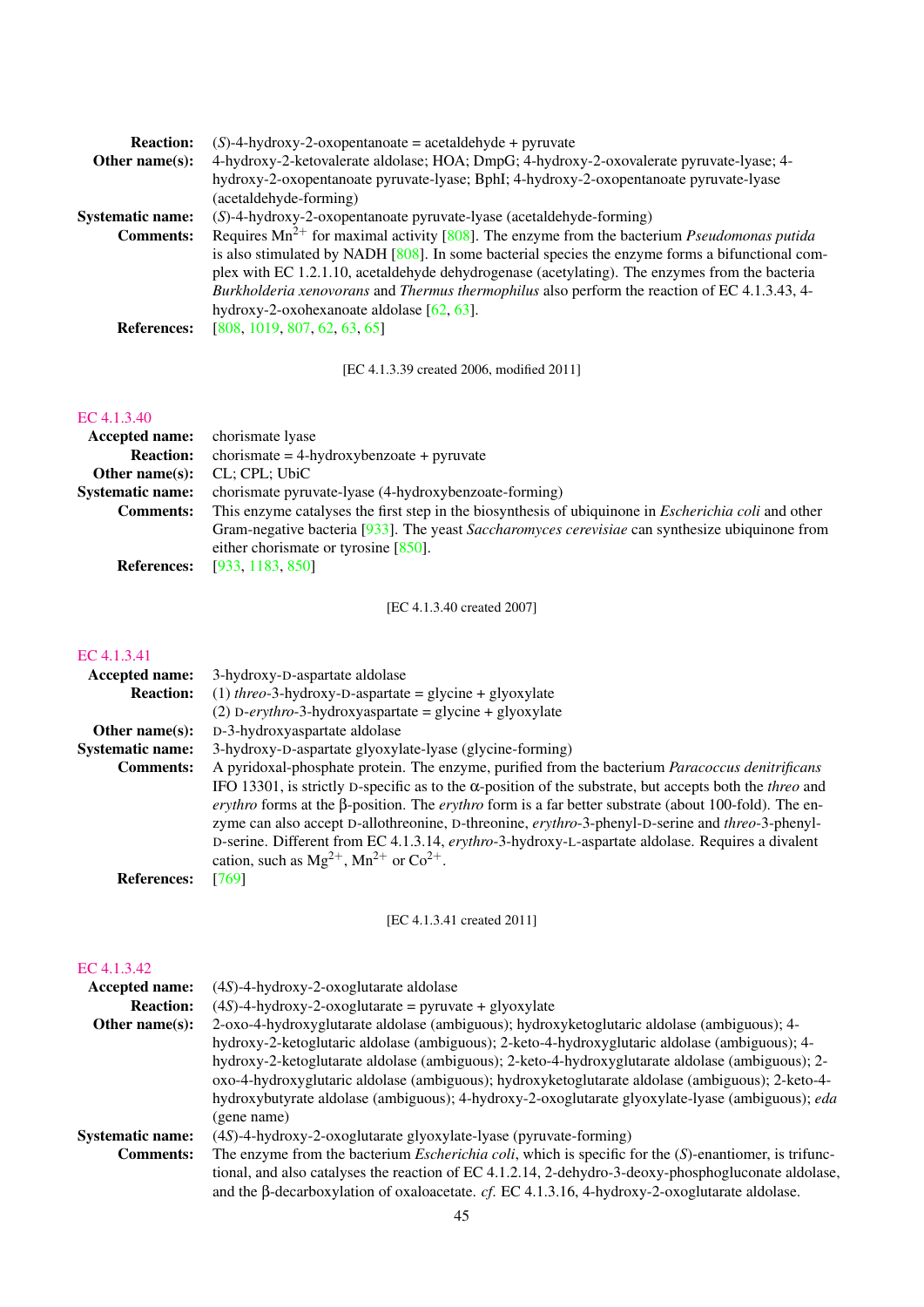## References: [\[936,](#page-225-2) [980\]](#page-228-0)

## [EC 4.1.3.42 created 2013]

## [EC 4.1.3.43](http://www.enzyme-database.org/query.php?ec=4.1.3.43)

| Accepted name:          | 4-hydroxy-2-oxohexanoate aldolase                                                                                                                                                                                                                                                                                                                                                                          |
|-------------------------|------------------------------------------------------------------------------------------------------------------------------------------------------------------------------------------------------------------------------------------------------------------------------------------------------------------------------------------------------------------------------------------------------------|
| <b>Reaction:</b>        | $(S)$ -4-hydroxy-2-oxohexanoate = propanal + pyruvate                                                                                                                                                                                                                                                                                                                                                      |
| Other name $(s)$ :      | <b>B</b> phI                                                                                                                                                                                                                                                                                                                                                                                               |
| <b>Systematic name:</b> | $(S)$ -4-hydroxy-2-oxohexanoate pyruvate-lyase (propanal-forming)                                                                                                                                                                                                                                                                                                                                          |
| <b>Comments:</b>        | Requires $Mn^{2+}$ for maximal activity [64, 1349]. The enzymes from the bacteria Burkholderia xenovo-<br>rans and Thermus thermophilus also perform the reaction of EC 4.1.3.39, 4-hydroxy-2-oxovalerate<br>aldolase $[1,2,6]$ . The enzyme forms a bifunctional complex with EC 1.2.1.87, propanal dehydroge-<br>nase (CoA-propanoylating), with a tight channel connecting the two subunits $[3,4,6]$ . |
| <b>References:</b>      | [64, 1349, 62, 183, 65, 63]                                                                                                                                                                                                                                                                                                                                                                                |

[EC 4.1.3.43 created 2013]

## [EC 4.1.3.44](http://www.enzyme-database.org/query.php?ec=4.1.3.44)

| tRNA 4-demethylwyosine synthase (AdoMet-dependent)                                                                                  |
|-------------------------------------------------------------------------------------------------------------------------------------|
| $N^1$ -methylguanine <sup>37</sup> in tRNA <sup>Phe</sup> + pyruvate + S-adenosyl-L-methionine = 4-demethylwyosine <sup>37</sup> in |
| $tRNAPhe + L-methionine + 5'-deoxyadenosine + CO2 + H2O$                                                                            |
| TYW <sub>1</sub>                                                                                                                    |
| $tRNA^{Phe} N1$ -methylguanine, pyruvate acetaldehyde-lyase (tRNA <sup>Phe</sup> 4-demethylwyosine-forming, de-                     |
| carboxylating, dehydrating)                                                                                                         |
| This enzyme, which is a member of the superfamily of S-adenosyl-L-methionine-dependent radical                                      |
| (radical AdoMet) enzymes, binds two [4Fe-4S] clusters [1415, 986]. Carbons $C_2$ and $C_3$ from pyru-                               |
| vate are incorporated into 4-demethylwyosine $[1415]$ . The enzyme is found in eukaryotes where it is                               |
| part of the pathway for wybutosine synthesis, and in archaea, where it is involved in the biosynthesis                              |
| of archaeal wye bases, such as wyosine, isowyosine, and methylwyosine.                                                              |
| [427, 1241, 1415, 986]                                                                                                              |
|                                                                                                                                     |

[EC 4.1.3.44 created 2013]

#### [EC 4.1.3.45](http://www.enzyme-database.org/query.php?ec=4.1.3.45)

| <b>Accepted name:</b>   | 3-hydroxybenzoate synthase                                                                        |
|-------------------------|---------------------------------------------------------------------------------------------------|
| <b>Reaction:</b>        | $chorismate = 3-hydroxybenzoate + pyruvate$                                                       |
| Other name $(s)$ :      | chorismatase/3-hydroxybenzoate synthase; hyg5 (gene name); bra8 (gene name); XanB2                |
| <b>Systematic name:</b> | chorismate pyruvate-lyase (3-hydroxybenzoate-forming)                                             |
| <b>Comments:</b>        | The enzyme, found in several bacterial species is involved in biosynthesis of secondary products. |
|                         | The enzyme from the bacterium Xanthomonas campestris pv. campestris also has the activity of EC   |
|                         | 4.1.3.40, chorismate lyase $[1464]$ .                                                             |
| <b>References:</b>      | [29, 593, 1464]                                                                                   |

[EC 4.1.3.45 created 2013]

|                    | <b>Accepted name:</b> $(R)$ -citramalyl-CoA lyase                                                               |
|--------------------|-----------------------------------------------------------------------------------------------------------------|
| <b>Reaction:</b>   | $(3R)$ -citramalyl-CoA = acetyl-CoA + pyruvate                                                                  |
| Other name(s):     | Ccl                                                                                                             |
|                    | <b>Systematic name:</b> $(3R)$ -citramalyl-CoA pyruvate-lyase (acetyl-CoA-forming)                              |
| <b>Comments:</b>   | Requires $Mn^{2+}$ ions for activity. The enzyme, purified from the bacterium <i>Chloroflexus aurantiacus</i> , |
|                    | has no activity with $(3S)$ -citramalyl-CoA ( <i>cf.</i> EC 4.1.3.25, ( <i>S</i> )-citramalyl-CoA lyase).       |
| <b>References:</b> | <b>13811</b>                                                                                                    |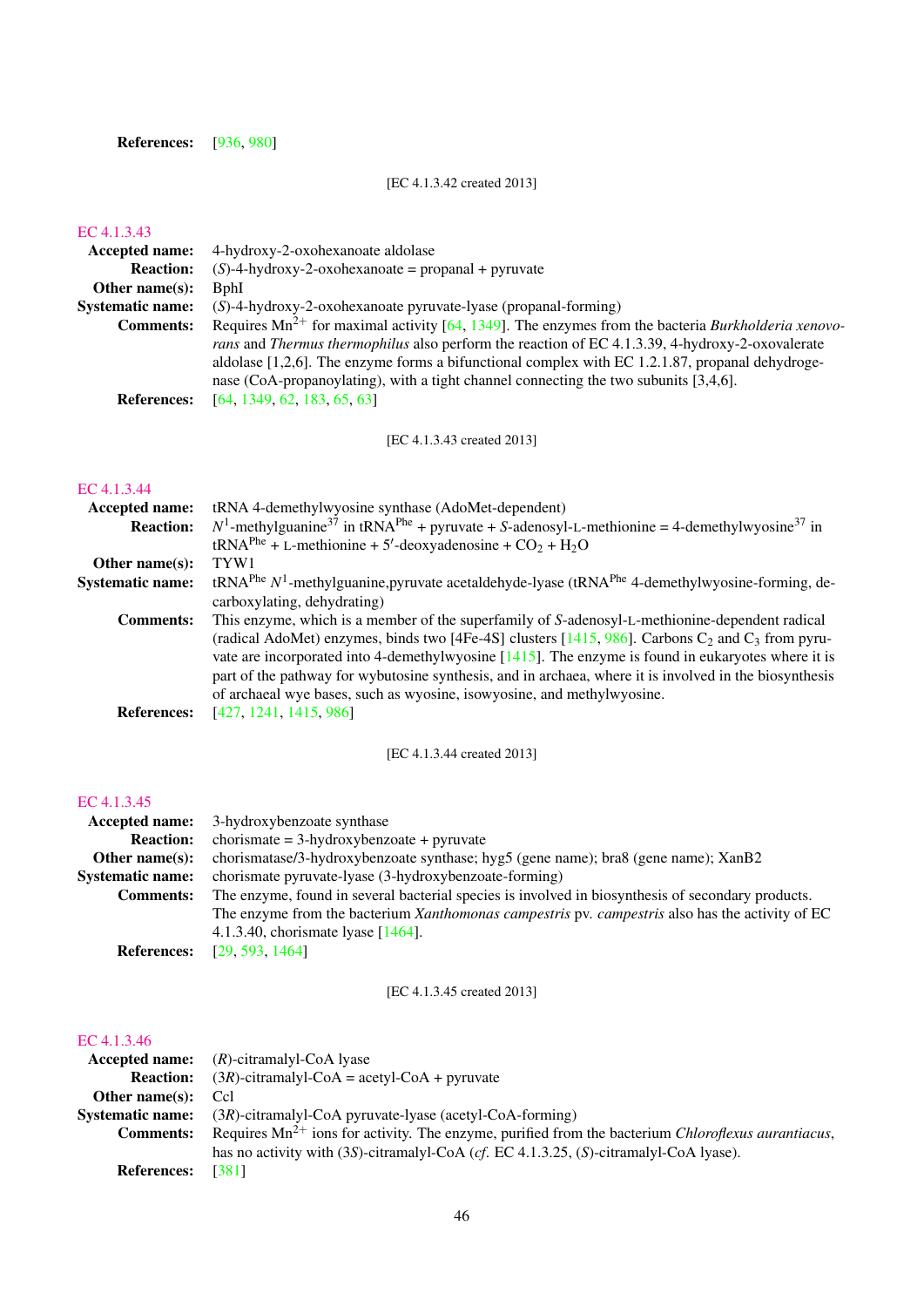## [EC 4.1.3.46 created 2014]

# EC 4.1.99 Other carbon-carbon lyases

| EC 4.1.99.1             |                                                                                                            |
|-------------------------|------------------------------------------------------------------------------------------------------------|
| Accepted name:          | tryptophanase                                                                                              |
| <b>Reaction:</b>        | L-tryptophan + $H_2O$ = indole + pyruvate + $NH_3$ (overall reaction)                                      |
|                         | $(1a)$ L-tryptophan = indole + 2-aminoprop-2-enoate                                                        |
|                         | $(1b)$ 2-aminoprop-2-enoate = 2-iminopropanoate (spontaneous)                                              |
|                         | (1c) 2-iminopropanoate + $H_2O$ = pyruvate + $NH_3$ (spontaneous)                                          |
| Other name $(s)$ :      | L-tryptophanase; L-tryptophan indole-lyase (deaminating); TNase                                            |
| <b>Systematic name:</b> | L-tryptophan indole-lyase (deaminating; pyruvate-forming)                                                  |
| <b>Comments:</b>        | A pyridoxal-phosphate protein, requiring $K^+$ . The enzyme cleaves a carbon-carbon bond, releas-          |
|                         | ing indole and an unstable enamine product that tautomerizes to an imine form, which undergoes a           |
|                         | hydrolytic deamination to form pyruvate and ammonia. The latter reaction, which can occur spon-            |
|                         | taneously, can also be catalysed by EC 3.5.99.10, 2-iminobutanoate/2-iminopropanoate deaminase.            |
|                         | Also catalyses $2,3$ -elimination and $\beta$ -replacement reactions of some indole-substituted tryptophan |
|                         | analogues of L-cysteine, L-serine and other 3-substituted amino acids.                                     |
| <b>References:</b>      | [156, 932, 243, 1199]                                                                                      |

[EC 4.1.99.1 created 1972]

## [EC 4.1.99.2](http://www.enzyme-database.org/query.php?ec=4.1.99.2)

| <b>Accepted name:</b>   | tyrosine phenol-lyase                                                                                |
|-------------------------|------------------------------------------------------------------------------------------------------|
| <b>Reaction:</b>        | L-tyrosine + $H_2O$ = phenol + pyruvate + NH <sub>3</sub> (overall reaction)                         |
|                         | $(1a)$ L-tyrosine = phenol + 2-aminoprop-2-enoate                                                    |
|                         | $(1b)$ 2-aminoprop-2-enoate = 2-iminopropanoate (spontaneous)                                        |
|                         | (1c) 2-iminopropanoate + $H_2O$ = pyruvate + NH <sub>3</sub> (spontaneous)                           |
| Other name $(s)$ :      | $\beta$ -tyrosinase; L-tyrosine phenol-lyase (deaminating)                                           |
| <b>Systematic name:</b> | L-tyrosine phenol-lyase (deaminating; pyruvate-forming)                                              |
| <b>Comments:</b>        | A pyridoxal-phosphate protein. The enzyme cleaves a carbon-carbon bond, releasing phenol and an      |
|                         | unstable enamine product that tautomerizes to an imine form, which undergoes a hydrolytic deamina-   |
|                         | tion to form pyruvate and ammonia. The latter reaction, which can occur spontaneously, can also be   |
|                         | catalysed by EC 3.5.99.10, 2-iminobutanoate/2-iminopropanoate deaminase. The enzyme also slowly      |
|                         | catalyses similar reactions with D-tyrosine, S-methyl-L-cysteine, L-cysteine, L-serine and D-serine. |
| <b>References:</b>      | [702, 703]                                                                                           |

[EC 4.1.99.2 created 1972]

## [EC 4.1.99.3](http://www.enzyme-database.org/query.php?ec=4.1.99.3)

| deoxyribodipyrimidine photo-lyase                                                                       |
|---------------------------------------------------------------------------------------------------------|
| cyclobutadipyrimidine (in $DNA$ ) = 2 pyrimidine residues (in $DNA$ )                                   |
| photoreactivating enzyme; DNA photolyase; DNA-photoreactivating enzyme; DNA cyclobutane                 |
| dipyrimidine photolyase; DNA photolyase; deoxyribonucleic photolyase; deoxyribodipyrimidine pho-        |
| tolyase; photolyase; PRE; PhrB photolyase; deoxyribonucleic cyclobutane dipyrimidine photolyase;        |
| phr A photolyase; dipyrimidine photolyase (photosensitive); deoxyribonucleate pyrimidine dimer          |
| lyase (photosensitive)                                                                                  |
| deoxyribocyclobutadipyrimidine pyrimidine-lyase                                                         |
| A flavoprotein (FAD), containing a second chromophore group. The enzyme catalyses the reactiva-         |
| tion by light of irradiated DNA. A similar reactivation of irradiated RNA is probably due to a separate |
| enzyme.                                                                                                 |
| [330, 1107, 1169]                                                                                       |
|                                                                                                         |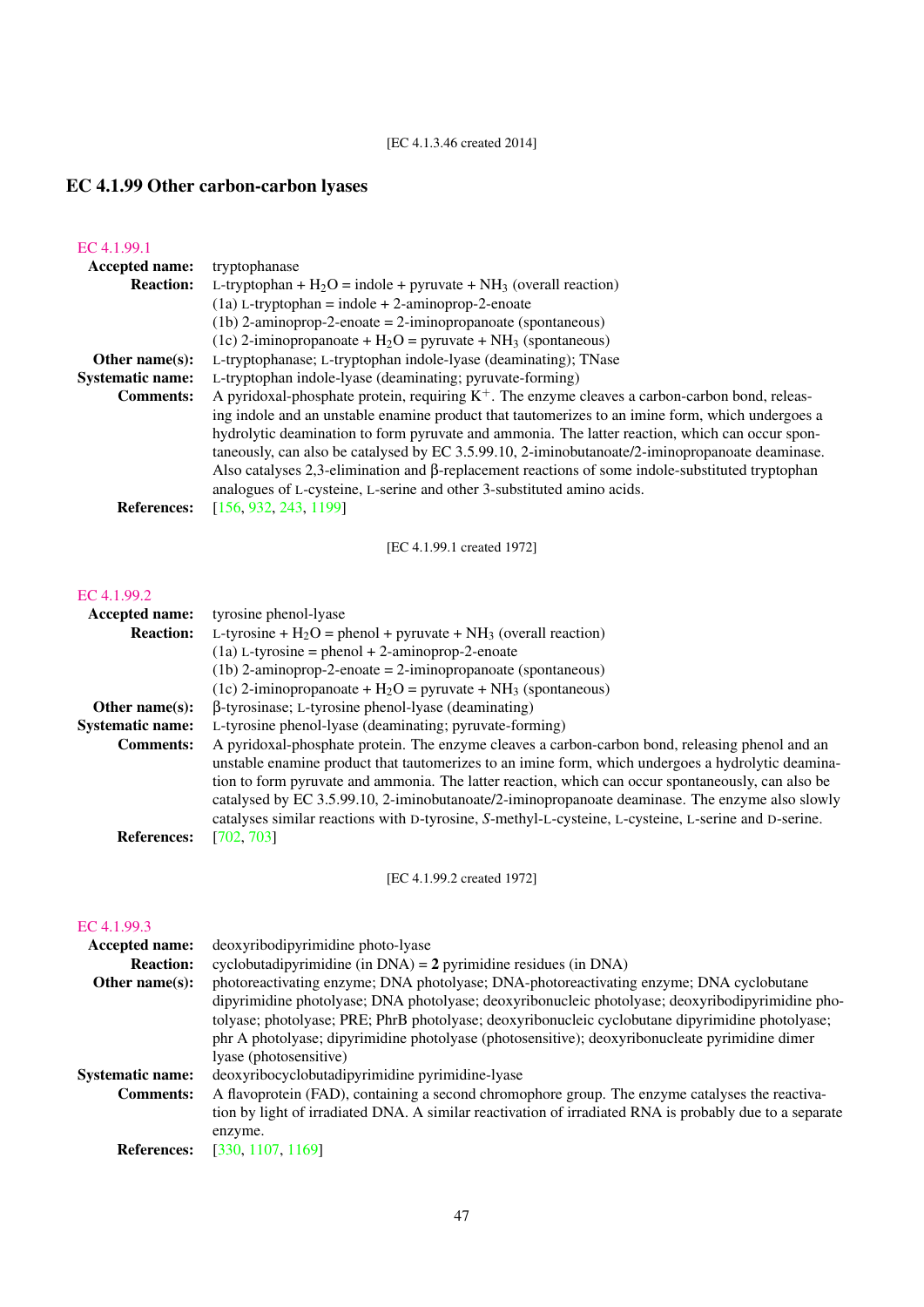## [EC 4.1.99.3 created 1972]

*[4.1.99.4 Transferred entry. 1-aminocyclopropane-1-carboxylate deaminase. Now EC 3.5.99.7, 1-aminocyclopropane-1 carboxylate deaminase]*

[EC 4.1.99.4 created 1981, deleted 2002]

#### [EC 4.1.99.5](http://www.enzyme-database.org/query.php?ec=4.1.99.5)

| Accepted name:          |                                        | aldehyde oxygenase (deformylating)                                                                                                                                                                                                                                                                                                                                                                                                                                                                                                                                                                  |
|-------------------------|----------------------------------------|-----------------------------------------------------------------------------------------------------------------------------------------------------------------------------------------------------------------------------------------------------------------------------------------------------------------------------------------------------------------------------------------------------------------------------------------------------------------------------------------------------------------------------------------------------------------------------------------------------|
|                         | <b>Reaction:</b>                       | a long-chain aldehyde + $O_2$ + 2 NADPH + 2 H <sup>+</sup> = an alkane + formate + H <sub>2</sub> O + 2 NADP <sup>+</sup>                                                                                                                                                                                                                                                                                                                                                                                                                                                                           |
| Other name(s):          |                                        | decarbonylase; aldehyde decarbonylase; octadecanal decarbonylase; octadecanal alkane-lyase                                                                                                                                                                                                                                                                                                                                                                                                                                                                                                          |
| <b>Systematic name:</b> |                                        | a long-chain aldehyde alkane-lyase                                                                                                                                                                                                                                                                                                                                                                                                                                                                                                                                                                  |
|                         | <b>Comments:</b><br><b>References:</b> | Contains a diiron center. Involved in the biosynthesis of alkanes. The enzyme from the cyanobac-<br>terium Nostoc punctiforme PCC 73102 is only active in vitro in the presence of ferredoxin, ferredoxin<br>reductase and NADPH, and produces mostly $C_{15}$ and $C_{17}$ alkanes [1126, 1356]. The enzyme from<br>pea ( <i>Pisum sativum</i> ) produces alkanes of chain length $C_{18}$ to $C_{32}$ and is inhibited by metal-chelating<br>agents $[1281]$ . The substrate for this enzyme is formed by EC 1.2.1.80, acyl- $[acy]$ -carrier protein] re-<br>ductase.<br>[1281, 1126, 1356, 747] |
|                         |                                        | [EC 4.1.99.5 created 1989, modified 2011, modified 2013]                                                                                                                                                                                                                                                                                                                                                                                                                                                                                                                                            |
|                         |                                        |                                                                                                                                                                                                                                                                                                                                                                                                                                                                                                                                                                                                     |
| [4.1.99.6               |                                        | Transferred entry. trichodiene synthase. Now EC 4.2.3.6, trichodiene synthase]                                                                                                                                                                                                                                                                                                                                                                                                                                                                                                                      |
|                         |                                        | [EC 4.1.99.6 created 1989, deleted 2000]                                                                                                                                                                                                                                                                                                                                                                                                                                                                                                                                                            |
| [4.1.99.7]              |                                        | Transferred entry. aristolochene synthase. Now EC 4.2.3.9, aristolochene synthase]                                                                                                                                                                                                                                                                                                                                                                                                                                                                                                                  |
|                         |                                        | [EC 4.1.99.7 created 1992 as EC 2.5.1.40, transferred 1999 to EC 4.1.99.7, deleted 2000]                                                                                                                                                                                                                                                                                                                                                                                                                                                                                                            |
| [4.1.99.8]              |                                        | Transferred entry. pinene synthase. Now EC 4.2.3.14, pinene synthase]                                                                                                                                                                                                                                                                                                                                                                                                                                                                                                                               |
|                         |                                        | [EC 4.1.99.8 created 2000, deleted 2000]                                                                                                                                                                                                                                                                                                                                                                                                                                                                                                                                                            |
| [4.1.99.9               |                                        | Transferred entry. myrcene synthase. Now EC 4.2.3.15, myrcene synthase]                                                                                                                                                                                                                                                                                                                                                                                                                                                                                                                             |
|                         |                                        | [EC 4.1.99.9 created 2000, deleted 2000]                                                                                                                                                                                                                                                                                                                                                                                                                                                                                                                                                            |
| [4.1.99.10]             |                                        | Transferred entry. (-)-(4S)-limonene synthase. Now EC 4.2.3.16, (4S)-limonene synthase]                                                                                                                                                                                                                                                                                                                                                                                                                                                                                                             |
|                         |                                        |                                                                                                                                                                                                                                                                                                                                                                                                                                                                                                                                                                                                     |

[EC 4.1.99.10 created 2000, deleted 2000]

## [EC 4.1.99.11](http://www.enzyme-database.org/query.php?ec=4.1.99.11)

| Accepted name:          | benzyl succinate synthase                                                                         |
|-------------------------|---------------------------------------------------------------------------------------------------|
| <b>Reaction:</b>        | $benzylsuccinate = toluene + fumarate$                                                            |
| Other name $(s)$ :      | benzyl succinate fumarate-lyase                                                                   |
| <b>Systematic name:</b> | benzyl succinate fumarate-lyase (toluene-forming)                                                 |
| <b>Comments:</b>        | A glycyl radical enzyme that is inhibited by benzyl alcohol, benzaldehyde, phenylhydrazine and is |
|                         | inactivated by oxygen.                                                                            |
| <b>References:</b>      | [81, 741]                                                                                         |

[EC 4.1.99.11 created 2000]

#### [EC 4.1.99.12](http://www.enzyme-database.org/query.php?ec=4.1.99.12)

| <b>Accepted name:</b> 3,4-dihydroxy-2-butanone-4-phosphate synthase                                    |
|--------------------------------------------------------------------------------------------------------|
| <b>Reaction:</b> D-ribulose 5-phosphate = formate + L-3,4-dihydroxybutan-2-one 4-phosphate             |
| <b>Other name(s):</b> DHBP synthase; L-3,4-dihydroxybutan-2-one-4-phosphate synthase                   |
| Systematic name: D-ribulose 5-phosphate formate-lyase (L-3,4-dihydroxybutan-2-one 4-phosphate-forming) |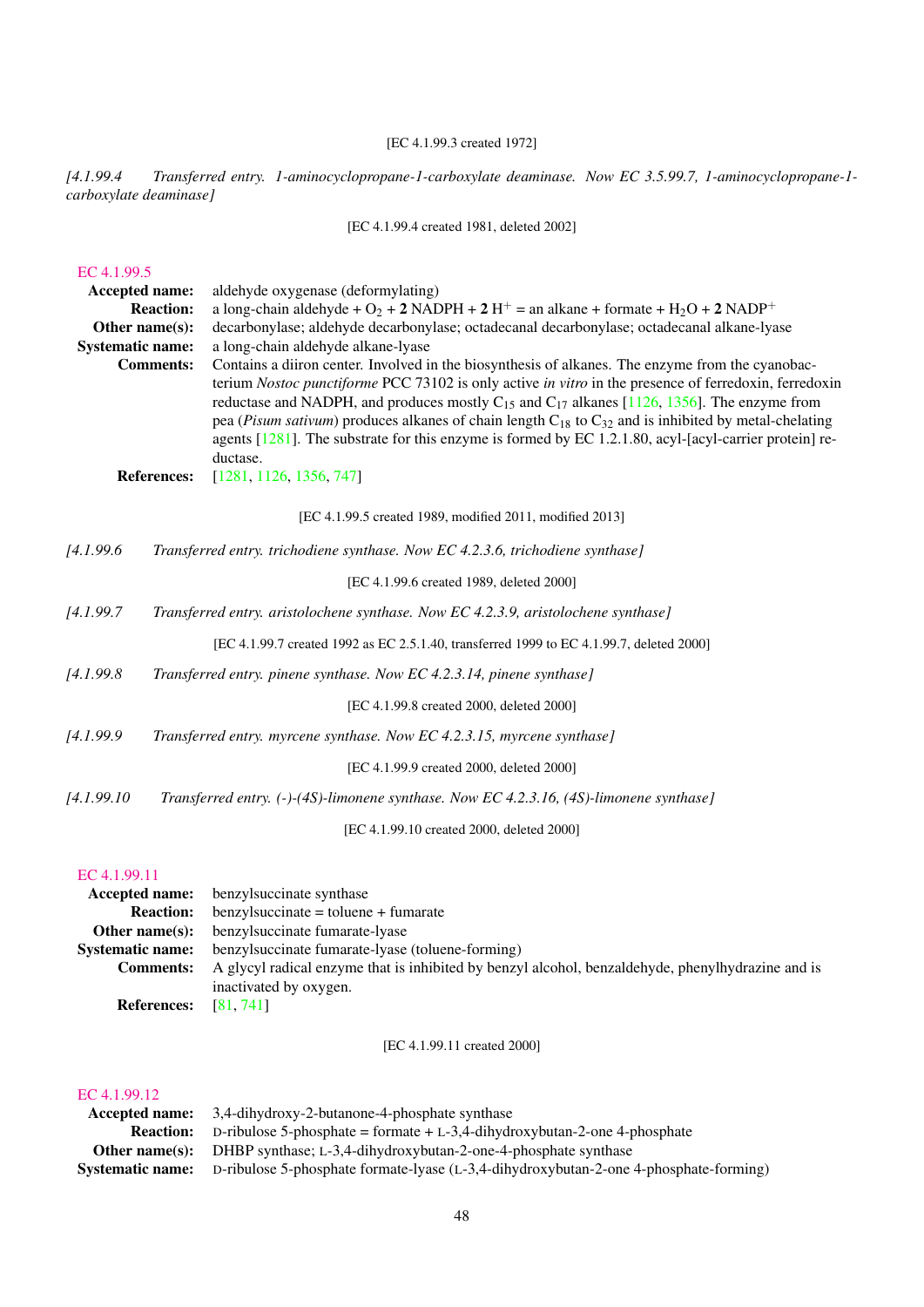| <b>Comments:</b>   | Requires a divalent cation, preferably $Mg^{2+}$ , for activity [1330]. The reaction involves an intramolec- |
|--------------------|--------------------------------------------------------------------------------------------------------------|
|                    | ular skeletal rearrangement, with the bonds in D-ribulose 5-phosphate that connect C-3 and C-5 to            |
|                    | C-4 being broken, C-4 being removed as formate and reconnection of C-3 and C-5 $[1330]$ . The phos-          |
|                    | phorylated four-carbon product (L-3,4-dihydroxybutan-2-one 4-phosphate) is an intermediate in the            |
|                    | biosynthesis of riboflavin $[1330]$ .                                                                        |
| <b>References:</b> | $[1330, 753, 643, 754, 362, 1215, 1214, 326]$                                                                |

[EC 4.1.99.12 created 2007]

## [EC 4.1.99.13](http://www.enzyme-database.org/query.php?ec=4.1.99.13)

| Accepted name:          | $(6-4)$ DNA photolyase                                                                                         |
|-------------------------|----------------------------------------------------------------------------------------------------------------|
| <b>Reaction:</b>        | $(6-4)$ photoproduct (in DNA) = 2 pyrimidine residues (in DNA)                                                 |
| Other name $(s)$ :      | DNA photolyase; H64PRH; NF-10; phr (6-4); PL-(6-4); OtCPF1; (6-4) PHR; At64PHR                                 |
| <b>Systematic name:</b> | (6-4) photoproduct pyrimidine-lyase                                                                            |
| <b>Comments:</b>        | A flavoprotein (FAD). The overall repair reaction consists of two distinct steps, one of which is light-       |
|                         | independent and the other one light-dependent. In the initial light-independent step, a 6-iminium ion          |
|                         | is thought to be generated via proton transfer induced by two histidines highly conserved among the            |
|                         | (6-4) photolyases. This intermediate spontaneously rearranges to form an oxetane intermediate by in-           |
|                         | tramolecular nucleophilic attack. In the subsequent light-driven reaction, one electron is believed to         |
|                         | be transferred from the fully reduced FAD cofactor (FADH <sup>-</sup> ) to the oxetane intermediate thus form- |
|                         | ing a neutral FADH radical and an anionic oxetane radical, which spontaneously fractures. The excess           |
|                         | electron is then back-transferred to the flavin radical restoring the fully reduced flavin cofactor and a      |
|                         | pair of pyrimidine bases $[1127]$ .                                                                            |
| <b>References:</b>      | [520, 1127]                                                                                                    |

[EC 4.1.99.13 created 2009]

#### [EC 4.1.99.14](http://www.enzyme-database.org/query.php?ec=4.1.99.14)

| Accepted name:          | spore photoproduct lyase                                                                                     |
|-------------------------|--------------------------------------------------------------------------------------------------------------|
| <b>Reaction:</b>        | $(5R)$ -5,6-dihydro-5-(thymidin-7-yl)thymidine (in double-helical DNA) = thymidylyl- $(3' \rightarrow 5')$ - |
|                         | thymidylate (in double-helical DNA)                                                                          |
| Other name $(s)$ :      | SAM; SP lyase; SPL; SplB; SplG                                                                               |
| <b>Systematic name:</b> | spore photoproduct pyrimidine-lyase                                                                          |
| <b>Comments:</b>        | This enzyme is a member of the 'AdoMet radical' (radical SAM) family. The enzyme binds a [4Fe-               |
|                         | 4S] cluster. The cluster is coordinated by 3 cysteines and an exchangeable SAM molecule [150]. The           |
|                         | 5'-deoxy-adenosine radical formed after electron transfer from the [4Fe-4S] cluster to the S-adenosyl-       |
|                         | L-methionine, initiates the repair by abstracting the C-6 hydrogen of the spore photoproduct lesion.         |
|                         | During the second part of the repair process the SAM molecule is regenerated [150].                          |
| <b>References:</b>      | [196, 1006, 150, 811, 1190]                                                                                  |

[EC 4.1.99.14 created 2009, modified 2010]

*[4.1.99.15 Deleted entry. S-specific spore photoproduct lyase. This enzyme was classified on the basis of an incorrect reaction. The activity is covered by EC 4.1.99.14, spore photoproduct lyase]*

[EC 4.1.99.15 created 2009, deleted 2010]

## [EC 4.1.99.16](http://www.enzyme-database.org/query.php?ec=4.1.99.16)

| <b>Accepted name:</b>   | geosmin synthase                                                                                              |
|-------------------------|---------------------------------------------------------------------------------------------------------------|
| <b>Reaction:</b>        | $(1E, 4S, 5E, 7R)$ -germacra-1(10),5-dien-11-ol + H <sub>2</sub> O = (-)-geosmin + acetone                    |
| <b>Systematic name:</b> | germacradienol geosmin-lyase (acetone forming)                                                                |
| <b>Comments:</b>        | Requires $Mg^{2+}$ . Geosmin is the cause of the characteristic smell of moist soil. It is a bifunctional en- |
|                         | zyme. The N-terminal part of the enzyme is EC 4.2.3.22, germacradienol synthase, and forms germa-             |
|                         | cradienol from FPP. The C-terminal part of the enzyme catalyses the conversion of germacradienol to           |
|                         | geosmin via (1S,4aS,8aS)-1,4a-dimethyl-1,2,3,4,4a,5,6,8a-octahydronaphthalene.                                |
| <b>References:</b>      | [589, 168, 590]                                                                                               |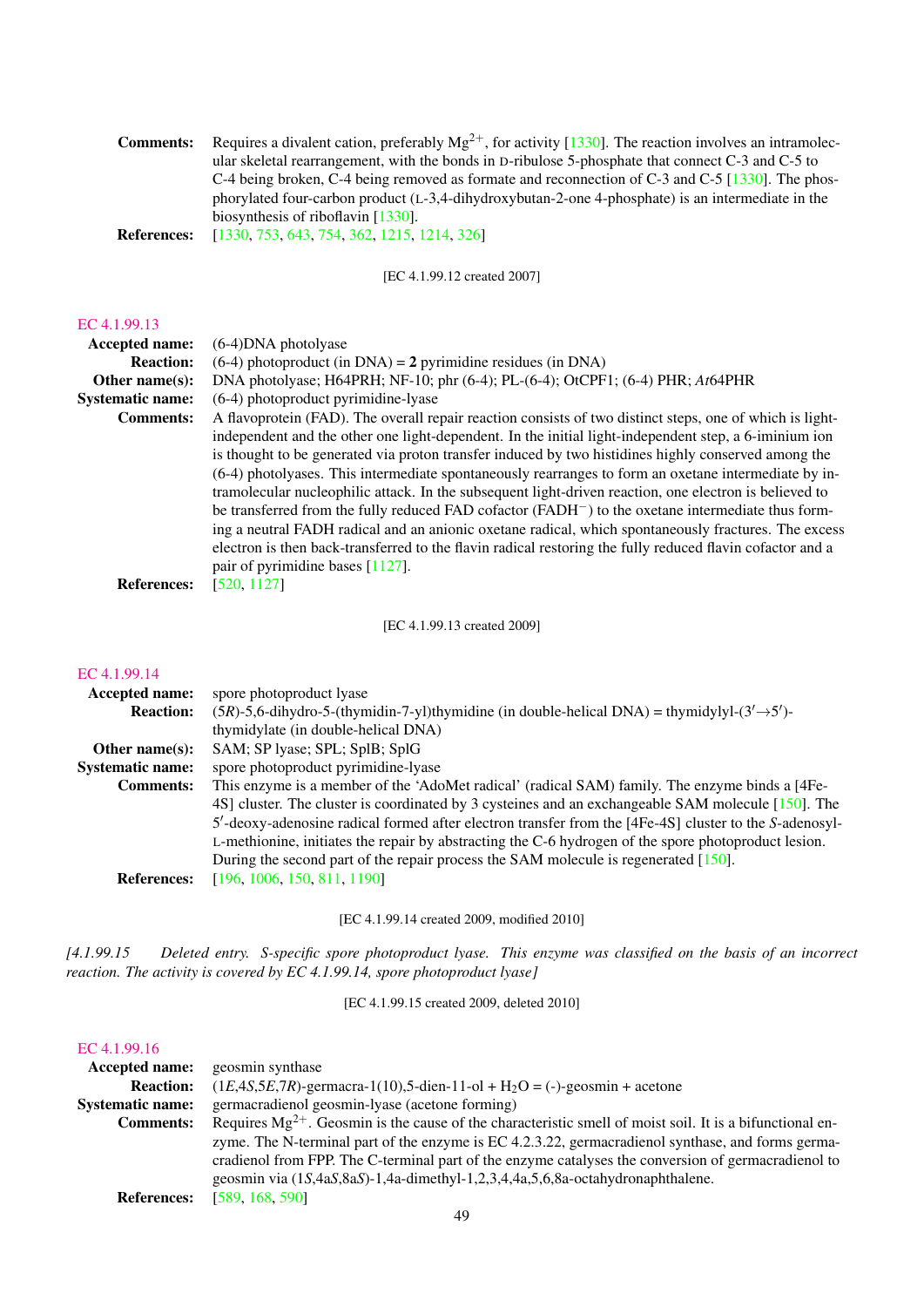#### [EC 4.1.99.16 created 2011]

#### [EC 4.1.99.17](http://www.enzyme-database.org/query.php?ec=4.1.99.17)

| <b>Accepted name:</b>   | phosphomethylpyrimidine synthase                                                                      |
|-------------------------|-------------------------------------------------------------------------------------------------------|
| <b>Reaction:</b>        | 5-amino-1-(5-phospho-D-ribosyl)imidazole + S-adenosyl-L-methionine = $4$ -amino-2-methyl-5-           |
|                         | (phosphooxymethyl)pyrimidine + $5'$ -deoxyadenosine + L-methionine + formate + CO                     |
| Other name $(s)$ :      | <i>thiC</i> (gene name)                                                                               |
| <b>Systematic name:</b> | 5-amino-1-(5-phospho-D-ribosyl)imidazole formate-lyase (decarboxylating, 4-amino-2-methyl-5-          |
|                         | (phosphooxymethyl)pyrimidine-forming)                                                                 |
| <b>Comments:</b>        | Binds a [4Fe-4S] cluster that is coordinated by 3 cysteines and an exchangeable S-adenosyl-L-         |
|                         | methionine molecule. The first stage of catalysis is reduction of the S-adenosyl-L-methionine to pro- |
|                         | duce L-methionine and a 5'-deoxyadenosin-5'-yl radical that is crucial for the conversion of the sub- |
|                         | strate. Part of the pathway for thiamine biosynthesis.                                                |
| <b>References:</b>      | [203, 821, 202]                                                                                       |
|                         |                                                                                                       |

[EC 4.1.99.17 created 2011]

*[4.1.99.18 Transferred entry. cyclic pyranopterin phosphate synthase. Now known to be catalysed by the combined effort of EC 4.1.99.22, GTP 3,8-cyclase, and EC 4.6.1.17, cyclic pyranopterin monophosphate synthase]*

[EC 4.1.99.18 created 2011, deleted 2016]

#### [EC 4.1.99.19](http://www.enzyme-database.org/query.php?ec=4.1.99.19)

| <b>Accepted name:</b>   | 2-iminoacetate synthase                                                                                 |
|-------------------------|---------------------------------------------------------------------------------------------------------|
| <b>Reaction:</b>        | L-tyrosine + S-adenosyl-L-methionine + NADPH = 2-iminoacetate + 4-methylphenol + $5'$ -                 |
|                         | $deoxyadenosine + L-methionine + NADP+ + H+$                                                            |
| Other name $(s)$ :      | <i>thiH</i> (gene name)                                                                                 |
| <b>Systematic name:</b> | L-tyrosine 4-methylphenol-lyase (2-iminoacetate-forming)                                                |
| <b>Comments:</b>        | Binds a [4Fe-4S] cluster that is coordinated by 3 cysteines and an exchangeable S-adenosyl-L-           |
|                         | methionine molecule. The first stage of catalysis is reduction of the S-adenosyl-L-methionine to pro-   |
|                         | duce methionine and a 5-deoxyadenosin-5-yl radical that is crucial for the conversion of the substrate. |
|                         | The reductant is assumed to be NADPH, which is provided by a flavoprotein: NADPH oxidoreductase         |
|                         | system [195]. Part of the pathway for thiamine biosynthesis.                                            |
| <b>References:</b>      | [738, 688, 689, 195]                                                                                    |

[EC 4.1.99.19 created 2011, modified 2014]

## [EC 4.1.99.20](http://www.enzyme-database.org/query.php?ec=4.1.99.20)<br>Accepted name: 3-amino-4-hydroxybenzoate synthase Reaction: 2-amino-4,5-dihydroxy-6-oxo-7-(phosphooxy)heptanoate = 3-amino-4-hydroxybenzoate + phosphate  $+ 2 H<sub>2</sub>O$ Other name(s): 3,4-AHBA synthase; *griH* (gene name) Systematic name: 2-amino-4,5-dihydroxy-6-oxo-7-(phosphooxy)heptanoate hydro-lyase (cyclizing, 3-amino-4 hydroxybenzoate-forming) **Comments:** Requires  $\text{Mn}^{2+}$  for maximum activity. The reaction is suggested to take place in several steps. Schiff base formation, double bond migration and dephosphorylation followed by ring opening and closing to form a pyrrolidine ring, and finally dehydration to form the product 3-amino-4-hydroxybenzoate. In the bacterium *Streptomyces griseus* the enzyme is involved in biosynthesis of grixazone, a yellow pigment that contains a phenoxazinone chromophore. References: [\[1236\]](#page-241-0)

#### [EC 4.1.99.20 created 2013, modified 2016]

*[4.1.99.21 Transferred entry. (5-formylfuran-3-yl)methyl phosphate synthase. Now EC 4.2.3.153 (5-formylfuran-3-yl)methyl phosphate synthase.]*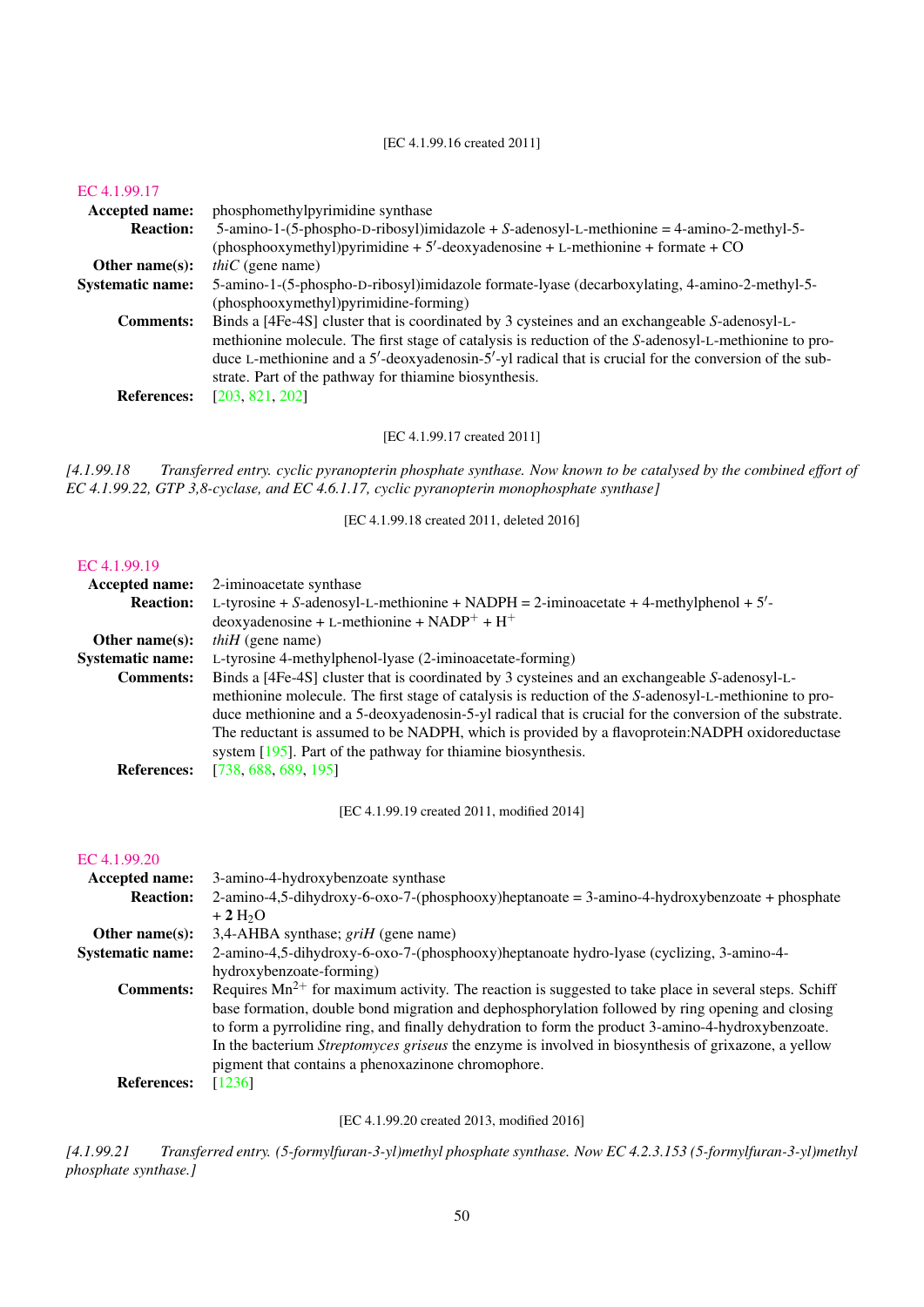[EC 4.1.99.21 created 2015, deleted 2015]

#### [EC 4.1.99.22](http://www.enzyme-database.org/query.php?ec=4.1.99.22)

| Accepted name:                              | GTP 3',8-cyclase                                                                                                                                                                                                                                                                                                                                                                                                                                                                                                               |
|---------------------------------------------|--------------------------------------------------------------------------------------------------------------------------------------------------------------------------------------------------------------------------------------------------------------------------------------------------------------------------------------------------------------------------------------------------------------------------------------------------------------------------------------------------------------------------------|
| <b>Reaction:</b>                            | $GTP + S$ -adenosyl-L-methionine + reduced electron acceptor = $(8S)$ -3', 8-cyclo-7, 8-dihydroguanosine                                                                                                                                                                                                                                                                                                                                                                                                                       |
|                                             | $5'$ -triphosphate + $5'$ -deoxyadenosine + L-methionine + oxidized electron acceptor                                                                                                                                                                                                                                                                                                                                                                                                                                          |
| Other name(s):                              | MOCS1A (gene name); <i>moaA</i> (gene name); cnx2 (gene name)                                                                                                                                                                                                                                                                                                                                                                                                                                                                  |
| <b>Systematic name:</b>                     | GTP 3',8-cyclase [(8S)-3',8-cyclo-7,8-dihydroguanosine 5'-triphosphate-forming]                                                                                                                                                                                                                                                                                                                                                                                                                                                |
| <b>Comments:</b>                            | The enzyme catalyses an early step in the biosynthesis of the molybdenum cofactor (MoCo). In bac-<br>teria and plants the reaction is catalysed by MoaA and Cnx2, respectively. In mammals it is catalysed<br>by the MOCS1A domain of the bifunctional MOCS1 protein, which also catalyses EC 4.6.1.17, cyclic<br>pyranopterin monophosphate synthase. The enzyme belongs to the superfamily of radical S-adenosyl-<br>L-methionine (radical SAM) enzymes, and contains two oxygen-sensitive FeS clusters.                     |
| <b>References:</b>                          | [474, 475, 476, 737, 538, 540, 539]                                                                                                                                                                                                                                                                                                                                                                                                                                                                                            |
|                                             | [EC 4.1.99.22 created 2011 as EC 4.1.99.18, part transferred 2016 to EC 4.1.99.22]                                                                                                                                                                                                                                                                                                                                                                                                                                             |
| EC 4.1.99.23                                |                                                                                                                                                                                                                                                                                                                                                                                                                                                                                                                                |
| Accepted name:                              | 5-hydroxybenzimidazole synthase                                                                                                                                                                                                                                                                                                                                                                                                                                                                                                |
| <b>Reaction:</b>                            | 5-amino-1-(5-phospho-β-D-ribosyl)imidazole + S-adenosyl-L-methionine + reduced acceptor = 5-<br>hydroxybenzimidazole + 5'-deoxyadenosine + L-methionine + formate + NH <sub>3</sub> + phosphate + oxidized<br>acceptor                                                                                                                                                                                                                                                                                                         |
| Other name(s):                              | $bzaF$ (gene name); HBI synthase                                                                                                                                                                                                                                                                                                                                                                                                                                                                                               |
| <b>Systematic name:</b><br><b>Comments:</b> | 5-amino-1-(5-phospho-β-D-ribosyl)imidazole formate-lyase (5-hydroxybenzimidazole-forming)<br>The enzyme, purified from bacteria, is part of the anaerobic pathway for cobalamin biosynthesis.<br>It binds a [4Fe-4S] cluster that is coordinated by 3 cysteines and an exchangeable S-adenosyl-L-<br>methionine molecule. The first stage of catalysis is reduction of the S-adenosyl-L-methionine to pro-<br>duce L-methionine and a 5'-deoxyadenosin-5'-yl radical that is crucial for the conversion of the sub-<br>strate. |
| <b>References:</b>                          | [855, 491]                                                                                                                                                                                                                                                                                                                                                                                                                                                                                                                     |
|                                             | [EC 4.1.99.23 created 2017]                                                                                                                                                                                                                                                                                                                                                                                                                                                                                                    |

## [EC 4.1.99.24](http://www.enzyme-database.org/query.php?ec=4.1.99.24)

| Accepted name:          | L-tyrosine isonitrile synthase                                                                                |
|-------------------------|---------------------------------------------------------------------------------------------------------------|
| <b>Reaction:</b>        | L-tyrosine + D-ribulose 5-phosphate = $(2S)$ -3- $(4-hydroxyphenyl)$ -2-isocyanopropanoate + hydroxy-         |
|                         | $\alpha$ acetone + formaldehyde + phosphate + H <sub>2</sub> O                                                |
| Other name $(s)$ :      | $pvcA$ (gene name)                                                                                            |
| <b>Systematic name:</b> | L-tyrosine:D-ribulose-5-phosphate lyase (isonitrile-forming)                                                  |
| <b>Comments:</b>        | The enzymes from the bacteria <i>Pseudomonas aeruginosa</i> and <i>Xenorhabdus nematophila</i> are involved   |
|                         | in the biosynthesis of paerucumarin and rhabduscin, respectively. According to the proposed mech-             |
|                         | anism, the enzyme forms an imine intermediate composed of linked L-tyrosine and D-ribulose 5-                 |
|                         | phosphate, followed by loss of the phosphate group and formation of a $\beta$ -keto imine and keto-enol       |
|                         | tautomerization. This is followed by a C-C bond cleavage, the release of hydroxyacetone, and a retro          |
|                         | aldol type reaction that releases formaldehyde and forms the final product $[197]$ . <i>cf.</i> EC 4.1.99.25, |
|                         | L-tryptophan isonitrile synthase.                                                                             |
| <b>References:</b>      | [225, 310, 197]                                                                                               |

[EC 4.1.99.24 created 2018]

## [EC 4.1.99.25](http://www.enzyme-database.org/query.php?ec=4.1.99.25)

## Accepted name: L-tryptophan isonitrile synthase

Reaction: L-tryptophan + D-ribulose 5-phosphate = (2*S*)-3-(1*H*-indol-3-yl)-2-isocyanopropanoate + hydroxyace- $\text{cone} + \text{formaldehyde} + \text{phosphate} + \text{H}_2\text{O}$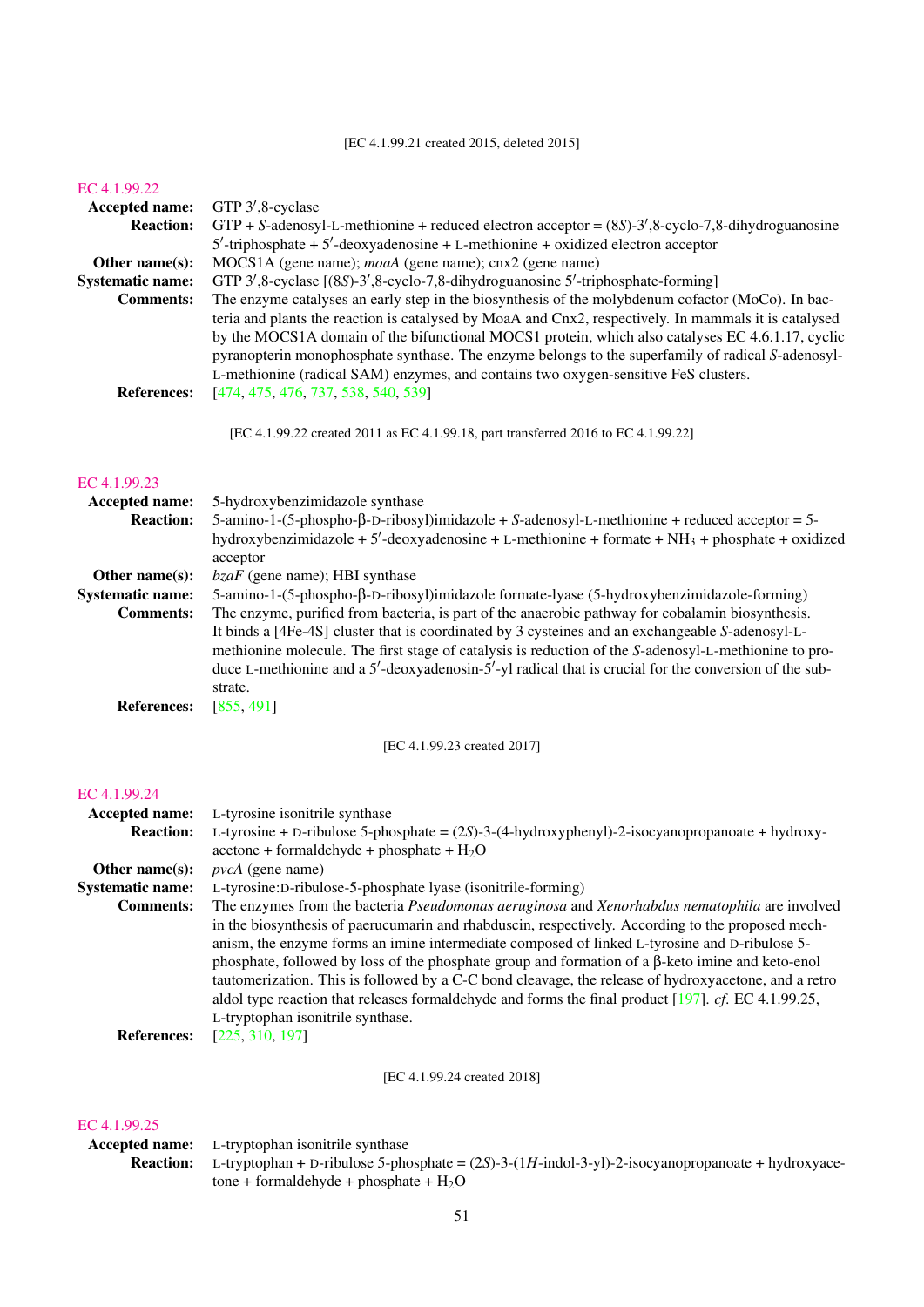| Other name $(s)$ :      | <i>isnA</i> (gene name); <i>ambI1</i> (gene name); <i>well1</i> (gene name)                                 |
|-------------------------|-------------------------------------------------------------------------------------------------------------|
| <b>Systematic name:</b> | L-tryptophan:D-ribulose-5-phosphate lyase (isonitrile-forming)                                              |
| <b>Comments:</b>        | The enzymes from cyanobacteria that belong to the Nostocales order participate in the biosynthesis of       |
|                         | hapalindole-type alkaloids. According to the proposed mechanism, the enzyme forms an imine inter-           |
|                         | mediate composed of linked L-tryptophan and D-ribulose 5-phosphate, followed by loss of the phos-           |
|                         | phate group and formation of a $\beta$ -keto imine and keto-enol tautomerization. This is followed by a C-C |
|                         | bond cleavage, the release of hydroxyacetone, and a retro aldol type reaction that releases formalde-       |
|                         | hyde and forms the final product $[515]$ . cf. EC 4.1.99.24, L-tyrosine isonitrile synthase.                |
| <b>References:</b>      | [123, 124, 515, 197]                                                                                        |

[EC 4.1.99.25 created 2018]

# EC 4.2 Carbon-oxygen lyases

This subclass contains enzymes that catalyse the breakage of a carbon-oxygen bond. Sub-subclasses are based on the group that is eliminated: water (hydro-lyases; EC 4.2.1), an alcohol from a polysaccharide (EC 4.2.2), a phosphate (EC 4.2.3), or some other group (EC 4.2.99).

# EC 4.2.1 Hydro-lyases

#### [EC 4.2.1.1](http://www.enzyme-database.org/query.php?ec=4.2.1.1)

| <b>Accepted name:</b>   | carbonic anhydrase                                                                                   |
|-------------------------|------------------------------------------------------------------------------------------------------|
| <b>Reaction:</b>        | $H_2CO_3 = CO_2 + H_2O$                                                                              |
| Other name $(s)$ :      | carbonate dehydratase; anhydrase; carbonate anhydrase; carbonic acid anhydrase; carboxyanhydrase;    |
|                         | carbonic anhydrase A; carbonate hydro-lyase; carbonate hydro-lyase (carbon-dioxide-forming)          |
| <b>Systematic name:</b> | carbonic acid hydro-lyase (carbon-dioxide-forming)                                                   |
| <b>Comments:</b>        | The enzyme catalyses the reversible hydration of gaseous $CO2$ to carbonic acid, which dissociates   |
|                         | to give hydrogencarbonate above neutral pH. It is widespread and found in archaea, bacteria, and eu- |
|                         | karyotes. Three distinct classes exist, and appear to have evolved independently. Contains zinc.     |
| <b>References:</b>      | [641, 622, 903, 567, 1198, 250, 865]                                                                 |

[EC 4.2.1.1 created 1961, modified 2016]

## [EC 4.2.1.2](http://www.enzyme-database.org/query.php?ec=4.2.1.2)

|                                | <b>Accepted name:</b> fumarate hydratase                                        |
|--------------------------------|---------------------------------------------------------------------------------|
|                                | <b>Reaction:</b> (S)-malate = fumarate + $H_2O$                                 |
|                                | <b>Other name(s):</b> fumarase; L-malate hydro-lyase; $(S)$ -malate hydro-lyase |
|                                | <b>Systematic name:</b> (S)-malate hydro-lyase (fumarate-forming)               |
| <b>References:</b> $[15, 620]$ |                                                                                 |

[EC 4.2.1.2 created 1961]

| <b>Accepted name:</b>   | aconitate hydratase                                                                                  |
|-------------------------|------------------------------------------------------------------------------------------------------|
| <b>Reaction:</b>        | $citrate = isocitrate (overall reaction)$                                                            |
|                         | (1a) citrate = <i>cis</i> -aconitate + $H_2O$                                                        |
|                         | (1b) <i>cis</i> -aconitate + $H_2O$ = isocitrate                                                     |
| Other name $(s)$ :      | <i>cis</i> -aconitase; aconitase; AcnB; 2-methylaconitate hydratase; citrate(isocitrate) hydro-lyase |
| <b>Systematic name:</b> | citrate(isocitrate) hydro-lyase ( <i>cis</i> -aconitate-forming)                                     |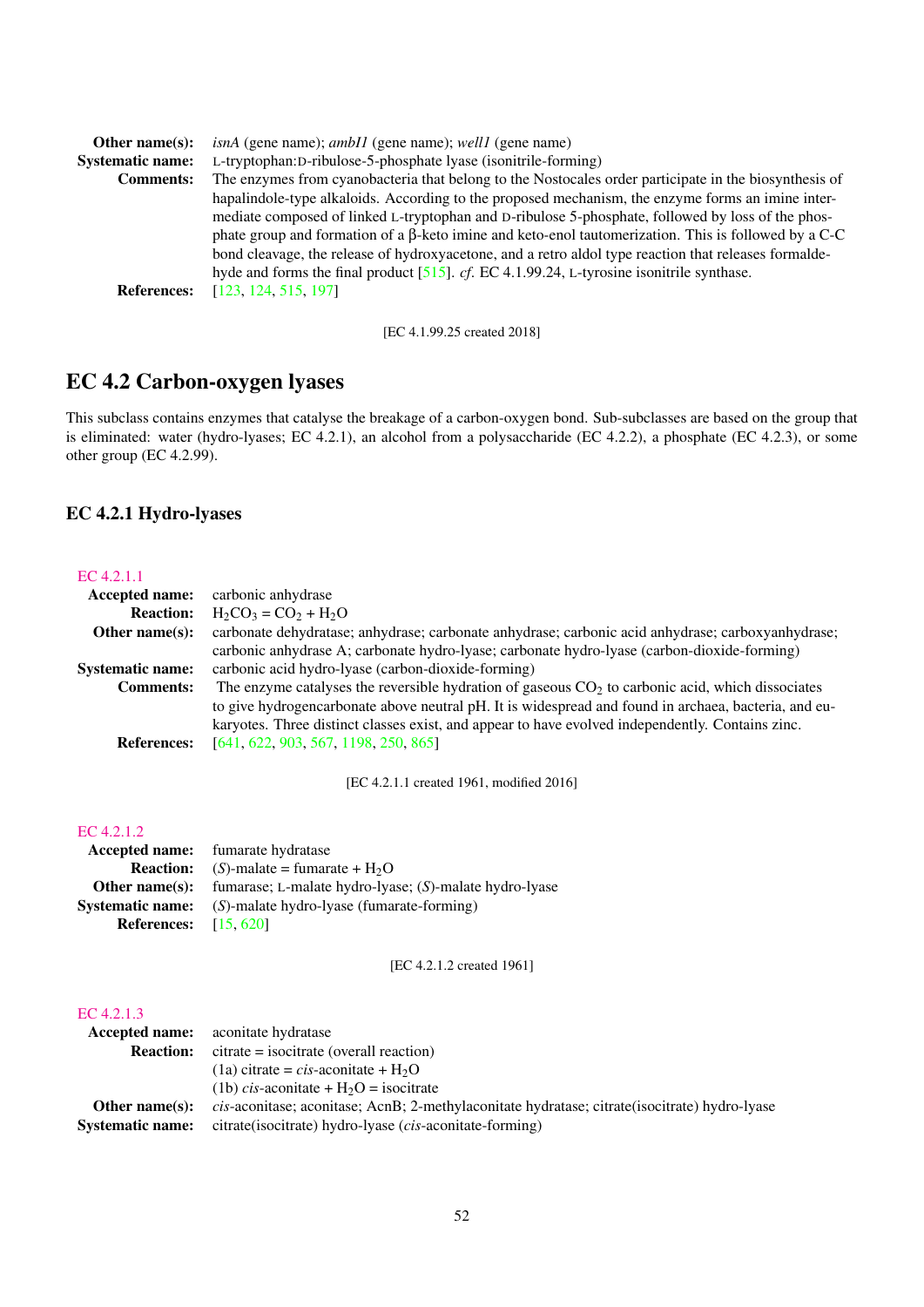| <b>Comments:</b> | Besides interconverting citrate and <i>cis</i> -aconitate, it also interconverts <i>cis</i> -aconitate with isocitrate and, |
|------------------|-----------------------------------------------------------------------------------------------------------------------------|
|                  | hence, interconverts citrate and isocitrate. The equilibrium mixture is 91% citrate, 6% isocitrate and                      |
|                  | 3% aconitate. cis-Aconitate is used to designate the isomer (Z)-prop-1-ene-1,2,3-tricarboxylate. An                         |
|                  | iron-sulfur protein, containing a [4Fe-4S] cluster to which the substrate binds.                                            |
|                  | <b>References:</b> [302, 894, 730]                                                                                          |

[EC 4.2.1.3 created 1961, modified 2003]

*[4.2.1.4 Deleted entry. citrate dehydratase. Now known to be a partial reaction catalysed by EC 4.2.1.3, aconitate hydratase. ]*

[EC 4.2.1.4 created 1961, deleted 2013]

## [EC 4.2.1.5](http://www.enzyme-database.org/query.php?ec=4.2.1.5)

|                          | <b>Accepted name:</b> arabinonate dehydratase                                               |
|--------------------------|---------------------------------------------------------------------------------------------|
|                          | <b>Reaction:</b> D-arabinonate = 2-dehydro-3-deoxy-D-arabinonate + $H_2O$                   |
|                          | <b>Other name(s):</b> D-arabinonate hydro-lyase                                             |
|                          | <b>Systematic name:</b> D-arabinonate hydro-lyase (2-dehydro-3-deoxy-D-arabinonate-forming) |
| <b>References:</b> [972] |                                                                                             |

[EC 4.2.1.5 created 1961]

# [EC 4.2.1.6](http://www.enzyme-database.org/query.php?ec=4.2.1.6)

| EU 4.2.1.0              |                                                                                                       |
|-------------------------|-------------------------------------------------------------------------------------------------------|
| <b>Accepted name:</b>   | galactonate dehydratase                                                                               |
| <b>Reaction:</b>        | D-galactonate = 2-dehydro-3-deoxy-D-galactonate + $H_2O$                                              |
| Other name $(s)$ :      | D-galactonate dehydrase; D-galactonate dehydratase; D-galactonate hydro-lyase                         |
| <b>Systematic name:</b> | D-galactonate hydro-lyase (2-dehydro-3-deoxy-D-galactonate-forming)                                   |
| <b>Comments:</b>        | The enzyme shows no activity with D-gluconate $[307]$ . cf. EC 4.2.1.140, gluconate/galactonate dehy- |
|                         | dratase.                                                                                              |
| <b>References:</b>      | [745, 307]                                                                                            |
|                         |                                                                                                       |

[EC 4.2.1.6 created 1961]

## [EC 4.2.1.7](http://www.enzyme-database.org/query.php?ec=4.2.1.7)

|                      | <b>Accepted name:</b> altronate dehydratase                                             |
|----------------------|-----------------------------------------------------------------------------------------|
|                      | <b>Reaction:</b> D-altronate = 2-dehydro-3-deoxy-D-gluconate + $H_2O$                   |
|                      | <b>Other name(s):</b> D-altronate hydro-lyase                                           |
|                      | <b>Systematic name:</b> D-altronate hydro-lyase (2-dehydro-3-deoxy-D-gluconate-forming) |
| References: $[1194]$ |                                                                                         |

[EC 4.2.1.7 created 1961, deleted 1972, reinstated 1976]

#### [EC 4.2.1.8](http://www.enzyme-database.org/query.php?ec=4.2.1.8)

| mannonate dehydratase                                                                            |  |
|--------------------------------------------------------------------------------------------------|--|
| D-mannonate = 2-dehydro-3-deoxy-D-gluconate + $H_2O$                                             |  |
| mannonic hydrolase; mannonate hydrolyase; altronic hydro-lyase; altronate hydrolase; D-mannonate |  |
| hydrolyase; D-mannonate hydro-lyase                                                              |  |
| D-mannonate hydro-lyase (2-dehydro-3-deoxy-D-gluconate-forming)                                  |  |
| <b>References:</b> [44, 1081]                                                                    |  |
|                                                                                                  |  |

[EC 4.2.1.8 created 1961, modified 1976]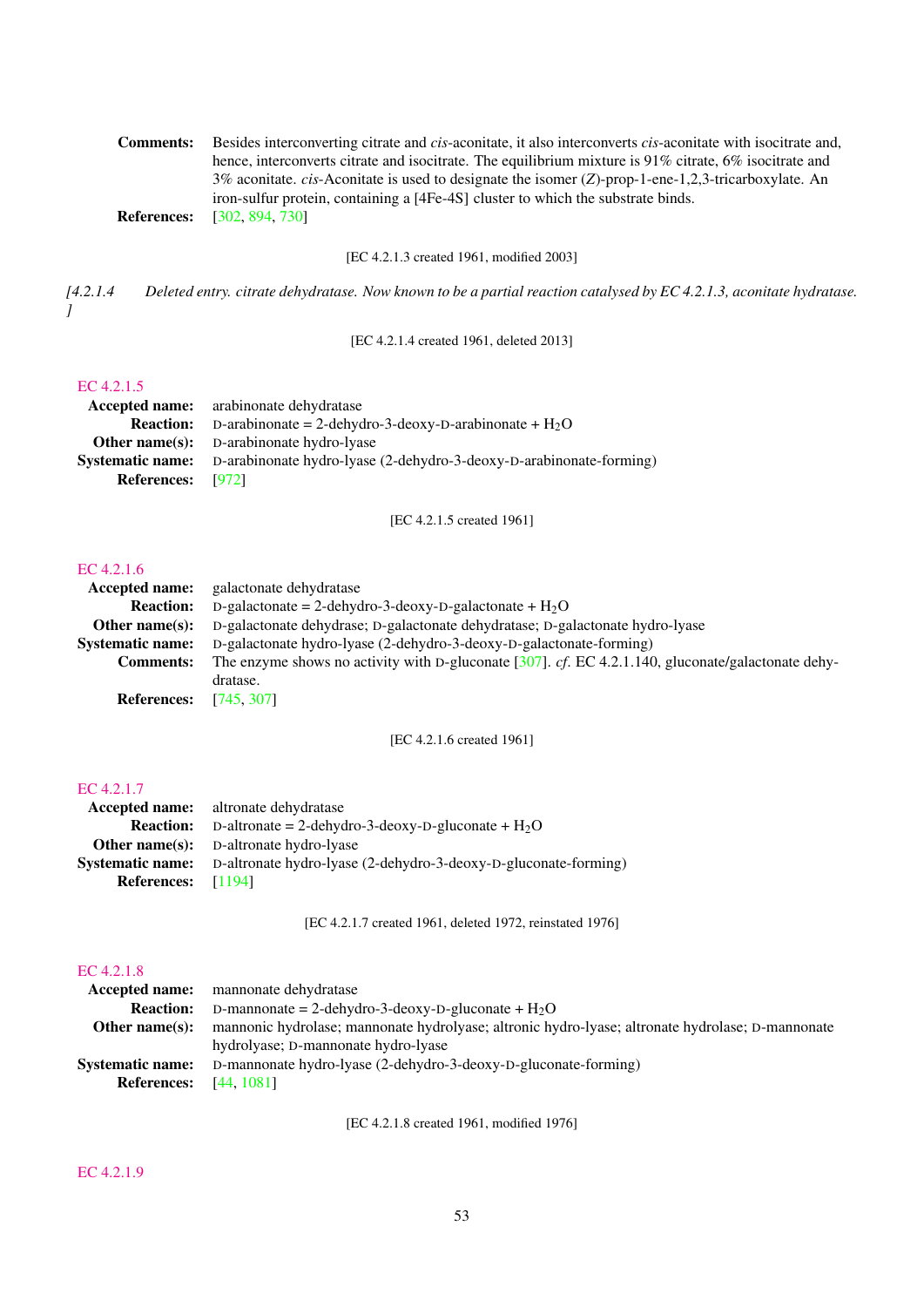| dihydroxy-acid dehydratase                                                                                  |  |
|-------------------------------------------------------------------------------------------------------------|--|
| 2,3-dihydroxy-3-methylbutanoate = 3-methyl-2-oxobutanoate + $H_2O$                                          |  |
| acetohydroxyacid dehydratase; $\alpha$ , $\beta$ -dihydroxyacid dehydratase; 2,3-dihydroxyisovalerate dehy- |  |
| dratase; α,β-dihydroxyisovalerate dehydratase; dihydroxy acid dehydrase; DHAD; 2,3-dihydroxy-               |  |
| acid hydro-lyase                                                                                            |  |
| 2,3-dihydroxy-3-methylbutanoate hydro-lyase (3-methyl-2-oxobutanoate-forming)                               |  |
| [619, 908]                                                                                                  |  |
|                                                                                                             |  |

[EC 4.2.1.9 created 1961]

#### [EC 4.2.1.10](http://www.enzyme-database.org/query.php?ec=4.2.1.10)

| <b>Accepted name:</b>   | 3-dehydroquinate dehydratase                                                                   |
|-------------------------|------------------------------------------------------------------------------------------------|
| <b>Reaction:</b>        | 3-dehydroquinate = 3-dehydroshikimate + $H_2O$                                                 |
| Other name $(s)$ :      | 3-dehydroquinate hydrolase; DHQase; dehydroquinate dehydratase; 3-dehydroquinase; 5-           |
|                         | dehydroquinase; dehydroquinase; 5-dehydroquinate dehydratase; 5-dehydroquinate hydro-lyase; 3- |
|                         | dehydroquinate hydro-lyase                                                                     |
| <b>Systematic name:</b> | 3-dehydroquinate hydro-lyase (3-dehydroshikimate-forming)                                      |
| <b>References:</b>      | [880, 881]                                                                                     |
|                         |                                                                                                |

[EC 4.2.1.10 created 1961, modified 1976]

#### [EC 4.2.1.11](http://www.enzyme-database.org/query.php?ec=4.2.1.11)

| Accepted name:          | phosphopyruvate hydratase                                                                       |  |  |
|-------------------------|-------------------------------------------------------------------------------------------------|--|--|
| <b>Reaction:</b>        | 2-phospho-D-glycerate = phosphoenolpyruvate + $H_2O$                                            |  |  |
| Other name $(s)$ :      | enolase; 2-phosphoglycerate dehydratase; 14-3-2-protein; nervous-system specific enolase; phos- |  |  |
|                         | phoenolpyruvate hydratase; 2-phosphoglycerate dehydratase; 2-phosphoglyceric dehydratase; 2-    |  |  |
|                         | phosphoglycerate enolase; γ-enolase; 2-phospho-D-glycerate hydro-lyase                          |  |  |
| <b>Systematic name:</b> | 2-phospho-D-glycerate hydro-lyase (phosphoenolpyruvate-forming)                                 |  |  |
| <b>Comments:</b>        | Also acts on 3-phospho-D-erythronate.                                                           |  |  |
| <b>References:</b>      | [530, 806, 1364]                                                                                |  |  |
|                         |                                                                                                 |  |  |

#### [EC 4.2.1.11 created 1961]

#### [EC 4.2.1.12](http://www.enzyme-database.org/query.php?ec=4.2.1.12)

| Accepted name:          | phosphogluconate dehydratase                                                                    |  |  |
|-------------------------|-------------------------------------------------------------------------------------------------|--|--|
| <b>Reaction:</b>        | 6-phospho-D-gluconate = 2-dehydro-3-deoxy-6-phospho-D-gluconate + $H_2O$                        |  |  |
| Other name $(s)$ :      | 6-phosphogluconate dehydratase; 6-phosphogluconic dehydrase; gluconate-6-phosphate dehydratase; |  |  |
|                         | gluconate 6-phosphate dehydratase; 6-phosphogluconate dehydrase; 6-phospho-D-gluconate hydro-   |  |  |
|                         | Iyase                                                                                           |  |  |
| <b>Systematic name:</b> | 6-phospho-D-gluconate hydro-lyase (2-dehydro-3-deoxy-6-phospho-D-gluconate-forming)             |  |  |
| <b>References:</b>      | [862]                                                                                           |  |  |

#### [EC 4.2.1.12 created 1961]

| 14.2.1.13 |  | Transferred entry. L-serine dehydratase. Now EC 4.3.1.17, L-serine ammonia-lyase] |
|-----------|--|-----------------------------------------------------------------------------------|
|           |  |                                                                                   |

[EC 4.2.1.13 created 1961, deleted 2001]

| 14.2.1.14 |  | Transferred entry. D-serine dehydratase. Now EC 4.3.1.18, D-serine ammonia-lyase] |  |
|-----------|--|-----------------------------------------------------------------------------------|--|
|           |  |                                                                                   |  |

[EC 4.2.1.14 created 1961, deleted 2001]

*[4.2.1.15 Deleted entry. homoserine dehydratase. Identical with EC 4.4.1.1 cystathionine* γ*-lyase]*

[EC 4.2.1.15 created 1961, deleted 1972]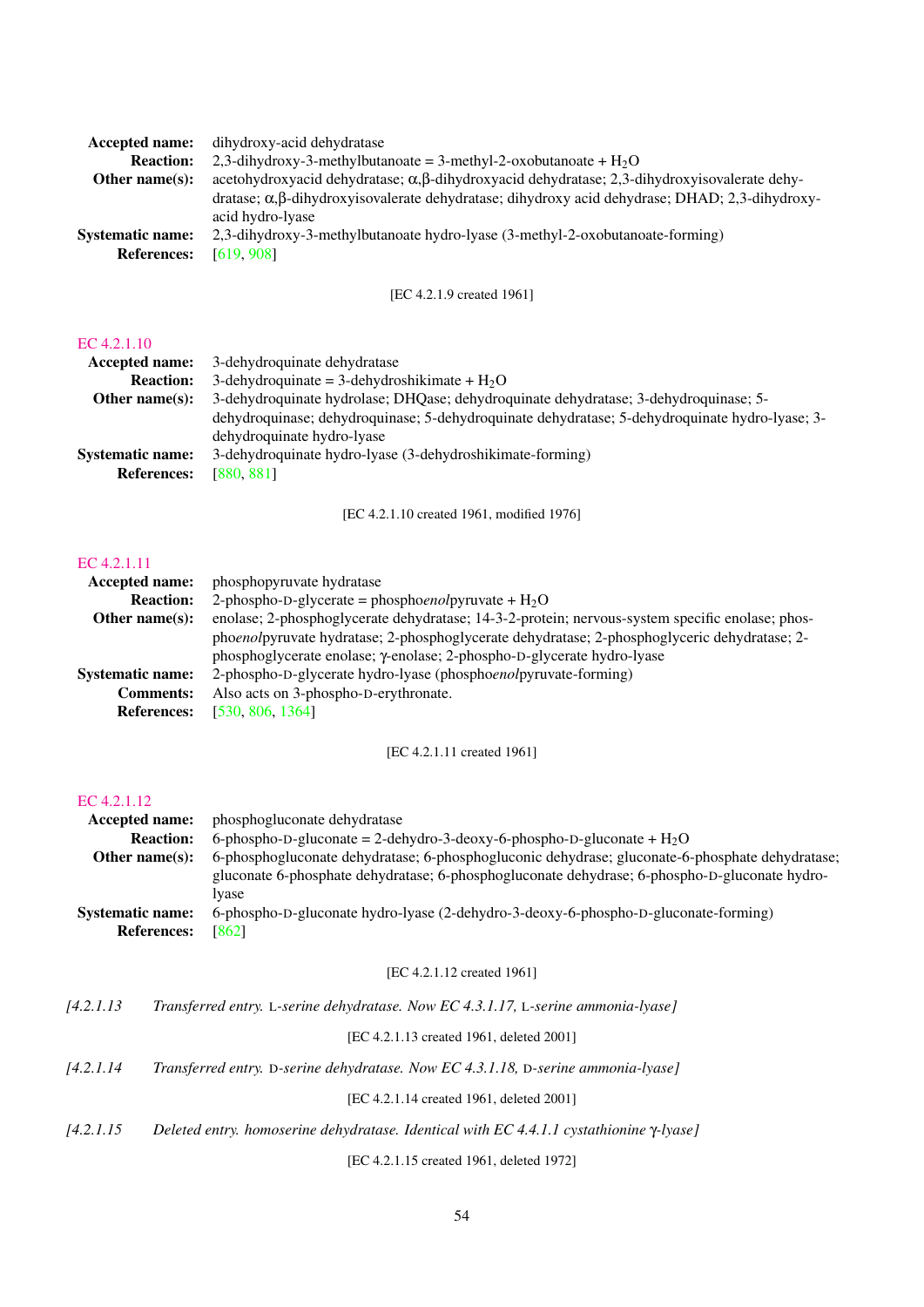*[4.2.1.16 Transferred entry. threonine dehydratase. Now EC 4.3.1.19, threonine ammonia-lyase]*

[EC 4.2.1.16 created 1961, deleted 2001]

#### [EC 4.2.1.17](http://www.enzyme-database.org/query.php?ec=4.2.1.17)

| <b>Accepted name:</b>   | enoyl-CoA hydratase                                                                                       |
|-------------------------|-----------------------------------------------------------------------------------------------------------|
| <b>Reaction:</b>        | $(3S)$ -3-hydroxyacyl-CoA = trans-2(or 3)-enoyl-CoA + H <sub>2</sub> O                                    |
| Other name $(s)$ :      | enoyl hydrase; unsaturated acyl-CoA hydratase; β-hydroxyacyl-CoA dehydrase; β-hydroxyacid de-             |
|                         | hydrase; acyl coenzyme A hydrase; crotonase; crotonyl hydrase; 2-octenoyl coenzyme A hydrase;             |
|                         | enoyl coenzyme A hydratase; 2-enoyl-CoA hydratase; short-chain enoyl-CoA hydratase; ECH; trans-           |
|                         | 2-enoyl-CoA hydratase; enoyl coenzyme A hydrase (D); enoyl coenzyme A hydrase (L); short chain            |
|                         | enoyl coenzyme A hydratase; D-3-hydroxyacyl-CoA dehydratase; enol-CoA hydratase                           |
| <b>Systematic name:</b> | (3S)-3-hydroxyacyl-CoA hydro-lyase                                                                        |
| <b>Comments:</b>        | Acts in the reverse direction. With <i>cis</i> -compounds, yields (3R)-3-hydroxyacyl-CoA. cf. EC 4.2.1.74 |
|                         | long-chain-enoyl-CoA hydratase.                                                                           |
| <b>References:</b>      | [897, 1216]                                                                                               |

[EC 4.2.1.17 created 1961]

## [EC 4.2.1.18](http://www.enzyme-database.org/query.php?ec=4.2.1.18)

| Accepted name:          | methylglutaconyl-CoA hydratase                                                              |
|-------------------------|---------------------------------------------------------------------------------------------|
| <b>Reaction:</b>        | (S)-3-hydroxy-3-methylglutaryl-CoA = trans-3-methylglutaconyl-CoA + $H_2O$                  |
| Other name $(s)$ :      | methylglutaconyl coenzyme A hydratase; 3-methylglutaconyl CoA hydratase; methylglutaconase; |
|                         | $(S)$ -3-hydroxy-3-methylglutaryl-CoA hydro-lyase                                           |
| <b>Systematic name:</b> | $(S)$ -3-hydroxy-3-methylglutaryl-CoA hydro-lyase (trans-3-methylglutaconyl-CoA-forming)    |
| <b>References:</b>      | [516]                                                                                       |
|                         |                                                                                             |

[EC 4.2.1.18 created 1961]

## [EC 4.2.1.19](http://www.enzyme-database.org/query.php?ec=4.2.1.19)

| <b>Accepted name:</b>   | imidazoleglycerol-phosphate dehydratase                                                            |
|-------------------------|----------------------------------------------------------------------------------------------------|
| <b>Reaction:</b>        | D-erythro-1-(imidazol-4-yl)glycerol 3-phosphate = 3-(imidazol-4-yl)-2-oxopropyl phosphate + $H_2O$ |
| Other name(s):          | IGP dehydratase; D-erythro-1-(imidazol-4-yl)glycerol 3-phosphate hydro-lyase                       |
| <b>Systematic name:</b> | D-erythro-1-(imidazol-4-yl)glycerol-3-phosphate hydro-lyase [3-(imidazol-4-yl)-2-oxopropyl-        |
|                         | phosphate-forming                                                                                  |
| <b>References:</b>      | $\lceil 23 \rceil$                                                                                 |

[EC 4.2.1.19 created 1961]

| <b>Accepted name:</b>   | tryptophan synthase                                                                                |
|-------------------------|----------------------------------------------------------------------------------------------------|
| <b>Reaction:</b>        | L-serine + 1-C-(indol-3-yl)glycerol 3-phosphate = L-tryptophan + D-glyceraldehyde 3-phosphate +    |
|                         | $H2O$ (overall reaction)                                                                           |
|                         | $(1a)$ 1-C-(indol-3-yl)glycerol 3-phosphate = indole + D-glyceraldehyde 3-phosphate                |
|                         | (1b) L-serine + indole = L-tryptophan + $H_2O$                                                     |
| Other name $(s)$ :      | L-tryptophan synthetase; indoleglycerol phosphate aldolase; tryptophan desmolase; tryptophan syn-  |
|                         | thetase; L-serine hydro-lyase (adding indoleglycerol-phosphate); L-serine hydro-lyase [adding 1-C- |
|                         | (indol-3-yl)glycerol 3-phosphate, L-tryptophan and glyceraldehyde-3-phosphate-forming]             |
| <b>Systematic name:</b> | L-serine hydro-lyase [adding 1-C-(indol-3-yl)glycerol 3-phosphate, L-tryptophan and D-             |
|                         | glyceraldehyde-3-phosphate-forming]                                                                |
|                         |                                                                                                    |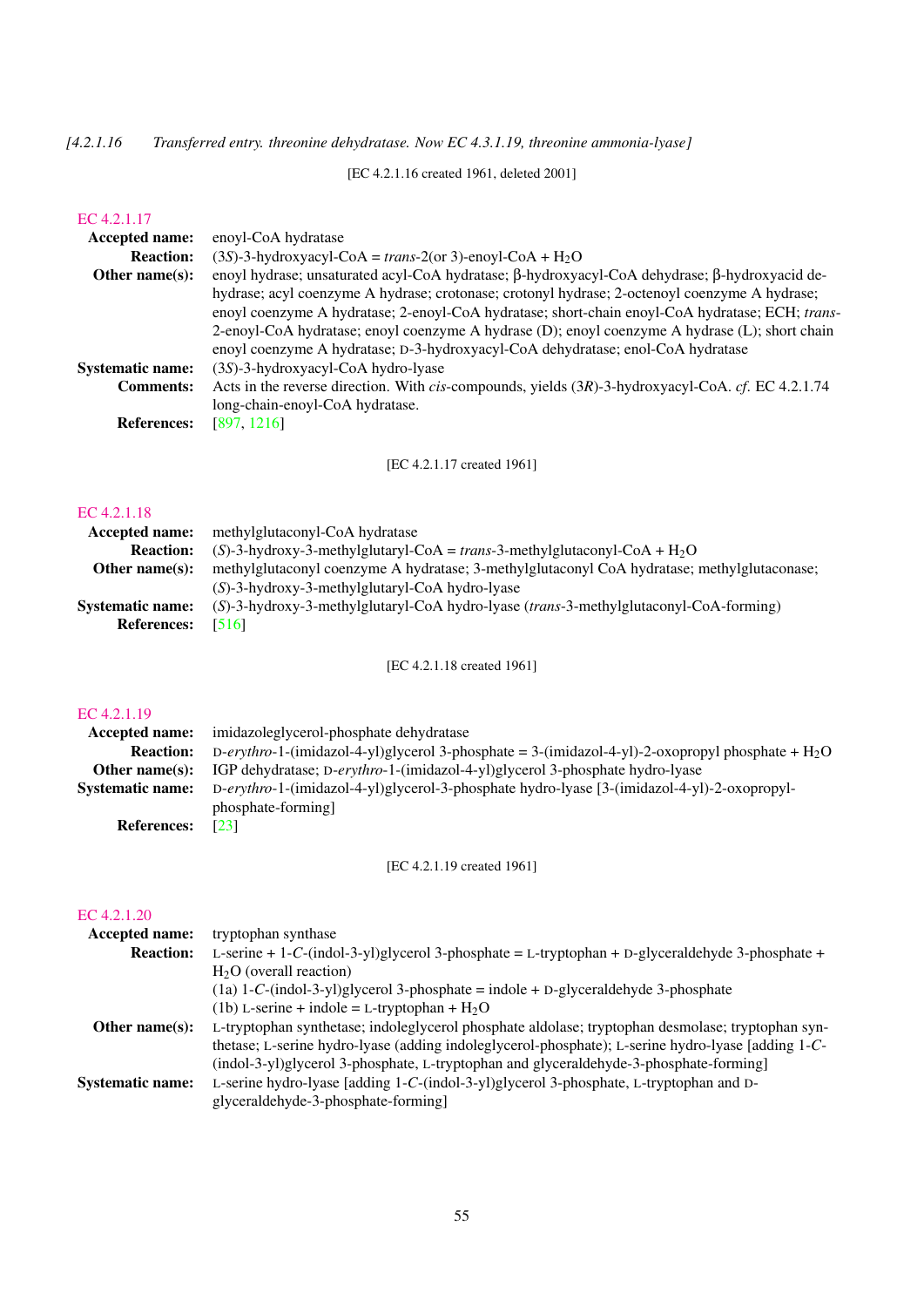Comments: A pyridoxal-phosphate protein. The α-subunit catalyses the conversion of 1-*C*-(indol-3-yl)glycerol 3-phosphate to indole and D-glyceraldehyde 3-phosphate (this reaction was included formerly under EC 4.1.2.8). The indole migrates to the β-subunit where, in the presence of pyridoxal 5'-phosphate, it is combined with L-serine to form L-tryptophan. In some organisms this enzyme is part of a multifunctional protein that also includes one or more of the enzymes EC 2.4.2.18 (anthranilate phosphoribosyltransferase), EC 4.1.1.48 (indole-3-glycerol-phosphate synthase), EC 4.1.3.27 (anthranilate synthase) and EC 5.3.1.24 (phosphoribosylanthranilate isomerase). In thermophilic organisms, where the high temperature enhances diffusion and causes the loss of indole, a protein similar to the β subunit can be found (EC 4.2.1.122). That enzyme cannot combine with the  $\alpha$  unit of EC 4.2.1.20 to form a complex.

References: [\[245,](#page-189-5) [247,](#page-189-2) [550,](#page-205-1) [552,](#page-205-5) [1376\]](#page-248-1)

[EC 4.2.1.20 created 1961, modified 1976, modified 2002, modified 2011]

*[4.2.1.21 Deleted entry. cystathionine* β*-synthase. Now EC 4.2.1.22 cystathionine* β*-synthase]*

[EC 4.2.1.21 created 1961, deleted 1964]

#### [EC 4.2.1.22](http://www.enzyme-database.org/query.php?ec=4.2.1.22)

| <b>Accepted name:</b>   | cystathionine β-synthase                                                                                           |  |  |
|-------------------------|--------------------------------------------------------------------------------------------------------------------|--|--|
| <b>Reaction:</b>        | L-serine + L-homocysteine = L-cystathionine + $H_2O$                                                               |  |  |
| Other name $(s)$ :      | serine sulfhydrase; β-thionase; methylcysteine synthase; cysteine synthase (incorrect); serine                     |  |  |
|                         | sulfhydrylase; L-serine hydro-lyase (adding homocysteine)                                                          |  |  |
| <b>Systematic name:</b> | L-serine hydro-lyase (adding homocysteine; L-cystathionine-forming)                                                |  |  |
| <b>Comments:</b>        | A pyridoxal-phosphate protein. A multifunctional enzyme: catalyses β-replacement reactions be-                     |  |  |
|                         | tween L-serine, L-cysteine, cysteine thioethers, or some other $\beta$ -substituted $\alpha$ -L-amino acids, and a |  |  |
|                         | variety of mercaptans.                                                                                             |  |  |
| <b>References:</b>      | [127, 918, 1128]                                                                                                   |  |  |

[EC 4.2.1.22 created 1961 (EC 4.2.1.21 created 1961, incorporated 1964, EC 4.2.1.23 created 1961, incorporated 1972)]

*[4.2.1.23 Deleted entry. methylcysteine synthase. The reaction was due to a side-reaction of EC 4.2.1.22 cystathionine* β*-synthase]*

[EC 4.2.1.23 created 1961, deleted 1972]

#### [EC 4.2.1.24](http://www.enzyme-database.org/query.php?ec=4.2.1.24)

| Accepted name:          | porphobilinogen synthase                                                                                                                                                                                                                                                                                                                                                                                                                                                                                                                                                                                                                                                                                                                                                                                                                                                                                                                                                         |  |
|-------------------------|----------------------------------------------------------------------------------------------------------------------------------------------------------------------------------------------------------------------------------------------------------------------------------------------------------------------------------------------------------------------------------------------------------------------------------------------------------------------------------------------------------------------------------------------------------------------------------------------------------------------------------------------------------------------------------------------------------------------------------------------------------------------------------------------------------------------------------------------------------------------------------------------------------------------------------------------------------------------------------|--|
| <b>Reaction:</b>        | 2.5-aminolevulinate = porphobilinogen + 2 $H_2O$                                                                                                                                                                                                                                                                                                                                                                                                                                                                                                                                                                                                                                                                                                                                                                                                                                                                                                                                 |  |
| Other name $(s)$ :      | aminolevulinate dehydratase; $\delta$ -aminolevulinate dehydratase; $\delta$ -aminolevulinic acid dehydrase; $\delta$ -<br>aminolevulinic acid dehydratase; aminolevulinic dehydratase; $\delta$ -aminolevulinic dehydratase; 5-<br>levulinic acid dehydratase; 5-aminolevulinate hydro-lyase (adding 5-aminolevulinate and cyclizing);<br>$hemB$ (gene name)                                                                                                                                                                                                                                                                                                                                                                                                                                                                                                                                                                                                                    |  |
| <b>Systematic name:</b> | 5-aminolevulinate hydro-lyase (adding 5-aminolevulinate and cyclizing; porphobilinogen-forming)                                                                                                                                                                                                                                                                                                                                                                                                                                                                                                                                                                                                                                                                                                                                                                                                                                                                                  |  |
| <b>Comments:</b>        | The enzyme catalyses the asymmetric condensation and cyclization of two 5-aminolevulinate<br>molecules, which is the first common step in the biosynthesis of tetrapyrrole pigments such as por-<br>phyrin, chlorophyll, vitamin $B_{12}$ , siroheme, phycobilin, and cofactor $F_{430}$ . The enzyme is widespread,<br>being essential in organisms that carry out respiration, photosynthesis, or methanogenesis. The en-<br>zymes from most organisms utilize metal ions $(Zn^{2+}, Mg^{2+}, K^+,$ and Na <sup>+</sup> ) as cofactors that reside at<br>multiple sites, including the active site and allosteric sites. Enzymes from archaea, yeast, and metazoa<br>(including human) contain $\text{Zn}^{2+}$ at the active site. In humans, the enzyme is a primary target for the<br>environmental toxin Pb. The enzymes from some organisms utilize a dynamic equilibrium between<br>architecturally distinct multimeric assemblies as a means for allosteric regulation. |  |
| <b>References:</b>      | [410, 678, 1399, 879, 575, 1354, 576, 1279]                                                                                                                                                                                                                                                                                                                                                                                                                                                                                                                                                                                                                                                                                                                                                                                                                                                                                                                                      |  |

[EC 4.2.1.24 created 1961]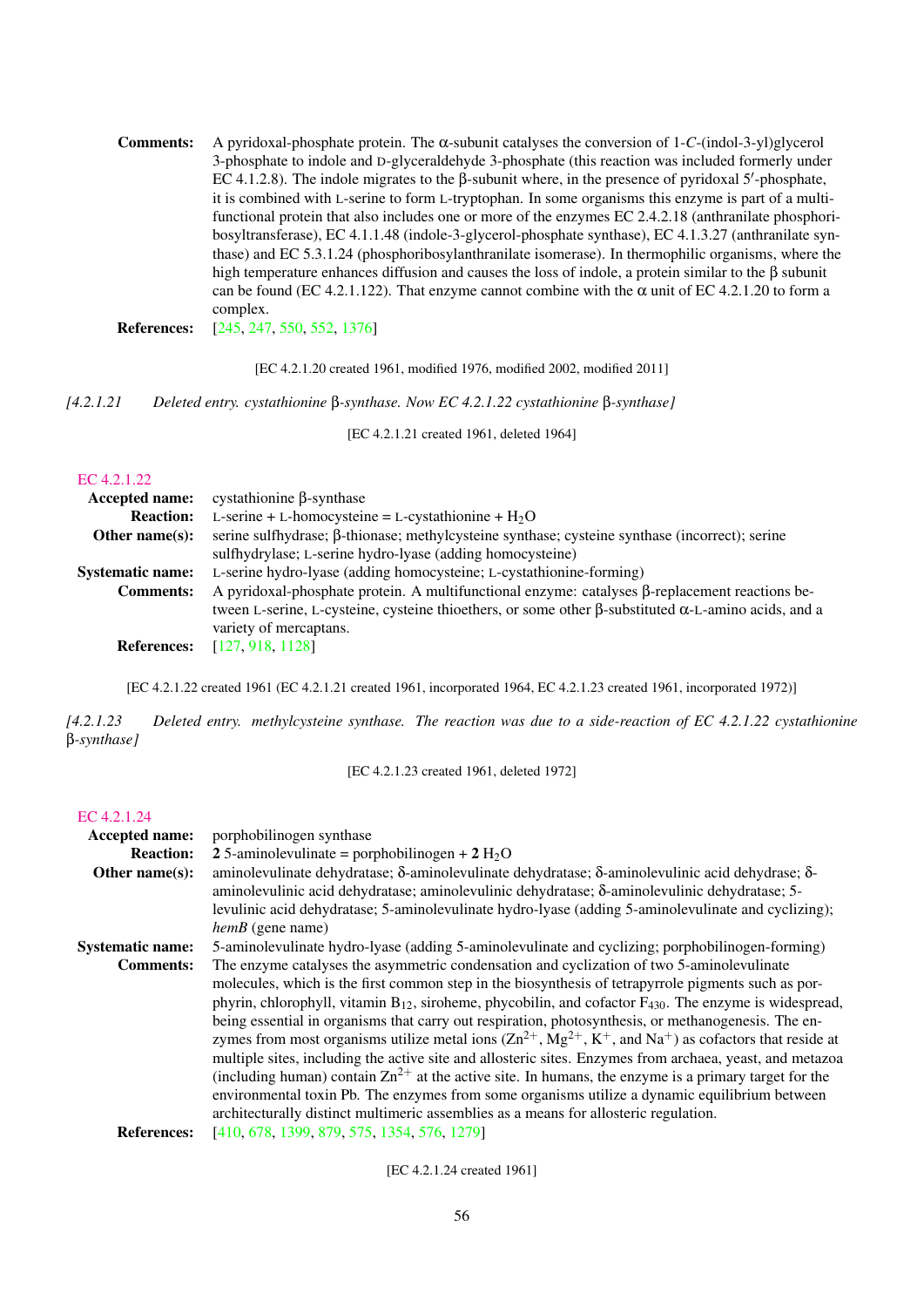#### [EC 4.2.1.25](http://www.enzyme-database.org/query.php?ec=4.2.1.25)

|                      | <b>Accepted name:</b> L-arabinonate dehydratase                                                 |
|----------------------|-------------------------------------------------------------------------------------------------|
|                      | <b>Reaction:</b> L-arabinonate = 2-dehydro-3-deoxy-L-arabinonate + $H_2O$                       |
|                      | <b>Other name(s):</b> L-arabonate dehydrase; L-arabonate dehydratase; L-arabinonate hydro-lyase |
|                      | <b>Systematic name:</b> L-arabinonate hydro-lyase (2-dehydro-3-deoxy-L-arabinonate-forming)     |
| References: $[1360]$ |                                                                                                 |

[EC 4.2.1.25 created 1965]

*[4.2.1.26 Deleted entry. aminodeoxygluconate dehydratase. This enzyme was transferred to EC 4.3.1.21, aminodeoxygluconate ammonia-lyase, which has since been deleted. The enzyme is identical to EC 4.3.1.9, glucosaminate ammonia-lyase]*

[EC 4.2.1.26 created 1965, deleted 2002]

#### [EC 4.2.1.27](http://www.enzyme-database.org/query.php?ec=4.2.1.27)

| <b>Accepted name:</b>   | acetylenecarboxylate hydratase                                                                        |  |
|-------------------------|-------------------------------------------------------------------------------------------------------|--|
| <b>Reaction:</b>        | 3-oxopropanoate = propynoate + $H_2O$                                                                 |  |
| Other name $(s)$ :      | acetylenemonocarboxylate hydratase; alkynoate hydratase; acetylenemonocarboxylate hydrase;            |  |
|                         | acetylenemonocarboxylic acid hydrase; malonate-semialdehyde dehydratase; 3-oxopropanoate hydro-       |  |
|                         | lyase                                                                                                 |  |
| <b>Systematic name:</b> | 3-oxopropanoate hydro-lyase (propynoate-forming)                                                      |  |
| <b>Comments:</b>        | The reaction is effectively irreversible, favouring oxopropanoate (malonic semialdehyde) and its tau- |  |
|                         | tomers. Also acts on but-3-ynoate forming acetoacetate. The mechanism appears to involve hydration    |  |
|                         | of the acetylene to 3-hydroxypropenoate, which will spontaneously tautomerize to 3-oxopropanoate.     |  |
|                         | It is thus analogous to EC 4.1.1.78, acetylenedicarboxylate decarboxylase, in its mechanism.          |  |
| <b>References:</b>      | [293, 1390]                                                                                           |  |

[EC 4.2.1.27 created 1965, (EC 4.2.1.71 created 1978, modified 1989, modified 2000, incorporated 2004) modified 2004]

#### [EC 4.2.1.28](http://www.enzyme-database.org/query.php?ec=4.2.1.28)

| <b>Accepted name:</b>   | propanediol dehydratase                                                                                 |  |
|-------------------------|---------------------------------------------------------------------------------------------------------|--|
| <b>Reaction:</b>        | propane-1,2-diol = propanal + $H_2O$                                                                    |  |
| Other name $(s)$ :      | <i>meso-2,3-butanediol dehydrase; diol dehydratase; DL-1,2-propanediol hydro-lyase; diol dehydrase;</i> |  |
|                         | adenosylcobalamin-dependent diol dehydratase; propanediol dehydrase; coenzyme $B_{12}$ -dependent       |  |
|                         | diol dehydrase; 1,2-propanediol dehydratase; dioldehydratase; propane-1,2-diol hydro-lyase              |  |
| <b>Systematic name:</b> | propane-1,2-diol hydro-lyase (propanal-forming)                                                         |  |
| <b>Comments:</b>        | Requires a cobamide coenzyme. Also dehydrates ethylene glycol to acetaldehyde.                          |  |
| <b>References:</b>      | [1066, 371, 732]                                                                                        |  |
|                         |                                                                                                         |  |

[EC 4.2.1.28 created 1965]

*[4.2.1.29 Transferred entry. indoleacetaldoxime dehydratase. Now EC 4.99.1.6, indoleacetaldoxime dehydratase. The enzyme was classified incorrectly as a C-O lyase when the bond broken is a N-O bond]*

[EC 4.2.1.29 created 1965, deleted 2004]

#### [EC 4.2.1.30](http://www.enzyme-database.org/query.php?ec=4.2.1.30)

| glycerol dehydratase                             |
|--------------------------------------------------|
| glycerol = 3-hydroxypropanal + $H_2O$            |
| glycerol dehydrase; glycerol hydro-lyase         |
| glycerol hydro-lyase (3-hydroxypropanal-forming) |
| Requires a cobamide coenzyme.                    |
| [371, 1140, 1141, 1196]                          |
|                                                  |

[EC 4.2.1.30 created 1972]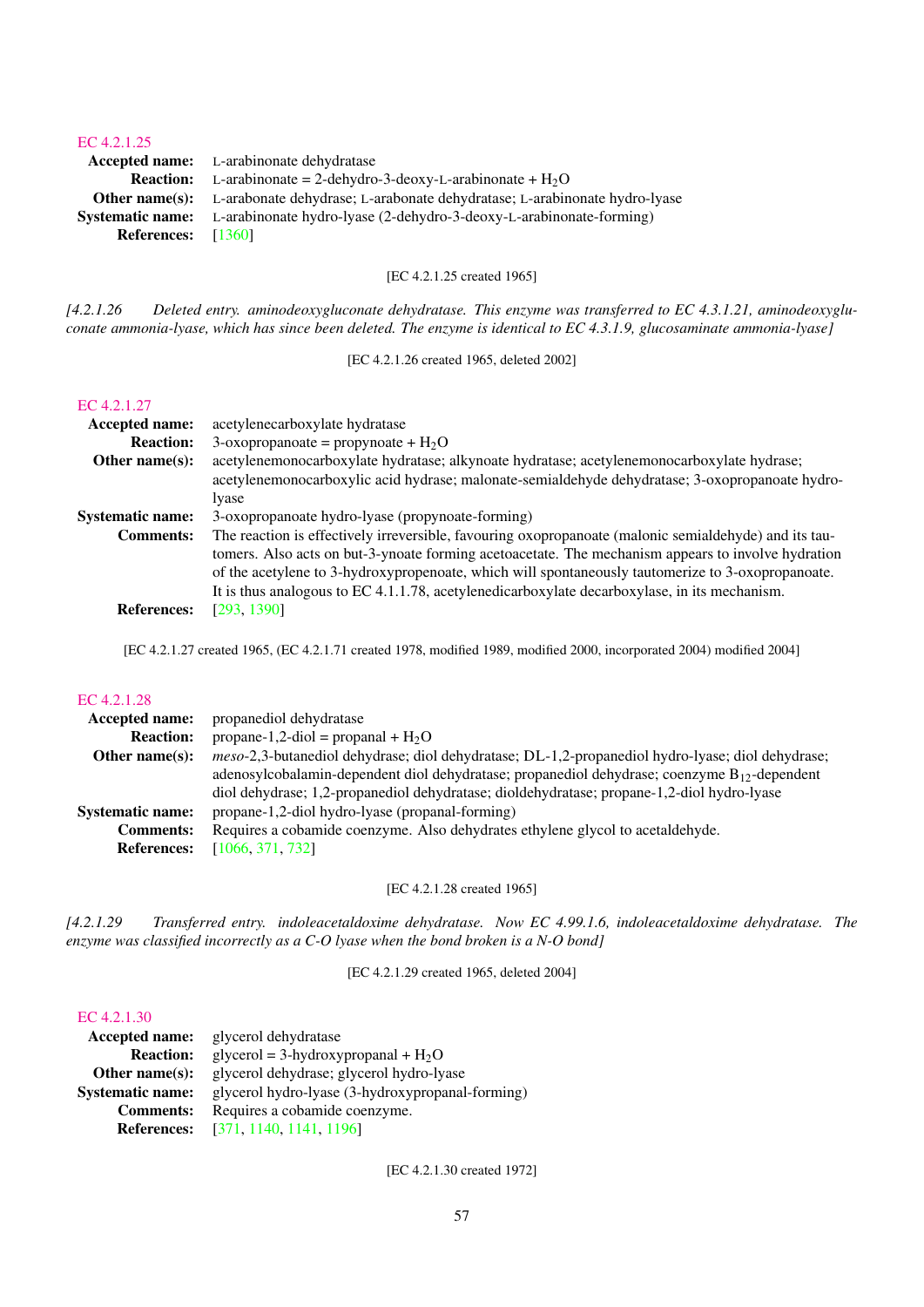## [EC 4.2.1.31](http://www.enzyme-database.org/query.php?ec=4.2.1.31)

Accepted name: maleate hydratase **Reaction:**  $(R)$ -malate = maleate +  $H_2O$ Other name(s): D-malate hydro-lyase; malease; (*R*)-malate hydro-lyase Systematic name: (*R*)-malate hydro-lyase (maleate-forming) **References:** [\[131,](#page-183-3) [1098\]](#page-234-1)

[EC 4.2.1.31 created 1972]

#### [EC 4.2.1.32](http://www.enzyme-database.org/query.php?ec=4.2.1.32)

| <b>Accepted name:</b>   | $L(+)$ -tartrate dehydratase                                                                                                                                                          |
|-------------------------|---------------------------------------------------------------------------------------------------------------------------------------------------------------------------------------|
| <b>Reaction:</b>        | $(R,R)$ -tartrate = oxaloacetate + H <sub>2</sub> O                                                                                                                                   |
| Other name $(s)$ :      | tartrate dehydratase; tartaric acid dehydrase; L-tartrate dehydratase; L-(+)-tartaric acid dehydratase;                                                                               |
|                         | $(R,R)$ -tartrate hydro-lyase                                                                                                                                                         |
| <b>Systematic name:</b> | $(R,R)$ -tartrate hydro-lyase (oxaloacetate-forming)                                                                                                                                  |
| <b>Comments:</b>        | The enzyme exists in an inactive low-molecular-mass form, which is converted into active enzyme in<br>the presence of $Fe^{2+}$ and thiol. cf. EC 4.2.1.81 D(-)-tartrate dehydratase. |
| <b>References:</b>      | [549]                                                                                                                                                                                 |

[EC 4.2.1.32 created 1972, modified 1986]

## [EC 4.2.1.33](http://www.enzyme-database.org/query.php?ec=4.2.1.33)

| <b>Accepted name:</b>   | 3-isopropylmalate dehydratase                                                                              |  |
|-------------------------|------------------------------------------------------------------------------------------------------------|--|
| <b>Reaction:</b>        | $(2R,3S)$ -3-isopropylmalate = $(2S)$ -2-isopropylmalate (overall reaction)                                |  |
|                         | $(1a)$ (2R,3S)-3-isopropylmalate = 2-isopropylmaleate + H <sub>2</sub> O                                   |  |
|                         | (1b) 2-isopropylmaleate + $H_2O = (2S)$ -2-isopropylmalate                                                 |  |
| Other name $(s)$ :      | $(2R,3S)$ -3-isopropylmalate hydro-lyase; $\beta$ -isopropylmalate dehydratase; isopropylmalate isomerase; |  |
|                         | $\alpha$ -isopropylmalate isomerase; 3-isopropylmalate hydro-lyase                                         |  |
| <b>Systematic name:</b> | $(2R,3S)$ -3-isopropylmalate hydro-lyase (2-isopropylmaleate-forming)                                      |  |
| <b>Comments:</b>        | Forms part of the leucine biosynthesis pathway. The enzyme brings about the interconversion of the         |  |
|                         | two isomers of isopropylmalate. It contains an iron-sulfur cluster.                                        |  |
| <b>References:</b>      | [440, 164, 229, 580]                                                                                       |  |
|                         |                                                                                                            |  |

[EC 4.2.1.33 created 1972, modified 1976, modified 2012]

#### [EC 4.2.1.34](http://www.enzyme-database.org/query.php?ec=4.2.1.34)

|                    | <b>Accepted name:</b> $(S)$ -2-methylmalate dehydratase                                              |  |
|--------------------|------------------------------------------------------------------------------------------------------|--|
| <b>Reaction:</b>   | $(S)$ -2-methylmalate = 2-methylfumarate + H <sub>2</sub> O                                          |  |
| Other name $(s)$ : | mesaconate hydratase; (+)-citramalate hydro-lyase; L-citramalate hydrolase; citramalate dehydratase; |  |
|                    | $(+)$ -citramalic hydro-lyase; mesaconate mesaconase; mesaconase; $(S)$ -2-methylmalate hydro-lyase  |  |
| Systematic name:   | $(S)$ -2-methylmalate hydro-lyase (2-methylfumarate-forming)                                         |  |
| <b>Comments:</b>   | Also hydrates fumarate to $(S)$ -malate.                                                             |  |
| <b>References:</b> | [92, 1340]                                                                                           |  |

#### [EC 4.2.1.34 created 1972]

|                    | <b>Accepted name:</b> $(R)$ -2-methylmalate dehydratase                                                |  |
|--------------------|--------------------------------------------------------------------------------------------------------|--|
| <b>Reaction:</b>   | $(R)$ -2-methylmalate = 2-methylmaleate + H <sub>2</sub> O                                             |  |
| Other name $(s)$ : | citraconate hydratase; citraconase; citramalate hydro-lyase; $(-)$ -citramalate hydro-lyase; $(R)$ -2- |  |
|                    | methylmalate hydro-lyase                                                                               |  |
| Systematic name:   | $(R)$ -2-methylmalate hydro-lyase (2-methylmaleate-forming)                                            |  |
| <b>Comments:</b>   | Requires $Fe2+$ .                                                                                      |  |
|                    | <b>References:</b> [1228, 1051]                                                                        |  |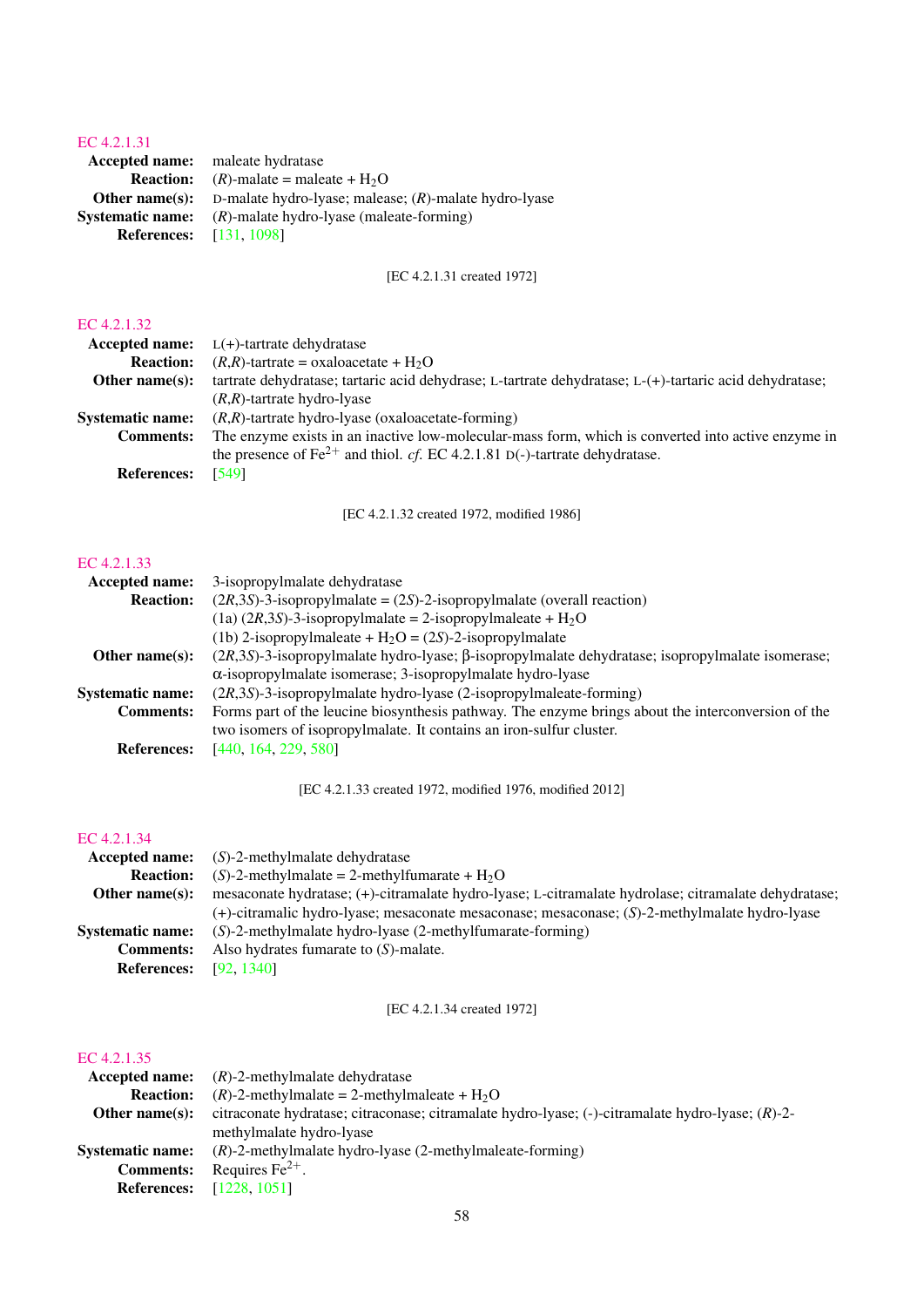## [EC 4.2.1.35 created 1972]

#### [EC 4.2.1.36](http://www.enzyme-database.org/query.php?ec=4.2.1.36)

| Accepted name:                         |                  | homoaconitate hydratase                                                                                                                                                                                                                                                                                                                                                                                                                                                                                                                                                                    |  |
|----------------------------------------|------------------|--------------------------------------------------------------------------------------------------------------------------------------------------------------------------------------------------------------------------------------------------------------------------------------------------------------------------------------------------------------------------------------------------------------------------------------------------------------------------------------------------------------------------------------------------------------------------------------------|--|
|                                        | <b>Reaction:</b> | $(1R,2S)$ -1-hydroxybutane-1,2,4-tricarboxylate = (Z)-but-1-ene-1,2,4-tricarboxylate + H <sub>2</sub> O                                                                                                                                                                                                                                                                                                                                                                                                                                                                                    |  |
| Other name $(s)$ :                     |                  | homoaconitase; cis-homoaconitase; HACN; Lys <sup>4</sup> ; LysF; 2-hydroxybutane-1,2,4-tricarboxylate hydro-<br>lyase (incorrect)                                                                                                                                                                                                                                                                                                                                                                                                                                                          |  |
| <b>Systematic name:</b>                |                  | $(1R,2S)$ -1-hydroxybutane-1,2,4-tricarboxylate hydro-lyase $[(Z)$ -but-1-ene-1,2,4-tricarboxylate-<br>forming]                                                                                                                                                                                                                                                                                                                                                                                                                                                                            |  |
| <b>Comments:</b><br><b>References:</b> |                  | Requires a [4Fe-4S] cluster for activity. The enzyme from the hyperthermophilic eubacterium Ther-<br>mus thermophilus can catalyse the reaction shown above but cannot catalyse the previously described<br>reaction, i.e. formation of $(R)$ -homocitrate by hydration of <i>cis</i> -homoaconitate. The enzyme respon-<br>sible for the conversion of <i>cis</i> -homoaconitate into $(R)$ -homocitrate in <i>T. thermophilus</i> is unknown<br>at present but the reaction can be catalysed in vitro using a conitate hydratase from pig (EC 4.2.1.3)<br>$[588]$ .<br>[1224, 588, 1435] |  |
|                                        |                  | [EC 4.2.1.36 created 1972, modified 2007]                                                                                                                                                                                                                                                                                                                                                                                                                                                                                                                                                  |  |
| [4.2.1.37]                             |                  | Transferred entry. trans-epoxysuccinate hydratase. Now EC 3.3.2.4, trans-epoxysuccinate hydrolase]                                                                                                                                                                                                                                                                                                                                                                                                                                                                                         |  |
|                                        |                  | [EC 4.2.1.37 created 1972, deleted 1992]                                                                                                                                                                                                                                                                                                                                                                                                                                                                                                                                                   |  |
| [4.2.1.38]<br>lyase]                   |                  | Transferred entry. erythro-3-hydroxyaspartate dehydratase. Now EC 4.3.1.20, erythro-3-hydroxyaspartate ammonia-                                                                                                                                                                                                                                                                                                                                                                                                                                                                            |  |
|                                        |                  | [EC 4.2.1.38 created 1972, deleted 2001]                                                                                                                                                                                                                                                                                                                                                                                                                                                                                                                                                   |  |

## [EC 4.2.1.39](http://www.enzyme-database.org/query.php?ec=4.2.1.39)

| Accepted name:          | gluconate dehydratase                                                                               |  |
|-------------------------|-----------------------------------------------------------------------------------------------------|--|
| <b>Reaction:</b>        | D-gluconate = 2-dehydro-3-deoxy-D-gluconate + $H_2O$                                                |  |
| Other name $(s)$ :      | D-gluconate dehydratase; D-gluconate hydro-lyase                                                    |  |
| <b>Systematic name:</b> | D-gluconate hydro-lyase (2-dehydro-3-deoxy-D-gluconate-forming)                                     |  |
| <b>Comments:</b>        | The enzyme shows no activity with D-galactonate [82]. cf. EC 4.2.1.140, gluconate/galactonate dehy- |  |
|                         | dratase.                                                                                            |  |
| <b>References:</b>      | [30, 82]                                                                                            |  |

[EC 4.2.1.39 created 1972]

## [EC 4.2.1.40](http://www.enzyme-database.org/query.php?ec=4.2.1.40)

|                          | <b>Accepted name:</b> glucarate dehydratase                                      |
|--------------------------|----------------------------------------------------------------------------------|
|                          | <b>Reaction:</b> D-glucarate = 5-dehydro-4-deoxy-D-glucarate + $H_2O$            |
|                          | <b>Other name(s):</b> D-glucarate dehydratase; D-glucarate hydro-lyase           |
|                          | Systematic name: D-glucarate hydro-lyase (5-dehydro-4-deoxy-D-glucarate-forming) |
| <b>References:</b> [101] |                                                                                  |

[EC 4.2.1.40 created 1972]

| <b>Accepted name:</b>   | 5-dehydro-4-deoxyglucarate dehydratase                                                         |
|-------------------------|------------------------------------------------------------------------------------------------|
| <b>Reaction:</b>        | 5-dehydro-4-deoxy-D-glucarate = 2,5-dioxopentanoate + $H_2O$ + $CO_2$                          |
| Other name $(s)$ :      | 5-keto-4-deoxy-glucarate dehydratase; 5-keto-4-deoxy-glucarate dehydratase; deoxyketoglucarate |
|                         | dehydratase; D-4-deoxy-5-ketoglucarate hydro-lyase; 5-dehydro-4-deoxy-D-glucarate hydro-lyase  |
|                         | (decarboxylating)                                                                              |
| <b>Systematic name:</b> | 5-dehydro-4-deoxy-D-glucarate hydro-lyase (decarboxylating; 2,5-dioxopentanoate-forming)       |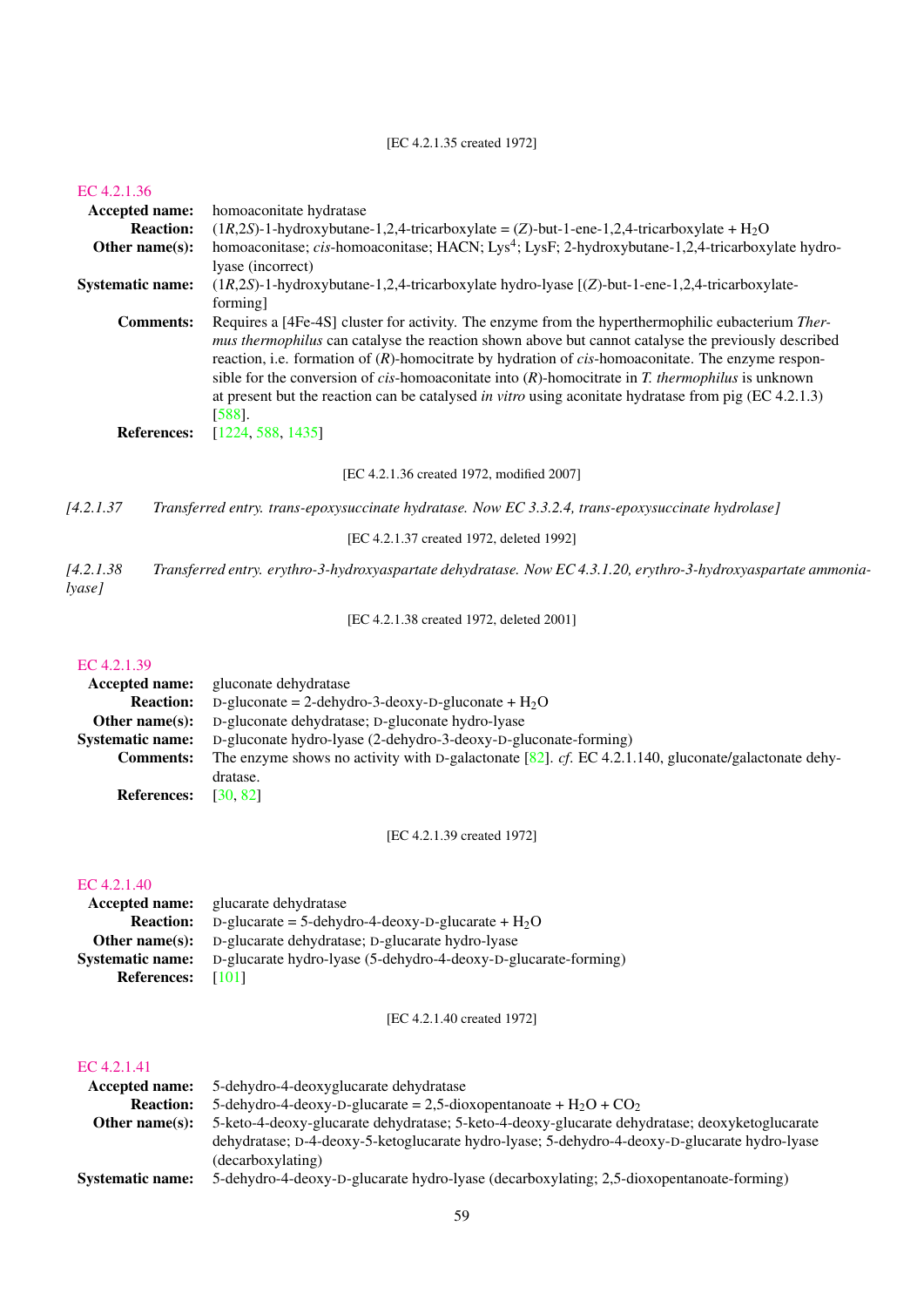## References: [\[584\]](#page-207-7)

[EC 4.2.1.41 created 1972]

## [EC 4.2.1.42](http://www.enzyme-database.org/query.php?ec=4.2.1.42)

| <b>Accepted name:</b>   | galactarate dehydratase                                                                                      |
|-------------------------|--------------------------------------------------------------------------------------------------------------|
| <b>Reaction:</b>        | galactarate = $(2R,3S)$ -2,3-dihydroxy-5-oxohexanedioate + H <sub>2</sub> O                                  |
| Other name $(s)$ :      | D-galactarate hydro-lyase; D-galactarate hydro-lyase (5-dehydro-4-deoxy-D-glucarate-forming); talrD          |
|                         | (gene name)/galrD (gene name); galactarate dehydratase (L-threo-forming)                                     |
| <b>Systematic name:</b> | galactarate hydro-lyase (5-dehydro-4-deoxy-D-glucarate-forming)                                              |
| <b>Comments:</b>        | The enzyme from the bacterium <i>Escherichia coli</i> is specific for galactarate $[546]$ , while the enzyme |
|                         | from Salmonella typhimurium also has activity with L-talarate (cf. EC 4.2.1.156, L-talarate dehy-            |
|                         | dratase) [ $1408$ ]. cf. EC 4.2.1.158, galactarate dehydratase (D-threo-forming).                            |
| <b>References:</b>      | [102, 546, 1408, 1045]                                                                                       |
|                         |                                                                                                              |

[EC 4.2.1.42 created 1972, modified 2015]

## [EC 4.2.1.43](http://www.enzyme-database.org/query.php?ec=4.2.1.43)

|                             | <b>Accepted name:</b> 2-dehydro-3-deoxy-L-arabinonate dehydratase                                           |
|-----------------------------|-------------------------------------------------------------------------------------------------------------|
| <b>Reaction:</b>            | 2-dehydro-3-deoxy-L-arabinonate = 2,5-dioxopentanoate + $H_2O$                                              |
|                             | <b>Other name(s):</b> 2-keto-3-deoxy-L-arabinonate dehydratase; 2-dehydro-3-deoxy-L-arabinonate hydro-lyase |
| <b>Systematic name:</b>     | 2-dehydro-3-deoxy-L-arabinonate hydro-lyase (2,5-dioxopentanoate-forming)                                   |
| <b>References:</b> $[1220]$ |                                                                                                             |

[EC 4.2.1.43 created 1972]

## [EC 4.2.1.44](http://www.enzyme-database.org/query.php?ec=4.2.1.44)

|                         | <b>Accepted name:</b> <i>myo-inosose-2 dehydratase</i>                                             |
|-------------------------|----------------------------------------------------------------------------------------------------|
| <b>Reaction:</b>        | 2,4,6/3,5-pentahydroxycyclohexanone = 3,5/4-trihydroxycyclohexa-1,2-dione + H <sub>2</sub> O       |
| Other name $(s)$ :      | inosose 2,3-dehydratase; ketoinositol dehydratase; 2,4,6/3,5-pentahydroxycyclohexanone hydro-lyase |
| <b>Systematic name:</b> | 2,4,6/3,5-pentahydroxycyclohexanone hydro-lyase (3,5/4-trihydroxycyclohexa-1,2-dione-forming)      |
| <b>Comments:</b>        | Requires $Co^{2+}$ or $Mn^{2+}$ .                                                                  |
| <b>References:</b>      | [88]                                                                                               |

[EC 4.2.1.44 created 1972]

#### [EC 4.2.1.45](http://www.enzyme-database.org/query.php?ec=4.2.1.45)

| Accepted name: CDP-glucose 4,6-dehydratase                                                    |
|-----------------------------------------------------------------------------------------------|
| <b>Reaction:</b> CDP-glucose = CDP-4-dehydro-6-deoxy-D-glucose + $H_2O$                       |
| <b>Other name(s):</b> cytidine diphosphoglucose oxidoreductase; CDP-glucose 4,6-hydro-lyase   |
| <b>Systematic name:</b> CDP-glucose 4.6-hydro-lyase (CDP-4-dehydro-6-deoxy-D-glucose-forming) |
| <b>Comments:</b> Requires bound $NAD^+$ .                                                     |
| <b>References:</b> [510, 831, 860]                                                            |

[EC 4.2.1.45 created 1972]

|                         | <b>Accepted name:</b> dTDP-glucose 4,6-dehydratase                                             |
|-------------------------|------------------------------------------------------------------------------------------------|
| <b>Reaction:</b>        | $dTDP-\alpha-D-glu\csc = dTDP-4-dehydro-6-deoxy-\alpha-D-glu\csc + H_2O$                       |
| Other name $(s)$ :      | thymidine diphosphoglucose oxidoreductase; TDP-glucose oxidoreductase; dTDP-glucose 4,6-hydro- |
|                         | lyase; dTDP-glucose 4,6-hydro-lyase (dTDP-4-dehydro-6-deoxy-α-D-glucose-forming)               |
| <b>Systematic name:</b> | $dTDP-\alpha-D-glucose 4,6-hydro-lyase (dTDP-4-dehydro-6-deoxy-\alpha-D-glucose-forming)$      |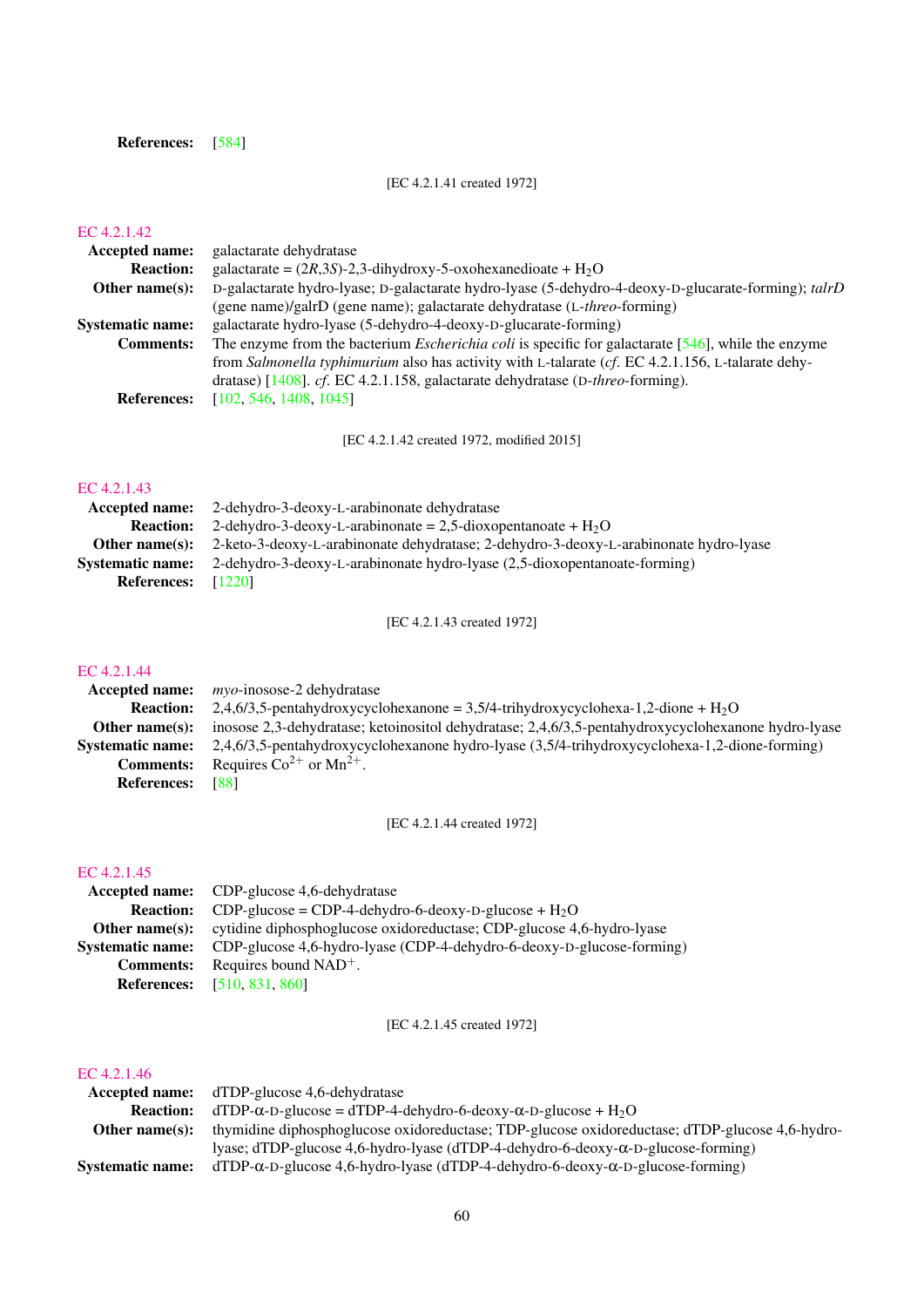| <b>Comments:</b>   | Requires bound $NAD^+$ .   |
|--------------------|----------------------------|
| <b>References:</b> | [413, 860, 1346, 496, 439] |

[EC 4.2.1.46 created 1972]

## [EC 4.2.1.47](http://www.enzyme-database.org/query.php?ec=4.2.1.47)

| <b>Accepted name:</b>   | GDP-mannose 4,6-dehydratase                                                                                                |
|-------------------------|----------------------------------------------------------------------------------------------------------------------------|
| <b>Reaction:</b>        | GDP- $\alpha$ -D-mannose = GDP-4-dehydro- $\alpha$ -D-rhamnose + H <sub>2</sub> O                                          |
| Other name $(s)$ :      | guanosine 5'-diphosphate-D-mannose oxidoreductase; guanosine diphosphomannose oxidoreductase;                              |
|                         | guanosine diphosphomannose 4,6-dehydratase; GDP-D-mannose dehydratase; GDP-D-mannose 4,6-                                  |
|                         | dehydratase; Gmd; GDP-mannose 4,6-hydro-lyase; GDP-mannose 4,6-hydro-lyase (GDP-4-dehydro-                                 |
|                         | 6-deoxy-D-mannose-forming)                                                                                                 |
| <b>Systematic name:</b> | GDP- $\alpha$ -D-mannose 4,6-hydro-lyase (GDP-4-dehydro- $\alpha$ -D-rhamnose-forming)                                     |
| <b>Comments:</b>        | The bacterial enzyme requires bound $NAD+$ . This enzyme forms the first step in the biosynthesis of                       |
|                         | GDP- $\alpha$ -D-rhamnose and GDP- $\beta$ -L-fucose. In Aneurinibacillus thermoaerophilus L420-91 <sup>T</sup> , this en- |
|                         | zyme acts as a bifunctional enzyme, catalysing the above reaction as well as the reaction catalysed by                     |
|                         | EC 1.1.1.281, GDP-4-dehydro-6-deoxy-D-mannose reductase $[665]$ . Belongs to the short-chain dehy-                         |
|                         | drogenase/reductase enzyme family, having homologous structures and a conserved catalytic triad of                         |
|                         | Lys, Tyr and Ser/Thr residues [900].                                                                                       |
| <b>References:</b>      | [332, 755, 860, 1232, 665, 900]                                                                                            |
|                         |                                                                                                                            |

[EC 4.2.1.47 created 1972, modified 2004]

#### [EC 4.2.1.48](http://www.enzyme-database.org/query.php?ec=4.2.1.48)

| <b>Accepted name:</b> D-glutamate cyclase                    |
|--------------------------------------------------------------|
| <b>Reaction:</b> D-glutamate = $5$ -oxo-D-proline + $H_2O$   |
| <b>Other name(s):</b> D-glutamate hydro-lyase (cyclizing)    |
| D-glutamate hydro-lyase (cyclizing; 5-oxo-D-proline-forming) |
| Also acts on various derivatives of D-glutamate.             |
| - 18571                                                      |
|                                                              |

[EC 4.2.1.48 created 1972]

#### [EC 4.2.1.49](http://www.enzyme-database.org/query.php?ec=4.2.1.49)

| <b>Accepted name:</b> urocanate hydratase                                                                                                                                                                                                                                                                        |
|------------------------------------------------------------------------------------------------------------------------------------------------------------------------------------------------------------------------------------------------------------------------------------------------------------------|
| $3-(5-\alpha x)^{-1}$ -1 $\mu$ -1 $\mu$ -1 $\mu$ -1 $\mu$ -1 $\mu$ $\alpha$ -4 $\alpha$ -4 $\mu$ $\beta$ or $\mu$ -1 $\mu$ or $\alpha$ = $\mu$ $\alpha$ = $\mu$ $\alpha$ = $\mu$ $\alpha$ = $\mu$ $\alpha$ = $\mu$ $\alpha$ = $\mu$ $\alpha$ = $\mu$ $\alpha$ = $\mu$ $\alpha$ = $\mu$ $\alpha$ = $\mu$ $\alpha$ |
| urocanase; $3-(5-\alpha x)^{-1}$ , $5-\frac{dihydro-3H-imidazol-4-yl}$ ) propanoate hydro-lyase                                                                                                                                                                                                                  |
| <b>Systematic name:</b> $3-(5-\alpha x)^2 - 4.5-\frac{1}{2}$ billy dro-3H-imidazol-4-yl) propanoate hydro-lyase (urocanate-forming)                                                                                                                                                                              |
| <b>Comments:</b> Contains tightly bound $NAD^+$ .                                                                                                                                                                                                                                                                |
| <b>References:</b> [1065, 486, 616, 1243]                                                                                                                                                                                                                                                                        |
|                                                                                                                                                                                                                                                                                                                  |

[EC 4.2.1.49 created 1972, modified 2001]

#### [EC 4.2.1.50](http://www.enzyme-database.org/query.php?ec=4.2.1.50)

|                          | <b>Accepted name:</b> pyrazolylalanine synthase                                                                                   |
|--------------------------|-----------------------------------------------------------------------------------------------------------------------------------|
|                          | <b>Reaction:</b> L-serine + pyrazole = $3-(pyrazol-1-vl)-L$ -alanine + $H_2O$                                                     |
|                          | <b>Other name(s):</b> $\beta$ -pyrazolylalaninase; $\beta$ -(1-pyrazolyl)alanine synthase; L-serine hydro-lyase (adding pyrazole) |
|                          | <b>Systematic name:</b> L-serine hydro-lyase [adding pyrazole; 3-(pyrazol-1-yl)-L-alanine-forming]                                |
|                          | <b>Comments:</b> A pyridoxal-phosphate protein.                                                                                   |
| <b>References:</b> [318] |                                                                                                                                   |

[EC 4.2.1.50 created 1972]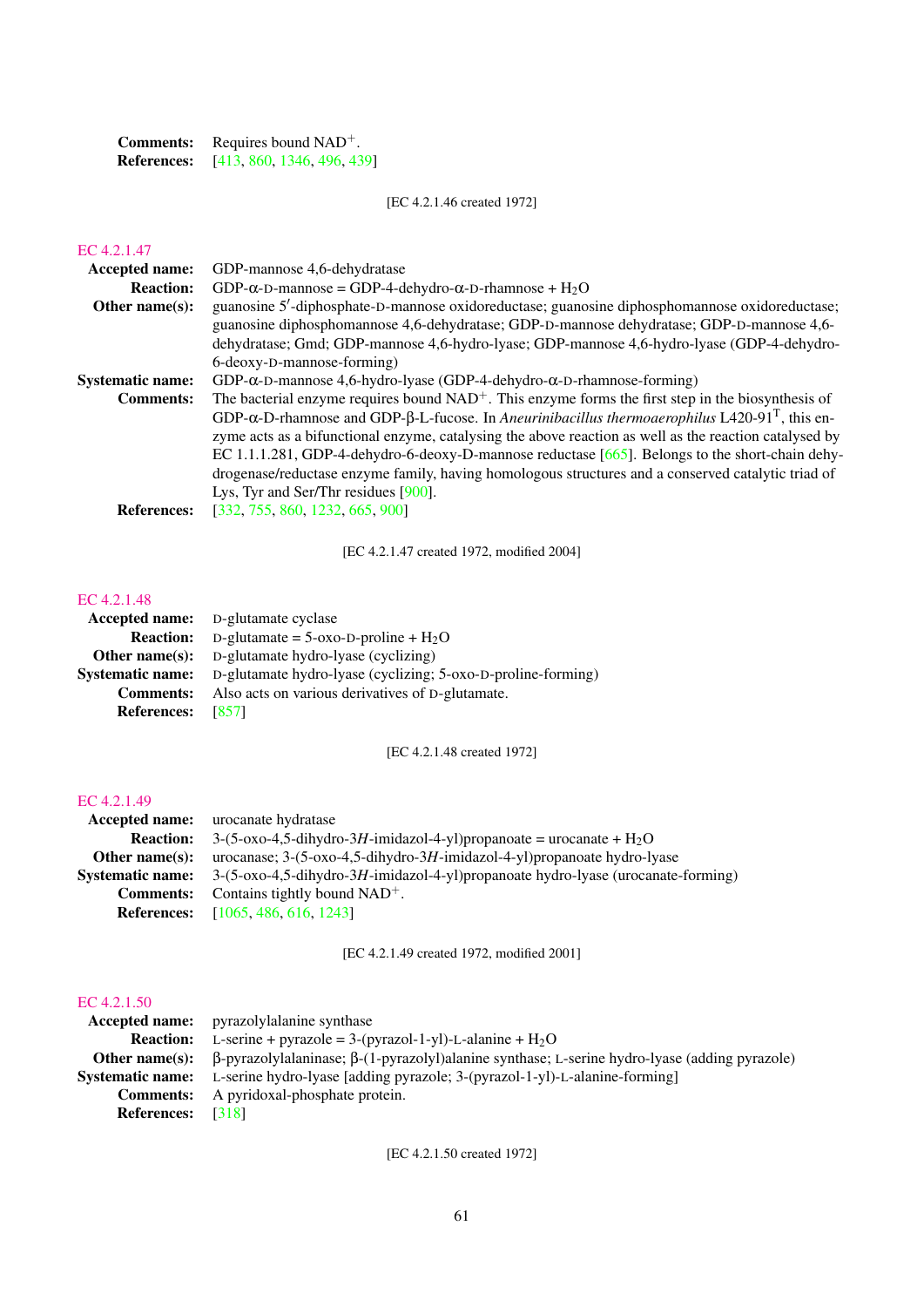#### [EC 4.2.1.51](http://www.enzyme-database.org/query.php?ec=4.2.1.51)

| <b>Accepted name:</b>   | prephenate dehydratase                                                                                |
|-------------------------|-------------------------------------------------------------------------------------------------------|
| <b>Reaction:</b>        | prephenate = phenylpyruvate + $H_2O$ + $CO_2$                                                         |
| Other name $(s)$ :      | prephenate hydro-lyase (decarboxylating)                                                              |
| <b>Systematic name:</b> | prephenate hydro-lyase (decarboxylating; phenylpyruvate-forming)                                      |
| <b>Comments:</b>        | This enzyme in the enteric bacteria also possesses chorismate mutase (EC 5.4.99.5) activity, and con- |
|                         | verts chorismate into prephenate.                                                                     |
| <b>References:</b>      | [194, 242, 1135]                                                                                      |
|                         |                                                                                                       |

[EC 4.2.1.51 created 1972]

*[4.2.1.52 Transferred entry. dihydrodipicolinate synthase. Now EC 4.3.3.7, 4-hydroxy-2,3,4,5-tetrahydrodipicolinate synthase.]*

[EC 4.2.1.52 created 1972, deleted 2012]

## [EC 4.2.1.53](http://www.enzyme-database.org/query.php?ec=4.2.1.53)

| <b>Accepted name:</b> oleate hydratase                                    |  |
|---------------------------------------------------------------------------|--|
| $(R)$ -10-hydroxystearate = oleate + H <sub>2</sub> O<br><b>Reaction:</b> |  |
| $(R)$ -10-hydroxystearate 10-hydro-lyase<br>Other name $(s)$ :            |  |
| $(R)$ -10-hydroxystearate 10-hydro-lyase (oleate-forming)                 |  |
| Acts on a number of 10-hydroxy acids.                                     |  |
| <b>References:</b> [280, 428, 934]                                        |  |
|                                                                           |  |

[EC 4.2.1.53 created 1972]

## [EC 4.2.1.54](http://www.enzyme-database.org/query.php?ec=4.2.1.54)

| lactoyl-CoA dehydratase                                                                              |
|------------------------------------------------------------------------------------------------------|
| $(R)$ -lactoyl-CoA = acryloyl-CoA + H <sub>2</sub> O                                                 |
| lactoyl coenzyme A dehydratase; lactyl-coenzyme A dehydrase; lactyl CoA dehydratase; acrylyl         |
| coenzyme A hydratase; lactoyl-CoA hydro-lyase                                                        |
| $(R)$ -lactoyl-CoA hydro-lyase (acryloyl-CoA-forming)                                                |
| A bacterial enzyme that is involved in propanoate fermentation (also known as the acrylate pathway). |
| <b>References:</b> [67, 1154, 691, 692, 526]                                                         |
| Accepted name:                                                                                       |

[EC 4.2.1.54 created 1972, modified 2012]

#### [EC 4.2.1.55](http://www.enzyme-database.org/query.php?ec=4.2.1.55)

| <b>Accepted name:</b>   | 3-hydroxybutyryl-CoA dehydratase                                                           |  |
|-------------------------|--------------------------------------------------------------------------------------------|--|
| <b>Reaction:</b>        | $(3R)$ -3-hydroxybutanoyl-CoA = crotonoyl-CoA + H <sub>2</sub> O                           |  |
| Other name $(s)$ :      | D-3-hydroxybutyryl coenzyme A dehydratase; D-3-hydroxybutyryl-CoA dehydratase; enoyl coen- |  |
|                         | zyme A hydrase (D); $(3R)$ -3-hydroxybutanoyl-CoA hydro-lyase                              |  |
| <b>Systematic name:</b> | $(3R)$ -3-hydroxybutanoyl-CoA hydro-lyase (crotonoyl-CoA-forming)                          |  |
| <b>Comments:</b>        | Also acts on crotonoyl thioesters of pantetheine and acyl-carrier protein.                 |  |
| <b>References:</b>      | [897]                                                                                      |  |

[EC 4.2.1.55 created 1972]

|                         | <b>Accepted name:</b> its its its its hydratase           |  |
|-------------------------|-----------------------------------------------------------|--|
| <b>Reaction:</b>        | citramalyl-CoA = itaconyl-CoA + $H_2O$                    |  |
| Other name $(s)$ :      | itaconyl coenzyme A hydratase; citramalyl-CoA hydro-lyase |  |
| <b>Systematic name:</b> | citramalyl-CoA hydro-lyase (itaconyl-CoA-forming)         |  |
| <b>References:</b>      | [239]                                                     |  |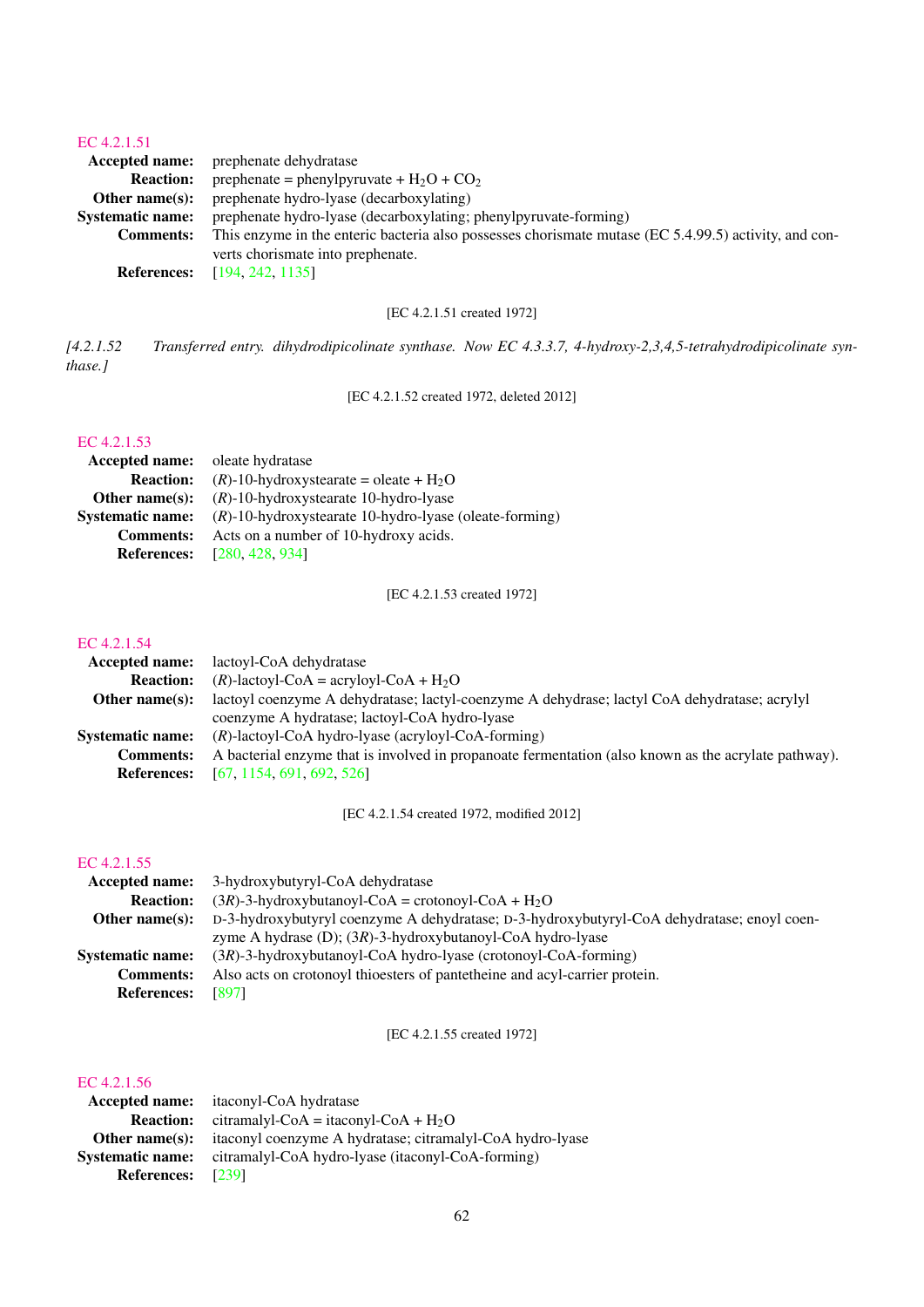[EC 4.2.1.56 created 1972]

#### [EC 4.2.1.57](http://www.enzyme-database.org/query.php?ec=4.2.1.57)

| <b>Accepted name:</b>   | isohexenylglutaconyl-CoA hydratase                                                                                                                                                                |
|-------------------------|---------------------------------------------------------------------------------------------------------------------------------------------------------------------------------------------------|
| <b>Reaction:</b>        | $3-hydroxy-3-(4-methylpent-3-en-1-yl)glutaryl-CoA = 3-(4-methylpent-3-en-1-yl)pent-2-enedioyl-$                                                                                                   |
|                         | $CoA + H2O$                                                                                                                                                                                       |
| Other name $(s)$ :      | 3-hydroxy-3-isohexenylglutaryl-CoA-hydrolase; isohexenylglutaconyl coenzyme A hydratase; $\beta$ -<br>isohexenylglutaconyl-CoA-hydratase; 3-hydroxy-3-(4-methylpent-3-en-1-yl)glutaryl-CoA hydro- |
|                         | lvase                                                                                                                                                                                             |
| <b>Systematic name:</b> | 3-hydroxy-3-(4-methylpent-3-en-1-yl)glutaryl-CoA hydro-lyase [3-(4-methylpent-3-en-1-yl)pent-2-<br>enedioyl-CoA-forming                                                                           |
| <b>Comments:</b>        | Also acts on dimethylacryloyl-CoA and farnesoyl-CoA.                                                                                                                                              |
| <b>References:</b>      | [1170]                                                                                                                                                                                            |

[EC 4.2.1.57 created 1972]

*[4.2.1.58 Deleted entry. crotonoyl-[acyl-carrier-protein] hydratase. The reaction described is covered by EC 4.2.1.59.]*

[EC 4.2.1.58 created 1972, deleted 2012]

#### [EC 4.2.1.59](http://www.enzyme-database.org/query.php?ec=4.2.1.59)

| Accepted name:                         | 3-hydroxyacyl-[acyl-carrier-protein] dehydratase                                                                                                                                                                                                                                                                                                                                                                                                                                                                                                                                                                                                                                                                                                                                                                                                                                                        |  |  |
|----------------------------------------|---------------------------------------------------------------------------------------------------------------------------------------------------------------------------------------------------------------------------------------------------------------------------------------------------------------------------------------------------------------------------------------------------------------------------------------------------------------------------------------------------------------------------------------------------------------------------------------------------------------------------------------------------------------------------------------------------------------------------------------------------------------------------------------------------------------------------------------------------------------------------------------------------------|--|--|
| <b>Reaction:</b>                       | a (3R)-3-hydroxyacyl-[acyl-carrier protein] = a trans-2-enoyl-[acyl-carrier protein] + $H_2O$                                                                                                                                                                                                                                                                                                                                                                                                                                                                                                                                                                                                                                                                                                                                                                                                           |  |  |
| Other name(s):                         | fabZ (gene name); fabA (gene name); D-3-hydroxyoctanoyl-[acyl carrier protein] dehydratase; D-<br>3-hydroxyoctanoyl-acyl carrier protein dehydratase; β-hydroxyoctanoyl-acyl carrier protein de-<br>hydrase; β-hydroxyoctanoyl thioester dehydratase; β-hydroxyoctanoyl-ACP-dehydrase; (3R)-3-<br>hydroxyoctanoyl-[acyl-carrier-protein] hydro-lyase; (3R)-3-hydroxyoctanoyl-[acyl-carrier-protein]<br>hydro-lyase (oct-2-enoyl-[acyl-carrier protein]-forming); 3-hydroxyoctanoyl-[acyl-carrier-protein]<br>dehydratase                                                                                                                                                                                                                                                                                                                                                                                |  |  |
| <b>Systematic name:</b>                | (3R)-3-hydroxyacyl-[acyl-carrier protein] hydro-lyase (trans-2-enoyl-[acyl-carrier protein]-forming)                                                                                                                                                                                                                                                                                                                                                                                                                                                                                                                                                                                                                                                                                                                                                                                                    |  |  |
| <b>Comments:</b><br><b>References:</b> | This enzyme is responsible for the dehydration step of the dissociated (type II) fatty-acid biosynthesis<br>system that occurs in plants and bacteria. The enzyme uses fatty acyl thioesters of ACP in vivo. Dif-<br>ferent forms of the enzyme may have preferences for substrates with different chain length. For exam-<br>ple, the activity of FabZ, the ubiquitous enzyme in bacteria, decreases with increasing chain length.<br>Gram-negative bacteria that produce unsaturated fatty acids, such as <i>Escherichia coli</i> , have another<br>form (FabA) that prefers intermediate chain length, and also catalyses EC 5.3.3.14, trans-2-decenoyl-<br>[acyl-carrier protein] isomerase. Despite the differences both forms can catalyse all steps leading to<br>the synthesis of palmitate (C16:0). FabZ, but not FabA, can also accept unsaturated substrates [494].<br>[884, 1171, 887, 494] |  |  |
|                                        | [EC 4.2.1.59 created 1972, modified 2012]                                                                                                                                                                                                                                                                                                                                                                                                                                                                                                                                                                                                                                                                                                                                                                                                                                                               |  |  |
| [4.2.1.60]<br>4.2.1.59.                | Deleted entry. 3-hydroxydecanoyl-[acyl-carrier-protein] dehydratase. The reaction described is covered by EC                                                                                                                                                                                                                                                                                                                                                                                                                                                                                                                                                                                                                                                                                                                                                                                            |  |  |
|                                        | [EC 4.2.1.60 created 1972, modified 2006, deleted 2012]                                                                                                                                                                                                                                                                                                                                                                                                                                                                                                                                                                                                                                                                                                                                                                                                                                                 |  |  |
| [4.2.1.61]<br>4.2.1.59.                | Deleted entry. 3-hydroxypalmitoyl-[acyl-carrier-protein] dehydratase. The reaction described is covered by EC                                                                                                                                                                                                                                                                                                                                                                                                                                                                                                                                                                                                                                                                                                                                                                                           |  |  |
|                                        | [EC 4.2.1.61 created 1972, deleted 2012]                                                                                                                                                                                                                                                                                                                                                                                                                                                                                                                                                                                                                                                                                                                                                                                                                                                                |  |  |

|                         | Accepted name: $5\alpha$ -hydroxysteroid dehydratase                                 |  |
|-------------------------|--------------------------------------------------------------------------------------|--|
| <b>Reaction:</b>        | $5\alpha$ -ergosta-7,22-diene-3 $\beta$ ,5-diol = ergosterol + H <sub>2</sub> O      |  |
|                         | Other name(s): $5\alpha$ -ergosta-7,22-diene-3 $\beta$ ,5-diol 5,6-hydro-lyase       |  |
| <b>Systematic name:</b> | $5\alpha$ -ergosta-7,22-diene-3 $\beta$ ,5-diol 5,6-hydro-lyase (ergosterol-forming) |  |
| <b>References:</b>      | [1285]                                                                               |  |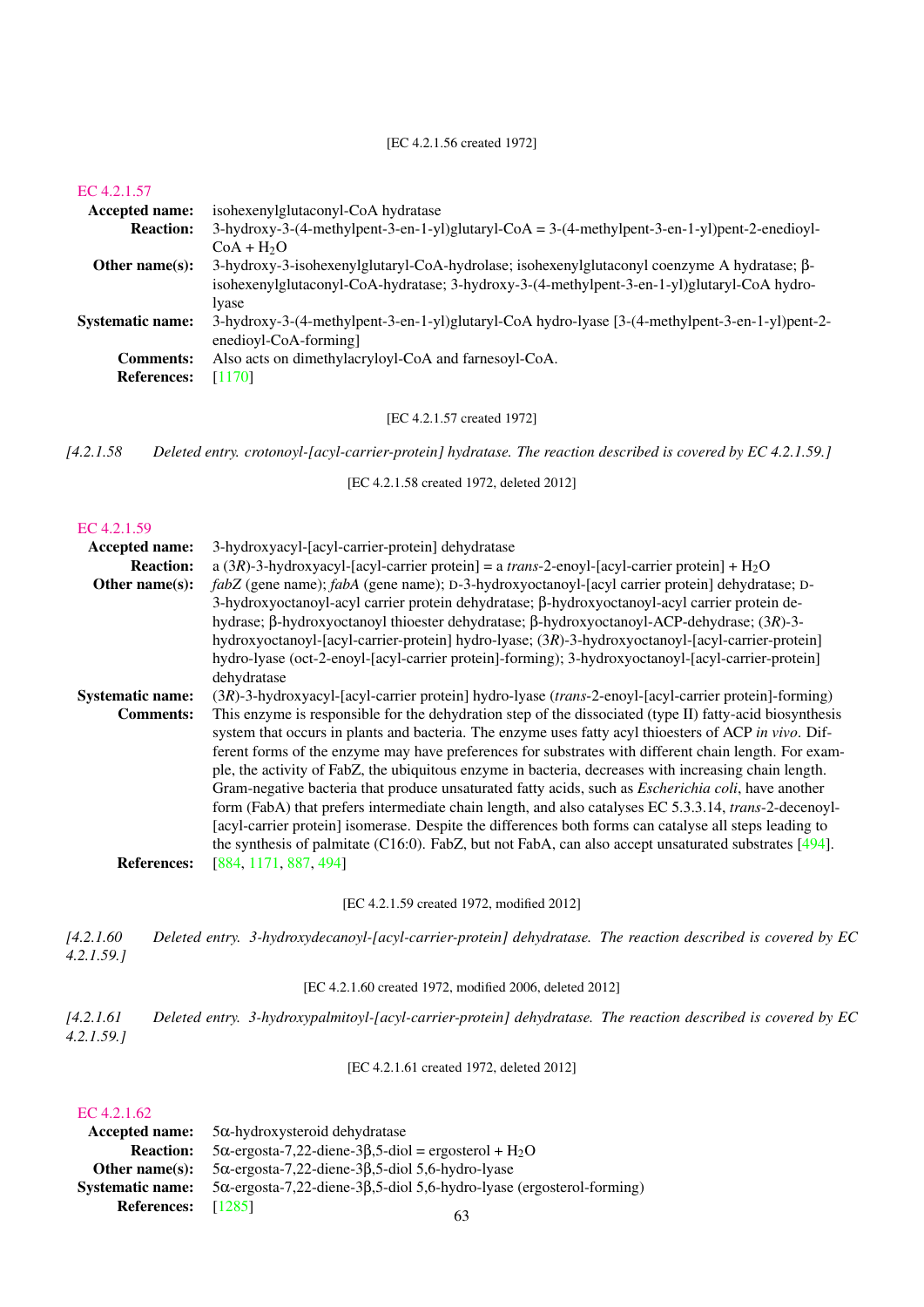## [EC 4.2.1.62 created 1972]

*[4.2.1.63 Transferred entry. epoxide hydratase. Now known to comprise two enzymes, microsomal epoxide hydrolase (EC 3.3.2.9) and soluble epoxide hydrolase (EC 3.3.2.10)]*

[EC 4.2.1.63 created 1972, deleted 1978]

*[4.2.1.64 Transferred entry. arene-oxide hydratase. Now known to comprise two enzymes, microsomal epoxide hydrolase (EC 3.3.2.9) and soluble epoxide hydrolase (EC 3.3.2.10)]*

[EC 4.2.1.64 created 1972, deleted 1978]

## [EC 4.2.1.65](http://www.enzyme-database.org/query.php?ec=4.2.1.65)

|                    | <b>Accepted name:</b> 3-cyanoalanine hydratase                                                                   |  |
|--------------------|------------------------------------------------------------------------------------------------------------------|--|
|                    | <b>Reaction:</b> L-asparagine = 3-cyanoalanine + $H_2O$                                                          |  |
|                    | <b>Other name(s):</b> B-cyanoalanine hydrolase; B-cyanoalanine hydratase; B-CNAla hydrolase; B-CNA nitrilase; L- |  |
|                    | asparagine hydro-lyase                                                                                           |  |
| Systematic name:   | L-asparagine hydro-lyase (3-cyanoalanine-forming)                                                                |  |
| <b>References:</b> | - [189]                                                                                                          |  |
|                    |                                                                                                                  |  |

#### [EC 4.2.1.65 created 1976]

#### [EC 4.2.1.66](http://www.enzyme-database.org/query.php?ec=4.2.1.66)

|                         | <b>Accepted name:</b> cyanide hydratase      |  |
|-------------------------|----------------------------------------------|--|
| <b>Reaction:</b>        | formamide = cyanide + $H_2O$                 |  |
| Other name $(s)$ :      | formamide dehydratase; formamide hydro-lyase |  |
| <b>Systematic name:</b> | formamide hydro-lyase (cyanide-forming)      |  |
| References: [383]       |                                              |  |

[EC 4.2.1.66 created 1976]

#### [EC 4.2.1.67](http://www.enzyme-database.org/query.php?ec=4.2.1.67)

|                          | <b>Accepted name:</b> D-fuconate dehydratase                                          |  |
|--------------------------|---------------------------------------------------------------------------------------|--|
|                          | <b>Reaction:</b> D-fuconate = 2-dehydro-3-deoxy-D-fuconate + $H_2O$                   |  |
|                          | <b>Other name(s):</b> D-fuconate hydro-lyase                                          |  |
|                          | <b>Systematic name:</b> D-fuconate hydro-lyase (2-dehydro-3-deoxy-D-fuconate-forming) |  |
|                          | <b>Comments:</b> Also acts on L-arabinonate.                                          |  |
| <b>References:</b> [268] |                                                                                       |  |
|                          |                                                                                       |  |

[EC 4.2.1.67 created 1976]

#### [EC 4.2.1.68](http://www.enzyme-database.org/query.php?ec=4.2.1.68)

|                           | <b>Accepted name:</b> L-fuconate dehydratase                                          |  |
|---------------------------|---------------------------------------------------------------------------------------|--|
|                           | <b>Reaction:</b> L-fuconate = 2-dehydro-3-deoxy-L-fuconate + $H_2O$                   |  |
|                           | <b>Other name(s):</b> L-fuconate hydro-lyase                                          |  |
|                           | <b>Systematic name:</b> L-fuconate hydro-lyase (2-dehydro-3-deoxy-L-fuconate-forming) |  |
|                           | <b>Comments:</b> Also acts, slowly, on D-arabinonate.                                 |  |
| <b>References:</b> [1432] |                                                                                       |  |

[EC 4.2.1.68 created 1976]

| Accepted name:   | cyanamide hydratase      |
|------------------|--------------------------|
| <b>Reaction:</b> | $area = cyanamide + H2O$ |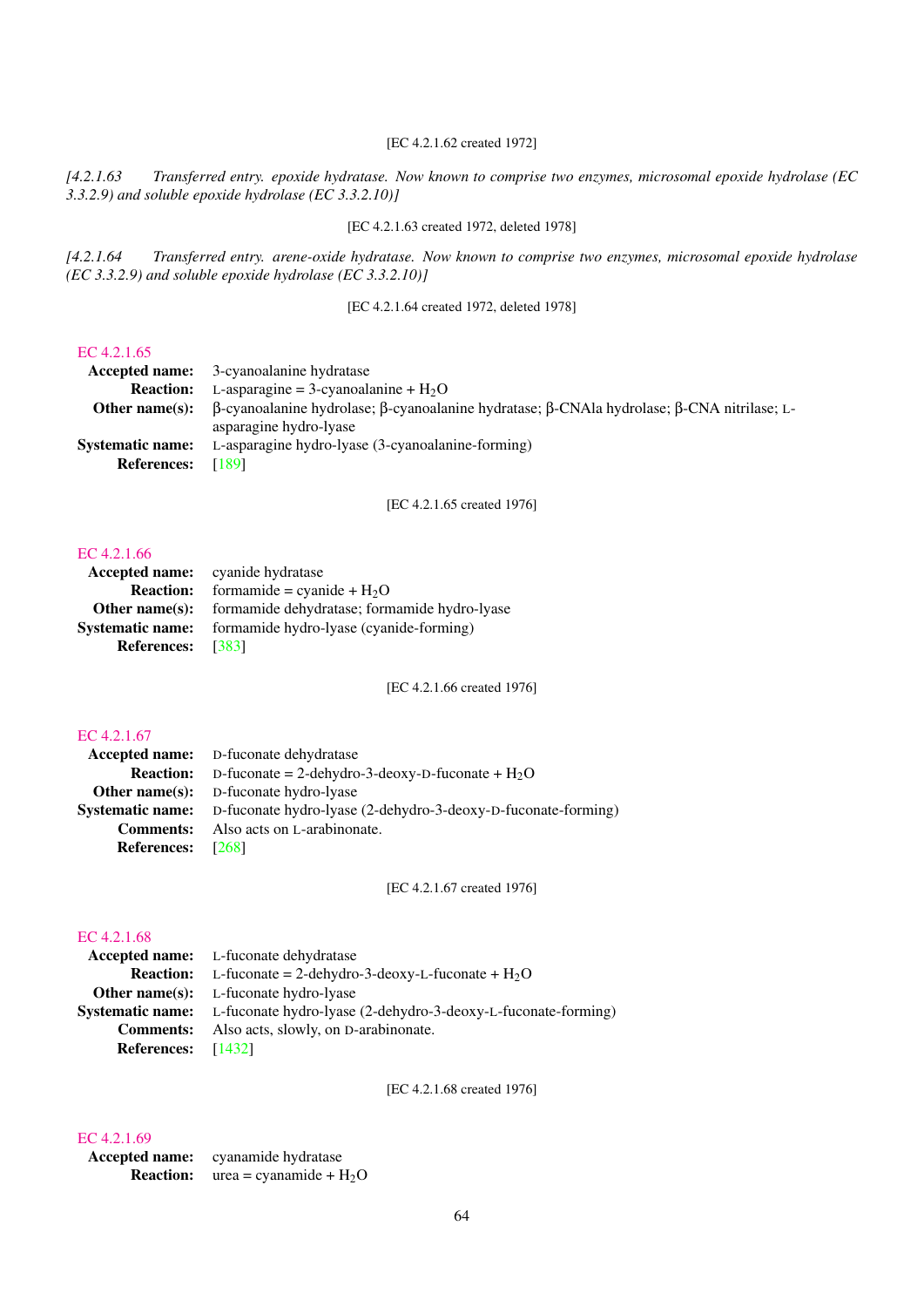|                             | <b>Other name(s):</b> urea hydro-lyase                       |
|-----------------------------|--------------------------------------------------------------|
|                             | <b>Systematic name:</b> urea hydro-lyase (cyanamide-forming) |
| <b>References:</b> $[1223]$ |                                                              |

[EC 4.2.1.69 created 1976]

# [EC 4.2.1.70](http://www.enzyme-database.org/query.php?ec=4.2.1.70)

| LU 7.2.1.70             |                                                                                                         |
|-------------------------|---------------------------------------------------------------------------------------------------------|
| <b>Accepted name:</b>   | pseudouridy late synthase                                                                               |
| <b>Reaction:</b>        | uracil + D-ribose 5-phosphate = pseudouridine $5'$ -phosphate + $H_2O$                                  |
| Other name $(s)$ :      | pseudouridylic acid synthetase; pseudouridine monophosphate synthetase; 5-ribosyluracil 5-              |
|                         | phosphate synthetase; pseudouridylate synthetase; upsilonUMP synthetase; uracil hydro-lyase (adding     |
|                         | D-ribose 5-phosphate); YeiN; pseudouridine-5'-phosphate glycosidase                                     |
| <b>Systematic name:</b> | uracil hydro-lyase (adding D-ribose 5-phosphate; pseudouridine-5'-phosphate-forming)                    |
| <b>Comments:</b>        | The reaction it readily reversible. While the enzymes from Tetrahymena pyriformis and Agrobac-          |
|                         | terium tumefaciens produce pseudouridine 5'-phosphate the enzyme from <i>Escherichia coli</i> functions |
|                         | as a pseudouridine-5'-phosphate glycosidase in vivo $[1022]$ .                                          |
| <b>References:</b>      | [497, 835, 1064, 1239, 1022]                                                                            |
|                         |                                                                                                         |

[EC 4.2.1.70 created 1978]

*[4.2.1.71 Deleted entry. acetylenecarboxylate hydratase. This enzyme is identical to EC 4.2.1.27, acetylenecarboxylate hydratase]*

[EC 4.2.1.71 created 1978, modified 1989, modified 2000, deleted 2004]

*[4.2.1.72 Transferred entry. acetylenedicarboxylate hydratase. Now EC 4.1.1.78, acetylenedicarboxylate decarboxylase]*

[EC 4.2.1.72 created 1978, deleted 2000]

#### [EC 4.2.1.73](http://www.enzyme-database.org/query.php?ec=4.2.1.73)

| Accepted name:          | protoaphin-aglucone dehydratase (cyclizing)                                                          |
|-------------------------|------------------------------------------------------------------------------------------------------|
| <b>Reaction:</b>        | protoaphin aglucone = xanthoaphin + $H_2O$                                                           |
| Other name $(s)$ :      | protoaphin dehydratase; protoaphin dehydratase (cyclizing); protoaphin-aglucone hydro-lyase (cycliz- |
|                         | inp)                                                                                                 |
| <b>Systematic name:</b> | protoaphin-aglucone hydro-lyase (cyclizing; xanthoaphin-forming)                                     |
| <b>Comments:</b>        | The product is converted non-enzymically to erythroaphin, an aphid pigment.                          |
| <b>References:</b>      | [165]                                                                                                |

[EC 4.2.1.73 created 1978]

#### [EC 4.2.1.74](http://www.enzyme-database.org/query.php?ec=4.2.1.74)

| <b>Accepted name:</b>   | long-chain-enoyl-CoA hydratase                                                                     |
|-------------------------|----------------------------------------------------------------------------------------------------|
| <b>Reaction:</b>        | a long-chain (3S)-3-hydroxyacyl-CoA = a long-chain trans-2-enoyl-CoA + $H_2O$                      |
| Other name $(s)$ :      | long-chain enoyl coenzyme A hydratase                                                              |
| <b>Systematic name:</b> | $long-chain-(3S)-3-hydroxyacy1-CoA hydro-lyase$                                                    |
| <b>Comments:</b>        | Acts in the reverse direction. The best substrate is oct-3-enoyl-CoA. Unlike EC 4.2.1.17 enoyl-CoA |
|                         | hydratase, it does not act on crotonoyl-CoA.                                                       |
| <b>References:</b>      | [370, 1151]                                                                                        |

[EC 4.2.1.74 created 1981]

| <b>Accepted name:</b> | uroporphyrinogen-III synthase                      |
|-----------------------|----------------------------------------------------|
| <b>Reaction:</b>      | hydroxymethylbilane = uroporphyrinogen $III + H2O$ |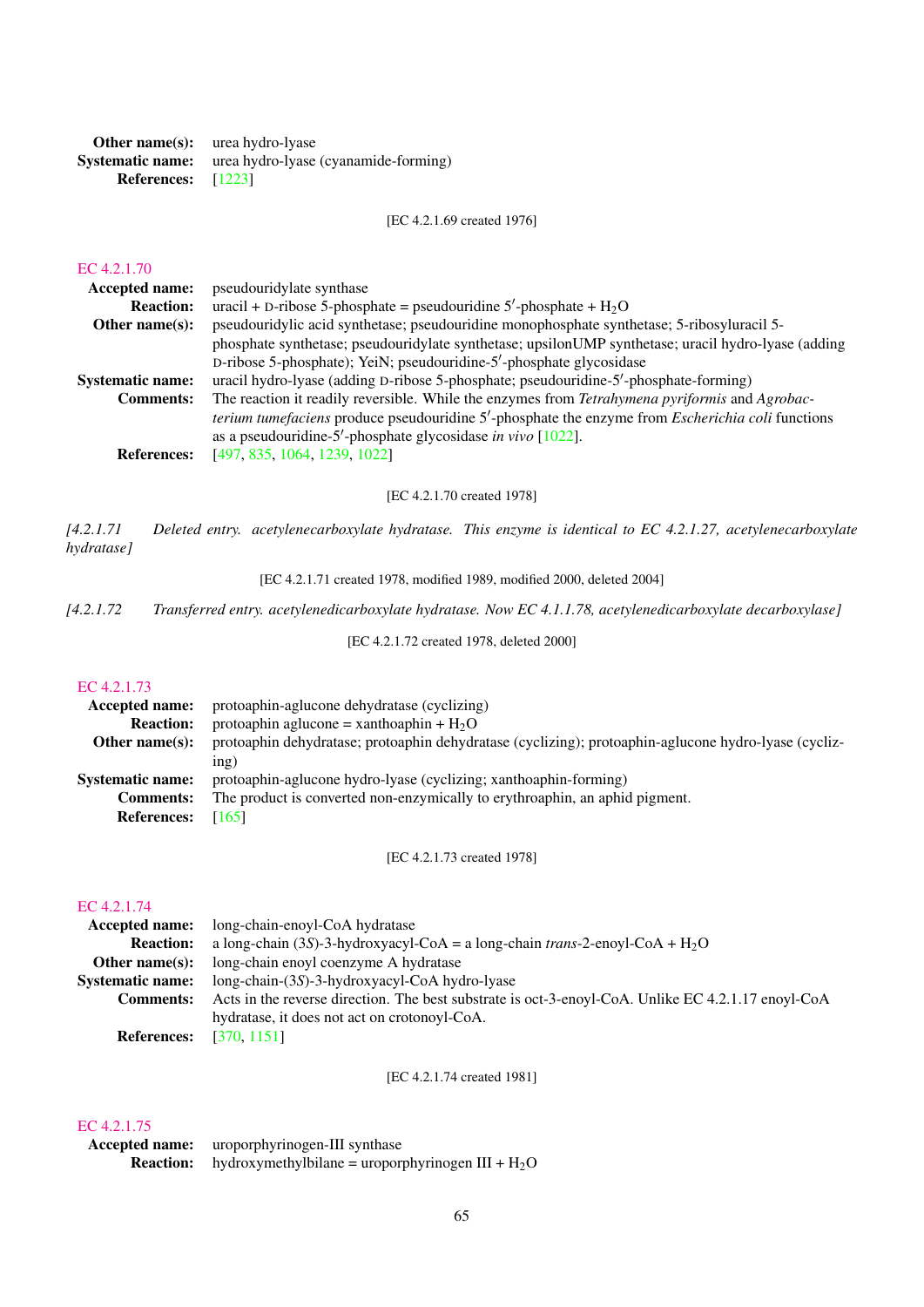| Other name $(s)$ :      | porphobilinogenase; uroporphyrinogen isomerase; uroporphyrinogen III cosynthase; URO-synthase;  |
|-------------------------|-------------------------------------------------------------------------------------------------|
|                         | hydroxymethylbilane hydro-lyase (cyclizing)                                                     |
| <b>Systematic name:</b> | hydroxymethylbilane hydro-lyase (cyclizing; uroporphyrinogen-III-forming)                       |
| <b>Comments:</b>        | In the presence of EC 2.5.1.61, hydroxymethylbilane synthase, the enzyme forms uroporphyrinogen |
|                         | III from porphobilinogen.                                                                       |
| <b>References:</b>      | [77.1299]                                                                                       |

[EC 4.2.1.75 created 1982]

## [EC 4.2.1.76](http://www.enzyme-database.org/query.php?ec=4.2.1.76)

|                     | <b>Accepted name:</b> UDP-glucose 4.6-dehydratase                                                                     |
|---------------------|-----------------------------------------------------------------------------------------------------------------------|
|                     | <b>Reaction:</b> UDP- $\alpha$ -D-glucose = UDP-4-dehydro-6-deoxy- $\alpha$ -D-glucose + H <sub>2</sub> O             |
|                     | <b>Other name(s):</b> UDP-D-glucose-4,6-hydrolyase; UDP-D-glucose oxidoreductase; UDP-glucose 4,6-hydro-lyase         |
|                     | <b>Systematic name:</b> UDP- $\alpha$ -D-glucose 4,6-hydro-lyase (UDP-4-dehydro-6-deoxy- $\alpha$ -D-glucose-forming) |
| References: $[617]$ |                                                                                                                       |
|                     |                                                                                                                       |

[EC 4.2.1.76 created 1984]

## [EC 4.2.1.77](http://www.enzyme-database.org/query.php?ec=4.2.1.77)

| Accepted name:          | trans-L-3-hydroxyproline dehydratase                                              |
|-------------------------|-----------------------------------------------------------------------------------|
| <b>Reaction:</b>        | <i>trans</i> -3-hydroxy-L-proline = 1-pyrroline 2-carboxylate + $H_2O$            |
| <b>Other name(s):</b>   | <i>trans-L-3-hydroxyproline hydro-lyase</i>                                       |
| <b>Systematic name:</b> | <i>trans</i> -3-hydroxy-L-proline hydro-lyase (1-pyrroline-2-carboxylate-forming) |
| <b>Comments:</b>        | Highly specific.                                                                  |
| <b>References:</b>      | [1047, 1328]                                                                      |
|                         |                                                                                   |

[EC 4.2.1.77 created 1984]

## [EC 4.2.1.78](http://www.enzyme-database.org/query.php?ec=4.2.1.78)

| <b>Accepted name:</b>   | $(S)$ -norcoclaurine synthase                                                                          |
|-------------------------|--------------------------------------------------------------------------------------------------------|
| <b>Reaction:</b>        | 4-hydroxyphenylacetaldehyde + dopamine = $(S)$ -norcoclaurine + $H_2O$                                 |
| Other name $(s)$ :      | (S)-norlaudanosoline synthase; 4-hydroxyphenylacetaldehyde hydro-lyase (adding dopamine)               |
| <b>Systematic name:</b> | 4-hydroxyphenylacetaldehyde hydro-lyase [adding dopamine; (S)-norcoclaurine-forming]                   |
| <b>Comments:</b>        | The reaction makes a six-membered ring by forming a bond between C-6 of the 3,4-dihydroxyphenyl        |
|                         | group of the dopamine and C-1 of the aldehyde in the imine formed between the substrates. The prod-    |
|                         | uct is the precursor of the benzylisoquinoline alkaloids in plants. The enzyme, formerly known as      |
|                         | (S)-norlaudanosoline synthase, will also catalyse the reaction of 4-(2-aminoethyl)benzene-1,2-diol +   |
|                         | (3,4-dihydroxyphenyl) acetal dehyde to form (S)-norlaudanosoline, but this alkaloid has not been found |
|                         | to occur in plants.                                                                                    |
| <b>References:</b>      | [1207, 1208, 1106]                                                                                     |
|                         |                                                                                                        |

[EC 4.2.1.78 created 1984, modified 1999]

| Accepted name:          | 2-methylcitrate dehydratase                                                                                            |
|-------------------------|------------------------------------------------------------------------------------------------------------------------|
| <b>Reaction:</b>        | $(2S,3S)$ -2-hydroxybutane-1,2,3-tricarboxylate = (Z)-but-2-ene-1,2,3-tricarboxylate + H <sub>2</sub> O                |
| Other name $(s)$ :      | 2-methylcitrate hydro-lyase; PrpD; 2-hydroxybutane-1,2,3-tricarboxylate hydro-lyase                                    |
| <b>Systematic name:</b> | $(2S,3S)$ -2-hydroxybutane-1,2,3-tricarboxylate hydro-lyase $[(Z)$ -but-2-ene-1,2,3-tricarboxylate-                    |
|                         | forming]                                                                                                               |
| <b>Comments:</b>        | The enzyme is specific for $(2S,3S)$ -methylcitrate, showing no activity with $(2R,3S)$ -methylcitrate                 |
|                         | [133]. The enzyme can also use <i>cis</i> -aconitate as a substrate but more slowly $\left[133\right]$ . Both this en- |
|                         | zyme and EC 4.2.1.3, aconitate hydratase, are required to complete the isomerization of $(2S,3S)$ -                    |
|                         | methylcitrate to $(2R,3S)$ -2-methylisocitrate [133].                                                                  |
| <b>References:</b>      | [34, 133]                                                                                                              |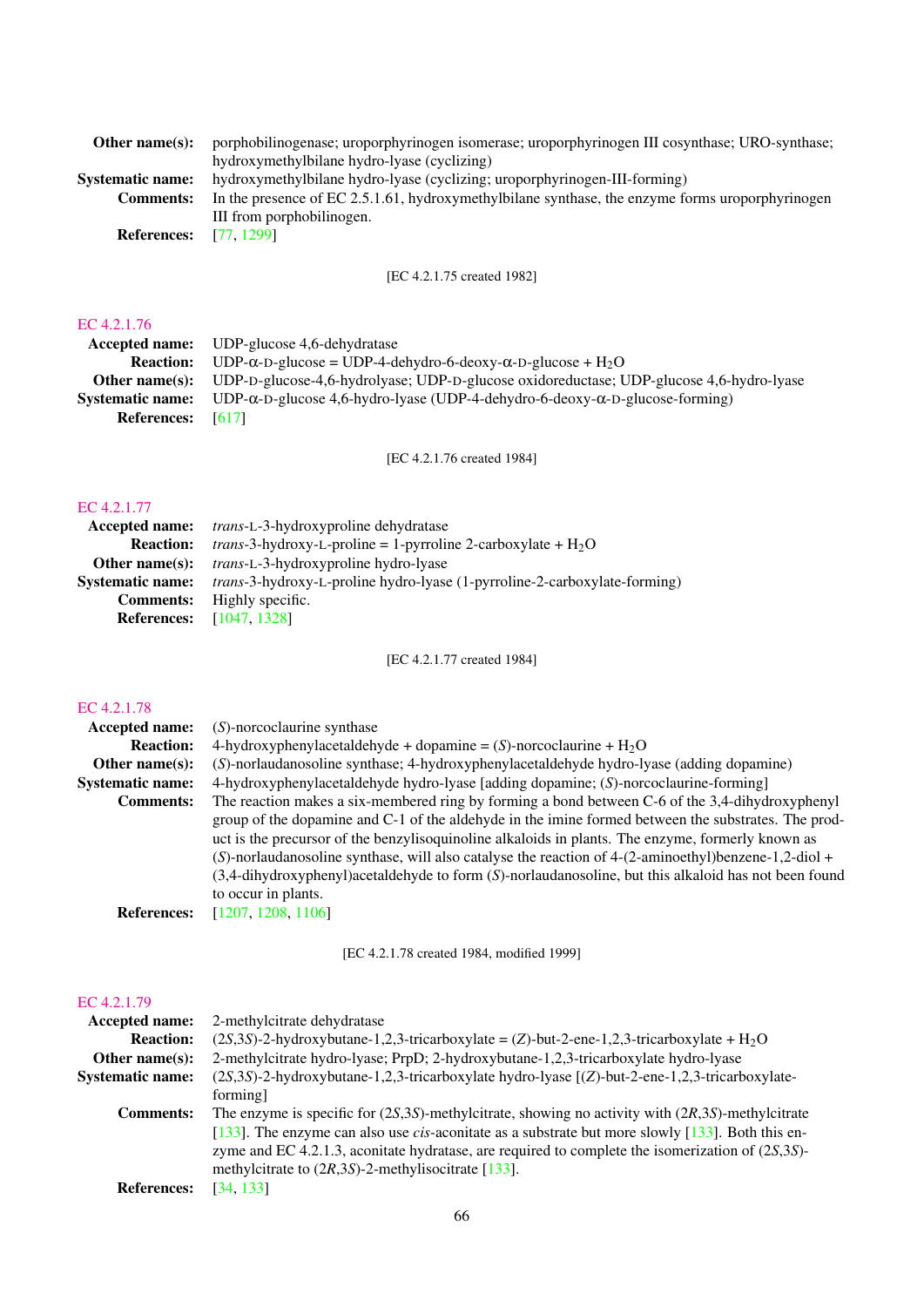## [EC 4.2.1.79 created 1984]

#### [EC 4.2.1.80](http://www.enzyme-database.org/query.php?ec=4.2.1.80)

| <b>Accepted name:</b>   | 2-oxopent-4-enoate hydratase                                                                                                                                                                                                     |
|-------------------------|----------------------------------------------------------------------------------------------------------------------------------------------------------------------------------------------------------------------------------|
| <b>Reaction:</b>        | (S)-4-hydroxy-2-oxopentanoate = $(2Z)$ -2-hydroxypenta-2,4-dienoate + H <sub>2</sub> O                                                                                                                                           |
| Other name $(s)$ :      | 2-keto-4-pentenoate hydratase; OEH; 2-keto-4-pentenoate (vinylpyruvate)hydratase; 4-hydroxy-2-                                                                                                                                   |
|                         | oxopentanoate hydro-lyase; 4-hydroxy-2-oxopentanoate hydro-lyase (2-oxopent-4-enoate-forming);<br>mhpD (gene name); ahdF (gene name); todG (gene name); cmtF (gene name); xylJ (gene name);<br>$cnbE$ (gene name)                |
| <b>Systematic name:</b> | $(S)$ -4-hydroxy-2-oxopentanoate hydro-lyase $((2Z)$ -2-hydroxypenta-2,4-dienoate-forming)                                                                                                                                       |
| <b>Comments:</b>        | The enzyme is involved in the catechol <i>meta</i> -cleavage pathway, a major mechanism for degradation of<br>aromatic compounds. Also acts, more slowly, on <i>cis-2-oxohex-4-enoate</i> , but not on the <i>trans</i> -isomer. |
|                         | The enzyme was named when it was thought that the substrate is 2-oxopent-4-enoate. However, it was<br>later found that the actual substrate is its tautomer $(2Z)$ -2-hydroxypenta-2,4-dienoate. In some organ-                  |
|                         | isms the enzyme forms a complex with EC $4.1.1.77$ , $2$ -oxo-3-hexenedioate decarboxylase (previously<br>named 4-oxalocrotonate decarboxylase).                                                                                 |
| <b>References:</b>      | [710, 479, 1012]                                                                                                                                                                                                                 |
|                         |                                                                                                                                                                                                                                  |

[EC 4.2.1.80 created 1984]

#### [EC 4.2.1.81](http://www.enzyme-database.org/query.php?ec=4.2.1.81)

|                  | <b>Accepted name:</b> $D(-)$ -tartrate dehydratase                                         |
|------------------|--------------------------------------------------------------------------------------------|
| <b>Reaction:</b> | $(S, S)$ -tartrate = oxaloacetate + H <sub>2</sub> O                                       |
|                  | <b>Other name(s):</b> D-tartrate dehydratase; $(S, S)$ -tartrate hydro-lyase               |
| Systematic name: | $(S, S)$ -tartrate hydro-lyase (oxaloacetate-forming)                                      |
| <b>Comments:</b> | Requires Fe <sup>2+</sup> or Mn <sup>2+</sup> . cf. EC 4.2.1.32 L(+)-tartrate dehydratase. |
|                  | <b>References:</b> [1084, 1085]                                                            |

[EC 4.2.1.81 created 1986]

## [EC 4.2.1.82](http://www.enzyme-database.org/query.php?ec=4.2.1.82)

|                               | <b>Accepted name:</b> xylonate dehydratase                                                        |
|-------------------------------|---------------------------------------------------------------------------------------------------|
|                               | <b>Reaction:</b> D-xylonate = 2-dehydro-3-deoxy-D-xylonate + $H_2O$                               |
|                               | <b>Other name(s):</b> D-xylo-aldonate dehydratase; D-xylonate dehydratase; D-xylonate hydro-lyase |
|                               | <b>Systematic name:</b> D-xylonate hydro-lyase (2-dehydro-3-deoxy-D-xylonate-forming)             |
| <b>References:</b> [270, 307] |                                                                                                   |

[EC 4.2.1.82 created 1986]

| <b>Accepted name:</b>   | 4-oxalomes aconate hydratase                                                                               |
|-------------------------|------------------------------------------------------------------------------------------------------------|
| <b>Reaction:</b>        | 2-hydroxy-4-oxobutane-1,2,4-tricarboxylate = $(1E,3E)$ -4-hydroxybuta-1,3-diene-1,2,4-tricarboxylate       |
|                         | $+ H2O$                                                                                                    |
| Other name $(s)$ :      | 4-oxalmesaconate hydratase; 4-carboxy-2-oxohexenedioate hydratase; 4-carboxy-2-oxobutane-1,2,4-            |
|                         | tricarboxylate 2,3-hydro-lyase; oxalmesaconate hydratase; $\gamma$ -oxalmesaconate hydratase; 2-hydroxy-4- |
|                         | oxobutane-1,2,4-tricarboxylate 2,3-hydro-lyase; LigJ; GalB                                                 |
| <b>Systematic name:</b> | $(1E,3E)$ -4-hydroxybuta-1,3-diene-1,2,4-tricarboxylate 1,2-hydro-lyase (2-hydroxy-4-oxobutane-1,2,4-      |
|                         | tricarboxylate-forming)                                                                                    |
| <b>Comments:</b>        | This enzyme participates in the degradation of 3,4-dihydroxybenzoate (via the <i>meta</i> -cleavage path-  |
|                         | way), syringate and 3,4,5-trihydroxybenzoate, catalysing the reaction in the opposite direction            |
|                         | [823, 824, 477]. It accepts the enol-form of 4-oxalomes aconate, 2-hydroxy-4-carboxy-hexa-2,4-             |
|                         | dienedioate $[941]$ .                                                                                      |
| <b>References:</b>      | [823, 824, 477, 941]                                                                                       |
|                         |                                                                                                            |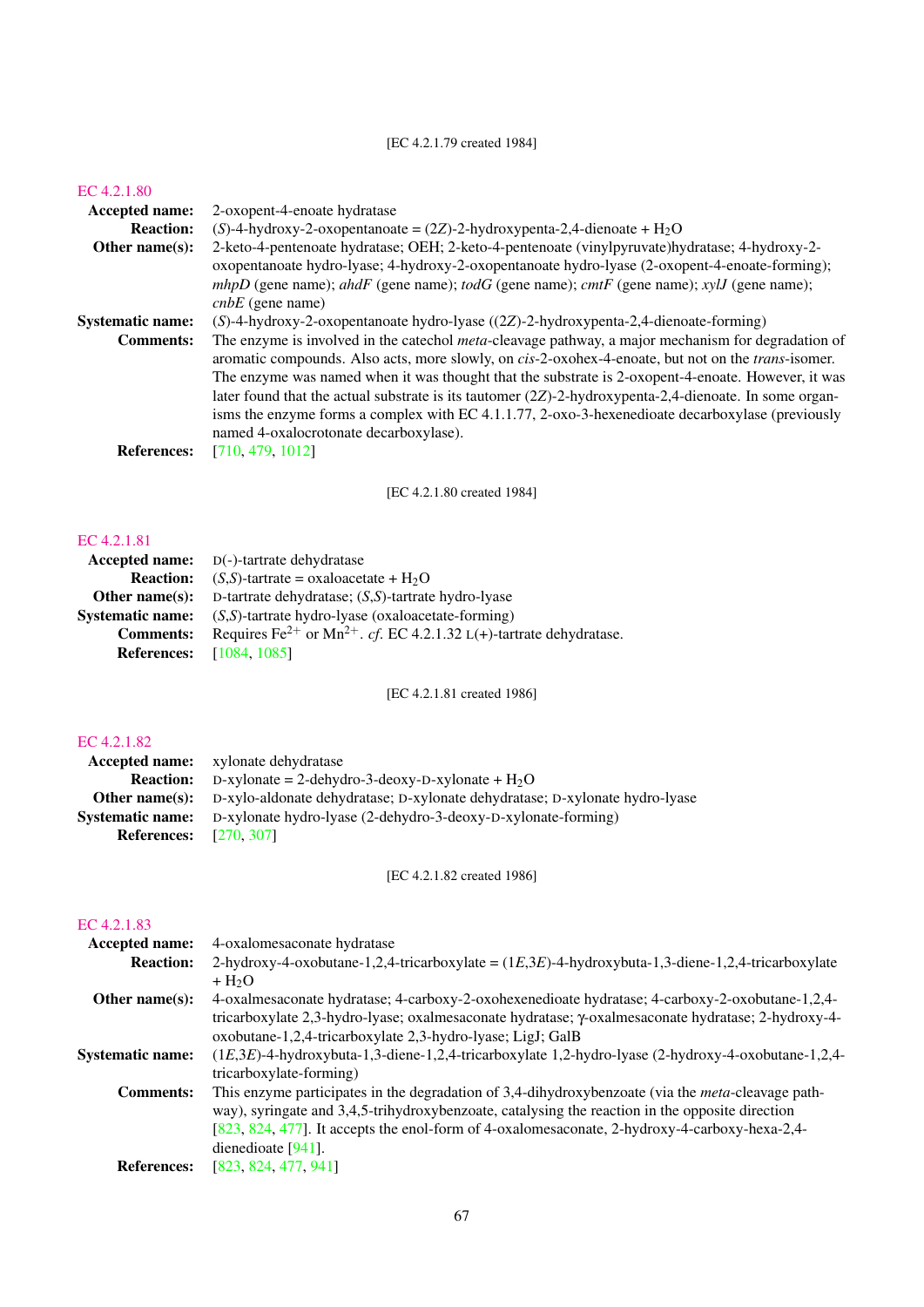#### [EC 4.2.1.83 created 1986, modified 2011]

#### [EC 4.2.1.84](http://www.enzyme-database.org/query.php?ec=4.2.1.84)

| <b>Accepted name:</b>   | nitrile hydratase                                                                                      |
|-------------------------|--------------------------------------------------------------------------------------------------------|
| <b>Reaction:</b>        | an aliphatic amide = a nitrile + $H_2O$                                                                |
| Other name $(s)$ :      | nitrilase (ambiguous); 3-cyanopyridine hydratase; NHase; L-NHase; H-NHase; acrylonitrile hy-           |
|                         | dratase; aliphatic nitrile hydratase; nitrile hydro-lyase                                              |
| <b>Systematic name:</b> | aliphatic-amide hydro-lyase (nitrile-forming)                                                          |
| <b>Comments:</b>        | Acts on short-chain aliphatic nitriles, converting them into the corresponding amides. Does not act on |
|                         | these amides or on aromatic nitriles. <i>cf.</i> EC 3.5.5.1 nitrilase.                                 |
| <b>References:</b>      | [43]                                                                                                   |

[EC 4.2.1.84 created 1989]

#### [EC 4.2.1.85](http://www.enzyme-database.org/query.php?ec=4.2.1.85)

|                          | <b>Accepted name:</b> dimethylmaleate hydratase                                             |
|--------------------------|---------------------------------------------------------------------------------------------|
| <b>Reaction:</b>         | $(2R,3S)$ -2,3-dimethylmalate = dimethylmaleate + H <sub>2</sub> O                          |
|                          | <b>Other name(s):</b> $(2R,3S)$ -2,3-dimethylmalate hydro-lyase                             |
|                          | <b>Systematic name:</b> $(2R,3S)-2,3$ -dimethylmalate hydro-lyase (dimethylmaleate-forming) |
| <b>Comments:</b>         | Requires $Fe^{2+}$ . Inhibited by oxygen.                                                   |
| <b>References:</b> [675] |                                                                                             |

[EC 4.2.1.85 created 1989]

*[4.2.1.86 Deleted entry. 16-dehydroprogesterone hydratase (reaction is identical to that of EC 4.2.1.98, 16*α*-hydroxyprogesterone dehydratase)]*

[EC 4.2.1.86 created 1989, deleted 2004]

## [EC 4.2.1.87](http://www.enzyme-database.org/query.php?ec=4.2.1.87)

| Accepted name:          | octopamine dehydratase                                                                            |
|-------------------------|---------------------------------------------------------------------------------------------------|
| <b>Reaction:</b>        | 1-(4-hydroxyphenyl)-2-aminoethanol = (4-hydroxyphenyl)acetaldehyde + $NH3$                        |
| Other name $(s)$ :      | octopamine hydrolyase; octopamine hydro-lyase (deaminating)                                       |
| <b>Systematic name:</b> | 1-(4-hydroxyphenyl)-2-aminoethanol hydro-lyase [deaminating; (4-hydroxyphenyl)acetaldehyde-       |
|                         | forming]                                                                                          |
| <b>Comments:</b>        | The enzyme-catalysed reaction is believed to be dehydration to an enamine, which is spontaneously |
|                         | hydrolysed to an aldehyde and ammonia.                                                            |
| <b>References:</b>      | [261]                                                                                             |
|                         |                                                                                                   |

[EC 4.2.1.87 created 1989]

#### [EC 4.2.1.88](http://www.enzyme-database.org/query.php?ec=4.2.1.88)

| <b>Accepted name:</b>   | synephrine dehydratase                                                                                     |
|-------------------------|------------------------------------------------------------------------------------------------------------|
| <b>Reaction:</b>        | $(R)$ -synephrine = (4-hydroxyphenyl)acetaldehyde + methylamine                                            |
| Other name $(s)$ :      | syringinase                                                                                                |
| <b>Systematic name:</b> | $(R)$ -synephrine hydro-lyase (methylamine-forming)                                                        |
| <b>Comments:</b>        | Removal of $H_2O$ from $(R)$ -synephrine produces a 2,3-enamine, which hydrolyses to the products          |
|                         | shown in the reaction above. The enzyme from <i>Arthrobacter synephrinum</i> is highly specific $[1325]$ . |
| <b>References:</b>      | [1325, 809]                                                                                                |

[EC 4.2.1.88 created 1989, modified 2012]

*[4.2.1.89 Deleted entry. carnitine dehydratase. The activity has now been shown to be due to EC 2.8.3.21,* L*-carnitine CoA-transferase and EC 4.2.1.149, crotonobetainyl-CoA hydratase.]*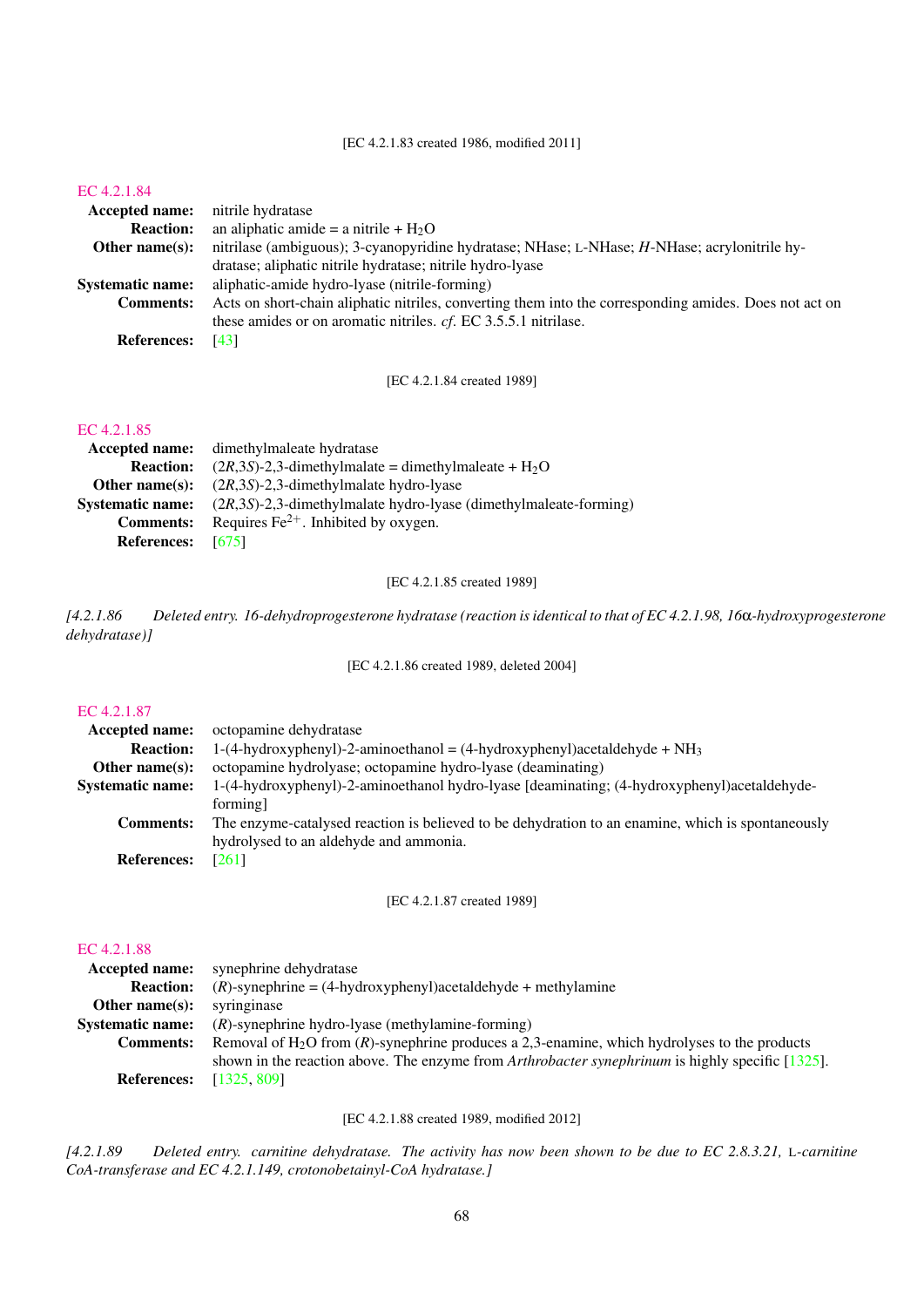## [EC 4.2.1.90](http://www.enzyme-database.org/query.php?ec=4.2.1.90)

|                           | <b>Accepted name:</b> L-rhamnonate dehydratase                                            |
|---------------------------|-------------------------------------------------------------------------------------------|
|                           | <b>Reaction:</b> L-rhamnonate = 2-dehydro-3-deoxy-L-rhamnonate + $H_2O$                   |
|                           | <b>Other name(s):</b> L-rhamnonate hydro-lyase                                            |
|                           | <b>Systematic name:</b> L-rhamnonate hydro-lyase (2-dehydro-3-deoxy-L-rhamnonate-forming) |
| <b>References:</b> [1070] |                                                                                           |

[EC 4.2.1.90 created 1989]

#### [EC 4.2.1.91](http://www.enzyme-database.org/query.php?ec=4.2.1.91)

| <b>Accepted name:</b> arogenate dehydratase                                              |
|------------------------------------------------------------------------------------------|
| L-arogenate = L-phenylalanine + $H_2O$ + $CO_2$                                          |
| carboxycyclohexadienyl dehydratase; L-arogenate hydro-lyase (decarboxylating)            |
| L-arogenate hydro-lyase (decarboxylating; L-phenylalanine-forming)                       |
| Also acts on prephenate and D-prephenyllactate. cf. EC 4.2.1.51, prephenate dehydratase. |
| <b>References:</b> [363, 1437, 1184]                                                     |
|                                                                                          |

[EC 4.2.1.91 created 1992, modified 2005]

## [EC 4.2.1.92](http://www.enzyme-database.org/query.php?ec=4.2.1.92)

| Accepted name:          | hydroperoxide dehydratase                                                                               |
|-------------------------|---------------------------------------------------------------------------------------------------------|
| <b>Reaction:</b>        | $(9Z, 11E, 15Z)$ -(13S)-hydroperoxyoctadeca-9,11,15-trienoate = $(9Z, 15Z)$ -(13S)-12,13-epoxyoctadeca- |
|                         | 9,11,15-trienoate + $H_2O$                                                                              |
| Other name $(s)$ :      | hydroperoxide isomerase; linoleate hydroperoxide isomerase; linoleic acid hydroperoxide isomerase;      |
|                         | HPI; (9Z,11E,14Z)-(13S)-hydroperoxyoctadeca-9,11,14-trienoate 12,13-hydro-lyase; (9Z,11E,14Z)-          |
|                         | (13S)-hydroperoxyoctadeca-9,11,14-trienoate 12,13-hydro-lyase [(9Z)-(13S)-12,13-epoxyoctadeca-          |
|                         | 9,11-dienoate-forming]; allene oxide synthase; AOS                                                      |
| <b>Systematic name:</b> | $(9Z, 11E, 15Z)$ -(13S)-hydroperoxyoctadeca-9,11,15-trienoate 12,13-hydro-lyase $[(9Z, 15Z)$ -(13S)-    |
|                         | 12,13-epoxyoctadeca-9,11,15-trienoate-forming]                                                          |
| <b>Comments:</b>        | Acts on a number of unsaturated fatty-acid hydroperoxides, forming the corresponding allene oxides.     |
|                         | The product of the above reaction is unstable and is acted upon by EC 5.3.99.6, allene-oxide cyclase,   |
|                         | to form the cyclopentenone derivative $(15Z)$ -12-oxophyto-10,15-dienoate (OPDA), which is the first    |
|                         | cyclic and biologically active metabolite in the jasmonate biosynthesis pathway $[462]$ . The enzyme    |
|                         | from many plants belongs to the CYP-74 family of $P-450$ monooxygeneses [731].                          |
| <b>References:</b>      | [343, 461, 462, 731]                                                                                    |

[EC 4.2.1.92 created 1992, modified 2008]

| <b>Accepted name:</b>   | ATP-dependent NAD(P)H-hydrate dehydratase                                                                    |
|-------------------------|--------------------------------------------------------------------------------------------------------------|
| <b>Reaction:</b>        | $(1)$ ATP + $(6S)$ -6 $\beta$ -hydroxy-1,4,5,6-tetrahydronicotinamide-adenine dinucleotide = ADP + phosphate |
|                         | $+$ NADH                                                                                                     |
|                         | (2) ATP + $(6S)$ -6 $\beta$ -hydroxy-1,4,5,6-tetrahydronicotinamide-adenine dinucleotide phosphate = ADP +   |
|                         | phosphate + NADPH                                                                                            |
| Other name $(s)$ :      | reduced nicotinamide adenine dinucleotide hydrate dehydratase; ATP-dependent $H_4NAD(P)^+OH$ de-             |
|                         | hydratase; (6S)-B-6-hydroxy-1,4,5,6-tetrahydronicotinamide-adenine-dinucleotide hydro-lyase(ATP-             |
|                         | hydrolysing); (6S)-6-β-hydroxy-1,4,5,6-tetrahydronicotinamide-adenine-dinucleotide hydro-lyase               |
|                         | (ATP-hydrolysing; NADH-forming)                                                                              |
| <b>Systematic name:</b> | $(6S)$ -6 $\beta$ -hydroxy-1,4,5,6-tetrahydronicotinamide-adenine-dinucleotide hydro-lyase (ATP-hydrolysing; |
|                         | NADH-forming)                                                                                                |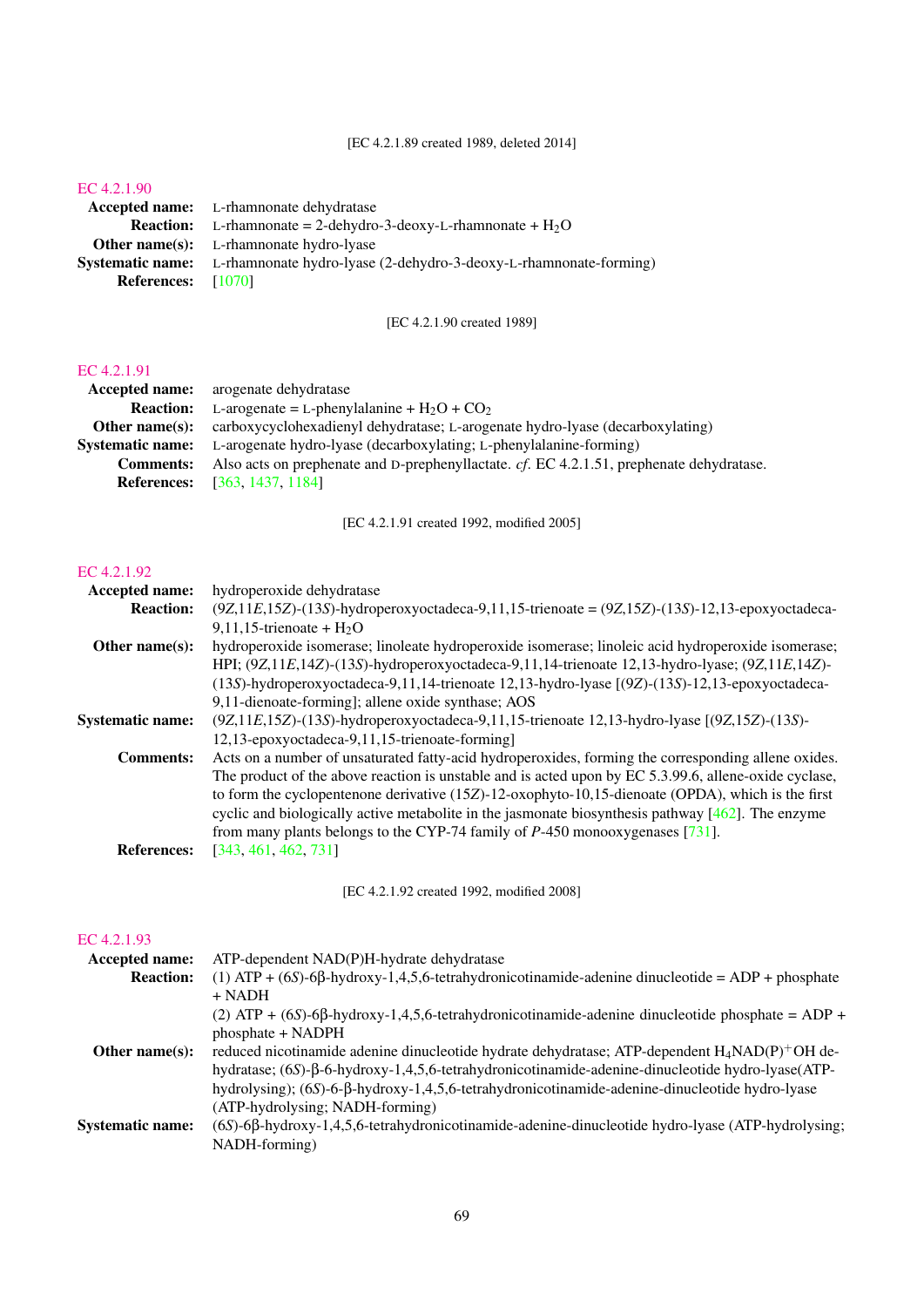| <b>Comments:</b>   | Acts equally well on hydrated NADH and hydrated NADPH. NAD(P)H spontaneously hydrates to             |
|--------------------|------------------------------------------------------------------------------------------------------|
|                    | both the $(6S)$ - and $(6R)$ - isomers, and these are interconverted by EC 5.1.99.6, NAD(P)H-hydrate |
|                    | epimerase, to a 60:40 ratio [812]. Hence EC 4.2.1.93 together with EC 5.1.99.6 can restore the mix-  |
|                    | ture of hydrates into NAD(P)H $[2, 812]$ . The enzyme from eukaryotes has no activity with ADP, con- |
|                    | trary to the enzyme from bacteria (cf. EC 4.2.1.136, ADP-dependent $NAD(P)H$ -hydrate dehydratase)   |
|                    | [812].                                                                                               |
| <b>References:</b> | [856, 1322, 2, 812]                                                                                  |

[EC 4.2.1.93 created 1992, modified 2012]

## [EC 4.2.1.94](http://www.enzyme-database.org/query.php?ec=4.2.1.94)

|                         | <b>Accepted name:</b> scytalone dehydratase                                                      |
|-------------------------|--------------------------------------------------------------------------------------------------|
| <b>Reaction:</b>        | scytalone = $1,3,8$ -trihydroxynaphthalene + $H_2O$                                              |
| Other name $(s)$ :      | scytalone 7.8-hydro-lyase                                                                        |
| <b>Systematic name:</b> | scytalone 7,8-hydro-lyase $(1,3,8$ -trihydroxynaphthalene-forming)                               |
| <b>Comments:</b>        | Involved, with EC 1.1.1.252 tetrahydroxynaphthalene reductase, in the biosynthesis of melanin in |
|                         | pathogenic fungi.                                                                                |
|                         | <b>References:</b> [157, 1251, 1365]                                                             |

[EC 4.2.1.94 created 1992]

#### [EC 4.2.1.95](http://www.enzyme-database.org/query.php?ec=4.2.1.95)

| <b>Accepted name:</b>   | kievitone hydratase                                                                                      |
|-------------------------|----------------------------------------------------------------------------------------------------------|
| <b>Reaction:</b>        | kievitone hydrate = kievitone + $H_2O$                                                                   |
| Other name $(s)$ :      | KHase; kievitone-hydrate hydro-lyase                                                                     |
| <b>Systematic name:</b> | kievitone-hydrate hydro-lyase (kievitone-forming)                                                        |
| <b>Comments:</b>        | The enzyme from <i>Fusarium</i> sp. hydrates the methylbutenyl side chain of the isoflavonoid phytoalex- |
|                         | ins, thus reducing their toxicity.                                                                       |
| <b>References:</b>      | [1303]                                                                                                   |

[EC 4.2.1.95 created 1992]

## [EC 4.2.1.96](http://www.enzyme-database.org/query.php?ec=4.2.1.96)

| Accepted name:          | 4a-hydroxytetrahydrobiopterin dehydratase                                                                 |
|-------------------------|-----------------------------------------------------------------------------------------------------------|
| <b>Reaction:</b>        | $(6R)$ -6-(L-erythro-1,2-dihydroxypropyl)-5,6,7,8-tetrahydro-4a-hydroxypterin = $(6R)$ -6-(L-erythro-1,2- |
|                         | dihydroxypropyl)-7,8-dihydro-6H-pterin + $H_2O$                                                           |
| Other name $(s)$ :      | $4\alpha$ -hydroxy-tetrahydropterin dehydratase; pterin- $4\alpha$ -carbinolamine dehydratase; 4a-        |
|                         | hydroxytetrahydrobiopterin hydro-lyase                                                                    |
| <b>Systematic name:</b> | (6R)-6-(L-erythro-1,2-dihydroxypropyl)-5,6,7,8-tetrahydro-4a-hydroxypterin hydro-lyase [(6R)-6-(L-        |
|                         | erythro-1,2-dihydroxypropyl)-7,8-dihydro-6H-pterin-forming]                                               |
| <b>Comments:</b>        | Catalyses the dehydration of 4a-hydroxytetrahydrobiopterins                                               |
| <b>References:</b>      | [488]                                                                                                     |

[EC 4.2.1.96 created 1999]

|                         | <b>Accepted name:</b> phaseollidin hydratase                                                                |
|-------------------------|-------------------------------------------------------------------------------------------------------------|
| <b>Reaction:</b>        | phaseollidin hydrate = phaseollidin + $H_2O$                                                                |
| Other name $(s)$ :      | phaseollidin-hydrate hydro-lyase                                                                            |
| <b>Systematic name:</b> | phaseollidin-hydrate hydro-lyase (phaseollidin-forming)                                                     |
| <b>Comments:</b>        | The enzyme from <i>Fusarium solani</i> , which is distinct from kievitone hydratase (EC 4.2.1.95), hydrates |
|                         | the methylbutenyl side-chain of the isoflavonoid phytoalexin, phaseollidin.                                 |
| <b>References:</b>      | [1304]                                                                                                      |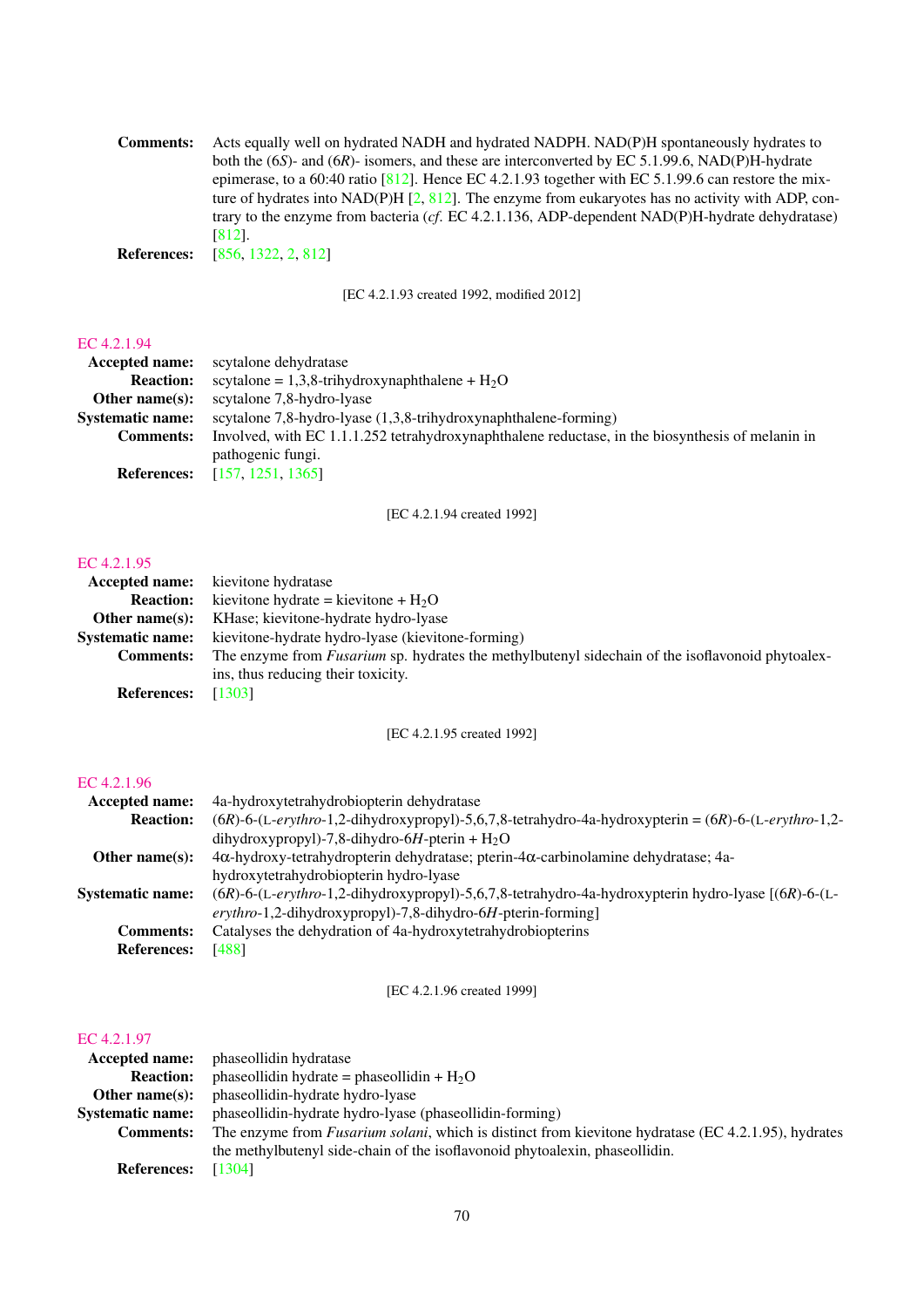[EC 4.2.1.97 created 1999]

#### [EC 4.2.1.98](http://www.enzyme-database.org/query.php?ec=4.2.1.98)

| <b>Accepted name:</b>   | $16\alpha$ -hydroxyprogesterone dehydratase                                                                  |
|-------------------------|--------------------------------------------------------------------------------------------------------------|
| <b>Reaction:</b>        | $16\alpha$ -hydroxyprogesterone = 16,17-didehydroprogesterone + H <sub>2</sub> O                             |
| Other name $(s)$ :      | hydroxyprogesterone dehydroxylase; $16\alpha$ -hydroxyprogesterone dehydroxylase; $16\alpha$ -dehydroxylase; |
|                         | $16\alpha$ -hydroxyprogesterone hydro-lyase                                                                  |
| <b>Systematic name:</b> | $16\alpha$ -hydroxyprogesterone hydro-lyase (16,17-didehydroprogesterone-forming)                            |
| <b>Comments:</b>        | $16\alpha$ -Hydroxypregnenolone is also a substrate.                                                         |
| <b>References:</b>      | [415]                                                                                                        |
|                         |                                                                                                              |
|                         | [EC 4.2.1.98 created 1999, modified 2004 (EC 4.2.1.86 created 1989, incorporated 2004)]                      |

#### [EC 4.2.1.99](http://www.enzyme-database.org/query.php?ec=4.2.1.99)

|                         | <b>Accepted name:</b> 2-methylisocitrate dehydratase                                                    |
|-------------------------|---------------------------------------------------------------------------------------------------------|
| <b>Reaction:</b>        | $(2S,3R)$ -3-hydroxybutane-1,2,3-tricarboxylate = (Z)-but-2-ene-1,2,3-tricarboxylate + H <sub>2</sub> O |
| Other name $(s)$ :      | $(2S,3R)$ -3-hydroxybutane-1,2,3-tricarboxylate hydro-lyase                                             |
| <b>Systematic name:</b> | $(2S,3R)$ -3-hydroxybutane-1,2,3-tricarboxylate hydro-lyase [ $(Z)$ -but-2-ene-1,2,3-tricarboxylate-    |
|                         | forming]                                                                                                |
| <b>Comments:</b>        | The enzyme from the fungus <i>Yarrowia lipolytica</i> (Saccharomycopsis) does not act on isocitrate.    |
| <b>References:</b>      | [35, 1249]                                                                                              |

[EC 4.2.1.99 created 1999]

#### [EC 4.2.1.100](http://www.enzyme-database.org/query.php?ec=4.2.1.100)

| <b>Accepted name:</b>   | cyclohexa-1,5-dienecarbonyl-CoA hydratase                                                           |
|-------------------------|-----------------------------------------------------------------------------------------------------|
| <b>Reaction:</b>        | 6-hydroxycyclohex-1-ene-1-carbonyl-CoA = cyclohexa-1,5-diene-1-carbonyl-CoA + $H_2O$                |
| Other name $(s)$ :      | cyclohexa-1,5-diene-1-carbonyl-CoA hydratase; dienoyl-CoA hydratase; cyclohexa-1,5-                 |
|                         | dienecarbonyl-CoA hydro-lyase (incorrect); 6-hydroxycyclohex-1-enecarbonyl-CoA hydro-lyase          |
|                         | (cyclohexa-1,5-dienecarbonyl-CoA-forming)                                                           |
| <b>Systematic name:</b> | 6-hydroxycyclohex-1-ene-1-carbonyl-CoA hydro-lyase (cyclohexa-1,5-diene-1-carbonyl-CoA-             |
|                         | forming)                                                                                            |
| <b>Comments:</b>        | Forms part of the anaerobic benzoate degradation pathway, which also includes EC 1.3.8.6 [glutaryl- |
|                         | CoA dehydrogenase (ETF)], EC 1.3.7.8 (benzoyl-CoA reductase) and EC 4.2.1.55 (3-hydroyxbutyryl-     |
|                         | CoA dehydratase).                                                                                   |
| <b>References:</b>      | [720, 481, 669]                                                                                     |

[EC 4.2.1.100 created 2000, modified 2001]

#### [EC 4.2.1.101](http://www.enzyme-database.org/query.php?ec=4.2.1.101)

| <b>Accepted name:</b> | <i>trans-feruloyl-CoA hydratase</i>                                                                  |
|-----------------------|------------------------------------------------------------------------------------------------------|
| <b>Reaction:</b>      | 4-hydroxy-3-methoxyphenyl- $\beta$ -hydroxypropanoyl-CoA = feruloyl-CoA + H <sub>2</sub> O           |
| Other name $(s)$ :    | trans-feruloyl-CoA hydro-lyase (incorrect); 4-hydroxy-3-methoxyphenyl- $\beta$ -hydroxypropanoyl-CoA |
|                       | hydro-lyase <i>(trans-feruloyl-CoA-forming)</i>                                                      |
| Systematic name:      | 4-hydroxy-3-methoxyphenyl-β-hydroxypropanoyl-CoA hydro-lyase (feruloyl-CoA-forming)                  |
| <b>References:</b>    | [926, 1013]                                                                                          |

[EC 4.2.1.101 created 2000]

*[4.2.1.102 Transferred entry. cyclohexa-1,5-dienecarbonyl-CoA hydratase. Now EC 4.2.1.100, cyclohexa-1,5-dienecarbonyl-CoA hydratase]*

[EC 4.2.1.102 created 2001, deleted 2001]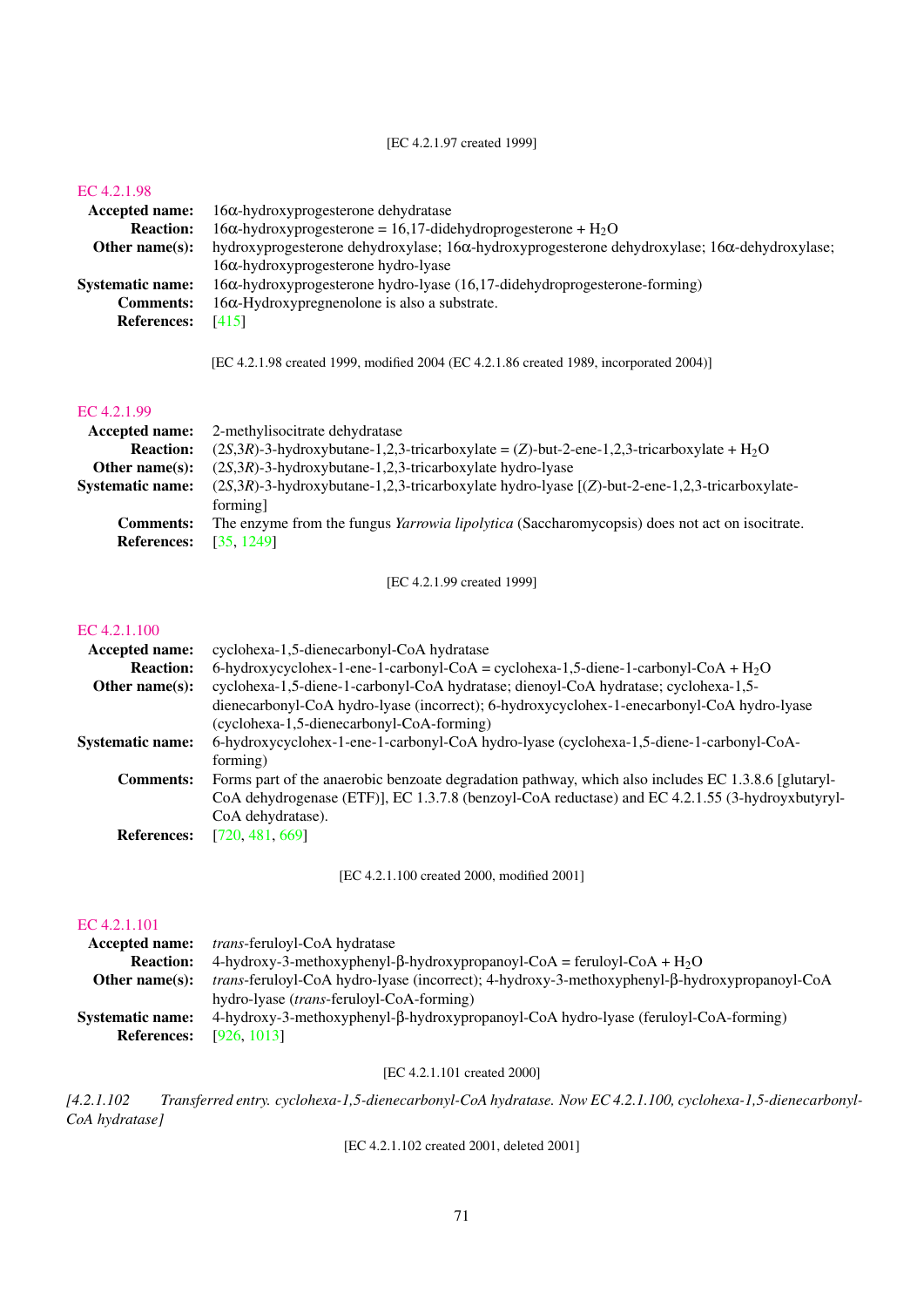## [EC 4.2.1.103](http://www.enzyme-database.org/query.php?ec=4.2.1.103)

|                         | <b>Accepted name:</b> cyclohexyl-isocyanide hydratase                                                  |
|-------------------------|--------------------------------------------------------------------------------------------------------|
| <b>Reaction:</b>        | $N$ -cyclohexylformamide = cyclohexyl isocyanide + H <sub>2</sub> O                                    |
| Other name $(s)$ :      | isonitrile hydratase; N-cyclohexylformamide hydro-lyase                                                |
| <b>Systematic name:</b> | <i>N</i> -cyclohexylformamide hydro-lyase (cyclohexyl-isocyanide-forming)                              |
| <b>Comments:</b>        | The enzyme from <i>Pseudomonas putida</i> strain N19-2 can also catalyse the hydration of other isoni- |
|                         | triles to the corresponding N-substituted formamides. The enzyme has no metal requirements.            |
| <b>References:</b>      | [418]                                                                                                  |

[EC 4.2.1.103 created 2001]

#### [EC 4.2.1.104](http://www.enzyme-database.org/query.php?ec=4.2.1.104)

| <b>Accepted name:</b>   | cyanase                                                                                                  |
|-------------------------|----------------------------------------------------------------------------------------------------------|
| <b>Reaction:</b>        | cyanate + $HCO_3^-$ + 2 $H^+$ = NH <sub>3</sub> + 2 CO <sub>2</sub> (overall reaction)                   |
|                         | (1a) cyanate + $HCO_3^-$ + $H^+$ = carbamate + $CO_2$                                                    |
|                         | (1b) carbamate + $H^+$ = NH <sub>3</sub> + CO <sub>2</sub> (spontaneous)                                 |
| Other name $(s)$ :      | cyanate lyase; cyanate hydrolase; cyanate aminohydrolase; cyanate C-N-lyase; cyanate hydratase           |
| <b>Systematic name:</b> | carbamate hydro-lyase                                                                                    |
| <b>Comments:</b>        | This enzyme, which is found in bacteria and plants, is used to decompose cyanate, which can be used      |
|                         | as the sole source of nitrogen $[685, 1339]$ . Reaction (1) can be considered as the reverse of 'carba-  |
|                         | mate = cyanate + $H_2O'$ , where this is assisted by reaction with bicarbonate and carbon dioxide (see   |
|                         | mechanism above) $[602]$ , and hence is classified in sub-subclass 4.2.1. Bicarbonate functions as a re- |
|                         | cycling substrate $[602]$ .                                                                              |
| <b>References:</b>      | [24, 602, 1265, 1266, 25, 685, 1339]                                                                     |

[EC 4.2.1.104 created 1972 as EC 3.5.5.3, transferred 1990 to EC 4.3.99.1, transferred 2001 to EC 4.2.1.104, modified 2007]

## [EC 4.2.1.105](http://www.enzyme-database.org/query.php?ec=4.2.1.105)

| <b>Accepted name:</b>   | 2-hydroxyisoflavanone dehydratase                                                                                    |
|-------------------------|----------------------------------------------------------------------------------------------------------------------|
| <b>Reaction:</b>        | (1) 2,4',7-trihydroxyisoflavanone = daidzein + $H_2O$                                                                |
|                         | (2) $2,4',5,7$ -tetrahydroxyisoflavanone = genistein + H <sub>2</sub> O                                              |
| Other name $(s)$ :      | 2,7,4'-trihydroxyisoflavanone hydro-lyase; 2,7,4'-trihydroxyisoflavanone hydro-lyase (daidzein-                      |
|                         | forming)                                                                                                             |
| <b>Systematic name:</b> | 2,4',7-trihydroxyisoflavanone hydro-lyase (daidzein-forming)                                                         |
| <b>Comments:</b>        | Catalyses the final step in the formation of the isoflavonoid skeleton. The reaction also occurs sponta-<br>neously. |
| <b>References:</b>      | [454]                                                                                                                |

[EC 4.2.1.105 created 2004, modified 2013]

## [EC 4.2.1.106](http://www.enzyme-database.org/query.php?ec=4.2.1.106)

| Accepted name:          | bile-acid $7\alpha$ -dehydratase                                                                                                 |
|-------------------------|----------------------------------------------------------------------------------------------------------------------------------|
| <b>Reaction:</b>        | $7\alpha$ , 12 $\alpha$ -dihydroxy-3-oxochol-4-en-24-oyl-CoA = 12 $\alpha$ -hydroxy-3-oxochola-4,6-dien-24-oyl-CoA +             |
|                         | H <sub>2</sub> O                                                                                                                 |
| Other name $(s)$ :      | baiE (gene name); $7\alpha$ , $12\alpha$ -dihydroxy-3-oxochol-4-enoate hydro-lyase; $7\alpha$ , $12\alpha$ -dihydroxy-3-oxochol- |
|                         | 4-enoate hydro-lyase ( $12\alpha$ -hydroxy-3-oxochola-4,6-dienoate-forming); BA7 $\alpha$ dehydratase                            |
| <b>Systematic name:</b> | $7\alpha$ , 12 $\alpha$ -dihydroxy-3-oxochol-4-enoyl-CoA hydro-lyase (12 $\alpha$ -hydroxy-3-oxochola-4,6-dienoyl-CoA-           |
|                         | forming)                                                                                                                         |
| <b>Comments:</b>        | This enzyme, characterized from the gut bacterium <i>Clostridium scindens</i> (previously known as <i>Eu</i> -                   |
|                         | <i>bacterium</i> sp. strain VPI 12708), participates in the 7-dehydroxylation process associated with bile                       |
|                         | acid degradation.                                                                                                                |
| <b>References:</b>      | [805, 283, 90]                                                                                                                   |
|                         |                                                                                                                                  |

[EC 4.2.1.106 created 2005, modified 2016]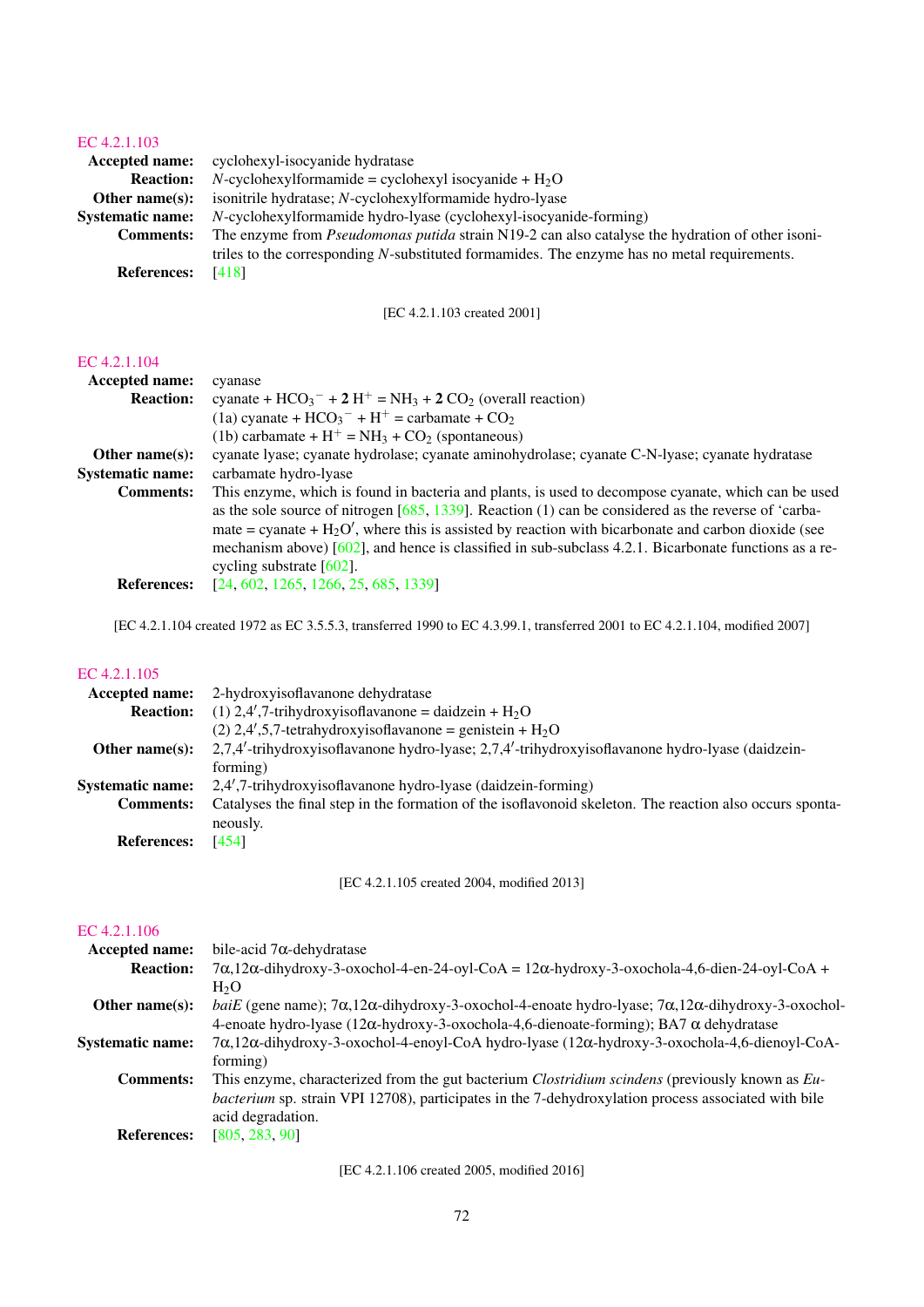### [EC 4.2.1.107](http://www.enzyme-database.org/query.php?ec=4.2.1.107)

| Accepted name:          | $3\alpha$ , $7\alpha$ , $12\alpha$ -trihydroxy-5 $\beta$ -cholest-24-enoyl-CoA hydratase                                                                                   |
|-------------------------|----------------------------------------------------------------------------------------------------------------------------------------------------------------------------|
| <b>Reaction:</b>        | $(24R, 25R)$ -3 $\alpha$ , 7 $\alpha$ , 12 $\alpha$ , 24-tetrahydroxy-5 $\beta$ -cholestanoyl-CoA = $(24E)$ -3 $\alpha$ , 7 $\alpha$ , 12 $\alpha$ -trihydroxy-5 $\beta$ - |
|                         | cholest-24-enoyl-CoA + $H_2O$                                                                                                                                              |
| Other name $(s)$ :      | 46 kDa hydratase 2; $(24R,25R)$ -3 $\alpha$ ,7 $\alpha$ ,12 $\alpha$ ,24-tetrahydroxy-5 $\beta$ -cholestanoyl-CoA hydro-lyase                                              |
| <b>Systematic name:</b> | $(24R, 25R)$ -3 $\alpha$ , 7 $\alpha$ , 12 $\alpha$ , 24-tetrahydroxy-5 $\beta$ -cholestanoyl-CoA hydro-lyase $[(24E)$ -3 $\alpha$ , 7 $\alpha$ , 12 $\alpha$ -            |
|                         | trihydroxy-5 $\beta$ -cholest-24-enoyl-CoA-forming]                                                                                                                        |
| <b>Comments:</b>        | This enzyme forms part of the rat peroxisomal multifunctional enzyme perMFE-2, which also ex-                                                                              |
|                         | hibits a dehydrogenase activity. The enzyme is involved in the $\beta$ -oxidation of the cholesterol side                                                                  |
|                         | chain in the cholic-acid-biosynthesis pathway.                                                                                                                             |
| <b>References:</b>      | [1031, 1388, 657, 385, 715, 1093]                                                                                                                                          |
|                         |                                                                                                                                                                            |

[EC 4.2.1.107 created 2005]

### [EC 4.2.1.108](http://www.enzyme-database.org/query.php?ec=4.2.1.108)

| ectoine synthase                                                                                        |
|---------------------------------------------------------------------------------------------------------|
| $(2S)$ -4-acetamido-2-aminobutanoate = L-ectoine + H <sub>2</sub> O                                     |
| $ectC$ (gene name); N-acetyldiaminobutyrate dehydratase; N-acetyldiaminobutanoate dehydratase;          |
| L-ectoine synthase; 4-N-acetyl-L-2,4-diaminobutanoate hydro-lyase (L-ectoine-forming); $N^4$ -acetyl-   |
| L-2,4-diaminobutanoate hydro-lyase (L-ectoine-forming)                                                  |
| $(2S)$ -4-acetamido-2-aminobutanoate (L-ectoine-forming)                                                |
| Ectoine is an osmoprotectant that is found in halophilic eubacteria. This enzyme is part of the ectoine |
| biosynthesis pathway and only acts in the direction of ectoine formation. cf. EC 3.5.4.44, ectoine hy-  |
| drolase.                                                                                                |
| [987, 959, 697, 784, 1156]                                                                              |
|                                                                                                         |

[EC 4.2.1.108 created 2006, modified 2017]

#### [EC 4.2.1.109](http://www.enzyme-database.org/query.php?ec=4.2.1.109)

| methylthioribulose 1-phosphate dehydratase                                                        |
|---------------------------------------------------------------------------------------------------|
| 5-(methylsulfanyl)-D-ribulose 1-phosphate = 5-(methylsulfanyl)-2,3-dioxopentyl phosphate + $H_2O$ |
| 1-PMT-ribulose dehydratase; S-methyl-5-thio-D-ribulose-1-phosphate hydro-lyase; S-methyl-5-thio-  |
| D-ribulose-1-phosphate 4-hydro-lyase [5-(methylthio)-2,3-dioxopentyl-phosphate-forming]           |
| 5-(methylsulfanyl)-D-ribulose-1-phosphate 4-hydro-lyase [5-(methylsulfanyl)-2,3-dioxopentyl-      |
| phosphate-forming                                                                                 |
| This enzyme forms part of the methionine-salvage pathway.                                         |
| [389, 1378]                                                                                       |
|                                                                                                   |

[EC 4.2.1.109 created 2006]

| <b>Accepted name:</b>   | aldos-2-ulose dehydratase                                                                                 |
|-------------------------|-----------------------------------------------------------------------------------------------------------|
| <b>Reaction:</b>        | 1,5-anhydro-D-fructose = 2-hydroxy-2-(hydroxymethyl)-2H-pyran-3(6H)-one + H <sub>2</sub> O (overall reac- |
|                         | tion)                                                                                                     |
|                         | $(1a)$ 1,5-anhydro-D-fructose = 1,5-anhydro-4-deoxy-D- <i>glycero-hex-3-en-2-ulose + H<sub>2</sub>O</i>   |
|                         | (1b) $1,5$ -anhydro-4-deoxy-D-glycero-hex-3-en-2-ulose = 2-hydroxy-2-(hydroxymethyl)-2H-pyran-            |
|                         | $3(6H)$ -one                                                                                              |
| Other name $(s)$ :      | pyranosone dehydratase; AUDH; 1,5-anhydro-D-fructose dehydratase (microthecin-forming)                    |
| <b>Systematic name:</b> | 1,5-anhydro-D-fructose hydro-lyase (microthecin-forming)                                                  |
| <b>Comments:</b>        | This enzyme catalyses two of the steps in the anhydrofructose pathway, which leads to the degra-          |
|                         | dation of glycogen and starch via 1,5-anhydro-D-fructose [1424, 1420]. Aldose-2-uloses such as 2-         |
|                         | dehydroglucose can also act as substrates, but more slowly $[1,2,4]$ . This is a bifunctional enzyme that |
|                         | acts as both a lyase and as an isomerase $[1420]$ . Differs from EC 4.2.1.111, which can carry out only   |
|                         | reaction (1a), is inhibited by its product and requires metal ions for activity $[1424]$ .                |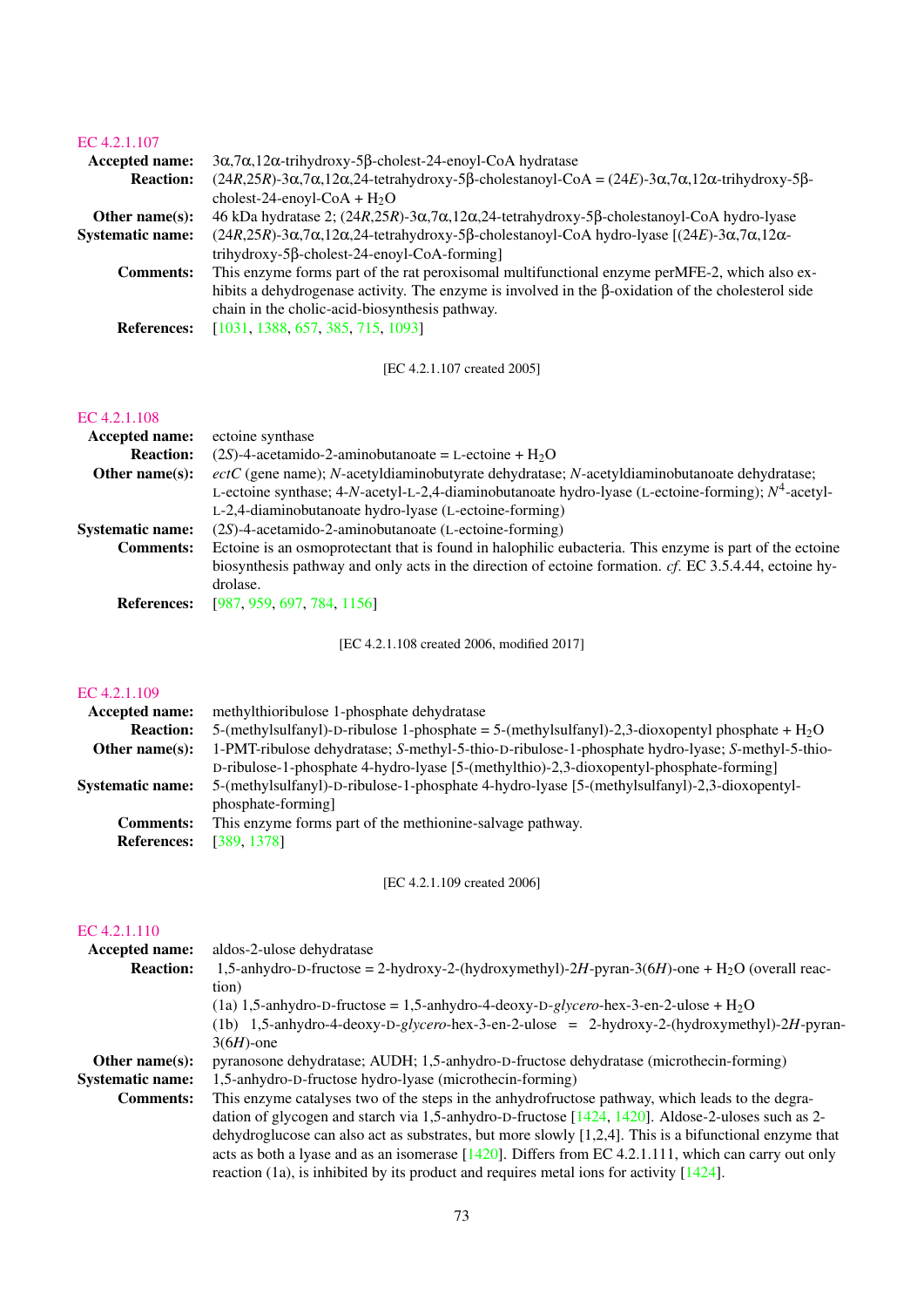### References: [\[1424,](#page-251-0) [1420,](#page-250-0) [132,](#page-183-0) [392,](#page-197-1) [1426\]](#page-251-1)

### [EC 4.2.1.110 created 2006]

### [EC 4.2.1.111](http://www.enzyme-database.org/query.php?ec=4.2.1.111)

| <b>Accepted name:</b>   | 1,5-anhydro-D-fructose dehydratase                                                                                     |
|-------------------------|------------------------------------------------------------------------------------------------------------------------|
| <b>Reaction:</b>        | 1,5-anhydro-D-fructose = 1,5-anhydro-4-deoxy-D-glycero-hex-3-en-2-ulose + $H_2O$                                       |
| Other name $(s)$ :      | 1,5-anhydro-D-fructose 4-dehydratase; 1,5-anhydro-D-fructose hydrolyase; 1,5-anhydro-D-arabino-                        |
|                         | hex-2-ulose dehydratase; AFDH; AF dehydratase; 1,5-anhydro-D-fructose hydro-lyase                                      |
| <b>Systematic name:</b> | 1,5-anhydro-D-fructose hydro-lyase (ascopyrone-M-forming)                                                              |
| <b>Comments:</b>        | This enzyme catalyses one of the steps in the anhydrofructose pathway, which leads to the degrada-                     |
|                         | tion of glycogen and starch via 1,5-anhydro-D-fructose $[1426, 1424]$ . The other enzymes involved                     |
|                         | in this pathway are EC 4.2.1.110 (aldos-2-ulose dehydratase), EC 4.2.2.13 [exo- $(1\rightarrow4)$ - $\alpha$ -D-glucan |
|                         | lyase] and EC 5.3.2.7 (ascopyrone tautomerase). Requires divalent $(Ca^{2+}$ or $Mg^{2+}$ ) or monovalent              |
|                         | cations ( $Na+$ ) for optimal activity. Unlike EC 4.2.1.110, the enzyme is specific for 1,5-anhydro-D-                 |
|                         | fructose as substrate and shows no activity towards aldose-2-uloses such as 2-dehydroglucose [1,2,3].                  |
|                         | In addition, it is inhibited by its end-product ascopyrone M $[1424]$ and it cannot convert ascopyrone                 |
|                         | M into microthecin, as can EC 4.2.1.110.                                                                               |
| <b>References:</b>      | [1426, 1424, 1420]                                                                                                     |
|                         |                                                                                                                        |

[EC 4.2.1.111 created 2006]

### [EC 4.2.1.112](http://www.enzyme-database.org/query.php?ec=4.2.1.112)

| acetylene hydratase                                                                                        |
|------------------------------------------------------------------------------------------------------------|
| $\text{acetaldehyde} = \text{acetylene} + H_2O$                                                            |
| AH; acetaldehyde hydro-lyase                                                                               |
| acetaldehyde hydro-lyase (acetylene-forming)                                                               |
| This is a non-redox-active enzyme that contains two molybdopterin guanine dinucleotide (MGD) co-           |
| factors, a tungsten centre and a cubane type [4Fe-4S] cluster $[1161]$ . The tungsten centre binds a water |
| molecule that is activated by an adjacent aspartate residue, enabling it to attack acetylene bound in a    |
| distinct hydrophobic pocket $[1161]$ . Ethylene cannot act as a substrate $[1089]$ .                       |
| [1089, 1161]                                                                                               |
|                                                                                                            |

[EC 4.2.1.112 created 2007]

### [EC 4.2.1.113](http://www.enzyme-database.org/query.php?ec=4.2.1.113)

| <b>Accepted name:</b>   | $o$ -succinylbenzoate synthase                                                                                   |
|-------------------------|------------------------------------------------------------------------------------------------------------------|
| <b>Reaction:</b>        | $(1R,6R)$ -6-hydroxy-2-succinylcyclohexa-2,4-diene-1-carboxylate = 2-succinylbenzoate + H <sub>2</sub> O         |
| Other name $(s)$ :      | o-succinylbenzoic acid synthase; OSB synthase; OSBS; 2-succinylbenzoate synthase; MenC                           |
| <b>Systematic name:</b> | $(1R, 6R)$ -6-hydroxy-2-succinylcyclohexa-2,4-diene-1-carboxylate hydro-lyase (2-succinylbenzoate-               |
|                         | forming)                                                                                                         |
| <b>Comments:</b>        | Belongs to the enolase superfamily and requires divalent cations, preferably $Mg^{2+}$ or $Mn^{2+}$ , for activ- |
|                         | ity. Forms part of the vitamin-K-biosynthesis pathway.                                                           |
| <b>References:</b>      | [1172, 662, 975, 1275, 1072]                                                                                     |

[EC 4.2.1.113 created 2007]

| Accepted name:   | methanogen homoaconitase                                                                                   |
|------------------|------------------------------------------------------------------------------------------------------------|
| <b>Reaction:</b> | $(R)$ -2-hydroxybutane-1,2,4-tricarboxylate = $(1R,2S)$ -1-hydroxybutane-1,2,4-tricarboxylate (overall     |
|                  | reaction)                                                                                                  |
|                  | $(1a)$ $(R)$ -2-hydroxybutane-1,2,4-tricarboxylate = (Z)-but-1-ene-1,2,4-tricarboxylate + H <sub>2</sub> O |
|                  | (1b) (Z)-but-1-ene-1,2,4-tricarboxylate + $H_2O = (1R,2S)$ -1-hydroxybutane-1,2,4-tricarboxylate           |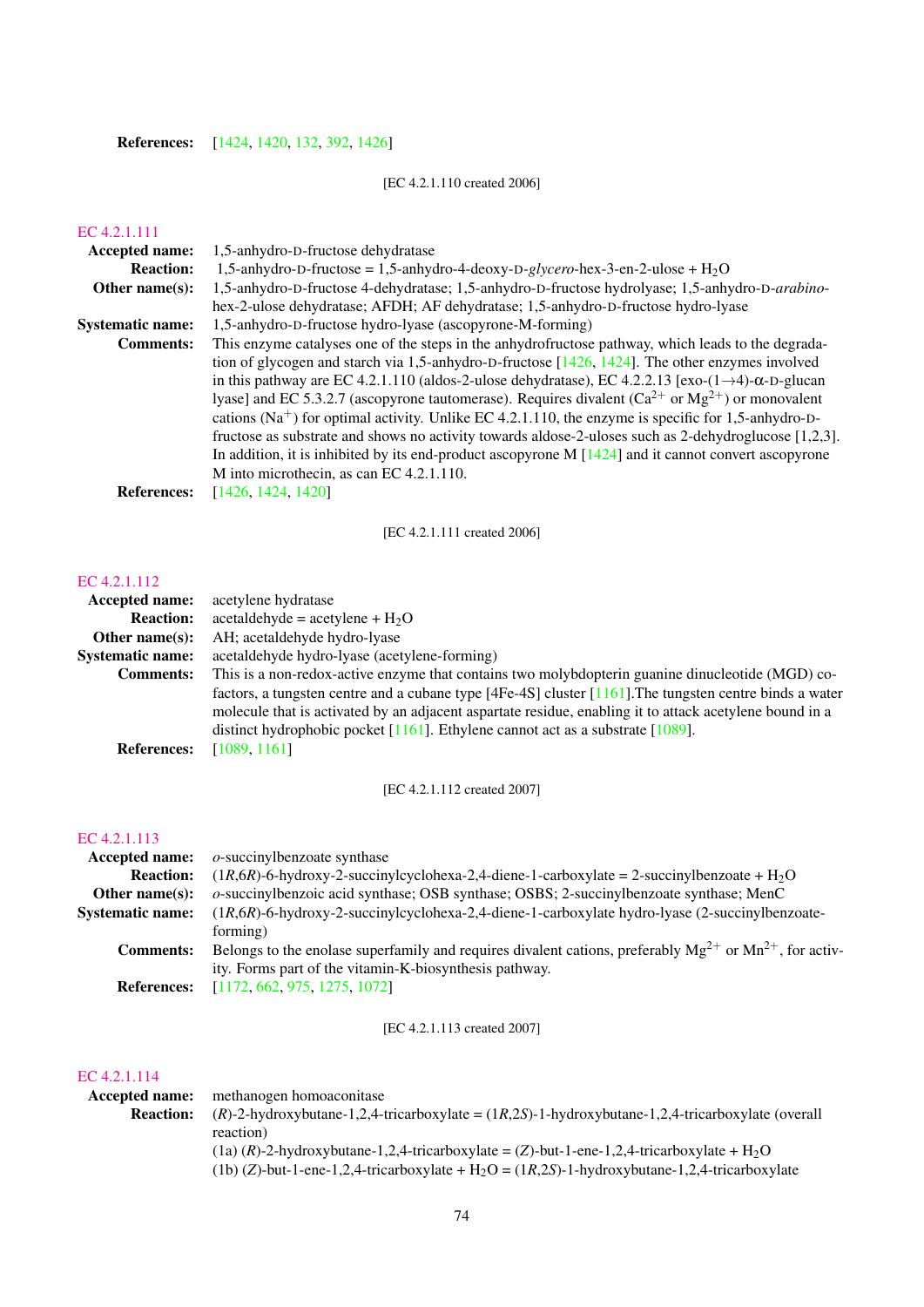| Other name $(s)$ :      | methanogen HACN                                                                                                |
|-------------------------|----------------------------------------------------------------------------------------------------------------|
| <b>Systematic name:</b> | $(R)$ -2-hydroxybutane-1,2,4-tricarboxylate hydro-lyase $[(1R,2S)$ -1-hydroxybutane-1,2,4-tricarboxylate-      |
|                         | forming]                                                                                                       |
| <b>Comments:</b>        | This enzyme catalyses several reactions in the pathway of coenzyme-B biosynthesis in methanogenic              |
|                         | archaea. Requires a [4Fe-4S] cluster for activity. In contrast to EC 4.2.1.36, homoaconitate hydratase,        |
|                         | this enzyme can catalyse both the dehydration of $(R)$ -homocitrate to form <i>cis</i> -homoaconitate and the  |
|                         | subsequent hydration reaction that forms homoisocitrate. In addition to cis-homoaconitate, the en-             |
|                         | zyme can also catalyse the hydration of the physiological substrates dihomocitrate and trihomocitrate          |
|                         | as well as the non-physiological substrate tetrahomocitrate. cis-Aconitate and threo-DL-isocitrate             |
|                         | cannot act as substrates, and (S)-homocitrate and <i>trans</i> -homoaconitate act as inhibitors of the enzyme. |
| <b>References:</b>      | [311]                                                                                                          |
|                         |                                                                                                                |

### [EC 4.2.1.114 created 2009]

### [EC 4.2.1.115](http://www.enzyme-database.org/query.php?ec=4.2.1.115)

| <b>Accepted name:</b>   | UDP-N-acetylglucosamine 4,6-dehydratase (configuration-inverting)                                                               |
|-------------------------|---------------------------------------------------------------------------------------------------------------------------------|
| <b>Reaction:</b>        | UDP-N-acetyl- $\alpha$ -D-glucosamine = UDP-2-acetamido-2,6-dideoxy- $\beta$ -L- <i>arabino</i> -hex-4-ulose + H <sub>2</sub> O |
| Other name $(s)$ :      | FlaA1; UDP-N-acetylglucosamine 5-inverting 4,6-dehydratase; PseB; UDP-N-acetylglucosamine                                       |
|                         | hydro-lyase (inverting; UDP-2-acetamido-2,6-dideoxy-β-L- <i>arabino</i> -hex-4-ulose-forming)                                   |
| <b>Systematic name:</b> | UDP-N-acetyl- $\alpha$ -D-glucosamine hydro-lyase (inverting; UDP-2-acetamido-2,6-dideoxy- $\beta$ -L- <i>arabino</i> -         |
|                         | hex-4-ulose-forming)                                                                                                            |
| <b>Comments:</b>        | Contains $NADP^+$ as a cofactor. This is the first enzyme in the biosynthetic pathway of pseudaminic                            |
|                         | acid $[1144]$ , a sialic-acid-like sugar that is unique to bacteria and is used by <i>Helicobacter pylori</i> to                |
|                         | modify its flagellin. This enzyme plays a critical role in H. pylori's pathogenesis, being involved in                          |
|                         | the synthesis of both functional flagella and lipopolysaccharides $[564, 1125]$ . It is completely inhib-                       |
|                         | ited by UDP- $\alpha$ -D-galactose. The reaction results in the chirality of the C-5 atom being inverted. It is                 |
|                         | thought that Lys-133 acts sequentially as a catalytic acid, protonating the C-6 hydroxy group and as a                          |
|                         | catalytic base, abstracting the C-5 proton, resulting in the elimination of water. This enzyme belongs                          |
|                         | to the short-chain dehydrogenase/reductase family of enzymes.                                                                   |
| <b>References:</b>      | [564, 1125, 1144]                                                                                                               |
|                         |                                                                                                                                 |

[EC 4.2.1.115 created 2009]

### [EC 4.2.1.116](http://www.enzyme-database.org/query.php?ec=4.2.1.116)

| Accepted name:          | 3-hydroxypropionyl-CoA dehydratase                                                                  |
|-------------------------|-----------------------------------------------------------------------------------------------------|
| <b>Reaction:</b>        | 3-hydroxypropanoyl-CoA = acryloyl-CoA + $H_2O$                                                      |
| Other name $(s)$ :      | 3-hydroxypropionyl-CoA hydro-lyase; 3-hydroxypropanoyl-CoA dehydratase                              |
| <b>Systematic name:</b> | 3-hydroxypropanoyl-CoA hydro-lyase                                                                  |
| <b>Comments:</b>        | Catalyses a step in the 3-hydroxypropanoate/4-hydroxybutanoate cycle, an autotrophic $CO2$ fixation |
|                         | pathway found in some thermoacidophilic archaea [87]. The enzyme from Metallosphaera sedula         |
|                         | acts nearly equally as well on $(S)$ -3-hydroxybutanoyl-CoA but not $(R)$ -3-hydroxybutanoyl-CoA    |
|                         | $[1269]$ .                                                                                          |
| <b>References:</b>      | [87, 1269]                                                                                          |

[EC 4.2.1.116 created 2009]

### [EC 4.2.1.117](http://www.enzyme-database.org/query.php?ec=4.2.1.117)

| <b>Accepted name:</b>   | 2-methylcitrate dehydratase (2-methyl- <i>trans</i> -aconitate forming)                                        |
|-------------------------|----------------------------------------------------------------------------------------------------------------|
| <b>Reaction:</b>        | $(2S,3S)$ -2-methylcitrate = 2-methyl- <i>trans</i> -aconitate + H <sub>2</sub> O                              |
| <b>Systematic name:</b> | (2S,3S)-2-hydroxybutane-1,2,3-tricarboxylate hydro-lyase (2-methyl-trans-aconitate forming)                    |
| <b>Comments:</b>        | Catalyses the dehydration of $(2S,3S)$ -2-methylcitrate, forming the <i>trans</i> isomer of 2-methyl-aconitate |
|                         | (unlike EC 4.2.1.79, which forms only the <i>cis</i> isomer). Part of a propionate degradation pathway.        |
|                         | The enzyme from Shewanella oneidensis can also accept citrate and cis-aconitate, but activity with             |
|                         | $(2S,3S)$ -2-methylcitrate was approximately 2.5-fold higher. 2-methylisocitrate and isocitrate were not       |
|                         |                                                                                                                |

substrates [\[438\]](#page-199-0). An iron-sulfur protein.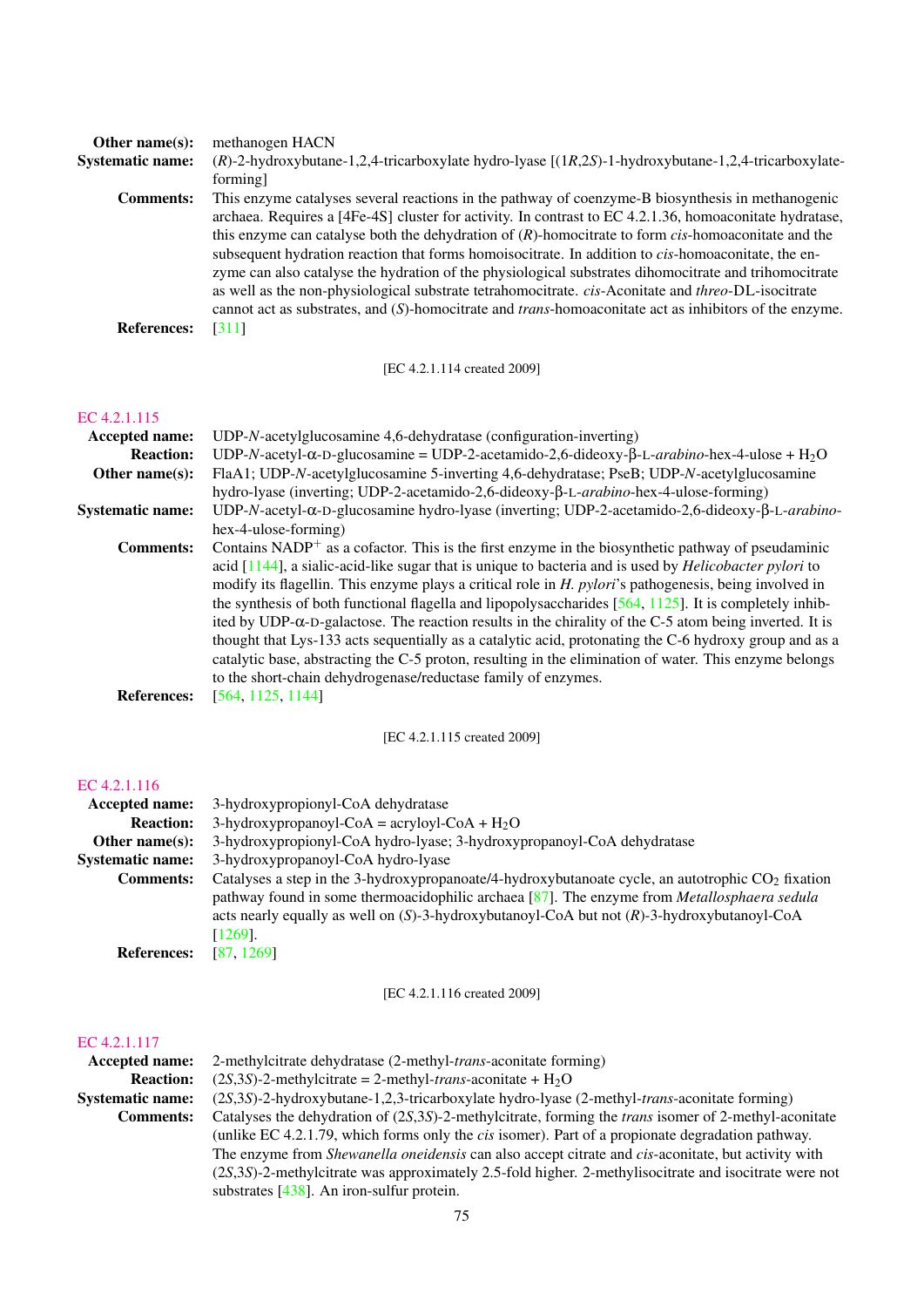### References: [\[438\]](#page-199-0)

### [EC 4.2.1.117 created 2009]

### [EC 4.2.1.118](http://www.enzyme-database.org/query.php?ec=4.2.1.118)

|                    | <b>Accepted name:</b> 3-dehydroshikimate dehydratase                                                               |
|--------------------|--------------------------------------------------------------------------------------------------------------------|
| <b>Reaction:</b>   | 3-dehydro-shikimate = 3.4-dihydroxybenzoate + $H_2O$                                                               |
|                    | <b>Systematic name:</b> 3-dehydroshikimate hydro-lyase                                                             |
| <b>Comments:</b>   | Catalyses an early step in the biosynthesis of petrobactin, a siderophore produced by many bacteria,               |
|                    | including the human pathogen <i>Bacillus anthracis</i> . Requires divalent ions, with a preference for $Mn^{2+}$ . |
| <b>References:</b> | [373.996]                                                                                                          |

[EC 4.2.1.118 created 2009]

### [EC 4.2.1.119](http://www.enzyme-database.org/query.php?ec=4.2.1.119)

| <b>Accepted name:</b>   | enoyl-CoA hydratase 2                                                                                      |
|-------------------------|------------------------------------------------------------------------------------------------------------|
| <b>Reaction:</b>        | $(3R)$ -3-hydroxyacyl-CoA = $(2E)$ -2-enoyl-CoA + H <sub>2</sub> O                                         |
| Other name $(s)$ :      | 2-enoyl-CoA hydratase 2; AtECH2; ECH2; MaoC; MFE-2; PhaJAc; D-3-hydroxyacyl-CoA hydro-                     |
|                         | lyase; D-specific 2-trans-enoyl-CoA hydratase                                                              |
| <b>Systematic name:</b> | $(3R)$ -3-hydroxyacyl-CoA hydro-lyase                                                                      |
| <b>Comments:</b>        | This enzyme catalyses a hydration step in peroxisomal $\beta$ -oxidation. The human multifunctional en-    |
|                         | zyme type 2 (MFE-2) is a 79000 Da enzyme composed of three functional units: $(3R)$ -hydroxyacyl-          |
|                         | CoA dehydrogenase, 2-enoyl-CoA hydratase 2 and sterol carrier protein 2-like units [682]. The en-          |
|                         | zymes from Aeromonas caviae $[518]$ and Arabidopsis thaliana $[420]$ are monofunctional enzymes.           |
|                         | 2-Enoyl-CoA hydratase 3 from <i>Candida tropicalis</i> is a part from multifunctional enzyme type 2 [683]. |
| <b>References:</b>      | [682, 387, 683, 518, 420, 335]                                                                             |
|                         |                                                                                                            |

[EC 4.2.1.119 created 2009]

### [EC 4.2.1.120](http://www.enzyme-database.org/query.php?ec=4.2.1.120)

| Accepted name:          | 4-hydroxybutanoyl-CoA dehydratase                                                                           |
|-------------------------|-------------------------------------------------------------------------------------------------------------|
| <b>Reaction:</b>        | 4-hydroxybutanoyl-CoA = $(E)$ -but-2-enoyl-CoA + H <sub>2</sub> O                                           |
| <b>Systematic name:</b> | 4-hydroxybutanoyl-CoA hydro-lyase                                                                           |
| <b>Comments:</b>        | Contains FAD and a [4Fe-4S] iron-sulfur cluster. The enzyme has been characterized from sev-                |
|                         | eral microorganisms, including <i>Clostridium kluyveri</i> , where it participates in succinate fermenta-   |
|                         | tion $[76, 1121]$ , <i>Clostridium aminobutyricum</i> , where it participates in 4-aminobutyrate degrada-   |
|                         | tion $[1120, 898]$ , and <i>Metallosphaera sedula</i> , where it participates in the 3-hydroxypropionate/4- |
|                         | hydroxybutyrate cycle, an autotrophic $CO2$ fixation pathway found in some thermoacidophilic ar-            |
|                         | chaea $[87]$ .                                                                                              |
| <b>References:</b>      | [76, 1121, 1120, 898, 87]                                                                                   |

[EC 4.2.1.120 created 2009]

| <b>Accepted name:</b>   | colneleate synthase                                                                                      |
|-------------------------|----------------------------------------------------------------------------------------------------------|
| <b>Reaction:</b>        | $(9S,10E,12Z)$ -9-hydroperoxyoctadeca-10,12-dienoate = $(8E)$ -9-[ $(1E,3Z)$ -nona-1,3-dien-1-yloxy]non- |
|                         | 8-enoate + $H_2O$                                                                                        |
| Other name $(s)$ :      | 9-divinyl ether synthase; 9-DES; CYP74D; CYP74D1; CYP74 cytochrome P-450; DES1; (8E)-9-                  |
|                         | $[(1E,3E)$ -nona-1,3-dien-1-yloxy]non-8-enoate synthase                                                  |
| <b>Systematic name:</b> | $(9S, 10E, 12Z)$ -9-hydroperoxyoctadeca-10,12-dienoate hydro-lyase                                       |
|                         |                                                                                                          |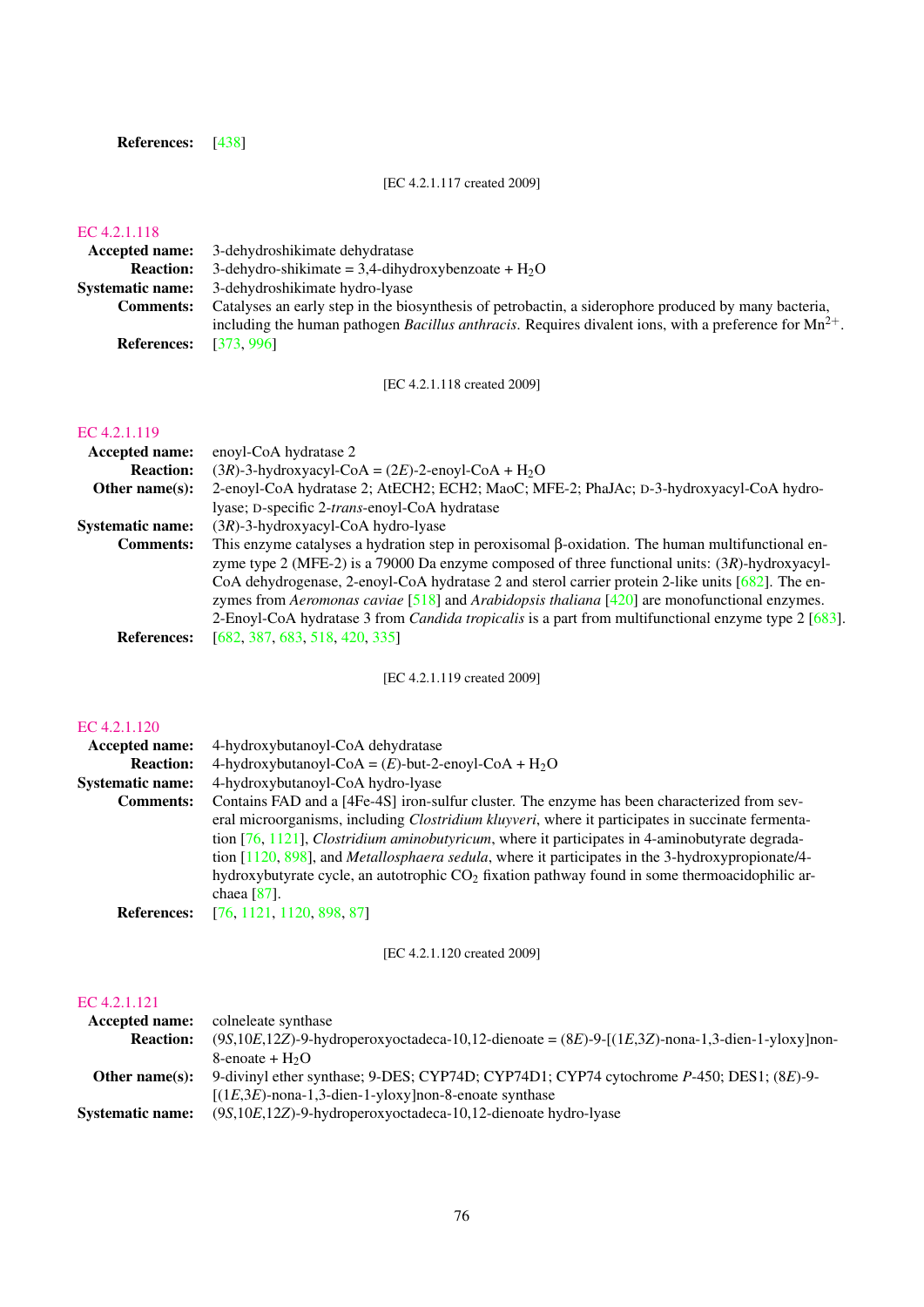| <b>Comments:</b>   | A heme-thiolate protein (P-450) [566]. It catalyses the selective removal of <i>pro-R</i> hydrogen at C- |
|--------------------|----------------------------------------------------------------------------------------------------------|
|                    | 8 in the biosynthesis of colneleic acid [463]. It forms also $(8E)$ -9-[ $(1E,3Z,6Z)$ -nona-1,3,6-trien- |
|                    | 1-yloxy]non-8-enoic acid (i.e. colnelenate) from (9S,10E,12Z,15Z)-9-hydroperoxy-10,12,15-                |
|                    | octadecatrienoate. The corresponding 13-hydroperoxides are poor substrates $[1227, 351]$ . The divinyl   |
|                    | ethers colneleate and colnelenate have antimicrobial activity.                                           |
| <b>References:</b> | [1227, 566, 351, 463]                                                                                    |

[EC 4.2.1.121 created 2011, modified 2014]

#### [EC 4.2.1.122](http://www.enzyme-database.org/query.php?ec=4.2.1.122)

| tryptophan synthase (indole-salvaging)                                                                                                                                                                                                                                                                                                                                                                                                                                                                                                                                                                                                                                                     |
|--------------------------------------------------------------------------------------------------------------------------------------------------------------------------------------------------------------------------------------------------------------------------------------------------------------------------------------------------------------------------------------------------------------------------------------------------------------------------------------------------------------------------------------------------------------------------------------------------------------------------------------------------------------------------------------------|
| L-serine + indole = L-tryptophan + $H_2O$                                                                                                                                                                                                                                                                                                                                                                                                                                                                                                                                                                                                                                                  |
| tryptophan synthase $\beta$ 2                                                                                                                                                                                                                                                                                                                                                                                                                                                                                                                                                                                                                                                              |
| L-serine hydro-lyase [adding indole, L-tryptophan-forming]                                                                                                                                                                                                                                                                                                                                                                                                                                                                                                                                                                                                                                 |
| Most mesophilic bacteria have a multimeric tryptophan synthase complex (EC 4.2.1.20) that forms L-<br>tryptophan from L-serine and 1-C-(indol-3-yl)glycerol 3-phosphate via an indole intermediate. This<br>intermediate, which is formed by the $\alpha$ subunits, is transferred in an internal tunnel to the $\beta$ units,<br>which convert it to tryptophan. In thermophilic organisms the high temperature enhances diffusion<br>and causes the loss of indole. This enzyme, which does not combine with the $\alpha$ unit to form a com-<br>plex, salvages the lost indole back to L-tryptophan. It has a much lower $K_m$ for indole than the $\beta$ sub-<br>unit of EC 4.2.1.20. |
| [509]                                                                                                                                                                                                                                                                                                                                                                                                                                                                                                                                                                                                                                                                                      |
|                                                                                                                                                                                                                                                                                                                                                                                                                                                                                                                                                                                                                                                                                            |

[EC 4.2.1.122 created 2011]

### [EC 4.2.1.123](http://www.enzyme-database.org/query.php?ec=4.2.1.123)

|                         | <b>Accepted name:</b> tetrahymanol synthase   |
|-------------------------|-----------------------------------------------|
| <b>Reaction:</b>        | tetrahymanol = squalene + $H_2O$              |
| Other name $(s)$ :      | squalenetetrahymanol cyclase                  |
| <b>Systematic name:</b> | squalene hydro-lyase (tetrahymanol forming)   |
| <b>Comments:</b>        | The reaction occurs in the reverse direction. |
| <b>References:</b>      | [1097, 414]                                   |
|                         |                                               |

[EC 4.2.1.123 created 2011]

#### [EC 4.2.1.124](http://www.enzyme-database.org/query.php?ec=4.2.1.124)

|                           | <b>Accepted name:</b> arabidiol synthase                                                         |
|---------------------------|--------------------------------------------------------------------------------------------------|
| <b>Reaction:</b>          | arabidiol = $(3S)$ -2,3-epoxy-2,3-dihydrosqualene + $H_2O$                                       |
|                           | <b>Other name(s):</b> PEN1 (gene name); (S)-squalene-2,3-epoxide hydro-lyase (arabidiol forming) |
|                           | <b>Systematic name:</b> $(3S)$ -2,3-epoxy-2,3-dihydrosqualene hydro-lyase (arabidiol forming)    |
| <b>Comments:</b>          | The reaction occurs in the reverse direction.                                                    |
| <b>References:</b> [1382] |                                                                                                  |

[EC 4.2.1.124 created 2011]

| <b>Accepted name:</b> dammare nediol II synthase                                                      |
|-------------------------------------------------------------------------------------------------------|
| dammarenediol II = (3S)-2,3-epoxy-2,3-dihydrosqualene + $H_2O$                                        |
| dammare nediol synthase; 2,3-oxidosqualene $(20S)$ -dammare nediol cyclase; DDS; $(S)$ -squalene-2,3- |
| epoxide hydro-lyase (dammare nediol-II forming)                                                       |
| $(3S)$ -2,3-epoxy-2,3-dihydrosqualene hydro-lyase (dammarenediol-II forming)                          |
| The reaction occurs in the reverse direction.                                                         |
| <b>References:</b> [1263, 465]                                                                        |
|                                                                                                       |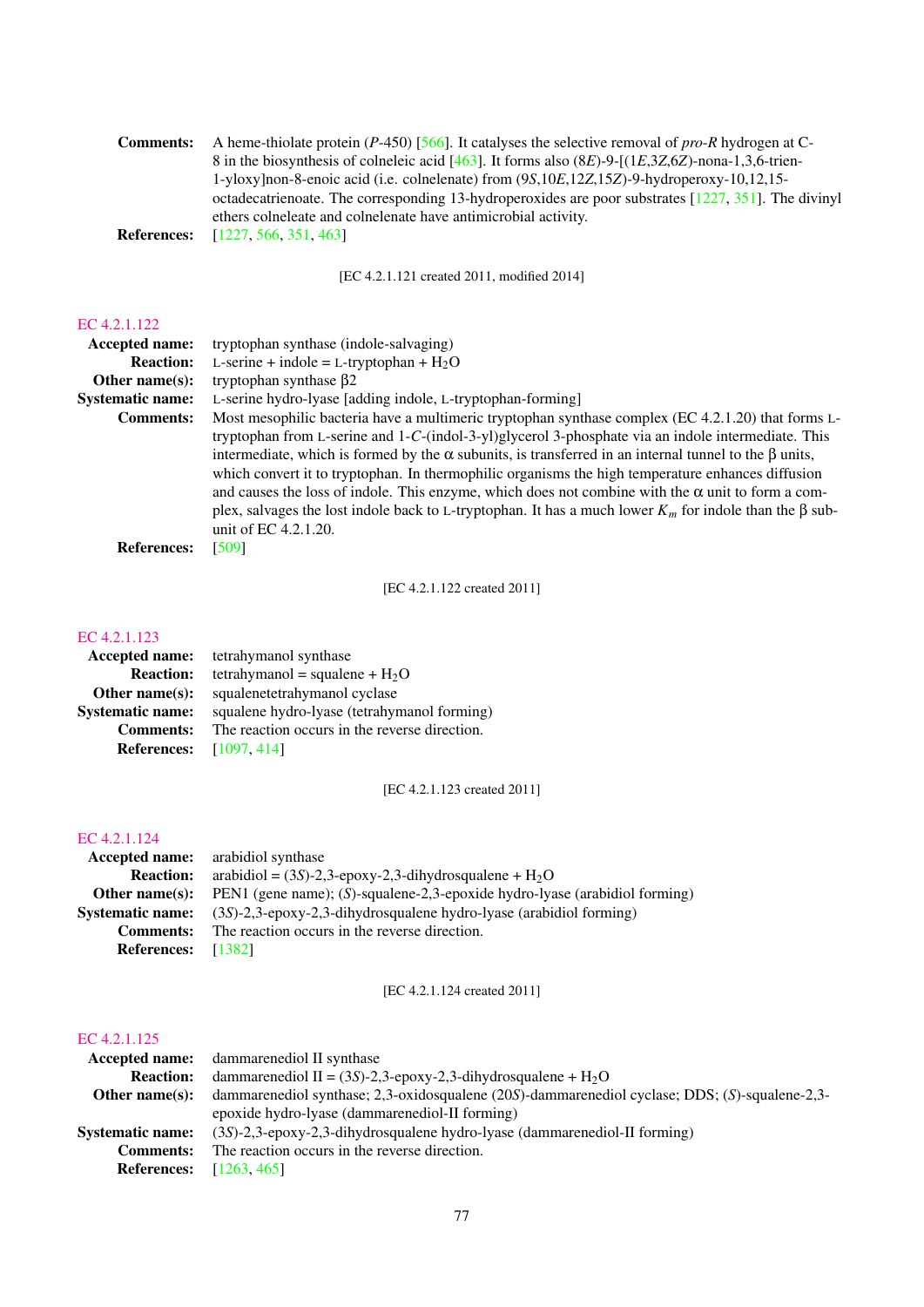#### [EC 4.2.1.125 created 2011]

#### [EC 4.2.1.126](http://www.enzyme-database.org/query.php?ec=4.2.1.126)

| Accepted name:          | <i>N</i> -acetylmuramic acid 6-phosphate etherase                                                                                                                                                |
|-------------------------|--------------------------------------------------------------------------------------------------------------------------------------------------------------------------------------------------|
| <b>Reaction:</b>        | (R)-lactate + N-acetyl-D-glucosamine 6-phosphate = N-acetylmuramate 6-phosphate + $H_2O$                                                                                                         |
| Other name $(s)$ :      | MurNAc-6- $P$ etherase; MurQ                                                                                                                                                                     |
| <b>Systematic name:</b> | $(R)$ -lactate hydro-lyase (adding N-acetyl-D-glucosamine 6-phosphate; N-acetylmuramate 6-                                                                                                       |
|                         | phosphate-forming)                                                                                                                                                                               |
| <b>Comments:</b>        | This enzyme, along with EC 2.7.1.170, anhydro-N-acetylmuramic acid kinase, is required for the uti-                                                                                              |
|                         | lization of anhydro-N-acetylmuramic acid in proteobacteria. The substrate is either imported from the<br>medium or derived from the bacterium's own cell wall murein during cell wall recycling. |
| <b>References:</b>      | [573, 1312, 1311, 452, 574]                                                                                                                                                                      |

[EC 4.2.1.126 created 2011]

#### [EC 4.2.1.127](http://www.enzyme-database.org/query.php?ec=4.2.1.127)

| <b>Accepted name:</b>                                                                                                    | linalool dehydratase                                                                                           |
|--------------------------------------------------------------------------------------------------------------------------|----------------------------------------------------------------------------------------------------------------|
| <b>Reaction:</b>                                                                                                         | $(3S)$ -linalool = myrcene + H <sub>2</sub> O                                                                  |
| Other name $(s)$ :                                                                                                       | linalool hydro-lyase (myrcene-forming)                                                                         |
| <b>Systematic name:</b>                                                                                                  | $(3S)$ -linalool hydro-lyase (myrcene-forming)                                                                 |
| In absence of oxygen the bifunctional linalool dehydratase-isomerase can catalyse in vitro two reac-<br><b>Comments:</b> |                                                                                                                |
|                                                                                                                          | tions, the hydration of myrcene to $(3S)$ -linalool and the isomerization of $(3S)$ -linalool to geraniol, the |
|                                                                                                                          | latter activity being classified as EC 5.4.4.4, geraniol isomerase.                                            |
| References:                                                                                                              | [134, 792]                                                                                                     |

**References:** [\[134,](#page-183-1) [792\]](#page-218-0)

[EC 4.2.1.127 created 2011, modified 2012]

### [EC 4.2.1.128](http://www.enzyme-database.org/query.php?ec=4.2.1.128)

| <b>Accepted name:</b>   | lupan- $3\beta$ , 20-diol synthase                                                                             |
|-------------------------|----------------------------------------------------------------------------------------------------------------|
| <b>Reaction:</b>        | lupan-3 $\beta$ ,20-diol = (3S)-2,3-epoxy-2,3-dihydrosqualene + H <sub>2</sub> O                               |
| Other name $(s)$ :      | $LUP1$ (gene name)                                                                                             |
| <b>Systematic name:</b> | $(3S)$ -2,3-epoxy-2,3-dihydrosqualene hydro-lyase (lupan-3 $\beta$ ,20-diol forming)                           |
| <b>Comments:</b>        | The reaction occurs in the reverse direction. The recombinant enzyme from Arabidopsis thaliana                 |
|                         | gives a 1:1 mixture of lupeol and lupan- $3\beta$ , 20-diol with small amounts of $\beta$ -amyrin, germanicol, |
|                         | taraxasterol and $\psi$ -taraxasterol. See EC 5.4.99.41 (lupeol synthase).                                     |
| <b>References:</b>      | [1159, 716]                                                                                                    |

[EC 4.2.1.128 created 2011]

### [EC 4.2.1.129](http://www.enzyme-database.org/query.php?ec=4.2.1.129)

|                         | <b>Accepted name:</b> squalene—hopanol cyclase                                                                |
|-------------------------|---------------------------------------------------------------------------------------------------------------|
| <b>Reaction:</b>        | hopan-22-ol = squalene + $H_2O$                                                                               |
| Other name(s):          | squalene—hopene cyclase (ambiguous)                                                                           |
| <b>Systematic name:</b> | hopan-22-ol hydro-lyase                                                                                       |
| <b>Comments:</b>        | The enzyme produces the cyclization products hopene ( $cf. \text{ EC } 5.4.99.17$ ) and hopanol from squalene |
|                         | at a constant ratio of 5:1.                                                                                   |
| <b>References:</b>      | [537, 1109]                                                                                                   |

[EC 4.2.1.129 created 2011]

#### [EC 4.2.1.130](http://www.enzyme-database.org/query.php?ec=4.2.1.130)

Accepted name: D-lactate dehydratase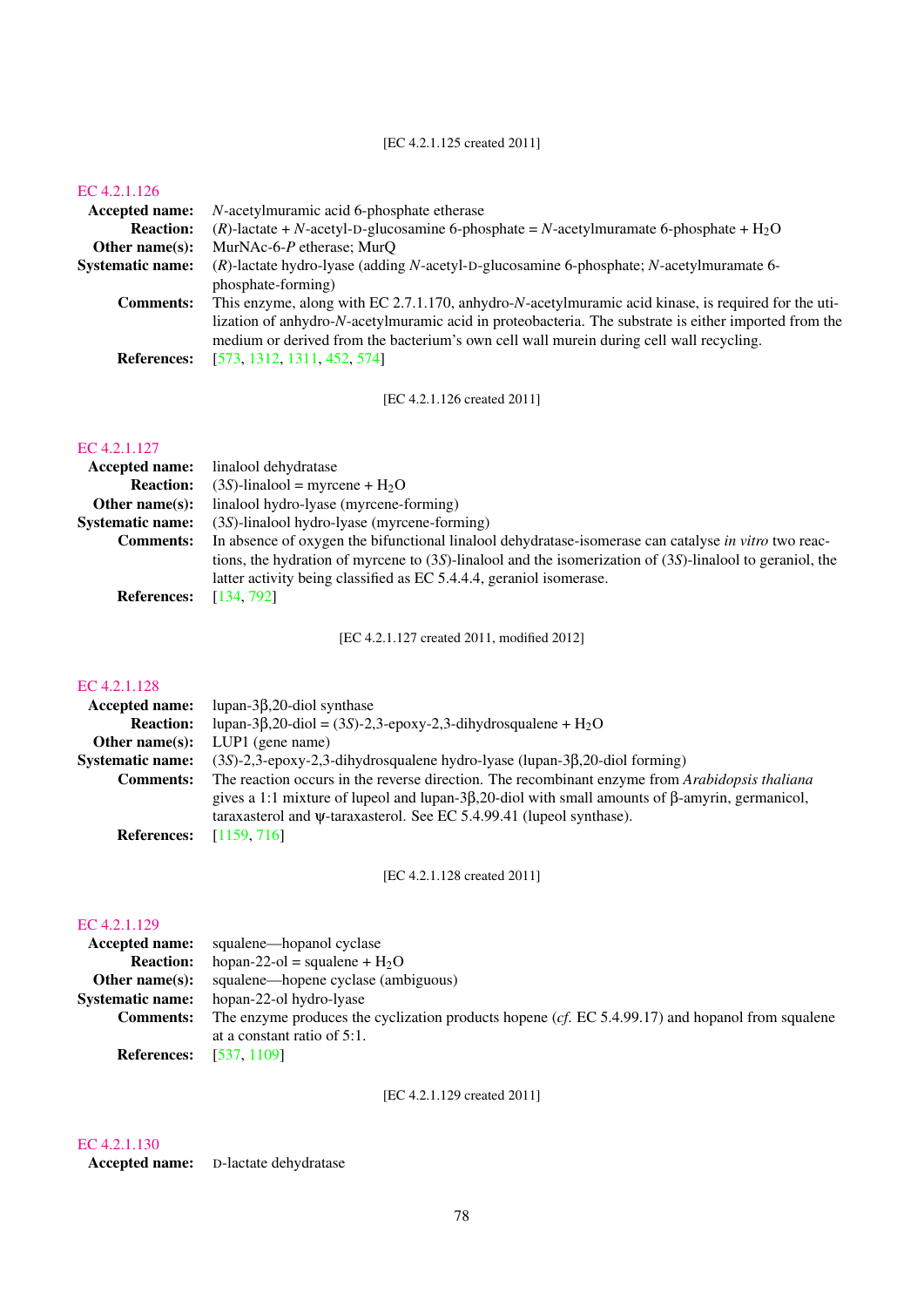| <b>Reaction:</b>        | $(R)$ -lactate = 2-oxopropanal + H <sub>2</sub> O                                                     |
|-------------------------|-------------------------------------------------------------------------------------------------------|
| Other name $(s)$ :      | glyoxylase III; GLO3                                                                                  |
| <b>Systematic name:</b> | $(R)$ -lactate hydro-lyase                                                                            |
| <b>Comments:</b>        | The enzyme, described from the fungi Candida albicans and Schizosaccharomyces pombe, converts         |
|                         | 2-oxopropanal to $(R)$ -lactate in a single glutathione (GSH)-independent step. The other known route |
|                         | for this conversion is the two-step GSH-dependent pathway catalysed by EC 4.4.1.5 (lactoylglu-        |
|                         | tathione lyase) and EC 3.1.2.6 (hydroxyacylglutathione hydrolase).                                    |
| <b>References:</b>      | [485, 1460]                                                                                           |

[EC 4.2.1.130 created 2011]

#### [EC 4.2.1.131](http://www.enzyme-database.org/query.php?ec=4.2.1.131)

| Accepted name:          | carotenoid 1,2-hydratase                                                                                                                                                                                                                                                                                                                                                           |
|-------------------------|------------------------------------------------------------------------------------------------------------------------------------------------------------------------------------------------------------------------------------------------------------------------------------------------------------------------------------------------------------------------------------|
| <b>Reaction:</b>        | (1) 1-hydroxy-1,2-dihydrolycopene = lycopene + $H_2O$                                                                                                                                                                                                                                                                                                                              |
|                         | $(2)$ 1,1'-dihydroxy-1,1',2,2'-tetrahydrolycopene = 1-hydroxy-1,2-dihydrolycopene + H <sub>2</sub> O                                                                                                                                                                                                                                                                               |
| Other name $(s)$ :      | CrtC                                                                                                                                                                                                                                                                                                                                                                               |
| <b>Systematic name:</b> | lycopene hydro-lyase (1-hydroxy-1,2-dihydrolycopene-forming)                                                                                                                                                                                                                                                                                                                       |
| <b>Comments:</b>        | In Rubrivivax gelatinosus $[1213]$ and Thiocapsa roseopersicina $[519]$ both products are formed,<br>whereas Rhodobacter capsulatus [1213] only gives 1-hydroxy-1,2-dihydrolycopene. Also acts on<br>neurosporene giving 1-hydroxy-1,2-dihydroneurosporene with both organism but 1,1'-dihydroxy-<br>$1,1',2,2'$ -tetrahydroneurosporene only with <i>Rubrivivax gelatinosus</i> . |
| <b>References:</b>      | [1213, 519]                                                                                                                                                                                                                                                                                                                                                                        |

[EC 4.2.1.131 created 2011]

### [EC 4.2.1.132](http://www.enzyme-database.org/query.php?ec=4.2.1.132)

|                          | <b>Accepted name:</b> 2-hydroxyhexa-2,4-dienoate hydratase                                      |
|--------------------------|-------------------------------------------------------------------------------------------------|
| <b>Reaction:</b>         | 4-hydroxy-2-oxohexanoate = $(2Z,4Z)$ -2-hydroxyhexa-2,4-dienoate + H <sub>2</sub> O             |
| Other name $(s)$ :       | <i>tesE</i> (gene name); $hsaE$ (gene name)                                                     |
| <b>Systematic name:</b>  | 4-hydroxy-2-oxohexanoate hydro-lyase [(2Z,4Z)-2-hydroxyhexa-2,4-dienoate-forming]               |
| <b>Comments:</b>         | This enzyme catalyses a late step in the bacterial steroid degradation pathway. The product, 4- |
|                          | hydroxy-2-oxohexanoate, forms a 2-hydroxy-4-hex-2-enolactone under acidic conditions.           |
| <b>References:</b> [535] |                                                                                                 |

[EC 4.2.1.132 created 2012]

### [EC 4.2.1.133](http://www.enzyme-database.org/query.php?ec=4.2.1.133)

|                         | <b>Accepted name:</b> copal-8-ol diphosphate hydratase                                                           |
|-------------------------|------------------------------------------------------------------------------------------------------------------|
| <b>Reaction:</b>        | $(13E)$ -8 $\alpha$ -hydroxylabd-13-en-15-yl diphosphate = geranylgeranyl diphosphate + H <sub>2</sub> O         |
| Other name $(s)$ :      | <b>CcCLS</b>                                                                                                     |
| <b>Systematic name:</b> | geranylgeranyl-diphosphate hydro-lyase $[(13E)$ -8 $\alpha$ -hydroxylabd-13-en-15-yl diphosphate forming         |
| <b>Comments:</b>        | Requires $Mg^{2+}$ . The enzyme was characterized from the plant <i>Cistus creticus</i> subsp. <i>creticus</i> . |
| <b>References:</b>      | [347]                                                                                                            |

[EC 4.2.1.133 created 2012]

|                  | <b>Accepted name:</b> very-long-chain $(3R)$ -3-hydroxyacyl-CoA dehydratase                                                           |
|------------------|---------------------------------------------------------------------------------------------------------------------------------------|
|                  | <b>Reaction:</b> a very-long-chain $(3R)$ -3-hydroxyacyl-CoA = a very-long-chain <i>trans</i> -2,3-dehydroacyl-CoA + H <sub>2</sub> O |
|                  | <b>Other name(s):</b> PHS1 (gene name); PAS2 (gene name)                                                                              |
| Systematic name: | very-long-chain (3R)-3-hydroxyacyl-CoA hydro-lyase                                                                                    |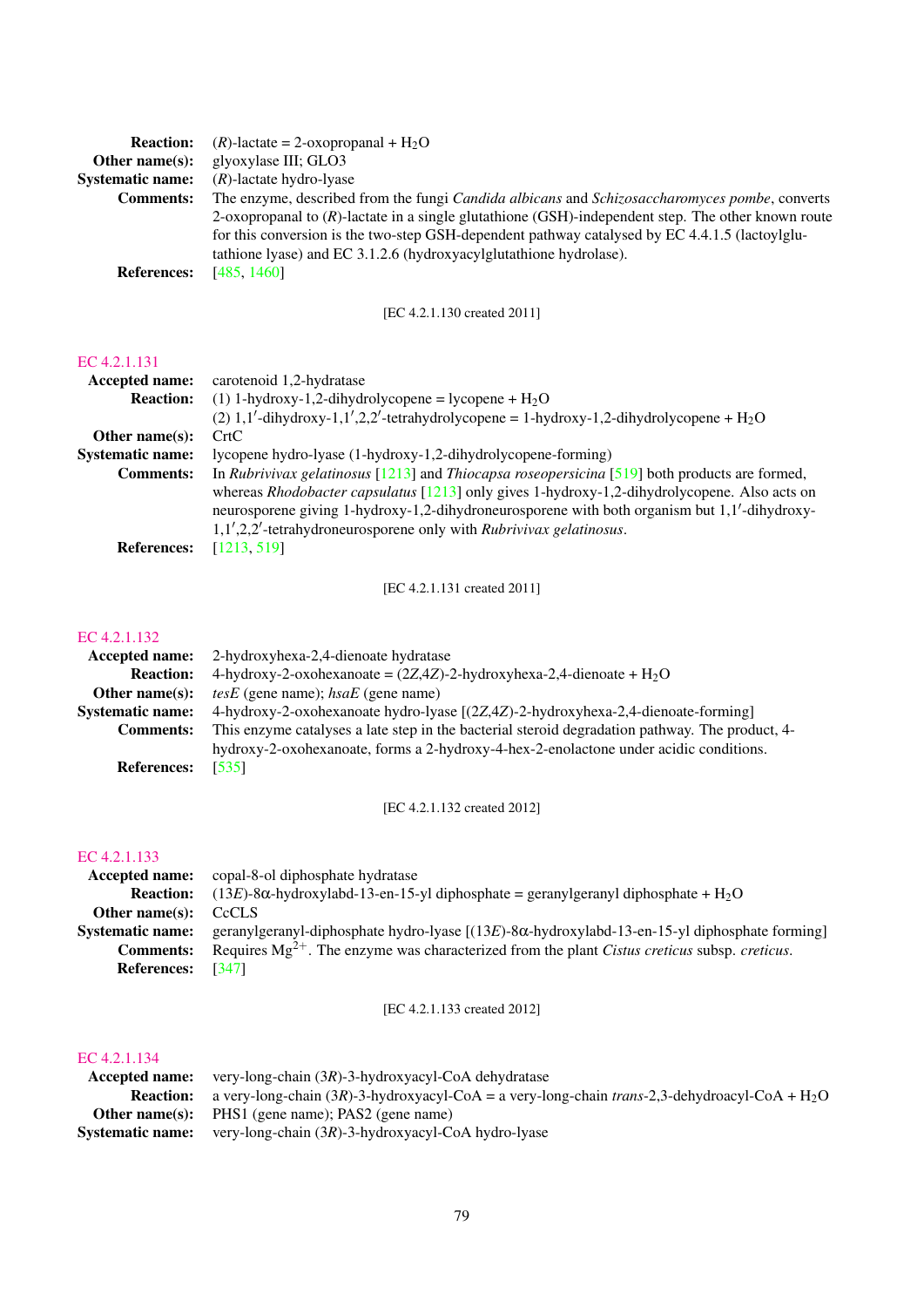| <b>Comments:</b><br><b>References:</b> | This is the third component of the elongase, a microsomal protein complex responsible for extending<br>palmitoyl-CoA and stearoyl-CoA (and modified forms thereof) to very-long chain acyl CoAs. cf. EC<br>2.3.1.199, very-long-chain 3-oxoacyl-CoA synthase, EC 1.1.1.330, very-long-chain 3-oxoacyl-CoA<br>reductase, and EC 1.3.1.93, very-long-chain enoyl-CoA reductase.<br>[50, 649] |
|----------------------------------------|--------------------------------------------------------------------------------------------------------------------------------------------------------------------------------------------------------------------------------------------------------------------------------------------------------------------------------------------------------------------------------------------|
|                                        | [EC 4.2.1.134 created 2012, modified 2014]                                                                                                                                                                                                                                                                                                                                                 |
| EC 4.2.1.135                           |                                                                                                                                                                                                                                                                                                                                                                                            |
| Accepted name:                         | UDP-N-acetylglucosamine 4,6-dehydratase (configuration-retaining)                                                                                                                                                                                                                                                                                                                          |
| <b>Reaction:</b>                       | UDP-N-acetyl- $\alpha$ -D-glucosamine = UDP-2-acetamido-2,6-dideoxy- $\alpha$ -D-xylo-hex-4-ulose + H <sub>2</sub> O                                                                                                                                                                                                                                                                       |
| Other name(s):                         | $Pg$ <sup>IF</sup>                                                                                                                                                                                                                                                                                                                                                                         |
| <b>Systematic name:</b>                | UDP-N-acetyl- $\alpha$ -D-glucosamine hydro-lyase (configuration-retaining; UDP-2-acetamido-2,6-<br>$dideoxy-α-D-xylo-hex-4-ulose-forming)$                                                                                                                                                                                                                                                |
| <b>Comments:</b>                       | Contains NAD <sup>+</sup> as a cofactor [955]. This is the first enzyme in the biosynthetic pathway of $N$ , $N'$ -<br>diacetylbacillosamine $[1145]$ , the first carbohydrate in the glycoprotein N-linked heptasaccharide in<br>Campylobacter jejuni. This enzyme belongs to the short-chain dehydrogenase/reductase family of<br>enzymes.                                               |
| <b>References:</b>                     | [1145, 955]                                                                                                                                                                                                                                                                                                                                                                                |
|                                        | [EC 4.2.1.135 created 2012]                                                                                                                                                                                                                                                                                                                                                                |
|                                        |                                                                                                                                                                                                                                                                                                                                                                                            |

### [EC 4.2.1.136](http://www.enzyme-database.org/query.php?ec=4.2.1.136)

| Accepted name:          | ADP-dependent NAD(P)H-hydrate dehydratase                                                                  |
|-------------------------|------------------------------------------------------------------------------------------------------------|
| <b>Reaction:</b>        | (1) ADP + $(6S)$ -6 $\beta$ -hydroxy-1,4,5,6-tetrahydronicotinamide-adenine dinucleotide = AMP + phosphate |
|                         | $+$ NADH                                                                                                   |
|                         | (2) ADP + $(6S)$ -6 $\beta$ -hydroxy-1,4,5,6-tetrahydronicotinamide-adenine dinucleotide phosphate = AMP + |
|                         | phosphate + NADPH                                                                                          |
| Other name $(s)$ :      | $(6S)$ - $\beta$ -6-hydroxy-1,4,5,6-tetrahydronicotinamide-adenine-dinucleotide hydro-lyase $(ADP-$        |
|                         | hydrolysing); (6S)-6-β-hydroxy-1,4,5,6-tetrahydronicotinamide-adenine-dinucleotide hydro-lyase             |
|                         | (ADP-hydrolysing; NADH-forming)                                                                            |
| <b>Systematic name:</b> | $(6S)$ -6 $\beta$ -hydroxy-1,4,5,6-tetrahydronicotinamide-adenine-dinucleotide hydro-lyase (ADP-           |
|                         | hydrolysing; NADH-forming)                                                                                 |
| <b>Comments:</b>        | Acts equally well on hydrated NADH and hydrated NADPH. NAD(P)H spontaneously hydrates to                   |
|                         | both the $(6S)$ - and $(6R)$ - isomers. The enzyme from bacteria consists of two domains, one of which     |
|                         | acts as an NAD(P)H-hydrate epimerase that interconverts the two isomers to a 60:40 ratio (cf. EC           |
|                         | 5.1.99.6), while the other catalyses the dehydration. Hence the enzyme can restore the complete mix-       |
|                         | ture of isomers into NAD(P)H. The enzyme has no activity with ATP, contrary to the enzyme from             |
|                         | eukaryotes (cf. EC 4.2.1.93, ATP-dependent NAD(P)H-hydrate dehydratase).                                   |
| <b>References:</b>      | [812]                                                                                                      |
|                         |                                                                                                            |

### [EC 4.2.1.136 created 2012]

### [EC 4.2.1.137](http://www.enzyme-database.org/query.php?ec=4.2.1.137)

|                           | <b>Accepted name:</b> sporulenol synthase                                                                        |
|---------------------------|------------------------------------------------------------------------------------------------------------------|
|                           | <b>Reaction:</b> sporulenol = tetraprenyl- $\beta$ -curcumene + $H_2O$                                           |
|                           | <b>Other name(s):</b> $\mathfrak{s}qh\mathcal{C}$ (gene name)                                                    |
|                           | $Systematic name:$ tetraprenyl- $\beta$ -curcumene—sporulenol cyclase                                            |
| <b>Comments:</b>          | The reaction occurs in the reverse direction. Isolated from <i>Bacillus subtilis</i> . Similar sesquarterpenoids |
|                           | are present in a number of <i>Bacillus</i> species.                                                              |
| <b>References:</b> [1111] |                                                                                                                  |

[EC 4.2.1.137 created 2012]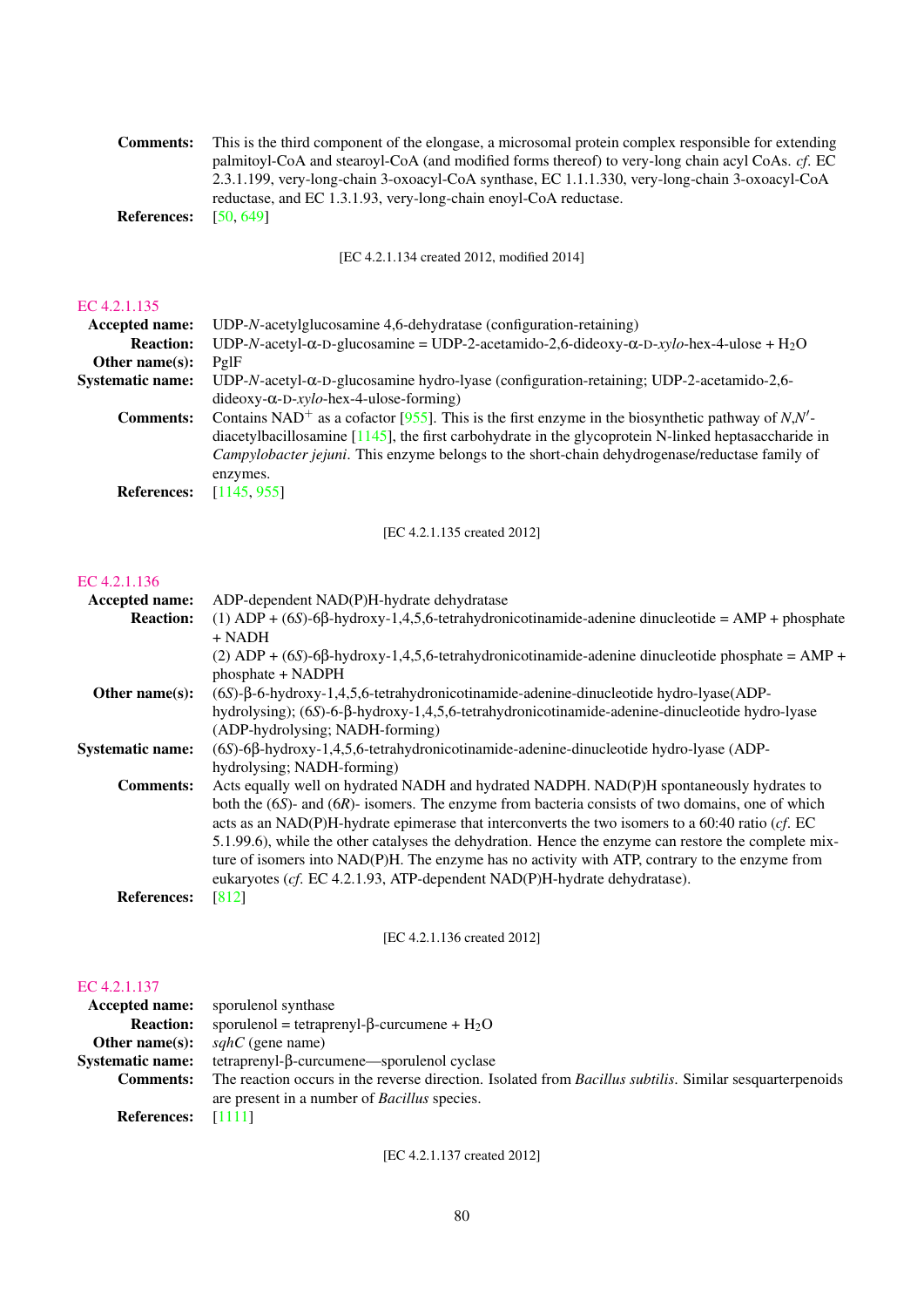### [EC 4.2.1.138](http://www.enzyme-database.org/query.php?ec=4.2.1.138)

|                         | <b>Accepted name:</b> $(+)$ -caryolan-1-ol synthase                                                    |
|-------------------------|--------------------------------------------------------------------------------------------------------|
| <b>Reaction:</b>        | $(+)$ - $\beta$ -caryophyllene + H <sub>2</sub> O = (+)-caryolan-1-ol                                  |
| Other name $(s)$ :      | GcoA                                                                                                   |
| <b>Systematic name:</b> | $(+)$ - $\beta$ -caryophyllene hydrolase [cyclizing, $(+)$ -caryolan-1-ol-forming]                     |
| <b>Comments:</b>        | A multifunctional enzyme which also forms $(+)$ - $\beta$ -caryophyllene from farnesyl diphosphate [EC |
|                         | 4.2.3.89, $(+)$ - $\beta$ -caryophyllene synthase].                                                    |
| <b>References:</b>      | [920]                                                                                                  |

[EC 4.2.1.138 created 2011 as EC 3.7.1.15, transferred 2013 to EC 4.2.1.138]

#### [EC 4.2.1.139](http://www.enzyme-database.org/query.php?ec=4.2.1.139)

|                         | <b>Accepted name:</b> medicarpin synthase                                                                       |
|-------------------------|-----------------------------------------------------------------------------------------------------------------|
| <b>Reaction:</b>        | 4'-methoxyisoflavan-2',4,7-triol = (-)-medicarpin + $H_2O$                                                      |
| Other name $(s)$ :      | medicarpan synthase; 7,2'-dihydroxy-4'-methoxyisoflavanol dehydratase; 2',7-dihydroxy-4'-                       |
|                         | methoxyisoflavanol dehydratase; DMI dehydratase; DMID                                                           |
| <b>Systematic name:</b> | $4'$ -methoxyisoflavan-2', 4,7-triol hydro-lyase [(-)-medicarpin-forming]                                       |
| <b>Comments:</b>        | Isolated from the plant <i>Medicago sativa</i> (alfalfa). Catalyses the final step in the biosynthesis of medi- |
|                         | carpin, the main pterocarpan phytoalexin in alfalfa.                                                            |
| <b>References:</b>      | [448, 447]                                                                                                      |

[EC 4.2.1.139 created 2013]

#### [EC 4.2.1.140](http://www.enzyme-database.org/query.php?ec=4.2.1.140)

| <b>Accepted name:</b>   | gluconate/galactonate dehydratase                                                                            |
|-------------------------|--------------------------------------------------------------------------------------------------------------|
| <b>Reaction:</b>        | (1) D-gluconate = 2-dehydro-3-deoxy-D-gluconate + $H_2O$                                                     |
|                         | (2) D-galactonate = 2-dehydro-3-deoxy-D-galactonate + $H_2O$                                                 |
| Other name $(s)$ :      | gluconate dehydratase (ambiguous); Sso3198 (gene name); Pto0485 (gene name)                                  |
| <b>Systematic name:</b> | D-gluconate/D-galactonate hydro-lyase                                                                        |
| <b>Comments:</b>        | The enzyme is involved in glucose and galactose catabolism via the nonphosphorylative variant of the         |
|                         | Entner-Doudoroff pathway in <i>Picrophilus torridus</i> [1061] and via the branched variant of the Entner-   |
|                         | Doudoroff pathway in Sulfolobus solfataricus [723, 8]. In vitro it utilizes D-gluconate with 6-10 fold       |
|                         | higher catalytic efficiency than D-galactonate [723, 1061]. It requires $Mg^{2+}$ for activity [723, 8]. cf. |
|                         | EC 4.2.1.6, galactonate dehydratase, and EC 4.2.1.39, gluconate dehydratase.                                 |
| <b>References:</b>      | [723, 8, 1061]                                                                                               |
|                         |                                                                                                              |

[EC 4.2.1.140 created 2013]

#### [EC 4.2.1.141](http://www.enzyme-database.org/query.php?ec=4.2.1.141)

|                         | <b>Accepted name:</b> 2-dehydro-3-deoxy-D-arabinonate dehydratase                                |
|-------------------------|--------------------------------------------------------------------------------------------------|
| <b>Reaction:</b>        | 2-dehydro-3-deoxy-D-arabinonate = 2,5-dioxopentanoate + $H_2O$                                   |
| <b>Systematic name:</b> | 2-dehydro-3-deoxy-D-arabinonate hydro-lyase (2,5-dioxopentanoate-forming)                        |
| <b>Comments:</b>        | The enzyme participates in pentose oxidation pathways that convert pentose sugars to the tricar- |
|                         | boxylic acid cycle intermediate 2-oxoglutarate.                                                  |
|                         | <b>References:</b> [136, 135, 598]                                                               |

[EC 4.2.1.141 created 2013]

| <b>Accepted name:</b> 5'-oxoaverantin cyclase                                                      |
|----------------------------------------------------------------------------------------------------|
| <b>Reaction:</b> $5'$ -oxoaverantin = $(1'S, 5'S)$ -averufin + $H_2O$                              |
| <b>Other name(s):</b> OAVN cyclase; $5'$ -oxoaverantin hydro-lyase $[(2'S, 5'S)$ -averufin forming |
| <b>Systematic name:</b> 5'-oxoaverantin hydro-lyase $[(1'S, 5'S)$ -averufin forming                |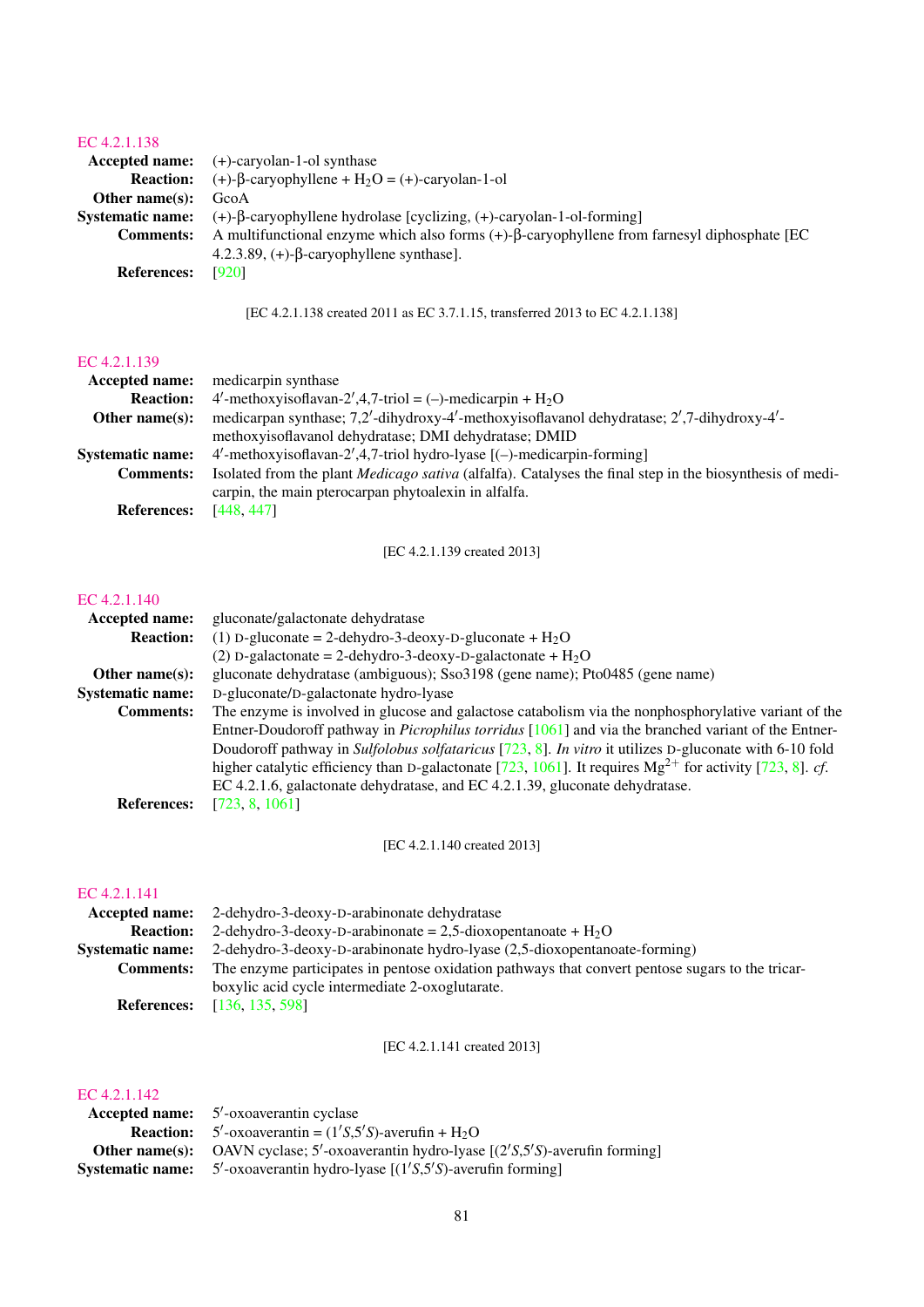Comments: Isolated from the aflatoxin-producing mold *Aspergillus parasiticus*. The enzyme also catalyses the conversion of versiconal to versicolorin B (EC 4.2.1.143, versicolorin B synthase). Involved in aflatoxin biosynthesis.

References: [\[1103,](#page-234-4) [1102\]](#page-234-5)

[EC 4.2.1.142 created 2013]

### [EC 4.2.1.143](http://www.enzyme-database.org/query.php?ec=4.2.1.143)

|                         | <b>Accepted name:</b> versicolorin B synthase                                                                |
|-------------------------|--------------------------------------------------------------------------------------------------------------|
| <b>Reaction:</b>        | versiconal = versicolorin $B + H2O$                                                                          |
|                         | <b>Other name(s):</b> versiconal cyclase; VBS                                                                |
| <b>Systematic name:</b> | versiconal hydro-lyase (versicolorin-B forming)                                                              |
| <b>Comments:</b>        | Isolated from the aflatoxin-producing mold <i>Aspergillus parasiticus</i> . Involved in aflatoxin biosynthe- |
|                         | S <sub>1</sub> S.                                                                                            |
|                         | <b>References:</b> [759, 847, 1185, 1186]                                                                    |

[EC 4.2.1.143 created 2013]

#### [EC 4.2.1.144](http://www.enzyme-database.org/query.php?ec=4.2.1.144)

| Accepted name:          | 3-amino-5-hydroxybenzoate synthase                                                                 |
|-------------------------|----------------------------------------------------------------------------------------------------|
| <b>Reaction:</b>        | 5-amino-5-deoxy-3-dehydroshikimate = 3-amino-5-hydroxybenzoate + $H_2O$                            |
| Other name $(s)$ :      | AHBA synthase; $ri f K$ (gene name)                                                                |
| <b>Systematic name:</b> | 5-amino-5-deoxy-3-dehydroshikimate hydro-lyase (3-amino-5-hydroxybenzoate-forming)                 |
| <b>Comments:</b>        | A pyridoxal 5'-phosphate enzyme. The enzyme from the bacterium Amycolatopsis mediterranei par-     |
|                         | ticipates in the pathway for rifamycin B biosynthesis. The enzyme also functions as a transaminase |
|                         | earlier in the pathway, producing UDP- $\alpha$ -D-kanosamine [369].                               |
| <b>References:</b>      | [650, 322, 369]                                                                                    |

[EC 4.2.1.144 created 2013]

### [EC 4.2.1.145](http://www.enzyme-database.org/query.php?ec=4.2.1.145)

| <b>Accepted name:</b>   | capreomycidine synthase                                                                              |
|-------------------------|------------------------------------------------------------------------------------------------------|
| <b>Reaction:</b>        | $(2S,3S)$ -3-hydroxyarginine = $(2S,3R)$ -capreomycidine + H <sub>2</sub> O                          |
| Other name $(s)$ :      | VioD (ambiguous)                                                                                     |
| <b>Systematic name:</b> | $(2S,3S)$ -3-hydroxyarginine hydro-lyase (cyclizing, $(2S,3R)$ -capreomycidine-forming)              |
| <b>Comments:</b>        | A pyridoxal 5'-phosphate protein. The enzyme is involved in the biosynthesis of the cyclic pentapep- |
|                         | tide antibiotic viomycin.                                                                            |
| <b>References:</b>      | [1410, 608]                                                                                          |
|                         |                                                                                                      |

[EC 4.2.1.145 created 2013]

### [EC 4.2.1.146](http://www.enzyme-database.org/query.php?ec=4.2.1.146)

|                         | <b>Accepted name:</b> L-galactonate dehydratase                                                |
|-------------------------|------------------------------------------------------------------------------------------------|
| <b>Reaction:</b>        | L-galactonate = 2-dehydro-3-deoxy-L-galactonate + $H_2O$                                       |
| Other name $(s)$ :      | LGD1                                                                                           |
| <b>Systematic name:</b> | L-galactonate hydro-lyase (2-dehydro-3-deoxy-L-galactonate-forming)                            |
| <b>Comments:</b>        | The enzyme takes part in a D-galacturonate degradation pathway in the fungi Trichoderma reesei |
|                         | (Hypocrea jecorina) and Aspergillus niger.                                                     |
| <b>References:</b>      | [711, 815]                                                                                     |

[EC 4.2.1.146 created 2013]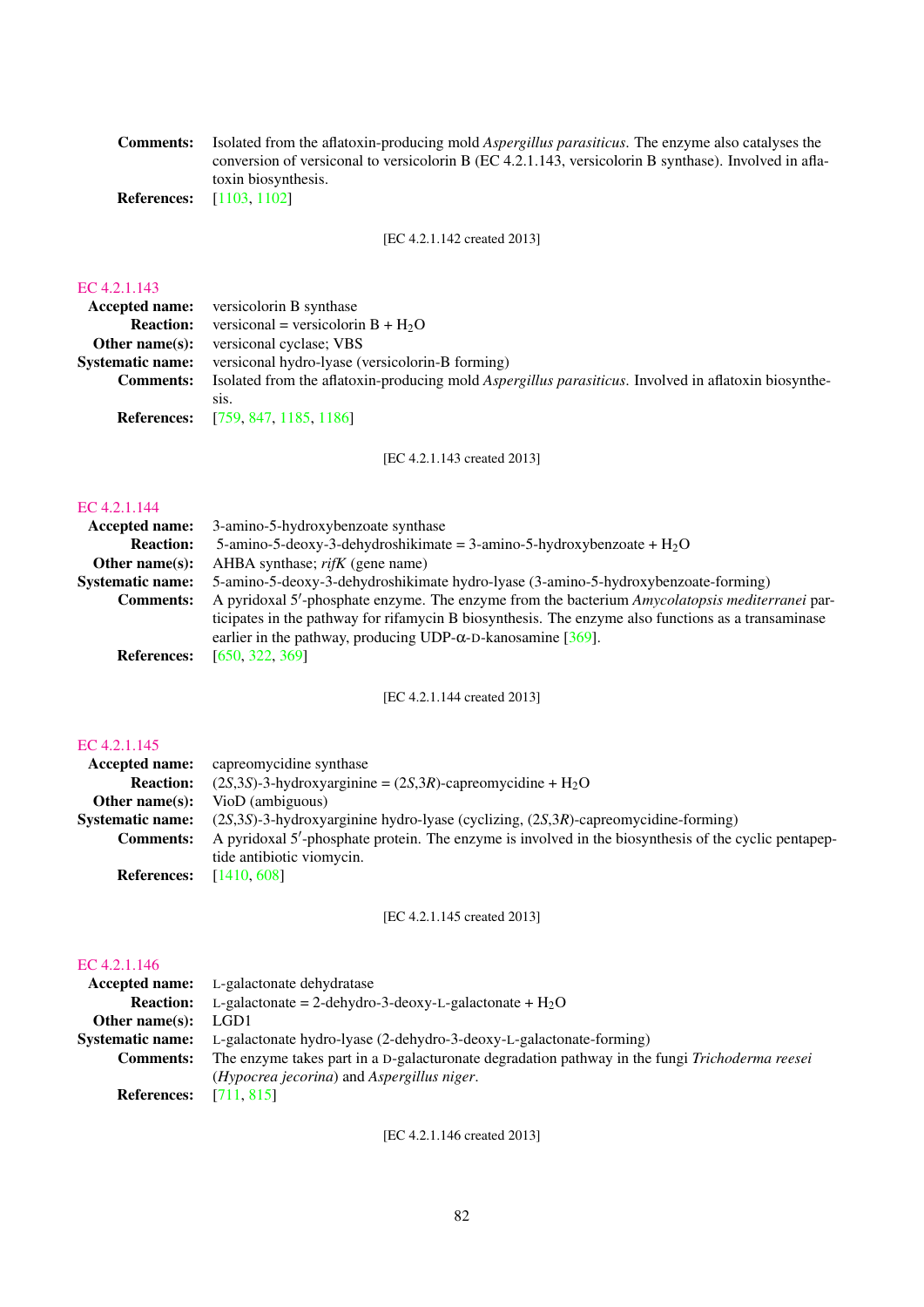### [EC 4.2.1.147](http://www.enzyme-database.org/query.php?ec=4.2.1.147)

| <b>Accepted name:</b>   | 5,6,7,8-tetrahydromethanopterin hydro-lyase                                                     |
|-------------------------|-------------------------------------------------------------------------------------------------|
| <b>Reaction:</b>        | 5,6,7,8-tetrahydromethanopterin + formaldehyde = 5,10-methylenetetrahydromethanopterin + $H_2O$ |
| Other name $(s)$ :      | formaldehyde-activating enzyme                                                                  |
| <b>Systematic name:</b> | 5,6,7,8-tetrahydromethanopterin hydro-lyase (formaldehyde-adding, tetrahydromethanopterin-      |
|                         | forming)                                                                                        |
| <b>Comments:</b>        | Found in methylotrophic bacteria and methanogenic archaea.                                      |
| <b>References:</b>      | [1332, 1]                                                                                       |

### [EC 4.2.1.147 created 2014]

#### [EC 4.2.1.148](http://www.enzyme-database.org/query.php?ec=4.2.1.148)

| 2-methylfumaryl-CoA hydratase                                                                              |
|------------------------------------------------------------------------------------------------------------|
| $(2R,3S)$ -2-methylmalyl-CoA = 2-methylfumaryl-CoA + H <sub>2</sub> O                                      |
| Mcd; $\epsilon$ rythro- $\beta$ -methylmalonyl-CoA hydrolyase; mesaconyl-coenzyme A hydratase (ambiguous); |
| $measconv1-C1-CoA hydratase$                                                                               |
| (2R,3S)-2-methylmalyl-CoA hydro-lyase (2-methylfumaryl-CoA-forming)                                        |
| The enzyme from the bacterium <i>Chloroflexus aurantiacus</i> is part of the 3-hydroxypropanoate cycle     |
| for carbon assimilation.                                                                                   |
| [1439]                                                                                                     |
|                                                                                                            |

[EC 4.2.1.148 created 2014]

### [EC 4.2.1.149](http://www.enzyme-database.org/query.php?ec=4.2.1.149)

|                  | <b>Accepted name:</b> crotonobetainyl-CoA hydratase                                                             |
|------------------|-----------------------------------------------------------------------------------------------------------------|
|                  | <b>Reaction:</b> L-carnitinyl-CoA = $(E)$ -4-(trimethylammonio)but-2-enoyl-CoA + H <sub>2</sub> O               |
|                  | <b>Other name(s):</b> CaiD; L-carnityl-CoA dehydratase                                                          |
|                  | <b>Systematic name:</b> L-carnitinyl-CoA hydro-lyase $[(E)-4-(\text{trimethylammonio})but-2-enoyl-CoA-forming]$ |
| <b>Comments:</b> | The enzyme is also able to use crotonyl-CoA as substrate, with low efficiency $[334]$ .                         |
|                  | <b>References:</b> [337, 334, 338]                                                                              |

[EC 4.2.1.149 created 2014]

#### [EC 4.2.1.150](http://www.enzyme-database.org/query.php?ec=4.2.1.150)

| <b>Accepted name:</b>   | short-chain-enoyl-CoA hydratase                                                                                                                                                                                                                                                                                                                                                                                    |
|-------------------------|--------------------------------------------------------------------------------------------------------------------------------------------------------------------------------------------------------------------------------------------------------------------------------------------------------------------------------------------------------------------------------------------------------------------|
| <b>Reaction:</b>        | a short-chain (3S)-3-hydroxyacyl-CoA = a short-chain trans-2-enoyl-CoA + H <sub>2</sub> O                                                                                                                                                                                                                                                                                                                          |
| Other name $(s)$ :      | 3-hydroxybutyryl-CoA dehydratase; crotonase; crt (gene name)                                                                                                                                                                                                                                                                                                                                                       |
| <b>Systematic name:</b> | short-chain-(3S)-3-hydroxyacyl-CoA hydro-lyase                                                                                                                                                                                                                                                                                                                                                                     |
| <b>Comments:</b>        | The enzyme from the bacterium <i>Clostridium acetobutylicum</i> is part of the central fermentation path-<br>way and plays a key role in the production of both acids and solvents. It is specific for short, $C_4$ - $C_6$ ,<br>chain length substrates and exhibits an extremely high turnover number for crotonyl-CoA. cf. EC<br>4.2.1.17, enoyl-CoA hydratase and EC 4.2.1.74, long-chain-enoyl-CoA hydratase. |
| <b>References:</b>      | [1357, 1358, 120]                                                                                                                                                                                                                                                                                                                                                                                                  |

[EC 4.2.1.150 created 2014]

|                         | Accepted name: chorismate dehydratase                                                             |
|-------------------------|---------------------------------------------------------------------------------------------------|
| <b>Reaction:</b>        | chorismate = $3-[1-carboxyvinyl)$ oxylbenzoate + $H_2O$                                           |
| Other name $(s)$ :      | ManA                                                                                              |
| <b>Systematic name:</b> | chorismate hydro-lyase (3-[(1-carboxyvinyl)oxy]benzoate-forming)                                  |
| <b>Comments:</b>        | The enzyme, found in several bacterial species, is part of the futalosine pathway for menaquinone |
|                         | biosynthesis.                                                                                     |
| <b>References:</b>      | [802]                                                                                             |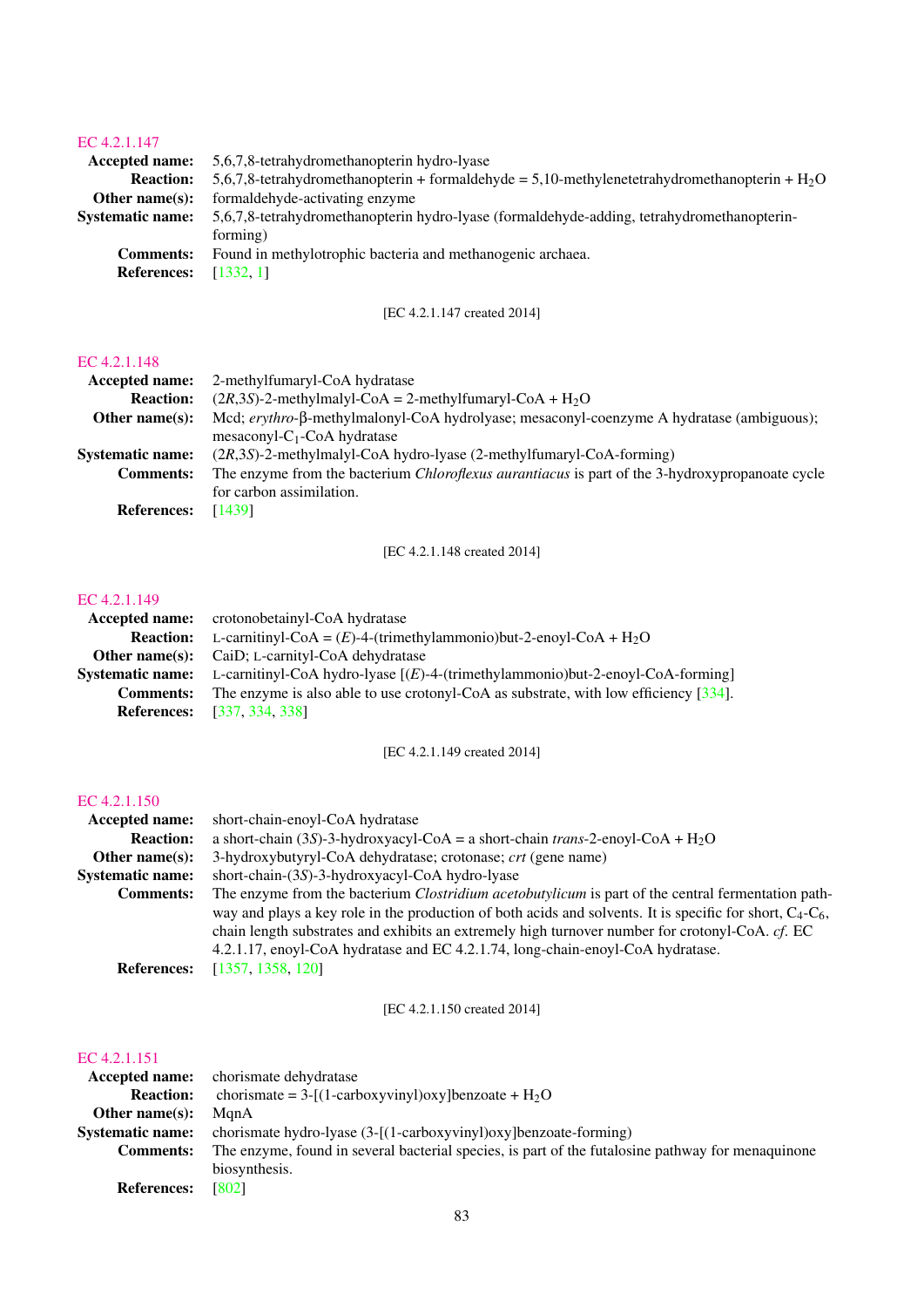### [EC 4.2.1.151 created 2014]

[EC 4.2.1.152](http://www.enzyme-database.org/query.php?ec=4.2.1.152)<br>Accepted name:

**ted name:** hydroperoxy icosatetraenoate dehydratase<br>**Reaction:** a hydroperoxyicosatetraenoate = an oxoice **Reaction:** a hydroperoxyicosatetraenoate = an oxoicosatetraenoate +  $H_2O$ <br>**Other name(s):** epidermal lipoxygenase-3 (ambiguous); eLOX3 (ambiguous) epidermal lipoxygenase-3 (ambiguous); eLOX3 (ambiguous) **Systematic name:** hydroperoxyicosatetraenoate hydro-lyase (oxoicosatetraenoate-forming)<br> **Comments:** Binds  $Fe^{2+}$  The mammalian enzymes accept a range of hydroperoxyico Binds  $Fe^{2+}$ . The mammalian enzymes accept a range of hydroperoxyicosatetraenoates (HPETE). The human enzyme has highest activity with (12*R*)-HPETE, followed by (12*S*)-HPETE and (15*R*)-HPETE with much lower efficiency. The murine enzyme has highest activity with (8*R*)-HPETE followed by (8*S*)-HPETE. All HPETE isoforms are converted to the corresponding oxoicosatetraenoate forms (KETE) [\[1429\]](#page-251-3). The enzymes also catalyse the reaction of EC 5.4.4.7, hydroperoxy icosatetraenoate isomerase. References: [\[1430,](#page-251-4) [1429,](#page-251-3) [1462\]](#page-253-0)

[EC 4.2.1.152 created 2014]

### [EC 4.2.1.153](http://www.enzyme-database.org/query.php?ec=4.2.1.153)

| <b>Accepted name:</b>   | 3-methylfumaryl-CoA hydratase                                                                          |
|-------------------------|--------------------------------------------------------------------------------------------------------|
| <b>Reaction:</b>        | (S)-citramalyl-CoA = 3-methylfumaryl-CoA + $H_2O$                                                      |
| Other name $(s)$ :      | Meh; mesaconyl-C <sub>4</sub> -CoA hydratase; mesaconyl-coenzyme A hydratase (ambiguous)               |
| <b>Systematic name:</b> | $(S)$ -citramalyl-CoA hydro-lyase $(3$ -methylfumaryl-CoA-forming)                                     |
| <b>Comments:</b>        | The enzyme from the bacterium <i>Chloroflexus aurantiacus</i> is part of the 3-hydroxypropanoate cycle |
|                         | for carbon assimilation.                                                                               |
| <b>References:</b>      | [1438]                                                                                                 |

[EC 4.2.1.153 created 2014]

### [EC 4.2.1.154](http://www.enzyme-database.org/query.php?ec=4.2.1.154)

| Accepted name:          | tetracenomycin F2 cyclase                                                                            |
|-------------------------|------------------------------------------------------------------------------------------------------|
| <b>Reaction:</b>        | tetracenomycin F2 = tetracenomycin F1 + $H_2O$                                                       |
| Other name(s):          | <i>tcmI</i> (gene name)                                                                              |
| <b>Systematic name:</b> | tetracenomycin F2 hydro-lyase (tetracenomycin-F1-forming)                                            |
| <b>Comments:</b>        | The enzyme is involved in biosynthesis of the anthracycline antibiotic tetrace nonvein C by the bac- |
|                         | terium Streptomyces glaucescens.                                                                     |
| <b>References:</b>      | [1173, 1276]                                                                                         |

[EC 4.2.1.154 created 2014]

| <b>Accepted name:</b>   | (methylthio)acryloyl-CoA hydratase                                                                                       |
|-------------------------|--------------------------------------------------------------------------------------------------------------------------|
| <b>Reaction:</b>        | 3-(methylsulfanyl)acryloyl-CoA + 2 H <sub>2</sub> O = acetaldehyde + methanethiol + CoA + CO <sub>2</sub> (overall reac- |
|                         | tion)                                                                                                                    |
|                         | (1a) 3-(methylsulfanyl)acryloyl-CoA + $H_2O = 3$ -hydroxy-3-(methylsulfanyl)propanoyl-CoA                                |
|                         | $(1b)$ 3-hydroxy-3-(methylsulfanyl)propanoyl-CoA = 3-oxopropanoyl-CoA + methanethiol                                     |
|                         | (1c) 3-oxopropanoyl-CoA + $H_2O = 3$ -oxopropanoate + CoA                                                                |
|                         | (1d) 3-oxopropanoate = acetaldehyde + $CO2$                                                                              |
| Other name $(s)$ :      | DmdD                                                                                                                     |
| <b>Systematic name:</b> | 3-(methylsulfanyl)prop-2-enoyl-CoA hydro-lyase (acetaldehyde-forming)                                                    |
| <b>Comments:</b>        | The enzyme is involved in the degradation of 3-(dimethylsulfonio) propanoate, an osmolyte produced                       |
|                         | by marine phytoplankton. Isolated from the bacterium Ruegeria pomeroyi.                                                  |
| <b>References:</b>      | [1259]                                                                                                                   |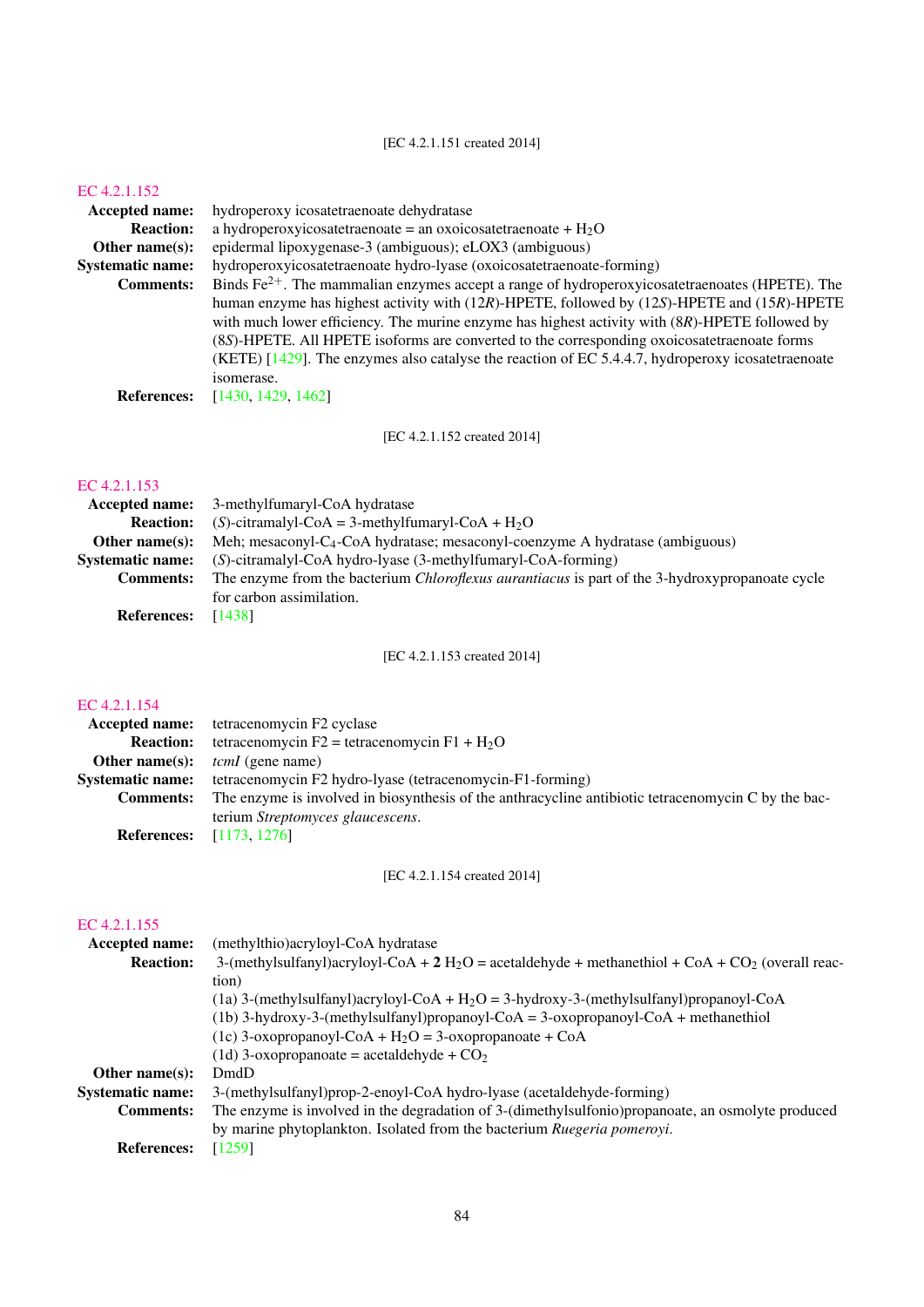#### [EC 4.2.1.156](http://www.enzyme-database.org/query.php?ec=4.2.1.156)

|                    | <b>Accepted name:</b> L-talarate dehydratase                                                       |
|--------------------|----------------------------------------------------------------------------------------------------|
| <b>Reaction:</b>   | L-altarate = 5-dehydro-4-deoxy-D-glucarate + $H_2O$                                                |
|                    | <b>Other name(s):</b> L-talarate hydro-lyase                                                       |
|                    | Systematic name: L-altarate hydro-lyase (5-dehydro-4-deoxy-D-glucarate-forming)                    |
| <b>Comments:</b>   | Requires $Mg^{2+}$ . The enzyme, isolated from the bacteria Salmonella typhimurium and Polaromonas |
|                    | sp. JS666, also has activity with galactarate ( $cf. EC$ 4.2.1.42, galactarate dehydratase).       |
| <b>References:</b> | [1408]                                                                                             |

[EC 4.2.1.156 created 2015]

### [EC 4.2.1.157](http://www.enzyme-database.org/query.php?ec=4.2.1.157)

| $(R)$ -2-hydroxyisocaproyl-CoA dehydratase                                                                    |
|---------------------------------------------------------------------------------------------------------------|
| $(R)$ -2-hydroxy-4-methylpentanoyl-CoA = 4-methylpent-2-enoyl-CoA + H <sub>2</sub> O                          |
| 2-hydroxyisocaproyl-CoA dehydratase; HadBC                                                                    |
| $(R)$ -2-hydroxy-4-methylpentanoyl-CoA hydro-lyase                                                            |
| The enzyme, isolated from the bacterium Peptoclostridium difficile, is involved in the reductive              |
| branch of L-leucine fermentation. It catalyses an $\alpha/\beta$ -dehydration, which depends on the reductive |
| formation of ketyl radicals on the substrate generated by injection of a single electron from the ATP-        |
| dependent activator protein HadI.                                                                             |
| [652, 664]                                                                                                    |
|                                                                                                               |

[EC 4.2.1.157 created 2015]

### [EC 4.2.1.158](http://www.enzyme-database.org/query.php?ec=4.2.1.158)

| <b>Accepted name:</b>   | galactarate dehydratase (D- <i>threo</i> -forming)                                                     |
|-------------------------|--------------------------------------------------------------------------------------------------------|
| <b>Reaction:</b>        | galactarate = $(2S,3R)$ -2,3-dihydroxy-5-oxohexanedioate + H <sub>2</sub> O                            |
| <b>Systematic name:</b> | galactarate hydro-lyase (3-deoxy-D-threo-hex-2-ulosarate-forming)                                      |
| <b>Comments:</b>        | The enzyme has been characterized from the bacterium <i>Oceanobacillus ihevensis. cf.</i> EC 4.2.1.42, |
|                         | galactarate dehydratase.                                                                               |
| <b>References:</b>      | [1045]                                                                                                 |

[EC 4.2.1.158 created 2015]

| Accepted name:          | $dTDP-4$ -dehydro-6-deoxy- $\alpha$ -D-glucopyranose 2,3-dehydratase                                                 |
|-------------------------|----------------------------------------------------------------------------------------------------------------------|
| <b>Reaction:</b>        | $dTDP-4-dehydro-6-deoxy-\alpha-D-glucopyranose = dTDP-3,4-didehydro-2,6-dideoxy-\alpha-D-glucose +$                  |
|                         | $H2O$ (overall reaction)                                                                                             |
|                         | (1a) dTDP-4-dehydro-6-deoxy- $\alpha$ -D-glucopyranose = dTDP-2,6-dideoxy-D-glycero-hex-2-enos-4-                    |
|                         | $ulose + H2O$                                                                                                        |
|                         | (1b) dTDP-2,6-dideoxy-D-glycero-hex-2-enos-4-ulose = dTDP-3,4-didehydro-2,6-dideoxy- $\alpha$ -D-                    |
|                         | glucose (spontaneous)                                                                                                |
| Other name $(s)$ :      | jadO (gene name); evaA (gene name); megBVI (gene name); eryBV (gene name); mtmV (gene name);                         |
|                         | $oleV$ (gene name); $spnO$ (gene name); TDP-4-keto-6-deoxy-D-glucose 2,3-dehydratase; dTDP-                          |
|                         | 4-dehydro-6-deoxy- $\alpha$ -D-glucopyranose hydro-lyase (dTDP- $(2R, 6S)$ -2,4-dihydroxy-6-methyl-2,6-              |
|                         | dihydropyran-3-one-forming)                                                                                          |
| <b>Systematic name:</b> | dTDP-4-dehydro-6-deoxy- $\alpha$ -D-glucopyranose hydro-lyase (dTDP-2,6-dideoxy-D-glycero-hex-2-enos-                |
|                         | 4-ulose-forming)                                                                                                     |
| <b>Comments:</b>        | The enzyme participates in the biosynthesis of several deoxysugars, including $\beta$ -L-4- <i>epi</i> -vancosamine, |
|                         | $\alpha$ -L-megosamine, L- and D-olivose, D-oliose, D-mycarose, forosamine and $\beta$ -L-digitoxose. In vitro the   |
|                         | intermediate can undergo a spontaneous decomposition to maltol $[206, 421]$ .                                        |
| <b>References:</b>      | [6, 206, 421, 1344, 532, 1315]                                                                                       |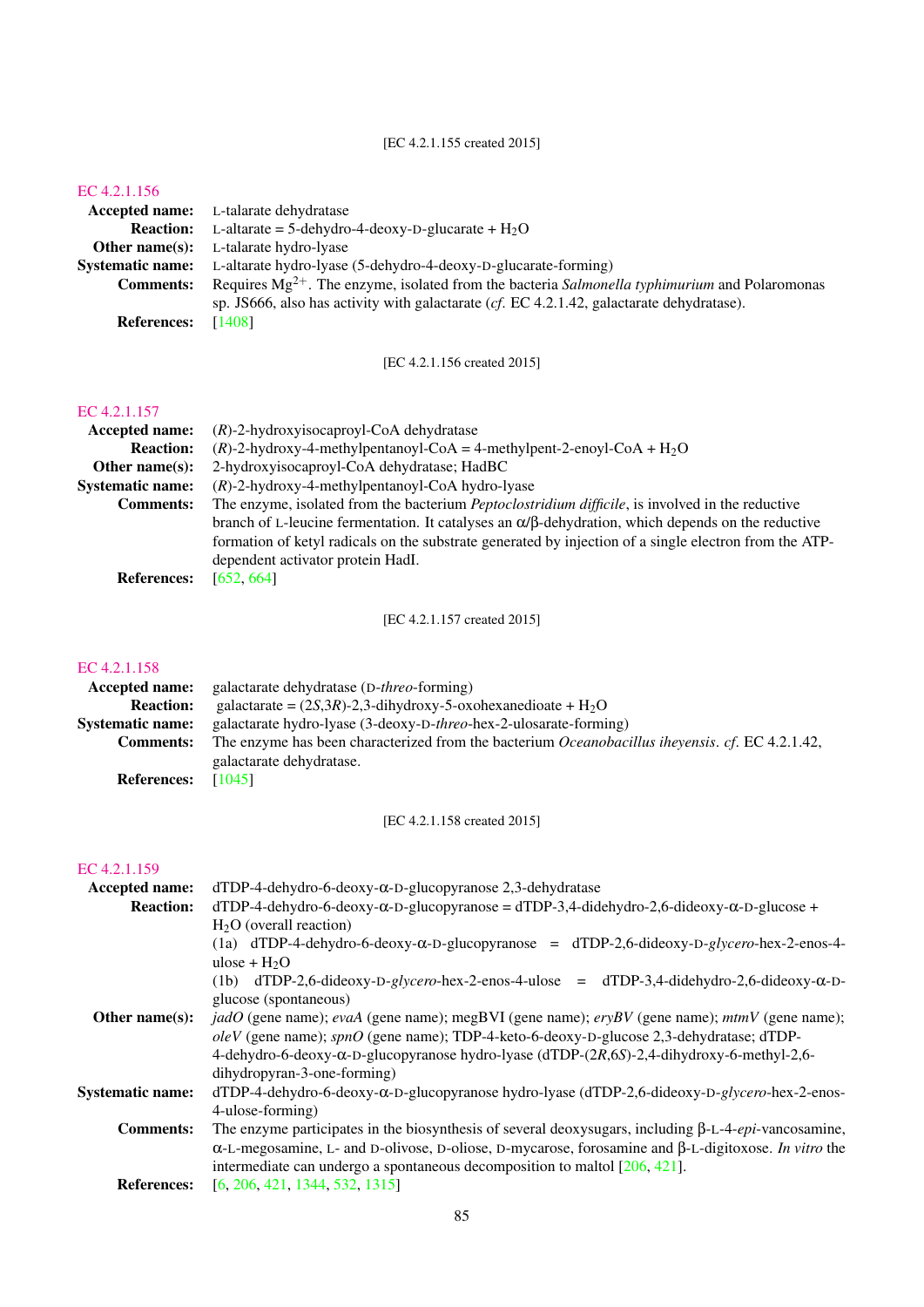[EC 4.2.1.159 created 2015]

#### [EC 4.2.1.160](http://www.enzyme-database.org/query.php?ec=4.2.1.160)

| <b>Accepted name:</b> | 2,5-diamino-6-(5-phospho-D-ribosylamino) pyrimidin-4(3H)-one isomerase/dehydratase              |
|-----------------------|-------------------------------------------------------------------------------------------------|
| <b>Reaction:</b>      | 2,5-diamino-6-(5-phospho-D-ribosylamino)pyrimidin-4(3H)-one = 7,8-dihydroneopterin 3'-phosphate |
|                       | $+ H2O$                                                                                         |
| Systematic name:      | $2,5$ -diamino-6- $(5$ -phospho-D-ribosylamino) pyrimidin-4 $(3H)$ -one cyclohydrolase          |
| <b>Comments:</b>      | The enzyme participates in a folate biosynthesis pathway in <i>Chlamydia</i> .                  |
| <b>References:</b>    | <b>3</b>                                                                                        |
|                       |                                                                                                 |

[EC 4.2.1.160 created 2015]

#### [EC 4.2.1.161](http://www.enzyme-database.org/query.php?ec=4.2.1.161)

| Accepted name:          | bisanhydrobacterioruberin hydratase                                                                        |
|-------------------------|------------------------------------------------------------------------------------------------------------|
| <b>Reaction:</b>        | bacterioruberin = bisanhydrobacterioruberin + $2 \text{ H}_2\text{O}$ (overall reaction)                   |
|                         | (1a) bacterioruberin = monoanhydrobacterioruberin + $H_2O$                                                 |
|                         | (1b) monoanhydrobacterioruberin = bisanhydrobacterioruberin + $H_2O$                                       |
| Other name $(s)$ :      | CruF; $C_{50}$ carotenoid $2^{\prime\prime}$ , $3^{\prime\prime}$ -hydratase                               |
| <b>Systematic name:</b> | bacterioruberin hydro-lyase (bisanhydrobacterioruberin-forming)                                            |
| <b>Comments:</b>        | The enzyme, isolated from the archaeon <i>Haloarcula japonica</i> , is involved in the biosynthesis of the |
|                         | $C_{50}$ carotenoid bacterioruberin. In this pathway it catalyses the introduction of hydroxyl groups to   |
|                         | $C3''$ and $C3'''$ of bisanhydrobacterioruberin to generate bacterioruberin.                               |
| <b>References:</b>      | [1403]                                                                                                     |
|                         |                                                                                                            |

[EC 4.2.1.161 created 2015]

#### [EC 4.2.1.162](http://www.enzyme-database.org/query.php?ec=4.2.1.162)

| 6-deoxy-6-sulfo-D-gluconate dehydratase                                                              |
|------------------------------------------------------------------------------------------------------|
| 6-deoxy-6-sulfo-D-gluconate = 2-dehydro-3.6-dideoxy-6-sulfo-D-gluconate + $H_2O$                     |
| SG dehydratase                                                                                       |
| 6-deoxy-6-sulfo-D-gluconate hydro-lyase (2-dehydro-3,6-dideoxy-6-sulfo-D-gluconate-forming)          |
| The enzyme, characterized from the bacterium <i>Pseudomonas putida</i> SQ1, participates in a sulfo- |
| quinovose degradation pathway.                                                                       |
| [356]                                                                                                |
|                                                                                                      |

[EC 4.2.1.162 created 2016]

#### [EC 4.2.1.163](http://www.enzyme-database.org/query.php?ec=4.2.1.163)

| Accepted name:                | 2-oxo-hept-4-ene-1,7-dioate hydratase                                                                        |
|-------------------------------|--------------------------------------------------------------------------------------------------------------|
| <b>Reaction:</b>              | $(4Z)$ -2-oxohept-4-enedioate + H <sub>2</sub> O = $(4S)$ -4-hydroxy-2-oxoheptanedioate                      |
| Other name $(s)$ :            | HncG                                                                                                         |
|                               | <b>Systematic name:</b> (4S)-4-hydroxy-2-oxoheptanedioate hydro-lyase [(4Z)-2-oxohept-4-enedioate-forming]   |
| <b>Comments:</b>              | Requires $Mg^{2+}$ [570]. Part of a 4-hydroxyphenylacetate degradation pathway in <i>Escherichia coli</i> C. |
| <b>References:</b> [154, 570] |                                                                                                              |

[EC 4.2.1.163 created 2016]

#### [EC 4.2.1.164](http://www.enzyme-database.org/query.php?ec=4.2.1.164)

Accepted name: dTDP-4-dehydro-2,6-dideoxy-D-glucose 3-dehydratase<br>Reaction: dTDP-4-dehydro-2,6-dideoxy-α-D-glucose + 2 reduced **Reaction:** dTDP-4-dehydro-2,6-dideoxy- $\alpha$ -D-glucose + 2 reduced ferredoxin [iron-sulfur] cluster + 2 H<sup>+</sup> = dTDP-4-dehydro-2,3,6-trideoxy-α-D-hexopyranose + H<sub>2</sub>O + 2 oxidized ferredoxin [iron-sulfur] cluster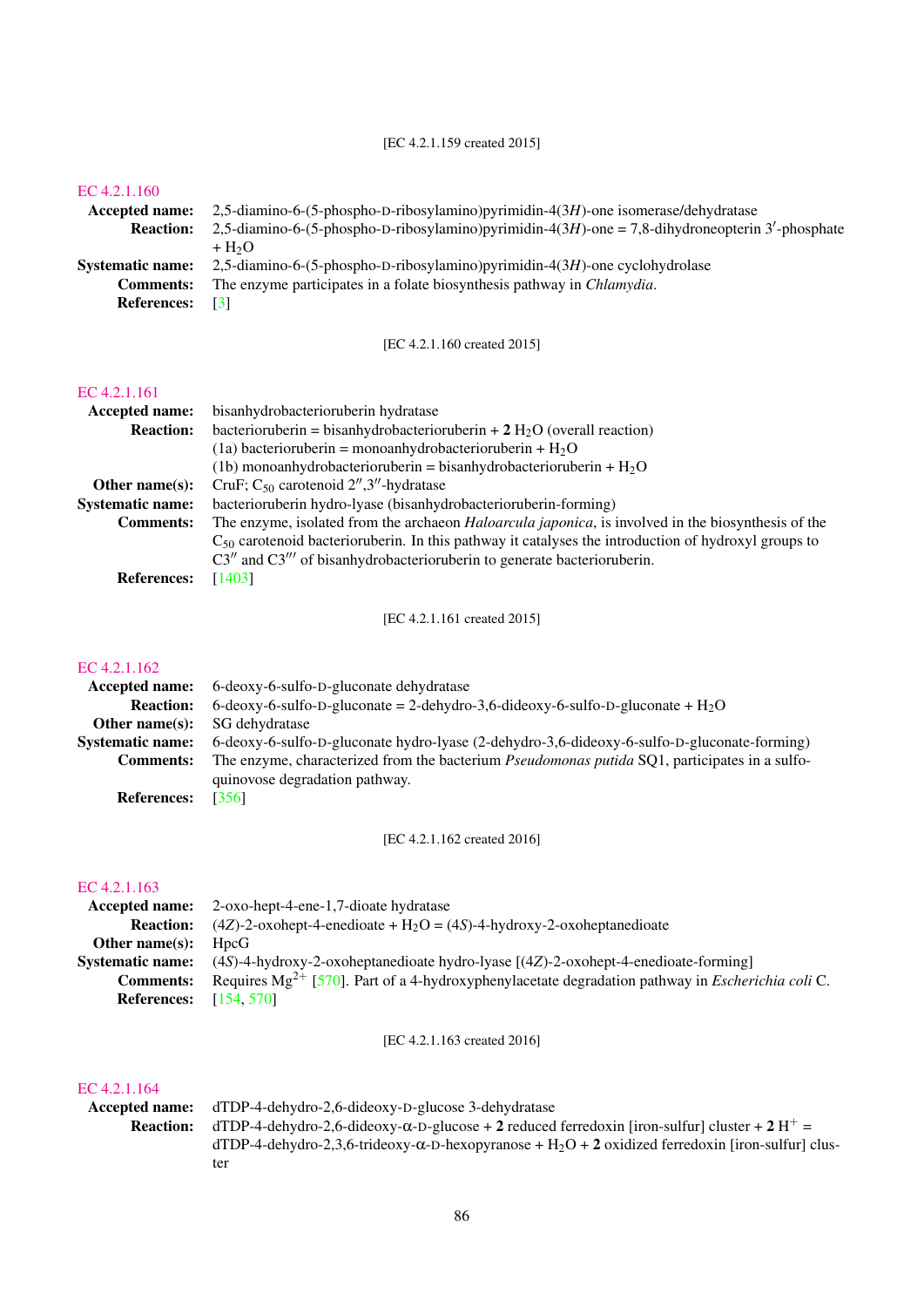| Other name $(s)$ :      | SpnQ; TDP-4-keto-2,6-dideoxy-D-glucose 3-dehydrase                                                        |
|-------------------------|-----------------------------------------------------------------------------------------------------------|
| <b>Systematic name:</b> | $dTDP-4-dehydro-2, 6-diideoxy-\alpha-D-glucose hydro-lyase (dTDP-2, 3, 6-trideoxy-\alpha-D-hexopyranose-$ |
|                         | forming)                                                                                                  |
| <b>Comments:</b>        | A pyridoxal 5'-phosphate protein. The enzyme, isolated from the bacterium Saccharopolyspora               |
|                         | spinosa, participates in the biosynthesis of forosamine. Requires ferredoxin/ferredoxin reductase or      |
|                         | flavodoxin/flavodoxin reductase $[531]$ .                                                                 |
| <b>References:</b>      | [531, 532]                                                                                                |
|                         |                                                                                                           |

[EC 4.2.1.164 created 2016]

### [EC 4.2.1.165](http://www.enzyme-database.org/query.php?ec=4.2.1.165)

| Accepted name:          | chlorophyllide $a$ 3 <sup>1</sup> -hydratase                                                            |
|-------------------------|---------------------------------------------------------------------------------------------------------|
| <b>Reaction:</b>        | (1) 3-devinyl-3-(1-hydroxyethyl)chlorophyllide $a =$ chlorophyllide $a + H_2O$                          |
|                         | (2) 3-deacetyl-3-(1-hydroxyethyl)bacteriochlorophyllide $a = 3$ -deacetyl-3-vinylbacteriochlorophyllide |
|                         | $a + H2O$                                                                                               |
| Other name $(s)$ :      | $bchF$ (gene name)                                                                                      |
| <b>Systematic name:</b> | chlorophyllide- $a$ 3 <sup>1</sup> -hydro-lyase                                                         |
| <b>Comments:</b>        | The enzyme, together with EC 1.3.7.15, chlorophyllide-a reductase, and EC 1.1.1.396,                    |
|                         | bacteriochlorophyllide-a dehydrogenase, is involved in the conversion of chlorophyllide a to bacte-     |
|                         | riochlorophyllide a. The enzymes can act in multiple orders, resulting in the formation of different    |
|                         | intermediates, but the final product of the cumulative action of the three enzymes is always bacteri-   |
|                         | ochlorophyllide a. The enzyme catalyses the hydration of a vinyl group on ring A, converting it to a    |
|                         | hydroxyethyl group.                                                                                     |
| <b>References:</b>      | [1028, 152, 728, 478]                                                                                   |

[EC 4.2.1.165 created 2016]

### [EC 4.2.1.166](http://www.enzyme-database.org/query.php?ec=4.2.1.166)

| Accepted name:          | phosphinomethylmalate isomerase                                                                        |
|-------------------------|--------------------------------------------------------------------------------------------------------|
| <b>Reaction:</b>        | $2-(\text{hydroxyphosphonoylmethyl})$ malate = 3-(hydroxyphosphonoylmethyl) malate (overall reaction)  |
|                         | (1a) 2-(hydroxyphosphonoylmethyl)malate = 2-(phosphinatomethylidene)butanedioate + $H_2O$              |
|                         | (1b) 2-(phosphinatomethylidene)butanedioate + $H_2O = 3$ -(hydroxyphosphonoylmethyl)malate             |
| Other name $(s)$ :      | <i>pmi</i> (gene name)                                                                                 |
| <b>Systematic name:</b> | 2-(phosphinomethyl)malate hydro-lyase [3-(phosphinomethyl)malate-forming]                              |
| <b>Comments:</b>        | The enzyme, characterized from the bacterium Streptomyces viridochromogenes, is involved in            |
|                         | bialaphos biosynthesis. The enzyme from the bacterium Kitasatospora phosalacinea participates in       |
|                         | the biosynthesis of the related compound phosalacine. Both compounds contain the nonproteinogenic      |
|                         | amino acid L-phosphinothricin that acts as a potent inhibitor of EC 6.3.1.2, glutamine synthetase. The |
|                         | similar enzyme EC 4.2.1.3, aconitate hydratase, cannot catalyse this reaction.                         |
| <b>References:</b>      | [498]                                                                                                  |
|                         |                                                                                                        |
|                         | [EC 4.2.1.166 created 2016]                                                                            |

| <b>Accepted name:</b>   | $(R)$ -2-hydroxyglutaryl-CoA dehydratase                                                             |
|-------------------------|------------------------------------------------------------------------------------------------------|
| <b>Reaction:</b>        | $(R)$ -2-hydroxyglutaryl-CoA = $(E)$ -glutaconyl-CoA + H <sub>2</sub> O                              |
| Other name $(s)$ :      | $h$ gdAB (gene names)                                                                                |
| <b>Systematic name:</b> | $(R)$ -2-hydroxyglutaryl-CoA hydro-lyase $((E)$ -glutaconyl-CoA-forming)                             |
| <b>Comments:</b>        | The enzymes from the bacteria Acidaminococcus fermentans and Clostridium symbiosum are involved      |
|                         | in the fermentation of L-glutamate. The enzyme contains [4F-4S] clusters, $FMNH2$ and riboflavin. It |
|                         | must be activated by an activator protein. Once activated, it can catalyse many turnovers.           |
| <b>References:</b>      | [145, 1155, 901, 471, 777, 978]                                                                      |
|                         |                                                                                                      |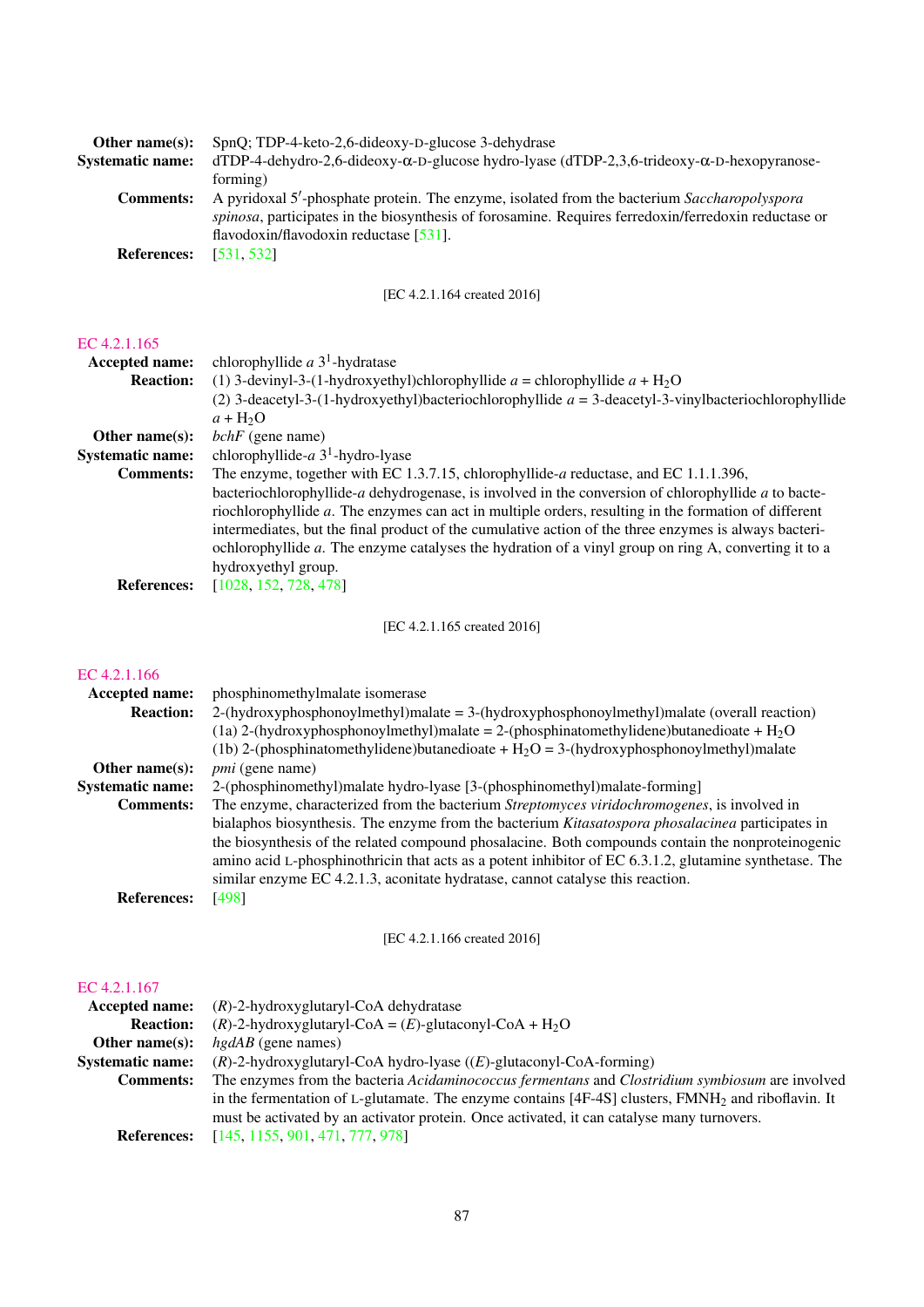#### [EC 4.2.1.167 created 2016]

### [EC 4.2.1.168](http://www.enzyme-database.org/query.php?ec=4.2.1.168) Accepted name: GDP-4-dehydro-6-deoxy-α-D-mannose 3-dehydratase<br>Reaction: GDP-4-dehydro-α-D-rhamnose + L-glutamate = GDP-GDP-4-dehydro- $\alpha$ -D-rhamnose + L-glutamate = GDP-4-dehydro-3,6-dideoxy- $\alpha$ -D-mannose + 2 $oxoglutarate + NH<sub>3</sub> (overall reaction)$ (1a) GDP-4-dehydro- $\alpha$ -D-rhamnose + L-glutamate = 2-GDP- $[(2S, 3S, 6R)$ -5-amino-6-methyl-3,6dihydro-2H-pyran-3-ol] + 2-oxoglutarate +  $H_2O$ (1b) 2-GDP-[(2*S*,3*S*,6*R*)-5-amino-6-methyl-3,6-dihydro-2*H*-pyran-3-ol] = 2-GDP-[(2*S*,3*S*,6*R*)-5 imino-6-methyloxan-3-ol] (spontaneous) (1c) GDP-2-[(2*S*,3*S*,6*R*)-5-imino-6-methyloxan-3-ol] + H2O = GDP-4-dehydro-3,6-dideoxy-α-D $mannose + NH<sub>3</sub>$  (spontaneous) **Other name(s):** *colD* (gene name) Systematic name: GDP-4-dehydro-α-D-rhamnose 3-hydro-lyase Comments: This enzyme, involved in β-L-colitose biosynthesis, is a unique vitamin-B6-dependent enzyme. In the first step of catalysis, the bound pyridoxal phosphate (PLP) cafactor is transaminated to the pyridoxamine 5'-phosphate (PMP) form of vitamin  $B_6$ , using L-glutamate as the amino group donor. The PMP cofactor then forms a Schiff base with the sugar substrate and the resulting adduct undergoes a 1,4-dehydration to eliminate the 3-OH group. Hydrolysis of the product from the enzyme restores the PLP cofactor and results in the release of an unstable enamine intermediate. This intermediate tautomerizes to form an imine form, which hydrolyses spontaneously, releasing ammonia and forming the final product. References: [\[11,](#page-177-4) [233\]](#page-189-0)

[EC 4.2.1.168 created 2016]

#### [EC 4.2.1.169](http://www.enzyme-database.org/query.php?ec=4.2.1.169)

| <b>Accepted name:</b>   | 3-vinyl bacteriochlorophyllide $d$ 3 <sup>1</sup> -hydratase                                                    |
|-------------------------|-----------------------------------------------------------------------------------------------------------------|
| <b>Reaction:</b>        | a 3-(1-hydroxyethyl) bacteriochlorophyllide $d = a$ 3-vinyl bacteriochlorophyllide $d + H_2O$                   |
| Other name $(s)$ :      | $bchV$ (gene name)                                                                                              |
| <b>Systematic name:</b> | 3-vinylbacteriochlorophyllide- $d$ 3 <sup>1</sup> -hydro-lyase                                                  |
| <b>Comments:</b>        | This enzyme, found in green sulfur bacteria (Chlorobiaceae) and green flimentous bacteria (Chlo-                |
|                         | roflexaceae), is involved in the biosynthesis of bacteriochlorophylls $c, d$ and $e$ . It acts in the direction |
|                         | of hydration, and the hydroxyl group that is formed is essential for the ability of the resulting bacteri-      |
|                         | ochlorophylls to self-aggregate in the chlorosomes, unique light-harvesting antenna structures found            |
|                         | in these organisms. The product is formed preferentially in the $(R)$ -configuration.                           |
| <b>References:</b>      | [382, 478]                                                                                                      |

[EC 4.2.1.169 created 2016]

| Accepted name:          | $2-(\omega$ -methylthio) alkylmalate dehydratase                                                                    |
|-------------------------|---------------------------------------------------------------------------------------------------------------------|
| <b>Reaction:</b>        | (1) a 2-[( $\omega$ -methylsulfanyl)alkyl]malate = a 2-[( $\omega$ -methylsulfanyl)alkyl]maleate + H <sub>2</sub> O |
|                         | (2) a 3-[( $\omega$ -methylsulfanyl)alkyl]malate = a 2-[( $\omega$ -methylsulfanyl)alkyl]maleate + H <sub>2</sub> O |
| Other name $(s)$ :      | IPMI (gene name); 2- $[(\omega$ -methylthio)alkyl]malate hydro-lyase (2- $[(\omega$ -methylthio)alkyl]maleate-      |
|                         | forming)                                                                                                            |
| <b>Systematic name:</b> | $2-[$ ( $\omega$ -methylsulfanyl)alkyl]malate hydro-lyase ( $2-[$ ( $\omega$ -methylsulfanyl)alkyl]maleate-forming) |
| <b>Comments:</b>        | The enzyme, characterized from the plant Arabidopsis thaliana, is involved in the L-methionine side-                |
|                         | chain elongation pathway, forming substrates for the biosynthesis of aliphatic glucosinolates. By                   |
|                         | catalysing a dehydration of a $2-[$ ( $\omega$ -methylsulfanyl)alkyl]maleate, followed by a hydration at a dif-     |
|                         | ferent position, the enzyme achieves the isomerization of its substrates. The enzyme is a heterodimer               |
|                         | comprising a large and a small subunits. The large subunit can also bind to an alternative small sub-               |
|                         | unit, forming EC 4.2.1.33, 3-isopropylmalate dehydratase, which participates in L-leucine biosynthe-                |
|                         | Sis.                                                                                                                |
| <b>References:</b>      | [666]                                                                                                               |
|                         |                                                                                                                     |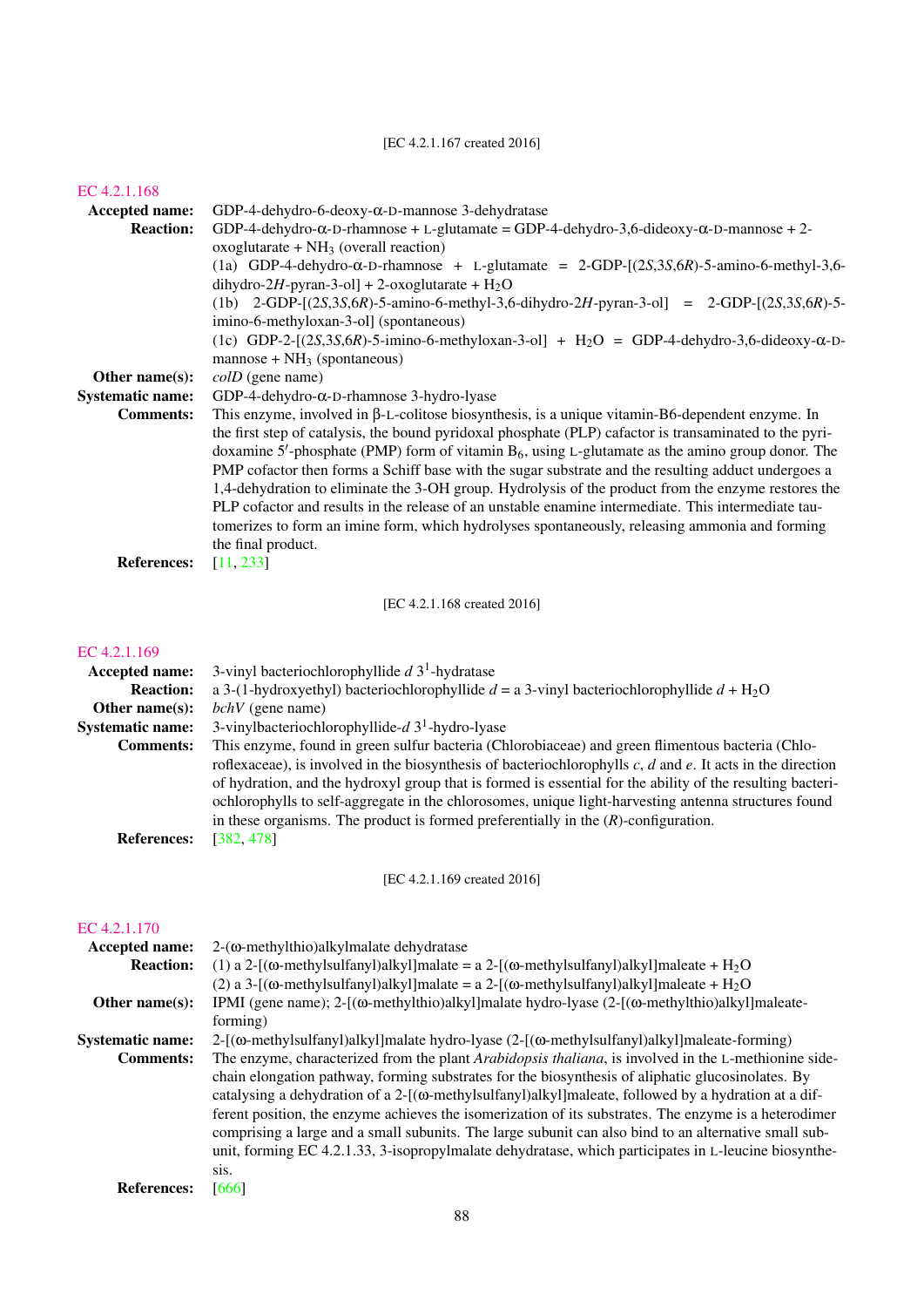### [EC 4.2.1.170 created 2016]

### [EC 4.2.1.171](http://www.enzyme-database.org/query.php?ec=4.2.1.171)

|                      | <b>Accepted name:</b> cis-L-3-hydroxyproline dehydratase                |
|----------------------|-------------------------------------------------------------------------|
| <b>Reaction:</b>     | <i>cis</i> -3-hydroxy-L-proline = 1-pyrroline-2-carboxylate + $H_2O$    |
|                      | <b>Other name(s):</b> $cis$ -L-3-hydroxyproline hydro-lyase; $c3LHypD$  |
| Systematic name:     | cis-3-hydroxy-L-proline hydro-lyase (1-pyrroline-2-carboxylate-forming) |
| References: $[1450]$ |                                                                         |

[EC 4.2.1.171 created 2017]

### [EC 4.2.1.172](http://www.enzyme-database.org/query.php?ec=4.2.1.172)

| Accepted name:          | <i>trans</i> -4-hydroxy-L-proline dehydratase                                                            |
|-------------------------|----------------------------------------------------------------------------------------------------------|
| <b>Reaction:</b>        | <i>trans</i> -4-hydroxy-L-proline = (S)-1-pyrroline-5-carboxylate + $H_2O$                               |
| <b>Systematic name:</b> | <i>trans</i> -4-hydroxy-L-proline hydro-lyase                                                            |
| <b>Comments:</b>        | The enzyme has been characterized from the bacterium <i>Peptoclostridium difficile</i> . The active form |
|                         | contains a glycyl radical that is generated by a dedicated activating enzyme via chemistry involving     |
|                         | S-adenosyl-L-methionine (SAM) and a [4Fe-4S] cluster.                                                    |
| <b>References:</b>      | [742]                                                                                                    |

[EC 4.2.1.172 created 2017]

#### [EC 4.2.1.173](http://www.enzyme-database.org/query.php?ec=4.2.1.173)

| Accepted name:          | $ent$ -8 $\alpha$ -hydroxylabd-13-en-15-yl diphosphate synthase                                               |
|-------------------------|---------------------------------------------------------------------------------------------------------------|
| <b>Reaction:</b>        | ent-8 $\alpha$ -hydroxylabd-13-en-15-yl diphosphate = geranylgeranyl diphosphate + H <sub>2</sub> O           |
| Other name $(s)$ :      | SmCPS4                                                                                                        |
| <b>Systematic name:</b> | geranylgeranyl-diphosphate hydro-lyase ( <i>ent</i> -8 $\alpha$ -hydroxylabd-13-en-15-yl diphosphate forming) |
| <b>Comments:</b>        | Isolated from the plant Salvia militorrhiza (red sage).                                                       |
| <b>References:</b>      | [260]                                                                                                         |

### [EC 4.2.1.173 created 2017]

### [EC 4.2.1.174](http://www.enzyme-database.org/query.php?ec=4.2.1.174)

|                         | <b>Accepted name:</b> peregrinol diphosphate synthase                                                   |
|-------------------------|---------------------------------------------------------------------------------------------------------|
| <b>Reaction:</b>        | peregrinol diphosphate = geranylgeranyl diphosphate + $H_2O$                                            |
| Other name $(s)$ :      | MvCPS1                                                                                                  |
| <b>Systematic name:</b> | geranylgeranyl-diphosphate hydro-lyase (peregrinol diphosphate forming)                                 |
| <b>Comments:</b>        | Isolated from the plant <i>Marrubium vulgare</i> (white horehound). Involved in marrubiin biosynthesis. |
| <b>References:</b>      | [1441]                                                                                                  |

### [EC 4.2.1.174 created 2017]

## EC 4.2.2 Acting on polysaccharides

| Accepted name:          | hyaluronate lyase                                                                                                              |
|-------------------------|--------------------------------------------------------------------------------------------------------------------------------|
| <b>Reaction:</b>        | Cleaves hyaluronate chains at a $\beta$ -D-GlcNAc- $(1\rightarrow 4)$ - $\beta$ -D-GlcA bond, ultimately breaking the polysac- |
|                         | charide down to $3-(4-\text{deoxy-}\beta-D-gluc-4\text{-enuronsyl})-N\text{-acetyl-D-glucosamine}$ .                           |
| Other name $(s)$ :      | hyaluronidase (ambiguous); glucuronoglycosaminoglycan lyase (ambiguous); spreading factor; muci-                               |
|                         | nase (ambiguous)                                                                                                               |
| <b>Systematic name:</b> | hyaluronate lyase                                                                                                              |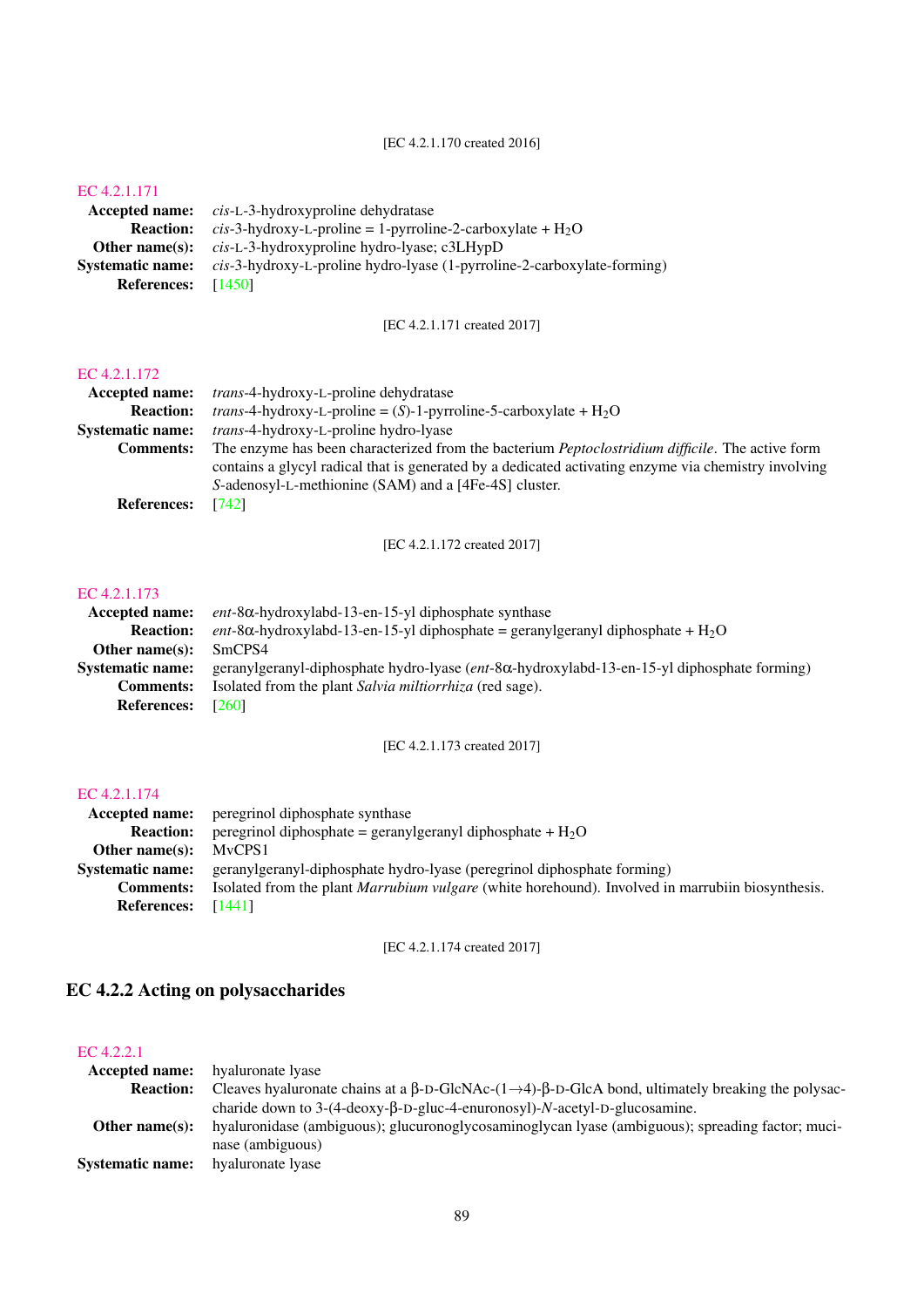| <b>Comments:</b><br><b>References:</b> | The enzyme catalyses the degradation of hyaluronan by a $\beta$ -elimination reaction. Also acts<br>on chondroitin. The product is more systematically known as $3-(4-\text{deoxy-}\alpha-L-\text{three-hex-4-})$<br>enopyranosyluronic acid)-2-acetamido-2-deoxy-D-glucose<br>[764, 868, 889]                                                                                                                                         |
|----------------------------------------|----------------------------------------------------------------------------------------------------------------------------------------------------------------------------------------------------------------------------------------------------------------------------------------------------------------------------------------------------------------------------------------------------------------------------------------|
|                                        | [EC 4.2.2.1 created 1961 as EC 4.2.99.1, transferred 1972 to EC 4.2.2.1, modified 2001]                                                                                                                                                                                                                                                                                                                                                |
| EC 4.2.2.2                             |                                                                                                                                                                                                                                                                                                                                                                                                                                        |
| Accepted name:                         | pectate lyase                                                                                                                                                                                                                                                                                                                                                                                                                          |
| <b>Reaction:</b>                       | Eliminative cleavage of $(1\rightarrow 4)$ - $\alpha$ -D-galacturonan to give oligosaccharides with 4-deoxy- $\alpha$ -D-galact-<br>4-enuronosyl groups at their non-reducing ends                                                                                                                                                                                                                                                     |
| Other name $(s)$ :                     | polygalacturonic transeliminase; pectic acid transeliminase; polygalacturonate lyase; endopectin<br>methyltranseliminase; pectate transeliminase; endogalacturonate transeliminase; pectic acid<br>lyase; pectic lyase; α-1,4-D-endopolygalacturonic acid lyase; PGA lyase; PPase-N; endo-α-1,4-<br>polygalacturonic acid lyase; polygalacturonic acid lyase; pectin trans-eliminase; Polygalacturonic<br>acid <i>trans</i> -eliminase |
| <b>Systematic name:</b>                | $(1\rightarrow 4)$ - $\alpha$ -D-galacturonan lyase                                                                                                                                                                                                                                                                                                                                                                                    |

Comments: Favours pectate, the anion, over pectin, the methyl ester (which is the preferred substrate of EC 4.2.2.10, pectin lyase). References: [\[13,](#page-177-5) [328,](#page-193-2) [327,](#page-193-3) [915,](#page-224-1) [927,](#page-225-0) [837\]](#page-220-0)

[EC 4.2.2.2 created 1965 as EC 4.2.99.3, transferred 1972 to EC 4.2.2.2, modified 2002]

#### [EC 4.2.2.3](http://www.enzyme-database.org/query.php?ec=4.2.2.3)

| <b>Accepted name:</b>   | mannuronate-specific alginate lyase                                                                             |
|-------------------------|-----------------------------------------------------------------------------------------------------------------|
| <b>Reaction:</b>        | Eliminative cleavage of alginate to give oligosaccharides with $4$ -deoxy- $\alpha$ -L-erythro-hex-4-enuronosyl |
|                         | groups at their non-reducing ends and $\beta$ -D-mannuronate at their reducing end.                             |
| Other name $(s)$ :      | alginate lyase I; alginate lyase; alginase I; alginase II; alginase; $poly(\beta-D-1,4-mannuronide)$ lyase;     |
|                         | poly(β-D-mannuronate) lyase; aly (gene name) (ambiguous); poly[(1-+4)-β-D-mannuronide] lyase                    |
| <b>Systematic name:</b> | alginate $\beta$ -D-mannuronate—uronate lyase                                                                   |
| <b>Comments:</b>        | The enzyme catalyses the degradation of alginate by a $\beta$ -elimination reaction. It cleaves the (1–4)       |
|                         | bond between β-D-mannuronate and either α-L-guluronate or β-D-mannuronate, generating oligosac-                 |
|                         | charides with 4-deoxy- $\alpha$ -L-erythro-hex-4-enuronosyl groups at their non-reducing ends and $\beta$ -D-   |
|                         | mannuronate at the reducing end. Depending on the composition of the substrate, the enzyme pro-                 |
|                         | duces oligosaccharides ranging from two to four residues, with preference for shorter products. cf. EC          |
|                         | 4.2.2.11, guluronate-specific alginate lyase.                                                                   |
| <b>References:</b>      | [276, 916, 1020]                                                                                                |
|                         |                                                                                                                 |

[EC 4.2.2.3 created 1965 as EC 4.2.99.4, transferred 1972 to EC 4.2.2.3, modified 1990, modified 2015]

*[4.2.2.4 Transferred entry. chondroitin ABC lyase. Now known to comprise two enzymes: EC 4.2.2.20, chondroitin-sulfate-ABC endolyase and EC 4.2.2.21, chondroitin-sulfate-ABC exolyase]*

[EC 4.2.2.4 created 1972 (EC 4.2.99.6 created 1965, part incorporated 1976), deleted 2006]

| EC 4.2.2.5            |                                                                                                                                                                                                                       |
|-----------------------|-----------------------------------------------------------------------------------------------------------------------------------------------------------------------------------------------------------------------|
| <b>Accepted name:</b> | chondroitin AC lyase                                                                                                                                                                                                  |
| <b>Reaction:</b>      | Eliminative degradation of polysaccharides containing $1,4-\beta$ -D-hexosaminyl and $1,3-\beta$ -D-                                                                                                                  |
| Other name $(s)$ :    | glucuronosyl linkages to disaccharides containing $4$ -deoxy- $\beta$ -D-gluc- $4$ -enuronosyl groups<br>chondroitinase (ambiguous); chondroitin sulfate lyase; chondroitin AC eliminase; chondroitinase AC;<br>ChnAC |
|                       | <b>Systematic name:</b> chondroitin AC lyase                                                                                                                                                                          |
|                       |                                                                                                                                                                                                                       |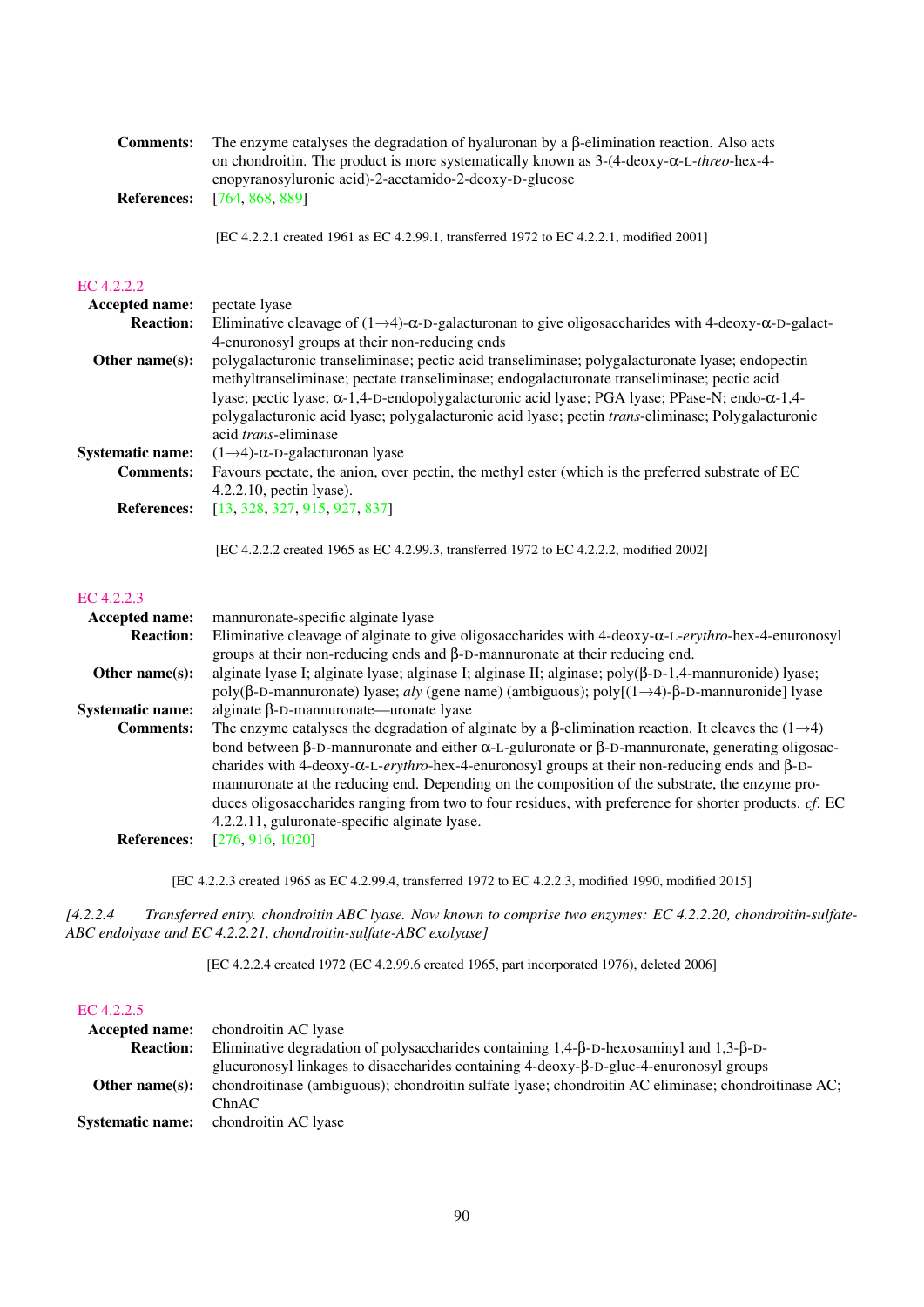| <b>Comments:</b>   | Acts on chondroitin 4-sulfate and chondroitin 6-sulfate, but less well on hyaluronate. In general,                        |
|--------------------|---------------------------------------------------------------------------------------------------------------------------|
|                    | chondroitin sulfate (CS) and dermatan sulfate (DS) chains comprise a linkage region, a chain cap and                      |
|                    | a repeat region. The repeat region of CS is a repeating disaccharide of glucuronic acid (GlcA) and                        |
|                    | N-acetylgalactosamine (GalNAc) [-4)GlcA( $\beta$ 1-3)GalNAc( $\beta$ 1-] <sub>n</sub> , which may be O-sulfated on the C- |
|                    | 4 and/or C-6 of GalNAc and C-2 of GlcA. GlcA residues of CS may be epimerized to iduronic acid                            |
|                    | (IdoA) forming the repeating disaccharide [-4)IdoA( $\alpha$ 1-3)GalNAc( $\beta$ 1- $\eta$ of DS. Both the concentra-     |
|                    | tions and locations of sulfate-ester substituents vary with glucosaminoglycan source $[548]$ .                            |
| <b>References:</b> | [917, 1011, 358, 548]                                                                                                     |

[EC 4.2.2.5 created 1972 (EC 4.2.99.6 created 1965, part incorporated 1976)]

#### [EC 4.2.2.6](http://www.enzyme-database.org/query.php?ec=4.2.2.6)

| Accepted name:          | oligogalacturonide lyase                                                                                      |
|-------------------------|---------------------------------------------------------------------------------------------------------------|
| <b>Reaction:</b>        | $4-(4-\text{deoxy-C}-D-galact-4\text{-ennronosyl})-D-galacturonate = 25-\text{dehydro-4-deoxy-D-glucuronate}$ |
| Other name $(s)$ :      | oligogalacturonate lyase; unsaturated oligogalacturonate transeliminase; OGTE                                 |
| <b>Systematic name:</b> | oligogalacturonide lyase                                                                                      |
| <b>Comments:</b>        | Also catalyses eliminative removal of unsaturated terminal residues from oligosaccharides of D-               |
|                         | galacturonate.                                                                                                |
| <b>References:</b>      | [890]                                                                                                         |
|                         |                                                                                                               |

[EC 4.2.2.6 created 1972, modified 2010]

#### [EC 4.2.2.7](http://www.enzyme-database.org/query.php?ec=4.2.2.7)

| Accepted name:          | heparin lyase                                                                                                           |
|-------------------------|-------------------------------------------------------------------------------------------------------------------------|
| <b>Reaction:</b>        | Eliminative cleavage of polysaccharides containing $(1\rightarrow 4)$ -linked D-glucuronate or L-iduronate              |
|                         | residues and $(1\rightarrow 4)$ - $\alpha$ -linked 2-sulfoamino-2-deoxy-6-sulfo-D-glucose residues to give oligosaccha- |
|                         | rides with terminal 4-deoxy-α-D-gluc-4-enuronosyl groups at their non-reducing ends                                     |
| Other name $(s)$ :      | heparin eliminase; heparinase                                                                                           |
| <b>Systematic name:</b> | heparin lyase                                                                                                           |
| <b>References:</b>      | [541]                                                                                                                   |

### [EC 4.2.2.7 created 1972]

### [EC 4.2.2.8](http://www.enzyme-database.org/query.php?ec=4.2.2.8)

| heparin-sulfate lyase                                                                                |
|------------------------------------------------------------------------------------------------------|
| Elimination of sulfate; appears to act on linkages between N-acetyl-D-glucosamine and uronate. Prod- |
| uct is an unsaturated sugar.                                                                         |
| heparin-sulfate eliminase; heparitin-sulfate lyase; heparitinase I; heparitinase II                  |
| heparin-sulfate lyase                                                                                |
| Does not act on N,O-desulfated glucosamine or N-acetyl-O-sulfated glucosamine linkages.              |
| [541]                                                                                                |
|                                                                                                      |

### [EC 4.2.2.8 created 1972]

| <b>Accepted name:</b>   | pectate disaccharide-lyase                                                                                                                           |
|-------------------------|------------------------------------------------------------------------------------------------------------------------------------------------------|
| <b>Reaction:</b>        | $(1,4-\alpha-\text{D-galacturonosyl})_n = (1,4-\alpha-\text{D-galacturonosyl})_{n-2} + 4-(4-\text{deoxy}-\alpha-\text{D-galact-4-enuronosyl})_{n-2}$ |
|                         | galacturonate                                                                                                                                        |
| Other name $(s)$ :      | pectate exo-lyase; exopectic acid transeliminase; exopectate lyase; exopolygalacturonic acid-trans-                                                  |
|                         | eliminase; PATE; exo-PATE; exo-PGL; exopolygalacturonate lyase (ambiguous); pelW (gene name);                                                        |
|                         | $pelX$ (gene name)                                                                                                                                   |
| <b>Systematic name:</b> | $(1\rightarrow 4)$ - $\alpha$ -D-galacturonan reducing-end-disaccharide-lyase                                                                        |
| <b>Comments:</b>        | The enzyme catalyses the eliminative cleavage of an unsaturated disaccharide from the reducing end                                                   |
|                         | of homogalacturonan (the backbone of smooth regions of pectate, also known as de-esterified pectin).                                                 |
|                         |                                                                                                                                                      |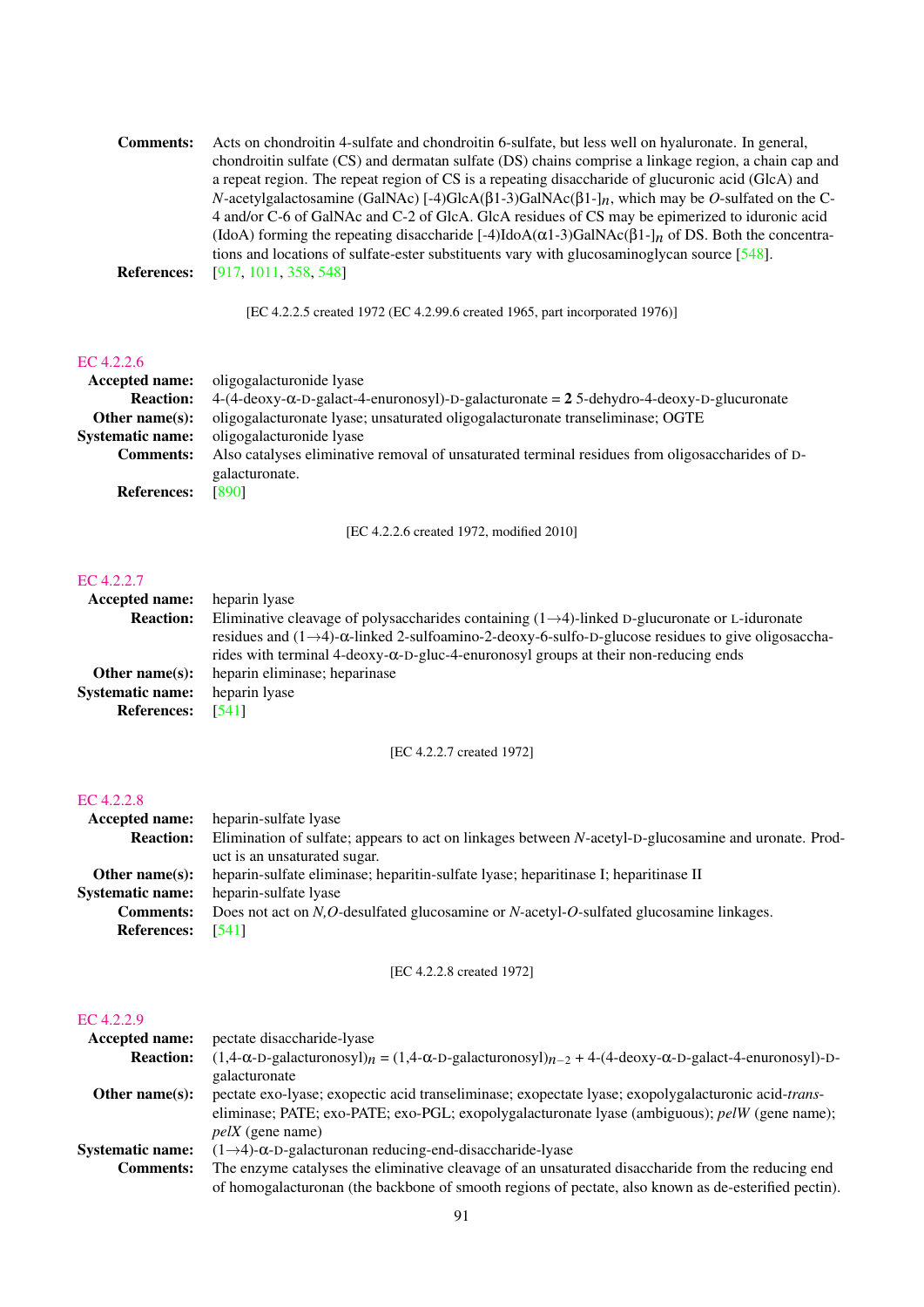### References: [\[797,](#page-218-2) [1175,](#page-238-4) [1174\]](#page-238-5)

### [EC 4.2.2.9 created 1972, modified 2002]

### [EC 4.2.2.10](http://www.enzyme-database.org/query.php?ec=4.2.2.10)

| <b>Accepted name:</b>   | pectin lyase                                                                                                              |
|-------------------------|---------------------------------------------------------------------------------------------------------------------------|
| <b>Reaction:</b>        | Eliminative cleavage of $(1\rightarrow 4)$ - $\alpha$ -D-galacturonan methyl ester to give oligosaccharides with 4-deoxy- |
|                         | $6$ -O-methyl- $\alpha$ -D-galact-4-enuronosyl groups at their non-reducing ends                                          |
| Other name $(s)$ :      | pectin <i>trans</i> -eliminase; endo-pectin lyase; polymethylgalacturonic transeliminase; pectin methyl-                  |
|                         | transeliminase; pectolyase; PL; PNL; PMGL                                                                                 |
| <b>Systematic name:</b> | $(1\rightarrow4)$ -6- <i>O</i> -methyl- $\alpha$ -D-galacturonan lyase                                                    |
| <b>Comments:</b>        | Favours pectin, the methyl ester, over pectate, the anion (which is the preferred substrate of EC                         |
|                         | 4.2.2.2, pectate lyase). Demethylation progressively slows its action; it can nevertheless cleave on                      |
|                         | either side of a demethylated residue if the residue at the other end of the scissile bond is methylated.                 |
| <b>References:</b>      | [14, 837, 645, 904]                                                                                                       |
|                         |                                                                                                                           |

[EC 4.2.2.10 created 1972, modified 2002]

#### [EC 4.2.2.11](http://www.enzyme-database.org/query.php?ec=4.2.2.11)

| Accepted name:          | guluronate-specific alginate lyase                                                                              |
|-------------------------|-----------------------------------------------------------------------------------------------------------------|
| <b>Reaction:</b>        | Eliminative cleavage of alginate to give oligosaccharides with $4$ -deoxy- $\alpha$ -L-erythro-hex-4-enuronosyl |
|                         | groups at their non-reducing ends and $\alpha$ -L-guluronate at their reducing end.                             |
| Other name $(s)$ :      | alginase II; guluronate lyase; L-guluronan lyase; L-guluronate lyase; poly- $\alpha$ -L-guluronate lyase;       |
|                         | polyguluronate-specific alginate lyase; poly(α-L-1,4-guluronide) exo-lyase; poly(α-L-guluronate)                |
|                         | lyase; poly $[(1 \rightarrow 4)$ - $\alpha$ -L-guluronide] exo-lyase                                            |
| <b>Systematic name:</b> | alginate $\alpha$ -L-guluronate—uronate lyase                                                                   |
| <b>Comments:</b>        | The enzyme catalyses the degradation of alginate by a $\beta$ -elimination reaction. It cleaves the (1–4)       |
|                         | bond between α-L-guluronate and either α-L-guluronate or β-D-mannuronate, generating oligosac-                  |
|                         | charides with 4-deoxy- $\alpha$ -L-erythro-hex-4-enuronosyl groups at their non-reducing ends and $\alpha$ -L-  |
|                         | guluronate at the reducing end. Depending on the composition of the substrate, the enzyme pro-                  |
|                         | duces oligosaccharides ranging from two to six residues, with preference for shorter products. cf. EC           |
|                         | 4.2.2.3, mannuronate-specific alginate lyase.                                                                   |
| <b>References:</b>      | [119, 277]                                                                                                      |

[EC 4.2.2.11 created 1990, modified 2015]

### [EC 4.2.2.12](http://www.enzyme-database.org/query.php?ec=4.2.2.12)

| <b>Accepted name:</b> xanthan lyase |                                                                                                                                  |
|-------------------------------------|----------------------------------------------------------------------------------------------------------------------------------|
| <b>Reaction:</b>                    | Eliminative cleavage of the terminal $\beta$ -D-mannosyl- $(1\rightarrow 4)$ - $\beta$ -D-glucuronosyl linkage of the side-chain |
|                                     | of the polysaccharide xanthan, leaving a 4-deoxy- $\alpha$ -L-threo-hex-4-enuronosyl group at the terminus                       |
|                                     | of the side-chain                                                                                                                |
| <b>Systematic name:</b>             | xanthan lyase                                                                                                                    |
| <b>References:</b> $[1234]$         |                                                                                                                                  |

### [EC 4.2.2.12 created 1990]

|                    | <b>Accepted name:</b> exo- $(1\rightarrow 4)$ - $\alpha$ -D-glucan lyase                                              |
|--------------------|-----------------------------------------------------------------------------------------------------------------------|
| <b>Reaction:</b>   | linear $\alpha$ -glucan = $(n-1)$ 1,5-anhydro-D-fructose + D-glucose                                                  |
| Other name $(s)$ : | $\alpha$ -(1->4)-glucan 1,5-anhydro-D-fructose eliminase; $\alpha$ -1,4-glucan exo-lyase; $\alpha$ -1,4-glucan lyase; |
|                    | <b>GLase</b>                                                                                                          |
| Systematic name:   | $(1\rightarrow 4)$ - $\alpha$ -D-glucan exo-4-lyase (1,5-anhydro-D-fructose-forming)                                  |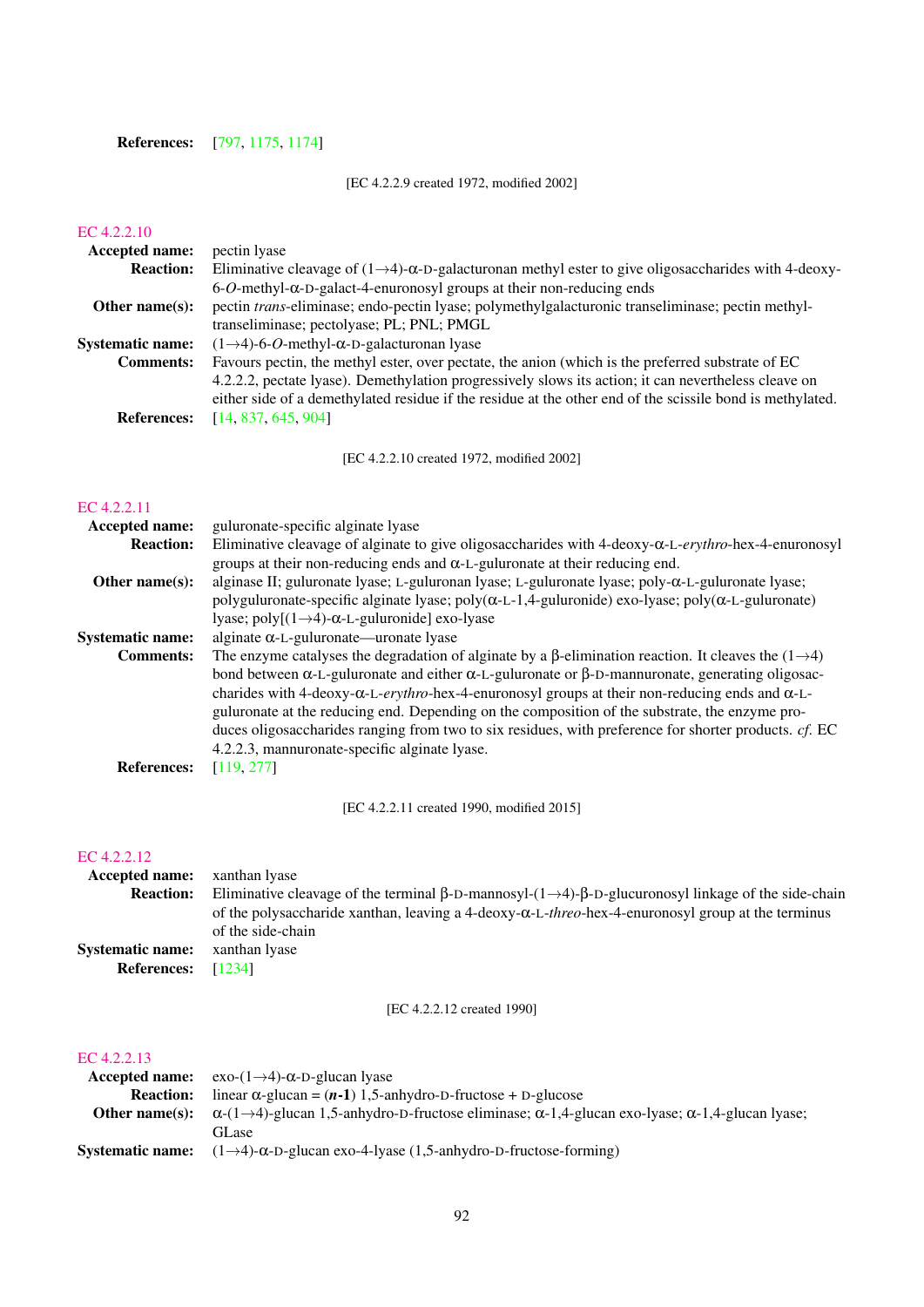Comments: The enzyme catalyses the sequential degradation of  $(1\rightarrow 4)$ -α-D-glucans from the non-reducing end with the release of 1,5-anhydro-D-fructose. Thus, for an α-glucan containing *n* (1→4)-linked glucose units, the final products are 1 glucose plus (*n*-1) 1,5-anhydro-D-fructose. Maltose, maltosaccharides and amylose are all completely degraded. It does not degrade  $(1\rightarrow 6)$ - $\alpha$ -glucosidic bonds and thus the degradation of a branched glucan, such as amylopectin or glycogen, will result in the formation of 1,5-anhydro-D-fructose plus a limit dextrin. Other enzymes involved in the anhydrofructose pathway are EC 4.2.1.110 (aldos-2-ulose dehydratase), EC 4.2.1.111 (1,5-anhydro-D-fructose dehydratase) and EC 5.3.2.7 (ascopyrone tautomerase).

**References:** [\[1425,](#page-251-7) [1419,](#page-250-3) [1421,](#page-250-4) [1423,](#page-251-8) [1422,](#page-250-5) [735,](#page-215-2) [736\]](#page-215-3)

[EC 4.2.2.13 created 1999]

#### [EC 4.2.2.14](http://www.enzyme-database.org/query.php?ec=4.2.2.14)

| Accepted name:     | glucuronan lyase                                                                                                              |
|--------------------|-------------------------------------------------------------------------------------------------------------------------------|
| <b>Reaction:</b>   | Eliminative cleavage of $(1\rightarrow 4)$ - $\beta$ -D-glucuronans to give oligosaccharides with 4-deoxy- $\beta$ -D-gluc-4- |
|                    | enuronosyl groups at their non-reducing ends. Complete degradation of glucuronans results in the                              |
|                    | formation of tetrasaccharides.                                                                                                |
|                    | <b>Other name(s):</b> $(1,4)$ - $\beta$ -D-glucuronan lyase                                                                   |
|                    | <b>Systematic name:</b> $(1\rightarrow4)$ - $\beta$ -D-glucuronan lyase                                                       |
| <b>References:</b> | [869]                                                                                                                         |

[EC 4.2.2.14 created 2000]

#### [EC 4.2.2.15](http://www.enzyme-database.org/query.php?ec=4.2.2.15)

| <b>Accepted name:</b>   | anhydrosialidase                                                                                                                         |
|-------------------------|------------------------------------------------------------------------------------------------------------------------------------------|
| <b>Reaction:</b>        | Elimination of $\alpha$ -sialyl groups in N-acetylneuraminic acid glycosides, releasing 2,7-anhydro- $\alpha$ -N-                        |
|                         | acetylneuraminate                                                                                                                        |
| Other name $(s)$ :      | anhydroneuraminidase; sialglycoconjugate $N$ -acylneuraminylhydrolase $(2,7$ -cyclizing); sialidase L                                    |
| <b>Systematic name:</b> | glycoconjugate sialyl-lyase (2,7-cyclizing)                                                                                              |
| <b>Comments:</b>        | Also acts on N-glycolylneuraminate glycosides. cf. EC 3.2.1.18 (exo- $\alpha$ -sialidase) and EC 3.2.1.129<br>$(endo-\alpha-sialidase).$ |
| <b>References:</b>      | - 17511                                                                                                                                  |

[EC 4.2.2.15 created 1992 as EC 3.2.1.138, transferred 2003 to EC 4.2.2.15]

#### [EC 4.2.2.16](http://www.enzyme-database.org/query.php?ec=4.2.2.16)

| <b>Accepted name:</b>   | levan fructotransferase (DFA-IV-forming)                                                                               |
|-------------------------|------------------------------------------------------------------------------------------------------------------------|
| <b>Reaction:</b>        | Produces di- $\beta$ -D-fructofuranose 2,6':2',6-dianhydride (DFA IV) by successively eliminating the di-              |
|                         | minishing $(2\rightarrow 6)$ - $\beta$ -D-fructan (levan) chain from the terminal D-fructosyl-D-fructosyl disaccharide |
| Other name $(s)$ :      | 2,6- $\beta$ -D-fructan D-fructosyl-D-fructosyltransferase (forming di- $\beta$ -D-fructofuranose 2,6':2',6-           |
|                         | dianhydride); levan fructotransferase; 2,6- $\beta$ -D-fructan lyase (di- $\beta$ -D-fructofuranose-2,6':2',6-         |
|                         | dianhydride-forming)                                                                                                   |
| <b>Systematic name:</b> | $(2\rightarrow 6)$ -β-D-fructan lyase (di-β-D-fructofuranose-2,6':2',6-dianhydride-forming)                            |
| <b>Comments:</b>        | This enzyme, like EC 4.2.2.17 [inulin fructotransferase (DFA-I-forming)] and EC 4.2.2.18 [inulin]                      |
|                         | fructotransferase (DFA-III-forming)] eliminates the fructan chain from the terminal disaccharide leav-                 |
|                         | ing a difructose dianhydride. These enzymes have long been known as fructotransferases, so this is                     |
|                         | retained in the accepted name. Since the transfer is intramolecular, the reaction is an elimination and,               |
|                         | hence, the enzyme is a lyase, belonging in EC 4.                                                                       |
| <b>References:</b>      | [1203, 579, 1101]                                                                                                      |
|                         |                                                                                                                        |

[EC 4.2.2.16 created 2004]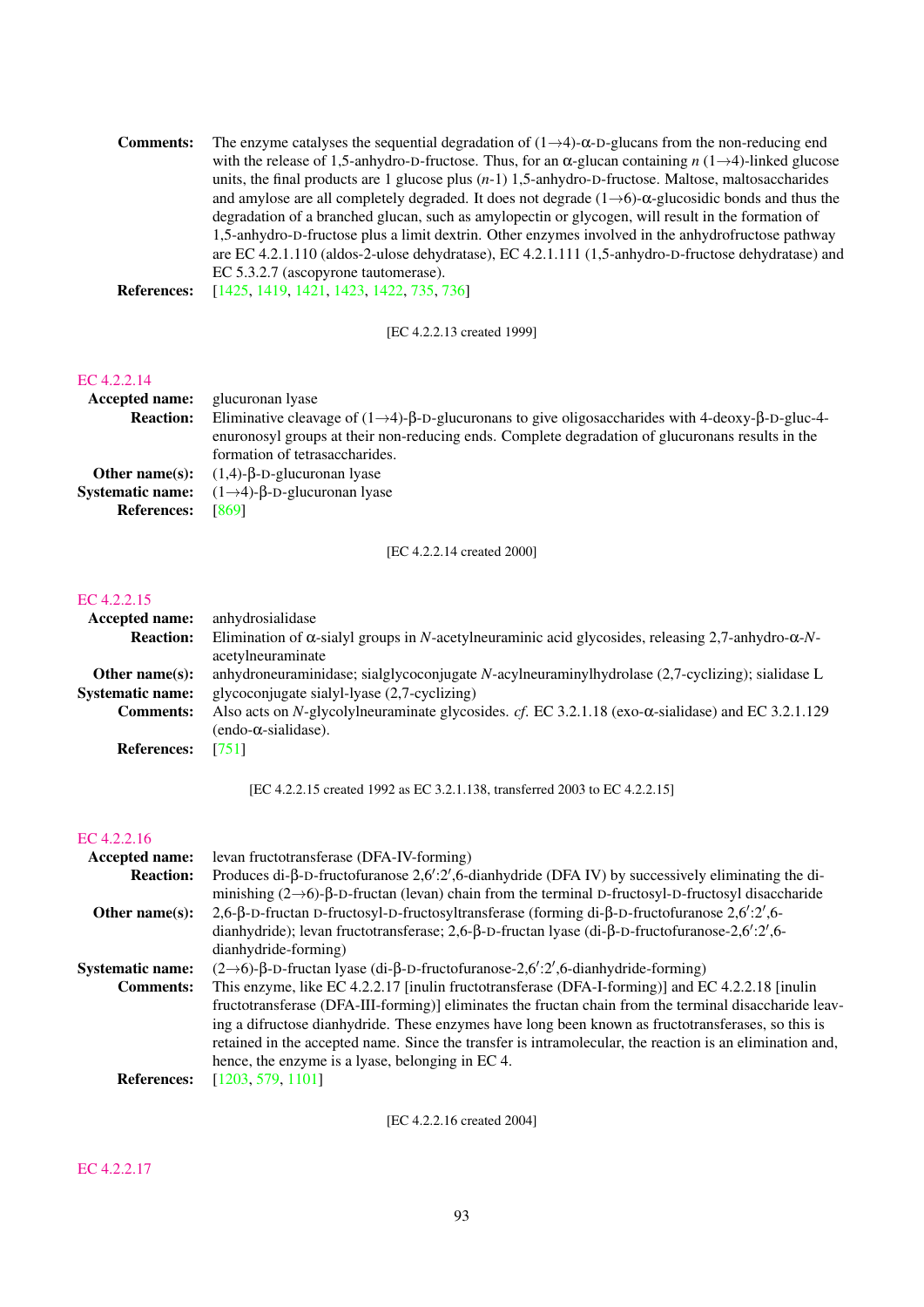| <b>Accepted name:</b>   | inulin fructotransferase (DFA-I-forming)                                                                                             |
|-------------------------|--------------------------------------------------------------------------------------------------------------------------------------|
| <b>Reaction:</b>        | Produces $\alpha$ -D-fructofuranose $\beta$ -D-fructofuranose 1,2':2,1'-dianhydride (DFA I) by successively elim-                    |
|                         | inating the diminishing $(2\rightarrow 1)$ - $\beta$ -D-fructan (inulin) chain from the terminal D-fructosyl-D-fructosyl             |
|                         | disaccharide.                                                                                                                        |
| Other name $(s)$ :      | inulin fructotransferase (DFA-I-producing); inulin fructotransferase (depolymerizing,                                                |
|                         | difructofuranose-1,2':2',1-dianhydride-forming); inulin D-fructosyl-D-fructosyltransferase $(1,2';1',2$                              |
|                         | dianhydride-forming); inulin D-fructosyl-D-fructosyltransferase (forming $\alpha$ -D-fructofuranose $\beta$ -D-                      |
|                         | fructofuranose $1,2'$ :1',2-dianhydride); 2,1- $\beta$ -D-fructan lyase ( $\alpha$ -D-fructofuranose- $\beta$ -D-fructofuranose-     |
|                         | $1,2^{\prime}:2,1^{\prime}$ -dianhydride-forming)                                                                                    |
| <b>Systematic name:</b> | $(2\rightarrow 1)$ - $\beta$ -D-fructan lyase ( $\alpha$ -D-fructofuranose- $\beta$ -D-fructofuranose-1,2':2,1'-dianhydride-forming) |
| <b>Comments:</b>        | This enzyme, like EC 4.2.2.16 [levan fructotransferase (DFA-IV-forming)] and EC 4.2.2.18 [inulin]                                    |
|                         | fructotransferase (DFA-III-forming)] eliminates the fructan chain from the terminal disaccharide leav-                               |
|                         | ing a difructose dianhydride. These enzymes have long been known as fructotransferases, so this is                                   |
|                         | retained in the accepted name. Since the transfer is intramolecular, the reaction is an elimination and,                             |
|                         | hence, the enzyme is a lyase, belonging in EC 4.                                                                                     |
| <b>References:</b>      | [1163]                                                                                                                               |
|                         |                                                                                                                                      |

[EC 4.2.2.17 created 1992 as EC 2.4.1.200, transferred 2004 to EC 4.2.2.17]

#### [EC 4.2.2.18](http://www.enzyme-database.org/query.php?ec=4.2.2.18)

| Accepted name:          | inulin fructotransferase (DFA-III-forming)                                                                                           |
|-------------------------|--------------------------------------------------------------------------------------------------------------------------------------|
| <b>Reaction:</b>        | Produces $\alpha$ -D-fructofuranose $\beta$ -D-fructofuranose 1,2':2,3'-dianhydride (DFA III) by successively                        |
|                         | eliminating the diminishing $(2\rightarrow 1)$ - $\beta$ -D-fructan (inulin) chain from the terminal D-fructosyl-D-                  |
|                         | fructosyl disaccharide.                                                                                                              |
| Other name $(s)$ :      | inulin fructotransferase (DFA-III-producing); inulin fructotransferase (depolymerizing); inulase II; in-                             |
|                         | ulinase II; inulin fructotransferase (depolymerizing, difructofuranose-1,2':2,3'-dianhydride-forming);                               |
|                         | inulin D-fructosyl-D-fructosyltransferase (1,2':2,3'-dianhydride-forming); inulin D-fructosyl-D-                                     |
|                         | fructosyltransferase (forming $\alpha$ -D-fructofuranose $\beta$ -D-fructofuranose 1,2':2,3'-dianhydride); 2,1- $\beta$ -            |
|                         | D-fructan lyase ( $\alpha$ -D-fructofuranose- $\beta$ -D-fructofuranose-1,2':2,3'-dianhydride-forming)                               |
| <b>Systematic name:</b> | $(2\rightarrow 1)$ - $\beta$ -D-fructan lyase ( $\alpha$ -D-fructofuranose- $\beta$ -D-fructofuranose-1,2':2,3'-dianhydride-forming) |
| <b>Comments:</b>        | This enzyme, like EC 4.2.2.16 [levan fructotransferase (DFA-IV-forming)] and EC 4.2.2.17 [inulin]                                    |
|                         | fructotransferase (DFA-I-forming)] eliminates the fructan chain from the terminal disaccharide leav-                                 |
|                         | ing a difructose dianhydride. These enzymes have long been known as fructotransferases, so this is                                   |
|                         | retained in the accepted name. Since the transfer is intramolecular, the reaction is an elimination and,                             |
|                         | hence, the enzyme is a lyase, belonging in EC 4.                                                                                     |
| <b>References:</b>      | [1306, 1307]                                                                                                                         |
|                         |                                                                                                                                      |

[EC 4.2.2.18 created 1976 as EC 2.4.1.93, transferred 2004 to EC 4.2.2.18]

| chondroitin B lyase                                                                                                                  |
|--------------------------------------------------------------------------------------------------------------------------------------|
| Eliminative cleavage of dermatan sulfate containing $(1\rightarrow 4)$ - $\beta$ -D-hexosaminyl and $(1\rightarrow 3)$ - $\beta$ -D- |
| glucurosonyl or $(1\rightarrow 3)$ - $\alpha$ -L-iduronosyl linkages to disaccharides containing 4-deoxy- $\beta$ -D-gluc-4-         |
| enuronosyl groups to yield a 4,5-unsaturated dermatan-sulfate disaccharide $(\Delta UA-GaINAc-4S)$ .                                 |
| chondroitinase B; ChonB; ChnB                                                                                                        |
| chondroitin B lyase                                                                                                                  |
| This is the only lyase that is known to be specific for dermatan sulfate as substrate. The minimum                                   |
| substrate length required for catalysis is a tetrasaccharide $[1010]$ . In general, chondroitin sulfate (CS)                         |
| and dermatan sulfate (DS) chains comprise a linkage region, a chain cap and a repeat region. The re-                                 |
| peat region of CS is a repeating disaccharide of glucuronic acid (GlcA) and N-acetylgalactosamine                                    |
| (GalNAc) [-4)GlcA( $\beta$ 1-3)GalNAc( $\beta$ 1-] <sub>n</sub> , which may be <i>O</i> -sulfated on the C-4 and/or C-6 of GalNAc    |
| and C-2 of GlcA. GlcA residues of CS may be epimerized to iduronic acid (IdoA) forming the re-                                       |
| peating disaccharide [-4)IdoA( $\alpha$ 1-3)GalNAc( $\beta$ 1-] <sub>n</sub> of DS. Both the concentrations and locations of         |
| sulfate-ester substituents vary with glucosaminoglycan source [967].                                                                 |
| [441, 1010, 1011, 1237, 967, 1280, 870, 750, 544, 548]                                                                               |
|                                                                                                                                      |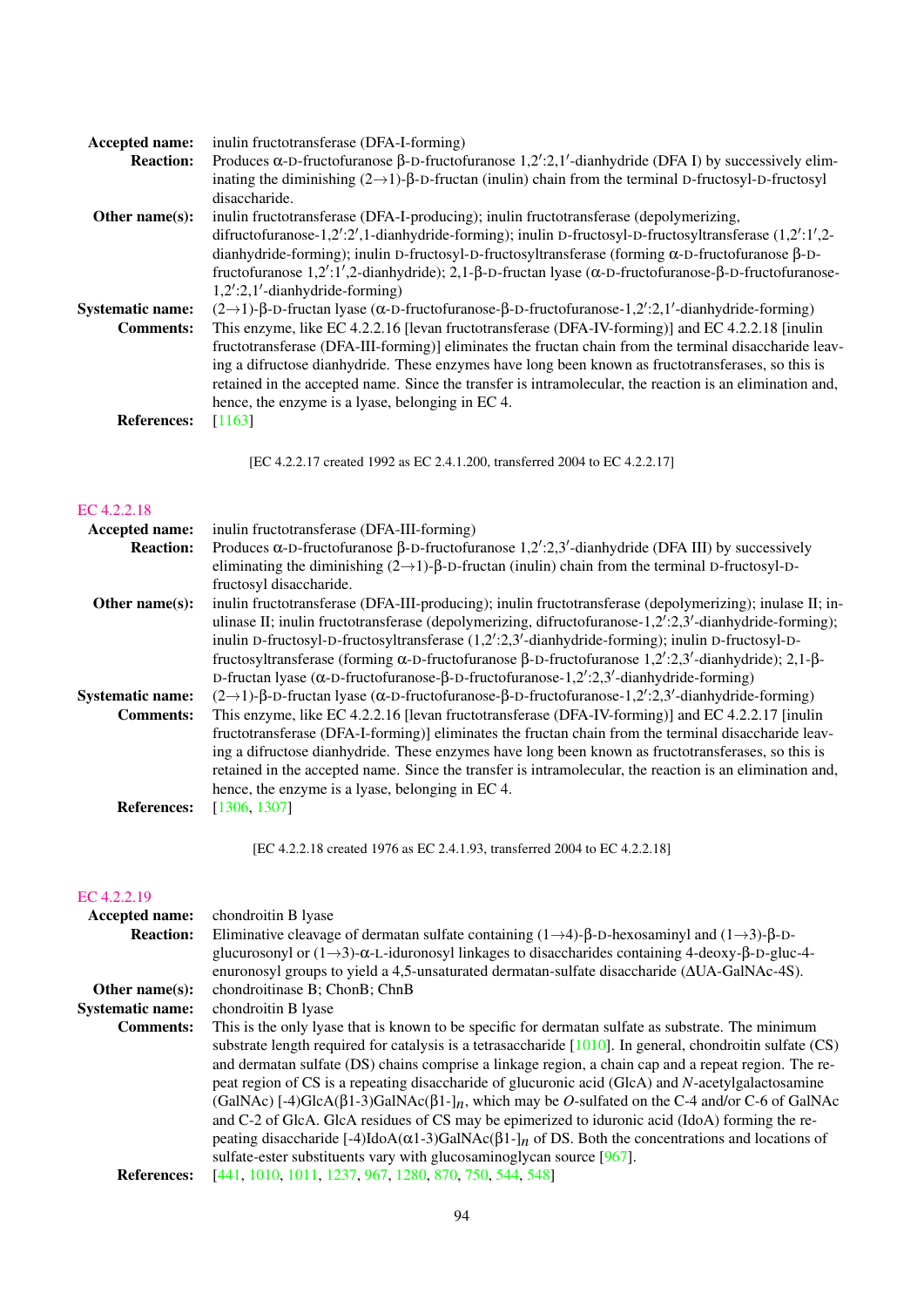#### [EC 4.2.2.20](http://www.enzyme-database.org/query.php?ec=4.2.2.20)

| Accepted name:          | chondroitin-sulfate-ABC endolyase                                                                                                                                                                                                                                                                                                                                                                                                                                                                                                                                                                                                                                                                                                                                                                                                                                                                                                                                                                                                                                                                                                                                                                                                                                                                                                                       |
|-------------------------|---------------------------------------------------------------------------------------------------------------------------------------------------------------------------------------------------------------------------------------------------------------------------------------------------------------------------------------------------------------------------------------------------------------------------------------------------------------------------------------------------------------------------------------------------------------------------------------------------------------------------------------------------------------------------------------------------------------------------------------------------------------------------------------------------------------------------------------------------------------------------------------------------------------------------------------------------------------------------------------------------------------------------------------------------------------------------------------------------------------------------------------------------------------------------------------------------------------------------------------------------------------------------------------------------------------------------------------------------------|
| <b>Reaction:</b>        | Endolytic cleavage of $(1\rightarrow 4)$ - $\beta$ -galactosaminic bonds between N-acetylgalactosamine and either D-                                                                                                                                                                                                                                                                                                                                                                                                                                                                                                                                                                                                                                                                                                                                                                                                                                                                                                                                                                                                                                                                                                                                                                                                                                    |
| Other name(s):          | glucuronic acid or L-iduronic acid to produce a mixture of $\Delta^4$ -unsaturated oligosaccharides of differ-<br>ent sizes that are ultimately degraded to $\Delta^4$ -unsaturated tetra- and disaccharides<br>chondroitinase (ambiguous); chondroitin ABC eliminase (ambiguous); chondroitinase ABC (ambigu-<br>ous); chondroitin ABC lyase (ambiguous); chondroitin sulfate ABC lyase (ambiguous); ChS ABC<br>lyase (ambiguous); chondroitin sulfate ABC endoeliminase; chondroitin sulfate ABC endolyase; ChS<br>ABC lyase I                                                                                                                                                                                                                                                                                                                                                                                                                                                                                                                                                                                                                                                                                                                                                                                                                        |
| <b>Systematic name:</b> | chondroitin-sulfate-ABC endolyase                                                                                                                                                                                                                                                                                                                                                                                                                                                                                                                                                                                                                                                                                                                                                                                                                                                                                                                                                                                                                                                                                                                                                                                                                                                                                                                       |
| <b>Comments:</b>        | This enzyme degrades a variety of glycosaminoglycans of the chondroitin-sulfate- and dermatan-<br>sulfate type. Chondroitin sulfate, chondroitin-sulfate proteoglycan and dermatan sulfate are the best<br>substrates but the enzyme can also act on hyaluronan at a much lower rate. Keratan sulfate, heparan<br>sulfate and heparin are not substrates. In general, chondroitin sulfate (CS) and dermatan sulfate (DS)<br>chains comprise a linkage region, a chain cap and a repeat region. The repeat region of CS is a re-<br>peating disaccharide of glucuronic acid (GlcA) and N-acetylgalactosamine (GalNAc) [-4)GlcA( $\beta$ 1-<br>3)GalNAc( $\beta$ 1-] <sub>n</sub> , which may be <i>O</i> -sulfated on the C-4 and/or C-6 of GalNAc and C-2 of GlcA. GlcA<br>residues of CS may be epimerized to iduronic acid (IdoA) forming the repeating disaccharide [-<br>$4)$ IdoA( $\alpha$ 1-3)GalNAc( $\beta$ 1-] <sub>n</sub> of DS. Both the concentrations and locations of sulfate-ester substituents<br>vary with glucosaminoglycan source $[548]$ . The related enzyme EC 4.2.2.21, chondroitin-sulfate-<br>ABC exolyase, has the same substrate specificity but removes disaccharide residues from the non-<br>reducing ends of both polymeric chondroitin sulfates and their oligosaccharide fragments produced by<br>EC 4.2.2.20 [459]. |
| <b>References:</b>      | [1396, 1100, 1238, 459, 548]                                                                                                                                                                                                                                                                                                                                                                                                                                                                                                                                                                                                                                                                                                                                                                                                                                                                                                                                                                                                                                                                                                                                                                                                                                                                                                                            |

[EC 4.2.2.20 created 2006 (EC 4.2.2.4 created 1972, part-incorporated 2006 (EC 4.2.99.6 created 1965, part incorporated 1976))]

### [EC 4.2.2.21](http://www.enzyme-database.org/query.php?ec=4.2.2.21)

| Accepted name:          | chondroitin-sulfate-ABC exolyase                                                                           |
|-------------------------|------------------------------------------------------------------------------------------------------------|
| <b>Reaction:</b>        | Exolytic removal of $\Delta^4$ -unsaturated disaccharide residues from the non-reducing ends of both poly- |
|                         | meric chondroitin/dermatan sulfates and their oligosaccharide fragments.                                   |
| Other name $(s)$ :      | chondroitinase (ambiguous); chondroitin ABC eliminase (ambiguous); chondroitinase ABC (ambigu-             |
|                         | ous); chondroitin ABC lyase (ambiguous); chondroitin sulfate ABC lyase (ambiguous); ChS ABC                |
|                         | lyase (ambiguous); chondroitin sulfate ABC exoeliminase; chondroitin sulfate ABC exolyase; ChS             |
|                         | ABC lyase II                                                                                               |
| <b>Systematic name:</b> | chondroitin-sulfate-ABC exolyase                                                                           |
| <b>Comments:</b>        | This enzyme degrades a variety of glycosaminoglycans of the chondroitin-sulfate- and dermatan-             |
|                         | sulfate type. Chondroitin sulfate, chondroitin-sulfate proteoglycan and dermatan sulfate are the best      |
|                         | substrates but the enzyme can also act on hyaluronan at a much lower rate. Keratan sulfate, heparan        |
|                         | sulfate and heparin are not substrates. The related enzyme EC 4.2.2.20, chondroitin-sulfate-ABC            |
|                         | endolyase, has the same substrate specificity but produces a mixture of oligosaccharides of differ-        |
|                         | ent sizes that are ultimately degraded to tetra- and disaccharides $[459]$ . Both enzymes act by the re-   |
|                         | moval of a relatively acidic C-5 proton of the uronic acid followed by the elimination of a 4-linked       |
|                         | hexosamine, resulting in the formation of an unsaturated $C^4$ — $C^5$ bond on the hexuronic acid moiety   |
|                         | of the products $[459, 1452]$ .                                                                            |
| <b>References:</b>      | [1396, 1100, 1238, 459, 548, 1452]                                                                         |
|                         |                                                                                                            |

[EC 4.2.2.21 created 2006 (EC 4.2.2.4 created 1972, part-incorporated 2006 (EC 4.2.99.6 created 1965, part incorporated 1976)), modified 2010]

### [EC 4.2.2.22](http://www.enzyme-database.org/query.php?ec=4.2.2.22)

Accepted name: pectate trisaccharide-lyase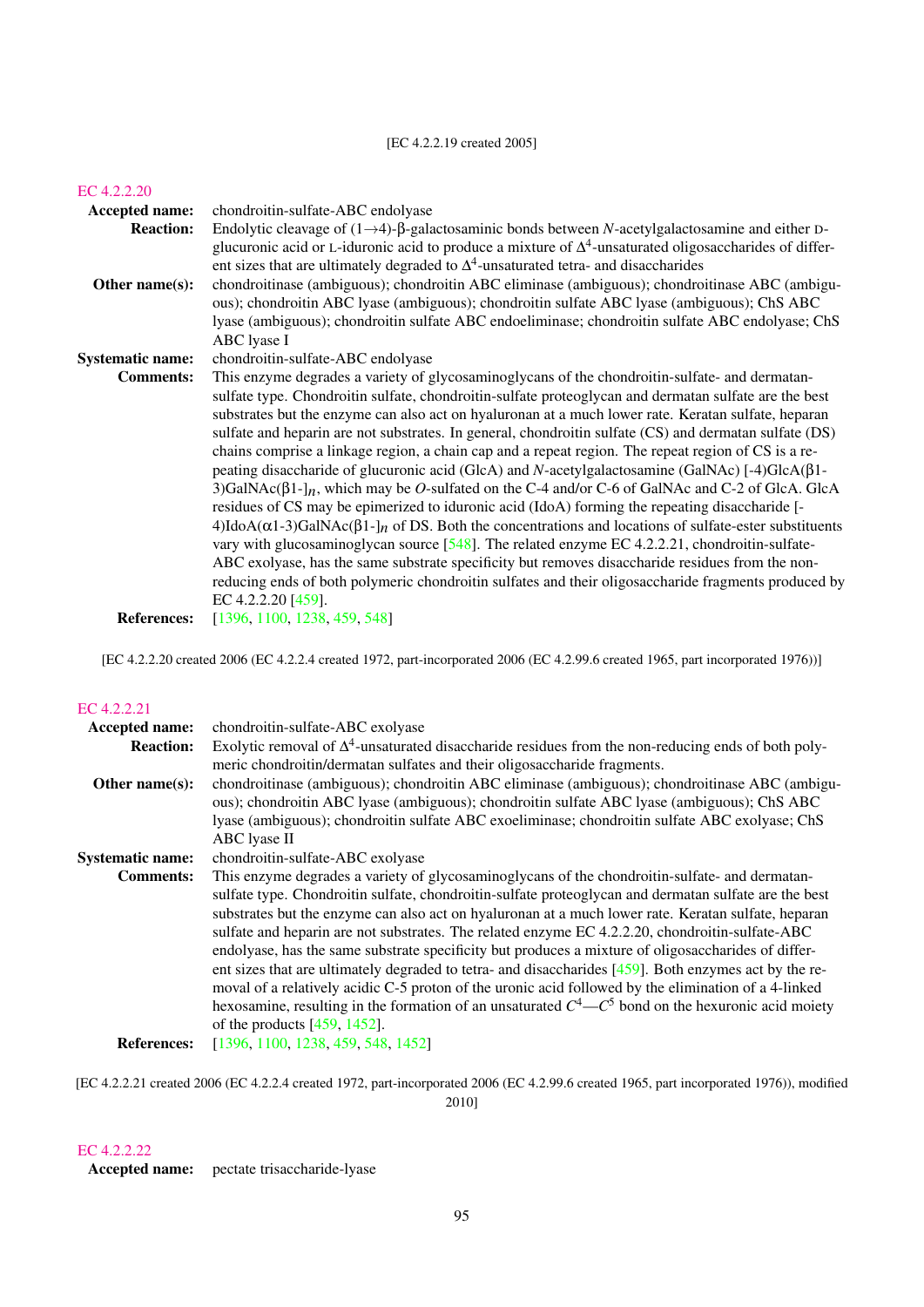| eliminative cleavage of unsaturated trigalacturonate as the major product from the reducing end of     |
|--------------------------------------------------------------------------------------------------------|
| polygalacturonic acid/pectate                                                                          |
| exopectate-lyase; pectate lyase A; PelA                                                                |
| $(1\rightarrow4)$ - $\alpha$ -D-galacturonan reducing-end-trisaccharide-lyase                          |
| Differs in specificity from EC 4.2.2.9, pectate disaccharide-lyase, as the predominant action is re-   |
| moval of a trisaccharide rather than a disaccharide from the reducing end. Disaccharides and tetrasac- |
| charides may also be removed $[1256]$ .                                                                |
| [663, 1256, 86]                                                                                        |
|                                                                                                        |

[EC 4.2.2.22 created 2007]

#### [EC 4.2.2.23](http://www.enzyme-database.org/query.php?ec=4.2.2.23)

| <b>Accepted name:</b>   | rhamnogalacturonan endolyase                                                                                              |
|-------------------------|---------------------------------------------------------------------------------------------------------------------------|
| <b>Reaction:</b>        | Endotype eliminative cleavage of L- $\alpha$ -rhamnopyranosyl- $(1\rightarrow 4)$ - $\alpha$ -D-galactopyranosyluronic    |
|                         | acid bonds of rhamnogalacturonan I domains in ramified hairy regions of pectin leaving L-                                 |
|                         | rhamnopyranose at the reducing end and 4-deoxy-4,5-unsaturated D-galactopyranosyluronic acid at                           |
|                         | the non-reducing end.                                                                                                     |
| Other name $(s)$ :      | rhamnogalacturonase B; $\alpha$ -L-rhamnopyranosyl- $(1\rightarrow 4)$ - $\alpha$ -D-galactopyranosyluronide lyase; Rgase |
|                         | B; rhamnogalacturonan $\alpha$ -L-rhamnopyranosyl-(1,4)- $\alpha$ -D-galactopyranosyluronide lyase; RG-lyase;             |
|                         | YesW; RGL4; Rgl11A; Rgl11Y; RhiE                                                                                          |
| <b>Systematic name:</b> | $\alpha$ -L-rhamnopyranosyl-(1 $\rightarrow$ 4)- $\alpha$ -D-galactopyranosyluronate endolyase                            |
| <b>Comments:</b>        | The enzyme is part of the degradation system for rhamnogalacturonan I in Bacillus subtilis strain 168                     |
|                         | and Aspergillus aculeatus.                                                                                                |
| <b>References:</b>      | [907, 49, 906, 611, 719, 969, 949, 586]                                                                                   |

[EC 4.2.2.23 created 2011]

### [EC 4.2.2.24](http://www.enzyme-database.org/query.php?ec=4.2.2.24)

| <b>Accepted name:</b>   | rhamnogalacturonan exolvase                                                                                               |
|-------------------------|---------------------------------------------------------------------------------------------------------------------------|
| <b>Reaction:</b>        | Exotype eliminative cleavage of $\alpha$ -L-rhamnopyranosyl- $(1\rightarrow 4)$ - $\alpha$ -D-galactopyranosyluronic acid |
|                         | bonds of rhamnogalacturonan I oligosaccharides containing $\alpha$ -L-rhamnopyranose at the reducing                      |
|                         | end and 4-deoxy-4,5-unsaturated D-galactopyranosyluronic acid at the non-reducing end. The prod-                          |
|                         | ucts are the disaccharide 2-O-(4-deoxy- $\beta$ -L-threo-hex-4-enopyranuronosyl)- $\alpha$ -L-rhamnopyranose              |
|                         | and the shortened rhamnogalacturonan oligosaccharide containing one 4-deoxy-4,5-unsaturated D-                            |
|                         | galactopyranosyluronic acid at the non-reducing end.                                                                      |
| Other name $(s)$ :      | <b>YesX</b>                                                                                                               |
| <b>Systematic name:</b> | $\alpha$ -L-rhamnopyranosyl-(1 $\rightarrow$ 4)- $\alpha$ -D-galactopyranosyluronate exolyase                             |
| <b>Comments:</b>        | The enzyme is part of the degradation system for rhamnogalacturonan I in Bacillus subtilis strain 168.                    |
| <b>References:</b>      | [948, 947]                                                                                                                |
|                         |                                                                                                                           |

[EC 4.2.2.24 created 2011]

### [EC 4.2.2.25](http://www.enzyme-database.org/query.php?ec=4.2.2.25)

| <b>Accepted name:</b>   | gellan lyase                                                                                                                   |
|-------------------------|--------------------------------------------------------------------------------------------------------------------------------|
| <b>Reaction:</b>        | Eliminative cleavage of $\beta$ -D-glucopyranosyl- $(1\rightarrow 4)$ - $\beta$ -D-glucopyranosyluronate bonds of gellan back- |
|                         | bone releasing tetrasaccharides containing a 4-deoxy-4,5-unsaturated D-glucopyranosyluronic acid                               |
|                         | at the non-reducing end. The tetrasaccharide produced from deacetylated gellan is $\beta$ -D-4-deoxy- $\Delta^4$ -             |
|                         | GlcAp- $(1\rightarrow 4)$ - $\beta$ -D-Glcp- $(1\rightarrow 4)$ - $\alpha$ -L-Rhap- $(1\rightarrow 3)$ - $\beta$ -D-Glcp.      |
| <b>Systematic name:</b> | gellan β-D-glucopyranosyl- $(1\rightarrow 4)$ -D-glucopyranosyluronate lyase                                                   |
| <b>Comments:</b>        | The enzyme is highly specific to gellan, especially deacety lated gellan.                                                      |
| <b>References:</b>      | [482, 484, 882]                                                                                                                |

[EC 4.2.2.25 created 2011]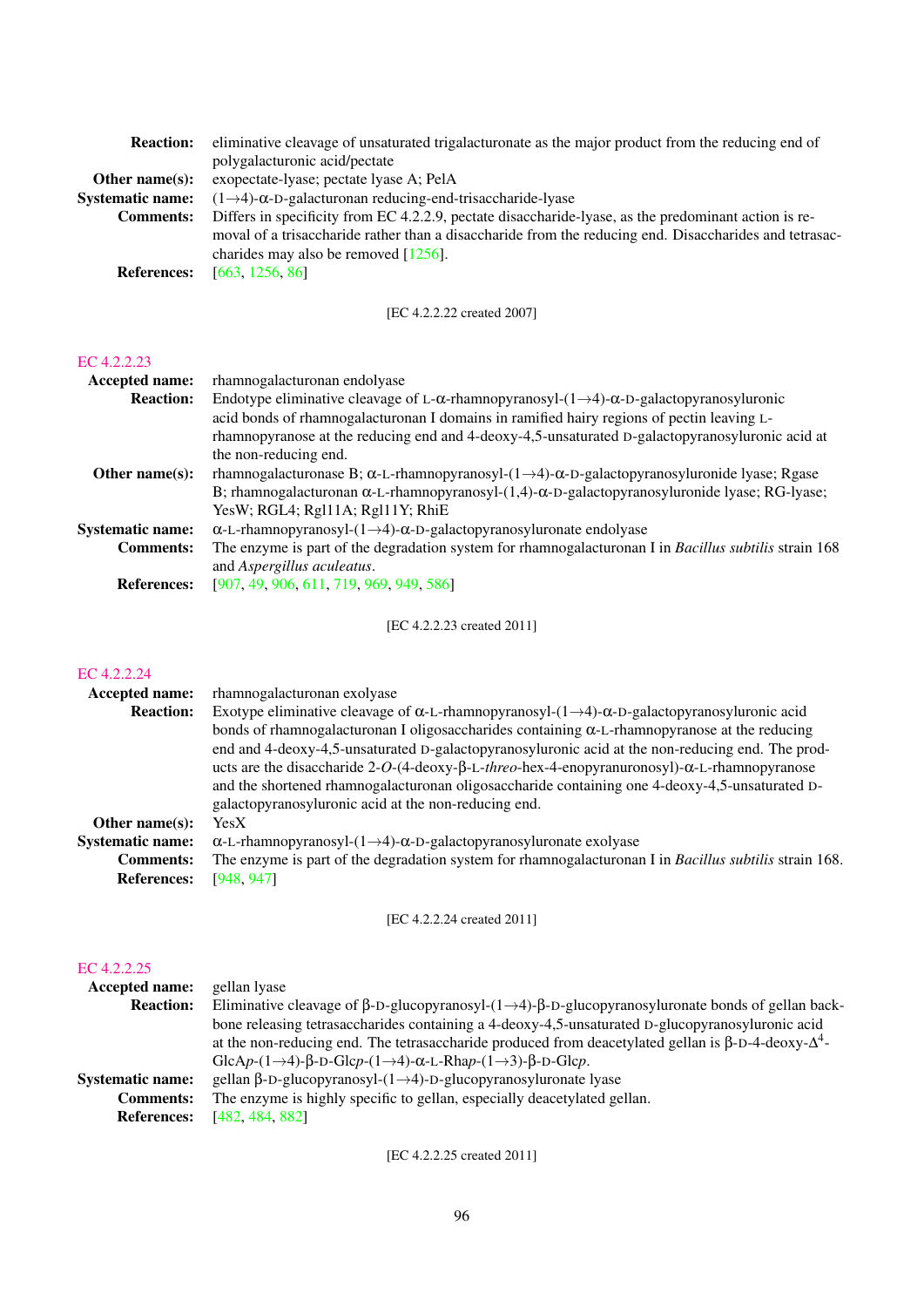#### [EC 4.2.2.26](http://www.enzyme-database.org/query.php?ec=4.2.2.26)

| <b>Accepted name:</b>   | oligo-alginate lyase                                                                                                            |
|-------------------------|---------------------------------------------------------------------------------------------------------------------------------|
| <b>Reaction:</b>        | Cleavage of poly(4-deoxy- $\alpha$ -L-erythro-hexopyranuronoside) oligosaccharides with 4-deoxy- $\alpha$ -L-                   |
|                         | $erythro$ -hex-4-enopyranuronosyl groups at their non-reducing ends into 4-deoxy- $\alpha$ -L-erythro-hex-                      |
|                         | 4-enopyranuronate monosaccharides.                                                                                              |
| Other name $(s)$ :      | aly (gene name) (ambiguous); oalS17 (gene name); oligoalginate lyase; exo-oligoalginate lyase                                   |
| <b>Systematic name:</b> | alginate oligosaccharide 4-deoxy- $\alpha$ -L- <i>erythro</i> -hex-4-enopyranuronate- $(1 \rightarrow 4)$ -hexananopyranuronate |
|                         | lyase                                                                                                                           |
| <b>Comments:</b>        | The enzyme degrades unsaturated oligosaccharides produced by the action of alginate lyases (EC                                  |
|                         | 4.2.2.3 and EC 4.2.2.11) on alginate, by repeatedly removing the unsaturated residue from the non-                              |
|                         | reducing end until only unsaturated monosaccharides are left. The enzyme catalyses a $\beta$ -elimination                       |
|                         | reaction, generating a new unsaturated non-reducing end after removal of the pre-existing one.                                  |
| <b>References:</b>      | [483, 651, 577, 1343]                                                                                                           |
|                         |                                                                                                                                 |

[EC 4.2.2.26 created 2015]

### EC 4.2.3 Acting on phosphates

### [EC 4.2.3.1](http://www.enzyme-database.org/query.php?ec=4.2.3.1)

| <b>Accepted name:</b> threonine synthase                                                           |
|----------------------------------------------------------------------------------------------------|
| O-phospho-L-homoserine + $H_2O = L$ -threonine + phosphate                                         |
| threonine synthetase; $O$ -phospho-L-homoserine phospho-lyase (adding water)                       |
| <b>Systematic name:</b> O-phospho-L-homoserine phosphate-lyase (adding water; L-threonine-forming) |
| A pyridoxal-phosphate protein.                                                                     |
| <b>References:</b> [366]                                                                           |
|                                                                                                    |

[EC 4.2.3.1 created 1961 as EC 4.2.99.2, transferred 2000 to EC 4.2.3.1]

### [EC 4.2.3.2](http://www.enzyme-database.org/query.php?ec=4.2.3.2)

| ethanolamine-phosphate phospho-lyase                                                      |
|-------------------------------------------------------------------------------------------|
| ethanolamine phosphate + $H_2O$ = acetaldehyde + $NH_3$ + phosphate                       |
| O-phosphoethanolamine-phospholyase; amino alcohol O-phosphate phospholyase; $O$ -         |
| phosphorylethanol-amine phospho-lyase; ethanolamine-phosphate phospho-lyase (deaminating) |
| ethanolamine-phosphate phosphate-lyase (deaminating; acetaldehyde-forming)                |
| A pyridoxal-phosphate protein. Also acts on D(or L)-1-aminopropan-2-ol O-phosphate.       |
| [368, 603]                                                                                |
|                                                                                           |

[EC 4.2.3.2 created 1972 as EC 4.2.99.7, transferred 2000 to EC 4.2.3.2]

### [EC 4.2.3.3](http://www.enzyme-database.org/query.php?ec=4.2.3.3)

|                    | <b>Accepted name:</b> methylglyoxal synthase                |
|--------------------|-------------------------------------------------------------|
| <b>Reaction:</b>   | glycerone phosphate $= 2$ -oxopropanal + phosphate          |
| Other name $(s)$ : | methylglyoxal synthetase; glycerone-phosphate phospho-lyase |
| Systematic name:   | glycerone-phosphate phosphate-lyase (methylglyoxal-forming) |
| <b>Comments:</b>   | Does not act on D-glyceraldehyde 3-phosphate.               |
|                    | <b>References:</b> [238, 533, 1057]                         |

[EC 4.2.3.3 created 1972 as EC 4.2.99.11, transferred 2000 to EC 4.2.3.3]

### [EC 4.2.3.4](http://www.enzyme-database.org/query.php?ec=4.2.3.4)

Accepted name: 3-dehydroquinate synthase Reaction: 3-deoxy-D-*arabino*-hept-2-ulosonate 7-phosphate = 3-dehydroquinate + phosphate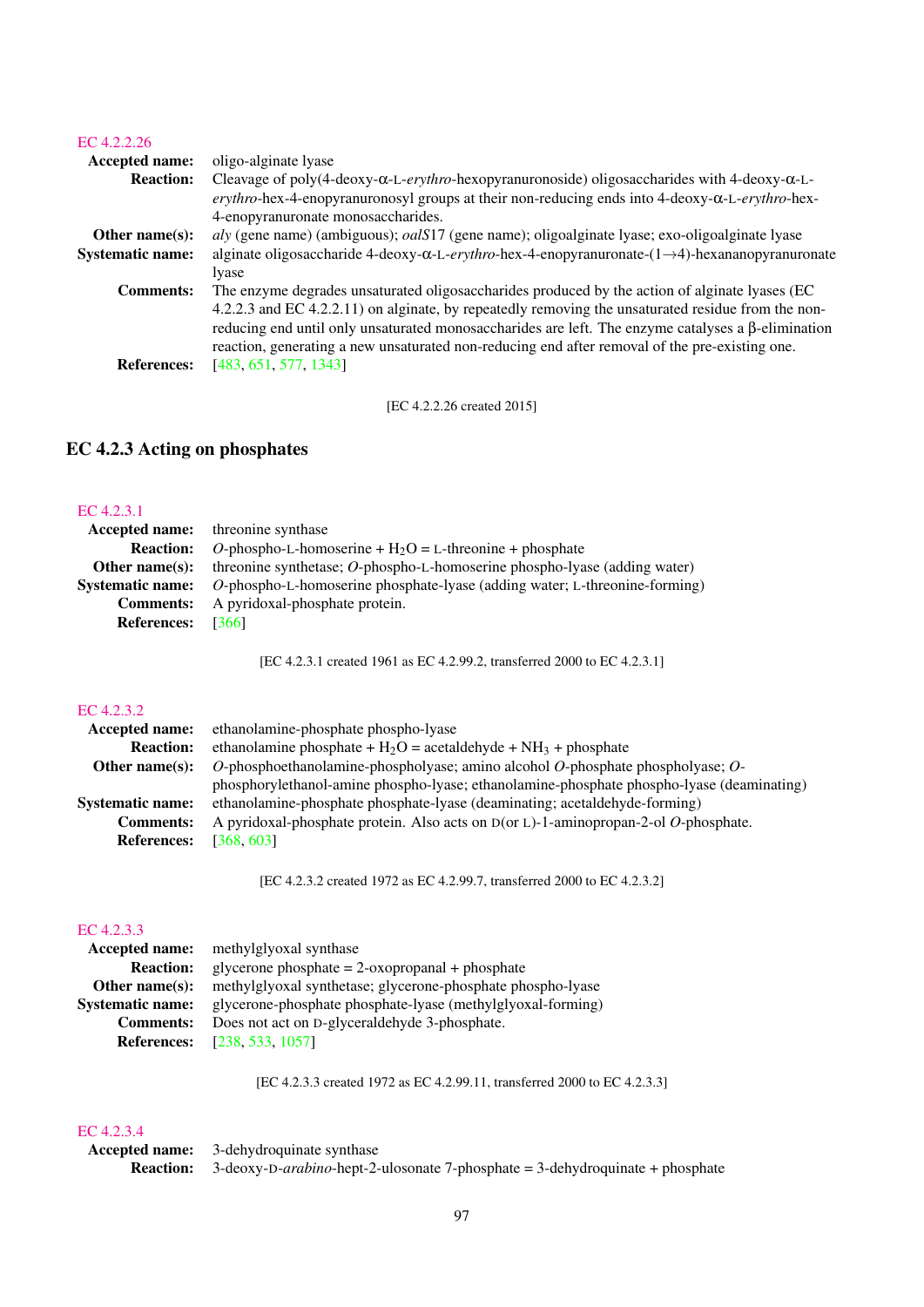| Other name $(s)$ :      | 5-dehydroquinate synthase; 5-dehydroquinic acid synthetase; dehydroquinate synthase; 3-                           |
|-------------------------|-------------------------------------------------------------------------------------------------------------------|
|                         | dehydroquinate synthetase; 3-deoxy-arabino-heptulosonate-7-phosphate phosphate-lyase (cyclizing);                 |
|                         | 3-deoxy-arabino-heptulonate-7-phosphate phosphate-lyase (cyclizing); 3-deoxy-arabino-heptulonate-                 |
|                         | 7-phosphate phosphate-lyase (cyclizing; 3-dehydroquinate-forming)                                                 |
| <b>Systematic name:</b> | 3-deoxy-D-arabino-hept-2-ulosonate-7-phosphate phosphate-lyase (cyclizing; 3-dehydroquinate-                      |
|                         | forming)                                                                                                          |
| <b>Comments:</b>        | Requires $Co^{2+}$ and bound NAD <sup>+</sup> . The hydrogen atoms on C-7 of the substrate are retained on C-2 of |
|                         | the product.                                                                                                      |
| <b>References:</b>      | [1090, 1206, 83, 185]                                                                                             |
|                         |                                                                                                                   |

[EC 4.2.3.4 created 1978 as EC 4.6.1.3, transferred 2000 to EC 4.2.3.4, modified 2002]

### [EC 4.2.3.5](http://www.enzyme-database.org/query.php?ec=4.2.3.5)

| <b>Accepted name:</b> chorismate synthase                                                      |
|------------------------------------------------------------------------------------------------|
| $5-O-(1-carboxyvinyl)-3-phosphoshikimate = chorismate + phosphate$                             |
| 5-O-(1-carboxyvinyl)-3-phosphoshikimate phosphate-lyase                                        |
| 5-O-(1-carboxyvinyl)-3-phosphoshikimate phosphate-lyase (chorismate-forming)                   |
| Requires FMN. The reaction goes via a radical mechanism that involves reduced FMN and its      |
| semiguinone (FMNH·). Shikimate is numbered so that the double-bond is between C-1 and C-2, but |
| some earlier papers numbered the ring in the reverse direction.                                |
| [393, 891, 1362, 111, 112, 965]                                                                |
|                                                                                                |

[EC 4.2.3.5 created 1978 as EC 4.6.1.4, modified 1983, transferred 2000 to EC 4.2.3.5, modified 2002]

### [EC 4.2.3.6](http://www.enzyme-database.org/query.php?ec=4.2.3.6)

|                  | <b>Accepted name:</b> trichodiene synthase                                                                     |
|------------------|----------------------------------------------------------------------------------------------------------------|
| <b>Reaction:</b> | $(2E, 6E)$ -farnesyl diphosphate = trichodiene + diphosphate                                                   |
| Other name(s):   | trichodiene synthetase; sesquiterpene cyclase; <i>trans, trans</i> -farnesyl-diphosphate sesquiterpenoid-lyase |
| Systematic name: | $(2E, 6E)$ -farnesyl-diphosphate diphosphate-lyase (cyclizing, trichodiene-forming)                            |
|                  | <b>References:</b> [529, 527, 1096]                                                                            |

[EC 4.2.3.6 created 1989 as EC 4.1.99.6, transferred 2000 to EC 4.2.3.6]

### [EC 4.2.3.7](http://www.enzyme-database.org/query.php?ec=4.2.3.7)

| <b>Accepted name:</b>   | pentalenene synthase                                                                                 |
|-------------------------|------------------------------------------------------------------------------------------------------|
| <b>Reaction:</b>        | $(2E, 6E)$ -farnesyl diphosphate = pentalenene + diphosphate                                         |
| Other name $(s)$ :      | pentalenene synthetase                                                                               |
| <b>Systematic name:</b> | $(2E,6E)$ -farnesyl-diphosphate diphosphate-lyase (cyclizing, pentalenene-forming)                   |
| <b>Comments:</b>        | Isolated from Streptomyces avermitilis. The enzyme is involved in the biosynthesis of pentalenolac-  |
|                         | tone and related antibiotics. The 9si hydrogen of farnesyl diphosphate undergoes a 1,2-hydride shift |
|                         | where it becomes the $1\alpha$ hydrogen of pentalenene.                                              |
| <b>References:</b>      | [166, 175, 171, 167, 740, 1468]                                                                      |

[EC 4.2.3.7 created 1989 as EC 4.6.1.5, transferred 2000 to EC 4.2.3.7]

|                         | <b>Accepted name:</b> casbene synthase                                                           |
|-------------------------|--------------------------------------------------------------------------------------------------|
| <b>Reaction:</b>        | $geran ylgeran ylgibhosphate = casbene + diphosphate$                                            |
| Other name $(s)$ :      | casbene synthetase; geranylgeranyl-diphosphate diphosphate-lyase (cyclizing)                     |
| <b>Systematic name:</b> | geranylgeranyl-diphosphate diphosphate-lyase (cyclizing, casbene-forming)                        |
| <b>Comments:</b>        | The enzyme from castor bean <i>(Ricinus communis)</i> produces the antifungal diterpene casbene. |
| <b>References:</b>      | [885]                                                                                            |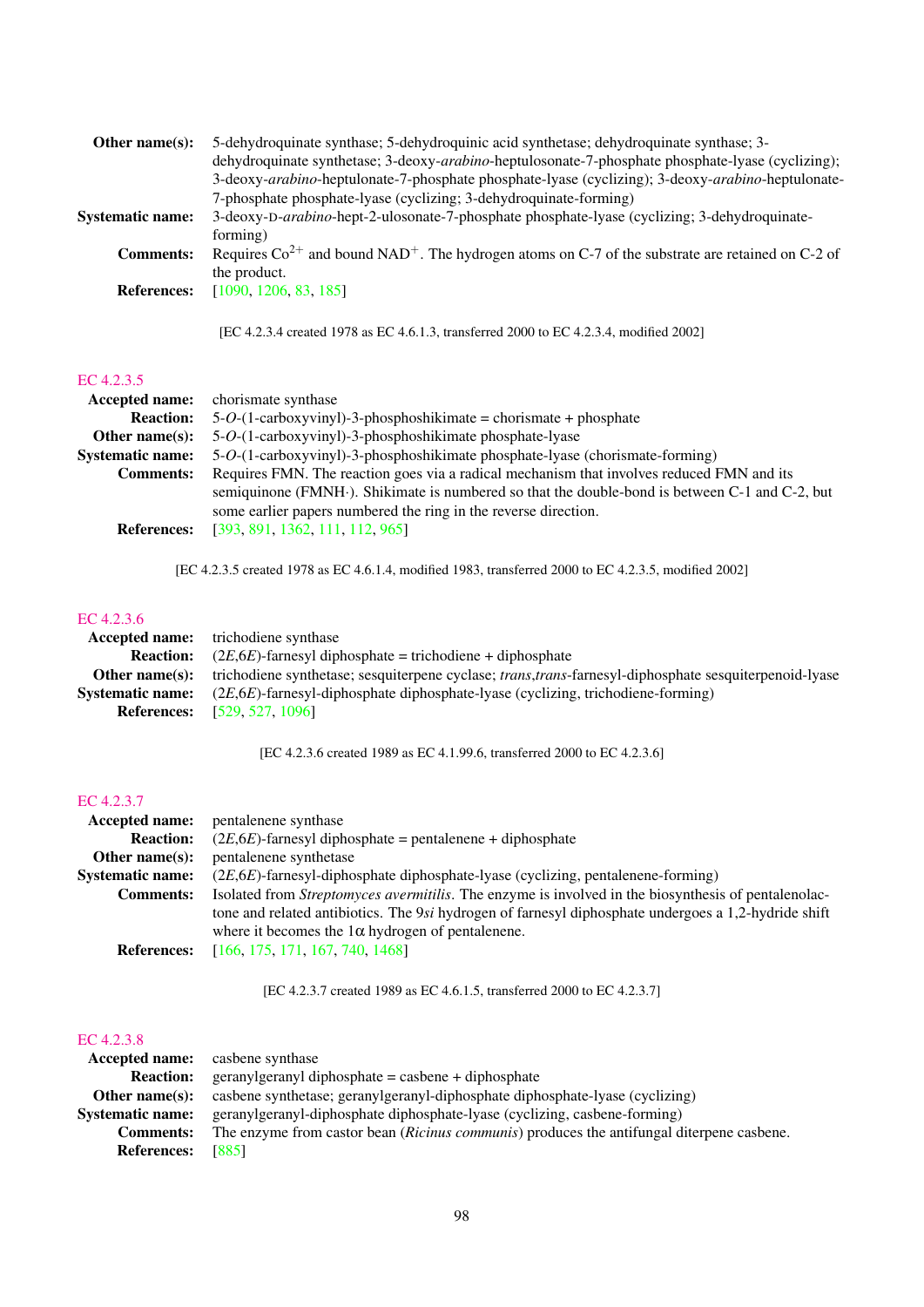[EC 4.2.3.8 created 1989 as EC 4.6.1.7, transferred 2000 to EC 4.2.3.8]

#### [EC 4.2.3.9](http://www.enzyme-database.org/query.php?ec=4.2.3.9)

| <b>Accepted name:</b>   | aristolochene synthase                                                                                             |
|-------------------------|--------------------------------------------------------------------------------------------------------------------|
| <b>Reaction:</b>        | $(2E, 6E)$ -farnesyl diphosphate = aristolochene + diphosphate                                                     |
| Other name $(s)$ :      | sesquiterpene cyclase; trans, trans-farnesyl diphosphate aristolochene-lyase; trans, trans-farnesyl-               |
|                         | diphosphate diphosphate-lyase (cyclizing, aristolochene-forming)                                                   |
| <b>Systematic name:</b> | $(2E, 6E)$ -farnesyl-diphosphate diphosphate-lyase (cyclizing, aristolochene-forming)                              |
| <b>Comments:</b>        | The initial internal cyclization produces the monocyclic intermediate germacrene A; further cycliza-               |
|                         | tion and methyl transfer converts the intermediate into aristolochene. While in some species germa-                |
|                         | crene A remains as an enzyme-bound intermediate, it has been shown to be a minor product of the                    |
|                         | reaction in <i>Penicillium roqueforti</i> [163] (see also EC 4.2.3.23, germacrene-A synthase). The enzyme          |
|                         | from <i>Penicillium roqueforti</i> requires $Mg^{2+}$ . $Mn^{2+}$ can partially substitute, at low concentrations. |
|                         | Aristolochene is the likely parent compound for a number of sesquiterpenes produced by filamentous                 |
|                         | fungi.                                                                                                             |
| <b>References:</b>      | [169, 170, 528, 1024, 163]                                                                                         |
|                         |                                                                                                                    |

[EC 4.2.3.9 created 1992 as EC 2.5.1.40, transferred 1999 to EC 4.1.99.7, transferred 2000 to EC 4.2.3.9, modified 2006]

### [EC 4.2.3.10](http://www.enzyme-database.org/query.php?ec=4.2.3.10)

|                               | <b>Accepted name:</b> (-)- <i>endo</i> -fenchol synthase                    |
|-------------------------------|-----------------------------------------------------------------------------|
| <b>Reaction:</b>              | geranyl diphosphate + $H_2O = (-)$ -endo-fenchol + diphosphate              |
| Other name $(s)$ :            | (-)-endo-fenchol cyclase; geranyl pyrophosphate:(-)-endo-fenchol cyclase    |
| <b>Systematic name:</b>       | geranyl-diphosphate diphosphate-lyase [cyclizing, (-)-endo-fenchol-forming] |
| <b>Comments:</b>              | $(3R)$ -Linalyl diphosphate is an intermediate in the reaction              |
| <b>References:</b> [252, 256] |                                                                             |

[EC 4.2.3.10 created 1992 as EC 4.6.1.8, transferred 2000 to EC 4.2.3.10]

### [EC 4.2.3.11](http://www.enzyme-database.org/query.php?ec=4.2.3.11)

| sabinene-hydrate synthase                                                                                               |
|-------------------------------------------------------------------------------------------------------------------------|
| geranyl diphosphate + $H_2O$ = sabinene hydrate + diphosphate                                                           |
| sabinene hydrate cyclase                                                                                                |
| geranyl-diphosphate diphosphate-lyase (cyclizing, sabinene-hydrate-forming)                                             |
| Both <i>cis</i> - and <i>trans</i> - isomers of sabinene hydrate are formed. $(3R)$ -Linalyl diphosphate is an interme- |
| diate in the reaction                                                                                                   |
| [457, 458]                                                                                                              |
|                                                                                                                         |

[EC 4.2.3.11 created 1992 as EC 4.6.1.9, transferred 2000 to EC 4.2.3.11]

| <b>Accepted name:</b>   | 6-pyruvoyltetrahydropterin synthase                                                                       |
|-------------------------|-----------------------------------------------------------------------------------------------------------|
| <b>Reaction:</b>        | 7,8-dihydroneopterin 3'-triphosphate = $6$ -pyruvoyl-5,6,7,8-tetrahydropterin + triphosphate              |
| Other name $(s)$ :      | 2-amino-4-oxo-6-[(1S,2R)-1,2-dihydroxy-3-triphosphooxypropyl]-7,8-dihydroxypteridine triphos-             |
|                         | phate lyase; 6-[(1S,2R)-1,2-dihydroxy-3-triphosphooxypropyl]-7,8-dihydropterin triphosphate-lyase         |
|                         | (6-pyruvoyl-5,6,7,8-tetrahydropterin-forming)                                                             |
| <b>Systematic name:</b> | 7,8-dihydroneopterin 3'-triphosphate triphosphate-lyase (6-pyruvoyl-5,6,7,8-tetrahydropterin-             |
|                         | forming)                                                                                                  |
| <b>Comments:</b>        | Catalyses triphosphate elimination and an intramolecular redox reaction in the presence of $Mg^{2+}$ . It |
|                         | has been identified in human liver. This enzyme is involved in the de novo synthesis of tetrahydro-       |
|                         | biopterin from GTP, with the other enzymes involved being EC 1.1.1.153 (sepiapterin reductase) and        |
|                         | EC 3.5.4.16 (GTP cyclohydrolase I) [1233].                                                                |
| <b>References:</b>      | [878, 1277, 1233]                                                                                         |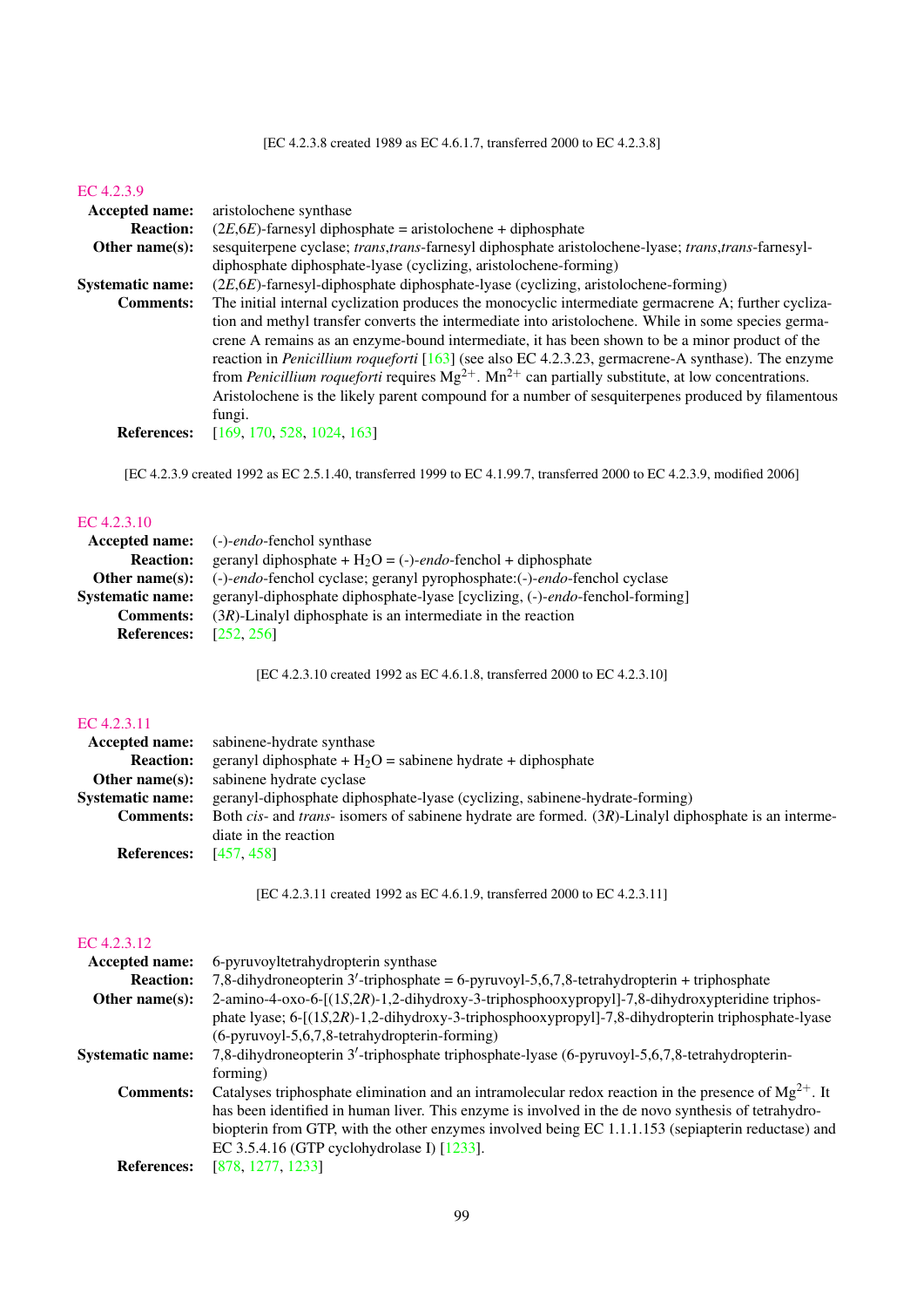[EC 4.2.3.12 created 1999 as EC 4.6.1.10, transferred 2000 to EC 4.2.3.12, modified 2001]

#### [EC 4.2.3.13](http://www.enzyme-database.org/query.php?ec=4.2.3.13)

|                         | Accepted name: $(+)-\delta$ -cadinene synthase                                                                           |
|-------------------------|--------------------------------------------------------------------------------------------------------------------------|
| <b>Reaction:</b>        | $(2E, 6E)$ -farnesyl diphosphate = (+)- $\delta$ -cadinene + diphosphate                                                 |
| <b>Systematic name:</b> | $(2E, 6E)$ -farnesyl-diphosphate diphosphate-lyase (cyclizing, $(+)$ - $\delta$ -cadinene-forming)                       |
| <b>Comments:</b>        | The sesquite penold (+)- $\delta$ -cadinene is an intermediate in phytoalexin biosynthesis. Mg <sup>2+</sup> is required |
|                         | for activity.                                                                                                            |
| <b>References:</b>      | [209, 279, 281]                                                                                                          |

[EC 4.2.3.13 created 1999 as EC 4.6.1.11, transferred 2000 to EC 4.2.3.13, modified 2011]

*[4.2.3.14 Deleted entry. pinene synthase. Now covered by EC 4.2.3.119, (-)-*α*-pinene synthase, and EC 4.2.3.120, (-)-*β*pinene synthase]*

[EC 4.2.3.14 created 2000 as EC 4.1.99.8, transferred 2000 to EC 4.2.3.14, deleted 2012]

### [EC 4.2.3.15](http://www.enzyme-database.org/query.php?ec=4.2.3.15)

|                    | <b>Accepted name:</b> myrcene synthase                                                                                     |
|--------------------|----------------------------------------------------------------------------------------------------------------------------|
| <b>Reaction:</b>   | $geranyl diphosphate = myrcene + diphosphate$                                                                              |
| Systematic name:   | geranyl-diphosphate diphosphate-lyase (myrcene-forming)                                                                    |
| <b>Comments:</b>   | A recombinant enzyme (also known as a monoterpene synthase or cyclase) from the grand fir ( <i>Abies</i>                   |
|                    | <i>grandis</i> ) requires $Mn^{2+}$ and $K^+$ for activity. $Mg^{2+}$ is essentially ineffective as the divalent metal ion |
|                    | cofactor.                                                                                                                  |
| <b>References:</b> | [108]                                                                                                                      |

[EC 4.2.3.15 created 2000 as EC 4.1.99.9, transferred 2000 to EC 4.2.3.15]

#### [EC 4.2.3.16](http://www.enzyme-database.org/query.php?ec=4.2.3.16)

| Accepted name:          | $(4S)$ -limonene synthase                                                                                                                         |
|-------------------------|---------------------------------------------------------------------------------------------------------------------------------------------------|
| <b>Reaction:</b>        | $geranyl diphosphate = (S)-limonene + diphosphate$                                                                                                |
| Other name $(s)$ :      | $(-)$ - $(4)$ -limonene synthase; $4S$ - $(-)$ -limonene synthase; geranyldiphosphate diphosphate lyase                                           |
|                         | (limonene forming); geranyldiphosphate diphosphate lyase [cyclizing, (4S)-limonene-forming];                                                      |
|                         | geranyl-diphosphate diphosphate-lyase [cyclizing; (-)-(4S)-limonene-forming]                                                                      |
| <b>Systematic name:</b> | geranyl-diphosphate diphosphate-lyase [cyclizing; (S)-limonene-forming]                                                                           |
| <b>Comments:</b>        | A recombinant enzyme (also known as a monoterpene synthase or cyclase) from the grand fir ( <i>Abies</i>                                          |
|                         | <i>grandis</i> ) requires Mn <sup>2+</sup> and K <sup>+</sup> for activity. Mg <sup>2+</sup> is essentially ineffective as the divalent metal ion |
|                         | cofactor.                                                                                                                                         |
| <b>References:</b>      | [108, 231, 1431]                                                                                                                                  |
|                         |                                                                                                                                                   |

[EC 4.2.3.16 created 2000 as EC 4.1.99.10, transferred 2000 to EC 4.2.3.16, modified 2003]

### [EC 4.2.3.17](http://www.enzyme-database.org/query.php?ec=4.2.3.17)

|                         | <b>Accepted name:</b> taxadiene synthase                                                            |
|-------------------------|-----------------------------------------------------------------------------------------------------|
| <b>Reaction:</b>        | $geranylgeranyldiphosphate = taxa-4,11-diene + diphosphate$                                         |
| Other name $(s)$ :      | geranylgeranyl-diphosphate diphosphate-lyase (cyclizing, taxadiene-forming)                         |
| <b>Systematic name:</b> | geranylgeranyl-diphosphate diphosphate-lyase (cyclizing; taxa-4,11-diene-forming)                   |
| <b>Comments:</b>        | This is the committed step in the biosynthesis of the diterpenoid antineoplastic drug Taxol (pacli- |
|                         | taxel). The cyclization involves a 1,5-hydride shift.                                               |
| <b>References:</b>      | [670, 512, 762, 511, 1370]                                                                          |

[EC 4.2.3.17 created 2002]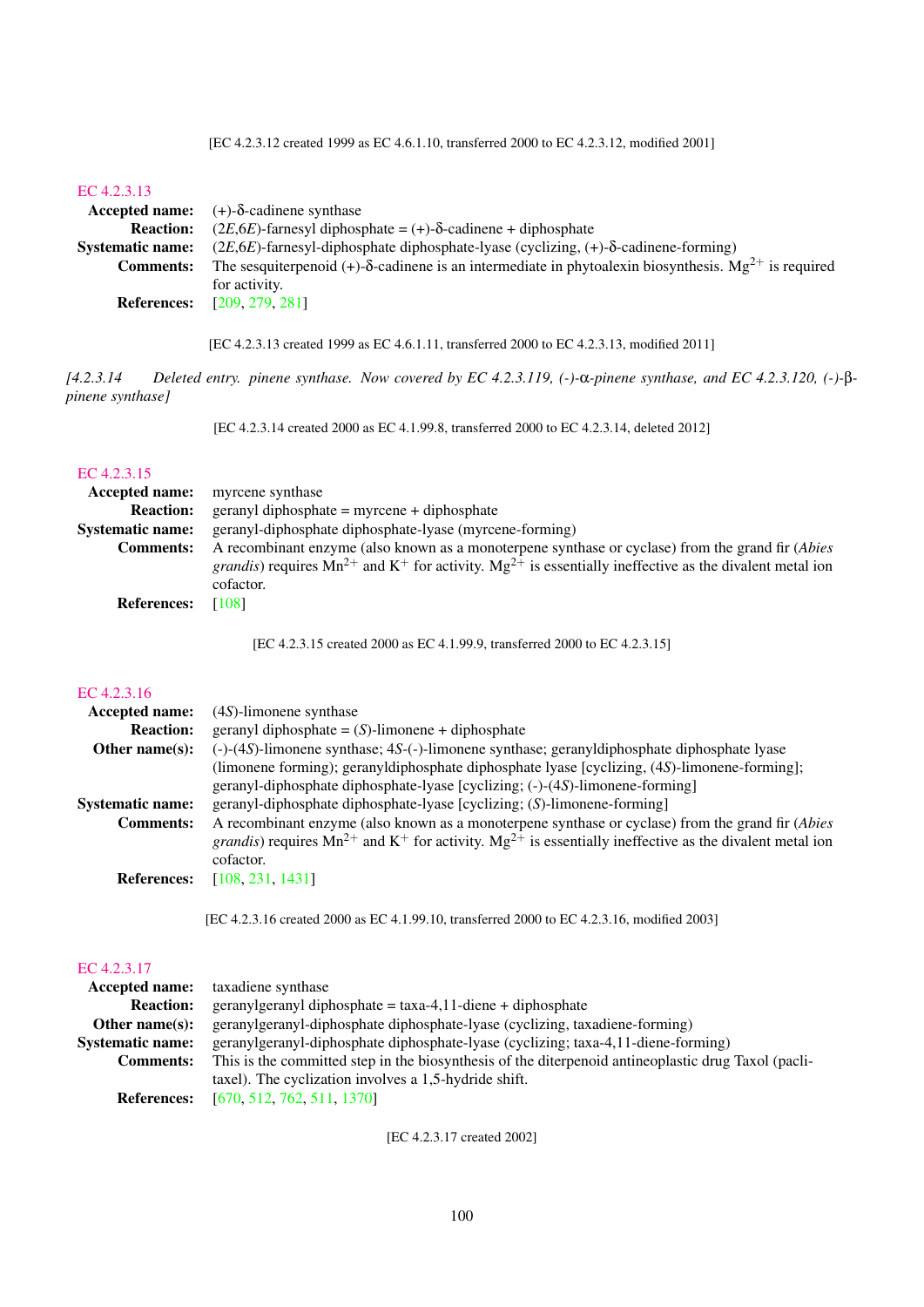#### [EC 4.2.3.18](http://www.enzyme-database.org/query.php?ec=4.2.3.18)

| 11177.1111              |                                                                                                        |
|-------------------------|--------------------------------------------------------------------------------------------------------|
| Accepted name:          | abieta-7,13-diene synthase                                                                             |
| <b>Reaction:</b>        | $(+)$ -copalyl diphosphate = abieta-7,13-diene + diphosphate                                           |
| Other name $(s)$ :      | copalyl-diphosphate diphosphate-lyase (cyclizing) (ambiguous); abietadiene synthase (ambiguous)        |
| <b>Systematic name:</b> | $(+)$ -copalyl-diphosphate diphosphate-lyase [cyclizing, abieta-7,13-diene-forming]                    |
| <b>Comments:</b>        | Part of a bifunctional enzyme involved in the biosynthesis of abietadiene. See also EC 5.5.1.12, copa- |
|                         | lyl diphosphate synthase. Requires $Mg^{2+}$ .                                                         |
| <b>References:</b>      | [991, 992, 989, 988, 1056]                                                                             |
|                         |                                                                                                        |

[EC 4.2.3.18 created 2002, modified 2012]

#### [EC 4.2.3.19](http://www.enzyme-database.org/query.php?ec=4.2.3.19)

| Accepted name:          | <i>ent</i> -kaurene synthase                                                                          |
|-------------------------|-------------------------------------------------------------------------------------------------------|
| <b>Reaction:</b>        | <i>ent</i> -copalyl diphosphate $= ent$ -kaurene $+$ diphosphate                                      |
| Other name $(s)$ :      | ent-kaurene synthase B; ent-kaurene synthetase B, ent-copalyl-diphosphate diphosphate-lyase (cycliz-  |
|                         | inp)                                                                                                  |
| <b>Systematic name:</b> | <i>ent</i> -copalyl-diphosphate diphosphate-lyase (cyclizing, <i>ent</i> -kaurene-forming)            |
| <b>Comments:</b>        | Part of a bifunctional enzyme involved in the biosynthesis of ent-kaurene. See also EC 5.5.1.13 (ent- |
|                         | copalyl diphosphate synthase)                                                                         |
| <b>References:</b>      | [350, 1397, 638, 1289]                                                                                |

[EC 4.2.3.19 created 2002]

#### [EC 4.2.3.20](http://www.enzyme-database.org/query.php?ec=4.2.3.20)

| <b>Accepted name:</b>   | $(R)$ -limonene synthase                                                                                                                                                                                                                                                                                                                                                                                         |
|-------------------------|------------------------------------------------------------------------------------------------------------------------------------------------------------------------------------------------------------------------------------------------------------------------------------------------------------------------------------------------------------------------------------------------------------------|
| <b>Reaction:</b>        | geranyl diphosphate = $(R)$ -limonene + diphosphate                                                                                                                                                                                                                                                                                                                                                              |
| Other name $(s)$ :      | $(+)$ -limonene synthase; geranyldiphosphate diphosphate lyase $[(+)$ - $(R)$ -limonene-forming]; geranyl-                                                                                                                                                                                                                                                                                                       |
|                         | diphosphate diphosphate-lyase [cyclizing, $(+)$ - $(4R)$ -limonene-forming]                                                                                                                                                                                                                                                                                                                                      |
| <b>Systematic name:</b> | geranyl-diphosphate diphosphate-lyase [cyclizing, $(R)$ -limonene-forming]                                                                                                                                                                                                                                                                                                                                       |
| <b>Comments:</b>        | Forms the first step of carvone biosynthesis in caraway. The enzyme from Carum carvi (caraway)<br>seeds requires a divalent metal ion (preferably $Mn^{2+}$ ) for catalysis. This enzyme occurs in <i>Citrus</i> ,<br><i>Carum</i> (caraway) and <i>Anethum</i> (dill); (-)-limonene, however, is made in the fir, <i>Abies</i> , and mint, <i>Men</i> -<br><i>tha</i> , by EC 4.2.3.16, (4S)-limonene synthase. |
| <b>References:</b>      | [113, 791, 827]                                                                                                                                                                                                                                                                                                                                                                                                  |
|                         |                                                                                                                                                                                                                                                                                                                                                                                                                  |

[EC 4.2.3.20 created 2003]

#### [EC 4.2.3.21](http://www.enzyme-database.org/query.php?ec=4.2.3.21)

| vetispiradiene synthase                                                                            |
|----------------------------------------------------------------------------------------------------|
| $(2E, 6E)$ -farnesyl diphosphate = vetispiradiene + diphosphate                                    |
| vetispiradiene-forming farnesyl pyrophosphate cyclase; pemnaspirodiene synthase; HVS; vetispiradi- |
| ene cyclase                                                                                        |
| $(2E,6E)$ -farnesyl-diphosphate diphosphate-lyase (cyclizing, vetispiradiene-forming)              |
| The initial internal cyclization produces the monocyclic intermediate germacrene A.                |
| [53, 642, 829, 1414, 820]                                                                          |
| Accepted name:                                                                                     |

[EC 4.2.3.21 created 2004, modified 2011]

| Accepted name:     | germacradienol synthase                                                                                         |
|--------------------|-----------------------------------------------------------------------------------------------------------------|
| <b>Reaction:</b>   | $(2E,6E)$ -farnesyl diphosphate + H <sub>2</sub> O = $(1E,4S,5E,7R)$ -germacra-1(10),5-dien-11-ol + diphosphate |
| Other name $(s)$ : | germacradienol/germacrene-D synthase; 2-trans, 6-trans-farnesyl-diphosphate diphosphate-lyase                   |
|                    | $[(1E,4S,5E,7R)$ -germacra-1(10),5-dien-11-ol-forming                                                           |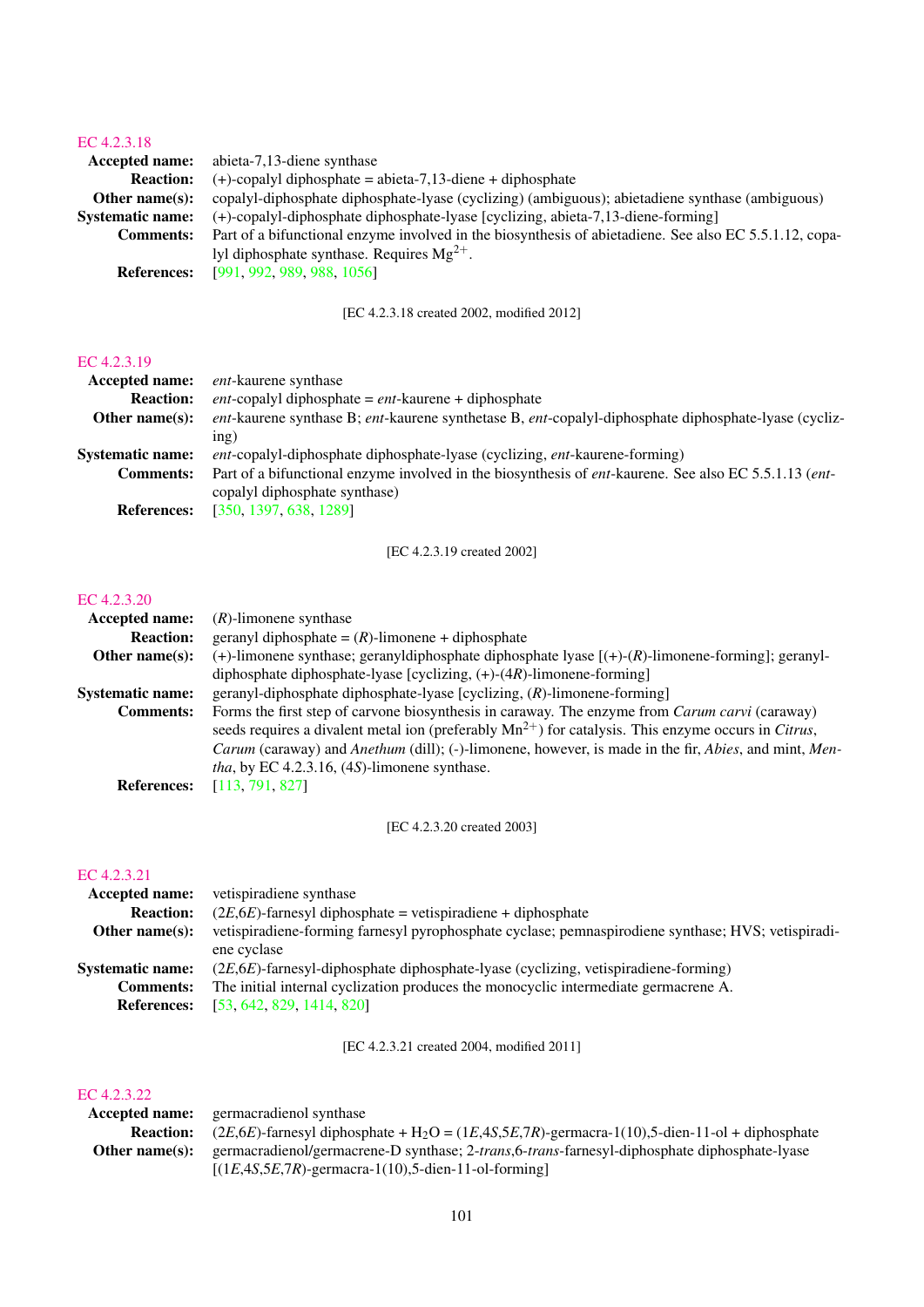| $(2E,6E)$ -farnesyl-diphosphate diphosphate-lyase $[(1E,4S,5E,7R)$ -germacra-1(10),5-dien-11-ol-                     |
|----------------------------------------------------------------------------------------------------------------------|
| forming]                                                                                                             |
| Requires $Mg^{2+}$ for activity. <i>H</i> -1si of farnesyl diphosphate is lost in the formation of $(1E,4S,5E,7R)$ - |
| germacra-1(10),5-dien-11-ol. Formation of (-)-germacrene D involves a stereospecific 1,3-hydride                     |
| shift of $H$ -1si of farnesyl diphosphate. Both products are formed from a common intermediate [492].                |
| Other enzymes produce germacrene D as the sole product using a different mechanism. The enzyme                       |
| mediates a key step in the biosynthesis of geosmin (see EC 4.1.99.16 geosmin synthase), a widely                     |
| occurring metabolite of many streptomycetes, bacteria and fungi [492]. Also catalyses the reaction of                |
| EC 4.2.3.75, $(-)$ -germacrene D synthase.                                                                           |
| [176, 492, 450]                                                                                                      |
|                                                                                                                      |

[EC 4.2.3.22 created 2006, modified 2011]

### [EC 4.2.3.23](http://www.enzyme-database.org/query.php?ec=4.2.3.23)

| <b>Accepted name:</b>   | germacrene-A synthase                                                                                 |
|-------------------------|-------------------------------------------------------------------------------------------------------|
| <b>Reaction:</b>        | $(2E, 6E)$ -farnesyl diphosphate = (+)-(R)-gemacrene A + diphosphate                                  |
| Other name $(s)$ :      | germacrene A synthase; (+)-germacrene A synthase; (+)-(10R)-germacrene A synthase; GAS; 2-            |
|                         | <i>trans</i> , 6- <i>trans</i> -farnesyl-diphosphate diphosphate-lyase (germacrene-A-forming)         |
| <b>Systematic name:</b> | $(2E, 6E)$ -farnesyl-diphosphate diphosphate-lyase $[(+)(R)$ -germacrene-A-forming]                   |
| <b>Comments:</b>        | Requires $Mg^{2+}$ for activity. While germacrene A is an enzyme-bound intermediate in the biosynthe- |
|                         | sis of a number of phytoalexins, e.g. EC 4.2.3.9 (aristolochene synthase) from some species and EC    |
|                         | 4.2.3.21 (vetispiradiene synthase), it is the sole sesquiterpenoid product formed in chicory [114].   |
| <b>References:</b>      | [114, 1026, 286, 163, 198]                                                                            |
|                         |                                                                                                       |

[EC 4.2.3.23 created 2006]

### [EC 4.2.3.24](http://www.enzyme-database.org/query.php?ec=4.2.3.24)

| amorpha-4,11-diene synthase                                                                                                                                                                                                                                                                                                                                                           |
|---------------------------------------------------------------------------------------------------------------------------------------------------------------------------------------------------------------------------------------------------------------------------------------------------------------------------------------------------------------------------------------|
| $(2E, 6E)$ -farnesyl diphosphate = amorpha-4,11-diene + diphosphate                                                                                                                                                                                                                                                                                                                   |
| amorphadiene synthase                                                                                                                                                                                                                                                                                                                                                                 |
| $(2E, 6E)$ -farnesyl-diphosphate diphosphate-lyase (amorpha-4,11-diene-forming)                                                                                                                                                                                                                                                                                                       |
| Requires $Mg^{2+}$ and $Mn^{2+}$ for activity. This is a key enzyme in the biosynthesis of the antimalarial                                                                                                                                                                                                                                                                           |
| endoperoxide artemisinin [116]. Catalyses the formation of both olefinic [e.g. amorpha-4,11-diene,<br>amorpha-4,7(11)-diene, $\gamma$ -humulene and $\beta$ -sesquiphellandrene] and oxygenated (e.g. amorpha-4-en-<br>7-ol) sesquiterpenes, with amorpha-4,11-diene being the major product. When geranyl diphosphate is<br>used as a substrate, no monoterpenes are produced [863]. |
| [1337, 863, 116, 199, 819, 1002]                                                                                                                                                                                                                                                                                                                                                      |
|                                                                                                                                                                                                                                                                                                                                                                                       |

[EC 4.2.3.24 created 2006]

### [EC 4.2.3.25](http://www.enzyme-database.org/query.php?ec=4.2.3.25)

|                         | <b>Accepted name:</b> S-linalool synthase                                                                       |
|-------------------------|-----------------------------------------------------------------------------------------------------------------|
| <b>Reaction:</b>        | geranyl diphosphate + $H_2O = (3S)$ -linalool + diphosphate                                                     |
| Other name $(s)$ :      | LIS; Lis; 3S-linalool synthase                                                                                  |
| <b>Systematic name:</b> | geranyl-diphosphate diphosphate-lyase [(3S)-linalool-forming]                                                   |
| <b>Comments:</b>        | Requires $Mn^{2+}$ or $Mg^{2+}$ for activity. Neither (S)- nor (R)-linalyl diphosphate can act as substrate for |
|                         | the enzyme from the flower <i>Clarkia breweri</i> [1004]. Unlike many other monoterpene synthases, only         |
|                         | a single product, $(3S)$ -linalool, is formed.                                                                  |
| <b>References:</b>      | [1004, 789, 315]                                                                                                |

[EC 4.2.3.25 created 2006]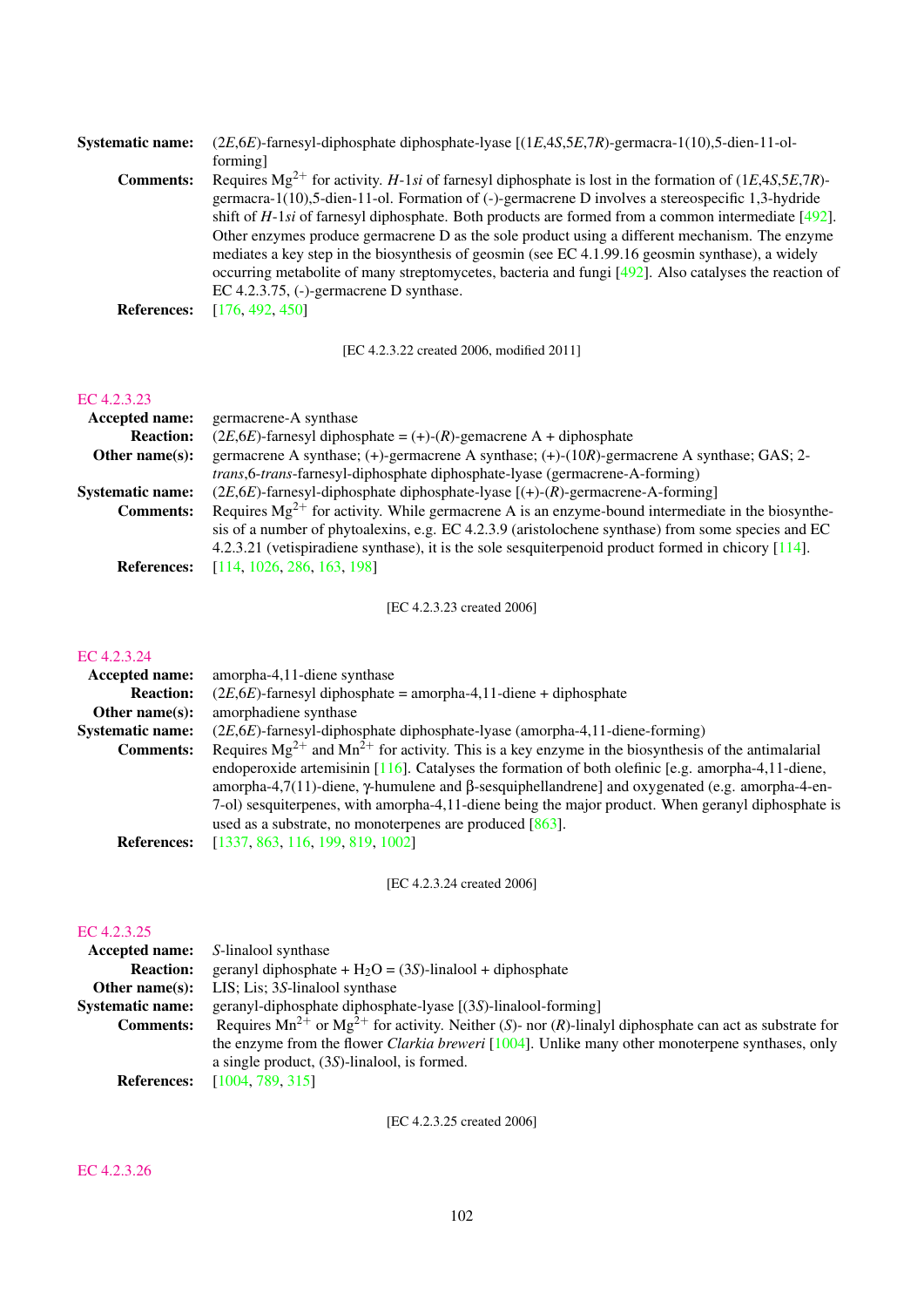| <b>Accepted name:</b> R-linalool synthase                                                                   |
|-------------------------------------------------------------------------------------------------------------|
| geranyl diphosphate + $H_2O = (3R)$ -linalool + diphosphate                                                 |
| $(3R)$ -linalool synthase; (-)-3R-linalool synthase                                                         |
| geranyl-diphosphate diphosphate-lyase $[(3R)$ -linalool-forming]                                            |
| Geranyl diphosphate cannot be replaced by isopentenyl diphosphate, dimethylallyl diphosphate, far-          |
| nesyl diphosphate or geranylgeranyl diphosphate as substrate [587]. Requires $Mg^{2+}$ or $Mn^{2+}$ for ac- |
| tivity. Unlike many other monoterpene synthases, only a single product, (3R)-linalool, is formed.           |
| [587, 258]                                                                                                  |
|                                                                                                             |

[EC 4.2.3.26 created 2006]

#### [EC 4.2.3.27](http://www.enzyme-database.org/query.php?ec=4.2.3.27)

| Accepted name:          | isoprene synthase                                                                                            |
|-------------------------|--------------------------------------------------------------------------------------------------------------|
| <b>Reaction:</b>        | $d$ dimethylallyl diphosphate = isoprene + diphosphate                                                       |
| Other name $(s)$ :      | <b>ISPC: ISPS</b>                                                                                            |
| <b>Systematic name:</b> | dimethylallyl-diphosphate diphosphate-lyase (isoprene-forming)                                               |
| <b>Comments:</b>        | Requires $Mg^{2+}$ or $Mn^{2+}$ for activity. This enzyme is located in the chloroplast of isoprene-emitting |
|                         | plants, such as poplar and aspen, and may be activitated by light-dependent changes in chloroplast pH        |
|                         | and $Mg^{2+}$ concentration [1189, 1142].                                                                    |
| <b>References:</b>      | [1188, 1189, 1369, 1143, 874, 1193, 1108, 1142]                                                              |

[EC 4.2.3.27 created 2007]

### [EC 4.2.3.28](http://www.enzyme-database.org/query.php?ec=4.2.3.28)

| <b>Accepted name:</b>   | <i>ent</i> -cassa-12,15-diene synthase                                                                         |
|-------------------------|----------------------------------------------------------------------------------------------------------------|
| <b>Reaction:</b>        | <i>ent</i> -copalyl diphosphate = $ent$ -cassa-12,15-diene + diphosphate                                       |
| Other name $(s)$ :      | OsDTC1; OsKS7                                                                                                  |
| <b>Systematic name:</b> | <i>ent</i> -copalyl-diphosphate diphosphate-lyase ( <i>ent</i> -cassa-12,15-diene-forming)                     |
| <b>Comments:</b>        | This class I diterpene cyclase produces <i>ent</i> -cassa-12,15-diene, a precursor of the rice phytoalexins (- |
|                         | )-phytocassanes A-E. Phytoalexins are diterpenoid secondary metabolites that are involved in the de-           |
|                         | fense mechanism of the plant, and are produced in response to pathogen attack through the perception           |
|                         | of elicitor signal molecules such as chitin oligosaccharide, or after exposure to UV irradiation.              |
| <b>References:</b>      | [214]                                                                                                          |

[EC 4.2.3.28 created 2008]

### [EC 4.2.3.29](http://www.enzyme-database.org/query.php?ec=4.2.3.29)

| <b>Accepted name:</b>   | ent-sandaracopimaradiene synthase                                                                             |
|-------------------------|---------------------------------------------------------------------------------------------------------------|
| <b>Reaction:</b>        | <i>ent</i> -copalyl diphosphate = $ent$ -sandaracopimara-8(14),15-diene + diphosphate                         |
| Other name $(s)$ :      | OsKS10; ent-sandaracopimara-8(14), 15-diene synthase                                                          |
| <b>Systematic name:</b> | ent-copalyl-diphosphate diphosphate-lyase [ent-sandaracopimara-8(14),15-diene-forming]                        |
| <b>Comments:</b>        | ent-Sandaracopimaradiene is a precursor of the rice oryzalexins A-F. Phytoalexins are diterpenoid             |
|                         | secondary metabolites that are involved in the defense mechanism of the plant, and are produced               |
|                         | in response to pathogen attack through the perception of elicitor signal molecules such as chitin             |
|                         | oligosaccharide, or after exposure to UV irradiation. As a minor product, this enzyme also forms <i>ent</i> - |
|                         | pimara-8(14), 15-diene, which is the sole product of EC 4.2.3.30, $ent$ -pimara-8(14), 15-diene synthase.     |
|                         | $ent$ -Pimara-8(14),15-diene is not a precursor in the biosynthesis of either gibberellins or phytoalexins    |
|                         | $[623]$ .                                                                                                     |
| <b>References:</b>      | [966, 623]                                                                                                    |

[EC 4.2.3.29 created 2008]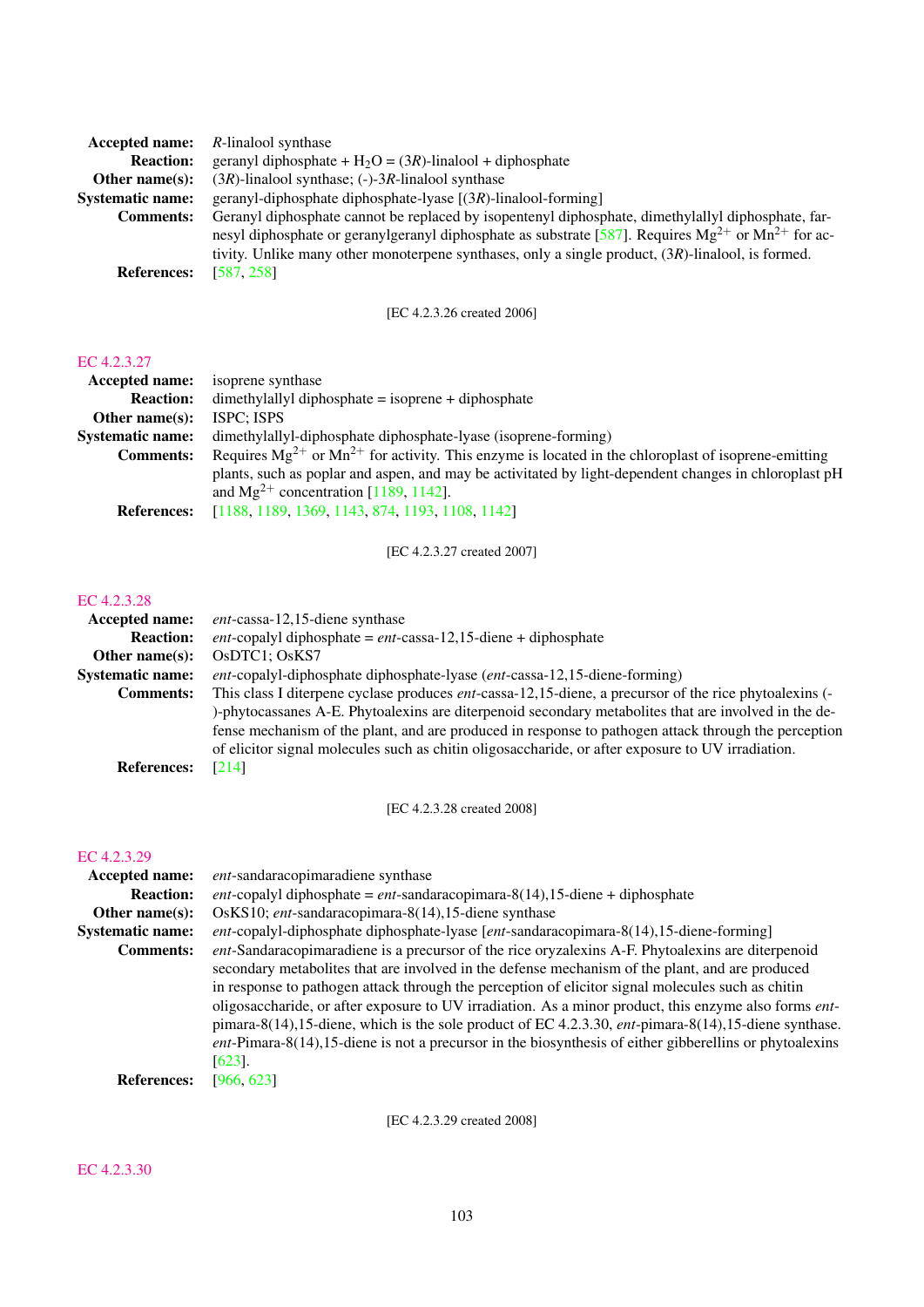| <b>Accepted name:</b>   | <i>ent</i> -pimara-8 $(14)$ , 15-diene synthase                                                                  |
|-------------------------|------------------------------------------------------------------------------------------------------------------|
| <b>Reaction:</b>        | <i>ent</i> -copalyl diphosphate = $ent$ -pimara-8(14),15-diene + diphosphate                                     |
| Other name $(s)$ :      | OSKS <sub>5</sub>                                                                                                |
| <b>Systematic name:</b> | <i>ent</i> -copalyl-diphosphate diphosphate-lyase [ <i>ent</i> -pimara-8(14),15-diene-forming]                   |
| <b>Comments:</b>        | Unlike EC 4.2.3.29, <i>ent</i> -sandaracopimaradiene synthase, which can produce both <i>ent</i> -               |
|                         | sandaracopimaradiene and $ent$ -pimara-8(14), 15-diene, this diterpene cyclase produces only $ent$ -             |
|                         | pimara-8(14), 15-diene. <i>ent</i> -Pimara-8(14), 15-diene is not a precursor in the biosynthesis of either gib- |
|                         | berellins or phytoalexins.                                                                                       |
| <b>References:</b>      | [623]                                                                                                            |

[EC 4.2.3.30 created 2008]

### [EC 4.2.3.31](http://www.enzyme-database.org/query.php?ec=4.2.3.31)

| Accepted name:          | <i>ent</i> -pimara-9 $(11)$ , 15-diene synthase                                                                 |
|-------------------------|-----------------------------------------------------------------------------------------------------------------|
| <b>Reaction:</b>        | <i>ent</i> -copalyl diphosphate = $ent$ -pimara-9(11),15-diene + diphosphate                                    |
| Other name $(s)$ :      | PMD synthase                                                                                                    |
| <b>Systematic name:</b> | <i>ent</i> -copalyl-diphosphate diphosphate-lyase $[ent$ -pimara-9 $(11)$ , 15-diene-forming                    |
| <b>Comments:</b>        | This enzyme is involved in the biosynthesis of the diterpenoid viguiepinol and requires $Mg^{2+}$ , $Co^{2+}$ , |
|                         | $\text{Zn}^{2+}$ or Ni <sup>2+</sup> for activity.                                                              |
| <b>References:</b>      | [558]                                                                                                           |

[EC 4.2.3.31 created 2008]

#### [EC 4.2.3.32](http://www.enzyme-database.org/query.php?ec=4.2.3.32)

| <b>Accepted name:</b>   | levopimaradiene synthase                                                                                          |
|-------------------------|-------------------------------------------------------------------------------------------------------------------|
| <b>Reaction:</b>        | $(+)$ -copalyl diphosphate = abieta-8(14), 12-diene + diphosphate                                                 |
| Other name $(s)$ :      | PtTPS-LAS; LPS; copalyl-diphosphate diphosphate-lyase [abieta-8(14), 12-diene-forming]                            |
| <b>Systematic name:</b> | (+)-copalyl-diphosphate diphosphate-lyase [abieta-8(14), 12-diene-forming]                                        |
| <b>Comments:</b>        | In <i>Ginkgo</i> , the enzyme catalyses the initial cyclization step in the biosynthesis of ginkgolides, a struc- |
|                         | turally unique family of diterpenoids that are highly specific platelet-activating-factor receptor antago-        |
|                         | nists $[1119]$ . Levopimaradiene is widely distributed in higher plants. In some species the enzyme also          |
|                         | forms abietadiene, palustradiene, and neoabietadiene [1079].                                                      |
| <b>References:</b>      | [1119, 1079]                                                                                                      |

[EC 4.2.3.32 created 2008, modified 2012]

### [EC 4.2.3.33](http://www.enzyme-database.org/query.php?ec=4.2.3.33)

| <b>Accepted name:</b>   | stemar-13-ene synthase                                                                                 |
|-------------------------|--------------------------------------------------------------------------------------------------------|
| <b>Reaction:</b>        | $9\alpha$ -copalyl diphosphate = stemar-13-ene + diphosphate                                           |
| Other name $(s)$ :      | OsDTC2; OsK8; OsKL8; OsKS8; stemarene synthase; syn-stemar-13-ene synthase                             |
| <b>Systematic name:</b> | $9\alpha$ -copalyl-diphosphate diphosphate-lyase (stemar-13-ene-forming)                               |
| <b>Comments:</b>        | This diterpene cyclase produces stemar-13-ene, a putative precursor of the rice phytoalexin oryzalexin |
|                         | S. Phytoalexins are diterpenoid secondary metabolites that are involved in the defense mechanism of    |
|                         | the plant, and are produced in response to pathogen attack through the perception of elicitor signal   |
|                         | molecules such as chitin oligosaccharide, or after exposure to UV irradiation.                         |
| <b>References:</b>      | [886, 930]                                                                                             |

[EC 4.2.3.33 created 2008]

| IC 4.2.9.94 |                                                                                    |
|-------------|------------------------------------------------------------------------------------|
|             | <b>Accepted name:</b> stemod-13(17)-ene synthase                                   |
|             | <b>Reaction:</b> 9 $\alpha$ -copalyl diphosphate = stemod-13(17)-ene + diphosphate |
|             | <b>Other name(s):</b> OsKSL11; stemodene synthase                                  |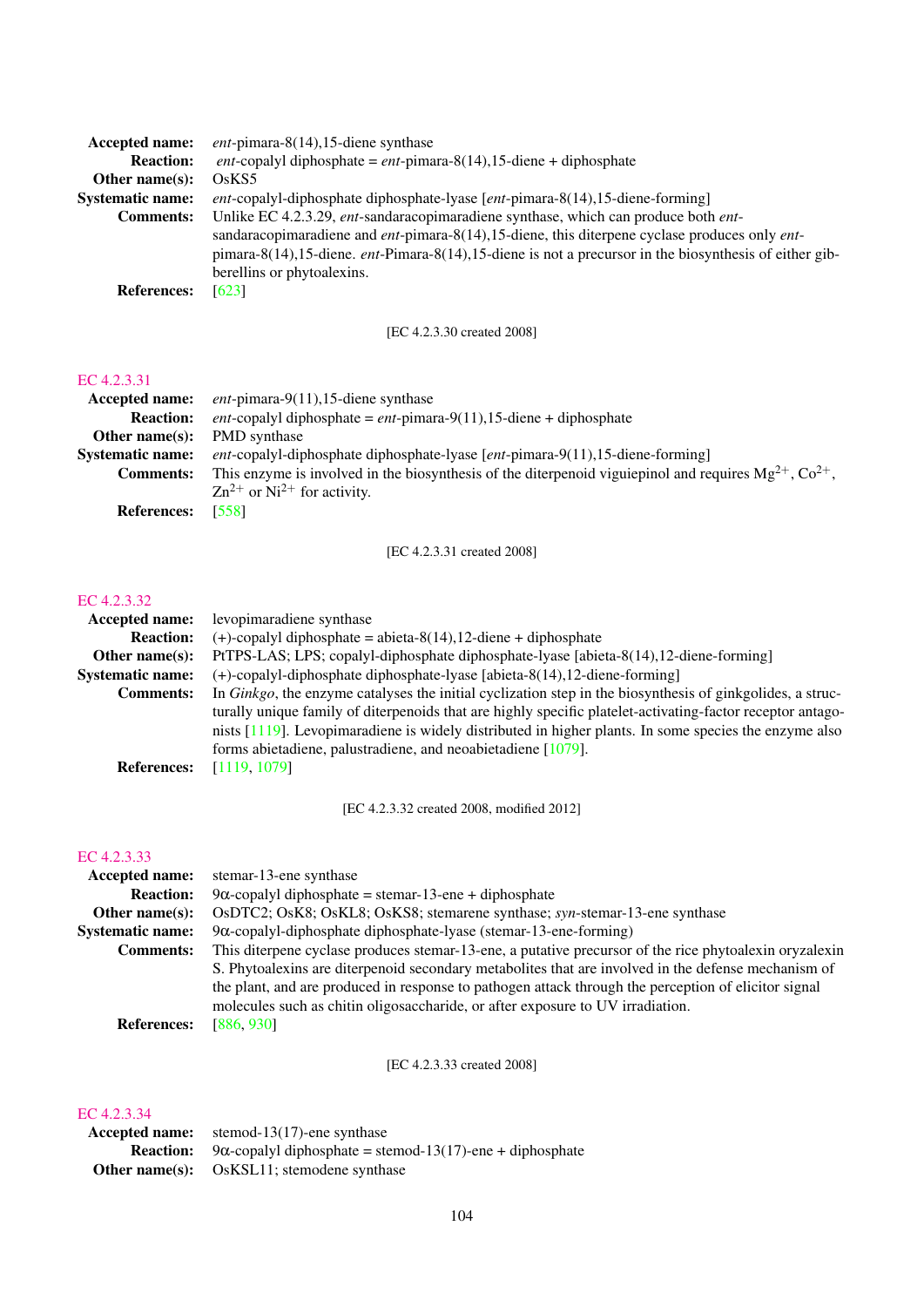| <b>Systematic name:</b><br><b>Comments:</b>                                                                                                     | $9\alpha$ -copalyl-diphosphate diphosphate-lyase [stemod-13(17)-ene-forming]<br>This enzyme catalyses the committed step in the biosynthesis of the stemodane family of diterpenoid<br>secondary metabolites, some of which possess mild antiviral activity. The enzyme also produces<br>stemod-12-ene and stemar-13-ene as minor products.                                                                                                                                                                                                                                                                                                                                                                                                                                                    |
|-------------------------------------------------------------------------------------------------------------------------------------------------|------------------------------------------------------------------------------------------------------------------------------------------------------------------------------------------------------------------------------------------------------------------------------------------------------------------------------------------------------------------------------------------------------------------------------------------------------------------------------------------------------------------------------------------------------------------------------------------------------------------------------------------------------------------------------------------------------------------------------------------------------------------------------------------------|
| <b>References:</b>                                                                                                                              | $[896]$                                                                                                                                                                                                                                                                                                                                                                                                                                                                                                                                                                                                                                                                                                                                                                                        |
|                                                                                                                                                 | [EC 4.2.3.34 created 2008]                                                                                                                                                                                                                                                                                                                                                                                                                                                                                                                                                                                                                                                                                                                                                                     |
| EC 4.2.3.35<br><b>Accepted name:</b><br><b>Reaction:</b><br>Other name(s):<br><b>Systematic name:</b><br><b>Comments:</b><br><b>References:</b> | syn-pimara-7,15-diene synthase<br>9α-copalyl diphosphate = 9β-pimara-7,15-diene + diphosphate<br>9β-pimara-7,15-diene synthase; OsDTS2; OsKS4<br>9α-copalyl-diphosphate diphosphate-lyase (9β-pimara-7,15-diene-forming)<br>This enzyme is a class I terpene synthase $[1368]$ . 9 $\beta$ -Pimara-7,15-diene is a precursor of momilac-<br>tones A and B, rice diterpenoid phytoalexins that are produced in response to attack (by a pathogen,<br>elicitor or UV irradiation) and are involved in the defense mechanism of the plant. Momilactone B<br>can also act as an allochemical, being constitutively produced in the root of the plant and secreted<br>to the rhizosphere where it suppresses the growth of neighbouring plants and soil microorganisms<br>$[1368]$ .<br>[1368, 966] |
|                                                                                                                                                 |                                                                                                                                                                                                                                                                                                                                                                                                                                                                                                                                                                                                                                                                                                                                                                                                |
|                                                                                                                                                 | [EC 4.2.3.35 created 2008]                                                                                                                                                                                                                                                                                                                                                                                                                                                                                                                                                                                                                                                                                                                                                                     |
| EC 4.2.3.36<br>Accepted name:<br><b>Reaction:</b><br>Other name(s):<br><b>Systematic name:</b><br><b>Comments:</b><br><b>References:</b>        | terpentetriene synthase<br>terpentedienyl diphosphate = terpentetriene + diphosphate<br>Cyc <sub>2</sub><br>terpentedienyl-diphosphate diphosphate-lyase (terpentetriene-forming)<br>Requires Mg <sup>2+</sup> for maximal activity but can use $Mn^{2+}$ , Fe <sup>2+</sup> or Co <sup>2+</sup> to a lesser extent [460]. Follow-<br>ing on from EC 5.5.1.15, terpentedienyl-diphosphate synthase, this enzyme completes the transfor-<br>mation of geranylgeranyl diphosphate (GGDP) into terpentetriene, which is a precursor of the diter-<br>penoid antibiotic terpentecin. Farnesyl diphosphate can also act as a substrate.<br>[273, 460, 329]                                                                                                                                          |
|                                                                                                                                                 | [EC 4.2.3.36 created 2008]                                                                                                                                                                                                                                                                                                                                                                                                                                                                                                                                                                                                                                                                                                                                                                     |
| EC 4.2.3.37<br>Accepted name:<br><b>Reaction:</b><br>Other name(s):<br><b>Systematic name:</b><br><b>Comments:</b><br><b>References:</b>        | epi-isozizaene synthase<br>$(2E, 6E)$ -farnesyl diphosphate = $(+)$ - <i>epi</i> -isozizaene + diphosphate<br>SCO5222 protein<br>(2E,6E)-farnesyl-diphosphate diphosphate-lyase [(+)-epi-isozizaene-forming]<br>Requires $Mg^{2+}$ for activity. The displacement of the diphosphate group of farnesyl diphosphate oc-<br>curs with retention of configuration $[763]$ . In the soil-dwelling bacterium <i>Streptomyces coelicolor</i><br>A3(2), the product of this reaction is used by EC 1.14.13.106, epi-isozizaene 5-monooxygenase, to<br>produce the sesquiterpene antibiotic albaflavenone $[1454]$ .<br>[763, 1454]                                                                                                                                                                    |
|                                                                                                                                                 | [EC 4.2.3.37 created 2008]                                                                                                                                                                                                                                                                                                                                                                                                                                                                                                                                                                                                                                                                                                                                                                     |
| EC 4.2.3.38                                                                                                                                     |                                                                                                                                                                                                                                                                                                                                                                                                                                                                                                                                                                                                                                                                                                                                                                                                |

### Accepted name: α-bisabolene synthase **Reaction:**  $(2E,6E)$ -farnesyl diphosphate =  $(E)$ - $\alpha$ -bisabolene + diphosphate Other name(s): bisabolene synthase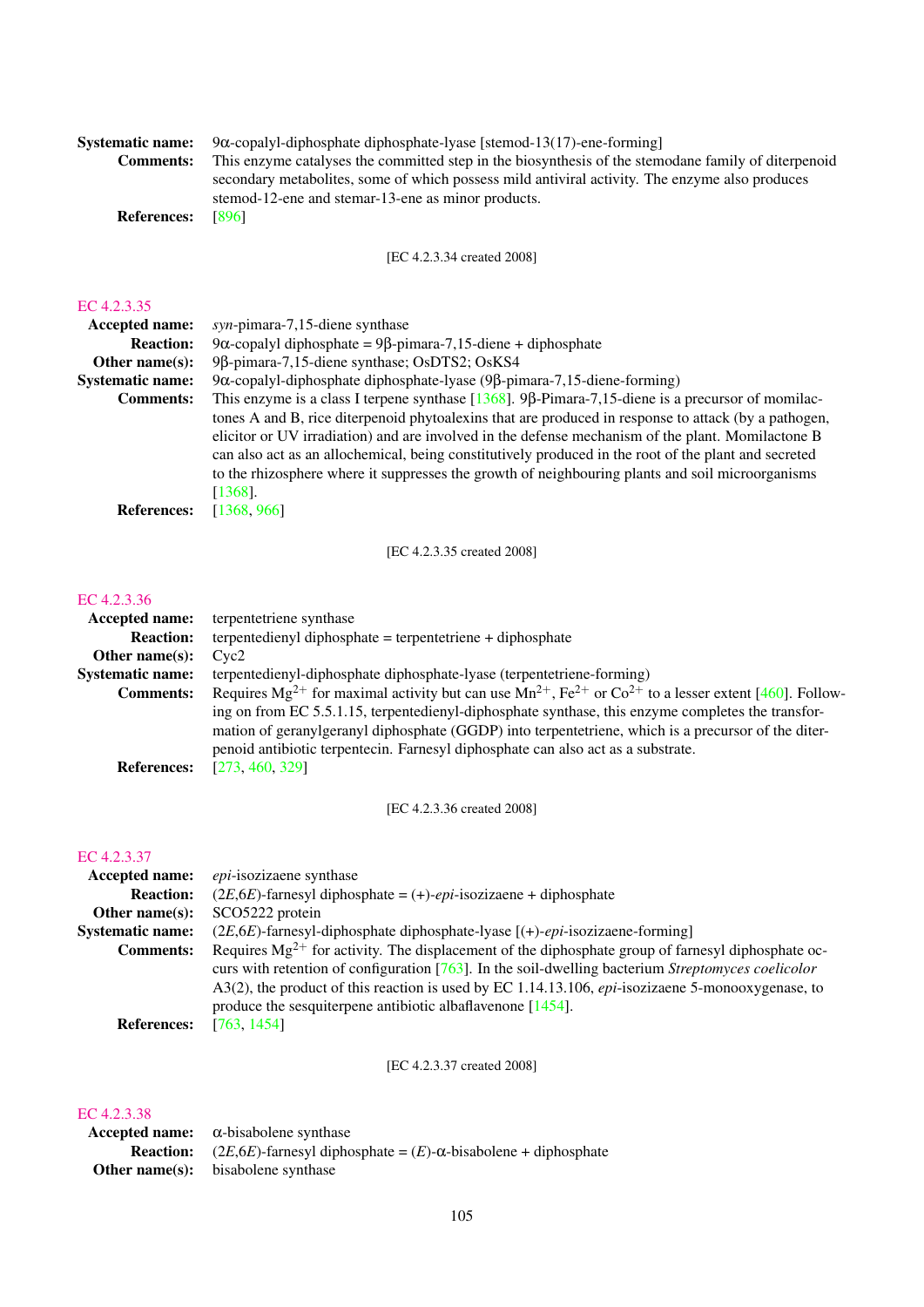| <b>Systematic name:</b><br><b>Comments:</b> | $(2E, 6E)$ -farnesyl-diphosphate diphosphate-lyase $[(E)$ - $\alpha$ -bisabolene-forming]<br>This cytosolic sesquiterpenoid synthase requires a divalent cation cofactor $(Mg^{2+})$ or, to a lesser ex-<br>tent, $Mn^{2+}$ ) to neutralize the negative charge of the diphosphate leaving group. While unlikely to en-<br>counter geranyl diphosphate (GDP) in vivo as it is localized to plastids, the enzyme can use GDP as<br>a substrate in vitro to produce $(+)$ - $(4R)$ -limonene [cf. EC 4.2.3.20, $(R)$ -limonene synthase]. The en-<br>zyme is induced as part of a defense mechanism in the grand fir <i>Abies grandis</i> as a response to stem<br>wounding. |
|---------------------------------------------|----------------------------------------------------------------------------------------------------------------------------------------------------------------------------------------------------------------------------------------------------------------------------------------------------------------------------------------------------------------------------------------------------------------------------------------------------------------------------------------------------------------------------------------------------------------------------------------------------------------------------------------------------------------------------|
| <b>References:</b>                          | [105]                                                                                                                                                                                                                                                                                                                                                                                                                                                                                                                                                                                                                                                                      |

[EC 4.2.3.38 created 2009]

#### [EC 4.2.3.39](http://www.enzyme-database.org/query.php?ec=4.2.3.39)

| <b>Accepted name:</b>   | <i>epi</i> -cedrol synthase                                                                                  |
|-------------------------|--------------------------------------------------------------------------------------------------------------|
| <b>Reaction:</b>        | $(2E, 6E)$ -farnesyl diphosphate + H <sub>2</sub> O = 8- <i>epi</i> -cedrol + diphosphate                    |
| Other name $(s)$ :      | 8-epicedrol synthase; epicedrol synthase                                                                     |
| <b>Systematic name:</b> | $(2E, 6E)$ -farnesyl-diphosphate diphosphate-lyase $(8-\epsilon p i - \text{cedrol-forming})$                |
| <b>Comments:</b>        | The enzyme is activated by $Mg^{2+}$ [543]. Similar to many other plant terpenoid synthases, this enzyme     |
|                         | produces many products from a single substrate. The predominant product is the cyclic sesquiter-             |
|                         | penoid alcohol, 8- <i>epi</i> -cedrol, with minor products including cedrol and the olefins α-cedrene, $β$ - |
|                         | cedrene, $(E)$ - $\beta$ -farnesene and $(E)$ - $\alpha$ -bisabolene [864].                                  |
| <b>References:</b>      | [864, 543]                                                                                                   |

[EC 4.2.3.39 created 2009]

#### [EC 4.2.3.40](http://www.enzyme-database.org/query.php?ec=4.2.3.40)

| Accepted name:          | $(Z)$ - $\gamma$ -bisabolene synthase                                                                           |
|-------------------------|-----------------------------------------------------------------------------------------------------------------|
| <b>Reaction:</b>        | $(2E, 6E)$ -farnesyl diphosphate = $(Z)$ - $\gamma$ -bisabolene + diphosphate                                   |
| <b>Systematic name:</b> | $(2E, 6E)$ -farnesyl-diphosphate diphosphate-lyase $[(Z)$ - $\gamma$ -bisabolene-forming]                       |
| <b>Comments:</b>        | This sesquiterpenoid enzyme is constitutively expressed in the root, hydathodes and stigma of the               |
|                         | plant <i>Arabidopsis thaliana</i> . If the leaves of the plant are wounded, e.g. by cutting, the enzyme is also |
|                         | induced close to the wound site. The sesquiterpenoids $(E)$ -nerolidol and $\alpha$ -bisabolol are also pro-    |
|                         | duced by this enzyme as minor products.                                                                         |
| <b>References:</b>      | [1080]                                                                                                          |
|                         |                                                                                                                 |

[EC 4.2.3.40 created 2009]

### [EC 4.2.3.41](http://www.enzyme-database.org/query.php?ec=4.2.3.41)

|                         | <b>Accepted name:</b> elisabethatriene synthase                                                                 |
|-------------------------|-----------------------------------------------------------------------------------------------------------------|
| <b>Reaction:</b>        | $gerany1$ diphosphate = elisabethatriene + diphosphate                                                          |
| Other name $(s)$ :      | elisabethatriene cyclase                                                                                        |
| <b>Systematic name:</b> | geranylgeranyl-diphosphate diphosphate-lyase (elisabethatriene-forming)                                         |
| <b>Comments:</b>        | Requires $Mg^{2+}$ or less efficiently $Mn^{2+}$ . The enzyme is also able to use farnesyl diphosphate and ger- |
|                         | anyl diphosphate.                                                                                               |
| $\sim$ $\sim$           | <b>FORA</b> 4.400                                                                                               |

**References:** [\[672,](#page-212-3) [140\]](#page-184-4)

[EC 4.2.3.41 created 2009]

| <b>Accepted name:</b>       | aphidicolan-16 $\beta$ -ol synthase                                                                            |
|-----------------------------|----------------------------------------------------------------------------------------------------------------|
|                             | <b>Reaction:</b> 9 $\alpha$ -copalyl diphosphate + H <sub>2</sub> O = aphidicolan-16 $\beta$ -ol + diphosphate |
| <b>Other name(s):</b> PbACS |                                                                                                                |
| <b>Systematic name:</b>     | $9\alpha$ -copalyl-diphosphate diphosphate-lyase (aphidicolan-16 $\beta$ -ol-forming)                          |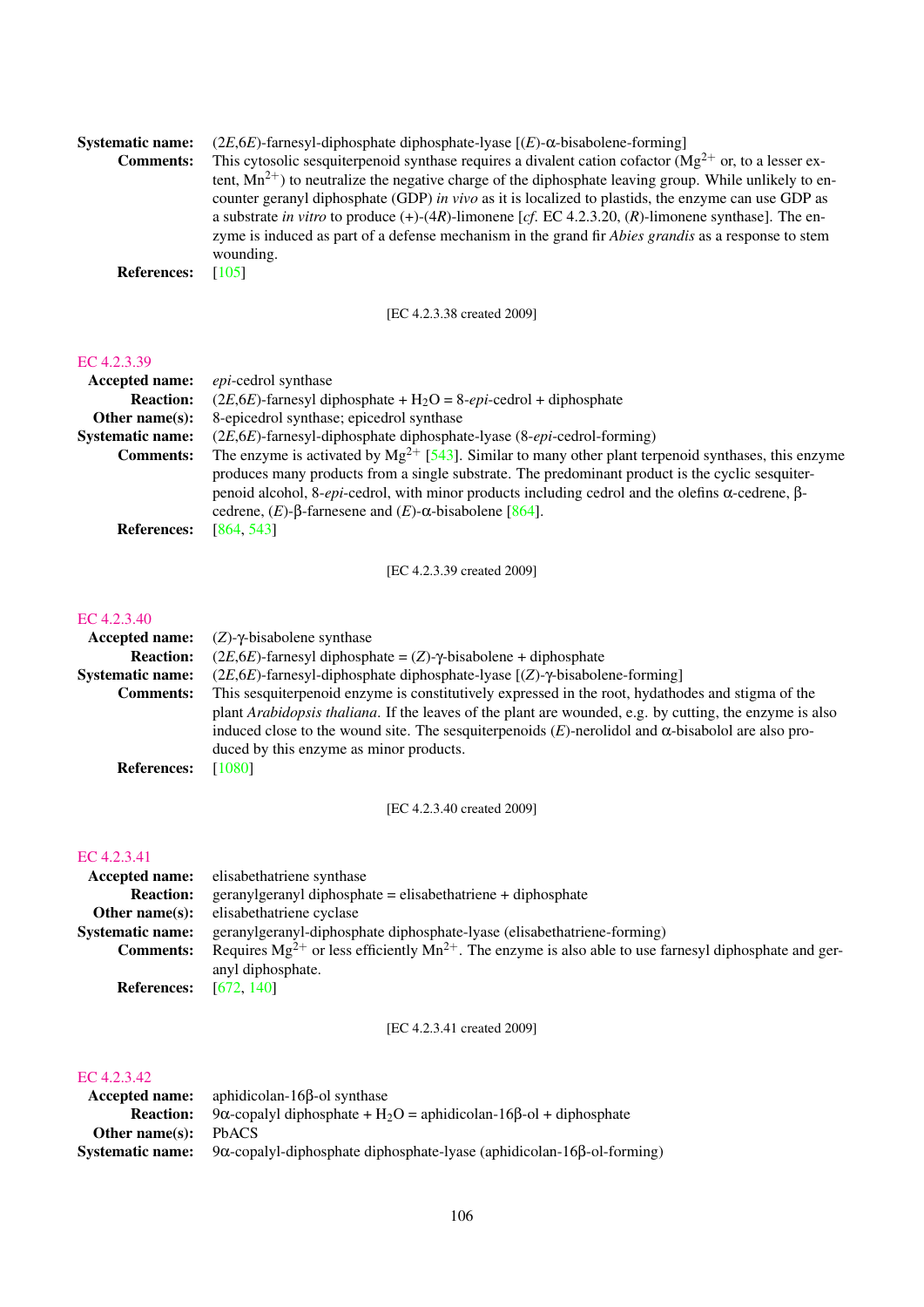Comments: This is a bifunctional enzyme which also has EC 5.5.1.14 *syn*-copalyl diphosphate synthase activity. Aphidicolan-16β-ol is a precursor of aphidicolin, a specific inhibitor of DNA polymerase α (EC 2.7.7.7).

References: [\[952,](#page-226-5) [1290\]](#page-244-2)

[EC 4.2.3.42 created 2009]

#### [EC 4.2.3.43](http://www.enzyme-database.org/query.php?ec=4.2.3.43)

| Accepted name: fusicocca-2,10(14)-diene synthase                             |
|------------------------------------------------------------------------------|
| geranylgeranyl diphosphate = fusicocca-2,10(14)-diene + diphosphate          |
| fusicoccadiene synthase; PaFS; PaDC4                                         |
| geranylgeranyl diphosphate-lyase (fusicocca-2,10(14)-diene-forming)          |
| A multifunctional enzyme with EC 2.5.1.29 farnesyltranstransferase activity. |
| <b>References:</b> [1292]                                                    |
|                                                                              |

[EC 4.2.3.43 created 2009]

### [EC 4.2.3.44](http://www.enzyme-database.org/query.php?ec=4.2.3.44)

| <b>Accepted name:</b>    | isopimara-7,15-diene synthase                                       |
|--------------------------|---------------------------------------------------------------------|
| <b>Reaction:</b>         | $(+)$ -copalyl diphosphate = isopimara-7,15-diene + diphosphate     |
| Other name $(s)$ :       | PaTPS-Iso; copalyl diphosphate-lyase (isopimara-7,15-diene-forming) |
| <b>Systematic name:</b>  | (+)-copalyl diphosphate-lyase (isopimara-7,15-diene-forming)        |
| <b>Comments:</b>         | The enzyme only gave isopimara-7,15-diene.                          |
| <b>References:</b> [817] |                                                                     |

[EC 4.2.3.44 created 2009]

#### [EC 4.2.3.45](http://www.enzyme-database.org/query.php?ec=4.2.3.45)

| Accepted name:          | phyllocladan-16 $\alpha$ -ol synthase                                               |
|-------------------------|-------------------------------------------------------------------------------------|
| <b>Reaction:</b>        | (+)-copalyl diphosphate + $H_2O$ = phyllocladan-16 $\alpha$ -ol + diphosphate       |
| Other name $(s)$ :      | PaDC1                                                                               |
| <b>Systematic name:</b> | $(+)$ -copalyl-diphosphate diphosphate-lyase (phyllocladan-16 $\alpha$ -ol-forming) |
| <b>Comments:</b>        | The adjacent gene PaDC2 codes EC 5.5.1.12 copalyl diphosphate synthase.             |
| References: [1291]      |                                                                                     |

[EC 4.2.3.45 created 2009]

#### [EC 4.2.3.46](http://www.enzyme-database.org/query.php?ec=4.2.3.46)

|                         | Accepted name: $\alpha$ -farnesene synthase                                       |
|-------------------------|-----------------------------------------------------------------------------------|
| <b>Reaction:</b>        | $(2E.6E)$ -farnesyl diphosphate = $(3E.6E)$ - $\alpha$ -farnesene + diphosphate   |
| Other name(s):          | $(E,E)$ - $\alpha$ -farnesene synthase; AFS1; MdAFS1                              |
| <b>Systematic name:</b> | $(2E, 6E)$ -farnesyl-diphosphate lyase $[(3E, 6E)$ - $\alpha$ -farnesene-forming] |
| <b>References:</b>      | [983, 437, 935]                                                                   |

[EC 4.2.3.46 created 2010]

|                         | $Accepted name: \beta$ -farnesene synthase                                             |
|-------------------------|----------------------------------------------------------------------------------------|
| <b>Reaction:</b>        | $(2E, 6E)$ -farnesyl diphosphate = $(E)$ - $\beta$ -farnesene + diphosphate            |
| Other name $(s)$ :      | farnesene synthase; terpene synthase 10; terpene synthase 10-B73; TPS10                |
| <b>Systematic name:</b> | $(2E, 6E)$ -farnesyl-diphosphate diphosphate-lyase $[(E)$ - $\beta$ -farnesene-forming |
| <b>References:</b>      | [1453, 1001, 676, 1139, 826, 248, 1138, 547]                                           |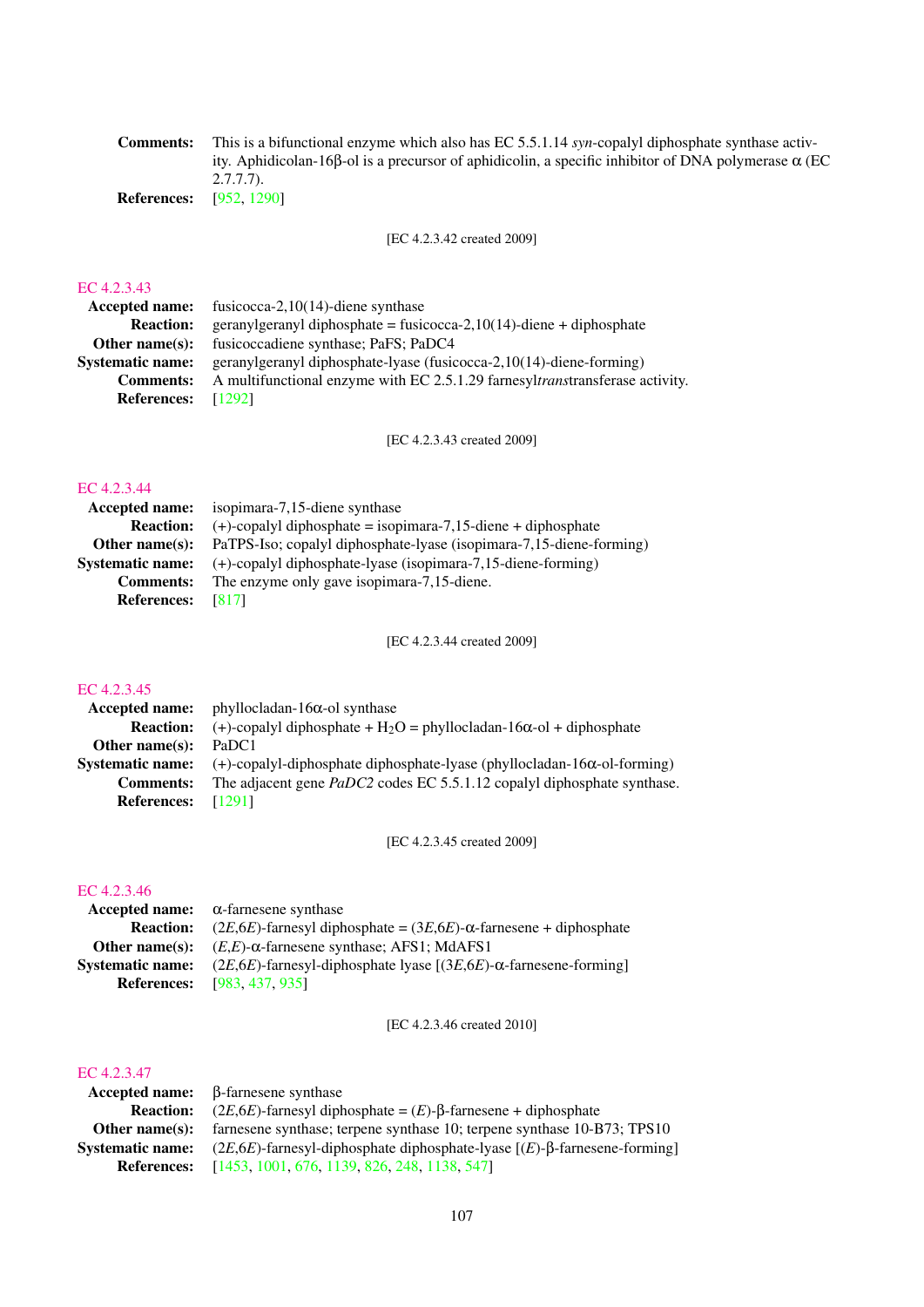#### [EC 4.2.3.48](http://www.enzyme-database.org/query.php?ec=4.2.3.48)

| <b>Accepted name:</b>   | $(3S, 6E)$ -nerolidol synthase                                                                          |
|-------------------------|---------------------------------------------------------------------------------------------------------|
| <b>Reaction:</b>        | $(2E, 6E)$ -farnesyl diphosphate + H <sub>2</sub> O = (3S, 6E)-nerolidol + diphosphate                  |
| Other name $(s)$ :      | $(E)$ -nerolidol synthase; nerolidol synthase; (3S)- $(E)$ -nerolidol synthase; FaNES1                  |
| <b>Systematic name:</b> | $(2E, 6E)$ -farnesyl-diphosphate diphosphate-lyase $[(3S, 6E)$ -nerolidol-forming]                      |
| <b>Comments:</b>        | The enzyme catalyses a step in the formation of $(3E)$ -4,8-dimethylnona-1,3,7-triene, a key signal     |
|                         | molecule in induced plant defense mediated by the attraction of enemies of herbivores $[115]$ . Neroli- |
|                         | dol is a naturally occurring sesquite pene found in the essential oils of many types of plants.         |
| <b>References:</b>      | [7, 115, 291, 37]                                                                                       |
|                         |                                                                                                         |

[EC 4.2.3.48 created 2010]

#### [EC 4.2.3.49](http://www.enzyme-database.org/query.php?ec=4.2.3.49)

| <b>Accepted name:</b>   | $(3R,6E)$ -nerolidol synthase                                                                         |
|-------------------------|-------------------------------------------------------------------------------------------------------|
| <b>Reaction:</b>        | $(2E, 6E)$ -farnesyl diphosphate + H <sub>2</sub> O = $(3R, 6E)$ -nerolidol + diphosphate             |
| Other name $(s)$ :      | terpene synthase 1                                                                                    |
| <b>Systematic name:</b> | $(2E, 6E)$ -farnesyl-diphosphate diphosphate-lyase $[(3R, 6E)$ -nerolidol-forming]                    |
| <b>Comments:</b>        | The enzyme catalyses a step in the formation of $(3E)$ -4,8-dimethylnona-1,3,7-triene, a key signal   |
|                         | molecule in induced plant defense mediated by the attraction of enemies of herbivores [1138]. Neroli- |
|                         | dol is a naturally occurring sesquite pene found in the essential oils of many types of plants.       |
| <b>References:</b>      | [1138]                                                                                                |

[EC 4.2.3.49 created 2010]

#### [EC 4.2.3.50](http://www.enzyme-database.org/query.php?ec=4.2.3.50)

| <b>Accepted name:</b>   | (+)- $\alpha$ -santalene synthase [(2Z,6Z)-farnesyl diphosphate cyclizing]                                                                                                                                                                                                                                                                                                                                                                                                                                                                                                                                                                                                                                                         |
|-------------------------|------------------------------------------------------------------------------------------------------------------------------------------------------------------------------------------------------------------------------------------------------------------------------------------------------------------------------------------------------------------------------------------------------------------------------------------------------------------------------------------------------------------------------------------------------------------------------------------------------------------------------------------------------------------------------------------------------------------------------------|
| <b>Reaction:</b>        | $(2Z, 6Z)$ -farnesyl diphosphate = $(+)$ - $\alpha$ -santalene + diphosphate                                                                                                                                                                                                                                                                                                                                                                                                                                                                                                                                                                                                                                                       |
| Other name $(s)$ :      | SBS (ambiguous)                                                                                                                                                                                                                                                                                                                                                                                                                                                                                                                                                                                                                                                                                                                    |
| <b>Systematic name:</b> | $(2Z, 6Z)$ -farnesyl diphosphate lyase [cyclizing; $(+)$ - $\alpha$ -santalene-forming]                                                                                                                                                                                                                                                                                                                                                                                                                                                                                                                                                                                                                                            |
| <b>Comments:</b>        | The enzyme synthesizes a mixture of sesquiter penology from $(2Z, 6Z)$ -farnesyl diphosphate. Follow-                                                                                                                                                                                                                                                                                                                                                                                                                                                                                                                                                                                                                              |
|                         | ing dephosphorylation of $(2Z, 6Z)$ -farnesyl diphosphate, the $(2Z, 6Z)$ -farnesyl carbocation is converted<br>to either the $(6R)$ - or the $(6S)$ -bisabolyl cations depending on the stereochemistry of the 6,1 closure.<br>The (6R)-bisabolyl cation will then lead to the formation of $(+)$ - $\alpha$ -santalene (EC 4.2.3.50), while the<br>(6S)-bisabolyl cation will give rise to $(+)$ -endo- $\beta$ -bergamotene (see EC 4.2.3.53) as well as $(-)$ -endo-<br>$\alpha$ -bergamotene (see EC 4.2.3.54). Small amounts of (-)-epi- $\beta$ -santalene are also formed from the<br>(6R)-bisabolyl cation and small amounts of $(-)$ -exo- $\alpha$ -bergamotene are formed from the (6S)-bisabolyl<br>cation $[1105]$ . |
| <b>References:</b>      | [1105]                                                                                                                                                                                                                                                                                                                                                                                                                                                                                                                                                                                                                                                                                                                             |
|                         |                                                                                                                                                                                                                                                                                                                                                                                                                                                                                                                                                                                                                                                                                                                                    |

# [EC 4.2.3.50 created 2010]

| Accepted name:          | $\beta$ -phellandrene synthase (neryl-diphosphate-cyclizing)                                        |
|-------------------------|-----------------------------------------------------------------------------------------------------|
| <b>Reaction:</b>        | neryl diphosphate = $\beta$ -phellandrene + diphosphate                                             |
| Other name $(s)$ :      | phellandrene synthase 1; PHS1; monoterpene synthase PHS1                                            |
| <b>Systematic name:</b> | neryl-diphosphate diphosphate-lyase [cyclizing; β-phellandrene-forming]                             |
| <b>Comments:</b>        | The enzyme from <i>Solanum lycopersicum</i> has very poor affinity with geranyl diphosphate as sub- |
|                         | strate. Catalyses the formation of the acyclic myrcene and ocimene as major products in addition to |
|                         | $\beta$ -phellandrene [1124].                                                                       |
| <b>References:</b>      | [1124]                                                                                              |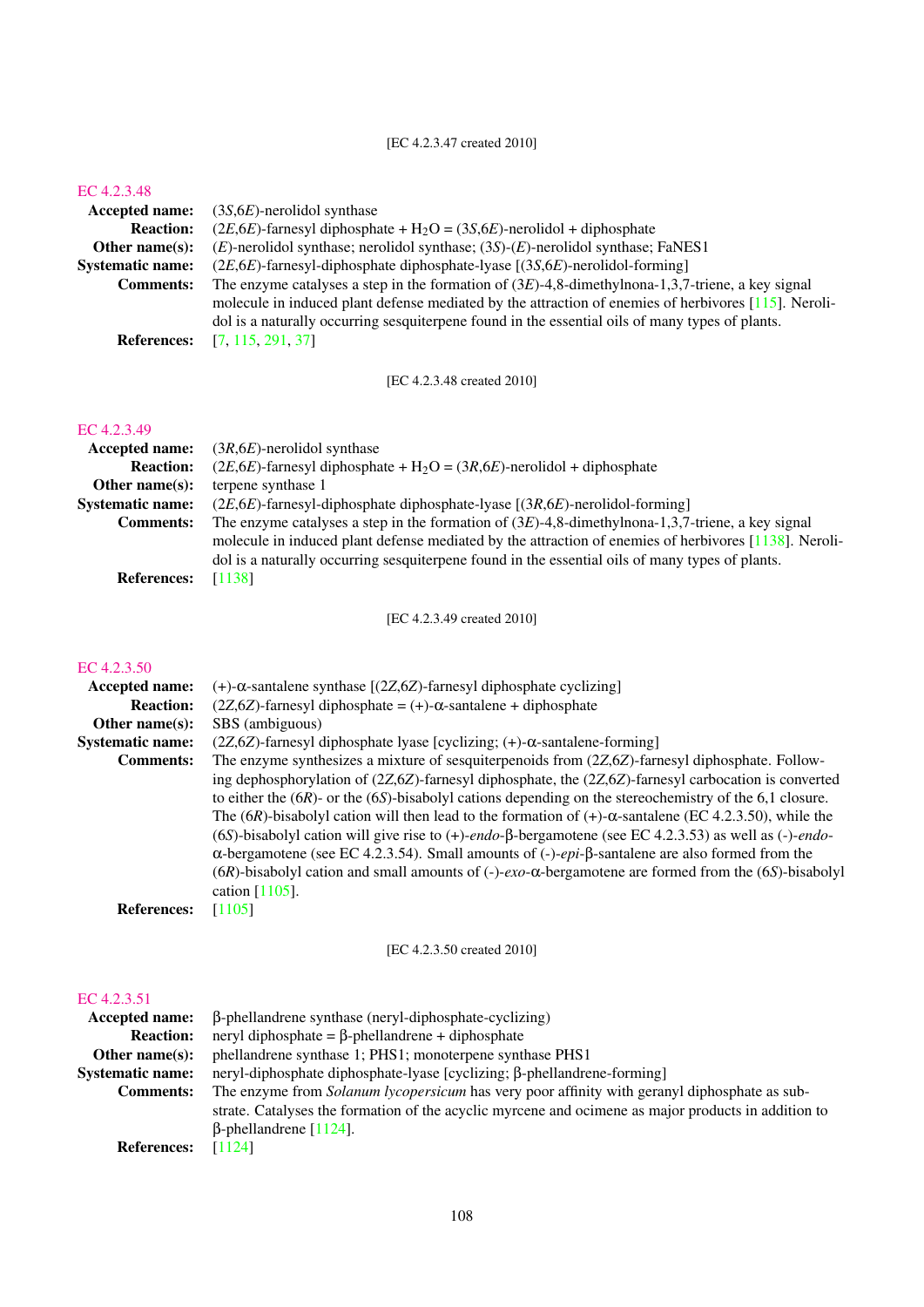| Accepted name:          | $(4S)$ - $\beta$ -phellandrene synthase (geranyl-diphosphate-cyclizing)                                             |
|-------------------------|---------------------------------------------------------------------------------------------------------------------|
| <b>Reaction:</b>        | geranyl diphosphate = $(4S)$ - $\beta$ -phellandrene + diphosphate                                                  |
| Other name $(s)$ :      | phellandrene synthase; $(-)$ - $\beta$ -phellandrene synthase; $(-)$ - $(4S)$ - $\beta$ -phellandrene synthase      |
| <b>Systematic name:</b> | geranyl-diphosphate diphosphate-lyase [cyclizing; (4S)-β-phellandrene-forming]                                      |
| <b>Comments:</b>        | Requires $Mn^{2+}$ . $Mg^{2+}$ is not effective [1115]. Some (-)- $\alpha$ -phellandrene is also formed [1335]. The |
|                         | reaction involves a 1,3-hydride shift $[721]$ .                                                                     |
| <b>References:</b>      | [1115, 106, 1335, 721]                                                                                              |

[EC 4.2.3.52 created 2010]

## [EC 4.2.3.53](http://www.enzyme-database.org/query.php?ec=4.2.3.53)

| <b>Accepted name:</b>   | (+)-endo- $\beta$ -bergamotene synthase [(2Z,6Z)-farnesyl diphosphate cyclizing]                                      |
|-------------------------|-----------------------------------------------------------------------------------------------------------------------|
| <b>Reaction:</b>        | $(2Z, 6Z)$ -farnesyl diphosphate = $(+)$ -endo- $\beta$ -bergamotene + diphosphate                                    |
| Other name $(s)$ :      | SBS (ambiguous)                                                                                                       |
| <b>Systematic name:</b> | (2Z,6Z)-farnesyl diphosphate lyase (cyclizing; (+)-endo-β-bergamotene-forming)                                        |
| <b>Comments:</b>        | The enzyme synthesizes a mixture of sesquiter penology from $(2Z, 6Z)$ -farnesyl diphosphate. Following               |
|                         | dephosphorylation of $(2Z, 6Z)$ -farnesyl diphosphate, the $(2Z, 6Z)$ -farnesyl carbocation is converted to           |
|                         | either the $(6R)$ - or the $(6S)$ -bisabolyl cations depending on the stereochemistry of the 6,1 closure. The         |
|                         | $(6R)$ -bisabolyl cation will then lead to the formation of $(+)$ - $\alpha$ -santalene (see EC 4.2.3.50), while the  |
|                         | (6S)-bisabolyl cation will give rise to $(-)$ -endo- $\alpha$ -bergamotene (see EC 4.2.3.54), as well as $(+)$ -endo- |
|                         | $\beta$ -bergamotene. Small amounts of (-)-epi- $\beta$ -santalene are also formed from the (6R)-bisabolyl cation     |
|                         | and small amounts of (-)-exo- $\alpha$ -bergamotene are formed from the (6S)-bisabolyl cation [1105].                 |
| <b>References:</b>      | [1105]                                                                                                                |

[EC 4.2.3.53 created 2010]

## [EC 4.2.3.54](http://www.enzyme-database.org/query.php?ec=4.2.3.54)

| <b>Accepted name:</b>   | $(-)$ -endo-α-bergamotene synthase [(2Z,6Z)-farnesyl diphosphate cyclizing]                                          |
|-------------------------|----------------------------------------------------------------------------------------------------------------------|
| <b>Reaction:</b>        | $(2Z, 6Z)$ -farnesyl diphosphate = (-)- <i>endo</i> - $\alpha$ -bergamotene + diphosphate                            |
| Other name $(s)$ :      | SBS (ambiguous)                                                                                                      |
| <b>Systematic name:</b> | $(2Z, 6Z)$ -farnesyl diphosphate lyase [cyclizing; (-)-endo- $\alpha$ -bergamotene-forming]                          |
| <b>Comments:</b>        | The enzyme synthesizes a mixture of sesquiterpenoids from (2Z,6Z)-farnesyl diphosphate. Following                    |
|                         | dephosphorylation of $(2Z, 6Z)$ -farnesyl diphosphate, the $(2Z, 6Z)$ -farnesyl carbocation is converted to          |
|                         | either the $(6R)$ - or the $(6S)$ -bisabolyl cations depending on the stereochemistry of the 6,1 closure. The        |
|                         | $(6R)$ -bisabolyl cation will then lead to the formation of $(+)$ - $\alpha$ -santalene (see EC 4.2.3.50), while the |
|                         | (6S)-bisabolyl cation will give rise to (+)-endo- $\beta$ -bergamotene (EC 4.2.3.53) as well as (-)-endo- $\alpha$ - |
|                         | bergamotene. Small amounts of $(-)$ -epi- $\beta$ -santalene are also formed from the $(6R)$ -bisabolyl cation       |
|                         | and small amounts of (-)-exo- $\alpha$ -bergamotene are formed from the (6S)-bisabolyl cation [1105].                |
| <b>References:</b>      | [1105]                                                                                                               |

[EC 4.2.3.54 created 2010]

| <b>Accepted name:</b>   | $(S)$ - $\beta$ -bisabolene synthase                                                                                                                                                                                                                            |
|-------------------------|-----------------------------------------------------------------------------------------------------------------------------------------------------------------------------------------------------------------------------------------------------------------|
| <b>Reaction:</b>        | $(2E, 6E)$ -farnesyl diphosphate = $(S)$ - $\beta$ -bisabolene + diphosphate                                                                                                                                                                                    |
| <b>Systematic name:</b> | $(2E, 6E)$ -farnesyl-diphosphate diphosphate-lyase $[(S)$ - $\beta$ -bisabolene-forming                                                                                                                                                                         |
| <b>Comments:</b>        | The synthesis of $(S)$ - $\beta$ -macrocarpene from $(2E, 6E)$ -farnesyl diphosphate proceeds in two steps.                                                                                                                                                     |
|                         | The first step is the cyclization to $(S)$ - $\beta$ -bisabolene. The second step is the isomerization to $(S)$ - $\beta$ -<br>macrocarpene (cf. EC 5.5.1.17, (S)- $\beta$ -macrocarpene synthase). The enzyme requires $Mg^{2+}$ or $Mn^{2+}$<br>for activity. |
| <b>References:</b>      | [386]                                                                                                                                                                                                                                                           |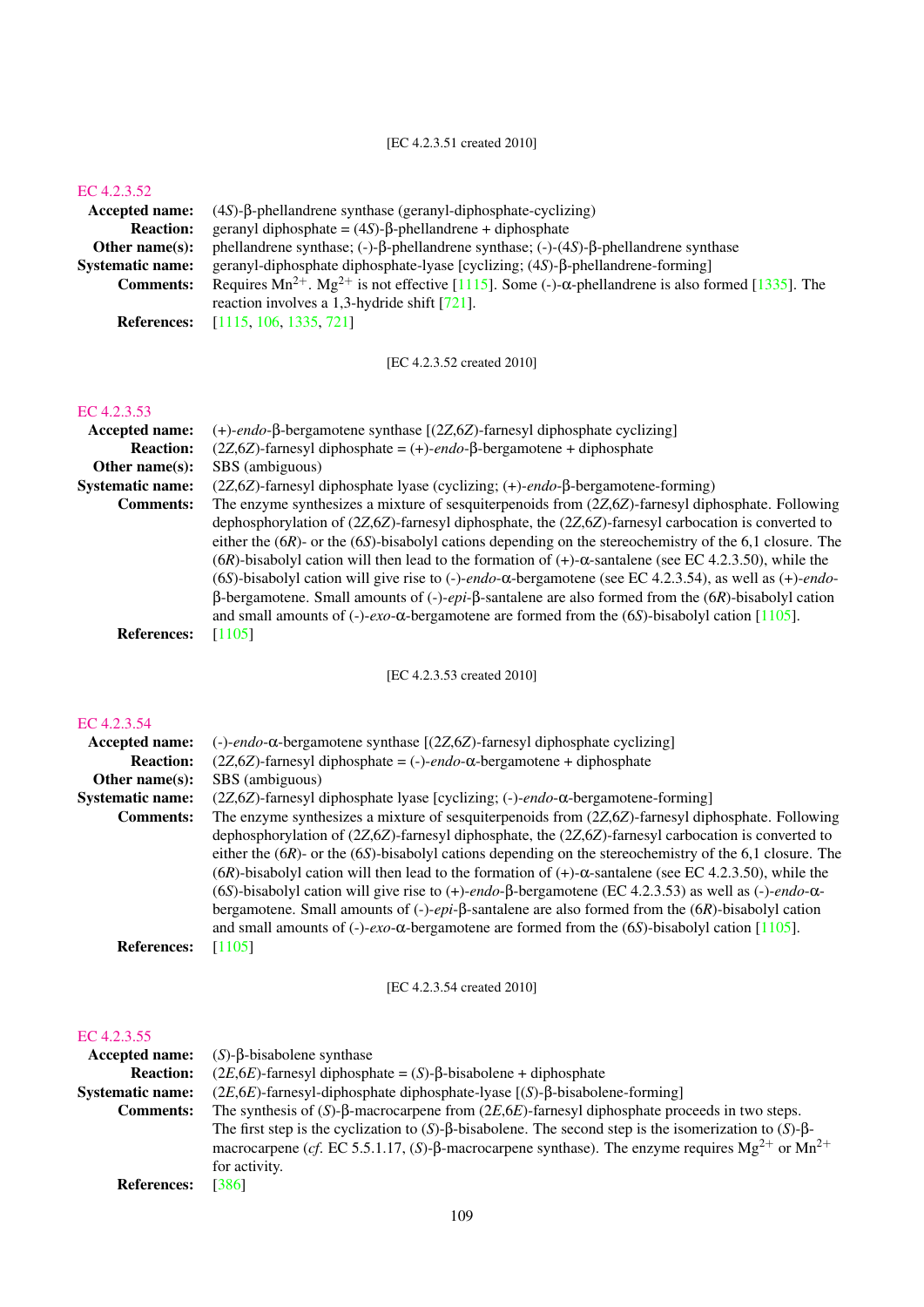#### [EC 4.2.3.55 created 2011]

#### [EC 4.2.3.56](http://www.enzyme-database.org/query.php?ec=4.2.3.56)

|                                | Accepted name: $\gamma$ -humulene synthase                                       |
|--------------------------------|----------------------------------------------------------------------------------|
| <b>Reaction:</b>               | $(2E, 6E)$ -farnesyl diphosphate = $\gamma$ -humulene + diphosphate              |
|                                | <b>Other name(s):</b> humulene cyclase                                           |
| <b>Systematic name:</b>        | $(2E, 6E)$ -farnesyl-diphosphate diphosphate-lyase ( $\gamma$ -humulene-forming) |
| <b>References:</b> [1212, 768] |                                                                                  |

[EC 4.2.3.56 created 2011]

#### [EC 4.2.3.57](http://www.enzyme-database.org/query.php?ec=4.2.3.57)

|                         | Accepted name: $(-)-\beta$ -caryophyllene synthase                                                      |
|-------------------------|---------------------------------------------------------------------------------------------------------|
| <b>Reaction:</b>        | $(2E, 6E)$ -farnesyl diphosphate = (-)- $\beta$ -caryophyllene + diphosphate                            |
| Other name $(s)$ :      | $\beta$ -caryophyllene synthase; (2E,6E)-farnesyl-diphosphate diphosphate-lyase (caryophyllene-forming) |
| <b>Systematic name:</b> | $(2E, 6E)$ -farnesyl-diphosphate diphosphate-lyase [(-)-β-caryophyllene-forming]                        |
| <b>Comments:</b>        | Widely distributed in higher plants, cf. EC 4.2.3.89 (+)- $\beta$ -caryophyllene synthase.              |
| <b>References:</b>      | [161]                                                                                                   |
|                         |                                                                                                         |

[EC 4.2.3.57 created 2011, modified 2011]

#### [EC 4.2.3.58](http://www.enzyme-database.org/query.php?ec=4.2.3.58)

| longifolene synthase                                                                                    |
|---------------------------------------------------------------------------------------------------------|
| $(2E.6E)$ -farnesyl diphosphate = longifolene + diphosphate                                             |
| $(2E, 6E)$ -farnesyl-diphosphate diphosphate-lyase (longifolene-forming)                                |
| As well as 61% longifolene the enzyme gives 15% of $\alpha$ -longipinene, 6% longicyclene and traces of |
| other sesquiterpenoids.                                                                                 |
| [817]                                                                                                   |
|                                                                                                         |

[EC 4.2.3.58 created 2011]

#### [EC 4.2.3.59](http://www.enzyme-database.org/query.php?ec=4.2.3.59)

| <b>Systematic name:</b> $(2E.6E)$ -farnesyl-diphosphate diphosphate-lyase $[(E)$ - $\gamma$ -bisabolene-forming |
|-----------------------------------------------------------------------------------------------------------------|
|                                                                                                                 |
|                                                                                                                 |

[EC 4.2.3.59 created 2011]

## [EC 4.2.3.60](http://www.enzyme-database.org/query.php?ec=4.2.3.60)

|                          | <b>Accepted name:</b> germacrene C synthase                                   |
|--------------------------|-------------------------------------------------------------------------------|
|                          | <b>Reaction:</b> $(2E.6E)$ -farnesyl diphosphate = germacrene C + diphosphate |
| <b>Systematic name:</b>  | $(2E, 6E)$ -farnesyl-diphosphate diphosphate-lyase (germacrene-C-forming)     |
| <b>References:</b> [228] |                                                                               |

[EC 4.2.3.60 created 2011]

| <b>Accepted name:</b> 5-epiaristolochene synthase                                                                   |
|---------------------------------------------------------------------------------------------------------------------|
| <b>Reaction:</b> $(2E, 6E)$ -farnesyl diphosphate = $(+)$ -5-epiaristolochene + diphosphate                         |
| Other name(s): 5-epi-aristolochene synthase; tobacco epiaristolochene synthase; farnesyl pyrophosphate cyclase (am- |
| biguous); EAS; TEAS                                                                                                 |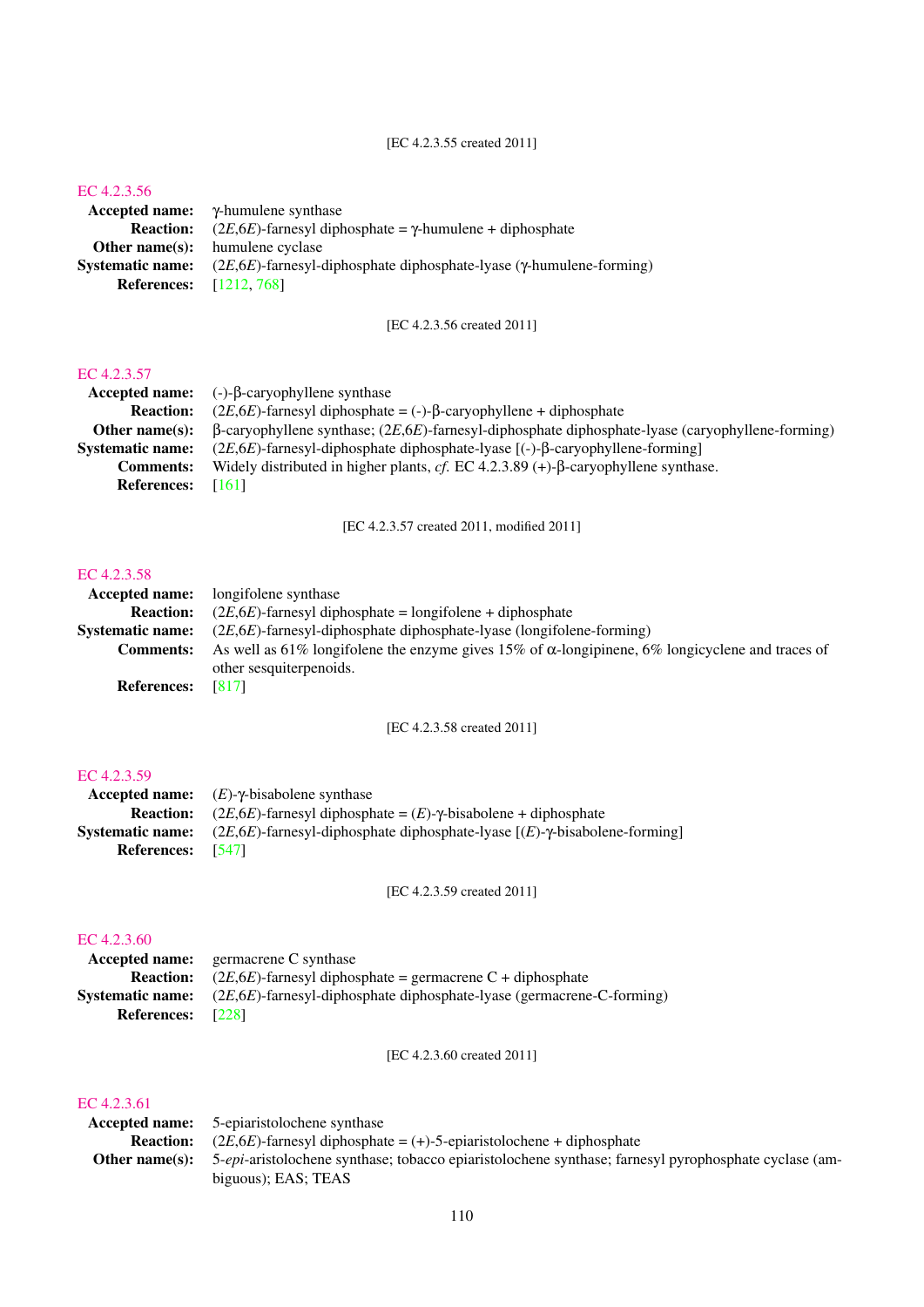| <b>Systematic name:</b> $(2E, 6E)$ -farnesyl-diphosphate diphosphate-lyase $[(+)$ -5-epiaristolochene-forming    |
|------------------------------------------------------------------------------------------------------------------|
| <b>Comments:</b> Initial cyclization gives (+)-germacrene A in an enzyme bound form which is not released to the |
| medium.                                                                                                          |
| <b>References:</b> [55, 1211, 54, 1077, 107, 956]                                                                |

[EC 4.2.3.61 created 2011]

#### [EC 4.2.3.62](http://www.enzyme-database.org/query.php?ec=4.2.3.62)

| Accepted name:          | $(-)$ -γ-cadinene synthase [(2 <i>Z</i> , 6 <i>E</i> )-farnesyl diphosphate cyclizing]                     |
|-------------------------|------------------------------------------------------------------------------------------------------------|
| <b>Reaction:</b>        | $(2Z, 6E)$ -farnesyl diphosphate = (-)- $\gamma$ -cadinene + diphosphate                                   |
|                         | <b>Other name(s):</b> $(-)-\gamma$ -cadinene cyclase                                                       |
| <b>Systematic name:</b> | $(2Z, 6E)$ -farnesyl-diphosphate diphosphate-lyase $[(-)$ - $\gamma$ -cadinene-forming                     |
| <b>Comments:</b>        | Isolated from the liverwort <i>Heteroscyphus planus</i> . cf EC 4.2.3.92 (+)- $\gamma$ -cadinene synthase. |
| <b>References:</b>      | [910]                                                                                                      |

[EC 4.2.3.62 created 2011, modified 2011]

## [EC 4.2.3.63](http://www.enzyme-database.org/query.php?ec=4.2.3.63)

|                               | <b>Accepted name:</b> $(+)$ -cubenene synthase                                                  |
|-------------------------------|-------------------------------------------------------------------------------------------------|
| <b>Reaction:</b>              | $(2E.6E)$ -farnesyl diphosphate = (+)-cubenene + diphosphate                                    |
|                               | <b>Systematic name:</b> (2E,6E)-farnesyl-diphosphate diphosphate-lyase $[(+)$ -cubenene-forming |
|                               | <b>Comments:</b> Requires $Mg^{2+}$ .                                                           |
| <b>References:</b> [911, 910] |                                                                                                 |

[EC 4.2.3.63 created 2011]

#### [EC 4.2.3.64](http://www.enzyme-database.org/query.php?ec=4.2.3.64)

|                         | Accepted name: $(+)$ -epicubenol synthase                                                                  |
|-------------------------|------------------------------------------------------------------------------------------------------------|
| <b>Reaction:</b>        | $(2E, 6E)$ -farnesyl diphosphate + H <sub>2</sub> O = (+)-epicubenol + diphosphate                         |
| Other name $(s)$ :      | farnesyl pyrophosphate cyclase (ambiguous)                                                                 |
| <b>Systematic name:</b> | $(2E, 6E)$ -farnesyl-diphosphate diphosphate-lyase $[(+)$ -epicubenol-forming]                             |
| <b>Comments:</b>        | Requires $Mg^{2+}$ . In the bacteria <i>Streptomyces</i> and the liverwort Heteroscyphus the (+)-isomer is |
|                         | formed in contrast to higher plants where the (-)-isomer is formed.                                        |
|                         | <b>References:</b> [172, 173, 174, 911, 910]                                                               |

[EC 4.2.3.64 created 2011]

#### [EC 4.2.3.65](http://www.enzyme-database.org/query.php?ec=4.2.3.65)

|                         | <b>Accepted name:</b> zingiberene synthase                               |
|-------------------------|--------------------------------------------------------------------------|
| <b>Reaction:</b>        | $(2E, 6E)$ -farnesyl diphosphate = zingiberene + diphosphate             |
| Other name $(s)$ :      | $\alpha$ -zingiberene synthase; ZIS                                      |
| <b>Systematic name:</b> | $(2E, 6E)$ -farnesyl-diphosphate diphosphate-lyase (zingiberene-forming) |
| <b>References:</b>      | [275]                                                                    |

[EC 4.2.3.65 created 2011]

|                    | $Accepted name: \beta$ -selinene cyclase                                                           |
|--------------------|----------------------------------------------------------------------------------------------------|
| <b>Reaction:</b>   | $(2E, 6E)$ -farnesyl diphosphate = $\beta$ -selinene + diphosphate                                 |
| Systematic name:   | $(2E, 6E)$ -farnesyl-diphosphate diphosphate-lyase ( $\beta$ -selinene-forming)                    |
| <b>Comments:</b>   | Initial cyclization gives $(+)$ -germacrene A in an enzyme bound form which is not released to the |
|                    | medium.                                                                                            |
| <b>References:</b> | <b>1801</b>                                                                                        |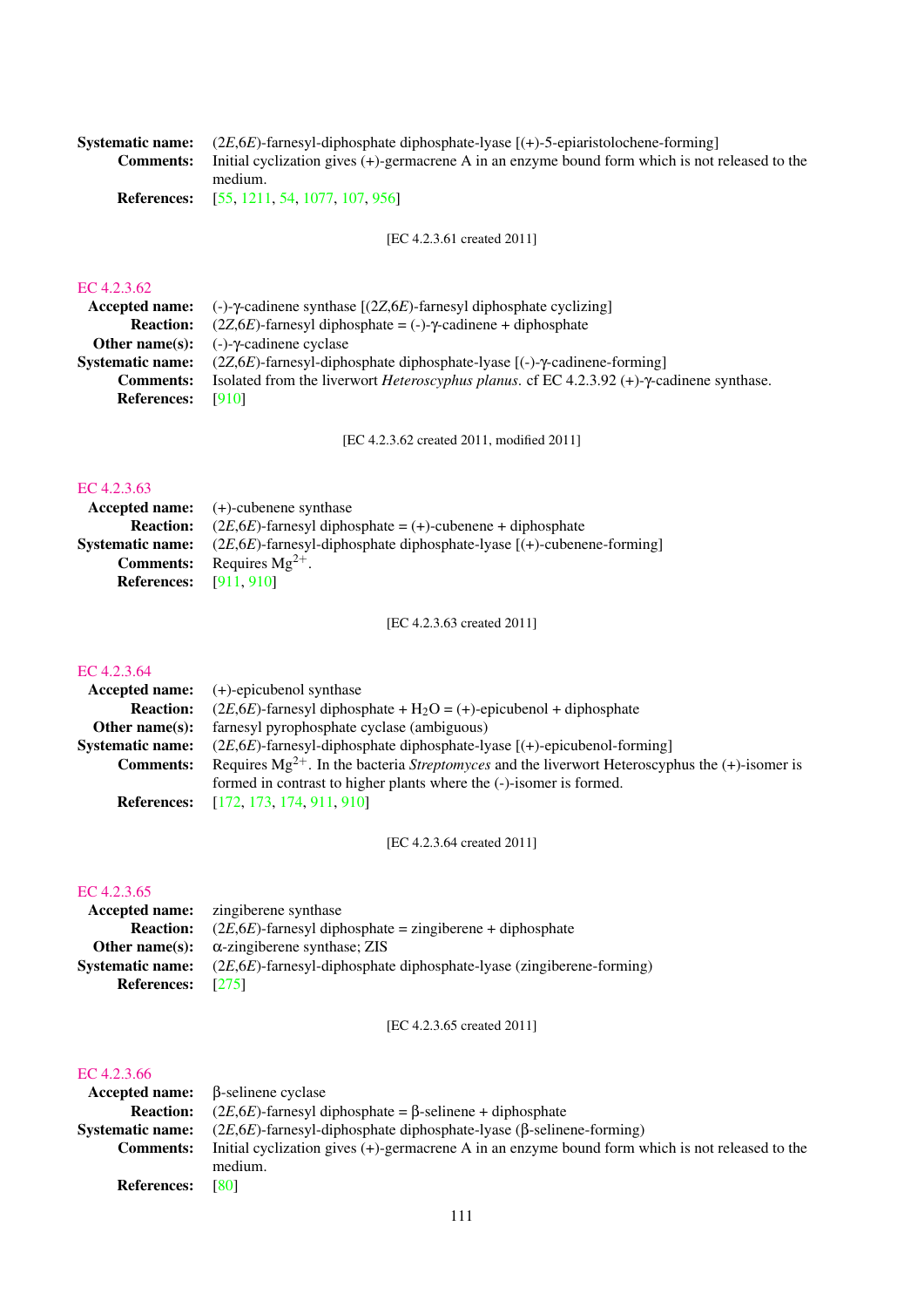| <b>Accepted name:</b>   | <i>cis</i> -muuroladiene synthase                                                               |
|-------------------------|-------------------------------------------------------------------------------------------------|
| <b>Reaction:</b>        | $(1)$ (2E,6E)-farnesyl diphosphate = cis-muurola-3,5-diene + diphosphate                        |
|                         | $(2)$ (2E,6E)-farnesyl diphosphate = cis-muurola-4(14),5-diene + diphosphate                    |
| Other name $(s)$ :      | MxpSS1                                                                                          |
| <b>Systematic name:</b> | $(2E, 6E)$ -farnesyl-diphosphate diphosphate-lyase ( <i>cis</i> -muuroladiene-forming)          |
| <b>Comments:</b>        | The recombinant enzyme from black peppermint (Mentha x piperita) gave a mixture of cis-muurola- |
|                         | 3,5-diene (45%) and <i>cis</i> -muurola-4(14),5-diene (43%).                                    |
| <b>References:</b>      | [1027]                                                                                          |

[EC 4.2.3.67 created 2011]

#### [EC 4.2.3.68](http://www.enzyme-database.org/query.php?ec=4.2.3.68)

|                         | Accepted name: $\beta$ -eudesmol synthase                                                                                      |
|-------------------------|--------------------------------------------------------------------------------------------------------------------------------|
| <b>Reaction:</b>        | $(2E, 6E)$ -farnesyl diphosphate + H <sub>2</sub> O = $\beta$ -eudesmol + diphosphate                                          |
| <b>Systematic name:</b> | $(2E, 6E)$ -farnesyl-diphosphate diphosphate-lyase ( $\beta$ -eudesmol-forming)                                                |
| <b>Comments:</b>        | The recombinant enzyme from ginger (Zingiber zerumbet) gives $62.6\%$ B-eudesmol, $16.8\%$ 10-epi-                             |
|                         | $\gamma$ -eudesmol (cf. EC 4.2.3.84, 10-epi- $\gamma$ -eudesmol synthase), 10% $\alpha$ -eudesmol (cf. EC 4.2.3.85, $\alpha$ - |
|                         | eudesmol synthase), and 5.6% aristolene.                                                                                       |
| <b>References:</b>      | [1417]                                                                                                                         |

[EC 4.2.3.68 created 2011, modified 2011, modified 2012]

#### [EC 4.2.3.69](http://www.enzyme-database.org/query.php?ec=4.2.3.69)

| <b>Accepted name:</b>   | $(+)$ - $\alpha$ -barbatene synthase                                                                          |
|-------------------------|---------------------------------------------------------------------------------------------------------------|
| <b>Reaction:</b>        | $(2E, 6E)$ -farnesyl diphosphate = (+)- $\alpha$ -barbatene + diphosphate                                     |
| Other name $(s)$ :      | <b>AtBS</b>                                                                                                   |
| <b>Systematic name:</b> | $(2E, 6E)$ -farnesyl-diphosphate diphosphate-lyase [(+)- $\alpha$ -barbatene-forming]                         |
| <b>Comments:</b>        | The recombinant enzyme from the plant Arabidopsis thaliana produces $27.3\%$ $\alpha$ -barbatene, 17.8%       |
|                         | thujopsene (cf. EC 4.2.3.79, thujopsene synthase) and $9.9\%$ $\beta$ -chamigrene (cf. EC 4.2.3.78, $\beta$ - |
|                         | chamigrene synthase) [ $1379$ ] plus traces of other sesquiterpenoids [ $1271$ ].                             |
| <b>References:</b>      | [1379, 1271]                                                                                                  |

[EC 4.2.3.69 created 2011, modified 2012]

#### [EC 4.2.3.70](http://www.enzyme-database.org/query.php?ec=4.2.3.70)

| <b>Accepted name:</b> | patchoulol synthase                                                           |
|-----------------------|-------------------------------------------------------------------------------|
| <b>Reaction:</b>      | $(2E.6E)$ -farnesyl diphosphate + H <sub>2</sub> O = patchoulol + diphosphate |
| Systematic name:      | $(2E, 6E)$ -farnesyl-diphosphate diphosphate-lyase (patchoulol-forming)       |
|                       | <b>References:</b> [253, 902, 354]                                            |

[EC 4.2.3.70 created 2011]

### [EC 4.2.3.71](http://www.enzyme-database.org/query.php?ec=4.2.3.71)

|                             | <b>Accepted name:</b> $(E,E)$ -germacrene B synthase                                                                 |
|-----------------------------|----------------------------------------------------------------------------------------------------------------------|
|                             | <b>Reaction:</b> (2 <i>E</i> ,6 <i>E</i> )-farnesyl diphosphate = ( <i>E</i> , <i>E</i> )-germacrene B + diphosphate |
|                             | <b>Systematic name:</b> $(2E,6E)$ -farnesyl-diphosphate diphosphate-lyase $[(E,E)$ -germacrene-B-forming             |
| <b>References:</b> $[1316]$ |                                                                                                                      |

[EC 4.2.3.71 created 2011]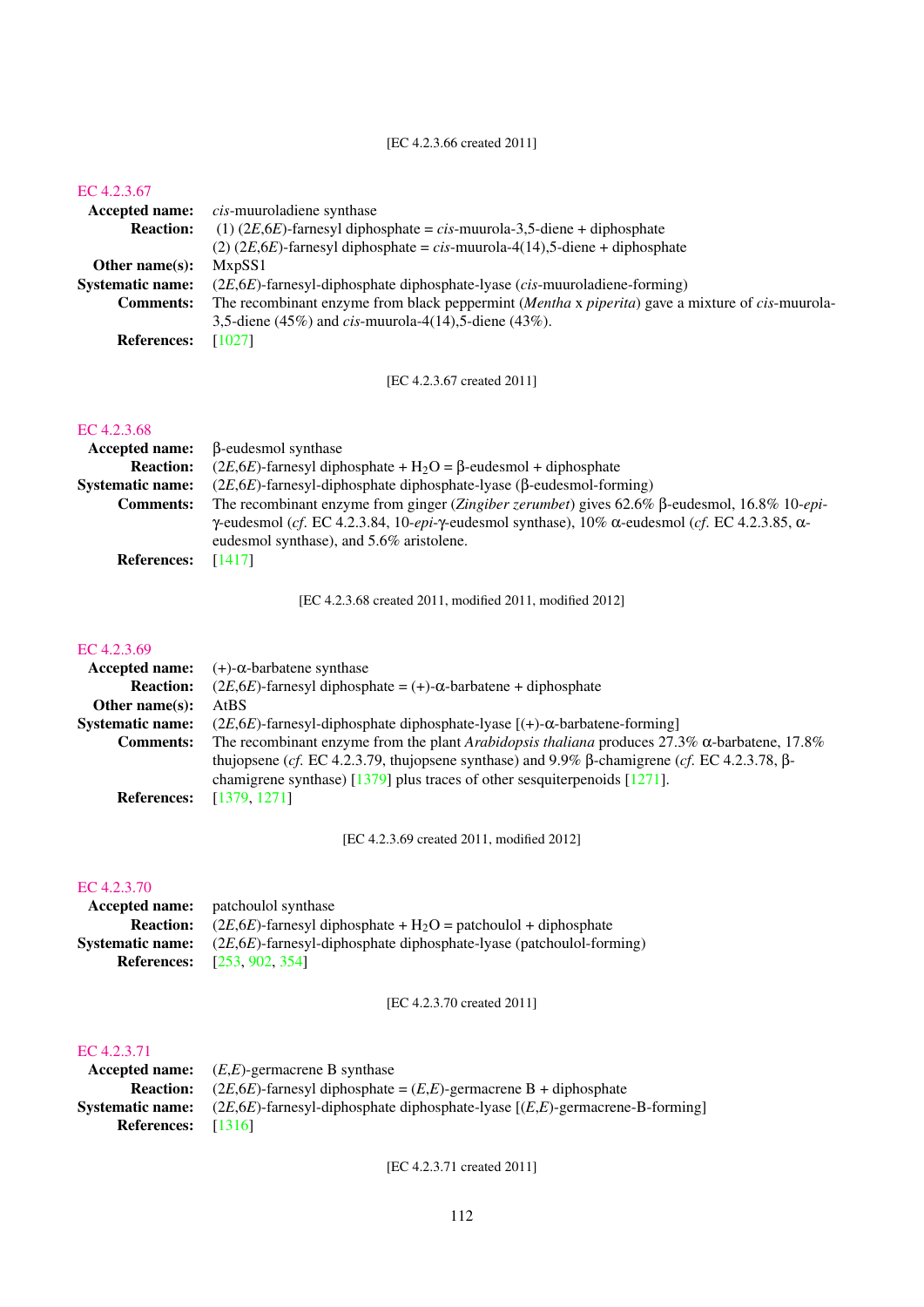| $\alpha$ -gurjunene synthase<br>Accepted name:                                                                        |  |
|-----------------------------------------------------------------------------------------------------------------------|--|
| $(2E, 6E)$ -farnesyl diphosphate = (-)- $\alpha$ -gurjunene + diphosphate<br><b>Reaction:</b>                         |  |
| $(2E, 6E)$ -farnesyl-diphosphate diphosphate-lyase $[(-)-\alpha$ -gurjunene-forming<br><b>Systematic name:</b>        |  |
| Initial cyclization probably gives biyclogermacrene in an enzyme bound form which is not released<br><b>Comments:</b> |  |
| to the medium. The enzyme from <i>Solidago canadensis</i> also forms a small amount of $(+)$ - $\gamma$ -gurjunene    |  |
| $[1133]$ .                                                                                                            |  |
| [1133]<br><b>References:</b>                                                                                          |  |

[EC 4.2.3.72 created 2011]

#### [EC 4.2.3.73](http://www.enzyme-database.org/query.php?ec=4.2.3.73)

| <b>Accepted name:</b>   | valencene synthase                                                                                                  |
|-------------------------|---------------------------------------------------------------------------------------------------------------------|
| <b>Reaction:</b>        | $(2E, 6E)$ -farnesyl diphosphate = (+)-valencene + diphosphate                                                      |
| <b>Systematic name:</b> | $(2E, 6E)$ -farnesyl-diphosphate diphosphate-lyase (valencene-forming)                                              |
| <b>Comments:</b>        | The recombinant enzyme from <i>Vitis vinifera</i> gave 49.5% (+)-valencene and 35.5% (-)-7- <i>epi</i> - $\alpha$ - |
|                         | selinene. Initial cyclization gives $(+)$ -germacrene A in an enzyme bound form which is not released               |
|                         | to the medium.                                                                                                      |
| <b>References:</b>      | [790]                                                                                                               |

[EC 4.2.3.73 created 2011]

## [EC 4.2.3.74](http://www.enzyme-database.org/query.php?ec=4.2.3.74)

| Accepted name:          | presilphiperfolanol synthase                                                                                   |
|-------------------------|----------------------------------------------------------------------------------------------------------------|
| <b>Reaction:</b>        | $(2E, 6E)$ -farnesyl diphosphate + H <sub>2</sub> O = presilphiperfolan-8 $\beta$ -ol + diphosphate            |
| Other name $(s)$ :      | BcBOT2, CND15                                                                                                  |
| <b>Systematic name:</b> | $(2E,6E)$ -farnesyl-diphosphate diphosphohydrolase (presilphiperfolan-8 $\beta$ -ol-forming)                   |
| <b>Comments:</b>        | Requires $Mg^{2+}$ . Presilphiperfolan-8 $\beta$ -ol is the precursor of botrydial, a phytotoxic sesquiterpene |
|                         | metabolite secreted by the fungus <i>Botryotinia fuckeliana (Botrytis cinerea)</i> , the causal agent of gray  |
|                         | mold disease in plants.                                                                                        |
| <b>References:</b>      | [1007, 1342]                                                                                                   |

[EC 4.2.3.74 created 2011]

#### [EC 4.2.3.75](http://www.enzyme-database.org/query.php?ec=4.2.3.75)

| Accepted name:          | $(-)$ -germacrene D synthase                                                                                        |
|-------------------------|---------------------------------------------------------------------------------------------------------------------|
| <b>Reaction:</b>        | $(2E, 6E)$ -farnesyl diphosphate = (-)-germacrene D + diphosphate                                                   |
| <b>Systematic name:</b> | $(2E, 6E)$ -farnesyl-diphosphate diphosphate-lyase $[(-)$ -germacrene-D-forming                                     |
| <b>Comments:</b>        | In Solidago canadensis the biosynthesis results in the $pro-R$ hydrogen at C-1 of the farnesy diphos-               |
|                         | phate ending up at C-11 of the $(-)$ -germacrene D [1134]. With <i>Streptomyces coelicolor</i> the <i>pro-S</i> hy- |
|                         | drogen at C-1 ends up at C-11 of the $(-)$ -germacrene D [492].                                                     |
| <b>References:</b>      | [1134, 492, 790, 1025]                                                                                              |

[EC 4.2.3.75 created 2011]

## [EC 4.2.3.76](http://www.enzyme-database.org/query.php?ec=4.2.3.76)

|                                | Accepted name: $(+)-\delta$ -selinene synthase                                                                       |
|--------------------------------|----------------------------------------------------------------------------------------------------------------------|
| <b>Reaction:</b>               | $(2E, 6E)$ -farnesyl diphosphate = (+)- $\delta$ -selinene + diphosphate                                             |
|                                | <b>Systematic name:</b> $(2E, 6E)$ -farnesyl-diphosphate diphosphate-lyase $[ (+)-\delta$ -selinene-forming          |
|                                | <b>Comments:</b> Initial cyclization gives germacrene C in an enzyme bound form which is not released to the medium. |
| <b>References:</b> [1212, 768] |                                                                                                                      |

[EC 4.2.3.76 created 2011]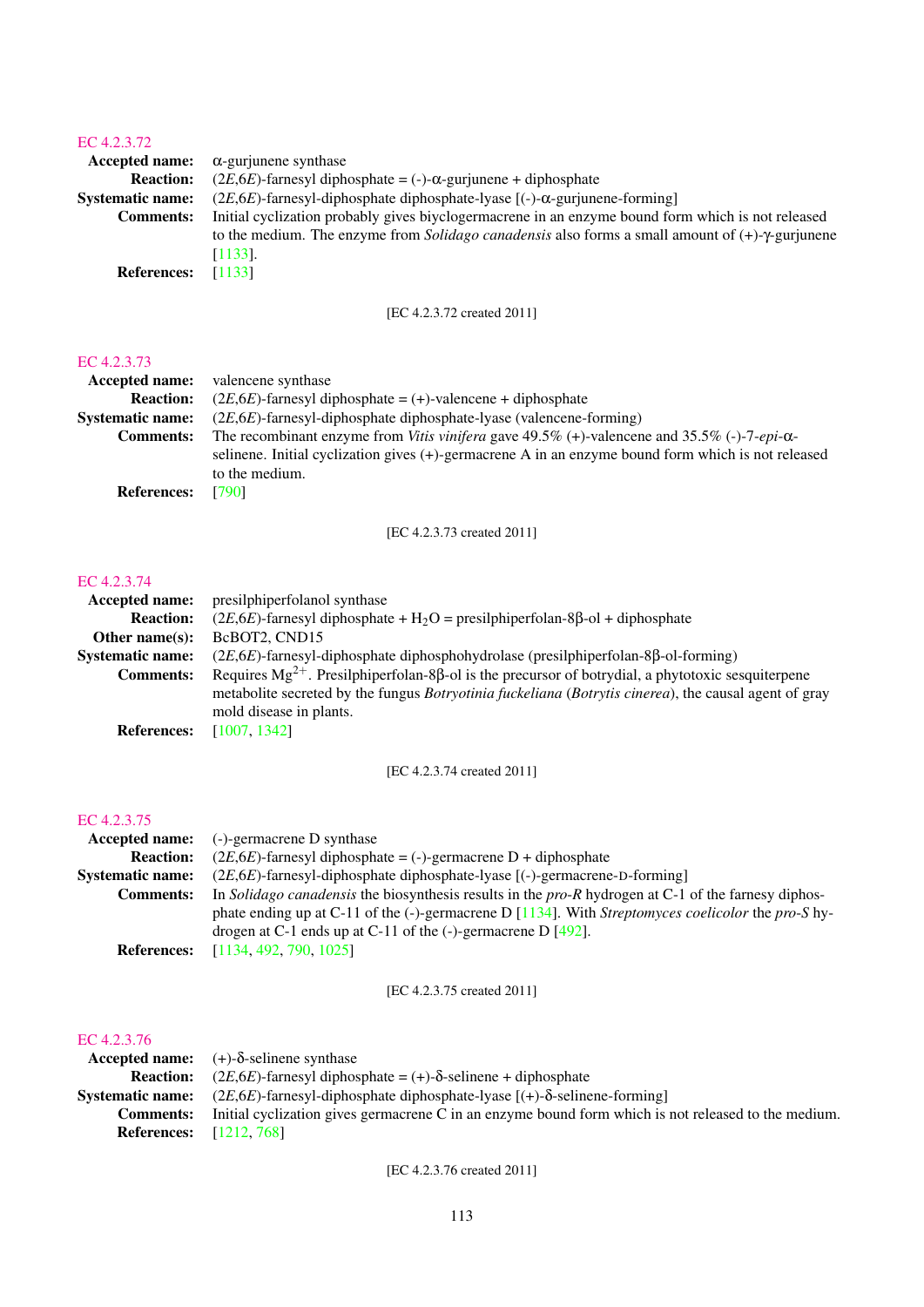| EC 4.2.3.77             |                                                                                                                    |
|-------------------------|--------------------------------------------------------------------------------------------------------------------|
|                         | <b>Accepted name:</b> $(+)$ -germacrene D synthase                                                                 |
| <b>Reaction:</b>        | $(2E, 6E)$ -farnesyl diphosphate = (+)-germacrene D + diphosphate                                                  |
| <b>Systematic name:</b> | $(2E, 6E)$ -farnesyl-diphosphate diphosphate-lyase $[(+)$ -germacrene-D-forming                                    |
| <b>Comments:</b>        | Requires $Mg^{2+}$ , $Mn^{2+}$ , $Ni^{2+}$ or $Co^{2+}$ . The formation of (+)-germacrene D involves a 1,2-hydride |
|                         | shift whereas for $(-)$ -germacrene D there is a 1,3-hydride shift (see EC 4.2.3.75).                              |
| <b>References:</b>      | [1003]                                                                                                             |
|                         |                                                                                                                    |

[EC 4.2.3.77 created 2011]

#### [EC 4.2.3.78](http://www.enzyme-database.org/query.php?ec=4.2.3.78)

| Accepted name:          | $\beta$ -chamigrene synthase                                                                           |
|-------------------------|--------------------------------------------------------------------------------------------------------|
| <b>Reaction:</b>        | $(2E, 6E)$ -farnesyl diphosphate = (+)- $\beta$ -chamigrene + diphosphate                              |
| <b>Systematic name:</b> | $(2E, 6E)$ -farnesyl diphosphate lyase (cyclizing, $(+)$ - $\beta$ -chamigrene-forming)                |
| <b>Comments:</b>        | The recombinant enzyme from the plant Arabidopsis thaliana produces $27.3\%$ (+)- $\alpha$ -barbatene, |
|                         | 17.8% (+)-thujopsene and 9.9% (+)- $\beta$ -chamigrene [1379] plus traces of other sesquiterpenoids    |
|                         | [ $1271$ ]. See EC 4.2.3.69 (+)- $\alpha$ -barbatene synthase, and EC 4.2.3.79 thujopsene synthase.    |
| <b>References:</b>      | [1379, 1271]                                                                                           |
|                         |                                                                                                        |

[EC 4.2.3.78 created 2011]

#### [EC 4.2.3.79](http://www.enzyme-database.org/query.php?ec=4.2.3.79)

| Accepted name:          | thujopsene synthase                                                                                      |
|-------------------------|----------------------------------------------------------------------------------------------------------|
| <b>Reaction:</b>        | $(2E, 6E)$ -farnesyl diphosphate = (+)-thujopsene + diphosphate                                          |
| <b>Systematic name:</b> | $(2E, 6E)$ -farnesyl diphosphate lyase (cyclizing, $(+)$ -thujopsene-forming)                            |
| <b>Comments:</b>        | The recombinant enzyme from the plant Arabidopsis thaliana produces $27.3\%$ (+)- $\alpha$ -barbatene,   |
|                         | 17.8% (+)-thujopsene and 9.9% (+)- $\beta$ -chamigrene [1379] plus traces of other sesquiterpenoids      |
|                         | [1271]. See EC 4.2.3.69 (+)- $\alpha$ -barbatene synthase, and EC 4.2.3.78 $\beta$ -chamigrene synthase. |
| <b>References:</b>      | [1379, 1271]                                                                                             |

[EC 4.2.3.79 created 2011]

## [EC 4.2.3.80](http://www.enzyme-database.org/query.php?ec=4.2.3.80)

|                         | Accepted name: $\alpha$ -longipinene synthase                                                        |
|-------------------------|------------------------------------------------------------------------------------------------------|
| <b>Reaction:</b>        | $(2E, 6E)$ -farnesyl diphosphate = $\alpha$ -longipinene + diphosphate                               |
| <b>Systematic name:</b> | $(2E, 6E)$ -farnesyl-diphosphate diphosphate-lyase $(\alpha$ -longipinene-forming)                   |
| <b>Comments:</b>        | The enzyme from Norway spruce produces longifolene as the main product ( $cf.$ EC 4.2.3.58, longifo- |
|                         | lene synthase). $\alpha$ -Longipinene constitutes about 15% of the total products.                   |
| <b>References:</b>      | [817, 681]                                                                                           |

[EC 4.2.3.80 created 2011]

## [EC 4.2.3.81](http://www.enzyme-database.org/query.php?ec=4.2.3.81)

| Accepted name:          | $exo$ - $\alpha$ -bergamotene synthase                                                                                 |
|-------------------------|------------------------------------------------------------------------------------------------------------------------|
| <b>Reaction:</b>        | $(2E, 6E)$ -farnesyl diphosphate = (-)- <i>exo</i> - $\alpha$ -bergamotene + diphosphate                               |
| Other name $(s)$ :      | <i>trans</i> - $\alpha$ -bergamotene synthase; LaBERS (gene name)                                                      |
| <b>Systematic name:</b> | $(2E, 6E)$ -farnesyl diphosphate lyase (cyclizing, $(-)$ -exo- $\alpha$ -bergamotene-forming)                          |
| <b>Comments:</b>        | The enzyme synthesizes a mixture of sesquiterpenoids from $(2E,6E)$ -farnesyl diphosphate. As well                     |
|                         | as (-)-exo- $\alpha$ -bergamotene (74%) there were (E)-nerolidol (10%), (Z)- $\alpha$ -bisabolene (6%), (E)- $\beta$ - |
|                         | farnesene (5%) and $\beta$ -sesquiphellandrene (1%).                                                                   |
| <b>References:</b>      | [1139, 726]                                                                                                            |

[EC 4.2.3.81 created 2011]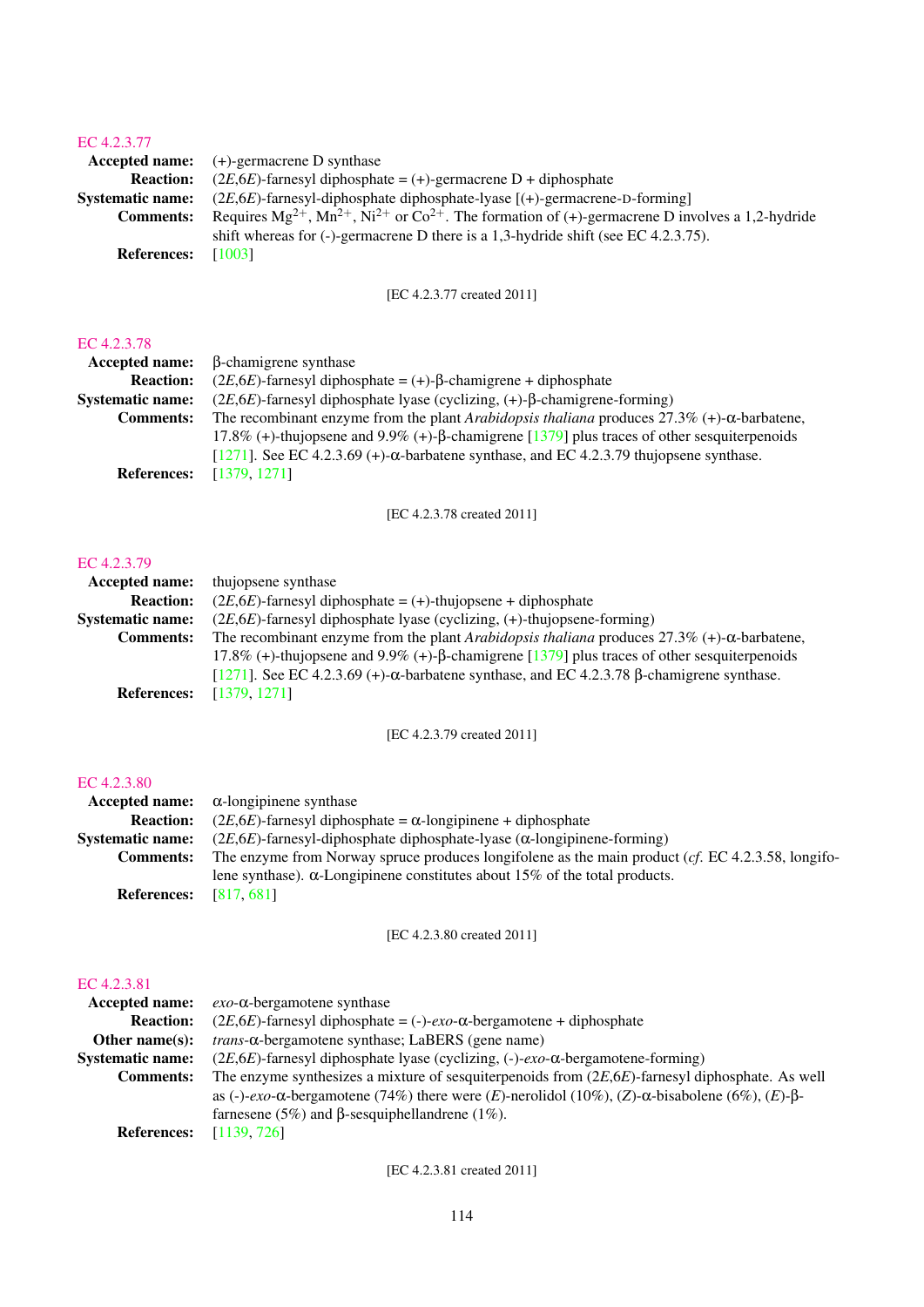| $13.7 + 2.3.02$         |                                                                                                                                              |
|-------------------------|----------------------------------------------------------------------------------------------------------------------------------------------|
| <b>Accepted name:</b>   | $\alpha$ -santalene synthase                                                                                                                 |
| <b>Reaction:</b>        | $(2E, 6E)$ -farnesyl diphosphate = (+)- $\alpha$ -santalene + diphosphate                                                                    |
| <b>Systematic name:</b> | $(2E, 6E)$ -farnesyl diphosphate lyase (cyclizing, $(+)$ - $\alpha$ -santalene-forming)                                                      |
| <b>Comments:</b>        | The enzyme synthesizes a mixture of sesquiterpenoids from $(2E,6E)$ -farnesyl diphosphate. As well                                           |
|                         | as (+)- $\alpha$ -santalene, (-)- $\beta$ -santalene and (-)- $exo$ - $\alpha$ -bergamotene are formed with traces of (+)- $epi$ - $\beta$ - |
|                         | santalene. See EC 4.2.3.83 [(-)- $\beta$ -santalene synthase], and EC 4.2.3.81 [(-)- $e$ xo- $\alpha$ -bergamotene syn-                      |
|                         | thase]. cf. EC 4.2.3.50 $\alpha$ -santalene synthase [(2Z,6Z)-farnesyl diphosphate cyclizing]                                                |
| <b>References:</b>      | [605]                                                                                                                                        |
|                         |                                                                                                                                              |

[EC 4.2.3.82 created 2011]

#### [EC 4.2.3.83](http://www.enzyme-database.org/query.php?ec=4.2.3.83)

| <b>Accepted name:</b>   | β-santalene synthase                                                                                                                |
|-------------------------|-------------------------------------------------------------------------------------------------------------------------------------|
| <b>Reaction:</b>        | $(2E, 6E)$ -farnesyl diphosphate = (-)- $\beta$ -santalene + diphosphate                                                            |
| <b>Systematic name:</b> | $(2E, 6E)$ -farnesyl diphosphate lyase (cyclizing, (-)- $\beta$ -santalene-forming)                                                 |
| <b>Comments:</b>        | The enzyme synthesizes a mixture of sesquiterpenoids from $(2E,6E)$ -farnesyl diphosphate. As well                                  |
|                         | as (-)- $\beta$ -santalene (+)- $\alpha$ -santalene and (-)- $exo-\alpha$ -bergamotene are formed with traces of (+)- $epi-\beta$ - |
|                         | santalene. See EC 4.2.3.82 [(+)- $\alpha$ -santalene synthase], and EC 4.2.3.81 [(-)- $exo-\alpha$ -bergamotene syn-                |
|                         | thase].                                                                                                                             |
| <b>References:</b>      | [605]                                                                                                                               |

[EC 4.2.3.83 created 2011]

#### [EC 4.2.3.84](http://www.enzyme-database.org/query.php?ec=4.2.3.84)

| <b>Accepted name:</b>   | 10- <i>epi</i> -γ-eudesmol synthase                                                                                   |
|-------------------------|-----------------------------------------------------------------------------------------------------------------------|
| <b>Reaction:</b>        | $(2E, 6E)$ -farnesyl diphosphate + H <sub>2</sub> O = 10- <i>epi</i> - $\gamma$ -eudesmol + diphosphate               |
| <b>Systematic name:</b> | $(2E, 6E)$ -farnesyl-diphosphate diphosphate-lyase $(10-\epsilon pi-\gamma$ -eudesmol-forming)                        |
| <b>Comments:</b>        | The recombinant enzyme from ginger (Zingiber zerumbet) gives $62.6\%$ B-eudesmol, $16.8\%$ 10-epi-                    |
|                         | $\gamma$ -eudesmol, 10% $\alpha$ -eudesmol, and 5.6% aristolene. cf. EC 4.2.3.68 ( $\beta$ -eudesmol synthase) and EC |
|                         | 4.2.3.85 (α-eudesmol synthase)                                                                                        |
| <b>References:</b>      | [1417]                                                                                                                |
|                         |                                                                                                                       |

[EC 4.2.3.84 created 2011]

## [EC 4.2.3.85](http://www.enzyme-database.org/query.php?ec=4.2.3.85)

| <b>Accepted name:</b>   | $\alpha$ -eudesmol synthase                                                                                           |
|-------------------------|-----------------------------------------------------------------------------------------------------------------------|
| <b>Reaction:</b>        | $(2E, 6E)$ -farnesyl diphosphate + H <sub>2</sub> O = $\alpha$ -eudesmol + diphosphate                                |
| <b>Systematic name:</b> | $(2E, 6E)$ -farnesyl-diphosphate diphosphate-lyase ( $\alpha$ -eudesmol-forming)                                      |
| <b>Comments:</b>        | The recombinant enzyme from ginger (Zingiber zerumbet) gives $62.6\%$ B-eudesmol, $16.8\%$ 10-epi-                    |
|                         | $\gamma$ -eudesmol, 10% $\alpha$ -eudesmol, and 5.6% aristolene. cf. EC 4.2.3.68 ( $\beta$ -eudesmol synthase) and EC |
|                         | $4.2.3.84$ (10- <i>epi</i> - $\gamma$ -eudesmol synthase)                                                             |
| <b>References:</b>      | [1417]                                                                                                                |

[EC 4.2.3.85 created 2011]

| Accepted name:          | $7$ - <i>epi</i> - $\alpha$ -selinene synthase                                                             |
|-------------------------|------------------------------------------------------------------------------------------------------------|
| <b>Reaction:</b>        | $(2E, 6E)$ -farnesyl diphosphate = 7- <i>epi</i> - $\alpha$ -selinene + diphosphate                        |
| <b>Systematic name:</b> | $(2E, 6E)$ -farnesyl-diphosphate diphosphate-lyase $(7-\epsilon p i - \alpha$ -selinene-forming)           |
| <b>Comments:</b>        | The recombinant enzyme from Vitis vinifera forms $49.5\%$ (+)-valencene (cf. EC 4.2.3.73, valencene        |
|                         | synthase) and 35.5% (-)-7-epi- $\alpha$ -selinene. Initial cyclization gives (+)-germacrene A in an enzyme |
|                         | bound form which is not released to the medium.                                                            |
| <b>References:</b>      | [790, 818]                                                                                                 |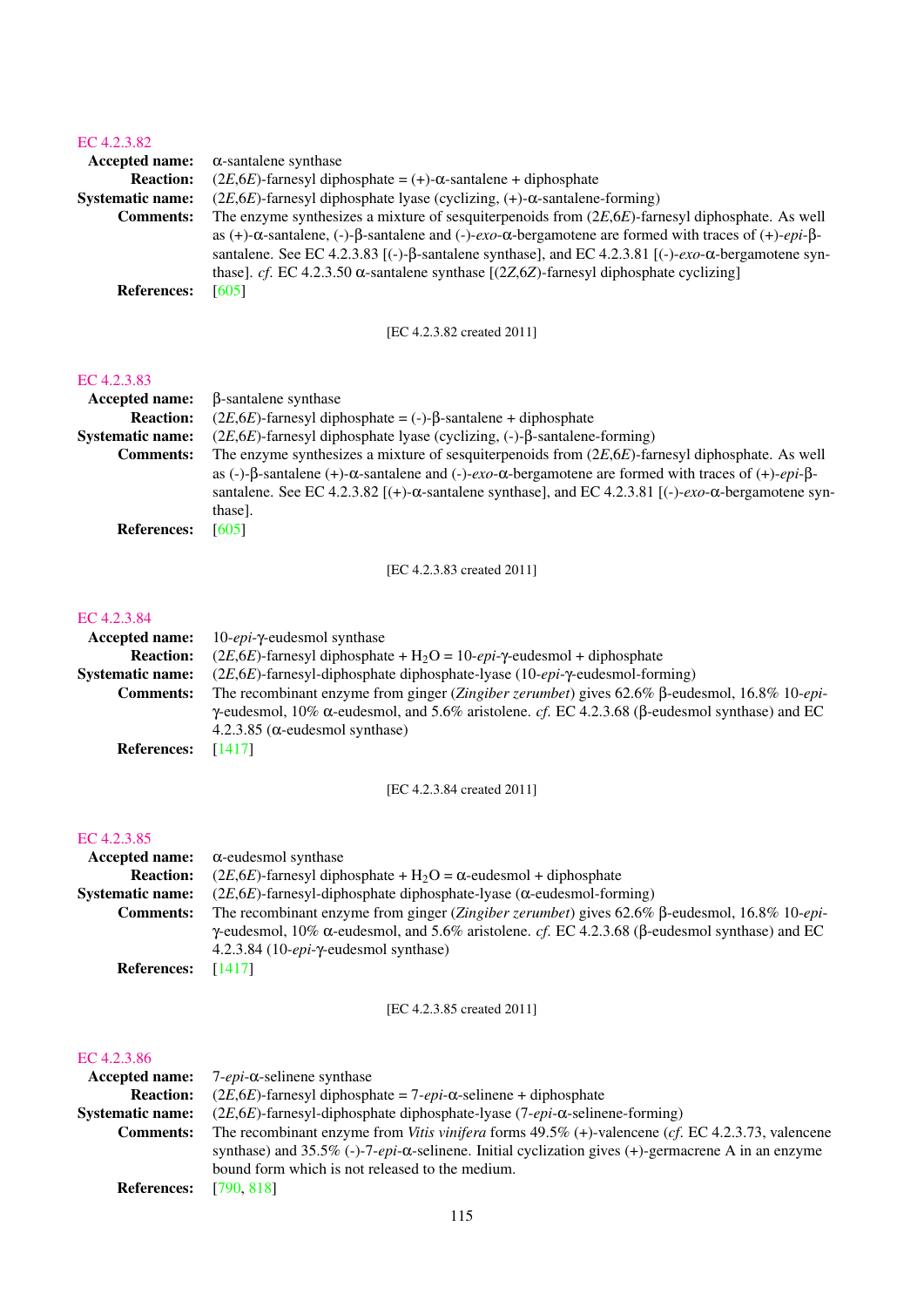[EC 4.2.3.86 created 2011]

#### [EC 4.2.3.87](http://www.enzyme-database.org/query.php?ec=4.2.3.87)

| <b>Accepted name:</b>   | $\alpha$ -guaiene synthase                                                                                                                                                                                                                                                                                                                                                                                                                                                                               |
|-------------------------|----------------------------------------------------------------------------------------------------------------------------------------------------------------------------------------------------------------------------------------------------------------------------------------------------------------------------------------------------------------------------------------------------------------------------------------------------------------------------------------------------------|
| <b>Reaction:</b>        | $(2E, 6E)$ -farnesyl diphosphate = $\alpha$ -guaiene + diphosphate                                                                                                                                                                                                                                                                                                                                                                                                                                       |
| Other name $(s)$ :      | PatTps177 (gene name)                                                                                                                                                                                                                                                                                                                                                                                                                                                                                    |
| <b>Systematic name:</b> | $(2Z, 6E)$ -farnesyl-diphosphate diphosphate-lyase (cyclizing, $\alpha$ -guaiene-forming)                                                                                                                                                                                                                                                                                                                                                                                                                |
| <b>Comments:</b>        | Requires Mg <sup>2+</sup> . The enzyme from <i>Pogostemon cablin</i> gives 13% $\alpha$ -guaiene as well as 37% (-)-<br>patchoulol (see EC 4.2.3.70), $13\%$ $\delta$ -guaiene (see EC 4.2.3.93), and traces of at least ten other<br>sesquiterpenoids [292]. In <i>Aquilaria crassna</i> three clones of the enzyme gave about 80% $\delta$ -guaiene<br>and 20% $\alpha$ -guaiene, with traces of $\alpha$ -humulene. A fourth clone gave 54% $\delta$ -guaiene and 45% $\alpha$ -<br>guaiene $[708]$ . |
| <b>References:</b>      | [292, 708]                                                                                                                                                                                                                                                                                                                                                                                                                                                                                               |

[EC 4.2.3.87 created 2011]

## [EC 4.2.3.88](http://www.enzyme-database.org/query.php?ec=4.2.3.88)

|                             | <b>Accepted name:</b> viridiflorene synthase                                                      |
|-----------------------------|---------------------------------------------------------------------------------------------------|
| <b>Reaction:</b>            | $(2E, 6E)$ -farnesyl diphosphate = viridiflorene + diphosphate                                    |
| <b>Other name(s):</b> TPS31 |                                                                                                   |
|                             | <b>Systematic name:</b> $(2E.6E)$ -farnesyl-diphosphate diphosphate-lyase (viridifforene-forming) |
| <b>Comments:</b>            | Viridiflorene is the only product of this enzyme from <i>Solanum lycopersicum</i> .               |
| <b>References:</b> [95]     |                                                                                                   |

[EC 4.2.3.88 created 2011]

## [EC 4.2.3.89](http://www.enzyme-database.org/query.php?ec=4.2.3.89)

|                         | <b>Accepted name:</b> $(+)-\beta$ -caryophyllene synthase                                                       |
|-------------------------|-----------------------------------------------------------------------------------------------------------------|
| <b>Reaction:</b>        | $(2E, 6E)$ -farnesyl diphosphate = (+)- $\beta$ -caryophyllene + diphosphate                                    |
| Other name $(s)$ :      | GcoA                                                                                                            |
| <b>Systematic name:</b> | $(2Z, 6E)$ -farnesyl-diphosphate diphosphate-lyase [cyclizing, $(+)$ - $\beta$ -caryophyllene-forming]          |
| <b>Comments:</b>        | A multifunctional enzyme which also converts the $(+)$ - $\beta$ -caryophyllene to $(+)$ -caryolan-1-ol (see EC |
|                         | 4.2.1.138, (+)-caryolan-1-ol synthase). cf. EC 4.2.3.57 (-)- $\beta$ -caryophyllene synthase.                   |
| <b>References:</b>      | [920]                                                                                                           |

[EC 4.2.3.89 created 2011]

#### [EC 4.2.3.90](http://www.enzyme-database.org/query.php?ec=4.2.3.90)

|                         | Accepted name: $5\text{-}epi$ - $\alpha$ -selinene synthase                                                               |
|-------------------------|---------------------------------------------------------------------------------------------------------------------------|
| <b>Reaction:</b>        | $(2E, 6E)$ -farnesyl diphosphate = 5- <i>epi</i> - $\alpha$ -selinene + diphosphate                                       |
| Other name $(s)$ :      | $8a\text{-}epi$ - $\alpha$ -selinene synthase; NP1                                                                        |
| <b>Systematic name:</b> | $(2Z,6E)$ -farnesyl-diphosphate diphosphate-lyase (cyclizing, 5-epi- $\alpha$ -selinene-forming)                          |
| <b>Comments:</b>        | Requires $Mg^{2+}$ . The enzyme forms 5- <i>epi</i> - $\alpha$ -selinene possibly via germecrene A or a 1,6-hydride shift |
|                         | mechanism.                                                                                                                |
| <b>References:</b>      | [5]                                                                                                                       |

[EC 4.2.3.90 created 2011]

|                              | <b>Accepted name:</b> cubebol synthase                                                           |
|------------------------------|--------------------------------------------------------------------------------------------------|
|                              | <b>Reaction:</b> (2 <i>E</i> ,6 <i>E</i> )-farnesyl diphosphate + $H_2O$ = cubebol + diphosphate |
| <b>Other name(s):</b> $Cop4$ |                                                                                                  |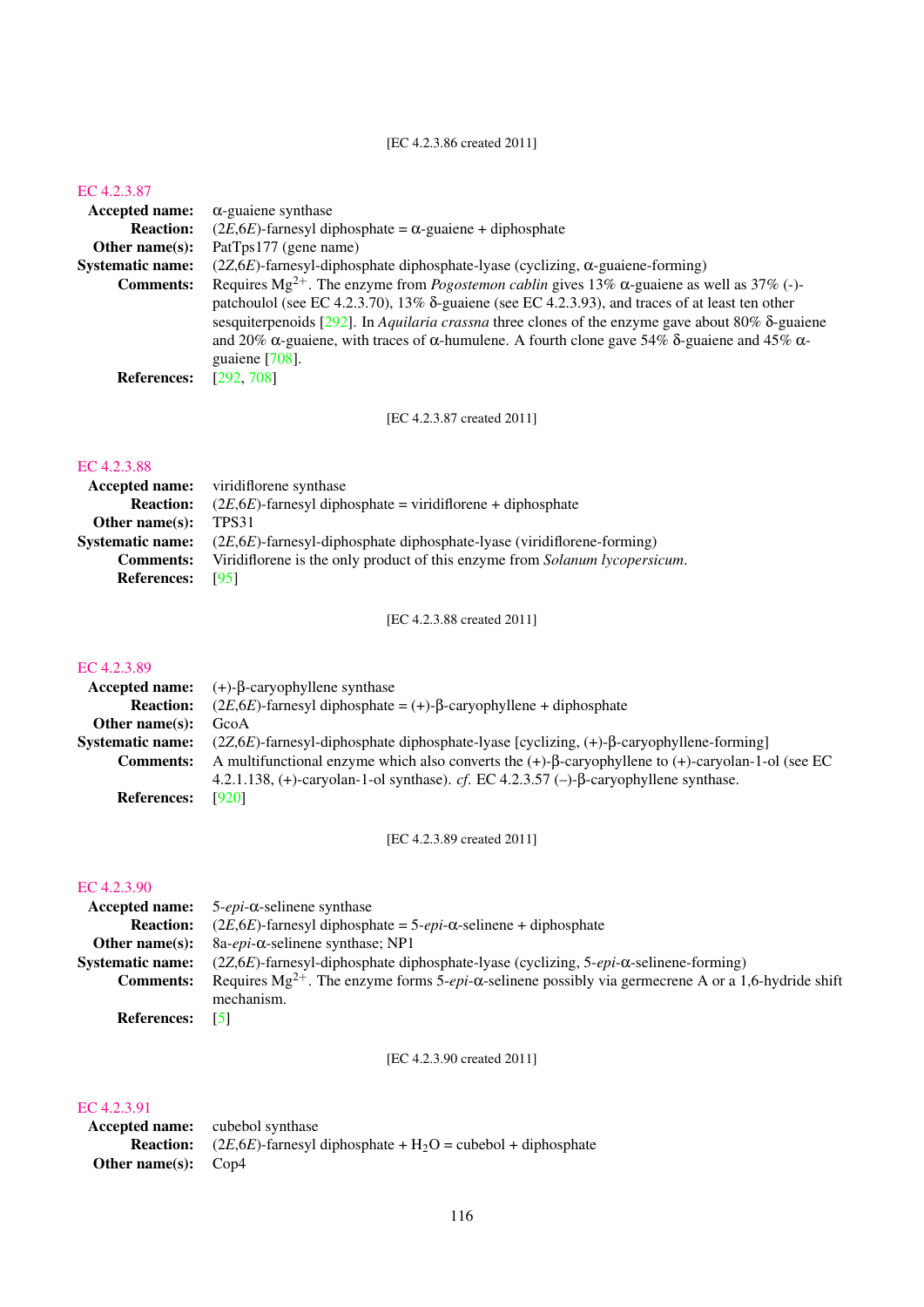| <b>Systematic name:</b> | $(2E, 6E)$ -farnesyl-diphosphate diphosphate-lyase (cyclizing, cubebol-forming)                                           |
|-------------------------|---------------------------------------------------------------------------------------------------------------------------|
| <b>Comments:</b>        | Requires $Mg^{2+}$ . The enzyme gives 28% cubebol, 29% (-)-germacrene D, 10% (+)- $\delta$ -cadinene and                  |
|                         | traces of several other sesquiterpenoids. See also EC 4.2.3.75 ()-germacrene D synthase and EC                            |
|                         | $4.2.3.13$ (+)- $\delta$ -cadinene synthase.                                                                              |
| <b>References:</b>      | [780]                                                                                                                     |
|                         |                                                                                                                           |
|                         | FEC 4.2.3.91 created 20111                                                                                                |
|                         |                                                                                                                           |
| EC 4.2.3.92             |                                                                                                                           |
| <b>Accepted name:</b>   | $(+)$ - $\gamma$ -cadinene synthase                                                                                       |
| <b>Reaction:</b>        | $(2E, 6E)$ -farnesyl diphosphate = $(+)$ - $\gamma$ -cadinene + diphosphate                                               |
| <b>Systematic name:</b> | $(2E, 6E)$ -farnesyl-diphosphate diphosphate-lyase $[(+)$ - $\gamma$ -cadinene-forming]                                   |
| <b>Comments:</b>        |                                                                                                                           |
|                         | The cloned enzyme from the melon, <i>Cucumis melo</i> , gave mainly $\delta$ - and $\gamma$ -cadinene with traces of sev- |

eral other sesquiterpenoids *cf*. EC 4.2.3.62 (-)-γ-cadinene synthase [(2*Z*,6*E*)-farnesyl diphosphate cyclizing]; EC  $4.2.3.13$  (+)- $\delta$ -cadinene synthase. **References:** [\[555,](#page-206-0) [1017\]](#page-230-2)

[EC 4.2.3.92 created 2011]

#### [EC 4.2.3.93](http://www.enzyme-database.org/query.php?ec=4.2.3.93)

| Accepted name:          | $\delta$ -guaiene synthase                                                                                           |
|-------------------------|----------------------------------------------------------------------------------------------------------------------|
| <b>Reaction:</b>        | $(2E, 6E)$ -farnesyl diphosphate = $\delta$ -guaiene + diphosphate                                                   |
| <b>Systematic name:</b> | $(2E, 6E)$ -farnesyl-diphosphate diphosphate-lyase (cyclizing, $\delta$ -guaiene-forming)                            |
| <b>Comments:</b>        | Requires Mg <sup>2+</sup> . In Aquilaria crassna three clones of the enzyme gave about 80% $\delta$ -guaiene and 20% |
|                         | $\alpha$ -guaiene (see also EC 4.2.3.87). A fourth clone gave 54% $\delta$ -guaiene and 45% $\alpha$ -guaiene [708]. |
|                         | The enzyme from <i>Pogostemon cablin</i> gives $13\%$ $\delta$ -guaiene as well as $37\%$ (-)-patchoulol (see EC     |
|                         | 4.2.3.70), 13% $\alpha$ -guaiene (see EC 4.2.3.87), and traces of at least ten other sesquiterpenoids [292].         |
| <b>References:</b>      | [292, 708]                                                                                                           |

## [EC 4.2.3.93 created 2011]

#### [EC 4.2.3.94](http://www.enzyme-database.org/query.php?ec=4.2.3.94)

|                          | $\textbf{Accepted name:} \quad \gamma$ -curcumene synthase                                  |
|--------------------------|---------------------------------------------------------------------------------------------|
| <b>Reaction:</b>         | $(2E, 6E)$ -farnesyl diphosphate = $\gamma$ -curcumene + diphosphate                        |
| Other name $(s)$ :       | PatTpsA (gene name)                                                                         |
| Systematic name:         | $(2E, 6E)$ -farnesyl-diphosphate diphosphate-lyase (cyclizing, $\gamma$ -curcumene-forming) |
| <b>Comments:</b>         | One of five sesquiterpenoid synthases in <i>Pogostemon cablin</i> (patchouli).              |
| <b>References:</b> [292] |                                                                                             |

[EC 4.2.3.94 created 2012]

# [EC 4.2.3.95](http://www.enzyme-database.org/query.php?ec=4.2.3.95)

| Accepted name: $(-)-\alpha$ -cuprenene synthase                                                            |
|------------------------------------------------------------------------------------------------------------|
| $(2E, 6E)$ -farnesyl diphosphate = (-)- $\alpha$ -cuprenene + diphosphate                                  |
| Cop6                                                                                                       |
| <b>Systematic name:</b> $(-)\alpha$ -cuprenene hydrolase [cyclizing, $(-)\alpha$ -cuprenene-forming]       |
| The enzyme from the fungus Coprinopsis cinerea produces $(-)$ - $\alpha$ -cuprenene with high selectivity. |
|                                                                                                            |
| [780]                                                                                                      |

[EC 4.2.3.95 created 2012]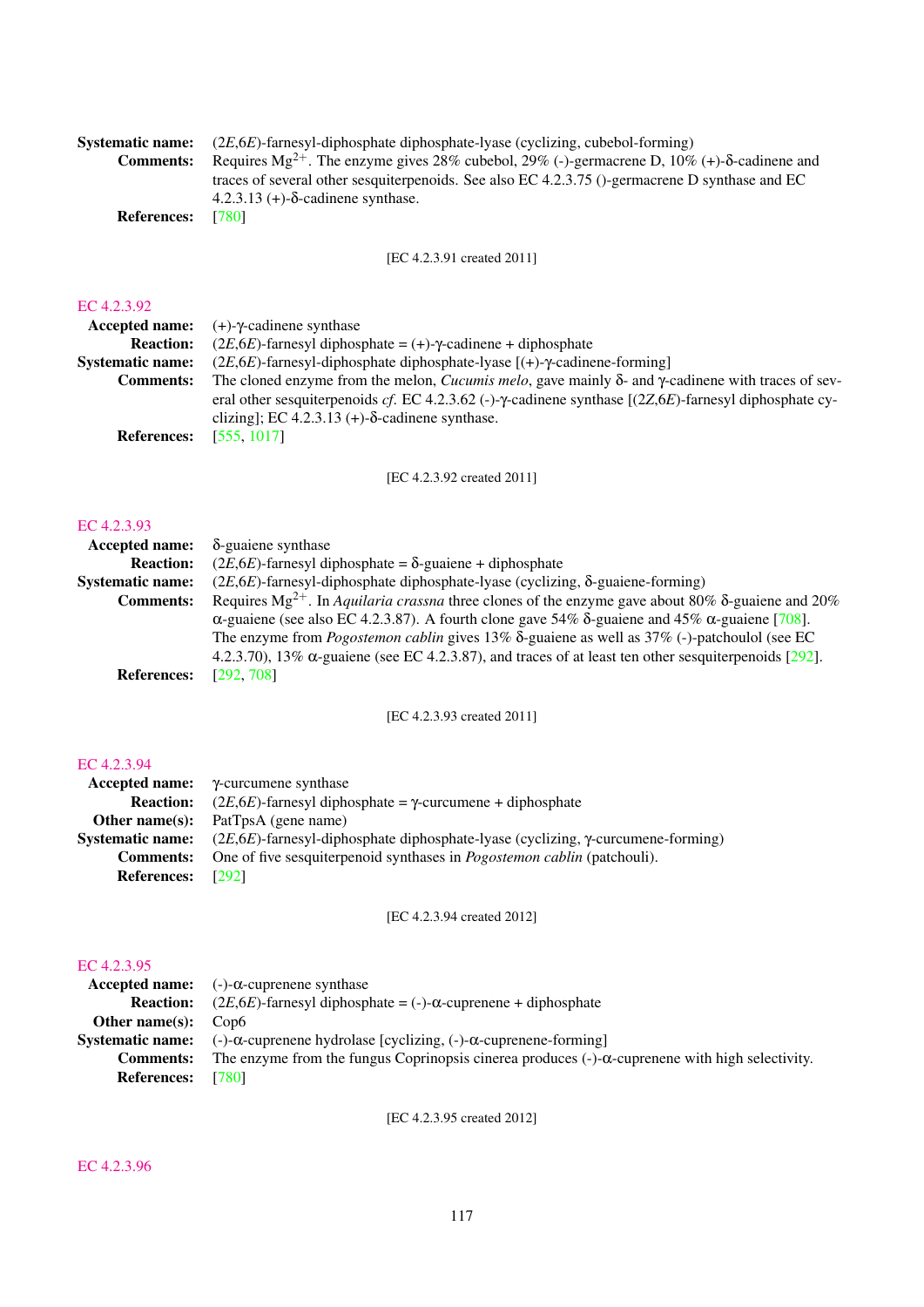|                    | <b>Accepted name:</b> avermitilol synthase                                                            |
|--------------------|-------------------------------------------------------------------------------------------------------|
| <b>Reaction:</b>   | $(2E, 6E)$ -farnesyl diphosphate + H <sub>2</sub> O = avermitilol + diphosphate                       |
| Systematic name:   | avermitilol hydrolase (cyclizing, avermitilol-forming)                                                |
| <b>Comments:</b>   | Requires $Mg^{2+}$ . The recombinent enzyme gives avermitilol (85%) plus traces of germacrene A, ger- |
|                    | macrene B and viridiflorol. The (1S)-hydrogen of farnesyl diphosphate is retained.                    |
| <b>References:</b> | [218]                                                                                                 |
|                    |                                                                                                       |

[EC 4.2.3.96 created 2012]

## [EC 4.2.3.97](http://www.enzyme-database.org/query.php?ec=4.2.3.97)

| Accepted name: $(-)-\delta$ -cadinene synthase                                                      |
|-----------------------------------------------------------------------------------------------------|
| $(2E, 6E)$ -farnesyl diphosphate = (-)- $\delta$ -cadinene + diphosphate                            |
| $(2E,6E)$ -farnesyl-diphosphate diphosphate-lyase (cyclizing, (-)- $\delta$ -cadinene-forming)      |
| The cyclization mechanism involves an intermediate nerolidyl diphosphate leading to a helminthoger- |
| macradienyl cation. Following a 1,3-hydride shift of the original 1-pro-S hydrogen of $(2E,6E)$ -   |
| farnesyl diphosphate, cyclization and deprotonation gives (-)- $\delta$ -cadinene.                  |
| [542]                                                                                               |
|                                                                                                     |

[EC 4.2.3.97 created 2012]

#### [EC 4.2.3.98](http://www.enzyme-database.org/query.php?ec=4.2.3.98)

|                         | <b>Accepted name:</b> $(+)$ -T-muurolol synthase                                                    |
|-------------------------|-----------------------------------------------------------------------------------------------------|
| <b>Reaction:</b>        | $(2E, 6E)$ -farnesyl diphosphate + H <sub>2</sub> O = (+)-T-muurolol + diphosphate                  |
| <b>Systematic name:</b> | $(2E, 6E)$ -farnesyl-diphosphate diphosphate-lyase (cyclizing, $(+)$ -T-muurolol-forming)           |
| <b>Comments:</b>        | The cyclization mechanism involves an intermediate nerolidyl diphosphate leading to a helminthoger- |
|                         | macradienyl cation. After a 1,3-hydride shift of the original 1-pro-S hydrogen of farnesyl diphos-  |
|                         | phate, cyclization and deprotonation result in $(+)$ -T-muurolol.                                   |
| <b>References:</b>      | [542]                                                                                               |

[EC 4.2.3.98 created 2012]

## [EC 4.2.3.99](http://www.enzyme-database.org/query.php?ec=4.2.3.99)

| Accepted name:          | labdatriene synthase                                                                             |
|-------------------------|--------------------------------------------------------------------------------------------------|
| <b>Reaction:</b>        | 9α-copalyl diphosphate = $(12E)$ -9α-labda-8(17),12,14-triene + diphosphate                      |
| Other name $(s)$ :      | $OsKSL10$ (gene name)                                                                            |
| <b>Systematic name:</b> | 9α-copalyl-diphosphate diphosphate-lyase $[(12E)$ -9α-labda-8(17),12,14-triene-forming]          |
| <b>Comments:</b>        | The enzyme from rice (Oryza sativa), expressed in <i>Escherichia coli</i> , also produces ent-   |
|                         | sandaracopimara-8(14), 15-diene from ent-copalyl diphosphate, another naturally occuring copalyl |
|                         | isomer in rice ( <i>cf. ent</i> -sandaracopimaradiene synthase, EC $4.2.3.29$ ).                 |
| <b>References:</b>      | [895]                                                                                            |

## [EC 4.2.3.99 created 2012]

## [EC 4.2.3.100](http://www.enzyme-database.org/query.php?ec=4.2.3.100)

|                         | <b>Accepted name:</b> bicyclogermacrene synthase                                                           |
|-------------------------|------------------------------------------------------------------------------------------------------------|
| <b>Reaction:</b>        | $(2E, 6E)$ -farnesyl diphosphate = bicyclogermacrene + diphosphate                                         |
| Other name $(s)$ :      | $Ov$ -TPS4                                                                                                 |
| <b>Systematic name:</b> | $(2E, 6E)$ -farnesyl-diphosphate diphosphate-lyase (bicyclogermacrene-forming)                             |
| <b>Comments:</b>        | The enzyme from oregano ( <i>Origanum vulgare</i> ) gives mainly bicyclogermacrene with $Mn^{2+}$ as a co- |
|                         | factor. With $Mg^{2+}$ a more complex mixture is produced.                                                 |
| <b>References:</b>      | [249]                                                                                                      |

[EC 4.2.3.100 created 2012]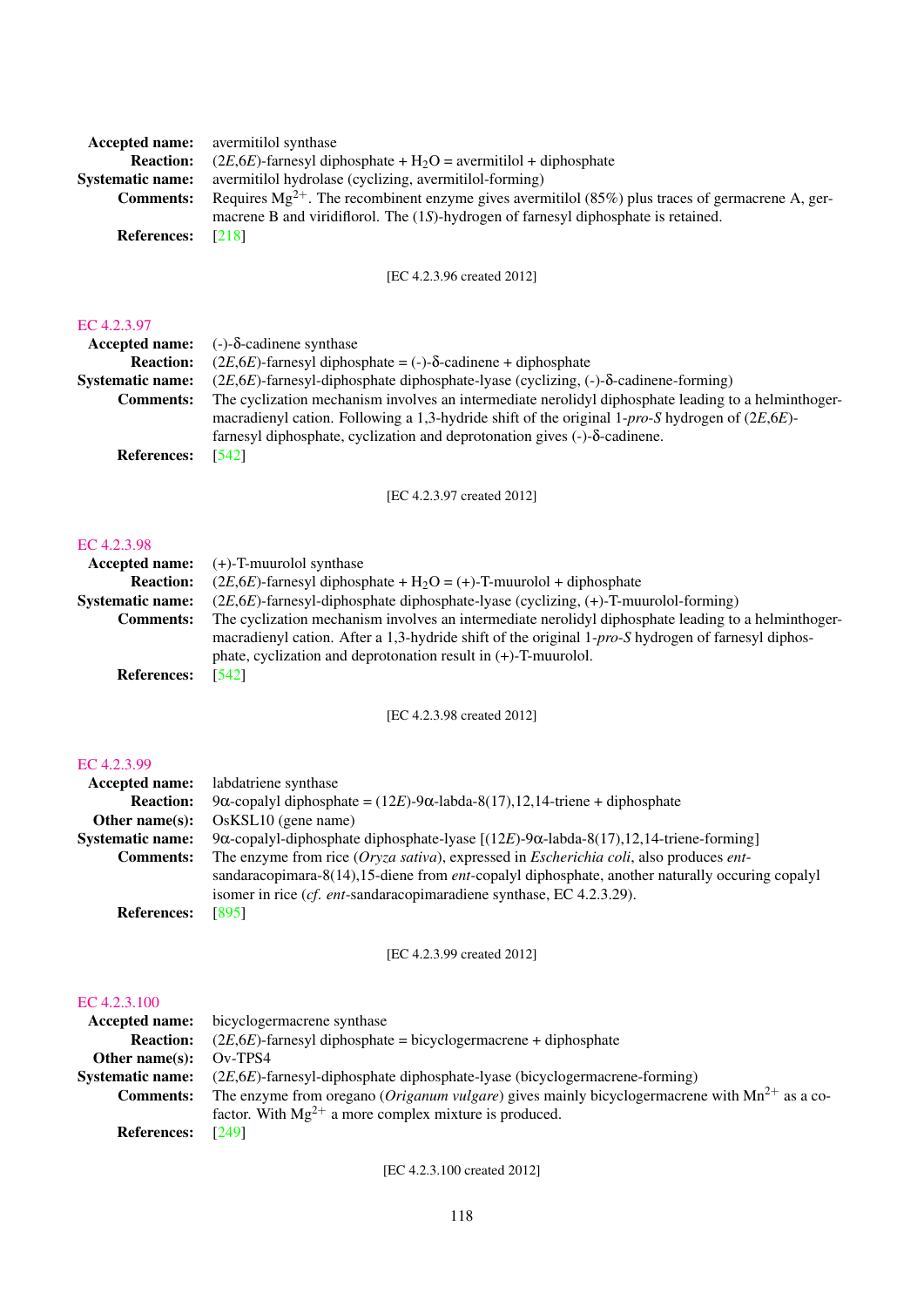| Accepted name:          | 7- <i>epi</i> -sesquithujene synthase                                                                                |
|-------------------------|----------------------------------------------------------------------------------------------------------------------|
| <b>Reaction:</b>        | $(2E, 6E)$ -farnesyl diphosphate = 7- <i>epi</i> -sesquithujene + diphosphate                                        |
| Other name $(s)$ :      | <b>TPS4-B73</b>                                                                                                      |
| <b>Systematic name:</b> | (2E,6E)-farnesyl-diphosphate diphosphate-lyase (7-epi-sesquithujene-forming)                                         |
| <b>Comments:</b>        | The enzyme from Zea mays, variety B73, gives mainly 7-epi-sesquithujene with $(S)$ - $\beta$ -bisabolene             |
|                         | and traces of other sesquiterpenoids, cf. EC 4.2.3.55 (S)- $\beta$ -bisabolene synthase. It requires $Mg^{2+}$ or    |
|                         | $Mn^{2+}$ . The product ratio is dependent on which metal ion is present. 7- <i>epi</i> -Sesquithujene is an attrac- |
|                         | tant for the emerald ash borer beetle.                                                                               |
| <b>References:</b>      | [677]                                                                                                                |
|                         |                                                                                                                      |

[EC 4.2.3.101 created 2012]

## [EC 4.2.3.102](http://www.enzyme-database.org/query.php?ec=4.2.3.102)

| <b>Accepted name:</b>   | sesquithujene synthase                                                                                                    |
|-------------------------|---------------------------------------------------------------------------------------------------------------------------|
| <b>Reaction:</b>        | $(2E, 6E)$ -farnesyl diphosphate = sesquithujene + diphosphate                                                            |
| Other name $(s)$ :      | TPS5-Del1                                                                                                                 |
| <b>Systematic name:</b> | $(2E, 6E)$ -farnesyl-diphosphate diphosphate-lyase (sesquithujene-forming)                                                |
| <b>Comments:</b>        | The enzyme from Zea mays, variety Delprim, gives mainly sesquithujene with $(S)$ - $\beta$ -bisabolene and                |
|                         | $(E)$ - $\beta$ -farnesene plus traces of other sesquiterpenoids, cf. EC 4.2.3.55 [(S)- $\beta$ -bisabolene synthase] and |
|                         | EC 4.2.3.47 ( $\beta$ -farnesene synthase). It requires $Mg^{2+}$ or $Mn^{2+}$ . The exact product ratio is dependent     |
|                         | on which metal ion is present.                                                                                            |
| <b>References:</b>      | [677]                                                                                                                     |

[EC 4.2.3.102 created 2012]

## [EC 4.2.3.103](http://www.enzyme-database.org/query.php?ec=4.2.3.103)

| Accepted name:          | <i>ent</i> -isokaurene synthase                                                                              |
|-------------------------|--------------------------------------------------------------------------------------------------------------|
| <b>Reaction:</b>        | <i>ent</i> -copalyl diphosphate = $ent$ -isokaurene + diphosphate                                            |
| Other name $(s)$ :      | OsKSL5i; OsKSL6                                                                                              |
| <b>Systematic name:</b> | ent-copalyl-diphosphate diphosphate-lyase (cyclizing, ent-isokaurene-forming)                                |
| <b>Comments:</b>        | Two enzymes of the rice sub-species Oryza sativa ssp. indica, OsKSL5 and OsKSL6, produce ent-                |
|                         | isokaurene. A variant of OsKSL5 from the sub-species <i>Oryza sativa</i> ssp. japonica produces <i>ent</i> - |
|                         | pimara-8(14),15-diene instead [cf. EC 4.2.3.30, ent-pimara-8(14),15-diene synthase].                         |
| <b>References:</b>      | [1386, 1387]                                                                                                 |

[EC 4.2.3.103 created 2012]

## [EC 4.2.3.104](http://www.enzyme-database.org/query.php?ec=4.2.3.104)

|                            | Accepted name: $\alpha$ -humulene synthase                                                               |
|----------------------------|----------------------------------------------------------------------------------------------------------|
|                            | <b>Reaction:</b> (2 <i>E</i> ,6 <i>E</i> )-farnesyl diphosphate = $\alpha$ -humulene + diphosphate       |
| <b>Other name(s):</b> ZSS1 |                                                                                                          |
|                            | <b>Systematic name:</b> $(2E, 6E)$ -farnesyl-diphosphate diphosphate-lyase ( $\alpha$ -humulene-forming) |
| <b>Comments:</b>           | The enzyme from Zingiber zerumbet, shampoo ginger, also gives traces of $\beta$ -caryophyllene.          |
| <b>References:</b>         | [1418]                                                                                                   |

[EC 4.2.3.104 created 2012]

|                | <b>Accepted name:</b> tricyclene synthase                                                     |
|----------------|-----------------------------------------------------------------------------------------------|
|                | <b>Reaction:</b> geranyl diphosphate = tricyclene + diphosphate                               |
| Other name(s): | TPS3                                                                                          |
|                | <b>Systematic name:</b> geranyl-diphosphate diphosphate-lyase (cyclizing; tricyclene-forming) |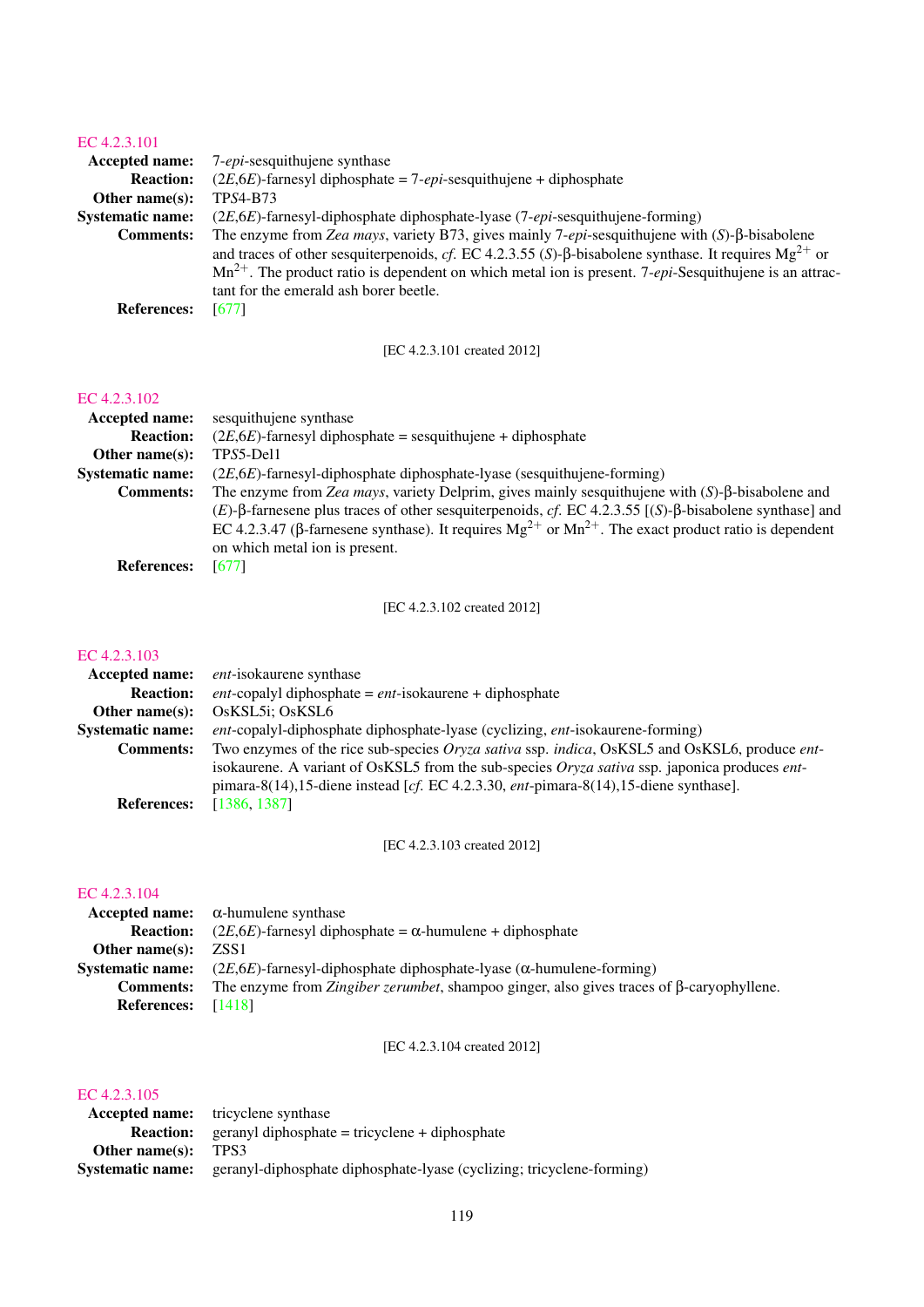|                                            | <b>Comments:</b> The enzyme from <i>Solanum lycopersicum</i> (tomato) gives a mixture of tricyclene, camphene, $\beta$ - |
|--------------------------------------------|--------------------------------------------------------------------------------------------------------------------------|
|                                            | myrcene, limonene, and traces of several other monoterpenoids. See EC 4.2.3.117. (-)-camphene syn-                       |
|                                            | thase, EC 4.2.3.15, myrcene synthase and EC 4.2.3.16, $(4S)$ -limonene synthase.                                         |
| $\mathbf{D}$ of $\alpha$ $\alpha$ $\alpha$ | $\sqrt{2461}$                                                                                                            |

References: [\[346\]](#page-194-0)

[EC 4.2.3.105 created 2012]

#### [EC 4.2.3.106](http://www.enzyme-database.org/query.php?ec=4.2.3.106)

|                         | <b>Accepted name:</b> $(E)$ - $\beta$ -ocimene synthase                                            |
|-------------------------|----------------------------------------------------------------------------------------------------|
| <b>Reaction:</b>        | geranyl diphosphate = $(E)$ - $\beta$ -ocimene + diphosphate                                       |
|                         | <b>Other name(s):</b> $\beta$ -ocimene synthase; AtTPS03; ama0a23; LiEBOS; MtEBOS                  |
| <b>Systematic name:</b> | geranyl-diphosphate diphosphate-lyase $[(E)$ - $\beta$ -ocimene-forming                            |
| <b>Comments:</b>        | Widely distributed in plants, which release $\beta$ -ocimene when attacked by herbivorous insects. |
|                         | <b>References:</b> [348, 316, 38, 929]                                                             |

[EC 4.2.3.106 created 2012]

## [EC 4.2.3.107](http://www.enzyme-database.org/query.php?ec=4.2.3.107)

| <b>Accepted name:</b>   | $(+)$ -car-3-ene synthase                                                                                      |
|-------------------------|----------------------------------------------------------------------------------------------------------------|
| <b>Reaction:</b>        | geranyl diphosphate = $(+)$ -car-3-ene + diphosphate                                                           |
| Other name $(s)$ :      | 3-carene cyclase; 3-carene synthase; 3CAR; (+)-3-carene synthase                                               |
| <b>Systematic name:</b> | geranyl-diphosphate diphosphate-lyase [cyclizing, (+)-car-3-ene-forming]                                       |
| <b>Comments:</b>        | The enzyme reacts with (3S)-linalyl diphosphate twice as rapidly as geranyl diphosphate, but 25 times          |
|                         | as rapidly as $(3R)$ -linalyl diphosphate. It is assumed that $(3S)$ -linalyl diphosphate is normally formed   |
|                         | as an enzyme bound intermediate in the reaction. In the reaction the $5$ -pro-R hydrogen of geranyl            |
|                         | diphosphate is eliminated during cyclopropane ring formation $[1114, 1116]$ . In <i>Picea abies</i> (Norway    |
|                         | spruce) and <i>Picea sitchensis</i> (Sitka spruce) terpinolene is also formed [349, 455]. See EC 4.2.3.113     |
|                         | terpinolene synthase. (+)-Car-3-ene is associated with resistance of <i>Picea sitchensis</i> (Sitka spruce) to |
|                         | white pine weevil $[455]$ .                                                                                    |
| <b>References:</b>      | [1114, 1116, 1115, 349, 464, 455]                                                                              |
|                         |                                                                                                                |

[EC 4.2.3.107 created 2012]

#### [EC 4.2.3.108](http://www.enzyme-database.org/query.php?ec=4.2.3.108)

| <b>Accepted name:</b>   | 1,8-cine ole synthase                                                                                                   |
|-------------------------|-------------------------------------------------------------------------------------------------------------------------|
| <b>Reaction:</b>        | geranyl diphosphate + $H_2O = 1,8$ -cineole + diphosphate                                                               |
| Other name $(s)$ :      | 1,8-cineole cyclase; geranyl pyrophoshate:1,8-cineole cyclase; 1,8-cineole synthetase                                   |
| <b>Systematic name:</b> | geranyl-diphosphate diphosphate-lyase (cyclizing, 1,8-cineole-forming)                                                  |
| <b>Comments:</b>        | Requires $Mn^{2+}$ or $Zn^{2+}$ . $Mg^{2+}$ is less effective than either. 1,8-Cineole is the main product from the     |
|                         | enzyme with just traces of other monoterpenoids. The oxygen atom is derived from water. The re-                         |
|                         | action proceeds via linalyl diphosphate and $\alpha$ -terpineol, the stereochemistry of both depends on the             |
|                         | organism. However neither intermediate can substitute for geranyl diphosphate. The reaction in Salvia                   |
|                         | <i>officinalis</i> (sage) proceeds via $(-)(3R)$ -linalyl diphosphate [251, 1374, 990] while that in <i>Arabidopsis</i> |
|                         | (rock cress) proceeds via $(+)$ - $(3S)$ -linalyl diphosphate [205].                                                    |
| <b>References:</b>      | [251, 1374, 990, 205, 646]                                                                                              |
|                         |                                                                                                                         |

[EC 4.2.3.108 created 2012]

|                         | <b>Accepted name:</b> (-)-sabinene synthase                                                                          |
|-------------------------|----------------------------------------------------------------------------------------------------------------------|
| <b>Reaction:</b>        | geranyl diphosphate $= (-)$ -sabinene + diphosphate                                                                  |
| <b>Systematic name:</b> | geranyl-diphosphate diphosphate-lyase [cyclizing, (-)-sabinene-forming]                                              |
| <b>Comments:</b>        | Requires $Mg^{2+}$ . Isolated from <i>Pinus contorta</i> (lodgepole pine) as cyclase I [1115] and from <i>Cono</i> - |
|                         | <i>cephalum conicum</i> (liverwort) [990].                                                                           |
|                         |                                                                                                                      |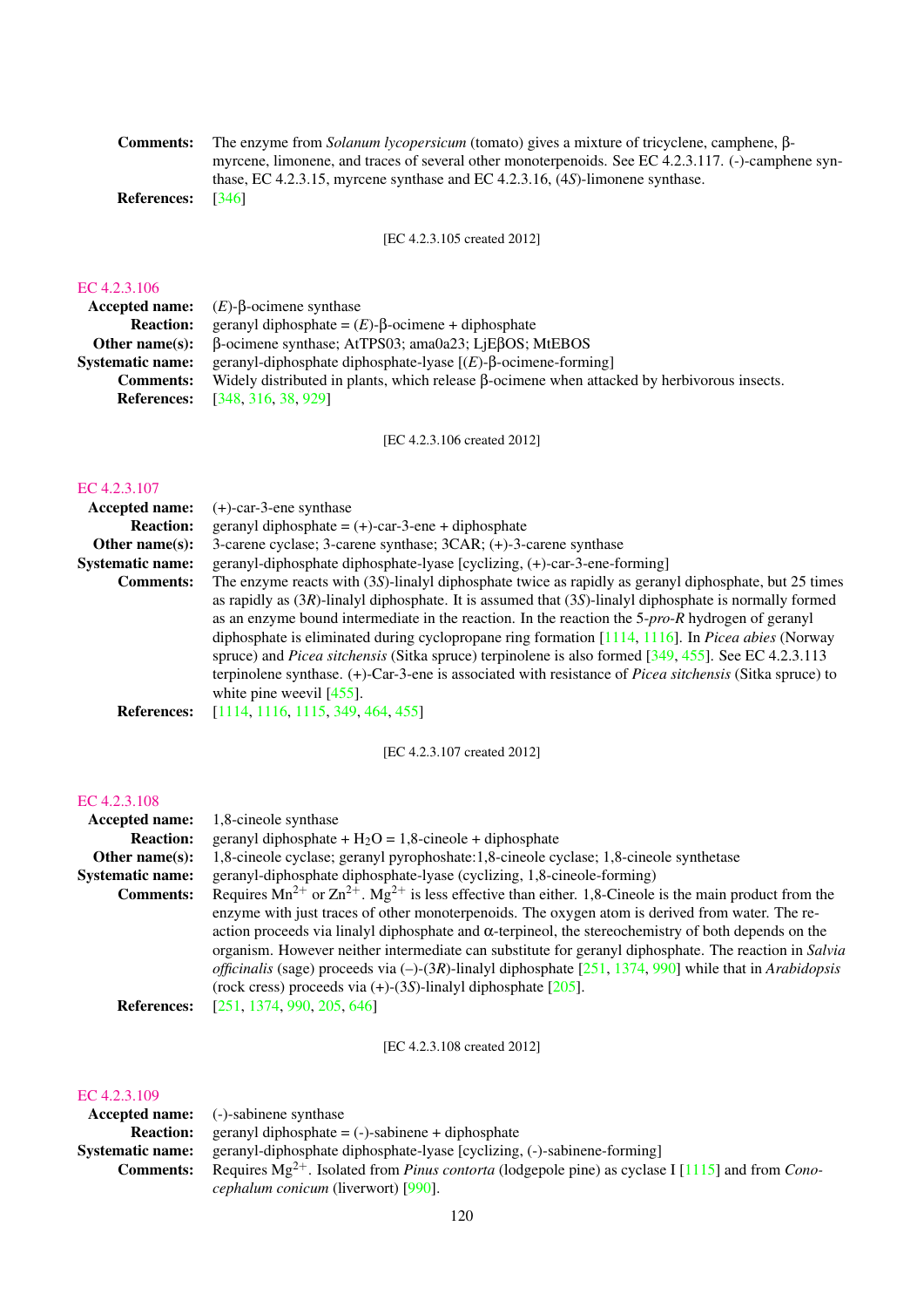References: [\[1115,](#page-235-0) [990\]](#page-228-0)

[EC 4.2.3.109 created 2012]

## [EC 4.2.3.110](http://www.enzyme-database.org/query.php?ec=4.2.3.110)

| <b>Accepted name:</b> (+)-sabinene synthase                                                           |
|-------------------------------------------------------------------------------------------------------|
| geranyl diphosphate $= (+)$ -sabinene + diphosphate                                                   |
| SS                                                                                                    |
| geranyl-diphosphate diphosphate-lyase [cyclizing, (+)-sabinene-forming]                               |
| Isolated from Salvia officinalis (sage). The recombinant enzyme gave 63% (+)-sabinene, 21% $\gamma$ - |
| terpinene, and traces of other monoterpenoids. See EC 4.2.3.114 $\gamma$ -terpinene synthase.         |
| [1374, 990]                                                                                           |
|                                                                                                       |

[EC 4.2.3.110 created 2012]

## [EC 4.2.3.111](http://www.enzyme-database.org/query.php?ec=4.2.3.111)

| Accepted name: $(-)-\alpha$ -terpineol synthase                                                       |
|-------------------------------------------------------------------------------------------------------|
| geranyl diphosphate + $H_2O = (-) - \alpha$ -terpineol + diphosphate                                  |
| geranyl-diphosphate diphosphate-lyase [cyclizing, $(-)$ - $\alpha$ -terpineol-forming]                |
| The enzyme has been characterized from <i>Vitis vinifera</i> (grape). Also forms some 1,8-cineole and |
| traces of other monoterpenoids.                                                                       |
| [816, 790]                                                                                            |
|                                                                                                       |

[EC 4.2.3.111 created 2012]

#### [EC 4.2.3.112](http://www.enzyme-database.org/query.php?ec=4.2.3.112)

|                         | Accepted name: $(+)$ - $\alpha$ -terpineol synthase                                      |
|-------------------------|------------------------------------------------------------------------------------------|
| <b>Reaction:</b>        | geranyl diphosphate + $H_2O = (+)$ - $\alpha$ -terpineol + diphosphate                   |
| <b>Systematic name:</b> | geranyl-diphosphate diphosphate-lyase [cyclizing, (+)-α-terpineol-forming]               |
| <b>Comments:</b>        | The enzyme has been characterized from Santalum album (sandalwood). Also forms some (-)- |
|                         | limonene and traces of other monoterpenoids. See EC 4.2.3.16 (4S)-limonene synthase.     |
| <b>References:</b>      | [604]                                                                                    |

[EC 4.2.3.112 created 2012]

#### [EC 4.2.3.113](http://www.enzyme-database.org/query.php?ec=4.2.3.113)

|                         | <b>Accepted name:</b> terpinolene synthase                                                                 |
|-------------------------|------------------------------------------------------------------------------------------------------------|
| <b>Reaction:</b>        | $gerany$ l diphosphate = terpinolene + diphosphate                                                         |
| Other name $(s)$ :      | ag9; PmeTPS2; LaLIMS_RR                                                                                    |
| <b>Systematic name:</b> | geranyl-diphosphate diphosphate-lyase (cyclizing, terpinolene-forming)                                     |
| <b>Comments:</b>        | Requires $Mg^{2+}$ . $Mn^{2+}$ is less effective and product ratio changes. Forms traces of other monoter- |
|                         | penoids.                                                                                                   |
|                         | <b>References:</b> [254 106 349 547 726]                                                                   |

**References:** [\[254,](#page-190-2) [106,](#page-182-0) [349,](#page-195-2) [547,](#page-205-0) [726\]](#page-214-1)

[EC 4.2.3.113 created 2012]

|                                        | Accepted name: $\gamma$ -terpinene synthase                              |
|----------------------------------------|--------------------------------------------------------------------------|
|                                        | <b>Reaction:</b> geranyl diphosphate = $\gamma$ -terpinene + diphosphate |
| <b>Other name(s):</b> $OvTPS2$ : ClcTS |                                                                          |
| Systematic name:                       | geranyl-diphosphate diphosphate-lyase (cyclizing, γ-terpinene-forming)   |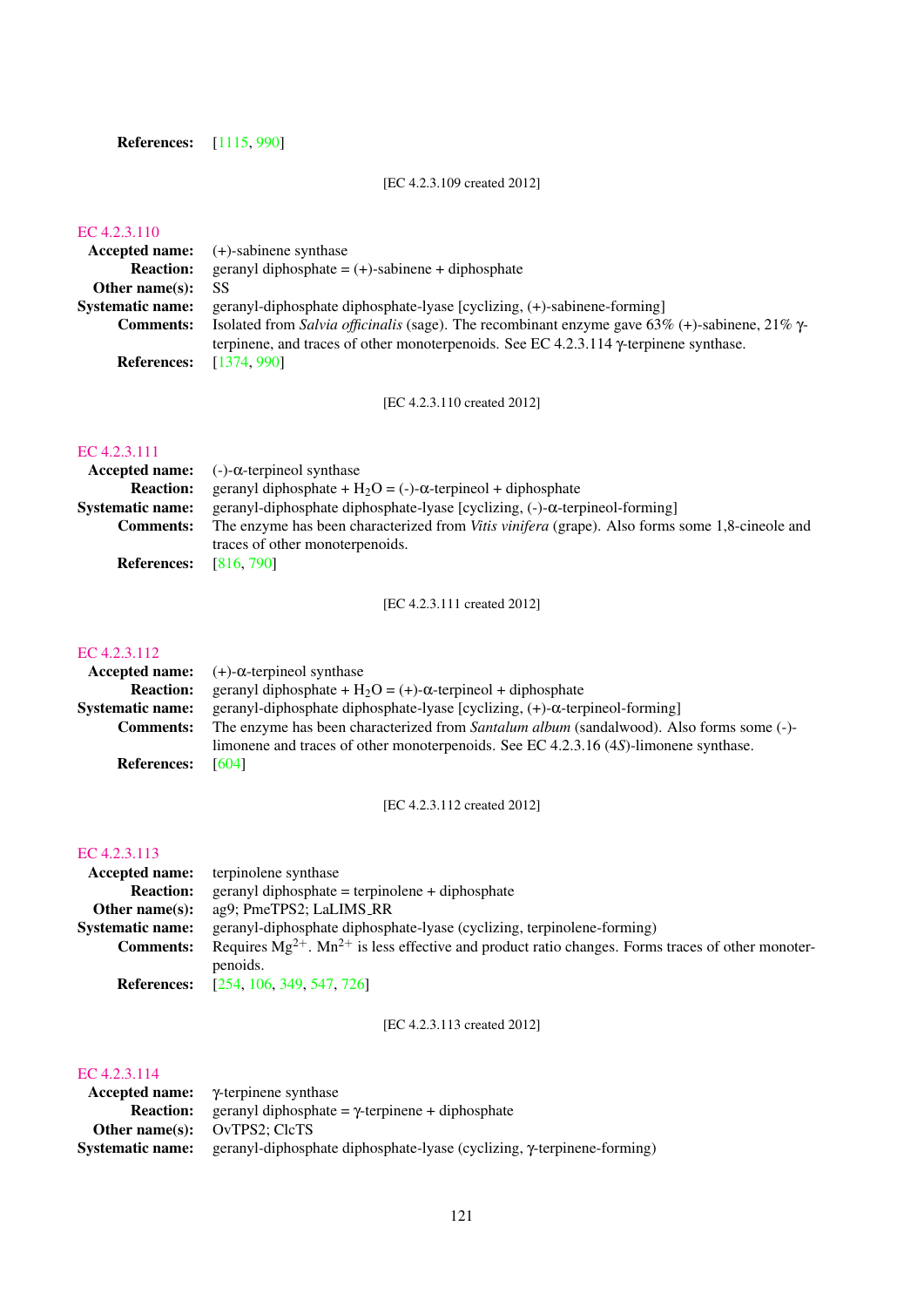| Comments: | Isolated from Thymus vulgaris (thyme) $[21, 721]$ , Citrus limon (lemon) $[791]$ , Citrus unshiu (sat-           |
|-----------|------------------------------------------------------------------------------------------------------------------|
|           | suma) [1242] and <i>Origanum vulgare</i> (oregano) [249]. Requires $Mg^{2+}$ . $Mn^{2+}$ less effective. The re- |
|           | action involves a 1,2-hydride shift. The 5-pro-S hydrogen of geranyl diphosphate is lost. Traces of              |
|           | several other monoterpenoids are formed in addition to $\gamma$ -terpinene.                                      |
|           | <b>References:</b> [21, 721, 791, 1242, 249]                                                                     |

[EC 4.2.3.114 created 2012]

## [EC 4.2.3.115](http://www.enzyme-database.org/query.php?ec=4.2.3.115)

| <b>Accepted name:</b>   | $\alpha$ -terpinene synthase                                                                                        |
|-------------------------|---------------------------------------------------------------------------------------------------------------------|
| <b>Reaction:</b>        | geranyl diphosphate = $\alpha$ -terpinene + diphosphate                                                             |
| <b>Systematic name:</b> | geranyl-diphosphate diphosphate-lyase (cyclizing, α-terpinene-forming)                                              |
| <b>Comments:</b>        | The enzyme has been characterized from <i>Dysphania ambrosioides</i> (American wormseed). Requires                  |
|                         | $Mg^{2+}$ . Mn <sup>2+</sup> is less effective. The enzyme will also use (3R)-linalyl diphosphate. The reaction in- |
|                         | volves a 1,2-hydride shift. The 1-pro-S hydrogen of geranyl diphosphate is lost.                                    |
| <b>References:</b>      | [1018, 721]                                                                                                         |
|                         |                                                                                                                     |

[EC 4.2.3.115 created 2012]

#### [EC 4.2.3.116](http://www.enzyme-database.org/query.php?ec=4.2.3.116)

|                         | <b>Accepted name:</b> $(+)$ -camphene synthase                                                                                                                                                            |
|-------------------------|-----------------------------------------------------------------------------------------------------------------------------------------------------------------------------------------------------------|
| <b>Reaction:</b>        | geranyl diphosphate $= (+)$ -camphene + diphosphate                                                                                                                                                       |
| <b>Systematic name:</b> | geranyl-diphosphate diphosphate-lyase [cyclizing, (+)-camphene-forming]                                                                                                                                   |
| <b>Comments:</b>        | Cyclase I of Salvia officinalis (sage) gives about equal parts (+)-camphene and (+)- $\alpha$ -pinene. (3R)-                                                                                              |
|                         | Linalyl diphosphate can also be used by the enzyme in preference to $(3S)$ -linalyl diphosphate. Re-<br>quires $Mg^{2+}$ (preferred to $Mn^{2+}$ ). See also EC 4.2.3.121 (+)- $\alpha$ -pinene synthase. |
| <b>References:</b>      | [396, 255, 1336, 1030]                                                                                                                                                                                    |

[EC 4.2.3.116 created 2012]

## [EC 4.2.3.117](http://www.enzyme-database.org/query.php?ec=4.2.3.117)

| <b>Accepted name:</b>   | (-)-camphene synthase                                                                                     |
|-------------------------|-----------------------------------------------------------------------------------------------------------|
| <b>Reaction:</b>        | $geranyl diphosphate = (-)-camphene + diphosphate$                                                        |
| Other name $(s)$ :      | CS <sup>-</sup>                                                                                           |
| <b>Systematic name:</b> | geranyl-diphosphate diphosphate-lyase [cyclizing, (-)-camphene-forming]                                   |
| <b>Comments:</b>        | (-)-Camphene is the major product in <i>Abies grandis</i> (grand fir) with traces of other monoterpenoids |
|                         | [106]. In Pseudotsuga menziesii (Douglas-fir) there are about equal parts of $(-)$ -camphene and $(-)$ -  |
|                         | $\alpha$ -pinene with traces of four other monoterpenoids [547, 551]. In Solanum lycopersicum (tomato)    |
|                         | tricyclene, $\beta$ -myrcene, limonene, and traces of several other monoterpenoids are also formed [346]. |
|                         | See also EC 4.2.3.15 myrcene synthase, EC 4.2.3.16 (4S)-limonene synthase, EC 4.2.3.119 (-)- $\alpha$ -   |
|                         | pinene synthase and EC 4.2.3.105 tricyclene synthase.                                                     |
| <b>References:</b>      | [106, 547, 551, 346]                                                                                      |

[EC 4.2.3.117 created 2012]

|                         | <b>Accepted name:</b> 2-methylisoborneol synthase                                                   |
|-------------------------|-----------------------------------------------------------------------------------------------------|
| <b>Reaction:</b>        | $(E)$ -2-methylgeranyl diphosphate + H <sub>2</sub> O = 2-methylisoborneol + diphosphate            |
| Other name $(s)$ :      | sco7700; 2-MIB cyclase; MIB synthase; MIBS                                                          |
| <b>Systematic name:</b> | $(E)$ -2-methylgeranyl-diphosphate diphosphate-lyase (cyclizing, 2-methylisoborneol-forming)        |
| <b>Comments:</b>        | The product, 2-methylisoborneol, is a characteristic odiferous compound with a musty smell produced |
|                         | by soil microorganisms.                                                                             |
| <b>References:</b>      | [1341, 679, 411]                                                                                    |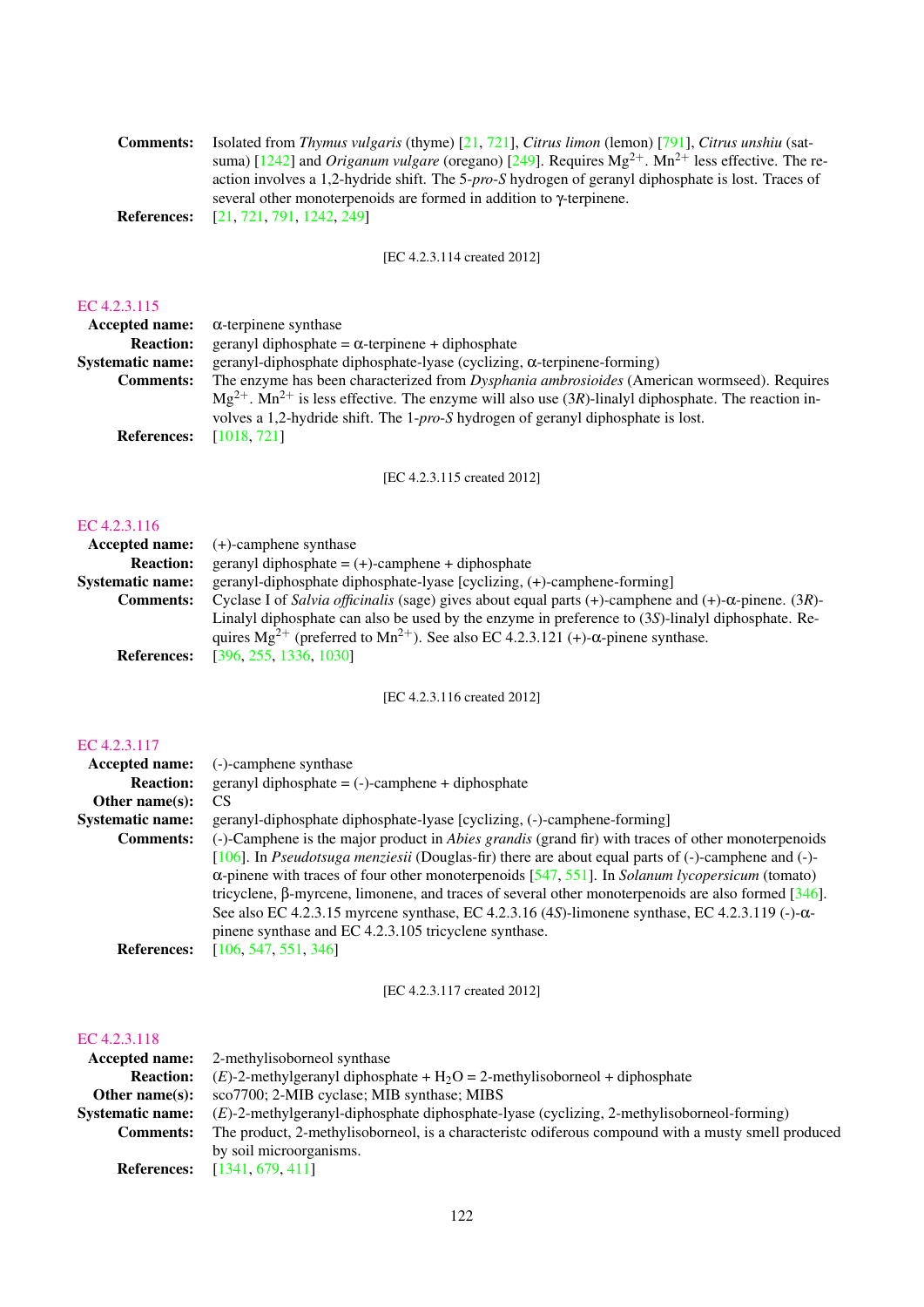## [EC 4.2.3.118 created 2012]

#### [EC 4.2.3.119](http://www.enzyme-database.org/query.php?ec=4.2.3.119)

| Accepted name:          | $(-)$ - $\alpha$ -pinene synthase                                                                                                          |
|-------------------------|--------------------------------------------------------------------------------------------------------------------------------------------|
| <b>Reaction:</b>        | geranyl diphosphate = $(-)$ - $\alpha$ -pinene + diphosphate                                                                               |
| Other name $(s)$ :      | $(-)$ -α-pinene/ $(-)$ -camphene synthase; $(-)$ -α-pinene cyclase                                                                         |
| <b>Systematic name:</b> | geranyl-diphosphate diphosphate-lyase [cyclizing, $(-)$ - $\alpha$ -pinene-forming]                                                        |
| <b>Comments:</b>        | Cyclase II of Salvia officinalis (sage) gives about equal parts $(-)$ - $\alpha$ -pinene, $(-)$ - $\beta$ -pinene and $(-)$ -              |
|                         | camphene, plus traces of other monoterpenoids. (3S)-Linalyl diphosphate can also be used by the                                            |
|                         | enzyme in preference to $(3R)$ -linalyl diphosphate. The 4-pro-S-hydrogen of geranyl diphosphate is                                        |
|                         | lost. Requires $Mg^{2+}$ (preferred to $Mn^{2+}$ ) [396, 257, 255, 254, 1030, 788]. The enzyme from <i>Abies</i>                           |
|                         | grandis (grand fir) gives roughly equal parts (-)- $\alpha$ -pinene and (-)- $\beta$ -pinene. However the clone ag11                       |
|                         | gave 35% (-)-limonene, 24% (-)- $\alpha$ -pinene and 20% (-)- $\beta$ -phellandrene. It requires Mn <sup>2+</sup> and K <sup>+</sup>       |
|                         | $(Mg^{2+})$ is ineffective) [744, 108, 106, 551]. Synthase I from <i>Pinus taeda</i> (loblolly pine) produces (-)-                         |
|                         | $\alpha$ -pinene with traces of (-)- $\beta$ -pinene and requires Mn <sup>2+</sup> (preferred to Mg <sup>2+</sup> ) [998, 999]. The enzyme |
|                         | from <i>Picea sitchensis</i> (Sika spruce) forms 70% (-)- $\alpha$ -pinene and 30% (-)- $\beta$ -pinene [849]. The recom-                  |
|                         | binant PmeTPS1 enzyme from <i>Pseudotsuga menziesii</i> (Douglas fir) gave roughly equal proportions                                       |
|                         | of $(-)$ - $\alpha$ -pinene and $(-)$ -camphene plus traces of other monoterpenoids [547]. See also EC 4.2.3.120,                          |
|                         | $(-)$ -β-pinene synthase; EC 4.2.3.117, $(-)$ -camphene synthase; EC 4.2.3.16, $(-)$ -limonene synthase; and                               |
|                         | EC 4.2.3.52, (-)- $\beta$ -phellandrene synthase.                                                                                          |
| <b>References:</b>      | [396, 257, 255, 254, 1030, 788, 744, 108, 106, 551, 998, 999, 849, 547]                                                                    |
|                         |                                                                                                                                            |

[EC 4.2.3.119 created 2012]

## [EC 4.2.3.120](http://www.enzyme-database.org/query.php?ec=4.2.3.120)

| Accepted name:          | $(-)$ - $\beta$ -pinene synthase                                                                                               |
|-------------------------|--------------------------------------------------------------------------------------------------------------------------------|
| <b>Reaction:</b>        | geranyl diphosphate = $(-)$ - $\beta$ -pinene + diphosphate                                                                    |
| Other name $(s)$ :      | $\beta$ -geraniolene synthase; (-)-(1S,5S)-pinene synthase; geranyldiphosphate diphosphate lyase (pinene                       |
|                         | forming)                                                                                                                       |
| <b>Systematic name:</b> | geranyl-diphosphate diphosphate-lyase [cyclizing, (-)-β-pinene-forming]                                                        |
| <b>Comments:</b>        | Cyclase II of Salvia officinalis (sage) produces about equal parts $(-)$ - $\alpha$ -pinene, $(-)$ - $\beta$ -pinene and $(-)$ |
|                         | )-camphene, plus traces of other monoterpenoids. The enzyme, which requires $Mg^{2+}$ (preferred to                            |
|                         | $Mn^{2+}$ ), can also use (3S)-Linalyl diphosphate (preferred to (3R)-linalyl diphosphate) [257, 254, 255,                     |
|                         | 1030]. The enzyme from <i>Abies grandis</i> (grand fir) produces roughly equal parts of $(-)$ - $\alpha$ -pinene and           |
|                         | (-)-β-pinene [412, 744, 108, 551]. Cyclase IV from <i>Pinus contorta</i> (lodgepole pine) produces 63%                         |
|                         | (-)-β-pinene, 26% 3-carene, and traces of α-pinene [1116]. Synthase III from <i>Pinus taeda</i> (loblolly                      |
|                         | pine) forms (-)- $\beta$ -pinene with traces of $\alpha$ -pinene and requires $Mn^{2+}$ and $K^+$ ( $Mg^{2+}$ is ineffective)  |
|                         | [998]. A cloned enzyme from <i>Artemisia annua</i> (sweet wormwood) gave $(-)$ - $\beta$ -pinene with traces of                |
|                         | (-)-α-pinene [788]. The enzyme from Picea sitchensis (Sika spruce) forms 30% (-)-β-pinene and 70%                              |
|                         | (-)-α-pinene [849]. See also EC 4.2.3.119, (-)-α-pinene synthase, EC 4.2.3.117, (-)-camphene syn-                              |
|                         | thase, and EC 4.2.3.107 $(+)$ -3-carene synthase.                                                                              |
| <b>References:</b>      | [257, 254, 255, 1030, 788, 412, 744, 108, 551, 1116, 998, 849]                                                                 |

[EC 4.2.3.120 created 2012]

|                         | Accepted name: $(+)-\alpha$ -pinene synthase                                        |
|-------------------------|-------------------------------------------------------------------------------------|
|                         | <b>Reaction:</b> geranyl diphosphate = $(+)$ - $\alpha$ -pinene + diphosphate       |
|                         | <b>Other name(s):</b> $(+)-\alpha$ -pinene cyclase; cyclase I                       |
| <b>Systematic name:</b> | geranyl-diphosphate diphosphate-lyase [cyclizing, $(+)$ - $\alpha$ -pinene-forming] |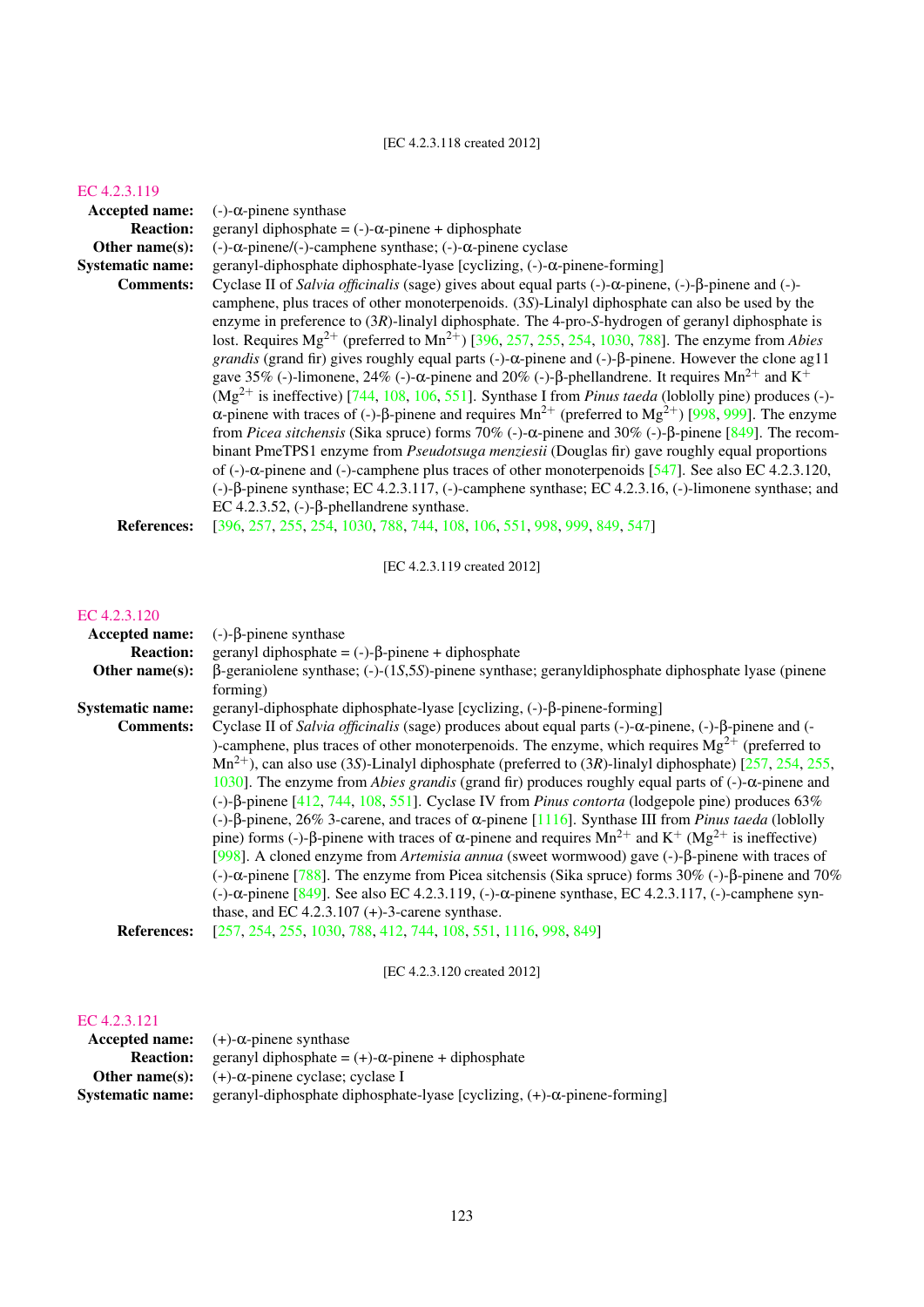Comments: Cyclase I of *Salvia officinalis* (sage) gives about equal parts (+)-α-pinene and (+)-camphene, whereas cyclase III gives about equal parts of (+)-α-pinene and (+)-β-pinene. (3*R*)-Linalyl diphosphate can also be used by the enzyme in preference to (3*S*)-linalyl diphosphate. The 4-*pro*-*R*-hydrogen of geranyl diphosphate is lost. Requires  $Mg^{2+}$  (preferred to  $Mn^{2+}$ ) [\[396,](#page-197-1) [255,](#page-190-3) [1336,](#page-246-2) [1030\]](#page-230-4). With synthase II of *Pinus taeda* (loblolly pine) (+)-α-pinene was the only product [\[998,](#page-229-2) [999\]](#page-229-3). Requires Mn<sup>2+</sup> (preferred to  $Mg^{2+}$ ). See also EC 4.2.3.122, (+)-β-pinene synthase, and EC 4.2.3.116, (+)-camphene synthase.

References: [\[396,](#page-197-1) [255,](#page-190-3) [1336,](#page-246-2) [1030,](#page-230-4) [998,](#page-229-2) [999\]](#page-229-3)

[EC 4.2.3.121 created 2012]

#### [EC 4.2.3.122](http://www.enzyme-database.org/query.php?ec=4.2.3.122)

|                    | Accepted name: $(+)-\beta$ -pinene synthase                                                                                   |
|--------------------|-------------------------------------------------------------------------------------------------------------------------------|
| <b>Reaction:</b>   | geranyl diphosphate = $(+)$ - $\beta$ -pinene + diphosphate                                                                   |
| Other name $(s)$ : | $(+)$ -pinene cyclase; cyclase III                                                                                            |
| Systematic name:   | geranyl-diphosphate diphosphate-lyase $[(+)$ - $\beta$ -pinene-forming]                                                       |
| <b>Comments:</b>   | Cyclase III from Salvia officinalis (sage) gives roughly equal parts of $(+)$ - $\beta$ -pinene and $(+)$ - $\alpha$ -pinene. |
|                    | See EC 4.2.3.121, $(+)$ - $\alpha$ -pinene synthase.                                                                          |
| <b>References:</b> | [1336, 1030]                                                                                                                  |

[EC 4.2.3.122 created 2012]

#### [EC 4.2.3.123](http://www.enzyme-database.org/query.php?ec=4.2.3.123)

|                         | $\textbf{Accepted name:} \quad \beta\text{-sesquiphellandrene}$ synthase                           |
|-------------------------|----------------------------------------------------------------------------------------------------|
| <b>Reaction:</b>        | $(2E, 6E)$ -farnesyl diphosphate = $\beta$ -sesquiphellandrene + diphosphate                       |
| Other name(s):          | Tps1; $Os08g07100$ (gene name)                                                                     |
| <b>Systematic name:</b> | $(2E,6E)$ -farnesyl-diphosphate diphosphate-lyase (cyclizing, $\beta$ -sesquiphellandrene-forming) |
| <b>References:</b>      | [1467]                                                                                             |

#### [EC 4.2.3.123 created 2012]

#### [EC 4.2.3.124](http://www.enzyme-database.org/query.php?ec=4.2.3.124)

| Accepted name:          | 2-deoxy-scyllo-inosose synthase                                                                          |
|-------------------------|----------------------------------------------------------------------------------------------------------|
| <b>Reaction:</b>        | D-glucose 6-phosphate = $2$ -deoxy-L-scyllo-inosose + phosphate                                          |
| Other name $(s)$ :      | $btrC$ (gene name); $neoC$ (gene name); $kanC$ (gene name)                                               |
| <b>Systematic name:</b> | D-glucose-6-phosphate phosphate-lyase (2-deoxy-L-scyllo-inosose-forming)                                 |
| <b>Comments:</b>        | Requires $Co^{2+}$ [693]. Involved in the biosynthetic pathways of several clinically important aminocy- |
|                         | clitol antibiotics, including kanamycin, butirosin, neomycin and ribostamycin. Requires an $NAD+$        |
|                         | cofactor, which is transiently reduced during the reaction $[696, 545]$ . The enzyme from the bacterium  |
|                         | Bacillus circulans forms a complex with the glutamine amidotransferase subunit of pyridoxal 5'-          |
|                         | phosphate synthase (EC 4.3.3.6), which appears to stabilize the complex $[1257, 1258]$ .                 |
| <b>References:</b>      | [696, 693, 695, 545, 1278, 1257, 1258]                                                                   |

[EC 4.2.3.124 created 2012]

|                            | Accepted name: $\alpha$ -muurolene synthase                                                                 |
|----------------------------|-------------------------------------------------------------------------------------------------------------|
| <b>Reaction:</b>           | $(2E, 6E)$ -farnesyl diphosphate = $\alpha$ -muurolene + diphosphate                                        |
| Other name $(s)$ :         | $\text{Con3}$                                                                                               |
| <b>Systematic name:</b>    | $(2E, 6E)$ -farnesyl-diphosphate diphosphate-lyase (cyclizing, $\alpha$ -muurolene-forming)                 |
| <b>Comments:</b>           | The enzyme has been characterized from the fungus Coprinus cinereus. Also gives germacrene A and            |
|                            | $\gamma$ -muurolene, see EC 4.2.3.23, germacrene-A synthase and EC 4.2.3.126, $\gamma$ -muurolene synthase. |
| <b>References:</b> [4,781] |                                                                                                             |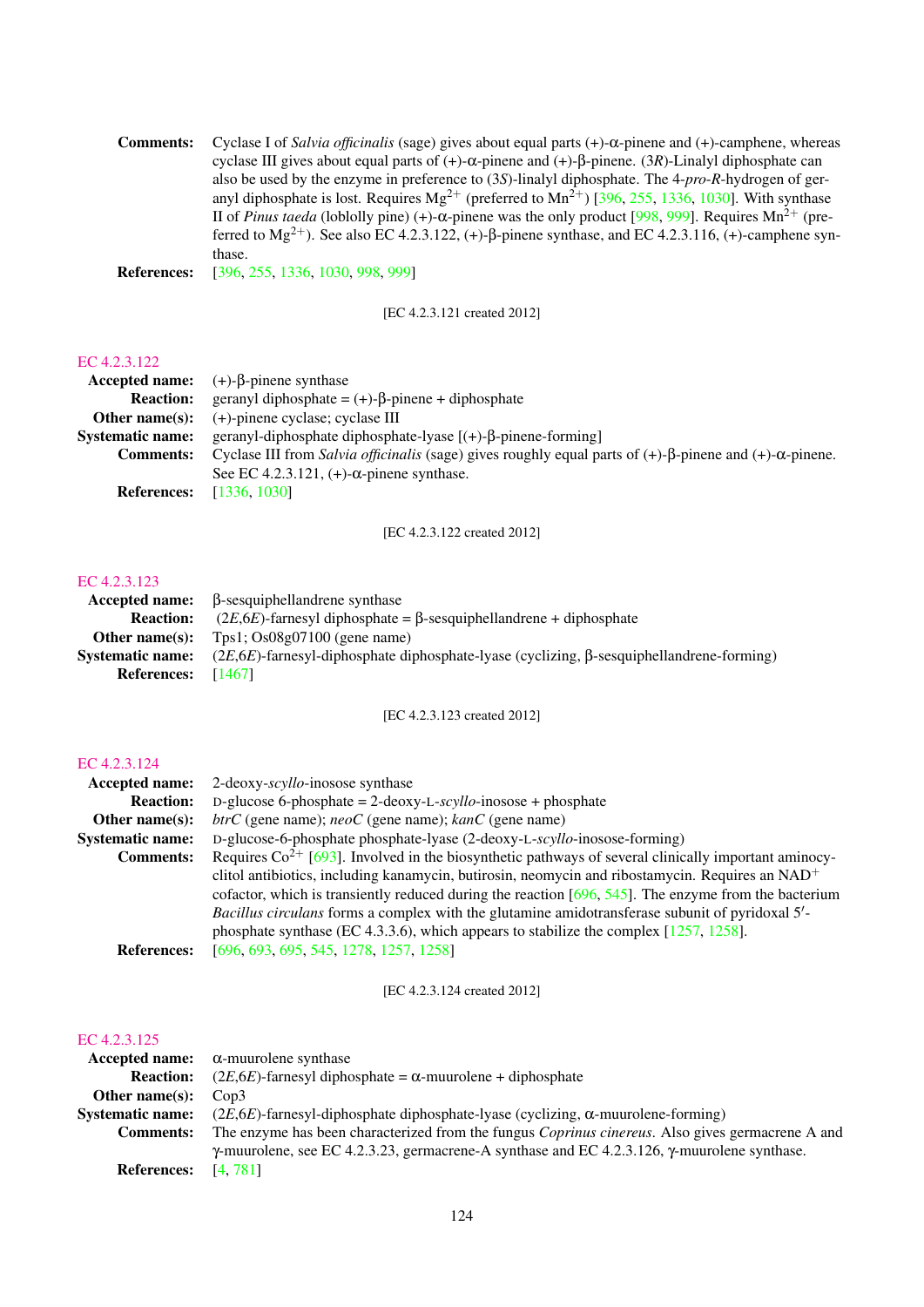#### [EC 4.2.3.125 created 2012]

#### [EC 4.2.3.126](http://www.enzyme-database.org/query.php?ec=4.2.3.126)

|                               | Accepted name: $\gamma$ -muurolene synthase                                                                 |
|-------------------------------|-------------------------------------------------------------------------------------------------------------|
| <b>Reaction:</b>              | $(2E, 6E)$ -farnesyl diphosphate = $\gamma$ -muurolene + diphosphate                                        |
| Other name $(s)$ :            | Con3                                                                                                        |
| <b>Systematic name:</b>       | $(2E, 6E)$ -farnesyl-diphosphate diphosphate-lase (cyclizing, $\gamma$ -muurolene-forming)                  |
| <b>Comments:</b>              | The enzyme has been characterized from the fungus <i>Coprinus cinereus</i> . Also gives germacrene A and    |
|                               | $\alpha$ -muurolene, see EC 4.2.3.23, germacrene-A synthase and EC 4.2.3.125, $\alpha$ -muurolene synthase. |
| <b>References:</b> $[4, 781]$ |                                                                                                             |

[EC 4.2.3.126 created 2012]

## [EC 4.2.3.127](http://www.enzyme-database.org/query.php?ec=4.2.3.127)

| <b>Accepted name:</b>   | β-copaene synthase                                                                                                        |
|-------------------------|---------------------------------------------------------------------------------------------------------------------------|
| <b>Reaction:</b>        | $(2E, 6E)$ -farnesyl diphosphate = $\beta$ -copaene + diphosphate                                                         |
| Other name $(s)$ :      | $\rm cop 4$                                                                                                               |
| <b>Systematic name:</b> | $(2E, 6E)$ -farnesyl-diphosphate diphosphate-lyase (cyclizing, $\beta$ -copaene-forming)                                  |
| <b>Comments:</b>        | Isolated from the fungus <i>Coprinus cinereus</i> . The enzyme also forms $(+)$ - $\delta$ -cadinene, $\beta$ -cubebene,  |
|                         | (+)-sativene and traces of several other sequiterpenoids $[4, 780, 781]$ . $\beta$ -Copaene is formed in the              |
|                         | presence of $Mg^{2+}$ but not $Mn^{2+}$ [780]. See EC 4.2.3.13, (+)- $\delta$ -cadinene synthase, EC 4.2.3.128, $\beta$ - |
|                         | cubebene synthase, and EC $4.2.3.129$ , $(+)$ -sativene synthase.                                                         |
| <b>References:</b>      | [4, 780, 781]                                                                                                             |

[EC 4.2.3.127 created 2012]

#### [EC 4.2.3.128](http://www.enzyme-database.org/query.php?ec=4.2.3.128)

| <b>Accepted name:</b>   | β-cubebene synthase                                                                                                     |
|-------------------------|-------------------------------------------------------------------------------------------------------------------------|
| <b>Reaction:</b>        | $(2E, 6E)$ -farnesyl diphosphate = $\beta$ -cubebene + diphosphate                                                      |
| Other name $(s)$ :      | $\text{cop4}$ ; Mg25                                                                                                    |
| <b>Systematic name:</b> | $(2E,6E)$ -farnesyl-diphosphate diphosphate-lyase (cyclizing, $\beta$ -cubebene-forming)                                |
| <b>Comments:</b>        | Isolated from the fungus <i>Coprinus cinereus</i> . The enzyme also forms $(+)$ - $\delta$ -cadinene, $\beta$ -copaene, |
|                         | (+)-sativene and traces of several other sequiterpenoids [4, 780, 781]. It is found in many higher                      |
|                         | plants such as <i>Magnolia grandiflora</i> (Southern Magnolia) together with germacrene A [734]. See EC                 |
|                         | 4.2.3.13, (+)- $\delta$ -cadinene synthase, EC 4.2.3.127, $\beta$ -copaene synthase, EC 4.2.3.129, (+)-sativene syn-    |
|                         | thase, and EC 4.2.3.23, germacrene A synthase.                                                                          |
| <b>References:</b>      | [734, 4, 780, 781]                                                                                                      |
|                         |                                                                                                                         |

[EC 4.2.3.128 created 2012]

## [EC 4.2.3.129](http://www.enzyme-database.org/query.php?ec=4.2.3.129)

| Accepted name:          | $(+)$ -sativene synthase                                                                                                          |
|-------------------------|-----------------------------------------------------------------------------------------------------------------------------------|
| <b>Reaction:</b>        | $(2E, 6E)$ -farnesyl diphosphate = (+)-sativene + diphosphate                                                                     |
| Other name $(s)$ :      | $\cos 4$                                                                                                                          |
| <b>Systematic name:</b> | $(2E, 6E)$ -farnesyl-diphosphate diphosphate-lyase (cyclizing, $(+)$ -sativene-forming)                                           |
| <b>Comments:</b>        | Isolated from the fungus <i>Coprinus cinereus</i> . The enzyme also forms $(+)$ - $\delta$ -cadinene, $\beta$ -copaene, $\beta$ - |
|                         | cubebene, and traces of several other sequiterpenoids. See EC 4.2.3.13, $(+)$ - $\delta$ -cadinene synthase, EC                   |
|                         | 4.2.3.127, $\beta$ -copaene synthase, and EC 4.2.3.128, $\beta$ -cubebene synthase.                                               |
| <b>References:</b>      | [4, 780, 781]                                                                                                                     |

[EC 4.2.3.129 created 2012]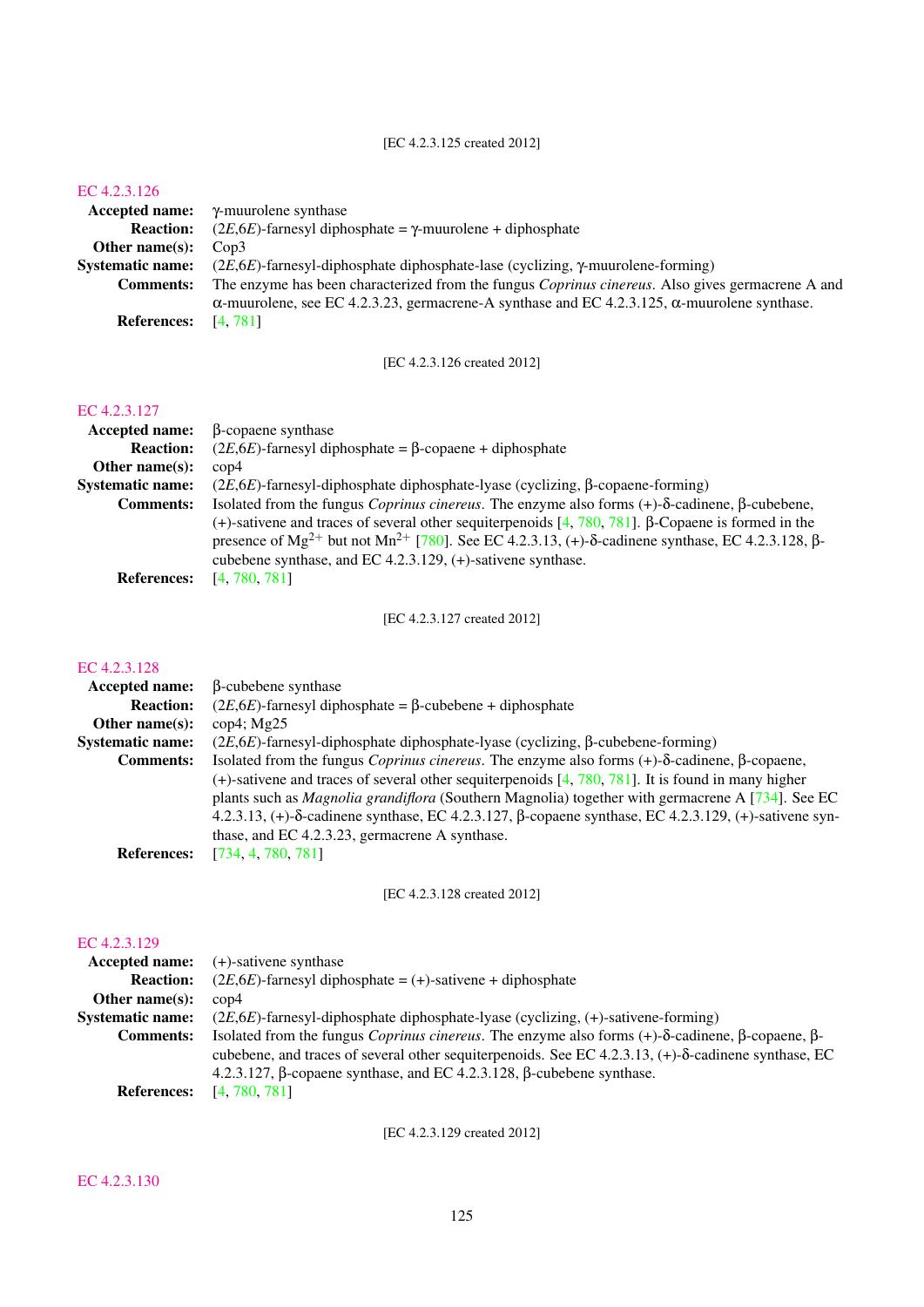| <b>Accepted name:</b>     | tetraprenyl- $\beta$ -curcumene synthase                                                                        |
|---------------------------|-----------------------------------------------------------------------------------------------------------------|
| <b>Reaction:</b>          | $all-trans\text{-}heptaprenyl diphosphate = tetraprenyl-\beta-curcumene + diphosphate$                          |
| Other name $(s)$ :        | <i>vtpB</i> (gene name)                                                                                         |
| <b>Systematic name:</b>   | all-trans-heptaprenyl-diphosphate diphosphate-lyase (cyclizing, tetraprenyl-B-curcumene-forming)                |
| <b>Comments:</b>          | Isolated from <i>Bacillus subtilis</i> . This sesquarterpene is present in a number of <i>Bacillus</i> species. |
| <b>References:</b> [1111] |                                                                                                                 |
|                           |                                                                                                                 |

## [EC 4.2.3.130 created 2012]

## [EC 4.2.3.131](http://www.enzyme-database.org/query.php?ec=4.2.3.131)

| Accepted name:          | miltiradiene synthase                                                                                  |
|-------------------------|--------------------------------------------------------------------------------------------------------|
| <b>Reaction:</b>        | $(+)$ -copalyl diphosphate = miltiradiene + diphosphate                                                |
| Other name $(s)$ :      | SmMDS; SmiKSL; RoKSL                                                                                   |
| <b>Systematic name:</b> | (+)-copalyl-diphosphate diphosphate-lyase (cyclizing, miltiradiene-forming)                            |
| <b>Comments:</b>        | Isolated from the plants Rosmarinus officinalis (rosemary) and Salvia miltiorrhiza. The enzyme from    |
|                         | the plant Selaginella moellendorffii is mutifunctional and also catalyses EC 5.5.1.12, copalyl diphos- |
|                         | phate synthase $[1230]$ .                                                                              |
| <b>References:</b>      | [397, 1230, 141]                                                                                       |

[EC 4.2.3.131 created 2012]

#### [EC 4.2.3.132](http://www.enzyme-database.org/query.php?ec=4.2.3.132)

| <b>Accepted name:</b>   | neoabietadiene synthase                                                                                                     |
|-------------------------|-----------------------------------------------------------------------------------------------------------------------------|
| <b>Reaction:</b>        | $(+)$ -copalyl diphosphate = neoabietadiene + diphosphate                                                                   |
| Other name $(s)$ :      | AgAS; PtTPS-LAS                                                                                                             |
| <b>Systematic name:</b> | (+)-copaly-diphosphate diphosphate-lyase (cyclizing, neoabietadiene-forming)                                                |
| <b>Comments:</b>        | Isolated from <i>Abies grandis</i> (grand fir) [991]. This class I enzyme forms about equal proportions                     |
|                         | of abietadiene, levopimaradiene and neoabietadiene. See also EC 4.2.3.18, abieta-7,13-diene syn-                            |
|                         | thase and EC 4.2.3.32, levopimaradiene synthase. An X-ray study of this multifunctional enzyme                              |
|                         | showed that the class I activity is in the $\alpha$ domain, while (+)-copalyl diphosphate synthase activity                 |
|                         | (EC 5.5.1.12, a class II activity) is in the $\beta$ and $\gamma$ domains [1463]. In <i>Pinus taeda</i> (loblolly pine) the |
|                         | major product is levopimaradiene, with less abietadiene and neoabietadiene $[1079]$ .                                       |
| <b>References:</b>      | [991, 1463, 1079]                                                                                                           |

[EC 4.2.3.132 created 2012]

## [EC 4.2.3.133](http://www.enzyme-database.org/query.php?ec=4.2.3.133)

|                         | Accepted name: $\alpha$ -copaene synthase                                                                                                                                                                                                     |
|-------------------------|-----------------------------------------------------------------------------------------------------------------------------------------------------------------------------------------------------------------------------------------------|
| <b>Reaction:</b>        | $(2E, 6E)$ -farnesyl diphosphate = (-)- $\alpha$ -copaene + diphosphate                                                                                                                                                                       |
| <b>Systematic name:</b> | $(2E, 6E)$ -farnesyl-diphosphate diphosphate-lyase (cyclizing, $\alpha$ -copaene-forming)                                                                                                                                                     |
| <b>Comments:</b>        | Isolated from <i>Helianthus annuus</i> (sunflower). The enzyme also produces $\beta$ -caryophyllene, $\delta$ -cadinene<br>and traces of other sesquiterpenoids. See EC 4.2.3.13 (+)- $\delta$ -cadinene synthase, EC 4.2.3.57 (-)- $\beta$ - |
|                         | caryophyllene synthase.<br>[424, 1384]                                                                                                                                                                                                        |
| <b>References:</b>      |                                                                                                                                                                                                                                               |

[EC 4.2.3.133 created 2012]

| Accepted name:          | 5-phosphonooxy-L-lysine phospho-lyase                                                                       |
|-------------------------|-------------------------------------------------------------------------------------------------------------|
| <b>Reaction:</b>        | $(5R)$ -5-phosphooxy-L-lysine + H <sub>2</sub> O = (S)-2-amino-6-oxohexanoate + NH <sub>3</sub> + phosphate |
| Other name(s):          | 5-phosphohydroxy-L-lysine ammoniophospholyase; AGXT2L2 (gene name); (5R)-5-phosphonooxy-                    |
|                         | L-lysine phosphate-lyase (deaminating; $(S)$ -2-amino-6-oxohexanoate-forming)                               |
| <b>Systematic name:</b> | $(5R)$ -5-phosphooxy-L-lysine phosphate-lyase (deaminating; $(S)$ -2-amino-6-oxohexanoate-forming)          |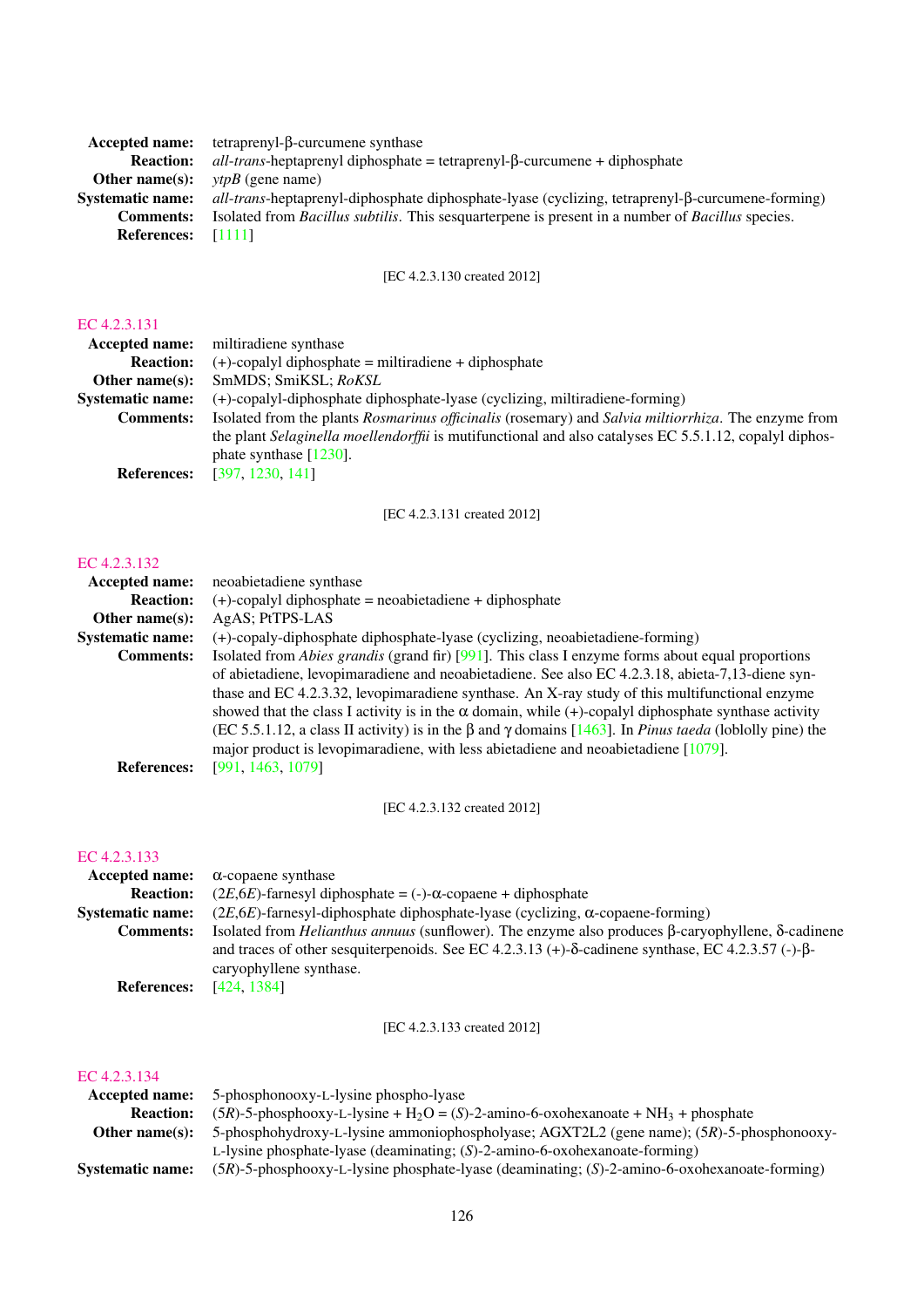|                                | <b>Comments:</b> A pyridoxal-phosphate protein. Has no activity with phosphoethanolamine (cf. EC 4.2.3.2, |
|--------------------------------|-----------------------------------------------------------------------------------------------------------|
|                                | ethanolamine-phosphate phospho-lyase).                                                                    |
| <b>References:</b> [1298, 264] |                                                                                                           |

[EC 4.2.3.134 created 2012]

#### [EC 4.2.3.135](http://www.enzyme-database.org/query.php?ec=4.2.3.135)

|                          | <b>Accepted name:</b> $\Delta^6$ -protoilludene synthase                                                            |
|--------------------------|---------------------------------------------------------------------------------------------------------------------|
|                          | <b>Reaction:</b> (2 <i>E</i> ,6 <i>E</i> )-farnesyl diphosphate = $\Delta^6$ -protoilludene + diphosphate           |
| Other name $(s)$ :       | 6-protoilludene synthase                                                                                            |
| <b>Systematic name:</b>  | $(2E, 6E)$ -farnesyl-diphosphate diphosphate-lyase (cyclizing, $\Delta^6$ -protoilludene-forming)                   |
| <b>Comments:</b>         | Isolated from the fungus Armillaria gallica. $\Delta^6$ -Protoilludene is the first step in the biosynthesis of the |
|                          | melleolides.                                                                                                        |
| <b>References:</b> [336] |                                                                                                                     |
|                          |                                                                                                                     |

[EC 4.2.3.135 created 2012]

## [EC 4.2.3.136](http://www.enzyme-database.org/query.php?ec=4.2.3.136)

|                         | Accepted name: $\alpha$ -isocomene synthase                                                             |
|-------------------------|---------------------------------------------------------------------------------------------------------|
| <b>Reaction:</b>        | $(2E, 6E)$ -farnesyl diphosphate = (-)- $\alpha$ -isocomene + diphosphate                               |
| Other name $(s)$ :      | MrTPS2                                                                                                  |
| <b>Systematic name:</b> | $(2E,6E)$ -farnesyl-diphosphate diphosphate-lyase (cyclizing, (-)- $\alpha$ -isocomene-forming)         |
| <b>Comments:</b>        | Isolated from the roots of the plant <i>Matricaria chamomilla</i> var. recutita (chamomile). The enzyme |
|                         | also produced traces of five other sesquiter penoids.                                                   |
| <b>References:</b>      | - 15611                                                                                                 |

[EC 4.2.3.136 created 2012]

## [EC 4.2.3.137](http://www.enzyme-database.org/query.php?ec=4.2.3.137)

|                         | <b>Accepted name:</b> $(E)$ -2- <i>epi</i> - $\beta$ -caryophyllene synthase                                 |
|-------------------------|--------------------------------------------------------------------------------------------------------------|
| <b>Reaction:</b>        | $(2E, 6E)$ -farnesyl diphosphate = $(E)$ -2-epi- $\beta$ -caryophyllene + diphosphate                        |
| Other name $(s)$ :      | $2\text{-}epi-(E)$ - $\beta$ -caryophyllene synthase; SmMTPSL26                                              |
| <b>Systematic name:</b> | $(2E, 6E)$ -farnesyl-diphosphate diphosphate-lyase (cyclizing, $(E)$ -2-epi- $\beta$ -caryophyllene-forming) |
| <b>Comments:</b>        | Isolated from the plant <i>Selaginella moellendorfii</i> . The enzyme also gives two other sesquiterpenoids. |
| <b>References:</b>      | [746]                                                                                                        |

[EC 4.2.3.137 created 2012]

#### [EC 4.2.3.138](http://www.enzyme-database.org/query.php?ec=4.2.3.138)

| Accepted name:          | $(+)$ - <i>epi</i> - $\alpha$ -bisabolol synthase                                                                                |
|-------------------------|----------------------------------------------------------------------------------------------------------------------------------|
| <b>Reaction:</b>        | $(2E, 6E)$ -farnesyl diphosphate + H <sub>2</sub> O = (+)- <i>epi</i> - $\alpha$ -bisabolol + diphosphate                        |
| <b>Systematic name:</b> | $(2E,6E)$ -farnesyl-diphosphate diphosphate-lyase (cyclizing, $(+)$ -epi- $\alpha$ -bisabolol-forming)                           |
| <b>Comments:</b>        | Isolated from the plant <i>Phyla dulcis</i> (Aztec sweet herb). $(+)$ - <i>epi</i> - $\alpha$ -Bisabolol is the precursor of the |
|                         | sweetener hernandulcin.                                                                                                          |
| <b>References:</b>      | [47]                                                                                                                             |

[EC 4.2.3.138 created 2012]

#### [EC 4.2.3.139](http://www.enzyme-database.org/query.php?ec=4.2.3.139)

Accepted name: valerena-4,7(11)-diene synthase **Reaction:**  $(2E, 6E)$ -farnesyl diphosphate = valerena-4,7(11)-diene + diphosphate Other name(s): VoTPS2; VoTPS7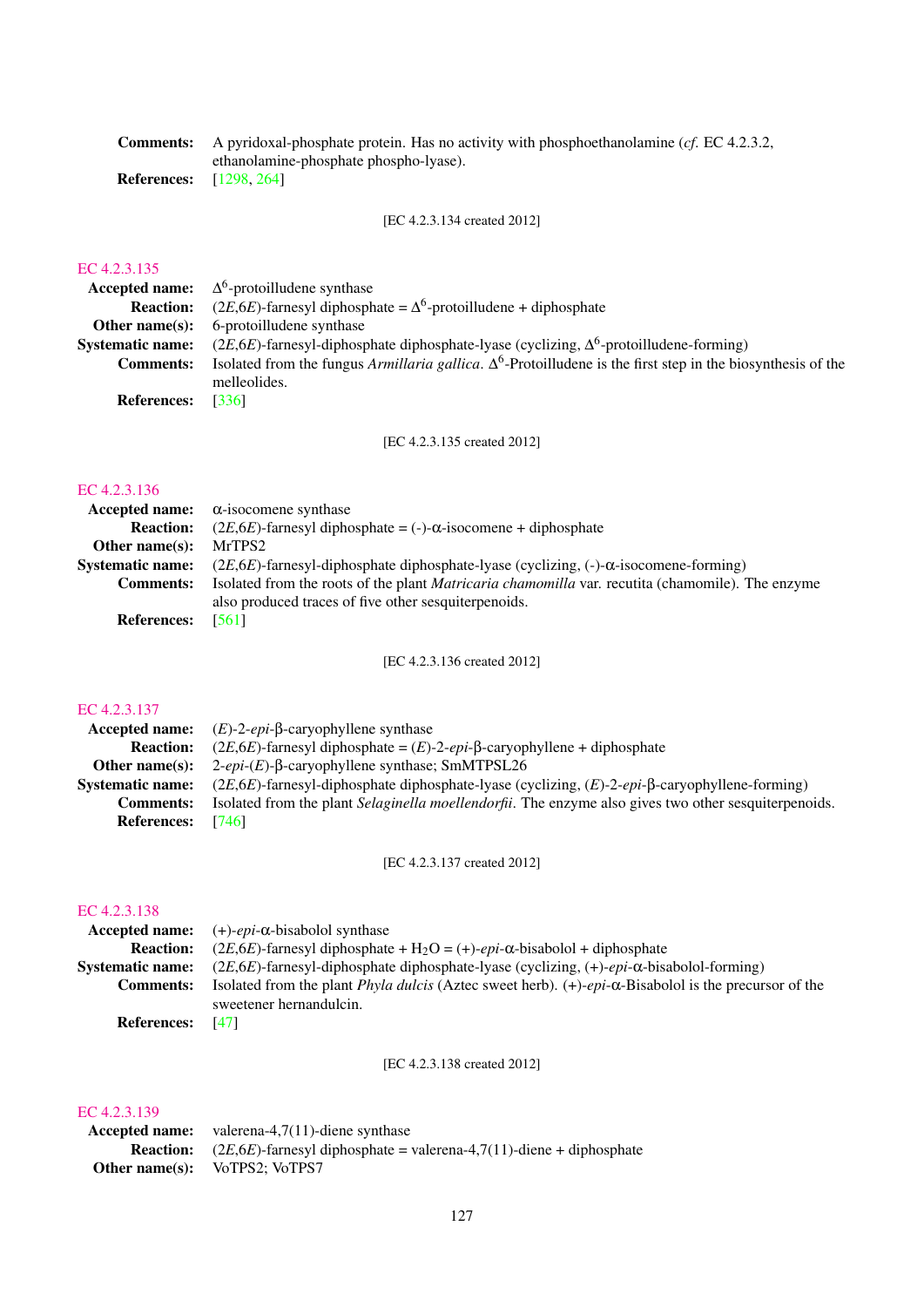Systematic name: (2*E*,6*E*)-farnesyl-diphosphate diphosphate-lyase (cyclizing, valerena-4,7(11)-diene-forming)<br>Comments: Isolated from the plant *Valeriana officinalis* (valerian). Note that due to a different numbering Isolated from the plant *Valeriana officinalis* (valerian). Note that due to a different numbering system the product is also known as valerena-1,10-diene. References: [\[1029,](#page-230-5) [1407\]](#page-250-2)

[EC 4.2.3.139 created 2012]

#### [EC 4.2.3.140](http://www.enzyme-database.org/query.php?ec=4.2.3.140)

|                                 | <b>Accepted name:</b> <i>cis-abienol synthase</i>                                                                                            |
|---------------------------------|----------------------------------------------------------------------------------------------------------------------------------------------|
| <b>Reaction:</b>                | $(13E)$ -8 $\alpha$ -hydroxylabd-13-en-15-yl diphosphate = cis-abienol + diphosphate                                                         |
|                                 | <b>Other name(s):</b> Z-abienol synthase; CAS; ABS                                                                                           |
|                                 | <b>Systematic name:</b> $(13E)$ -8 $\alpha$ -hydroxylabd-13-en-15-yl-diphosphate-lyase ( <i>cis</i> -abienol forming)                        |
| <b>Comments:</b>                | Isolated from the plants <i>Abies balsamea</i> (balsam fir) $\left[1442\right]$ and <i>Nicotiana tabacum</i> (tobacco) $\left[1104\right]$ . |
| <b>References:</b> [1442, 1104] |                                                                                                                                              |

[EC 4.2.3.140 created 2012]

## [EC 4.2.3.141](http://www.enzyme-database.org/query.php?ec=4.2.3.141)

| <b>Accepted name:</b>   | sclareol synthase                                                                                     |
|-------------------------|-------------------------------------------------------------------------------------------------------|
| <b>Reaction:</b>        | $(13E)$ -8 $\alpha$ -hydroxylabd-13-en-15-yl diphosphate + H <sub>2</sub> O = sclareol + diphosphate  |
| Other name $(s)$ :      | SS                                                                                                    |
| <b>Systematic name:</b> | $(13E)$ -8 $\alpha$ -hydroxylabd-13-en-15-yl-diphosphate-lyase (sclareol forming)                     |
| <b>Comments:</b>        | Isolated from the plant Salvia sclarea (clary sage). Originally thought to be synthesized in one step |
|                         | from geranylgeranyl diphosphate it is now known to require two enzymes, EC 4.2.1.133, copal-8-ol      |
|                         | diphosphate synthase and EC 4.2.3.141, sclared synthase. Sclared is used in perfumery.                |
| <b>References:</b>      | [177]                                                                                                 |

[EC 4.2.3.141 created 2013, modified 2017]

## [EC 4.2.3.142](http://www.enzyme-database.org/query.php?ec=4.2.3.142)

| Accepted name:          | 7-epizingiberene synthase [(2Z,6Z)-farnesyl diphosphate cyclizing]                              |
|-------------------------|-------------------------------------------------------------------------------------------------|
| <b>Reaction:</b>        | $(2Z, 6Z)$ -farnesyl diphosphate = 7-epizingiberene + diphosphate                               |
| Other name $(s)$ :      | <i>ShZIS</i> (gene name)                                                                        |
| <b>Systematic name:</b> | $(2Z,6Z)$ -farnesyl-diphosphate lyase (cyclizing; 7-epizingiberene-forming)                     |
| <b>Comments:</b>        | Isolated from the plant <i>Solanum habrochaites</i> . 7-Epizingiberene is a whitefly repellant. |
| <b>References:</b>      | [94]                                                                                            |

[EC 4.2.3.142 created 2013]

## [EC 4.2.3.143](http://www.enzyme-database.org/query.php?ec=4.2.3.143)

| <b>Accepted name:</b> kunzeaol synthase                                                                     |
|-------------------------------------------------------------------------------------------------------------|
| $(2E, 6E)$ -farnesyl diphosphate + H <sub>2</sub> O = kunzeaol + diphosphate                                |
| TgTPS2 (gene name)                                                                                          |
| $(2E, 6E)$ -farnesyl-diphosphate diphosphate-lyase (kunzeaol forming)                                       |
| Isolated from the root of the plant <i>Thapsia garganica</i> . The enzyme also produces germacrene D, bicy- |
| clogermacrene and traces of other sesquiterpenoids. See EC 4.2.3.77, $(+)$ -germacrene D synthase and       |
| EC 4.2.3.100, bicyclogermacrene synthase.                                                                   |
| [1005]                                                                                                      |
|                                                                                                             |

[EC 4.2.3.143 created 2013]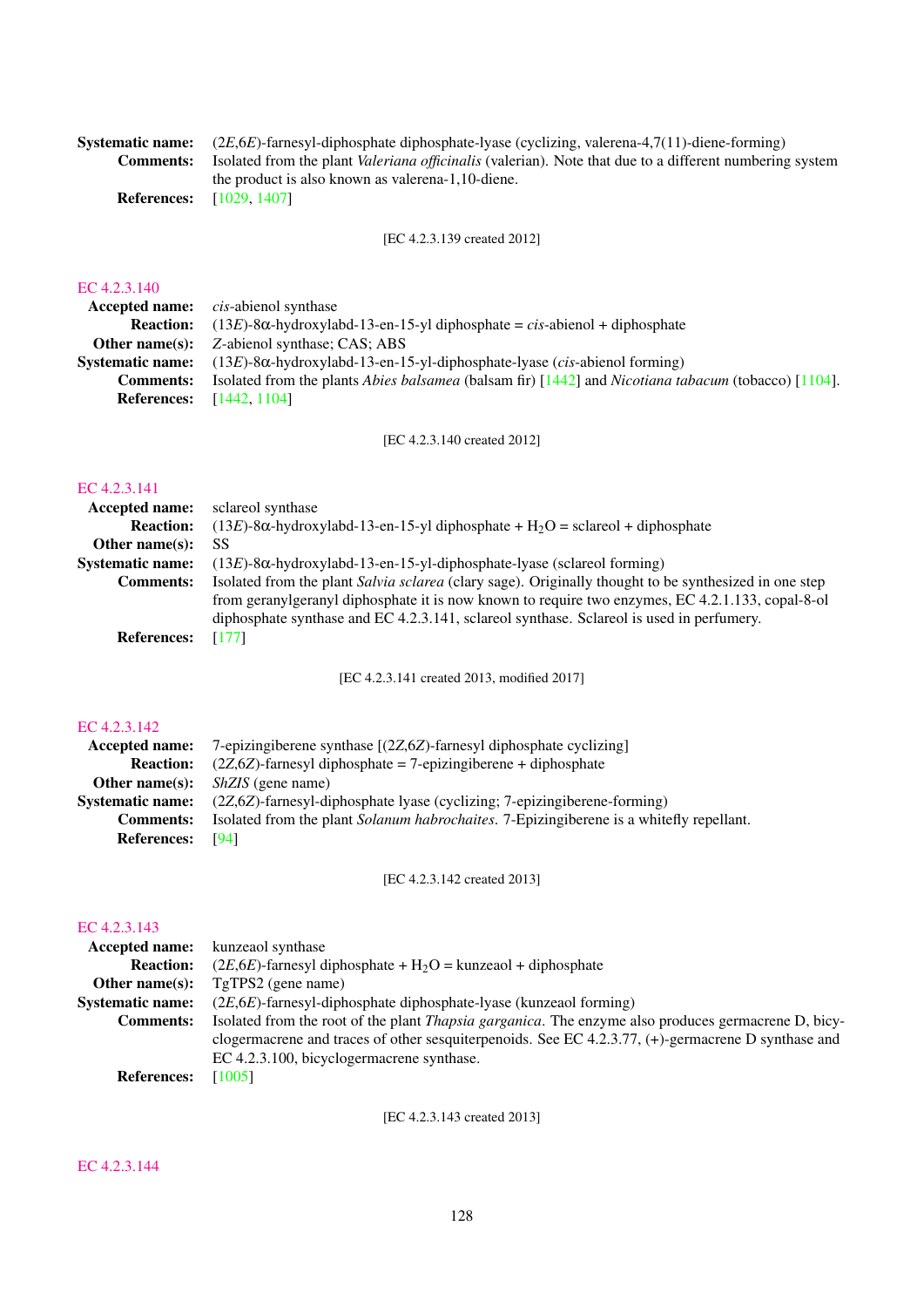| <b>Accepted name:</b>   | geranyllinalool synthase                                                                           |
|-------------------------|----------------------------------------------------------------------------------------------------|
| <b>Reaction:</b>        | geranylgeranyl diphosphate + $H_2O = (6E, 10E)$ -geranyllinalool + diphosphate                     |
| Other name $(s)$ :      | TPS04/GES; GES                                                                                     |
| <b>Systematic name:</b> | geranylgeranyl diphosphate diphosphate-lyase $((E,E)$ -geranyllinalool-forming)                    |
| <b>Comments:</b>        | The enzyme is a component of the herbivore-induced indirect defense system. The product, $(E,E)$ - |
|                         | geranyllinalool, is a precursor to the volatile compound 4,8,12-trimethyl-1,3,7,11-tridecatetraene |
|                         | (TMTT), which is released by many plants in response to damage.                                    |
| <b>References:</b>      | [505, 45]                                                                                          |

## [EC 4.2.3.144 created 2013]

#### [EC 4.2.3.145](http://www.enzyme-database.org/query.php?ec=4.2.3.145)

| <b>Accepted name:</b>   | ophiobolin F synthase                                                                                          |
|-------------------------|----------------------------------------------------------------------------------------------------------------|
| <b>Reaction:</b>        | $(2E,6E,10E,14E)$ -geranylfarnesyl diphosphate + H <sub>2</sub> O = ophiobolin F + diphosphate                 |
| <b>Systematic name:</b> | $(2E, 6E, 10E, 14E)$ -geranylfarnesyl-diphosphate diphosphate-lyase (cyclizing, ophiobolin-F-forming)          |
| <b>Comments:</b>        | Isolated from the fungus <i>Aspergillus clavatus</i> . The product is a sester terpenoid $(C_{25}$ terpenoid). |
| <b>References:</b>      | $\lceil 212 \rceil$                                                                                            |
|                         |                                                                                                                |

[EC 4.2.3.145 created 2014]

#### [EC 4.2.3.146](http://www.enzyme-database.org/query.php?ec=4.2.3.146)

| Accepted name:          | cyclooctat-9-en-7-ol synthase                                                                                     |
|-------------------------|-------------------------------------------------------------------------------------------------------------------|
| <b>Reaction:</b>        | geranylgeranyl diphosphate + $H_2O$ = cyclooctat-9-en-7-ol + diphosphate                                          |
| Other name $(s)$ :      | cotB2                                                                                                             |
| <b>Systematic name:</b> | geranylgeranyl-diphosphate diphosphate-lyase (cyclooctat-9-en-7-ol-forming)                                       |
| <b>Comments:</b>        | Requires $Mg^{2+}$ . Isolated from the bacterium <i>Streptomyces melanosporofaciens</i> , where it is part of the |
|                         | biosynthesis of cyclooctatin, a potent inhibitor of lysophospholipase.                                            |
| <b>References:</b>      | [655, 1451, 582, 852, 1284]                                                                                       |

[EC 4.2.3.146 created 2014]

## [EC 4.2.3.147](http://www.enzyme-database.org/query.php?ec=4.2.3.147)

| <b>Accepted name:</b> pimaradiene synthase                                                              |
|---------------------------------------------------------------------------------------------------------|
| $(+)$ -copalyl diphosphate = pimara-8(14), 15-diene + diphosphate                                       |
| PbmPIM1: PcmPIM1                                                                                        |
| $(+)$ -copalyl diphosphate-lyase (pimara-8 $(14)$ , 15-diene-forming)                                   |
| Isolated from the plants <i>Pinus banksiana</i> (jack pine) and <i>Pinus contorta</i> (lodgepole pine). |
| [456]                                                                                                   |
|                                                                                                         |

[EC 4.2.3.147 created 2014]

## [EC 4.2.3.148](http://www.enzyme-database.org/query.php?ec=4.2.3.148)

|                         | <b>Accepted name:</b> cembrene C synthase                                                                  |
|-------------------------|------------------------------------------------------------------------------------------------------------|
| <b>Reaction:</b>        | geranylgeranyl diphosphate = cembrene $C + diphosphate$                                                    |
| Other name $(s)$ :      | DtcycA (gene name)                                                                                         |
| <b>Systematic name:</b> | geranylgeranyl-diphosphate diphosphate-lyase (cembrene-C-forming)                                          |
| <b>Comments:</b>        | Requires $Mg^{2+}$ . Isolated from the bacterium <i>Streptomyces</i> sp. SANK 60404. This bifunctional en- |
|                         | zyme also produces $(R)$ -nephthenol. See EC 4.2.3.149, nephthenol synthase.                               |
| <b>References:</b>      | [853]                                                                                                      |

[EC 4.2.3.148 created 2014]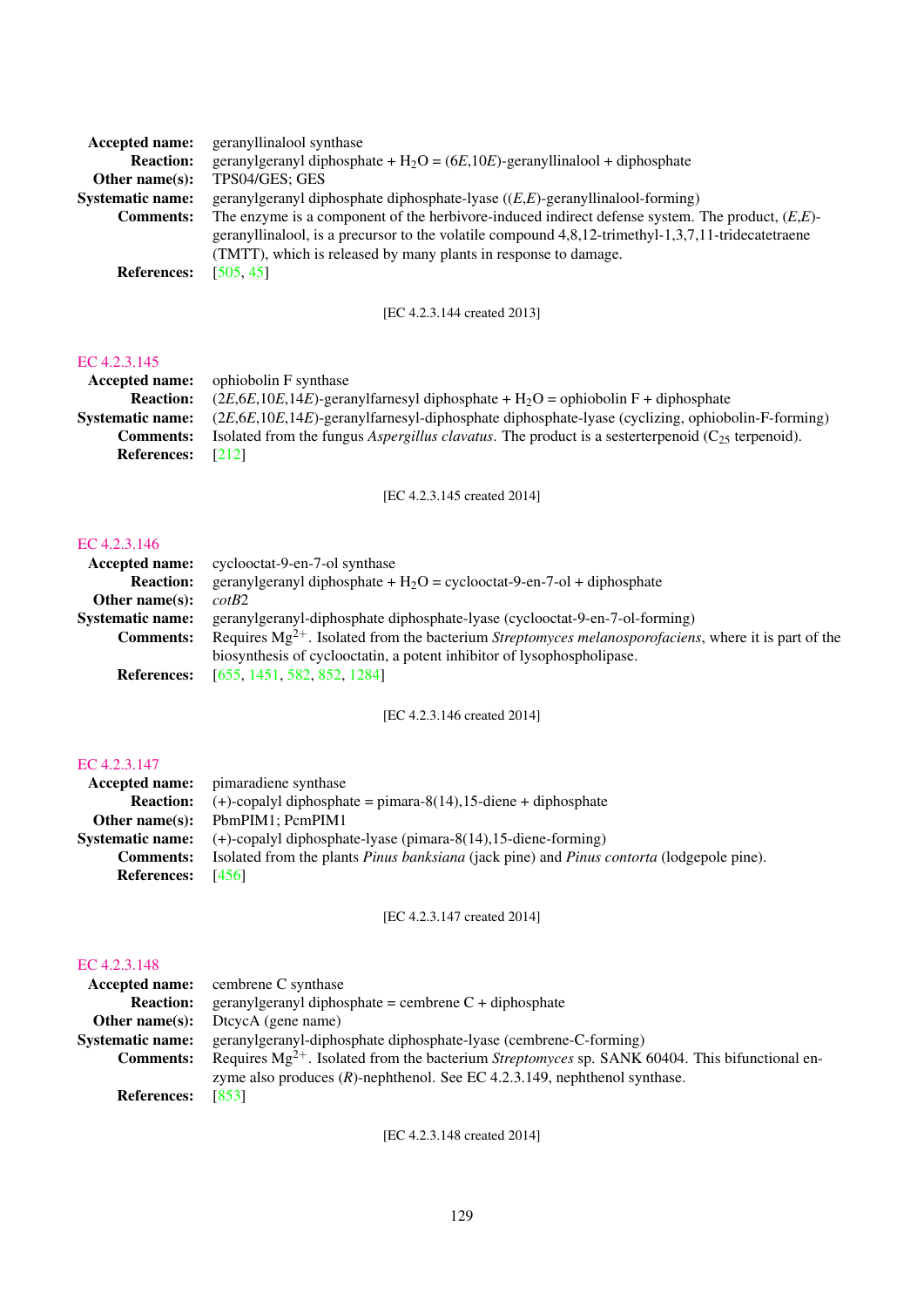| <b>Accepted name:</b>   | nephthenol synthase                                                                                       |
|-------------------------|-----------------------------------------------------------------------------------------------------------|
| <b>Reaction:</b>        | geranylgeranyl diphosphate + $H_2O = (R)$ -nephthenol + diphosphate                                       |
| Other name $(s)$ :      | DtcycA (gene name); DtcycB (gene name)                                                                    |
| <b>Systematic name:</b> | geranylgeranyl-diphosphate diphosphate-lyase $[(R)$ -nephthenol-forming]                                  |
| <b>Comments:</b>        | Requires $Mg^{2+}$ . Two isozymes with this activity were isolated from the bacterium <i>Streptomyces</i> |
|                         | sp. SANK 60404. The enzyme encoded by the DtcycA gene also produces cembrene C (see EC                    |
|                         | 4.2.3.148, cembrene C synthase), while the enzyme encoded by the DtcycB gene also produces $(R)$ -        |
|                         | cembrene A and $(1S,4E,8E,12E)-2,2,5,9,13$ -pentamethylcyclopentadeca-4,8,12-trien-1-ol (see EC           |
|                         | 4.2.3.150, cembrene A synthase, and EC 4.2.3.151, pentamethylcyclopentadecatrienol synthase).             |
| <b>References:</b>      | [853]                                                                                                     |
|                         |                                                                                                           |

[EC 4.2.3.149 created 2014]

#### [EC 4.2.3.150](http://www.enzyme-database.org/query.php?ec=4.2.3.150)

| <b>Accepted name:</b>   | cembrene A synthase                                                                                     |
|-------------------------|---------------------------------------------------------------------------------------------------------|
| <b>Reaction:</b>        | geranylgeranyl diphosphate = $(R)$ -cembrene A + diphosphate                                            |
| Other name $(s)$ :      | DtcycB (gene name)                                                                                      |
| <b>Systematic name:</b> | geranylgeranyl-diphosphate diphosphate-lyase $[(R)$ -cembrene-A-forming]                                |
| <b>Comments:</b>        | Requires $Mg^{2+}$ . Isolated from the bacterium <i>Streptomyces</i> sp. SANK 60404. This trifunctional |
|                         | enzyme, which contains a [4Fe-4S] cluster, also produces $(R)$ -nephthenol and $(1S,4E,8E,12E)$ -       |
|                         | 2,2,5,9,13-pentamethylcyclopentadeca-4,8,12-trien-1-ol. See EC 4.2.3.149, nephthenol synthase and       |
|                         | EC 4.2.3.151, pentamethylcyclopentadecatrienol synthase.                                                |
| <b>References:</b>      | [853]                                                                                                   |

[EC 4.2.3.150 created 2014]

## [EC 4.2.3.151](http://www.enzyme-database.org/query.php?ec=4.2.3.151)

| <b>Accepted name:</b>   | pentamethylcyclopentadecatrienol synthase                                                                   |
|-------------------------|-------------------------------------------------------------------------------------------------------------|
| <b>Reaction:</b>        | geranylgeranyl diphosphate + $H_2O = (1S,4E,8E,12E)$ -2,2,5,9,13-pentamethylcyclopentadeca-4,8,12-          |
|                         | $t$ rien-1-ol + diphosphate                                                                                 |
| Other name $(s)$ :      | DtcycB (gene name)                                                                                          |
| <b>Systematic name:</b> | geranylgeranyl-diphosphate diphosphate-lyase $[(1S,4E,8E,12E)-2,2,5,9,13-$                                  |
|                         | pentamethylcyclopentadeca-4,8,12-trien-1-ol-forming]                                                        |
| <b>Comments:</b>        | Requires $Mg^{2+}$ . Isolated from the bacterium <i>Streptomyces</i> sp. SANK 60404. This trifunctional en- |
|                         | zyme, which contains a [4Fe-4S] cluster, also produces $(R)$ -nephthenol and $(R)$ -cembrene A. See EC      |
|                         | 4.2.3.150, cembrene A synthase and EC 4.2.3.149, nephthenol synthase.                                       |
| <b>References:</b>      | [853]                                                                                                       |

[EC 4.2.3.151 created 2014]

| EC 4.2.3.152            |                                                                                                                           |
|-------------------------|---------------------------------------------------------------------------------------------------------------------------|
| <b>Accepted name:</b>   | 2- <i>epi-5-epi-valiolone</i> synthase                                                                                    |
| <b>Reaction:</b>        | $\alpha$ -D-sedoheptulopyranose 7-phosphate = 2- <i>epi</i> -5- <i>epi</i> -valiolone + phosphate                         |
| Other name $(s)$ :      | AcbC; ValA; CetA; SalQ; C <sub>7</sub> -cyclitol synthase                                                                 |
| <b>Systematic name:</b> | $\alpha$ -D-sedoheptulopyranose-7-phosphate phosphate-lyase (cyclizing; 2-epi-5-epi-valiolone-forming)                    |
| <b>Comments:</b>        | The enzyme is highly specific for $\alpha$ -D-sedoheptulopyranose 7-phosphate. It requires a divalent metal               |
|                         | ion $(Zn^{2+}$ or $Co^{2+}$ ) and an NAD <sup>+</sup> cofactor, which is transiently reduced during the reaction. The en- |
|                         | zyme is involved in the biosynthesis of $C_7N$ -aminocyclitol natural products, such as the valienamine                   |
|                         | moiety of the antidiabetic drug acarbose and the crop protectant validamycin A. cf. EC 4.2.3.155, 2-                      |
|                         | epi-valiolone synthase and EC 4.2.3.154, demethyl-4-deoxygadusol synthase.                                                |
| <b>References:</b>      | [1225, 1427, 1380, 217, 639]                                                                                              |
|                         |                                                                                                                           |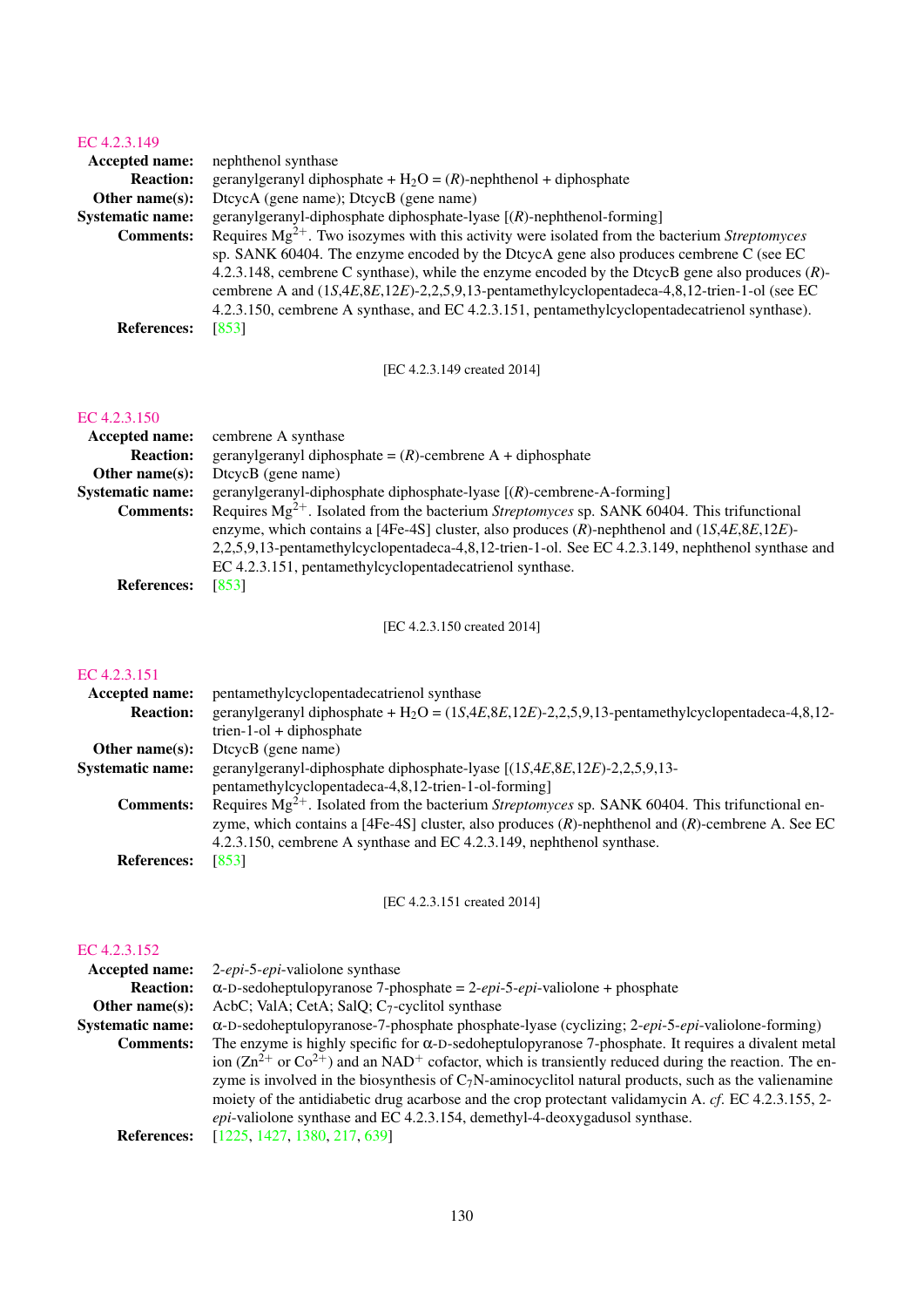## [EC 4.2.3.152 created 2015, modified 2016]

#### [EC 4.2.3.153](http://www.enzyme-database.org/query.php?ec=4.2.3.153)

| <b>Accepted name:</b>   | (5-formylfuran-3-yl)methyl phosphate synthase                                                               |
|-------------------------|-------------------------------------------------------------------------------------------------------------|
| <b>Reaction:</b>        | 2 D-glyceraldehyde 3-phosphate = $(5$ -formylfuran-3-yl)methyl phosphate + phosphate + $2$ H <sub>2</sub> O |
| Other name $(s)$ :      | $mfnB$ (gene name); 4-HFC-P synthase; 4-(hydroxymethyl)-2-furaldehyde phosphate synthase                    |
| <b>Systematic name:</b> | D-glyceraldehyde-3-phosphate phosphate-lyase [D-glyceraldehyde-3-phosphate-adding; (5-                      |
|                         | formylfuran-3-yl)methyl-phosphate-forming]                                                                  |
| <b>Comments:</b>        | The enzyme catalyses the reaction in the direction of producing (5-formylfuran-3-yl)methyl phos-            |
|                         | phate, an intermediate in the biosynthesis of methanofuran. The sequence of events starts with the          |
|                         | removal of a phosphate group, followed by aldol condensation and cyclization. Methanofuran is a             |
|                         | carbon-carrier cofactor involved in the first step of the methanogenic reduction of carbon dioxide by       |
|                         | methanogenic archaea.                                                                                       |
| <b>References:</b>      | [875, 103, 1352]                                                                                            |
|                         |                                                                                                             |
|                         | [EC 4.2.3.153] created 2015 as EC 4.1.99.21, transferred 2015 to EC 4.2.3.153]                              |
|                         |                                                                                                             |

## [EC 4.2.3.154](http://www.enzyme-database.org/query.php?ec=4.2.3.154)

| <b>Accepted name:</b>   | demethyl-4-deoxygadusol synthase                                                                                               |
|-------------------------|--------------------------------------------------------------------------------------------------------------------------------|
| <b>Reaction:</b>        | D-sedoheptulose 7-phosphate = demethyl-4-deoxygadusol + phosphate + $H_2O$                                                     |
| Other name $(s)$ :      | Nos2 (gene name); Anb2 (gene name)                                                                                             |
| <b>Systematic name:</b> | D-sedoheptulose-7-phosphate phosphate-lyase (cyclizing; demethyl-4-deoxygadusol-forming)                                       |
| <b>Comments:</b>        | The enzyme, characterized from the cyanobacterium <i>Nostoc punctiforme</i> PCC 73102, is involved in                          |
|                         | the biosynthesis of the sunscreen compound shinorine. It requires a divalent metal ion $(2n^2 + or Co^{2+})$                   |
|                         | and an NAD <sup>+</sup> cofactor, which is transiently reduced during the reaction. <i>cf.</i> EC 4.2.3.152, 2- <i>epi</i> -5- |
|                         | $epi$ -valiolone synthase and EC 4.2.3.155, 2-epi-valiolone synthase.                                                          |
| <b>References:</b>      | [69, 41]                                                                                                                       |
|                         |                                                                                                                                |

## [EC 4.2.3.154 created 2016]

## [EC 4.2.3.155](http://www.enzyme-database.org/query.php?ec=4.2.3.155)

| Accepted name:          | 2- <i>epi</i> -valiolone synthase                                                                                        |
|-------------------------|--------------------------------------------------------------------------------------------------------------------------|
| <b>Reaction:</b>        | D-sedoheptulose 7-phosphate = $2$ -epi-valiolone + phosphate                                                             |
| <b>Systematic name:</b> | D-sedoheptulose-7-phosphate phosphate-lyase (cyclizing; 2- <i>epi</i> -valiolone-forming)                                |
| <b>Comments:</b>        | The enzyme, characterized from the bacteria Actinosynnema mirum and Stigmatella aurantiaca                               |
|                         | DW4/3-1, produces 2-epi-valiolone, which is believed to function as a precursor in aminocycli-                           |
|                         | tol biosynthesis. It requires a divalent metal ion $(Zn^{2+})$ or $Co^{2+}$ ) and an NAD <sup>+</sup> cofactor, which is |
|                         | transiently reduced during the reaction. cf. EC 4.2.3.152, 2-epi-5-epi-valiolone synthase and EC                         |
|                         | 4.2.3.154, demethyl-4-deoxygadusol synthase.                                                                             |
| <b>References:</b>      | [41]                                                                                                                     |

## [EC 4.2.3.155 created 2016]

| <b>Accepted name:</b>   | hydroxysqualene synthase                                                                                   |
|-------------------------|------------------------------------------------------------------------------------------------------------|
| <b>Reaction:</b>        | presqualene diphosphate + $H_2O$ = hydroxysqualene + diphosphate                                           |
| Other name $(s)$ :      | $hpnC$ (gene name)                                                                                         |
| <b>Systematic name:</b> | presqualene diphosphate diphosphate-lyase (adding water; hydroxyasqualene-forming)                         |
| <b>Comments:</b>        | This enzyme, isolated from the bacteria Rhodopseudomonas palustris and Zymomonas mobilis, partic-          |
|                         | ipates, along with EC 2.5.1.103, presqualene diphosphate synthase, and EC 1.17.8.1, hydroxysqualene        |
|                         | dehydroxylase, in the conversion of <i>all-trans</i> -farnesyl diphosphate to squalene. Eukaryotes achieve |
|                         | the same goal in a single step, catalysed by EC 2.5.1.21, squalene synthase.                               |
| <b>References:</b>      | [976]                                                                                                      |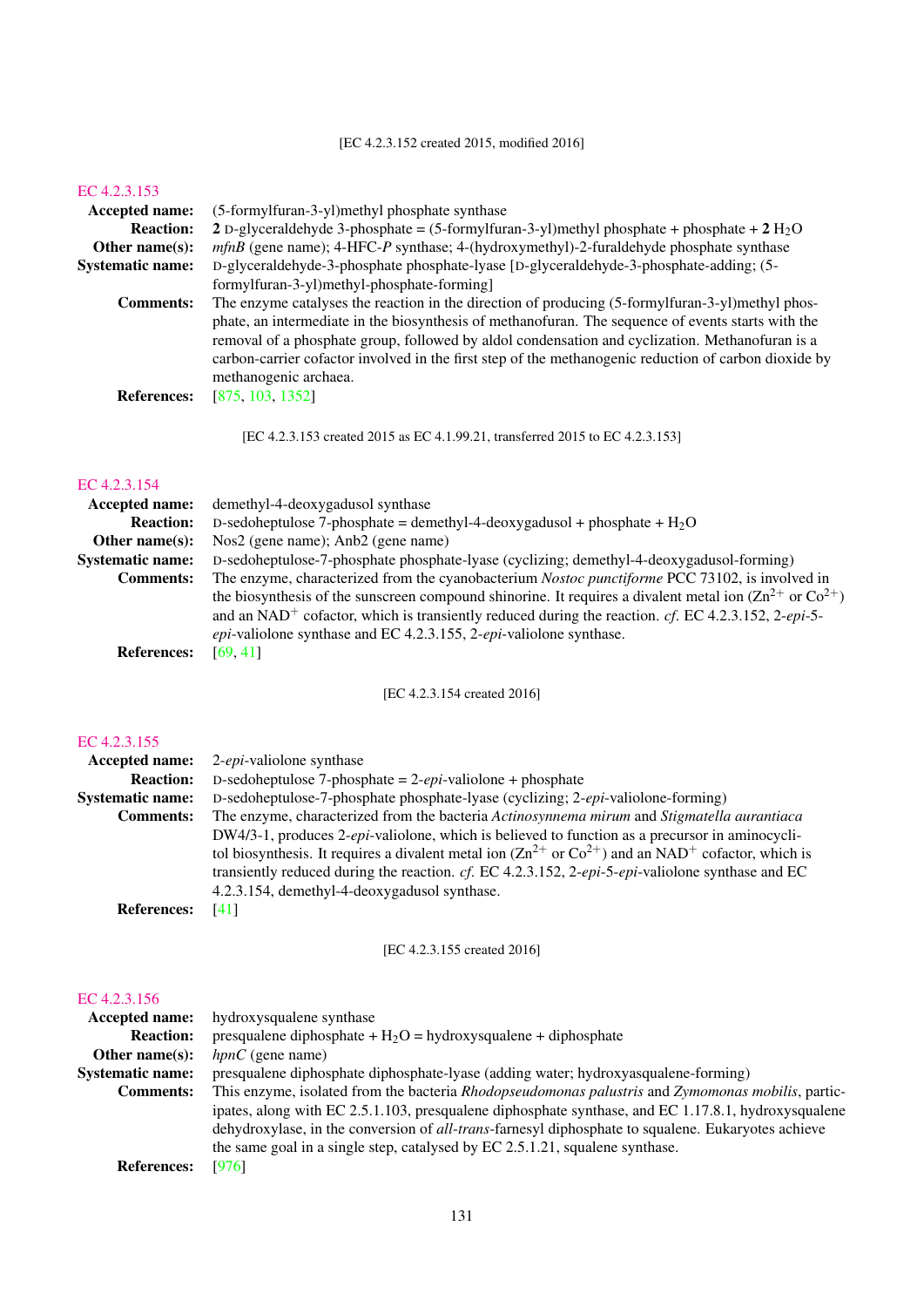#### [EC 4.2.3.156 created 2016]

#### [EC 4.2.3.157](http://www.enzyme-database.org/query.php?ec=4.2.3.157)

|                    | <b>Accepted name:</b> (+)-isoafricanol synthase                                                           |
|--------------------|-----------------------------------------------------------------------------------------------------------|
| <b>Reaction:</b>   | $(2E, 6E)$ -farnesyl diphosphate + H <sub>2</sub> O = (+)-isoafricanol + diphosphate                      |
| Systematic name:   | $(2E,6E)$ -farnesyl-diphosphate diphosphate-lyase [cyclizing, $(+)$ -isoafricanol-forming]                |
| <b>Comments:</b>   | (+)-Isoafricanol is a sesquiterpene alcohol. Its synthesis has been shown to occur in the bacteria Strep- |
|                    | <i>tomyces violaceusniger</i> and <i>Streptomyces malaysiensis</i> .                                      |
| <b>References:</b> | [1068, 1039]                                                                                              |

[EC 4.2.3.157 created 2017]

## [EC 4.2.3.158](http://www.enzyme-database.org/query.php?ec=4.2.3.158)

|                         | <b>Accepted name:</b> $(-)$ -spiroviolene synthase                                                   |
|-------------------------|------------------------------------------------------------------------------------------------------|
| <b>Reaction:</b>        | geranylgeranyl diphosphate = $(-)$ -spiroviolene + diphosphate                                       |
| <b>Systematic name:</b> | geranylgeranyl-diphosphate diphosphate-lyase [cyclizing, (-)-spiroviolene-forming]                   |
| <b>Comments:</b>        | The enzyme, which forms the diterpene $(-)$ -spiroviolene, has been characterized from the bacterium |
|                         | Streptomyces violens.                                                                                |
| <b>References:</b>      | [1037]                                                                                               |

[EC 4.2.3.158 created 2017]

## [EC 4.2.3.159](http://www.enzyme-database.org/query.php?ec=4.2.3.159)

| <b>Accepted name:</b>   | tsukubadiene synthase                                                                                                             |
|-------------------------|-----------------------------------------------------------------------------------------------------------------------------------|
| <b>Reaction:</b>        | $geran ylgeran ylgibhosphate = tsukubadiene + diphosphate$                                                                        |
| <b>Systematic name:</b> | geranylgeranyl-diphosphate diphosphate-lyase (cyclizing, tsukubadiene-forming)                                                    |
| <b>Comments:</b>        | The synthesis of the diterpene tsukubadiene has been shown to occur in the Actinobacterium Strepto-<br><i>myces tsukubaensis.</i> |
| <b>References:</b>      | [1394, 1037]                                                                                                                      |

[EC 4.2.3.159 created 2017]

#### [EC 4.2.3.160](http://www.enzyme-database.org/query.php?ec=4.2.3.160)

| Accepted name:          | $(2S, 3R, 6S, 9S)$ -(-)-protoillud-7-ene synthase                                                          |
|-------------------------|------------------------------------------------------------------------------------------------------------|
| <b>Reaction:</b>        | $(2E, 6E)$ -farnesyl diphosphate = $(2S, 3R, 6S, 9S)$ -(-)-protoillud-7-ene + diphosphate                  |
| Other name $(s)$ :      | TPS6 (gene name)                                                                                           |
| <b>Systematic name:</b> | $(2E, 6E)$ -farnesyl-diphosphate diphosphate-lyase [cyclizing, $(2S, 3R, 6S, 9S)$ -(-)-protoillud-7-ene-   |
|                         | forming]                                                                                                   |
| <b>Comments:</b>        | The enzyme has been described from the slime-mould <i>Dictyostelium discoideum</i> . It is specific        |
|                         | for $(2E, 6E)$ -farnesyl diphosphate. While the major product is the sequiterpene $(2S, 3R, 6S, 9S)$ -(-)- |
|                         | protoillud-7-ene, traces of pentalenene are also formed.                                                   |
| <b>References:</b>      | [208, 1038]                                                                                                |

[EC 4.2.3.160 created 2017]

| Accepted name:          | $(3S)$ - $(+)$ -asterisca-2 $(9)$ ,6-diene synthase                                                        |
|-------------------------|------------------------------------------------------------------------------------------------------------|
| <b>Reaction:</b>        | $(2E, 6E)$ -farnesyl diphosphate = $(3S)$ - $(+)$ -asterisca-2 $(9)$ ,6-diene + diphosphate                |
| Other name $(s)$ :      | TPS2 (gene name)                                                                                           |
| <b>Systematic name:</b> | $(2E, 6E)$ -farnesyl-diphosphate diphosphate-lyase [cyclizing, $(3S)$ -(+)-asterisca-2(9),6-diene-forming] |
| <b>Comments:</b>        | The sequiterpene $(3S)$ -(+)-asterisca-2(9),6-diene has been shown to be synthezised in the slime-mould    |
|                         | Dictyostelium discoideum. The enzyme is specific for $(2E, 6E)$ -farnesyl diphosphate.                     |
| <b>References:</b>      | [208, 1038]                                                                                                |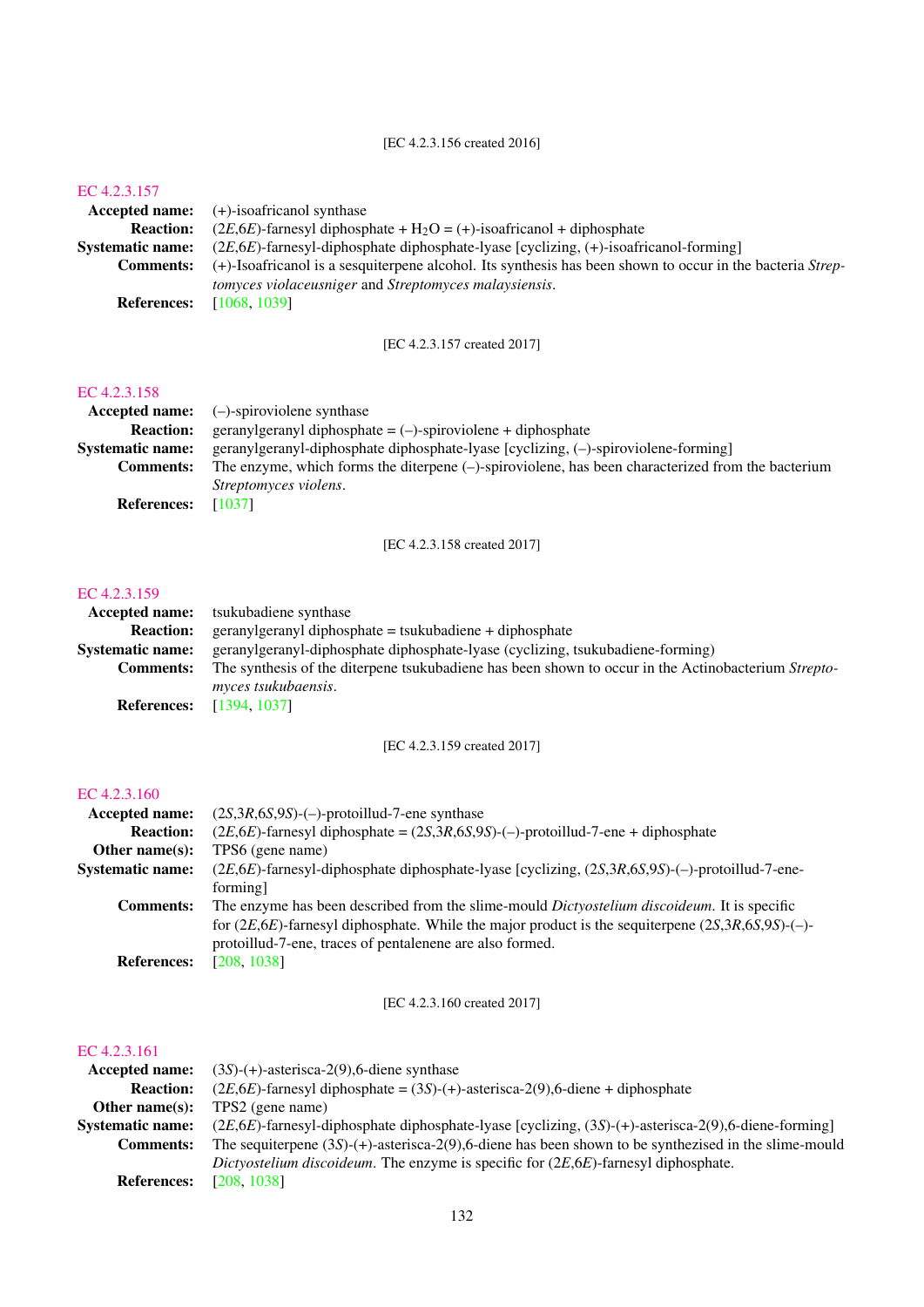#### [EC 4.2.3.161 created 2017]

#### [EC 4.2.3.162](http://www.enzyme-database.org/query.php?ec=4.2.3.162)

|                         | Accepted name: $(-)-\alpha$ -amorphene synthase                                                                 |
|-------------------------|-----------------------------------------------------------------------------------------------------------------|
| <b>Reaction:</b>        | $(2E, 6E)$ -farnesyl diphosphate = (-)- $\alpha$ -amorphene + diphosphate                                       |
| <b>Systematic name:</b> | $(2E,6E)$ -farnesyl-diphosphate diphosphate-lyase [cyclizing, $(-)$ - $\alpha$ -amorphene-forming]              |
| <b>Comments:</b>        | The enzyme, found in the bacterium <i>Streptomyces viridochromogenes</i> , is specific for $(2E, 6E)$ -farnesyl |
|                         | diphosphate and produces only $(-)$ - $\alpha$ -amorphene.                                                      |
| <b>References:</b>      | [1034, 1074, 1040]                                                                                              |

[EC 4.2.3.162 created 2017]

## [EC 4.2.3.163](http://www.enzyme-database.org/query.php?ec=4.2.3.163)

|                    | <b>Accepted name:</b> $(+)$ -corvol ether B synthase                                                  |
|--------------------|-------------------------------------------------------------------------------------------------------|
| <b>Reaction:</b>   | $(2E, 6E)$ -farnesyl diphosphate + H <sub>2</sub> O = (+)-corvol ether B + diphosphate                |
| Systematic name:   | $(2E,6E)$ -farnesyl-diphosphate diphosphate-lyase [cyclizing, (+)-corvol ether B-forming]             |
| <b>Comments:</b>   | The enzyme, which forms the sesquiterpene $(+)$ -corvol ether B, has been reported from the bacterium |
|                    | Kitasatospora setae.                                                                                  |
| <b>References:</b> | [1036, 1035, 1074]                                                                                    |

[EC 4.2.3.163 created 2017]

#### [EC 4.2.3.164](http://www.enzyme-database.org/query.php?ec=4.2.3.164)

|                                | <b>Accepted name:</b> $(+)$ -eremophilene synthase                                         |
|--------------------------------|--------------------------------------------------------------------------------------------|
| <b>Reaction:</b>               | $(2E, 6E)$ -farnesyl diphosphate = (+)-eremophilene + diphosphate                          |
|                                | <b>Other name(s):</b> STC3 (gene name); $geoA$ (gene name)                                 |
| <b>Systematic name:</b>        | $(2E,6E)$ -farnesyl-diphosphate diphosphate-lyase [cyclizing, $(+)$ -eremophilene-forming] |
| <b>Comments:</b>               | The enzyme has been identified in the myxobacterium Sorangium cellulosum and in the fungus |
|                                | Fusarium fujikuroi.                                                                        |
| <b>References:</b> [1123, 153] |                                                                                            |

[EC 4.2.3.164 created 2017]

## [EC 4.2.3.165](http://www.enzyme-database.org/query.php?ec=4.2.3.165)

| Accepted name:          | $(1R, 4R, 5S)$ -(-)-guaia-6,10(14)-diene synthase                                                                                                                                                                                                                                                                                                               |
|-------------------------|-----------------------------------------------------------------------------------------------------------------------------------------------------------------------------------------------------------------------------------------------------------------------------------------------------------------------------------------------------------------|
| <b>Reaction:</b>        | $(2E,6E)$ -farnesyl diphosphate = $(1R,4R,5S)$ -(-)-guaia-6,10(14)-diene + diphosphate                                                                                                                                                                                                                                                                          |
| Other name $(s)$ :      | STC5 (gene name)                                                                                                                                                                                                                                                                                                                                                |
| <b>Systematic name:</b> | $(2E, 6E)$ -farnesyl-diphosphate diphosphate-lyase [cyclizing, $(1R, 4R, 5S)$ -(-)-guaia-6,10(14)-diene-                                                                                                                                                                                                                                                        |
|                         | forming]                                                                                                                                                                                                                                                                                                                                                        |
| <b>Comments:</b>        | The original enzyme (STC5) from the fungus <i>Fusarium fujikuroi</i> is inactive because of a critically<br>naturally occuring mutation that leads to an asparagine to lysine exchange in the NSE (Asn-Ser-Glu)<br>triad, a highly conserved motif of type I terpene cyclases. Sequence correction by site-directed muta-<br>genesis (K288N) restores activity. |
| <b>References:</b>      | [153]                                                                                                                                                                                                                                                                                                                                                           |

[EC 4.2.3.165 created 2017]

|                         | <b>Accepted name:</b> $(+)-(1E,4E,6S,7R)$ -germacra-1(10),4-dien-6-ol synthase                                                                      |
|-------------------------|-----------------------------------------------------------------------------------------------------------------------------------------------------|
| <b>Reaction:</b>        | $(2E,6E)$ -farnesyl diphosphate + H <sub>2</sub> O = (+)-(1 <i>E</i> ,4 <i>E</i> ,6 <i>S</i> ,7 <i>R</i> )-germacra-1(10),4-dien-6-ol + diphosphate |
| <b>Svstematic name:</b> | $(2E,6E)$ -farnesyl-diphosphate diphosphate-lyase [cyclizing, $(+)$ - $(1E,4E,6S,7R)$ -germacra-1(10),4-                                            |
|                         | $dien-6-ol-forming$                                                                                                                                 |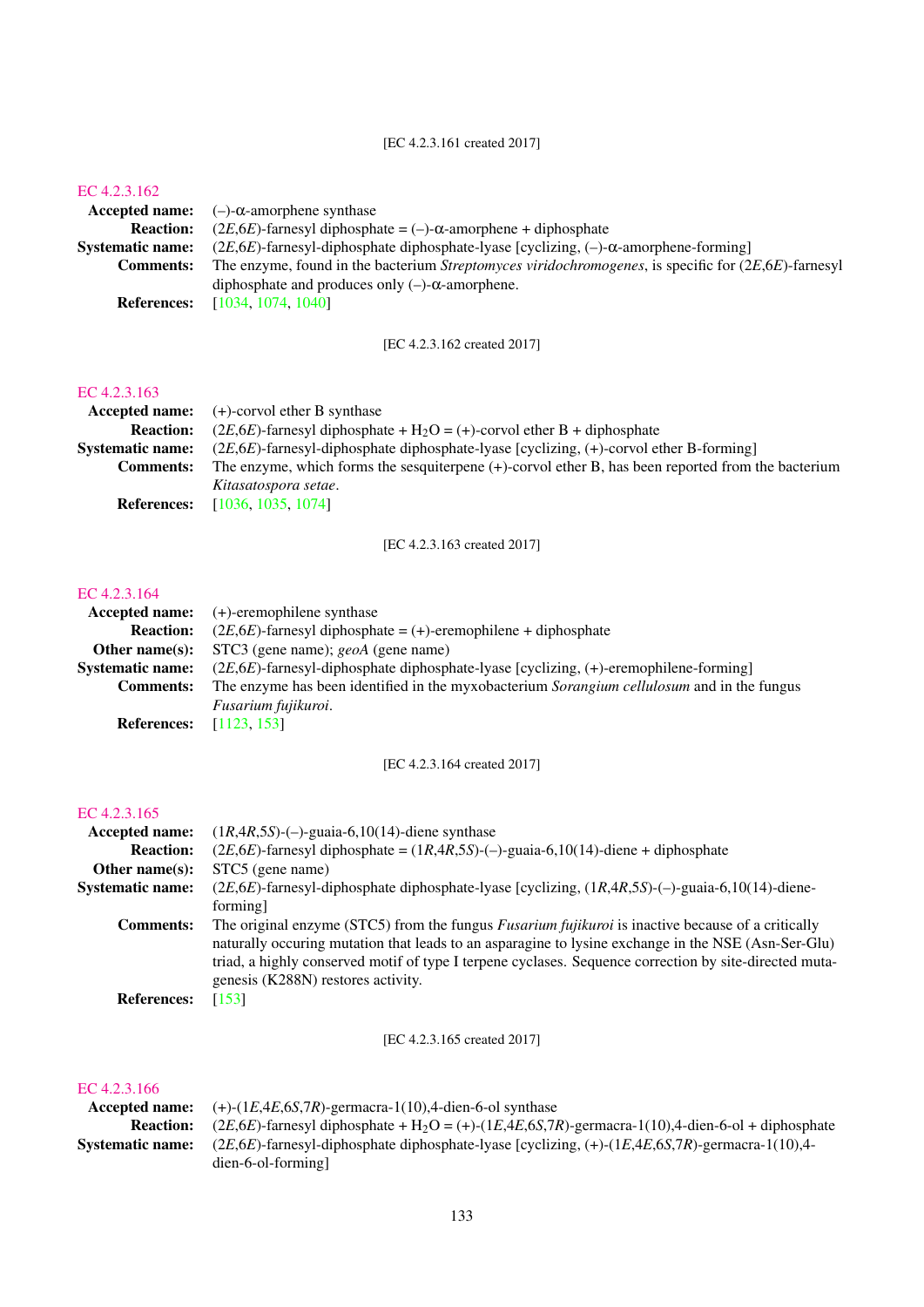Comments: The enzyme has been identified in the bacterium *Streptomyces pratensis*. It is specific for (2*E*,6*E*) farnesyl diphosphate.

References: [\[1033\]](#page-230-6)

[EC 4.2.3.166 created 2017]

## [EC 4.2.3.167](http://www.enzyme-database.org/query.php?ec=4.2.3.167)

| Accepted name:          | dolabella-3,7-dien-18-ol synthase                                                                           |
|-------------------------|-------------------------------------------------------------------------------------------------------------|
| <b>Reaction:</b>        | geranylgeranyl diphosphate + $H_2O = (3E, 7E)$ -dolabella-3,7-dien-18-ol + diphosphate                      |
| Other name $(s)$ :      | TPS20 (gene name)                                                                                           |
| <b>Systematic name:</b> | geranylgeranyl-diphosphate diphosphate-lyase [cyclizing, $(3E, 7E)$ -dolabella-3,7-dien-18-ol-forming]      |
| <b>Comments:</b>        | Isolated from an ecotype of the plant <i>Arabidopsis thaliana</i> from Cape Verde Islands. The enzyme       |
|                         | also gives $(3E,7E)$ -dolathalia-3,7,11-triene and traces of other terpenoids. cf. EC 4.2.3.168 dolathalia- |
|                         | 3,7,11-triene synthase.                                                                                     |
| <b>References:</b>      | [1345]                                                                                                      |
|                         |                                                                                                             |

[EC 4.2.3.167 created 2017]

#### [EC 4.2.3.168](http://www.enzyme-database.org/query.php?ec=4.2.3.168)

| dolathalia-3,7,11-triene synthase                                                                                                                                                                                |
|------------------------------------------------------------------------------------------------------------------------------------------------------------------------------------------------------------------|
| geranylgeranyl diphosphate = $(3E, 7E)$ -dolathalia-3,7,11-triene + diphosphate                                                                                                                                  |
| TPS20 (gene name)                                                                                                                                                                                                |
| geranylgeranyl-diphosphate diphosphate-lyase [cyclizing, (3E,7E)-dolathalia-3,7,11-triene-forming]                                                                                                               |
| Isolated from an ecotype of the plant Arabidopsis thaliana from Cape Verde Islands. The enzyme also<br>gives $(3E,7E)$ -dolabella-3,7-dien-18-ol and traces of other terpenoids. cf. EC 4.2.3.167 dolabella-3,7- |
| dien-18-ol synthase.                                                                                                                                                                                             |
| [1345]                                                                                                                                                                                                           |
|                                                                                                                                                                                                                  |

[EC 4.2.3.168 created 2017]

#### [EC 4.2.3.169](http://www.enzyme-database.org/query.php?ec=4.2.3.169)

| Accepted name:          | $7$ - <i>epi</i> - $\alpha$ -eudesmol synthase                                                                  |
|-------------------------|-----------------------------------------------------------------------------------------------------------------|
| <b>Reaction:</b>        | $(2E, 6E)$ -farnesyl diphosphate + H <sub>2</sub> O = 7- <i>epi</i> - $\alpha$ -eudesmol + diphosphate          |
| <b>Systematic name:</b> | $(2E,6E)$ -farnesyl-diphosphate diphosphate-lyase (cyclizing, 7-epi- $\alpha$ -eudesmol-forming)                |
| <b>Comments:</b>        | The enzyme, found in the bacterium <i>Streptomyces viridochromogenes</i> , is specific for $(2E, 6E)$ -farnesyl |
|                         | diphosphate.                                                                                                    |
| <b>References:</b>      | [1040]                                                                                                          |

[EC 4.2.3.169 created 2017]

#### [EC 4.2.3.170](http://www.enzyme-database.org/query.php?ec=4.2.3.170)

|                         | <b>Accepted name:</b> 4- <i>epi</i> -cubebol synthase                                                     |
|-------------------------|-----------------------------------------------------------------------------------------------------------|
| <b>Reaction:</b>        | $(2E, 6E)$ -farnesyl diphosphate + H <sub>2</sub> O = 4- <i>epi</i> -cubebol + diphosphate                |
| <b>Systematic name:</b> | $(2E, 6E)$ -farnesyl-diphosphate diphosphate-lyase (cyclizing, 4- <i>epi</i> -cubebol-forming)            |
| <b>Comments:</b>        | The enzyme, found in the bacterium <i>Streptosporangium roseum</i> , is specific for $(2E, 6E)$ -farnesyl |
|                         | diphosphate.                                                                                              |
| <b>References:</b>      | [1040]                                                                                                    |

[EC 4.2.3.170 created 2017]

## [EC 4.2.3.171](http://www.enzyme-database.org/query.php?ec=4.2.3.171)

Accepted name: (+)-corvol ether A synthase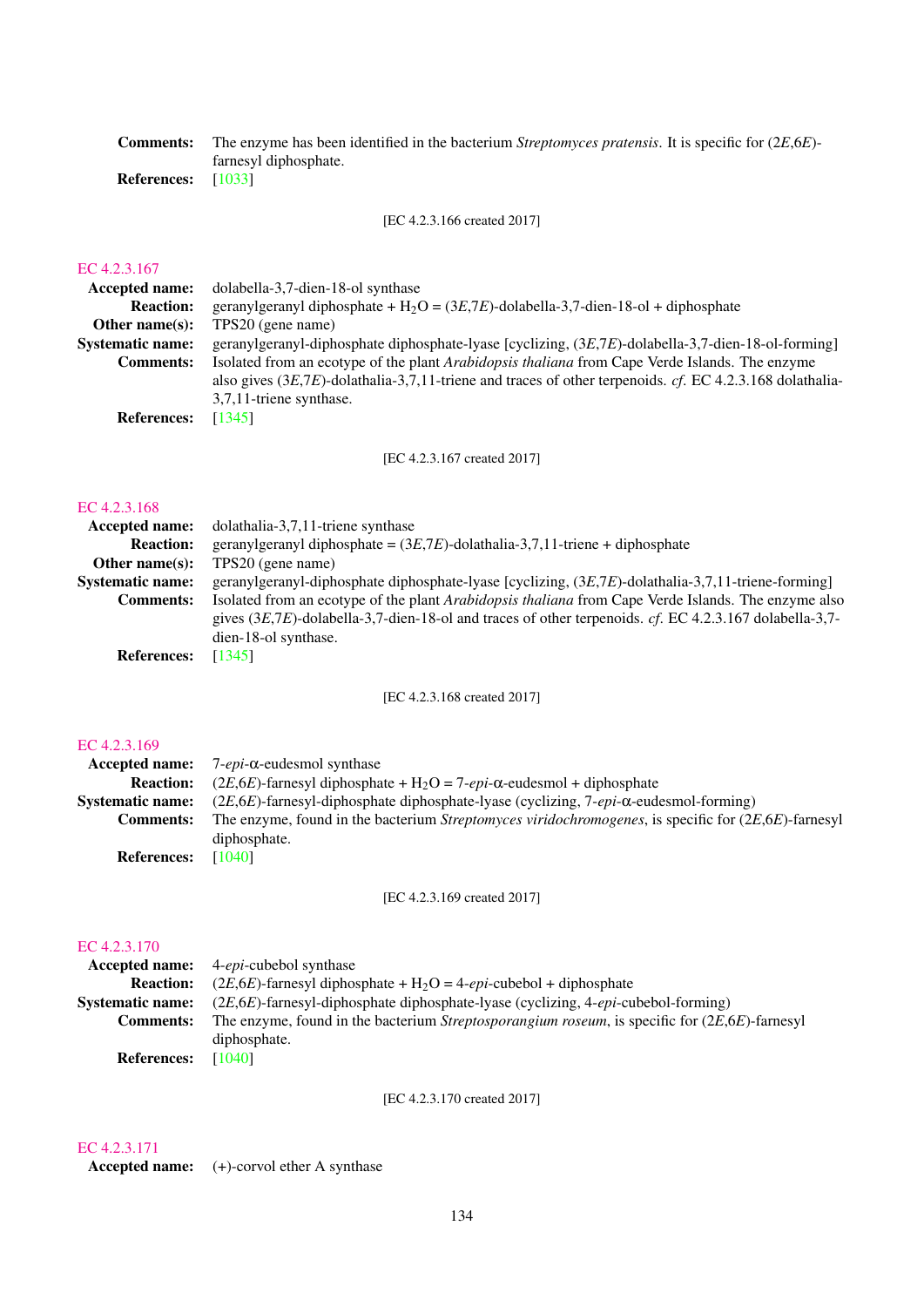| <b>Reaction:</b>   | $(2E, 6E)$ -farnesyl diphosphate + H <sub>2</sub> O = (+)-corvol ether A + diphosphate                |
|--------------------|-------------------------------------------------------------------------------------------------------|
| Systematic name:   | $(2E,6E)$ -farnesyl-diphosphate diphosphate-lyase [cyclizing, $(+)$ -corvol ether A-forming]          |
| <b>Comments:</b>   | The enzyme, which forms the sesquiterpene $(+)$ -corvol ether A, has been reported from the bacterium |
|                    | Kitasatospora setae.                                                                                  |
| <b>References:</b> | [1036, 1035, 1074]                                                                                    |
|                    |                                                                                                       |

[EC 4.2.3.171 created 2017]

## [EC 4.2.3.172](http://www.enzyme-database.org/query.php?ec=4.2.3.172)

|                         | <b>Accepted name:</b> 10- <i>epi</i> -juneol synthase                                                             |
|-------------------------|-------------------------------------------------------------------------------------------------------------------|
| <b>Reaction:</b>        | $(2E, 6E)$ -farnesyl diphosphate + H <sub>2</sub> O = 10- <i>epi</i> -juneol + diphosphate                        |
| <b>Systematic name:</b> | $(2E,6E)$ -farnesyl-diphosphate diphosphate-lyase (cyclizing, 10-epi-juneol-forming)                              |
| <b>Comments:</b>        | Isolated from the plant <i>Inula hupehensis</i> . The enzyme also gives gives $\tau$ -cadinol and traces of other |
|                         | terpenoids, see EC 4.2.3.173, $\tau$ -cadinol synthase.                                                           |
| <b>References:</b>      | [429]                                                                                                             |
|                         |                                                                                                                   |

[EC 4.2.3.172 created 2017]

#### [EC 4.2.3.173](http://www.enzyme-database.org/query.php?ec=4.2.3.173)

| <b>Accepted name:</b>   | $\tau$ -cadinol synthase                                                                                           |
|-------------------------|--------------------------------------------------------------------------------------------------------------------|
| <b>Reaction:</b>        | $(2E, 6E)$ -farnesyl diphosphate + H <sub>2</sub> O = $\tau$ -cadinol + diphosphate                                |
| <b>Systematic name:</b> | $(2E, 6E)$ -farnesyl-diphosphate diphosphate-lyase (cyclizing, $\tau$ -cadinol-forming)                            |
| <b>Comments:</b>        | Isolated from the plant <i>Inula hupehensis</i> . The enzyme also gives 10- <i>epi</i> -juneol and traces of other |
|                         | terpenoids, see EC 4.2.3.172, 10-epi-juneol synthase. It has also been isolated from the plants maize              |
|                         | (Zea mays) and lavender (Lavandula angustifolia).                                                                  |
| <b>References:</b>      | [429, 609, 1063]                                                                                                   |
|                         |                                                                                                                    |

[EC 4.2.3.173 created 2017]

#### [EC 4.2.3.174](http://www.enzyme-database.org/query.php?ec=4.2.3.174)

|                          | <b>Accepted name:</b> $(2E.6E)$ -hedycaryol synthase                                                                   |
|--------------------------|------------------------------------------------------------------------------------------------------------------------|
| <b>Reaction:</b>         | $(2E, 6E)$ -farnesyl diphosphate + H <sub>2</sub> O = $(2E, 6E)$ -hedycaryol + diphosphate                             |
|                          | <b>Systematic name:</b> $(2E, 6E)$ -farnesyl-diphosphate diphosphate-lyase [cyclizing, $(2E, 6E)$ -hedycaryol-forming] |
| <b>Comments:</b>         | Isolated from the plant <i>Camellia brevistyla</i> . See also EC 4.2.3.187, (2Z,6E)-hedycaryol synthase.               |
| <b>References:</b> [487] |                                                                                                                        |

[EC 4.2.3.174 created 2017]

## [EC 4.2.3.175](http://www.enzyme-database.org/query.php?ec=4.2.3.175)

|                         | <b>Accepted name:</b> 10- <i>epi</i> -cubebol synthase                                           |
|-------------------------|--------------------------------------------------------------------------------------------------|
| <b>Reaction:</b>        | $(2E, 6E)$ -farnesyl diphosphate + H <sub>2</sub> O = 10- <i>epi</i> -cubebol + diphosphate      |
| Other name $(s)$ :      | $\sec 6369$                                                                                      |
| <b>Systematic name:</b> | $(2E,6E)$ -farnesyl-diphosphate diphosphate-lyase (cyclizing, 10- <i>epi</i> -cubebol-forming)   |
| <b>Comments:</b>        | Isolated from the bacterium Sorangium cellulosum So ce56. The enzyme is also responsible for the |
|                         | formation of trace amounts of many other sesquiterpenes, mainly cadinanes and cubebanes.         |
| <b>References:</b>      | [1122]                                                                                           |

[EC 4.2.3.175 created 2017]

#### [EC 4.2.3.176](http://www.enzyme-database.org/query.php?ec=4.2.3.176)

Accepted name: sesterfisherol synthase **Reaction:**  $(2E,6E,10E,14E)$ -geranylfarnesyl diphosphate + H<sub>2</sub>O = sesterfisherol + diphosphate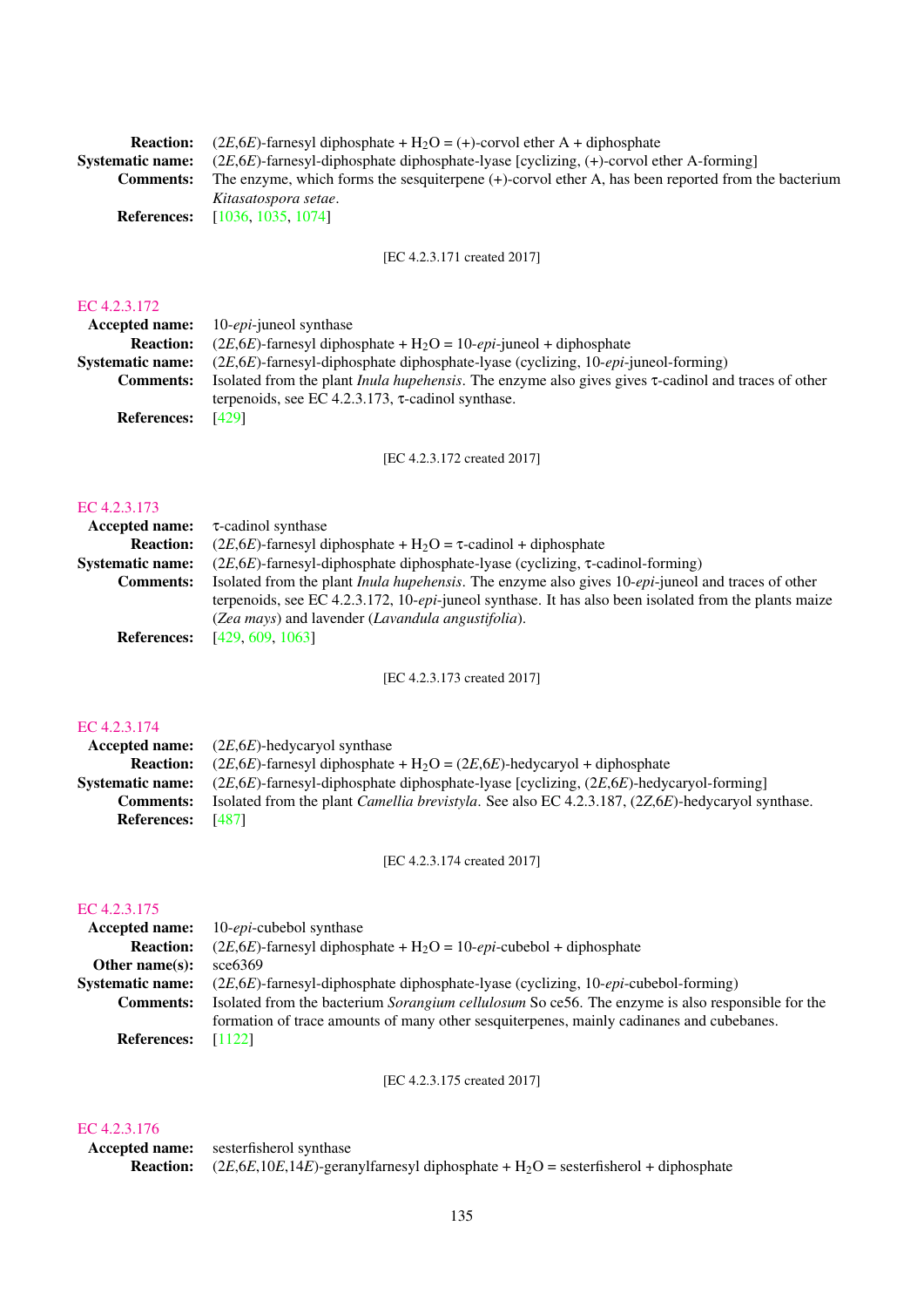Other name(s): NfSS

References: [\[1406\]](#page-250-3)

Systematic name: (2*E*,6*E*,10*E*,14*E*)-geranylfarnesyl-diphosphate diphosphate-lyase (cyclizing, sesterfisherol-forming) Comments: Isolated from the fungus *Neosartorya fischeri*.

[EC 4.2.3.176 created 2017]

#### [EC 4.2.3.177](http://www.enzyme-database.org/query.php?ec=4.2.3.177)

| β-thujene synthase                                                                                                                                                                                               |
|------------------------------------------------------------------------------------------------------------------------------------------------------------------------------------------------------------------|
| geranyl diphosphate = $\beta$ -thujene + diphosphate                                                                                                                                                             |
| CoTPS1                                                                                                                                                                                                           |
| $geranyl-diphosphate diphosphate-lyase (cyclicing, \beta-thujene-forming)$                                                                                                                                       |
| Isolated from the plant <i>Cananga odorata</i> var. <i>fruticosa</i> (ylang ylang). The enzyme forms roughly<br>equal proportions of β-thujene, sabinene, β-pinene and α-terpinene see EC 4.2.3.109/EC 4.2.3.110 |
| sabinene synthase, EC 4.2.3.120/EC 4.2.3.122 $\beta$ -pinene synthase, EC 4.2.3.115 $\alpha$ -terpinene synthase.<br>[596]                                                                                       |
|                                                                                                                                                                                                                  |

[EC 4.2.3.177 created 2017]

## [EC 4.2.3.178](http://www.enzyme-database.org/query.php?ec=4.2.3.178)

| Accepted name:          | stellata-2,6,19-triene synthase                                                                        |
|-------------------------|--------------------------------------------------------------------------------------------------------|
| <b>Reaction:</b>        | $(2E.6E.10E.14E)$ -geranylfarnesyl diphosphate = stellata-2.6.19-triene + diphosphate                  |
| <b>Systematic name:</b> | $(2E, 6E, 10E, 14E)$ -geranylfarnesyl-diphosphate diphosphate-lyase (cylizing, stellata-2,6,19-triene- |
|                         | forming)                                                                                               |
| <b>Comments:</b>        | Isolated from the fungus <i>Aspergillus stellatus</i> .                                                |
| <b>References:</b>      | [830]                                                                                                  |
|                         |                                                                                                        |

[EC 4.2.3.178 created 2017]

## [EC 4.2.3.179](http://www.enzyme-database.org/query.php?ec=4.2.3.179)

|                         | <b>Accepted name:</b> guaia-4,6-diene synthase                                         |
|-------------------------|----------------------------------------------------------------------------------------|
| <b>Reaction:</b>        | $(2E, 6E)$ -farnesyl diphosphate = guaia-4,6-diene + diphosphate                       |
| Other name $(s)$ :      | X <sub>s</sub> TPS <sub>2</sub>                                                        |
| <b>Systematic name:</b> | $(2E,6E)$ -farnesyl-diphosphate diphosphate-lyase (cyclizing, guaia-4,6-diene-forming) |
| <b>Comments:</b>        | Isolated from the plant <i>Xanthium strumarium</i> (rough cocklebur).                  |
| <b>References:</b>      | - 17481                                                                                |

[EC 4.2.3.179 created 2017]

## [EC 4.2.3.180](http://www.enzyme-database.org/query.php?ec=4.2.3.180)

| <b>Accepted name:</b>   | pseudolaratriene synthase                                                                                  |
|-------------------------|------------------------------------------------------------------------------------------------------------|
| <b>Reaction:</b>        | $geran ylgeran yl diphosphate = pseudolaratriene + diphosphate$                                            |
| Other name $(s)$ :      | PxaTPS8                                                                                                    |
| <b>Systematic name:</b> | geranylgeranyl-diphosphate diphosphate-lyase (cyclizing, pseudolaradiene-forming)                          |
| <b>Comments:</b>        | Isolated from the plant <i>Pseudolarix amabilis</i> (golden larch). The product is oxidized to pseudolaric |
|                         | acid B, a microtubule-destabilizing agent.                                                                 |
| <b>References:</b>      | [800]                                                                                                      |

[EC 4.2.3.180 created 2017]

## [EC 4.2.3.181](http://www.enzyme-database.org/query.php?ec=4.2.3.181)

Accepted name: selina-4(15),7(11)-diene synthase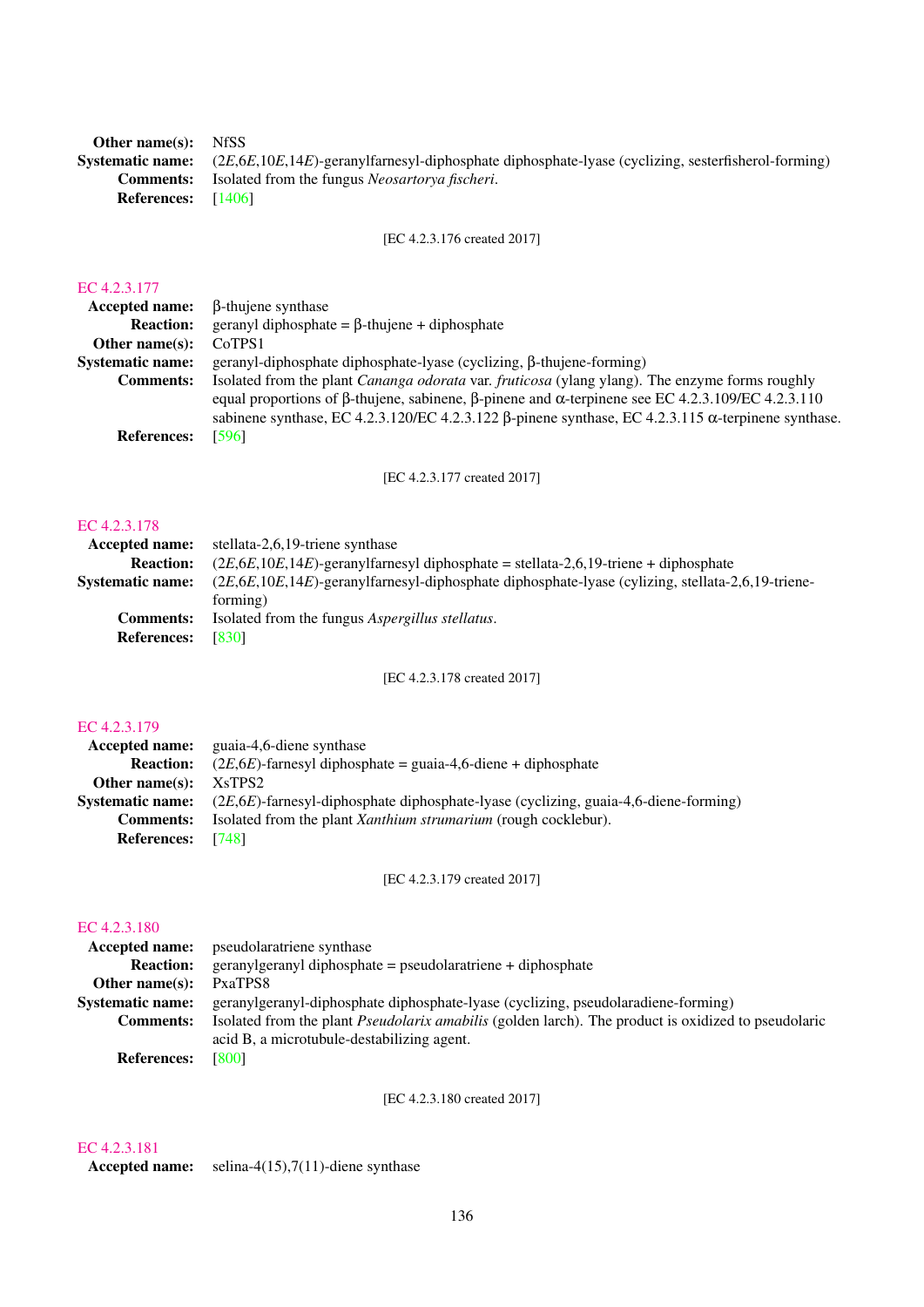|                               | <b>Reaction:</b> $(2E,6E)$ -farnesyl diphosphate = selina-4(15),7(11)-diene + diphosphate                               |
|-------------------------------|-------------------------------------------------------------------------------------------------------------------------|
| Other name(s): $SdS$          |                                                                                                                         |
|                               | <b>Systematic name:</b> $(2E,6E)$ -farnesyl-diphosphate diphosphate-lyase (cyclizing, selina-4(15),7(11)-diene-forming) |
| <b>Comments:</b>              | Isolated from the bacteria <i>Streptomyces pristinaespiralis</i> and <i>S. somaliensis.</i>                             |
| <b>References:</b> [1034, 57] |                                                                                                                         |
|                               |                                                                                                                         |

[EC 4.2.3.181 created 2017]

#### [EC 4.2.3.182](http://www.enzyme-database.org/query.php?ec=4.2.3.182)

Accepted name: pristinol synthase References: [\[659\]](#page-211-1)

**Reaction:**  $(2E, 6E)$ -farnesyl diphosphate + H<sub>2</sub>O = (+)-(2*S*,3*R*,9*R*)-pristinol + diphosphate Systematic name: (2*E*,6*E*)-farnesyl-diphosphate diphosphate-lyase [cyclizing, (+)-(2*S*,3*R*,9*R*)-pristinol-forming] Comments: Isolated from the bacterium *Streptomyces pristinaespiralis*.

[EC 4.2.3.182 created 2017]

#### [EC 4.2.3.183](http://www.enzyme-database.org/query.php?ec=4.2.3.183)

| <b>Accepted name:</b> nezukol synthase |                                                                                         |
|----------------------------------------|-----------------------------------------------------------------------------------------|
| <b>Reaction:</b>                       | $(+)$ -copalyl diphosphate + H <sub>2</sub> O = nezukol + diphosphate                   |
| Other name $(s)$ :                     | TPS2                                                                                    |
|                                        | Systematic name: (+)-copalyl-diphosphate diphosphate-lyase (cyclizing, nezukol-forming) |
| <b>Comments:</b>                       | Isolated from the plant <i>Isodon rubescens</i> .                                       |
| <b>References:</b> [985]               |                                                                                         |
|                                        |                                                                                         |

[EC 4.2.3.183 created 2017]

#### [EC 4.2.3.184](http://www.enzyme-database.org/query.php?ec=4.2.3.184)

Accepted name: 5-hydroxy-α-gurjunene synthase **Reaction:** (2*E*,6*E*)-farnesyl diphosphate + H<sub>2</sub>O = 5-hydroxy- $\alpha$ -gurjunene + diphosphate **r** name(s): MpMTPSL4 Other name $(s)$ : Systematic name: (2*E*,6*E*)-farnesyl-diphosphate diphosphate-lyase (cyclizing, 5-hydroxy-α-gurjunene-forming)<br>Comments: Isolated from the liverwort *Marchantia polymorpha*. Isolated from the liverwort *Marchantia polymorpha*. References: [\[705\]](#page-213-3)

[EC 4.2.3.184 created 2017]

#### [EC 4.2.3.185](http://www.enzyme-database.org/query.php?ec=4.2.3.185)

|                          | <b>Accepted name:</b> <i>ent</i> -atiserene synthase                                                                 |
|--------------------------|----------------------------------------------------------------------------------------------------------------------|
| <b>Reaction:</b>         | <i>ent</i> -copalyl diphosphate = $ent$ -atiserene + diphosphate                                                     |
| Other name $(s)$ :       | - IrKSL4                                                                                                             |
|                          | <b>Systematic name:</b> <i>ent</i> -copalyl-diphosphate diphosphate-lyase (cyclizing, <i>ent</i> -atiserine-forming) |
| <b>Comments:</b>         | Isolated from the plant <i>Isodon rubescens</i> .                                                                    |
| <b>References:</b> [595] |                                                                                                                      |

[EC 4.2.3.185 created 2017]

#### [EC 4.2.3.186](http://www.enzyme-database.org/query.php?ec=4.2.3.186)

Accepted name: *ent*-13-*epi*-manoyl oxide synthase Reaction: *ent*-8α-hydroxylabd-13-en-15-yl diphosphate = *ent*-13-*epi*-manoyl oxide + diphosphate Other name(s): SmKSL2; *ent*-LDPP synthase Systematic name: *ent*-8α-hydroxylabd-13-en-15-yl-diphosphate diphosphate-lyase (cyclizing, *ent*-13-*epi*-manoyl-oxideforming)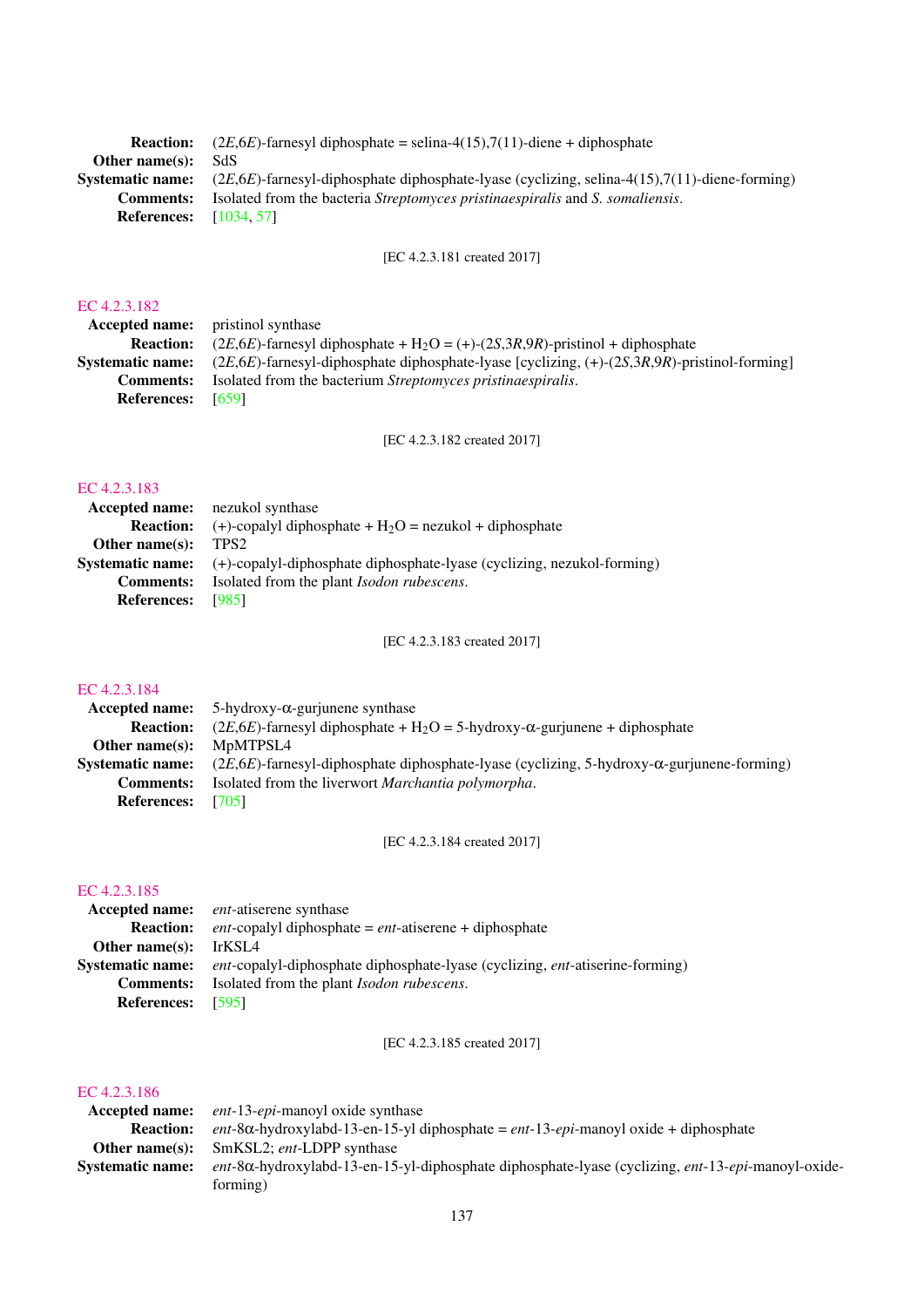Comments: Isolated from the plant *Salvia miltiorrhiza* (red sage). References: [\[260\]](#page-190-6)

[EC 4.2.3.186 created 2017]

## [EC 4.2.3.187](http://www.enzyme-database.org/query.php?ec=4.2.3.187)

| <b>Accepted name:</b> $(2Z,6E)$ -hedycaryol synthase                                                 |
|------------------------------------------------------------------------------------------------------|
| $(2E, 6E)$ -farnesyl diphosphate + H <sub>2</sub> O = $(2Z, 6E)$ -hedycaryol + diphosphate           |
| <b>HcS</b>                                                                                           |
| $(2E,6E)$ -farnesyl-diphosphate diphosphate-lyase [cyclizing, $(2Z,6E)$ -hedycaryol-forming]         |
| Isolated from the bacterium Kitasatospora setae. The stereochemistry suggests the farnesyl diphos-   |
| phate rearranges to nerolidyl diphosphate or an equivalent intermediate before cyclization. See also |
| EC 4.2.3.174 $(2E, 6E)$ -hedycaryol synthase.                                                        |
| [56]                                                                                                 |
|                                                                                                      |

[EC 4.2.3.187 created 2017]

#### [EC 4.2.3.188](http://www.enzyme-database.org/query.php?ec=4.2.3.188)

| Accepted name:          | β-geranylfarnesene synthase                                                                                  |
|-------------------------|--------------------------------------------------------------------------------------------------------------|
| <b>Reaction:</b>        | (1) all-trans-geranylfarnesyl diphosphate = $\beta$ -geranylfarnesene + diphosphate                          |
|                         | (2) <i>all-trans</i> -hexaprenyl diphosphate = $\beta$ -hexaprene + diphosphate                              |
|                         | (3) <i>all-trans</i> -heptaprenyl diphosphate = $\beta$ -heptaprene + diphosphate                            |
| Other name $(s)$ :      | Bcl-TS                                                                                                       |
| <b>Systematic name:</b> | $all-trans\text{-}prans\text{-}genylfarnessyl-diphosphate diphosphate-lyase (β-geranylfarnesene-forming)$    |
| <b>Comments:</b>        | Isolated from the bacterium <i>Bacillus clausii</i> . The enzyme acts on a range of polyprenyl diphosphates. |
| <b>References:</b>      | [1110, 1310]                                                                                                 |
|                         |                                                                                                              |

[EC 4.2.3.188 created 2017]

#### [EC 4.2.3.189](http://www.enzyme-database.org/query.php?ec=4.2.3.189)

|                         | <b>Accepted name:</b> 9.13-epoxylabda-14-ene synthase                                                   |
|-------------------------|---------------------------------------------------------------------------------------------------------|
| <b>Reaction:</b>        | peregrinol diphosphate = $(13\xi)$ -9,13-epoxylabda-14-ene + diphosphate                                |
| Other name $(s)$ :      | <i>MvELS</i>                                                                                            |
| <b>Systematic name:</b> | peregrinol-diphosphate diphosphate-lyase (9,13-epoxylabda-14-ene-forming)                               |
| <b>Comments:</b>        | Isolated from the plant <i>Marrubium vulgare</i> (white horehound). Involved in marrubiin biosynthesis. |
| <b>References:</b>      | [1441]                                                                                                  |

[EC 4.2.3.189 created 2017]

## [EC 4.2.3.190](http://www.enzyme-database.org/query.php?ec=4.2.3.190)

|                         | <b>Accepted name:</b> manoyl oxide synthase                                                                 |
|-------------------------|-------------------------------------------------------------------------------------------------------------|
| <b>Reaction:</b>        | $(13E)$ -8 $\alpha$ -hydroxylabd-13-en-15-yl diphosphate = manoyl oxide + diphosphate                       |
| Other name(s):          | GrTPS6; CfTPS3; CfTPS4; MvELS                                                                               |
| <b>Systematic name:</b> | $(13E)$ -8 $\alpha$ -hydroxylabd-13-en-15-yl-diphosphate diphosphate-lyase (manoyl-oxide-forming)           |
| <b>Comments:</b>        | Manoyl oxide is found in many plants. This enzyme has been isolated from the plants, <i>Grindelia hir</i> - |
|                         | sutula (gum weed), Plectranthus barbatus (forskohlii) and Marrubium vulgare (white horehound).              |
| <b>References:</b>      | [1443, 979, 1441]                                                                                           |

[EC 4.2.3.190 created 2017]

## [EC 4.2.3.191](http://www.enzyme-database.org/query.php?ec=4.2.3.191)

Accepted name: cycloaraneosene synthase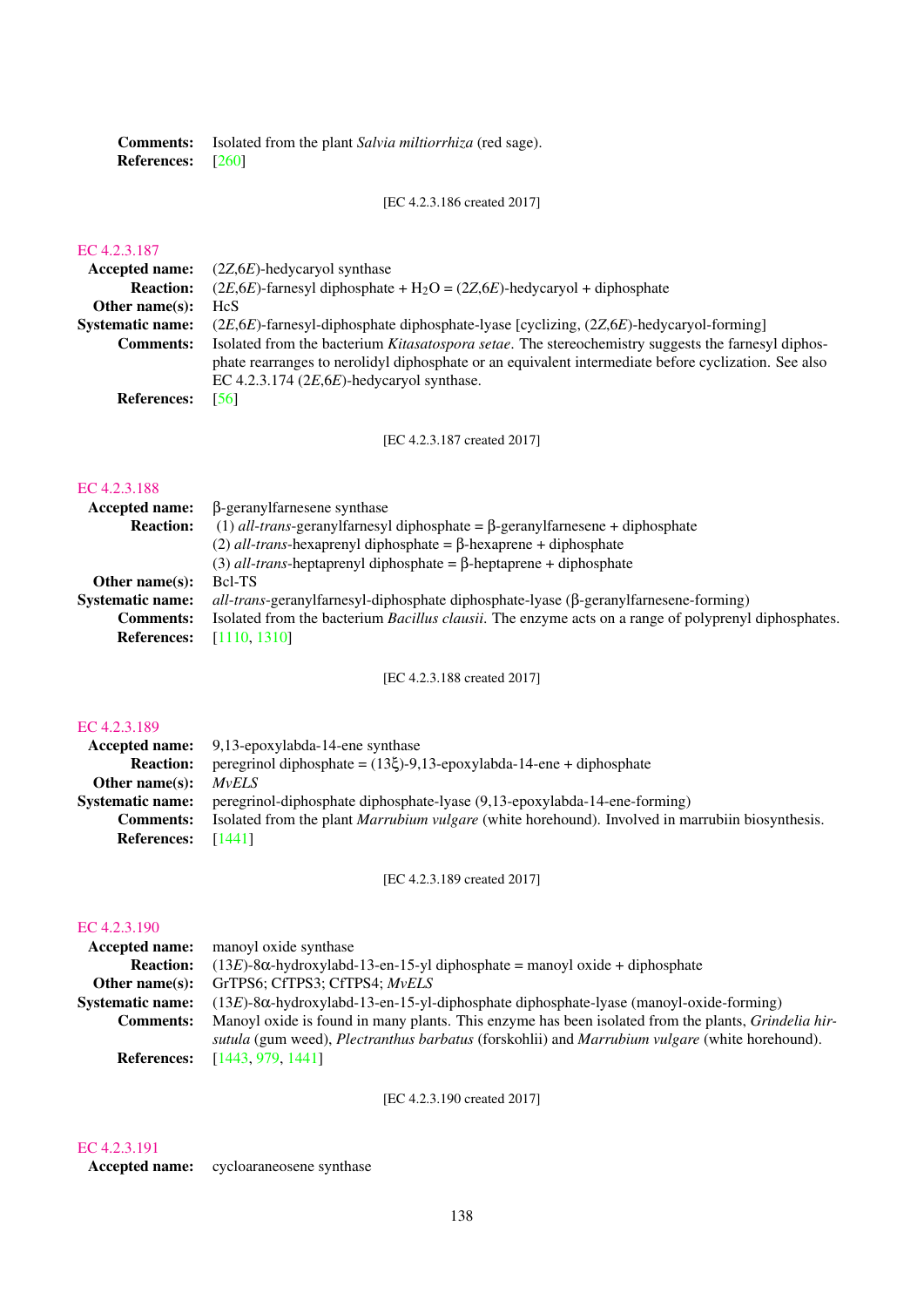| <b>Reaction:</b>         | geranylgeranyl diphosphate = cycloaraneosene + diphosphate                                                     |
|--------------------------|----------------------------------------------------------------------------------------------------------------|
| Other name(s):           | SdnA                                                                                                           |
|                          | <b>Systematic name:</b> geranylgeranyl-diphosphate diphosphate-lyase (cycloaraneosene-forming)                 |
| <b>Comments:</b>         | Isolated from the fungus <i>Sordaria araneosa</i> . Cycloaraneosene is a precursor of the antibiotic sordarin. |
| <b>References:</b> [694] |                                                                                                                |

[EC 4.2.3.191 created 2017]

## [EC 4.2.3.192](http://www.enzyme-database.org/query.php?ec=4.2.3.192)

|                              | Accepted name: $labba-7,13(16),14$ -triene synthase                                         |
|------------------------------|---------------------------------------------------------------------------------------------|
| <b>Reaction:</b>             | $(13E)$ -labda-7,13-dienyl diphosphate = labda-7,13(16),14-triene + diphosphate             |
| Other name(s): $SCLAV_p0491$ |                                                                                             |
| <b>Systematic name:</b>      | $(13E)$ -labda-7,13-dienyl-diphosphate diphosphate-lyase (labda-7,13(16),14-triene-forming) |
| <b>Comments:</b>             | Isolated from the bacterium <i>Streptomyces clavuligerus</i> .                              |
| <b>References:</b>           | - [1395]                                                                                    |
|                              |                                                                                             |

[EC 4.2.3.192 created 2017]

## [EC 4.2.3.193](http://www.enzyme-database.org/query.php?ec=4.2.3.193)

|                           | <b>Accepted name:</b> $(12E)$ -labda-8(17), 12, 14-triene synthase                                            |
|---------------------------|---------------------------------------------------------------------------------------------------------------|
| <b>Reaction:</b>          | $(+)$ -copalyl diphosphate = $(12E)$ -labda-8 $(17)$ ,12,14-triene + diphosphate                              |
| Other name(s):            | CldD                                                                                                          |
|                           | Systematic name: $(+)$ -copalyl-diphosphate diphosphate-lyase $[(12E)$ -labda-8 $(17)$ ,12,14-triene-forming] |
| <b>Comments:</b>          | Isolated from the bacterium Streptomyces cyslabdanicus.                                                       |
| <b>References:</b> [1395] |                                                                                                               |
|                           |                                                                                                               |

[EC 4.2.3.193 created 2017]

## [EC 4.2.3.194](http://www.enzyme-database.org/query.php?ec=4.2.3.194)

| <b>Reaction:</b><br>$(2E, 6E)$ -farnesyl diphosphate + H <sub>2</sub> O = (-)-drimenol + diphosphate<br>Other name $(s)$ :<br>diphosphate diphosphohydrolase (drimenol-forming)<br>$(2E,6E)$ -farnesyl-diphosphate diphospho-lyase [cyclising, (-)-drimenol-forming]<br><b>Systematic name:</b><br><b>Comments:</b><br>was incorporated suggesting involvement of a stabilised carbocation or an equivalent species.<br>[70, 718, 502]<br><b>References:</b> | Accepted name: | $(-)$ -drimenol synthase                                                                                                                                                                                                   |
|--------------------------------------------------------------------------------------------------------------------------------------------------------------------------------------------------------------------------------------------------------------------------------------------------------------------------------------------------------------------------------------------------------------------------------------------------------------|----------------|----------------------------------------------------------------------------------------------------------------------------------------------------------------------------------------------------------------------------|
|                                                                                                                                                                                                                                                                                                                                                                                                                                                              |                |                                                                                                                                                                                                                            |
|                                                                                                                                                                                                                                                                                                                                                                                                                                                              |                | PhDS; VoTPS3; farnesyl pyrophosphate:drimenol cyclase; drimenol cyclase; (2E,6E)-farnesyl-                                                                                                                                 |
|                                                                                                                                                                                                                                                                                                                                                                                                                                                              |                |                                                                                                                                                                                                                            |
|                                                                                                                                                                                                                                                                                                                                                                                                                                                              |                |                                                                                                                                                                                                                            |
|                                                                                                                                                                                                                                                                                                                                                                                                                                                              |                | Isolated from the plants <i>Valeriana officinalis</i> (valerian) and <i>Persicaria hydropiper</i> (water pepper). The<br>enzyme does not act on farnesol or drimenol diphosphate. Using 18-oxygen labelled water 18-oxygen |
|                                                                                                                                                                                                                                                                                                                                                                                                                                                              |                |                                                                                                                                                                                                                            |

[EC 4.2.3.194 created 2011 as EC 3.1.7.7, transferred 2017 to EC 4.2.3.194]

#### [EC 4.2.3.195](http://www.enzyme-database.org/query.php?ec=4.2.3.195)

| <b>Accepted name:</b> rhizathalene A synthase                                                              |
|------------------------------------------------------------------------------------------------------------|
| $gerany1$ geranyl diphosphate = rhizathalene $A + diphosphate$                                             |
| TPS08 (gene name)                                                                                          |
| geranygeranyl-diphosphate diphosphate-lyase (rhizathalene A-forming)                                       |
| The enzyme was identified in the roots of the plant <i>Arabidopsis thaliana</i> (thale cress). The product |
| is a semivolatile diterpene that acts as a local antifeedant in belowground direct defense against root-   |
| feeding insects.                                                                                           |
| [1323]                                                                                                     |
|                                                                                                            |

[EC 4.2.3.195 created 2017]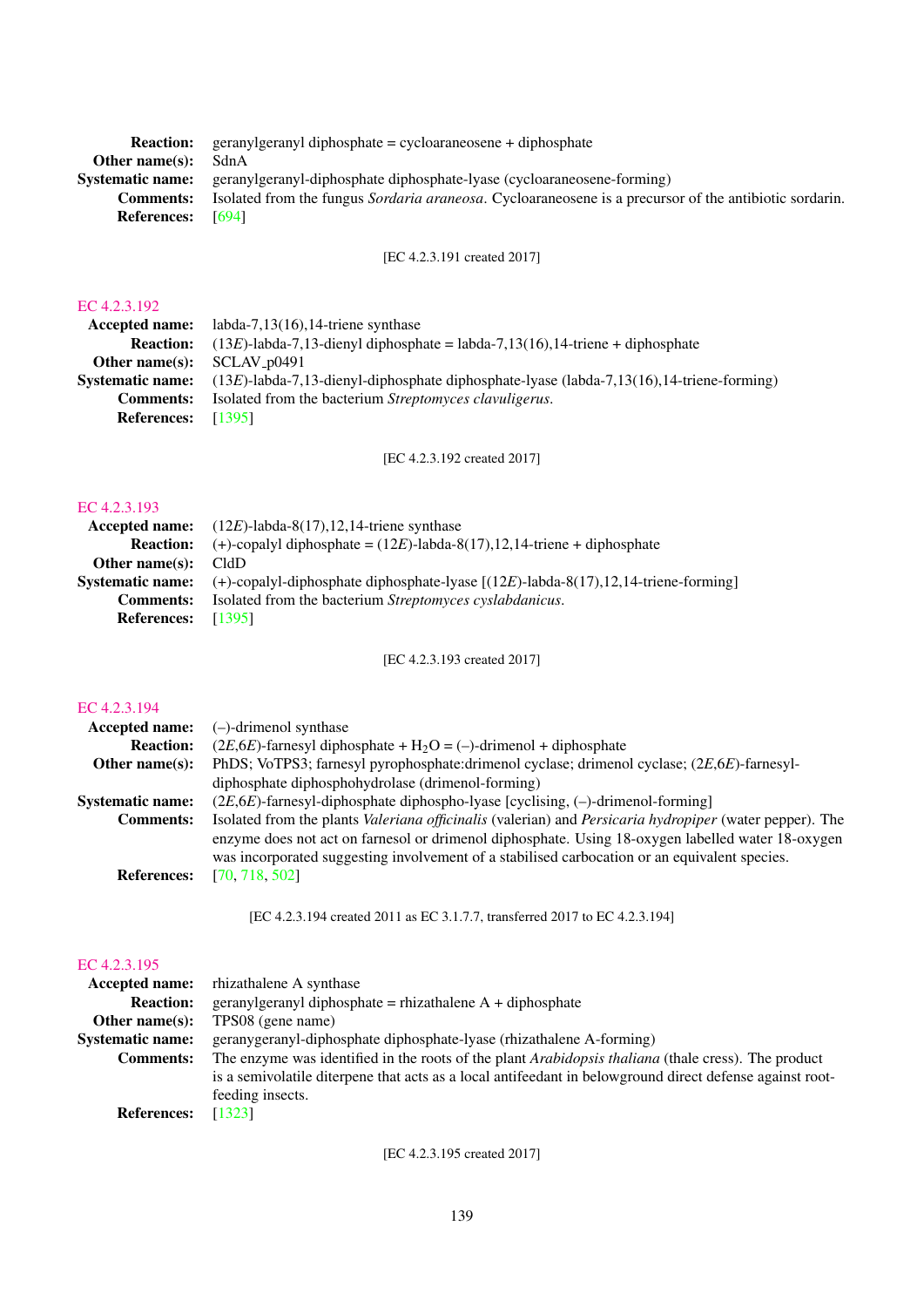| <b>Accepted name:</b> dolabradiene synthase                                                         |
|-----------------------------------------------------------------------------------------------------|
| $ent$ -copalyl diphosphate = dolabradiene + diphosphate                                             |
| <b>Other name(s):</b> KSL4 (gene name)                                                              |
| <i>ent</i> -copalyl-diphosphate diphosphate-lyase (dolabradiene-forming)                            |
| The enzyme, which has been characterized from maize, is involved in the biosynthesis of dolabralex- |
| ins (type of antifungal phytoalexins).                                                              |
| [799]                                                                                               |
|                                                                                                     |

[EC 4.2.3.196 created 2018]

#### [EC 4.2.3.197](http://www.enzyme-database.org/query.php?ec=4.2.3.197)

| Accepted name:          | eudesmane-5,11-diol synthase                                                                         |  |  |
|-------------------------|------------------------------------------------------------------------------------------------------|--|--|
| <b>Reaction:</b>        | $(2E,6E)$ -farnesyl diphosphate + 2 H <sub>2</sub> O = 7-epi-ent-eudesmane-5,11-diol + diphosphate   |  |  |
| Other name $(s)$ :      | $ZmEDS$ (gene name)                                                                                  |  |  |
| <b>Systematic name:</b> | $(2E,6E)$ -farnesyl-diphosphate diphosphate-lyase (cyclizing, 7-epi-ent-eudesmane-5,11-diol-forming) |  |  |
| <b>Comments:</b>        | Isolated from the plant Zea mays (maize). The product is named in the reference using a different    |  |  |
|                         | numbering scheme for eudesmane.                                                                      |  |  |
| <b>References:</b>      | [752]                                                                                                |  |  |

## [EC 4.2.3.197 created 2018]

## [EC 4.2.3.198](http://www.enzyme-database.org/query.php?ec=4.2.3.198)

|                         | Accepted name: $\alpha$ -selinene synthase                                                                      |  |  |
|-------------------------|-----------------------------------------------------------------------------------------------------------------|--|--|
| <b>Reaction:</b>        | $(2E, 6E)$ -farnesyl diphosphate = $\alpha$ -selinene + diphosphate                                             |  |  |
| Other name $(s)$ :      | $LfTPS2$ (gene name)                                                                                            |  |  |
| <b>Systematic name:</b> | $(2E, 6E)$ -farnesyl-diphosphate diphosphate-lyase (cyclizing, $\alpha$ -selinene-forming)                      |  |  |
| <b>Comments:</b>        | The enzyme from the plant <i>Ocimum basilicum</i> (sweet basil) also produces $\beta$ -selinene while that from |  |  |
|                         | Liquidambar formosana (Formosan sweet gum) also produces traces of aromadendrene.                               |  |  |
| <b>References:</b>      | [555, 223]                                                                                                      |  |  |

[EC 4.2.3.198 created 2018]

#### [EC 4.2.3.199](http://www.enzyme-database.org/query.php?ec=4.2.3.199)

| Accepted name:          | $(-)$ -5-epieremophilene synthase                                                                                                                                                                                         |  |  |  |
|-------------------------|---------------------------------------------------------------------------------------------------------------------------------------------------------------------------------------------------------------------------|--|--|--|
| <b>Reaction:</b>        | $(2E, 6E)$ -farnesyl-diphosphate = (-)-5-epieremophilene + diphosphate                                                                                                                                                    |  |  |  |
| Other name $(s)$ :      | STPS1 (gene name); STP2 (gene name); STP3 (gene name)                                                                                                                                                                     |  |  |  |
| <b>Systematic name:</b> | $(2E, 6E)$ -farnesyl-diphosphate diphosphate-lyase [cyclizing, (-)-epieremophilene-forming]                                                                                                                               |  |  |  |
| <b>Comments:</b>        | The plant Salvia miltiorrhiza (danshen) produces three different forms of the enzyme, encoded by<br>paralogous genes, that exhibit different spacial expression patterns and respond differently to hormone<br>treatment. |  |  |  |
| <b>References:</b>      | [353]                                                                                                                                                                                                                     |  |  |  |

[EC 4.2.3.199 created 2018]

| <b>Accepted name:</b>   | $\beta$ -pinacene synthase                                                                      |
|-------------------------|-------------------------------------------------------------------------------------------------|
| <b>Reaction:</b>        | geranylgeranyl diphosphate = $\beta$ -pinacene + diphosphate                                    |
| Other name $(s)$ :      | <b>PcS</b>                                                                                      |
| <b>Systematic name:</b> | geranylgeranyl-diphosphate diphosphate-lyase (cyclizing, $\beta$ -pinacene-forming)             |
| <b>Comments:</b>        | Isolated from the slime mould Dictyostelium discoideum. The 1-proR hydrogen atom of geranylger- |
|                         | anyl diphosphate is lost in the reaction.                                                       |
| <b>References:</b>      | [1073]                                                                                          |
|                         |                                                                                                 |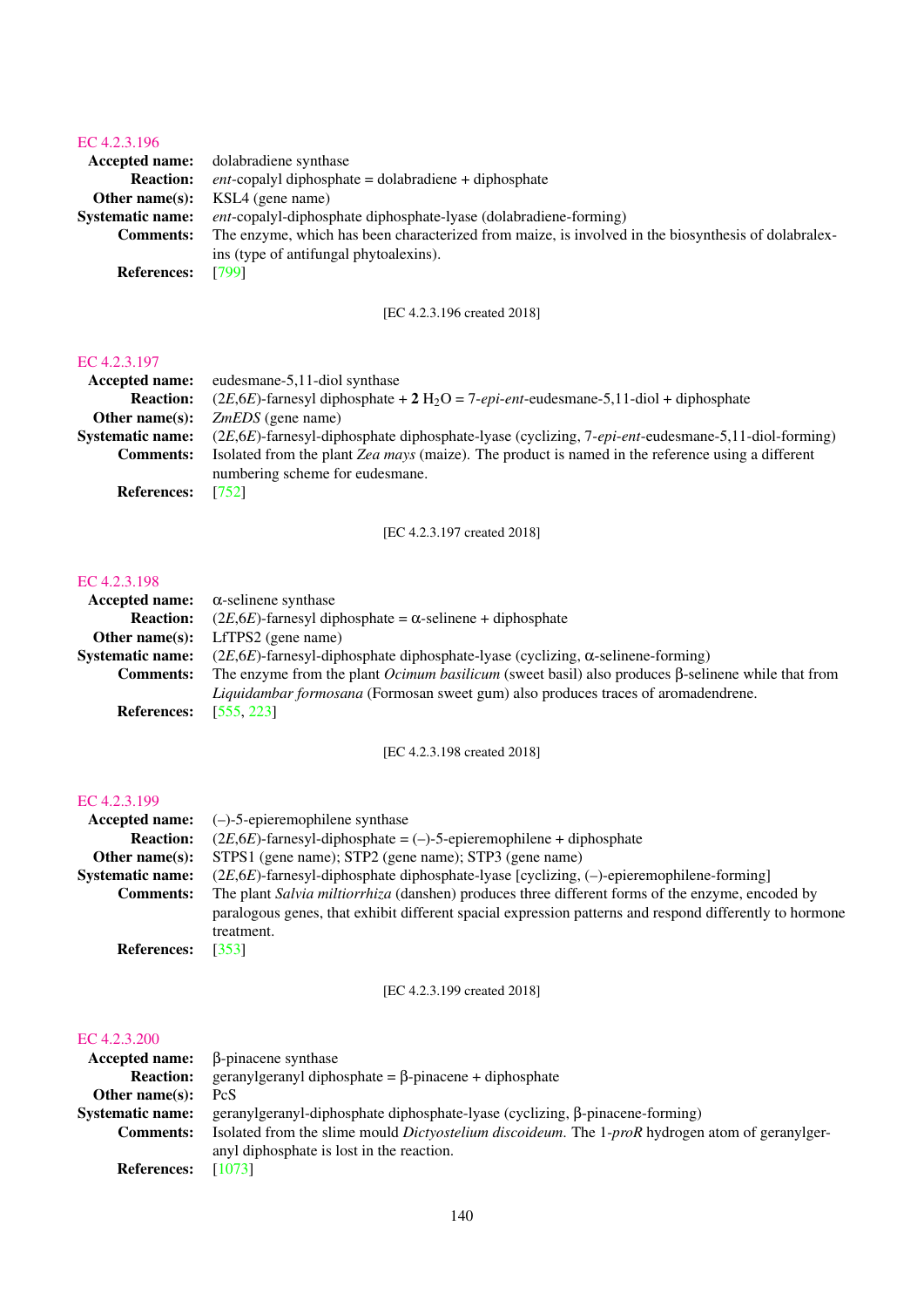[EC 4.2.3.200 created 2018]

## EC 4.2.99 Other carbon-oxygen lyases

| [4.2.99.1]                            | Transferred entry. hyaluronate lyase. Now EC 4.2.2.1, hyaluronate lyase]                                      |
|---------------------------------------|---------------------------------------------------------------------------------------------------------------|
|                                       | [EC 4.2.99.1 created 1961, deleted 1972]                                                                      |
| [4.2.99.2]                            | Transferred entry. threonine synthase. Now EC 4.2.3.1, threonine synthase]                                    |
|                                       | [EC 4.2.99.2 created 1961, deleted 2000]                                                                      |
| [4.2.99.3]                            | Transferred entry. pectate lyase. Now EC 4.2.2.2, pectate lyase]                                              |
|                                       | [EC 4.2.99.3 created 1965, deleted 1972]                                                                      |
| [4.2.99.4]                            | Transferred entry. alginate lyase. Now EC 4.2.2.3, poly( $\beta$ -D-mannuronate) lyase]                       |
|                                       | [EC 4.2.99.4 created 1965, deleted 1972]                                                                      |
| [4.2.99.5]                            | Deleted entry. polyglucuronide lyase]                                                                         |
|                                       | [EC 4.2.99.5 created 1965, deleted 1972]                                                                      |
| [4.2.99.6]<br>(chondroitin AC lyase)] | Deleted entry. chondroitin sulfate lyase. Now included with EC 4.2.2.4 (chondroitin ABC lyase) and EC 4.2.2.5 |
|                                       | [EC 4.2.99.6 created 1965, deleted 1972]                                                                      |
| [4.2.99.7]<br>lyase]                  | Transferred entry. ethanolamine-phosphate phospho-lyase. Now EC 4.2.3.2, ethanolamine-phosphate phospho-      |
|                                       | [EC 4.2.99.7 created 1972, deleted 2000]                                                                      |
| [4.2.99.8]                            | Transferred entry. cysteine synthase. Now EC 2.5.1.47, cysteine synthase]                                     |
|                                       | [EC 4.2.99.8 created 1972, modified 1976, modified 1990, deleted 2002]                                        |
| [4.2.99.9]                            | Transferred entry. O-succinylhomoserine (thiol)-lyase. Now EC 2.5.1.48, cystathionine $\gamma$ -synthase]     |
|                                       | [EC 4.2.99.9 created 1972, deleted 2002]                                                                      |
| [4.2.99.10]<br>ltransferase]          | Transferred entry. O-acetylhomoserine (thiol)-lyase. Now EC 2.5.1.49, O-acetylhomoserine aminocarboxypropy-   |
|                                       | [EC 4.2.99.10 created 1972, deleted 2002]                                                                     |
| [4.2.99.11]                           | Transferred entry. methylglyoxal synthase. Now EC 4.2.3.3, methylglyoxal synthase]                            |
|                                       | [EC 4.2.99.11 created 1972, deleted 2000]                                                                     |
| EC 4.2.99.12                          |                                                                                                               |
| Accepted name:                        | carboxymethyloxysuccinate lyase                                                                               |

**Reaction:** carboxymethyloxysuccinate = fumarate + glycolate Other name(s): carbon-oxygen lyase; carboxymethyloxysuccinate glycolate-lyase<br>Systematic name: carboxymethyloxysuccinate glycolate-lyase (fumarate-forming) carboxymethyloxysuccinate glycolate-lyase (fumarate-forming) References: [\[993\]](#page-228-4)

[EC 4.2.99.12 created 1976]

*[4.2.99.13 Transferred entry.* β*-(9-cytokinin)-alanine synthase. Now EC 2.5.1.50, zeatin 9-aminocarboxyethyltransferase]*

[EC 4.2.99.13 created 1984, deleted 2002]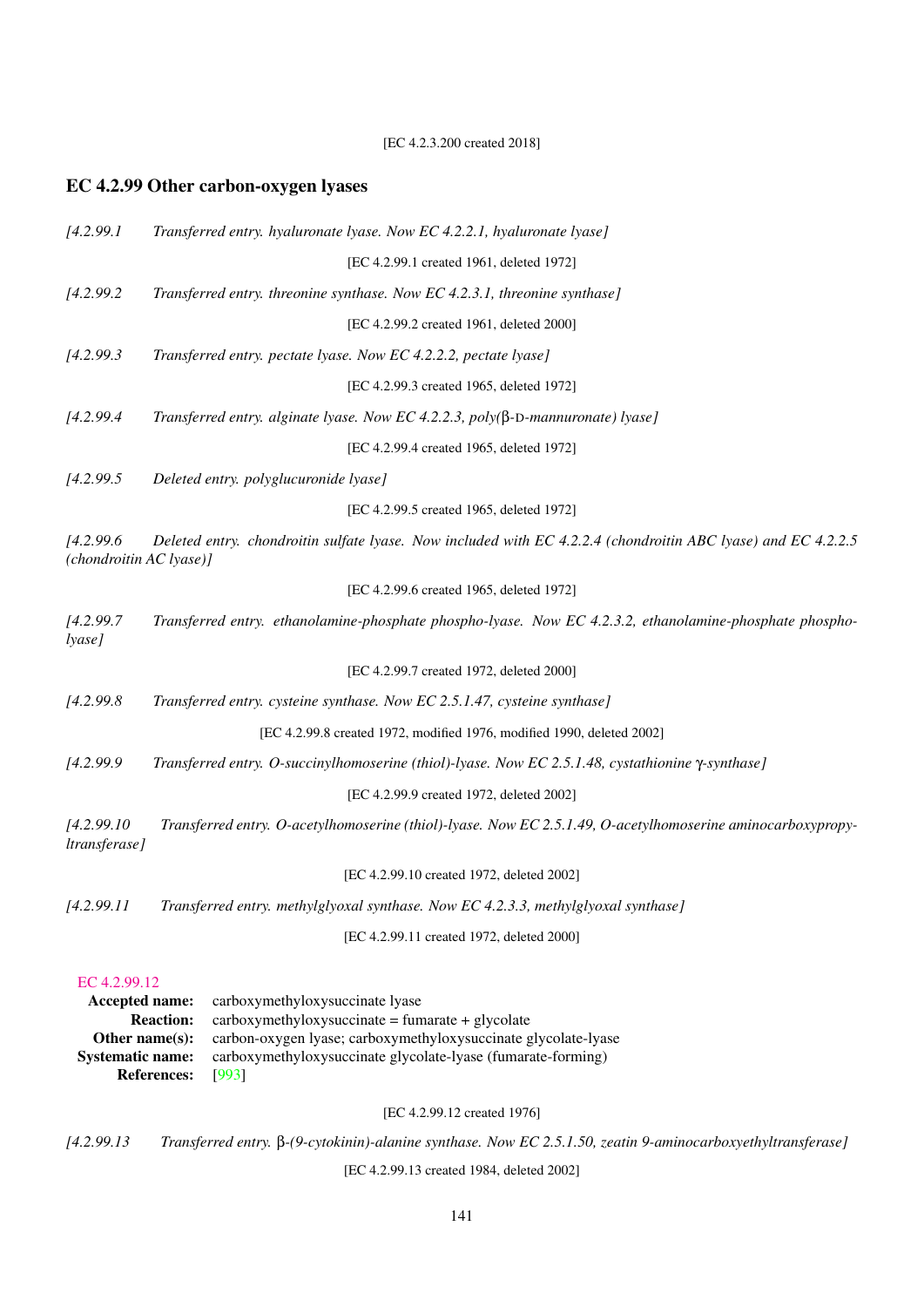| [4.2.99.14] | Transferred entry. $\beta$ -pyrazolylalanine synthase (acetylserine). Now EC 2.5.1.51, $\beta$ -pyrazolylalanine synthase] |
|-------------|----------------------------------------------------------------------------------------------------------------------------|
|             | [EC 4.2.99.14 created 1989 (EC 4.2.99.17 incorporated 1992), deleted 2002]                                                 |
| [4.2.99.15] | Transferred entry. L-mimosine synthase. Now EC 2.5.1.52, L-mimosine synthase]                                              |
|             | FEC 4.2.99.15 created 1989, deleted 20021                                                                                  |
| [4.2.99.16] | Transferred entry. uracilylalanine synthase. Now EC 2.5.1.53, uracilylalanine synthase]                                    |
|             | IEC 4.2.99.16 created 1990, deleted 20021                                                                                  |
| [4.2.99.17] | Deleted entry. thermopsin. Listed as EC 2.5.1.51, $\beta$ -pyrazolylalanine synthase]                                      |
|             | [EC 4.2.99.17 created 1992, deleted 1992]                                                                                  |

#### [EC 4.2.99.18](http://www.enzyme-database.org/query.php?ec=4.2.99.18)

| <b>Accepted name:</b>   | DNA-(apurinic or apyrimidinic site) lyase                                                                   |  |  |  |  |
|-------------------------|-------------------------------------------------------------------------------------------------------------|--|--|--|--|
| <b>Reaction:</b>        | The C-O-P bond 3' to the apurinic or apyrimidinic site in DNA is broken by a $\beta$ -elimination reaction, |  |  |  |  |
|                         | leaving a 3'-terminal unsaturated sugar and a product with a terminal 5'-phosphate                          |  |  |  |  |
| Other name $(s)$ :      | AP lyase; AP endonuclease class I; endodeoxyribonuclease (apurinic or apyrimidinic); deoxyribonu-           |  |  |  |  |
|                         | clease (apurinic or apyrimidinic); E. coli endonuclease III; phage-T4 UV endonuclease; Micrococcus          |  |  |  |  |
|                         | <i>luteus</i> UV endonuclease; AP site-DNA 5'-phosphomonoester-lyase; X-ray endonuclease III                |  |  |  |  |
| <b>Systematic name:</b> | DNA-(apurinic or apyrimidinic site) 5'-phosphomonoester-lyase                                               |  |  |  |  |
| <b>Comments:</b>        | 'Nicking' of the phosphodiester bond is due to a lyase-type reaction, not hydrolysis. This group of         |  |  |  |  |
|                         | enzymes was previously listed as endonucleases, under EC 3.1.25.2.                                          |  |  |  |  |
| <b>References:</b>      | [59, 60, 61, 810]                                                                                           |  |  |  |  |

[EC 4.2.99.18 created 1978 as EC 3.1.25.2, transferred 1992 to EC 4.2.99.18]

*[4.2.99.19 Transferred entry. 2-hydroxypropyl-CoM lyase. Now EC 4.4.1.23, 2-hydroxypropyl-CoM lyase. The enzyme was incorrectly classified as acting on a C-O bond rather than a C-S bond]*

[EC 4.2.99.19 created 2001, deleted 2005]

#### [EC 4.2.99.20](http://www.enzyme-database.org/query.php?ec=4.2.99.20)

| 2-succinyl-6-hydroxy-2,4-cyclohexadiene-1-carboxylate synthase                                           |
|----------------------------------------------------------------------------------------------------------|
| 5-enolpyruvoyl-6-hydroxy-2-succinylcyclohex-3-ene-1-carboxylate = $(1R, 6R)$ -6-hydroxy-2-               |
| succinylcyclohexa-2,4-diene-1-carboxylate + pyruvate                                                     |
| 2-succinyl-6-hydroxy-2,4-cyclohexadiene-1-carboxylic acid synthase; 6-hydroxy-2-                         |
| succinylcyclohexa-2,4-diene-1-carboxylate synthase; SHCHC synthase; MenH; YfbB                           |
| 5-enolpyruvoyl-6-hydroxy-2-succinylcyclohex-3-ene-1-carboxylate pyruvate-lyase $[(1R,6R)$ -6-            |
| hydroxy-2-succinylcyclohexa-2,4-diene-1-carboxylate-forming]                                             |
| This enzyme is involved in the biosynthesis of vitamin $K_2$ (menaquinone). In most anaerobes and all    |
| Gram-positive aerobes, menaquinone is the sole electron transporter in the respiratory chain and is es-  |
| sential for their survival. It had previously been thought that the reactions carried out by this enzyme |
| and EC 2.2.1.9, 2-succinyl-5-enolpyruvyl-6-hydroxy-3-cyclohexene-1-carboxylic-acid synthase, were        |
| carried out by a single enzyme but this has since been disproved [591].                                  |
| [592, 591]                                                                                               |
|                                                                                                          |

[EC 4.2.99.20 created 2008 (EC 2.5.1.64 created 2003, part-incorporated 2008)]

#### [EC 4.2.99.21](http://www.enzyme-database.org/query.php?ec=4.2.99.21)

|                | <b>Accepted name:</b> isochorismate lyase                                                                 |
|----------------|-----------------------------------------------------------------------------------------------------------|
|                | <b>Reaction:</b> isochorismate = salicylate + pyruvate                                                    |
| Other name(s): | salicylate biosynthesis protein <i>pchB</i> ; pyochelin biosynthetic protein PchB; isochorismate pyruvate |
|                | Ivase                                                                                                     |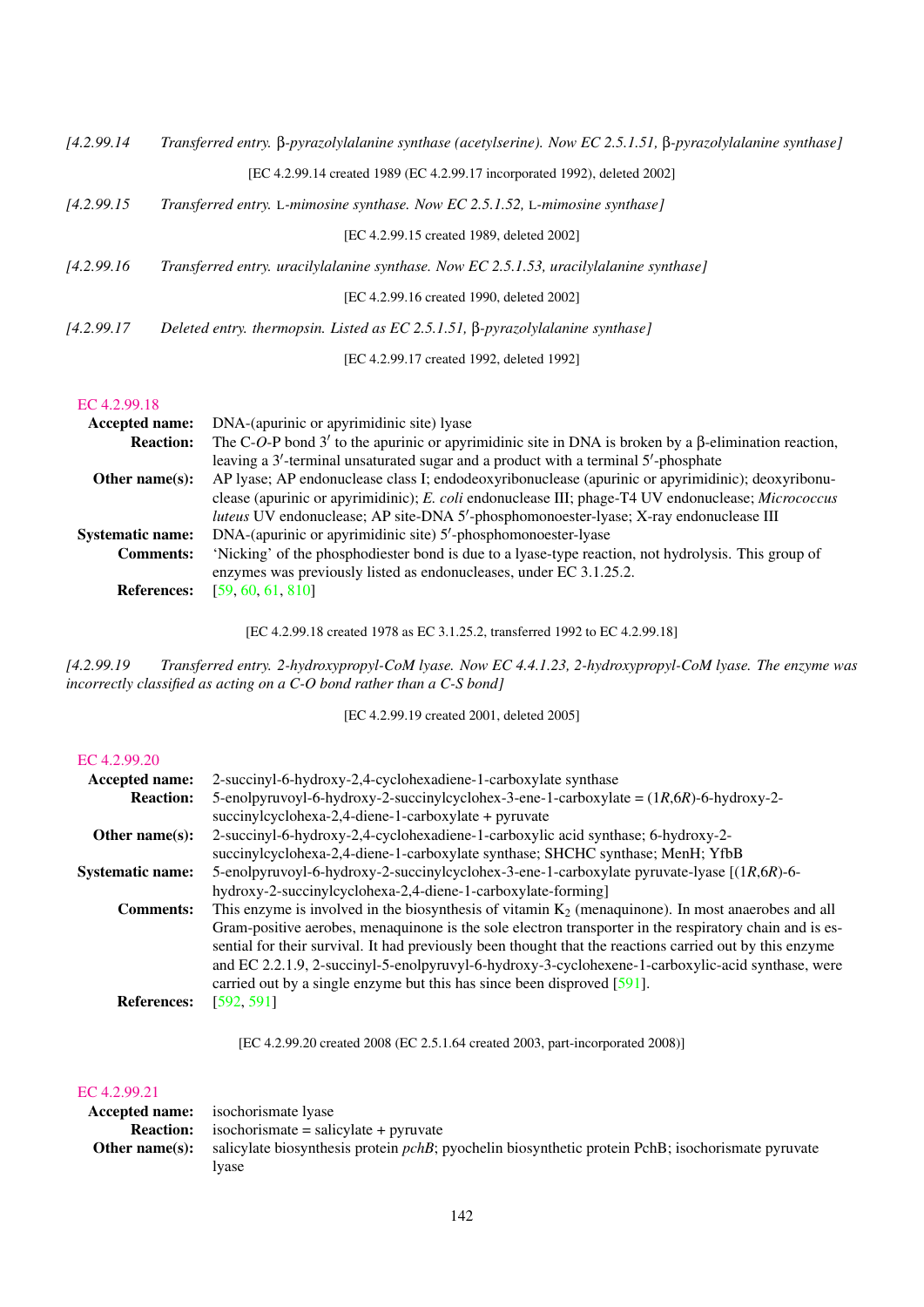|                                | <b>Systematic name:</b> isochorismate pyruvate-lyase (salicylate-forming)                            |  |  |  |
|--------------------------------|------------------------------------------------------------------------------------------------------|--|--|--|
| <b>Comments:</b>               | This enzyme is part of the pathway of salicylate formation from chorismate, and forms an integral    |  |  |  |
| <b>References:</b> [1168, 644] | part of pathways that produce salicylate-derived siderophores, such as pyochelin and yersiniabactin. |  |  |  |

[EC 4.2.99.21 created 2010]

| EС |  | .2.99.22 |  |  |
|----|--|----------|--|--|
|    |  |          |  |  |

| <b>Accepted name:</b>   | tuliposide A-converting enzyme                                                                                  |
|-------------------------|-----------------------------------------------------------------------------------------------------------------|
| <b>Reaction:</b>        | 6-tuliposide $A = t$ ulipalin $A + D$ -glucose                                                                  |
| Other name $(s)$ :      | tuliposide-converting enzyme; 6-O-(4'-hydroxy-2'-methylenebutyryl)-D-glucose acyltransferase                    |
|                         | (lactone-forming); TCA; TCEA                                                                                    |
| <b>Systematic name:</b> | 6-tuliposide A D-glucose-lyase (tulipalin A forming)                                                            |
| <b>Comments:</b>        | Isolated from the plant <i>Tulipa gesneriana</i> (tulip). The reaction is an intramolecular transesterification |
|                         | producing the lactone. The enzyme also has a weak activity with 6-tuliposide B and 6-O-benzoyl-D-               |
|                         | glucose.                                                                                                        |
| <b>References:</b>      | [635, 943]                                                                                                      |

[EC 4.2.99.22 created 2013]

#### [EC 4.2.99.23](http://www.enzyme-database.org/query.php?ec=4.2.99.23)

| Accepted name:          | tuliposide B-converting enzyme                                                                                                                                                                                                                                                                               |
|-------------------------|--------------------------------------------------------------------------------------------------------------------------------------------------------------------------------------------------------------------------------------------------------------------------------------------------------------|
| <b>Reaction:</b>        | 6-tuliposide $B =$ tulipalin $B + D$ -glucose                                                                                                                                                                                                                                                                |
| <b>Systematic name:</b> | 6-tuliposide B D-glucose-lyase (tulipalin B-forming)                                                                                                                                                                                                                                                         |
| <b>Comments:</b>        | The enzyme, characterized from pollen of the plant <i>Tulipa gesneriana</i> (tulip), catalyses the in-                                                                                                                                                                                                       |
|                         | tramolecular transesterification of 6-tuliposide B to form the antibiotic aglycon tulipalin B as a sole<br>product. It does not catalyse the hydrolysis of 6-tuliposide B to form a hydroxy acid. The enzyme has<br>marginal activity with 6-tuliposide A. cf. EC 4.2.99.22, tuliposide A-converting enzyme. |
| <b>References:</b>      | [942]                                                                                                                                                                                                                                                                                                        |

[EC 4.2.99.23 created 2016]

## EC 4.3 Carbon-nitrogen lyases

This subclass contains the enzymes that release ammonia or one of its derivatives, with the formation of a double bond or ring. Some catalyse the actual elimination of the ammonia, amine or amide, e.g. *pi*,

 $i_{\text{c}}$ CH-CH(-NH-R)-  $\rightarrow i_{\text{c}}$ C=CH- + NH<sub>2</sub>-R<sub>i</sub>P<sub>i</sub>

Others, however, catalyse elimination of another component, e.g. water, which is followed by spontaneous reactions that lead to breakage of the C-N bond, e.g. as in EC 4.3.1.17 (L-serine ammonia-lyase), so that the overall reaction is: $\mathrm{ip}_{i}$ 

¡img src="images/EZgif/EC43.gif"¿¡/p¿

i.e., an elimination with rearrangement. The sub-subclasses of EC 4.3 are the ammonia-lyases (EC 4.3.1), lyases acting on amides, amidines, etc. (amidine-lyases; EC 4.3.2) and the amine-lyases (EC 4.3.3).

## EC 4.3.1 Ammonia-lyases

#### [EC 4.3.1.1](http://www.enzyme-database.org/query.php?ec=4.3.1.1)

|                          | <b>Accepted name:</b> aspartate ammonia-lyase                                            |
|--------------------------|------------------------------------------------------------------------------------------|
|                          | <b>Reaction:</b> L-aspartate = fumarate + $NH_3$                                         |
|                          | <b>Other name(s):</b> aspartase; fumaric aminase; L-aspartase; L-aspartate ammonia-lyase |
|                          | <b>Systematic name:</b> L-aspartate ammonia-lyase (fumarate-forming)                     |
| <b>References:</b> [333] |                                                                                          |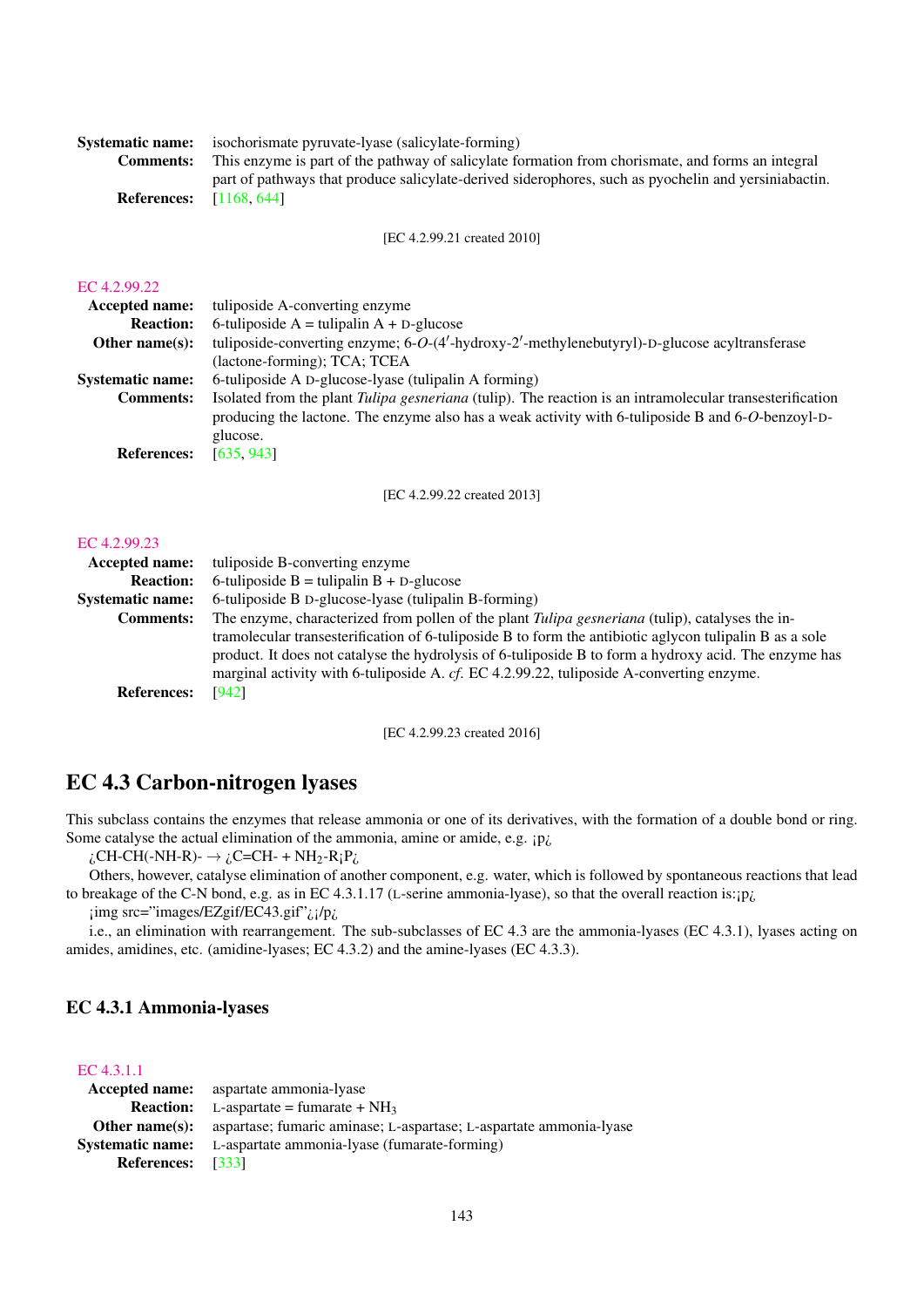[EC 4.3.1.1 created 1961]

#### [EC 4.3.1.2](http://www.enzyme-database.org/query.php?ec=4.3.1.2)

Accepted name: methylaspartate ammonia-lyase Reaction: L-*threo*-3-methylaspartate = mesaconate + NH<sup>3</sup> Other name(s): β-methylaspartase; 3-methylaspartase; L-*threo*-3-methylaspartate ammonia-lyase Systematic name: L-*threo*-3-methylaspartate ammonia-lyase (mesaconate-forming) Comments: A cobalamin protein. References: [\[73,](#page-180-5) [129\]](#page-183-0)

[EC 4.3.1.2 created 1961]

#### [EC 4.3.1.3](http://www.enzyme-database.org/query.php?ec=4.3.1.3)

| <b>Accepted name:</b>   | histidine ammonia-lyase                                                                                    |
|-------------------------|------------------------------------------------------------------------------------------------------------|
| <b>Reaction:</b>        | L-histidine = $u$ rocanate + NH <sub>3</sub>                                                               |
| Other name $(s)$ :      | histidase; histidinase; histidine $\alpha$ -deaminase; L-histidine ammonia-lyase                           |
| <b>Systematic name:</b> | L-histidine ammonia-lyase (urocanate-forming)                                                              |
| <b>Comments:</b>        | This enzyme is a member of the aromatic amino acid lyase family, other members of which are                |
|                         | EC 4.3.1.23 (tyrosine ammonia-lyase), EC 4.3.1.24 (phenylalanine ammonia-lyase) and EC                     |
|                         | 4.3.1.25 (phenylalanine/tyrosine ammonia-lyase). The enzyme contains the cofactor 3,5-dihydro-5-           |
|                         | methylidene-4H-imidazol-4-one (MIO), which is common to this family $[783]$ . This unique cofactor         |
|                         | is formed autocatalytically by cyclization and dehydration of the three amino-acid residues alanine,       |
|                         | serine and glycine $[1153]$ . This enzyme catalyses the first step in the degradation of histidine and the |
|                         | product, urocanic acid, is further metabolized to glutamate [1359, 1014].                                  |
| <b>References:</b>      | [854, 1359, 1014, 783, 1153]                                                                               |
|                         |                                                                                                            |

[EC 4.3.1.3 created 1961, modified 2008]

#### [EC 4.3.1.4](http://www.enzyme-database.org/query.php?ec=4.3.1.4)

| Accepted name:          | formimidoyltetrahydrofolate cyclodeaminase                                                         |
|-------------------------|----------------------------------------------------------------------------------------------------|
| <b>Reaction:</b>        | 5-formimidoyltetrahydrofolate = 5,10-methenyltetrahydrofolate + $NH_3$                             |
| Other name $(s)$ :      | formiminotetrahydrofolate cyclodeaminase; 5-formimidoyltetrahydrofolate ammonia-lyase (cycliz-     |
|                         | inp)                                                                                               |
| <b>Systematic name:</b> | 5-formimidoyltetrahydrofolate ammonia-lyase (cyclizing; 5,10-methenyltetrahydrofolate-forming)     |
| <b>Comments:</b>        | In eukaroytes, occurs as a bifunctional enzyme that also has glutamate formimidoyltransferase (EC) |
|                         | $2.1.2.5$ ) activity.                                                                              |
| <b>References:</b>      | [1041]                                                                                             |
|                         |                                                                                                    |

[EC 4.3.1.4 created 1961, modified 2000]

*[4.3.1.5 Transferred entry. phenylalanine ammonia-lyase. Now divided into EC 4.3.1.23 (tyrosine ammonia-lyase), EC 4.3.1.24 (phenylalanine ammonia-lyase) and EC 4.3.1.25 (phenylalanine/tyrosine ammonia-lyase)]*

[EC 4.3.1.5 created 1965, deleted 2008]

#### [EC 4.3.1.6](http://www.enzyme-database.org/query.php?ec=4.3.1.6)

|                      | Accepted name: β-alanyl-CoA ammonia-lyase                                                         |
|----------------------|---------------------------------------------------------------------------------------------------|
|                      | <b>Reaction:</b> $\beta$ -alanyl-CoA = acryloyl-CoA + NH <sub>3</sub>                             |
|                      | <b>Other name(s):</b> $\beta$ -alanyl coenzyme A ammonia-lyase                                    |
|                      | <b>Systematic name:</b> β-alanyl-CoA ammonia-lyase (acryloyl-CoA-forming)                         |
|                      | <b>Comments:</b> The reaction has only been demonstrated in the direction of addition of ammonia. |
| References: $[1209]$ |                                                                                                   |

[EC 4.3.1.6 created 1965]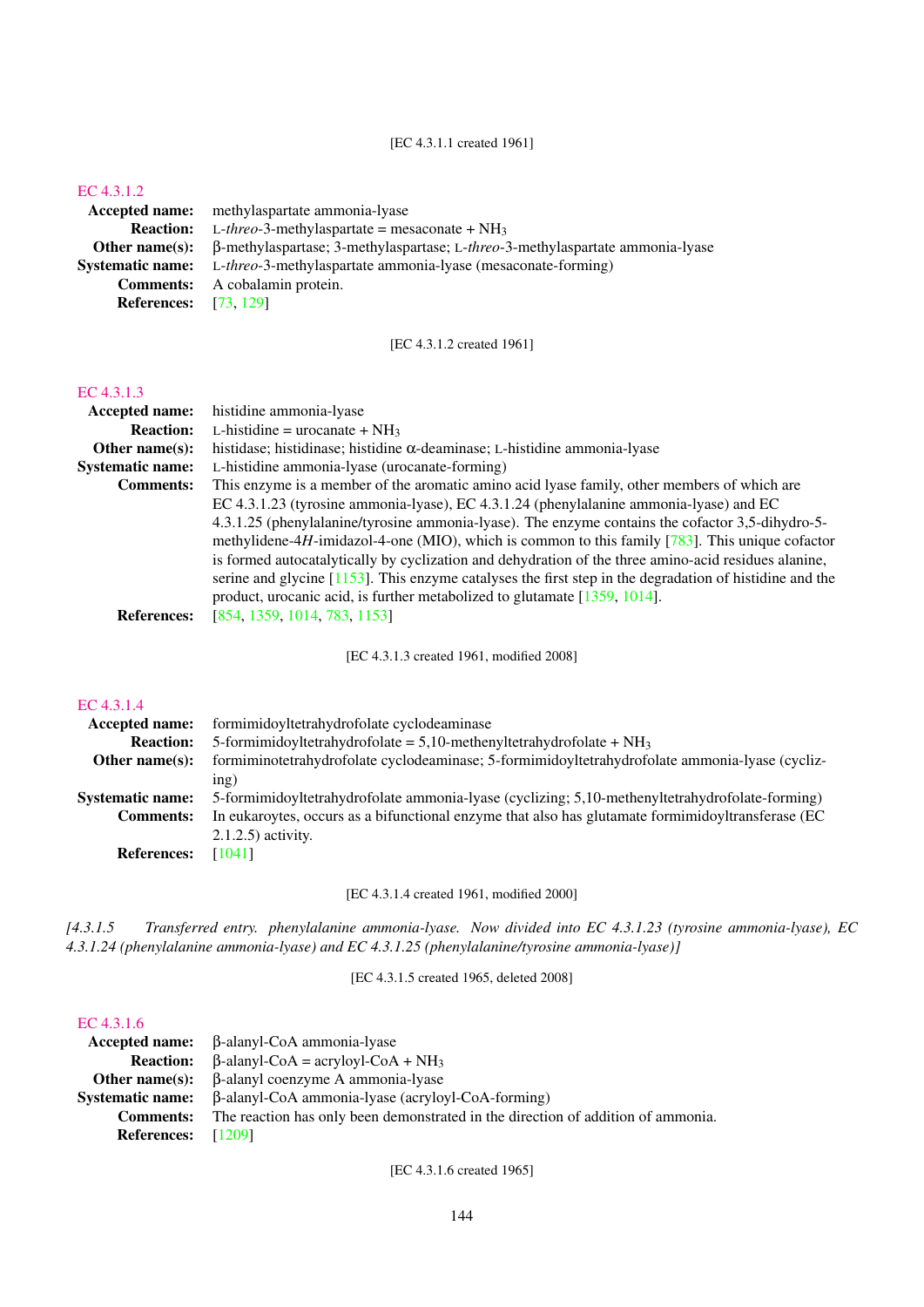#### [EC 4.3.1.7](http://www.enzyme-database.org/query.php?ec=4.3.1.7)

|                  | <b>Accepted name:</b> ethanolamine ammonia-lyase                          |
|------------------|---------------------------------------------------------------------------|
| <b>Reaction:</b> | ethanolamine = acetaldehyde + $NH_3$                                      |
|                  | <b>Other name(s):</b> ethanolamine deaminase                              |
|                  | <b>Systematic name:</b> ethanolamine ammonia-lyase (acetaldehyde-forming) |
|                  | <b>Comments:</b> A cobalamin protein.                                     |
|                  | <b>References:</b> [121, 122, 624]                                        |
|                  |                                                                           |

[EC 4.3.1.7 created 1972]

*[4.3.1.8 Transferred entry. hydroxymethylbilane synthase. Now EC 2.5.1.61, hydroxymethylbilane synthase]*

[EC 4.3.1.8 created 1972, modified 1982, modified 1989, deleted 2003]

#### [EC 4.3.1.9](http://www.enzyme-database.org/query.php?ec=4.3.1.9)

| Accepted name:          | glucosaminate ammonia-lyase                                                                                            |
|-------------------------|------------------------------------------------------------------------------------------------------------------------|
| <b>Reaction:</b>        | 2-amino-2-deoxy-D-gluconate = 2-dehydro-3-deoxy-D-gluconate + $NH_3$ (overall reaction)                                |
|                         | $(1a)$ 2-amino-2-deoxy-D-gluconate = $(2Z, 4S, 5R)$ -2-amino-4,5,6-trihydroxyhex-2-enoate + H <sub>2</sub> O           |
|                         | (1b) $(2Z,4S,5R)$ -2-amino-4,5,6-trihydroxyhex-2-enoate = $(4S,5R)$ -4,5,6-trihydroxy-2-iminohexanoate                 |
|                         | (spontaneous)                                                                                                          |
|                         | (1c) $(4S,5R)$ -4,5,6-trihydroxy-2-iminohexanoate + H <sub>2</sub> O = 2-dehydro-3-deoxy-D-gluconate + NH <sub>3</sub> |
|                         | (spontaneous)                                                                                                          |
| Other name $(s)$ :      | glucosaminic dehydrase; D-glucosaminate dehydratase; D-glucosaminic acid dehydrase; amin-                              |
|                         | odeoxygluconate dehydratase; 2-amino-2-deoxy-D-gluconate hydro-lyase (deaminating); amin-                              |
|                         | odeoxygluconate ammonia-lyase; 2-amino-2-deoxy-D-gluconate ammonia-lyase; D-glucosaminate                              |
|                         | ammonia-lyase; D-glucosaminate ammonia-lyase (isomerizing; 2-dehydro-3-deoxy-D-gluconate-                              |
|                         | forming)                                                                                                               |
| <b>Systematic name:</b> | 2-amino-2-deoxy-D-gluconate ammonia-lyase (isomerizing; 2-dehydro-3-deoxy-D-gluconate-                                 |
|                         | forming)                                                                                                               |
| <b>Comments:</b>        | Contains pyridoxal phosphate. The enzyme releases an unstable enamine product that tautomerizes to                     |
|                         | an imine form, which undergoes spontaneous hydrolytic deamination to form the final product.                           |
| <b>References:</b>      | [559, 866, 568, 569]                                                                                                   |

[EC 4.3.1.9 created 1972, (EC 4.3.1.21 created 1965 as EC 4.2.1.26, transferred 2002 to EC 4.3.1.21, incorporated 2004) modified 2004]

# [EC 4.3.1.10](http://www.enzyme-database.org/query.php?ec=4.3.1.10) Accepted name: serine-sulfate ammonia-lyase **Reaction:** L-serine *O*-sulfate + H<sub>2</sub>O = pyruvate + NH<sub>3</sub> + sulfate Other name(s): (L-SOS)lyase Systematic name: L-serine-*O*-sulfate ammonia-lyase (pyruvate-forming) References: [\[1272\]](#page-243-0)

#### [EC 4.3.1.10 created 1972]

*[4.3.1.11 Deleted entry. dihydroxyphenylalanine ammonia-lyase. The entry had been drafted on the basis of a single abstract that did not provide experimental evidence of the enzyme-catalysed reaction]*

[EC 4.3.1.11 created 1972, deleted 2007]

|                  | <b>Accepted name:</b> ornithine cyclodeaminase                                                                    |
|------------------|-------------------------------------------------------------------------------------------------------------------|
|                  | <b>Reaction:</b> L-ornithine = L-proline + $NH_3$                                                                 |
|                  | <b>Other name(s):</b> ornithine cyclase; ornithine cyclase (deaminating); L-ornithine ammonia-lyase (cyclizing)   |
|                  | <b>Systematic name:</b> L-ornithine ammonia-lyase (cyclizing; L-proline-forming)                                  |
| <b>Comments:</b> | Requires NAD <sup>+</sup> . The enzyme is a member of the $\mu$ -crystallin protein family [423]. The reaction is |
|                  | stimulated by the presence of ADP or ATP and is inhibited by $O_2$ [905].                                         |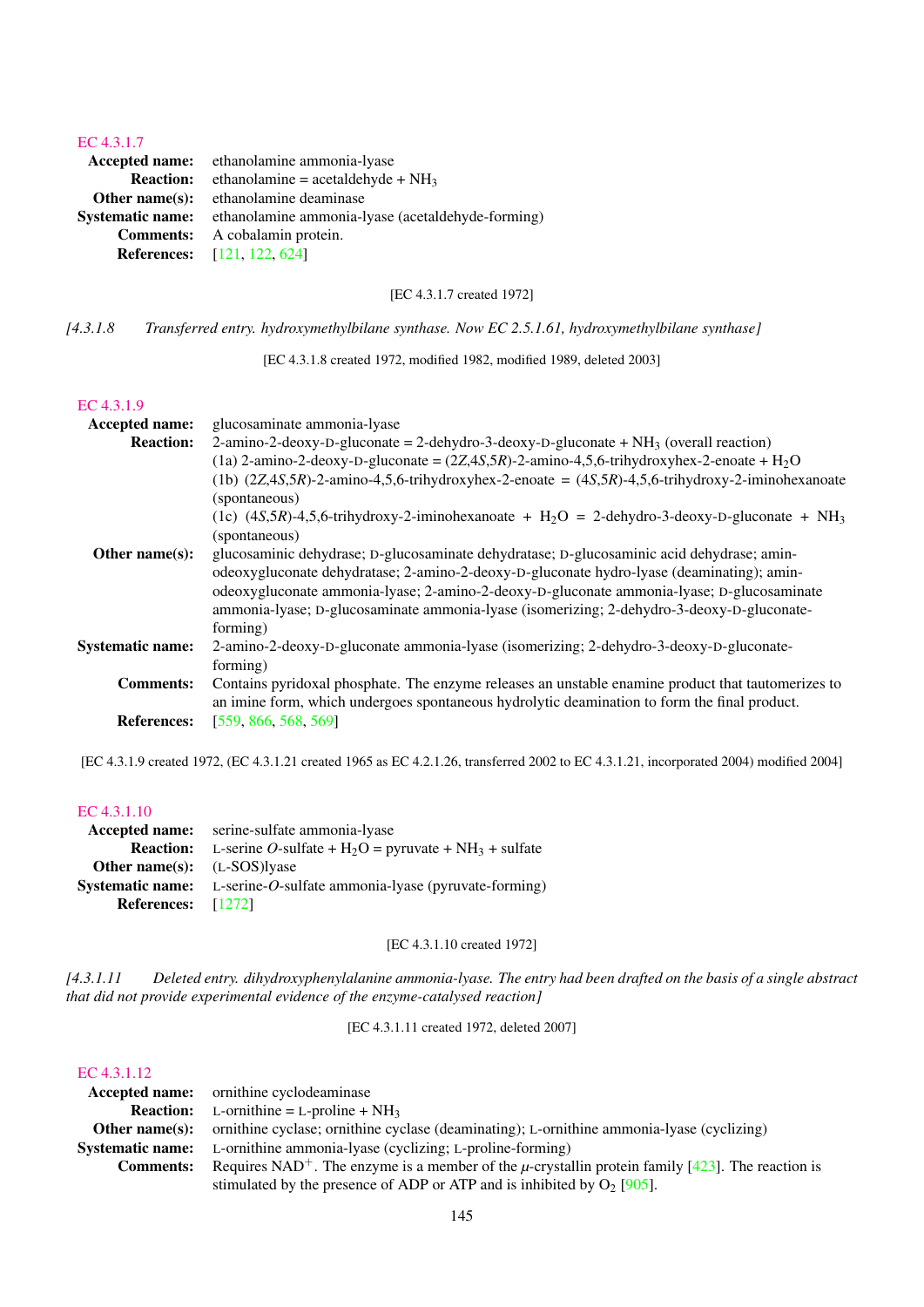**References:** [\[241,](#page-189-0) [905,](#page-224-0) [342,](#page-194-0) [423,](#page-198-0) [12\]](#page-177-0)

# [EC 4.3.1.12 created 1976]

# [EC 4.3.1.13](http://www.enzyme-database.org/query.php?ec=4.3.1.13)

| <b>Accepted name:</b>   | carbamoyl-serine ammonia-lyase                                                                                                                                                                                                                                                                                                                                                                                         |
|-------------------------|------------------------------------------------------------------------------------------------------------------------------------------------------------------------------------------------------------------------------------------------------------------------------------------------------------------------------------------------------------------------------------------------------------------------|
| <b>Reaction:</b>        | O-carbamoyl-L-serine + $H_2O$ = pyruvate + 2 NH <sub>3</sub> + CO <sub>2</sub> (overall reaction)                                                                                                                                                                                                                                                                                                                      |
|                         | (1a) O-carbamoyl-L-serine = $CO_2$ + NH <sub>3</sub> + 2-aminoprop-2-enoate                                                                                                                                                                                                                                                                                                                                            |
|                         | $(1b)$ 2-aminoprop-2-enoate = 2-iminopropanoate (spontaneous)                                                                                                                                                                                                                                                                                                                                                          |
|                         | (1c) 2-iminopropanoate + $H_2O$ = pyruvate + NH <sub>3</sub> (spontaneous)                                                                                                                                                                                                                                                                                                                                             |
| Other name $(s)$ :      | O-carbamoyl-L-serine deaminase; carbamoylserine deaminase; O-carbamoyl-L-serine ammonia-lyase                                                                                                                                                                                                                                                                                                                          |
|                         | (pyruvate-forming)                                                                                                                                                                                                                                                                                                                                                                                                     |
| <b>Systematic name:</b> | <i>O</i> -carbamoyl-L-serine ammonia-lyase (decarboxylating; pyruvate-forming)                                                                                                                                                                                                                                                                                                                                         |
| <b>Comments:</b>        | A pyridoxal-phosphate protein. The enzyme cleaves a carbon-oxygen bond, releasing $CO2$ , ammonia,<br>and an unstable enamine product that tautomerizes to an imine form, which undergoes a hydrolytic<br>deamination to form pyruvate and a second ammonia molecule. The latter reaction, which can occur<br>spontaneously, can also be catalysed by EC 3.5.99.10, 2-iminobutanoate/2-iminopropanoate deami-<br>nase. |
| <b>References:</b>      | $[237]$                                                                                                                                                                                                                                                                                                                                                                                                                |

[EC 4.3.1.13 created 1976]

# [EC 4.3.1.14](http://www.enzyme-database.org/query.php?ec=4.3.1.14)

|                    | <b>Accepted name:</b> 3-aminobutyryl-CoA ammonia-lyase                                         |
|--------------------|------------------------------------------------------------------------------------------------|
| <b>Reaction:</b>   | L-3-aminobutyryl-CoA = crotonoyl-CoA + NH <sub>3</sub>                                         |
| Other name $(s)$ : | L-3-aminobutyryl-CoA deaminase; L-3-aminobutyryl-CoA ammonia-lyase                             |
|                    | <b>Systematic name:</b> L-3-aminobutyryl-CoA ammonia-lyase (crotonoyl-CoA-forming)             |
| <b>Comments:</b>   | Hydroxylamine can replace ammonia as a substrate. Crotonoyl-pantetheine can replace crotonoyl- |
|                    | CoA but it is a poorer substrate.                                                              |
| <b>References:</b> | [585, 72]                                                                                      |

[EC 4.3.1.14 created 1999]

## [EC 4.3.1.15](http://www.enzyme-database.org/query.php?ec=4.3.1.15)

| Accepted name:          | diaminopropionate ammonia-lyase                                                                          |
|-------------------------|----------------------------------------------------------------------------------------------------------|
| <b>Reaction:</b>        | 2,3-diaminopropanoate + $H_2O$ = pyruvate + 2 NH <sub>3</sub>                                            |
| Other $name(s)$ :       | diaminopropionatase; $\alpha$ , $\beta$ -diaminopropionate ammonia-lyase; 2,3-diaminopropionate ammonia- |
|                         | lyase; 2,3-diaminopropanoate ammonia-lyase; 2,3-diaminopropanoate ammonia-lyase (adding $H_2O$ ;         |
|                         | pyruvate-forming)                                                                                        |
| <b>Systematic name:</b> | 2,3-diaminopropanoate ammonia-lyase (adding water; pyruvate-forming)                                     |
| <b>Comments:</b>        | A pyridoxal phosphate enzyme. Active towards both D- and L-diaminopropanoate. D- and L-serine            |
|                         | are poor substrates.                                                                                     |
| <b>References:</b>      | [914]                                                                                                    |
|                         |                                                                                                          |

[EC 4.3.1.15 created 1999]

| <b>Accepted name:</b>   | <i>threo-3-hydroxy-L-aspartate ammonia-lyase</i>                                                     |
|-------------------------|------------------------------------------------------------------------------------------------------|
| <b>Reaction:</b>        | <i>threo</i> -3-hydroxy-L-aspartate = oxaloacetate + $NH_3$                                          |
|                         | <b>Other name(s):</b> L-threo-3-hydroxyaspartate dehydratase; threo-3-hydroxyaspartate ammonia-lyase |
| <b>Systematic name:</b> | <i>threo-3-hydroxy-L-aspartate ammonia-lyase (oxaloacetate-forming)</i>                              |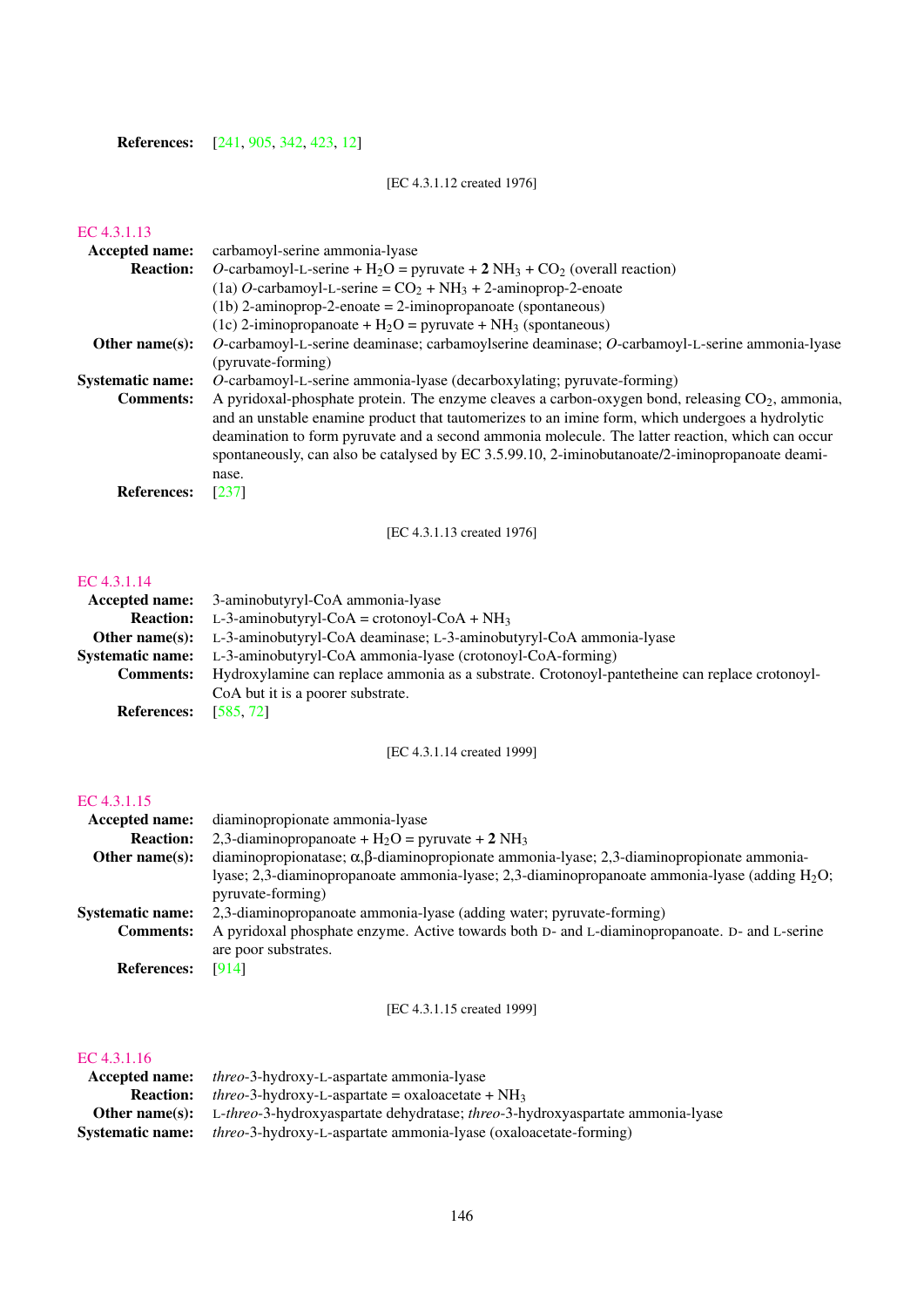| <b>Comments:</b>   | A pyridoxal-phosphate protein. The enzyme, purified from the bacterium <i>Pseudomonas</i> sp. T62, is |
|--------------------|-------------------------------------------------------------------------------------------------------|
|                    | highly specific, and does not accept any other stereoisomer of 3-hydroxyaspartate. Different from EC  |
|                    | 4.3.1.20, erythro-3-hydroxy-L-aspartate ammonia-lyase and EC 4.3.1.27, threo-3-hydroxy-D-aspartate    |
|                    | ammonia-lyase. Requires a divalent cation such as $Mn^{2+}$ , $Mg^{2+}$ , or $Ca^{2+}$ .              |
| <b>References:</b> | [1333]                                                                                                |

[EC 4.3.1.16 created 2001, modified 2011]

## [EC 4.3.1.17](http://www.enzyme-database.org/query.php?ec=4.3.1.17)

| <b>Accepted name:</b>   | L-serine ammonia-lyase                                                                                    |
|-------------------------|-----------------------------------------------------------------------------------------------------------|
| <b>Reaction:</b>        | L-serine = pyruvate + $NH_3$ (overall reaction)                                                           |
|                         | (1a) L-serine = 2-aminoprop-2-enoate + $H_2O$                                                             |
|                         | $(1b)$ 2-aminoprop-2-enoate = 2-iminopropanoate (spontaneous)                                             |
|                         | (1c) 2-iminopropanoate + $H_2O$ = pyruvate + $NH_3$ (spontaneous)                                         |
| Other name $(s)$ :      | serine deaminase; L-hydroxyaminoacid dehydratase; L-serine deaminase; L-serine dehydratase; L-            |
|                         | serine hydro-lyase (deaminating)                                                                          |
| <b>Systematic name:</b> | L-serine ammonia-lyase (pyruvate-forming)                                                                 |
| <b>Comments:</b>        | Most enzymes that catalyse this reaction are pyridoxal-phosphate-dependent, although some enzymes         |
|                         | contain an iron-sulfur cluster instead $[431]$ . The reaction catalysed by both types of enzymes involves |
|                         | the initial elimination of water to form an enamine intermediate (hence the enzyme's original clas-       |
|                         | sification as EC 4.2.1.13, L-serine dehydratase), followed by tautomerization to an imine form and        |
|                         | hydrolysis of the C-N bond. The latter reaction, which can occur spontaneously, is also be catalysed      |
|                         | by EC 3.5.99.10, 2-iminobutanoate/2-iminopropanoate deaminase. This reaction is also carried out by       |
|                         | EC 4.3.1.19, threonine ammonia-lyase, from a number of sources.                                           |
| <b>References:</b>      | [1049, 1191, 1229, 1099, 1083, 431, 1393]                                                                 |

[EC 4.3.1.17 created 1961 as EC 4.2.1.13, transferred 2001 to EC 4.3.1.17, modified 2014]

#### [EC 4.3.1.18](http://www.enzyme-database.org/query.php?ec=4.3.1.18)

| Accepted name:          | D-serine ammonia-lyase                                                                             |
|-------------------------|----------------------------------------------------------------------------------------------------|
| <b>Reaction:</b>        | D-serine = pyruvate + $NH_3$ (overall reaction)                                                    |
|                         | (1a) D-serine = 2-aminoprop-2-enoate + $H_2O$                                                      |
|                         | $(1b)$ 2-aminoprop-2-enoate = 2-iminopropanoate (spontaneous)                                      |
|                         | (1c) 2-iminopropanoate + $H_2O$ = pyruvate + $NH_3$ (spontaneous)                                  |
| Other name $(s)$ :      | D-hydroxyaminoacid dehydratase; D-serine dehydrase; D-hydroxy amino acid dehydratase; D-serine     |
|                         | hydrolase; D-serine dehydratase (deaminating); D-serine deaminase; D-serine hydro-lyase (deaminat- |
|                         | ing)                                                                                               |
| <b>Systematic name:</b> | D-serine ammonia-lyase (pyruvate-forming)                                                          |
| <b>Comments:</b>        | A pyridoxal-phosphate protein. The enzyme cleaves a carbon-oxygen bond, releasing a water          |
|                         | molecule (hence the enzyme's original classification as EC 4.2.1.14, D-serine dehydratase) and an  |
|                         | unstable enamine product that tautomerizes to an imine form, which undergoes a hydrolytic deami-   |
|                         | nation to form pyruvate and ammonia. The latter reaction, which can occur spontaneously, can also  |
|                         | be catalysed by EC 3.5.99.10, 2-iminobutanoate/2-iminopropanoate deaminase. Also acts, slowly, on  |
|                         | D-threonine.                                                                                       |
| <b>References:</b>      | [319, 867]                                                                                         |

[EC 4.3.1.18 created 1961 as EC 4.2.1.14, transferred 2001 to EC 4.3.1.18]

|                  | <b>Accepted name:</b> threonine ammonia-lyase                                    |
|------------------|----------------------------------------------------------------------------------|
| <b>Reaction:</b> | L-threonine = 2-oxobutanoate + $NH_3$ (overall reaction)                         |
|                  | (1a) L-threonine = 2-aminobut-2-enoate + $H_2O$                                  |
|                  | $(1b)$ 2-aminobut-2-enoate = 2-iminobutanoate (spontaneous)                      |
|                  | (1c) 2-iminobutanoate + $H_2O = 2$ -oxobutanoate + NH <sub>3</sub> (spontaneous) |
|                  |                                                                                  |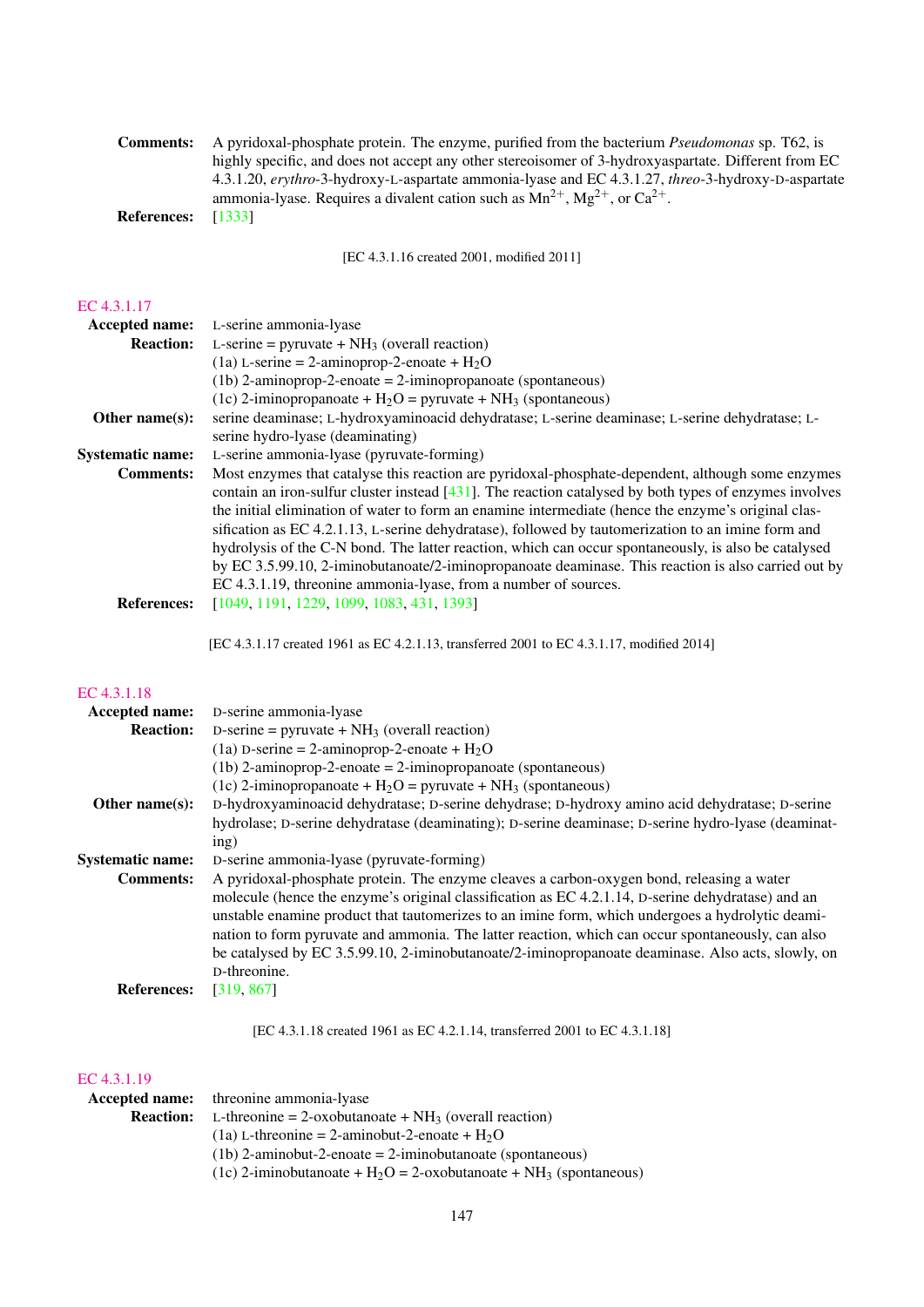| Other name $(s)$ :      | threonine deaminase; L-serine dehydratase; serine deaminase; L-threonine dehydratase; threonine de-    |
|-------------------------|--------------------------------------------------------------------------------------------------------|
|                         | hydrase; L-threonine deaminase; threonine dehydratase; L-threonine hydro-lyase (deaminating); L-       |
|                         | threonine ammonia-lyase                                                                                |
| <b>Systematic name:</b> | L-threonine ammonia-lyase (2-oxobutanoate-forming)                                                     |
| <b>Comments:</b>        | Most enzymes that catalyse this reaction are pyridoxal-phosphate-dependent, although some enzymes      |
|                         | contain an iron-sulfur cluster instead. The reaction catalysed by both types of enzymes involves the   |
|                         | initial elimination of water to form an enamine intermediate (hence the enzyme's original classifica-  |
|                         | tion as EC 4.2.1.16, threonine dehydratase), followed by tautomerization to an imine form and hy-      |
|                         | drolysis of the C-N bond $[997, 725]$ . The latter reaction, which can occur spontaneously, is also be |
|                         | catalysed by EC 3.5.99.10, 2-iminobutanoate/2-iminopropanoate deaminase $[725]$ . The enzymes from     |
|                         | a number of sources also act on L-serine, cf. EC 4.3.1.17, L-serine ammonia-lyase.                     |
| <b>References:</b>      | [227, 939, 997, 1181, 725]                                                                             |
|                         |                                                                                                        |

[EC 4.3.1.19 created 1961 as EC 4.2.1.16, transferred 2001 to EC 4.3.1.19, modified 2014]

#### [EC 4.3.1.20](http://www.enzyme-database.org/query.php?ec=4.3.1.20)

| <b>Accepted name:</b>   | erythro-3-hydroxy-L-aspartate ammonia-lyase                                                           |  |
|-------------------------|-------------------------------------------------------------------------------------------------------|--|
| <b>Reaction:</b>        | erythro-3-hydroxy-L-aspartate = oxaloacetate + $NH_3$                                                 |  |
| Other name $(s)$ :      | erythro-ß-hydroxyaspartate dehydratase; erythro-3-hydroxyaspartate dehydratase; erythro-3-hydroxy-    |  |
|                         | $L_s$ -aspartate hydro-lyase (deaminating); erythro-3-hydroxy- $L_s$ -aspartate ammonia-lyase         |  |
| <b>Systematic name:</b> | erythro-3-hydroxy-L-aspartate ammonia-lyase (oxaloacetate-forming)                                    |  |
| <b>Comments:</b>        | A pyridoxal-phosphate protein. The enzyme, which was characterized from the bacterium Paracoccus      |  |
|                         | denitrificans NCIMB 8944, is highly specific for the L-isomer of erythro-3-hydroxyaspartate. Differ-  |  |
|                         | ent from EC 4.3.1.16, threo-3-hydroxy-L-aspartate ammonia-lyase and EC 4.3.1.27, threo-3-hydroxy-     |  |
|                         | D-aspartate ammonia-lyase. Requires a divalent cation such as $Mn^{2+}$ , $Mg^{2+}$ , and $Ca^{2+}$ . |  |
| <b>References:</b>      | [409]                                                                                                 |  |
|                         |                                                                                                       |  |

[EC 4.3.1.20 created 1972 as EC 4.2.1.38, transferred 2001 to EC 4.3.1.20, modified 2011]

*[4.3.1.21 Deleted entry. aminodeoxygluconate ammonia-lyase. Enzyme is identical to EC 4.3.1.9, glucosaminate ammonialyase]*

[EC 4.3.1.21 created 1965 as EC 4.2.1.26, transferred 2002 to EC 4.3.1.21, deleted 2004]

# [EC 4.3.1.22](http://www.enzyme-database.org/query.php?ec=4.3.1.22)

|                         | <b>Accepted name:</b> 3,4-dihydroxyphenylalanine reductive deaminase                          |  |
|-------------------------|-----------------------------------------------------------------------------------------------|--|
| <b>Reaction:</b>        | L-dopa + NADH = 3,4-dihydroxyphenylpropanoate + NAD <sup>+</sup> + NH <sub>3</sub>            |  |
|                         | <b>Other name(s):</b> reductive deaminase; DOPA-reductive deaminase; DOPARDA                  |  |
| <b>Systematic name:</b> | 3,4-dihydroxy-L-phenylalanine ammonia-lyase (3,4-dihydroxyphenylpropanoate-forming)           |  |
| <b>Comments:</b>        | Forms part of the L-phenylalanine-catabolism pathway in the anoxygenic phototrophic bacterium |  |
|                         | <i>Rhodobacter sphaeroides OU5. NADPH</i> is oxidized more slowly than NADH.                  |  |
| <b>References:</b>      | [1050]                                                                                        |  |

[EC 4.3.1.22 created 2007]

| <b>Accepted name:</b> tyrosine ammonia-lyase                                 |  |
|------------------------------------------------------------------------------|--|
| <b>Reaction:</b> L-tyrosine = <i>trans-p</i> -hydroxycinnamate + $NH_3$      |  |
| <b>Other name(s):</b> TAL; tyrase; L-tyrosine ammonia-lyase                  |  |
| Systematic name: L-tyrosine ammonia-lyase (trans-p-hydroxycinnamate-forming) |  |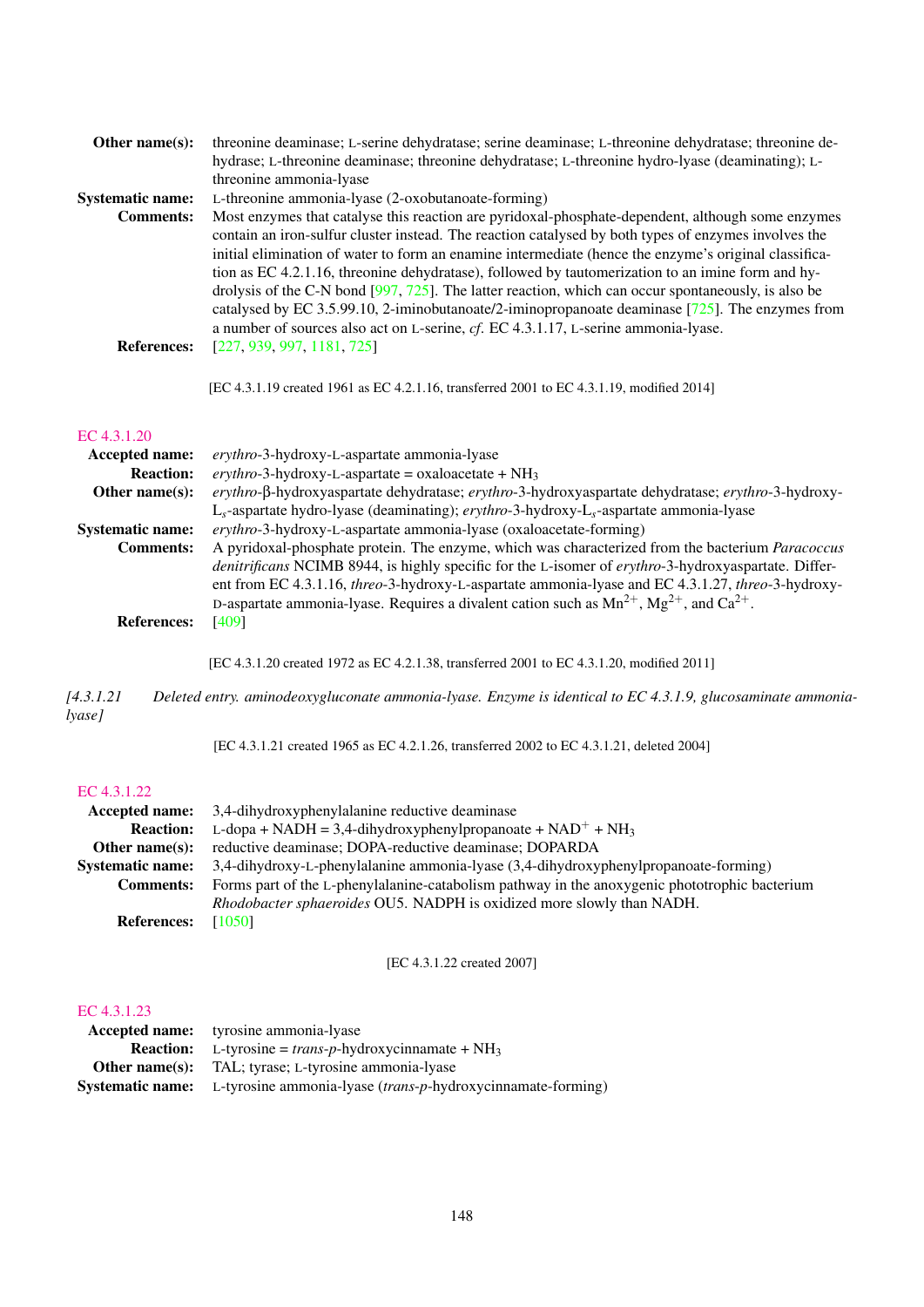| <b>Comments:</b>   | This enzyme is a member of the aromatic amino acid lyase family, other members of which                    |
|--------------------|------------------------------------------------------------------------------------------------------------|
|                    | are EC 4.3.1.3 (histidine ammonia-lyase), EC 4.3.1.24 (phenylalanine ammonia-lyase) and EC                 |
|                    | 4.3.1.25 (phenylalanine/tyrosine ammonia-lyase). The enzyme contains the cofactor 3,5-dihydro-5-           |
|                    | methylidene-4H-imidazol-4-one (MIO), which is common to this family $[783]$ . This unique cofactor         |
|                    | is formed autocatalytically by cyclization and dehydration of the three amino-acid residues alanine,       |
|                    | serine and glycine $[1153]$ . The enzyme is far more active with tyrosine than with phenylalanine as       |
|                    | substrate, but the substrate specificity can be switched by mutation of a single amino acid $(H_{89}F)$ in |
|                    | the enzyme from the bacterium <i>Rhodobacter sphaeroides</i> [783, 1359].                                  |
| <b>References:</b> | [783, 1359, 1153]                                                                                          |
|                    |                                                                                                            |

[EC 4.3.1.23 created 2008 (EC 4.3.1.5 created 1965, part-incorporated 2008)]

#### [EC 4.3.1.24](http://www.enzyme-database.org/query.php?ec=4.3.1.24)

| <b>Accepted name:</b>   | phenylalanine ammonia-lyase                                                                            |  |  |
|-------------------------|--------------------------------------------------------------------------------------------------------|--|--|
| <b>Reaction:</b>        | L-phenylalanine = trans-cinnamate + $NH_3$                                                             |  |  |
| Other name $(s)$ :      | phenylalanine deaminase; phenylalanine ammonium-lyase; PAL; L-phenylalanine ammonia-lyase;             |  |  |
|                         | Phe ammonia-lyase                                                                                      |  |  |
| <b>Systematic name:</b> | L-phenylalanine ammonia-lyase <i>(trans-cinnamate-forming)</i>                                         |  |  |
| <b>Comments:</b>        | This enzyme is a member of the aromatic amino acid lyase family, other members of which are EC         |  |  |
|                         | 4.3.1.3 (histidine ammonia-lyase) and EC 4.3.1.23 (tyrosine ammonia-lyase) and EC 4.3.1.25 (pheny-     |  |  |
|                         | lalanine/tyrosine ammonia-lyase). The enzyme contains the cofactor 3,5-dihydro-5-methylidene-4H-       |  |  |
|                         | imidazol-4-one (MIO), which is common to this family $[783]$ . This unique cofactor is formed autocat- |  |  |
|                         |                                                                                                        |  |  |
|                         | [1153]. The enzyme from some species is highly specific for phenylalanine $[36, 226]$ .                |  |  |
| <b>References:</b>      | [684, 1416, 783, 162, 1078, 1359, 36, 226, 1153]                                                       |  |  |
|                         | alytically by cyclization and dehydration of the three amino-acid residues alanine, serine and glycine |  |  |

[EC 4.3.1.24 created 2008 (EC 4.3.1.5 created 1965, part-incorporated 2008)]

#### [EC 4.3.1.25](http://www.enzyme-database.org/query.php?ec=4.3.1.25)

| phenylalanine/tyrosine ammonia-lyase                                                                               |  |
|--------------------------------------------------------------------------------------------------------------------|--|
| (1) L-phenylalanine = trans-cinnamate + $NH_3$<br><b>Reaction:</b>                                                 |  |
| (2) L-tyrosine = trans-p-hydroxycinnamate + $NH_3$                                                                 |  |
| PTAL; bifunctional PAL                                                                                             |  |
| L-phenylalanine(or L-tyrosine):trans-cinnamate(or trans-p-hydroxycinnamate) ammonia-lyase                          |  |
| This enzyme is a member of the aromatic amino acid lyase family, other members of which are EC<br><b>Comments:</b> |  |
| 4.3.1.3 (histidine ammonia-lyase), EC 4.3.1.23 (tyrosine ammonia-lyase) and EC 4.3.1.24 (phenylala-                |  |
| nine ammonia-lyase). The enzyme from some monocots, including maize, and from the yeast Rho-                       |  |
| dosporidium toruloides, deaminate L-phenylalanine and L-tyrosine with similar catalytic efficiency                 |  |
| [783]. The enzyme contains the cofactor 3,5-dihydro-5-methylidene-4H-imidazol-4-one (MIO),                         |  |
| which is common to this family $[783]$ . This unique cofactor is formed autocatalytically by cycliza-              |  |
| tion and dehydration of the three amino-acid residues alanine, serine and glycine $[1153]$ .                       |  |
| [1088, 1359, 783, 1153]                                                                                            |  |
|                                                                                                                    |  |

[EC 4.3.1.25 created 2008 (EC 4.3.1.5 created 1965, part-incorporated 2008)]

*[4.3.1.26 Transferred entry. chromopyrrolate synthase. Now EC 1.21.3.9, dichlorochromopyrrolate synthase]*

[EC 4.3.1.26 created 2010, deleted 2013]

| Accepted name:          | <i>threo</i> -3-hydroxy-D-aspartate ammonia-lyase                        |
|-------------------------|--------------------------------------------------------------------------|
| <b>Reaction:</b>        | <i>threo</i> -3-hydroxy-D-aspartate = oxaloacetate + $NH_3$              |
|                         | <b>Other name(s):</b> D-threo-3-hydroxyaspartate dehydratase             |
| <b>Systematic name:</b> | <i>threo</i> -3-hydroxy-D-aspartate ammonia-lyase (oxaloacetate-forming) |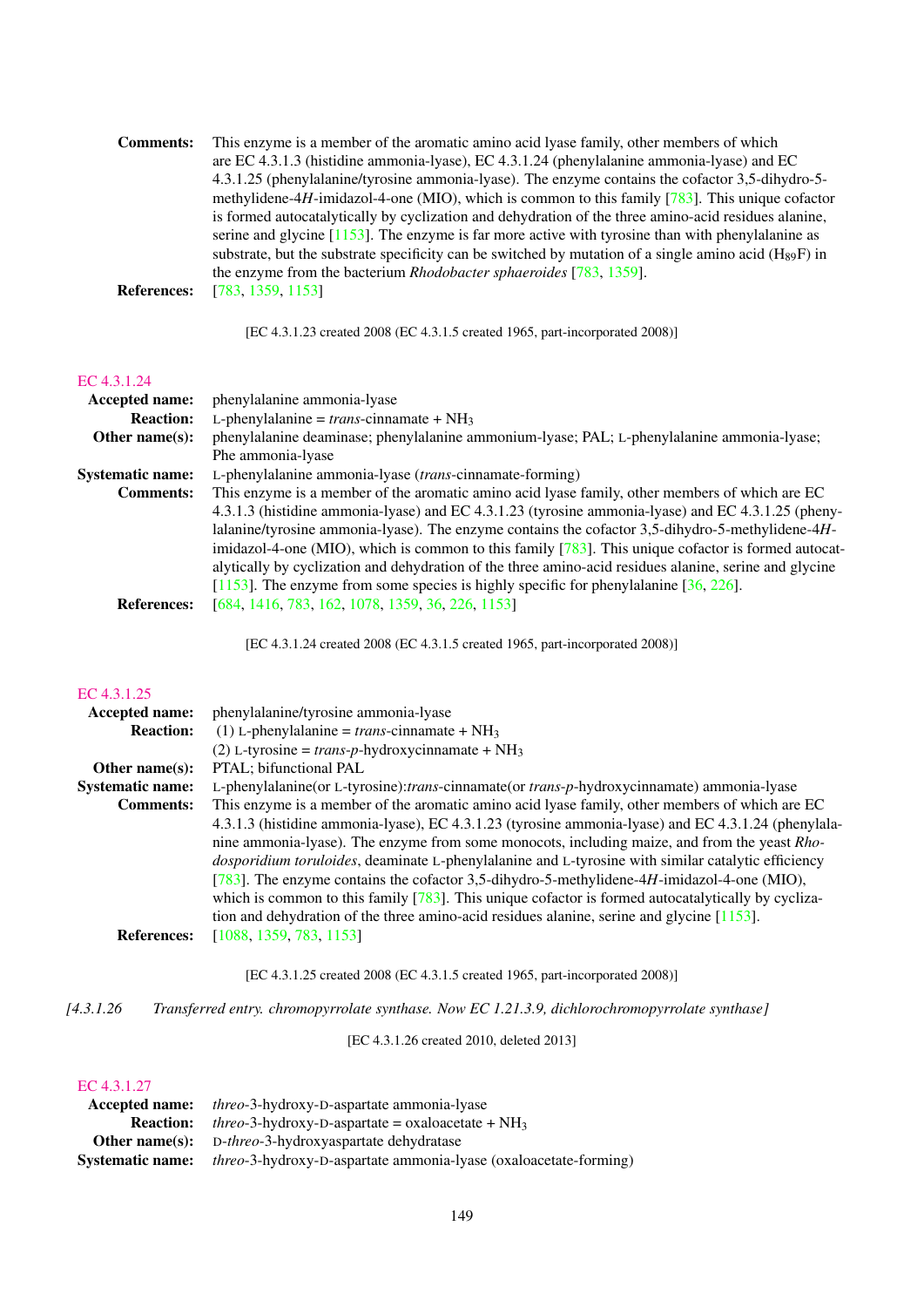|                    | <b>Comments:</b> A pyridoxal-phosphate protein. The enzyme, purified from the bacterium <i>Delftia</i> sp. HT23, also has |
|--------------------|---------------------------------------------------------------------------------------------------------------------------|
|                    | activity against L-threo-3-hydroxyaspartate, L-erythro-3-hydroxyaspartate, and D-serine. Different                        |
|                    | from EC 4.3.1.20, erythro-3-hydroxy-L-aspartate ammonia-lyase and EC 4.3.1.16, threo-3-hydroxy-                           |
|                    | L-aspartate ammonia-lyase. Requires a divalent cation such as $Mn^{2+}$ , $Co^{2+}$ or $Ni^{2+}$ .                        |
| <b>References:</b> | - 17981                                                                                                                   |

[EC 4.3.1.27 created 2011]

# [EC 4.3.1.28](http://www.enzyme-database.org/query.php?ec=4.3.1.28)

| EC 4.3.1.28             |                                                                                                       |  |
|-------------------------|-------------------------------------------------------------------------------------------------------|--|
|                         | <b>Accepted name:</b> L-lysine cyclodeaminase                                                         |  |
| <b>Reaction:</b>        | L-lysine = L-pipecolate + $NH_3$                                                                      |  |
| Other name $(s)$ :      | <i>rapL</i> (gene name); <i>fkbL</i> (gene name); <i>tubZ</i> (gene name); <i>visC</i> (gene name)    |  |
| <b>Systematic name:</b> | L-lysine ammonia-lyase (cyclizing; ammonia-forming)                                                   |  |
| <b>Comments:</b>        | Requires bound $NAD^+$ . The enzyme produces the non-proteinogenic amino acid L-pipecolate, which     |  |
|                         | is incorporated into multiple secondary metabolite products, including rapamycin, tobulysin, virgini- |  |
|                         | amycin and pristinamycin.                                                                             |  |
| <b>References:</b>      | [648, 403, 1301]                                                                                      |  |
|                         |                                                                                                       |  |

[EC 4.3.1.28 created 2012]

#### [EC 4.3.1.29](http://www.enzyme-database.org/query.php?ec=4.3.1.29)

| Accepted name:          | D-glucosaminate-6-phosphate ammonia-lyase                                                        |
|-------------------------|--------------------------------------------------------------------------------------------------|
| <b>Reaction:</b>        | 2-amino-2-deoxy-D-gluconate 6-phosphate = 2-dehydro-3-deoxy-6-phospho-D-gluconate + $NH_3$       |
| Other name $(s)$ :      | DgaE; 6-phospho-D-glucosaminate ammonia-lyase (2-dehydro-3-deoxy-6-phospho-D-gluconate-          |
|                         | forming)                                                                                         |
| <b>Systematic name:</b> | 2-amino-2-deoxy-D-gluconate 6-phosphate ammonia-lyase (2-dehydro-3-deoxy-6-phospho-D-            |
|                         | gluconate-forming)                                                                               |
| <b>Comments:</b>        | The enzyme, from the bacterium Salmonella typhimurium, is involved in the degradation pathway of |
|                         | 2-amino-2-deoxy-D-gluconate.                                                                     |
| <b>References:</b>      | [876]                                                                                            |
|                         |                                                                                                  |

[EC 4.3.1.29 created 2013]

## [EC 4.3.1.30](http://www.enzyme-database.org/query.php?ec=4.3.1.30)

| Accepted name:          | dTDP-4-amino-4,6-dideoxy-D-glucose ammonia-lyase                                                                                                                                                                                                                                                                                                                                                                                                                   |  |
|-------------------------|--------------------------------------------------------------------------------------------------------------------------------------------------------------------------------------------------------------------------------------------------------------------------------------------------------------------------------------------------------------------------------------------------------------------------------------------------------------------|--|
| <b>Reaction:</b>        | $dTDP-4-amino-4, 6-dideoxy-\alpha-D-glucopyranose + S-adenosyl-L-methionine + reduced acceptor =$                                                                                                                                                                                                                                                                                                                                                                  |  |
|                         | $dTDP-3$ -dehydro-4,6-dideoxy- $\alpha$ -D-glucopyranose + NH <sub>3</sub> + L-methionine + 5'-deoxyadenosine + ac-                                                                                                                                                                                                                                                                                                                                                |  |
|                         | ceptor                                                                                                                                                                                                                                                                                                                                                                                                                                                             |  |
| Other name $(s)$ :      | <i>desII</i> (gene name); $\text{e}$ ryCV (gene name); MegCV                                                                                                                                                                                                                                                                                                                                                                                                       |  |
| <b>Systematic name:</b> | $dTDP-4-amino-4, 6-dideoxy-α-D-glucopyranose ammonia lyase (dTDP-3-dehydro-4, 6-dideoxy-α-D-qelucopyranose ammonia lyase (dTDP-3-dehydro-4, 6-dideoxy-α-D-qelucopyranose ammonia lyase (dTDP-3-dehydro-4, 6-dideoxy-α-D-qelucopyranose ammonia lyase (dTDP-3-dehydro-4, 6-dideoxy-α-D-qelucopyranose ammonia lyase (dTDP-3-dehydro-4, 6-dideoxy-α-D-qelucopyranose ammonia lyase (dTDP-3-dehydro-4, 6-dideoxy-α-D-qelucopyranose ammonia lyase (dTDP-3-dehydro-4,$ |  |
|                         | glucopyranose-forming)                                                                                                                                                                                                                                                                                                                                                                                                                                             |  |
| <b>Comments:</b>        | The enzyme, which is a member of the 'AdoMet radical' (radical SAM) family, is involved in biosyn-                                                                                                                                                                                                                                                                                                                                                                 |  |
|                         | thesis of TDP- $\alpha$ -D-desosamine. The reaction starts by the transfer of an electron from the reduced                                                                                                                                                                                                                                                                                                                                                         |  |
|                         | form of the enzyme's [4Fe-4S] cluster to S-adenosyl-L-methionine, spliting it into methionine and the                                                                                                                                                                                                                                                                                                                                                              |  |
|                         | radical 5-deoxyadenosin-5'-yl, which attacks the sugar substrate.                                                                                                                                                                                                                                                                                                                                                                                                  |  |
| <b>References:</b>      | [1244, 1094, 1095]                                                                                                                                                                                                                                                                                                                                                                                                                                                 |  |
|                         |                                                                                                                                                                                                                                                                                                                                                                                                                                                                    |  |

[EC 4.3.1.30 created 2011]

|                      | <b>Accepted name:</b> L-tryptophan ammonia lyase          |
|----------------------|-----------------------------------------------------------|
|                      | <b>Reaction:</b> L-tryptophan = 3-indoleacrylate + $NH_3$ |
| Other name(s): $WAL$ |                                                           |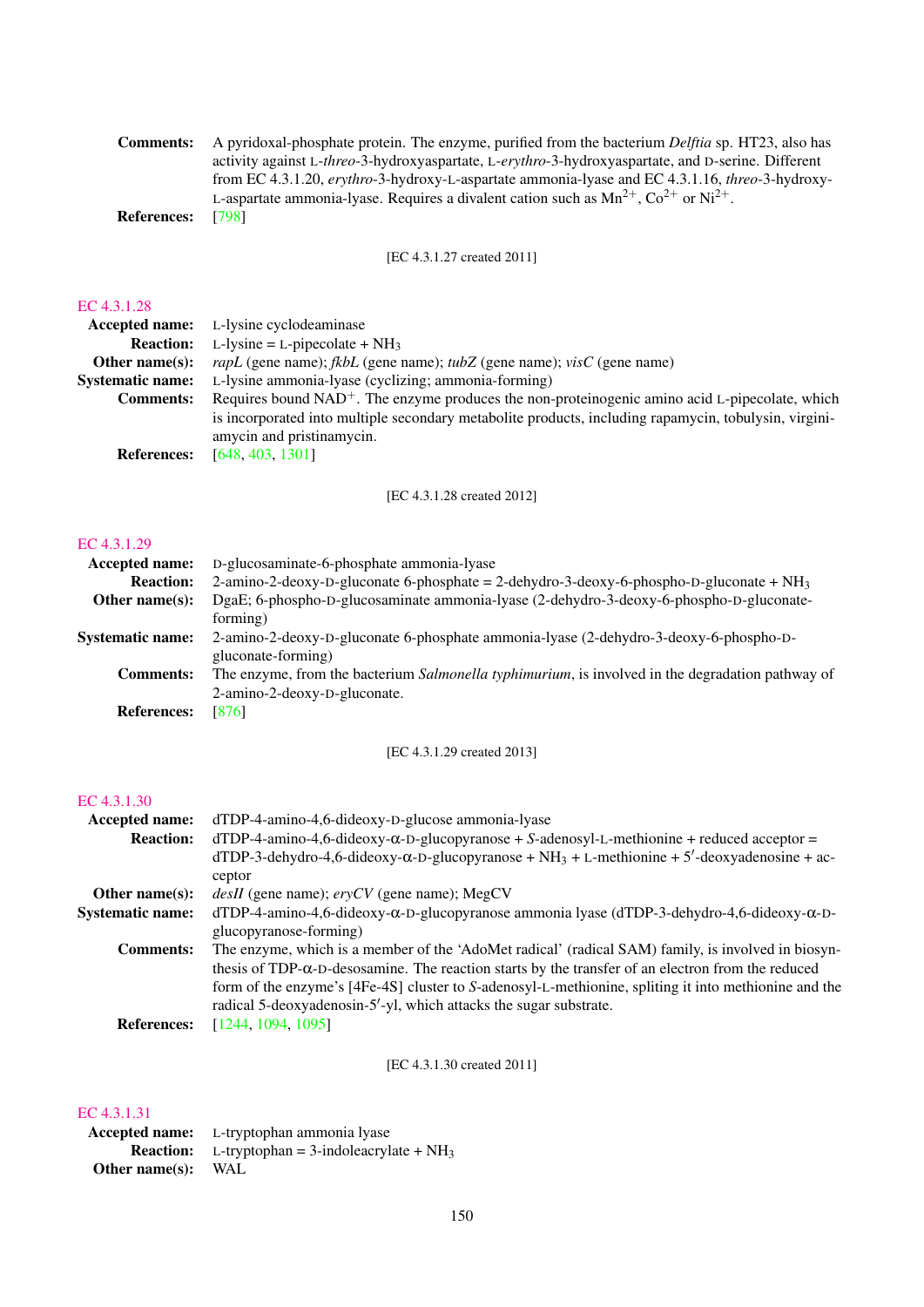| <b>Systematic name:</b><br><b>Comments:</b><br><b>References:</b> | L-tryptophan ammonia-lyase (3-indoleacrylate-forming)<br>The enzyme, characterized from the bacterium Rubrivivax benzoatilyticus JA2, requires no cofactors.<br>It acts on L-phenylalanine and L-glutamate with about 60% of the activity with L-tryptophan, and on<br>L-tyrosine, glycine, and L-alanine with about 30% of the activity.<br>[707]                                                                                                                                                  |
|-------------------------------------------------------------------|-----------------------------------------------------------------------------------------------------------------------------------------------------------------------------------------------------------------------------------------------------------------------------------------------------------------------------------------------------------------------------------------------------------------------------------------------------------------------------------------------------|
|                                                                   | [EC 4.3.1.31 created 2016]                                                                                                                                                                                                                                                                                                                                                                                                                                                                          |
| EC 4.3.1.32                                                       |                                                                                                                                                                                                                                                                                                                                                                                                                                                                                                     |
| Accepted name:                                                    | 7,8-didemethyl-8-hydroxy-5-deazariboflavin synthase                                                                                                                                                                                                                                                                                                                                                                                                                                                 |
| <b>Reaction:</b>                                                  | 5-amino-5-(4-hydroxybenzyl)-6-(D-ribitylimino)-5,6-dihydrouracil + S-adenosyl-L-methionine = 7,8-<br>didemethyl-8-hydroxy-5-deazariboflavin + $NH_3$ + L-methionine + 5'-deoxyadenosine                                                                                                                                                                                                                                                                                                             |
| Other name(s):                                                    | FO synthase; $\frac{f}{dt}$ (gene name) (ambiguous); $\frac{f}{dt}$ (gene name)                                                                                                                                                                                                                                                                                                                                                                                                                     |
| <b>Systematic name:</b>                                           | 5-amino-5-(4-hydroxybenzyl)-6-(D-ribitylimino)-5,6-dihydrouracil ammonia-lyase (7,8-didemethyl-<br>8-hydroxy-5-deazariboflavin-forming)                                                                                                                                                                                                                                                                                                                                                             |
| <b>Comments:</b>                                                  | The enzyme produces the 7,8-didemethyl-8-hydroxy-5-deazariboflavin (FO) precursor of the redox<br>cofactor coenzyme $F_{420}$ , which is found in methanogens and in various actinobacteria. FO is also<br>produced by some cyanobacteria and eukaryotes. The enzyme, which forms a complex with EC<br>2.5.1.147, 5-amino-6-(D-ribitylamino)uracil—L-tyrosine 4-hydroxyphenyl transferase, is a radical<br>SAM enzyme that uses the 5'-deoxyadenosyl radical to catalyse the condensation reaction. |
| <b>References:</b>                                                | [289, 1000]                                                                                                                                                                                                                                                                                                                                                                                                                                                                                         |

[EC 4.3.1.32 created 2010 as EC 2.5.1.77, part transferred 2018 to EC 4.3.1.32]

# EC 4.3.2 Amidine-lyases

#### [EC 4.3.2.1](http://www.enzyme-database.org/query.php?ec=4.3.2.1)

| <b>Accepted name:</b>   | argininosuccinate lyase                                                                                              |
|-------------------------|----------------------------------------------------------------------------------------------------------------------|
| <b>Reaction:</b>        | $2-(N^{\omega} - L - arginin)$ succinate = fumarate + L-arginine                                                     |
| Other name $(s)$ :      | arginosuccinase; argininosuccinic acid lyase; arginine-succinate lyase; N-(L-argininosuccinate)                      |
|                         | arginine-lyase; $\omega$ -N-(L-arginino)succinate arginine-lyase; $2-(\omega$ -N-L-arginino)succinate arginine-lyase |
|                         | (fumarate-forming)                                                                                                   |
| <b>Systematic name:</b> | $2-(N^{\omega} - L - arginin)$ succinate arginine-lyase (fumarate-forming)                                           |
| <b>References:</b>      | [282]                                                                                                                |

[EC 4.3.2.1 created 1961]

#### [EC 4.3.2.2](http://www.enzyme-database.org/query.php?ec=4.3.2.2)

| <b>Accepted name:</b>   | adenylosuccinate lyase                                                                           |
|-------------------------|--------------------------------------------------------------------------------------------------|
| <b>Reaction:</b>        | (1) $N^6$ -(1,2-dicarboxyethyl)AMP = fumarate + AMP                                              |
|                         | $(2)$ $(S)$ -2-[5-amino-1-(5-phospho-D-ribosyl)imidazole-4-carboxamido]succinate = fumarate + 5- |
|                         | amino-1-(5-phospho-D-ribosyl)imidazole-4-carboxamide                                             |
| Other name $(s)$ :      | adenylosuccinase; succino AMP-lyase; 6-N-(1,2-dicarboxyethyl)AMP AMP-lyase; 6-N-(1,2-            |
|                         | dicarboxyethyl)AMP AMP-lyase (fumarate-forming)                                                  |
| <b>Systematic name:</b> | $N^6$ -(1,2-dicarboxyethyl)AMP AMP-lyase (fumarate-forming)                                      |
| <b>Comments:</b>        | Also acts on 1-(5-phosphoribosyl)-4-(N-succinocarboxamide)-5-aminoimidazole.                     |
| <b>References:</b>      | [186]                                                                                            |
|                         |                                                                                                  |

[EC 4.3.2.2 created 1961, modified 2000]

# [EC 4.3.2.3](http://www.enzyme-database.org/query.php?ec=4.3.2.3)

Accepted name: ureidoglycolate lyase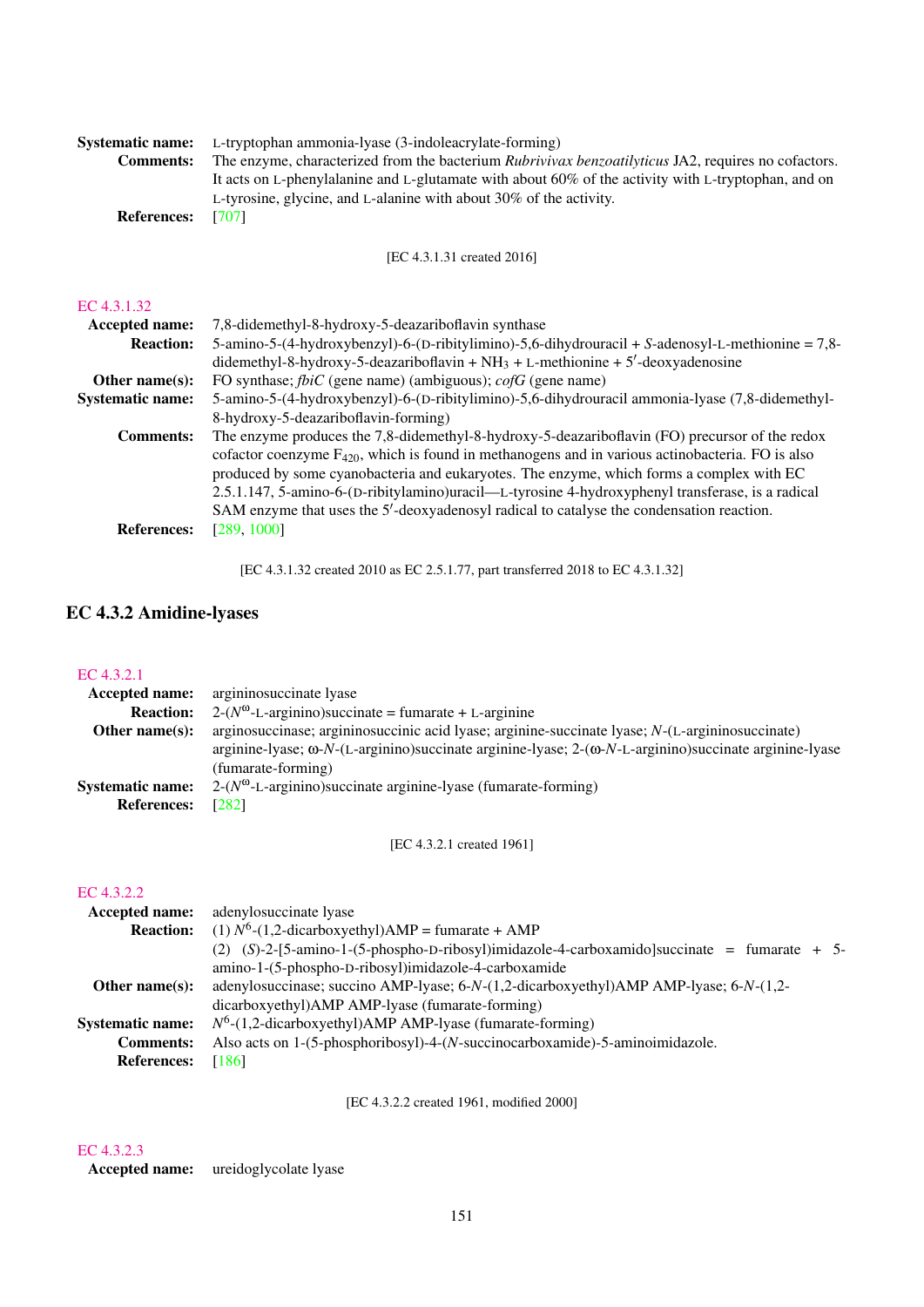| <b>Reaction:</b>        | $(S)$ -ureidoglycolate = glyoxylate + urea                                                         |
|-------------------------|----------------------------------------------------------------------------------------------------|
| Other name $(s)$ :      | ureidoglycolatase (ambiguous); ureidoglycolase (ambiguous); ureidoglycolate hydrolase (mislead-    |
|                         | ing); $(S)$ -ureidoglycolate urea-lyase                                                            |
| <b>Systematic name:</b> | (S)-ureidoglycolate urea-lyase (glyoxylate-forming)                                                |
| <b>Comments:</b>        | This microbial enzyme is involved in the degradation of ureidoglycolate, an intermediate of purine |
|                         | degradation. Not to be confused with EC 3.5.1.116, ureidoglycolate amidohydrolase, which releases  |
|                         | ammonia rather than urea.                                                                          |
| <b>References:</b>      | [1294, 1363]                                                                                       |
|                         |                                                                                                    |

[EC 4.3.2.3 created 1972, modified 2014]

#### [EC 4.3.2.4](http://www.enzyme-database.org/query.php?ec=4.3.2.4)

| Accepted name:          | purine imidazole-ring cyclase                                                                       |
|-------------------------|-----------------------------------------------------------------------------------------------------|
| <b>Reaction:</b>        | DNA 4,6-diamino-5-formamidopyrimidine = DNA adenine + $H_2O$                                        |
| Other name $(s)$ :      | DNA-4,6-diamino-5-formamidopyrimidine 8-C,9-N-lyase (cyclizing); DNA-4,6-diamino-5-                 |
|                         | formamidopyrimidine 8-C,9-N-lyase (cyclizing; DNA-adenine-forming)                                  |
| <b>Systematic name:</b> | DNA-4,6-diamino-5-formamidopyrimidine $C^8$ -N <sup>9</sup> -lyase (cyclizing; DNA-adenine-forming) |
| <b>Comments:</b>        | Also acts on 2,6-diamino-5-formamido-3,4-dihydro-4-oxopyrimidine residues. Brings about the re-     |
|                         | closure of the imidazole rings of purine residues damaged by $\gamma$ -rays.                        |
| <b>References:</b>      | [211]                                                                                               |

[EC 4.3.2.4 created 1989]

# [EC 4.3.2.5](http://www.enzyme-database.org/query.php?ec=4.3.2.5)

| Accepted name:          | peptidylamidoglycolate lyase                                                                                                                                                                     |
|-------------------------|--------------------------------------------------------------------------------------------------------------------------------------------------------------------------------------------------|
| <b>Reaction:</b>        | $peptidy$ lamidoglycolate = peptidyl amide + glyoxylate                                                                                                                                          |
| Other name $(s)$ :      | $\alpha$ -hydroxyglycine amidating dealkylase; peptidyl- $\alpha$ -hydroxyglycine $\alpha$ -amidating lyase; HGAD; PGL;                                                                          |
|                         | PAL; peptidylamidoglycolate peptidylamide-lyase                                                                                                                                                  |
| <b>Systematic name:</b> | peptidylamidoglycolate peptidyl-amide-lyase (glyoxylate-forming)                                                                                                                                 |
| <b>Comments:</b>        | The enzyme acts on the product of the reaction catalysed by EC $1.14.17.3$ peptidylglycine monooxy-<br>genase, thus removing a terminal glycine residue and leaving a des-glycine peptide amide. |
| <b>References:</b>      | [630]                                                                                                                                                                                            |

[EC 4.3.2.5 created 1992]

# [EC 4.3.2.6](http://www.enzyme-database.org/query.php?ec=4.3.2.6)

| Accepted name:          | $\gamma$ -L-glutamyl-butirosin B $\gamma$ -glutamyl cyclotransferase                                              |
|-------------------------|-------------------------------------------------------------------------------------------------------------------|
| <b>Reaction:</b>        | $\gamma$ -L-glutamyl-butirosin B = butirosin B + 5-oxo-L-proline                                                  |
| Other name $(s)$ :      | $btrG$ (gene name); $\gamma$ -L-glutamyl-butirosin B $\gamma$ -glutamyl cyclotransferase (5-oxoproline producing) |
| <b>Systematic name:</b> | γ-L-glutamyl-butirosin B γ-glutamyl cyclotransferase (5-oxo-L-proline producing)                                  |
| <b>Comments:</b>        | The enzyme catalyses the last step in the biosynthesis of the aminoglycoside antibiotic butirosin B.              |
|                         | The enzyme acts as a cyclotransferase, cleaving the amide bond via transamidation using the $\alpha$ -amine       |
|                         | of the terminal $\gamma$ -L-glutamate of the side chain, releasing it as the cyclic 5-oxo-L-proline.              |
| <b>References:</b>      | [776]                                                                                                             |

[EC 4.3.2.6 created 2012]

#### [EC 4.3.2.7](http://www.enzyme-database.org/query.php?ec=4.3.2.7)

| Accepted name:          | glutathione-specific γ-glutamylcyclotransferase                             |
|-------------------------|-----------------------------------------------------------------------------|
| <b>Reaction:</b>        | $glutathione = L-cysteinylglycine + 5-oxo-L-proline$                        |
| Other name(s):          | $\gamma$ -GCG; CHAC (gene name); CHAC1 (gene name); CHAC2 (gene name)       |
| <b>Systematic name:</b> | glutathione $\gamma$ -glutamyl cyclotransferase (5-oxo-L-proline producing) |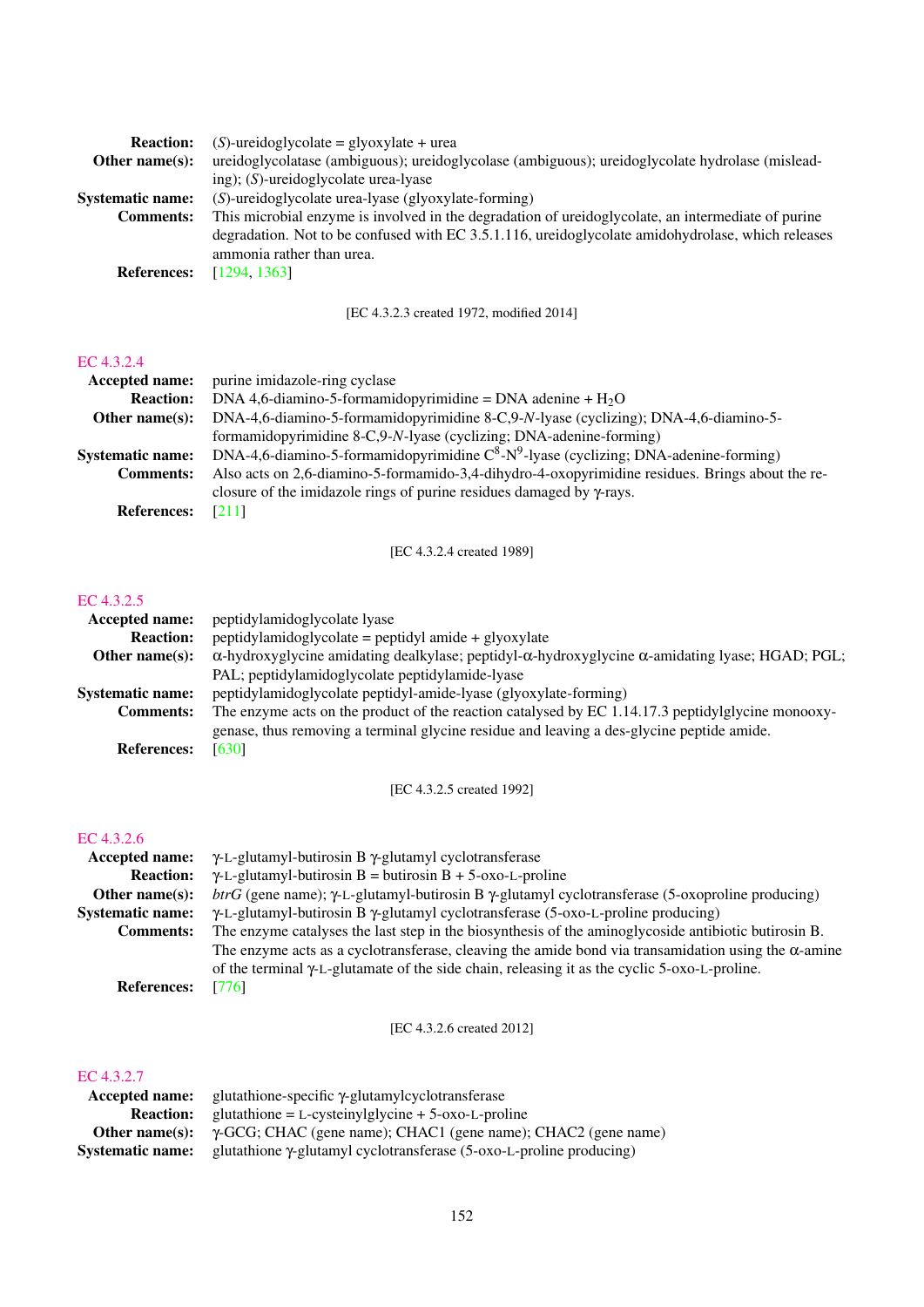| The enzyme, found in bacteria, fungi and animals, is specific for glutathione (cf. EC 4.3.2.9, $\gamma$ -       |
|-----------------------------------------------------------------------------------------------------------------|
| glutamylcyclotransferase). The enzyme acts as a cyclotransferase, cleaving the amide bond via                   |
| transamidation using the $\alpha$ -amine of the L-glutamyl residue, releasing it as the cyclic 5-oxo-L-proline. |
| [704.637]                                                                                                       |
|                                                                                                                 |

[EC 4.3.2.7 created 2017]

#### [EC 4.3.2.8](http://www.enzyme-database.org/query.php?ec=4.3.2.8)

| Accepted name:          | γ-glutamylamine cyclotransferase                                                                                         |
|-------------------------|--------------------------------------------------------------------------------------------------------------------------|
| <b>Reaction:</b>        | $\epsilon$ -( $\gamma$ -L-glutamyl)-L-lysine = L-lysine + 5-oxo-L-proline                                                |
| Other name $(s)$ :      | <b>GGACT</b>                                                                                                             |
| <b>Systematic name:</b> | $\epsilon$ -( $\gamma$ -L-glutamyl)-L-lysine $\gamma$ -glutamyl cyclotransferase (5-oxo-L-proline producing)             |
| <b>Comments:</b>        | The enzyme, found in vertebrates, has no activity toward $\alpha$ -( $\gamma$ -L-glutamyl)-L-amino acids ( <i>cf.</i> EC |
|                         | 4.3.2.9, $\gamma$ -glutamylcyclotransferase). The enzyme acts as a cyclotransferase, cleaving the amide bond             |
|                         | via transamidation using the α-amine of the γ-L-glutamyl residue, releasing it as the cyclic 5-oxo-L-                    |
|                         | proline.                                                                                                                 |
| <b>References:</b>      | [359, 945]                                                                                                               |
|                         |                                                                                                                          |

[EC 4.3.2.8 created 2017]

# [EC 4.3.2.9](http://www.enzyme-database.org/query.php?ec=4.3.2.9)

| γ-glutamylcyclotransferase                                                                                     |
|----------------------------------------------------------------------------------------------------------------|
| $\alpha$ -( $\gamma$ -L-glutamyl)-L-amino acid = $\alpha$ -L-amino acid + 5-oxo-L-proline                      |
| γ-glutamyl-amino acid cyclotransferase; γ-L-glutamylcyclotransferase; L-glutamic cyclase; (5-L-                |
| glutamyl)-L-amino-acid 5-glutamyltransferase (cyclizing); GGCT                                                 |
| $\alpha$ -( $\gamma$ -L-glutamyl)-L-amino-acid $\gamma$ -glutamyl cyclotransferase (5-oxo-L-proline producing) |
| The enzyme, found in animals and plants, acts on derivatives of L-glutamate, L-2-aminobutanoate,               |
| L-alanine and glycine. The enzyme acts as a cyclotransferase, cleaving the amide bond via transami-            |
| dation using the $\alpha$ -amine of the L-glutamyl residue, releasing it as the cyclic 5-oxo-L-proline.        |
| [104, 962, 946, 981]                                                                                           |
|                                                                                                                |

[EC 4.3.2.9 created 1972 as EC 2.3.2.4, transferred 2017 to EC 4.3.2.9]

# [EC 4.3.2.10](http://www.enzyme-database.org/query.php?ec=4.3.2.10)

| Accepted name:          | imidazole glycerol-phosphate synthase                                                                                          |
|-------------------------|--------------------------------------------------------------------------------------------------------------------------------|
| <b>Reaction:</b>        | $5-[5-1]{\text{6-phospho-1-deoxy-D-ribulos-1-ylamino}}$ methylideneamino]-1- $(5-\text{phospho-}\beta-\text{D-}\beta)$         |
|                         | ribosyl)imidazole-4-carboxamide + L-glutamine = 5-amino-1-(5-phospho- $\beta$ -D-ribosyl)imidazole-4-                          |
|                         | carboxamide + D-erythro-1-(imidazol-4-yl)glycerol 3-phosphate + L-glutamate (overall reaction)                                 |
|                         | (1a) L-glutamine + $H_2O = L$ -glutamate + NH <sub>3</sub>                                                                     |
|                         | $5-[5-1]{\text{6-phospho-1-deoxy-D-ribulos-1-ylamino}}$ methylideneamino]-1- $(5-\text{phospho-}\beta-\text{D-}\beta)$<br>(1b) |
|                         | ribosyl)imidazole-4-carboxamide + $NH_3$ = 5-amino-1-(5-phospho- $\beta$ -D-ribosyl)imidazole-4-                               |
|                         | carboxamide + D-erythro-1-(imidazol-4-yl)glycerol 3-phosphate + $H_2O$                                                         |
| Other name $(s)$ :      | IGP synthase; <i>hisFH</i> (gene names); HIS7 (gene name)                                                                      |
| <b>Systematic name:</b> | $5-[5-phospho-1-deoxy-D-ribulos-1-ylamino)$ methylideneamino]-1- $(5-phospho-\beta-D-rb)$                                      |
|                         | ribosyl)imidazole-4-carboxamide D-erythro-1-(imidazol-4-yl)glycerol 3-phosphate-lyase (L-                                      |
|                         | glutamine-hydrolysing; 5-amino-1-(5-phospho-β-D-ribosyl)imidazole-4-carboxamide-forming)                                       |
| <b>Comments:</b>        | The enzyme is involved in histidine biosynthesis, as well as purine nucleotide biosynthesis. The en-                           |
|                         | zymes from archaea and bacteria are heterodimeric. A glutaminase component ( $cf.$ EC 3.5.1.2, glu-                            |
|                         | taminase) produces an ammonia molecule that is transferred by a 25 $\AA$ tunnel to a cyclase compo-                            |
|                         | nent, which adds it to the imidazole ring, leading to lysis of the molecule and cyclization of one of the                      |
|                         | products. The glutminase subunit is only active within the dimeric complex. In fungi and plants the                            |
|                         | two subunits are combined into a single polypeptide.                                                                           |
| <b>References:</b>      | [660, 384, 79, 308, 204]                                                                                                       |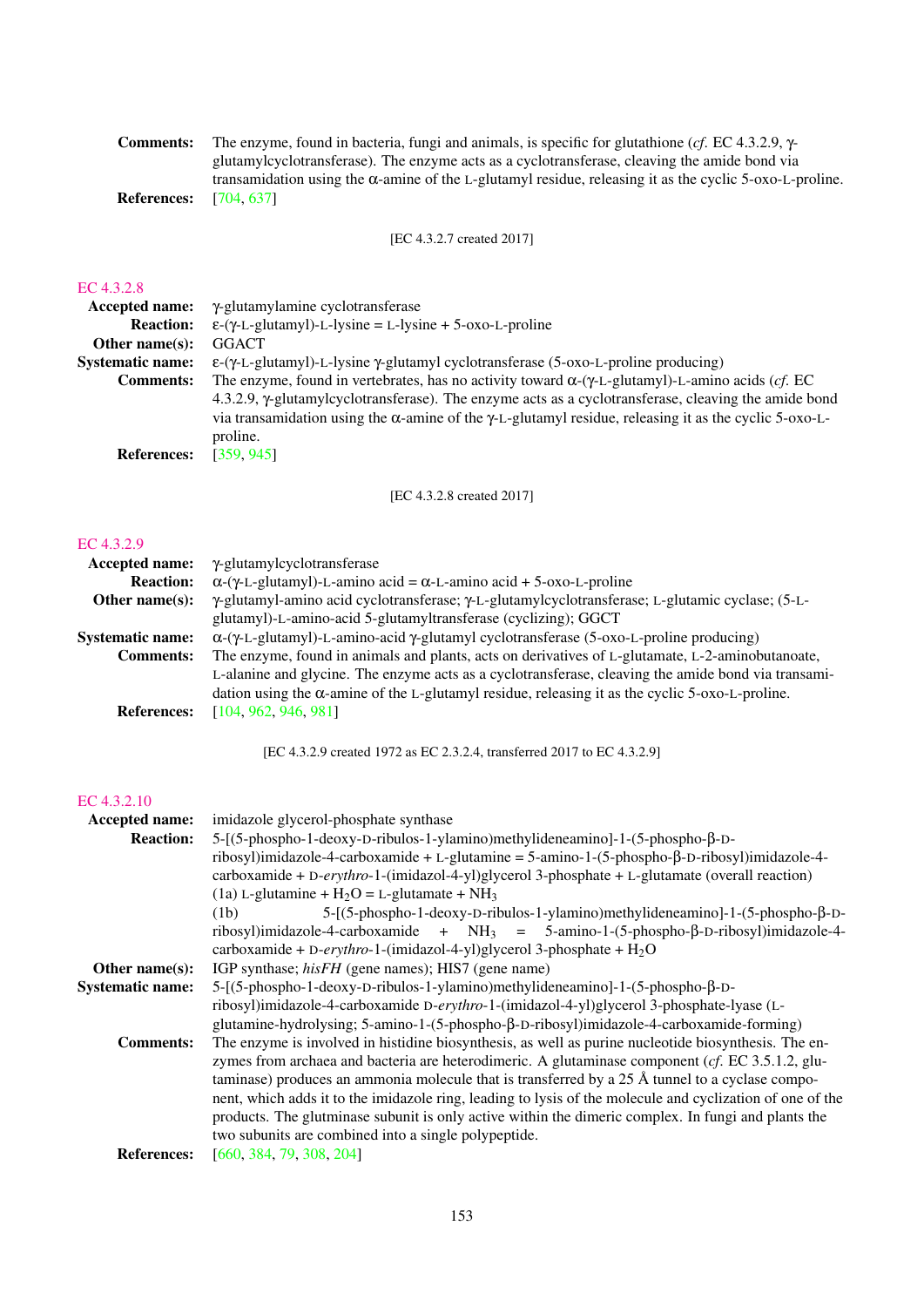#### [EC 4.3.2.10 created 2018]

# EC 4.3.3 Amine-lyases

# [EC 4.3.3.1](http://www.enzyme-database.org/query.php?ec=4.3.3.1)

| Accepted name:          | 3-ketovalidoxylamine C-N-lyase                                                                            |
|-------------------------|-----------------------------------------------------------------------------------------------------------|
| <b>Reaction:</b>        | 4-nitrophenyl-3-ketovalidamine = 4-nitroaniline + $5-D-(5/6)-5-C$ -(hydroxymethyl)-2,6-                   |
|                         | dihydroxycyclohex-2-en-1-one                                                                              |
| Other name $(s)$ :      | 3-ketovalidoxylamine A C-N-lyase; p-nitrophenyl-3-ketovalidamine p-nitroaniline lyase; 4-                 |
|                         | nitrophenyl-3-ketovalidamine 4-nitroaniline-lyase                                                         |
| <b>Systematic name:</b> | 4-nitrophenyl-3-ketovalidamine 4-nitroaniline-lyase [5-D-(5/6)-5-C-(hydroxymethyl)-2,6-                   |
|                         | dihydroxycyclohex-2-en-1-one-forming]                                                                     |
| <b>Comments:</b>        | Requires $Ca^{2+}$ . Eliminates 4-nitroaniline from 4-nitrophenyl-3-ketovalidamine, or 4-nitrophenol from |
|                         | 4-nitrophenyl-α-D-3-dehydroglucoside. Involved in the degradation of the fungicide validamycin A          |
|                         | by Flavobacterium saccharophilum.                                                                         |
| <b>References:</b>      | [42, 1255]                                                                                                |
|                         |                                                                                                           |

[EC 4.3.3.1 created 1989]

#### [EC 4.3.3.2](http://www.enzyme-database.org/query.php?ec=4.3.3.2)

| strictosidine synthase                                                                             |
|----------------------------------------------------------------------------------------------------|
| $3-\alpha(S)$ -strictosidine + H <sub>2</sub> O = tryptamine + secologanin                         |
| strictosidine synthetase; STR; $3-\alpha(S)$ -strictosidine tryptamine-lyase                       |
| $3-\alpha(S)$ -strictosidine tryptamine-lyase (secologanin-forming)                                |
| Catalyses a Pictet-Spengler reaction between the aldehyde group of secologanin and the amino group |
| of tryptamine $[1092, 843]$ . Involved in the biosynthesis of the monoterpenoid indole alkaloids.  |
| [1293, 717, 288, 1092, 843, 795]                                                                   |
|                                                                                                    |

[EC 4.3.3.2 created 1990]

# [EC 4.3.3.3](http://www.enzyme-database.org/query.php?ec=4.3.3.3)

|                         | <b>Accepted name:</b> deacetylisoipecoside synthase                                                         |
|-------------------------|-------------------------------------------------------------------------------------------------------------|
| <b>Reaction:</b>        | $deacetylisopecoside + H2O = dopamine + secologanin$                                                        |
| Other name $(s)$ :      | deacetylisoipecoside dopamine-lyase                                                                         |
| <b>Systematic name:</b> | deacetylisoipecoside dopamine-lyase (secologanin-forming)                                                   |
| <b>Comments:</b>        | The enzyme from the leaves of <i>Alangium lamarckii</i> differs in enantiomeric specificity from EC 4.3.3.4 |
|                         | deacetylipecoside synthase. The product is rapidly converted to demethylisoalangiside.                      |
| <b>References:</b>      | [290]                                                                                                       |

# [EC 4.3.3.3 created 2000]

# [EC 4.3.3.4](http://www.enzyme-database.org/query.php?ec=4.3.3.4)

|                         | <b>Accepted name:</b> deacetylipecoside synthase                                                            |
|-------------------------|-------------------------------------------------------------------------------------------------------------|
| <b>Reaction:</b>        | $deacetylipecoside + H2O = dopamine + secologanin$                                                          |
| Other name $(s)$ :      | deacetylipecoside dopamine-lyase                                                                            |
| <b>Systematic name:</b> | deacetylipecoside dopamine-lyase (secologanin-forming)                                                      |
| <b>Comments:</b>        | The enzyme from the leaves of <i>Alangium lamarckii</i> differs in enantiomeric specificity from EC 4.3.3.3 |
|                         | deacetylisoipecoside synthase. The product is rapidly converted to demethylalangiside.                      |
| <b>References:</b>      | [290]                                                                                                       |

[EC 4.3.3.4 created 2000]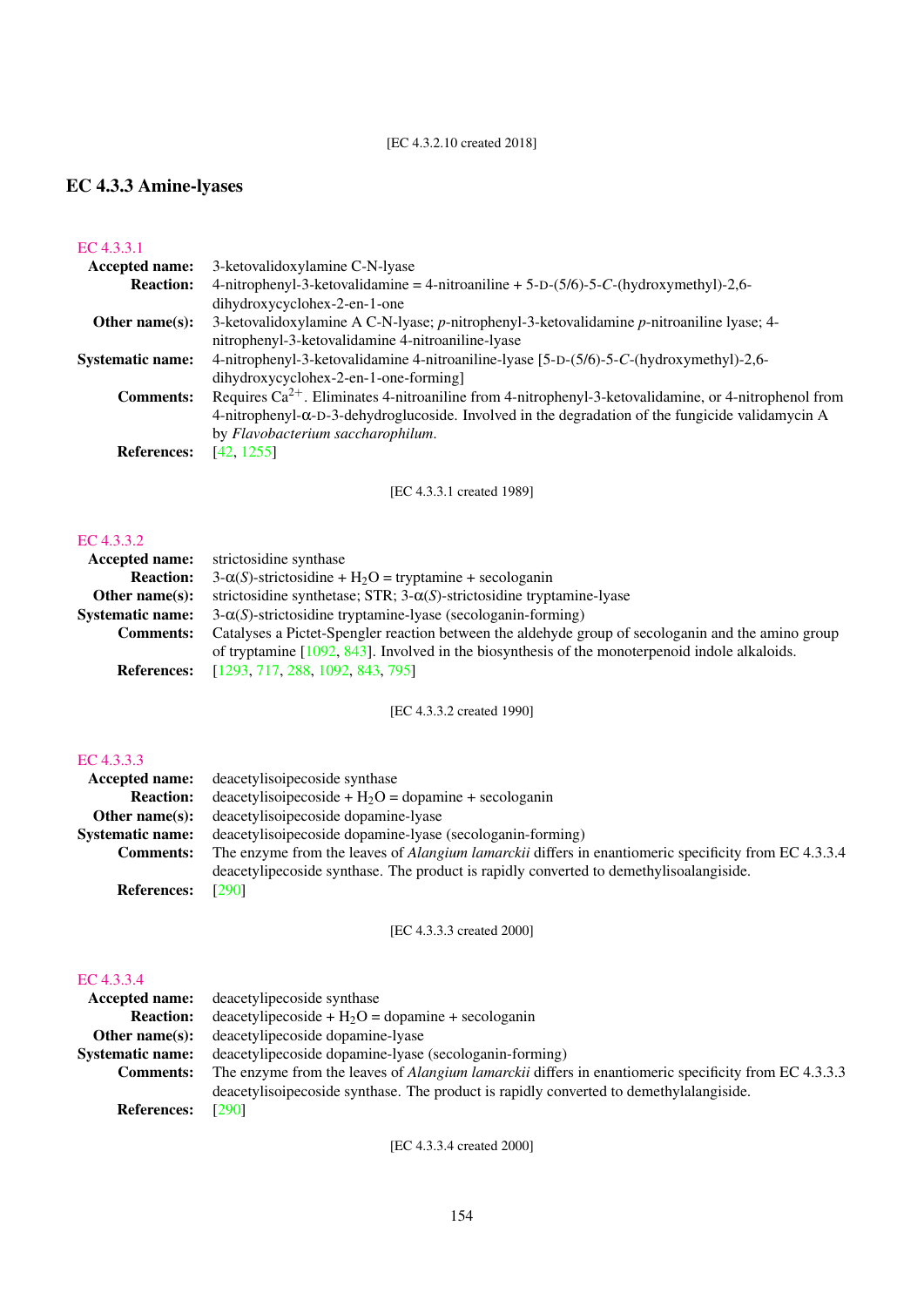# [EC 4.3.3.5](http://www.enzyme-database.org/query.php?ec=4.3.3.5)

| <b>Accepted name:</b>   | 4'-demethylrebeccamycin synthase                                                                                                                                                                                                                                                                                                                                               |
|-------------------------|--------------------------------------------------------------------------------------------------------------------------------------------------------------------------------------------------------------------------------------------------------------------------------------------------------------------------------------------------------------------------------|
| <b>Reaction:</b>        | $4'-O$ -demethylrebeccamycin + H <sub>2</sub> O = dichloro-arcyriaflavin A + $\beta$ -D-glucose                                                                                                                                                                                                                                                                                |
| Other name $(s)$ :      | arcyriaflavin A N-glycosyltransferase; RebG                                                                                                                                                                                                                                                                                                                                    |
| <b>Systematic name:</b> | 4'-demethylrebeccamycin D-glucose-lyase                                                                                                                                                                                                                                                                                                                                        |
| <b>Comments:</b>        | This enzyme catalyses a step in the biosynthesis of rebeccamycin, an indolocarbazole alkaloid pro-                                                                                                                                                                                                                                                                             |
|                         | duced by the bacterium <i>Lechevalieria aerocolonigenes</i> . The enzyme is a glycosylase, and acts in the<br>reverse direction to that shown. It has a wide substrate range, and was shown to glycosylate several<br>substrates, including the staurosporine aglycone, EJG-III-108A, J-104303, 6-N-methyl-arcyriaflavin C<br>and indolo- $[2,3-a]$ -carbazole $[951, 1445]$ . |
| <b>References:</b>      | [951, 1445]                                                                                                                                                                                                                                                                                                                                                                    |

[EC 4.3.3.5 created 2010]

# [EC 4.3.3.6](http://www.enzyme-database.org/query.php?ec=4.3.3.6)

| <b>Accepted name:</b>   | pyridoxal 5'-phosphate synthase (glutamine hydrolysing)                                                                                                                                                                                                                                        |
|-------------------------|------------------------------------------------------------------------------------------------------------------------------------------------------------------------------------------------------------------------------------------------------------------------------------------------|
| <b>Reaction:</b>        | D-ribose 5-phosphate + D-glyceraldehyde 3-phosphate + L-glutamine = pyridoxal $5'$ -phosphate + L-                                                                                                                                                                                             |
|                         | glutamate + $3 H2O$ + phosphate (overall reaction)                                                                                                                                                                                                                                             |
|                         | (1a) L-glutamine + $H_2O = L$ -glutamate + NH <sub>3</sub>                                                                                                                                                                                                                                     |
|                         | (1b) D-ribose 5-phosphate + D-glyceraldehyde 3-phosphate + $NH_3$ = pyridoxal 5'-phosphate + 4 $H_2O$                                                                                                                                                                                          |
|                         | + phosphate                                                                                                                                                                                                                                                                                    |
| Other name $(s)$ :      | PdxST                                                                                                                                                                                                                                                                                          |
| <b>Systematic name:</b> | D-ribose 5-phosphate, D-glyceraldehyde 3-phosphate pyridoxal 5'-phosphate-lyase                                                                                                                                                                                                                |
| <b>Comments:</b>        | The ammonia is provided by the glutaminase subunit and channeled to the active site of the lyase sub-<br>unit by a 100 Å tunnel. The enzyme can also use ribulose 5-phosphate and dihydroxyacetone phos-<br>phate. The enzyme complex is found in aerobic bacteria, archaea, fungi and plants. |
| <b>References:</b>      | [155, 1053, 1226, 1054, 469, 467, 468, 1338]                                                                                                                                                                                                                                                   |

[EC 4.3.3.6 created 2011]

# [EC 4.3.3.7](http://www.enzyme-database.org/query.php?ec=4.3.3.7)

| <b>Accepted name:</b>   | 4-hydroxy-tetrahydrodipicolinate synthase                                                                      |
|-------------------------|----------------------------------------------------------------------------------------------------------------|
| <b>Reaction:</b>        | pyruvate + L-aspartate-4-semialdehyde = $(2S,4S)$ -4-hydroxy-2,3,4,5-tetrahydrodipicolinate + H <sub>2</sub> O |
| Other name $(s)$ :      | dihydrodipicolinate synthase (incorrect); dihydropicolinate synthetase (incorrect); dihydrodipicolinic         |
|                         | acid synthase (incorrect); L-aspartate-4-semialdehyde hydro-lyase (adding pyruvate and cyclizing);             |
|                         | <i>dapA</i> (gene name).                                                                                       |
| <b>Systematic name:</b> | L-aspartate-4-semialdehyde hydro-lyase [adding pyruvate and cyclizing; (4S)-4-hydroxy-2,3,4,5-                 |
|                         | $tetrahydro-(2S)$ -dipicolinate-forming]                                                                       |
| <b>Comments:</b>        | Studies of the enzyme from the bacterium <i>Escherichia coli</i> have shown that the reaction can be di-       |
|                         | vided into three consecutive steps: Schiff base formation between pyruvate and an active-site lysine,          |
|                         | the addition of L-aspartate-semialdehyde, and finally transimination leading to cyclization with simul-        |
|                         | taneous dissociation of the product.                                                                           |
| <b>References:</b>      | [1433, 97, 301, 263]                                                                                           |

[EC 4.3.3.7 created 1972 as EC 4.2.1.52, transferred 2012 to EC 4.3.3.7]

# EC 4.3.99 Other carbon-nitrogen lyases

| 14.3.99.1 | Transferred entry. cyanate lyase. Now EC 4.2.1.104, cyanate hydratase]                       |
|-----------|----------------------------------------------------------------------------------------------|
|           | [EC 4.3.99.1] created 1972 as EC 3.5.5.3, transferred 1990 to EC 4.3.99.1, deleted 2001]     |
| 14.3.99.2 | Transferred entry. carboxybiotin decarboxylase. Now EC 7.2.4.1, carboxybiotin decarboxylase] |
|           | FEC $\Lambda$ 3.00.2 created 2008. deleted 20181                                             |

[EC 4.3.99.2 created 2008, deleted 2018]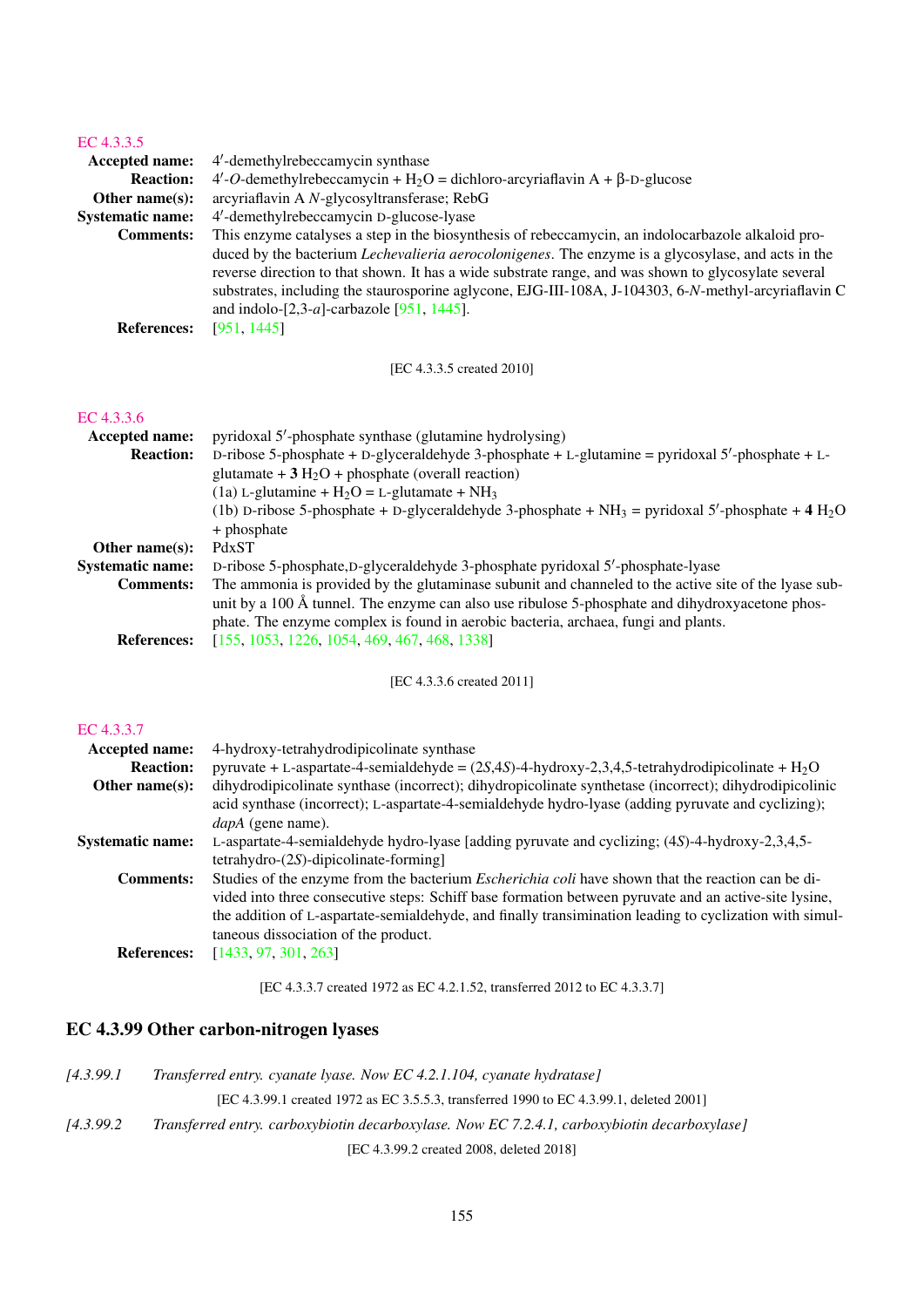#### [EC 4.3.99.3](http://www.enzyme-database.org/query.php?ec=4.3.99.3)

| Accepted name:          | 7-carboxy-7-deazaguanine synthase                                                                      |
|-------------------------|--------------------------------------------------------------------------------------------------------|
| <b>Reaction:</b>        | 6-carboxy-5,6,7,8-tetrahydropterin = 7-carboxy-7-carbaguanine + $NH_3$                                 |
| Other name $(s)$ :      | 7-carboxy-7-carbaguanine synthase; $queE$ (gene name)                                                  |
| <b>Systematic name:</b> | 6-carboxy-5,6,7,8-tetrahydropterin ammonia-lyase                                                       |
| <b>Comments:</b>        | Requires $Mg^{2+}$ . The enzyme is a member of the superfamily of S-adenosyl-L-methionine-dependent    |
|                         | radical (radical AdoMet) enzymes. Binds a [4Fe-4S] cluster that is coordinated by 3 cysteines and an   |
|                         | exchangeable S-adenosyl-L-methionine molecule. The S-adenosyl-L-methionine is catalytic as it is       |
|                         | regenerated at the end of the reaction. The reaction is part of the biosynthesis pathway of queuosine. |
| <b>References:</b>      | [841, 839]                                                                                             |

[EC 4.3.99.3 created 2012]

#### [EC 4.3.99.4](http://www.enzyme-database.org/query.php?ec=4.3.99.4)

|                          | <b>Accepted name:</b> choline trimethylamine-lyase                                                 |
|--------------------------|----------------------------------------------------------------------------------------------------|
|                          | <b>Reaction:</b> choline = trimethylamine + acetaldehyde                                           |
| Other name $(s)$ :       | <i>cutC</i> (gene name)                                                                            |
|                          | <b>Systematic name:</b> choline trimethylamine-lyase (acetaldehyde-forming)                        |
| <b>Comments:</b>         | The enzyme utilizes a glycine radical to break the C-N bond in choline. Found in choline-degrading |
|                          | anaerobic bacteria.                                                                                |
| <b>References:</b> [244] |                                                                                                    |

[EC 4.3.99.4 created 2013]

# EC 4.4 Carbon-sulfur lyases

This subclass contains the carbon-sulfur lyases in a single sub-subclass for enzymes that eliminate  $H_2S$  or substituted  $H_2S$  (EC 4.4.1).

# EC 4.4.1 Carbon-sulfur lyases (only sub-subclass identified to date)

# [EC 4.4.1.1](http://www.enzyme-database.org/query.php?ec=4.4.1.1)

| Accepted name:          | cystathionine γ-lyase                                                                                        |
|-------------------------|--------------------------------------------------------------------------------------------------------------|
| <b>Reaction:</b>        | L-cystathionine + $H_2O = L$ -cysteine + 2-oxobutanoate + NH <sub>3</sub> (overall reaction)                 |
|                         | $(1a)$ L-cystathionine = L-cysteine + 2-aminobut-2-enoate                                                    |
|                         | $(1b)$ 2-aminobut-2-enoate = 2-iminobutanoate (spontaneous)                                                  |
|                         | (1c) 2-iminobutanoate + $H_2O = 2$ -oxobutanoate + NH <sub>3</sub> (spontaneous)                             |
| Other name $(s)$ :      | homoserine deaminase; homoserine dehydratase; cystine desulfhydrase; cysteine desulfhydrase; $\gamma$ -      |
|                         | cystathionase; cystathionase; homoserine deaminase-cystathionase; $\gamma$ -CTL; cystalysin; cysteine lyase; |
|                         | L-cystathionine cysteine-lyase (deaminating); CGL                                                            |
| <b>Systematic name:</b> | L-cystathionine cysteine-lyase (deaminating; 2-oxobutanoate-forming)                                         |
| <b>Comments:</b>        | A multifunctional pyridoxal-phosphate protein. The enzyme cleaves a carbon-sulfur bond, releasing            |
|                         | L-cysteine and an unstable enamine product that tautomerizes to an imine form, which undergoes a             |
|                         | hydrolytic deamination to form 2-oxobutanoate and ammonia. The latter reaction, which can occur              |
|                         | spontaneously, can also be catalysed by EC 3.5.99.10, 2-iminobutanoate/2-iminopropanoate deami-              |
|                         | nase. Also catalyses the conversion of L-homoserine to 2-oxobutanoate and ammonia, of L-cystine to           |
|                         | thiocysteine, pyruvate and ammonia, and of L-cysteine to pyruvate, hydrogen sulfide and ammonia.             |
| <b>References:</b>      | [125, 126, 365, 833, 834]                                                                                    |
|                         |                                                                                                              |

[EC 4.4.1.1 created 1961 (EC 4.2.1.15 created 1961, incorporated 1972)]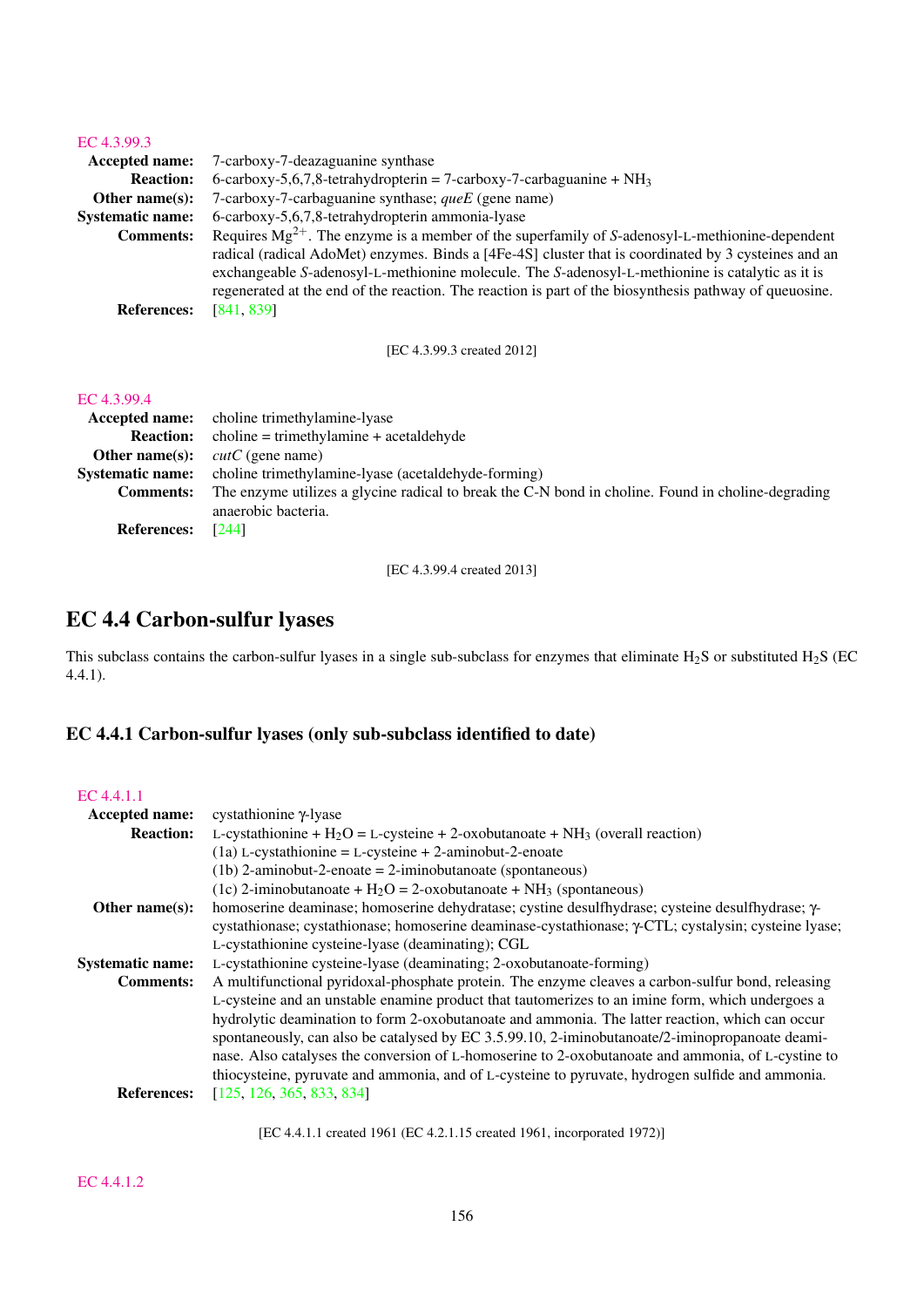| <b>Accepted name:</b>   | homocysteine desulfhydrase                                                                         |
|-------------------------|----------------------------------------------------------------------------------------------------|
| <b>Reaction:</b>        | L-homocysteine + $H_2O$ = hydrogen sulfide + NH <sub>3</sub> + 2-oxobutanoate (overall reaction)   |
|                         | $(1a)$ L-homocysteine = hydrogen sulfide + 2-aminobut-2-enoate                                     |
|                         | $(1b)$ 2-aminobut-2-enoate = 2-iminobutanoate (spontaneous)                                        |
|                         | (1c) 2-iminobutanoate + $H_2O = 2$ -oxobutanoate + NH <sub>3</sub> (spontaneous)                   |
| Other name $(s)$ :      | homocysteine desulfurase; L-homocysteine hydrogen-sulfide-lyase (deaminating)                      |
| <b>Systematic name:</b> | L-homocysteine hydrogen-sulfide-lyase (deaminating; 2-oxobutanoate-forming)                        |
| <b>Comments:</b>        | A pyridoxal-phosphate protein. The enzyme cleaves a carbon-sulfur bond, releasing hydrogen sulfide |
|                         | and an unstable enamine product that tautomerizes to an imine form, which undergoes a hydrolytic   |
|                         | deamination to form 2-oxobutanoate and ammonia. The latter reaction, which can occur sponta-       |
|                         | neously, can also be catalysed by EC 3.5.99.10, 2-iminobutanoate/2-iminopropanoate deaminase       |
| <b>References:</b>      | [613]                                                                                              |

[EC 4.4.1.2 created 1961]

# [EC 4.4.1.3](http://www.enzyme-database.org/query.php?ec=4.4.1.3)

| Accepted name:          | dimethylpropiothetin dethiomethylase                                              |
|-------------------------|-----------------------------------------------------------------------------------|
| <b>Reaction:</b>        | $S$ , S-dimethyl- $\beta$ -propiothetin = dimethyl sulfide + acrylate             |
| Other name $(s)$ :      | $desulfhydrase$ ; S,S-dimethyl- $\beta$ -propiothetin dimethyl-sulfide-lyase      |
| <b>Systematic name:</b> | $S$ , S-dimethyl- $\beta$ -propiothetin dimethyl-sulfide-lyase (acrylate-forming) |
| <b>References:</b>      | T1821                                                                             |

[EC 4.4.1.3 created 1961]

#### [EC 4.4.1.4](http://www.enzyme-database.org/query.php?ec=4.4.1.4)

| <b>Accepted name:</b> alliin lyase |                                                                                                         |
|------------------------------------|---------------------------------------------------------------------------------------------------------|
| <b>Reaction:</b>                   | an S-alkyl-L-cysteine S-oxide = an alkyl sulfenate $+ 2$ -aminoacrylate                                 |
| Other name $(s)$ :                 | alliinase; cysteine sulfoxide lyase; alkylcysteine sulfoxide lyase; S-alkylcysteine sulfoxide lyase; L- |
|                                    | cysteine sulfoxide lyase; S-alkyl-L-cysteine sulfoxide lyase; alliin alkyl-sulfenate-lyase              |
| <b>Systematic name:</b>            | S-alkyl-L-cysteine S-oxide alkyl-sulfenate-lyase (2-aminoacrylate-forming)                              |
| <b>Comments:</b>                   | A pyridoxal-phosphate protein.                                                                          |
| <b>References:</b>                 | [320, 425, 572]                                                                                         |

#### [EC 4.4.1.4 created 1961]

#### [EC 4.4.1.5](http://www.enzyme-database.org/query.php?ec=4.4.1.5)

| Accepted name:          | lactoylglutathione lyase                                                                         |
|-------------------------|--------------------------------------------------------------------------------------------------|
| <b>Reaction:</b>        | $(R)$ -S-lactoylglutathione = glutathione + 2-oxopropanal                                        |
| Other name $(s)$ :      | methylglyoxalase; aldoketomutase; ketone-aldehyde mutase; glyoxylase I; (R)-S-lactoylglutathione |
|                         | methylglyoxal-lyase (isomerizing)                                                                |
| <b>Systematic name:</b> | $(R)$ -S-lactoylglutathione methylglyoxal-lyase (isomerizing; glutathione-forming)               |
| <b>Comments:</b>        | Also acts on 3-phosphoglycerol-glutathione.                                                      |
| <b>References:</b>      | [331, 1042]                                                                                      |
|                         |                                                                                                  |

#### [EC 4.4.1.5 created 1961]

*[4.4.1.6 Transferred entry. S-alkylcysteine lyase. Now included in EC 4.4.1.13, cysteine-S-conjugate* β*-lyase]*

[EC 4.4.1.6 created 1965, deleted 1972, reinstated 1976, deleted 2018]

*[4.4.1.7 Deleted entry. S-(hydroxyalkyl)glutathione lyase. Now included with EC 2.5.1.18 glutathione transferase]*

[EC 4.4.1.7 created 1972, deleted 1976]

*[4.4.1.8 Transferred entry. cystathionine* β*-lyase. Now included in EC 4.4.1.13, cysteine-S-conjugate* β*-lyase]*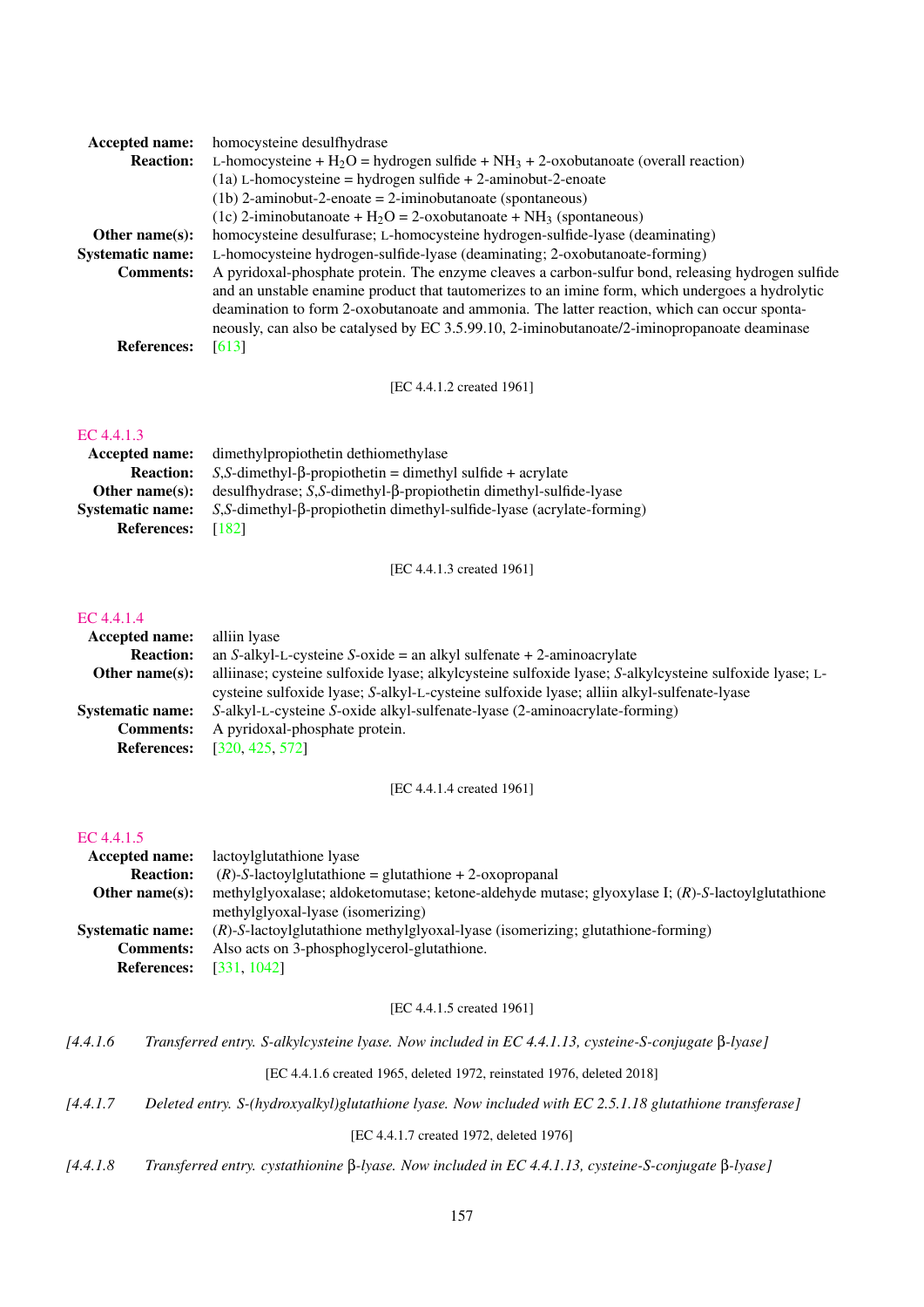[EC 4.4.1.8 created 1972, deleted 2018]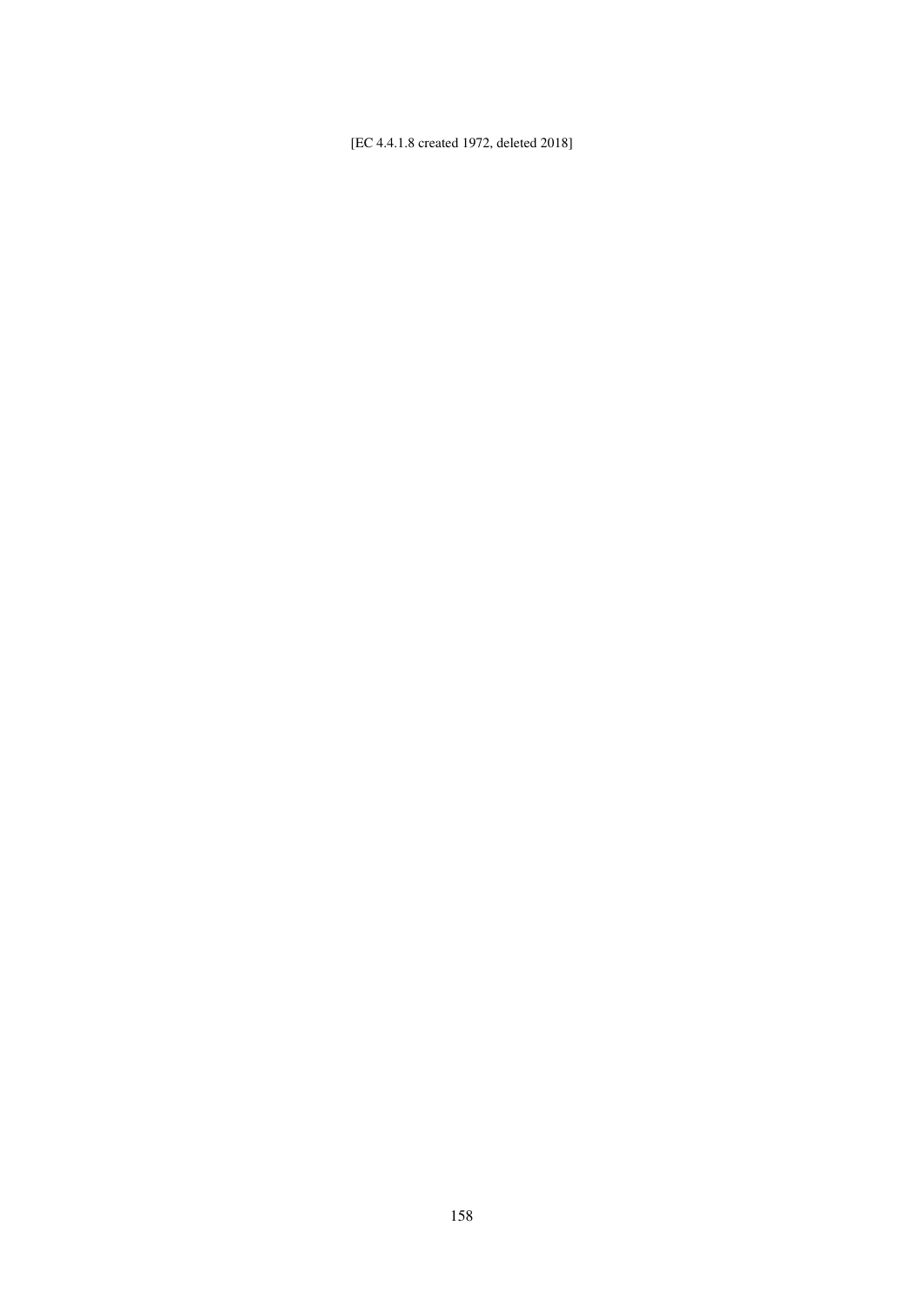# [EC 4.4.1.9](http://www.enzyme-database.org/query.php?ec=4.4.1.9)

|                         | <b>Accepted name:</b> L-3-cyanoalanine synthase                                                                 |
|-------------------------|-----------------------------------------------------------------------------------------------------------------|
| <b>Reaction:</b>        | $L$ -cysteine + hydrogen cyanide = $L$ -3-cyanoalanine + hydrogen sulfide                                       |
| Other name $(s)$ :      | $\beta$ -cyanoalanine synthase; $\beta$ -cyanoalanine synthetase; $\beta$ -cyano-L-alanine synthase; L-cysteine |
|                         | hydrogen-sulfide-lyase (adding HCN)                                                                             |
| <b>Systematic name:</b> | L-cysteine hydrogen-sulfide-lyase (adding hydrogen cyanide; L-3-cyanoalanine-forming)                           |
| <b>Comments:</b>        | Contains pyridoxal phospate.                                                                                    |
|                         | <b>References:</b> [9, 188, 499, 500]                                                                           |

[EC 4.4.1.9 created 1972, deleted 1976, reinstated 1978]

#### [EC 4.4.1.10](http://www.enzyme-database.org/query.php?ec=4.4.1.10)

| <b>Accepted name:</b>   | cysteine lyase                                                                                   |
|-------------------------|--------------------------------------------------------------------------------------------------|
| <b>Reaction:</b>        | $L$ -cysteine + sulfite = $L$ -cysteate + hydrogen sulfide                                       |
| Other name $(s)$ :      | cysteine (sulfite) lyase; L-cysteine hydrogen-sulfide-lyase (adding sulfite)                     |
| <b>Systematic name:</b> | L-cysteine hydrogen-sulfide-lyase (adding sulfite; L-cysteate-forming)                           |
| <b>Comments:</b>        | A pyridoxal-phosphate protein. Can use a second molecule of cysteine (producing lanthionine), or |
|                         | other alkyl thiols, as a replacing agent.                                                        |
| <b>References:</b>      | [1282]                                                                                           |

[EC 4.4.1.10 created 1972]

#### [EC 4.4.1.11](http://www.enzyme-database.org/query.php?ec=4.4.1.11)

| Accepted name:          | methionine $\gamma$ -lyase                                                                                |
|-------------------------|-----------------------------------------------------------------------------------------------------------|
| <b>Reaction:</b>        | L-methionine + $H_2O$ = methanethiol + $NH_3$ + 2-oxobutanoate (overall reaction)                         |
|                         | $(1a)$ L-methionine = methanethiol + 2-aminobut-2-enoate                                                  |
|                         | $(1b)$ 2-aminobut-2-enoate = 2-iminobutanoate (spontaneous)                                               |
|                         | (1c) 2-iminobutanoate + $H_2O = 2$ -oxobutanoate + $NH_3$ (spontaneous)                                   |
| Other name $(s)$ :      | L-methioninase; methionine lyase; methioninase; methionine dethiomethylase; L-methionine $\gamma$ -lyase; |
|                         | L-methionine methanethiol-lyase (deaminating)                                                             |
| <b>Systematic name:</b> | L-methionine methanethiol-lyase (deaminating; 2-oxobutanoate-forming)                                     |
| <b>Comments:</b>        | A pyridoxal-phosphate protein. The enzyme cleaves a carbon-sulfur bond, releasing methanethiol and        |
|                         | an unstable enamine product that tautomerizes to an imine form, which undergoes a hydrolytic deami-       |
|                         | nation to form 2-oxobutanoate and ammonia. The latter reaction, which can occur spontaneously, can        |
|                         | also be catalysed by EC 3.5.99.10, 2-iminobutanoate/2-iminopropanoate deaminase. The enzyme is            |
|                         | involved in L-methionine catabolism.                                                                      |
| <b>References:</b>      | [687]                                                                                                     |

[EC 4.4.1.11 created 1976]

*[4.4.1.12 Deleted entry. sulfoacetaldehyde lyase. Activity due to EC 2.3.3.15, sulfoacetaldehyde acetyltransferase]*

[EC 4.4.1.12 created 1976, deleted 2003]

|                  | Accepted name: cysteine-S-conjugate $\beta$ -lyase                                  |
|------------------|-------------------------------------------------------------------------------------|
| <b>Reaction:</b> | an L-cysteine-S-conjugate + $H_2O = a$ thiol + $NH_3$ + pyruvate (overall reaction) |
|                  | $(1a)$ an L-cysteine-S-conjugate = a thiol + 2-aminoprop-2-enoate                   |
|                  | $(1b)$ 2-aminoprop-2-enoate = 2-iminopropanoate (spontaneous)                       |
|                  | (1c) 2-iminopropanoate + $H_2O$ = pyruvate + $NH_3$ (spontaneous)                   |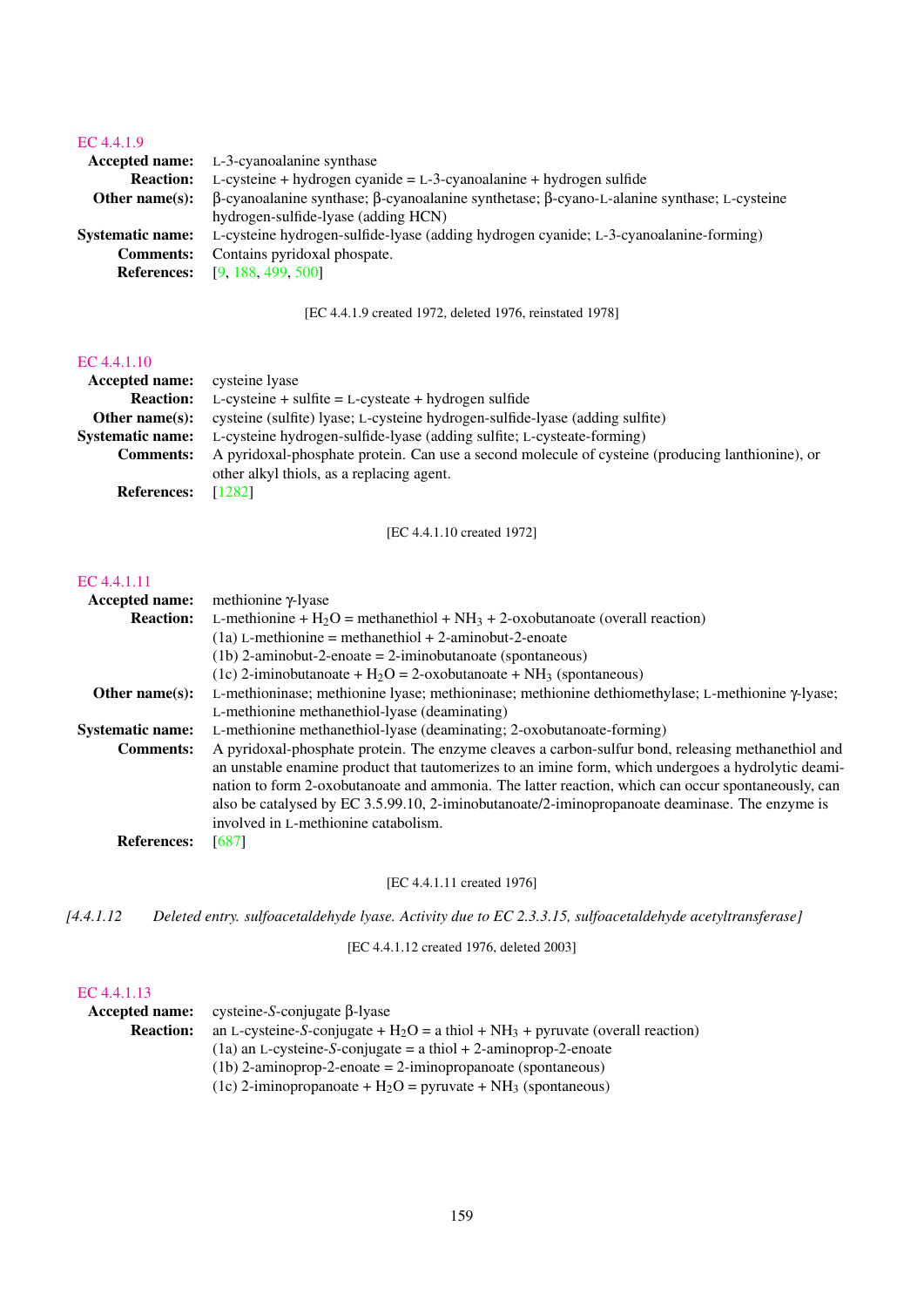| Other name $(s)$ :      | cysteine conjugate $\beta$ -lyase; glutamine transaminase K/cysteine conjugate $\beta$ -lyase; L-cysteine-S-          |
|-------------------------|-----------------------------------------------------------------------------------------------------------------------|
|                         | conjugate thiol-lyase (deaminating); cystathionine $\beta$ -lyase; $\beta$ -cystathionase; cystine lyase; cystathion- |
|                         | ine L-homocysteine-lyase (deaminating); L-cystathionine L-homocysteine-lyase (deaminating); CBL;                      |
|                         | S-alkylcysteine lyase; S-alkylcysteinase; alkylcysteine lyase; S-alkyl-L-cysteine sulfoxide lyase; S-                 |
|                         | alkyl-L-cysteine lyase; S-alkyl-L-cysteinase; alkyl cysteine lyase; S-alkyl-L-cysteine alkylthiol-lyase               |
|                         | (deaminating)                                                                                                         |
| <b>Systematic name:</b> | L-cysteine-S-conjugate thiol-lyase (deaminating; 2-aminoprop-2-enoate-forming)                                        |
| <b>Comments:</b>        | A pyridoxal-phosphate protein. The enzyme is promiscuous regarding the moiety conjugated to L-                        |
|                         | cysteine, and can accept both aliphatic and aromatic substitutions. The enzyme cleaves a carbon-                      |
|                         | sulfur bond, releasing a thiol and an unstable enamine product that tautomerizes to an imine form,                    |
|                         | which undergoes a hydrolytic deamination to form pyruvate and ammonia. While bacteria and plants                      |
|                         | have dedicated enzymes, all of the animal enzymes discovered thus far are bifunctional, most of                       |
|                         | which also act as aminotransferases.                                                                                  |
| <b>References:</b>      | [367, 1264, 1217, 1218, 402, 235, 234, 928, 236]                                                                      |
|                         |                                                                                                                       |

[EC 4.4.1.13 created 1981, modified 2018 (EC 4.4.1.6 created 1965, deleted 1972, reinstated 1976, incorporated 2018) (EC 4.4.1.8 created 1972, incorporated 2018)]

# [EC 4.4.1.14](http://www.enzyme-database.org/query.php?ec=4.4.1.14)

| <b>Accepted name:</b>   | 1-aminocyclopropane-1-carboxylate synthase                                                      |
|-------------------------|-------------------------------------------------------------------------------------------------|
| <b>Reaction:</b>        | $S$ -adenosyl-L-methionine = 1-aminocyclopropane-1-carboxylate + methylthioadenosine            |
| Other name $(s)$ :      | 1-aminocyclopropanecarboxylate synthase; 1-aminocyclopropane-1-carboxylic acid synthase; 1-     |
|                         | aminocyclopropane-1-carboxylate synthetase; aminocyclopropanecarboxylic acid synthase; aminocy- |
|                         | clopropanecarboxylate synthase; ACC synthase; S-adenosyl-L-methionine methylthioadenosine-lyase |
| <b>Systematic name:</b> | S-adenosyl-L-methionine methylthioadenosine-lyase (1-aminocyclopropane-1-carboxylate-forming)   |
| <b>Comments:</b>        | A pyridoxal-phosphate protein. The enzyme catalyses an $\alpha$ , $\gamma$ -elimination.        |
| <b>References:</b>      | [109, 1428]                                                                                     |

[EC 4.4.1.14 created 1984]

# [EC 4.4.1.15](http://www.enzyme-database.org/query.php?ec=4.4.1.15)

| <b>Accepted name:</b> D-cysteine desulfhydrase                                   |
|----------------------------------------------------------------------------------|
| <b>Reaction:</b> D-cysteine + $H_2O$ = sulfide + $NH_3$ + pyruvate               |
| <b>Other name(s):</b> D-cysteine lyase; D-cysteine sulfide-lyase (deaminating)   |
| <b>Systematic name:</b> D-cysteine sulfide-lyase (deaminating; pyruvate-forming) |
| <b>References:</b> [912, 1130, 1131]                                             |

[EC 4.4.1.15 created 1986]

# EC  $4.4.1.16$ <br>Accented 1

| EU 4.4.1.10             |                                                                                                        |
|-------------------------|--------------------------------------------------------------------------------------------------------|
| <b>Accepted name:</b>   | selenocysteine lyase                                                                                   |
| <b>Reaction:</b>        | $L$ -selenocysteine + reduced acceptor = selenide + $L$ -alanine + acceptor                            |
| Other name $(s)$ :      | selenocysteine reductase; selenocysteine β-lyase                                                       |
| <b>Systematic name:</b> | L-selenocysteine selenide-lyase (L-alanine-forming)                                                    |
| <b>Comments:</b>        | A pyridoxal-phosphate protein. Dithiothreitol or 2-mercaptoethanol can act as the reducing agent in    |
|                         | the reaction. The enzyme from animals does not act on cysteine, serine or chloroalanine $[341, 957]$ , |
|                         | while the enzyme from bacteria shows activity with cysteine $(cf. EC 2.8.1.7$ , cysteine desulfurase)  |
|                         | [873].                                                                                                 |
| <b>References:</b>      | [341, 873, 957]                                                                                        |

[EC 4.4.1.16 created 1986]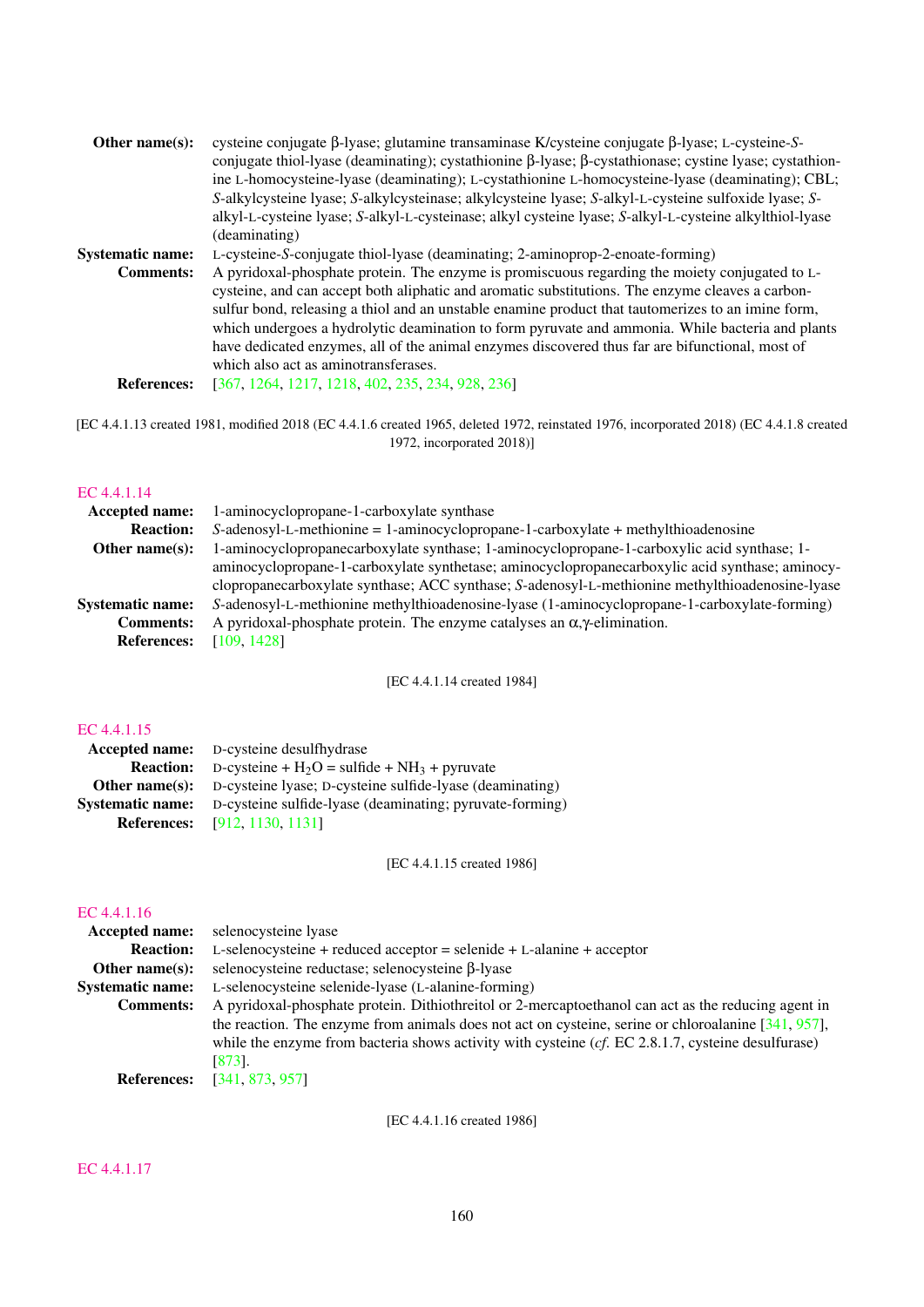| Accepted name:          | holocytochrome- $c$ synthase                                                                          |
|-------------------------|-------------------------------------------------------------------------------------------------------|
| <b>Reaction:</b>        | holocytochrome $c =$ apocytochrome $c +$ heme                                                         |
| Other name $(s)$ :      | cytochrome c heme-lyase; holocytochrome c synthetase; holocytochrome-c apocytochrome-c-lyase          |
| <b>Systematic name:</b> | holocytochrome- $c$ apocytochrome- $c$ -lyase (heme-forming)                                          |
| <b>Comments:</b>        | In the reverse direction, the enzyme catalyses the attachment of heme to two cysteine residues in the |
|                         | protein, forming thioether links.                                                                     |
| <b>References:</b>      | [317]                                                                                                 |
|                         |                                                                                                       |

[EC 4.4.1.17 created 1990]

*[4.4.1.18 Transferred entry. prenylcysteine lyase. Now EC 1.8.3.5, prenylcysteine oxidase]*

[EC 4.4.1.18 created 2000, deleted 2002]

#### [EC 4.4.1.19](http://www.enzyme-database.org/query.php?ec=4.4.1.19)

| Accepted name:          | phosphosulfolactate synthase                                                                            |
|-------------------------|---------------------------------------------------------------------------------------------------------|
| <b>Reaction:</b>        | $(2R)$ -2-O-phospho-3-sulfolactate = phosphoenolpyruvate + sulfite                                      |
| Other name $(s)$ :      | $(2R)$ -phospho-3-sulfolactate synthase; $(2R)$ -O-phospho-3-sulfolactate sulfo-lyase                   |
| <b>Systematic name:</b> | $(2R)$ -2-O-phospho-3-sulfolactate hydrogen-sulfite-lyase (phosphoenolpyruvate-forming)                 |
| <b>Comments:</b>        | Requires $Mg^{2+}$ . The enzyme from the archaeon <i>Methanococcus jannaschii</i> catalyses the Michael |
|                         | addition of sulfite to phosphoenolpyruvate. It specifically requires phosphoenolpyruvate and its broad  |
|                         | alkaline pH optimum suggests that it uses sulfite rather than hydrogensulfite.                          |
| <b>References:</b>      | [433]                                                                                                   |

[EC 4.4.1.19 created 2003]

#### [EC 4.4.1.20](http://www.enzyme-database.org/query.php?ec=4.4.1.20)

| <b>Accepted name:</b>   | leukotriene- $C_4$ synthase                                                                                          |
|-------------------------|----------------------------------------------------------------------------------------------------------------------|
| <b>Reaction:</b>        | leukotriene $C_4$ = leukotriene $A_4$ + glutathione                                                                  |
| Other name $(s)$ :      | leukotriene C <sub>4</sub> synthetase; LTC4 synthetase; LTC4 synthetase; leukotriene A <sub>4</sub> : glutathione S- |
|                         | leukotrienyltransferase; (7E,9E,11Z,14Z)-(5S,6R)-5,6-epoxyicosa-7,9,11,14-tetraenoate: glutathione                   |
|                         | leukotriene-transferase (epoxide-ring-opening); $(7E, 9E, 11Z, 14Z)$ -(5S,6R)-6-(glutathion-S-yl)-5-                 |
|                         | hydroxyicosa-7,9,11,14-tetraenoate glutathione-lyase (epoxide-forming)                                               |
| <b>Systematic name:</b> | leukotriene-C <sub>4</sub> glutathione-lyase (leukotriene-A <sub>4</sub> -forming)                                   |
| <b>Comments:</b>        | The reaction proceeds in the direction of addition. Not identical with EC 2.5.1.18, glutathione trans-               |
|                         | ferase.                                                                                                              |
| <b>References:</b>      | [51, 1178, 722, 222]                                                                                                 |

[EC 4.4.1.20 created 1989 as EC 2.5.1.37, transferred 2004 to EC 4.4.1.20]

#### [EC 4.4.1.21](http://www.enzyme-database.org/query.php?ec=4.4.1.21)

| <b>Accepted name:</b>   | S-ribosylhomocysteine lyase                                                                        |
|-------------------------|----------------------------------------------------------------------------------------------------|
| <b>Reaction:</b>        | $S-(5-deoxy-D-ribos-5-yl)-L-homocysteine = L-homocysteine + (4S)-4,5-dihydroxypentan-2,3-dione$    |
| Other name $(s)$ :      | S-ribosylhomocysteinase; LuxS                                                                      |
| <b>Systematic name:</b> | $S-(5-deoxy-D-ribos-5-yl)-L-homocysteine L-homocysteine-lyase [(4S)-4,5-dihydroxypentan-2,3-$      |
|                         | dione-forming]                                                                                     |
| <b>Comments:</b>        | Contains $Fe^{2+}$ . The 4,5-dihydroxypentan-2,3-dione formed spontaneously cyclizes and combines  |
|                         | with borate to form an autoinducer (AI-2) in the bacterial quorum-sensing mechanism, which is used |
|                         | by many bacteria to control gene expression in response to cell density $[877]$ .                  |
| <b>References:</b>      | [1466, 877]                                                                                        |
|                         |                                                                                                    |

[EC 4.4.1.21 created 2004]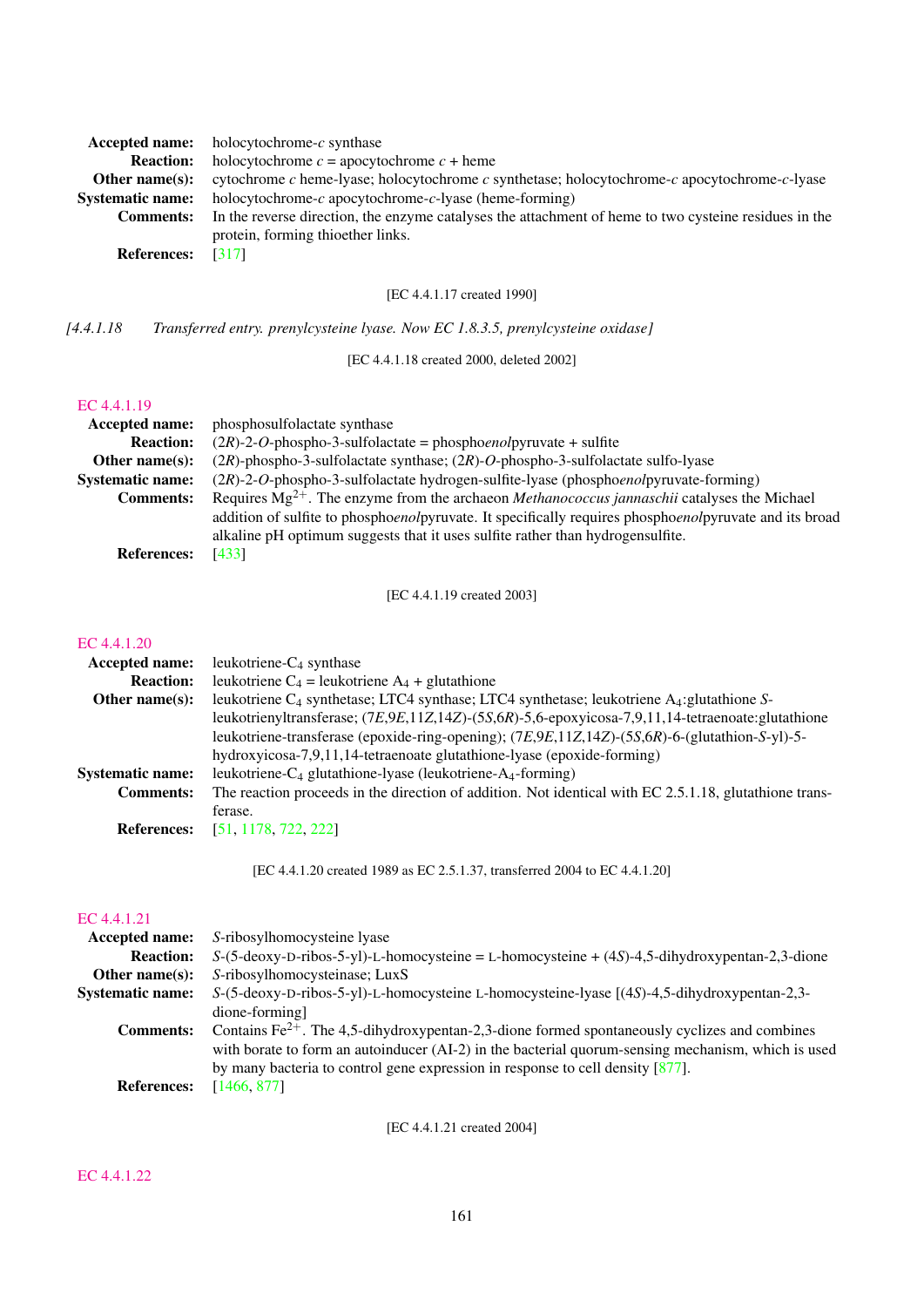| Accepted name:          | S-(hydroxymethyl) glutathione synthase                                                         |
|-------------------------|------------------------------------------------------------------------------------------------|
| <b>Reaction:</b>        | $S$ -(hydroxymethyl)glutathione = glutathione + formaldehyde                                   |
| Other name $(s)$ :      | glutathione-dependent formaldehyde-activating enzyme; Gfa; S-(hydroxymethyl)glutathione        |
|                         | formaldehyde-lyase                                                                             |
| <b>Systematic name:</b> | S-(hydroxymethyl)glutathione formaldehyde-lyase (glutathione-forming)                          |
| <b>Comments:</b>        | The enzyme from Paracoccus denitrificans accelerates the spontaneous reaction in which         |
|                         | the adduct of formal dehyde and glutathione is formed, i.e. the substrate for EC 1.1.1.284, S- |
|                         | (hydroxymethyl)glutathione dehydrogenase, in the formaldehyde-detoxification pathway.          |
| <b>References:</b>      | [419]                                                                                          |

[EC 4.4.1.22 created 2005 (EC 1.2.1.1 created 1961, modified 1982, modified 2002, part transferred 2005 to EC 4.4.1.22)]

# [EC 4.4.1.23](http://www.enzyme-database.org/query.php?ec=4.4.1.23)

| Accepted name:          | 2-hydroxypropyl-CoM lyase                                                                            |
|-------------------------|------------------------------------------------------------------------------------------------------|
| <b>Reaction:</b>        | (1) $(R)$ -2-hydroxypropyl-CoM = $(R)$ -1,2-epoxypropane + HS-CoM                                    |
|                         | $(2)$ (S)-2-hydroxypropyl-CoM = (S)-1,2-epoxypropane + HS-CoM                                        |
| Other name(s):          | epoxyalkane:coenzyme M transferase; epoxyalkane:CoM transferase; epoxyalkane:2-                      |
|                         | mercaptoethanesulfonate transferase; coenzyme M-epoxyalkane ligase; epoxyalkyl:CoM transferase;      |
|                         | epoxypropane:coenzyme M transferase; epoxypropyl:CoM transferase; EaCoMT; 2-hydroxypropyl-           |
|                         | CoM:2-mercaptoethanesulfonate lyase (epoxyalkane-ring-forming); (R)-2-hydroxypropyl-CoM 2-           |
|                         | mercaptoethanesulfonate lyase (cyclizing; $(R)$ -1,2-epoxypropane-forming)                           |
| <b>Systematic name:</b> | $(R)$ -[or $(S)$ -]2-hydroxypropyl-CoM:2-mercaptoethanesulfonate lyase (epoxyalkane-ring-forming)    |
| <b>Comments:</b>        | Requires zinc. Acts on both enantiomers of chiral epoxyalkanes to form the corresponding $(R)$ -     |
|                         | and $(S)$ -2-hydroxyalkyl-CoM adducts. The enzyme will function with some other thiols (e.g., 2-     |
|                         | sulfanylethanol) as the nucleophile. Uses short-chain epoxyalkanes from $C_2$ (epoxyethane) to $C_6$ |
|                         | (1,2-epoxyhexane). This enzyme forms component I of a four-component enzyme system compris-          |
|                         | ing EC 4.4.1.23 (2-hydroxypropyl-CoM lyase; component I), EC 1.8.1.5 [2-oxopropyl-CoM reductase      |
|                         | (carboxylating); component II], EC 1.1.1.268 [2-(R)-hydroxypropyl-CoM dehydrogenase; component       |
|                         | III] and EC $1.1.1.269$ [2-(S)-hydroxypropyl-CoM dehydrogenase; component IV] that is involved in    |
|                         | epoxyalkane carboxylation in Xanthobacter sp. strain Py2.                                            |
| <b>References:</b>      | [20, 690, 230]                                                                                       |
|                         |                                                                                                      |
|                         | [EC 4.4.1.23] created 2001 as EC 4.2.99.19, transferred 2005 to EC 4.4.1.23]                         |
|                         |                                                                                                      |

# [EC 4.4.1.24](http://www.enzyme-database.org/query.php?ec=4.4.1.24)

| $(2R)$ -sulfolactate sulfo-lyase                                                                             |
|--------------------------------------------------------------------------------------------------------------|
| $(2R)$ -3-sulfolactate = pyruvate + hydrogensulfite                                                          |
| Suy; SuyAB; 3-sulfolactate bisulfite-lyase; sulfolactate sulfo-lyase (ambigious); $(2R)$ -3-sulfolactate     |
| bisulfite-lyase (pyruvate-forming)                                                                           |
| $(2R)$ -3-sulfolactate hydrogensulfite-lyase (pyruvate-forming)                                              |
| Requires iron(II). This inducible enzyme participates in cysteate degradation by the bacterium <i>Para</i> - |
| <i>coccus pantotrophus</i> NKNCYSA and in 3-sulfolactate degradation by the bacterium <i>Chromohalobac-</i>  |
| <i>ter salexigens.</i> The enzyme is specific for the $(R)$ isomer of its substrate.                         |
| [432, 1062, 295]                                                                                             |
|                                                                                                              |

[EC 4.4.1.24 created 2006, modified 2011]

|                  | <b>Accepted name:</b> L-cysteate sulfo-lyase                                 |
|------------------|------------------------------------------------------------------------------|
| <b>Reaction:</b> | L-cysteate + $H_2O$ = hydrogensulfite + pyruvate + $NH_3$ (overall reaction) |
|                  | $(1a)$ L-cysteate = hydrogensulfite + 2-aminoprop-2-enoate                   |
|                  | $(1b)$ 2-aminoprop-2-enoate = 2-iminopropanoate (spontaneous)                |
|                  | (1c) 2-iminopropanoate + $H_2O$ = pyruvate + $NH_3$ (spontaneous)            |
|                  |                                                                              |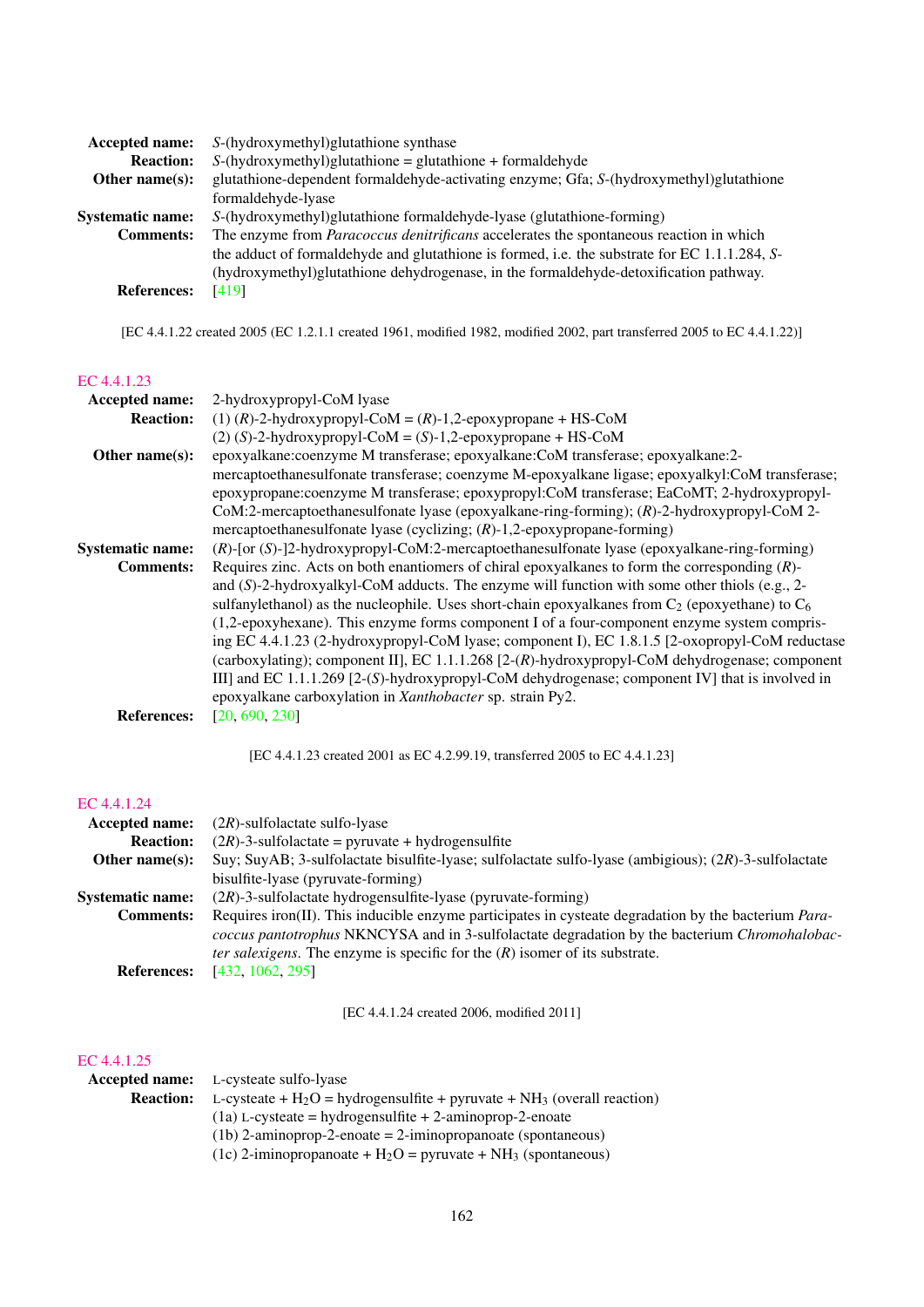| L-cysteate sulfo-lyase (deaminating); CuyA; L-cysteate bisulfite-lyase (deaminating; pyruvate-       |
|------------------------------------------------------------------------------------------------------|
| forming)                                                                                             |
| L-cysteate hydrogensulfite-lyase (deaminating; pyruvate-forming)                                     |
| A pyridoxal-phosphate protein. The enzyme cleaves a carbon-sulfur bond, releasing hydrogen sulfite   |
| and an unstable enamine product that tautomerizes to an imine form, which undergoes a hydrolytic     |
| deamination to form pyruvate and ammonia. The latter reaction, which can occur spontaneously, can    |
| also be catalysed by EC 3.5.99.10, 2-iminobutanoate/2-iminopropanoate deaminase. D-Cysteine can      |
| also act as a substrate, but more slowly. It is converted into hydrogen sulfide, pyruvate, and ammo- |
| nia. This inducible enzyme from the marine bacterium Silicibacter pomerovi DSS-3 forms part of the   |
| cysteate-degradation pathway.                                                                        |
| [296]                                                                                                |
|                                                                                                      |

# [EC 4.4.1.25 created 2006]

# [EC 4.4.1.26](http://www.enzyme-database.org/query.php?ec=4.4.1.26)

|                          | <b>Accepted name:</b> olivetolic acid cyclase                                                         |
|--------------------------|-------------------------------------------------------------------------------------------------------|
| <b>Reaction:</b>         | $3,5,7$ -trioxododecanoyl-CoA = CoA + 2,4-dihydroxy-6-pentylbenzoate                                  |
| Other name $(s)$ :       | – OAC                                                                                                 |
|                          | <b>Systematic name:</b> 3,5,7-trioxododecanoyl-CoA CoA-lyase (2,4-dihydroxy-6-pentylbenzoate-forming) |
| <b>Comments:</b>         | Part of the cannabinoids biosynthetic pathway in the plant <i>Cannabis sativa</i> .                   |
| <b>References:</b> [394] |                                                                                                       |

[EC 4.4.1.26 created 2012]

*[4.4.1.27 Transferred entry. carbon disulfide lyase. Now EC 3.13.1.5, carbon disulfide hydrolase]*

[EC 4.4.1.27 created 2013, deleted 2017]

#### [EC 4.4.1.28](http://www.enzyme-database.org/query.php?ec=4.4.1.28)

| Accepted name:          | L-cysteine desulfidase                                                                                                                                                                                                                                                                                                                                                                                                                                                                                                                     |
|-------------------------|--------------------------------------------------------------------------------------------------------------------------------------------------------------------------------------------------------------------------------------------------------------------------------------------------------------------------------------------------------------------------------------------------------------------------------------------------------------------------------------------------------------------------------------------|
| <b>Reaction:</b>        | L-cysteine + $H_2O$ = sulfide + $NH_3$ + pyruvate (overall reaction)                                                                                                                                                                                                                                                                                                                                                                                                                                                                       |
|                         | $(1a)$ L-cysteine = 2-aminoprop-2-enoate + sulfide                                                                                                                                                                                                                                                                                                                                                                                                                                                                                         |
|                         | $(1b)$ 2-aminoprop-2-enoate = 2-iminopropanoate (spontaneous)                                                                                                                                                                                                                                                                                                                                                                                                                                                                              |
|                         | (1c) 2-iminopropanoate + $H_2O$ = pyruvate + NH <sub>3</sub> (spontaneous)                                                                                                                                                                                                                                                                                                                                                                                                                                                                 |
| Other name $(s)$ :      | L-cysteine desulfhydrase                                                                                                                                                                                                                                                                                                                                                                                                                                                                                                                   |
| <b>Systematic name:</b> | L-cysteine sulfide-lyase (deaminating; pyruvate-forming)                                                                                                                                                                                                                                                                                                                                                                                                                                                                                   |
| <b>Comments:</b>        | The enzyme from the archaeon <i>Methanocaldococcus jannaschii</i> contains a [4Fe-4S] cluster and is<br>specific for L-cysteine (cf. EC 4.4.1.1, cystathionine $\gamma$ -lyase). It cleaves a carbon-sulfur bond releasing<br>sulfide and the unstable enamine product 2-aminoprop-2-enoate that tautomerizes to an imine form,<br>which undergoes a hydrolytic deamination to form pyruvate and ammonia. The same reaction can<br>also be catalysed by some pyridoxal-phosphate proteins (cf. EC 4.4.1.1, cystathionine $\gamma$ -lyase). |
| <b>References:</b>      | [1268]                                                                                                                                                                                                                                                                                                                                                                                                                                                                                                                                     |

#### [EC 4.4.1.28 created 2014]

| <b>Accepted name:</b> | phycobiliprotein cysteine-84 phycobilin lyase                                                                                   |
|-----------------------|---------------------------------------------------------------------------------------------------------------------------------|
| <b>Reaction:</b>      | (1) [C-phycocyanin $\beta$ -subunit]-Cys <sup>84</sup> -phycocyanobilin = apo-[C-phycocyanin $\beta$ -subunit] + (2R,3E)-       |
|                       | phycocyanobilin                                                                                                                 |
|                       | (2) [phycoerythrocyanin $\beta$ -subunit]-Cys <sup>84</sup> -phycocyanobilin = apo-[phycoerythrocyanin $\beta$ -subunit] +      |
|                       | $(2R,3E)$ -phycocyanobilin                                                                                                      |
|                       | (3) [allophycocyanin $\alpha$ -subunit]-Cys <sup>84</sup> -phycocyanobilin = apo-[allophycocyanin $\alpha$ -subunit] + (2R,3E)- |
|                       | phycocyanobilin                                                                                                                 |
|                       | (4) [allophycocyanin $\beta$ -subunit]-Cys <sup>84</sup> -phycocyanobilin = apo-[allophycocyanin $\beta$ -subunit] + (2R,3E)-   |
|                       | phycocyanobilin                                                                                                                 |
|                       |                                                                                                                                 |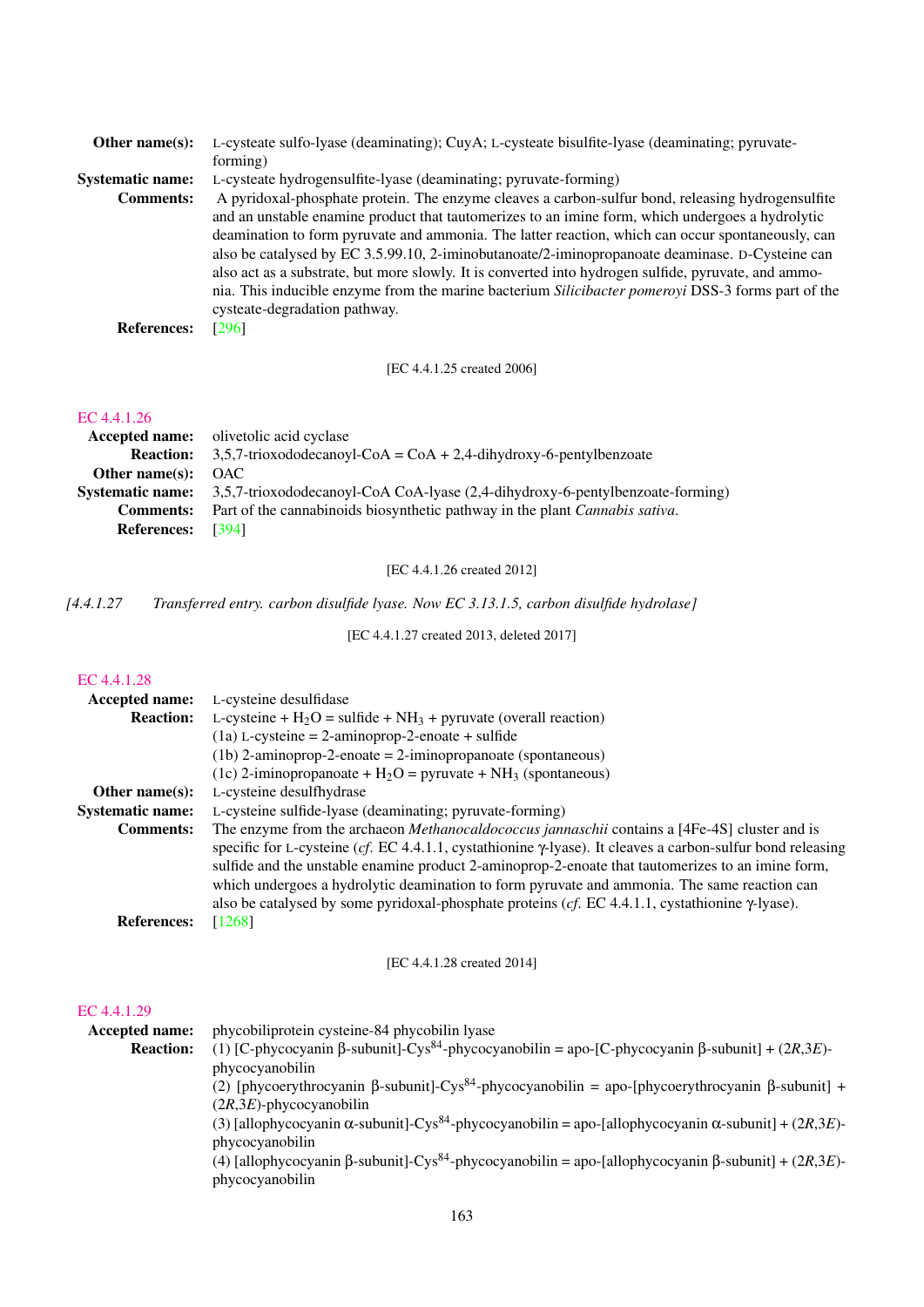|                         | (5) [C-phycoerythrin $\alpha$ -subunit]-Cys <sup>84</sup> -phycoerythrobilin = apo-[C-phycoerythrin $\alpha$ -subunit] +<br>$(2R,3E)$ -phycoerythrobilin<br>(6) [C-phycoerythrin $\beta$ -subunit]-Cys <sup>84</sup> -phycoerythrobilin = apo-[C-phycoerythrin $\beta$ -subunit] +<br>$(2R,3E)$ -phycoerythrobilin                                                                                                                                                                                               |
|-------------------------|------------------------------------------------------------------------------------------------------------------------------------------------------------------------------------------------------------------------------------------------------------------------------------------------------------------------------------------------------------------------------------------------------------------------------------------------------------------------------------------------------------------|
| Other name $(s)$ :      | $cpcS$ (gene name); $cpeS$ (gene name); $cpcS1$ (gene name); $cpcU$ (gene name); phycocyanobilin: Cys-<br>$\beta$ 84-phycobiliprotein lyase                                                                                                                                                                                                                                                                                                                                                                      |
| <b>Systematic name:</b> | [phycobiliprotein]-Cys <sup>84</sup> -phycobilin:phycobilin lyase                                                                                                                                                                                                                                                                                                                                                                                                                                                |
| <b>Comments:</b>        | The enzyme, found in cyanobacteria and red algae, catalyses the attachment of phycobilin chro-<br>mophores to cysteine 84 of several phycobiliproteins (the numbering used here corresponds to the<br>enzyme from Anabaena, in other organisms the number may vary slightly). It can attach phyco-<br>cyanobilin to the $\beta$ subunits of C-phycocyanin and phycoerythrocyanin and to both subunits of allo-<br>phycocyanin. In addition, it can attach phycoerythrobilin to both subunits of C-phycoerythrin. |
| <b>References:</b>      | [1456, 1457, 1113, 712]                                                                                                                                                                                                                                                                                                                                                                                                                                                                                          |

[EC 4.4.1.29 created 2015]

# [EC 4.4.1.30](http://www.enzyme-database.org/query.php?ec=4.4.1.30)

| <b>Accepted name:</b>   | $phycobiliprotein$ $\beta$ -cysteine-155 $phycobilin$ lyase                                                                 |  |  |
|-------------------------|-----------------------------------------------------------------------------------------------------------------------------|--|--|
| <b>Reaction:</b>        | (1) [C-phycocyanin $\beta$ -subunit]-Cys <sup>155</sup> -phycocyanobilin = apo-[C-phycocyanin $\beta$ -subunit] + (2R,3E)-  |  |  |
|                         | phycocyanobilin                                                                                                             |  |  |
|                         | (2) [phycoerythrocyanin $\beta$ -subunit]-Cys <sup>155</sup> -phycocyanobilin = apo-[phycoerythrocyanin $\beta$ -subunit] + |  |  |
|                         | $(2R,3E)$ -phycocyanobilin                                                                                                  |  |  |
| Other name $(s)$ :      | $cpcT$ (gene name); $cpcT1$ (gene name); $cpcT1$ (gene name)                                                                |  |  |
| <b>Systematic name:</b> | [phycobiliprotein $\beta$ -subunit]-Cys <sup>155</sup> -phycocyanobilin:phycocyanobilin lyase                               |  |  |
| <b>Comments:</b>        | The enzyme, found in cyanobacteria and red algae, catalyses the attachment of the phycobilin chro-                          |  |  |
|                         | mophore phycocyanobilin to cysteine 155 of the $\beta$ subunits of the phycobiliproteins C-phycocyanin                      |  |  |
|                         | and phycoerythrocyanin. The numbering used here corresponds to the enzyme from <i>Anabaena</i> , and                        |  |  |
|                         | could vary slightly in other organisms.                                                                                     |  |  |
| <b>References:</b>      | [1459, 1448, 1465]                                                                                                          |  |  |

[EC 4.4.1.30 created 2015]

# [EC 4.4.1.31](http://www.enzyme-database.org/query.php?ec=4.4.1.31)

| <b>Accepted name:</b>   | phycoerythrocyanin α-cysteine-84 phycoviolobilin lyase/isomerase                                                         |  |  |
|-------------------------|--------------------------------------------------------------------------------------------------------------------------|--|--|
| <b>Reaction:</b>        | [phycoerythrocyanin $\alpha$ -subunit]-Cys <sup>84</sup> -phycoviolobilin = apo-[phycoerythrocyanin $\alpha$ -subunit] + |  |  |
|                         | $(2R,3E)$ -phycocyanobilin                                                                                               |  |  |
| Other name $(s)$ :      | $pecE$ (gene name); $pecF$ (gene name); phycoviolobilin phycoerythrocyanin- $\alpha$ 84-cystein-lyase;                   |  |  |
|                         | PecE/PecF; PEC-Cys-R84 PCB lyase/isomerase                                                                               |  |  |
| <b>Systematic name:</b> | [phycoerythrocyanin $\alpha$ -subunit]-Cys <sup>84</sup> -phycoviolobilin:(2R,3E)-phycocyanobilin lyase/isomerase        |  |  |
| <b>Comments:</b>        | The enzyme, characterized from the cyanobacteria Nostoc sp. PCC 7120 and Mastigocladus                                   |  |  |
|                         | laminosus, catalyses the covalent attachment of the phycobilin chromophore phycocyanobilin to cys-                       |  |  |
|                         | teine 84 of the $\beta$ subunit of the phycobiliprotein phycoerythrocyanin and its isomerization to phycovi-             |  |  |
|                         | olobilin.                                                                                                                |  |  |
| <b>References:</b>      | [610, 1455, 1221, 1458]                                                                                                  |  |  |
|                         |                                                                                                                          |  |  |

[EC 4.4.1.31 created 2015]

|                         | <b>Accepted name:</b> C-phycocyanin $\alpha$ -cysteine-84 phycocyanobilin lyase                                         |  |
|-------------------------|-------------------------------------------------------------------------------------------------------------------------|--|
| <b>Reaction:</b>        | [C-phycocyanin $\alpha$ -subunit]-Cys <sup>84</sup> -phycocyanobilin = apo-[C-phycocyanin $\alpha$ -subunit] + (2R,3E)- |  |
|                         | phycocyanobilin                                                                                                         |  |
| Other name $(s)$ :      | $cpcE$ (gene name); $cpcF$ (gene name)                                                                                  |  |
| <b>Systematic name:</b> | [C-phycocyanin $\alpha$ -subunit]-Cys <sup>84</sup> -phycocyanobilin: (2R,3E)-phycocyanobilin lyase                     |  |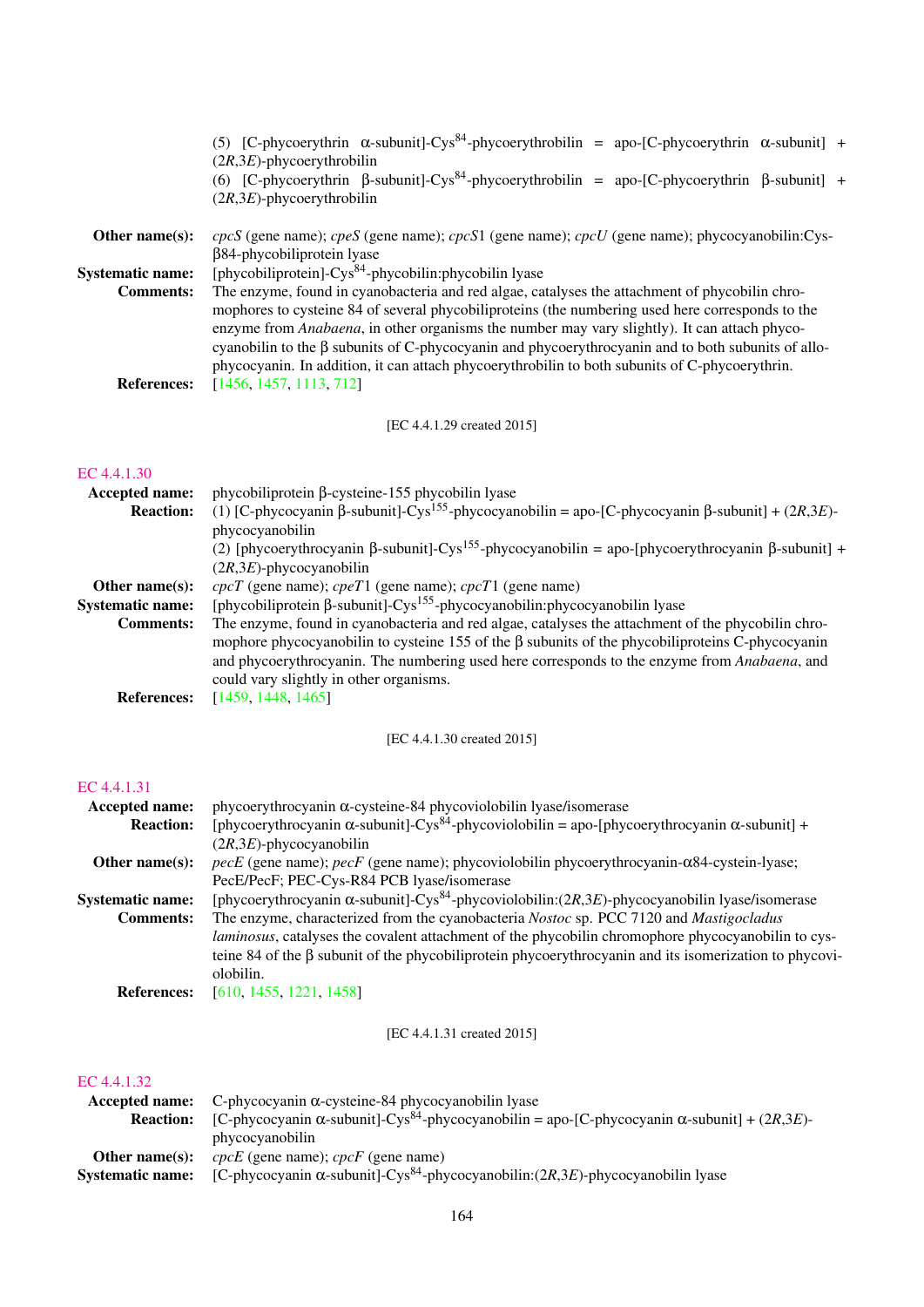| <b>Comments:</b> | The enzyme, characterized from the cyanobacterium <i>Synechococcus elongatus</i> PCC 7942, catalyses      |
|------------------|-----------------------------------------------------------------------------------------------------------|
|                  | the covalent attachment of the phycobilin chromophore phycocyanobilin to cysteine 84 of the $\alpha$ sub- |
|                  | unit of the phycobiliprotein C-phycocyanin.                                                               |
|                  | <b>References:</b> [345, 344, 89]                                                                         |

[EC 4.4.1.32 created 2015]

#### [EC 4.4.1.33](http://www.enzyme-database.org/query.php?ec=4.4.1.33)

| <b>Accepted name:</b>   | R-phycocyanin $\alpha$ -cysteine-84 phycourobilin lyase/isomerase                                                                                                                                                                                                                          |
|-------------------------|--------------------------------------------------------------------------------------------------------------------------------------------------------------------------------------------------------------------------------------------------------------------------------------------|
| <b>Reaction:</b>        | [R-phycocyanin $\alpha$ -subunit]-Cys <sup>84</sup> -phycourobilin = apo-[R-phycocyanin $\alpha$ -subunit] + (2R,3E)-                                                                                                                                                                      |
|                         | phycoerythrobilin                                                                                                                                                                                                                                                                          |
| Other name $(s)$ :      | $rpcG$ (gene name)                                                                                                                                                                                                                                                                         |
| <b>Systematic name:</b> | [R-phycocyanin $\alpha$ -subunit]-Cys <sup>84</sup> -phycourobilin: (2R,3E)-phycoerythrobilin lyase/isomerase                                                                                                                                                                              |
| <b>Comments:</b>        | The enzyme, characterized from the cyanobacterium Synechococcus sp. WH8102, catalyses the co-<br>valent attachment of the phycobilin chromophore phycoerythrobilin to cysteine 84 of the $\alpha$ subunit of<br>the phycobiliprotein R-phycocyanin and its isomerization to phycourobilin. |
| <b>References:</b>      | [100]                                                                                                                                                                                                                                                                                      |

[EC 4.4.1.33 created 2015]

#### [EC 4.4.1.34](http://www.enzyme-database.org/query.php?ec=4.4.1.34)

| <b>Accepted name:</b>   | isoprene-epoxide—glutathione S-transferase                                                                                |  |  |
|-------------------------|---------------------------------------------------------------------------------------------------------------------------|--|--|
| <b>Reaction:</b>        | 2-(glutathion-S-yl)-2-methylbut-3-en-1-ol = $(3R)$ -3,4-epoxy-3-methylbut-1-ene + glutathione                             |  |  |
| Other name $(s)$ :      | <i>isoI</i> (gene name)                                                                                                   |  |  |
| <b>Systematic name:</b> | 2-(glutathion-S-yl)-2-methylbut-3-en-1-ol lyase $[(3R)-3,4-\epsilon p\text{oxy}-3-\text{methylbut-1}-\text{ene forming}]$ |  |  |
| <b>Comments:</b>        | The enzyme, characterized from the bacterium Rhodococcus sp. AD45, is involved in isoprene degra-                         |  |  |
|                         | dation. The enzyme can catalyse the glutathione-dependent ring opening of various epoxides, but                           |  |  |
|                         | the highest activity is with $(3R)$ -3,4-epoxy-3-methylbut-1-ene, which is derived from isoprene by EC                    |  |  |
|                         | 1.14.13.69, alkene monooxygenase.                                                                                         |  |  |
| <b>References:</b>      | [1318, 1317]                                                                                                              |  |  |

[EC 4.4.1.34 created 2016]

# [EC 4.4.1.35](http://www.enzyme-database.org/query.php?ec=4.4.1.35)

| <b>Accepted name:</b>   | $L$ -cystine $\beta$ -lyase                                                                                                                                                                                                                                                                                                                                                                                                                                                                              |  |  |  |
|-------------------------|----------------------------------------------------------------------------------------------------------------------------------------------------------------------------------------------------------------------------------------------------------------------------------------------------------------------------------------------------------------------------------------------------------------------------------------------------------------------------------------------------------|--|--|--|
| <b>Reaction:</b>        | L-cystine + $H_2O = L$ -thiocysteine + pyruvate + NH <sub>3</sub> (overall reaction)                                                                                                                                                                                                                                                                                                                                                                                                                     |  |  |  |
|                         | $(1a)$ L-cystine = L-thiocysteine + 2-aminoprop-2-enoate                                                                                                                                                                                                                                                                                                                                                                                                                                                 |  |  |  |
|                         | $(1b)$ 2-aminoprop-2-enoate = 2-iminopropanoate (spontaneous)                                                                                                                                                                                                                                                                                                                                                                                                                                            |  |  |  |
|                         | (1c) 2-iminopropanoate + $H_2O$ = pyruvate + NH <sub>3</sub> (spontaneous)                                                                                                                                                                                                                                                                                                                                                                                                                               |  |  |  |
| Other name $(s)$ :      | CORI3 (gene name)                                                                                                                                                                                                                                                                                                                                                                                                                                                                                        |  |  |  |
| <b>Systematic name:</b> | L-cystine thiocysteine-lyase (deaminating; pyruvate-forming)                                                                                                                                                                                                                                                                                                                                                                                                                                             |  |  |  |
| <b>Comments:</b>        | A pyridoxal 5'-phosphate protein. The enzyme cleaves a carbon-sulfur bond, releasing L-thiocysteine<br>and an unstable enamine product that tautomerizes to an imine form, which undergoes a hydrolytic<br>deamination to form pyruvate and ammonia. The latter reaction, which can occur spontaneously, can<br>also be catalysed by EC 3.5.99.10, 2-iminobutanoate/2-iminopropanoate deaminase. The enzyme<br>from Brassica oleracea var. italica (broccoli) does not act on cysteine or cystathionine. |  |  |  |
| <b>References:</b>      | [1313, 607]                                                                                                                                                                                                                                                                                                                                                                                                                                                                                              |  |  |  |

[EC 4.4.1.35 created 2017]

#### [EC 4.4.1.36](http://www.enzyme-database.org/query.php?ec=4.4.1.36)

Accepted name: hercynylcysteine *S*-oxide lyase

Reaction: *S*-(hercyn-2-yl)-L-cysteine *S*-oxide + reduced acceptor = ergothioneine + pyruvate + NH<sub>3</sub> + acceptor (overall reaction)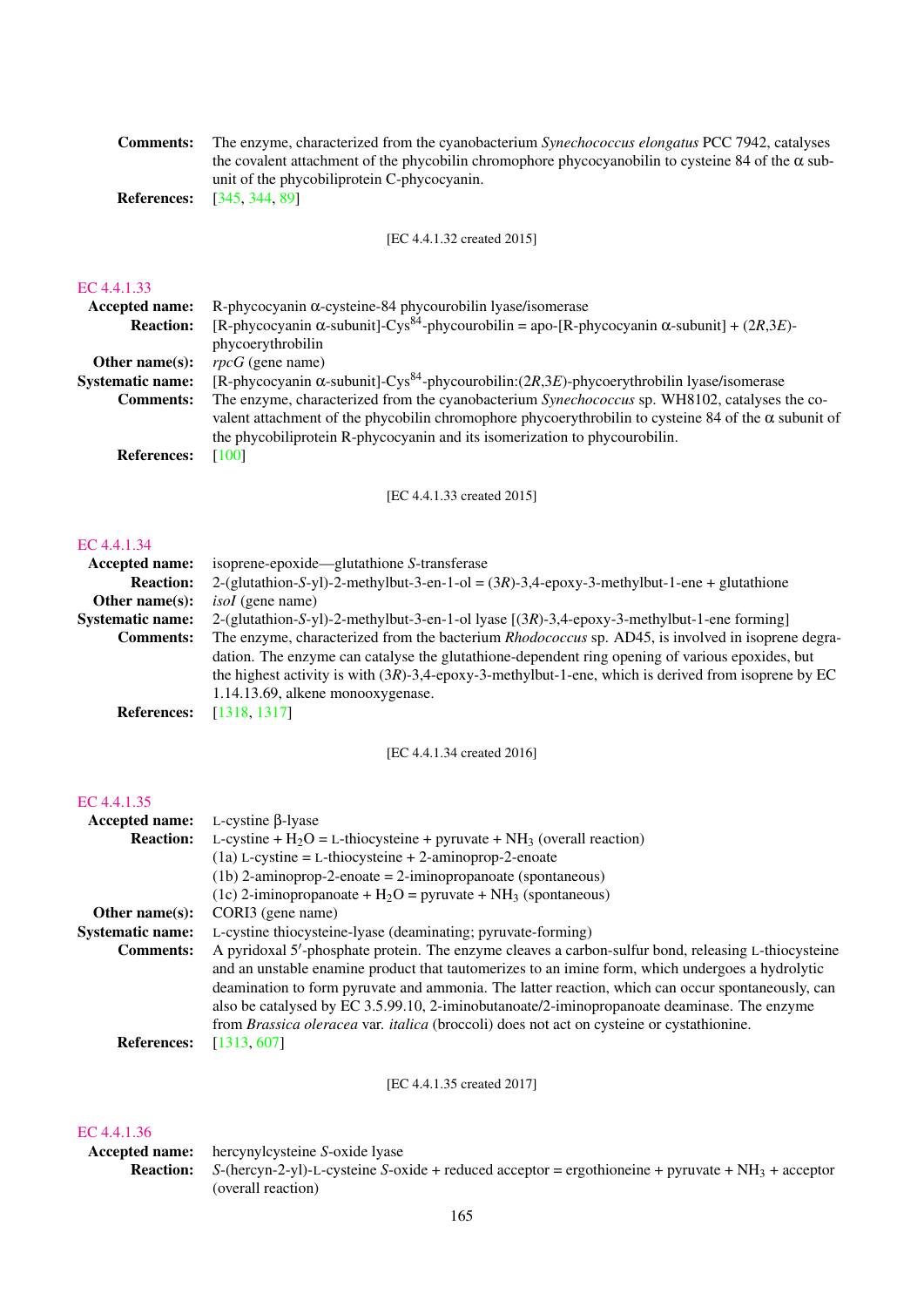|                         | (1a) S-(hercyn-2-yl)-L-cysteine S-oxide + H <sub>2</sub> O = 2-(hydroxysulfanyl)hercynine + pyruvate + NH <sub>3</sub> |  |  |  |
|-------------------------|------------------------------------------------------------------------------------------------------------------------|--|--|--|
|                         | (1b) 2-(hydroxysulfanyl)hercynine + reduced acceptor = ergothioneine + acceptor + $H_2O$ (spontaneous)                 |  |  |  |
| Other name $(s)$ :      | $egtE$ (gene name)                                                                                                     |  |  |  |
| <b>Systematic name:</b> | S-(hercyn-2-yl)-L-cysteine ergothioneine-hydroxysulfanolate-lyase                                                      |  |  |  |
| <b>Comments:</b>        | Contains pyridoxal 5'-phosphate. The enzyme, characterized from the bacterium Mycobacterium                            |  |  |  |
|                         | smegmatis, cayalyses the last step in the pathway of ergothioneine biosynthesis. The enzyme forms                      |  |  |  |
|                         | a 2-(hydroxysulfanyl)hercynine intermediate, which is reduced to ergothioneine non-enzymically by a                    |  |  |  |
|                         | thiol. <i>In vitro</i> , DTT can serve this function.                                                                  |  |  |  |
| <b>References:</b>      | [1157, 1009, 1202]                                                                                                     |  |  |  |

[EC 4.4.1.36 created 2017]

#### [EC 4.4.1.37](http://www.enzyme-database.org/query.php?ec=4.4.1.37)

Accepted name: pyridinium-3,5-bisthiocarboxylic acid mononucleotide synthase **Reaction:** (1)  $[LarE]-L-cvsteine + pvridin-1-ium-3.5-dicarboxplate mononucleotide + ATP = [LarE]$ dehydroalanine + pyridin-1-ium-3-carboxylate-5-thiocarboxylate mononucleotide + AMP + diphosphate (overall reaction) (1a) ATP + pyridin-1-ium-3,5-dicarboxylate mononucleotide = diphosphate + 5-carboxy-1-(5-*O*phospho-β-D-ribofuranosyl)pyridin-1-ium-3-carbonyl adenylate (1b) 5-carboxy-1-(5-*O*-phospho-β-D-ribofuranosyl)pyridin-1-ium-3-carbonyl adenylate + [LarE]- L-cysteine = AMP + [LarE]-*S*-[5-carboxy-1-(5-*O*-phosphono-β-D-ribofuranosyl)pyridin-1-ium-3 carbonyl]-L-cysteine (1c) [LarE]-*S*-[5-carboxy-1-(5-*O*-phosphono-β-D-ribofuranosyl)pyridin-1-ium-3-carbonyl]-L-cysteine = [LarE]-dehydroalanine + pyridin-1-ium-3-carboxylate-5-thiocarboxylate mononucleotide (2) [LarE]-L-cysteine + pyridin-1-ium-3-carboxylate-5-thiocarboxylate mononucleotide + ATP = [LarE]-dehydroalanine + pyridin-1-ium-3,5-bisthiocarboxylate mononucleotide + AMP + diphosphate (overall reaction) (2a) ATP + pyridin-1-ium-3-carboxylate-5-thiocarboxylate mononucleotide = diphosphate + 1-(5-*O*phospho-β-D-ribofuranosyl)-5-(sulfanylcarbonyl)pyridin-1-ium-3-carbonyl adenylate (2b) 1-(5-*O*-phospho-β-D-ribofuranosyl)-5-(sulfanylcarbonyl)pyridin-1-ium-3-carbonyl adenylate + [LarE]-L-cysteine = AMP + [LarE]-*S*-[1-(5-*O*-phosphono-β-D-ribofuranosyl)-5- (sulfanylcarbonyl)pyridin-1-ium-3-carbonyl]-L-cysteine (2c) [LarE]-*S*-[1-(5-*O*-phosphono-β-D-ribofuranosyl)-5-(sulfanylcarbonyl)pyridin-1-ium-3-carbonyl]- L-cysteine = [LarE]-dehydroalanine + pyridin-1-ium-3,5-bisthiocarboxylate mononucleotide Other name(s): LarE; P2CMN sulfurtransferase; pyridinium-3,5-biscarboxylic acid mononucleotide sulfurtransferase; P2TMN synthase Systematic name: [LarE]-*S*-[1-(5-*O*-phosphono-β-D-ribofuranosyl)-5-(sulfanylcarbonyl)pyridin-1-ium-3-carbonyl]-Lcysteine pyridin-1-ium-3,5-dicarbothioate-mononucleotide-lyase (ATP-consuming) Comments: This enzyme, found in *Lactobacillus plantarum*, is involved in the biosynthesis of a nickel-pincer cofactor. The process starts when one enzyme molecule adenylates pyridinium-3,5-dicarboxylate mononucleotide (P2CMN) and covalently binds the adenylated product to an intrinsic cysteine residue. Next, the enzyme cleaves the carbon-sulfur bond, liberating pyridinium-3-carboxylate-5-thiocarboxylate mononucleotide (PCTMN) and leaving a 2-aminoprop-2-enoate (dehydroalanine) residue attached to the protein. Since the cysteine residue is not regenerated *in vivo*, the enzyme is inactivated during the process. A second enzyme molecule then repeats the process with PCTMN, adenylating it and covalently binding it to the same cysteine residue, followed by liberation of pyridinium-3,5-bisthiocarboxylate mononucleotide (P2TMN) and the inactivation of the second enzyme molecule. References: [\[299,](#page-192-5) [300,](#page-192-6) [355\]](#page-195-2)

[EC 4.4.1.37 created 2018]

# EC 4.5 Carbon-halide lyases

This subclass contains a single sub-subclass for enzymes that eliminate chloride (carbon-halide lyases; EC 4.5.1).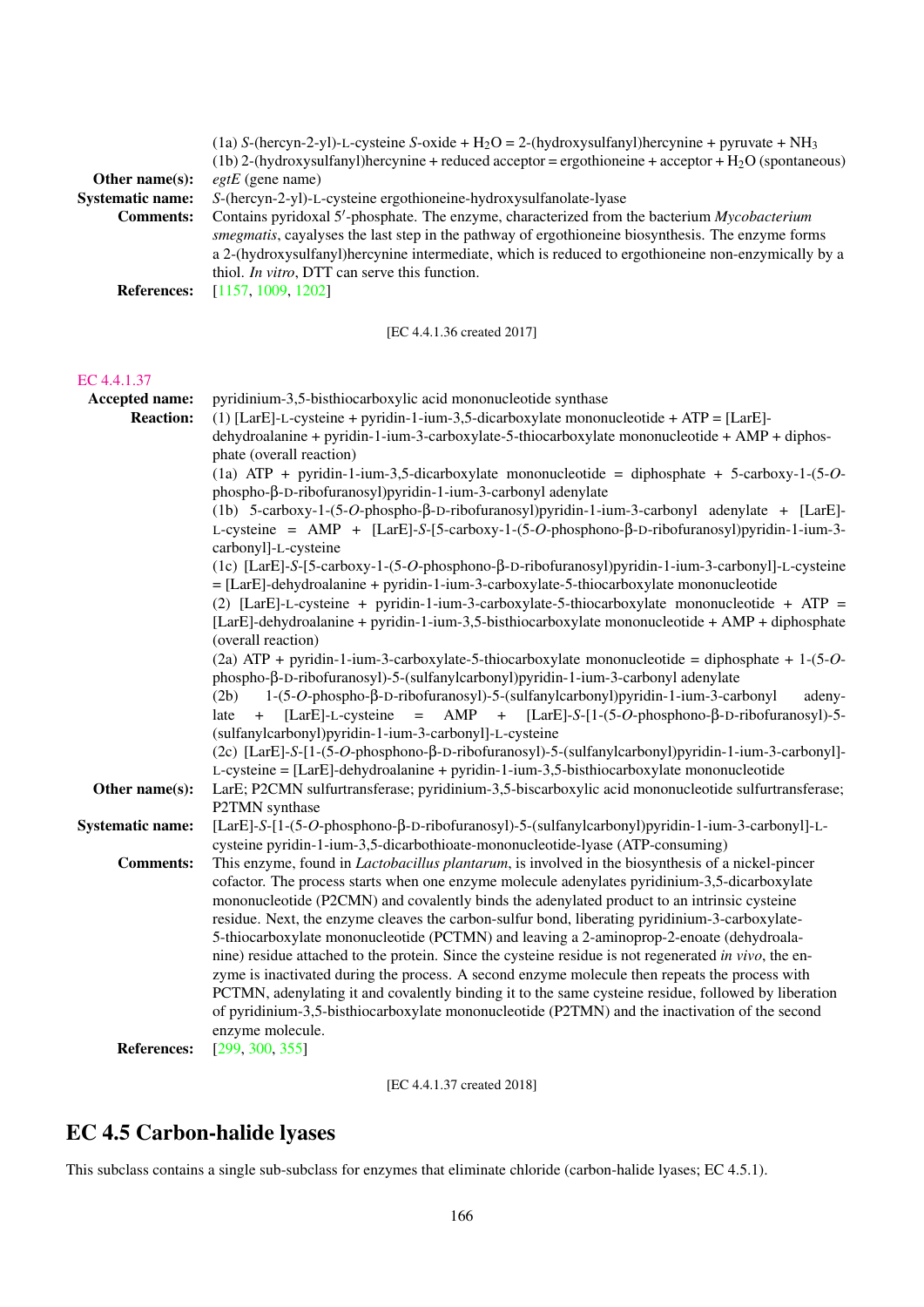# EC 4.5.1 Carbon-halide lyases (only sub-subclass identified to date)

| EU 4.9.1.1              |                                                                                                                |  |  |  |
|-------------------------|----------------------------------------------------------------------------------------------------------------|--|--|--|
| Accepted name:          | DDT-dehydrochlorinase                                                                                          |  |  |  |
| <b>Reaction:</b>        | $1,1,1$ -trichloro-2,2-bis(4-chlorophenyl)ethane = 1,1-dichloro-2,2-bis(4-chlorophenyl)ethylene + chlo-        |  |  |  |
|                         | ride                                                                                                           |  |  |  |
| Other name(s):          | DDT-ase; 1,1,1-trichloro-2,2-bis(4-chlorophenyl)ethane chloride-lyase; DDTase                                  |  |  |  |
| <b>Systematic name:</b> | 1,1,1-trichloro-2,2-bis(4-chlorophenyl)ethane chloride-lyase [1,1-dichloro-2,2-bis(4-                          |  |  |  |
|                         | chlorophenyl)ethylene-forming]                                                                                 |  |  |  |
| <b>References:</b>      | [766, 767, 888]                                                                                                |  |  |  |
|                         |                                                                                                                |  |  |  |
|                         |                                                                                                                |  |  |  |
|                         | [EC 4.5.1.1 created 1961]                                                                                      |  |  |  |
|                         |                                                                                                                |  |  |  |
| EC 4.5.1.2              |                                                                                                                |  |  |  |
| Accepted name:          | 3-chloro-D-alanine dehydrochlorinase                                                                           |  |  |  |
| <b>Reaction:</b>        | 3-chloro-D-alanine + $H_2O$ = pyruvate + chloride + $NH_3$ (overall reaction)                                  |  |  |  |
|                         |                                                                                                                |  |  |  |
|                         | $(1a)$ 3-chloro-D-alanine = chloride + 2-aminoprop-2-enoate                                                    |  |  |  |
|                         | $(1b)$ 2-aminoprop-2-enoate = 2-iminopropanoate (spontaneous)                                                  |  |  |  |
|                         | (1c) 2-iminopropanoate + $H_2O$ = pyruvate + NH <sub>3</sub> (spontaneous)                                     |  |  |  |
| Other name(s):          | $\beta$ -chloro-D-alanine dehydrochlorinase; 3-chloro-D-alanine chloride-lyase (deaminating)                   |  |  |  |
| <b>Systematic name:</b> | 3-chloro-D-alanine chloride-lyase (deaminating; pyruvate-forming)                                              |  |  |  |
| <b>Comments:</b>        | A pyridoxal-phosphate protein. The enzyme cleaves a carbon-chlorine bond, releasing a chloride and             |  |  |  |
|                         | an unstable enamine product that tautomerizes to an imine form, which undergoes a hydrolytic deam-             |  |  |  |
|                         | ination to form pyruvate and ammonia. The latter reaction, which can occur spontaneously, can also             |  |  |  |
|                         | be catalysed by EC 3.5.99.10, 2-iminobutanoate/2-iminopropanoate deaminase. The enzyme's activ-                |  |  |  |
|                         |                                                                                                                |  |  |  |
|                         | ity can also result in $\beta$ -replacement reactions, e.g. in the presence of hydrogen sulfide it can convert |  |  |  |
|                         | 3-chloro-D-alanine into D-cysteine and chloride.                                                               |  |  |  |
| <b>References:</b>      | [913, 1392]                                                                                                    |  |  |  |
|                         |                                                                                                                |  |  |  |
|                         | [EC 4.5.1.2 created 1984]                                                                                      |  |  |  |
|                         |                                                                                                                |  |  |  |
|                         |                                                                                                                |  |  |  |
| EC 4.5.1.3              |                                                                                                                |  |  |  |
| Accepted name:          | dichloromethane dehalogenase                                                                                   |  |  |  |
| <b>Reaction:</b>        | dichloromethane + $H_2O$ = formaldehyde + 2 chloride                                                           |  |  |  |
| Other name(s):          | dichloromethane chloride-lyase (chloride-hydrolysing)                                                          |  |  |  |
| <b>Systematic name:</b> | dichloromethane chloride-lyase (adding H <sub>2</sub> O; chloride-hydrolysing; formaldehyde-forming)           |  |  |  |
| <b>Comments:</b>        | Requires glutathione.                                                                                          |  |  |  |
| <b>References:</b>      | $[673]$                                                                                                        |  |  |  |
|                         |                                                                                                                |  |  |  |
|                         | [EC 4.5.1.3 created 1989]                                                                                      |  |  |  |
|                         |                                                                                                                |  |  |  |
|                         |                                                                                                                |  |  |  |
| EC 4.5.1.4              |                                                                                                                |  |  |  |
| Accepted name:          | L-2-amino-4-chloropent-4-enoate dehydrochlorinase                                                              |  |  |  |
| <b>Reaction:</b>        | L-2-amino-4-chloropent-4-enoate + $H_2O = 2$ -oxopent-4-enoate + chloride + NH <sub>3</sub>                    |  |  |  |
| Other name(s):          | L-2-amino-4-chloro-4-pentenoate dehalogenase; L-2-amino-4-chloropent-4-enoate chloride-lyase                   |  |  |  |
|                         |                                                                                                                |  |  |  |
|                         | (deaminating); L-2-amino-4-chloropent-4-enoate chloride-lyase (adding H <sub>2</sub> O; deaminating; 2-        |  |  |  |
|                         | oxopent-4-enoate-forming)                                                                                      |  |  |  |
| <b>Systematic name:</b> | L-2-amino-4-chloropent-4-enoate chloride-lyase (adding water; deaminating; 2-oxopent-4-enoate-                 |  |  |  |
|                         | forming)                                                                                                       |  |  |  |
| <b>References:</b>      | $[892]$                                                                                                        |  |  |  |
|                         |                                                                                                                |  |  |  |
|                         | [EC 4.5.1.4 created 1990]                                                                                      |  |  |  |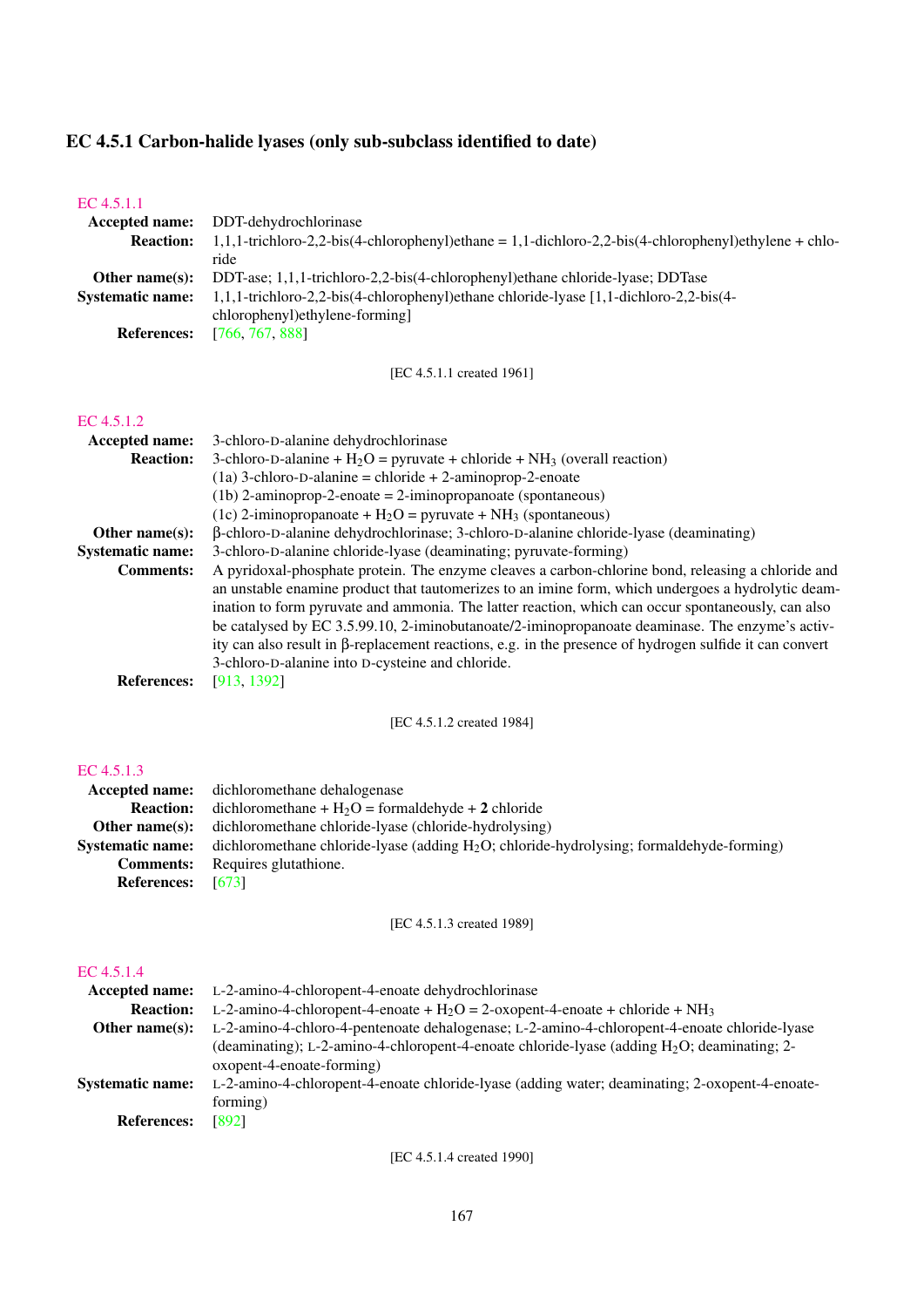| EC $4.5.1.5$             |                                                                                                                      |
|--------------------------|----------------------------------------------------------------------------------------------------------------------|
|                          | <b>Accepted name:</b> S-carboxymethylcysteine synthase                                                               |
|                          | <b>Reaction:</b> 3-chloro-L-alanine + thioglycolate = $S$ -carboxymethyl-L-cysteine + chloride                       |
|                          | <b>Other name(s):</b> S-carboxymethyl-L-cysteine synthase                                                            |
|                          | <b>Systematic name:</b> 3-chloro-L-alanine chloride-lyase (adding thioglycolate; S-carboxymethyl-L-cysteine-forming) |
|                          | <b>Comments:</b> A pyridoxal-phosphate protein.                                                                      |
| <b>References:</b> [701] |                                                                                                                      |
|                          |                                                                                                                      |

[EC 4.5.1.5 created 1992]

# EC 4.6 Phosphorus-oxygen lyases

This subclass contains a single sub-subclass (phosphorus-oxygenase lyases; EC 4.6.1). The so-called 'nucleotidyl-cyclases' are included here, on the grounds that diphosphate is eliminated from the nucleoside triphosphate.

# EC 4.6.1 Phosphorus-oxygen lyases (only sub-subclass identified to date)

| EC 4.6.1.1              |                                                                                                                      |
|-------------------------|----------------------------------------------------------------------------------------------------------------------|
| <b>Accepted name:</b>   | adenylate cyclase                                                                                                    |
| <b>Reaction:</b>        | $ATP = 3', 5'$ -cyclic $AMP + diphosphate$                                                                           |
| Other name $(s)$ :      | adenylylcyclase; adenyl cyclase; 3',5'-cyclic AMP synthetase; ATP diphosphate-lyase (cyclizing)                      |
| <b>Systematic name:</b> | ATP diphosphate-lyase (cyclizing; 3',5'-cyclic-AMP-forming)                                                          |
| <b>Comments:</b>        | Also acts on dATP to form $3'$ , $5'$ -cyclic dAMP. Requires pyruvate. Activated by NAD <sup>+</sup> in the presence |
|                         | of EC 2.4.2.31 NAD(P) <sup>+</sup> —arginine ADP-ribosyltransferase.                                                 |
| <b>References:</b>      | [517]                                                                                                                |

[EC 4.6.1.1 created 1972]

# [EC 4.6.1.2](http://www.enzyme-database.org/query.php?ec=4.6.1.2)

|                               | <b>Accepted name:</b> guanylate cyclase                                                   |
|-------------------------------|-------------------------------------------------------------------------------------------|
| <b>Reaction:</b>              | $GTP = 3', 5'$ -cyclic $GMP + diphosphate$                                                |
|                               | <b>Other name(s):</b> guanylyl cyclase; guanyl cyclase; GTP diphosphate-lyase (cyclizing) |
|                               | Systematic name: GTP diphosphate-lyase (cyclizing; 3',5'-cyclic-GMP-forming)              |
| <b>Comments:</b>              | Also acts on ITP and dGTP.                                                                |
| <b>References:</b> [398, 480] |                                                                                           |

[EC 4.6.1.2 created 1972]

| 14.6.1.3 |  | Transferred entry. 3-dehydroauinate synthase. Now EC 4.2.3.4. 3-dehydroauinate synthase l |  |  |
|----------|--|-------------------------------------------------------------------------------------------|--|--|
|          |  |                                                                                           |  |  |

[EC 4.6.1.3 created 1978, deleted 2000]

| 14.6.1.4 |  | Transferred entry. chorismate synthase. Now EC 4.2.3.5, chorismate synthase] |
|----------|--|------------------------------------------------------------------------------|
|          |  |                                                                              |

[EC 4.6.1.4 created 1978, modified 1983, deleted 2000]

*[4.6.1.5 Transferred entry. pentalenene synthase. Now EC 4.2.3.7, pentalenene synthase]*

[EC 4.6.1.5 created 1989, deleted 2000]

|                               | <b>Accepted name:</b> cytidylate cyclase                                                                               |
|-------------------------------|------------------------------------------------------------------------------------------------------------------------|
|                               | <b>Reaction:</b> $CTP = 3', 5'$ -cyclic $CMP + diphosphate$                                                            |
|                               | <b>Other name(s):</b> 3',5'-cyclic-CMP synthase; cytidylyl cyclase; cytidyl cyclase; CTP diphosphate-lyase (cyclizing) |
|                               | <b>Systematic name:</b> CTP diphosphate-lyase (cyclizing; $3^{\prime}$ , $5^{\prime}$ -cyclic-CMP-forming)             |
| <b>References:</b> [191, 931] | 168                                                                                                                    |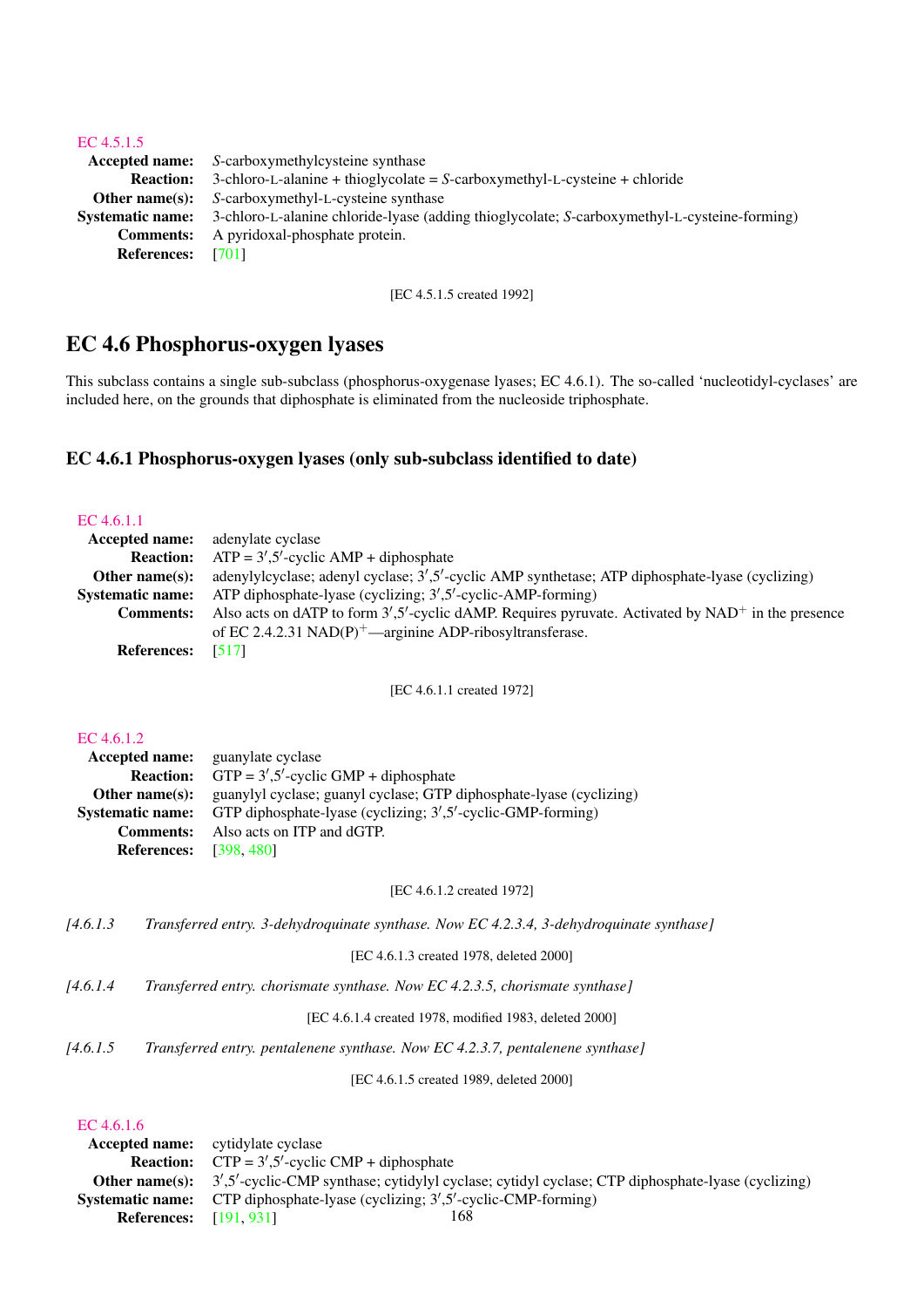|            | [EC 4.6.1.6 created 1989]                                                                                     |
|------------|---------------------------------------------------------------------------------------------------------------|
| [4.6.1.7]  | Transferred entry. casbene synthase. Now EC 4.2.3.8, casbene synthase]                                        |
|            | [EC 4.6.1.7 created 1989, deleted 2000]                                                                       |
| [4.6.1.8]  | Transferred entry. (-)-endo-fenchol synthase. Now EC 4.2.3.10, (-)-endo-fenchol synthase]                     |
|            | [EC 4.6.1.8 created 1992, deleted 2000]                                                                       |
| [4.6.1.9]  | Transferred entry. sabinene-hydrate synthase. Now EC 4.2.3.11, sabinene-hydrate synthase]                     |
|            | [EC 4.6.1.9 created 1992, deleted 2000]                                                                       |
| [4.6.1.10] | Transferred entry. 6-pyruvoyltetrahydropterin synthase. Now EC 4.2.3.12, 6-pyruvoyltetrahydropterin synthase] |
|            | [EC 4.6.1.10 created 1999, deleted 2000]                                                                      |
| [4.6.1.11] | Transferred entry. (+)- $\delta$ -cadinene synthase. Now EC 4.2.3.13, (+)- $\delta$ -cadinene synthase]       |
|            | [EC 4.6.1.11 created 1999, deleted 2000]                                                                      |

[EC 4.6.1.12](http://www.enzyme-database.org/query.php?ec=4.6.1.12)

| Accepted name:          | 2-C-methyl-D-erythritol 2,4-cyclodiphosphate synthase                                                            |
|-------------------------|------------------------------------------------------------------------------------------------------------------|
| <b>Reaction:</b>        | 2-phospho-4-(cytidine 5'-diphospho)-2-C-methyl-D-erythritol = 2-C-methyl-D-erythritol 2,4-                       |
|                         | $cyclodiphosphate + CMP$                                                                                         |
| Other name $(s)$ :      | MECDP-synthase; 2-phospho-4-(cytidine 5'-diphospho)-2-C-methyl-D-erythritol CMP-lyase (cycliz-                   |
|                         | ing)                                                                                                             |
| <b>Systematic name:</b> | 2-phospho-4-(cytidine 5'-diphospho)-2-C-methyl-D-erythritol CMP-lyase (cyclizing; 2-C-methyl-D-                  |
|                         | erythritol 2,4-cyclodiphosphate-forming)                                                                         |
| <b>Comments:</b>        | The enzyme from <i>Escherichia coli</i> requires $Mg^{2+}$ or $Mn^{2+}$ . Forms part of an alternative nonmeval- |
|                         | onate pathway for terpenoid biosynthesis (for diagram, click here).                                              |
| <b>References:</b>      | [508, 1252]                                                                                                      |

[EC 4.6.1.12 created 2001]

# [EC 4.6.1.13](http://www.enzyme-database.org/query.php?ec=4.6.1.13)

| Accepted name:          | phosphatidylinositol diacylglycerol-lyase                                                                |
|-------------------------|----------------------------------------------------------------------------------------------------------|
| <b>Reaction:</b>        | 1-phosphatidyl-1D-myo-inositol = 1D-myo-inositol 1,2-cyclic phosphate + 1,2-diacyl-sn-glycerol           |
| Other name $(s)$ :      | monophosphatidylinositol phosphodiesterase; phosphatidylinositol phospholipase C; 1-                     |
|                         | phosphatidylinositol phosphodiesterase; 1-phosphatidyl-D-myo-inositol inositolphosphohydro-              |
|                         | lase (cyclic-phosphate-forming); 1-phosphatidyl-1D-myo-inositol diacylglycerol-lyase (1,2-cyclic-        |
|                         | phosphate-forming)                                                                                       |
| <b>Systematic name:</b> | 1-phosphatidyl-1D-myo-inositol 1,2-diacyl-sn-glycerol-lyase (1D-myo-inositol-1,2-cyclic-phosphate-       |
|                         | forming)                                                                                                 |
| <b>Comments:</b>        | This enzyme is bacterial. Activity is also found in animals, but this activity is due to the presence of |
|                         | EC 3.1.4.11, phosphoinositide phospholipase C.                                                           |
| <b>References:</b>      | [19, 380, 562, 871, 787, 501]                                                                            |
|                         | [EC 4.6.1.13 created 1972 as EC 3.1.4.10, modified 1976, transferred 2002 to EC 4.6.1.13]                |

| <b>Accepted name:</b> glycosylphosphatidylinositol diacylglycerol-lyase                                                            |
|------------------------------------------------------------------------------------------------------------------------------------|
| <b>Reaction:</b> 6-( $\alpha$ -D-glucosaminyl)-1-phosphatidyl-1D-myo-inositol = 6-( $\alpha$ -D-glucosaminyl)-1D-myo-inositol 1,2- |
| cyclic phosphate $+1,2$ -diacyl-sn-glycerol                                                                                        |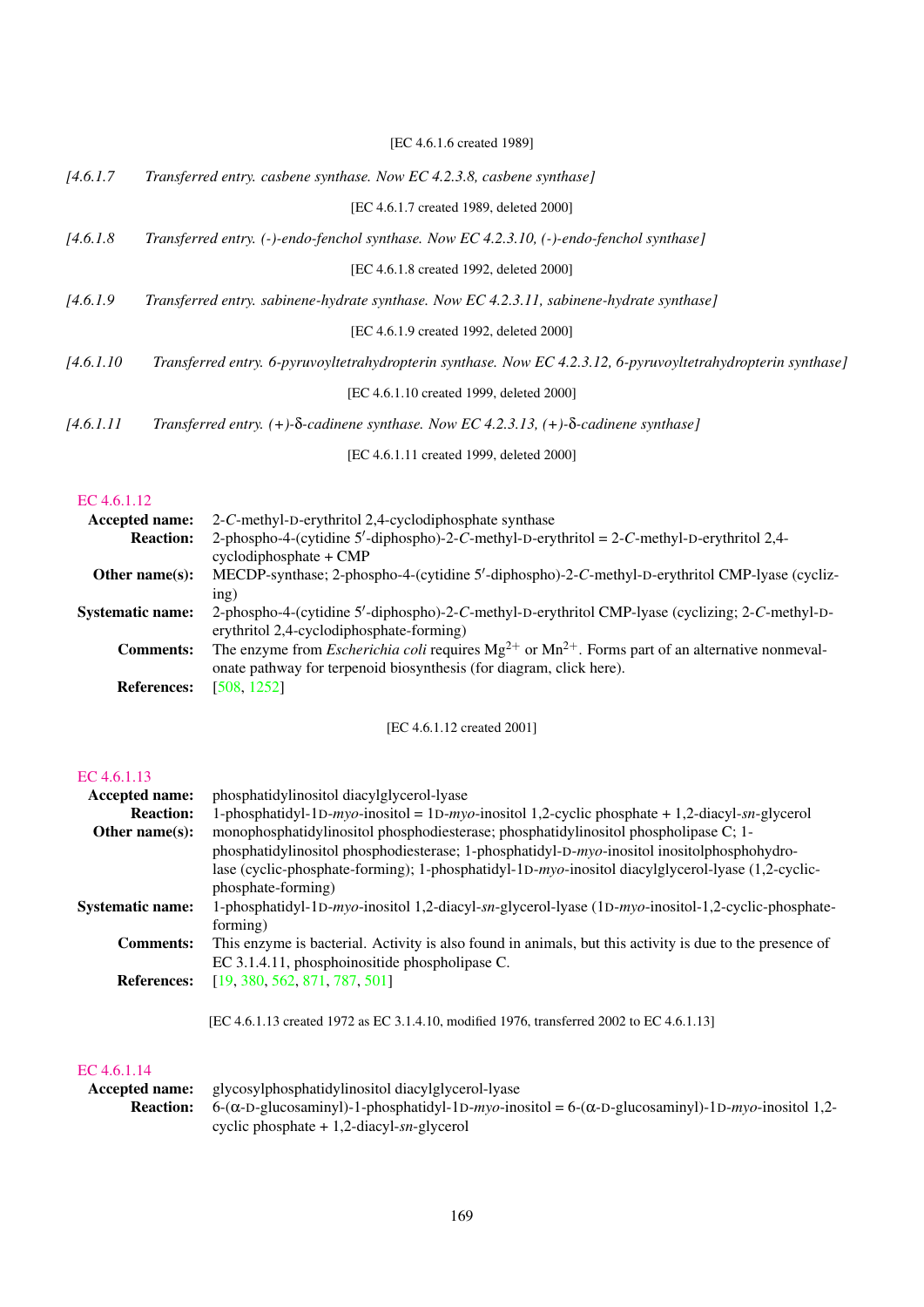| Other name $(s)$ :      | (glycosyl)phosphatidylinositol-specific phospholipase C; GPI-PLC; GPI-specific phos-                                  |
|-------------------------|-----------------------------------------------------------------------------------------------------------------------|
|                         | pholipase C; VSG-lipase; glycosyl inositol phospholipid anchor-hydrolyzing enzyme;                                    |
|                         | glycosylphosphatidylinositol-phospholipase C; glycosylphosphatidylinositol-specific phospholipase                     |
|                         | C; variant-surface-glycoprotein phospholipase C; 6-( $\alpha$ -D-glucosaminyl)-1-phosphatidyl-1D-myo-                 |
|                         | inositol diacylglycerol-lyase (1,2-cyclic-phosphate-forming)                                                          |
| <b>Systematic name:</b> | $6-(\alpha - D - glucosaminyl) - 1 - phosphatidyl - 1D - myo-inositol$ 1,2-diacyl-sn-glycerol-lyase [6-( $\alpha$ -D- |
|                         | glucosaminyl)-1D-myo-inositol 1,2-cyclic phosphate-forming]                                                           |
| <b>Comments:</b>        | This enzyme is also active when O-4 of the glucosamine is substituted by carrying the oligosaccharide                 |
|                         | that can link a protein to the structure. It therefore cleaves proteins from the lipid part of the glyco-             |
|                         | sylphostphatidylinositol (GPI) anchors. In some cases, the long-chain acyl group at the $sn-1$ position               |
|                         | of glycerol is replaced by an alkyl or alk-1-enyl group. In other cases, the diacylglycerol is replaced               |
|                         | by ceramide (see Lip-1.4 and Lip-1.5 for definition). The only characterized enzyme with this speci-                  |
|                         | ficity is from <i>Trypanosoma brucei</i> , where the acyl groups are myristoyl, but the function of the try-          |
|                         | panosome enzyme is unknown. Substitution on O-2 of the inositol blocks action of this enzyme. It is                   |
|                         | not identical with EC 3.1.4.50, glycosylphosphatidylinositol phospholipase D.                                         |
| <b>References:</b>      | [506, 184, 39]                                                                                                        |
|                         |                                                                                                                       |
|                         |                                                                                                                       |

[EC 4.6.1.14 created 1989 as EC 3.1.4.47, transferred 2002 to EC 4.6.1.14]

#### [EC 4.6.1.15](http://www.enzyme-database.org/query.php?ec=4.6.1.15)

| <b>Accepted name:</b>   | FAD-AMP lyase (cyclizing)                                                                                      |
|-------------------------|----------------------------------------------------------------------------------------------------------------|
| <b>Reaction:</b>        | $FAD = AMP + riboflavin cyclic-4', 5'-phosphate$                                                               |
| Other name $(s)$ :      | FMN cyclase; FAD AMP-lyase (cyclic-FMN-forming)                                                                |
| <b>Systematic name:</b> | FAD AMP-lyase (riboflavin-cyclic-4',5'-phosphate-forming)                                                      |
| <b>Comments:</b>        | Requires $Mn^{2+}$ or $Co^{2+}$ . While FAD was the best substrate tested [159], the enzyme also splits ri-    |
|                         | bonucleoside diphosphate-X compounds in which X is an acyclic or cyclic monosaccharide or deriva-              |
|                         | tive bearing an X-OH group that is able to attack internally the proximal phosphorus with the geom-            |
|                         | etry necessary to form a $P=X$ product; either a five-atom monocyclic phosphodiester or a <i>cis</i> -bicyclic |
|                         | phosphodiester-pyranose fusion. The reaction is strongly inhibited by ADP or ATP but is unaffected             |
|                         | by the presence of the product, cFMN.                                                                          |
| <b>References:</b>      | [374, 159]                                                                                                     |
|                         |                                                                                                                |

[EC 4.6.1.15 created 2002]

# [EC 4.6.1.16](http://www.enzyme-database.org/query.php?ec=4.6.1.16)

|                         | <b>Accepted name:</b> tRNA-intron lyase                                                                  |
|-------------------------|----------------------------------------------------------------------------------------------------------|
| <b>Reaction:</b>        | pretRNA = $a$ 3'-half-tRNA molecule with $a$ 5'-OH end + $a$ 5'-half-tRNA molecule with $a$ 2',3'-cyclic |
|                         | phosphate end + an intron with a $2^7,3^7$ -cyclic phosphate and a 5'-hydroxyl terminus                  |
| Other name $(s)$ :      | transfer ribonucleate intron endoribonuclease; tRNA splicing endonuclease; splicing endonuclease;        |
|                         | tRNATRPintron endonuclease; transfer splicing endonuclease                                               |
| <b>Systematic name:</b> | pretRNA lyase (intron-removing; cyclic-2',3'-phosphate-forming)                                          |
| <b>Comments:</b>        | The enzyme catalyses the final stage in the maturation of tRNA molecules.                                |
| <b>References:</b>      | [46, 984, 1273, 1274]                                                                                    |

[EC 4.6.1.16 created 1992 as EC 3.1.27.9, transferred 2014 to EC 4.6.1.16]

| Accepted name:          | cyclic pyranopterin monophosphate synthase                                                             |
|-------------------------|--------------------------------------------------------------------------------------------------------|
| <b>Reaction:</b>        | $(8S)-3', 8$ -cyclo-7,8-dihydroguanosine 5'-triphosphate = cyclic pyranopterin phosphate + diphosphate |
| Other name $(s)$ :      | $MOCS1B$ (gene name); <i>moaC</i> (gene name); cnx3 (gene name)                                        |
| <b>Systematic name:</b> | (8S)-3',8-cyclo-7,8-dihydroguanosine 5'-triphosphate lyase (cyclic pyranopterin phosphate-forming)     |
| <b>Comments:</b>        | The enzyme catalyses an early step in the biosynthesis of the molybdenum cofactor (MoCo). In bac-      |
|                         | teria and plants the reaction is catalysed by MoaC and Cnx3, respectively. In mammals the reaction     |
|                         | is catalysed by the MOCS1B domain of the bifuctional MOCS1 protein, which also catalyses EC            |
|                         | 4.1.99.22, GTP 3',8-cyclase.                                                                           |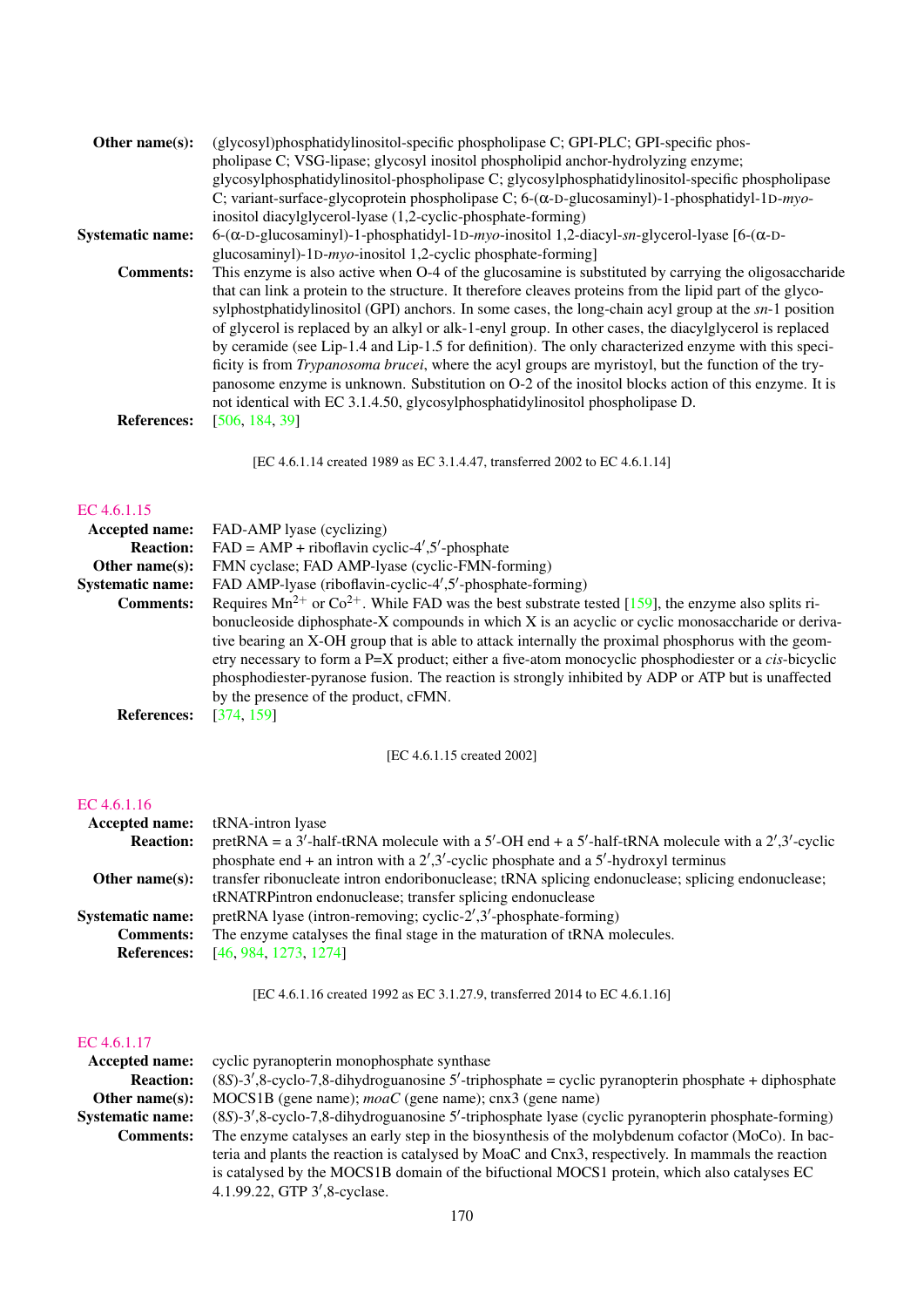# References: [\[1069,](#page-232-2) [1381,](#page-248-0) [539\]](#page-205-0)

[EC 4.6.1.17 created 2011 as EC 4.1.99.18, part transferred 2016 to EC 4.6.1.17]

# [EC 4.6.1.18](http://www.enzyme-database.org/query.php?ec=4.6.1.18)

| Accepted name:          | pancreatic ribonuclease                                                                                                  |  |
|-------------------------|--------------------------------------------------------------------------------------------------------------------------|--|
| <b>Reaction:</b>        | (1) an [RNA] containing cytidine + $H_2O =$ an [RNA]-3'-cytidine-3'-phosphate + a 5'-hydroxy-                            |  |
|                         | ribonucleotide-3'-[RNA] (overall reaction)                                                                               |  |
|                         | (1a) an [RNA] containing cytidine = an [RNA]-3'-cytidine-2',3'-cyclophosphate + a 5'-hydroxy-                            |  |
|                         | ribonucleotide-3'-[RNA]                                                                                                  |  |
|                         | (1b) an [RNA]-3'-cytidine-2',3'-cyclophosphate + $H_2O =$ an [RNA]-3'-cytidine-3'-phosphate                              |  |
|                         | (2) an [RNA] containing uridine + $H_2O =$ an [RNA]-3'-uridine-3'-phosphate + a 5'-hydroxy-                              |  |
|                         | ribonucleotide-3'-[RNA]                                                                                                  |  |
|                         | (2a) an [RNA] containing uridine = an [RNA]-3'-uridine-2',3'-cyclophosphate + a 5'-hydroxy-                              |  |
|                         | ribonucleotide- $3'$ -[RNA]                                                                                              |  |
|                         | (2b) an [RNA]-3'-uridine-2',3'-cyclophosphate + $H_2O =$ an [RNA]-3'-uridine-3'-phosphate                                |  |
| Other name(s):          | RNase; RNase I; RNase A; pancreatic RNase; ribonuclease I; endoribonuclease I; ribonucleic phos-                         |  |
|                         | phatase; alkaline ribonuclease; ribonuclease; gene S glycoproteins; Ceratitis capitata alkaline ribonu-                  |  |
|                         | clease; SLSG glycoproteins; gene S locus-specific glycoproteins; S-genotype-asssocd. glycoproteins;                      |  |
|                         | ribonucleate 3'-pyrimidino-oligonucleotidohydrolase                                                                      |  |
| <b>Systematic name:</b> | RNA lyase ([RNA]-3'-cytidine/uridine-3'-phosphate and 5'-hydroxy-ribonucleotide-3'-[RNA] produc-                         |  |
|                         | ing)                                                                                                                     |  |
| <b>Comments:</b>        | Specifically cleaves at the 3'-side of pyrimidine (uracil or cytosine) phosphate bonds in RNA. The re-                   |  |
|                         | action takes place in two steps, with the $2^{\prime},3^{\prime}$ -cyclic phosphodiester intermediates released from the |  |
|                         | enzyme at the completion of the first step. Hydrolysis of these cyclic compounds occurs at a much                        |  |
|                         | slower rate through a reversal of the first step, in which the -OH group of water substitutes for the                    |  |
|                         | 2'-OH group of the ribose used in the first step, and does not take place until essentially all the suscep-              |  |
|                         | tible 3',5'-phosphodiester bonds have been cyclised. The enzyme can act as an endo- or exo ribonu-                       |  |
|                         | clease.                                                                                                                  |  |
| <b>References:</b>      | [190, 78, 181, 259, 786]                                                                                                 |  |

[EC 4.6.1.18 created 1972 as EC 3.1.4.22, transferred 1978 to EC 3.1.27.5, modified 1981, transferred 2018 to EC 4.6.1.18]

| Accepted name:          | ribonuclease $T_2$                                                                                                    |  |  |  |
|-------------------------|-----------------------------------------------------------------------------------------------------------------------|--|--|--|
| <b>Reaction:</b>        | $RNA + H2O = an [RNA fragment]-3'-nucleoside-3'-phosphate + a 5'-hydroxy-ribonucleotide-3'-$                          |  |  |  |
|                         | [RNA fragment] (overall reaction)                                                                                     |  |  |  |
|                         | (1a) RNA = an [RNA fragment]-3'-nucleoside-2',3'-cyclophosphate + a 5'-hydroxy-ribonucleotide-3'-                     |  |  |  |
|                         | [RNA fragment]                                                                                                        |  |  |  |
|                         | (1b) an [RNA fragment]-3'-nucleoside-2',3'-cyclophosphate + $H_2O =$ an [RNA fragment]-3'-                            |  |  |  |
|                         | nucleoside-3'-phosphate                                                                                               |  |  |  |
| Other name $(s)$ :      | ribonuclease II; base-non-specific ribonuclease; nonbase-specific RNase; RNase (non-base specific);                   |  |  |  |
|                         | non-base specific ribonuclease; nonspecific RNase; RNase Ms; RNase M; RNase II; Escherichia coli                      |  |  |  |
|                         | ribonuclease II; ribonucleate nucleotido-2'-transferase (cyclizing); acid ribonuclease; RNAase CL;                    |  |  |  |
|                         | <i>Escherichia coli ribonuclease I' ribonuclease PP2; ribonuclease N<sub>2</sub>; ribonuclease M; acid RNase; ri-</i> |  |  |  |
|                         | bonnuclease (non-base specific); ribonuclease (non-base specific); RNase $T_2$ ; ribonuclease PP3; ri-                |  |  |  |
|                         | bonucleate 3'-oligonucleotide hydrolase; ribonuclease U <sub>4</sub>                                                  |  |  |  |
| <b>Systematic name:</b> | [RNA] 5'-hydroxy-ribonucleotide-3'-[RNA fragment]-lyase (cyclicizing; [RNA fragment]-3'-                              |  |  |  |
|                         | nucleoside- $2', 3'$ -cyclophosphate-forming and hydrolysing)                                                         |  |  |  |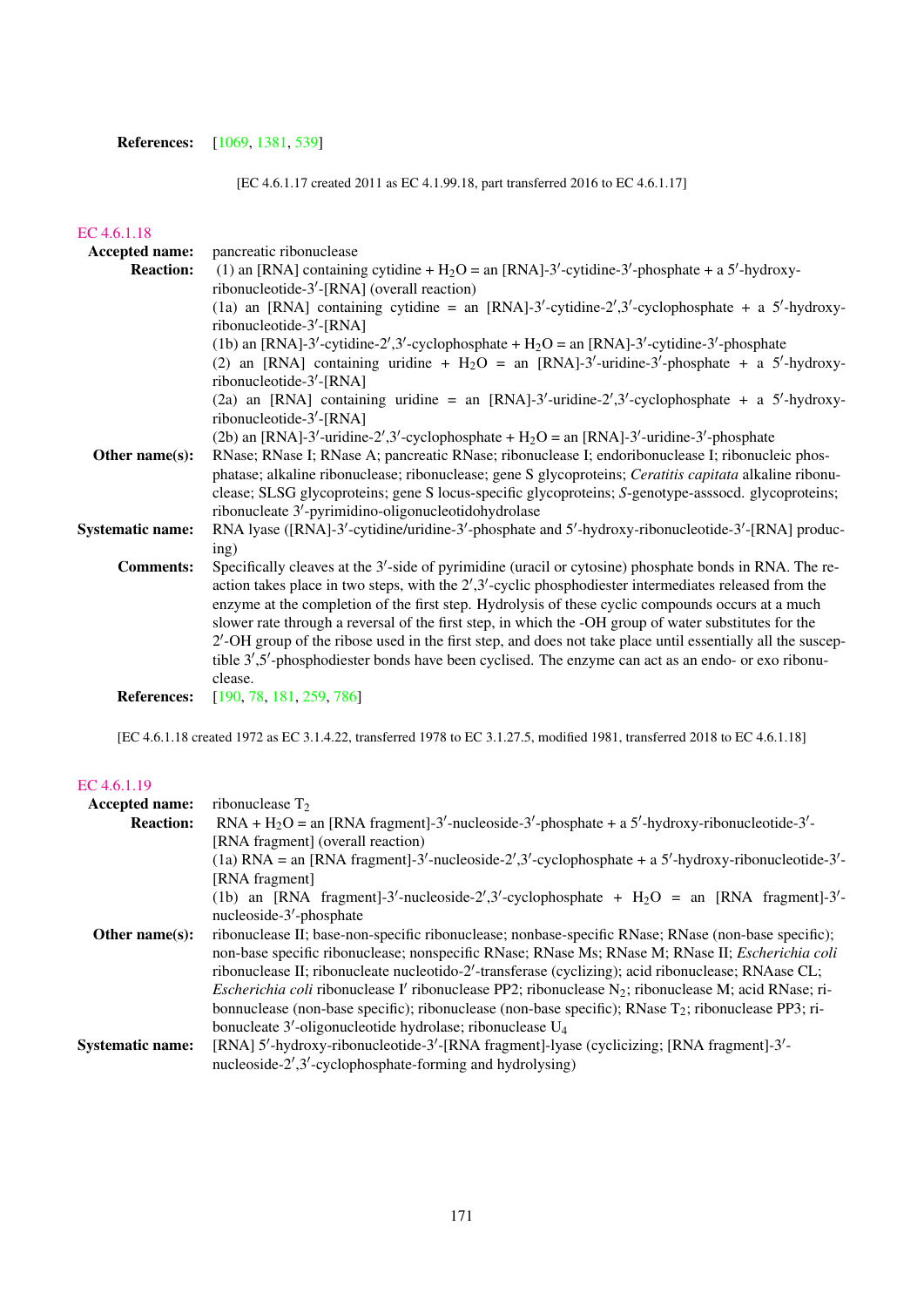Comments: A widely distributed family of related enzymes found in protozoans, plants, bacteria, animals and viruses that cleave ssRNA 3'-phosphate group with little base specificity. The enzyme catalyses a two-stage endonucleolytic cleavage. The first reaction produces 5'-hydroxy-phosphooligonucletides and 3'-phosphooligonucleotides ending with a 2',3'-cyclic phosphodiester, which are released from the enzyme. The enzyme then hydrolyses the cyclic products in a second reaction that takes place only when all the susceptible 3',5'-phosphodiester bonds have been cyclised. The second reaction is a reversal of the first reaction using the hydroxyl group of water instead of the 5'-hydroxyl group of ribose. The overall process is that of a phosphorus-oxygen lyase followed by hydrolysis to form the 3 0 -nucleotides.

References: [\[399,](#page-197-4) [503,](#page-203-6) [1060,](#page-232-3) [1305,](#page-244-3) [560,](#page-206-5) [793\]](#page-218-4)

[EC 4.6.1.19 created 1972 as EC 3.1.4.23, transferred 1978 to EC 3.1.27.1, modified 1981, transferred 2018 to EC 4.6.1.19]

| Accepted name:          | ribonuclease $U_2$                                                                                                                        |
|-------------------------|-------------------------------------------------------------------------------------------------------------------------------------------|
| <b>Reaction:</b>        | (1) [RNA] containing adenosine + $H_2O =$ an [RNA fragment]-3'-adenosine-3'-phosphate + a 5'-                                             |
|                         | hydroxy-ribonucleotide-3'-[RNA fragment] (overall reaction)                                                                               |
|                         | (1a) [RNA] containing adenosine = an [RNA fragment]-3'-adenosine-2',3'-cyclophosphate + a $5'$ -                                          |
|                         | hydroxy-ribonucleotide-3'-[RNA fragment]                                                                                                  |
|                         | (1b) an [RNA fragment]-3'-adenosine-2',3'-cyclophosphate + $H_2O =$ an [RNA fragment]-3'-adenosine                                        |
|                         | $-3'$ -phosphate                                                                                                                          |
|                         | (2) [RNA] containing guanosine + H <sub>2</sub> O = an [RNA fragment]-3'-guanosine-3'-phosphate + a 5'-                                   |
|                         | hydroxy-ribonucleotide-3'-[RNA fragment] (overall reaction)                                                                               |
|                         | (2a) [RNA] containing guanosine = an [RNA fragment]-3'-guanosine-2',3'-cyclophosphate + a 5'-<br>hydroxy-ribonucleotide-3'-[RNA fragment] |
|                         | (2b) an [RNA fragment]-3'-guanosine-2',3'-cyclophosphate + $H_2O =$ an [RNA fragment]-3'-<br>guanosine-3'-phosphate                       |
| Other name(s):          | purine specific endoribonuclease; ribonuclease $U_3$ ; RNase $U_3$ ; RNase $U_2$ ; purine-specific ribonucle-                             |
|                         | ase; purine-specific RNase; Pleospora RNase; Trichoderma koningi RNase III; ribonuclease (purine)                                         |
| <b>Systematic name:</b> | [RNA]-purine 5'-hydroxy-ribonucleotide-3'-[RNA fragment]-lyase (cyclicizing; [RNA fragment]-3'-                                           |
|                         | purine-nucleoside $-2'$ , 3'-cyclophosphate-forming and hydrolysing)                                                                      |
| <b>Comments:</b>        | The enzyme secreted by the fungus Ustilago sphaerogena cleaves at the $3'$ -phosphate group of                                            |
|                         | purines, and catalyses a two-stage endonucleolytic cleavage. The first reaction produces 5'-hydroxy-                                      |
|                         | phosphooligonucletides and $3'$ -phosphooligonucleotides ending in Ap or Gp with $2'$ , $3'$ -cyclic phos-                                |
|                         | phodiester, which are released from the enzyme. The enzyme then hydrolyses these cyclic compounds                                         |
|                         | in a second reaction that takes place only when all the susceptible $3^{\prime},5^{\prime}$ -phosphodiester bonds have                    |
|                         | been cyclised. The second reaction is a reversal of the first reaction using the hydroxyl group of water                                  |
|                         | instead of the 5'-hydroxyl group of ribose. The overall process is that of a phosphorus-oxygen lyase                                      |
|                         | followed by hydrolysis to form the 3'-nucleotides.                                                                                        |
| <b>References:</b>      | [416, 417, 1245, 822]                                                                                                                     |
|                         | [EC 4.6.1.20 created 1978 as 3.1.27.4, modified 1981, transferred 2018 to EC 4.6.1.20]                                                    |
| EC 4.6.1.21             |                                                                                                                                           |
| Accepted name:          | Enterobacter ribonuclease                                                                                                                 |
|                         | <b>Description:</b> DNA containing adoptoing outding $\pm H_0 =$ on DNA frogmantl $2^l$ outding $2^l$ phoenhata $\pm 2^l$ a               |

| RNA containing adenosine-cytidine + H <sub>2</sub> O = an [RNA fragment]-3'-cytidine-3'-phosphate + a 5'-a |  |  |
|------------------------------------------------------------------------------------------------------------|--|--|
| hydroxy-adenosine -3'-[RNA fragment] (overall reaction)                                                    |  |  |
| (1a) RNA containing adenosine-cytidine = an [RNA fragment]-3'-cytidine-2',3'-cyclophosphate + a            |  |  |
| $5'$ -a hydroxy-adenosine -3'-[RNA fragment]                                                               |  |  |
| (1b) an [RNA fragment]-3'-cytidine-2',3'-cyclophosphate + $H_2O =$ an [RNA fragment]-3'-cytidine-3'-       |  |  |
| phosphate                                                                                                  |  |  |
| [RNA]-adenosine-cytidine 5'-hydroxy-adenosoine ribonucleotide-3'-[RNA fragment]-lyase (cycliciz-           |  |  |
| ing; [RNA fragment]-3'-cytidine-2',3'-cyclophosphate-forming and hydrolysing)                              |  |  |
|                                                                                                            |  |  |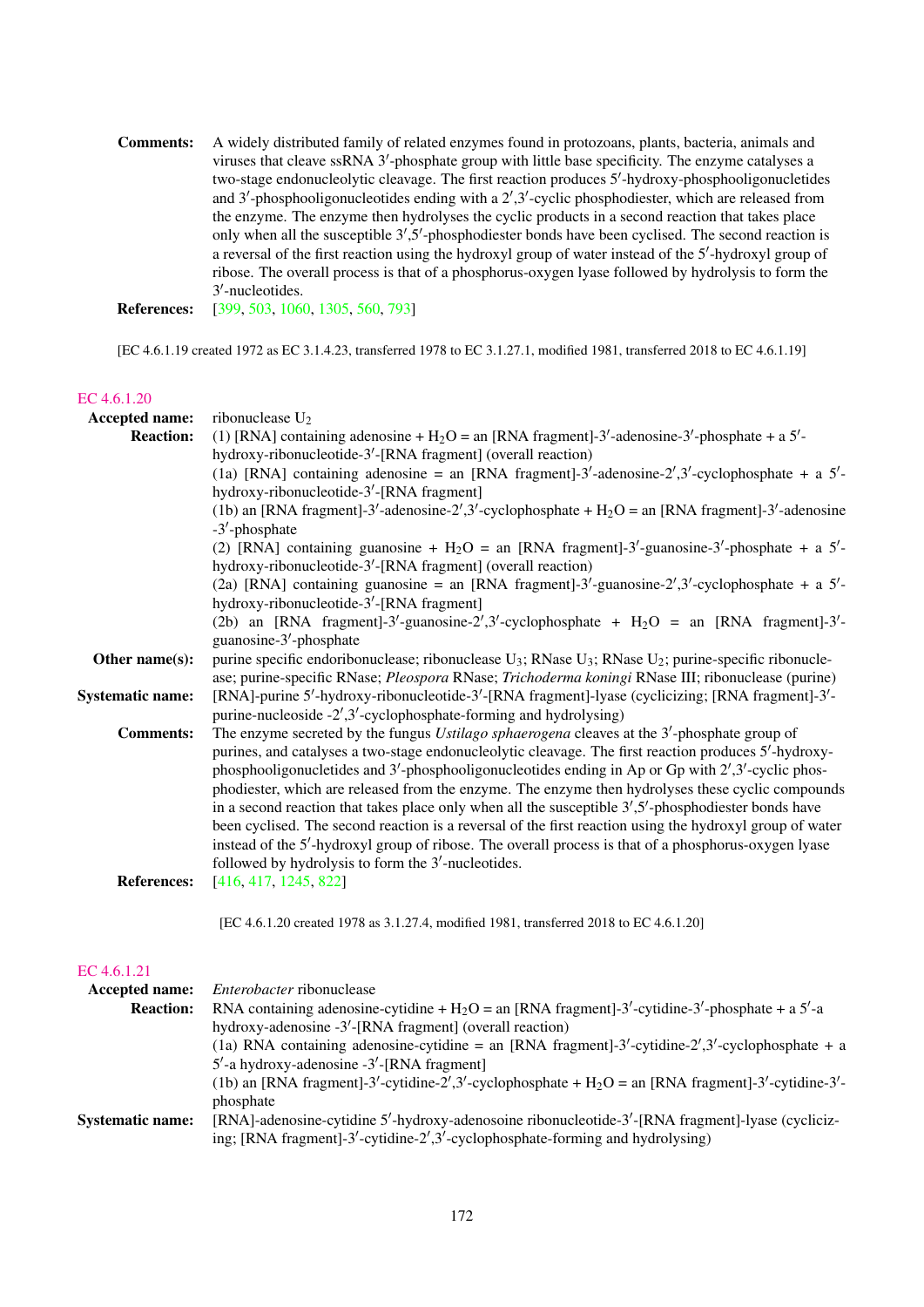| Preference for cleavage at Cp-A bonds. Homopolymers of A, U or G are not hydrolysed. CpG bonds             |
|------------------------------------------------------------------------------------------------------------|
| are hydrolysed less well and there is no detectable hydrolysis between two purines or two pyrim-           |
| idines. The enzyme catalyses a two-stage endonucleolytic cleavage. The first reaction produces 5'-         |
| hydroxy-phosphooligonucletides and $3'$ -phosphooligonucleotides ending a with $2',3'$ -cyclic phospho-    |
| diester, which are released from the enzyme. The enzyme then hydrolyses these cyclic compounds             |
| in a second reaction that takes place only when all the susceptible $3'$ , $5'$ -phosphodiester bonds have |
| been cyclised. The second reaction is a reversal of the first reaction using the hydroxyl group of water   |
| instead of the 5'-hydroxyl group of ribose. The overall process is that of a phosphorus-oxygen lyase       |
| followed by hydrolysis to form the 3'-nucleotides.                                                         |
| [743, 814]                                                                                                 |
|                                                                                                            |

[EC 4.6.1.21 created 1978 as EC 3.1.27.6, modified 1981, transferred 2018 to 4.6.1.21]

#### [EC 4.6.1.22](http://www.enzyme-database.org/query.php?ec=4.6.1.22)

| <b>Accepted name:</b>   | <i>Bacillus subtilis</i> ribonuclease                                                                                  |
|-------------------------|------------------------------------------------------------------------------------------------------------------------|
| <b>Reaction:</b>        | $RNA = a 5'$ -hydroxy-ribonucleotide + <i>n</i> nucleoside-2',3'-cyclophosphates                                       |
| Other name $(s)$ :      | Proteus mirabilis RNase; ribonucleate nucleotido-2'-transferase (cyclizing); bacterial RNA lyase;                      |
|                         | <i>Bacillus subtilis</i> intracellular ribonuclease                                                                    |
| <b>Systematic name:</b> | [RNA] 5'-hydroxy-ribonucleotide-3'-[RNA fragment]-lyase (cyclicizing; [RNA fragment]-3'- nucleo-                       |
|                         | side $-2^{\prime}, 3^{\prime}$ -cyclophosphate-forming)                                                                |
| <b>Comments:</b>        | This enzyme catalyses endonucleolytic cleavage to $2^{\prime},3^{\prime}$ -cyclic nucleotides. The cyclic products may |
|                         | be hydrolysed to the corresponding $3'$ -phosphates by $2',3'$ -cyclic-nucleotide $2'$ -phosphodiesterase (EC          |
|                         | 3.1.4.16). The enzyme from <i>B. subtilis</i> is inhibited by ATP.                                                     |
| <b>References:</b>      | [938, 1400, 1401, 193]                                                                                                 |
|                         |                                                                                                                        |

[EC 4.6.1.22 created 1978 as EC 3.1.27.2, transferred 2028 to EC 4.6.1.22]

# EC 4.7 carbon-phosphorus lyases

# EC 4.7.1 carbon-phosphorus lyases (only sub-subclass identified to date)

| EC 4.7.1.1              |                                                                                                                                                                                                                                                                                                                                                                                                                                                                                                                                 |
|-------------------------|---------------------------------------------------------------------------------------------------------------------------------------------------------------------------------------------------------------------------------------------------------------------------------------------------------------------------------------------------------------------------------------------------------------------------------------------------------------------------------------------------------------------------------|
| Accepted name:          | $\alpha$ -D-ribose 1-methylphosphonate 5-phosphate C-P-lyase                                                                                                                                                                                                                                                                                                                                                                                                                                                                    |
| <b>Reaction:</b>        | $\alpha$ -D-ribose 1-methylphosphonate 5-phosphate + S-adenosyl-L-methionine + reduced electron acceptor<br>$=\alpha$ -D-ribose 1,2-cyclic phosphate 5-phosphate + methane + L-methionine + 5'-deoxyadenosine +<br>oxidized electron acceptor                                                                                                                                                                                                                                                                                   |
| Other name $(s)$ :      | $phnJ$ (gene name)                                                                                                                                                                                                                                                                                                                                                                                                                                                                                                              |
| <b>Systematic name:</b> | $\alpha$ -D-ribose-1-methylphosphonate-5-phosphate C-P-lyase (methane forming)                                                                                                                                                                                                                                                                                                                                                                                                                                                  |
| <b>Comments:</b>        | This radical SAM (AdoMet) enzyme is part of the C-P lyase complex, which is responsible for pro-<br>cessing phophonates into usable phosphate. Contains an [4Fe-4S] cluster. The enzyme from the bac-<br>terium <i>Escherichia coli</i> can act on additional $\alpha$ -D-ribose phosphonate substrates with different sub-<br>stituents attached to the phosphonate phosphorus (e.g. $\alpha$ -D-ribose-1-[N-(phosphonomethyl)glycine]-<br>5-phosphate and $\alpha$ -D-ribose-1-(2-N-acetamidomethylphosphonate)-5-phosphate). |
| <b>References:</b>      | [614, 597, 1447]                                                                                                                                                                                                                                                                                                                                                                                                                                                                                                                |

[EC 4.7.1.1 created 2013, modified 2016]

# EC 4.99 Other lyases

This subclass contains miscellaneous enzymes in a single sub-subclass (EC 4.99.1).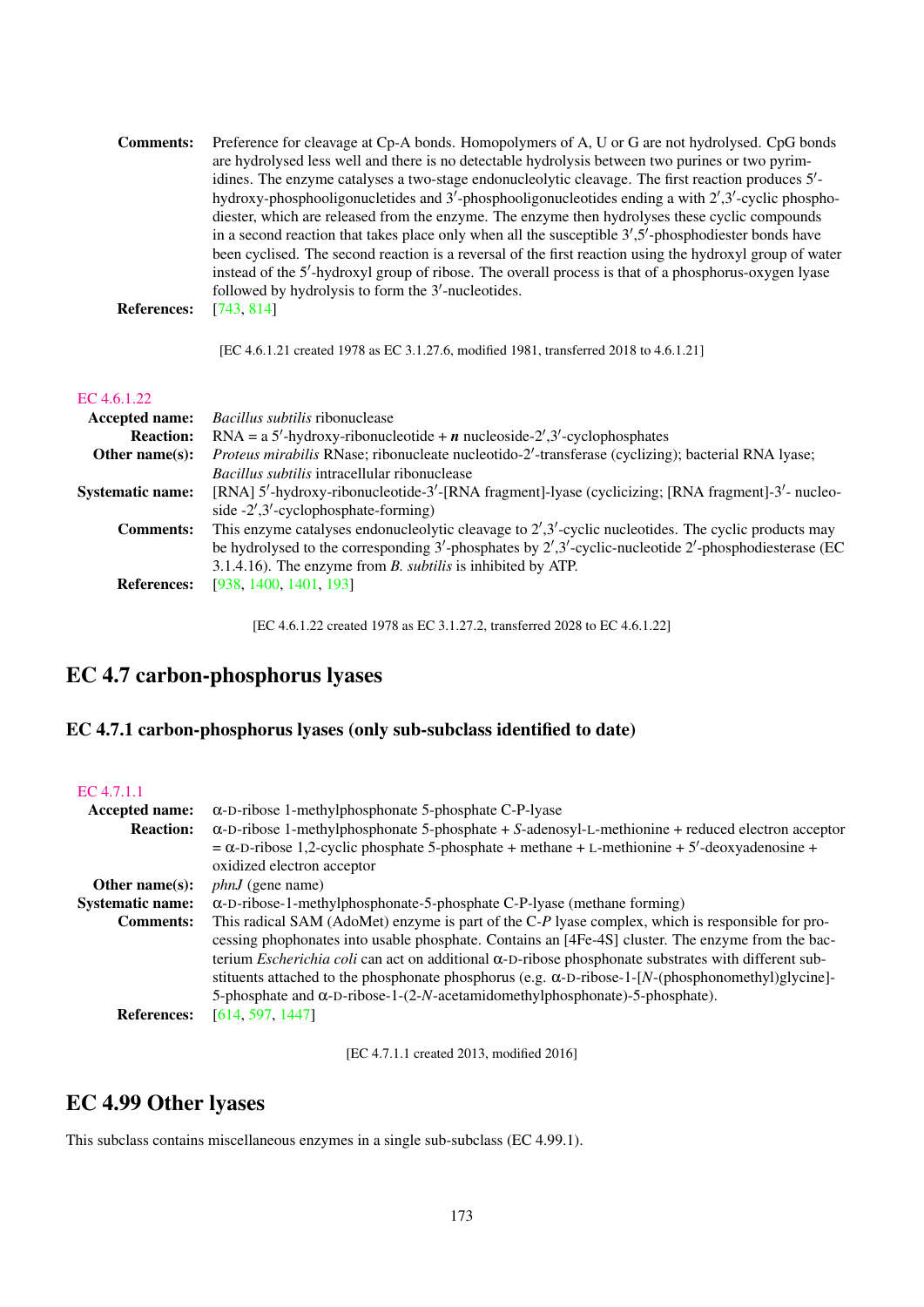# EC 4.99.1 Sole sub-subclass for lyases that do not belong in the other subclasses

| ferro-protoporphyrin chelatase; iron chelatase (ambiguous); heme synthetase (ambiguous); heme syn- |  |  |
|----------------------------------------------------------------------------------------------------|--|--|
|                                                                                                    |  |  |
|                                                                                                    |  |  |
| The enzyme catalyses the terminal step in the heme biosynthesis pathways of eukaryotes and Gram-   |  |  |
|                                                                                                    |  |  |
|                                                                                                    |  |  |
|                                                                                                    |  |  |

[EC 4.99.1.1 created 1965, modified 2016]

#### [EC 4.99.1.2](http://www.enzyme-database.org/query.php?ec=4.99.1.2)

|                    | <b>Accepted name:</b> alkylmercury lyase                                                       |
|--------------------|------------------------------------------------------------------------------------------------|
| <b>Reaction:</b>   | an alkylmercury + $H^+$ = an alkane + $Hg^{2+}$                                                |
| Other name $(s)$ : | organomercury lyase; organomercurial lyase; alkylmercury mercuric-lyase                        |
|                    | <b>Systematic name:</b> alkylmercury mercury(II)-lyase (alkane-forming)                        |
| <b>Comments:</b>   | Acts on $CH3Hg^+$ and a number of other alkylmercury compounds, in the presence of cysteine or |
|                    | other thiols, liberating mercury as a mercaptide.                                              |
| <b>References:</b> | [1270]                                                                                         |

[EC 4.99.1.2 created 1978]

# [EC 4.99.1.3](http://www.enzyme-database.org/query.php?ec=4.99.1.3)

| <b>Accepted name:</b>   | sirohydrochlorin cobaltochelatase                                                                             |
|-------------------------|---------------------------------------------------------------------------------------------------------------|
| <b>Reaction:</b>        | cobalt-sirohydrochlorin + 2 H <sup>+</sup> = sirohydrochlorin + $Co^{2+}$                                     |
| Other name $(s)$ :      | CbiK; CbiX; CbiXS; anaerobic cobalt chelatase; cobaltochelatase [ambiguous]; sirohydrochlorin                 |
|                         | cobalt-lyase (incorrect)                                                                                      |
| <b>Systematic name:</b> | cobalt-sirohydrochlorin cobalt-lyase (sirohydrochlorin-forming)                                               |
| <b>Comments:</b>        | This enzyme is a type II chelatase, being either a monomer (CbiX) or a homodimer (CibK) and being             |
|                         | ATP-independent. CbiK from Salmonella enterica uses precorrin-2 as the substrate to yield cobalt-             |
|                         | precorrin-2. The enzyme contains two histidines at the active site that are thought to be involved in         |
|                         | the deprotonation of the tetrapyrrole substrate as well as in metal binding. CbiX from <i>Bacillus mega</i> - |
|                         | <i>terium</i> inserts cobalt at the level of sirohydrochlorin (factor-II) rather than precorrin-2.            |
| <b>References:</b>      | [1149, 130, 1355]                                                                                             |
|                         |                                                                                                               |

[EC 4.99.1.3 created 2004]

# [EC 4.99.1.4](http://www.enzyme-database.org/query.php?ec=4.99.1.4)

| Accepted name:          | sirohydrochlorin ferrochelatase                                   |
|-------------------------|-------------------------------------------------------------------|
| <b>Reaction:</b>        | siroheme + 2 H <sup>+</sup> = sirohydrochlorin + Fe <sup>2+</sup> |
| Other name $(s)$ :      | CysG; Met8P; SirB; sirohydrochlorin ferro-lyase (incorrect)       |
| <b>Systematic name:</b> | siroheme ferro-lyase (sirohydrochlorin-forming)                   |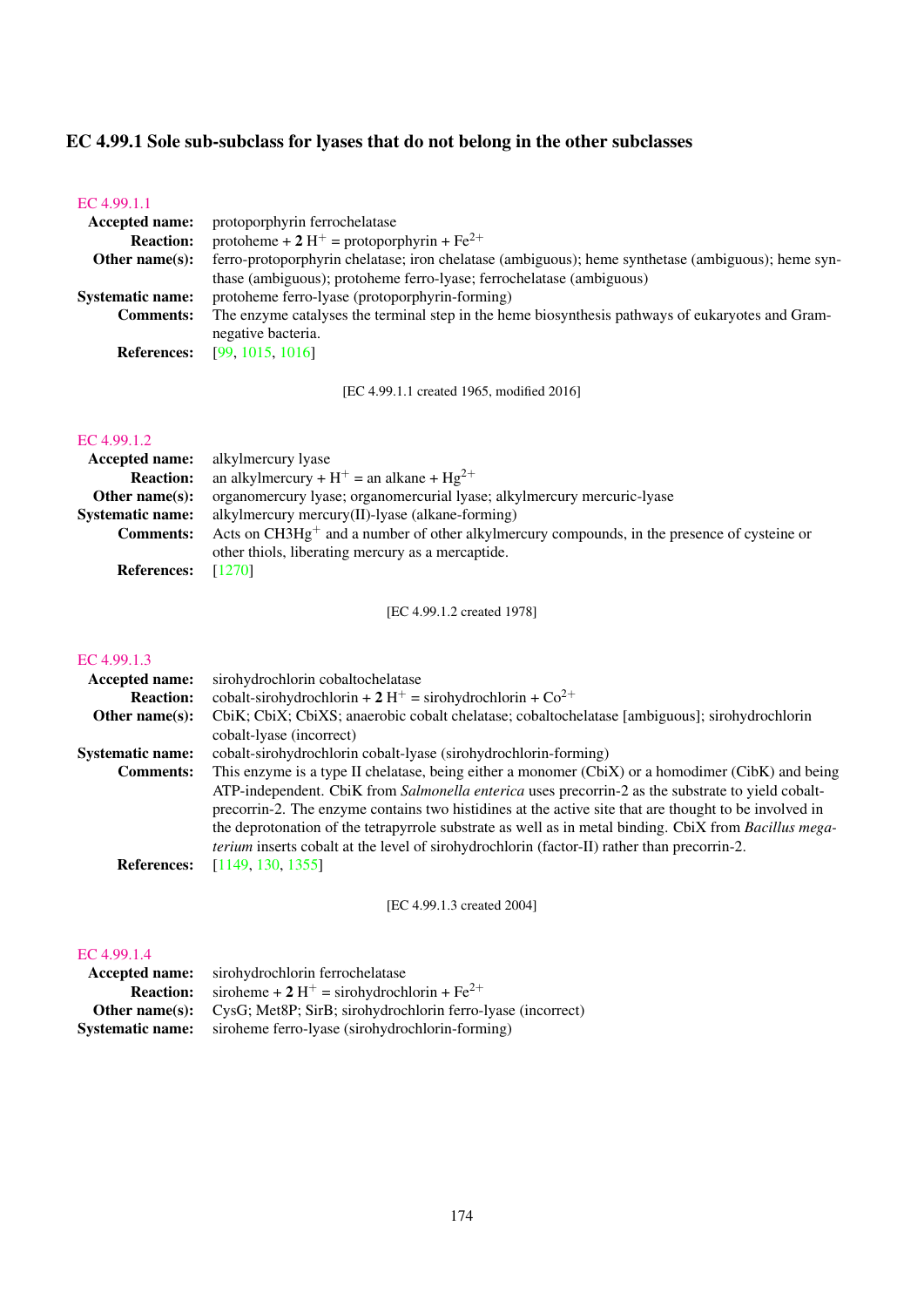Comments: This enzyme catalyses the third of three steps leading to the formation of siroheme from uroporphyrinogen III. The first step involves the donation of two *S*-adenosyl-L-methionine-derived methyl groups to carbons 2 and 7 of uroporphyrinogen III to form precorrin-2 (EC 2.1.1.107, uroporphyrin-III *C*-methyltransferase) and the second step involves an NAD<sup>+</sup>-dependent dehydrogenation to form sirohydrochlorin from precorrin-2 (EC 1.3.1.76, precorrin-2 dehydrogenase). In *Saccharomyces cerevisiae*, the last two steps are carried out by a single bifunctional enzyme, Met8p. In some bacteria, steps 1-3 are catalysed by a single multifunctional protein called CysG, whereas in *Bacillus megaterium*, three separate enzymes carry out each of the steps, with SirB being responsible for the above reaction.

References: [\[1148,](#page-236-1) [1355\]](#page-247-2)

[EC 4.99.1.4 created 2004]

#### [EC 4.99.1.5](http://www.enzyme-database.org/query.php?ec=4.99.1.5)

| Accepted name:          | aliphatic aldoxime dehydratase                                                                         |
|-------------------------|--------------------------------------------------------------------------------------------------------|
| <b>Reaction:</b>        | an aliphatic aldoxime = an aliphatic nitrile + $H_2O$                                                  |
| Other name $(s)$ :      | OxdA; aliphatic aldoxime hydro-lyase                                                                   |
| <b>Systematic name:</b> | aliphatic aldoxime hydro-lyase (aliphatic-nitrile-forming)                                             |
| <b>Comments:</b>        | The enzyme from <i>Pseudomonas chlororaphis</i> contains $Ca^{2+}$ and protoheme IX, the iron of which |
|                         | must be in the form Fe(II) for activity. The enzyme exhibits a strong preference for aliphatic al-     |
|                         | doximes, such as butyraldoxime and acetaldoxime, over aromatic aldoximes, such as pyridine-2-          |
|                         | aldoxime, which is a poor substrate. No activity was found with the aromatic aldoximes benzal-         |
|                         | doxime and pyridine-4-aldoxime.                                                                        |
| <b>References:</b>      | [953, 1383, 636]                                                                                       |

[EC 4.99.1.5 created 2004]

#### [EC 4.99.1.6](http://www.enzyme-database.org/query.php?ec=4.99.1.6)

| <b>Accepted name:</b>   | indoleacetaldoxime dehydratase                                                                 |
|-------------------------|------------------------------------------------------------------------------------------------|
| <b>Reaction:</b>        | (indol-3-yl)acetaldehyde oxime = (indol-3-yl)acetonitrile + $H_2O$                             |
| Other name $(s)$ :      | indoleacetaldoxime hydro-lyase; 3-indoleacetaldoxime hydro-lyase; indole-3-acetaldoxime hydro- |
|                         | lyase; indole-3-acetaldehyde-oxime hydro-lyase; (indol-3-yl)acetaldehyde-oxime hydro-lyase     |
| <b>Systematic name:</b> | (indol-3-yl)acetaldehyde-oxime hydro-lyase [(indol-3-yl)acetonitrile-forming]                  |
| <b>References:</b>      | [706, 801]                                                                                     |

[EC 4.99.1.6 created 1965 as EC 4.2.1.29, transferred 2004 to EC 4.99.1.6]

#### [EC 4.99.1.7](http://www.enzyme-database.org/query.php?ec=4.99.1.7)

| <b>Accepted name:</b>   | phenylacetaldoxime dehydratase                                                                                           |
|-------------------------|--------------------------------------------------------------------------------------------------------------------------|
| <b>Reaction:</b>        | (Z)-phenylacetaldehyde oxime = phenylacetonitrile + $H_2O$                                                               |
| Other name $(s)$ :      | PAOx dehydratase; arylacetaldoxime dehydratase; OxdB; (Z)-phenylacetaldehyde-oxime hydro-lyase                           |
| <b>Systematic name:</b> | (Z)-phenylacetaldehyde-oxime hydro-lyase (phenylacetonitrile-forming)                                                    |
| <b>Comments:</b>        | The enzyme from <i>Bacillus</i> sp. OxB-1 contains protoheme IX, the iron of which must be in the form                   |
|                         | iron(II) for activity. (Z)-Phenylacetaldoxime binds to ferric heme (the iron(III) form) via the oxy-                     |
|                         | gen atom whereas it binds to the active ferrous form via the nitrogen atom. In this way, the oxida-                      |
|                         | tion state of the heme controls the coordination stucture of the substrate—heme complex, which                           |
|                         | regulates enzyme activity [667]. The enzyme is active towards several $(Z)$ -arylacetal doximes and                      |
|                         | (E/Z)-alkylaldoximes as well as towards arylalkylaldoximes such as 3-phenylpropionaldoxime and                           |
|                         | 4-phenylbutyraldoxime. However, it is inactive with phenylacetaldoximes that have a substituent                          |
|                         | group at an $\alpha$ -site of an oxime group, for example, with $(E/Z)$ -2-phenylpropional doxime and $(E/Z)$ -          |
|                         | mandelaldoxime. The activity of the enzyme is inhibited completely by the heavy-metal cations $Cu+$ ,                    |
|                         | $Cu^{2+}$ , Ag <sup>+</sup> and Hg <sup>+</sup> whereas Fe <sup>2+</sup> and Sn <sup>2+</sup> have an activatory effect. |
| <b>References:</b>      | [634, 667]                                                                                                               |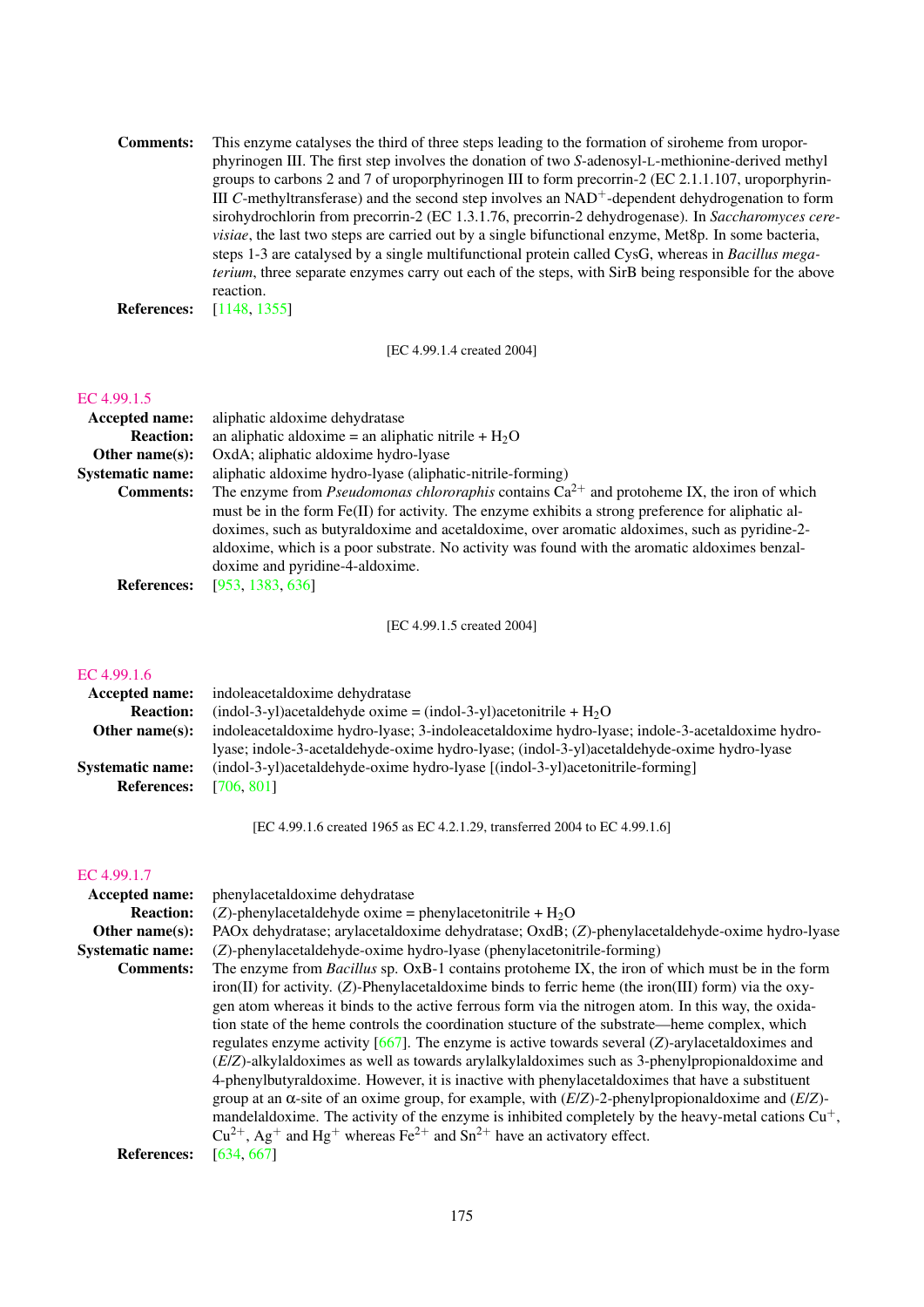[EC 4.99.1.7 created 2005]

#### [EC 4.99.1.8](http://www.enzyme-database.org/query.php?ec=4.99.1.8)

| <b>Accepted name:</b> heme ligase |                                                                                                       |
|-----------------------------------|-------------------------------------------------------------------------------------------------------|
|                                   | <b>Reaction:</b> 2 ferriprotoporphyrin $IX = \beta$ -hematin                                          |
| Other name $(s)$ :                | heme detoxification protein; HDP; hemozoin synthase                                                   |
|                                   | <b>Systematic name:</b> Fe <sup>3+</sup> :ferriprotoporphyrin IX ligase ( $\beta$ -hematin-forming)   |
| <b>Comments:</b>                  | This heme detoxifying enzyme is found in <i>Plasmodium</i> parasites and converts toxic heme to crys- |
|                                   | talline hemozoin. These organisms lack the mammalian heme oxygenase for elimination of heme.          |
| <b>References:</b>                | - 15811                                                                                               |

[EC 4.99.1.8 created 2009]

# [EC 4.99.1.9](http://www.enzyme-database.org/query.php?ec=4.99.1.9)

|                         | <b>Accepted name:</b> coproporphyrin ferrochelatase                                                    |
|-------------------------|--------------------------------------------------------------------------------------------------------|
| <b>Reaction:</b>        | Fe-coproporphyrin III + 2 H <sup>+</sup> = coproporphyrin III + Fe <sup>2+</sup>                       |
| Other name $(s)$ :      | <i>hemH</i> (gene name)                                                                                |
| <b>Systematic name:</b> | protoheme ferro-lyase (protoporphyrin-forming)                                                         |
| <b>Comments:</b>        | The enzyme, present in Gram-positive bacteria, participates in heme biosynthesis. It can also catalyse |
|                         | the reaction of EC 4.99.1.1, protoporphyrin IX ferrochelatase, at a much lower level.                  |
| <b>References:</b>      | [472, 10, 473, 271]                                                                                    |

[EC 4.99.1.9 created 2016]

#### [EC 4.99.1.10](http://www.enzyme-database.org/query.php?ec=4.99.1.10)

| <b>Accepted name:</b>   | magnesium dechelatase                                                                                                    |
|-------------------------|--------------------------------------------------------------------------------------------------------------------------|
| <b>Reaction:</b>        | (1) chlorophyll $a + 2H^+$ = pheophytin $a + Mg^{2+}$                                                                    |
|                         | (2) chlorophyllide $a + 2H^+$ = pheophorbide $a + Mg^{2+}$                                                               |
| Other name $(s)$ :      | SGR (gene name); SGRL (gene name); Mg-dechelatase                                                                        |
| <b>Systematic name:</b> | chlorophyll <i>a</i> magnesium lyase                                                                                     |
| <b>Comments:</b>        | Inhibited by $Ca^{2+}$ , $Mg^{2+}$ and especially Hg <sup>2+</sup> . SGR has very low activity with chlorophyllide a and |
|                         | none with chlorophyll b. It acts on chlorophyll a both in its free form and in protein complex. SGRL,                    |
|                         | on the other hand, is more active with chlorophyllide a than with chlorophyll $a$ . The magnesium                        |
|                         | formed is scavenged by MCS (metal-chelating substance).                                                                  |
| <b>References:</b>      | [1260, 240, 1348, 1240, 709, 1179]                                                                                       |

[EC 4.99.1.10 created 2017]

#### [EC 4.99.1.11](http://www.enzyme-database.org/query.php?ec=4.99.1.11)

| Accepted name:          | sirohydrochlorin nickelchelatase                                                                           |
|-------------------------|------------------------------------------------------------------------------------------------------------|
| <b>Reaction:</b>        | Ni-sirohydrochlorin + 2 H <sup>+</sup> = sirohydrochlorin + Ni <sup>2+</sup>                               |
| Other name $(s)$ :      | <i>cfbA</i> (gene name)                                                                                    |
| <b>Systematic name:</b> | Ni-sirohydrochlorin nickel-lyase (sirohydrochlorin-forming)                                                |
| <b>Comments:</b>        | The enzyme, studied from the methanogenic archaeon <i>Methanosarcina acetivorans</i> , participates in the |
|                         | biosynthesis of the nickel-containing tetrapyrrole cofactor coenzyme $F_{430}$ , which is required by EC   |
|                         | 2.8.4.1, coenzyme-B sulfoethylthiotransferase. It catalyses the insertion of the nickel ion into sirohy-   |
|                         | drochlorin.                                                                                                |
| <b>References:</b>      | [1461]                                                                                                     |
|                         |                                                                                                            |

[EC 4.99.1.11 created 2017]

#### [EC 4.99.1.12](http://www.enzyme-database.org/query.php?ec=4.99.1.12)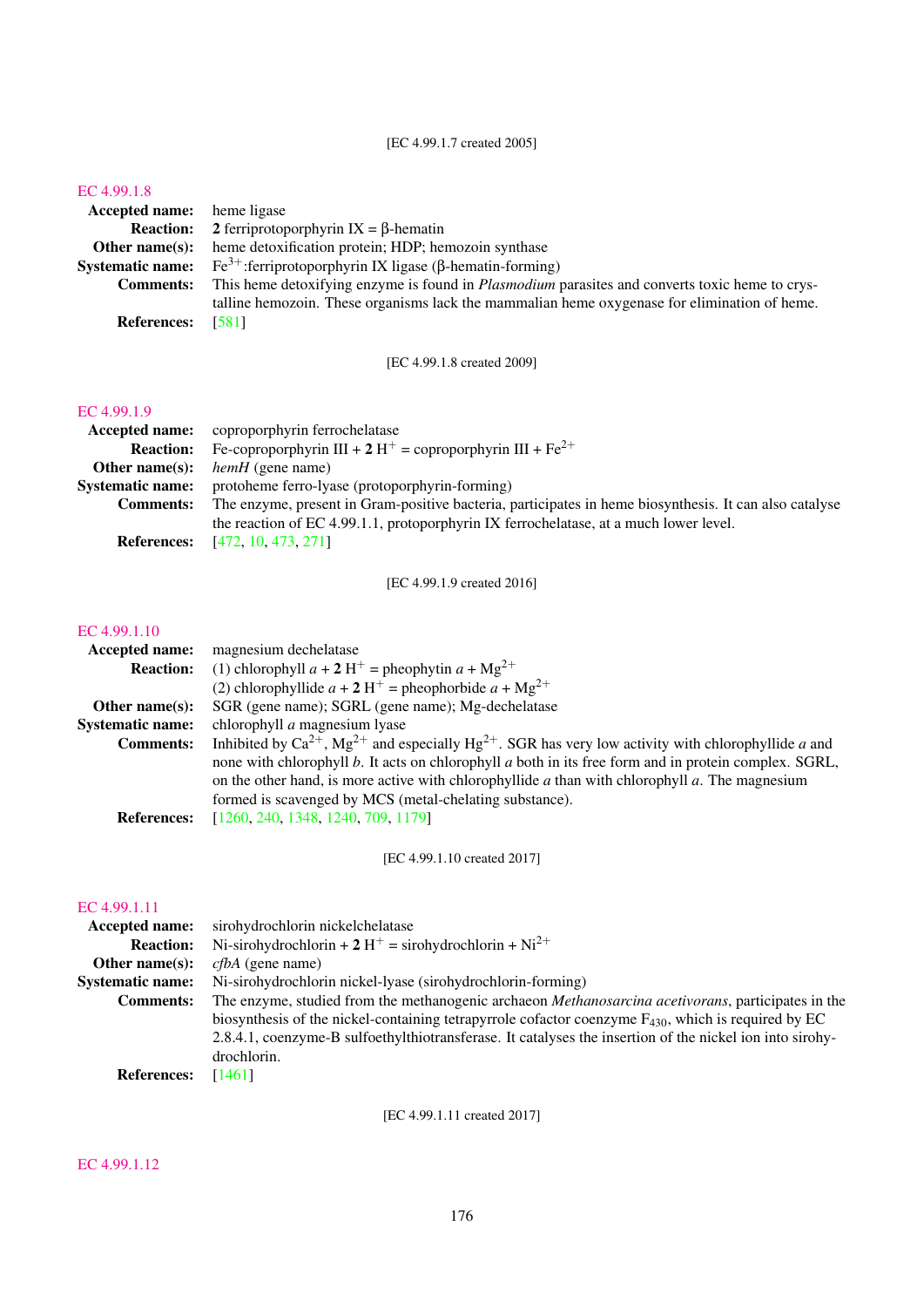| <b>Accepted name:</b>   | pyridinium-3,5-bisthiocarboxylic acid mononucleotide nickel chelatase                                         |
|-------------------------|---------------------------------------------------------------------------------------------------------------|
| <b>Reaction:</b>        | $Ni(II)$ -pyridinium-3,5-bisthiocarboxylate mononucleotide = pyridinium-3,5-bisthiocarboxylate                |
|                         | mononucleotide + $Ni^{2+}$                                                                                    |
| Other name $(s)$ :      | LarC; P2TMN nickel chelatase                                                                                  |
| <b>Systematic name:</b> | $Ni(II)$ -pyridinium-3,5-bisthiocarboxylate mononucleotide nickel-lyase (pyridinium-3,5-                      |
|                         | bisthiocarboxylate-mononucleotide forming)                                                                    |
| <b>Comments:</b>        | This enzyme, found in <i>Lactobacillus plantarum</i> , is involved in the biosynthesis of a nickel-pincer co- |
|                         | factor. It catalyses the insertion of $Ni^{2+}$ into the cofactor forming a covalent bond between a carbon    |
|                         | atom and the nickel atom.                                                                                     |
| <b>References:</b>      | [299, 300]                                                                                                    |
|                         |                                                                                                               |

[EC 4.99.1.12 created 2017]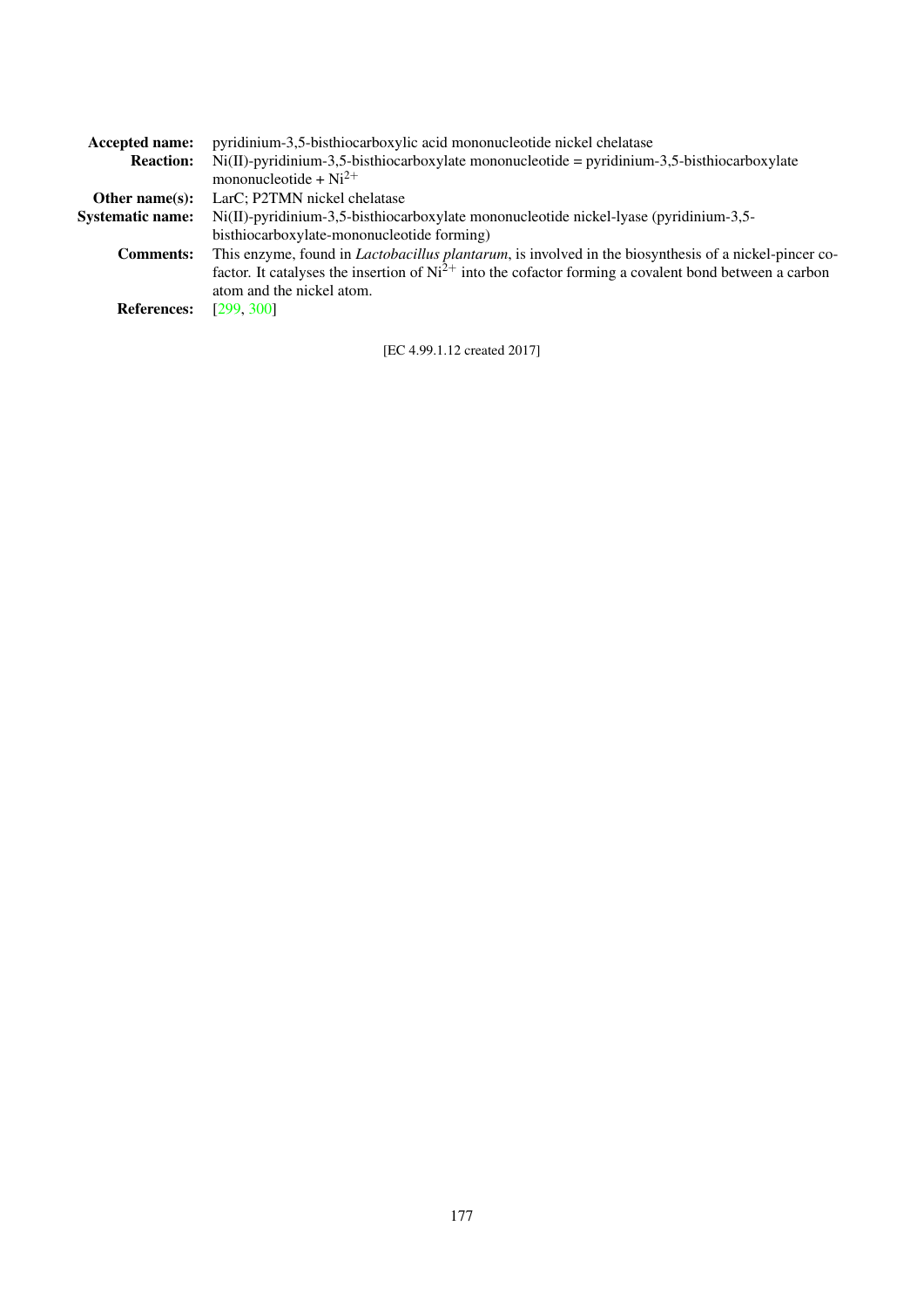# References

- [1] P. Acharya, M. Goenrich, C.H. Hagemeier, U. Demmer, J.A. Vorholt, R.K. Thauer, and U. Ermler. How an enzyme binds the  $C_1$  carrier tetrahydromethanopterin. Structure of the tetrahydromethanopterin-dependent formaldehyde-activating enzyme (Fae) from *Methylobacterium extorquens* AM1. *J. Biol. Chem.*, 280:13712–13719, 2005.
- [2] S.A. Acheson, H.N. Kirkman, and R. Wolfenden. Equilibrium of 5,6-hydration of NADH and mechanism of ATPdependent dehydration. *Biochemistry*, 27:7371–7375, 1988.
- [3] N.E. Adams, J.J. Thiaville, J. Proestos, A.L. Juarez-Vazquez, A.J. McCoy, F. Barona-Gomez, D. Iwata-Reuyl, V. de Crecy-Lagard, and A.T. Maurelli. Promiscuous and adaptable enzymes fill "holes" in the tetrahydrofolate pathway in *Chlamydia* species. *MBio*, 5:e01378–e01314, 2014.
- [4] S. Agger, F. Lopez-Gallego, and C. Schmidt-Dannert. Diversity of sesquiterpene synthases in the basidiomycete *Coprinus cinereus*. *Mol. Microbiol.*, 72:1181–1195, 2009.
- [5] S.A. Agger, F. Lopez-Gallego, T.R. Hoye, and C. Schmidt-Dannert. Identification of sesquiterpene synthases from *Nostoc punctiforme* PCC 73102 and *Nostoc* sp. strain PCC 7120. *J. Bacteriol.*, 190:6084–6096, 2008.
- [6] I. Aguirrezabalaga, C. Olano, N. Allende, L. Rodriguez, A.F. Brana, C. Mendez, and J.A. Salas. Identification and expression of genes involved in biosynthesis of L-oleandrose and its intermediate L-olivose in the oleandomycin producer *Streptomyces antibioticus*. *Antimicrob. Agents Chemother.*, 44:1266–1275, 2000.
- [7] A. Aharoni, A.P. Giri, F.W. Verstappen, C.M. Bertea, R. Sevenier, Z. Sun, M.A. Jongsma, W. Schwab, and H.J. Bouwmeester. Gain and loss of fruit flavor compounds produced by wild and cultivated strawberry species. *Plant Cell*, 16:3110–3131, 2004.
- [8] H. Ahmed, T.J. Ettema, B. Tjaden, A.C. Geerling, J. van der Oost, and B. Siebers. The semi-phosphorylative Entner-Doudoroff pathway in hyperthermophilic archaea: a re-evaluation. *Biochem. J.*, 390:529–540, 2005.
- <span id="page-177-1"></span>[9] T.N. Akopyan, A.E. Braunstein, and E.V. Goryachenkova. β-Cyanoalanine synthase: purification and characterization. *Proc. Natl. Acad. Sci. USA*, 72:1617–1621, 1975.
- <span id="page-177-3"></span>[10] S. Al-Karadaghi, M. Hansson, S. Nikonov, B. Jonsson, and L. Hederstedt. Crystal structure of ferrochelatase: the terminal enzyme in heme biosynthesis. *Structure*, 5:1501–1510, 1997.
- [11] J. Alam, N. Beyer, and H.W. Liu. Biosynthesis of colitose: expression, purification, and mechanistic characterization of GDP-4-keto-6-deoxy-D-mannose-3-dehydrase (ColD) and GDP-L-colitose synthase (ColC). *Biochemistry*, 43:16450– 16460, 2004.
- <span id="page-177-0"></span>[12] S. Alam, S.C. Wang, F.J. Ruzicka, P.A. Frey, and J.E. Wedekind. Crystallization and X-ray diffraction analysis of ornithine cyclodeaminase from *Pseudomonas putida*. *Acta Crystallogr. D Biol. Crystallogr.*, 60:941–944, 2004.
- [13] P. Albersheim and U. Killias. Studies relating to the purification and properties of pectin transeliminase. *Arch. Biochem. Biophys.*, 97:107–115, 1962.
- [14] P. Albersheim, H. Neukom, and H. Deuel. Über die Bildung von ungesättigten Abbauprodukten durch ein pekinabbauendes Enzym. *Helv. Chim. Acta*, 43:1422–1426, 1960.
- [15] R.A. Alberty. Fumarase. In P.D. Boyer, H. Lardy, and K. Myrbäck, editors, *The Enzymes*, volume 5, pages 531–544. Academic Press, New York, 2nd edition, 1961.
- [16] J. Albrecht, Jansen, and M.R. Improved purification of an (*R*)-oxynitrilase from *Linum usitatissimum* (flax) and investigation of the substrate range. *Biotechnol. Appl. Biochem.*, 17:191–203, 1993.
- [17] P.R. Alefounder, S.A. Baldwin, R.N. Perham, , and N.J. Cloning, sequence analysis and over-expression of the gene for the class II fructose 1,6-bisphosphate aldolase of *Escherichia coli*. *Biochem. J.*, 257:529–534, 1989.
- [18] A. Alhapel, D.J. Darley, N. Wagener, E. Eckel, N. Elsner, and A.J. Pierik. Molecular and functional analysis of nicotinate catabolism in *Eubacterium barkeri*. *Proc. Natl. Acad. Sci. USA*, 103:12341–12346, 2006.
- <span id="page-177-2"></span>[19] D. Allan and R.H. Michell. Phosphatidylinositol cleavage catalysed by the soluble fraction from lymphocytes. *Activity at pH5.5 and pH7.0. Biochem. J.*, 142:591–597, 1974.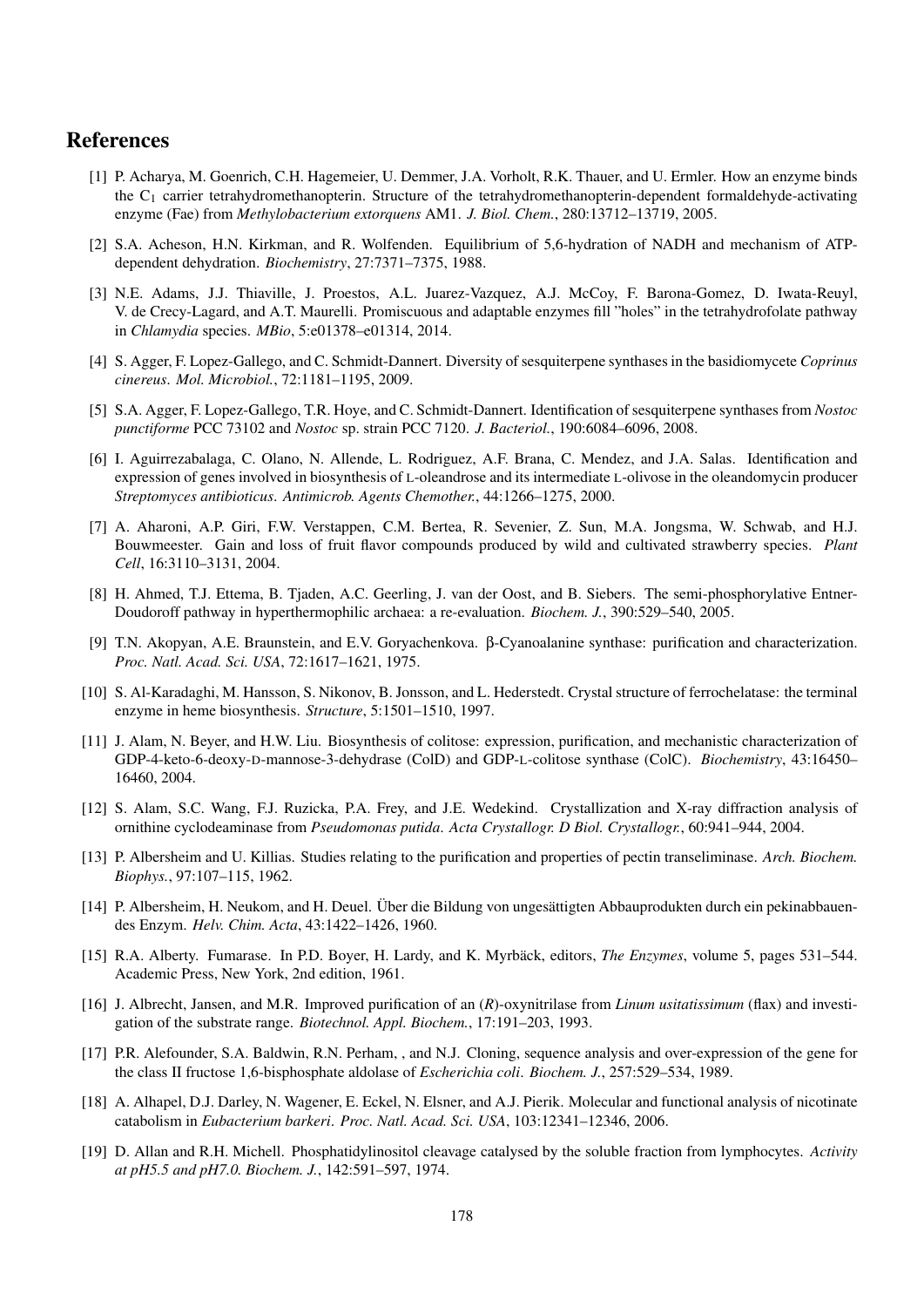- <span id="page-178-1"></span>[20] J.R. Allen, D.D. Clark, J.G. Krum, and S.A. Ensign. A role for coenzyme M (2-mercaptoethanesulfonic acid) in a bacterial pathway of aliphatic epoxide carboxylation. *Proc. Natl. Acad. Sci. USA*, 96:8432–8437, 1999.
- [21] W.R. Alonso and R. Croteau. Purification and characterization of the monoterpene cyclase γ-terpinene synthase from *Thymus vulgaris*. *Arch. Biochem. Biophys.*, 286:511–517, 1991.
- [22] L. Ambe and K. Sohonie. Purification and properties of glutamate decarboxylase from the field bean (*Dolichos lablab*). *Enzymologia*, 26:98–107, 1963.
- [23] B.N. Ames. The biosynthesis of histidine: D-*erythro*-Imidazoleglycerol phosphate dehydrase. *J. Biol. Chem.*, 228:131– 143, 1957.
- [24] P.M. Anderson. Purification and properties of the inducible enzyme cyanase. *Biochemistry*, 19:2882–2888, 1980.
- [25] P.M. Anderson, J.J. Korte, and T.A. Holcomb. Reaction of the N-terminal methionine residues in cyanase with diethylpyrocarbonate. *Biochemistry*, 33:14121–14125, 1994.
- [26] R.L. Anderson, , and J.P. D-Tagatose-1,6-bisphosphate aldolase (Class II) from *Klebsiella pneumoniae*. *Methods Enzymol.*, 90:323–324, 1982.
- [27] W.A. Anderson and B. Magasanik. The pathway of *myo*-inositol degradation in *Aerobacter aerogenes*. Conversion of 2-deoxy-5-keto-D-gluconic acid to glycolytic intermediates. *J. Biol. Chem.*, 246:5662–5675, 1971.
- [28] J. Andexer, J. von Langermann, A. Mell, M. Bocola, U. Kragl, T. Eggert, and M. Pohl. An *R*-selective hydroxynitrile lyase from *Arabidopsis thaliana* with an α/β-hydrolase fold. *Angew. Chem. Int. Ed. Engl.*, 46:8679–8681, 2007.
- [29] J.N. Andexer, S.G. Kendrew, M. Nur e Alam, O. Lazos, T.A. Foster, A.S. Zimmermann, T.D. Warneck, D. Suthar, N.J. Coates, F.E. Koehn, J.S. Skotnicki, G.T. Carter, M.A. Gregory, C.J. Martin, S.J. Moss, P.F. Leadlay, and B. Wilkinson. Biosynthesis of the immunosuppressants FK506, FK520, and rapamycin involves a previously undescribed family of enzymes acting on chorismate. *Proc. Natl. Acad. Sci. USA*, 108:4776–4781, 2011.
- [30] J.R. Andreesen and G. Gottschalk. The occurrence of a modified Entner-Doudoroff pathway in *Clostridium aceticum*. *Arch. Mikrobiol.*, 69:160–170, 1969.
- [31] P.I. Andrei, A.J. Pierik, S. Zauner, L.C. Andrei-Selmer, and T. Selmer. Subunit composition of the glycyl radical enzyme *p*-hydroxyphenylacetate decarboxylase. A small subunit, HpdC, is essential for catalytic activity. *Eur. J. Biochem.*, 271:2225–2230, 2004.
- [32] H. Ankel and D.S. Feingold. Biosynthesis of uridine diphosphate D-xylose. 1. Uridine diphosphate glucuronate carboxylyase of wheat germ. *Biochemistry*, 4:2468–2475, 1965.
- [33] D.L. Anton and R. Kutny. *Escherichia coli S*-adenosylmethionine decarboxylase. Subunit structure, reductive amination, and NH2-terminal sequences. *J. Biol. Chem.*, 262:2817–2822, 1987.
- [34] H. Aoki and T. Tabuchi. Purification and properties of 2-methylcitrate dehydratase from *Yarrowia lipolytica*. *Agric. Biol. Chem.*, 45:2831–2837, 1981.
- [35] H. Aoki, H. Uchiyama, H. Umetsu, , and T. Isolation of 2-methylisocitrate dehydratase, a new enzyme serving in the methylcitric acid cycle for propionate metabolism, from *Yarrowia lipolytica*. *Biosci. Biotechnol. Biochem.*, 59:1825– 1828, 1995.
- <span id="page-178-0"></span>[36] C. Appert, E. Logemann, K. Hahlbrock, J. Schmid, and N. Amrhein. Structural and catalytic properties of the four phenylalanine ammonia-lyase isoenzymes from parsley (*Petroselinum crispum* Nym.). *Eur. J. Biochem.*, 225:491–499, 1994.
- [37] G. Arimura, S. Garms, M. Maffei, S. Bossi, B. Schulze, M. Leitner, A. Mithofer, and W. Boland. Herbivore-induced terpenoid emission in *Medicago truncatula*: concerted action of jasmonate, ethylene and calcium signaling. *Planta*, 227:453–464, 2008.
- [38] G. Arimura, R. Ozawa, S. Kugimiya, J. Takabayashi, and J. Bohlmann. Herbivore-induced defense response in a model legume. Two-spotted spider mites induce emission of (*E*)-β-ocimene and transcript accumulation of (*E*)-β-ocimene synthase in *Lotus japonicus*. *Plant Physiol.*, 135:1976–1983, 2004.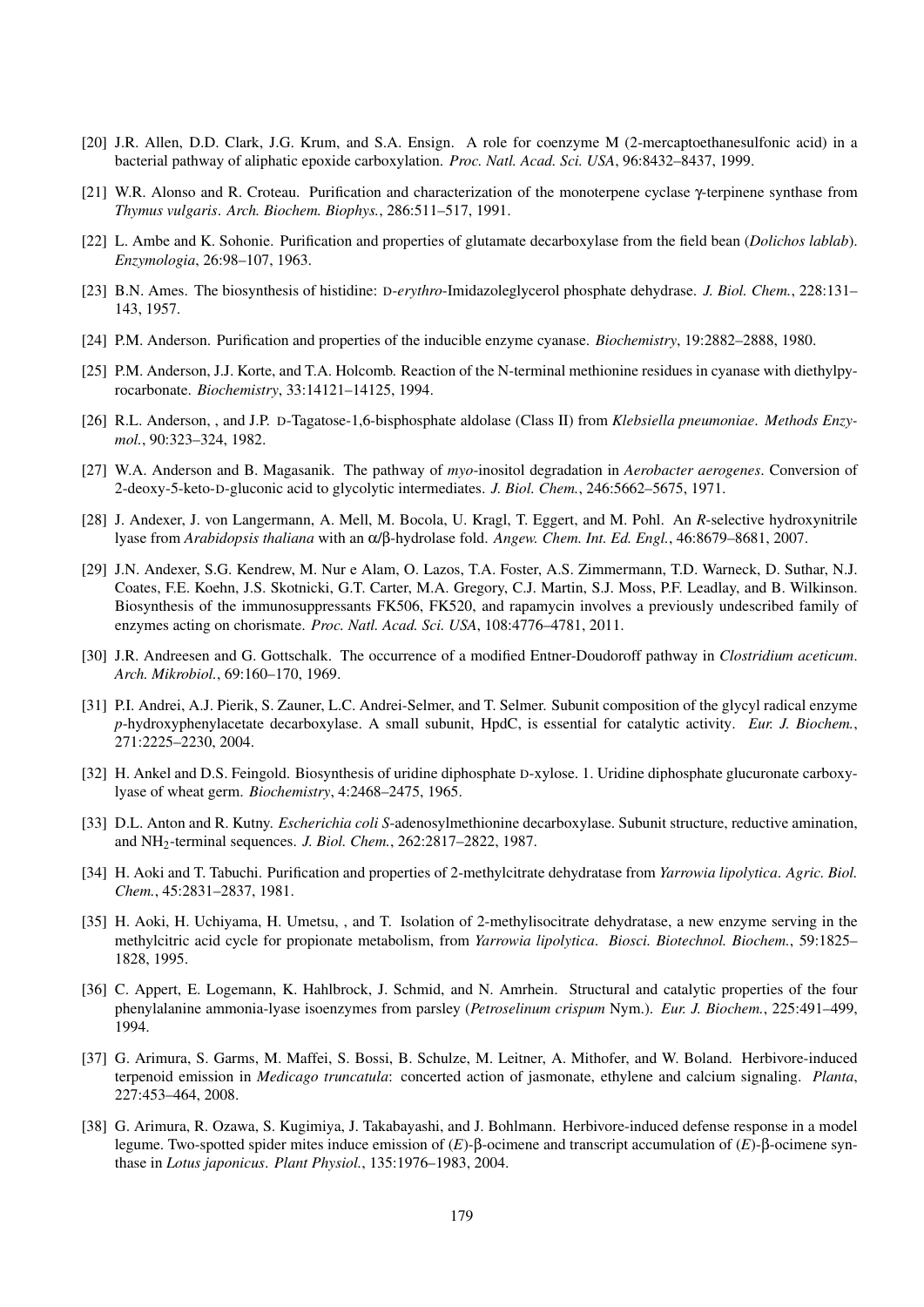- <span id="page-179-2"></span>[39] D.A. Armah and K. Mensa-Wilmot. Tetramerization of glycosylphosphatidylinositol-specific phospholipase C from *Trypanosoma brucei*. *J. Biol. Chem.*, 275:19334–19342, 2000.
- [40] T. Asakawa, H. Wada, and T. Yamano. Enzymatic conversion of phenylpyruvate to phenylacetate. *Biochim. Biophys. Acta*, 170:375–391, 1968.
- [41] S. Asamizu, P. Xie, C.J. Brumsted, P.M. Flatt, and T. Mahmud. Evolutionary divergence of sedoheptulose 7-phosphate cyclases leads to several distinct cyclic products. *J. Am. Chem. Soc.*, 134:12219–12229, 2012.
- <span id="page-179-0"></span>[42] N. Asano, M. Takeuchi, K. Ninomiya, Y. Kameda, and K. Matsui. Microbial degradation of validamycin A by *Flavobacterium saccharophilum*. Enzymatic cleavage of C-N linkage in validoxylamine A. *J. Antibiot.*, 37:859–867, 1984.
- [43] Y. Asano, K. Fujishiro, Y. Tani, and H. Yamada. Microbial degradation of nitrile compounds. 5. Aliphatic nitrile hydratase from *Arthrobacter sp* J-1. Purification and characterization. *Agric. Biol. Chem.*, 46:1165–1174, 1982.
- [44] G. Ashwell, A.J. Wahba, and J. Hickman. A new pathway of uronic acid metabolism. *Biochim. Biophys. Acta*, 30:186– 187, 1958.
- [45] E. Attaran, M. Rostas, and J. Zeier. *Pseudomonas syringae* elicits emission of the terpenoid (*E*,*E*)-4,8,12-trimethyl-1,3,7,11-tridecatetraene in *Arabidopsis* leaves via jasmonate signaling and expression of the terpene synthase TPS4. *Mol Plant Microbe Interact*, 21:1482–1497, 2008.
- <span id="page-179-3"></span>[46] D.G. Attardi, I. Margarit, and G.P. Tocchini-Valentini. Structural alterations in mutant precursors of the yeast tRNA*Leu*<sup>3</sup> gene which behave as defective substrates for a highly purified splicing endoribonuclease. *EMBO J.*, 4:3289–3297, 1985.
- [47] M. Attia, S.U. Kim, and D.K. Ro. Molecular cloning and characterization of (+)-*epi*-α-bisabolol synthase, catalyzing the first step in the biosynthesis of the natural sweetener, hernandulcin, in *Lippia dulcis*. *Arch. Biochem. Biophys.*, 527:37–44, 2012.
- [48] M. Avi, R.M. Wiedner, H. Griengl, and H. Schwab. Improvement of a stereoselective biocatalytic synthesis by substrate and enzyme engineering: 2-hydroxy-(4'-oxocyclohexyl)acetonitrile as the model. *Chemistry*, 14:11415–11422, 2008.
- [49] P. Azadi, M.A. O'Neill, C. Bergmann, A.G. Darvill, and P. Albersheim. The backbone of the pectic polysaccharide rhamnogalacturonan I is cleaved by an endohydrolase and an endolyase. *Glycobiology*, 5:783–789, 1995.
- [50] L. Bach, L.V. Michaelson, R. Haslam, Y. Bellec, L. Gissot, J. Marion, M. Da Costa, J.P. Boutin, M. Miquel, F. Tellier, F. Domergue, J.E. Markham, F. Beaudoin, J.A. Napier, and J.D. Faure. The very-long-chain hydroxy fatty acyl-CoA dehydratase PASTICCINO<sub>2</sub> is essential and limiting for plant development. *Proc. Natl. Acad. Sci. USA*, 105:14727– 14731, 2008.
- <span id="page-179-1"></span>[51] M.K. Bach, J.R., Morton Brashler, , and Jr. Solubilization and characterization of the leukotriene C<sub>4</sub> synthetase of rat basophil leukemia cells: a novel, particulate glutathione *S*-transferase. *Arch. Biochem. Biophys.*, 230:455–465, 1984.
- [52] B.K. Bachhawat, W.G. Robinson, and M.J. Coon. The enzymatic cleavage of β-hydroxy-β-methylglutaryl coenzyme A to acetoacetate and acetyl coenzyme A. *J. Biol. Chem.*, 216:727–736, 1955.
- [53] K. Back and J. Chappell. Cloning and bacterial expression of a sesquiterpene cyclase from Hyoscyamus muticus and its molecular comparison to related terpene cyclases. *J. Biol. Chem.*, 270:7375–7381, 1995.
- [54] K. Back, S. He, K.U. Kim, and D.H. Shin. Cloning and bacterial expression of sesquiterpene cyclase, a key branch point enzyme for the synthesis of sesquiterpenoid phytoalexin capsidiol in UV-challenged leaves of *Capsicum annuum*. *Plant Cell Physiol.*, 39:899–904, 1998.
- [55] K. Back, S. Yin, and J. Chappell. Expression of a plant sesquiterpene cyclase gene in *Escherichia coli*. *Arch. Biochem. Biophys.*, 315:527–532, 1994.
- [56] P. Baer, P. Rabe, C.A. Citron, C.C. de Oliveira Mann, N. Kaufmann, M. Groll, and J.S. Dickschat. Hedycaryol synthase in complex with nerolidol reveals terpene cyclase mechanism. *Chembiochem*, 15:213–216, 2014.
- [57] P. Baer, P. Rabe, K. Fischer, C.A. Citron, T.A. Klapschinski, M. Groll, and J.S. Dickschat. Induced-fit mechanism in class I terpene cyclases. *Angew. Chem. Int. Ed. Engl.*, 53:7652–7656, 2014.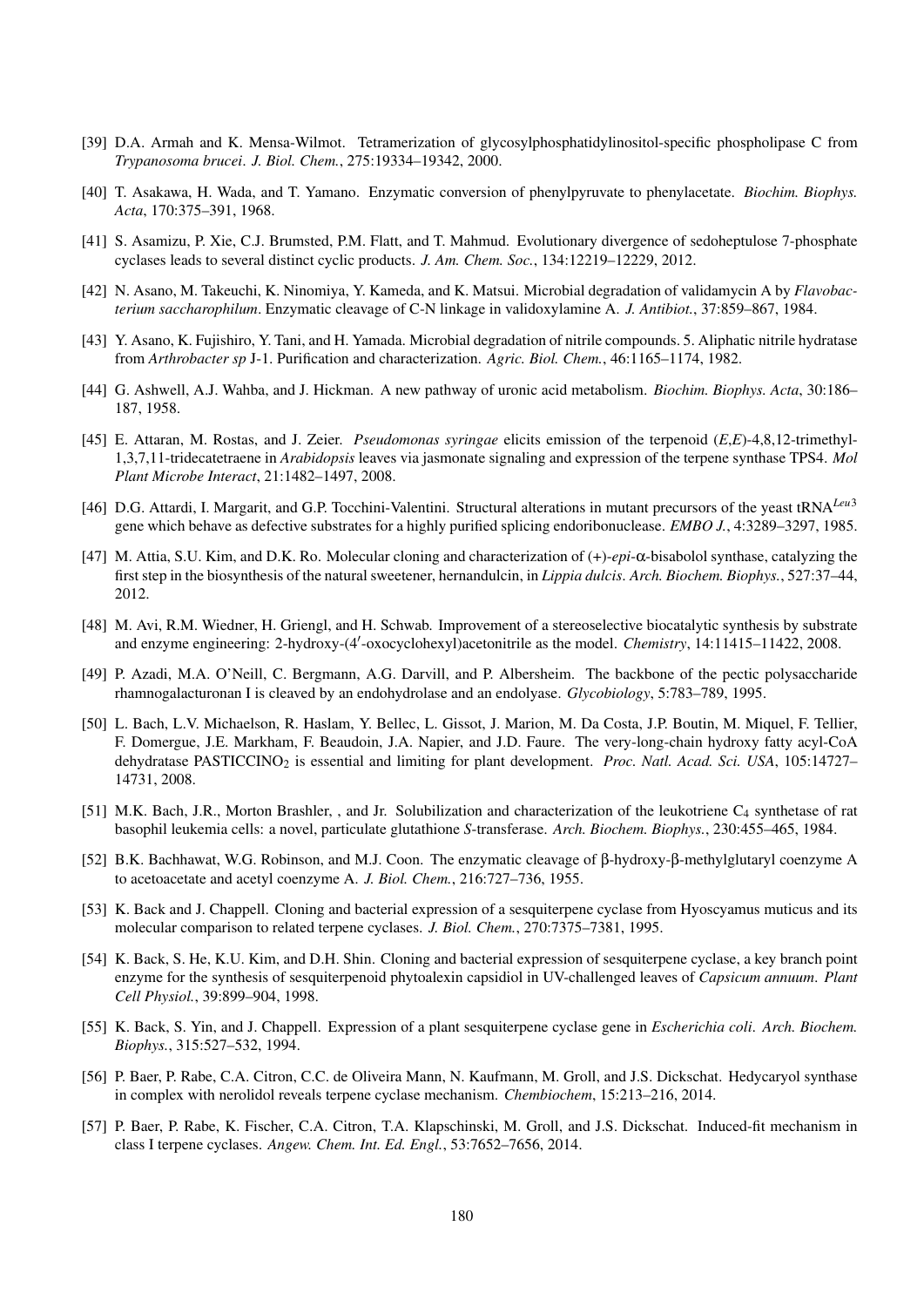- [58] G.B. Bailey and W.B. Dempsey. Purification and properties of an α-dialkyl amino acid transaminase. *Biochemistry*, 6:1526–1533, 1967.
- [59] V. Bailly, B. Sente, and W.G. Verly. Bacteriophage-T4 and *Micrococcus luteus* UV endonucleases are not endonucleases but β-elimination and sometimes -elimination catalysts. *Biochem. J.*, 259:751–759, 1989.
- [60] V. Bailly and W.G. Verly. *Escherichia coli* endonuclease III is not an endonuclease but a β-elimination catalyst. *Biochem. J.*, 242:565–572, 1987.
- [61] V. Bailly and W.G. Verly. AP endonucleases and AP lyases. *Nucleic Acids Res.*, 17:3617–3618, 1989.
- [62] P. Baker, J. Carere, and S.Y.K. Seah. Probing the molecular basis of substrate specificity, stereospecificity, and catalysis in the class II pyruvate aldolase, BphI. *Biochemistry*, 50:3559–3569, 2011.
- [63] P. Baker, C. Hillis, J. Carere, and S.Y.K. Seah. Protein-protein interactions and substrate channeling in orthologous and chimeric aldolase-dehydrogenase complexes. *Biochemistry*, 51:1942–1952, 2012.
- [64] P. Baker, D. Pan, J. Carere, A. Rossi, W. Wang, and S.Y.K. Seah. Characterization of an aldolase-dehydrogenase complex that exhibits substrate channeling in the polychlorinated biphenyls degradation pathway. *Biochemistry*, 48:6551–6558, 2009.
- [65] P. Baker and S.Y.K. Seah. Rational design of stereoselectivity in the class II pyruvate aldolase BphI. *J. Am. Chem. Soc.*, 134:507–513, 2012.
- [66] T. Baker and I.P. Crawford. Anthranilate synthetase. Partial purification and some kinetic studies on the enzyme from *Escherichia coli*. *J. Biol. Chem.*, 241:5577–5584, 1966.
- [67] R.L. Baldwin, W.A. Wood, and R.S. Emery. Lactate metabolism by *Peptostreptococcus elsdenii*: evidence for lactyl coenzyme a dehydrase. *Biochim. Biophys. Acta*, 97:202–213, 1965.
- [68] S. Bali, A.D. Lawrence, S.A. Lobo, L.M. Saraiva, B.T. Golding, D.J. Palmer, M.J. Howard, S.J. Ferguson, and M.J. Warren. Molecular hijacking of siroheme for the synthesis of heme and d1 heme. *Proc. Natl Acad. Sci. USA*, 108:18260– 18265, 2011.
- [69] E.P. Balskus and C.T. Walsh. The genetic and molecular basis for sunscreen biosynthesis in cyanobacteria. *Science*, 329:1653–1656, 2010.
- [70] D.V. Banthorp, J.T. Brown, and G.S. Morris. Partial purification of farnesyl pyrophosphate:drimenol cyclase and geranylgerany pyrophosphate:sclareol cyclase, using cell culture as a source of material. *Phytochemistry*, 31:3391–3395, 1992.
- [71] H.A. Barker. Citramalate lyase of *Clostridium tetanomorphum*. *Arch. Mikrobiol.*, 59:4–12, 1967.
- [72] H.A. Barker, J.M. Kahn, , and S. Enzymes involved in 3,5-diaminohexanoate degradation by *Brevibacterium* sp. *J. Bacteriol.*, 143:1165–1170, 1980.
- [73] H.A. Barker, R.O. Smyth, E.J. Wawszkiewicz, M.N. Lee, and R.M. Wilson. Enzymic preparation and characterization of an α-L-β-methylaspartic acid. *Arch. Biochem. Biophys.*, 78:468–476, 1958.
- [74] E.A. Barnsley. Phthalate pathway of phenanthrene metabolism: formation of 2'-carboxybenzalpyruvate. *J. Bacteriol.*, 154:113–117, 1983.
- [75] L.R. Barran and W.A. Wood. The mechanism of 2-keto-3-deoxy-6-phosphogluconate aldolase. 3. Nature of the inactivation by fluorodinitrobenzene. *J. Biol. Chem.*, 246:4028–4035, 1971.
- [76] R.G. Bartsch and H.A. Barker. A vinylacetyl isomerase from *Clostridium kluyveri*. *Arch. Biochem. Biophys.*, 92:122–132, 1961.
- [77] A.R. Battersby, C.J.R. Fookes, G.W.J. Matcham, and E. McDonald. Biosynthesis of the pigments of life: formation of the macrocycle. *Nature*, 285:17–21, 1980.
- [78] J.R. Beard and W.E. Razzell. Purification of alkaline ribonuclease II from mitochondrial and soluble fractions of liver. *J. Biol. Chem.*, 239:4186–4193, 1964.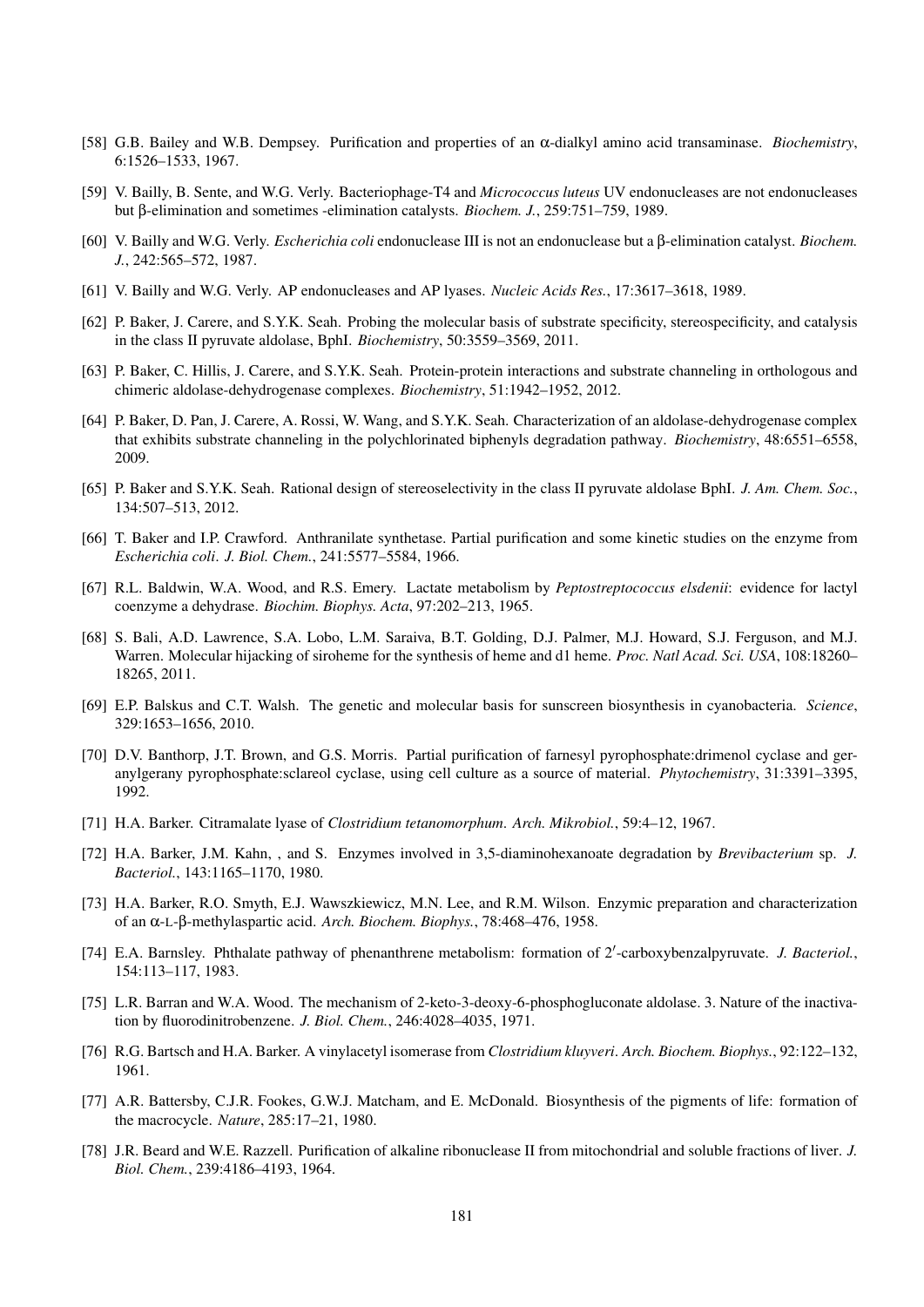- [79] S. Beismann-Driemeyer and R. Sterner. Imidazole glycerol phosphate synthase from *Thermotoga maritima*. Quaternary structure, steady-state kinetics, and reaction mechanism of the bienzyme complex. *J. Biol. Chem*, 276:20387–20396, 2001.
- [80] L. Belingher, A. Cartayrade, G. Pauly, and M. Gleizes. Partial purification and properties of the sesquiterpene β-selinene cyclase from *Citrofortunella mitis*. *Plant Sci.*, 84:129–136, 1992.
- [81] H.R. Beller and A.M. Spormann. Analysis of the novel benzylsuccinate synthase reaction for anaerobic toluene activation based on structural studies of the product. *J. Bacteriol.*, 180:5454–5457, 1998.
- [82] R. Bender and G. Gottschalk. Purification and properties of D-gluconate dehydratase from *Clostridium pasteurianum*. *Eur. J. Biochem.*, 40:309–321, 1973.
- [83] S.L. Bender, S. Mehdi, and J.R. Knowles. Dehydroquinate synthase: the role of divalent metal cations and of nicotinamide adenine dinucleotide in catalysis. *Biochemistry*, 28:7555–7560, 1989.
- [84] R. Bentley and C.P. Thiessen. Biosynthesis of itaconic acid in *Aspergillus terreus*. III. The properties and reaction mechanism of *cis*-aconitic acid decarboxylase. *J. Biol. Chem.*, 226:703–720, 1957.
- [85] R. Bentley and C.P. Thiessen. Biosynthesis of tropolones in *Penicillium stipitatum*. V. Preparation and properties of stipitatonic acid decarboxylase. *J. Biol. Chem.*, 238:3811–3816, 1963.
- [86] S. Berensmeier, S.A. Singh, J. Meens, and K. Buchholz. Cloning of the *pelA* gene from *Bacillus licheniformis* 14A and biochemical characterization of recombinant, thermostable, high-alkaline pectate lyase. *Appl. Microbiol. Biotechnol.*, 64:560–567, 2004.
- [87] I.A. Berg, D. Kockelkorn, W. Buckel, and G. Fuchs. A 3-hydroxypropionate/4-hydroxybutyrate autotrophic carbon dioxide assimilation pathway in *Archaea*. *Science*, 318:1782–1786, 2007.
- [88] T. Berman and B. Magasanik. The pathway of *myo*-inositol degradation in *Aerobacter aerogenes*. Dehydrogenation and dehydration. *J. Biol. Chem.*, 241:800–806, 1966.
- [89] R.P. Bhalerao, L.K. Lind, and P. Gustafsson. Cloning of the *cpcE* and *cpcF* genes from *Synechococcus* sp. PCC 6301 and their inactivation in *Synechococcus* sp. PCC 7942. *Plant Mol. Biol.*, 26:313–326, 1994.
- [90] S. Bhowmik, H.P. Chiu, D.H. Jones, H.J. Chiu, M.D. Miller, Q. Xu, C.L. Farr, J.M. Ridlon, J.E. Wells, M.A. Elsliger, I.A. Wilson, P.B. Hylemon, and S.A. Lesley. Structure and functional characterization of a bile acid  $7\alpha$  dehydratase BaiE in secondary bile acid synthesis. *Proteins*, 84:316–331, 2016.
- [91] M.W. Bhuiya, S.G. Lee, J.M. Jez, and O. Yu. Structure and mechanism of ferulic acid decarboxylase (FDC1) from *Saccharomyces cerevisiae*. *Appl. Environ. Microbiol.*, 81:4216–4223, 2015.
- [92] A.H. Blair and H.A. Barker. Assay and purification of (+)-citramalate hydro-lyase components from *Clostridium tetanomorphum*. *J. Biol. Chem.*, 241:400–408, 1966.
- [93] J. Blaszczyk, Z. Lu, Y. Li, H. Yan, and X. Ji. Crystallographic and molecular dynamics simulation analysis of *Escherichia coli* dihydroneopterin aldolase. *Cell Biosci*, 4:52–52, 2014.
- [94] P.M. Bleeker, R. Mirabella, P.J. Diergaarde, A. Vandoorn, A. Tissier, M.R. Kant, M. Prins, M. de Vos, M.A. Haring, and R.C. Schuurink. Improved herbivore resistance in cultivated tomato with the sesquiterpene biosynthetic pathway from a wild relative. *Proc. Natl. Acad. Sci. USA*, 109:20124–20129, 2012.
- [95] P.M. Bleeker, E.A. Spyropoulou, P.J. Diergaarde, H. Volpin, M.T. De Both, P. Zerbe, J. Bohlmann, V. Falara, Y. Matsuba, E. Pichersky, M.A. Haring, and R.C. Schuurink. RNA-seq discovery, functional characterization, and comparison of sesquiterpene synthases from *Solanum lycopersicum* and *Solanum habrochaites* trichomes. *Plant Mol. Biol.*, 77:323– 336, 2011.
- [96] S.L. Blethen, E.A. Boeker, and E.E. Snell. Arginine decarboxylase from *Escherichia coli*. I. Purification and specificity for substrates and coenzyme. *J. Biol. Chem.*, 243:1671–1677, 1968.
- [97] S. Blickling, C. Renner, B. Laber, H.D. Pohlenz, T.A. Holak, and R. Huber. Reaction mechanism of *Escherichia coli* dihydrodipicolinate synthase investigated by X-ray crystallography and NMR spectroscopy. *Biochemistry*, 36:24–33, 1997.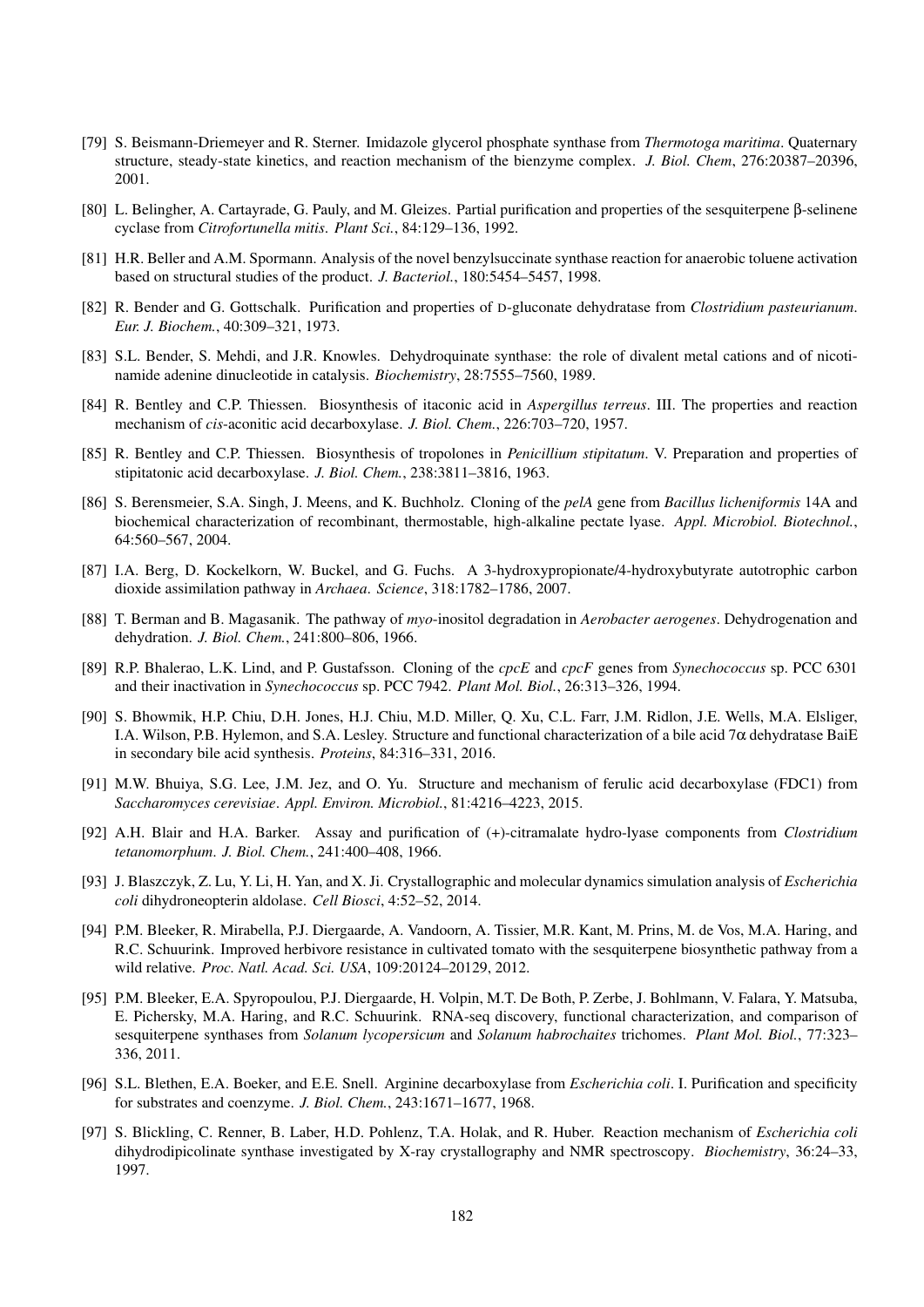- [98] K. Bloch, S. Chaykin, A.H. Phillips, and A. de Waard. Mevalonic acid pyrophosphate and isopentenyl pyrophosphate. *J. Biol. Chem.*, 234:2595–2604, 1959.
- [99] J.R. Bloomer, H.D. Hill, K.O. Morton, L.A. Anderson-Burnham, and J.G. Straka. The enzyme defect in bovine protoporphyria. Studies with purified ferrochelatase. *J. Biol. Chem.*, 262:667–671, 1987.
- [100] N. Blot, X.J. Wu, J.C. Thomas, J. Zhang, L. Garczarek, S. Bohm, J.M. Tu, M. Zhou, M. Ploscher, L. Eichacker, F. Partensky, H. Scheer, and K.H. Zhao. Phycourobilin in trichromatic phycocyanin from oceanic cyanobacteria is formed posttranslationally by a phycoerythrobilin lyase-isomerase. *J. Biol. Chem.*, 284:9290–9298, 2009.
- [101] H.J. Blumenthal. D-Glucarate dehydrase. *Methods Enzymol.*, 9:660–665, 1966.
- [102] H.J. Blumenthal and T. Jepson. Galactarate dehydrase. *Methods Enzymol.*, 9:665–669, 1966.
- [103] T.A. Bobik, E.J. Morales, A. Shin, D. Cascio, M.R. Sawaya, M. Arbing, T.O. Yeates, and M.E. Rasche. Structure of the methanofuran/methanopterin-biosynthetic enzyme MJ1099 from *Methanocaldococcus jannaschii*. *Acta Crystallogr. F Struct. Biol. Commun.*, 70:1472–1479, 2014.
- [104] R.P. Bodnaryk and L. McGirr. Purification, properties and function of a unique γ-glutamyl cyclotransferase from the housefly, *Musca domestica* L. *Biochim. Biophys. Acta*, 315:352–362, 1973.
- [105] J. Bohlmann, J. Crock, R. Jetter, and R. Croteau. Terpenoid-based defenses in conifers: cDNA cloning, characterization, and functional expression of wound-inducible (*E*)-α-bisabolene synthase from grand fir (*Abies grandis*). *Proc. Natl. Acad. Sci. USA*, 95:6756–6761, 1998.
- [106] J. Bohlmann, M. Phillips, V. Ramachandiran, S. Katoh, and R. Croteau. cDNA cloning, characterization, and functional expression of four new monoterpene synthase members of the *Tpsd* gene family from grand fir (*Abies grandis*). *Arch. Biochem. Biophys.*, 368:232–243, 1999.
- [107] J. Bohlmann, E.J. Stauber, B. Krock, N.J. Oldham, J. Gershenzon, and I.T. Baldwin. Gene expression of 5-*epi*aristolochene synthase and formation of capsidiol in roots of *Nicotiana attenuata* and *N. sylvestris*. *Phytochemistry*, 60:109–116, 2002.
- [108] J. Bohlmann, C.L. Steele, and R. Croteau. Monoterpene synthases from grand fir (*Abies grandis*). cDNA isolation, characterization, and functional expression of myrcene synthase, (-)-(4*S*)-limonene synthase, and (-)-(1*S*,5*S*)-pinene synthase. *J. Biol. Chem.*, 272:21784–21792, 1997.
- [109] T. Boller, R.C. Herner, and H. Kende. Assay for and enzymatic formation of an ethylene precursor, 1-aminocyclopropane-1-carboxylic acid. *Planta*, 145:293–303, 1979.
- [110] F. Borjian, J. Han, J. Hou, H. Xiang, J. Zarzycki, and I.A. Berg. Malate Synthase and β-Methylmalyl Coenzyme A Lyase Reactions in the Methylaspartate Cycle in *Haloarcula hispanica*. *J. Bacteriol.*, 199, 2017.
- [111] S. Bornemann, D.J. Lowe, and R.N. Thorneley. The transient kinetics of *Escherichia coli* chorismate synthase: substrate consumption, product formation, phosphate dissociation, and characterization of a flavin intermediate. *Biochemistry*, 35:9907–9916, 1996.
- [112] S. Bornemann, M.E. Theoclitou, M. Brune, M.R. Webb, R.N. Thorneley, and C. Abell. A secondary β deuterium kinetic isotope effect in the chorismate synthase reaction. *Bioorg. Chem.*, 28:191–204, 2000.
- [113] H.J. Bouwmeester, J. Gershenzon, M.C.J.M. Konings, and R. Croteau. Biosynthesis of the monoterpenes limonene and carvone in the fruit of caraway. I. Demonstration of enzyme activities and their changes with development. *Plant Physiol.*, 117:901–912, 1998.
- [114] H.J. Bouwmeester, J. Kodde, F.W. Verstappen, I.G. Altug, J.W. de Kraker, and T.E. Wallaart. Isolation and characterization of two germacrene A synthase cDNA clones from chicory. *Plant Physiol.*, 129:134–144, 2002.
- [115] H.J. Bouwmeester, F.W. Verstappen, M.A. Posthumus, and M. Dicke. Spider mite-induced (3*S*)-(*E*)-nerolidol synthase activity in cucumber and lima bean. The first dedicated step in acyclic C11-homoterpene biosynthesis. *Plant Physiol.*, 121:173–180, 1999.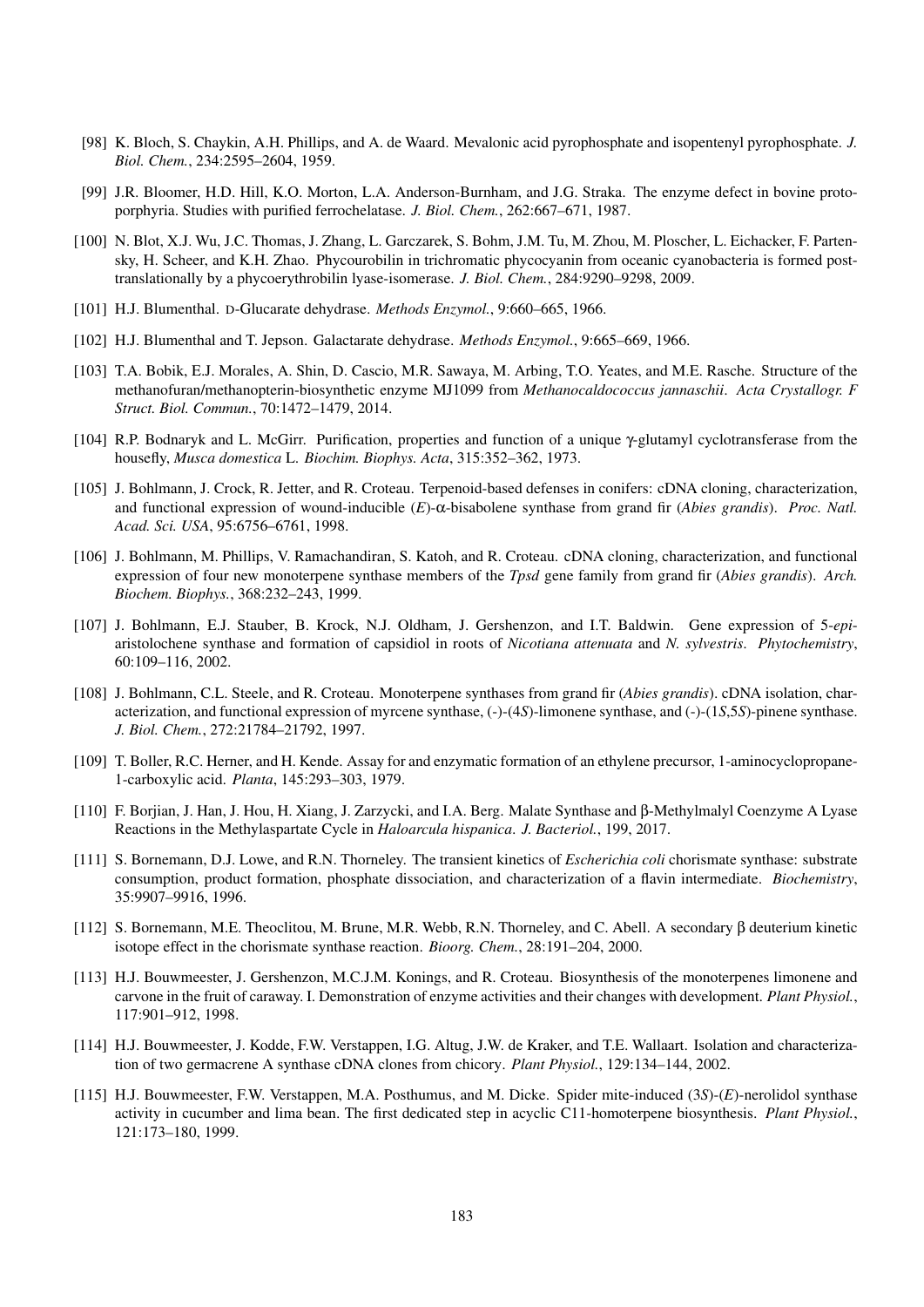- [116] H.J. Bouwmeester, T.E. Wallaart, M.H. Janssen, B. van Loo, B.J. Jansen, M.A. Posthumus, C.O. Schmidt, J.W. De Kraker, W.A. König, and M.C. Franssen. Amorpha-4,11-diene synthase catalyses the first probable step in artemisinin biosynthesis. *Phytochemistry*, 52:843–854, 1999.
- [117] C. Bové and E.E. Conn. Metabolism of aromatic compounds in higher plants. II. Purification and properties of the oxynitrilase of *Sorghum vulgare*. *J. Biol. Chem.*, 236:207–210, 1961.
- [118] G. Bowles, W.L. Ogren, and R.H. Hageman. Phosphoglycolate production catalyzed by ribulose diphosphate carboxylase. *Biochem. Biophys. Res. Commun.*, 45:716–722, 1971.
- [119] J. Boyd and J.R. Turvey. Isolation of poly-α-L-guluronate lyase from *Klebsiella aerogenes*. *Carbohydr. Res.*, 57:163–171, 1977.
- [120] Z.L. Boynton, G.N. Bennet, and F.B. Rudolph. Cloning, sequencing, and expression of clustered genes encoding βhydroxybutyryl-coenzyme A (CoA) dehydrogenase, crotonase, and butyryl-CoA dehydrogenase from *Clostridium acetobutylicum* ATCC 824. *J. Bacteriol.*, 178:3015–3024, 1996.
- [121] C. Bradbeer. The clostridial fermentations of choline and ethanolamine. 1. Preparation and properties of cell-free extracts. *J. Biol. Chem.*, 240:4669–4474, 1965.
- [122] C. Bradbeer. The clostridial fermentations of choline and ethanolamine. II. Requirement for a cobamide coenzyme by an ethanolamine deaminase. *J. Biol. Chem.*, 240:4675–4681, 1965.
- [123] S.F. Brady and J. Clardy. Cloning and heterologous expression of isocyanide biosynthetic genes from environmental DNA. *Angew. Chem. Int. Ed. Engl.*, 44:7063–7065, 2005.
- [124] S.F. Brady and J. Clardy. Systematic investigation of the *Escherichia coli* metabolome for the biosynthetic origin of an isocyanide carbon atom. *Angew. Chem. Int. Ed. Engl.*, 44:7045–7048, 2005.
- [125] A.E. Braunstein and R.M. Azarkh. [Participation of vitamin  $B_6$  in enzymic formation of hydrogen sulfide from Lcysteine.]. *Dokl. Akad. Nauk S.S.S.R.*, 71:93–96, 1950.
- [126] A.E. Braunstein and R.M. Azarkh. [Phosphopyridoxal in aerobic deamination of homoserine and serine.]. *Dokl. Akad. Nauk S.S.S.R.*, 85:385–388, 1952.
- [127] A.E. Braunstein, E.V. Goryachinkova, E.A. Tolosa, I.H. Willhardt, and L.L. Yefremova. Specificity and some other properties of liver serine sulphhydrase: evidence for its identity with cystathionine-synthase. *Biochim. Biophys. Acta,*, 242:247–260, 1971.
- [128] H. Breithaupt, M. Pohl, W. Bnigk, P. Heim, K.-L. Schimz, and M.-R. Kula. Cloning and expression of (*R*)-hydroxynitrile lyase from *Linum usitatissimum* (flax). *J. Mol. Catal. B*, 6:315–332, 1999.
- [129] H.J. Bright and L.L. Ingraham. The preparation of crystalline β-methylaspartase. *Biochim. Biophys. Acta*, 44:586–588, 1960.
- [130] A.A. Brindley, E. Raux, H.K. Leech, H.L. Schubert, and M.J. Warren. A story of chelatase evolution: Identification and characterisation of a small 13-15 kDa 'ancestral' cobaltochelatase (CbiXS) in the *Archaea*. *J. Biol. Chem.*, 278:22388– 22395, 2003.
- [131] J.S. Britten, H. Morell, and J.V. Taggart. Anion activation of maleate hydratase. *Biochim. Biophys. Acta*, 185:220–227, 1969.
- [132] A. Broberg, L. Kenne, and M. Pedersén. Presence of microthecin in the red alga *Gracilariopsis lemaneiformis* and its formation from 1,5-anhydro-D-fructose. *Phytochemistry*, 41:151–154, 1996.
- [133] M. Brock, C. Maerker, A. Schütz, U. Völker, and W. Buckel. Oxidation of propionate to pyruvate in *Escherichia coli*. Involvement of methylcitrate dehydratase and aconitase. *Eur. J. Biochem.*, 269:6184–6194, 2002.
- [134] D. Brodkorb, M. Gottschall, R. Marmulla, F. Lüddeke, and J. Harder. Linalool dehydratase-isomerase, a bifunctional enzyme in the anaerobic degradation of monoterpenes. *J. Biol. Chem.*, 285:30436–30442, 2010.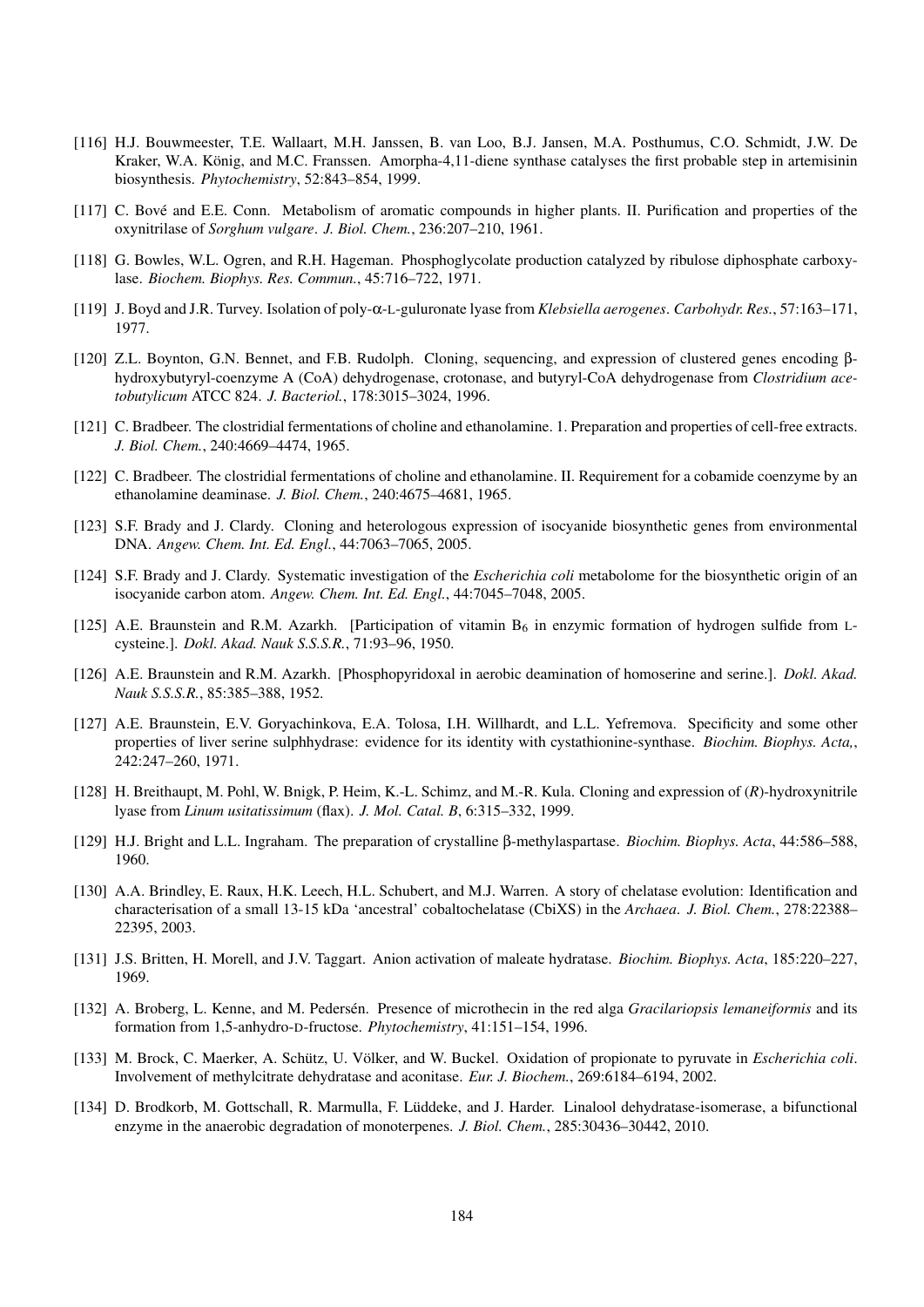- [135] S.J. Brouns, T.R. Barends, P. Worm, J. Akerboom, A.P. Turnbull, L. Salmon, and J. van der Oost. Structural insight into substrate binding and catalysis of a novel 2-keto-3-deoxy-D-arabinonate dehydratase illustrates common mechanistic features of the FAH superfamily. *J. Mol. Biol.*, 379:357–371, 2008.
- [136] S.J. Brouns, J. Walther, A.P. Snijders, H.J. van de Werken, H.L. Willemen, P. Worm, M.G. de Vos, A. Andersson, M. Lundgren, H.F. Mazon, R.H. van den Heuvel, P. Nilsson, L. Salmon, W.M. de Vos, P.C. Wright, R. Bernander, and J. van der Oost. Identification of the missing links in prokaryotic pentose oxidation pathways: evidence for enzyme recruitment. *J. Biol. Chem.*, 281:27378–27388, 2006.
- [137] G.M. Brown. Pantothenylcysteine, a precursor of pantotheine in *Lactobacillus helveticus*. *J. Biol. Chem.*, 226:651–661, 1957.
- [138] G.M. Brown. Requirement of cytidine triphosphate for the biosynthesis of phosphopantetheine. *J. Am. Chem. Soc.*, 80:3161–3161, 1958.
- [139] G.M. Brown. The metabolism of pantothenic acid. *J. Biol. Chem.*, 234:370–378, 1959.
- [140] T.B. Bruck and R.G. Kerr. Purification and kinetic properties of elisabethatriene synthase from the coral *Pseudopterogorgia elisabethae*. *Comp. Biochem. Physiol. B Biochem. Mol. Biol.*, 143:269–278, 2006.
- [141] K. Bruckner, D. Bozic, D. Manzano, D. Papaefthimiou, I. Pateraki, U. Scheler, A. Ferrer, R.C. de Vos, A.K. Kanellis, and A. Tissier. Characterization of two genes for the biosynthesis of abietane-type diterpenes in rosemary (*Rosmarinus officinalis*) glandular trichomes. *Phytochemistry*, 101:52–64, 2014.
- [142] F.H. Bruns and L. Fiedler. Enzymatic cleavage and synthesis of L-*threo*-β-phenylserine and L-*erythro*-β-phenylserine. *Nature*, 181:1533–1534, 1958.
- [143] K.R. Brushaber, G.A. O'Toole, and J.C. Escalante-Semerena. CobD, a novel enzyme with L-threonine-*O*-3-phosphate decarboxylase activity, is responsible for the synthesis of (*R*)-1-amino-2-propanol *O*-2-phosphate, a proposed new intermediate in cobalamin biosynthesis in *Salmonella typhimurium* LT2. *J. Biol. Chem.*, 273:2684–2691, 1998.
- [144] C.L. Buchanan, H. Connaris, M.J. Danson, C.D. Reeve, and D.W. Hough. An extremely thermostable aldolase from *Sulfolobus solfataricus* with specificity for non-phosphorylated substrates. *Biochem. J.*, 343:563–570, 1999.
- [145] W. Buckel. The reversible dehydration of (*R*)-2-hydroxyglutarate to (*E*)-glutaconate. *Eur. J. Biochem.*, 106:439–447, 1980.
- [146] W. Buckel. Sodium ion-translocating decarboxylases. *Biochim. Biophys. Acta*, 1505:15–27, 2001.
- [147] W.S. Buckel and R. Semmler. Purification, characterisation and reconstitution of glutaconyl-CoA decarboxylase, a biotin-dependent sodium pump from anaerobic bacteria. *Eur. J. Biochem.*, 136:427–434, 1983.
- [148] J.S. Buckner, P.E. Kolattudy, and A.J. Poulose. Purification and properties of malonyl-coenzyme A decarboxylase, a regulatory enzyme from the uropygial gland of goose. *Arch. Biochem. Biophys.*, 177:539–551, 1976.
- [149] H. Bühler, F. Effenberger, S. Förster, J. Roos, and H. Wajant. Substrate specificity of mutants of the hydroxynitrile lyase from *Manihot esculenta*. *Chembiochem.*, 4:211–216, 2003.
- [150] J.M. Buis, J. Cheek, E. Kalliri, and J.B. Broderick. Characterization of an active spore photoproduct lyase, a DNA repair enzyme in the radical *S*-adenosylmethionine superfamily. *J. Biol. Chem.*, 281:25994–26003, 2006.
- [151] K.G. Buki, D.Q. Vinh, and I. Horvath. Partial purification and some properties of tryptophan decarboxylase from a *Bacillus* strain. *Acta Microbiol Hung*, 32:65–73, 1985.
- [152] D.H. Burke, M. Alberti, and J.E. Hearst. bchFNBH bacteriochlorophyll synthesis genes of *Rhodobacter capsulatus* and identification of the third subunit of light-independent protochlorophyllide reductase in bacteria and plants. *J. Bacteriol.*, 175:2414–2422, 1993.
- [153] I. Burkhardt, T. Siemon, M. Henrot, L. Studt, S. Rosler, B. Tudzynski, M. Christmann, and J.S. Dickschat. Mechanistic characterisation of two sesquiterpene cyclases from the plant pathogenic fungus *Fusarium fujikuroi*. *Angew. Chem. Int. Ed. Engl.*, 55:8748–8751, 2016.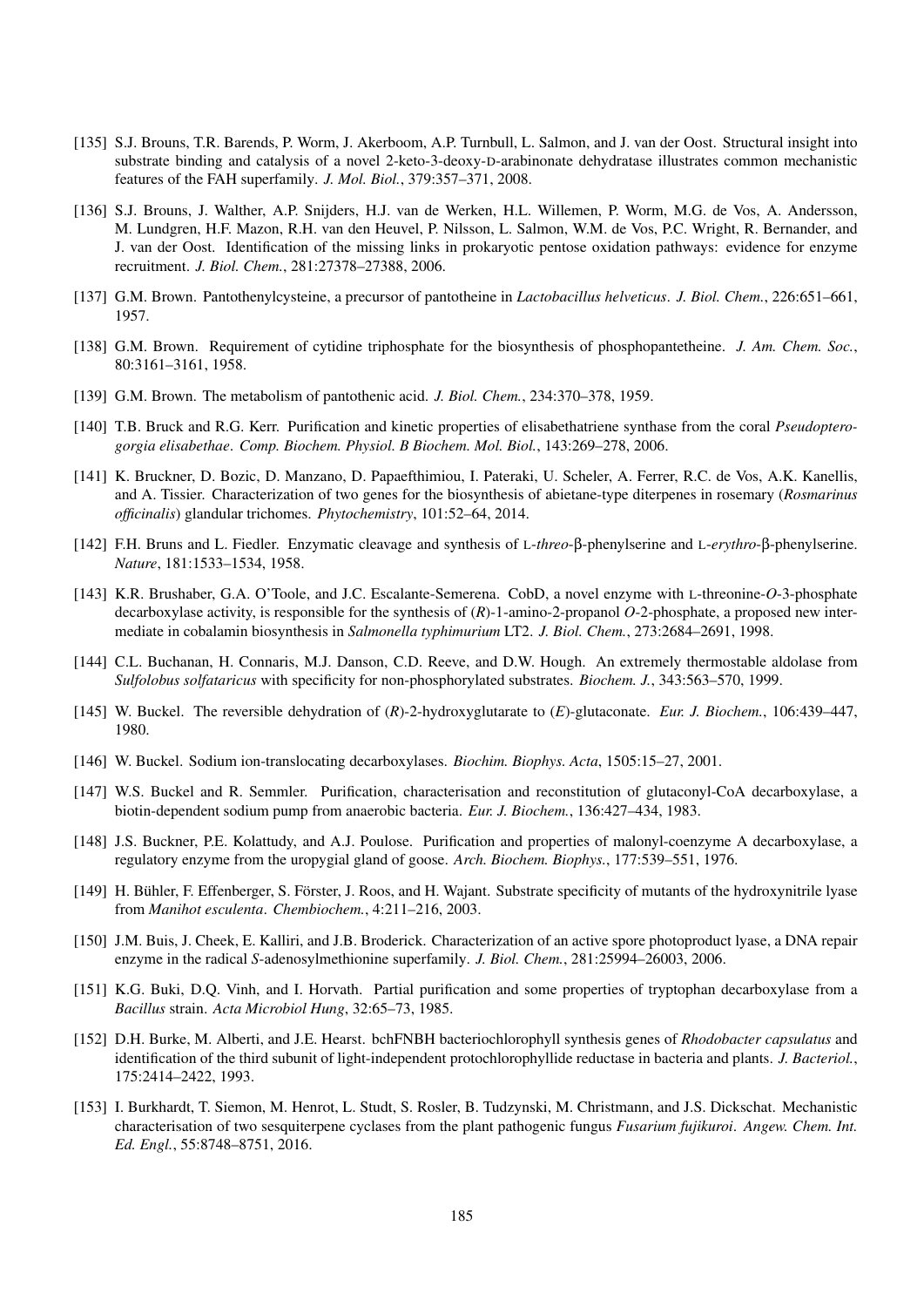- [154] E.A. Burks, W.H. Johnson, Whitman Jr., and C.P. Stereochemical and isotopic labeling studies of 2-oxo-hept-4-ene-1,7-dioate hydratase: evidence for an enzyme-catalyzed ketonization step in the hydration reaction. *J. Am. Chem. Soc.*, 120:7665–7675, 1998.
- [155] K.E. Burns, Y. Xiang, C.L. Kinsland, F.W. McLafferty, and T.P. Begley. Reconstitution and biochemical characterization of a new pyridoxal-5'-phosphate biosynthetic pathway. *J. Am. Chem. Soc.*, 127:3682-3683, 2005.
- [156] R.O. Burns and R.D. DeMoss. Properties of tryptophanase from *Escherichia coli*. *Biochim. Biophys. Acta*, 65:233–244, 1962.
- [157] M.J. Butler, G. Lazarovits, V.J. Higgins, and M.-A. Lachance. Partial-purification and characterization of a dehydratase associated with the pentaketide melanogenesis pathway of *Phaeococcomyces* sp and other fungi. *Exp. Mycol.*, 12:367– 376, 1988.
- [158] H.S. Byun and Y.S. Kim. Subunit organization of bacterial malonate decarboxylases: the smallest δ subunit as an acylcarrier protein. *J. Biochem. Mol. Biol.*, 30:132–137, 1997.
- [159] A. Cabezas, R.M. Pinto, F. Fraiz, J. Canales, S. Gonzalez-Santiago, and J.C. Cameselle. Purification, characterization, and substrate and inhibitor structure-activity studies of rat liver FAD-AMP lyase (cyclizing): preference for FAD and specificity for splitting ribonucleoside diphosphate-X into ribonucleotide and a five-atom cyclic phosphodiester of X, either a monocyclic compound or a *cis*-bicyclic phosphodiester-pyranose fusion. *Biochemistry*, 40:13710–13722, 2001.
- [160] F.L. Cabirol, P.L. Tan, B. Tay, S. Cheng, U. Hanefeld, and R.A. Sheldon. *Linum usitatissimum* hydroxynitrile lyase cross-linked enzyme aggregates: a recyclable enantioselective catalyst. *Adv. Synth. Catal.*, 350:2329–2338, 2008.
- [161] Y. Cai, J.W. Jia, J. Crock, Z.X. Lin, X.Y. Chen, and R. Croteau. A cDNA clone for β-caryophyllene synthase from *Artemisia annua*. *Phytochemistry*, 61:523–529, 2002.
- [162] J.C. Calabrese, D.B. Jordan, A. Boodhoo, S. Sariaslani, and T. Vannelli. Crystal structure of phenylalanine ammonia lyase: multiple helix dipoles implicated in catalysis. *Biochemistry*, 43:11403–11416, 2004.
- [163] M.J. Calvert, P.R. Ashton, and R.K. Allemann. Germacrene A is a product of the aristolochene synthase-mediated conversion of farnesylpyrophosphate to aristolochene. *J. Am. Chem. Soc.*, 124:11636–11641, 2002.
- [164] J. Calvo. M., Stevens, C. M., Kalyanpur, M. G., and Umbarger, H. E. The absolute configuration of α-hydroxy-βcarboxyisocaproic acid (3-isopropylmalic acid), an intermediate in leucine biosynthesis. *Biochemistry*, 3:2024–2027, 1964.
- [165] D.W. Cameron, W.H. Sawyer, and V.M. Trikojus. Colouring matters of the Aphidoidea. XLII. Purification and properties of the cyclising enzyme [Protoaphin dehydratase (cyclising)] concerned with pigment transformation in the wooly aphid *Eriosoma lanigerum* Hausmann (Hemiptera: Insecta). *Aust. J. Biol. Sci.*, 30:173–181, 1977.
- [166] D.E. Cane. Cell-free studies of monoterpene and sesquiterpene biosynthesis. *Biochem. Soc. Trans.*, 11:510–515, 1983.
- [167] D.E. Cane, C. Abell, P.H. Harrison, B.R. Hubbard, C.T. Kane, R. Lattman, J.S. Oliver, and S.W. Weiner. Terpenoid biosynthesis and the stereochemistry of enzyme-catalysed allylic addition-elimination reactions. *Philos. Trans. R. Soc. Lond. B Biol. Sci.*, 332:123–129, 1991.
- [168] D.E. Cane, X. He, S. Kobayashi, S. Omura, and H. Ikeda. Geosmin biosynthesis in *Streptomyces avermitilis*. Molecular cloning, expression, and mechanistic study of the germacradienol/geosmin synthase. *J. Antibiot. (Tokyo)*, 59:471–479, 2006.
- [169] D.E. Cane, P.C. Prabhakaran, J.S. Oliver, and D.B. McIlwaine. Aristolochene biosynthesis. Stereochemistry of the deprotonation steps in the enzymatic cyclization of farnesyl pyrophosphate. *J. Am. Chem. Soc.*, 112:3209–3210, 1990.
- [170] D.E. Cane, P.C. Prabhakaran, E.J. Salaski, P.M.H. Harrison, H. Noguchi, and B.J. Rawlings. Aristolochene biosynthesis and enzymatic cyclization of farnesyl pyrophosphate. *J. Am. Chem. Soc.*, 111:8914–8916, 1989.
- [171] D.E. Cane, J.K. Sohng, C.R. Lamberson, S.M. Rudnicki, Z. Wu, M.D. Lloyd, J.S. Oliver, and B.R. Hubbard. Pentalenene synthase. Purification, molecular cloning, sequencing, and high-level expression in *Escherichia coli* of a terpenoid cyclase from *Streptomyces* UC5319. *Biochemistry*, 33:5846–5857, 1994.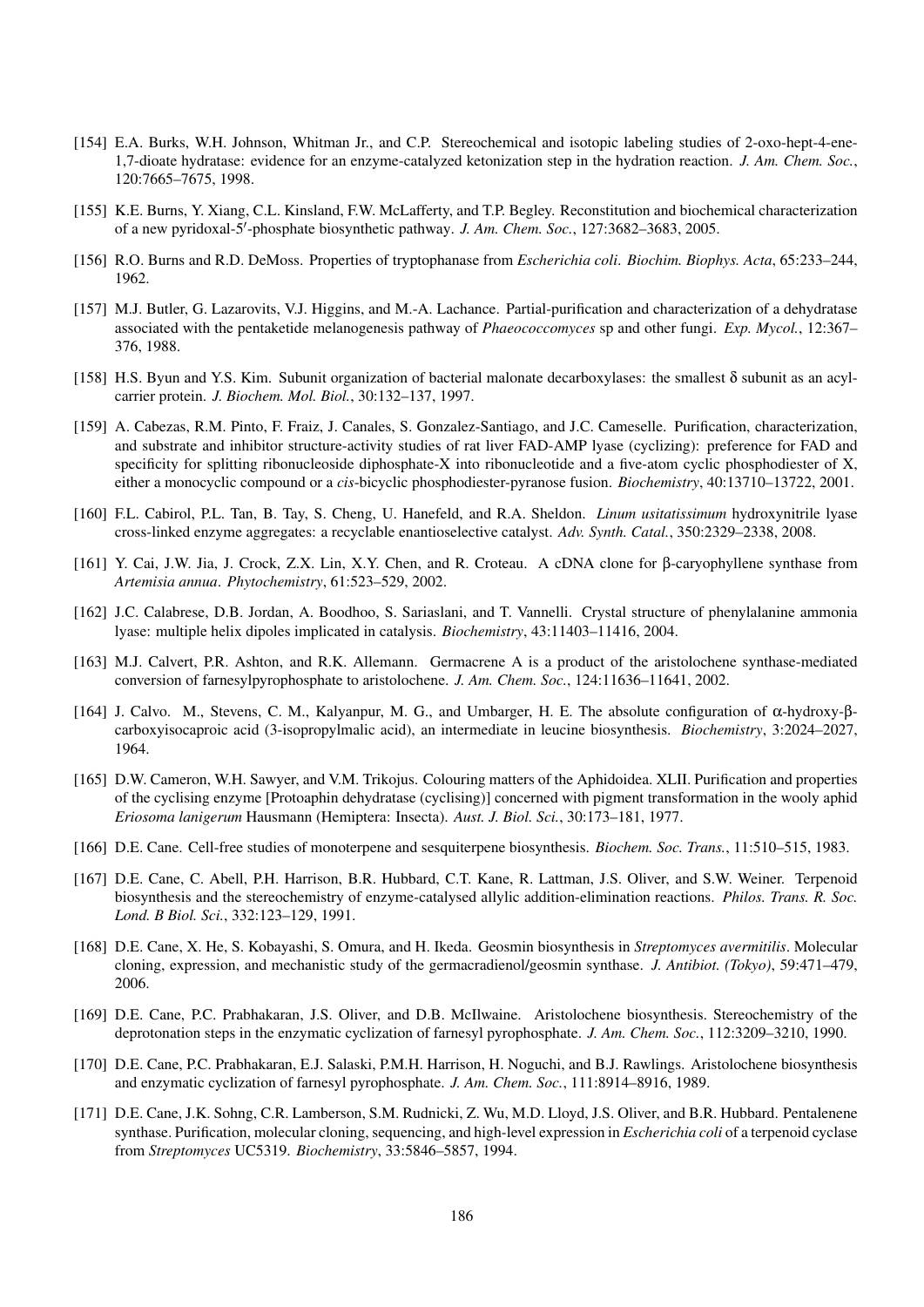- [172] D.E. Cane, M. Tandon, , and P.C. Epicubenol synthase and the enzymatic cyclization of farnesyl diphosphate. *J. Am. Chem. Soc.*, 115:8103–8106, 1993.
- [173] D.E. Cane and M. Tandon. Biosynthesis of (+)-epicubenol. *Tetrahedron Lett.*, 35:5355–5358, 1994.
- [174] D.E. Cane and M. Tandon. Epicubenol synthase and the stereochemistry of the enzymatic cyclization of farnesyl and nerolidyl diphosphate. *J. Am. Chem. Soc.*, 117:5602–5603, 1995.
- [175] D.E. Cane and A.M. Tillman. Pentalenene biosynthesis and the enzymic cyclization of farnesyl pyrophosphate. *J. Am. Chem. Soc.*, 105:122–124, 1983.
- [176] D.E. Cane and R.M. Watt. Expression and mechanistic analysis of a germacradienol synthase from *Streptomyces coelicolor* implicated in geosmin biosynthesis. *Proc. Natl. Acad. Sci. USA*, 100:1547–1551, 2003.
- [177] A. Caniard, P. Zerbe, S. Legrand, A. Cohade, N. Valot, J.L. Magnard, J. Bohlmann, and L. Legendre. Discovery and functional characterization of two diterpene synthases for sclareol biosynthesis in *Salvia sclarea* (L.) and their relevance for perfume manufacture. *BMC Plant Biol.*, 12:119–119, 2012.
- [178] J.J.B. Cannata. Phosphoenolpyruvate carboxykinase from bakers' yeast. Isolation of the enzyme and study of its physical properties. *J. Biol. Chem.*, 245:792–798, 1970.
- [179] J.J.B. Cannata and A.O.M. Stoppani. Phosphopyruvate carboxylase from baker's yeast. I. Isolation, purification, and characterization. *J. Biol. Chem.*, 238:1196–1207, 1963.
- [180] J.J.B. Cannata and A.O.M. Stoppani. Phosphopyruvate carboxylase from baker's yeast. II. Properties of enzyme. *J. Biol. Chem.*, 238:1208–1212, 1963.
- [181] V.J. Cannistraro and D. Kennell. Purification and characterization of ribonuclease M and mRNA degradation in *Escherichia coli*. *Int. J. Biochem.*, 181:363–370, 1989.
- [182] G.L. Cantoni and D.G. Anderson. Enzymatic cleavage of dimethylpropiothetin by *Polysiphonia lanosa*. *J. Biol. Chem.*, 222:171–177, 1956.
- [183] J. Carere, P. Baker, and S.Y.K. Seah. Investigating the molecular determinants for substrate channeling in BphI-BphJ, an aldolase-dehydrogenase complex from the polychlorinated biphenyls degradation pathway. *Biochemistry*, 50:8407–8416, 2011.
- [184] N. Carnall, H. Webb, and M. Carrington. Mutagenesis study of the glycosylphosphatidylinositol phospholipase C of *Trypanosoma brucei*. *Mol. Biochem. Parasitol.*, 90:423–432, 1997.
- [185] E.P. Carpenter, A.R. Hawkins, J.W. Frost, and K.A. Brown. Structure of dehydroquinate synthase reveals an active site capable of multistep catalysis. *Nature*, 394:299–302, 1998.
- [186] C.E. Carter and L.H. Cohen. The preparation and properties of adenylosuccinase and adenylosuccinic acid. *J. Biol. Chem.*, 222:17–30, 1956.
- [187] G. Caspritz and F. Radler. Malolactic enzyme of *Lactobacillus plantarum*. Purification, properties, and distribution among bacteria. *J. Biol. Chem.*, 258:4907–4910, 1983.
- [188] P.A. Castric and E.E. Conn. Formation of β-cyanoalanine by *O*-acetylserine sulfhydrylase. *J. Bacteriol.*, 108:132–136, 1971.
- [189] P.A. Castric, K.J.F. Farnden, and E.E. Conn. Cyanide metabolism in higher plants. V. The formation of asparagine from β-cyanoalanine. *Arch. Biochem. Biophys.*, 152:62–69, 1972.
- [190] C.B., White Anfinsen, , and Jr. The ribonucleases: occurrence, structure, and properties. In P.D. Boyer, H. Lardy, and K. Myrbäck, editors, *The Enzymes*, volume 5, pages 95–122. Academic Press, New York, 2nd edition, 1961.
- [191] S.Y. Cech and L.J. Ignarro. Cytidine 3',5'-monophosphate (cyclic CMP) formation by homogenates of mouse liver. *Biochem. Biophys. Res. Commun.*, 80:119–125, 1978.
- [192] L. Cendron, R. Berni, C. Folli, I. Ramazzina, R. Percudani, and G. Zanotti. The structure of 2-oxo-4-hydroxy-4 carboxy-5-ureidoimidazoline decarboxylase provides insights into the mechanism of uric acid degradation. *J. Biol. Chem.*, 282:18182–18189, 2007.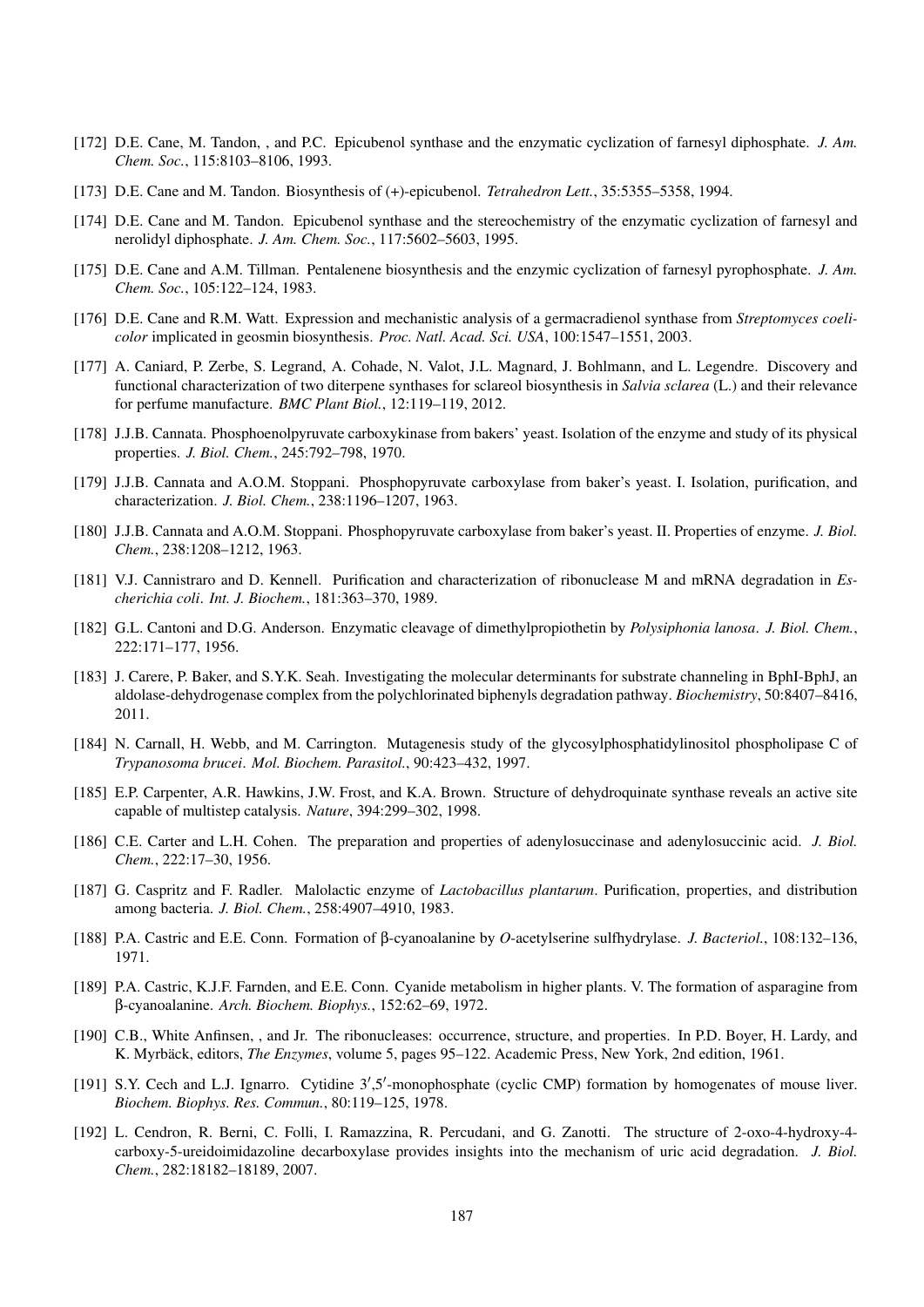- [193] M.S. Center and F.J. Behal. Studies on the ribonuclease activity of *Proteus mirabilis*. *Biochim. Biophys. Acta*, 151:698– 699, 1968.
- [194] P. Cerutti and G. Guroff. Enzymatic formation of phenylpyruvic acid in *Pseudomonas* sp. (ATCC 11299A) and its regulation. *J. Biol. Chem.*, 240:3034–3048, 1965.
- [195] M.R. Challand, F.T. Martins, and P.L. Roach. Catalytic activity of the anaerobic tyrosine lyase required for thiamine biosynthesis in *Escherichia coli*. *J. Biol. Chem.*, 285:5240–5248, 2010.
- [196] A. Chandor, O. Berteau, T. Douki, D. Gasparutto, Y. Sanakis, S. Ollagnier de Choudens, M. Atta, and M. Fontecave. Dinucleotide spore photoproduct, a minimal substrate of the DNA repair spore photoproduct lyase enzyme from *Bacillus subtilis*. *J. Biol. Chem.*, 281:26922–26931, 2006.
- [197] W.C. Chang, D. Sanyal, J.L. Huang, K. Ittiamornkul, Q. Zhu, and X. Liu. *In vitro* stepwise reconstitution of amino acid derived vinyl isocyanide biosynthesis: detection of an elusive intermediate. *Org. Lett.*, 19:1208–1211, 2017.
- [198] Y.J. Chang, J. Jin, H.Y. Nam, and S.U. Kim. Point mutation of (+)-germacrene A synthase from *Ixeris dentata*. *Biotechnol. Lett.*, 27:285–288, 2005.
- [199] Y.J. Chang, S.H. Song, S.H. Park, and S.U. Kim. Amorpha-4,11-diene synthase of *Artemisia annua*: cDNA isolation and bacterial expression of a terpene synthase involved in artemisinin biosynthesis. *Arch. Biochem. Biophys.*, 383:178–184, 2000.
- [200] H.-C. Change and M.D. Lane. The enzymatic carboxylation of phospho*enol*pyruvate. II. Purification and properties of liver mitochondrial phospho*enol*pyruvate carboxykinase. *J. Biol. Chem.*, 241:2413–2420, 1966.
- [201] F.C. Charalampous and G.C. Mueller. Synthesis of erythrulose phosphate by a soluble enzyme from rat tissue. *J. Biol. Chem.*, 201:161–173, 1953.
- [202] A. Chatterjee, A.B. Hazra, S. Abdelwahed, D.G. Hilmey, and T.P. Begley. A "radical dance" in thiamin biosynthesis: mechanistic analysis of the bacterial hydroxymethylpyrimidine phosphate synthase. *Angew. Chem. Int. Ed. Engl.*, 49:8653–8656, 2010.
- [203] A. Chatterjee, Y. Li, Y. Zhang, T.L. Grove, M. Lee, C. Krebs, S.J. Booker, T.P. Begley, and S.E. Ealick. Reconstitution of ThiC in thiamine pyrimidine biosynthesis expands the radical SAM superfamily. *Nat. Chem. Biol.*, 4:758–765, 2008.
- [204] B.N. Chaudhuri, S.C. Lange, R.S. Myers, V.J. Davisson, and J.L. Smith. Toward understanding the mechanism of the complex cyclization reaction catalyzed by imidazole glycerolphosphate synthase: crystal structures of a ternary complex and the free enzyme. *Biochemistry*, 42:7003–7012, 2003.
- [205] F. Chen, D.K. Ro, J. Petri, J. Gershenzon, J. Bohlmann, E. Pichersky, and D. Tholl. Characterization of a root-specific *Arabidopsis* terpene synthase responsible for the formation of the volatile monoterpene 1,8-cineole. *Plant Physiol.*, 135:1956–1966, 2004.
- [206] H. Chen, M.G. Thomas, B.K. Hubbard, H.C. Losey, C.T. Walsh, and M.D. Burkart. Deoxysugars in glycopeptide antibiotics: enzymatic synthesis of TDP-L-epivancosamine in chloroeremomycin biosynthesis. *Proc. Natl. Acad. Sci. USA*, 97:11942–11947, 2000.
- [207] J.H. Chen and R.F. Jones. Multiple forms of phospho*enol*pyruvate carboxylase from *Chlamydomonas reeinhardtii*. *Biochim. Biophys. Acta*, 214:318–325, 1970.
- [208] X. Chen, T.G. Kollner, Q. Jia, A. Norris, B. Santhanam, P. Rabe, J.S. Dickschat, G. Shaulsky, J. Gershenzon, and F. Chen. Terpene synthase genes in eukaryotes beyond plants and fungi: occurrence in social amoebae. *Proc. Natl Acad. Sci. USA*, 113:12132–12137, 2016.
- [209] X.-Y. Chen, Y. Chen, P. Heinstein, , and V.J. Cloning, expression and characterization of (+)-δ-cadinene synthase: a catalyst for cotton phytoalexin biosynthesis. *Arch. Biochem. Biophys.*, 324:255–266, 1995.
- [210] C.G. Cheong, C.B. Bauer, K.R. Brushaber, J.C. Escalante-Semerena, and I. Rayment. Three-dimensional structure of the L-threonine-*O*-3-phosphate decarboxylase (CobD) enzyme from *Salmonella enterica*. *Biochemistry*, 41:4798–4808, 2002.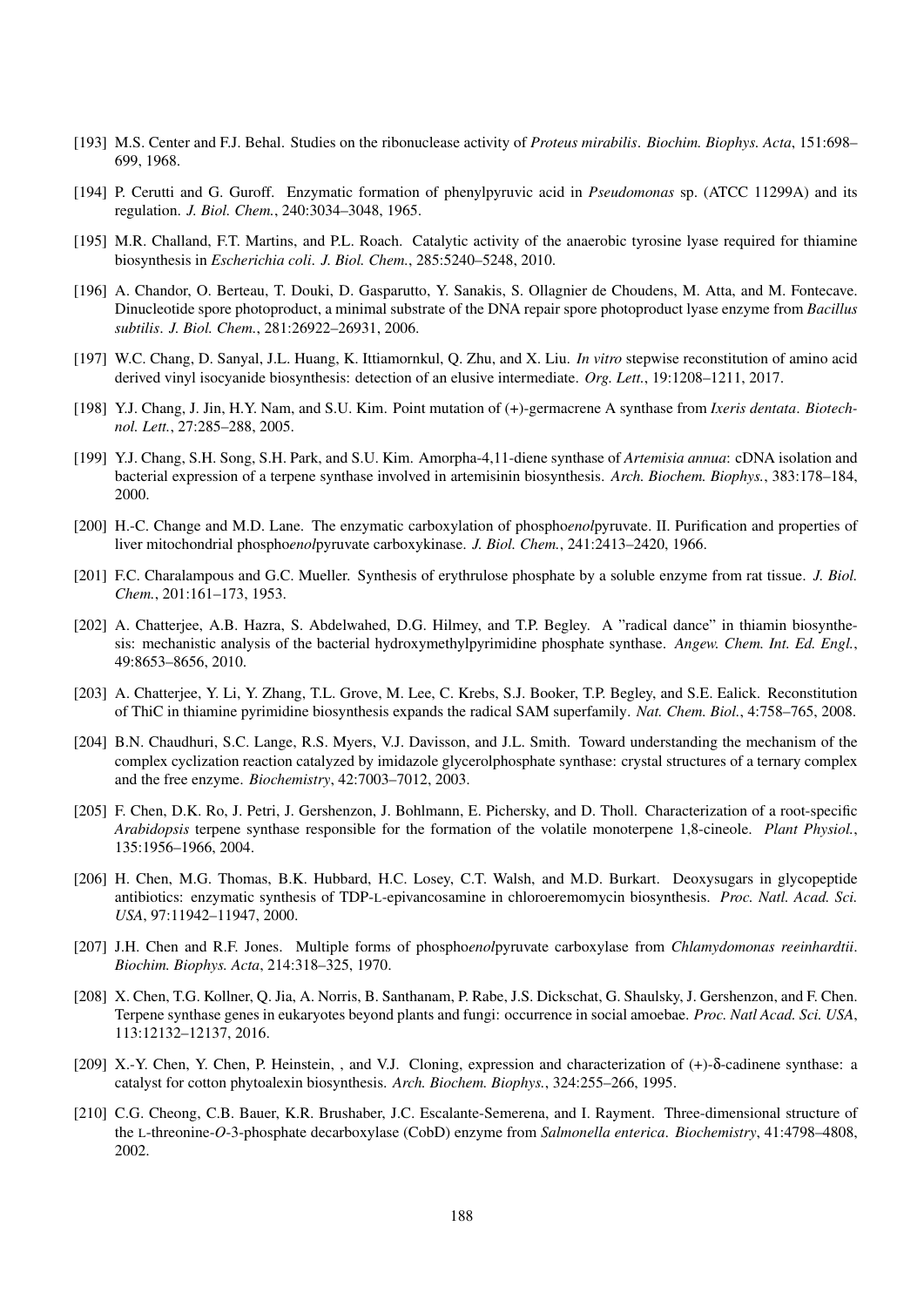- [211] C.J. Chetsanga and C. Grigorian. In situ enzymatic reclosure of opened imidazole rings of purines in DNA damaged by γ-irradiation. *Proc. Natl. Acad. Sci. USA*, 82:633–637, 1985.
- [212] R. Chiba, A. Minami, K. Gomi, and H. Oikawa. Identification of ophiobolin F synthase by a genome mining approach: a sesterterpene synthase from *Aspergillus clavatus*. *Org. Lett.*, 15:594–597, 2013.
- [213] T.-H. Chiu and D.S. Feingold. L-Rhamnulose 1-phosphate aldolase from *Escherichia coli*. Crystallization and properties. *Biochemistry*, 8:98–108, 1969.
- [214] E.M. Cho, A. Okada, H. Kenmoku, K. Otomo, T. Toyomasu, W. Mitsuhashi, T. Sassa, A. Yajima, G. Yabuta, K. Mori, H. Oikawa, H. Toshima, N. Shibuya, H. Nojiri, T. Omori, M. Nishiyama, and H. Yamane. Molecular cloning and characterization of a cDNA encoding *ent*-cassa-12,15-diene synthase, a putative diterpenoid phytoalexin biosynthetic enzyme, from suspension-cultured rice cells treated with a chitin elicitor. *Plant J.*, 37:1–8, 2004.
- [215] S. Chohnan, K. Akagi, and Y. Takamura. Functions of malonate decarboxylase subunits from *Pseudomonas putida*. *Biosci. Biotechnol. Biochem.*, 67:214–217, 2003.
- [216] S. Chohnan, T. Fujio, T. Takaki, M. Yonekura, H. Nishihara, and Y. Takamura. Malonate decarboxylase of *Pseudomonas putida* is composed of five subunits. *FEMS Microbiol. Lett.*, 169:37–43, 1998.
- [217] W.S. Choi, X. Wu, Y.H. Choeng, T. Mahmud, B.C. Jeong, S.H. Lee, Y.K. Chang, C.J. Kim, and S.K. Hong. Genetic organization of the putative salbostatin biosynthetic gene cluster including the 2-*epi*-5-*epi*-valiolone synthase gene in *Streptomyces albus* ATCC 21838. *Appl. Microbiol. Biotechnol.*, 80:637–645, 2008.
- [218] W.K. Chou, I. Fanizza, T. Uchiyama, M. Komatsu, H. Ikeda, and D.E. Cane. Genome mining in *Streptomyces avermitilis*: cloning and characterization of SAV 76, the synthase for a new sesquiterpene, avermitilol. *J. Am. Chem. Soc.*, 132:8850– 8851, 2010.
- [219] J.G. Christenson, W. Dairman, and S. Udenfriend. On the identity of DOPA decarboxylase and 5-hydroxytryptophan decarboxylase (immunological titration-aromatic L-amino acid decarboxylase-serotonin-dopamine-norepinephrine). *Proc. Natl. Acad. Sci. USA*, 69:343–347, 1972.
- [220] J.K. Christenson, M.R. Jensen, B.R. Goblirsch, F. Mohamed, W. Zhang, C.M. Wilmot, and L.P. Wackett. Active multienzyme assemblies for long-chain olefinic hydrocarbon biosynthesis. *J. Bacteriol.*, 199, 2017.
- [221] J.K. Christenson, J.E. Richman, M.R. Jensen, J.Y. Neufeld, C.M. Wilmot, and L.P. Wackett. β-Lactone synthetase found in the olefin biosynthesis pathway. *Biochemistry*, 56:348–351, 2017.
- [222] P. Christmas, B.M. Weber, M. McKee, D. Brown, and R.J. Soberman. Membrane localization and topology of leukotriene C<sup>4</sup> synthase. *J. Biol. Chem.*, 277:28902–28908, 2002.
- [223] L. Chuang, C.H. Wen, Y.R. Lee, Y.L. Lin, L.R. Hsu, S.Y. Wang, and F.H. Chu. Identification, functional characterization, and seasonal expression patterns of five sesquiterpene synthases in *Liquidambar formosana*. *J Nat Prod*, 81:1162–1172, 2018.
- [224] N. Cicmil and L. Shi. Crystallization and preliminary X-ray characterization of *queD* from *Bacillus subtilis*, an enzyme involved in queuosine biosynthesis. *Acta Crystallogr. Sect. F Struct. Biol. Cryst. Commun.*, 64:119–122, 2008.
- [225] M.F. Clarke-Pearson and S.F. Brady. Paerucumarin, a new metabolite produced by the pvc gene cluster from *Pseudomonas aeruginosa*. *J. Bacteriol.*, 190:6927–6930, 2008.
- [226] F.C. Cochrane, L.B. Davin, and N.G. Lewis. The *Arabidopsis* phenylalanine ammonia lyase gene family: kinetic characterization of the four PAL isoforms. *Phytochemistry*, 65:1557–1564, 2004.
- [227] M.S. Cohn and A.T. Phillips. Purification and characterization of a B6-independent threonine dehydratase from *Pseudomonas putida*. *Biochemistry*, 13:1208–1214, 1974.
- [228] S.M. Colby, J. Crock, B. Dowdle-Rizzo, P.G. Lemaux, and R. Croteau. Germacrene C synthase from *Lycopersicon esculentum* cv. VFNT cherry tomato: cDNA isolation, characterization, and bacterial expression of the multiple product sesquiterpene cyclase. *Proc. Natl. Acad. Sci. USA*, 95:2216–2221, 1998.
- [229] F.E. Cole, , and M. G. and Stevens, C. M. Absolute configuration of  $\alpha$ -isopropylmalate and the mechanism of its conversion to β-isopropylmalate in the biosynthesis of leucine. *Biochemistry*, 12:3346–3350, 1973.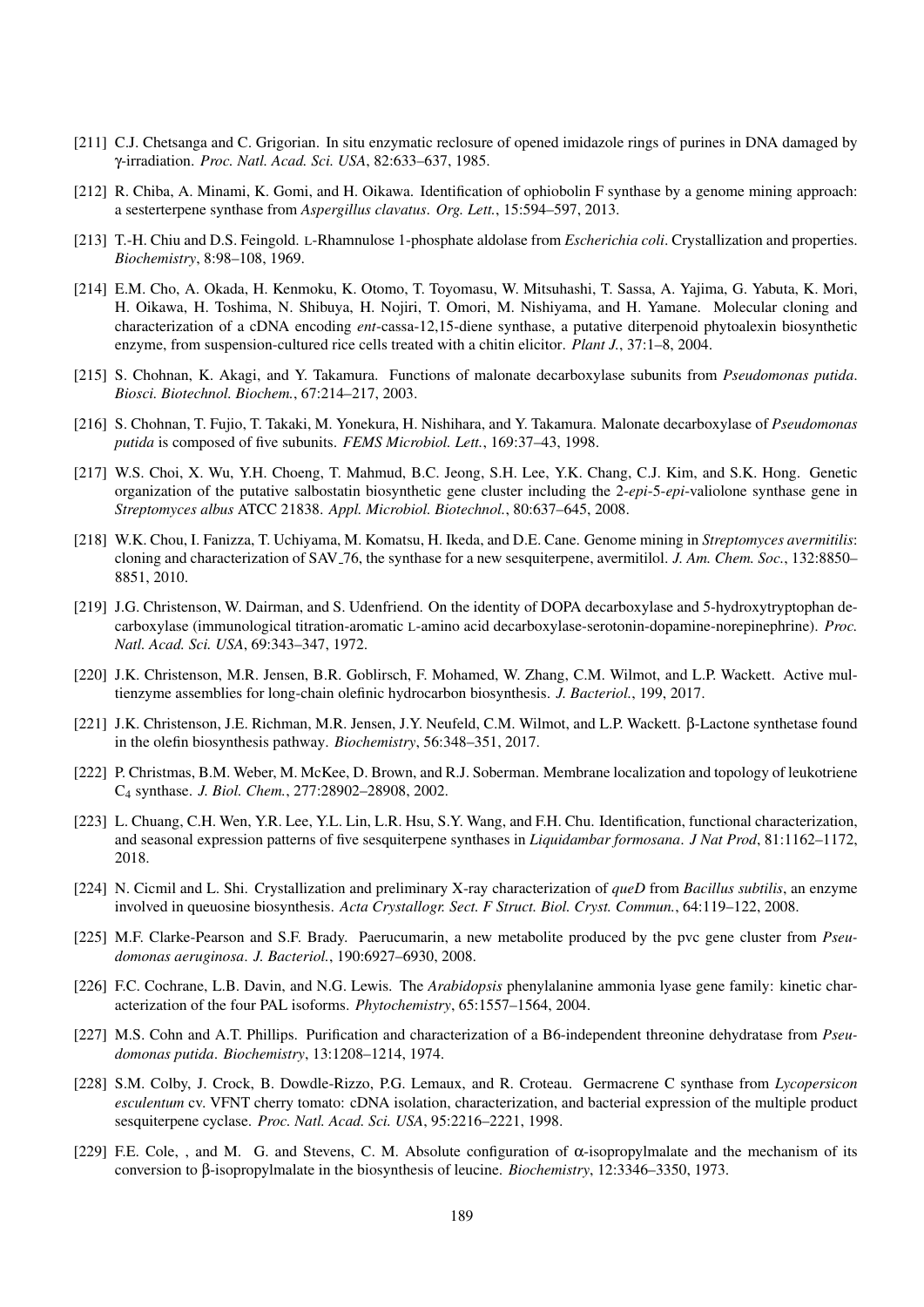- [230] N.V. Coleman and J.C. Spain. Epoxyalkane: coenzyme M transferase in the ethene and vinyl chloride biodegradation pathways of *Mycobacterium* strain JS60. *J. Bacteriol.*, 185:5536–5545, 2003.
- [231] S.M. Collby, W.R. Alonso, E.J. Katahira, D.J. McGarvey, and R. Croteau. 4S-Limonene synthase from the oil glands of spearmint (*Mentha spicata*). cDNA isolation, characterization, and bacterial expression of the catalytically active monoterpene cyclase. *J. Biol. Chem.*, 268:23016–23024, 1993.
- [232] D.G. Comb and S. Roseman. The sialic acids. I. The structure and enzymatic synthesis of *N*-acetylneuraminic acid. *J. Biol. Chem.*, 235:2529–2537, 1960.
- [233] P.D. Cook and H.M. Holden. A structural study of GDP-4-keto-6-deoxy-D-mannose-3-dehydratase: caught in the act of geminal diamine formation. *Biochemistry*, 46:14215–14224, 2007.
- [234] A.J. Cooper, S.A. Bruschi, M. Conway, and S.M. Hutson. Human mitochondrial and cytosolic branched-chain aminotransferases are cysteine *S*-conjugate β-lyases, but turnover leads to inactivation. *Biochem. Pharmacol.*, 65:181–192, 2003.
- [235] A.J. Cooper, S.A. Bruschi, A. Iriarte, and M. Martinez-Carrion. Mitochondrial aspartate aminotransferase catalyses cysteine *S*-conjugate β-lyase reactions. *Biochem. J.*, 368:253–261, 2002.
- [236] A.J. Cooper and J.T. Pinto. Cysteine *S*-conjugate β-lyases. *Amino Acids*, 30:1–15, 2006.
- [237] A.J.L. Cooper and A. Meister. Enzymatic conversion of *O*-carbamyl-L-serine to pyruvate and ammonia. *Biochem. Biophys. Res. Commun.*, 55:780–787, 1973.
- [238] R.A. Cooper and A. Anderson. The formation and catabolism of methylglyoxal during glycolysis in *Escherichia coli*. *FEBS Lett.*, 11:273–276, 1970.
- [239] R.A. Cooper and H.L. Kornberg. The utilization of itaconate by *Pseudomonas* sp. *Biochem. J.*, 91:82–91, 1964.
- [240] M.A. Costa, P.M. Civello, A.R. Chaves, and G.A. Martínez. Characterization of Mg-dechelatase activity obtained from *Fragaria x ananassa* fruit. *Plant Physiol. Biochem.*, 40:111–118, 2002.
- [241] R.N. Costilow and L. Laycock. Ornithine cyclase (deaminating). Purification of a protein that converts ornithine to proline and definition of the optimal assay conditions. *J. Biol. Chem.*, 246:6655–6660, 1971.
- [242] R.G.H. Cotton and F. Gibson. The biosynthesis of phenylalanine and tyrosine; enzymes converting chorismic acid into prephenic acid and their relationships to prephenate dehydratase and prephenate dehydrogenase. *Biochim. Biophys. Acta*, 100:76–88, 1965.
- [243] J.L. Cowell, K. Maser, and R.D. DeMoss. Tryptophanase from *Aeromonas liquifaciens*. Purification, molecular weight and some chemical, catalytic and immunological properties. *Biochim. Biophys. Acta*, 315:449–463, 1973.
- [244] S. Craciun and E.P. Balskus. Microbial conversion of choline to trimethylamine requires a glycyl radical enzyme. *Proc. Natl. Acad. Sci. USA*, 109:21307–21312, 2012.
- [245] I.P. Crawford and C. Yanofsky. On the separation of the tryptophan synthetase of *Escherichia coli* into two protein components. *Proc. Natl. Acad. Sci. USA*, 44:1161–1170, 1958.
- [246] T.E. Creighton and C. Yanofsky. Indole-3-glycerol phosphate synthetase of *Escherichia coli*, an enzyme of the tryptophan operon. *J. Biol. Chem.*, 241:4616–4624, 1966.
- [247] T.E. Creighton and C. Yanofsky. Chorismate to tryptophan (*Escherichia coli*) anthranilate synthetase, PR transferase, PRA isomerase, InGP synthetase, tryptophan synthetase. *Methods Enzymol.*, 17A:365–380, 1970.
- [248] J. Crock, M. Wildung, and R. Croteau. Isolation and bacterial expression of a sesquiterpene synthase cDNA clone from peppermint (*Mentha* × *piperita*, L.) that produces the aphid alarm pheromone (*E*)-β-farnesene. *Proc. Natl. Acad. Sci. USA*, 94:12833–12838, 1997.
- [249] C. Crocoll, J. Asbach, J. Novak, J. Gershenzon, and J. Degenhardt. Terpene synthases of oregano (*Origanum vulgare* L.) and their roles in the pathway and regulation of terpene biosynthesis. *Plant Mol. Biol.*, 73:587–603, 2010.
- [250] J.D. Cronk, J.A. Endrizzi, M.R. Cronk, J.W. O'neill, and K.Y. Zhang. Crystal structure of *E. coli* β-carbonic anhydrase, an enzyme with an unusual pH-dependent activity. *Protein Sci.*, 10:911–922, 2001.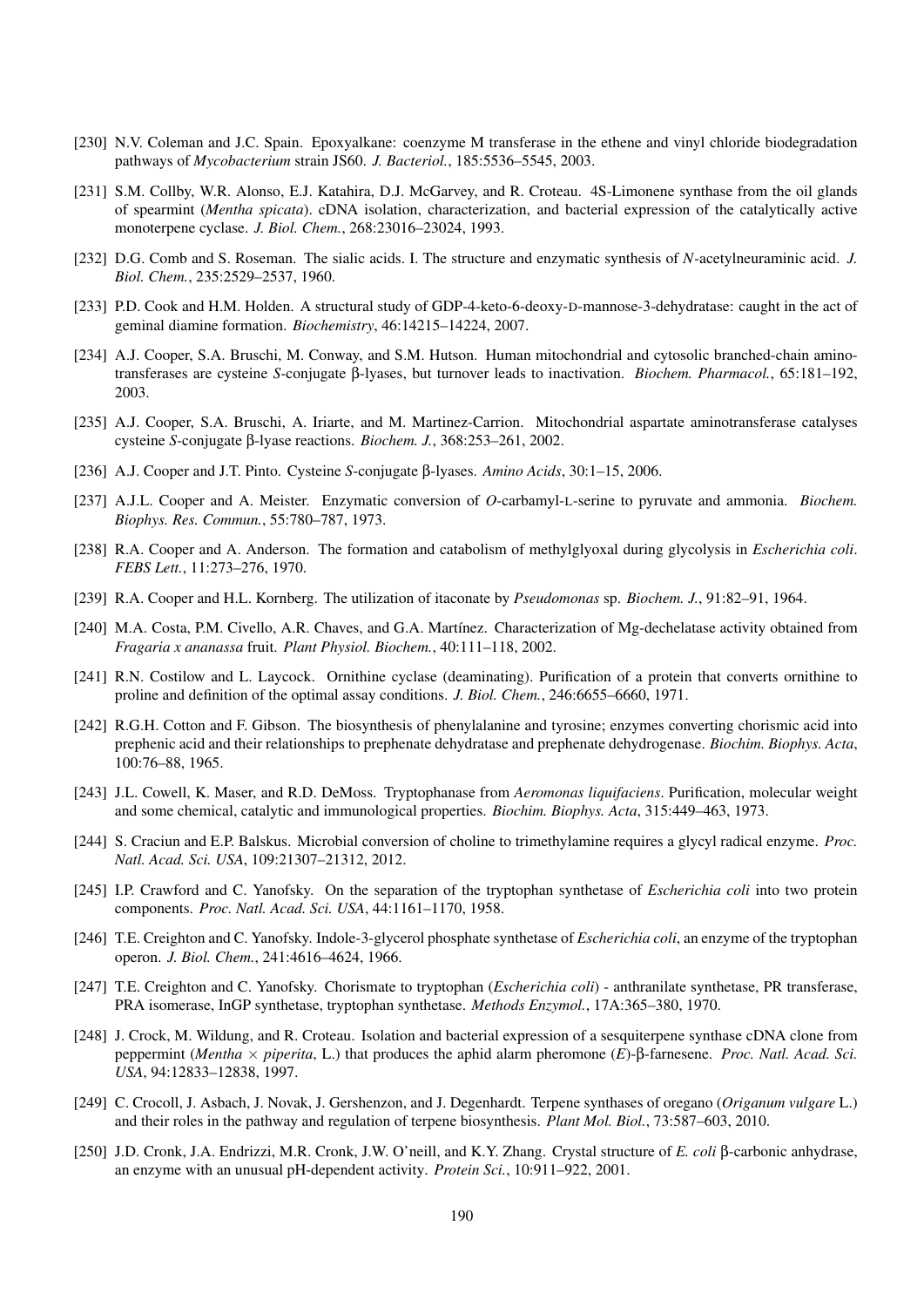- [251] R. Croteau, W.R. Alonso, A.E. Koepp, and M.A. Johnson. Biosynthesis of monoterpenes: partial purification, characterization, and mechanism of action of 1,8-cineole synthase. *Arch. Biochem. Biophys.*, 309:184–192, 1994.
- [252] R. Croteau, J.H. Miyazaki, and C.J. Wheeler. Monoterpene biosynthesis: mechanistic evaluation of the geranyl pyrophosphate:(-)-*endo*-fenchol cyclase from fennel (*Foeniculum vulgare*). *Arch. Biochem. Biophys.*, 269:507–516, 1989.
- [253] R. Croteau, S.L. Munck, C.C. Akoh, H.J. Fisk, and D.M. Satterwhite. Biosynthesis of the sesquiterpene patchoulol from farnesyl pyrophosphate in leaf extracts of *Pogostemon cablin* (patchouli): mechanistic considerations. *Arch. Biochem. Biophys.*, 256:56–68, 1987.
- [254] R. Croteau and D.M. Satterwhite. Biosynthesis of monoterpenes. Stereochemical implications of acyclic and monocyclic olefin formation by (+)- and (-)-pinene cyclases from sage. *J. Biol. Chem.*, 264:15309–15315, 1989.
- [255] R. Croteau, D.M. Satterwhite, D.E. Cane, and C.C. Chang. Biosynthesis of monoterpenes. Enantioselectivity in the enzymatic cyclization of (+)- and (-)-linalyl pyrophosphate to (+)- and (-)-pinene and (+)- and (-)-camphene. *J. Biol. Chem.*, 263:10063–10071, 1988.
- [256] R. Croteau, D.M. Satterwhite, C.J. Wheeler, and N.M. Felton. Biosynthesis of monoterpenes. Stereochemistry of the enzymatic cyclization of geranyl pyrophosphate to (-)-*endo*-fenchol. *J. Biol. Chem.*, 263:15449–15453, 1988.
- [257] R.B. Croteau, C.J. Wheeler, D.E. Cane, R. Ebert, and H.J. Ha. Isotopically sensitive branching in the formation of cyclic monoterpenes: proof that (-)-α-pinene and (-)-β-pinene are synthesized by the same monoterpene cyclase via deprotonation of a common intermediate. *Biochemistry*, 26:5383–5389, 1987.
- [258] A.L. Crowell, D.C. Williams, E.M. Davis, M.R. Wildung, and R. Croteau. Molecular cloning and characterization of a new linalool synthase. *Arch. Biochem. Biophys.*, 405:112–121, 2002.
- [259] C.M. Cuchillo, X. Pares, A. Guasch, T. Barman, F. Travers, and M.V. Nogues. The role of 2',3'-cyclic phosphodiesters in the bovine pancreatic ribonuclease A catalysed cleavage of RNA: intermediates or products. *FEBS Lett.*, 333:207–210, 1993.
- [260] G. Cui, L. Duan, B. Jin, J. Qian, Z. Xue, G. Shen, J.H. Snyder, J. Song, S. Chen, L. Huang, R.J. Peters, and X. Qi. Functional divergence of diterpene syntheses in the medicinal plant *Salvia miltiorrhiza*. *Plant Physiol.*, 169:1607–1618, 2015.
- [261] S.M. Cuskey, V. Peccoraro, and R.H. Olsen. Initial catabolism of aromatic biogenic amines by *Pseudomonas aeruginosa* PAO: pathway description, mapping of mutations, and cloning of essential genes. *J. Bacteriol.*, 169:2398–2404, 1987.
- [262] C.M. Czekster and J.S. Blanchard. One substrate, five products: reactions catalyzed by the dihydroneopterin aldolase from *Mycobacterium tuberculosis*. *J. Am. Chem. Soc.*, 134:19758–19771, 2012.
- [263] T.P. Soares da Costa, A.C. Muscroft-Taylor, R.C. Dobson, S.R. Devenish, G.B. Jameson, and J.A. Gerrard. How essential is the 'essential' active-site lysine in dihydrodipicolinate synthase. *Biochimie*, 92:837–845, 2010.
- [264] M. Veiga da Cunha, F. Hadi, T. Balligand, V. Stroobant, and E. Van Schaftingen. Molecular identification of hydroxylysine kinase and of ammoniophospholyases acting on 5-phosphohydroxy-L-lysine and phosphoethanolamine. *J. Biol. Chem.*, 287:7246–7255, 2012.
- [265] S. Dagley and E.A. Dawes. Citridesmolase: its properties and mode of action. *Biochim. Biophys. Acta*, 17:177–184, 1955.
- [266] A.S. Dahms. 3-Deoxy-D-pentulosonic acid aldolase and its role in a new pathway of D-xylose degradation. *Biochem. Biophys. Res. Commun.*, 60:1433–1439, 1974.
- [267] A.S. Dahms and R.L. Anderson. 2-Keto-3-deoxy-L-arabonate aldolase and its role in a new pathway of L-arabinose degradation. *Biochem. Biophys. Res. Commun.*, 36:809–814, 1969.
- [268] A.S. Dahms and R.L. Anderson. D-Fucose metabolism in a pseudomonad. 3. Conversion of D-fuconate to 2-keto-3 deoxy-D-fuconate by a dehydratase. *J. Biol. Chem.*, 247:2233–2237, 1972.
- [269] A.S. Dahms and A. Donald. 2-Keto-3-deoxy-D-xylonate aldolase (3-deoxy-D-pentulosonic acid aldolase). *Methods Enzymol.*, 90:269–272, 1982.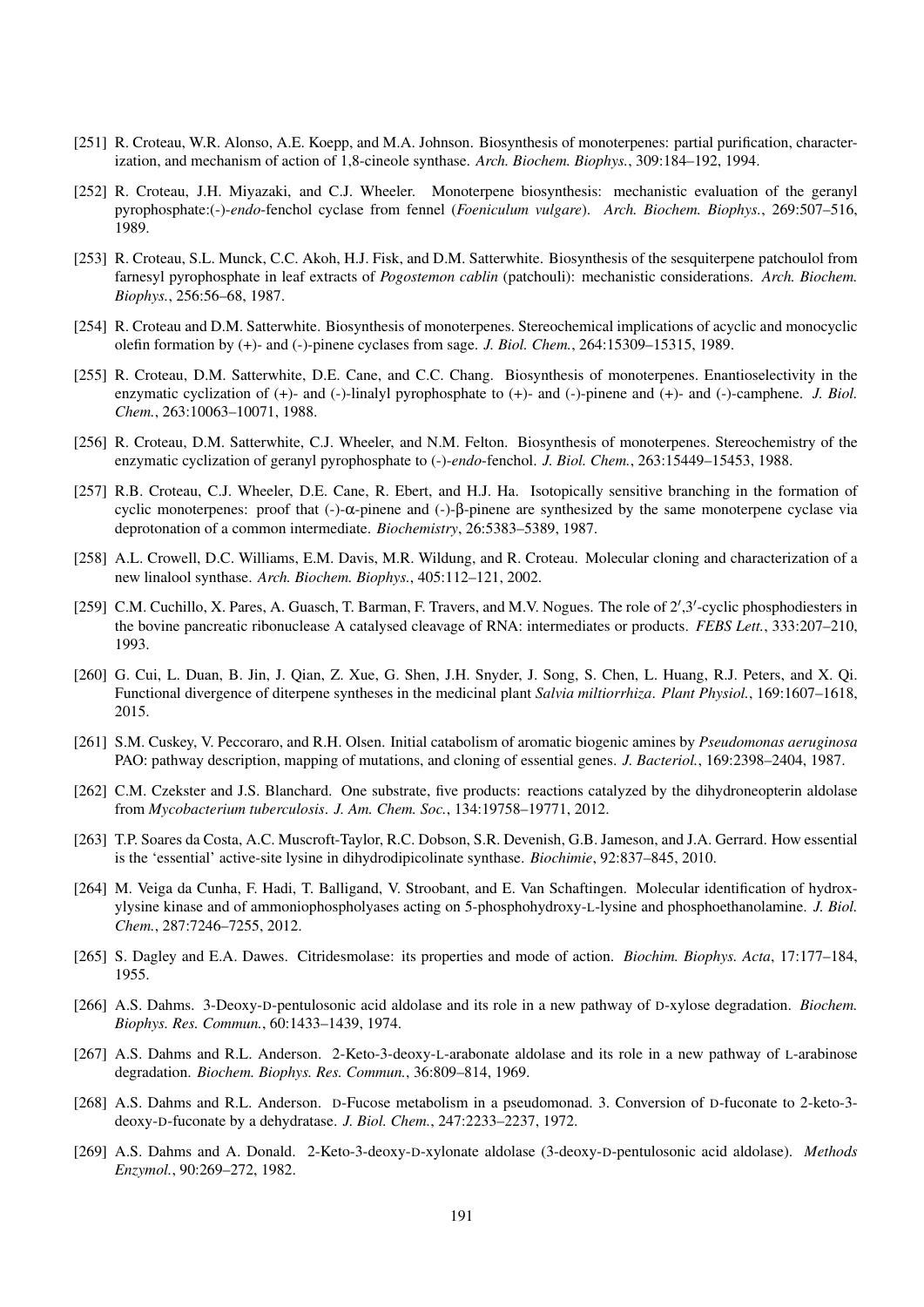- [270] A.S. Dahms and A. Donald. D-xylo-Aldonate dehydratase. *Methods Enzymol.*, 90:302–305, 1982.
- [271] H.A. Dailey, S. Gerdes, T.A. Dailey, J.S. Burch, and J.D. Phillips. Noncanonical coproporphyrin-dependent bacterial heme biosynthesis pathway that does not use protoporphyrin. *Proc. Natl. Acad. Sci. USA*, 112:2210–2215, 2015.
- [272] R.H. Dainty. Purification and properties of threonine aldolase from *Clostridium pasteurianum*. *Biochem. J.*, 117:585– 592, 1970.
- [273] T. Dairi, Y. Hamano, T. Kuzuyama, N. Itoh, K. Furihata, and H. Seto. Eubacterial diterpene cyclase genes essential for production of the isoprenoid antibiotic terpentecin. *J. Bacteriol.*, 183:6085–6094, 2001.
- [274] L. D'Ari and H.A. Barker. *p*-Cresol formation by cell-free extracts of *Clostridium difficile*. *Arch. Microbiol.*, 143:311– 312, 1985.
- [275] R. Davidovich-Rikanati, E. Lewinsohn, E. Bar, Y. Iijima, E. Pichersky, and Y. Sitrit. Overexpression of the lemon basil α-zingiberene synthase gene increases both mono- and sesquiterpene contents in tomato fruit. *Plant J.*, 56:228–238, 2008.
- [276] I.W. Davidson, C.J. Lawson, and I.W. Sutherland. An alginate lysate from *Azotobacter vinelandii* phage. *J. Gen. Microbiol.*, 98:223–229, 1977.
- [277] I.W. Davidson, I.W. Sutherland, and C.J. Lawson. Purification and properties of an alginate lyase from a marine bacterium. *Biochem. J.*, 159:707–713, 1976.
- [278] R. Davies. Studies of the acetone-butanol fermentation. 4. Acetoacetic acid decarboxylase of *Cl. acetobutylicum* (BY). *Biochem. J.*, 37:230–238, 1943.
- [279] E.M. Davis, J. Tsuji, G.D. Davis, M.L. Pierce, , and M. Purification of (+)-δ-cadinene synthase, a sesquiterpene cyclase from bacteria-inoculated cotton foliar tissue. *Phytochemistry*, 41:1047–1055, 1996.
- [280] E.N. Davis, L.L. Wallen, J.C. Goodwin, W.K. Rohwedder, and R.A. Rhodes. Microbial hydration of *cis*-9-alkenoic acids. *Lipids*, 4:356–362, 1969.
- [281] G.D. Davis, , and M. (+)-δ-Cadinene is a product of sesquiterpene cyclase activity in cotton. *Phytochemistry*, 39:553– 567, 1995.
- [282] D.C. Davison and W.H. Elliott. Enzymic reaction between arginine and fumarate in plant and animal tissue. *Nature*, 169:313–314, 1952.
- [283] J.A. Dawson, D.H. Mallonee, I. Björkhem, and P.B. Hylemon. Expression and characterization of a C24 bile acid 7α-dehydratase from *Eubacterium* sp. strain VPI 12708 in *Escherichia coli*. *J. Lipid Res.*, 37:1258–1267, 1996.
- [284] V. de Crecy-Lagard, G. Phillips, L.L. Grochowski, B. El Yacoubi, F. Jenney, M.W. Adams, A.G. Murzin, and R.H. White. Comparative genomics guided discovery of two missing archaeal enzyme families involved in the biosynthesis of the pterin moiety of tetrahydromethanopterin and tetrahydrofolate. *ACS Chem. Biol.*, 7:1807–1816, 2012.
- [285] G. de Gonzalo, R. Brieva, and V. Gotor. (*R*)-Oxynitrilase-catalyzed transformation of ω-hydroxyalkanals. *J. Mol. Catal. B*, 19-20:223–230, 2002.
- [286] J.W. de Kraker, M.C. Franssen, A. de Groot, W.A. König, and H.J. Bouwmeester. (+)-Germacrene A biosynthesis . The committed step in the biosynthesis of bitter sesquiterpene lactones in chicory. *Plant Physiol.*, 117:1381–1392, 1998.
- [287] M. de la Plaza, P. Fernandez de Palencia, C. Pelaez, and T. Requena. Biochemical and molecular characterization of α-ketoisovalerate decarboxylase, an enzyme involved in the formation of aldehydes from amino acids by *Lactococcus lactis*. *FEMS Microbiol. Lett.*, 238:367–374, 2004.
- [288] A. de Waal, A.H. Meijer, and R. Verpoorte. Strictosidine synthase from *Catharanthus roseus*: purification and characterization of multiple forms. *Biochem. J.*, 306:571–580, 1995.
- [289] L. Decamps, B. Philmus, A. Benjdia, R. White, T.P. Begley, and O. Berteau. Biosynthesis of  $F_0$ , precursor of the  $F_{420}$ cofactor, requires a unique two radical-SAM domain enzyme and tyrosine as substrate. *J. Am. Chem. Soc.*, 134:18173– 18176, 2012.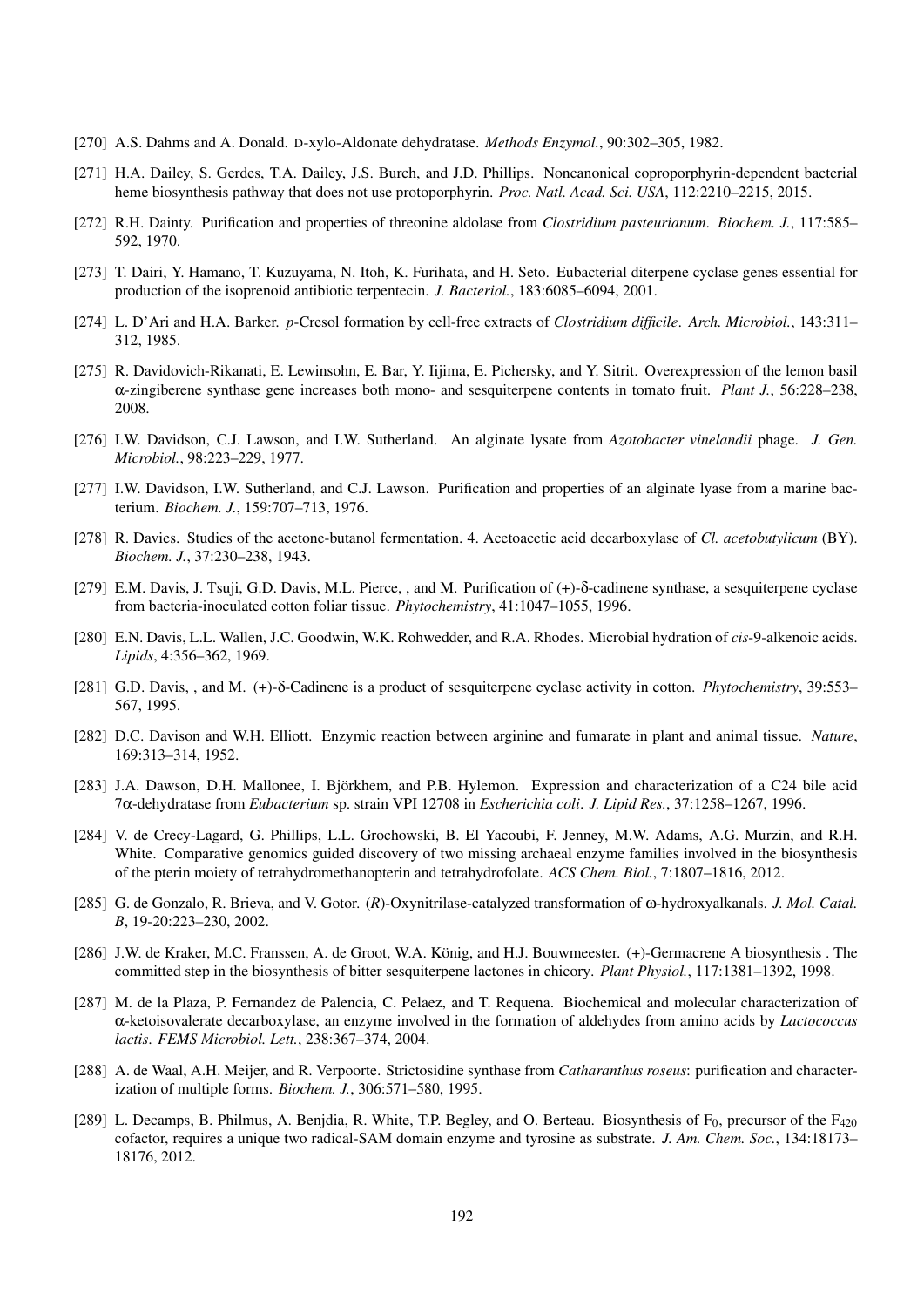- [290] W. DeEknamkul, A. Ounaroon, T. Tanahashi, T. Kutchan, and M.H. Zenk. Enzymatic condensation of dopamine and secologanin by cell-free extracts of *Alangium lamarckii*. *Phytochemistry*, 45:477–484, 1997.
- [291] J. Degenhardt and J. Gershenzon. Demonstration and characterization of (*E*)-nerolidol synthase from maize: a herbivoreinducible terpene synthase participating in (3*E*)-4,8-dimethyl-1,3,7-nonatriene biosynthesis. *Planta*, 210:815–822, 2000.
- [292] F. Deguerry, L. Pastore, S. Wu, A. Clark, J. Chappell, and M. Schalk. The diverse sesquiterpene profile of patchouli, *Pogostemon cablin*, is correlated with a limited number of sesquiterpene synthases. *Arch. Biochem. Biophys.*, 454:123– 136, 2006.
- [293] W.J.J. Van den Tweel and J.A.M. De Bont. Metabolism of 3-butyn-1-ol by *Pseudomonas* BB1. *J. Gen. Microbiol.*, 131:3155–3162, 1985.
- [294] X. Deng, J. Lee, A.J. Michael, D.R. Tomchick, E.J. Goldsmith, and M.A. Phillips. Evolution of substrate specificity within a diverse family of β/α-barrel-fold basic amino acid decarboxylases: X-ray structure determination of enzymes with specificity for L-arginine and carboxynorspermidine. *J. Biol. Chem.*, 285:25708–25719, 2010.
- [295] K. Denger and A.M. Cook. Racemase activity effected by two dehydrogenases in sulfolactate degradation by *Chromohalobacter salexigens*: purification of (*S*)-sulfolactate dehydrogenase. *Microbiology*, 156:967–974, 2010.
- [296] K. Denger, T.H.M. Smits, and A.M. Cook. L-Cysteate sulpho-lyase, a widespread pyridoxal 5'-phosphate-coupled desulphonative enzyme purified from *Silicibacter pomeroyi* DSS-3(T). *Biochem. J.*, 394:657–664, 2006.
- [297] K. Denger, M. Weiss, A.K. Felux, A. Schneider, C. Mayer, D. Spiteller, T. Huhn, A.M. Cook, and D. Schleheck. Sulphoglycolysis in *Escherichia coli* K-12 closes a gap in the biogeochemical sulphur cycle. *Nature*, 507:114–117, 2014.
- [298] R.F. Denman, D.S. Hoare, and E. Work. Diaminopimelic acid decarboxylase in pyridoxin-deficient *Escherichia coli*. *Biochim. Biophys. Acta*, 16:442–443, 1955.
- [299] B. Desguin, P. Goffin, E. Viaene, M. Kleerebezem, V. Martin-Diaconescu, M.J. Maroney, J.P. Declercq, P. Soumillion, and P. Hols. Lactate racemase is a nickel-dependent enzyme activated by a widespread maturation system. *Nat Commun*, 5:3615–3615, 2014.
- [300] B. Desguin, P. Soumillion, P. Hols, and R.P. Hausinger. Nickel-pincer cofactor biosynthesis involves LarB-catalyzed pyridinium carboxylation and LarE-dependent sacrificial sulfur insertion. *Proc. Natl Acad. Sci. USA*, 113:5598–5603, 2016.
- [301] S.R. Devenish, J.W. Blunt, and J.A. Gerrard. NMR studies uncover alternate substrates for dihydrodipicolinate synthase and suggest that dihydrodipicolinate reductase is also a dehydratase. *J. Med. Chem.*, 53:4808–4812, 2010.
- [302] S.R. Dickman. Aconitase. In P.D. Boyer, H. Lardy, and K Myrbäck, editors, *The Enzymes*, volume 5, pages 495–510. Academic Press, New York, 2nd edition, 1961.
- [303] P. Dimroth, W. Buckel, R. Loyal, and H. Eggerer. Isolation and function of the subunits of citramalate lyase and formation of hybrids with the subunits of citrate lyase. *Eur. J. Biochem.*, 80:469–477, 1977.
- [304] P. Dimroth and H. Hilbi. Enzymic and genetic basis for bacterial growth on malonate. *Mol. Microbiol.*, 25:3–10, 1997.
- [305] P. Dimroth, R. Loyal, and H. Eggerer. Characterization of the isolated transferase subunit of citrate lyase as a CoAtransferase. Evidence against a covalent enzyme-substrate intermediate. *Eur. J. Biochem.*, 80:479–488, 1977.
- [306] S. Dittrich, S.L. Mitchell, A.M. Blagborough, Q. Wang, P. Wang, P.F. Sims, and J.E. Hyde. An atypical orthologue of 6-pyruvoyltetrahydropterin synthase can provide the missing link in the folate biosynthesis pathway of malaria parasites. *Mol. Microbiol.*, 67:609–618, 2008.
- [307] A. Donald, D. Sibley, D.E. Lyons, and A.S. Dahms. D-Galactonate dehydrase. Purification and properties. *J. Biol. Chem.*, 254:2132–2137, 1979.
- [308] A. Douangamath, M. Walker, S. Beismann-Driemeyer, M.C. Vega-Fernandez, R. Sterner, and M. Wilmanns. Structural evidence for ammonia tunneling across the  $(\beta \alpha)_8$  barrel of the imidazole glycerol phosphate synthase bienzyme complex. *Structure*, 10:185–193, 2002.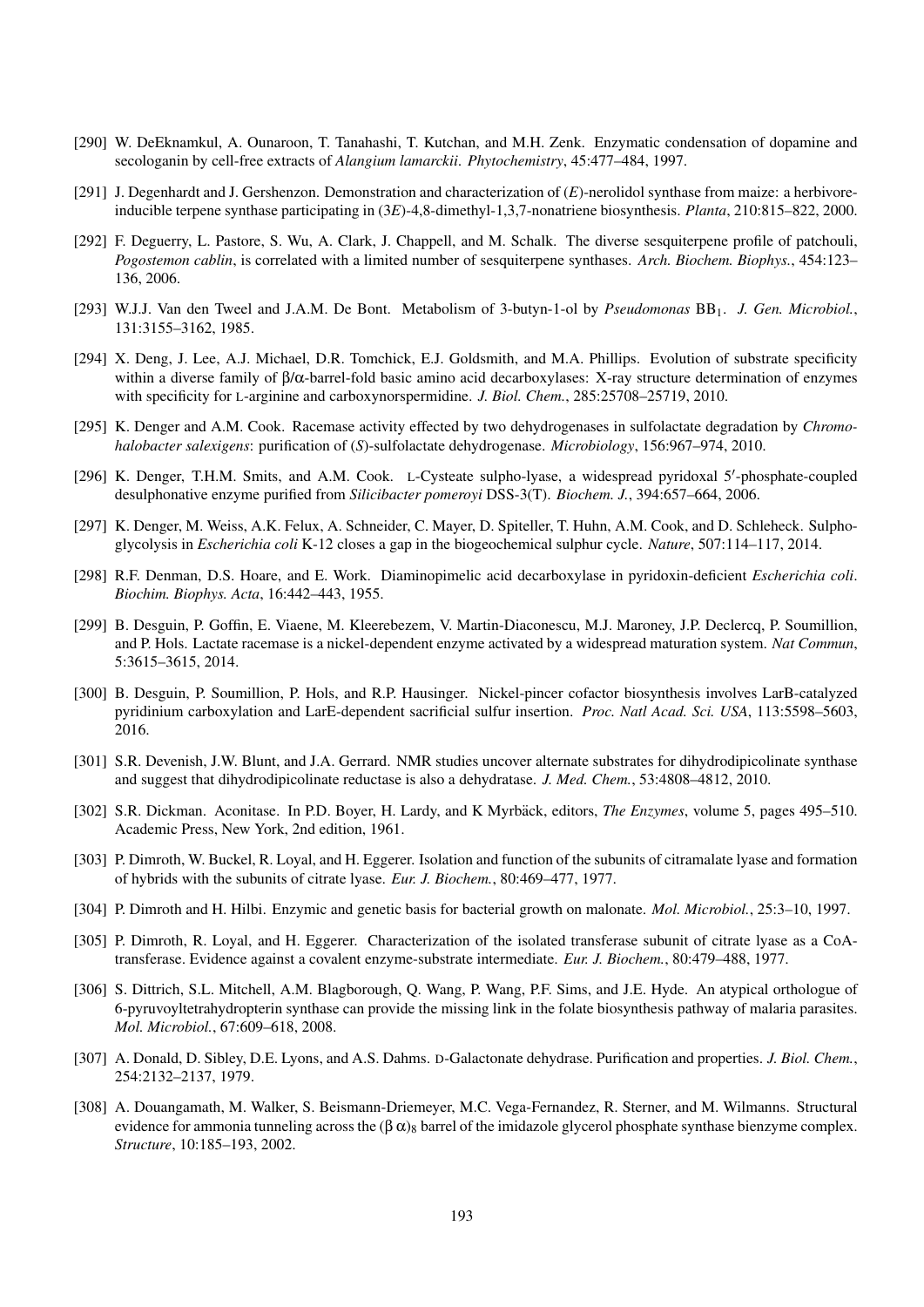- [309] P. Dowd, R. Hershline, S.W. Ham, and S. Naganathan. Vitamin K and energy transduction: a base strength amplification mechanism. *Science*, 269:1684–1691, 1995.
- [310] E.J. Drake and A.M. Gulick. Three-dimensional structures of *Pseudomonas aeruginosa* PvcA and PvcB, two proteins involved in the synthesis of 2-isocyano-6,7-dihydroxycoumarin. *J. Mol. Biol.*, 384:193–205, 2008.
- [311] R.M. Drevland, Y. Jia, D.R. Palmer, and D.E. Graham. Methanogen homoaconitase catalyzes both hydrolyase reactions in coenzyme B biosynthesis. *J. Biol. Chem.*, 283:28888-28896, 2008.
- [312] M.K. Dreyer and G.E. Schulz. The spatial structure of the class II L-fuculose-1-phosphate aldolase from *Escherichia coli*. *J. Mol. Biol.*, 231:549–553, 1993.
- [313] M.K. Dreyer and G.E. Schulz. Catalytic mechanism of the metal-dependent fuculose aldolase from *Escherichia coli* as derived from the structure. *J. Mol. Biol.*, 259:458–466, 1996.
- [314] J. Dubois, C. Dugave, C. Foures, M. Kaminsky, J.C. Tabet, S. Bory, M. Gaudry, and A. Marquet. Vitamin K dependent carboxylation: determination of the stereochemical course using 4-fluoroglutamyl-containing substrate. *Biochemistry*, 30:10506–10512, 1991.
- [315] N. Dudareva, L. Cseke, V.M. Blanc, and E. Pichersky. Evolution of floral scent in *Clarkia*: novel patterns of *S*-linalool synthase gene expression in the *C. breweri* flower. *Plant Cell*, 8:1137–1148, 1996.
- [316] N. Dudareva, D. Martin, C.M. Kish, N. Kolosova, N. Gorenstein, J. Faldt, B. Miller, and J. Bohlmann. (*E*)-β-ocimene and myrcene synthase genes of floral scent biosynthesis in snapdragon: function and expression of three terpene synthase genes of a new terpene synthase subfamily. *Plant Cell*, 15:1227–1241, 2003.
- [317] M.E. Dumont, J.F. Ernst, D.M. Hampsey, and F. Sherman. Identification and sequence of the gene encoding cytochrome *c* heme lyase in the yeast *Saccharomyces cerevisiae*. *EMBO J.*, 6:235–241, 1987.
- [318] P.M. Dunnill and L. Fowden. The biosynthesis of β-pyrazol-1-ylalanine. *J. Exp. Bot.*, 14:237–248, 1963.
- [319] D. Dupourque, W.A. Newton, and E.E. Snell. Purification and properties of D-serine dehydrase from *Escherichia coli*. *J. Biol. Chem.*, 241:1233–1238, 1966.
- [320] R.D. Durbin and T.F. Uchytil. Purification and properties of alliin lyase from the fungus *Penicillium corymbiferum*. *Biochim. Biophys. Acta*, 235:518–520, 1971.
- [321] L. Dwiarti, K. Yamane, H. Yamatani, P. Kahar, and M. Okabe. Purification and characterization of *cis*-aconitic acid decarboxylase from *Aspergillus terreus* TN484-M1. *J. Biosci. Bioeng.*, 94:29–33, 2002.
- [322] J.C. Eads, M. Beeby, G. Scapin, T.W. Yu, and H.G. Floss. Crystal structure of 3-amino-5-hydroxybenzoic acid (AHBA) synthase. *Biochemistry*, 38:9840–9849, 1999.
- [323] R.W. Eaton. Organization and evolution of naphthalene catabolic pathways: sequence of the DNA encoding 2 hydroxychromene-2-carboxylate isomerase and *trans*-*o*-hydroxybenzylidenepyruvate hydratase-aldolase from the NAH7 plasmid. *J. Bacteriol.*, 176:7757–7762, 1994.
- [324] R.W. Eaton. *trans*-*o*-Hydroxybenzylidenepyruvate hydratase-aldolase as a biocatalyst. *Appl. Environ. Microbiol.*, 66:2668–2672, 2000.
- [325] R.W. Eaton and D.W. Ribbons. Metabolism of dibutylphthalate and phthalate by *Micrococcus* sp. strain 12B. *J. Gen. Microbiol.*, 151:48–57, 1982.
- [326] S. Echt, S. Bauer, S. Steinbacher, R. Huber, A. Bacher, and M. Fischer. Potential anti-infective targets in pathogenic yeasts: structure and properties of 3,4-dihydroxy-2-butanone 4-phosphate synthase of *Candida albicans*. *J. Mol. Biol.*, 341:1085–1096, 2004.
- [327] R.D. Edstrom and H.J. Phaff. Eliminative cleavage of pectin and of oligogalacturonide methyl esters by pectin *trans*eliminase. *J. Biol. Chem.*, 239:2409–2415, 1964.
- [328] R.D. Edstrom and H.J. Phaff. Purification and certain properties of pectin *trans*-eliminase from *Aspergillus fonsecaeus*. *J. Biol. Chem.*, 239:2403–2408, 1964.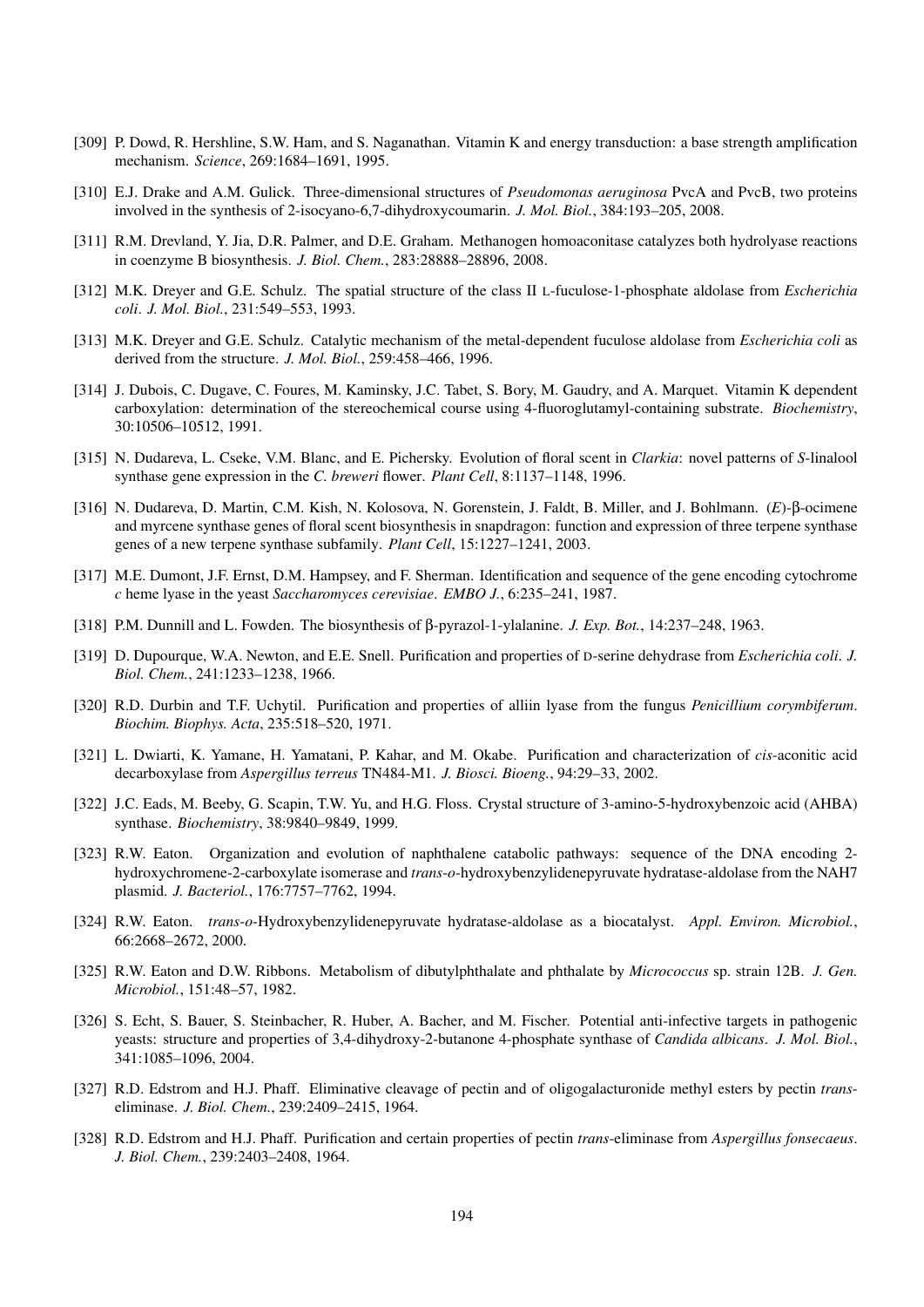- [329] T. Eguchi, Y. Dekishima, Y. Hamano, T. Dairi, H. Seto, and K. Kakinuma. A new approach for the investigation of isoprenoid biosynthesis featuring pathway switching, deuterium hyperlabeling, and <sup>1</sup>H NMR spectroscopy. The reaction mechanism of a novel streptomyces diterpene cyclase. *J. Org. Chem.*, 68:5433–5438, 2003.
- [330] A.P.M. Eker and A.M.J. Fichtinger-Schepman. Studies on a DNA photoreactivating enzyme from *Streptomyces griseus*. II. Purification of the enzyme. *Biochim. Biophys. Acta*, 378:54–63, 1975.
- [331] K. Ekwall and B. Mannervik. The stereochemical configuration of the lactoyl group of *S*-lactoylglutathionine formed by the action of glyoxalase I from porcine erythrocytes and yeast. *Biochim. Biophys. Acta*, 297:297–299, 1973.
- [332] A.D. Elbein and E.C. Heath. The biosynthesis of cell wall lipopolysaccharide in *Escherichia coli*. II. Guanosine diphosphate 4-keto-6-deoxy-D-mannose, an intermediate in the biosynthesis of guanosine diphosphate colitose. *J. Biol. Chem.*, 240:1926–1931, 1965.
- [333] N. Ellfolk. Studies on aspartase. 1. Quantitative separation of aspartase from bacterial cells, and its partial purification. *Acta Chem. Scand.*, 7:824–830, 1953.
- [334] T. Elssner, C. Engemann, K. Baumgart, and H.P. Kleber. Involvement of coenzyme A esters and two new enzymes, an enoyl-CoA hydratase and a CoA-transferase, in the hydration of crotonobetaine to L-carnitine by *Escherichia coli*. *Biochemistry*, 40:11140–11148, 2001.
- [335] K. Engeland and H. Kindl. Evidence for a peroxisomal fatty acid β-oxidation involving D-3-hydroxyacyl-CoAs. Characterization of two forms of hydro-lyase that convert D-(-)-3-hydroxyacyl-CoA into 2-*trans*-enoyl-CoA. *Eur. J. Biochem.*, 200:171–178, 1991.
- [336] B. Engels, U. Heinig, T. Grothe, M. Stadler, and S. Jennewein. Cloning and characterization of an *Armillaria gallica* cDNA encoding protoilludene synthase, which catalyzes the first committed step in the synthesis of antimicrobial melleolides. *J. Biol. Chem.*, 286:6871–6878, 2011.
- [337] C. Engemann, T. Elssner, and H.P. Kleber. Biotransformation of crotonobetaine to L-(–)-carnitine in *Proteus* sp. *Arch. Microbiol.*, 175:353–359, 2001.
- [338] C. Engemann, T. Elssner, S. Pfeifer, C. Krumbholz, T. Maier, and H.P. Kleber. Identification and functional characterisation of genes and corresponding enzymes involved in carnitine metabolism of *Proteus* sp. *Arch. Microbiol.*, 183:176–189, 2005.
- [339] H.M.R. Epps. Studies on bacterial amino-acid decarboxylases. 4. *l*(–)-Histidine decarboxylase from *Cl. welchii* type A. *Biochem. J.*, 39:42–46, 1945.
- [340] T.J. Erb, L. Frerichs-Revermann, G. Fuchs, and B.E. Alber. The apparent malate synthase activity of *Rhodobacter sphaeroides* is due to two paralogous enzymes, (3*S*)-malyl-coenzyme A (CoA)/β-methylmalyl-CoA lyase and (3*S*) malyl-CoA thioesterase. *J. Bacteriol.*, 192:1249–1258, 2010.
- [341] N. Esaki, T. Nakamura, H. Tanaka, and K. Soda. Selenocysteine lyase, a novel enzyme that specifically acts on selenocysteine. Mammalian distribution and purification and properties of pig liver enzyme. *J. Biol. Chem.*, 257:4386–4391, 1982.
- [342] C.E. Espineda, A.S. Linford, D. Devine, and J.A. Brusslan. The *AtCAO* gene, encoding chlorophyll *a* oxygenase, is required for chlorophyll *b* synthesis in *Arabidopsis thaliana*. *Proc. Natl. Acad. Sci. USA*, 96:10507–10511, 1999.
- [343] W.J. Esselman and C.O. Clagett. Products of linoleic hydroperoxide-decomposing enzyme of alfalfa seed. *J. Lipid Res.*, 15:173–178, 1974.
- [344] C.D. Fairchild and A.N. Glazer. Oligomeric structure, enzyme kinetics, and substrate specificity of the phycocyanin  $\alpha$ subunit phycocyanobilin lyase. *J. Biol. Chem.*, 269:8686–8694, 1994.
- [345] C.D. Fairchild, J. Zhao, J. Zhou, S.E. Colson, D.A. Bryant, and A.N. Glazer. Phycocyanin α-subunit phycocyanobilin lyase. *Proc. Natl. Acad. Sci. USA*, 89:7017–7021, 1992.
- [346] V. Falara, T.A. Akhtar, T.T. Nguyen, E.A. Spyropoulou, P.M. Bleeker, I. Schauvinhold, Y. Matsuba, M.E. Bonini, A.L. Schilmiller, R.L. Last, R.C. Schuurink, and E. Pichersky. The tomato terpene synthase gene family. *Plant Physiol.*, 157:770–789, 2011.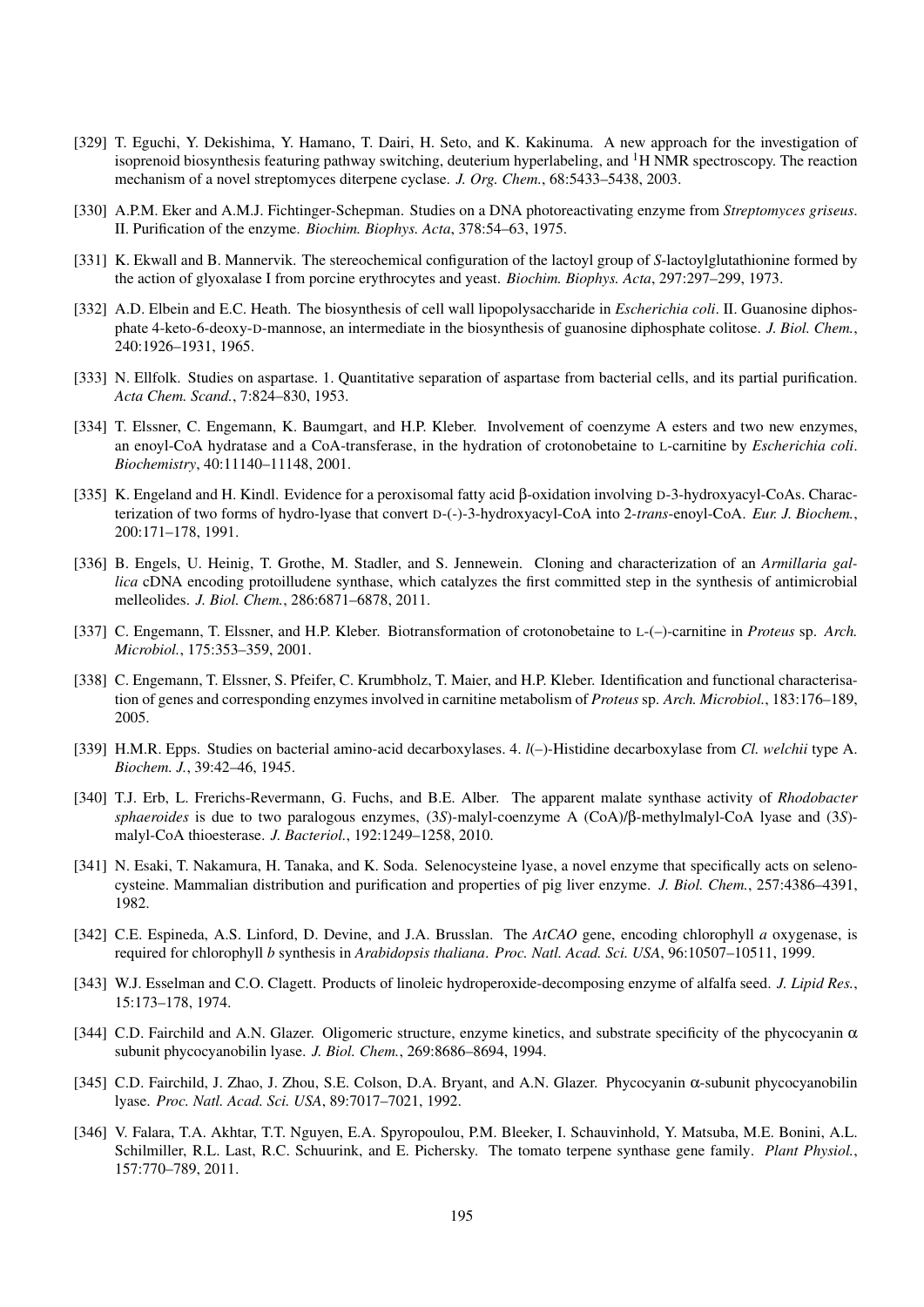- [347] V. Falara, E. Pichersky, and A.K. Kanellis. A copal-8-ol diphosphate synthase from the angiosperm *Cistus creticus* subsp. *creticus* is a putative key enzyme for the formation of pharmacologically active, oxygen-containing labdane-type diterpenes. *Plant Physiol.*, 154:301–310, 2010.
- [348] J. Faldt, G. Arimura, J. Gershenzon, J. Takabayashi, and J. Bohlmann. Functional identification of AtTPS03 as (*E*)-βocimene synthase: a monoterpene synthase catalyzing jasmonate- and wound-induced volatile formation in *Arabidopsis thaliana*. *Planta*, 216:745–751, 2003.
- [349] J. Faldt, D. Martin, B. Miller, S. Rawat, and J. Bohlmann. Traumatic resin defense in Norway spruce (*Picea abies*): methyl jasmonate-induced terpene synthase gene expression, and cDNA cloning and functional characterization of (+)- 3-carene synthase. *Plant Mol. Biol.*, 51:119–133, 2003.
- [350] R.R. Fall, , and C.A. Purification and properties of kaurene synthetase from *Fusarium moniliforme*. *J. Biol. Chem.*, 246:6913–6928, 1971.
- [351] A. Fammartino, F. Cardinale, C. Gobel, L. Mene-Saffrane, J. Fournier, I. Feussner, and M.T. Esquerre-Tugaye. Characterization of a divinyl ether biosynthetic pathway specifically associated with pathogenesis in tobacco. *Plant Physiol.*, 143:378–388, 2007.
- [352] D.-F. Fan and D.S. Feingold. UDPgalacturonic acid decarboxylase from *Ampullariella digitata*. *Methods Enzymol.*, 28B:438–439, 1972.
- [353] X. Fang, C.Y. Li, Y. Yang, M.Y. Cui, X.Y. Chen, and L. Yang. Identification of a novel (–)-5-epieremophilene synthase from *Salvia miltiorrhiza* via transcriptome mining. *Front. Plant Sci.*, 8:627–627, 2017.
- [354] J.A. Faraldos, S. Wu, J. Chappell, and R.M. Coates. Doubly deuterium-labeled patchouli alcohol from cyclization of singly labeled [2-2H1]farnesyl diphosphate catalyzed by recombinant patchoulol synthase. *J. Am. Chem. Soc.*, 132:2998– 3008, 2010.
- [355] M. Fellner, B. Desguin, R.P. Hausinger, and J. Hu. Structural insights into the catalytic mechanism of a sacrificial sulfur insertase of the *N*-type ATP pyrophosphatase family, LarE. *Proc. Natl Acad. Sci. USA*, 114:9074–9079, 2017.
- [356] A.K. Felux, D. Spiteller, J. Klebensberger, and D. Schleheck. Entner-Doudoroff pathway for sulfoquinovose degradation in *Pseudomonas putida* SQ1. *Proc. Natl. Acad. Sci. USA*, 112:E4298–E4305, 2015.
- [357] T. Ferenci, T. Strøm, and J.R. Quayle. Purification and properties of 3-hexulose phosphate synthase and phospho-3 hexuloisomerase from *Methylococcus capsulatus*. *Biochem. J.*, 144:477–486, 1974.
- [358] J. Fethiere, B.H. Shilton, Y. Li, M. Allaire, M. Laliberte, B. Eggimann, and M. Cygler. Crystallization and preliminary analysis of chondroitinase AC from *Flavobacterium heparinum*. *Acta Crystallogr. D Biol. Crystallogr.*, 54:279–280, 1998.
- [359] M.L. Fink, S.I. Chung, and J.E. Folk. γ-Glutamylamine cyclotransferase: specificity toward ε-(L-γ-glutamyl)-L-lysine and related compounds. *Proc. Natl Acad. Sci. USA*, 77:4564–4568, 1980.
- [360] S.M. Firestine, S. Misialek, D.L. Toffaletti, T.J. Klem, J.R. Perfect, and V.J. Davisson. Biochemical role of the *Cryptococcus neoformans* ADE2 protein in fungal de novo purine biosynthesis. *Arch. Biochem. Biophys.*, 351:123–134, 1998.
- [361] S.M. Firestine, S.W. Poon, E.J. Mueller, J. Stubbe, and V.J. Davisson. Reactions catalyzed by 5-aminoimidazole ribonucleotide carboxylases from *Escherichia coli* and *Gallus gallus*: a case for divergent catalytic mechanisms. *Biochemistry*, 33:11927–11934, 1994.
- [362] M. Fischer, W. Römisch, S. Schiffmann, M. Kelly, H. Oschkinat, S. Steinbacher, R. Huber, W. Eisenreich, G. Richter, and A. Bacher. Biosynthesis of riboflavin in archaea studies on the mechanism of 3,4-dihydroxy-2-butanone-4-phosphate synthase of *Methanococcus jannaschii*. *J. Biol. Chem.*, 277:41410–41416, 2002.
- [363] R. Fischer and R. Jensen. Arogenate dehydratase. *Methods Enzymol.*, 142:495–502, 1987.
- [364] D.C. Fish and H.J. Blumenthal. 2-Keto-3-deoxy-D-glucarate aldolase. *Methods Enzymol.*, 9:529–534, 1966.
- [365] M. Flavin and A. Segal. Purification and properties of the cystathionine γ-cleavage enzyme of *Neurospora*. *J. Biol. Chem.*, 239:2220–2227, 1964.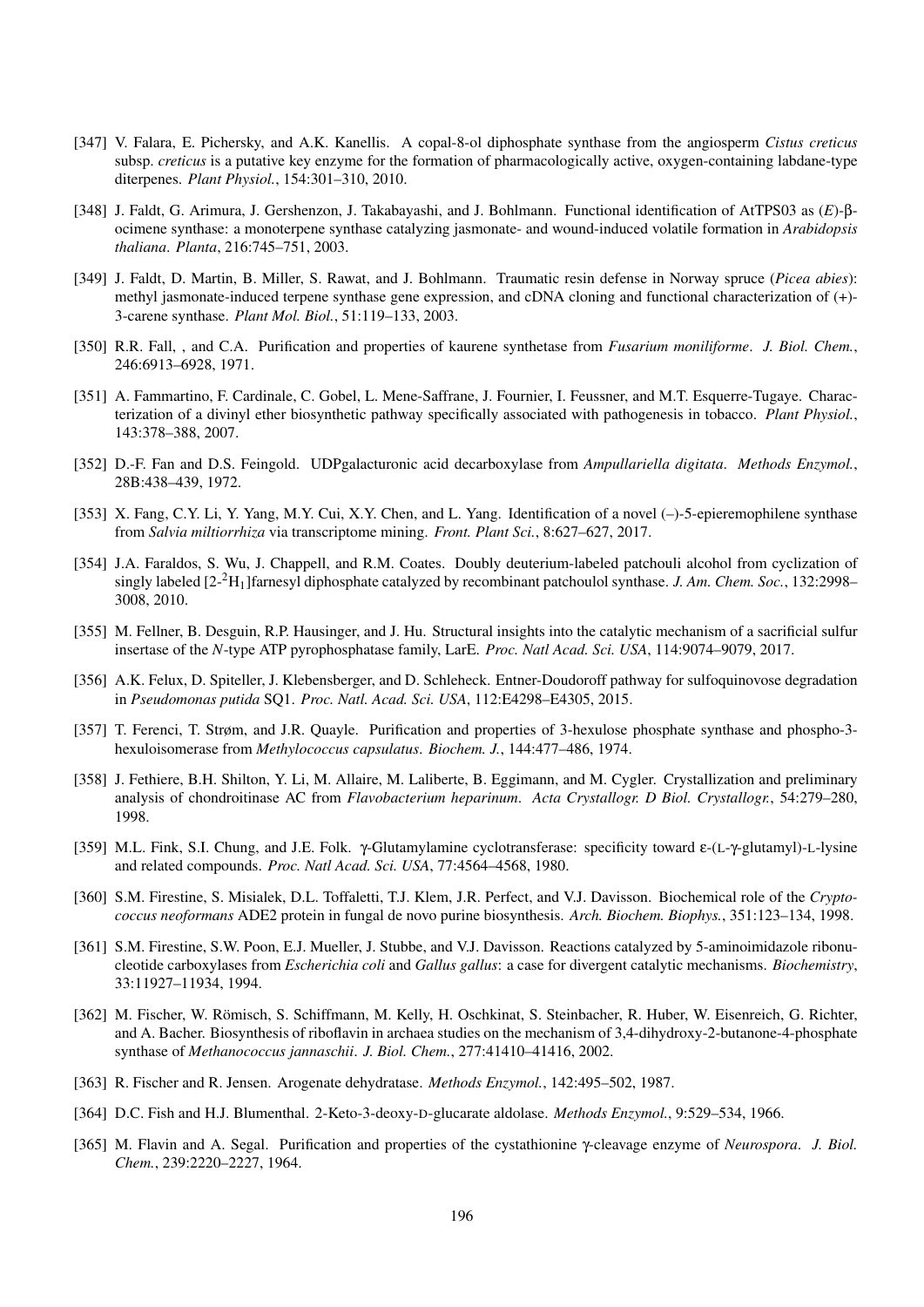- [366] M. Flavin and C. Slaughter. Purification and properties of threonine synthetase of *Neurospora*. *J. Biol. Chem.*, 235:1103– 1108, 1960.
- [367] M. Flavin and C. Slaughter. Cystathionine cleavage enzymes of *Neurospora*. *J. Biol. Chem.*, 239:2212–2219, 1964.
- [368] H.L. Fleshood and H.C. Pitot. The metabolism of *O*-phosphorylethanolamine in animal tissues. I. *O*-Phosphorylethanolamine phospho-lyase: partial purification and characterization. *J. Biol. Chem.*, 245:4414–4420, 1970.
- [369] H.G. Floss, T.W. Yu, and K. Arakawa. The biosynthesis of 3-amino-5-hydroxybenzoic acid (AHBA), the precursor of mC7N units in ansamycin and mitomycin antibiotics: a review. *J. Antibiot. (Tokyo)*, 64:35–44, 2011.
- [370] J.C. Fong and H. Schulz. Purification and properties of pig heart crotonase and the presence of short chain and long chain enoyl coenzyme A hydratases in pig and guinea pig tissues. *J. Biol. Chem.*, 252:542–547, 1977.
- [371] R.G. Forage and M.A. Foster. Glycerol fermentation in *Klebsiella pneumoniae*: functions of the coenzyme B<sub>12</sub>-dependent glycerol and diol dehydratases. *J. Bacteriol.*, 149:413–419, 1982.
- [372] S. Förster, J. Roos, F. Effenberger, H. Wajant, and A. Sprauer. The first recombinant hydroxynitrile lyase and its application in the synthesis of (*S*)-cyanohydrins. *Angew. Chem. Int. Ed.*, 35:437–439, 1996.
- [373] D.T. Fox, K. Hotta, C.Y. Kim, and A.T. Koppisch. The missing link in petrobactin biosynthesis: *asbF* encodes a (-)-3 dehydroshikimate dehydratase. *Biochemistry*, 47:12251–12253, 2008.
- [374] F.J. Fraiz, R.M. Pinto, M.J. Costas, M. Avalos, J. Canales, A. Cabezas, and J.C. Cameselle. Enzymic formation of riboflavin  $4'$ ,5'-cyclic phosphate from FAD: evidence for a specific low- $K_m$  FMN cyclase in rat liver. *Biochem. J.*, 330:881–888, 1998.
- [375] W. Franke, A. Platzeck, and G. Eichhorn. [On the knowledge of fatty acid catabolism by mold fungi. III. On a decarboxylase for average β-ketomonocarbonic acids (β-ketolaurate decarboxylase)]. *Arch. Mikrobiol.*, 40:73–93, 1961.
- [376] J.B. French and S.E. Ealick. Structural and mechanistic studies on *Klebsiella pneumoniae* 2-oxo-4-hydroxy-4-carboxy-5-ureidoimidazoline decarboxylase. *J. Biol. Chem.*, 285:35446–35454, 2010.
- [377] M. Frey, P. Chomet, E. Glawischnig, C. Stettner, S. Grün, A. Winklmair, W. Eisenreich, A. Bacher, R.B. Meeley, S.P. Briggs, K. Simcox, and A. Gierl. Analysis of a chemical plant defense mechanism in grasses. *Science*, 277:696–699, 1997.
- [378] M. Frey, C. Stettner, P.W. Pare, E.A. Schmelz, J.H. Tumlinson, and A. Gierl. An herbivore elicitor activates the gene for ´ indole emission in maize. *Proc. Natl. Acad. Sci. USA*, 97:14801–14806, 2000.
- [379] J. Fricke, F. Blei, and D. Hoffmeister. Enzymatic synthesis of psilocybin. *Angew. Chem. Int. Ed. Engl.*, 56:12352–12355, 2017.
- [380] R.O. Friedel, J.D. Brown, and J. Durell. Monophosphatidyl inositol inositolphosphohydrolase in guinea-pig brain. *Biochim. Biophys. Acta*, 144:684–686, 1967.
- [381] S. Friedmann, B.E. Alber, and G. Fuchs. Properties of R-citramalyl-coenzyme A lyase and its role in the autotrophic 3-hydroxypropionate cycle of *Chloroflexus aurantiacus*. *J. Bacteriol.*, 189:2906–2914, 2007.
- [382] N.U. Frigaard, A.G. Chew, H. Li, J.A. Maresca, and D.A. Bryant. *Chlorobium tepidum*: insights into the structure, physiology, and metabolism of a green sulfur bacterium derived from the complete genome sequence. *Photosynth. Res.*, 78:93–117, 2003.
- [383] W.E. Fry and R.L. Millar. Cyanide degradion by an enzyme from *Stemphylium loti*. *Arch. Biochem. Biophys.*, 151:468– 474, 1972.
- [384] K. Fujimori and D. Ohta. An *Arabidopsis* cDNA encoding a bifunctional glutamine amidotransferase/cyclase suppresses the histidine auxotrophy of a *Saccharomyces cerevisiae* his7 mutant. *FEBS Lett.*, 428:229–234, 1998.
- [385] Y. Fujimoto, T. Kinoshita, I. Oya, K. Kakinuma, S.M. Ismail, Y. Sonoda, Y. Sato, and M. Morisaki. Non-stereoselective conversion of the four diastereoisomers at the C-24 and C-25 positions of 3α,7α,12α,24-tetrahydroxy-5β-cholestan-26 oic acid and cholic acid. *Chem. Pharm. Bull.*, 36:142–145, 1988.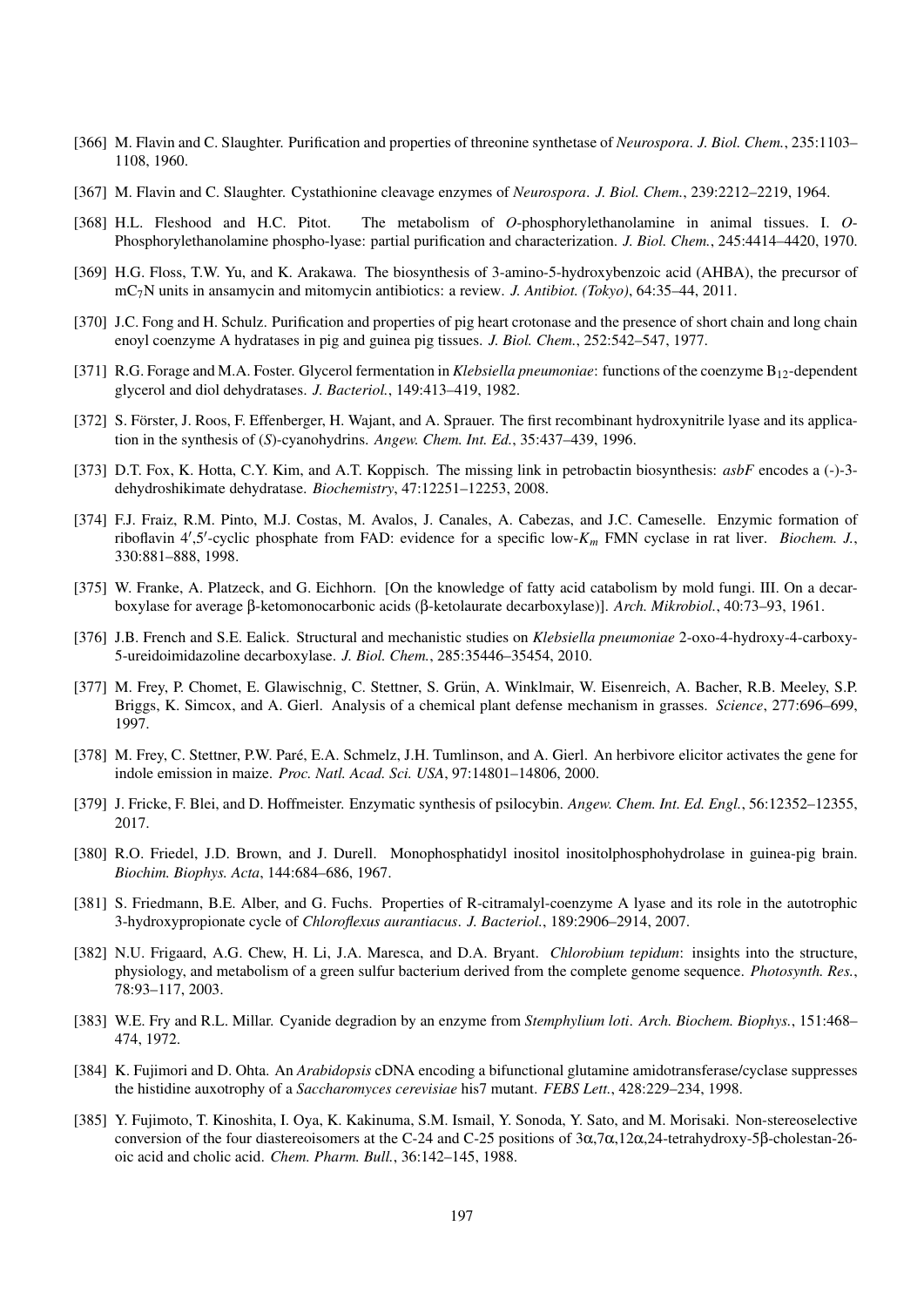- [386] M. Fujisawa, H. Harada, H. Kenmoku, S. Mizutani, and N. Misawa. Cloning and characterization of a novel gene that encodes (*S*)-β-bisabolene synthase from ginger, *Zingiber officinale*. *Planta*, 232:121–130, 2010.
- [387] T. Fukui, N. Shiomi, and Y. Doi. Expression and characterization of (*R*)-specific enoyl coenzyme A hydratase involved in polyhydroxyalkanoate biosynthesis by *Aeromonas caviae*. *J. Bacteriol.*, 180:667–673, 1998.
- [388] K. Fukumaga. Metabolism of dihydroxyfumarate, hydroxypyruvate, and their related compounds. I. Enzymic formation of xylulose in liver. *J. Biochem. (Tokyo)*, 47:741–754, 1960.
- [389] E.S. Furfine and R.H. Abeles. Intermediates in the conversion of 5'-S-methylthioadenosine to methionine in *Klebsiella pneumoniae*. *J. Biol. Chem.*, 263:9598–9606, 1988.
- [390] B. Furie, B.A. Bouchard, and B.C. Furie. Vitamin K-dependent biosynthesis of γ-carboxyglutamic acid. *Blood*, 93:1798– 1808, 1999.
- [391] S. Furuyoshi, N. Kawabata, H. Tanaka, and K. Soda. Enzymatic production of D-glycerate from L-tartrate. *Agric. Biol. Chem.*, 53:2101–2105, 1989.
- [392] J. Gabriel, J. Volc, P. Sedmera, G. Daniel, and E. Kubátová. Pyranosone dehydratase from the basidiomycete *Phanerochaete chrysosporium*: improved purification, and identification of 6-deoxy-D-glucosone and D-xylosone reaction products. *Arch. Microbiol.*, 160:27–34, 1993.
- [393] F.H. Gaertner and K.W. Cole. Properties of chorismate synthase in *Neurospora crassa*. *J. Biol. Chem.*, 248:4602–4609, 1973.
- [394] S.J. Gagne, J.M. Stout, E. Liu, Z. Boubakir, S.M. Clark, and J.E. Page. Identification of olivetolic acid cyclase from *Cannabis sativa* reveals a unique catalytic route to plant polyketides. *Proc. Natl. Acad. Sci. USA*, 109:12811–12816, 2012.
- [395] E.F. Gale and H.M.R. Epps. Studies on bacterial amino-acid decarboxylases. 1. l(+)-lysine decarboxylase. *Biochem. J.*, 38:232–242, 1944.
- [396] H. Gambliel and R. Croteau. Pinene cyclases I and II. Two enzymes from sage (*Salvia officinalis*) which catalyze stereospecific cyclizations of geranyl pyrophosphate to monoterpene olefins of opposite configuration. *J. Biol. Chem.*, 259:740–748, 1984.
- [397] W. Gao, M.L. Hillwig, L. Huang, G. Cui, X. Wang, J. Kong, B. Yang, and R.J. Peters. A functional genomics approach to tanshinone biosynthesis provides stereochemical insights. *Org. Lett.*, 11:5170–5173, 2009.
- [398] D.L. Garbers, J.L. Suddath, and J.G. Hardman. Enzymatic formation of inosine 3',5'-monophosphate and of 2'deoxyguanosine 3',5'-monophosphate. Inosinate and deoxyguanylate cyclase activity. Biochim. Biophys. Acta, 377:174-185, 1975.
- [399] J.M. Garcia-Segura, M.M. Orozco, J.M. Fominaya, and J.G. Gavilanes. Purification, molecular and enzymic characterization of an acid RNase from the insect *Ceratitis capitata*. *Eur. J. Biochem.*, 158:367–372, 1986.
- [400] A. Garrido-Pertierra and R.A. Cooper. Identification and purification of distinct isomerase and decarboxylase enzymes involved in the 4-hydroxyphenylacetate pathway of *Escherichia coli*. *Eur. J. Biochem.*, 117:581–584, 1981.
- [401] G. Gartler, C. Kratky, and K. Gruber. Structural determinants of the enantioselectivity of the hydroxynitrile lyase from *Hevea brasiliensis*. *J. Biotechnol.*, 129:87–97, 2007.
- [402] P.J. Gaskin, H.J. Adcock, L.D. Buckberry, P.H. Teesdale-Spittle, and P.N. Shaw. The C-S lysis of L-cysteine conjugates by aspartate and alanine aminotransferase enzymes. *Hum Exp Toxicol*, 14:422–427, 1995.
- [403] G.J. Gatto, Boyne Jr., 2nd M.T., N.L. Kelleher, and C.T. Walsh. Biosynthesis of pipecolic acid by RapL, a lysine cyclodeaminase encoded in the rapamycin gene cluster. *J. Am. Chem. Soc.*, 128:3838–3847, 2006.
- [404] E. Geiser, S.K. Przybilla, A. Friedrich, W. Buckel, N. Wierckx, L.M. Blank, and M. Bolker. *Ustilago maydis* produces itaconic acid via the unusual intermediate *trans*-aconitate. *Microb Biotechnol*, 9:116–126, 2016.
- [405] J. Gescher, W. Eisenreich, J. Worth, A. Bacher, and G. Fuchs. Aerobic benzoyl-CoA catabolic pathway in *Azoarcus evansii*: studies on the non-oxygenolytic ring cleavage enzyme. *Mol. Microbiol.*, 56:1586–1600, 2005.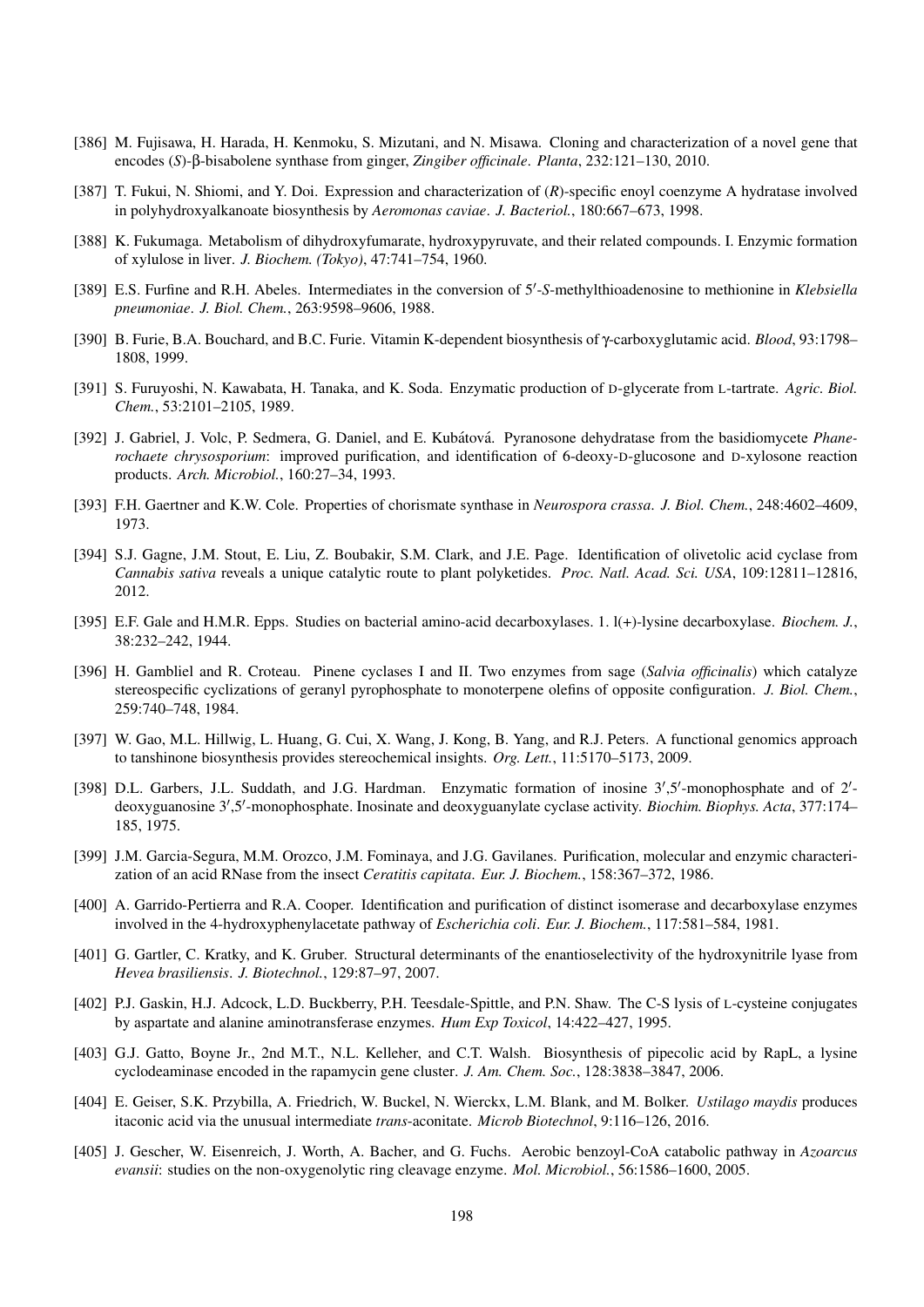- [406] M.A. Ghalambor and E.C. Heath. The biosynthesis of cell wall lipopolysaccharide in *Escherichia coli*. IV. Purification and properties of cytidine monophosphate 3-deoxy-D-*manno*-octulosonate synthetase. *J. Biol. Chem.*, 241:3216–3221, 1966.
- [407] M.A. Ghalambor and E.C. Heath. The biosynthesis of cell wall lipopolysaccharide in *Escherichia coli*. V. Purification and properties of 3-deoxy-D-*manno*-octulosonate aldolase. *J. Biol. Chem.*, 241:3222–3227, 1966.
- [408] R.G. Gibbs and J.G. Morris. Assay and properties of β-hydroxyaspartate aldolase from *Micrococcus denitrificans*. *Biochim. Biophys. Acta*, 85:501–503, 1964.
- [409] R.G. Gibbs and J.G. Morris. Purification and properties of *erythro*-β-hydroxyaspartate dehydratase from *Micrococcus denitrificans*. *Biochem. J.*, 97:547–554, 1965.
- [410] K.D. Gibson, A. Neuberger, and J.J. Scott. The purification and properties of δ-aminolaevulic acid dehydrase. *Biochem. J.*, 61:618–629, 1955.
- [411] S. Giglio, W.K. Chou, H. Ikeda, D.E. Cane, and P.T. Monis. Biosynthesis of 2-methylisoborneol in cyanobacteria. *Environ. Sci. Technol.*, 45:992–998, 2011.
- [412] M. Gijzen, E. Lewinsohn, and R. Croteau. Characterization of the constitutive and wound-inducible monoterpene cyclases of grand fir (*Abies grandis*). *Arch. Biochem. Biophys.*, 289:267–273, 1991.
- [413] J.M. Gilbert, M. Matsuhashi, and J.L. Strominger. Thymidine diphosphate 4-acetamido-4,6-dideoxyhexoses. II. Purification and properties of thymidine diphosphate D-glucose oxidoreductase. *J. Biol. Chem.*, 240:1305–1308, 1965.
- [414] J.L. Giner, S. Rocchetti, S. Neunlist, M. Rohmer, and D. Arigoni. Detection of 1,2-hydride shifts in the formation of euph-7-ene by the squalene-tetrahymanol cyclase of *Tetrahymena pyriformis*. *Chem. Commun. (Camb.)*, pages 3089– 3091, 2005.
- [415] T.L. Glass and R.S. Lamppa. Purification and properties of 16α-hydroxyprogesterone dehydroxylase from *Eubacterium* sp. strain 144. *Biochim. Biophys. Acta*, 837:103–110, 1985.
- [416] D.G. Glitz and C.A. Dekker. Studies on a ribonuclease from *Ustilago sphaerogena*. I. Purification and properties of the enzyme. *Biochemistry*, 3:1391–1399, 1964.
- [417] D.G. Glitz and C.A. Dekker. Studies on a ribonuclease from *Ustilago sphaerogena*. II. Specificity of the enzyme. *Biochemistry*, 3:1399–1406, 1964.
- [418] M. Goda, Y. Hashimoto, S. Shimizu, and M. Kobayashi. Discovery of a novel enzyme, isonitrile hydratase, involved in nitrogen-carbon triple bond cleavage. *J. Biol. Chem.*, 276:23480–23485, 2001.
- [419] M. Goenrich, S. Bartoschek, C.H. Hagemeier, C. Griesinger, and J.A. Vorholt. A glutathione-dependent formaldehydeactivating enzyme (Gfa) from *Paracoccus denitrificans* detected and purified via two-dimensional proton exchange NMR spectroscopy. *J. Biol. Chem.*, 277:3069–3072, 2002.
- [420] S. Goepfert, J.K. Hiltunen, and Y. Poirier. Identification and functional characterization of a monofunctional peroxisomal enoyl-CoA hydratase 2 that participates in the degradation of even *cis*-unsaturated fatty acids in *Arabidopsis thaliana*. *J. Biol. Chem.*, 281:35894–35903, 2006.
- [421] A. Gonzalez, L.L. Remsing, F. Lombo, M.J. Fernandez, L. Prado, A.F. Brana, E. Kunzel, J. Rohr, C. Mendez, and J.A. Salas. The mtmVUC genes of the mithramycin gene cluster in *Streptomyces argillaceus* are involved in the biosynthesis of the sugar moieties. *Mol. Gen. Genet.*, 264:827–835, 2001.
- [422] B. González and R. Vicu nna. Benzaldehyde lyase, a novel thiamine PPi-requiring enzyme, from *Pseudomonas fluorescens* biovar I. *J. Bacteriol.*, 171:2401–2405, 1989.
- [423] J.L. Goodman, S. Wang, S. Alam, F.J. Ruzicka, P.A. Frey, and J.E. Wedekind. Ornithine cyclodeaminase: structure, mechanism of action, and implications for the *µ*-crystallin family. *Biochemistry*, 43:13883–13891, 2004.
- [424] J.C. Gopfert, G. Macnevin, D.K. Ro, and O. Spring. Identification, functional characterization and developmental regulation of sesquiterpene synthases from sunflower capitate glandular trichomes. *BMC Plant Biol.*, 9:86–86, 2009.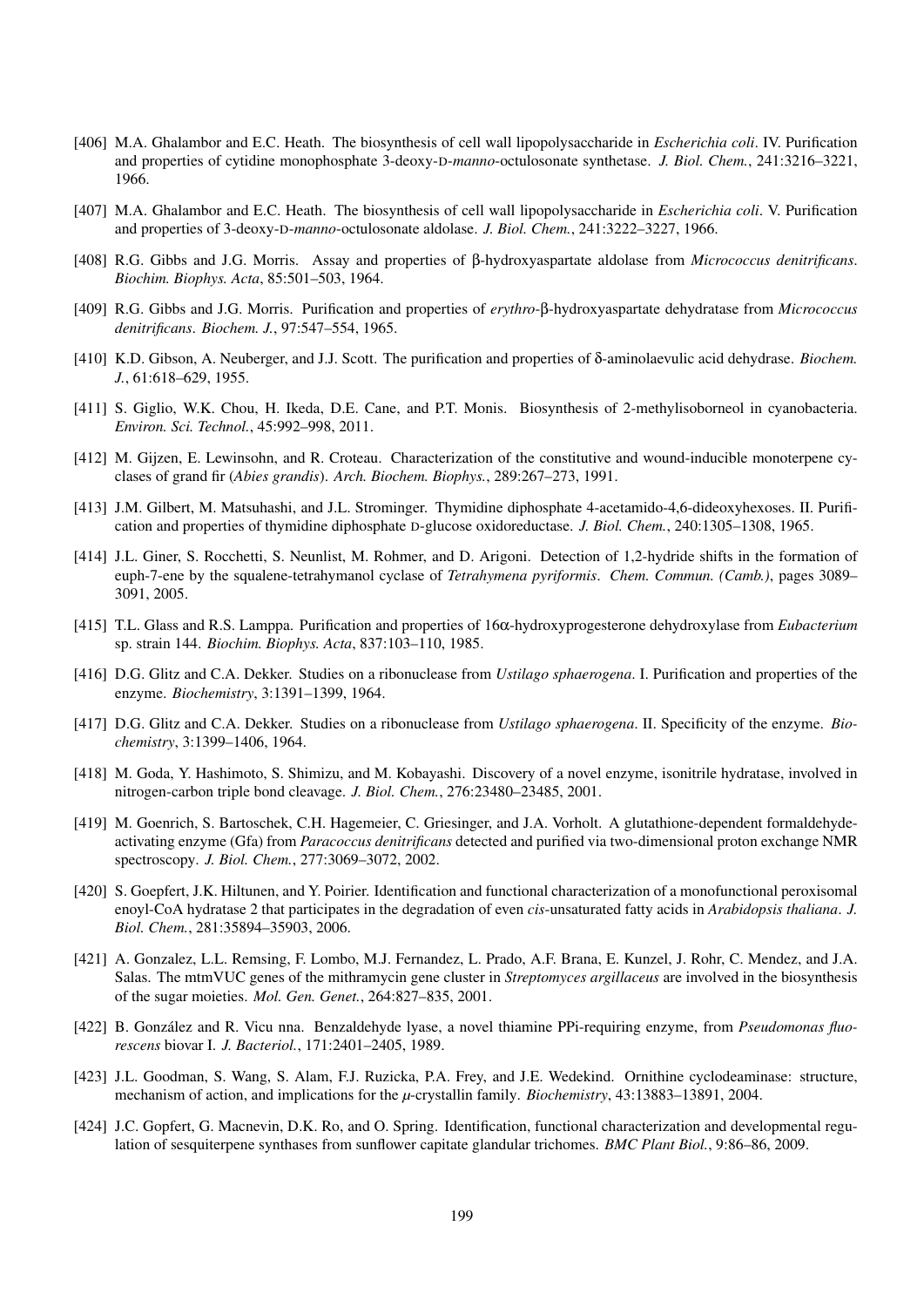- [425] E.V. Goryachenkova. [Enzyme in garlic which forms allycine (allyinase), a protein with phosphopyridoxal.]. *Dokl. Akad. Nauk S.S.S.R.*, 87:457–460, 1952.
- [426] M. Goto, H. Hayashi, I. Miyahara, K. Hirotsu, M. Yoshida, and T. Oikawa. Crystal structures of nonoxidative zincdependent 2,6-dihydroxybenzoate (γ-resorcylate) decarboxylase from *Rhizobium* sp. strain MTP-10005. *J. Biol. Chem.*, 281:34365–34373, 2006.
- [427] S. Goto-Ito, R. Ishii, T. Ito, R. Shibata, E. Fusatomi, S.I. Sekine, Y. Bessho, and S. Yokoyama. Structure of an archaeal TYW1, the enzyme catalyzing the second step of wye-base biosynthesis. *Acta Crystallogr. D Biol. Crystallogr.*, 63:1059– 1068, 2007.
- [428] H. Gotouda, T. Takatori, K. Terazawa, M. Nagao, and H. Tarao. The mechanism of experimental adipocere formation: hydration and dehydrogenation in microbial synthesis of hydroxy and oxo fatty acids. *Forensic Sci. Int.*, 37:249–257, 1988.
- [429] J.B. Gou, Z.Q. Li, C.F. Li, F.F. Chen, S.Y. Lv, and Y.S. Zhang. Molecular cloning and functional analysis of a 10-*epi*junenol synthase from *Inula hupehensis*. *Plant Physiol. Biochem.*, 106:288–294, 2016.
- [430] A. Goyer, V. Illarionova, S. Roje, M. Fischer, A. Bacher, and A.D. Hanson. Folate biosynthesis in higher plants. cDNA cloning, heterologous expression, and characterization of dihydroneopterin aldolases. *Plant Physiol.*, 135:103–111, 2004.
- [431] R. Grabowski, A.E. Hofmeister, and W. Buckel. Bacterial L-serine dehydratases: a new family of enzymes containing iron-sulfur clusters. *Trends Biochem. Sci.*, 18:297–300, 1993.
- [432] D.E. Graham and R.H. White. Elucidation of methanogenic coenzyme biosyntheses: from spectroscopy to genomics. *Nat. Prod. Rep.*, 19:133–147, 2002.
- [433] D.E. Graham, H. Xu, and R.H. White. Identification of coenzyme M biosynthetic phosphosulfolactate synthase: a new family of sulfonate-biosynthesizing enzymes. *J. Biol. Chem.*, 277:13421–13429, 2002.
- [434] D.J.W. Grant and J.C. Patel. Non-oxidative decarboxylation of *p*-hydroxybenzoic acid, gentisic acid, protocatechuic acid, and gallic acid by *Klebsiella aerogenes* (*Aerobacter aerogenes*). *J. Microbiol. Serol.*, 35:325–343, 1969.
- [435] M. Graupner, H. Xu, and R.H. White. Identification of the gene encoding sulfopyruvate decarboxylase, an enzyme involved in biosynthesis of coenzyme M. *J. Bacteriol.*, 182:4862–4867, 2000.
- [436] J.M. Green, W.K. Merkel, and B.P. Nichols. Characterization and sequence of *Escherichia coli* pabC, the gene encoding aminodeoxychorismate lyase, a pyridoxal phosphate-containing enzyme. *J. Bacteriol.*, 174:5317–5323, 1992.
- [437] S. Green, C.J. Squire, N.J. Nieuwenhuizen, E.N. Baker, and W. Laing. Defining the potassium binding region in an apple terpene synthase. *J. Biol. Chem.*, 284:8661–8669, 2009.
- [438] T.L. Grimek and J.C. Escalante-Semerena. The *acnD* genes of *Shewenella oneidensis* and *Vibrio cholerae* encode a new Fe/S-dependent 2-methylcitrate dehydratase enzyme that requires *prpF* function in vivo. *J. Bacteriol.*, 186:454–462, 2004.
- [439] J.W. Gross, A.D. Hegeman, B. Gerratana, and P.A. Frey. Dehydration is catalyzed by glutamate-136 and aspartic acid-135 active site residues in *Escherichia coli* dTDP-glucose 4,6-dehydratase. *Biochemistry*, 40:12497–12504, 2001.
- [440] S.R. Gross, R.O. Burns, and H.E. Umbarger. The biosynthesis of leucine. II. The enzymic isomerization of β-carboxyβ-hydroxyisocaproate and α-hydroxy-β-carboxyisocaproate. *Biochemistry*, 2:1046–1052, 1963.
- [441] K. Gu, R.J. Linhardt, M. Laliberte, K. Gu, and J. Zimmermann. Purification, characterization and specificity of chondroitin lyases and glycuronidase from *Flavobacterium heparinum*. *Biochem. J.*, 312:569–577, 1995.
- [442] M.C. Guion-Rain, C. Portemer, and F. Chatagner. Rat liver cysteine sulfinate decarboxylase: purification, new appraisal of the molecular weight and determination of catalytic properties. *Biochim. Biophys. Acta*, 384:265–276, 1975.
- [443] U. Güldener, G.J. Koehler, C. Haussmann, A. Bacher, J. Kricke, D. Becher, and J.H. Hegemann. Characterization of the *Saccharomyces cerevisiae* Fol1 protein: starvation for C<sup>1</sup> carrier induces pseudohyphal growth. *Mol. Biol. Cell*, 15:3811–3828, 2004.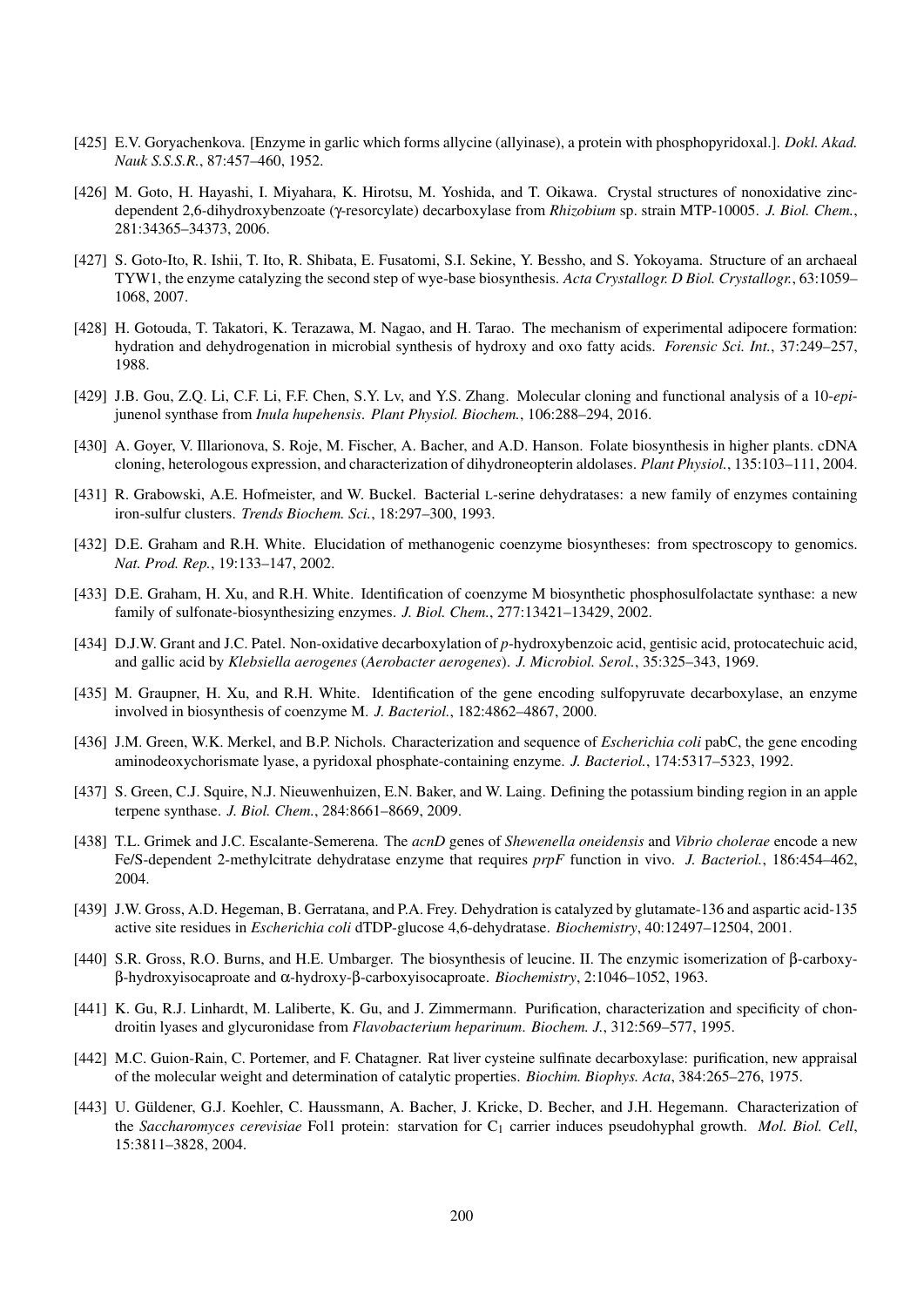- [444] M. Gulmezian, K.R. Hyman, B.N. Marbois, C.F. Clarke, and G.T. Javor. The role of UbiX in *Escherichia coli* coenzyme Q biosynthesis. *Arch. Biochem. Biophys.*, 467:144–153, 2007.
- [445] M.F. Gulyi and N.V. Silonova. [Various metabolic reactions of formate in animal tissues.]. *Ukr. Biokhim. Zh.*, 59:29–35, 1987.
- [446] C.F. Gunsalus, R.Y. Stanier, and I.C. Gunsalus. The enzymatic conversion of mandelic acid to benzoic acid. III. Fractionation and properties of the soluble enzymes. *J. Bacteriol.*, 66:548–553, 1953.
- [447] L. Guo, R.A. Dixon, and N.L. Paiva. Conversion of vestitone to medicarpin in alfalfa (*Medicago sativa* L.) is catalyzed by two independent enzymes. Identification, purification, and characterization of vestitone reductase and 7,2'-dihydroxy-4 0 -methoxyisoflavanol dehydratase. *J. Biol. Chem.*, 269:22372–22378, 1994.
- [448] L. Guo, R.A. Dixon, and N.L. Paiva. The 'pterocarpan synthase' of alfalfa: association and co-induction of vestitone reductase and 7,2'-dihydroxy-4'-methoxy-isoflavanol (DMI) dehydratase, the two final enzymes in medicarpin biosynthesis. *FEBS Lett.*, 356:221–225, 1994.
- [449] N.K. Gupta and B. Vennesland. Glyoxylate carboligase of *Escherichia coli*: a flavoprotein. *J. Biol. Chem.*, 239:3787– 3789, 1964.
- [450] B. Gust, G.L. Challis, K. Fowler, T. Kieser, and K.F. Chater. PCR-targeted *Streptomyces* gene replacement identifies a protein domain needed for biosynthesis of the sesquiterpene soil odor geosmin. *Proc. Natl. Acad. Sci. USA*, 100:1541– 1546, 2003.
- [451] J.K. Guterl, J.N. Andexer, T. Sehl, J. von Langermann, I. Frindi-Wosch, T. Rosenkranz, J. Fitter, K. Gruber, U. Kragl, T. Eggert, and M. Pohl. Uneven twins: comparison of two enantiocomplementary hydroxynitrile lyases with α/βhydrolase fold. *J. Biotechnol.*, 141:166–173, 2009.
- [452] T. Hadi, U. Dahl, C. Mayer, and M.E. Tanner. Mechanistic studies on *N*-acetylmuramic acid 6-phosphate hydrolase (MurQ): an etherase involved in peptidoglycan recycling. *Biochemistry*, 47:11547–11558, 2008.
- [453] H. Hagion and K. Nakayama. Amino acid metabolism in microorganisms. Part IV. L-Methionine decarboxylase produced by *Streptomyces* strain. *Agric. Biol. Chem.*, 32:727–733, 1968.
- [454] T. Hakamatsuka, K. Mori, S. Ishida, Y Ebizuka, and U. Sankawa. Purification of 2-hydroxyisoflavanone dehydratase from the cell cultures of *Pueraria lobata*. *Phytochemistry*, 49:497–505, 1998.
- [455] D.E. Hall, J.A. Robert, C.I. Keeling, D. Domanski, A.L. Quesada, S. Jancsik, M.A. Kuzyk, B. Hamberger, C.H. Borchers, and J. Bohlmann. An integrated genomic, proteomic and biochemical analysis of (+)-3-carene biosynthesis in Sitka spruce (*Picea sitchensis*) genotypes that are resistant or susceptible to white pine weevil. *Plant J.*, 65:936–948, 2011.
- [456] D.E. Hall, P. Zerbe, S. Jancsik, A.L. Quesada, H. Dullat, L.L. Madilao, M. Yuen, and J. Bohlmann. Evolution of conifer diterpene synthases: diterpene resin acid biosynthesis in lodgepole pine and jack pine involves monofunctional and bifunctional diterpene synthases. *Plant Physiol.*, 161:600–616, 2013.
- [457] T.W. Hallahan and R. Croteau. Monoterpene biosynthesis: demonstration of a geranyl pyrophosphate:sabinene hydrate cyclase in soluble enzyme preparations from sweet marjoram (*Majorana hortensis*). *Arch. Biochem. Biophys.*, 264:618– 631, 1988.
- [458] T.W. Hallahan and R. Croteau. Monoterpene biosynthesis: mechanism and stereochemistry of the enzymatic cyclization of geranyl pyrophosphate to (+)-*cis*- and (+)-*trans*-sabinene hydrate. *Arch. Biochem. Biophys.*, 269:313–326, 1989.
- [459] A. Hamai, N. Hashimoto, H. Mochizuki, F. Kato, Y. Makiguchi, K. Horie, and S. Suzuki. Two distinct chondroitin sulfate ABC lyases. An endoeliminase yielding tetrasaccharides and an exoeliminase preferentially acting on oligosaccharides. *J. Biol. Chem.*, 272:9123–9130, 1997.
- [460] Y. Hamano, T. Kuzuyama, N. Itoh, K. Furihata, H. Seto, and T. Dairi. Functional analysis of eubacterial diterpene cyclases responsible for biosynthesis of a diterpene antibiotic, terpentecin. *J. Biol. Chem.*, 277:37098–37104, 2002.
- [461] M. Hamberg. Mechanism of corn hydroperoxide isomerase detection of 12,13(*S*)-oxido-9(Z),11-octadecadienoic acid. *Biochim. Biophys. Acta*, 920:76–84, 1987.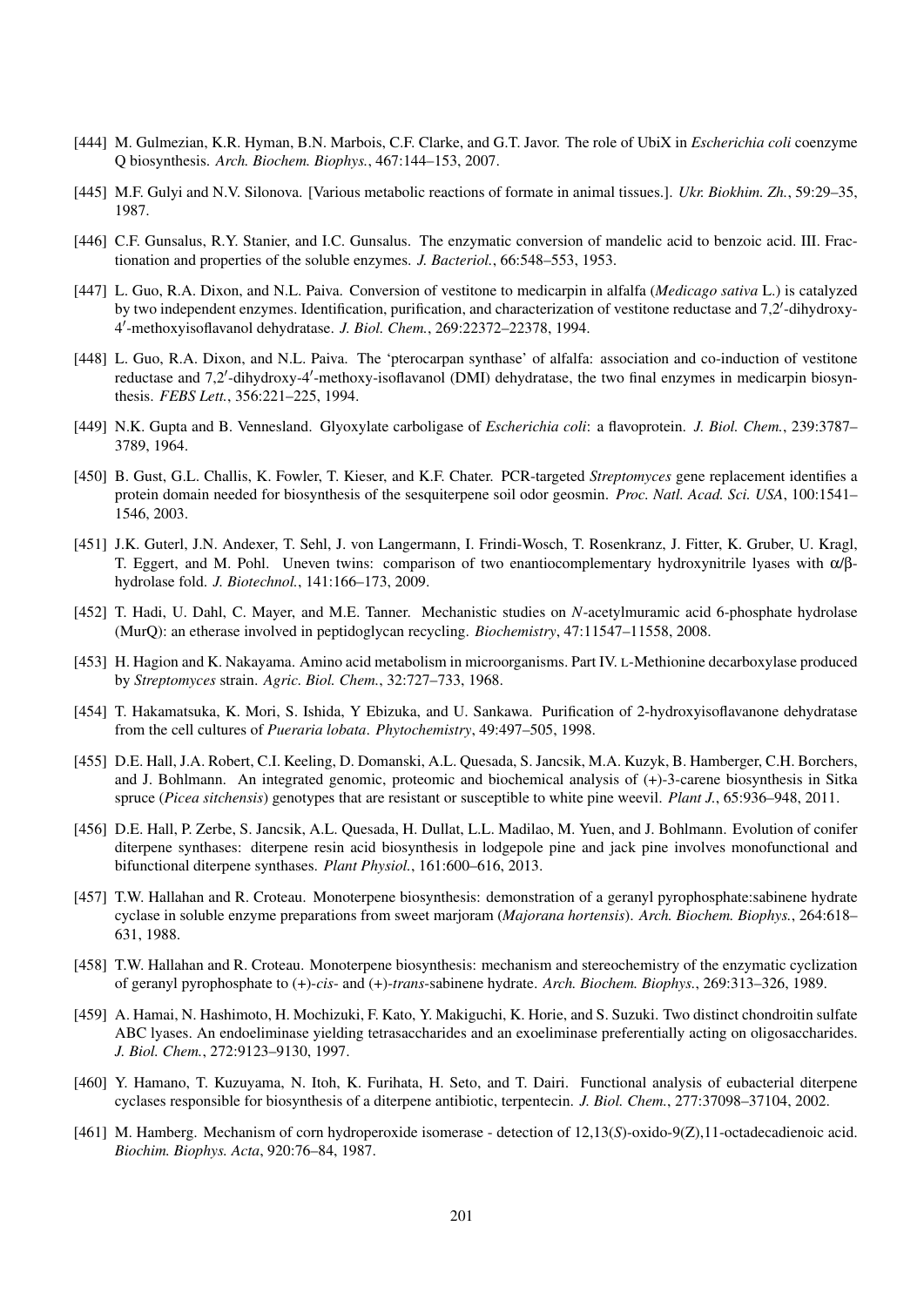- [462] M. Hamberg. Biosynthesis of 12-oxo-10,15(*Z*)-phytodienoic acid: identification of an allene oxide cyclase. *Biochem. Biophys. Res. Commun.*, 156:543–550, 1988.
- [463] M. Hamberg. Hidden stereospecificity in the biosynthesis of divinyl ether fatty acids. *FEBS J.*, 272:736–743, 2005.
- [464] B. Hamberger, D. Hall, M. Yuen, C. Oddy, B. Hamberger, C.I. Keeling, C. Ritland, K. Ritland, and J. Bohlmann. Targeted isolation, sequence assembly and characterization of two white spruce (*Picea glauca*) BAC clones for terpenoid synthase and cytochrome *P*<sup>450</sup> genes involved in conifer defence reveal insights into a conifer genome. *BMC Plant Biol.*, 9:106– 106, 2009.
- [465] J.Y. Han, Y.S. Kwon, D.C. Yang, Y.R. Jung, and Y.E. Choi. Expression and RNA interference-induced silencing of the dammarenediol synthase gene in *Panax ginseng*. *Plant Cell Physiol.*, 47:1653–1662, 2006.
- [466] S. Handa, J.H. Koo, Y.S. Kim, and H.G. Floss. Stereochemical course of biotin-independent malonate decarboxylase catalysis. *Arch. Biochem. Biophys.*, 370:93–96, 1999.
- [467] J.W. Hanes, K.E. Burns, D.G. Hilmey, A. Chatterjee, P.C. Dorrestein, and T.P. Begley. Mechanistic studies on pyridoxal phosphate synthase: the reaction pathway leading to a chromophoric intermediate. *J. Am. Chem. Soc.*, 130:3043–3052, 2008.
- [468] J.W. Hanes, I. Keresztes, and T.P. Begley. <sup>13</sup>C NMR snapshots of the complex reaction coordinate of pyridoxal phosphate synthase. *Nat. Chem. Biol.*, 4:425–430, 2008.
- [469] J.W. Hanes, I. Keresztes, and T.P. Begley. Trapping of a chromophoric intermediate in the Pdx1-catalyzed biosynthesis of pyridoxal 5'-phosphate. *Angew. Chem. Int. Ed. Engl.*, 47:2102-2105, 2008.
- [470] C.C. Hanfrey, B.M. Pearson, S. Hazeldine, J. Lee, D.J. Gaskin, P.M. Woster, M.A. Phillips, and A.J. Michael. Alternative spermidine biosynthetic route is critical for growth of *Campylobacter jejuni* and is the dominant polyamine pathway in human gut microbiota. *J. Biol. Chem.*, 286:43301–43312, 2011.
- [471] M. Hans, J. Sievers, U. Muller, E. Bill, J.A. Vorholt, D. Linder, and W. Buckel. 2-hydroxyglutaryl-CoA dehydratase from *Clostridium symbiosum*. *Eur. J. Biochem.*, 265:404–414, 1999.
- [472] M. Hansson and L. Hederstedt. Purification and characterisation of a water-soluble ferrochelatase from *Bacillus subtilis*. *Eur. J. Biochem.*, 220:201–208, 1994.
- [473] M.D. Hansson, T. Karlberg, C.A. Soderberg, S. Rajan, M.J. Warren, S. Al-Karadaghi, S.E. Rigby, and M. Hansson. Bacterial ferrochelatase turns human: Tyr<sup>13</sup> determines the apparent metal specificity of *Bacillus subtilis* ferrochelatase. *J. Biol. Inorg. Chem.*, 16:235–242, 2011.
- [474] P. Hänzelmann, H.L. Hernandez, C. Menzel, R. Garcia-Serres, B.H. Huynh, M.K. Johnson, R.R. Mendel, and H. Schindelin. Characterization of MOCS1A, an oxygen-sensitive iron-sulfur protein involved in human molybdenum cofactor biosynthesis. *J. Biol. Chem.*, 279:34721–34732, 2004.
- [475] P. Hänzelmann and H. Schindelin. Crystal structure of the S-adenosylmethionine-dependent enzyme MoaA and its implications for molybdenum cofactor deficiency in humans. *Proc. Natl. Acad. Sci. USA*, 101:12870–12875, 2004.
- [476] P. Hänzelmann and H. Schindelin. Binding of 5'-GTP to the C-terminal FeS cluster of the radical S-adenosylmethionine enzyme MoaA provides insights into its mechanism. *Proc. Natl. Acad. Sci. USA*, 103:6829–6834, 2006.
- [477] H. Hara, E. Masai, Y. Katayama, and M. Fukuda. The 4-oxalomesaconate hydratase gene, involved in the protocatechuate 4,5-cleavage pathway, is essential to vanillate and syringate degradation in *Sphingomonas paucimobilis* SYK-6. *J. Bacteriol.*, 182:6950–6957, 2000.
- [478] J. Harada, M. Teramura, T. Mizoguchi, Y. Tsukatani, K. Yamamoto, and H. Tamiaki. Stereochemical conversion of C3-vinyl group to 1-hydroxyethyl group in bacteriochlorophyll *c* by the hydratases BchF and BchV: adaptation of green sulfur bacteria to limited-light environments. *Mol. Microbiol.*, 98:1184–1198, 2015.
- [479] S. Harayama, M. Rekik, K.L. Ngai, and L.N. Ornston. Physically associated enzymes produce and metabolize 2-hydroxy-2,4-dienoate, a chemically unstable intermediate formed in catechol metabolism via *meta* cleavage in *Pseudomonas putida*. *J. Bacteriol.*, 171:6251–6258, 1989.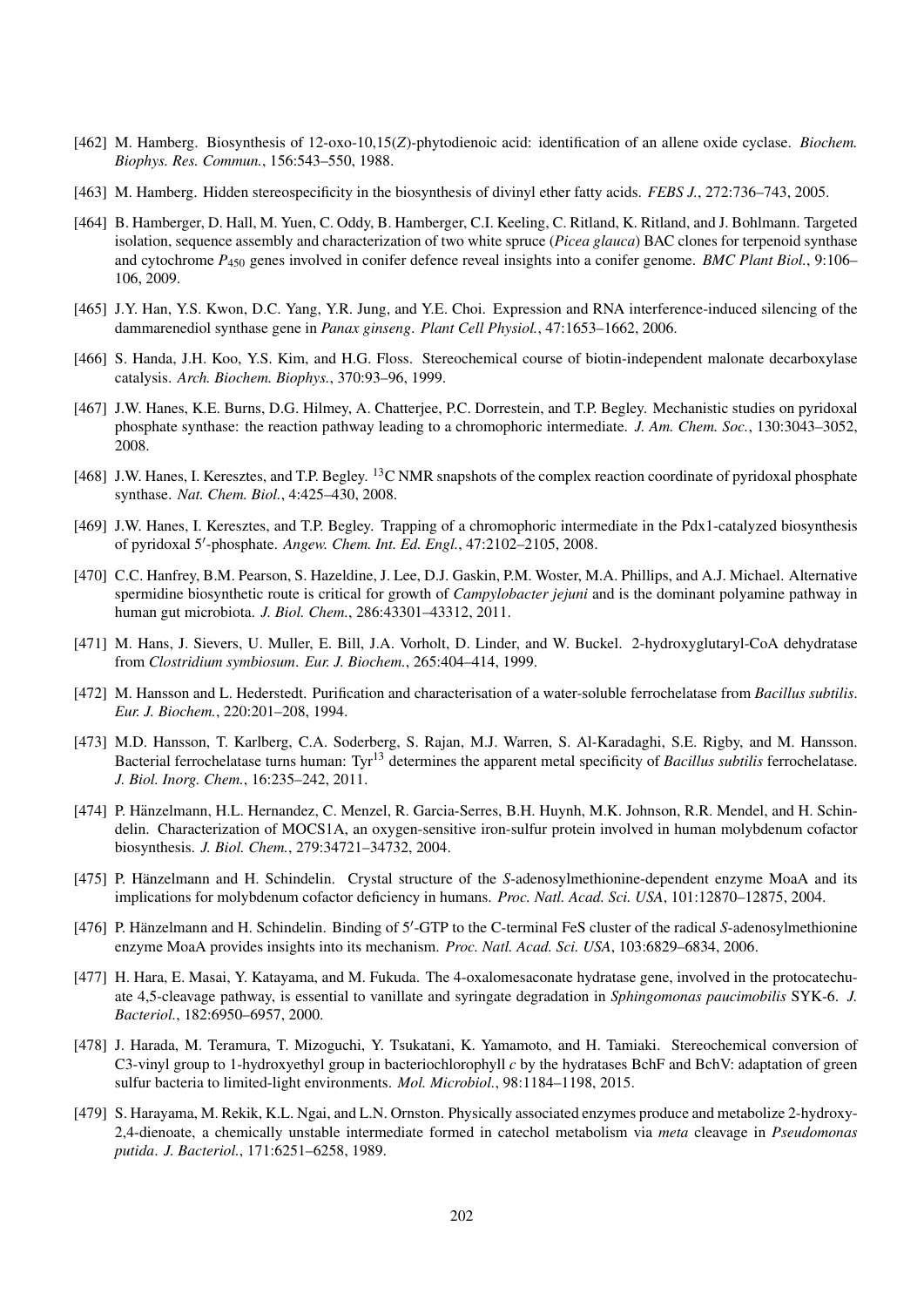- [480] J.G. Hardman and E.W. Sutherland. Guanyl cyclase, an enzyme catalyzing the formation of guanosine  $3', 5'$ monophosphate from guanosine triphosphate. *J. Biol. Chem.*, 244:6363–6370, 1969.
- [481] C.S. Harwood and J. Gibson. Shedding light on anaerobic benzene ring degradation: a process unique to prokaryotes? *J. Bacteriol.*, 179:301–309, 1997.
- [482] W. Hashimoto, K. Maesaka, N. Sato, S. Kimura, K. Yamamoto, H. Kumagai, and K. Murata. Microbial system for polysaccharide depolymerization: enzymatic route for gellan depolymerization by *Bacillus* sp. GL1. *Arch. Biochem. Biophys.*, 339:17–23, 1997.
- [483] W. Hashimoto, O. Miyake, K. Momma, S. Kawai, and K. Murata. Molecular identification of oligoalginate lyase of *Sphingomonas* sp. strain A1 as one of the enzymes required for complete depolymerization of alginate. *J. Bacteriol.*, 182:4572–4577, 2000.
- [484] W. Hashimoto, N. Sato, S. Kimura, and K. Murata. Polysaccharide lyase: molecular cloning of gellan lyase gene and formation of the lyase from a huge precursor protein in *Bacillus* sp. GL1. *Arch. Biochem. Biophys.*, 354:31–39, 1998.
- [485] S. Hasim, N.A. Hussin, F. Alomar, K.R. Bidasee, K.W. Nickerson, and M.A. Wilson. A glutathione-independent glyoxalase of the DJ-1 superfamily plays an important role in managing metabolically generated methylglyoxal in *Candida albicans*. *J. Biol. Chem.*, 289:1662–1674, 2014.
- [486] H. Hassall and D.M. Greenberg. Urocanase (beef liver). *Methods Enzymol.*, 17B:84–88, 1971.
- [487] J. Hattan, K. Shindo, T. Ito, Y. Shibuya, A. Watanabe, C. Tagaki, F. Ohno, T. Sasaki, J. Ishii, A. Kondo, and N. Misawa. Identification of a novel hedycaryol synthase gene isolated from *Camellia brevistyla* flowers and floral scent of *Camellia* cultivars. *Planta*, 243:959–972, 2016.
- [488] C.R. Hauer, I. Rebrin, B. Thöny, F. Neuheiser, H.C. Curtius, P. Hunziker, N. Blau, S. Ghisla, , and C.W. Phenylalanine hydroxylase-stimulating protein: pterin-4α-carbinolamine dehydratase from rat and human liver. *J. Biol. Chem.*, 268:4828–4831, 1993.
- [489] K. Haufschildt, S. Schmelz, T.M. Kriegler, A. Neumann, J. Streif, H. Arai, D.W. Heinz, and G. Layer. The crystal structure of siroheme decarboxylase in complex with iron-uroporphyrin III reveals two essential histidine residues. *J. Mol. Biol.*, 426:3272–3286, 2014.
- [490] C. Haussmann, F. Rohdich, E. Schmidt, A. Bacher, and G. Richter. Biosynthesis of pteridines in *Escherichia coli*. Structural and mechanistic similarity of dihydroneopterin-triphosphate epimerase and dihydroneopterin aldolase. *J. Biol. Chem.*, 273:17418–17424, 1998.
- [491] A.B. Hazra, A.W. Han, A.P. Mehta, K.C. Mok, V. Osadchiy, T.P. Begley, and M.E. Taga. Anaerobic biosynthesis of the lower ligand of vitamin B12. *Proc. Natl Acad. Sci. USA*, 112:10792–10797, 2015.
- [492] X. He and D.E. Cane. Mechanism and stereochemistry of the germacradienol/germacrene D synthase of *Streptomyces coelicolor* A3(2). *J. Am. Chem. Soc.*, 126:2678–2679, 2004.
- [493] E.C. Heath, J. Hurwitz, B.L. Horecker, and A. Ginsburg. Pentose fermentation by *Lactobacillus plantarum*. I. The cleavage of xylulose 5-phosphate by phosphoketolase. *J. Biol. Chem.*, 231:1009–1029, 1958.
- [494] R.J. Heath and C.O. Rock. Roles of the FabA and FabZ β-hydroxyacyl-acyl carrier protein dehydratases in *Escherichia coli* fatty acid biosynthesis. *J. Biol. Chem.*, 271:27795–27801, 1996.
- [495] J.L. Hedrick and H.J. Sallach. The nonoxidative decarboxylation of hydroxypyruvate in mammalian systems. *Arch. Biochem. Biophys.*, 105:261–269, 1964.
- [496] A.D. Hegeman, J.W. Gross, and P.A. Frey. Probing catalysis by *Escherichia coli* dTDP-glucose-4,6-dehydratase: identification and preliminary characterization of functional amino acid residues at the active site. *Biochemistry*, 40:6598–6610, 2001.
- [497] R.L. Heinrikson and E. Goldwasser. Studies on the biosynthesis of 5-ribosyluracil 5'-monophosphate in Tetrahymena *pyriformis*. *J. Biol. Chem.*, 239:1177–1187, 1964.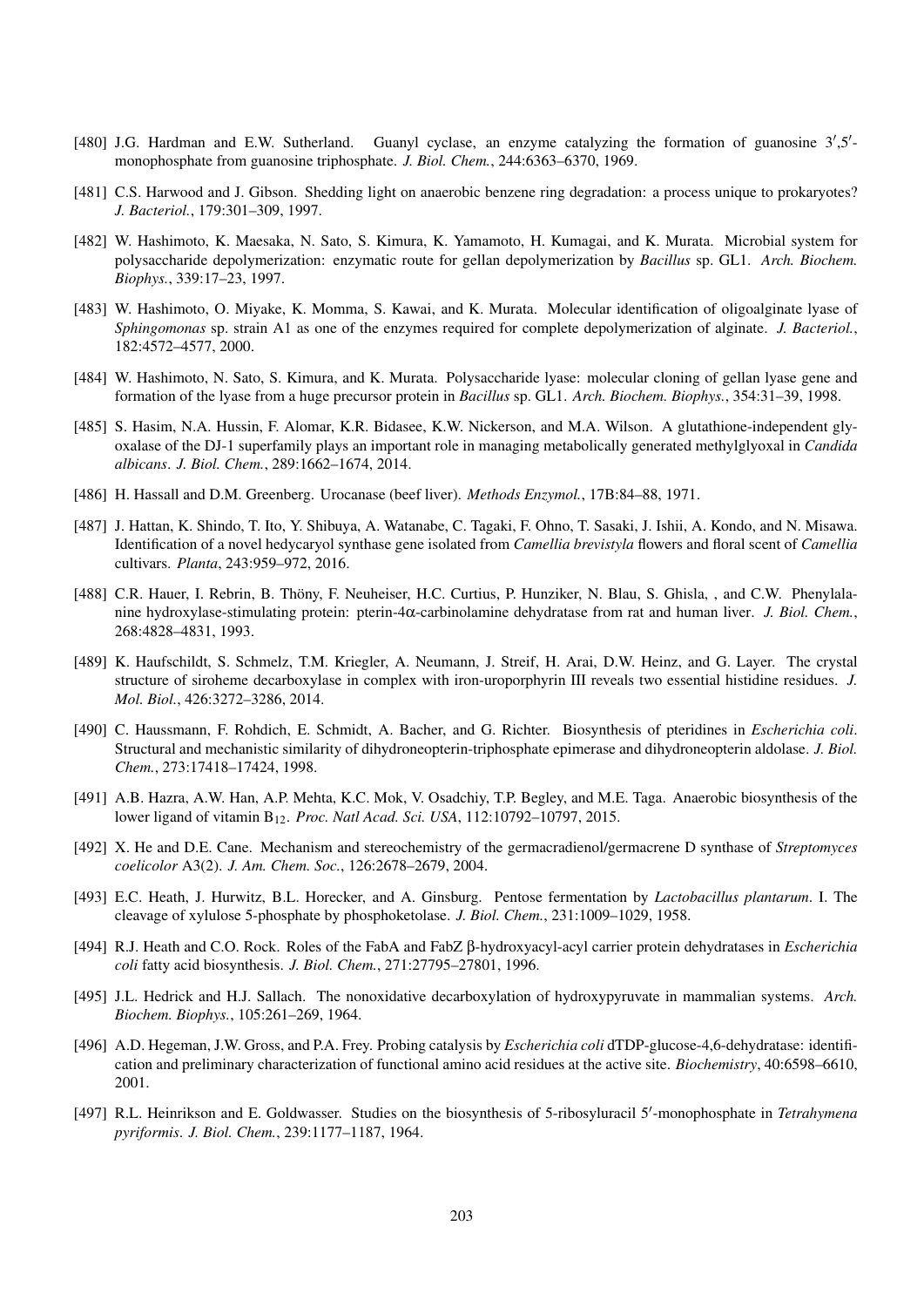- [498] E. Heinzelmann, G. Kienzlen, S. Kaspar, J. Recktenwald, W. Wohlleben, and D. Schwartz. The phosphinomethylmalate isomerase gene pmi, encoding an aconitase-like enzyme, is involved in the synthesis of phosphinothricin tripeptide in *Streptomyces viridochromogenes*. *Appl. Environ. Microbiol.*, 67:3603–3609, 2001.
- [499] H.R. Hendrickson. The β-cyanoalanine synthase of blue lupine. *Fed. Proc.*, 27:593–593, 1968.
- [500] H.R. Hendrickson and E.E. Conn. Cyanide metabolism in higher plants. IV. Purification and properties of the βcyanoalanine synthase of blue lupine. *J. Biol. Chem.*, 244:2632–2640, 1969.
- [501] D.J. Henner, M. Yang, E. Chen, R. Helmikss, and M.G. Low. Sequence of the *Bacillus thuringiensis* phosphatidylinositolspecific phospholipase C. *Nucleic Acids Res.*, 16:10383–10383, 1988.
- [502] M.GL. Henquet, N. Prota, J.JJ. van der Hooft, M. Varbanova-Herde, R.JM. Hulzink, M. de Vos, M. Prins, M.TJ. de Both, M.CR. Franssen, H. Bouwmeester, and M. Jongsma. Identification of a drimenol synthase and drimenol oxidase from *Persicaria hydropiper*, involved in the biosynthesis of insect deterrent drimanes. *Plant J.*, 90:1052–1063, 2017.
- [503] L.A. Heppel. Pig liver nuclei ribonuclease. In G.L. Cantoni and D.R. Davies, editors, *Procedures in Nucleic Acid Research*, pages 31–36. Procedures in Nucleic Acid Research, New York, 1966.
- [504] D. Herbert. Oxalacetic carboxylase of *Micrococcus lysodeikticus*. *Methods Enzymol.*, 1:753–757, 1955.
- [505] M. Herde, K. Gartner, T.G. Kollner, B. Fode, W. Boland, J. Gershenzon, C. Gatz, and D. Tholl. Identification and regulation of TPS04/GES, an *Arabidopsis* geranyllinalool synthase catalyzing the first step in the formation of the insectinduced volatile *C* <sup>16</sup>-homoterpene TMTT. *Plant Cell*, 20:1152–1168, 2008.
- [506] D. Hereld, J.L. Krakow, J.D. Bangs, G.W. Hart, and P.T. Englund. A phospholipase C from *Trypanosoma brucei* which selectively cleaves the glycolipid on the variant surface glycoprotein. *J. Biol. Chem.*, 261:13813–13819, 1986.
- [507] S. Herter, A. Busch, and G. Fuchs. L-Malyl-coenzyme A lyase/β-methylmalyl-coenzyme A lyase from *Chloroflexus aurantiacus*, a bifunctional enzyme involved in autotrophic CO<sub>2</sub> fixation. *J. Bacteriol.*, 184:5999–6006, 2002.
- [508] S. Herz, J. Wungsintaweekul, C.A. Schuhr, S. Hecht, H. Luttgen, S. Sagner, M. Fellermeier, W. Eisenreich, M.H. ¨ Zenk, A. Bacher, and F. Rohdich. Biosynthesis of terpenoids: YgbB protein converts 4-diphosphocytidyl-2C-methyl-D-erithritol 2-phosphate to 2-*C*-methyl-D-erithritol 2,4-cyclodiphosphate. *Proc. Natl. Acad. Sci. USA*, 97:2486–2490, 2000.
- [509] S. Hettwer and R. Sterner. A novel tryptophan synthase β-subunit from the hyperthermophile *Thermotoga maritima*. Quaternary structure, steady-state kinetics, and putative physiological role. *J. Biol. Chem.*, 277:8194–8201, 2002.
- [510] A.E. Hey and A.D. Elbein. Biosynthesis of tyvelose. The purification and properties of cytidine diphosphate D-glucose oxidoreductase. *J. Biol. Chem.*, 241:5473–5478, 1966.
- [511] M. Hezari, R.E. Ketchum, D.M. Gibson, and R. Croteau. Taxol production and taxadiene synthase activity in *Taxus canadensis* cell suspension cultures. *Arch. Biochem. Biophys.*, 337:185–90, 1997.
- [512] M. Hezari, N.G. Lewis, and R. Croteau. Purification and characterization of taxa-4(5),11(12)-diene synthase from Pacific yew (*Taxus brevifolia*) that catalyzes the first committed step of taxol biosynthesis. *Arch. Biochem. Biophys.*, 322:437– 444, 1995.
- [513] S. Hilditch, S. Berghall, N. Kalkkinen, M. Penttila, and P. Richard. The missing link in the fungal D-galacturonate pathway: identification of the L-*threo*-3-deoxy-hexulosonate aldolase. *J. Biol. Chem.*, 282:26195–26201, 2007.
- [514] R.K. Hill, S. Sawada, and S.M. Arfin. Stereochemistry of valine and isoleucine biosynthesis. IV. Synthesis, configuration, and enzymatic specificity of α-acetolactate and α-aceto-α-hydroxybutyrate. *Bioorg. Chem.*, 8:175–189, 1979.
- [515] M.L. Hillwig, Q. Zhu, and X. Liu. Biosynthesis of ambiguine indole alkaloids in cyanobacterium *Fischerella ambigua*. *ACS Chem. Biol.*, 9:372–377, 2014.
- [516] H. Hilz, J. Knappe, E. Ringelmann, and F. Lynen. Methylglutaconase, eine neue Hydratase, die am Stoffwechsel verzweigter Carbonsäuren beteiligt ist. Biochem. Z., 329:476–489, 1958.
- [517] M. Hirata and O. Hayaishi. Adenyl cyclase of *Brevibacterium liquefaciens*. *Biochim. Biophys Acta*, 149:1–11, 1967.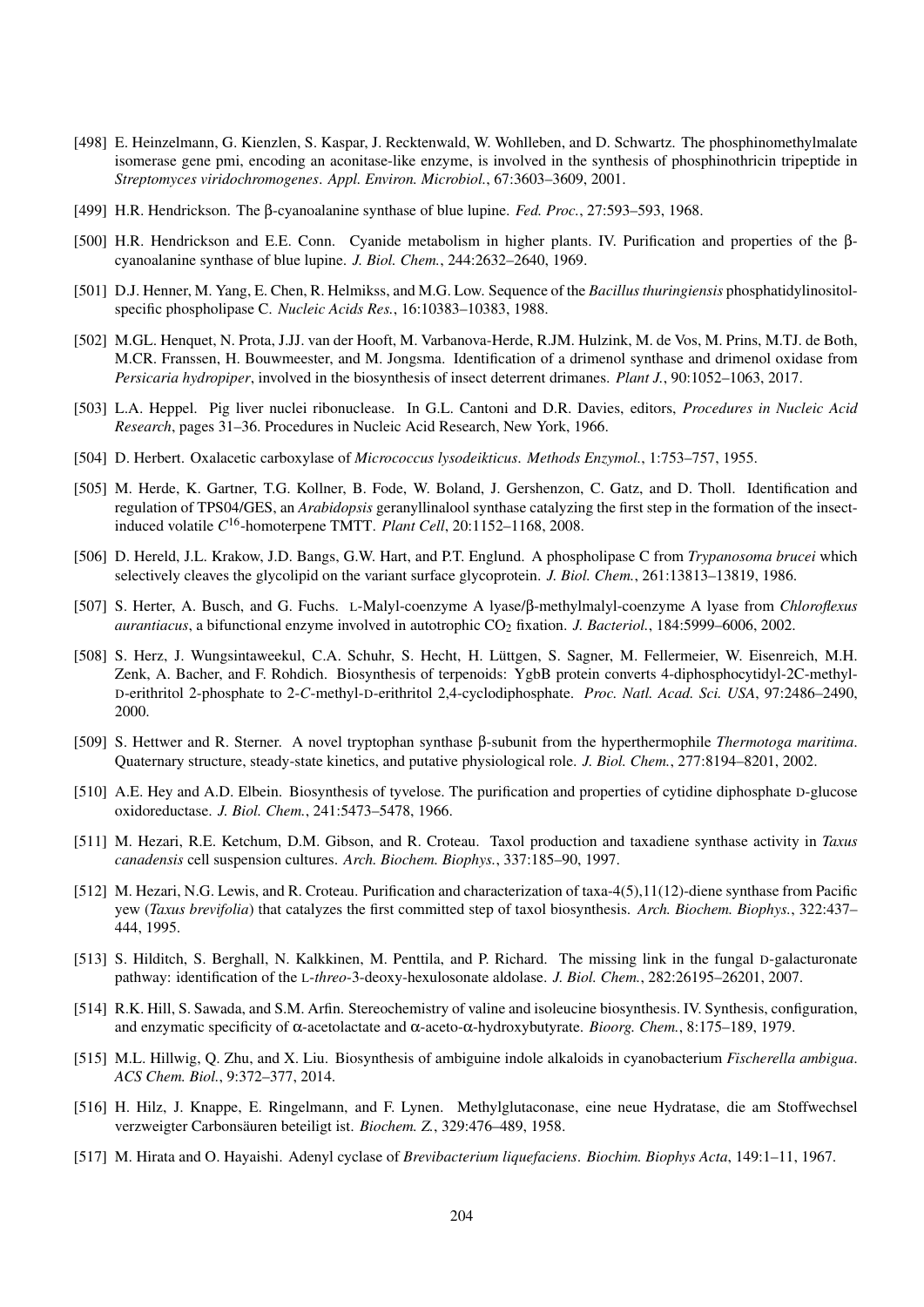- [518] T. Hisano, T. Fukui, T. Iwata, and Y. Doi. Crystallization and preliminary X-ray analysis of (*R*)-specific enoyl-CoA hydratase from *Aeromonas caviae* involved in polyhydroxyalkanoate biosynthesis. *Acta Crystallogr. D Biol. Crystallogr.*, 57:145–147, 2001.
- [519] A. Hiseni, I.W. Arends, and L.G. Otten. Biochemical characterization of the carotenoid 1,2-hydratases (CrtC) from *Rubrivivax gelatinosus* and *Thiocapsa roseopersicina*. *Appl. Microbiol. Biotechnol.*, 91:1029–1036, 2011.
- [520] K. Hitomi, L. DiTacchio, A.S. Arvai, J. Yamamoto, S.T. Kim, T. Todo, J.A. Tainer, S. Iwai, S. Panda, and E.D. Getzoff. Functional motifs in the (6-4) photolyase crystal structure make a comparative framework for DNA repair photolyases and clock cryptochromes. *Proc. Natl. Acad. Sci. USA*, 106:6962–6967, 2009.
- [521] M.C. Ho, J.F. Menetret, H. Tsuruta, and K.N. Allen. The origin of the electrostatic perturbation in acetoacetate decarboxylase. *Nature*, 459:393–397, 2009.
- [522] S. Hoenke, M. Schmid, and P. Dimroth. Sequence of a gene cluster from *Klebsiella pneumoniae* encoding malonate decarboxylase and expression of the enzyme in *Escherichia coli*. *Eur. J. Biochem.*, 246:530–538, 1997.
- [523] S. Hoenke, M. Schmid, and P. Dimroth. Identification of the active site of phosphoribosyl-dephospho-coenzyme A transferase and relationship of the enzyme to an ancient class of nucleotidyltransferases. *Biochemistry*, 39:13233–13240, 2000.
- [524] P. Rosen Hoffee, Horecker O.M., and B.L. The mechanism of action of aldolases. VI. Crystallization of deoxyribose 5-phosphate aldolase and the number of active sites. *J. Biol. Chem.*, 240:1512–1516, 1965.
- [525] P.A. Hoffee. 2-Deoxyribose-5-phosphate aldolase of *Salmonella typhimurium*: purification and properties. *Arch. Biochem. Biophys.*, 126:795–802, 1968.
- [526] A.E. Hofmeister and W. Buckel. (*R*)-lactyl-CoA dehydratase from *Clostridium propionicum*. Stereochemistry of the dehydration of (*R*)-2-hydroxybutyryl-CoA to crotonyl-CoA. *Eur. J. Biochem.*, 206:547–552, 1992.
- [527] T.M. Hohn and P.D. Beremand. Isolation and nucleotide sequence of a sesquiterpene cyclase gene from the trichotheceneproducing fungus *Fusarium sporotrichioides*. *Gene*, 79:131–138, 1989.
- [528] T.M. Hohn and R.D. Plattner. Purification and characterization of the sesquiterpene cyclase aristolochene synthase from *Penicillium roqueforti*. *Arch. Biochem. Biophys.*, 272:137–143, 1989.
- [529] T.M. Hohn and F. Vanmiddlesworth. Purification and characterization of the sesquiterpene cyclase trichodiene synthetase from *Fusarium sporotrichioides*. *Arch. Biochem. Biophys.*, 251:756–761, 1986.
- [530] A. Holt and F. Wold. The isolation and characterization of rabbit muscle enolase. *J. Biol. Chem.*, 236:3227–3231, 1961.
- [531] L. Hong, Z. Zhao, and H.W. Liu. Characterization of SpnQ from the spinosyn biosynthetic pathway of *Saccharopolyspora spinosa*: mechanistic and evolutionary implications for C-3 deoxygenation in deoxysugar biosynthesis. *J. Am. Chem. Soc.*, 128:14262–14263, 2006.
- [532] L. Hong, Z. Zhao, C.E. Melancon, Zhang 3rd, Liu H., and H.W. *In vitro* characterization of the enzymes involved in TDP-D-forosamine biosynthesis in the spinosyn pathway of *Saccharopolyspora spinosa*. *J. Am. Chem. Soc.*, 130:4954–4967, 2008.
- [533] D.J. Hopper and R.A. Cooper. The regulation of *Escherichia coli* methylglyoxal synthase; a new control site in glycolysis? *FEBS Lett.*, 13:213–216, 1971.
- [534] B.L. Horecker, O. Tsolas, and C.Y. Lai. Aldolases. In P.D. Boyer, editor, *The Enzymes*, volume 7, pages 213–258. Academic Press, New York, 3rd edition, 1972.
- [535] M. Horinouchi, T. Hayashi, H. Koshino, T. Kurita, and T. Kudo. Identification of 9,17-dioxo-1,2,3,4,10,19 hexanorandrostan-5-oic acid, 4-hydroxy-2-oxohexanoic acid, and 2-hydroxyhexa-2,4-dienoic acid and related enzymes involved in testosterone degradation in *Comamonas testosteroni* TA441. *Appl. Environ. Microbiol.*, 71:5275–5281, 2005.
- [536] A.A. Horton and H.L. Kornberg. Oxaloacetate 4-carboxy-lyase from *Pseudomonas ovalis* chester. *Biochim. Biophys. Acta*, 89:381–383, 1964.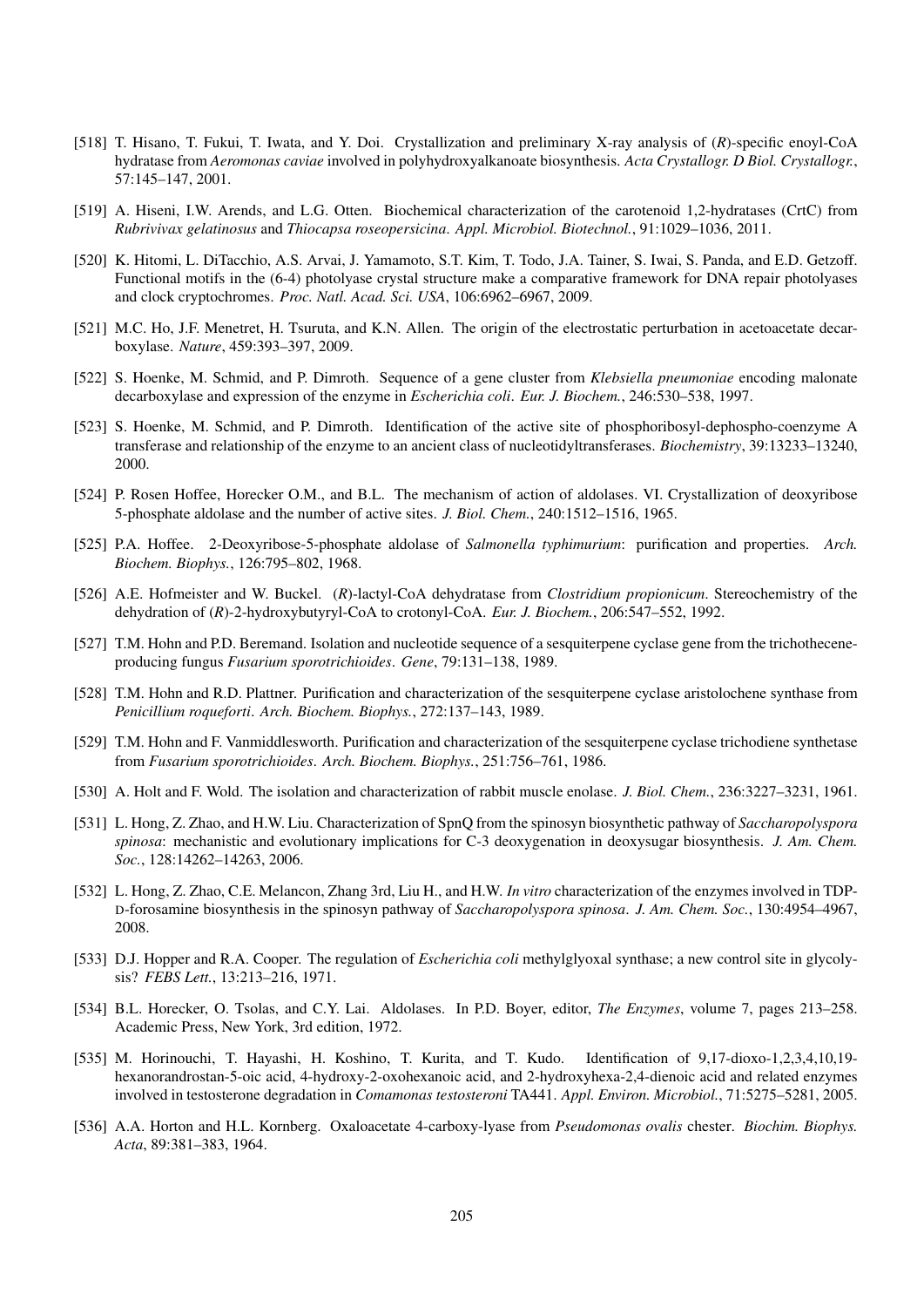- [537] T. Hoshino, S. Nakano, T. Kondo, T. Sato, and A. Miyoshi. Squalene-hopene cyclase: final deprotonation reaction, conformational analysis for the cyclization of (3*R*,*S*)-2,3-oxidosqualene and further evidence for the requirement of an isopropylidene moiety both for initiation of the polycyclization cascade and for the formation of the 5-membered E-ring. *Org Biomol Chem*, 2:1456–1470, 2004.
- [538] B.M. Hover, A. Loksztejn, A.A. Ribeiro, and K. Yokoyama. Identification of a cyclic nucleotide as a cryptic intermediate in molybdenum cofactor biosynthesis. *J. Am. Chem. Soc.*, 135:7019–7032, 2013.
- [539] B.M. Hover, N.K. Tonthat, M.A. Schumacher, and K. Yokoyama. Mechanism of pyranopterin ring formation in molybdenum cofactor biosynthesis. *Proc. Natl. Acad. Sci. USA*, 112:6347–6352, 2015.
- [540] B.M. Hover and K. Yokoyama. C-Terminal glycine-gated radical initiation by GTP 3',8-cyclase in the molybdenum cofactor biosynthesis. *J. Am. Chem. Soc.*, 137:3352–3359, 2015.
- [541] P. Hovingh and A. Linker. The enzymatic degradation of heparin and heparitin sulfate. 3. Purification of a heparitinase and a heparinase from flavobacteria. *J. Biol. Chem.*, 245:6170–6175, 1970.
- [542] Y. Hu, W.K. Chou, R. Hopson, and D.E. Cane. Genome mining in *Streptomyces clavuligerus*: expression and biochemical characterization of two new cryptic sesquiterpene synthases. *Chem. Biol.*, 18:32–37, 2011.
- [543] L. Hua and S.P. Matsuda. The molecular cloning of 8-epicedrol synthase from *Artemisia annua*. *Arch. Biochem. Biophys.*, 369:208–212, 1999.
- [544] W. Huang, A. Matte, Y. Li, Y.S. Kim, R.J. Linhardt, H. Su, and M. Cygler. Crystal structure of chondroitinase B from *Flavobacterium heparinum* and its complex with a disaccharide product at 1.7 Å resolution. *J. Mol. Biol.*, 294:1257– 1269, 1999.
- [545] Z. Huang, K. Kakinuma, and T. Eguchi. Stereospecificity of hydride transfer in NAD<sup>+</sup>-catalyzed 2-deoxy-*scyllo*-inosose synthase, the key enzyme in the biosynthesis of 2-deoxystreptamine-containing aminocyclitol antibiotics. *Bioorg. Chem.*, 33:82–89, 2005.
- [546] B.K. Hubbard, M. Koch, D.R. Palmer, P.C. Babbitt, and J.A. Gerlt. Evolution of enzymatic activities in the enolase superfamily: characterization of the (D)-glucarate/galactarate catabolic pathway in *Escherichia coli*. *Biochemistry*, 37:14369– 14375, 1998.
- [547] D.P.W. Huber, R.N. Philippe, K.-A. Godard, R.N. Sturrock, and J. Bohlmann. Characterization of four terpene synthase cDNAs from methyl jasmonate-induced Douglas-fir, *Pseudotsuga menziesii*. *Phytochemistry*, 66:1427–1439, 2005.
- [548] T.N. Huckerby, I.A. Nieduszynski, M. Giannopoulos, S.D. Weeks, I.H. Sadler, and R.M. Lauder. Characterization of oligosaccharides from the chondroitin/dermatan sulfates. <sup>1</sup>H-NMR and <sup>13</sup>C-NMR studies of reduced trisaccharides and hexasaccharides. *FEBS J.*, 272:6276–6286, 2005.
- [549] R.E. Hurlbert and W.B. Jakoby. Tartaric acid metabolism. I. Subunits of L(+)-tartaric acid dehydrase. *J. Biol. Chem.*, 240:2772–2777, 1965.
- [550] R. Hütter, P. Niederberger, and J.A. DeMoss. Tryptophan synthetic genes in eukaryotic microorganisms. Annu. Rev. *Microbiol.*, 40:55–77, 1986.
- [551] D.C. Hyatt and R. Croteau. Mutational analysis of a monoterpene synthase reaction: altered catalysis through directed mutagenesis of (-)-pinene synthase from *Abies grandis*. *Arch. Biochem. Biophys.*, 439:222–233, 2005.
- [552] C.C. Hyde, S.A. Ahmed, E.A. Padlan, E.W. Miles, and D.R. Davies. Three-dimensional structure of the tryptophan synthase α2β2 multienzyme complex from *Salmonella typhimurium*. *J. Biol. Chem.*, 263:17857–17871, 1988.
- [553] J.E. Hyde, S. Dittrich, P. Wang, P.F. Sims, V. de Crecy-Lagard, and A.D. Hanson. *Plasmodium falciparum*: a paradigm for alternative folate biosynthesis in diverse microorganisms. *Trends Parasitol.*, 24:502–508, 2008.
- [554] A. Ichiyama, S. Nakamura, H. Kawai, T. Honjo, Y. Nishizuka, O. Hayaishi, and S. Senoh. Studies on the metabolism of the benzene ring of tryptophan in mammalian tissues. II. Enzymic formation of α-aminomuconic acid from 3 hydroxyanthranilic acid. *J. Biol. Chem.*, 240:740–749, 1965.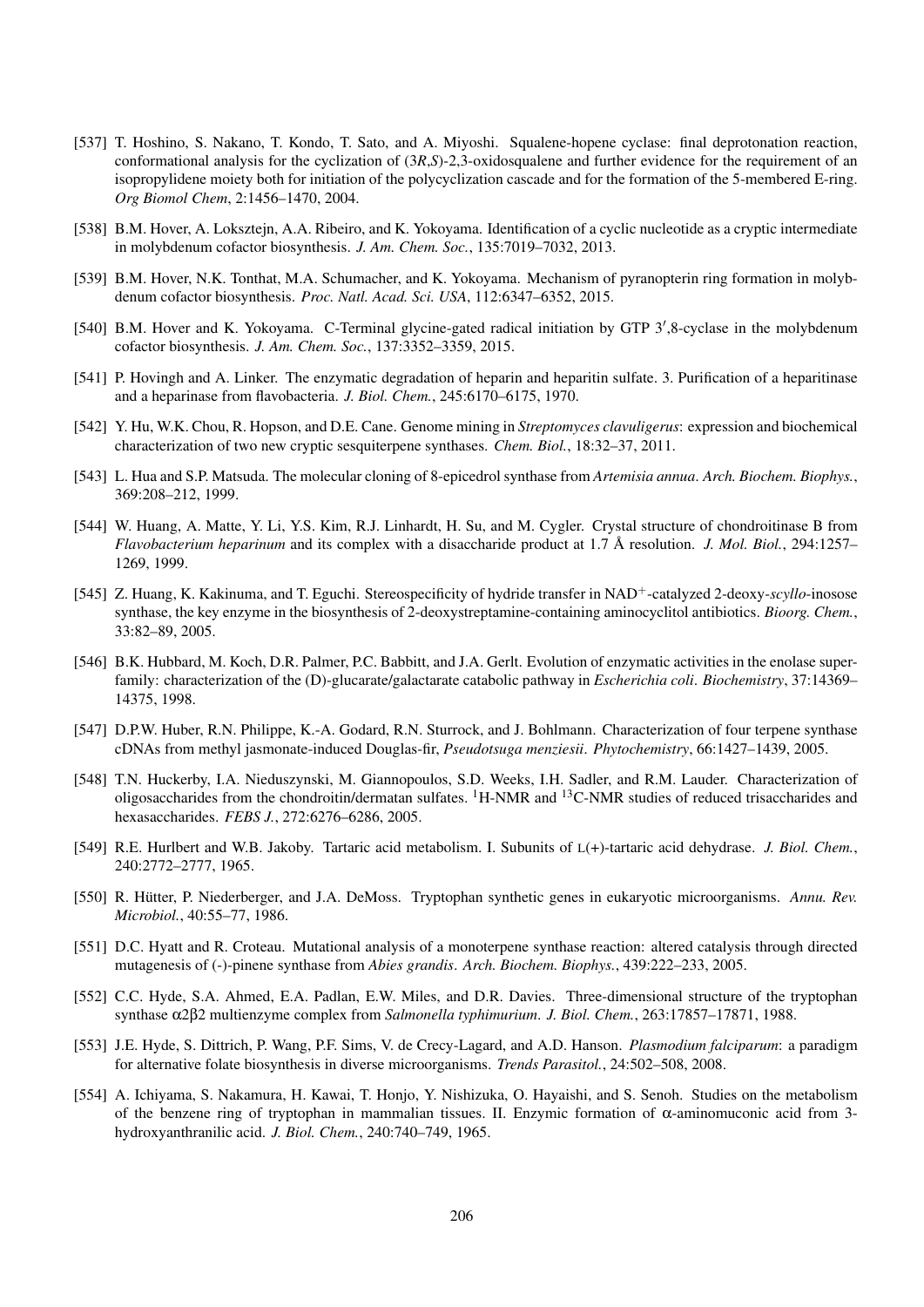- [555] Y. Iijima, R. Davidovich-Rikanati, E. Fridman, D.R. Gang, E. Bar, E. Lewinsohn, and E. Pichersky. The biochemical and molecular basis for the divergent patterns in the biosynthesis of terpenes and phenylpropenes in the peltate glands of three cultivars of basil. *Plant Physiol.*, 136:3724–3736, 2004.
- [556] H. Ikai and S. Yamamoto. Cloning and expression in *Escherichia coli* of the gene encoding a novel L-2,4-diaminobutyrate decarboxylase of *Acinetobacter baumannii*. *FEMS Microbiol. Lett.*, 124:225–228, 1994.
- [557] H. Ikai and S. Yamamoto. Identification and analysis of a gene encoding L-2,4-diaminobutyrate:2-ketoglutarate 4 aminotransferase involved in the 1,3-diaminopropane production pathway in *Acinetobacter baumannii*. *J. Bacteriol.*, 179:5118–5125, 1997.
- [558] C. Ikeda, Y. Hayashi, N. Itoh, H. Seto, and T. Dairi. Functional analysis of eubacterial *ent*-copalyl diphosphate synthase and pimara-9(11),15-diene synthase with unique primary sequences. *J. Biochem.*, 141:37–45, 2007.
- [559] Y. Imanaga. Metabolism of D-glucosamine. III. Enzymic degradation of D-glucosaminic acid. *J. Biochem. (Tokyo)*, 45:647–650, 1958.
- [560] M. Irie and K. Ohgi. Ribonuclease T<sub>2</sub>. *Methods Enzymol.*, 341:42–55, 2001.
- [561] S. Irmisch, S.T. Krause, G. Kunert, J. Gershenzon, J. Degenhardt, and T.G. Kollner. The organ-specific expression of terpene synthase genes contributes to the terpene hydrocarbon composition of chamomile essential oils. *BMC Plant Biol.*, 12:84–84, 2012.
- [562] R.F. Irvine. The enzymology of stimulated inositol lipid turnover. *Cell Calcium*, 3:295–309, 1982.
- [563] Y. Ishii, Y. Narimatsu, Y. Iwasaki, N. Arai, K. Kino, and K. Kirimura. Reversible and nonoxidative γ-resorcylic acid decarboxylase: characterization and gene cloning of a novel enzyme catalyzing carboxylation of resorcinol, 1,3 dihydroxybenzene, from *Rhizobium radiobacter*. *Biochem. Biophys. Res. Commun.*, 324:611–620, 2004.
- [564] N. Ishiyama, C. Creuzenet, W.L. Miller, M. Demendi, E.M. Anderson, G. Harauz, J.S. Lam, and A.M. Berghuis. Structural studies of FlaA1 from *Helicobacter pylori* reveal the mechanism for inverting 4,6-dehydratase activity. *J. Biol. Chem.*, 281:24489–24495, 2006.
- [565] J. Ito and C. Yanofsky. Anthranilate synthetase, an enzyme specified by the tryptophan operon of *Escherichia coli*: Comparative studies on the complex and the subunits. *J. Bacteriol.*, 97:734–742, 1969.
- [566] A. Itoh and G.A. Howe. Molecular cloning of a divinyl ether synthase. Identification as a CYP74 cytochrome *P*-450. *J. Biol. Chem.*, 276:3620–3627, 2001.
- [567] T.M. Iverson, B.E. Alber, C. Kisker, J.G. Ferry, and D.C. Rees. A closer look at the active site of γ-class carbonic anhydrases: high-resolution crystallographic studies of the carbonic anhydrase from *Methanosarcina thermophila*. *Biochemistry*, 39:9222–9231, 2000.
- [568] R. Iwamoto, Y. Imanaga, and K. Soda. D-Glucosaminate dehydratase from *Agrobacterium radiobacter*. Physicochemical and enzymological properties. *J. Biochem. (Tokyo)*, 91:283–289, 1982.
- [569] R. Iwamoto, H. Taniki, J. Koishi, and S. Nakura. D-Glucosaminate aldolase activity of D-glucosaminate dehydratase from *Pseudomonas fluorescens* and its requirement for Mn<sup>2+</sup> ion. *Biosci. Biotechnol. Biochem.*, 59:408–411, 1995.
- [570] A. Izumi, D. Rea, T. Adachi, S. Unzai, S.Y. Park, D.I. Roper, and J.R. Tame. Structure and mechanism of HpcG, a hydratase in the homoprotocatechuate degradation pathway of *Escherichia coli*. *J. Mol. Biol.*, 370:899–911, 2007.
- [571] J.G. Jacobsen, L.L., Smith Thomas, , and Jr. Properties and distribution of mammalian L-cysteine sulfinate carboxylyases. *Biochim. Biophys. Acta*, 85:103–116, 1964.
- [572] J.V. Jacobsen, M. Yamaguchi, F.D. Howard, and R.A. Bernhard. Product inhibition of the cysteine sulfoxide lyase of *Tulbaghia violacea*. *Arch. Biochem. Biophys.*, 127:252–258, 1968.
- [573] T. Jaeger, M. Arsic, and C. Mayer. Scission of the lactyl ether bond of *N*-acetylmuramic acid by *Escherichia coli* "etherase". *J. Biol. Chem.*, 280:30100–30106, 2005.
- [574] T. Jaeger and C. Mayer. *N*-acetylmuramic acid 6-phosphate lyases (MurNAc etherases): role in cell wall metabolism, distribution, structure, and mechanism. *Cell. Mol. Life Sci.*, 65:928–939, 2008.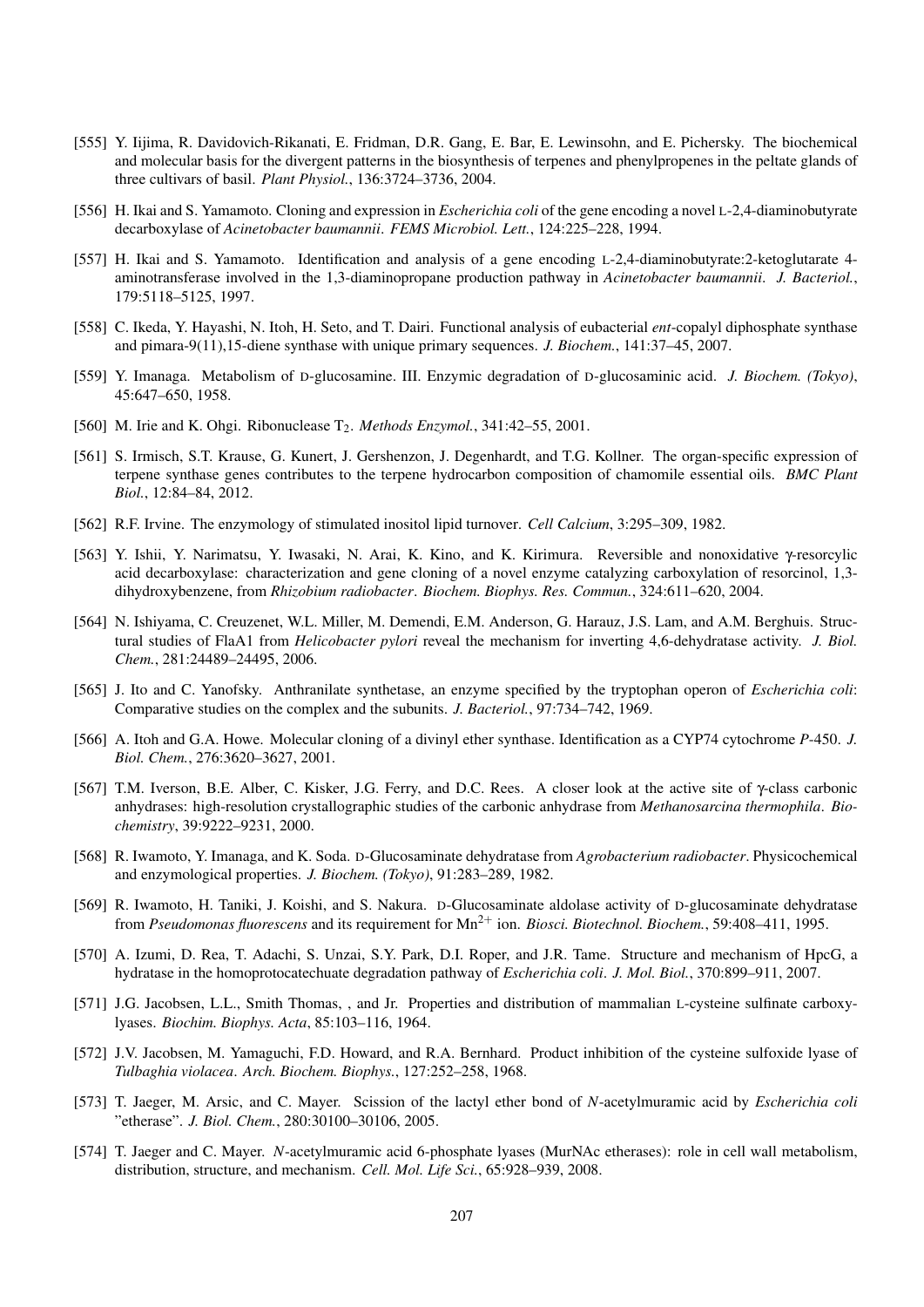- [575] E.K. Jaffe, S. Ali, L.W. Mitchell, K.M. Taylor, M. Volin, and G.D. Markham. Characterization of the role of the stimulatory magnesium of *Escherichia coli* porphobilinogen synthase. *Biochemistry*, 34:244–251, 1995.
- [576] E.K. Jaffe and S.H. Lawrence. Allostery and the dynamic oligomerization of porphobilinogen synthase. *Arch. Biochem. Biophys.*, 519:144–153, 2012.
- [577] S.S. Jagtap, J.H. Hehemann, M.F. Polz, J.K. Lee, and H. Zhao. Comparative biochemical characterization of three exolytic oligoalginate lyases from *Vibrio splendidus* reveals complementary substrate scope, temperature, and pH adaptations. *Appl. Environ. Microbiol.*, 80:4207–4214, 2014.
- [578] W.B. Jakoby, E. Ohmura, and O. Hayaishi. Enzymatic decarboxylation of oxalic acid. *J. Biol. Chem.*, 222:435–446, 1956.
- [579] K.H. Jang, E.J. Ryu, B.S. Park, K.B. Song, S.A. Kang, C.H. Kim, T.B. Uhm, Y.I., Rhee Park, , and J. 17-21 catalyzes the formation of the di-D-fructose dianhydride IV from levan. *J. Agric. Food Chem.*, 51:2632–2636, 2003.
- [580] S. Jang and J.A. Imlay. Micromolar intracellular hydrogen peroxide disrupts metabolism by damaging iron-sulfur enzymes. *J. Biol. Chem.*, 282:929–937, 2007.
- [581] D. Jani, R. Nagarkatti, W. Beatty, R. Angel, C. Slebodnick, J. Andersen, S. Kumar, and D. Rathore. HDP-a novel heme detoxification protein from the malaria parasite. *PLoS Pathog.*, 4:e1000053–e1000053, 2008.
- [582] R. Janke, C. Gorner, M. Hirte, T. Bruck, and B. Loll. The first structure of a bacterial diterpene cyclase: CotB2. *Acta Crystallogr. D Biol. Crystallogr.*, 70:1528–1537, 2014.
- [583] J.A. Jedziniak and F.J. Lionetti. Purification and properties of deoxyriboaldolase from human erythrocytes. *Biochim. Biophys. Acta*, 212:478–487, 1970.
- [584] R. Jeffcoat, H. Hassall, and S. Dagley. Purification and properties of D-4-deoxy-5-oxoglucarate hydro-lyase (decarboxylating). *Biochem. J.*, 115:977–983, 1969.
- [585] I.-M. Jeng, , and H.A. Purification and properties of L-3-aminobutyryl coenzyme A deaminase from a lysine-fermenting *Clostridium*. *J. Biol. Chem.*, 249:6578–6584, 1974.
- [586] M.H. Jensen, H. Otten, U. Christensen, T.V. Borchert, L.L. Christensen, S. Larsen, and L.L. Leggio. Structural and biochemical studies elucidate the mechanism of rhamnogalacturonan lyase from *Aspergillus aculeatus*. *J. Mol. Biol.*, 404:100–111, 2010.
- [587] J.W. Jia, J. Crock, S. Lu, R. Croteau, and X.Y. Chen. (3*R*)-Linalool synthase from *Artemisia annua* L.: cDNA isolation, characterization, and wound induction. *Arch. Biochem. Biophys.*, 372:143–149, 1999.
- [588] Y. Jia, T. Tomita, K. Yamauchi, M. Nishiyama, and D.R. Palmer. Kinetics and product analysis of the reaction catalysed by recombinant homoaconitase from *Thermus thermophilus*. *Biochem. J.*, 396:479–485, 2006.
- [589] J. Jiang, X. He, and D.E. Cane. Geosmin biosynthesis. *Streptomyces coelicolor* germacradienol/germacrene D synthase converts farnesyl diphosphate to geosmin. *J. Am. Chem. Soc.*, 128:8128–8129, 2006.
- [590] J. Jiang, X. He, and D.E. Cane. Biosynthesis of the earthy odorant geosmin by a bifunctional *Streptomyces coelicolor* enzyme. *Nat. Chem. Biol.*, 3:711–715, 2007.
- [591] M. Jiang, Y. Cao, Z.F. Guo, M. Chen, X. Chen, and Z. Guo. Menaquinone biosynthesis in *Escherichia coli*: identification of 2-succinyl-5-enolpyruvyl-6-hydroxy-3-cyclohexene-1-carboxylate as a novel intermediate and re-evaluation of MenD activity. *Biochemistry*, 46:10979–10989, 2007.
- [592] M. Jiang, X. Chen, Z.F. Guo, Y. Cao, M. Chen, and Z. Guo. Identification and characterization of (1*R*,6*R*)-2-succinyl-6 hydroxy-2,4-cyclohexadiene-1-carboxylate synthase in the menaquinone biosynthesis of *Escherichia coli*. *Biochemistry*, 47:3426–3434, 2008.
- [593] Y. Jiang, H. Wang, C. Lu, Y. Ding, Y. Li, and Y. Shen. Identification and characterization of the cuevaene A biosynthetic gene cluster in *Streptomyces* sp. LZ35. *ChemBioChem.*, 14:1468–1475, 2013.
- [594] N. Jimenez, J.A. Curiel, I. Reveron, B. de Las Rivas, and R. Munoz. Uncovering the *Lactobacillus plantarum* WCFS1 gallate decarboxylase involved in tannin degradation. *Appl. Environ. Microbiol.*, 79:4253–4263, 2013.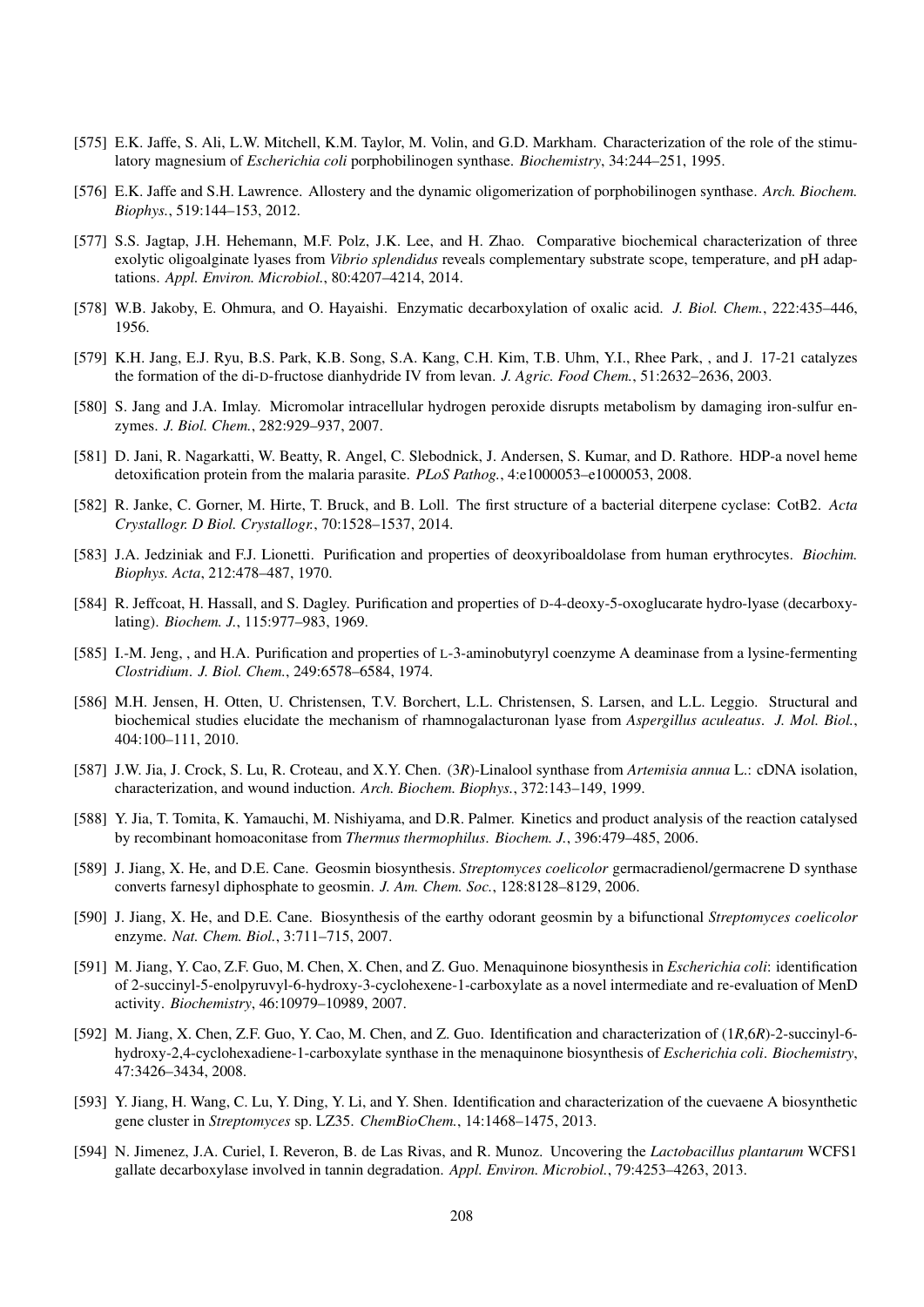- [595] B. Jin, G. Cui, J. Guo, J. Tang, L. Duan, H. Lin, Y. Shen, T. Chen, H. Zhang, and L. Huang. Functional diversification of kaurene synthase-like genes in *Isodon rubescens*. *Plant Physiol.*, 174:943–955, 2017.
- [596] J. Jin, M.J. Kim, S. Dhandapani, J.G. Tjhang, J.L. Yin, L. Wong, R. Sarojam, N.H. Chua, and I.C. Jang. The floral transcriptome of ylang ylang (*Cananga odorata* var. *fruticosa*) uncovers biosynthetic pathways for volatile organic compounds and a multifunctional and novel sesquiterpene synthase. *J. Exp. Bot.*, 66:3959–3975, 2015.
- [597] B. Jochimsen, S. Lolle, F.R. McSorley, M. Nabi, J. Stougaard, D.L. Zechel, and B. Hove-Jensen. Five phosphonate operon gene products as components of a multi-subunit complex of the carbon-phosphorus lyase pathway. *Proc. Natl. Acad. Sci. USA*, 108:11393–11398, 2011.
- [598] U. Johnsen, M. Dambeck, H. Zaiss, T. Fuhrer, J. Soppa, U. Sauer, and P. Schonheit. D-Xylose degradation pathway in the halophilic archaeon *Haloferax volcanii*. *J. Biol. Chem.*, 284:27290–27303, 2009.
- [599] T.W. Johnson, G. Shen, B. Zybailov, D. Kolling, R. Reategui, S. Beauparlant, I.R. Vassiliev, D.A. Bryant, A.D. Jones, J.H. Golbeck, and P.R. Chitnis. Recruitment of a foreign quinone into the A(1) site of photosystem I. I. Genetic and physiological characterization of phylloquinone biosynthetic pathway mutants in *Synechocystis* sp. PCC 6803. *J. Biol. Chem.*, 275:8523–8530, 2000.
- [600] W.H. Johnson, Hajipour Jr., Whitman G., and C.P. Characterization of a dienol intermediate in the 5-(carboxymethyl)-2 oxo-3-hexene-1,6-dioate decarboxylase reaction. *J. Am. Chem. Soc.*, 114:11001–11003, 1992.
- [601] W.H. Johnson, Hajipour Jr., Whitman G., and C.P. Stereochemical studies of 5-(carboxymethyl)-2-hydroxymuconate isomerase and 5-(carboxymethyl)-2-oxo-3-hexene-1,6-dioate decarboxylase from *Escherichia coli C*: mechanistic and evolutionary implications. *J. Am. Chem. Soc.*, 117:8719–8726, 1995.
- [602] W.V. Johnson and P.M. Anderson. Bicarbonate is a recycling substrate for cyanase. *J. Biol. Chem.*, 262:9021–9025, 1987.
- [603] A. Jones, A. Faulkner, and J.M. Turner. Microbial metabolism of amino alcohols. Metabolism of ethanolamine and 1 aminopropan-2-ol in species of *Erwinia* and the roles of amino alcohol kinase and amino alcohol *o*-phosphate phospholyase in aldehyde formation. *Biochem. J.*, 134:959–968, 1973.
- [604] C.G. Jones, C.I. Keeling, E.L. Ghisalberti, E.L. Barbour, J.A. Plummer, and J. Bohlmann. Isolation of cDNAs and functional characterisation of two multi-product terpene synthase enzymes from sandalwood, *Santalum album* L. *Arch. Biochem. Biophys.*, 477:121–130, 2008.
- [605] C.G. Jones, J. Moniodis, K.G. Zulak, A. Scaffidi, J.A. Plummer, E.L. Ghisalberti, E.L. Barbour, and J. Bohlmann. Sandalwood fragrance biosynthesis involves sesquiterpene synthases of both the terpene synthase (TPS)-a and TPS-b subfamilies, including santalene synthases. *J. Biol. Chem.*, 286:17445–17454, 2011.
- [606] M.E. Jones, P.R. Kavipurapu, and T.W. Traut. Orotate phosphoribosyltransferase: orotidylate decarboxylase (Ehrlich ascites cell). *Methods Enzymol.*, 51:155–167, 1978.
- [607] P.R. Jones, T. Manabe, M. Awazuhara, and K. Saito. A new member of plant CS-lyases. A cystine lyase from *Arabidopsis thaliana*. *J. Biol. Chem.*, 278:10291–10296, 2003.
- [608] J. Ju, S.G. Ozanick, B. Shen, and M.G. Thomas. Conversion of (2*S*)-arginine to (2*S*,3*R*)-capreomycidine by VioC and VioD from the viomycin biosynthetic pathway of *Streptomyces* sp. strain ATCC11861. *ChemBioChem.*, 5:1281–1285, 2004.
- [609] F. Jullien, S. Moja, A. Bony, S. Legrand, C. Petit, T. Benabdelkader, K. Poirot, S. Fiorucci, Y. Guitton, F. Nicole, S. Baudino, and J.L. Magnard. Isolation and functional characterization of a τ-cadinol synthase, a new sesquiterpene synthase from *Lavandula angustifolia*. *Plant Mol. Biol.*, 84:227–241, 2014.
- [610] L.J. Jung, C.F. Chan, and A.N. Glazer. Candidate genes for the phycoerythrocyanin α subunit lyase. Biochemical analysis of *pecE* and *pecF* interposon mutants. *J. Biol. Chem.*, 270:12877–12884, 1995.
- [611] R. Kadirvelraj, P. Harris, J.C. Poulsen, S. Kauppinen, and S. Larsen. A stepwise optimization of crystals of rhamnogalacturonan lyase from *Aspergillus aculeatus*. *Acta Crystallogr. D Biol. Crystallogr.*, 58:1346–1349, 2002.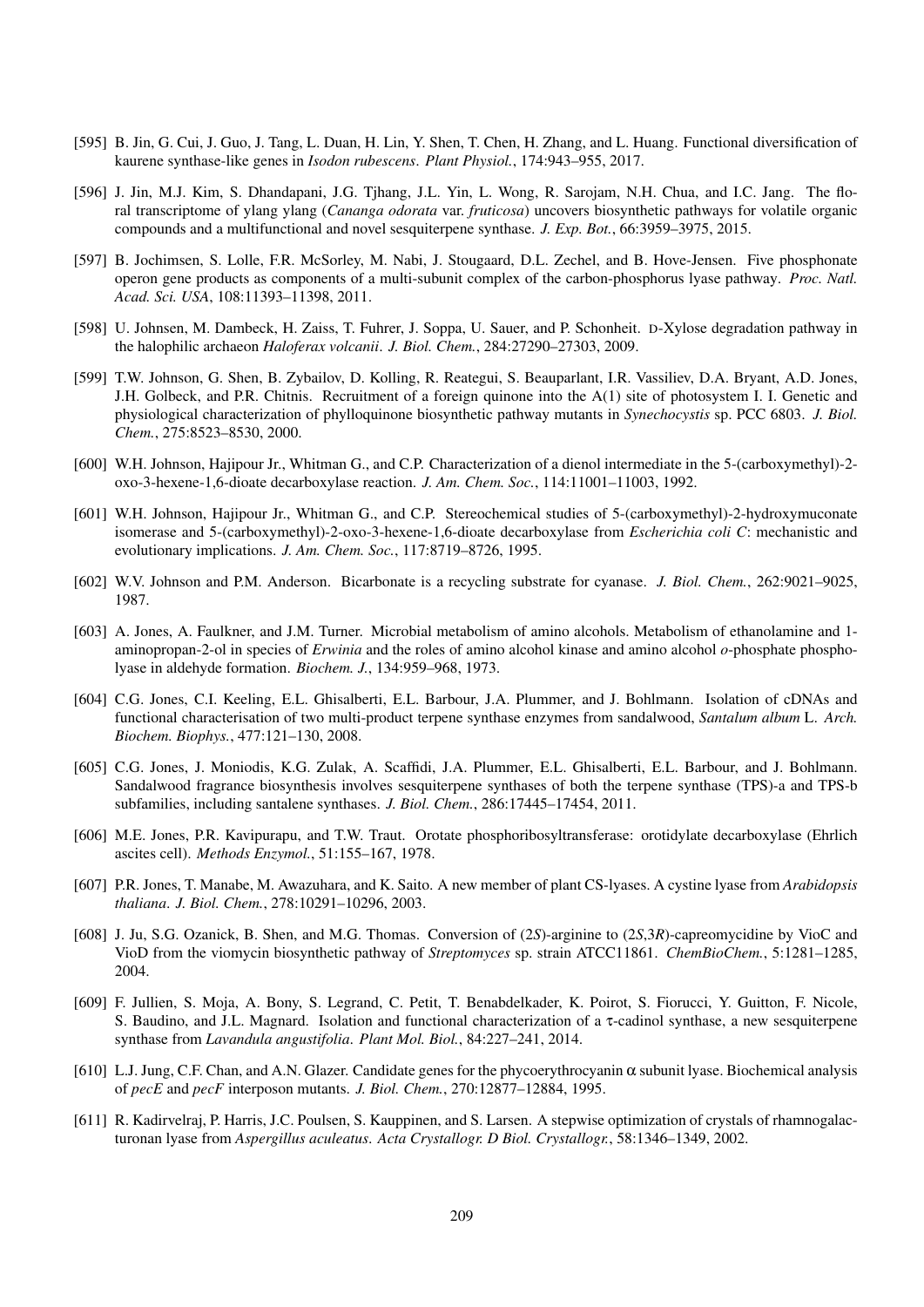- [612] T. Kakimoto, J. Kato, T. Shibitani, N. Nishimura, and I. Chibata. Crystalline L-aspartate β-decarboxylase of *Pseudomonas dacunhae*. I. Crystallization and some physiocochemical properties. *J. Biol. Chem.*, 244:353–358, 1969.
- [613] R.E. Kallio. Function of pyridoxal phosphate in desulfhydrase systems of *Proteus morganii*. *J. Biol. Chem.*, 192:371–377, 1951.
- [614] S.S. Kamat, H.J. Williams, and F.M. Raushel. Intermediates in the transformation of phosphonates to phosphate by bacteria. *Nature*, 480:570–573, 2011.
- [615] Y. Kaminaga, J. Schnepp, G. Peel, C.M. Kish, G. Ben-Nissan, D. Weiss, I. Orlova, O. Lavie, D. Rhodes, K. Wood, D.M. Porterfield, A.J. Cooper, J.V. Schloss, E. Pichersky, A. Vainstein, and N. Dudareva. Plant phenylacetaldehyde synthase is a bifunctional homotetrameric enzyme that catalyzes phenylalanine decarboxylation and oxidation. *J. Biol. Chem.*, 281:23357–23366, 2006.
- [616] E. Kaminskas, Y. Kimhi, and B. Magasanik. Urocanase and *N*-formimino-L-glutamate formiminohydrolase of *Bacillus subtilis*, two enzymes of the histidine degradation pathway. *J. Biol. Chem.*, 245:3536–3544, 1970.
- [617] J. Kamsteeg, J. van Brederode, and G. van Nigtevecht. The formation of UDP-L-rhamnose from UDP-D-glucose by an enzyme preparation of red campion (*Silene dioica* (L) Clairv) leaves. *FEBS Lett.*, 91:281–284, 1978.
- [618] S. Kanamasa, L. Dwiarti, M. Okabe, and E.Y. Park. Cloning and functional characterization of the *cis*-aconitic acid decarboxylase (CAD) gene from *Aspergillus terreus*. *Appl. Microbiol. Biotechnol.*, 80:223–229, 2008.
- [619] M. Kanamori and R.L. Wixom. Studies in valine biosynthesis. V. Characteristics of the purified dihydroxyacid dehydratase from spinach leaves. *J. Biol. Chem.*, 238:998–1005, 1963.
- [620] L. Kanarek and R.L. Hill. The preparation and characterization of fumarase from swine heart muscle. *J. Biol. Chem.*, 239:4202–4206, 1964.
- [621] J. Kanfer and E.P. Kennedy. Metabolism and function of bacterial lipids. II. Biosynthesis of phospholipids in *Escherichia coli*. *J. Biol. Chem.*, 239:1720–1726, 1964.
- [622] K.K. Kannan, M. Ramanadham, and T.A. Jones. Structure, refinement, and function of carbonic anhydrase isozymes: refinement of human carbonic anhydrase I. *Ann. N.Y. Acad. Sci.*, 429:49–60, 1984.
- [623] Y. Kanno, K. Otomo, H. Kenmoku, W. Mitsuhashi, H. Yamane, H. Oikawa, H. Toshima, M. Matsuoka, T. Sassa, and T. Toyomasu. Characterization of a rice gene family encoding type-A diterpene cyclases. *Biosci. Biotechnol. Biochem.*, 70:1702–1710, 2006.
- [624] B.H. Kaplan and E.R. Stadtman. Ethanolamine deaminase, a cobamide coenzyme-dependent enzyme. I. Purification, assay, and properties of the enzyme. *J. Biol. Chem.*, 243:1787–1793, 1968.
- [625] M.A. Karasek and D.M. Greenberg. Studies on the properties of threonine aldolases. *J. Biol. Chem.*, 227:191–205, 1957.
- [626] D. Kasai, N. Araki, K. Motoi, S. Yoshikawa, T. Iino, S. Imai, E. Masai, and M. Fukuda. γ-Resorcylate catabolic-pathway genes in the soil actinomycete *Rhodococcus jostii* RHA1. *Appl. Environ. Microbiol.*, 81:7656–7665, 2015.
- [627] D. Kasai, T. Fujinami, T. Abe, K. Mase, Y. Katayama, M. Fukuda, and E. Masai. Uncovering the protocatechuate 2,3-cleavage pathway genes. *J. Bacteriol.*, 191:6758–6768, 2009.
- [628] M. Kataoka, M. Ikemi, T. Morikawa, T. Miyoshi, K. Nishi, M. Wada, H. Yamada, and S. Shimizu. Isolation and characterization of D-threonine aldolase, a pyridoxal-5'-phosphate-dependent enzyme from Arthrobacter sp. DK-38. *Eur. J. Biochem.*, 248:385–393, 1997.
- [629] M. Kataoka, M. Wada, K. Nishi, H. Yamada, and S. Shimizu. Purification and characterization of L-*allo*-threonine aldolase from *Aeromonas jandaei* DK-39. *FEMS Microbiol. Lett.*, 151:245–248, 1997.
- [630] A.G. Katapodis, D. Ping, and S.W. May. A novel enzyme from bovine neurointermediate pituitary catalyzes dealkylation of α-hydroxyglycine derivatives, thereby functioning sequentially with peptidylglycine α-amidating monooxygenase in peptide amidation. *Biochemistry*, 29:6115–6120, 1990.
- [631] N. Kato, N. Miyamoto, M. Shimao, and C. Sakazawa. 3-Hexulose phosphate pynthase from a new facultative methylotroph, *Mycobacterium gastri* MB19. *Agric. Biol. Chem.*, 52:2659–2661, 1988.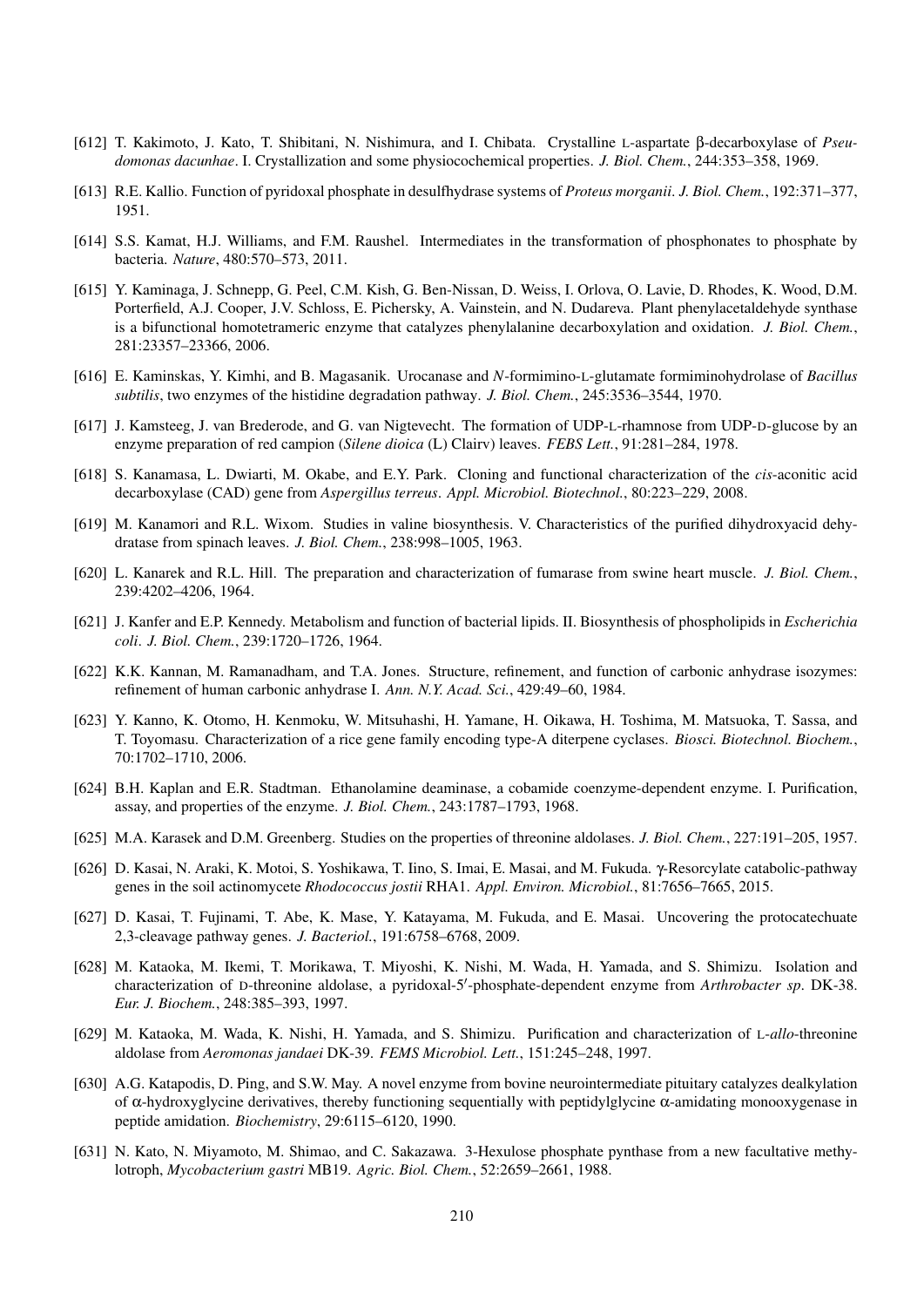- [632] N. Kato, H. Ohashi, Y. Tani, and K. Ogata. 3-Hexulosephosphate synthase from *Methylomonas aminofaciens* 77a. Purification, properties and kinetics. *Biochim. Biophys. Acta*, 523:236–244, 1978.
- [633] N. Kato, H. Yurimoto, and R.K. Thauer. The physiological role of the ribulose monophosphate pathway in bacteria and archaea. *Biosci. Biotechnol. Biochem.*, 70:10–21, 2006.
- [634] Y. Kato, K. Nakamura, H. Sakiyama, S.G. Mayhew, and Y. Asano. Novel heme-containing lyase, phenylacetaldoxime dehydratase from *Bacillus* sp. strain OxB-1: purification, characterization, and molecular cloning of the gene. *Biochemistry*, 39:800–809, 2000.
- [635] Y. Kato, K. Shoji, M. Ubukata, K. Shigetomi, Y. Sato, N. Nakajima, and S. Ogita. Purification and characterization of a tuliposide-converting enzyme from bulbs of *Tulipa gesneriana*. *Biosci. Biotechnol. Biochem.*, 73:1895–1897, 2009.
- [636] Y. Kato, S. Yoshida, S.-X. Xie, and Y. Asano. Aldoxime dehydratase co-existing with nitrile hydratase and amidase in the iron-type nitrile hydratase-producer *Rhodococcus* sp. *N*-771. *J. Biosci. Bioeng.*, 97:250–259, 2004.
- [637] A. Kaur, R. Gautam, R. Srivastava, A. Chandel, A. Kumar, S. Karthikeyan, and A.K. Bachhawat. ChaC<sub>2</sub>, an enzyme for slow turnover of cytosolic glutathione. *J. Biol. Chem.*, 292:638–651, 2017.
- [638] H. Kawaide, R. Imai, T. Sassa, and Y. Kamiya. *Ent*-kaurene synthase from the fungus *Phaeosphaeria* sp. L487. cDNA isolation, characterization, and bacterial expression of a bifunctional diterpene cyclase in fungal gibberellin biosynthesis. *J. Biol. Chem.*, 272:21706–21712, 1997.
- [639] K.M. Kean, S.J. Codding, S. Asamizu, T. Mahmud, and P.A. Karplus. Structure of a sedoheptulose 7-phosphate cyclase: ValA from *Streptomyces hygroscopicus*. *Biochemistry*, 53:4250–4260, 2014.
- [640] A. Keck, D. Conradt, A. Mahler, A. Stolz, R. Mattes, and J. Klein. Identification and functional analysis of the genes for naphthalenesulfonate catabolism by *Sphingomonas xenophaga* BN6. *Microbiology*, 152:1929–1940, 2006.
- [641] D. Keilin and T. Mann. Carbonic anhydrase. *Nature*, 144:442–443, 1939.
- [642] H. Keller, P. Czernic, M. Ponchet, P.H. Ducrot, K. Back, J. Chappell, P. Ricci, and Y. Marco. Sesquiterpene cyclase is not a determining factor for elicitor- and pathogen-induced capsidiol accumulation in tobacco. *Planta*, 205:467–476, 1998.
- [643] M.J. Kelly, L.J. Ball, C. Krieger, Y. Yu, M. Fischer, S. Schiffmann, P. Schmieder, R. Kuhne, W. Bermel, A. Bacher, ¨ G. Richter, and H. Oschkinat. The NMR structure of the 47-kDa dimeric enzyme 3,4-dihydroxy-2-butanone-4-phosphate synthase and ligand binding studies reveal the location of the active site. *Proc. Natl. Acad. Sci. USA*, 98:13025–13030, 2001.
- [644] O. Kerbarh, A. Ciulli, N.I. Howard, and C. Abell. Salicylate biosynthesis: overexpression, purification, and characterization of Irp9, a bifunctional salicylate synthase from *Yersinia enterocolitica*. *J. Bacteriol.*, 187:5061–5066, 2005.
- [645] H.C.M Kester and J. Visser. Purification and characterization of pectin lyase B, a novel pectinolytic enzyme from *Aspergillus niger*. *FEMS Microbiol. Lett.*, 120:63–68, 1994.
- [646] A. Keszei, C.L. Brubaker, R. Carter, T. Kollner, J. Degenhardt, and W.J. Foley. Functional and evolutionary relationships between terpene synthases from Australian Myrtaceae. *Phytochemistry*, 71:844–852, 2010.
- [647] E.A. Khairallah and G. Wolf. Carnitine decarboxylase. The conversion of carnitine to β-methylcholine. *J. Biol. Chem.*, 242:32–39, 1967.
- [648] L.E. Khaw, G.A. Bohm, S. Metcalfe, J. Staunton, and P.F. Leadlay. Mutational biosynthesis of novel rapamycins by a strain of *Streptomyces hygroscopicus* NRRL 5491 disrupted in *rapL*, encoding a putative lysine cyclodeaminase. *J. Bacteriol.*, 180:809–814, 1998.
- [649] A. Kihara, H. Sakuraba, M. Ikeda, A. Denpoh, and Y. Igarashi. Membrane topology and essential amino acid residues of Phs1, a 3-hydroxyacyl-CoA dehydratase involved in very long-chain fatty acid elongation. *J. Biol. Chem.*, 283:11199– 11209, 2008.
- [650] C.G. Kim, T.W. Yu, C.B. Fryhle, S. Handa, and H.G. Floss. 3-Amino-5-hydroxybenzoic acid synthase, the terminal enzyme in the formation of the precursor of mC7N units in rifamycin and related antibiotics. *J. Biol. Chem.*, 273:6030– 6040, 1998.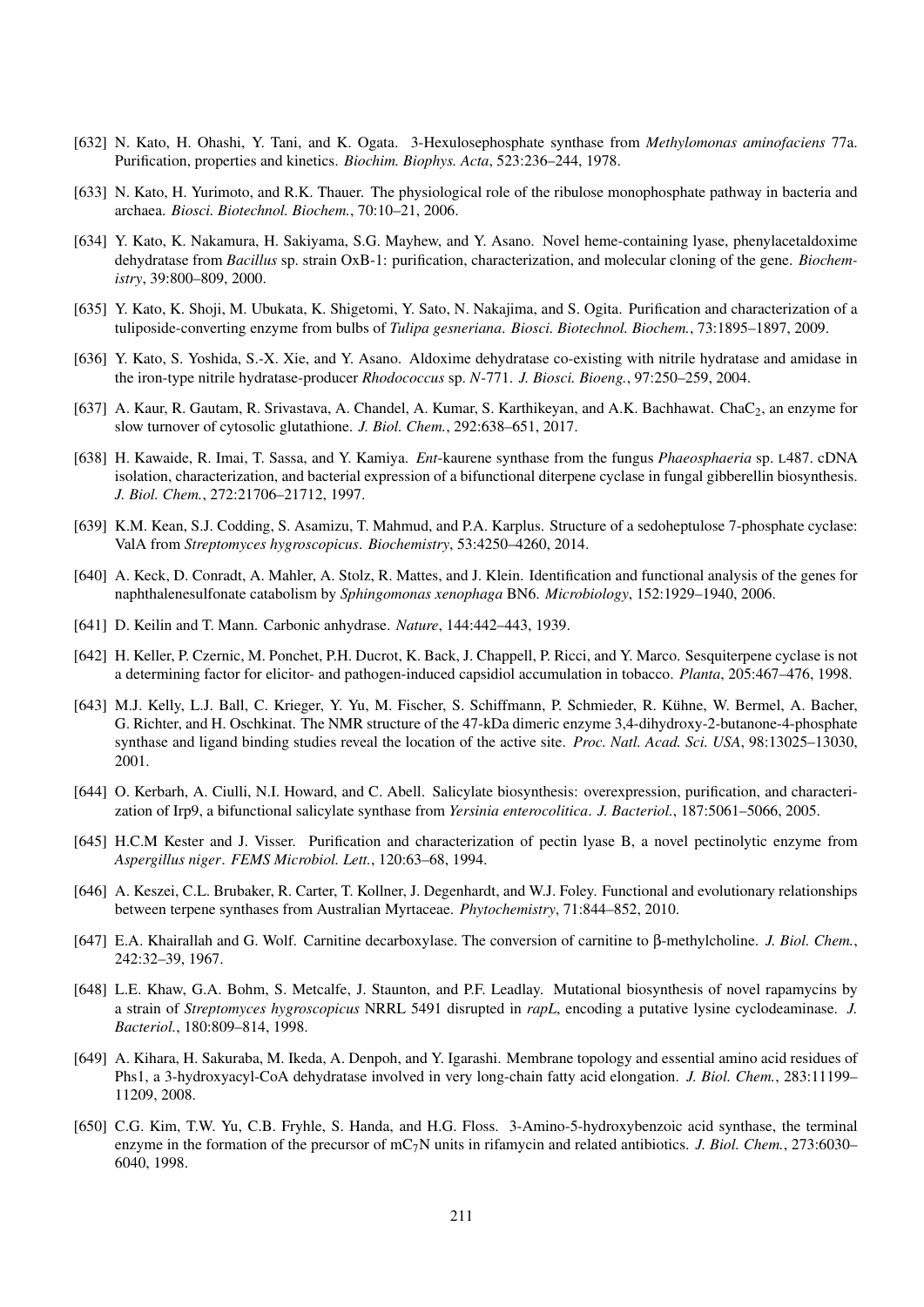- [651] H.T. Kim, J.H. Chung, D. Wang, J. Lee, H.C. Woo, I.G. Choi, and K.H. Kim. Depolymerization of alginate into a monomeric sugar acid using Alg17C, an exo-oligoalginate lyase cloned from *Saccharophagus degradans* 2-40. *Appl. Microbiol. Biotechnol.*, 93:2233–2239, 2012.
- [652] J. Kim, D. Darley, and W. Buckel. 2-Hydroxyisocaproyl-CoA dehydratase and its activator from *Clostridium difficile*. *FEBS J.*, 272:550–561, 2005.
- [653] J. Kim, J.P. Kershner, Y. Novikov, R.K. Shoemaker, and S.D. Copley. Three serendipitous pathways in *E. coli* can bypass a block in pyridoxal-5'-phosphate synthesis. Mol. Syst. Biol., 6:436-436, 2010.
- [654] K. Kim, J. Park, and S. Rhee. Structural and functional basis for (*S*)-allantoin formation in the ureide pathway. *J. Biol. Chem.*, 282:23457–23464, 2007.
- [655] S.Y. Kim, P. Zhao, M. Igarashi, R. Sawa, T. Tomita, M. Nishiyama, and T. Kuzuyama. Cloning and heterologous expression of the cyclooctatin biosynthetic gene cluster afford a diterpene cyclase and two P450 hydroxylases. *Chem. Biol.*, 16:736–743, 2009.
- [656] Y.S. Kim. Malonate metabolism: biochemistry, molecular biology, physiology, and industrial application. *J. Biochem. Mol. Biol.*, 35:443–451, 2002.
- [657] T. Kinoshita, M. Miyata, S.M. Ismail, Y. Fujimoto, K. Kakinuma, N.I. Kokawa, and M. Morisaki. Synthesis and determination of stereochemistry of four diastereoisomers at the C-24 and C-25 positions of 3α,7α,12α,24-tetrahydroxy-5βcholestan-26-oic acid and cholic acid. *Chem. Pharm. Bull.*, 36:134–141, 1988.
- [658] K. Kirimura, H. Gunji, R. Wakayama, T. Hattori, and Y. Ishii. Enzymatic Kolbe-Schmitt reaction to form salicylic acid from phenol: enzymatic characterization and gene identification of a novel enzyme, *Trichosporon moniliiforme* salicylic acid decarboxylase. *Biochem. Biophys. Res. Commun.*, 394:279–284, 2010.
- [659] T.A. Klapschinski, P. Rabe, and J.S. Dickschat. Pristinol, a sesquiterpene alcohol with an unusual skeleton from *Streptomyces pristinaespiralis*. *Angew. Chem. Int. Ed. Engl.*, 55:10141–10144, 2016.
- [660] T.J. Klem and V.J. Davisson. Imidazole glycerol phosphate synthase: the glutamine amidotransferase in histidine biosynthesis. *Biochemistry*, 32:5177–5186, 1993.
- [661] N. Klempier and H. Griengl. Aliphatic (*S*)-cyanohydrins by enzyme catalyzed synthesis. *Tetrahedron Lett.*, 34:4769– 4772, 1993.
- [662] V.A. Klenchin, E.A. Taylor Ringia, J.A. Gerlt, and I. Rayment. Evolution of enzymatic activity in the enolase superfamily: structural and mutagenic studies of the mechanism of the reaction catalyzed by *o*-succinylbenzoate synthase from *Escherichia coli*. *Biochemistry*, 42:14427–14433, 2003.
- [663] L.D. Kluskens, G.J. van Alebeek, A.G. Voragen, W.M. de Vos, and J. van der Oost. Molecular and biochemical characterization of the thermoactive family 1 pectate lyase from the hyperthermophilic bacterium *Thermotoga maritima*. *Biochem. J.*, 370:651–659, 2003.
- [664] S.H. Knauer, W. Buckel, and H. Dobbek. Structural basis for reductive radical formation and electron recycling in (*R*)-2-hydroxyisocaproyl-CoA dehydratase. *J. Am. Chem. Soc.*, 133:4342–4347, 2011.
- [665] B. Kneidinger, M. Graninger, G. Adam, M. Puchberger, P. Kosma, S. Zayni, and P. Messner. Identification of two GDP-6-deoxy-D-*lyxo*-4-hexulose reductases synthesizing GDP-D-rhamnose in *Aneurinibacillus thermoaerophilus* L420-91*<sup>T</sup>* . *J. Biol. Chem.*, 276:5577–5583, 2001.
- [666] T. Knill, M. Reichelt, C. Paetz, J. Gershenzon, and S. Binder. *Arabidopsis thaliana* encodes a bacterial-type heterodimeric isopropylmalate isomerase involved in both Leu biosynthesis and the Met chain elongation pathway of glucosinolate formation. *Plant Mol. Biol.*, 71:227–239, 2009.
- [667] K. Kobayashi, S. Yoshioka, Y. Kato, Y. Asano, and S. Aono. Regulation of aldoxime dehydratase activity by redoxdependent change in the coordination structure of the aldoxime-heme complex. *J. Biol. Chem.*, 280:5486–5490, 2005.
- [668] R.D. Kobes and E.E. Dekker. 2-Keto-4-hydroxyglutarate aldolase of bovine liver. Purification, criteria of purity, and general properties. *J. Biol. Chem.*, 244:1919–1925, 1969.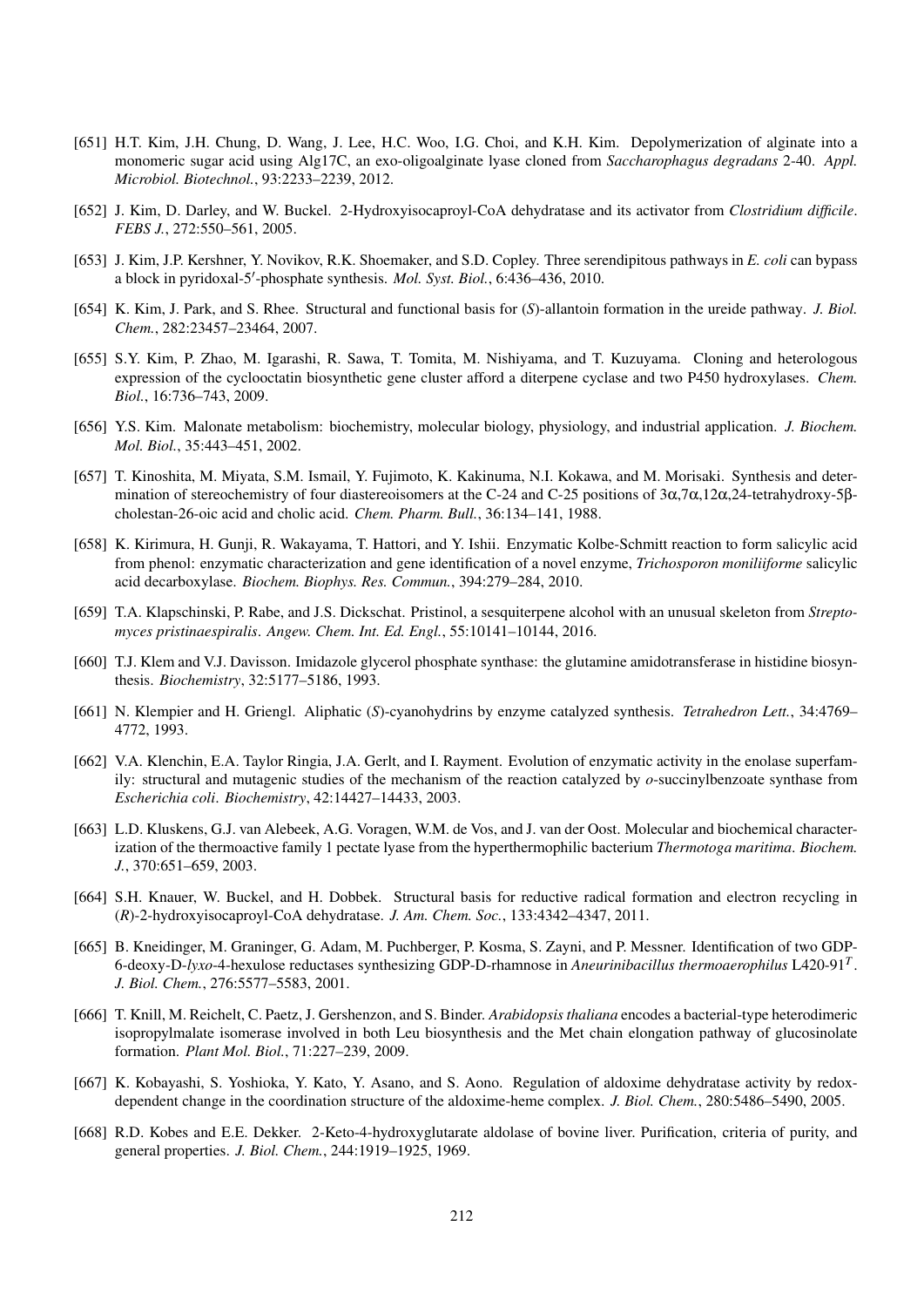- [669] J. Koch, W. Eisenreich, A. Bacher, and G. Fuchs. Products of enzymatic reduction of benzoyl-CoA, a key reaction in anaerobic aromatic metabolism. *Eur. J. Biochem.*, 211:649–661, 1993.
- [670] A.E. Koepp, M. Hezari, J. Zajicek, B.S. Vogel, R.E. LaFever, N.G. Lewis, and R. Croteau. Cyclization of geranylgeranyl diphosphate to taxa-4(5),11(12)-diene is the committed step of taxol biosynthesis in Pacific yew. *J. Biol. Chem.*, 270:8686–8690, 1995.
- [671] J. Koga. Structure and function of indolepyruvate decarboxylase, a key enzyme in indole-3-pyruvic acid biosynthesis. *Biochim. Biophys. Acta*, 1249:1–13, 1995.
- [672] A.C. Kohl and R.G. Kerr. Identification and characterization of the pseudopterosin diterpene cyclase, elisabethatriene synthase, from the marine gorgonian, *Pseudopterogorgia elisabethae*. *Arch. Biochem. Biophys.*, 424:97–104, 2004.
- [673] D. Kohler-Staub and T. Leisinger. Dichloromethane dehalogenase of *Hyphomicrobium* sp. strain DM2. *J. Bacteriol.*, 162:676–681, 1985.
- [674] R. Kolkmann and E. Leistner. 4-(2'-Carboxyphenyl)-4-oxobutyryl coenzyme A ester, an intermediate in vitamin K<sub>2</sub> (menaquinone) biosynthesis. *Z. Naturforsch. C: Sci.*, 42:1207–1214, 1987.
- [675] A. Kollmann-Koch and H. Eggerer. Nicotinic acid metabolism. Dimethylmaleate hydratase. *Hoppe-Seyler's Z. Physiol. Chem.*, 365:847–857, 1984.
- [676] T.G. Kollner, J. Gershenzon, and J. Degenhardt. Molecular and biochemical evolution of maize terpene synthase 10, an enzyme of indirect defense. *Phytochemistry*, 70:1139–1145, 2009.
- [677] T.G. Köllner, C. Schnee, J. Gershenzon, and J. Degenhardt. The variability of sesquiterpenes emitted from two Zea *mays* cultivars is controlled by allelic variation of two terpene synthase genes encoding stereoselective multiple product enzymes. *Plant Cell*, 16:1115–1131, 2004.
- [678] H. Komai and J.B. Neilands. The metalloprotein nature of *Ustilago* δ-aminolevulinate dehydratase. *Biochim. Biophys. Acta*, 171:311–320, 1969.
- [679] M. Komatsu, M. Tsuda, S. Omura, H. Oikawa, and H. Ikeda. Identification and functional analysis of genes controlling biosynthesis of 2-methylisoborneol. *Proc. Natl. Acad. Sci. USA*, 105:7422–7427, 2008.
- [680] J.H. Koo and Y.S. Kim. Functional evaluation of the genes involved in malonate decarboxylation by *Acinetobacter calcoaceticus*. *Eur. J. Biochem.*, 266:683–690, 1999.
- [681] D. Köpke, R. Schröder, H.M. Fischer, J. Gershenzon, M. Hilker, and A. Schmidt. Does egg deposition by herbivorous pine sawflies affect transcription of sesquiterpene synthases in pine? *Planta*, 228:427–438, 2008.
- [682] K.M. Koski, A.M. Haapalainen, J.K. Hiltunen, and T. Glumoff. Crystal structure of 2-enoyl-CoA hydratase 2 from human peroxisomal multifunctional enzyme type 2. *J. Mol. Biol.*, 345:1157–1169, 2005.
- [683] M.K. Koski, A.M. Haapalainen, J.K. Hiltunen, and T. Glumoff. Crystallization and preliminary crystallographic data of 2-enoyl-CoA hydratase 2 domain of *Candida tropicalis* peroxisomal multifunctional enzyme type 2. *Acta Crystallogr. D Biol. Crystallogr.*, 59:1302–1305, 2003.
- [684] J. Koukol and E.E. Conn. The metabolism of aromatic compounds in higher plants. IV. Purification and properties of the phenylalanine deaminase of *Hordeum vulgare*. *J. Biol. Chem.*, 236:2692–2698, 1961.
- [685] E.I. Kozliak, J.A. Fuchs, M.B. Guilloton, and P.M. Anderson. Role of bicarbonate/CO<sub>2</sub> in the inhibition of *Escherichia coli* growth by cyanate. *J. Bacteriol.*, 177:3213–3219, 1995.
- [686] G. Krakow and S.S. Barkulis. Conversion of glyoxylate to hydroxypyruvate by extracts of *Escherichia coli*. *Biochim. Biophys. Acta*, 21:593–594, 1956.
- [687] W. Kreis and C. Hession. Isolation and purification of L-methionine-α-deamino-γ-mercaptomethane-lyase (Lmethioninase) from *Clostridium sporogenes*. *Cancer Res.*, 33:1862–1865, 1973.
- [688] M. Kriek, F. Martins, M.R. Challand, A. Croft, and P.L. Roach. Thiamine biosynthesis in *Escherichia coli*: identification of the intermediate and by-product derived from tyrosine. *Angew. Chem. Int. Ed. Engl.*, 46:9223–9226, 2007.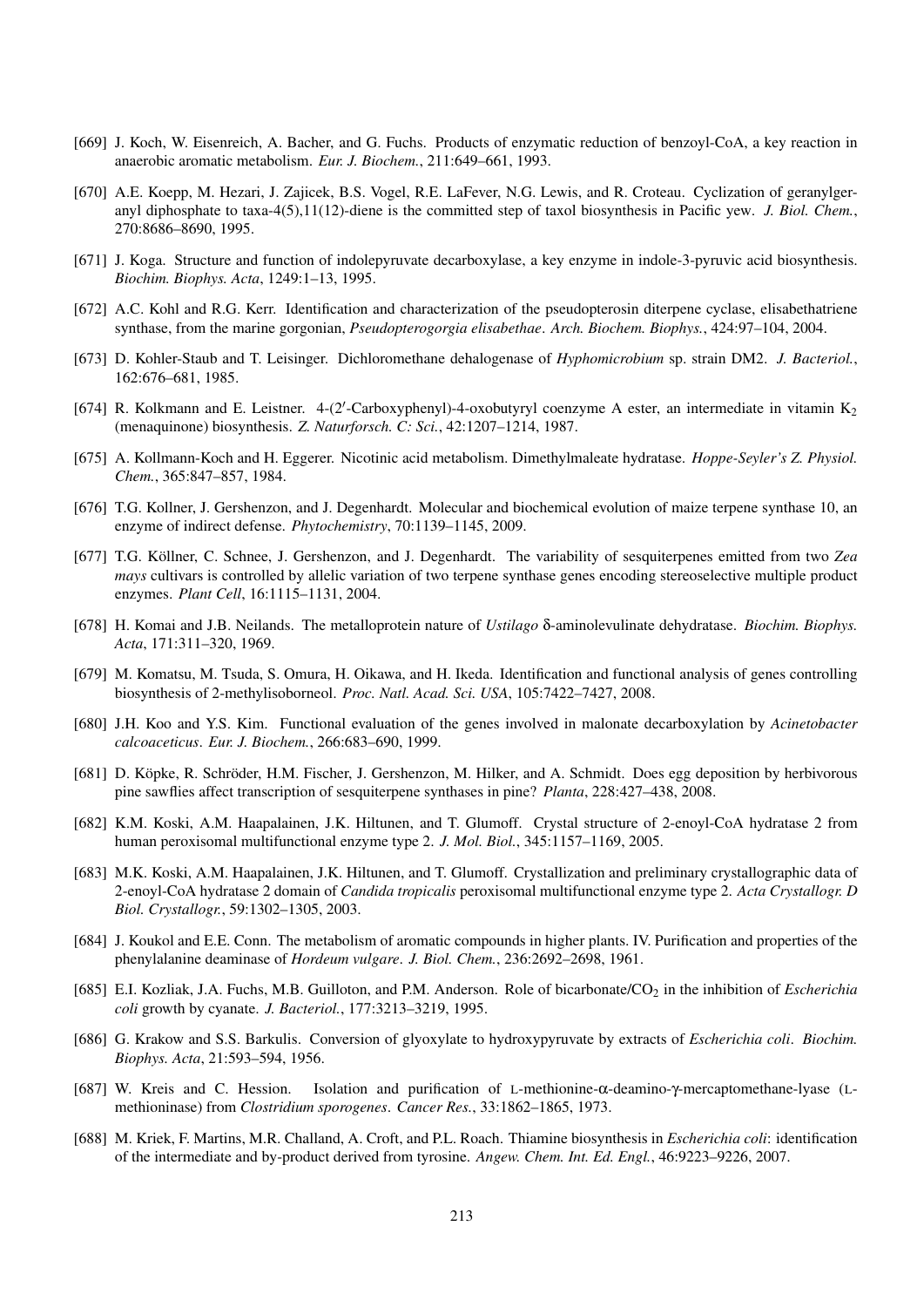- [689] M. Kriek, F. Martins, R. Leonardi, S.A. Fairhurst, D.J. Lowe, and P.L. Roach. Thiazole synthase from *Escherichia coli*: an investigation of the substrates and purified proteins required for activity *in vitro*. *J. Biol. Chem.*, 282:17413–17423, 2007.
- [690] J.G. Krum, H. Ellsworth, R.R. Sargeant, G. Rich, and S.A. Ensign. Kinetic and microcalorimetric analysis of substrate and cofactor interactions in epoxyalkane:CoM transferase, a zinc-dependent epoxidase. *Biochemistry*, 41:5005–5014, 2002.
- [691] R.D. Kuchta and R.H. Abeles. Lactate reduction in *Clostridium propionicum*. Purification and properties of lactyl-CoA dehydratase. *J. Biol. Chem.*, 260:13181–13189, 1985.
- [692] R.D. Kuchta, G.R. Hanson, B. Holmquist, and R.H. Abeles. Fe-S centers in lactyl-CoA dehydratase. *Biochemistry*, 25:7301–7307, 1986.
- [693] F. Kudo, Y. Hosomi, H. Tamegai, and K. Kakinuma. Purification and characterization of 2-deoxy-*scyllo*-inosose synthase derived from *Bacillus circulans*. A crucial carbocyclization enzyme in the biosynthesis of 2-deoxystreptamine-containing aminoglycoside antibiotics. *J. Antibiot. (Tokyo)*, 52:81–88, 1999.
- [694] F. Kudo, Y. Matsuura, T. Hayashi, M. Fukushima, and T. Eguchi. Genome mining of the sordarin biosynthetic gene cluster from *Sordaria araneosa* Cain ATCC 36386: characterization of cycloaraneosene synthase and GDP-6-deoxyaltrose transferase. *J. Antibiot. (Tokyo)*, 69:541–548, 2016.
- [695] F. Kudo, H. Tamegai, T. Fujiwara, U. Tagami, K. Hirayama, and K. Kakinuma. Molecular cloning of the gene for the key carbocycle-forming enzyme in the biosynthesis of 2-deoxystreptamine-containing aminocyclitol antibiotics and its comparison with dehydroquinate synthase. *J. Antibiot. (Tokyo)*, 52:559–571, 1999.
- [696] F. Kudo, N. Yamauchi, R. Suzuki, and K. Kakinuma. Kinetic isotope effect and reaction mechanism of 2-deoxy-*scyllo*inosose synthase derived from butirosin-producing *Bacillus circulans*. *J. Antibiot. (Tokyo)*, 50:424–428, 1997.
- [697] A.U. Kuhlmann and E. Bremer. Osmotically regulated synthesis of the compatible solute ectoine in *Bacillus pasteurii* and related *Bacillus* spp. *Appl. Environ. Microbiol.*, 68:772–783, 2002.
- [698] A.E. Kuhm, H.J. Knackmuss, and A. Stolz. Purification and properties of 2'-hydroxybenzalpyruvate aldolase from a bacterium that degrades naphthalenesulfonates. *J. Biol. Chem.*, 268:9484–9489, 1993.
- [699] M. Kuhner, K. Haufschildt, A. Neumann, S. Storbeck, J. Streif, and G. Layer. The alternative route to heme in the methanogenic archaeon *Methanosarcina barkeri*. *Archaea*, 2014:327637–327637, 2014.
- [700] H. Kumagai, T. Nagate, H. Yoshida, and H. Yamada. Threonine aldolase from *Candida humicola*. II. Purification, crystallization and properties. *Biochim. Biophys. Acta*, 258:779–790, 1972.
- [701] H. Kumagai, H. Suzuki, H. Shigematsu, and T. Tuchikura. S-Carboxymethylcysteine synthase from *Escherichia coli*. *Agric. Biol. Chem.*, 53:2481–2487, 1989.
- [702] H. Kumagai, H. Yamada, H. Matsui, H. Ohkishi, and K. Ogata. Tyrosine phenol lyase. I. Purification, crystallization, and properties. *J. Biol. Chem.*, 245:1767–1772, 1970.
- [703] H. Kumagai, H. Yamada, H. Matsui, H. Ohkishi, and K. Ogata. Tyrosine phenol lyase. II. Cofactor requirements. *J. Biol. Chem.*, 245:1773–1777, 1970.
- [704] A. Kumar, S. Tikoo, S. Maity, S. Sengupta, S. Sengupta, A. Kaur, and A.K. Bachhawat. Mammalian proapoptotic factor ChaC1 and its homologues function as γ-glutamyl cyclotransferases acting specifically on glutathione. *EMBO Rep.*, 13:1095–1101, 2012.
- [705] S. Kumar, C. Kempinski, X. Zhuang, A. Norris, S. Mafu, J. Zi, S.A. Bell, S.E. Nybo, S.E. Kinison, Z. Jiang, S. Goklany, K.B. Linscott, X. Chen, Q. Jia, S.D. Brown, J.L. Bowman, P.C. Babbitt, R.J. Peters, F. Chen, and J. Chappell. Molecular diversity of terpene synthases in the liverwort *Marchantia polymorpha*. *Plant Cell*, 28:2632–2650, 2016.
- [706] S.A. Kumar and S. Mahadevan. 3-Indoleacetaldoxime hydro-lyase: a pyridoxal-5'-phosphate activated enzyme. Arch. *Biochem. Biophys.*, 103:516–518, 1963.
- [707] R.N. Kumavath, Sasikala Ch Ramana ChV., D. Barh, A.P. Kumar, and V. Azevedo. Isolation and characterization of L-tryptophan ammonia lyase from *Rubrivivax benzoatilyticus* strain JA2. *Curr Protein Pept Sci*, 16:775–781, 2015.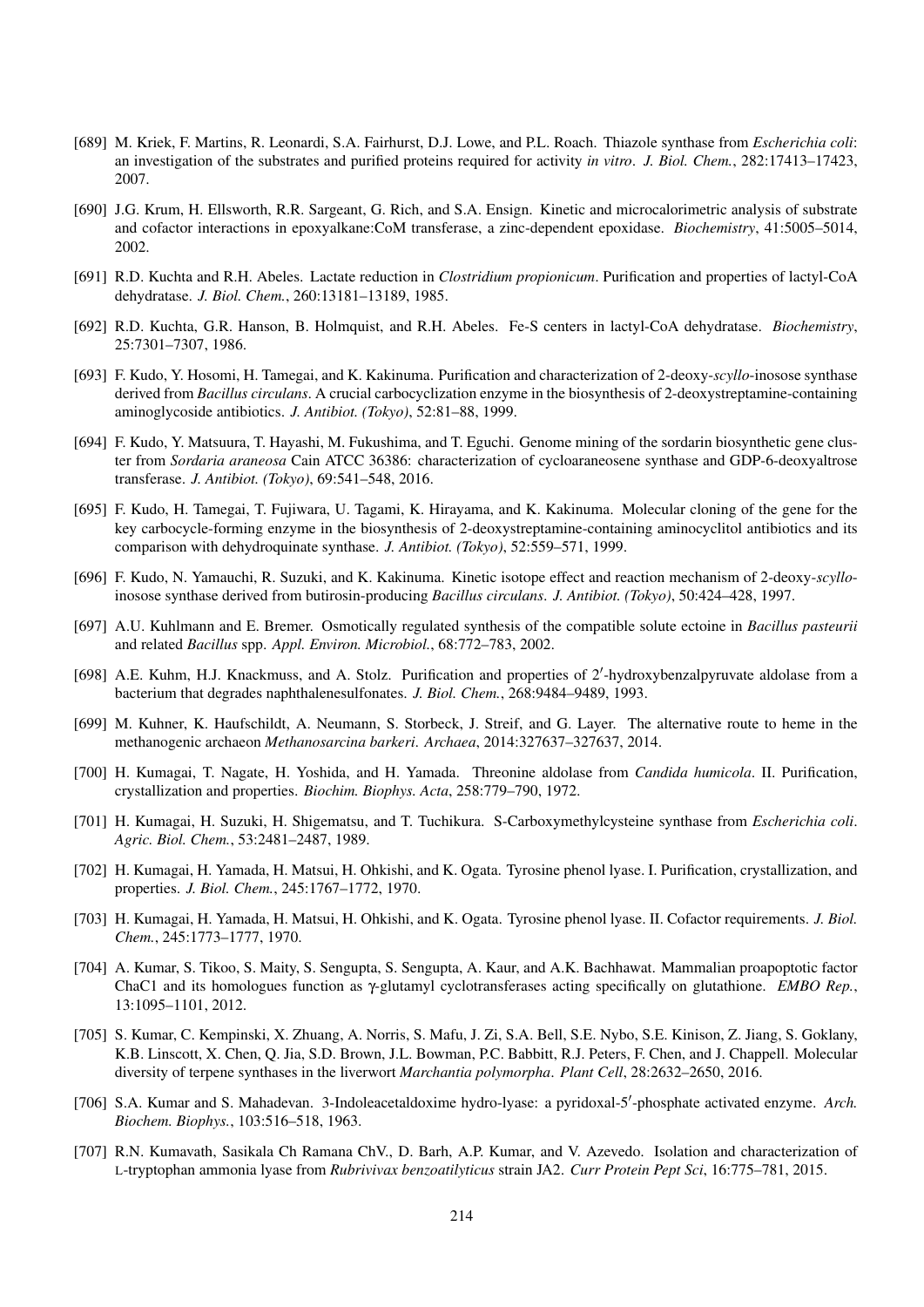- [708] Y. Kumeta and M. Ito. Characterization of δ-guaiene synthases from cultured cells of *Aquilaria*, responsible for the formation of the sesquiterpenes in agarwood. *Plant Physiol.*, 154:1998–2007, 2010.
- [709] T. Kunieda, T. Amano, and Y. Shioi. Search for chlorophyll degradation enzyme, Mg-dechelatase, from extracts of *Chenopodium album* with native and artificial substrates. *Plant Sci.*, 169:177–183, 2005.
- [710] D.A. Kunz, D.W. Ribbons, and P.J. Chapman. Metabolism of allylglycine and *cis*-crotylglycine by *Pseudomonas putida* (arvilla) mt-2 harboring a TOL plasmid. *J. Bacteriol.*, 148:72–82, 1981.
- [711] S. Kuorelahti, P. Jouhten, H. Maaheimo, M. Penttila, and P. Richard. L-Galactonate dehydratase is part of the fungal path for D-galacturonic acid catabolism. *Mol. Microbiol.*, 61:1060–1068, 2006.
- [712] M. Kupka, J. Zhang, W.L. Fu, J.M. Tu, S. Bohm, P. Su, Y. Chen, M. Zhou, H. Scheer, and K.H. Zhao. Catalytic mechanism of *S*-type phycobiliprotein lyase: chaperone-like action and functional amino acid residues. *J. Biol. Chem.*, 284:36405–36414, 2009.
- [713] K. Kurahashi, R.J. Pennington, and M.J. Utter. Nucleotide specificity of oxalacetic carboxylase. *J. Biol. Chem.*, 226:1059–1075, 1957.
- [714] K. Kuratomi and K. Fukunaga. The metabolism of γ-hydroxyglutamate in rat liver. I. Enzymic synthesis of γ-hydroxyα-ketoglutarate from pyruvate and glyoxalate. *Biochim. Biophys. Acta*, 78:617–628, 1963.
- [715] T. Kurosawa, M. Sato, H. Nakano, M. Fujiwara, T. Murai, T. Yoshimura, and T. Hashimoto. Conjugation reactions catalyzed by bifunctional proteins related to β-oxidation in bile acid biosynthesis. *Steroids*, 66:107–114, 2001.
- [716] T. Kushiro, M. Hoshino, T. Tsutsumi, K. Kawai, M. Shiro, M. Shibuya, and Y. Ebizuka. Stereochemical course in water addition during LUP1-catalyzed triterpene cyclization. *Org. Lett.*, 8:5589–5592, 2006.
- [717] T.M. Kutchan. Strictosidine: from alkaloid to enzyme to gene. *Phytochemistry*, 32:493–506, 1993.
- [718] M. Kwon, S.A. Cochrane, J.C. Vederas, and D.K. Ro. Molecular cloning and characterization of drimenol synthase from valerian plant (*Valeriana officinalis*). *FEBS Lett.*, 588:4597–4603, 2014.
- [719] M. Laatu and G. Condemine. Rhamnogalacturonate lyase RhiE is secreted by the out system in *Erwinia chrysanthemi*. *J. Bacteriol.*, 185:1642–1649, 2003.
- [720] D. Laempe, W. Eisenreich, A. Bacher, and G. Fuchs. Cyclohexa-1,5-diene-1-carboxyl-CoA hydratase, an enzyme involved in anaerobic metabolism of benzoyl-CoA in the denitrifying bacterium *Thauera aromatica*. *Eur. J. Biochem.*, 255:618–627, 1998.
- [721] R.E. LaFever and R. Croteau. Hydride shifts in the biosynthesis of the *p*-menthane monoterpenes α-terpinene, γterpinene, and β-phellandrene. *Arch. Biochem. Biophys.*, 301:361–366, 1993.
- [722] B.K. Lam and K.F. Austen. Leukotriene C<sup>4</sup> synthase: a pivotal enzyme in cellular biosynthesis of the cysteinyl leukotrienes. *Prostaglandins Other Lipid Mediat.*, 68-69:511–520, 2002.
- [723] H.J. Lamble, C.C. Milburn, G.L. Taylor, D.W. Hough, and M.J. Danson. Gluconate dehydratase from the promiscuous Entner-Doudoroff pathway in *Sulfolobus solfataricus*. *FEBS Lett.*, 576:133–136, 2004.
- [724] H.J. Lamble, A. Theodossis, C.C. Milburn, G.L. Taylor, S.D. Bull, D.W. Hough, and M.J. Danson. Promiscuity in the part-phosphorylative Entner-Doudoroff pathway of the archaeon *Sulfolobus solfataricus*. *FEBS Lett.*, 579:6865–6869, 2005.
- [725] J.A. Lambrecht, J.M. Flynn, and D.M. Downs. Conserved YjgF protein family deaminates reactive enamine/imine intermediates of pyridoxal 5'-phosphate (PLP)-dependent enzyme reactions. *J. Biol. Chem.*, 287:3454–3461, 2012.
- [726] C. Landmann, B. Fink, M. Festner, M. Dregus, K.H. Engel, and W. Schwab. Cloning and functional characterization of three terpene synthases from lavender (*Lavandula angustifolia*). *Arch. Biochem. Biophys.*, 465:417–429, 2007.
- [727] R.S. Lane, A. Shapley, and E.E. Dekker. 2-keto-4-hydroxybutyrate aldolase. Identification as 2-keto-4-hydroxyglutarate aldolase, catalytic properties, and role in the mammalian metabolism of L-homoserine. *Biochemistry*, 10:1353–1364, 1971.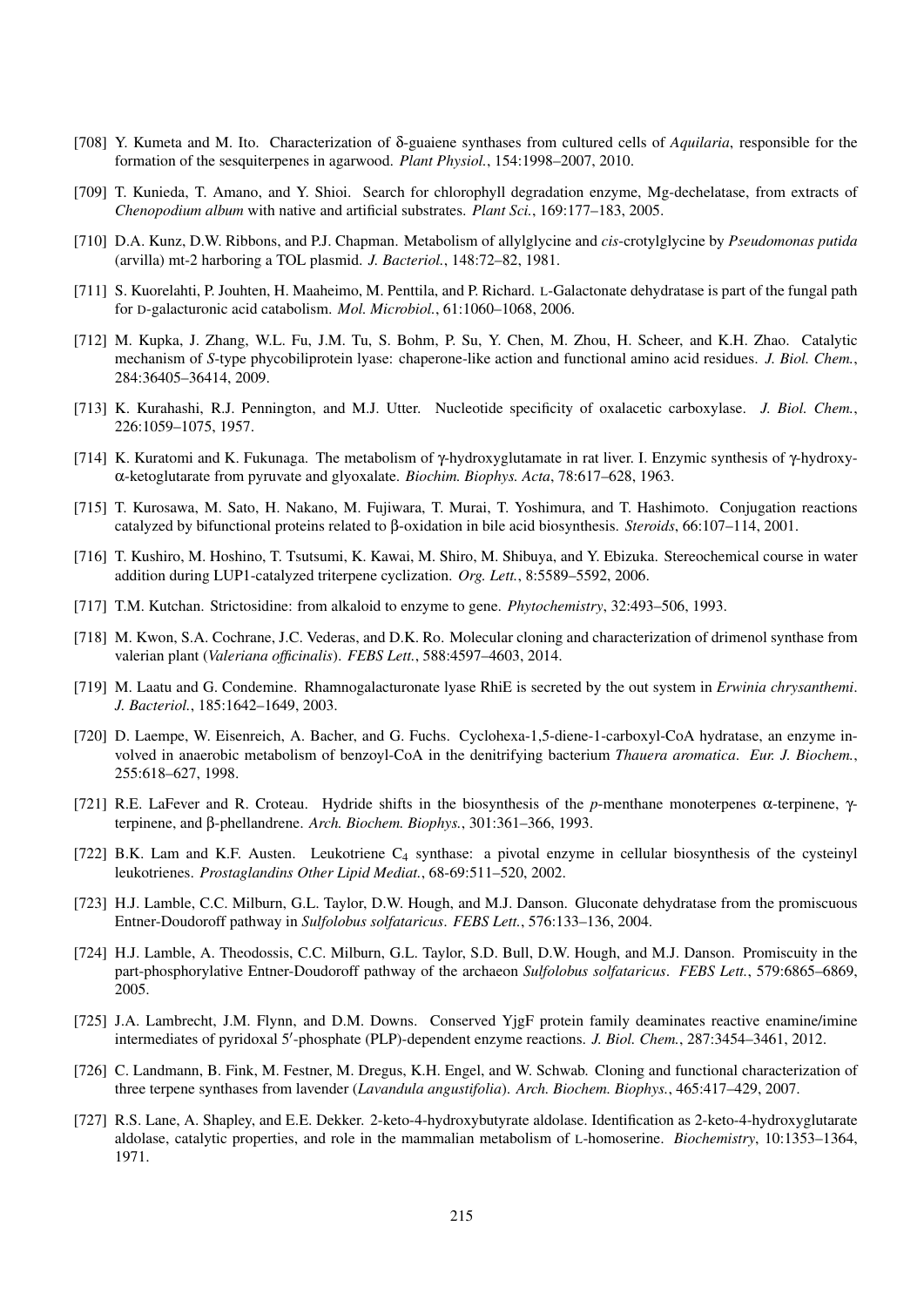- [728] C. Lange, S. Kiesel, S. Peters, S. Virus, H. Scheer, D. Jahn, and J. Moser. Broadened substrate specificity of 3 hydroxyethyl bacteriochlorophyllide *a* dehydrogenase (BchC) indicates a new route for the biosynthesis of bacteriochlorophyll *a*. *J. Biol. Chem.*, 290:19697–19709, 2015.
- [729] P.J. Large. Non-oxidative demethylation of trimethyl *N*-oxide by *Pseudomonas aminovorans*. *FEBS Lett.*, 18:297–300, 1971.
- [730] H. Lauble, M.C. Kennedy, H. Beinert, and C.D. Stout. Crystal structures of aconitase with *trans*-aconitate and nitrocitrate bound. *J. Mol. Biol.*, 237:437–451, 1994.
- [731] D. Laudert, U. Pfannschmidt, F. Lottspeich, H. Holländer-Czytko, and E.W. Weiler. Cloning, molecular and functional characterization of *Arabidopsis thaliana* allene oxide synthase (CYP 74), the first enzyme of the octadecanoid pathway to jasmonates. *Plant Mol. Biol.*, 31:323–335, 1996.
- [732] H.A. Lee and R.H. Abeles. Purification and properties of dioldehydrase, and enzyme requiring a cobamide coenzyme. *J. Biol. Chem.*, 238:2367–2373, 1963.
- [733] J. Lee, V. Sperandio, D.E. Frantz, J. Longgood, A. Camilli, M.A. Phillips, and A.J. Michael. An alternative polyamine biosynthetic pathway is widespread in bacteria and essential for biofilm formation in *Vibrio cholerae*. *J. Biol. Chem.*, 284:9899–9907, 2009.
- [734] S. Lee and J. Chappell. Biochemical and genomic characterization of terpene synthases in *Magnolia grandiflora*. *Plant Physiol.*, 147:1017–1033, 2008.
- [735] S.S. Lee, S. Yu, and S.G. Withers. α-1,4-Glucan lyase performs a *trans*-elimination via a nucleophilic displacement followed by a syn-elimination. *J. Am. Chem. Soc.*, 124:4948–4949, 2002.
- [736] S.S. Lee, S. Yu, and S.G. Withers. Detailed dissection of a new mechanism for glycoside cleavage: α-1,4-glucan lyase. *Biochemistry*, 42:13081–13090, 2003.
- [737] N.S. Lees, P. Hänzelmann, H.L. Hernandez, S. Subramanian, H. Schindelin, M.K. Johnson, and B.M. Hoffman. ENDOR spectroscopy shows that guanine N1 binds to [4Fe-4S] cluster II of the *S*-adenosylmethionine-dependent enzyme MoaA: mechanistic implications. *J. Am. Chem. Soc.*, 131:9184–9185, 2009.
- [738] R. Leonardi, S.A. Fairhurst, M. Kriek, D.J. Lowe, and P.L. Roach. Thiamine biosynthesis in *Escherichia coli*: isolation and initial characterisation of the ThiGH complex. *FEBS Lett.*, 539:95–99, 2003.
- [739] R.A. Leppik, I.G. Young, and F. Gibson. Membrane-associated reactions in ubiquinone biosynthesis in *Escherichia coli*. 3-Octaprenyl-4-hydroxybenzoate carboxy-lyase. *Biochim. Biophys. Acta*, 436:800–810, 1976.
- [740] C.A. Lesburg, G. Zhai, D.E. Cane, and D.W. Christianson. Crystal structure of pentalenene synthase: mechanistic insights on terpenoid cyclization reactions in biology. *Science*, 277:1820–1824, 1997.
- [741] B. Leuthner, C. Leutwein, H. Schultz, P. Hörth, W. Haehnel, E. Schiltz, H. Schägger, and J. Heider. Biochemical and genetic characterisation of benzylsuccinate synthase from *Thauera aromatica*: a new glycyl radical enzyme catalysing the first step in anaerobic toluene metabolism. *Mol. Microbiol.*, 28:615–628, 1998.
- [742] B.J. Levin, Y.Y. Huang, S.C. Peck, Y. Wei, A. Martinez-Del Campo, J.A. Marks, E.A. Franzosa, C. Huttenhower, and E.P. Balskus. A prominent glycyl radical enzyme in human gut microbiomes metabolizes *trans*-4-hydroxy-L-proline. *Science*, 355, 2017.
- [743] C.C. Levy and P. Goldman. Residue specificity of a ribonuclease which hydrolyzes polycytidylic acid. *J. Biol. Chem.*, 245:3257–3262, 1970.
- [744] E. Lewinsohn, M. Gijzen, and R. Croteau. Wound-inducible pinene cyclase from grand fir: purification, characterization, and renaturation after SDS-PAGE. *Arch. Biochem. Biophys.*, 293:167–173, 1992.
- [745] J. De Ley and M. Doudoroff. The metabolism of D-galactose in *Pseudomonas saccharophila*. *J. Biol. Chem.*, 227:745– 757, 1957.
- [746] G. Li, T.G. Kollner, Y. Yin, Y. Jiang, H. Chen, Y. Xu, J. Gershenzon, E. Pichersky, and F. Chen. Nonseed plant *Selaginella moellendorfii* has both seed plant and microbial types of terpene synthases. *Proc. Natl. Acad. Sci. USA*, 109:14711– 14715, 2012.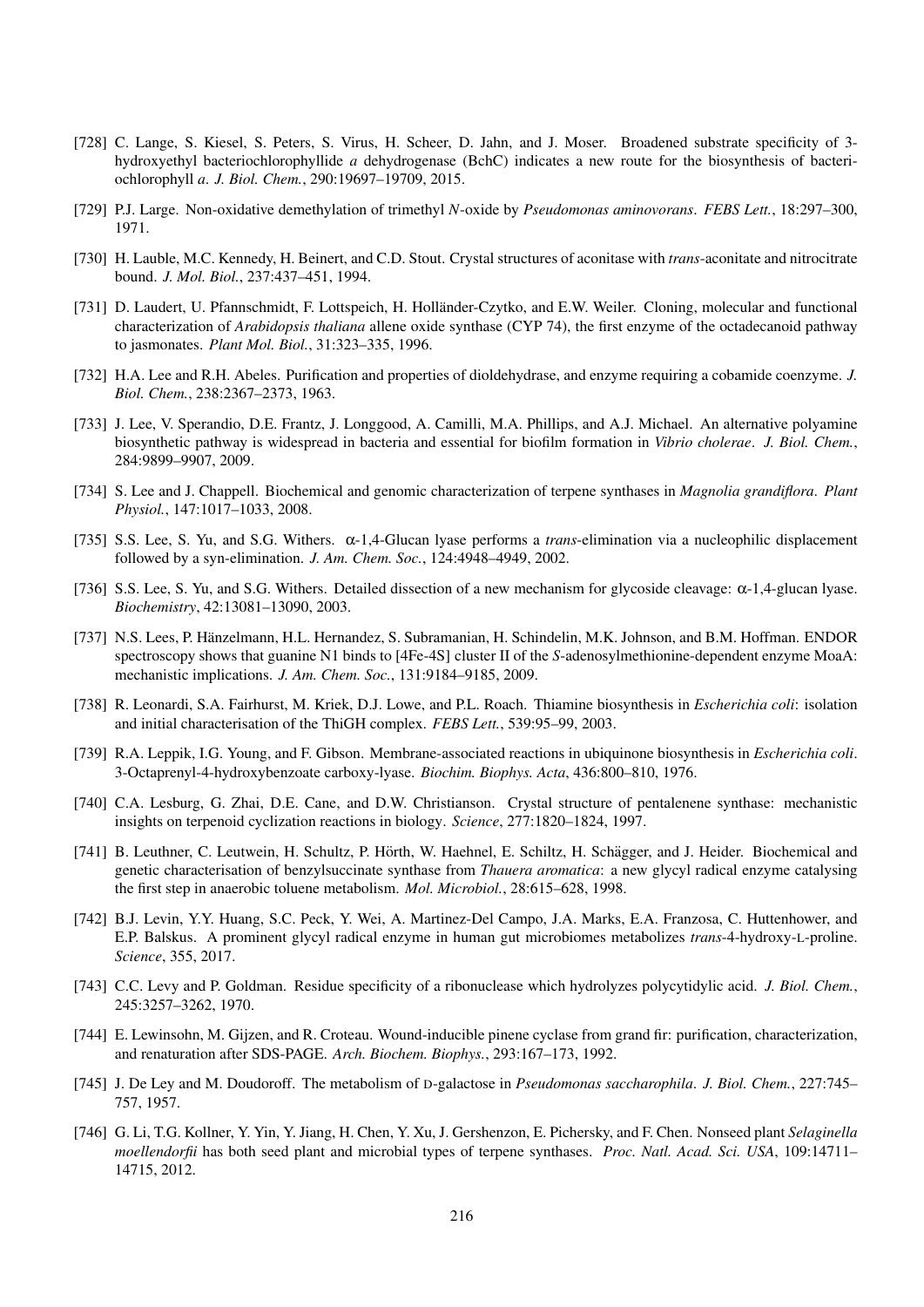- [747] N. Li, W.C. Chang, D.M. Warui, S.J. Booker, C., Bollinger Krebs, , and Jr. Evidence for only oxygenative cleavage of aldehydes to alk(a/e)nes and formate by cyanobacterial aldehyde decarbonylases. *Biochemistry*, 51:7908–7916, 2012.
- [748] Y. Li, F. Chen, Z. Li, C. Li, and Y. Zhang. Identification and functional characterization of sesquiterpene synthases from *Xanthium strumarium*. *Plant Cell Physiol*, 57:630–641, 2016.
- [749] Y. Li, N.M. Llewellyn, R. Giri, F. Huang, and J.B. Spencer. Biosynthesis of the unique amino acid side chain of butirosin: possible protective-group chemistry in an acyl carrier protein-mediated pathway. *Chem. Biol.*, 12:665–675, 2005.
- [750] Y. Li, A. Matte, H. Su, and M. Cygler. Crystallization and preliminary X-ray analysis of chondroitinase B from *Flavobacterium heparinum*. *Acta Crystallogr. D Biol. Crystallogr.*, 55:1055–1057, 1999.
- [751] Y.-T. Li, H. Nakagawa, S.A. Ross, G.C. Hansson, and S.C. Li. A novel sialidase which releases 2,7-anhydro-α-*N*acetylneuraminic acid from sialoglycoconjugates. *J. Biol. Chem.*, 265:21629–21633, 1990.
- [752] J. Liang, J. Liu, R. Brown, M. Jia, K. Zhou, R.J. Peters, and Q. Wang. Direct production of dihydroxylated sesquiterpenoids by a maize terpene synthase. *Plant J.*, 94:847–856, 2018.
- [753] D.I. Liao, J.C. Calabrese, Z. Wawrzak, P.V. Viitanen, and D.B. Jordan. Crystal structure of 3,4-dihydroxy-2-butanone 4-phosphate synthase of riboflavin biosynthesis. *Structure*, 9:11–18, 2001.
- [754] D.I. Liao, Y.J. Zheng, P.V. Viitanen, and D.B. Jordan. Structural definition of the active site and catalytic mechanism of 3,4-dihydroxy-2-butanone-4-phosphate synthase. *Biochemistry*, 41:1795–1806, 2002.
- [755] T.-H. Liao and G.A. Barber. Purification of guanosine 5'-diphosphate D-mannose oxidoreductase from *Phaseolus vulgaris*. *Biochim. Biophys. Acta*, 276:85–93, 1972.
- [756] I. Lieberman, A. Kornberg, and E.S. Simms. Enzymatic synthesis of pyrimidine nucleotides. Orotidine-5'-phosphate and uridine-5'-phosphate. *J. Biol. Chem.*, 215:403-415, 1955.
- [757] R.J. Light. 6-Methylsalicylic acid decarboxylase from *Penicillium patulum*. *Biochim. Biophys. Acta*, 191:430–438, 1969.
- [758] U. Lill, A. Schreil, and H. Eggerer. Isolation of enzymically active fragments formed by limited proteolysis of ATP citrate lyase. *Eur. J. Biochem.*, 125:645–650, 1982.
- [759] B.K. Lin and J.A. Anderson. Purification and properties of versiconal cyclase from *Aspergillus parasiticus*. *Arch. Biochem. Biophys.*, 293:67–70, 1992.
- [760] F. Lin, K.L. Ferguson, D.R. Boyer, X.N. Lin, and E.N. Marsh. Isofunctional enzymes PAD1 and UbiX catalyze formation of a novel cofactor required by ferulic acid decarboxylase and 4-hydroxy-3-polyprenylbenzoic acid decarboxylase. *ACS Chem. Biol.*, 10:1137–1144, 2015.
- [761] G. Lin, S. Han, and Z. Li. Enzymic synthesis of (*R*)-cyanohydrins by three (*R*)-oxynitrilase sources in micro-aqueous organic medium. *Tetrahedron*, 55:3531–3540, 1999.
- [762] X. Lin, M. Hezari, A.E. Koepp, H.G. Floss, and R. Croteau. Mechanism of taxadiene synthase, a diterpene cyclase that catalyzes the first step of taxol biosynthesis in Pacific yew. *Biochemistry*, 35:2968–2977, 1996.
- [763] X. Lin, R. Hopson, and D.E. Cane. Genome mining in *Streptomyces coelicolor*: molecular cloning and characterization of a new sesquiterpene synthase. *J. Am. Chem. Soc.*, 128:6022–6023, 2006.
- [764] A. Linker, P. Hoffman, K. Meyer, P. Sampson, and E.D. Korn. The formation of unsaturated disacharides from mucopolysaccharides and their cleavage to α-keto acid by bacterial enzymes. *J. Biol. Chem.*, 235:3061–3061, 1960.
- [765] C.L. Linster, G. Noel, V. Stroobant, D. Vertommen, M.F. Vincent, G.T. Bommer, M. Veiga da Cunha, and E. Van Schaftingen. Ethylmalonyl-CoA decarboxylase, a new enzyme involved in metabolite proofreading. *J. Biol. Chem.*, 286:42992–43003, 2011.
- [766] H. Lipke and C.W. Kearns. DDT dechlorinase. I. Isolation, chemical properties, and spectrophotometric assay. *J. Biol. Chem.*, 234:2123–2128, 1959.
- [767] H. Lipke and C.W. Kearns. DDT dechlorinase. II. Substrate and cofactor specificity. *J. Biol. Chem.*, 234:2129–2132, 1959.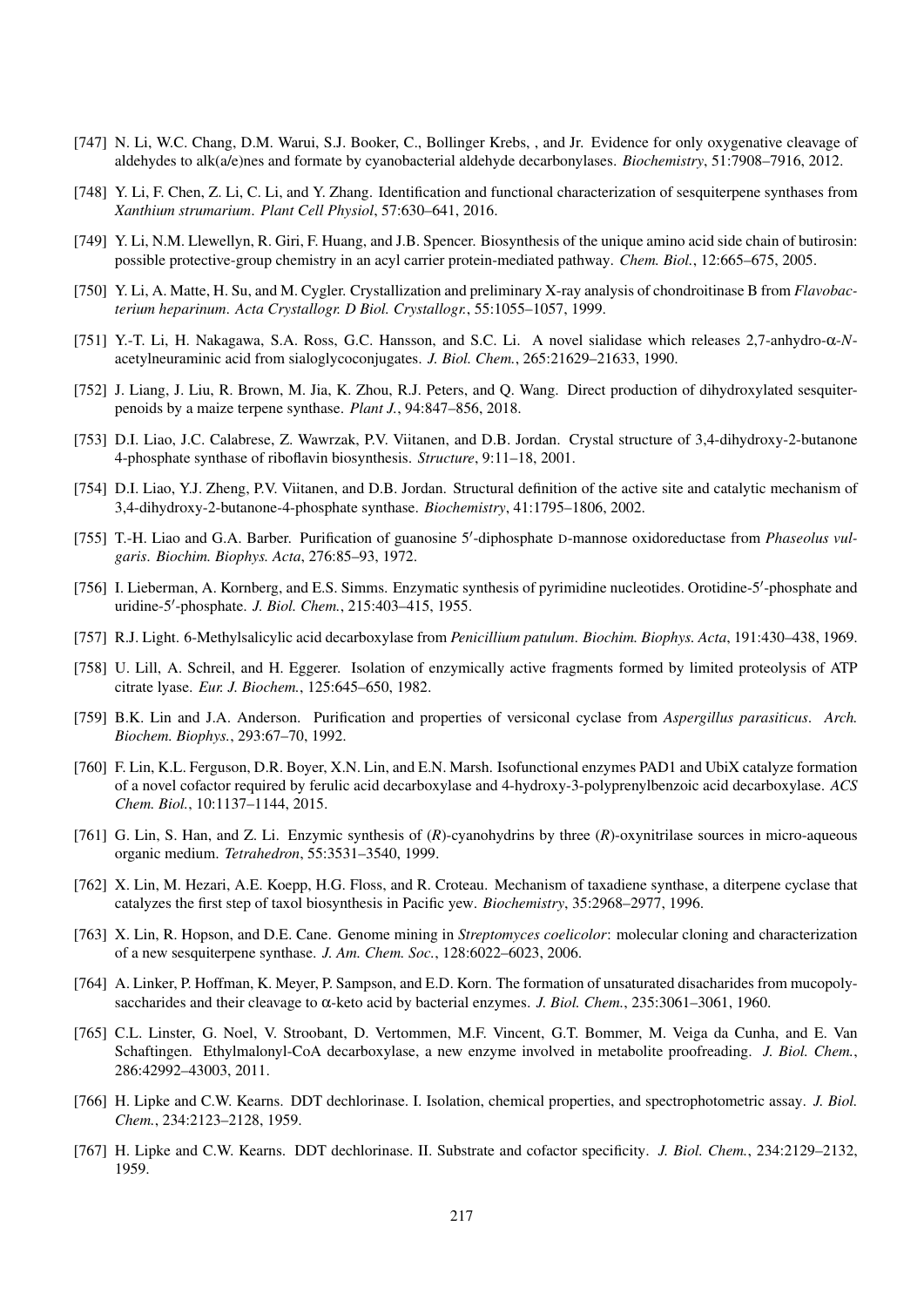- [768] D.B. Little and R.B. Croteau. Alteration of product formation by directed mutagenesis and truncation of the multipleproduct sesquiterpene synthases δ-selinene synthase and γ-humulene synthase. *Arch. Biochem. Biophys.*, 402:120–135, 2002.
- [769] J.Q. Liu, T. Dairi, N. Itoh, M. Kataoka, and S. Shimizu. A novel enzyme, D-3-hydroxyaspartate aldolase from *Paracoccus denitrificans* IFO 13301: purification, characterization, and gene cloning. *Appl. Microbiol. Biotechnol.*, 62:53–60, 2003.
- [770] J.Q. Liu, T. Dairi, N. Itoh, M. Kataoka, S. Shimizu, and H. Yamada. A novel metal-activated pyridoxal enzyme with a unique primary structure, low specificity D-threonine aldolase from *Arthrobacter sp*. Strain DK-38. Molecular cloning and cofactor characterization. *J. Biol. Chem.*, 273:16678–16685, 1998.
- [771] J.Q. Liu, T. Dairi, N. Itoh, M. Kataoka, S. Shimizu, and H. Yamada. Gene cloning, biochemical characterization and physiological role of a thermostable low-specificity L-threonine aldolase from *Escherichia coli*. *Eur. J. Biochem.*, 255:220– 226, 1998.
- [772] J.Q. Liu, T. Dairi, N. Itoh, M. Kataoka, S. Shimizu, and H. Yamada. Diversity of microbial threonine aldolases and their application. *J. Mol. Catal. B*, 10:107–115, 2000.
- [773] J.Q. Liu, S. Nagata, T. Dairi, H. Misono, S. Shimizu, and H. Yamada. The GLY1 gene of *Saccharomyces cerevisiae* encodes a low-specific L-threonine aldolase that catalyzes cleavage of L-*allo*-threonine and L-threonine to glycine expression of the gene in *Escherichia coli* and purification and characterization of the enzyme. *Eur. J. Biochem.*, 245:289– 293, 1997.
- [774] J.Q. Liu, M. Odani, T. Dairi, N. Itoh, S. Shimizu, and H. Yamada. A new route to L-*threo*-3-[4-(methylthio)phenylserine], a key intermediate for the synthesis of antibiotics: recombinant low-specificity D-threonine aldolase-catalyzed stereospecific resolution. *Appl. Microbiol. Biotechnol.*, 51:586–591, 1999.
- [775] J.Q. Liu, M. Odani, T. Yasuoka, T. Dairi, N. Itoh, M. Kataoka, S. Shimizu, and H. Yamada. Gene cloning and overproduction of low-specificity D-threonine aldolase from *Alcaligenes xylosoxidans* and its application for production of a key intermediate for parkinsonism drug. *Appl. Microbiol. Biotechnol.*, 54:44–51, 2000.
- [776] N.M. Llewellyn, Y. Li, and J.B. Spencer. Biosynthesis of butirosin: transfer and deprotection of the unique amino acid side chain. *Chem. Biol.*, 14:379–386, 2007.
- [777] K.P. Locher, M. Hans, A.P. Yeh, B. Schmid, W. Buckel, and D.C. Rees. Crystal structure of the *Acidaminococcus fermentans* 2-hydroxyglutaryl-CoA dehydratase component A. *J. Mol. Biol.*, 307:297–308, 2001.
- [778] H. Lochmuller, H.G. Wood, and J.J. Davis. Phosphoenolpyruvate carboxytransphosphorylase. II. Crystallization and properties. *J. Biol. Chem.*, 241:5678–5691, 1966.
- [779] A. Lonvaud-Funel and A.M. de Saad. Purification and properties of a malolactic Enzyme from a strain of *Leuconostoc mesenteroides* isolated from grapes. *Appl. Environ. Microbiol.*, 43:357–361, 1982.
- [780] F. Lopez-Gallego, S.A. Agger, D. Abate-Pella, M.D. Distefano, and C. Schmidt-Dannert. Sesquiterpene synthases Cop4 and Cop6 from *Coprinus cinereus*: catalytic promiscuity and cyclization of farnesyl pyrophosphate geometric isomers. *Chembiochem.*, 11:1093–1106, 2010.
- [781] F. Lopez-Gallego, G.T. Wawrzyn, and C. Schmidt-Dannert. Selectivity of fungal sesquiterpene synthases: role of the active site's H-1α loop in catalysis. *Appl. Environ. Microbiol.*, 76:7723–7733, 2010.
- [782] M. Lopez-Meyer and C.L. Nessler. Tryptophan decarboxylase is encoded by two autonomously regulated genes in *Camptotheca acuminata* which are differentially expressed during development and stress. *Plant J.*, 11:1167–1175, 1997.
- [783] G.V. Louie, M.E. Bowman, M.C. Moffitt, T.J. Baiga, B.S. Moore, and J.P. Noel. Structural determinants and modulation of substrate specificity in phenylalanine-tyrosine ammonia-lyases. *Chem. Biol.*, 13:1327–1338, 2006.
- [784] P. Louis and E.A. Galinski. Characterization of genes for the biosynthesis of the compatible solute ectoine from *Marinococcus halophilus* and osmoregulated expression in *Escherichia coli*. *Microbiology*, 143:1141–1149, 1997.
- [785] W. Lovenberg, H. Weissbach, and S. Udenfriend. Aromatic L-amino acid decarboxylase. *J. Biol. Chem.*, 237:89–93, 1962.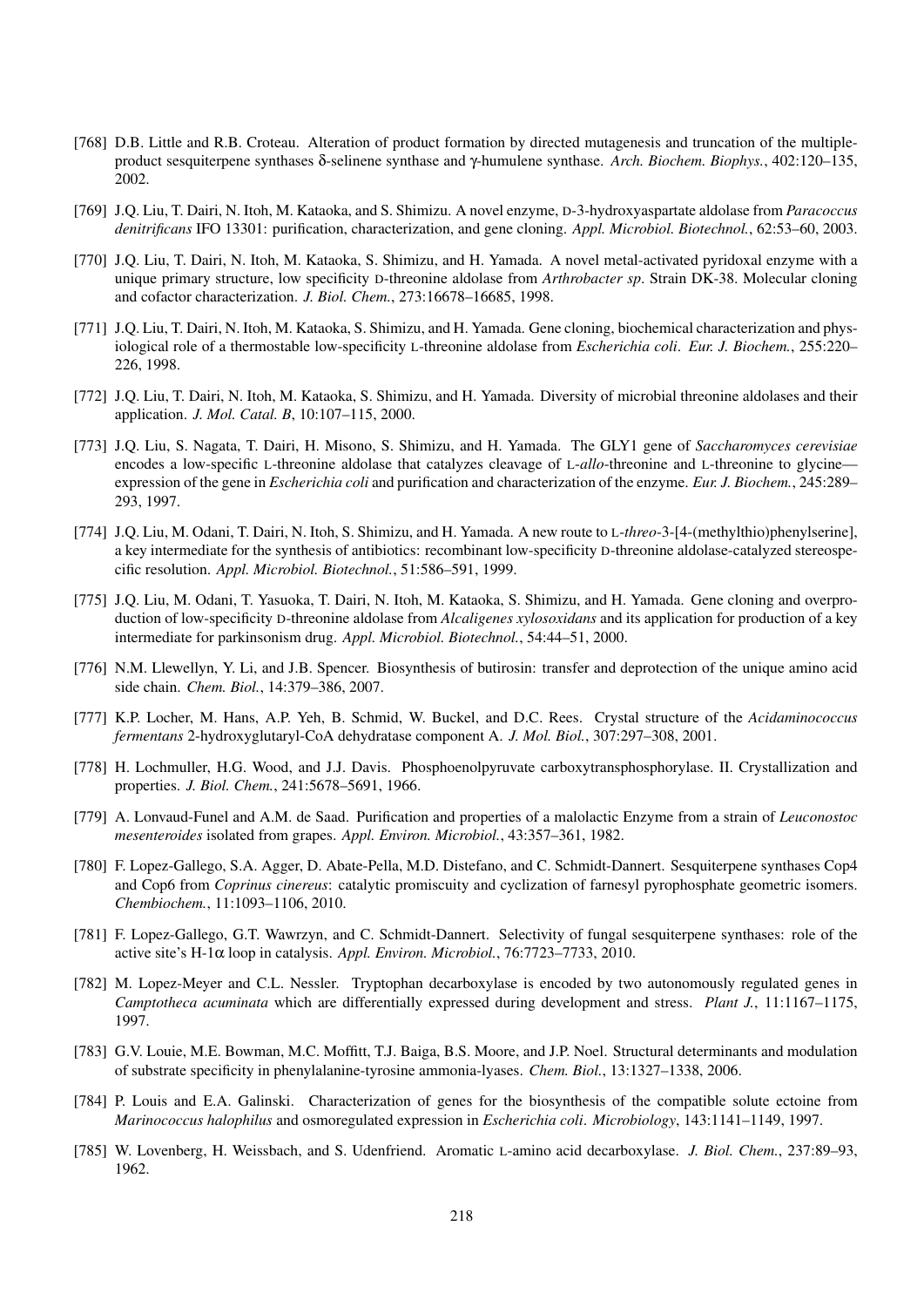- [786] S. Loverix, G. Laus, J.C. Martins, L. Wyns, and J. Steyaert. Reconsidering the energetics of ribonuclease catalysed RNA hydrolysis. *Eur. J. Biochem.*, 257:286–290, 1998.
- [787] M.G. Low and J.B. Finean. Release of alkaline phosphatase from membranes by a phosphatidylinositol-specific phospholipase C. *Biochem. J.*, 167:281–284, 1977.
- [788] S. Lu, R. Xu, J.W. Jia, J. Pang, S.P. Matsuda, and X.Y. Chen. Cloning and functional characterization of a β-pinene synthase from *Artemisia annua* that shows a circadian pattern of expression. *Plant Physiol.*, 130:477–486, 2002.
- [789] J. Lücker, H.J. Bouwmeester, W. Schwab, J. Blaas, L.H. van der Plas, and H.A. Verhoeven. Expression of *Clarkia S*-linalool synthase in transgenic petunia plants results in the accumulation of *S*-linalyl-β-D-glucopyranoside. *Plant J.*, 27:315–324, 2001.
- [790] J. Lucker, P. Bowen, and J. Bohlmann. *Vitis vinifera* terpenoid cyclases: functional identification of two sesquiterpene synthase cDNAs encoding (+)-valencene synthase and (-)-germacrene D synthase and expression of mono- and sesquiterpene synthases in grapevine flowers and berries. *Phytochemistry*, 65:2649–2659, 2004.
- [791] J. Lücker, M.K. El Tamer, W. Schwab, F.W. Verstappen, L.H. van der Plas, H.J. Bouwmeester, and H.A. Verhoeven. Monoterpene biosynthesis in lemon (*Citrus limon*). cDNA isolation and functional analysis of four monoterpene synthases. *Eur. J. Biochem.*, 269:3160–3171, 2000.
- [792] F. Lüddeke and J. Harder. Enantiospecific (S)-(+)-linalool formation from β-myrcene by linalool dehydratase-isomerase. *Z. Naturforsch. C*, 66:409–412, 2011.
- [793] N. Luhtala and R. Parker. T2 Family ribonucleases: ancient enzymes with diverse roles. *Trends Biochem. Sci.*, 35:253– 259, 2010.
- [794] L.N. Lukens and J.M. Buchanan. Biosynthesis of purines. XXIV. The enzymatic synthesis of 5-amino-1-ribosyl-4 imidazolecarboxylic acid 5'-phosphate from 5-amino-1-ribosylimidazole 5'-phosphate and carbon dioxide. *J. Biol. Chem.*, 234:1799–1805, 1959.
- [795] X. Ma, S. Panjikar, J. Koepke, E. Loris, and J. Stöckigt. The structure of *Rauvolfia serpentina* strictosidine synthase is a novel six-bladed β-propeller fold in plant proteins. *Plant Cell*, 18:907–920, 2006.
- [796] J.M. Machinist, W.H. Orme-Johnson, and D.M. Ziegler. Microsomal oxidases. II. Properties of a pork liver microsomal *N*-oxide dealkylase. *Biochemistry*, 5:2939–2943, 1966.
- [797] J.D. Macmillan and R.H. Vaughn. Purification and properties of a polygalacturonic acid-*trans*-eliminase produced by *Clostridium* multifermentans. *Biochemistry*, 3:564–572, 1964.
- [798] T. Maeda, Y. Takeda, T. Murakami, A. Yokota, and M. Wada. Purification, characterization and amino acid sequence of a novel enzyme, D-*threo*-3-hydroxyaspartate dehydratase, from *Delftia* sp. HT23. *J. Biochem.*, 148:705–712, 2010.
- [799] S. Mafu, Y. Ding, K.M. Murphy, O. Yaacoobi, J.B. Addison, Q. Wang, Z. Shen, S.P. Briggs, J. Bohlmann, G. Castro-Falcon, C.C. Hughes, M. Betsiashvili, A. Huffaker, E.A. Schmelz, and P. Zerbe. Discovery, biosynthesis and stressrelated accumulation of dolabradiene-derived defenses in maize. *Plant Physiol.*, 176:2677–2690, 2018.
- [800] S. Mafu, P.S. Karunanithi, T.A. Palazzo, B.L. Harrod, S.M. Rodriguez, I.N. Mollhoff, T.E. O'Brien, S. Tong, O. Fiehn, D.J. Tantillo, J. Bohlmann, and P. Zerbe. Biosynthesis of the microtubule-destabilizing diterpene pseudolaric acid B from golden larch involves an unusual diterpene synthase. *Proc. Natl Acad. Sci. USA*, 114:974–979, 2017.
- [801] S. Mahadevan. Conversion of 3-indoleacetoxime to 3-indoleacetonitrile by plants. *Arch. Biochem. Biophys.*, 100:557– 558, 1963.
- [802] N. Mahanta, D. Fedoseyenko, T. Dairi, and T.P. Begley. Menaquinone biosynthesis: formation of aminofutalosine requires a unique radical SAM enzyme. *J. Am. Chem. Soc.*, 135:15318–15321, 2013.
- [803] S. Mahlstedt, E.N. Fielding, B.S. Moore, and C.T. Walsh. Prephenate decarboxylases: a new prephenate-utilizing enzyme family that performs nonaromatizing decarboxylation en route to diverse secondary metabolites. *Biochemistry*, 49:9021– 9023, 2010.
- [804] S.A. Mahlstedt and C.T. Walsh. Investigation of anticapsin biosynthesis reveals a four-enzyme pathway to tetrahydrotyrosine in *Bacillus subtilis*. *Biochemistry*, 49:912–923, 2010.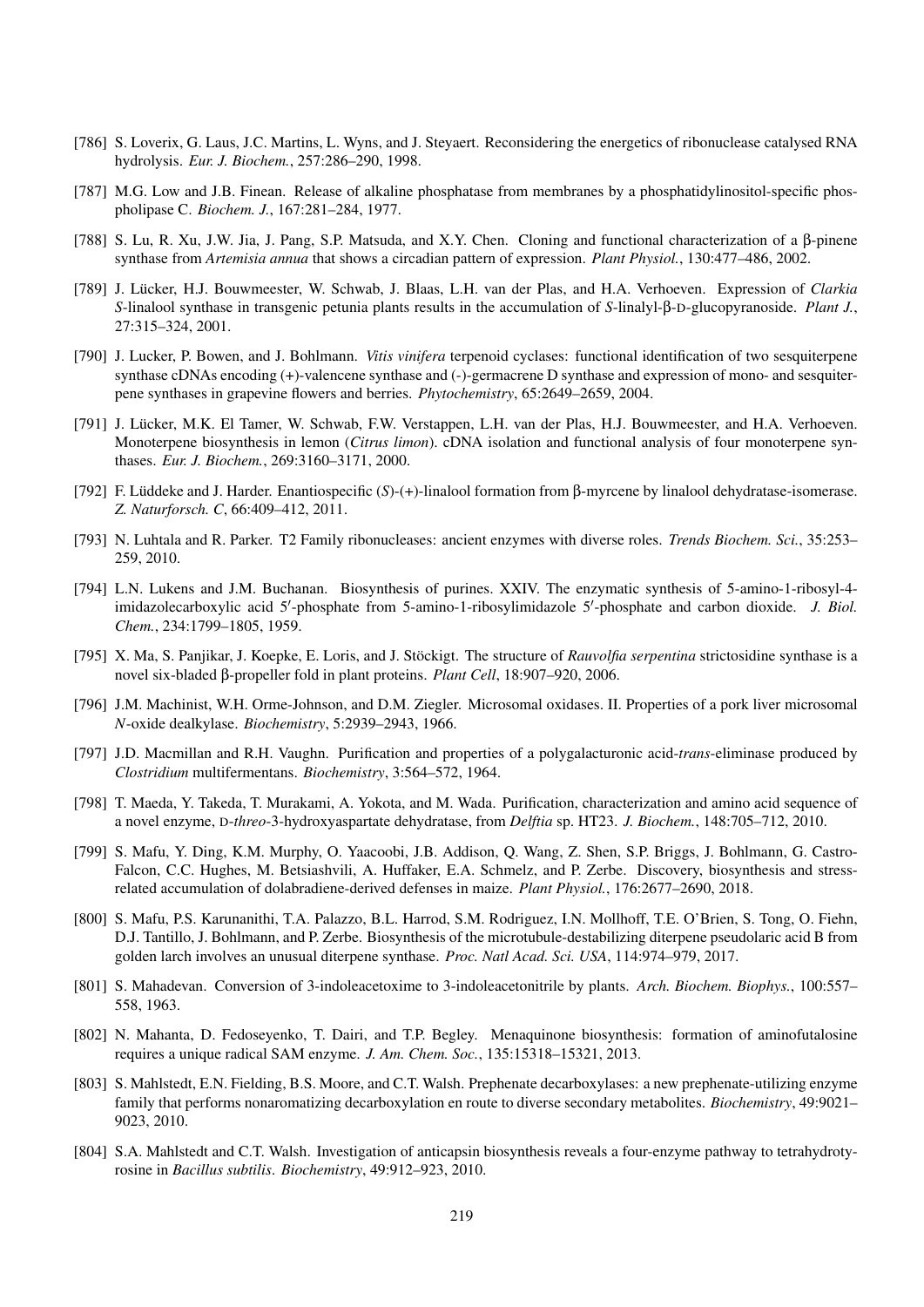- [805] D.H. Mallonee, W.B. White, and P.B. Hylemon. Cloning and sequencing of a bile acid-inducible operon from *Eubacterium* sp. strain VPI 12708. *J. Bacteriol.*, 172:7011–7019, 1990.
- [806] B.G. Malmström. Enolase. In P.D. Boyer, H. Lardy, and K. Myrbäck, editors, *The Enzymes*, volume 5, pages 471–494. Academic Press, New York, 2nd edition, 1961.
- [807] B.A. Manjasetty, N. Croteau, J. Powlowski, and A. Vrielink. Crystallization and preliminary X-ray analysis of *dmpFG*encoded 4-hydroxy-2-ketovalerate aldolase—aldehyde dehydrogenase (acylating) from *Pseudomonas* sp. strain CF600. *Acta Crystallogr. D Biol. Crystallogr.*, 57:582–585, 2001.
- [808] B.A. Manjasetty, J. Powlowski, and A. Vrielink. Crystal structure of a bifunctional aldolase-dehydrogenase: sequestering a reactive and volatile intermediate. *Proc. Natl. Acad. Sci. USA*, 100:6992–6997, 2003.
- [809] V. Manne, K.R. Kutty, and S.R. Pillarisetti. Purification and properties of synephrinase from *Arthrobacter synephrinum*. *Arch. Biochem. Biophys.*, 248:324–334, 1986.
- [810] M. Manoharan, A. Mazumder, S.C. Ransom, J.A. Gerlt, and P.H. Bolton. Mechanism of UV endonuclease-V cleavage of abasic sites in DNA determined by C-13 labeling. *J. Am. Chem. Soc.*, 110:2690–2691, 1988.
- [811] C. Mantel, A. Chandor, D. Gasparutto, T. Douki, M. Atta, M. Fontecave, P.-A. Bayle, J.-M. Mouesca, and M. Bardet. Combined NMR and DFT studies for the absolute configuration elucidation of the spore photoproduct, a UV-induced DNA lesion. *J. Am. Chem. Soc.*, 130:16978–16984, 2008.
- [812] A.Y. Marbaix, G. Noel, A.M. Detroux, D. Vertommen, E. Van Schaftingen, and C.L. Linster. Extremely conserved ATPor ADP-dependent enzymatic system for nicotinamide nucleotide repair. *J. Biol. Chem.*, 286:41246–41252, 2011.
- [813] P. Decottignies-Le Maréchal, C. Ducrocq, A. Marquet, and R. Azerad. The stereochemistry of hydrogen abstraction in vitamin K-dependent carboxylation. *J. Biol. Chem.*, 259:15010–15012, 1984.
- [814] C.A. Marotta, C.C. Levy, S.M. Weissman, and F. Varricchio. Preferred sites of digestion of a ribonuclease from *Enterobacter* sp. in the sequence analysis of *Bacillus stearothermophilus* 5S ribonucleic acid. *Biochemistry*, 12:2901–2904, 1973.
- [815] E.S. Martens-Uzunova and P.J. Schaap. An evolutionary conserved D-galacturonic acid metabolic pathway operates across filamentous fungi capable of pectin degradation. *Fungal Genet. Biol.*, 45:1449–1457, 2008.
- [816] D.M. Martin and J. Bohlmann. Identification of *Vitis vinifera* (-)-α-terpineol synthase by in silico screening of full-length cDNA ESTs and functional characterization of recombinant terpene synthase. *Phytochemistry*, 65:1223–1229, 2004.
- [817] D.M. Martin, J. Faldt, and J. Bohlmann. Functional characterization of nine Norway Spruce TPS genes and evolution of gymnosperm terpene synthases of the TPS-d subfamily. *Plant Physiol.*, 135:1908–1927, 2004.
- [818] D.M. Martin, O. Toub, A. Chiang, B.C. Lo, S. Ohse, S.T. Lund, and J. Bohlmann. The bouquet of grapevine (*Vitis vinifera* L. cv. Cabernet Sauvignon) flowers arises from the biosynthesis of sesquiterpene volatiles in pollen grains. *Proc. Natl. Acad. Sci. USA*, 106:7245–7250, 2009.
- [819] V.J. Martin, D.J. Pitera, S.T. Withers, J.D. Newman, and J.D. Keasling. Engineering a mevalonate pathway in *Escherichia coli* for production of terpenoids. *Nat. Biotechnol.*, 21:796–802, 2003.
- [820] V.J. Martin, Y. Yoshikuni, and J.D. Keasling. The in vivo synthesis of plant sesquiterpenes by *Escherichia coli*. *Biotechnol. Bioeng.*, 75:497–503, 2001.
- [821] N.C. Martinez-Gomez, R.R. Poyner, S.O. Mansoorabadi, G.H. Reed, and D.M. Downs. Reaction of AdoMet with ThiC generates a backbone free radical. *Biochemistry*, 48:217–219, 2009.
- [822] A. Martinez-Ruiz, L. Garcia-Ortega, R. Kao, M. Onaderra, J.M. Mancheno, J. Davies, A. Martinez del Pozo, and J.G. Gavilanes. Ribonuclease U<sub>2</sub>: cloning, production in *Pichia pastoris* and affinity chromatography purification of the active recombinant protein. *FEMS Microbiol. Lett.*, 189:165–169, 2000.
- [823] K. Maruyama. Enzymes responsible for degradation of 4-oxalmesaconic acid in *Pseudomonas ochraceae*. *J. Biochem.*, 93:567–574, 1983.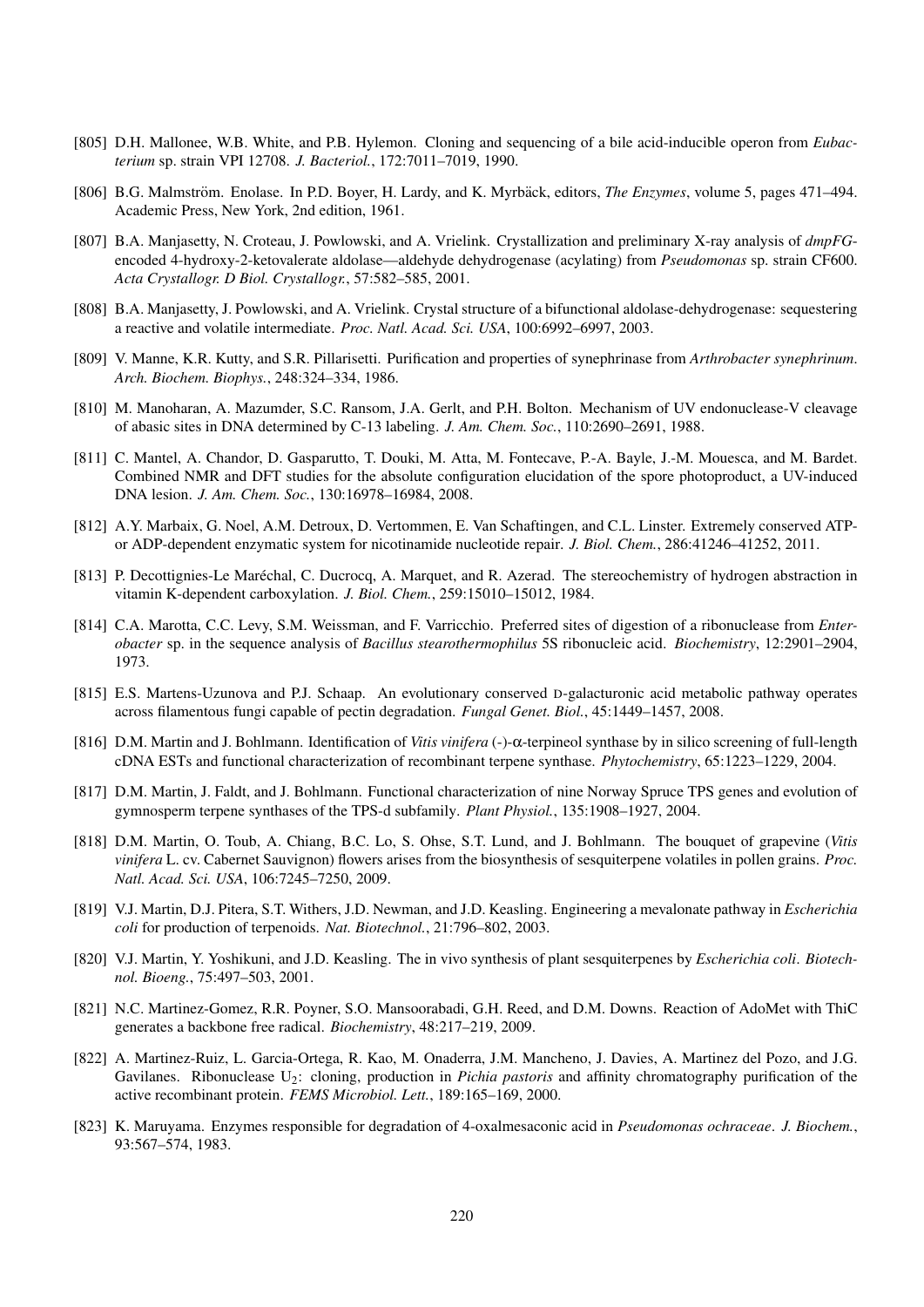- [824] K. Maruyama. Purification and properties of γ-oxalomesaconate hydratase from *Pseudomonas ochraceae* grown with phthalate. *Biochem. Biophys. Res. Commun.*, 128:271–277, 1985.
- [825] K. Maruyama. Purification and properties of 4-hydroxy-4-methyl-2-oxoglutarate aldolase from *Pseudomonas ochraceae* grown on phthalate. *J. Biochem.*, 108:327–333, 1990.
- [826] T. Maruyama, M. Ito, and G. Honda. Molecular cloning, functional expression and characterization of (*E*)-β farnesene synthase from *Citrus junos*. *Biol. Pharm. Bull.*, 24:1171–1175, 2001.
- [827] T. Maruyama, M. Ito, F. Kiuchi, and G. Honda. Molecular cloning, functional expression and characterization of *d*limonene synthase from *Schizonepeta tenuifolia*. *Biol. Pharm. Bull.*, 24:373–377, 2001.
- [828] J.B. Mathis and G.M. Brown. The biosynthesis of folic acid. XI. Purification and properties of dihydroneopterin aldolase. *J. Biol. Chem.*, 245:3015–3025, 1970.
- [829] J.R. Mathis, K. Back, C. Starks, J. Noel, C.D. Poulter, and J. Chappell. Pre-steady-state study of recombinant sesquiterpene cyclases. *Biochemistry*, 36:8340–8348, 1997.
- [830] Y. Matsuda, T. Mitsuhashi, Z. Quan, and I. Abe. Molecular basis for stellatic acid biosynthesis: a genome mining approach for discovery of sesterterpene synthases. *Org. Lett.*, 17:4644–4647, 2015.
- [831] S. Matsuhashi, M. Matsuhashi, J.G. Brown, and J.L. Strominger. Enzymatic synthesis of cytidine diphosphate 3,6 dideoxyhexoses. 3. Cytidine diphosphate D-glucose oxidoreductase. *J. Biol. Chem.*, 241:4283–4287, 1966.
- [832] T. Matsui, T. Yoshida, T. Yoshimura, and T. Nagasawa. Regioselective carboxylation of 1,3-dihydroxybenzene by 2,6 dihydroxybenzoate decarboxylase of *Pandoraea* sp. 12B-2. *Appl. Microbiol. Biotechnol.*, 73:95–102, 2006.
- [833] Y. Matsuo and D.M. Greenberg. A crystalline enzyme that cleaves homoserine and cystathionine. III. Coenzyme resolution, activation, and inhibitors. *J. Biol. Chem.*, 234:507–515, 1959.
- [834] Y. Matsuo and D.M. Greenberg. A crystalline enzyme that cleaves homoserine and cystathionine. IV. Mechanism of action, reversibility, and substrate specificity. *J. Biol. Chem.*, 234:516–519, 1959.
- [835] T. Matsushita and F.F. Davis. Studies on pseudouridylic acid synthetase from various sources. *Biochim. Biophys. Acta*, 238:165–173, 1971.
- [836] D. Mauzerall and S. Granick. Porphyrin biosynthesis in erythrocytes. III. Uroporphyrinogen and its decarboxylase. *J. Biol. Chem.*, 232:1141–1162, 1958.
- [837] O. Mayans, M. Scott, I. Connerton, T. Gravesen, J. Benen, J. Visser, R. Pickersgill, and J. Jenkins. Two crystal structures of pectin lyase A from *Aspergillus* reveal a pH driven conformational change and striking divergence in the substratebinding clefts of pectin and pectate lyases. *Structure*, 5:677–689, 1997.
- [838] M. Mazelis and B. Vennesland. Carbon dioxide fixation into oxalacetate in higher plants. *Plant Physiol.*, 32:591–600, 1957.
- [839] R.M. McCarty, C. Krebs, and V. Bandarian. Spectroscopic, steady-state kinetic, and mechanistic characterization of the radical SAM enzyme QueE, which catalyzes a complex cyclization reaction in the biosynthesis of 7-deazapurines. *Biochemistry*, 52:188–198, 2013.
- [840] R.M. McCarty, A. Somogyi, and V. Bandarian. *Escherichia coli* QueD is a 6-carboxy-5,6,7,8-tetrahydropterin synthase. *Biochemistry*, 48:2301–2303, 2009.
- [841] R.M. McCarty, A. Somogyi, G. Lin, N.E. Jacobsen, and V. Bandarian. The deazapurine biosynthetic pathway revealed: in vitro enzymatic synthesis of preQ<sub>0</sub> from guanosine 5'-triphosphate in four steps. *Biochemistry*, 48:3847–3852, 2009.
- [842] R.W. McClard, M.J. Black, L.R. Livingstone, and M.E. Jones. Isolation and initial characterization of the single polypeptide that synthesizes uridine 5'-monophosphate from orotate in Ehrlich ascites carcinoma. Purification by tandem affinity chromatography of uridine-5'-monophosphate synthase. *Biochemistry*, 19:4699-4706, 1980.
- [843] E. McCoy, M.C. Galan, and S.E. O'Connor. Substrate specificity of strictosidine synthase. *Bioorg. Med. Chem. Lett.*, 16:2475–2478, 2006.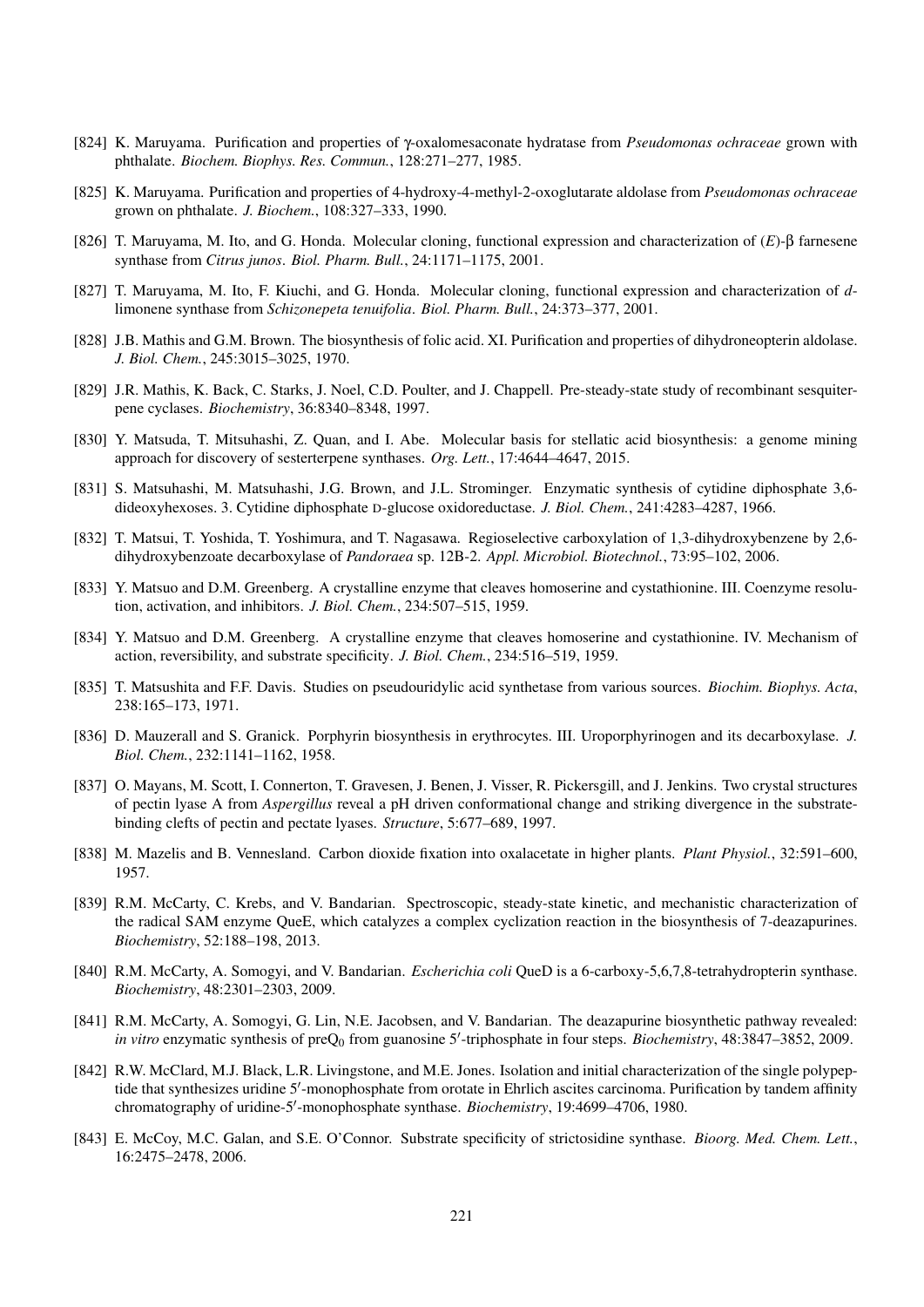- [844] W.G. McCullough, J.T. Piligian, and I.J. Daniel. Enzymatic decarboxylation of three aminobenzoates. *J. Am. Chem. Soc.*, 79:628–630, 1957.
- [845] B.A. McFadden and W.V. Howes. Crystallisation and some properties of isocitrate lyase from *Pseudomonas indigofera*. *J. Biol. Chem.*, 238:1737–1742, 1963.
- [846] R.W. McGilvery and P.P. Cohen. The decarboxylation of L-phenylalanine by *Streptococcus faecalis* R. *J. Biol. Chem.*, 174:813–816, 1948.
- [847] S.M. McGuire, J.C. Silva, E.G. Casillas, and C.A. Townsend. Purification and characterization of versicolorin B synthase from *Aspergillus parasiticus*. Catalysis of the stereodifferentiating cyclization in aflatoxin biosynthesis essential to DNA interaction. *Biochemistry*, 35:11470–11486, 1996.
- [848] E.N. McIntosh, M. Purko, and W.A. Wood. Ketopantoate formation by a hydroxymethylation enzyme from *Escherichia coli*. *J. Biol. Chem.*, 228:499–510, 1957.
- [849] S.A. McKay, W.L. Hunter, K.A. Godard, S.X. Wang, D.M. Martin, J. Bohlmann, and A.L. Plant. Insect attack and wounding induce traumatic resin duct development and gene expression of (-)-pinene synthase in Sitka spruce. *Plant Physiol.*, 133:368–378, 2003.
- [850] R. Meganathan. Ubiquinone biosynthesis in microorganisms. *FEMS Microbiol. Lett.*, 203:131–139, 2001.
- [851] R. Meganathan and R. Bentley. Menaquinone (vitamin K2) biosynthesis: conversion of *o*-succinylbenzoic acid to 1,4 dihydroxy-2-naphthoic acid by *Mycobacterium phlei* enzymes. *J. Bacteriol.*, 140:92–98, 1979.
- [852] A. Meguro, Y. Motoyoshi, K. Teramoto, S. Ueda, Y. Totsuka, Y. Ando, T. Tomita, S.Y. Kim, T. Kimura, M. Igarashi, R. Sawa, T. Shinada, M. Nishiyama, and T. Kuzuyama. An unusual terpene cyclization mechanism involving a carboncarbon bond rearrangement. *Angew. Chem. Int. Ed. Engl.*, 54:4353–4356, 2015.
- [853] A. Meguro, T. Tomita, M. Nishiyama, and T. Kuzuyama. Identification and characterization of bacterial diterpene cyclases that synthesize the cembrane skeleton. *Chembiochem*, 14:316–321, 2013.
- [854] A.H. Mehler and H. Tabor. Deamination of histidine to form urocanic acid in liver. *J. Biol. Chem.*, 201:775–784, 1953.
- [855] A.P. Mehta, S.H. Abdelwahed, M.K. Fenwick, A.B. Hazra, M.E. Taga, Y. Zhang, S.E. Ealick, and T.P. Begley. Anaerobic 5-hydroxybenzimidazole formation from aminoimidazole ribotide: an unanticipated intersection of thiamin and vitamin B<sup>12</sup> biosynthesis. *J. Am. Chem. Soc.*, 137:10444–10447, 2015.
- [856] J.O. Meinhart, S. Chaykin, and E.G. Krebs. Enzymatic conversion of a reduced diphosphopyridine nucleotide derivative to reduced diphosphopyridine nucleotide. *J. Biol. Chem.*, 220:821–829, 1956.
- [857] A. Meister, M.W. Bukenberger, and M. Strassburger. The optically-specific enzymatic cyclization of D-glutamate. *Biochem. Z.*, 338:217–229, 1963.
- [858] M. Meister, S. Saum, B.E. Alber, and G. Fuchs. L-malyl-coenzyme A/β-methylmalyl-coenzyme A lyase is involved in acetate assimilation of the isocitrate lyase-negative bacterium *Rhodobacter capsulatus*. *J. Bacteriol.*, 187:1415–1425, 2005.
- [859] D. Melanson, M.D. Chilton, D. Masters-Moore, and W.S. Chilton. A deletion in an indole synthase gene is responsible for the DIMBOA-deficient phenotype of *bxbx* maize. *Proc. Natl. Acad. Sci. USA*, 94:13345–13350, 1997.
- [860] A. Melo, H. Elliott, and L. Glaser. The mechanism of 6-deoxyhexose synthesis. I. Intramolecular hydrogen transfer catalyzed by deoxythymidine diphosphate D-glucose oxidoreductase. *J. Biol. Chem.*, 243:1467–1474, 1968.
- [861] H.P. Meloche and W.A. Wood. Crystallization and characteristics of 2-keto-3-deoxy-6-phosphogluconic aldolase. *J. Biol. Chem.*, 239:3515–3518, 1964.
- [862] H.P. Meloche and W.A. Wood. The mechanism of 6-phosphogluconic dehydrase. *J. Biol. Chem.*, 239:3505–3510, 1964.
- [863] P. Mercke, M. Bengtsson, H.J. Bouwmeester, M.A. Posthumus, and P.E. Brodelius. Molecular cloning, expression, and characterization of amorpha-4,11-diene synthase, a key enzyme of artemisinin biosynthesis in *Artemisia annua* L. *Arch. Biochem. Biophys.*, 381:173–180, 2000.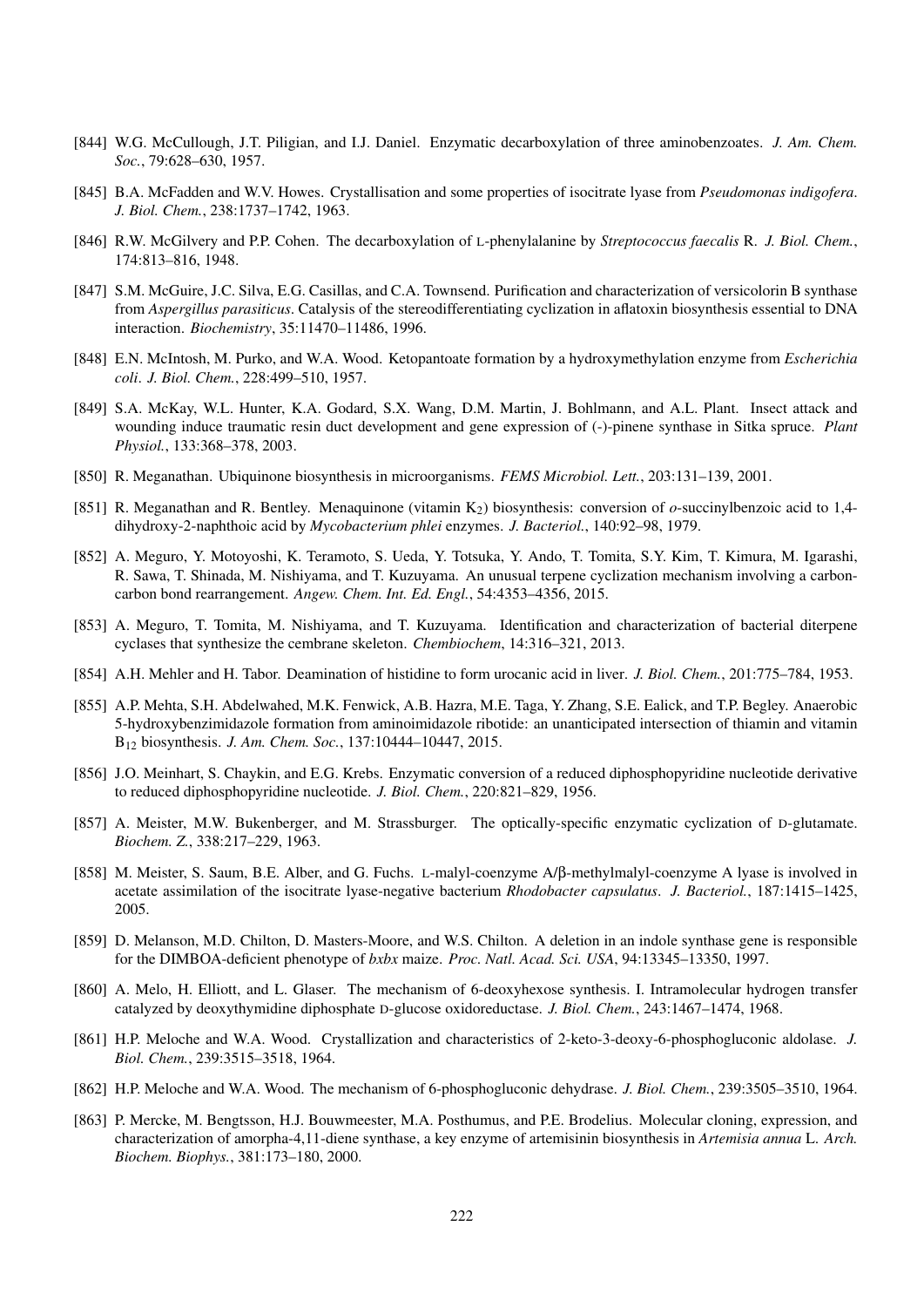- [864] P. Mercke, J. Crock, R. Croteau, and P.E. Brodelius. Cloning, expression, and characterization of *epi*-cedrol synthase, a sesquiterpene cyclase from *Artemisia annua* L. *Arch. Biochem. Biophys.*, 369:213–222, 1999.
- [865] C. Merlin, M. Masters, S. McAteer, and A. Coulson. Why is carbonic anhydrase essential to *Escherichia coli*. *J. Bacteriol.*, 185:6415–6424, 2003.
- [866] J.M. Merrick and S. Roseman. D-Glucosaminic acid dehydrase. *Methods Enzymol.*, 9:657–660, 1966.
- [867] D.E. Metzler and E.E. Snell. Deamination of serine. II. D-Serine dehydrase, a vitamin B<sup>6</sup> enzyme from *Escherichia coli*. *J. Biol. Chem.*, 198:363–373, 1952.
- [868] K. Meyer and M.M. Rapport. Hyaluronidases. *Adv. Enzymol. Relat. Subj. Biochem.*, 13:199–236, 1952.
- [869] P. Michaud, P. Pheulpin, E. Petit, J.P. Seguin, J.N. Barbotin, A. Heyraud, B. Courtois, and J. Courtois. Identification of glucuronan lyase from a mutant strain of *Rhizobium meliloti*. *Int. J. Biol. Macromol.*, 21:3–9, 1997.
- [870] G. Michel, K. Pojasek, Y. Li, T. Sulea, R.J. Linhardt, R. Raman, V. Prabhakar, R. Sasisekharan, and M. Cygler. The structure of chondroitin B lyase complexed with glycosaminoglycan oligosaccharides unravels a calcium-dependent catalytic machinery. *J. Biol. Chem.*, 279:32882–32896, 2004.
- [871] R.H. Michell and D. Allan. Inositol cyclic phosphate as a product of phosphatidylinositol breakdown by phospholipase C (*Bacillus cereus*). *FEBS Lett.*, 53:302–304, 1975.
- [872] A. Michelucci, T. Cordes, J. Ghelfi, A. Pailot, N. Reiling, O. Goldmann, T. Binz, A. Wegner, A. Tallam, A. Rausell, M. Buttini, C.L. Linster, E. Medina, R. Balling, and K. Hiller. Immune-responsive gene 1 protein links metabolism to immunity by catalyzing itaconic acid production. *Proc. Natl Acad. Sci. USA*, 110:7820–7825, 2013.
- [873] H. Mihara, T. Kurihara, T. Yoshimura, K. Soda, and N. Esaki. Cysteine sulfinate desulfinase, a NIFS-like protein of *Escherichia coli* with selenocysteine lyase and cysteine desulfurase activities. Gene cloning, purification, and characterization of a novel pyridoxal enzyme. *J. Biol. Chem.*, 272:22417–22424, 1997.
- [874] B. Miller, C. Oschinski, and W. Zimmer. First isolation of an isoprene synthase gene from poplar and successful expression of the gene in *Escherichia coli*. *Planta*, 213:483–487, 2001.
- [875] D. Miller, Y. Wang, H. Xu, K. Harich, and R.H. White. Biosynthesis of the 5-(aminomethyl)-3-furanmethanol moiety of methanofuran. *Biochemistry*, 53:4635–4647, 2014.
- [876] K.A. Miller, R.S. Phillips, J. Mrazek, and T.R. Hoover. *Salmonella* utilizes D-glucosaminate via a mannose family phosphotransferase system permease and associated enzymes. *J. Bacteriol.*, 195:4057–4066, 2013.
- [877] M.B. Miller and B.L. Bassler. Quorum sensing in bacteria. *Annu. Rev. Microbiol.*, 55:165–199, 2001.
- [878] S. Milstien, , and S. The biosynthesis of tetrahydrobiopterin in rat brain. Purification and characterization of 6-pyruvoyltetrahydrobiopterin(2'-oxo) reductase. *J. Biol. Chem.*, 264:8066-8073, 1989.
- [879] L.W. Mitchell and E.K. Jaffe. Porphobilinogen synthase from *Escherichia coli* is a Zn(II) metalloenzyme stimulated by Mg(II). *Arch. Biochem. Biophys.*, 300:169–177, 1993.
- [880] S. Mitsuhashi and B.D. Davis. Aromatic biosynthesis. XII. Conversion of 5-dehydroquinic acid to 5-dehydroshikimic acid by 5-dehydroquinase. *Biochim. Biophys. Acta*, 15:54–61, 1954.
- [881] S. Mitsuhashi and B.D. Davis. Aromatic biosynthesis. XIII. Conversion of quinic acid to 5-dehydroquinic acid by quinic dehydrogenase. *Biochim. Biophys. Acta*, 15:268–280, 1954.
- [882] O. Miyake, E. Kobayashi, H. Nankai, W. Hashimoto, B. Mikami, and K. Murata. Posttranslational processing of polysaccharide lyase: maturation route for gellan lyase in *Bacillus* sp. GL1. *Arch. Biochem. Biophys.*, 422:211–220, 2004.
- [883] K. Miyamoto, , and H. Cloning and heterologous expression of a novel arylmalonate decarboxylase gene from *Alcaligenes bronchisepticus* KU 1201. *Appl. Microbiol. Biotechnol.*, 38:234–238, 1992.
- [884] M. Mizugaki, A.C. Swindell, and S.J. Wkil. Intermediate- and long-chain β-hydroxyacyl-ACP dehydrases from *E. coli* fatty acid synthetase. *Biochem. Biophys. Res. Commun.*, 33:520–527, 1968.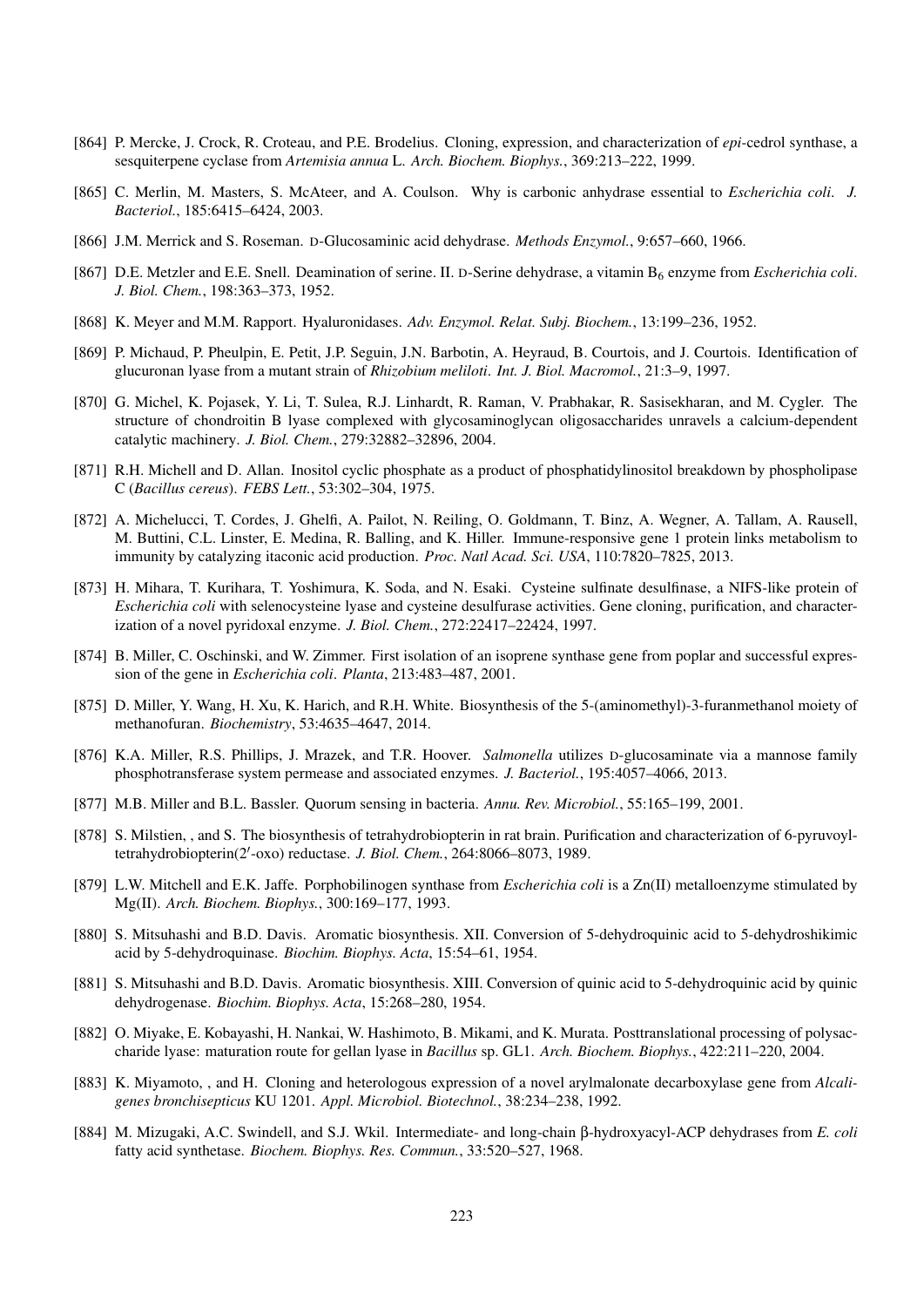- [885] P. Moesta and C.A. West. Casbene synthetase: regulation of phytoalexin biosynthesis in *Ricinus communis* L. seedlings. Purification of casbene synthetase and regulation of its biosynthesis during elicitation. *Arch. Biochem. Biophys.*, 238:325– 333, 1985.
- [886] R.S. Mohan, N.K. Yee, R.M. Coates, Y.Y. Ren, P. Stamenkovic, I. Mendez, and C.A. West. Biosynthesis of cyclic diterpene hydrocarbons in rice cell suspensions: conversion of 9,10-syn-labda-8(17),13-dienyl diphosphate to 9β-pimara-7,15-diene and stemar-13-ene. *Arch. Biochem. Biophys.*, 330:33–47, 1996.
- [887] S. Mohan, T.M. Kelly, S.S. Eveland, C.R. Raetz, and M.S. Anderson. An *Escherichia coli* gene (FabZ) encoding (3*R*) hydroxymyristoyl acyl carrier protein dehydrase. Relation to *fabA* and suppression of mutations in lipid A biosynthesis. *J. Biol. Chem.*, 269:32896–32903, 1994.
- [888] H.H. Moorefield. Purification of DDT-dehydrochlorinase from resistant houseflies. *Contr. Boyce Thompson Inst.*, 18:303–310, 1956.
- [889] F. Moran, S. Nasuno, and M.P. Starr. Extracellular and intracellular polygalacturonic acid *trans*-eliminases of *Erwinia carotovora*. *Arch. Biochem. Biophys.*, 123:298–306, 1968.
- [890] F. Moran, S. Nasuno, and M.P. Starr. Oligogalacturonide *trans*-eliminase of *Erwinia carotovora*. *Arch. Biochem. Biophys.*, 125:734–741, 1968.
- [891] H. Morell, M.J. Clark, P.F. Knowles, and D.B. Sprinson. The enzymic synthesis of chorismic and prephenic acids from 3-enolpyruvylshikimic acid 5-phosphate. *J. Biol. Chem.*, 242:82–90, 1967.
- [892] M. Moriguchi, S. Hoshino, and S.-I. Hatanaka. Dehalogenation and deamination of *l*-2-amino-4-chloro-4-pentenoic acid by *Proteus mirabilis*. *Agric. Biol. Chem.*, 51:3295–3295, 1987.
- [893] S. Morimoto, K. Azuma, T. Oshima, and M. Sakamoto. Purification and properties of a new enzyme, propioin synthase in bakers' yeast which forms propioin from propionaldehyde. *J. Ferment. Technol.*, 66:7–12, 1988.
- [894] J.F. Morrison. The purification of aconitase. *Biochem. J.*, 56:99–105, 1954.
- [895] D. Morrone, M.L. Hillwig, M.E. Mead, L. Lowry, D.B. Fulton, and R.J. Peters. Evident and latent plasticity across the rice diterpene synthase family with potential implications for the evolution of diterpenoid metabolism in the cereals. *Biochem. J.*, 435:589–595, 2011.
- [896] D. Morrone, Y. Jin, M. Xu, S.Y. Choi, R.M. Coates, and R.J. Peters. An unexpected diterpene cyclase from rice: functional identification of a stemodene synthase. *Arch. Biochem. Biophys.*, 448:133–140, 2006.
- [897] G.J. Moskowitz and J.M. Merrick. Metabolism of poly-β-hydroxybutyrate. II. Enzymatic synthesis of D-(-)-βhydroxybutyryl coenzyme A by an enoyl hydrase from *Rhodospirillum rubrum*. *Biochemistry*, 8:2748–2755, 1969.
- [898] U. Muh, I. Cinkaya, S.P. Albracht, and W. Buckel. 4-Hydroxybutyryl-CoA dehydratase from *Clostridium aminobutyricum*: characterization of FAD and iron-sulfur clusters involved in an overall non-redox reaction. *Biochemistry*, 35:11710–11718, 1996.
- [899] N. Mukai, K. Masaki, T. Fujii, M. Kawamukai, and H. Iefuji. PAD1 and FDC1 are essential for the decarboxylation of phenylacrylic acids in *Saccharomyces cerevisiae*. *J. Biosci. Bioeng.*, 109:564–569, 2010.
- [900] A.M. Mulichak, C.P. Bonin, W.D. Reiter, and R.M. Garavito. Structure of the MUR1 GDP-mannose 4,6-dehydratase from *Arabidopsis thaliana*: implications for ligand binding and specificity. *Biochemistry*, 41:15578–15589, 2000.
- [901] U. Muller and W. Buckel. Activation of (*R*)-2-hydroxyglutaryl-CoA dehydratase from *Acidaminococcus fermentans*. *Eur. J. Biochem.*, 230:698–704, 1995.
- [902] S.L. Munck and R. Croteau. Purification and characterization of the sesquiterpene cyclase patchoulol synthase from *Pogostemon cablin*. *Arch. Biochem. Biophys.*, 282:58–64, 1990.
- [903] H. Murakami and W.S. Sly. Purification and characterization of human salivary carbonic anhydrase. *J. Biol. Chem.*, 262:1382–1388, 1987.
- [904] K.E. Mutenda, R. Korner, T.M.I.E. Christensen, J. Mikkelsen, and P. Roepstorff. Application of mass spectrometry to ¨ determine the activity and specificity of pectin lyase A. *Carbohydr. Res.*, 337:1213–1223, 2002.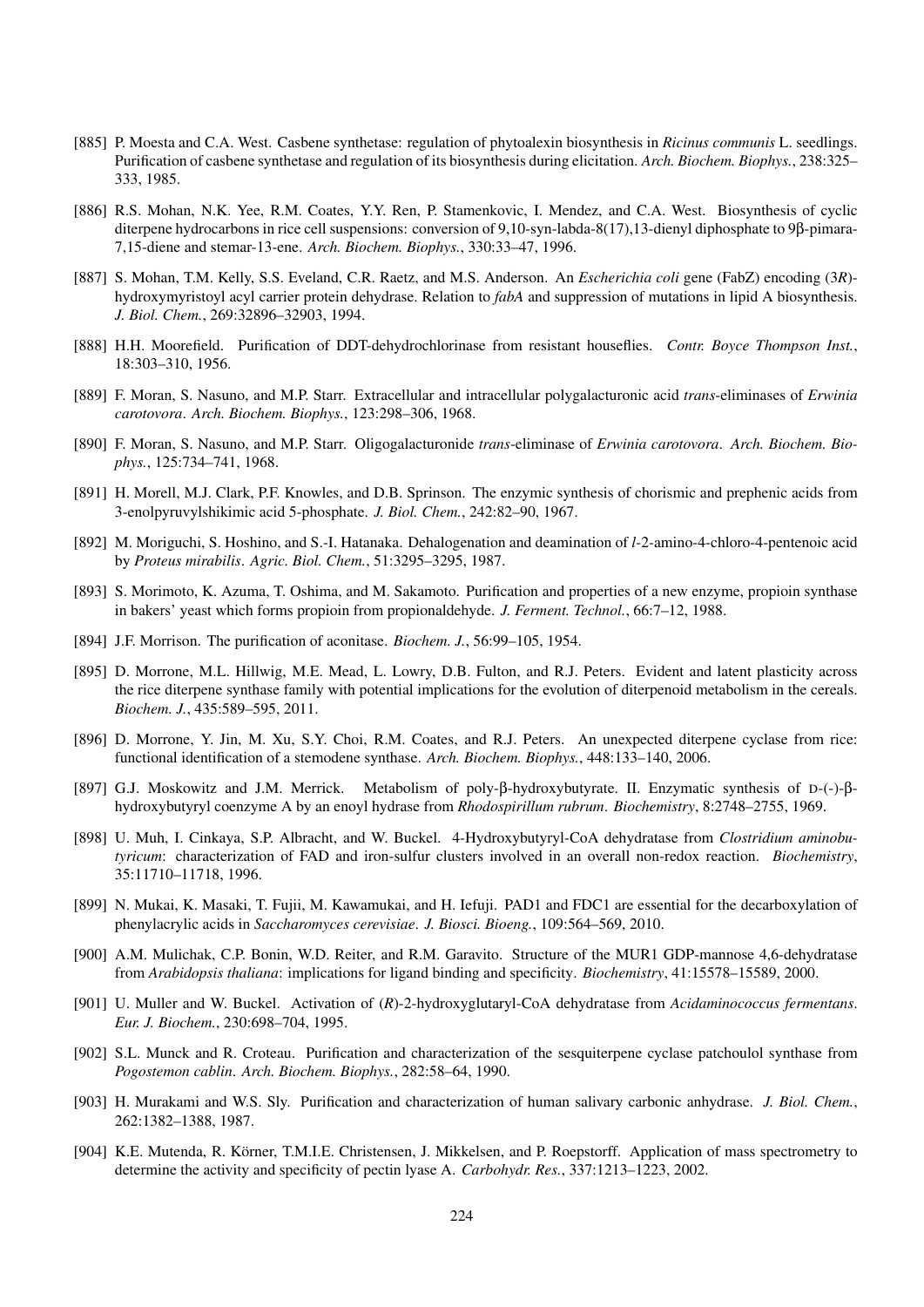- [905] W.L. Muth and R.N. Costilow. Ornithine cyclase (deaminating). II. Properties of the homogeneous enzyme. *J. Biol. Chem.*, 249:7457–7462, 1974.
- [906] M. Mutter, I.J. Colquhoun, G. Beldman, H.A. Schols, E.J. Bakx, and A.G. Voragen. Characterization of recombinant rhamnogalacturonan α-L-rhamnopyranosyl-(1,4)-α-D-galactopyranosyluronide lyase from *Aspergillus aculeatus*. An enzyme that fragments rhamnogalacturonan I regions of pectin. *Plant Physiol.*, 117:141–152, 1998.
- [907] M. Mutter, I.J. Colquhoun, H.A. Schols, G. Beldman, and A.G. Voragen. Rhamnogalacturonase B from *Aspergillus aculeatus* is a rhamnogalacturonan α-L-rhamnopyranosyl-(1→4)-α-D-galactopyranosyluronide lyase. *Plant Physiol.*, 110:73–77, 1996.
- [908] J.W. Myers. Dihydroxy acid dehydrase: an enzyme involved in the biosynthesis of isoleucine and valine. *J. Biol. Chem.*, 236:1414–1418, 1961.
- [909] P.A. Myers and L.J. Zatman. The metabolism of trimethylamine *N*-oxide by *Bacillus* PM6. *Biochem. J.*, 121:10–10, 1971.
- [910] K. Nabeta, M. Fujita, K. Komuro, K. Katayama, , and T. *In vitro* biosynthesis of cadinanes by cell-free extracts of cultured cells of *Heteroscyphus planus*. *J. Chem. Soc., Perkin Trans. 1*, pages 2065–2070, 1997.
- [911] K. Nabeta, K. Kigure, M. Fujita, T. Nagoya, T. Ishikawa, H. Okuyama, and T. Takasawa. Bioynthesis of (+)-cubenene and (+)-epicubenol by cell-free extracts of cultured cells of *Heteroscyphus planus* and cyclization of [2H]farnesyl diphosphates. *J. Chem. Soc., Perkin Trans. 1*, pages 1935–1939, 1995.
- [912] T. Nagasawa, T. Ishii, H. Kumagai, and H. Yamada. D-Cysteine desulfhydrase of *Escherichia coli*. Purification and characterization. *Eur. J. Biochem.*, 153:541–551, 1985.
- [913] T. Nagasawa, T. Ishii, and H. Yamada. Physiological comparison of D-cysteine desulfhydrase of *Escherichia coli* with 3-chloro-D-alanine dehydrochlorinase of *Pseudomonas putida* CR 1-1. *Arch. Microbiol.*, 149:413–416, 1988.
- [914] T. Nagasawa, K. Tanizawa, T. Satoda, , and H. Diaminopropionate ammonia-lyase from *Salmonella typhimurium*. Purification and characterization of the crystalline enzyme, and sequence determination of the pyridoxal 5'-phosphate binding peptide. *J. Biol. Chem.*, 263:958–964, 1988.
- [915] C.W. Nagel and R.H. Vaughn. The degradation of oligogalacturonides by the polygalacturonase of *Bacillus polymyxa*. *Arch. Biochem. Biophys.*, 94:328–328, 1961.
- [916] H.I. Nakada and P.C. Sweeny. Alginic acid degradation by eliminases from abalone hepatopancreas. *J. Biol. Chem.*, 242:845–851, 1967.
- [917] H.I. Nakada and J.B. Wolfe. Studies on the enzyme chondroitinase: product structure and ion effects. *Arch. Biochem. Biophys.*, 94:244–251, 1961.
- [918] H. Nakagawa and H. Kimura. Purification and properties of cystathionine synthetase synthetase from rat liver: separation of cystathionine synthetase from serine dehydratase. *Biochem. Biophys. Res. Commun.*, 32:209–214, 1968.
- [919] T. Nakai, H. Mizutani, I. Miyahara, K. Hirotsu, S. Takeda, K.H. Jhee, T. Yoshimura, and N. Esaki. Three-dimensional structure of 4-amino-4-deoxychorismate lyase from *Escherichia coli*. *J. Biochem.*, 128:29–38, 2000.
- [920] C. Nakano, S. Horinouchi, and Y. Ohnishi. Characterization of a novel sesquiterpene cyclase involved in (+)-caryolan-1 ol biosynthesis in *Streptomyces griseus*. *J. Biol. Chem.*, 286:27980–27987, 2011.
- [921] Y. Nakano and S. Kitaoka. L-Aspartate α-decarboxylase in a cell-free system from *Escherichia coli*. *J. Biochem. (Tokyo)*, 70:327–327, 1971.
- [922] H. Nakashita, K. Watanabe, O. Hara, T. Hidaka, and H. Seto. Studies on the biosynthesis of bialaphos. Biochemical mechanism of C-P bond formation: discovery of phosphonopyruvate decarboxylase which catalyzes the formation of phosphonoacetaldehyde from phosphonopyruvate. *J. Antibiot. (Tokyo)*, 50:212–219, 1997.
- [923] H. Nakazawa, H. Kumagai, and H. Yamada. Constitutive aromatic L-amino acid decarboxylase from *Micrococcus percitreus*. *Biochem. Biophys. Res. Commun.*, 61:75–82, 1974.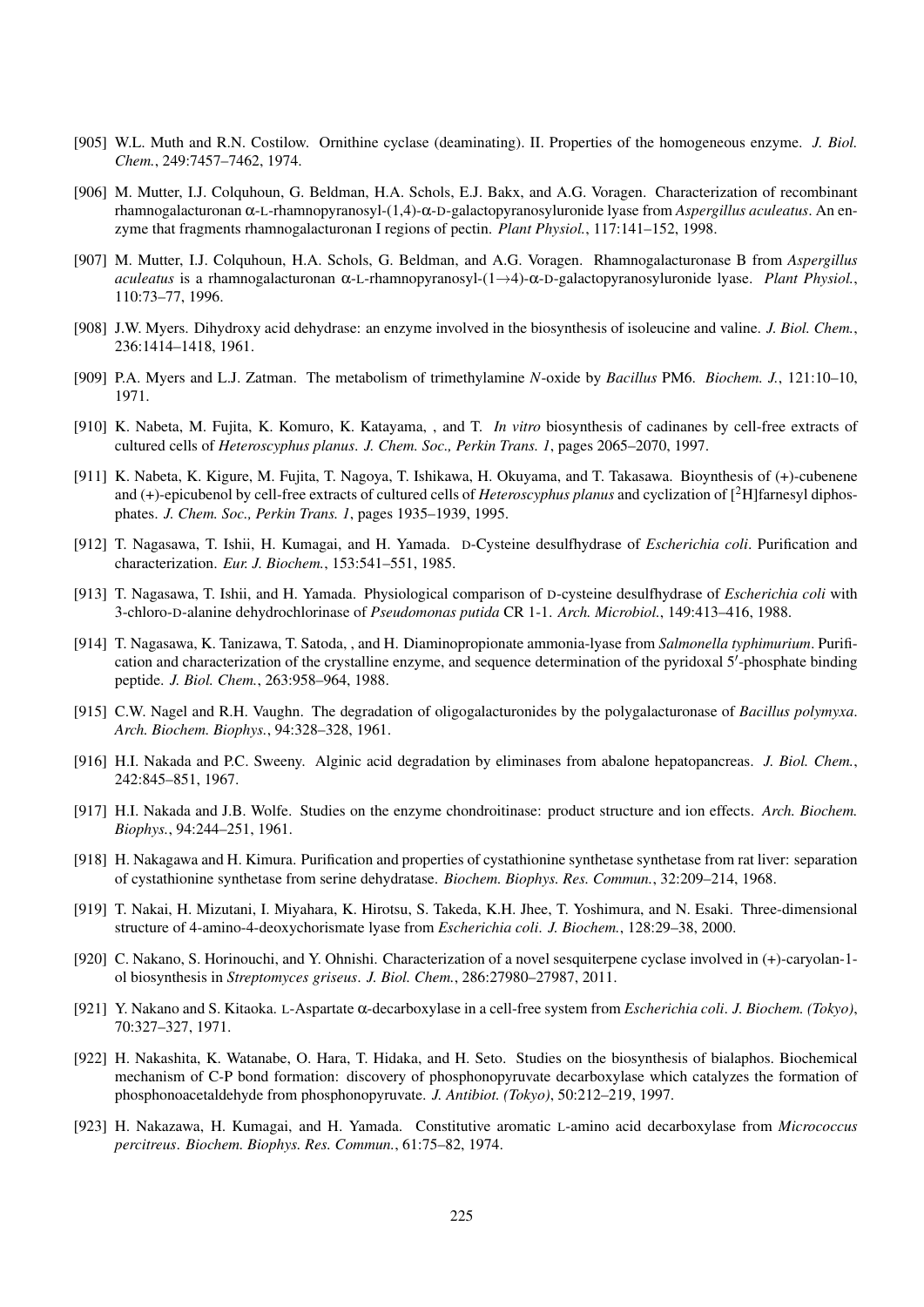- [924] P. Naouri, P. Chagnaud, A. Arnaud, and P. Galzy. Purification and properties of a malolactic enzyme from *Leuconostoc oenos* ATCC 23278. *J. Basic Microbiol.*, 30:577–585, 1990.
- [925] B.C. Narayanan, W. Niu, Y. Han, J. Zou, P.S. Mariano, D. Dunaway-Mariano, and O. Herzberg. Structure and function of PA4872 from *Pseudomonas aeruginosa*, a novel class of oxaloacetate decarboxylase from the PEP mutase/isocitrate lyase superfamily. *Biochemistry*, 47:167–182, 2008.
- [926] A. Narbad and M.J. Gasson. Metabolism of ferulic acid via vanillin using a novel CoA-dependent pathway in a newlyisolated strain of *Pseudomonas fluorescens*. *Microbiology*, 144:1397–1405, 1998.
- [927] S. Nasuno and M.P. Starr. Polygalacturonic acid *trans*-eliminase of *Xanthomonas campestris*. *Biochem. J.*, 104:178–185, 1967.
- [928] A. Natsch, J. Schmid, and F. Flachsmann. Identification of odoriferous sulfanylalkanols in human axilla secretions and their formation through cleavage of cysteine precursors by a C-S lyase isolated from axilla bacteria. *Chem. Biodivers.*, 1:1058–1072, 2004.
- [929] W.G. Navia-Gine, J.S. Yuan, A. Mauromoustakos, J.B. Murphy, F. Chen, and K.L. Korth. *Medicago truncatula* (*E*)-βocimene synthase is induced by insect herbivory with corresponding increases in emission of volatile ocimene. *Plant Physiol. Biochem.*, 47:416–425, 2009.
- [930] T. Nemoto, E.M. Cho, A. Okada, K. Okada, K. Otomo, Y. Kanno, T. Toyomasu, W. Mitsuhashi, T. Sassa, E. Minami, N. Shibuya, M. Nishiyama, H. Nojiri, and H. Yamane. Stemar-13-ene synthase, a diterpene cyclase involved in the biosynthesis of the phytoalexin oryzalexin S in rice. *FEBS Lett.*, 571:182–186, 2004.
- [931] R.P. Newton, S.G. Salih, N.A. Hakeem, E.E. Kingston, and J.H. Beynon. 3',5'-Cyclic UMP, -cyclic IMP, -cyclic TMP and related enzymes in mammalian-tissues. *Biochem. Soc. Trans.*, 13:1134–1135, 1985.
- [932] W.A. Newton, Y. Morino, and E.E. Snell. Properties of crystalline tryptophanase. *J. Biol. Chem.*, 240:1211–1218, 1965.
- [933] B.P. Nichols and J.M. Green. Cloning and sequencing of *Escherichia coli ubiC* and purification of chorismate lyase. *J. Bacteriol.*, 174:5309–5316, 1992.
- [934] W.G. Niehaus, Kisic Jr., Torkelson A., Bednarczyk A., D.J., Schroepfer, and Jr., Stereospecific hydration of the  $\Delta^9$ double bond of oleic acid. *J. Biol. Chem.*, 245:3790–3797, 1970.
- [935] N.J. Nieuwenhuizen, M.Y. Wang, A.J. Matich, S.A. Green, X. Chen, Y.K. Yauk, L.L. Beuning, D.A. Nagegowda, N. Dudareva, and R.G. Atkinson. Two terpene synthases are responsible for the major sesquiterpenes emitted from the flowers of kiwifruit (*Actinidia deliciosa*). *J. Exp. Bot.*, 60:3203–3219, 2009.
- [936] H. Nishihara and E.E. Dekker. Purification, substrate specificity and binding, β-decarboxylase activity, and other properties of *Escherichia coli* 2-keto-4-hydroxyglutarate aldolase. *J. Biol. Chem.*, 247:5079–5087, 1972.
- [937] J. Nishihira, M. Fujinaga, T. Kuriyama, M. Suzuki, H. Sugimoto, A. Nakagawa, I. Tanaka, and M. Sakai. Molecular cloning of human D-dopachrome tautomerase cDNA: N-terminal proline is essential for enzyme activation. *Biochem. Biophys. Res. Commun.*, 243:538–544, 1998.
- [938] H. Nishimura and B. Maruo. Intracellular ribonuclease from *Bacillus subtilis*. *Biochim. Biophys. Acta*, 40:355–357, 1960.
- [939] J.S. Nishimura and D.M. Greenberg. Purification and properties of L-threonine dehydrase of sheep liver. *J. Biol. Chem.*, 236:2684–2691, 1961.
- [940] W. Noe, C. Mollenschott, and J. Berlin. Tryptophan decarboxylase from *Catharanthus roseus* cell suspension cultures: purification, molecular and kinetic data of the homogenous protein. *Plant Mol. Biol.*, 3:281–288, 1984.
- [941] J. Nogales, A. Canales, J. Jiménez-Barbero, Pingarrón Serra B., García J. M., Díaz J. L., and E. Unravelling the gallic acid degradation pathway in bacteria: the *gal* cluster from *Pseudomonas putida*. *Mol. Microbiol.*, 79:359–374, 2011.
- [942] T. Nomura, T. Murase, S. Ogita, and Y. Kato. Molecular identification of tuliposide B-converting enzyme: a lactoneforming carboxylesterase from the pollen of tulip. *Plant J.*, 83:252–262, 2015.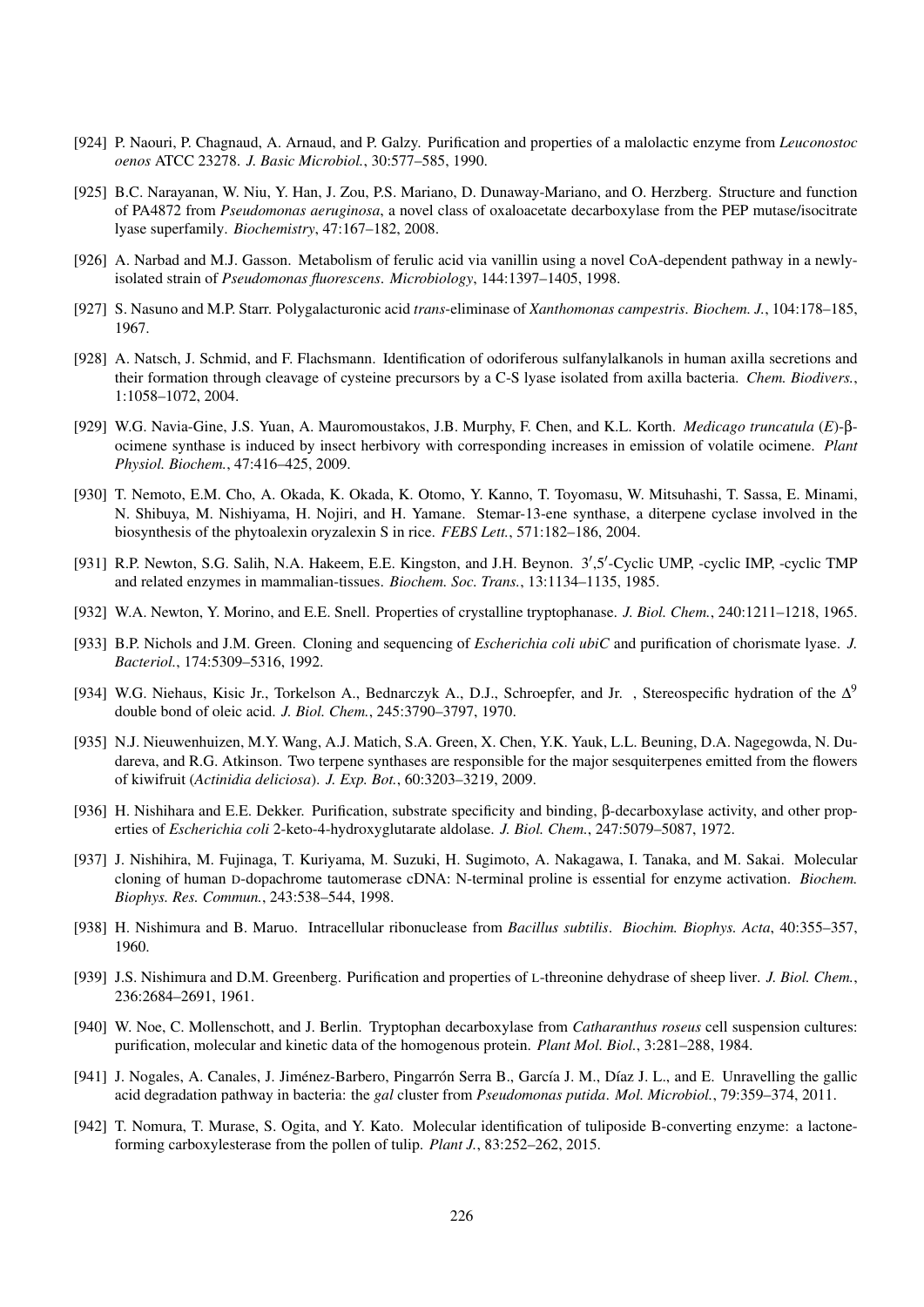- [943] T. Nomura, S. Ogita, and Y. Kato. A novel lactone-forming carboxylesterase: molecular identification of a tuliposide A-converting enzyme in tulip. *Plant Physiol.*, 159:565–578, 2012.
- [944] A. Novogrodsky and A. Meister. Control of aspartate β-decarboxylase activity by transamination. *J. Biol. Chem.*, 239:879–888, 1964.
- [945] A.J. Oakley, M. Coggan, and P.G. Board. Identification and characterization of γ-glutamylamine cyclotransferase, an enzyme responsible for γ-glutamyl-ε-lysine catabolism. *J. Biol. Chem.*, 285:9642–9648, 2010.
- [946] A.J. Oakley, T. Yamada, D. Liu, M. Coggan, A.G. Clark, and P.G. Board. The identification and structural characterization of C7orf24 as γ-glutamyl cyclotransferase. An essential enzyme in the γ-glutamyl cycle. *J. Biol. Chem.*, 283:22031– 22042, 2008.
- [947] A. Ochiai, T. Itoh, A. Kawamata, W. Hashimoto, and K. Murata. Plant cell wall degradation by saprophytic *Bacillus subtilis* strains: gene clusters responsible for rhamnogalacturonan depolymerization. *Appl. Environ. Microbiol.*, 73:3803– 3813, 2007.
- [948] A. Ochiai, T. Itoh, B. Mikami, W. Hashimoto, and K. Murata. Structural determinants responsible for substrate recognition and mode of action in family 11 polysaccharide lyases. *J. Biol. Chem.*, 284:10181–10189, 2009.
- [949] A. Ochiai, M. Yamasaki, T. Itoh, B. Mikami, W. Hashimoto, and K. Murata. Crystallization and preliminary X-ray analysis of the rhamnogalacturonan lyase YesW from *Bacillus subtilis* strain 168, a member of polysaccharide lyase family 11. *Acta Crystallogr. Sect. F Struct. Biol. Cryst. Commun.*, 62:438–440, 2006.
- [950] G. Odh, A. Hindemith, A.M. Rosengren, E. Rosengren, and H. Rorsman. Isolation of a new tautomerase monitored by the conversion of D-dopachrome to 5,6-dihydroxyindole. *Biochem. Biophys. Res. Commun.*, 197:619–624, 1993.
- [951] T. Ohuchi, A. Ikeda-Araki, A. Watanabe-Sakamoto, K. Kojiri, M. Nagashima, M. Okanishi, and H. Suda. Cloning and expression of a gene encoding *N*-glycosyltransferase (ngt) from *Saccharothrix aerocolonigenes* ATCC39243. *J. Antibiot. (Tokyo)*, 53:393–403, 2000.
- [952] H. Oikawa, T. Toyomasu, H. Toshima, S. Ohashi, H. Kawaide, Y. Kamiya, M. Ohtsuka, S. Shinoda, W. Mitsuhashi, and T. Sassa. Cloning and functional expression of cDNA encoding aphidicolan-16 β-ol synthase: a key enzyme responsible for formation of an unusual diterpene skeleton in biosynthesis of aphidicolin. *J. Am. Chem. Soc.*, 123:5154–5155, 2001.
- [953] K.-I. Oinuma, Y. Hashimoto, K. Konishi, M. Goda, T. Noguchi, H. Higashibata, and M. Kobayashi. Novel aldoxime dehydratase involved in carbon-nitrogen triple bond synthesis of *Pseudomonas chlororaphis* B23: Sequencing, gene expression, purification and characterization. *J. Biol. Chem.*, 278:29600–29608, 2003.
- [954] H. Oku and T. Kaneda. Biosynthesis of branched-chain fatty acids in *Bacillus subtilis*. A decarboxylase is essential for branched-chain fatty acid synthetase. *J. Biol. Chem.*, 263:18386–18396, 1988.
- [955] N.B. Olivier, M.M. Chen, J.R. Behr, and B. Imperiali. *In vitro* biosynthesis of UDP-*N,N'*-diacetylbacillosamine by enzymes of the *Campylobacter jejuni* general protein glycosylation system. *Biochemistry*, 45:13659–13669, 2006.
- [956] P.E. O'Maille, J. Chappell, and J.P. Noel. Biosynthetic potential of sesquiterpene synthases: alternative products of tobacco 5-*epi*-aristolochene synthase. *Arch. Biochem. Biophys.*, 448:73–82, 2006.
- [957] R. Omi, S. Kurokawa, H. Mihara, H. Hayashi, M. Goto, I. Miyahara, T. Kurihara, K. Hirotsu, and N. Esaki. Reaction mechanism and molecular basis for selenium/sulfur discrimination of selenocysteine lyase. *J. Biol. Chem.*, 285:12133– 12139, 2010.
- [958] H. Omura, M. Wieser, and T. Nagasawa. Pyrrole-2-carboxylate decarboxylase from *Bacillus megaterium* PYR2910, an organic-acid-requiring enzyme. *Eur. J. Biochem.*, 253:480–484, 1998.
- [959] H. Ono, K. Sawada, N. Khunajakr, T. Tao, M. Yamamoto, M. Hiramoto, A. Shinmyo, M. Takano, and Y. Murooka. Characterization of biosynthetic enzymes for ectoine as a compatible solute in a moderately halophilic eubacterium, *Halomonas elongata*. *J. Bacteriol.*, 181:91–99, 1999.
- [960] M. Ono, H. Inoue, F. Suzuki, and Y. Takeda. Studies on ornithine decarboxylase from the liver of thioacetamide-treated rats. Purification and some properties. *Biochim. Biophys. Acta*, 284:285–297, 1972.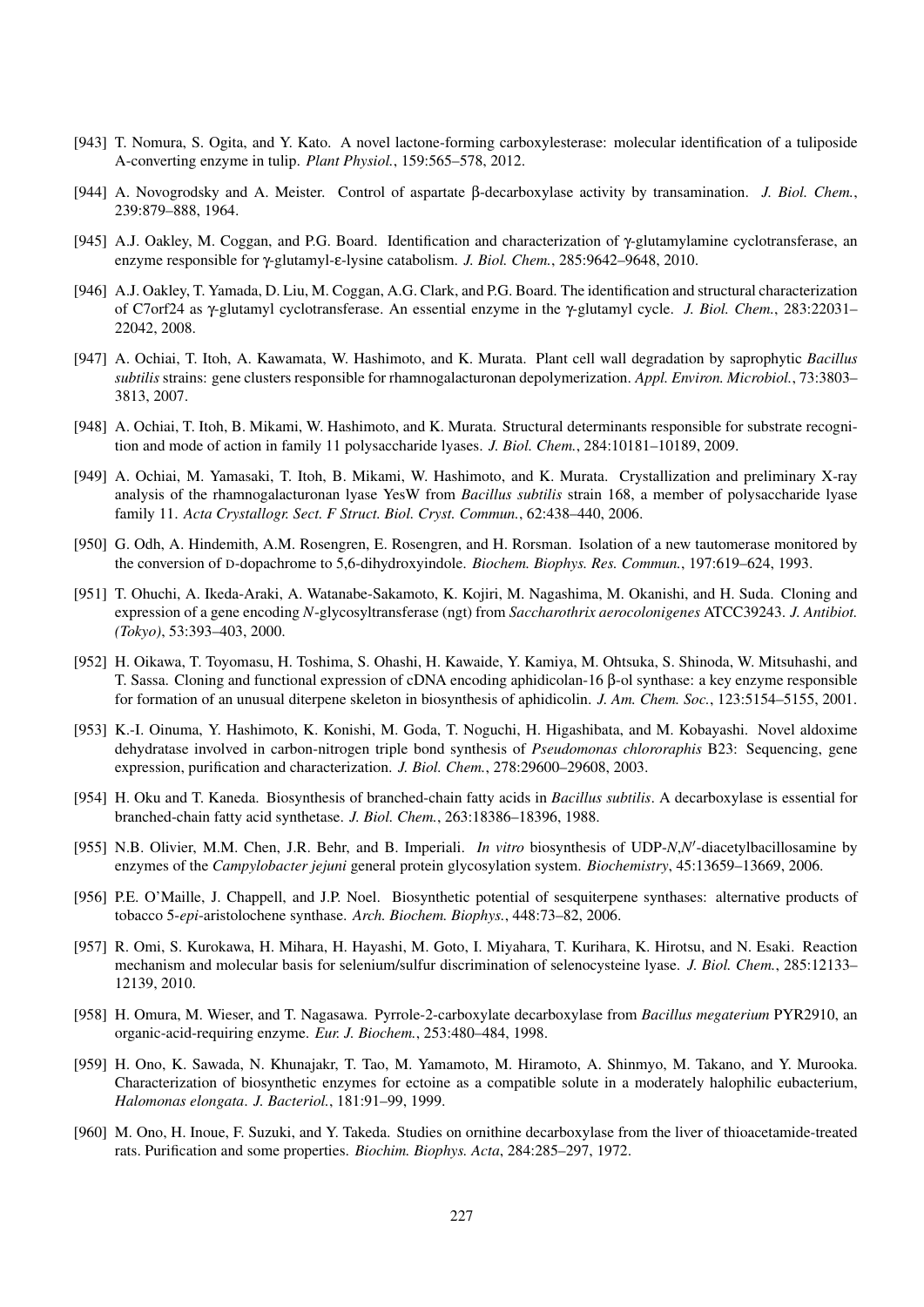- [961] I. Orita, H. Yurimoto, R. Hirai, Y. Kawarabayasi, Y. Sakai, and N. Kato. The archaeon *Pyrococcus horikoshii* possesses a bifunctional enzyme for formaldehyde fixation via the ribulose monophosphate pathway. *J. Bacteriol.*, 187:3636–3642, 2005.
- [962] M. Orlowski, P.G. Richman, and A. Meister. Isolation and properties of γ-L-glutamylcyclotransferase from human brain. *Biochemistry*, 8:1048–1055, 1969.
- [963] L.N. Ornston. The conversion of catechol and protocatechuate to β-ketoadipate by *Pseudomonas putida*. 3. Enzymes of the catechol pathway. *J. Biol. Chem.*, 241:3795–3799, 1966.
- [964] L.N. Ornston. Conversion of catechol and protocatechuate to β-ketoadipate (*Pseudomonas putida*). *Methods Enzymol.*, 17A:529–549, 1970.
- [965] A. Osborne, R.N. Thorneley, C. Abell, and S. Bornemann. Studies with substrate and cofactor analogues provide evidence for a radical mechanism in the chorismate synthase reaction. *J. Biol. Chem.*, 275:35825–35830, 2000.
- [966] K. Otomo, Y. Kanno, A. Motegi, H. Kenmoku, H. Yamane, W. Mitsuhashi, H. Oikawa, H. Toshima, H. Itoh, M. Matsuoka, T. Sassa, and T. Toyomasu. Diterpene cyclases responsible for the biosynthesis of phytoalexins, momilactones A, B, and oryzalexins A-F in rice. *Biosci. Biotechnol. Biochem.*, 68:2001–2006, 2004.
- [967] N. Ototani and Z. Yosizawa. Purification of chondroitinase B and chondroitinase C using glycosaminoglycan-bound AH-Sepharose 4B. *Carbohydr. Res.*, 70:295–306, 1979.
- [968] H.J. Ougham and P.W. Trudgill. Metabolism of cyclohexaneacetic acid and cyclohexanebutyric acid by *Arthrobacter sp*. strain CA1. *J. Bacteriol.*, 150:1172–1182, 1982.
- [969] S. Pages, O. Valette, L. Abdou, A. Belaich, and J.P. Belaich. A rhamnogalacturonan lyase in the *Clostridium cellulolyticum* cellulosome. *J. Bacteriol.*, 185:4727–4733, 2003.
- [970] A. Paiardini, R. Contestabile, S. D'Aguanno, S. Pascarella, and F. Bossa. Threonine aldolase and alanine racemase: novel examples of convergent evolution in the superfamily of vitamin B6-dependent enzymes. *Biochim. Biophys. Acta*, 1647:214–219, 2003.
- [971] A.G. Palekar, S.S. Tate, and A. Meister. Inhibition of aspartate β-decarboxylase by aminomalonate. Stereospecific decarboxylation of aminomalonate to glycine. *Biochemistry*, 9:2310–2315, 1970.
- [972] N.J. Palleroni and M. Doudoroff. Characterization and properties of 2-keto-3-deoxy-D-arabonic acid. *J. Biol. Chem.*, 223:499–508, 1956.
- [973] R.D. Palmatier, R.P. McCroskey, and M.T. Abbott. The enzymatic conversion of uracil 5-carboxylic acid to uracil and carbon dioxide. *J. Biol. Chem.*, 245:6706–6710, 1970.
- [974] D.J. Palmer, S. Schroeder, A.D. Lawrence, E. Deery, S.A. Lobo, L.M. Saraiva, K.J. McLean, A.W. Munro, S.J. Ferguson, R.W. Pickersgill, D.G. Brown, and M.J. Warren. The structure, function and properties of sirohaem decarboxylase−-an enzyme with structural homology to a transcription factor family that is part of the alternative haem biosynthesis pathway. *Mol. Microbiol.*, 93:247–261, 2014.
- [975] D.R. Palmer, J.B. Garrett, V. Sharma, R. Meganathan, P.C. Babbitt, and J.A. Gerlt. Unexpected divergence of enzyme function and sequence: "*N*-acylamino acid racemase" is *o*-succinylbenzoate synthase. *Biochemistry*, 38:4252–4258, 1999.
- [976] J.J. Pan, J.O. Solbiati, G. Ramamoorthy, B.S. Hillerich, R.D. Seidel, J.E. Cronan, S.C. Almo, and C.D. Poulter. Biosynthesis of squalene from farnesyl diphosphate in bacteria: three steps catalyzed by three enzymes. *ACS Cent. Sci.*, 1:77–82, 2015.
- [977] J.B. Parker and C.T. Walsh. Olefin isomerization regiochemistries during tandem action of BacA and BacB on prephenate in bacilysin biosynthesis. *Biochemistry*, 51:3241–3251, 2012.
- [978] A. Parthasarathy, A.J. Pierik, J. Kahnt, O. Zelder, and W. Buckel. Substrate specificity of 2-hydroxyglutaryl-CoA dehydratase from *Clostridium symbiosum*: toward a bio-based production of adipic acid. *Biochemistry*, 50:3540–3550, 2011.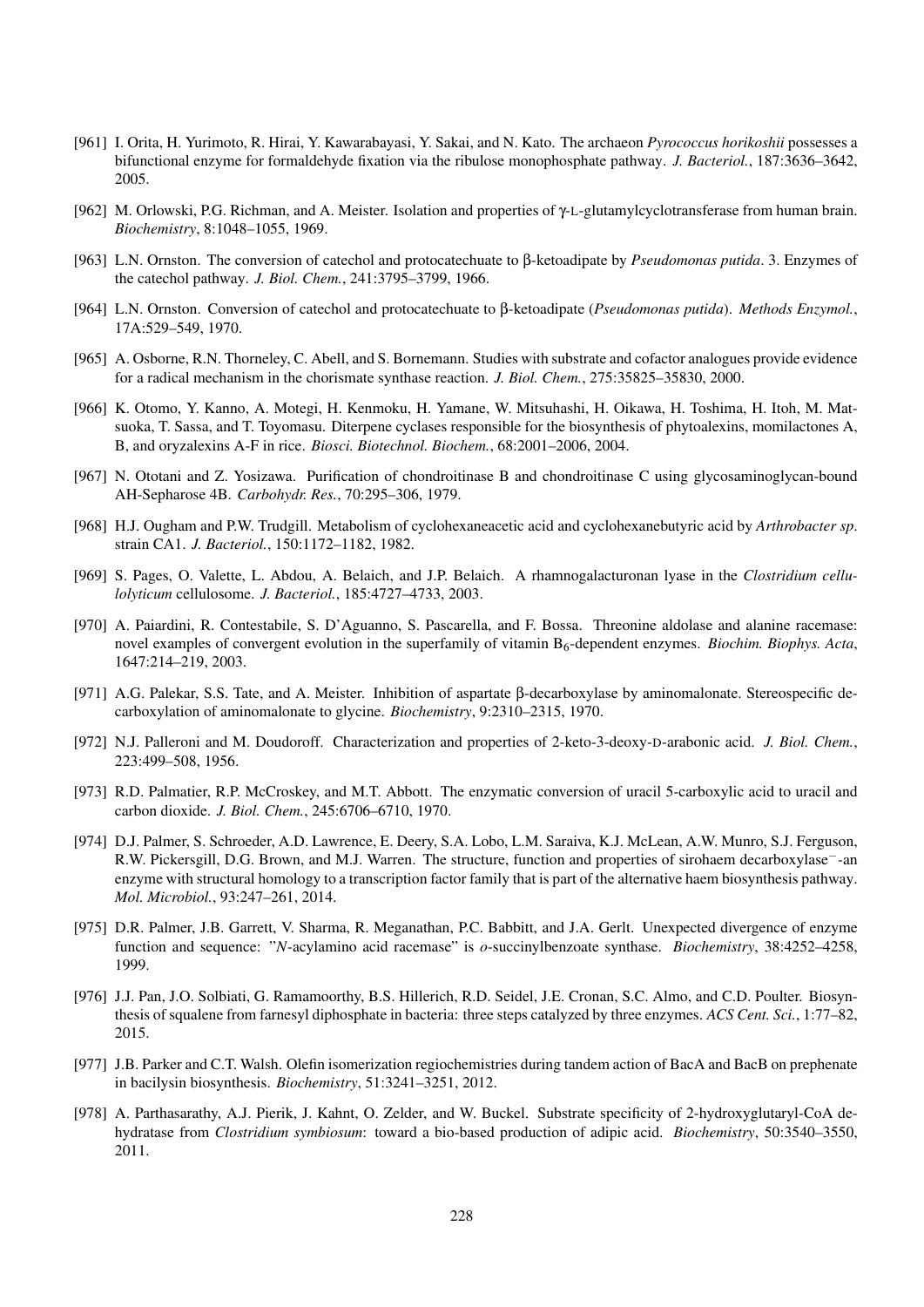- [979] I. Pateraki, J. Andersen-Ranberg, B. Hamberger, A.M. Heskes, H.J. Martens, P. Zerbe, S.S. Bach, B.L. Moller, J. Bohlmann, and B. Hamberger. Manoyl oxide (13*R*), the biosynthetic precursor of forskolin, is synthesized in specialized root cork cells in *Coleus forskohlii*. *Plant Physiol.*, 164:1222–1236, 2014.
- [980] R.V. Patil and E.E. Dekker. Cloning, nucleotide sequence, overexpression, and inactivation of the *Escherichia coli* 2-keto-4-hydroxyglutarate aldolase gene. *J. Bacteriol.*, 174:102–107, 1992.
- [981] B. Paulose, S. Chhikara, J. Coomey, H.I. Jung, O. Vatamaniuk, and O.P. Dhankher. A γ-glutamyl cyclotransferase protects *Arabidopsis* plants from heavy metal toxicity by recycling glutamate to maintain glutathione homeostasis. *Plant Cell*, 25:4580–4595, 2013.
- [982] K.A. Payne, M.D. White, K. Fisher, B. Khara, S.S. Bailey, D. Parker, N.J. Rattray, D.K. Trivedi, R. Goodacre, R. Beveridge, P. Barran, S.E. Rigby, N.S. Scrutton, S. Hay, and D. Leys. New cofactor supports  $\alpha, \beta$ -unsaturated acid decarboxylation via 1,3-dipolar cycloaddition. *Nature*, 522:497–501, 2015.
- [983] S.W. Pechous and B.D. Whitaker. Cloning and functional expression of an (*E*,*E*)-α-farnesene synthase cDNA from peel tissue of apple fruit. *Planta*, 219:84–94, 2004.
- [984] C.L. Peebles, P. Gegenheimer, and J. Abelson. Precise excision of intervening sequences from precursor tRNAs by a membrane-associated yeast endonuclease. *Cell*, 32:525–536, 1983.
- [985] K.A. Pelot, D.M. Hagelthorn, J.B. Addison, and P. Zerbe. Biosynthesis of the oxygenated diterpene nezukol in the medicinal plant *Isodon rubescens* is catalyzed by a pair of diterpene synthases. *PLoS One*, 12:e0176507–e0176507, 2017.
- [986] P. Perche-Letuvée, V. Kathirvelu, G. Berggren, M. Clemancey, J.M. Latour, V. Maurel, T. Douki, J. Armengaud, E. Mulliez, M. Fontecave, R. Garcia-Serres, S. Gambarelli, and M. Atta. 4-Demethylwyosine synthase from *Pyrococcus abyssi* is a radical-*S*-adenosyl-L-methionine enzyme with an additional  $[4Fe-4S]^2$ <sup>+</sup> cluster that interacts with the pyruvate cosubstrate. *J. Biol. Chem.*, 287:41174–41185, 2012.
- [987] P. Peters, E.A. Galinski, and H.G. Truper. The biosynthesis of ectoine. *FEMS Microbiol. Lett.*, 71:157–162, 1990.
- [988] R.J. Peters and R.B. Croteau. Abietadiene synthase catalysis: conserved residues involved in protonation-initiated cyclization of geranylgeranyl diphosphate to (+)-copalyl diphosphate. *Biochemistry*, 41:1836–1842, 2002.
- [989] R.J. Peters and R.B. Croteau. Abietadiene synthase catalysis: mutational analysis of a prenyl diphosphate ionizationinitiated cyclization and rearrangement. *Proc. Natl. Acad. Sci. USA*, 99:580–584, 2002.
- [990] R.J. Peters and R.B. Croteau. Alternative termination chemistries utilized by monoterpene cyclases: chimeric analysis of bornyl diphosphate, 1,8-cineole, and sabinene synthases. *Arch. Biochem. Biophys.*, 417:203–211, 2003.
- [991] R.J. Peters, J.E. Flory, R. Jetter, M.M. Ravn, H.J. Lee, R.M. Coates, and R.B. Croteau. Abietadiene synthase from grand fir (*Abies grandis*): characterization and mechanism of action of the "pseudomature" recombinant enzyme. *Biochemistry*, 39:15592–15602, 2000.
- [992] R.J. Peters, M.M. Ravn, R.M. Coates, and R.B. Croteau. Bifunctional abietadiene synthase: free diffusive transfer of the (+)-copalyl diphosphate intermediate between two distinct active sites. *J. Am. Chem. Soc.*, 123:8974–8978, 2001.
- [993] D. Peterson and J. Llaneza. Identification of a carbon-oxygen lyase activity cleaving the ether linkage in carboxymethyloxysuccinic acid. *Arch. Biochem. Biophys.*, 162:135–146, 1974.
- [994] G. Pettersson. An orsellinic acid decarboxylase isolated from *Gliocladium roseum*. *Acta Chem. Scand.*, 19:2013–2021, 1965.
- [995] C. Pfaff, N. Glindemann, J. Gruber, M. Frentzen, and R. Sadre. Chorismate pyruvate-lyase and 4-hydroxy-3solanesylbenzoate decarboxylase are required for plastoquinone biosynthesis in the cyanobacterium *Synechocystis* sp. PCC6803. *J. Biol. Chem.*, 289:2675–2686, 2014.
- [996] B.F. Pfleger, Y. Kim, T.D. Nusca, N. Maltseva, J.Y. Lee, C.M. Rath, J.B. Scaglione, B.K. Janes, E.C. Anderson, N.H. Bergman, P.C. Hanna, A. Joachimiak, and D.H. Sherman. Structural and functional analysis of AsbF: origin of the stealth 3,4-dihydroxybenzoic acid subunit for petrobactin biosynthesis. *Proc. Natl. Acad. Sci. USA*, 105:17133–17138, 2008.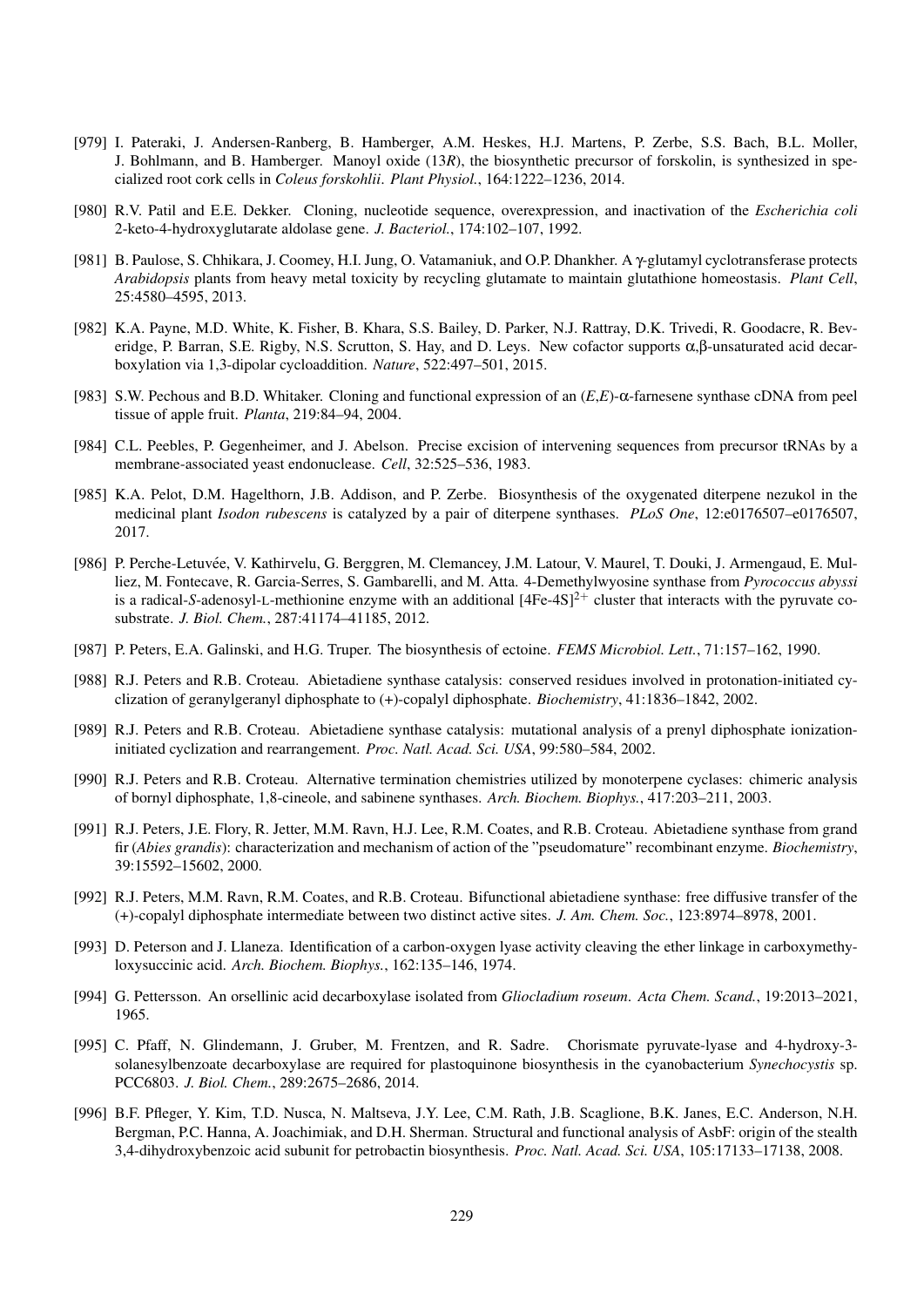- [997] A.T. Phillips and W.A. Wood. The mechanism of action of 5'-adenylic acid-activated threonine dehydrase. *J. Biol. Chem.*, 240:4703–4709, 1965.
- [998] M.A. Phillips, T.J. Savage, and R. Croteau. Monoterpene synthases of loblolly pine (*Pinus taeda*) produce pinene isomers and enantiomers. *Arch. Biochem. Biophys.*, 372:197–204, 1999.
- [999] M.A. Phillips, M.R. Wildung, D.C. Williams, D.C. Hyatt, and R. Croteau. cDNA isolation, functional expression, and characterization of (+)-α-pinene synthase and (-)-α-pinene synthase from loblolly pine (*Pinus taeda*): stereocontrol in pinene biosynthesis. *Arch. Biochem. Biophys.*, 411:267–276, 2003.
- [1000] B. Philmus, L. Decamps, O. Berteau, and T.P. Begley. Biosynthetic versatility and coordinated action of 5'-deoxyadenosyl radicals in deazaflavin biosynthesis. *J. Am. Chem. Soc.*, 137:5406–5413, 2015.
- [1001] S. Picaud, M. Brodelius, and P.E. Brodelius. Expression, purification and characterization of recombinant (*E*)-β-farnesene synthase from *Artemisia annua*. *Phytochemistry*, 66:961–967, 2005.
- [1002] S. Picaud, P. Mercke, X. He, O. Sterner, M. Brodelius, D.E. Cane, and P.E. Brodelius. Amorpha-4,11-diene synthase: Mechanism and stereochemistry of the enzymatic cyclization of farnesyl diphosphate. *Arch. Biochem. Biophys.*, 448:150– 155, 2006.
- [1003] S. Picaud, M.E. Olsson, M. Brodelius, and P.E. Brodelius. Cloning, expression, purification and characterization of recombinant (+)-germacrene D synthase from *Zingiber officinale*. *Arch. Biochem. Biophys.*, 452:17–28, 2006.
- [1004] E. Pichersky, E. Lewinsohn, and R. Croteau. Purification and characterization of *S*-linalool synthase, an enzyme involved in the production of floral scent in *Clarkia breweri*. *Arch. Biochem. Biophys.*, 316:803–807, 1995.
- [1005] B. Pickel, D.P. Drew, T. Manczak, C. Weitzel, H.T. Simonsen, and D.K. Ro. Identification and characterization of a kunzeaol synthase from *Thapsia garganica*: implications for the biosynthesis of the pharmaceutical thapsigargin. *Biochem. J.*, 448:261–271, 2012.
- [1006] J.C. Pieck, U. Hennecke, A.J. Pierik, M.G. Friedel, and T. Carell. Characterization of a new thermophilic spore photoproduct lyase from *Geobacillus stearothermophilus* (SplG) with defined lesion containing DNA substrates. *J. Biol. Chem.*, 281:36317–36326, 2006.
- [1007] C. Pinedo, C.M. Wang, J.M. Pradier, B. Dalmais, M. Choquer, P. Le Pecheur, G. Morgant, I.G. Collado, D.E. Cane, and M. Viaud. Sesquiterpene synthase from the botrydial biosynthetic gene cluster of the phytopathogen *Botrytis cinerea*. *ACS Chem. Biol.*, 3:791–801, 2008.
- [1008] P. Pirzer, U. Lill, and H. Eggerer. Nicotinic acid metabolism. 2,3-Dimethylmalate lyase. *Hoppe-Seyler's Z. Physiol. Chem.*, 360:1693–1702, 1979.
- [1009] T. Pluskal, M. Ueno, and M. Yanagida. Genetic and metabolomic dissection of the ergothioneine and selenoneine biosynthetic pathway in the fission yeast, *S. pombe*, and construction of an overproduction system. *PLoS One*, 9:e97774– e97774, 2014.
- [1010] K. Pojasek, R. Raman, P. Kiley, G. Venkataraman, and R. Sasisekharan. Biochemical characterization of the chondroitinase B active site. *J. Biol. Chem.*, 277:31179–31186, 2000.
- [1011] K. Pojasek, Z. Shriver, P. Kiley, G. Venkataraman, and R. Sasisekharan. Recombinant expression, purification, and kinetic characterization of chondroitinase AC and chondroitinase B from *Flavobacterium heparinum*. *Biochem. Biophys. Res. Commun.*, 286:343–351, 2001.
- [1012] J.R. Pollard and T.D. Bugg. Purification, characterisation and reaction mechanism of monofunctional 2 hydroxypentadienoic acid hydratase from *Escherichia coli*. *Eur. J. Biochem.*, 251:98–106, 1998.
- [1013] A.L. Pometto and D.L. Crawford. Whole-cell bioconversion of vanillin to vanillic acid by *Streptomyces viridosporus*. *Appl. Environ. Microbiol.*, 45:1582–1585, 1983.
- [1014] L. Poppe and J. Retey. Friedel-Crafts-type mechanism for the enzymatic elimination of ammonia from histidine and ´ phenylalanine. *Angew. Chem. Int. Ed. Engl.*, 44:3668–3688, 2005.
- [1015] R.J. Porra and O.T. Jones. Studies on ferrochelatase. 1. Assay and properties of ferrochelatase from a pig-liver mitochondrial extract. *Biochem. J.*, 87:181–185, 1963.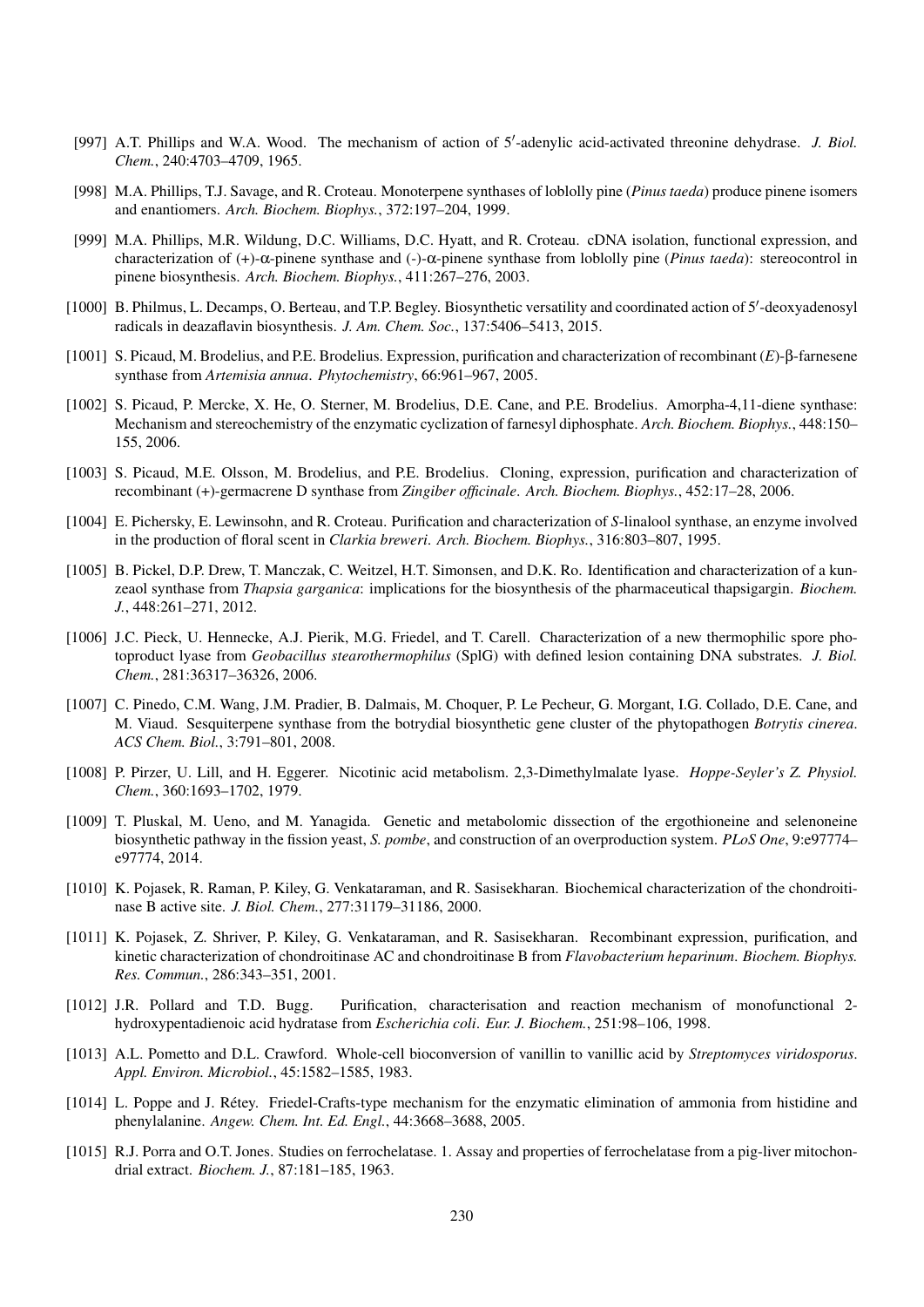- [1016] R.J. Porra and O.T. Jones. Studies on ferrochelatase. 2. An investigation of the role of ferrochelatase in the biosynthesis of various haem prosthetic groups. *Biochem. J.*, 87:186–192, 1963.
- [1017] V. Portnoy, Y. Benyamini, E. Bar, R. Harel-Beja, S. Gepstein, J.J. Giovannoni, A.A. Schaffer, J. Burger, Y. Tadmor, E. Lewinsohn, and N. Katzir. The molecular and biochemical basis for varietal variation in sesquiterpene content in melon (*Cucumis melo* L.) rinds. *Plant Mol. Biol.*, 66:647–661, 2008.
- [1018] A.J. Poulose and R. Croteau. γ-Terpinene synthetase: a key enzyme in the biosynthesis of aromatic monoterpenes. *Arch. Biochem. Biophys.*, 191:400–411, 1978.
- [1019] J. Powlowski, L. Sahlman, and V. Shingler. Purification and properties of the physically associated meta-cleavage pathway enzymes 4-hydroxy-2-ketovalerate aldolase and aldehyde dehydrogenase (acylating) from *Pseudomonas* sp. strain CF600. *J. Bacteriol.*, 175:377–385, 1993.
- [1020] J. Preiss and G. Ashwell. Alginic acid metabolism in bacteria. I. Enzymatic formation of unsaturated oligosaccharides and 4-deoxy-L-*erythro*-5-hexoseulose uronic acid. *J. Biol. Chem.*, 237:309–316, 1962.
- [1021] G.D. Prestwich, M. Angelastro, A. De Palma, and M.A. Perino. Fucosterol epoxide lyase of insects: synthesis of labeled substrates and development of a partition assay. *Anal. Biochem.*, 151:315–326, 1985.
- [1022] A. Preumont, K. Snoussi, V. Stroobant, J.F. Collet, and E. Van Schaftingen. Molecular identification of pseudouridinemetabolizing enzymes. *J. Biol. Chem.*, 283:25238–25246, 2008.
- [1023] A. Pribat, L. Jeanguenin, A. Lara-Nunez, M.J. Ziemak, J.E. Hyde, V. de Crecy-Lagard, and A.D. Hanson. 6 pyruvoyltetrahydropterin synthase paralogs replace the folate synthesis enzyme dihydroneopterin aldolase in diverse bacteria. *J. Bacteriol.*, 191:4158–4165, 2009.
- [1024] R.H. Proctor and T.M. Hohn. Aristolochene synthase. Isolation, characterization, and bacterial expression of a sesquiterpenoid biosynthetic gene (*Ari1*) from *Penicillium roqueforti*. *J. Biol. Chem.*, 268:4543–4548, 1993.
- [1025] I. Prosser, I.G. Altug, A.L. Phillips, W.A. Konig, H.J. Bouwmeester, and M.H. Beale. Enantiospecific (+)- and (-)-germacrene D synthases, cloned from goldenrod, reveal a functionally active variant of the universal isoprenoidbiosynthesis aspartate-rich motif. *Arch. Biochem. Biophys.*, 432:136–144, 2004.
- [1026] I. Prosser, A.L. Phillips, S. Gittings, M.J. Lewis, A.M. Hooper, J.A. Pickett, and M.H. Beale. (+)-(10*R*)-Germacrene A synthase from goldenrod, *Solidago canadensis*; cDNA isolation, bacterial expression and functional analysis. *Phytochemistry*, 60:691–702, 2002.
- [1027] I.M. Prosser, R.J. Adams, M.H. Beale, N.D. Hawkins, A.L. Phillips, J.A. Pickett, and L.M. Field. Cloning and functional characterisation of a *cis*-muuroladiene synthase from black peppermint (*Mentha* × *piperita*) and direct evidence for a chemotype unable to synthesise farnesene. *Phytochemistry*, 67:1564–1571, 2006.
- [1028] M.R. Pudek and W.R. Richards. A possible alternate pathway of bacteriochlorophyll biosynthesis in a mutant of *Rhodopseudomonas sphaeroides*. *Biochemistry*, 14:3132–3137, 1975.
- [1029] B.W. Pyle, H.T. Tran, B. Pickel, T.M. Haslam, Z. Gao, G. Macnevin, J.C. Vederas, S.U. Kim, and D.K. Ro. Enzymatic synthesis of valerena-4,7(11)-diene by a unique sesquiterpene synthase from the valerian plant (*Valeriana officinalis*). *FEBS J.*, 279:3136–3146, 2012.
- [1030] H.J. Pyun, K.C. Wagschal, D.I. Jung, R.M. Coates, and R. Croteau. Stereochemistry of the proton elimination in the formation of (+)- and (-)-α-pinene by monoterpene cyclases from sage (*Salvia officinalis*). *Arch. Biochem. Biophys.*, 308:488–496, 1994.
- [1031] Y.M. Qin, A.M. Haapalainen, D. Conry, D.A. Cuebas, J.K. Hiltunen, and D.K. Novikov. Recombinant 2-enoyl-CoA hydratase derived from rat peroxisomal multifunctional enzyme 2: role of the hydratase reaction in bile acid synthesis. *Biochem. J.*, 328:377–382, 1997.
- [1032] J.R. Quayle. Carbon assimilation by *Pseudomonas oxalaticus* (OX1). 7. Decarboxylation of oxalyl-coenzyme A to formyl-coenzyme A. *Biochem. J.*, 89:492–503, 1963.
- [1033] P. Rabe, L. Barra, J. Rinkel, R. Riclea, C.A. Citron, T.A. Klapschinski, A. Janusko, and J.S. Dickschat. Conformational analysis, thermal rearrangement, and EI-MS fragmentation mechanism of ((1(10)*E*,4*E*,6*S*,7*R*)-germacradien-6-ol by <sup>13</sup>Clabeling experiments. *Angew. Chem. Int. Ed. Engl.*, 54:13448–13451, 2015.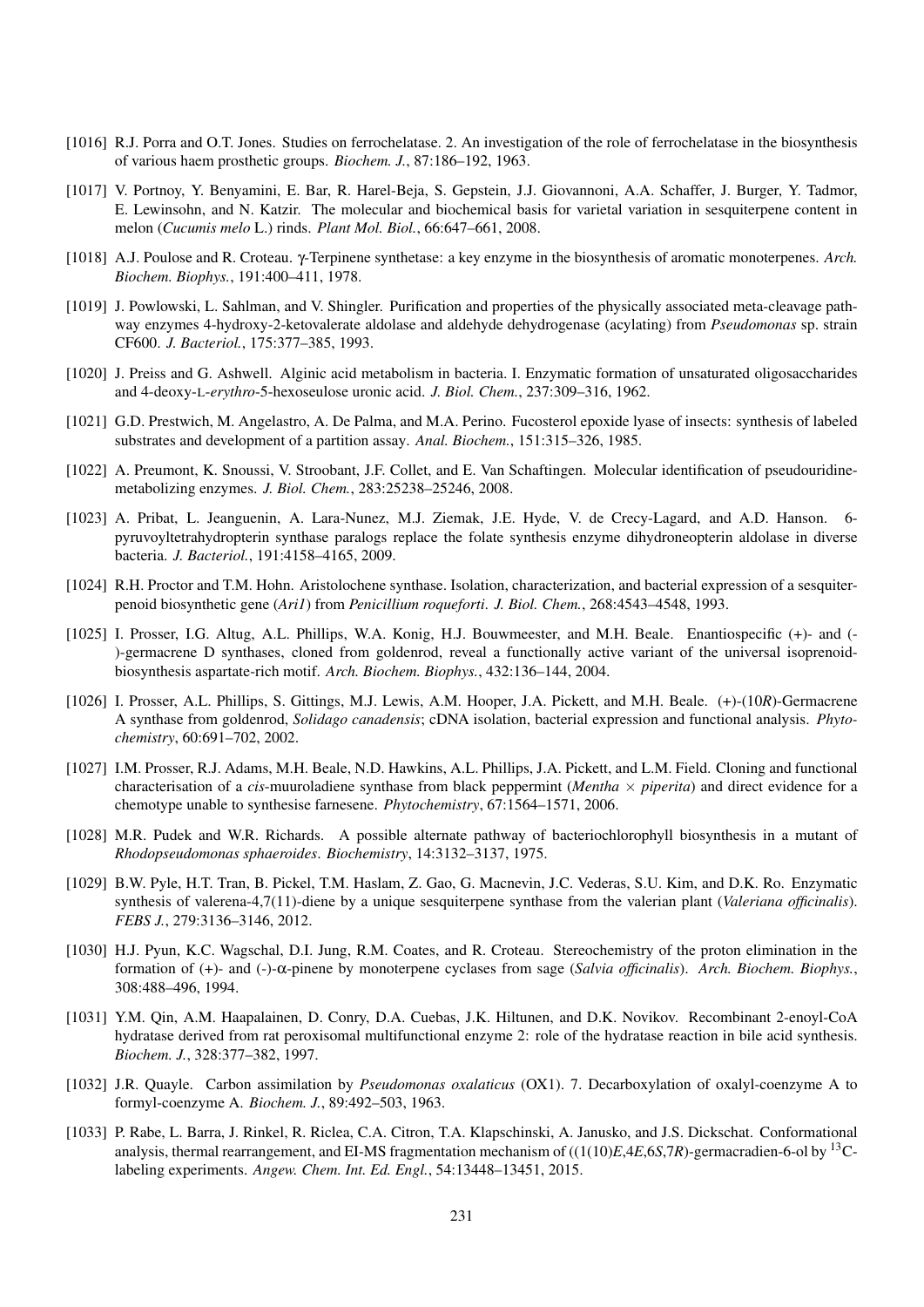- [1034] P. Rabe and J.S. Dickschat. Rapid chemical characterization of bacterial terpene synthases. *Angew. Chem. Int. Ed. Engl.*, 52:1810–1812, 2013.
- [1035] P. Rabe, A. Janusko, B. Goldfuss, and J.S. Dickschat. Experimental and theoretical studies on corvol ether biosynthesis. *Chembiochem.*, 17:146–149, 2016.
- [1036] P. Rabe, K.A. Pahirulzaman, and J.S. Dickschat. Structures and biosynthesis of corvol ethers—sesquiterpenes from the actinomycete *Kitasatospora setae*. *Angew. Chem. Int. Ed. Engl.*, 54:6041–6045, 2015.
- [1037] P. Rabe, J. Rinkel, E. Dolja, T. Schmitz, B. Nubbemeyer, T.H. Luu, and J.S. Dickschat. Mechanistic investigations of two bacterial diterpene cyclases: spiroviolene synthase and tsukubadiene synthase. *Angew. Chem. Int. Ed. Engl.*, 56:2776–2779, 2017.
- [1038] P. Rabe, J. Rinkel, B. Nubbemeyer, T.G. Kollner, F. Chen, and J.S. Dickschat. Terpene cyclases from social Amoebae. *Angew. Chem. Int. Ed. Engl.*, 55:15420–15423, 2016.
- [1039] P. Rabe, M. Samborskyy, P.F. Leadlay, and J.S. Dickschat. Isoafricanol synthase from *Streptomyces malaysiensis*. *Org. Biomol. Chem.*, 15:2353–2358, 2017.
- [1040] P. Rabe, T. Schmitz, and J.S. Dickschat. Mechanistic investigations on six bacterial terpene cyclases. *Beilstein J. Org. Chem.*, 12:1839–1850, 2016.
- [1041] J.C. Rabinowitz and W.E. Pricer. Formiminotetrahydrofolic acid and methenyltetrahydrofolic acid as intermediates in the formation of *N* <sup>10</sup>-formyltetrahydrofolic acid. *J. Am. Chem. Soc.*, 78:5702–5704, 1956.
- [1042] E. Racker. The mechanism of action of glyoxalase. *J. Biol. Chem.*, 190:685–696, 1951.
- [1043] E. Racker. Enzymatic synthesis and breakdown of desoxyribose phosphate. *J. Biol. Chem.*, 196:347–365, 1952.
- [1044] J.F. Rakus, A.A. Fedorov, E.V. Fedorov, M.E. Glasner, B.K. Hubbard, J.D. Delli, P.C. Babbitt, S.C. Almo, and J.A. Gerlt. Evolution of enzymatic activities in the enolase superfamily: L-rhamnonate dehydratase. *Biochemistry*, 47:9944–9954, 2008.
- [1045] J.F. Rakus, C. Kalyanaraman, A.A. Fedorov, E.V. Fedorov, F.P. Mills-Groninger, R. Toro, J. Bonanno, K. Bain, J.M. Sauder, S.K. Burley, S.C. Almo, M.P. Jacobson, and J.A. Gerlt. Computation-facilitated assignment of the function in the enolase superfamily: a regiochemically distinct galactarate dehydratase from *Oceanobacillus iheyensis*. *Biochemistry*, 48:11546–11558, 2009.
- [1046] S. Ramakrishna and P.R. Adiga. Arginine decarboxylase from *Lathyrus sativus* seedlings. Purification and properties. *Eur. J. Biochem.*, 59:377–386, 1975.
- [1047] S.G. Ramaswamy. Conversion of 3-hydroxyproline to proline in the rat requires reduced pyridine-nucleotides. *Fed. Proc.*, 42:2232–2232, 1983.
- [1048] I. Ramazzina, C. Folli, A. Secchi, R. Berni, and R. Percudani. Completing the uric acid degradation pathway through phylogenetic comparison of whole genomes. *Nat. Chem. Biol.*, 2:144–148, 2006.
- [1049] F. Ramos and J.-M. Wiame. Occurrence of a catabolic L-serine (L-threonine) deaminase in *Saccharomyces cerevisiae*. *Eur. J. Biochem.*, 123:571–576, 1982.
- [1050] N.K. Ranjith, Ch. Sasikala, and Ch.V. Ramana. Catabolism of L-phenylalanine and L-tyrosine by *Rhodobacter sphaeroides* OU5 occurs through 3,4-dihydroxyphenylalanine. *Res. Microbiol.*, 158:506–511, 2007.
- [1051] M.R. Raghavendra Rao, S.S. Subramanian, H.I. Rahatekar, and S.V. Paranjape. Enzymatic hydration of citraconate to (-)citramalate. *Biochem. Biophys. Res. Commun.*, 12:78–82, 1963.
- [1052] P.V. Subba Rao, K. Moore, , and G.H.N. O-Pyrocatechiuc acid carboxy-lyase from *Aspergillus niger*. *Arch. Biochem. Biophys.*, 122:466–473, 1967.
- [1053] T. Raschle, N. Amrhein, and T.B. Fitzpatrick. On the two components of pyridoxal 5'-phosphate synthase from *Bacillus subtilis*. *J. Biol. Chem.*, 280:32291–32300, 2005.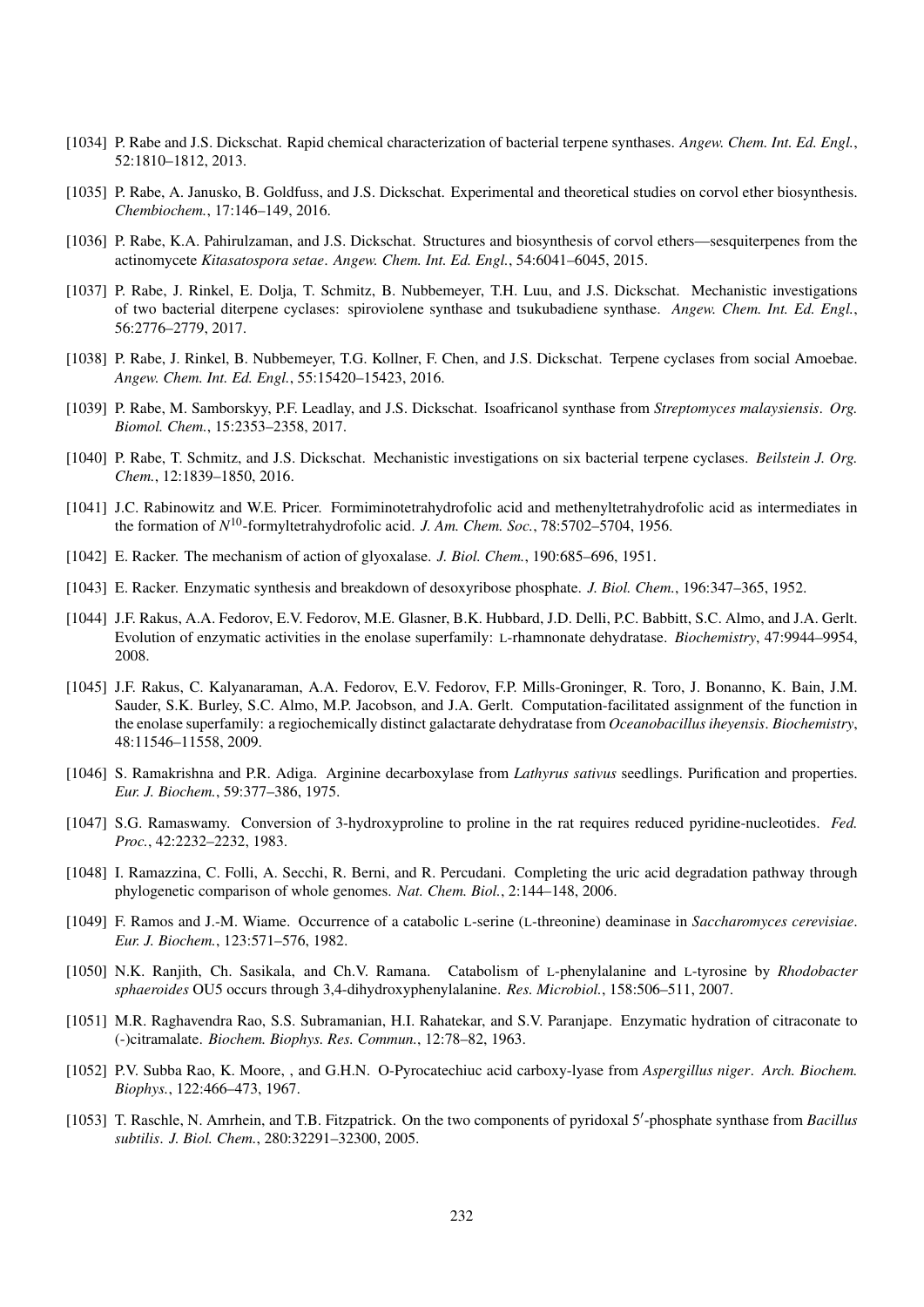- [1054] T. Raschle, D. Arigoni, R. Brunisholz, H. Rechsteiner, N. Amrhein, and T.B. Fitzpatrick. Reaction mechanism of pyridoxal 5'-phosphate synthase. Detection of an enzyme-bound chromophoric intermediate. *J. Biol. Chem.*, 282:6098-6105, 2007.
- [1055] L.J. Rather, B. Knapp, W. Haehnel, and G. Fuchs. Coenzyme A-dependent aerobic metabolism of benzoate via epoxide formation. *J. Biol. Chem.*, 285:20615–20624, 2010.
- [1056] M.M. Ravn, R.J. Peters, R.M. Coates, and R. Croteau. Mechanism of abietadiene synthase catalysis: stereochemistry and stabilization of the cryptic pimarenyl carbocation intermediates. *J. Am. Chem. Soc.*, 124:6998–7006, 2002.
- [1057] S. Ray and M. Ray. Isolation of methylglyoxal synthase from goat liver. *J. Biol. Chem.*, 256:6230–6233, 1981.
- [1058] D. Rea, V. Fulop, T.D. Bugg, and D.I. Roper. Structure and mechanism of HpcH: a metal ion dependent class II aldolase from the homoprotocatechuate degradation pathway of *Escherichia coli*. *J. Mol. Biol.*, 373:866–876, 2007.
- [1059] D. Rea, R. Hovington, J.F. Rakus, J.A. Gerlt, V. Fulop, T.D. Bugg, and D.I. Roper. Crystal structure and functional assignment of YfaU, a metal ion dependent class II aldolase from *Escherichia coli* K12. *Biochemistry*, 47:9955–9965, 2008.
- [1060] K.K. Reddi and L.J. Mauser. Studies on the formation of tobacco mosaic virus ribonucleic acid. VI. Mode of degradation of host ribonucleic acid to ribonucleosides and their conversion to ribonucleoside 5'-phosphates. Proc. Natl. Acad. Sci. *USA*, 53:607–613, 1965.
- [1061] M. Reher, T. Fuhrer, M. Bott, and P. Schonheit. The nonphosphorylative Entner-Doudoroff pathway in the thermoacidophilic euryarchaeon *Picrophilus torridus* involves a novel 2-keto-3-deoxygluconate- specific aldolase. *J. Bacteriol.*, 192:964–974, 2010.
- [1062] U. Rein, R. Gueta, K. Denger, J. Ruff, K. Hollemeyer, and A.M. Cook. Dissimilation of cysteate via 3-sulfolactate sulfo-lyase and a sulfate exporter in *Paracoccus pantotrophus* NKNCYSA. *Microbiology*, 151:737–747, 2005.
- [1063] F. Ren, H. Mao, J. Liang, J. Liu, K. Shu, and Q. Wang. Functional characterization of ZmTPS7 reveals a maize τ-cadinol synthase involved in stress response. *Planta*, 244:1065–1074, 2016.
- [1064] J.F. Rensen, T. Matsushita, J.G. Chirikjian, and F.F. Davis. Enzymatic synthesis of deoxypseudouridylic acid and a study of certain of its properties. *Biochim. Biophys. Acta*, 281:481–487, 1972.
- [1065] J. Rétey. The urocanase story: a novel role of NAD<sup>+</sup> as electrophile. *Arch. Biochem. Biophys.*, 314:1–16, 1994.
- [1066] R.H., Lee Abeles, , and Jr. An intramolecular oxidation-reduction requiring a cobamide coenzyme. *J. Biol. Chem.*, 236:2347–2350, 1961.
- [1067] D.W. Ribbons and W.C. Evans. Oxidative metabolism of phthalic acid by soil pseudomonads. *Biochem. J.*, 76:310–318, 1966.
- [1068] R. Riclea, C.A. Citron, J. Rinkel, and J.S. Dickschat. Identification of isoafricanol and its terpene cyclase in *Streptomyces violaceusniger* using CLSA-NMR. *Chem. Commun. (Camb.)*, 50:4228–4230, 2014.
- [1069] C. Rieder, W. Eisenreich, J. O'Brien, G. Richter, E. Götze, P. Boyle, S. Blanchard, A. Bacher, and H. Simon. Rearrangement reactions in the biosynthesis of molybdopterin - an NMR study with multiply <sup>13</sup>C/<sup>15</sup>N labelled precursors. *Eur. J. Biochem.*, 255:24–36, 1998.
- [1070] L.U. Rigo, L.R. Marechal, M.M. Vieira, and L.A. Veiga. Oxidative pathway for ´ L-rhamnose degradation in *Pallularia pullulans*. *Can. J. Microbiol.*, 31:817–822, 1985.
- [1071] W.O. Riley and E.E. Snell. Histidine decarboxylase of *Lactobacillus* 30a. IV. The presence of covalently bound pyruvate as the prosthetic group. *Biochemistry*, 7:3520–3528, 1968.
- [1072] E.A. Taylor Ringia, J.B. Garrett, J.B. Thoden, H.M. Holden, I. Rayment, and J.A. Gerlt. Evolution of enzymatic activity in the enolase superfamily: functional studies of the promiscuous *o*-succinylbenzoate synthase from *Amycolatopsis*. *Biochemistry*, 43:224–229, 2004.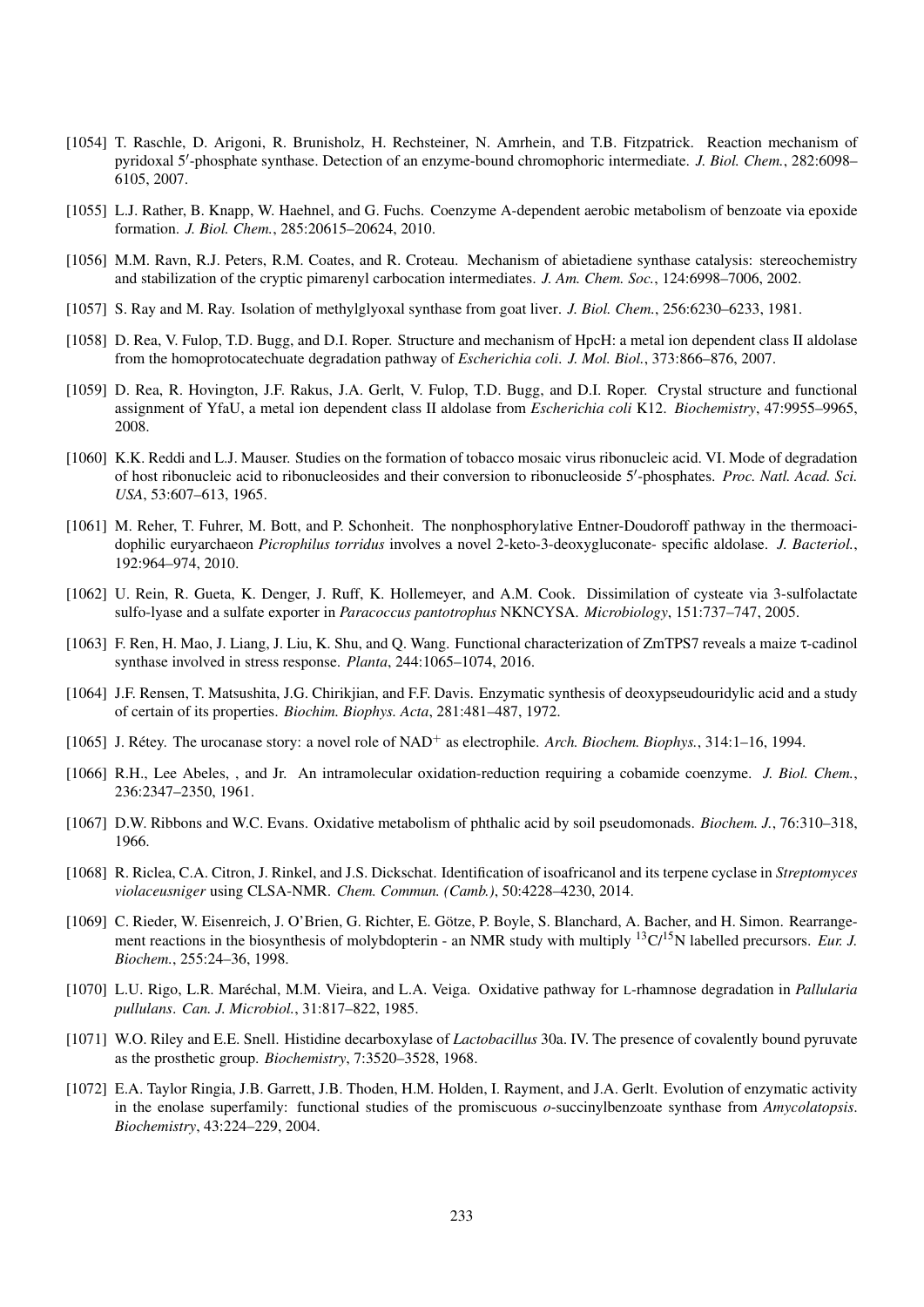- [1073] J. Rinkel, P. Rabe, X. Chen, T.G. Kollner, F. Chen, and J.S. Dickschat. Mechanisms of the diterpene cyclases βpinacene synthase from *Dictyostelium discoideum* and hydropyrene synthase from *Streptomyces clavuligerus*. *Chemistry*, 23:10501–10505, 2017.
- [1074] J. Rinkel, P. Rabe, P. Garbeva, and J.S. Dickschat. Lessons from 1,3-hydride shifts in sesquiterpene cyclizations. *Angew. Chem. Int. Ed. Engl.*, 55:13593–13596, 2016.
- [1075] M.A. Rishavy and K.L. Berkner. Vitamin K oxygenation, glutamate carboxylation, and processivity: defining the three critical facets of catalysis by the vitamin K-dependent carboxylase. *Adv Nutr*, 3:135–148, 2012.
- [1076] M.A. Rishavy, K.W. Hallgren, A.V. Yakubenko, R.L. Shtofman, K.W. Runge, and K.L. Berkner. Bronsted analysis reveals Lys<sup>218</sup> as the carboxylase active site base that deprotonates vitamin K hydroquinone to initiate vitamin K-dependent protein carboxylation. *Biochemistry*, 45:13239–13248, 2006.
- [1077] K.A. Rising, C.M. Starks, J.P. Noel, and J. Chappell. Demonstration of germacrene A as an intermediate in 5-*epi*aristolochene synthase catalysis. *J. Am. Chem. Soc.*, 122:1861–1866, 2000.
- [1078] H. Ritter and G.E. Schulz. Structural basis for the entrance into the phenylpropanoid metabolism catalyzed by phenylalanine ammonia-lyase. *Plant Cell*, 16:3426–3436, 2004.
- [1079] D.K. Ro and J. Bohlmann. Diterpene resin acid biosynthesis in loblolly pine (*Pinus taeda*): functional characterization of abietadiene/levopimaradiene synthase (PtTPS-LAS) cDNA and subcellular targeting of PtTPS-LAS and abietadienol/abietadienal oxidase (PtAO, CYP720B1). *Phytochemistry*, 67:1572–1578, 2006.
- [1080] D.K. Ro, J. Ehlting, C.I. Keeling, R. Lin, N. Mattheus, and J. Bohlmann. Microarray expression profiling and functional characterization of AtTPS genes: duplicated *Arabidopsis thaliana* sesquiterpene synthase genes At4g13280 and At4g13300 encode root-specific and wound-inducible (*Z*)-γ-bisabolene synthases. *Arch. Biochem. Biophys.*, 448:104– 116, 2006.
- [1081] J.M. Robert-Baudouy and F.R. Stoeber. [Purification and properties of D-mannonate hydrolyase from *Escherichia coli* K12]. *Biochim. Biophys. Acta*, 309:473–485, 1973.
- [1082] E. Roberts and S. Frankel. Further studies of glutamic acid decarboxylase in brain. *J. Biol. Chem.*, 190:505–512, 1951.
- [1083] W.G. Robinson and R. Labow. L-Serine dehydratase (*Escherichia coli*). *Methods Enzymol.*, 17B:356–360, 1971.
- [1084] H. Rode and F. Giffhorn. D-(-)-Tartrate dehydratase of *Rhodopseudomonas sphaeroides*: purification, characterization, and application to enzymatic determination of D-(-)-tartrate. *J. Bacteriol.*, 150:1061–1068, 1982.
- [1085] H. Rode and F. Giffhorn. Ferrous- or cobalt ion-dependent D-(-)-tartrate dehydratase of pseudomonads: purification and properties. *J. Bacteriol.*, 151:1602–1604, 1982.
- [1086] R.J. Van Rooijen, S. Van Schalkwijk, , and W.M. Molecular cloning, characterization, and nucleotide sequence of the tagatose 6-phosphate pathway gene cluster of the lactose operon of *Lactococcus lactis*. *J. Biol. Chem.*, 266:7176–7181, 1991.
- [1087] J. Rosenthaler, B.M. Guirard, G.W. Chang, and E.E. Snell. Purification and properties of histidine decarboxylase from *Lactobacillus* 30a. *Proc. Natl. Acad. Sci. USA*, 54:152–158, 1965.
- [1088] J. Rösler, F. Krekel, N. Amrhein, and J. Schmid. Maize phenylalanine ammonia-lyase has tyrosine ammonia-lyase activity. *Plant Physiol.*, 113:175–179, 1997.
- [1089] B.M. Rosner and B. Schink. Purification and characterization of acetylene hydratase of *Pelobacter acetylenicus*, a tungsten iron-sulfur protein. *J. Bacteriol.*, 177:5767–5772, 1995.
- [1090] S.L. Rotenberg and D.B. Sprinson. Mechanism and stereochemistry of 5-dehydroquinate synthetase. *Proc. Natl. Acad. Sci. USA*, 67:1669–1672, 1970.
- [1091] M. Rueffer and M.H. Zenk. Distant precursors of benzylisoquinoline alkaloids and their enzymatic formation. *Z. Naturforsch. C: Biosci.*, 42:319–332, 1987.
- [1092] M. Ruppert, J. Woll, A. Giritch, E. Genady, X. Ma, and J. Stockigt. Functional expression of an ajmaline pathway-specific ¨ esterase from *Rauvolfia* in a novel plant-virus expression system. *Planta*, 222:888–898, 2005.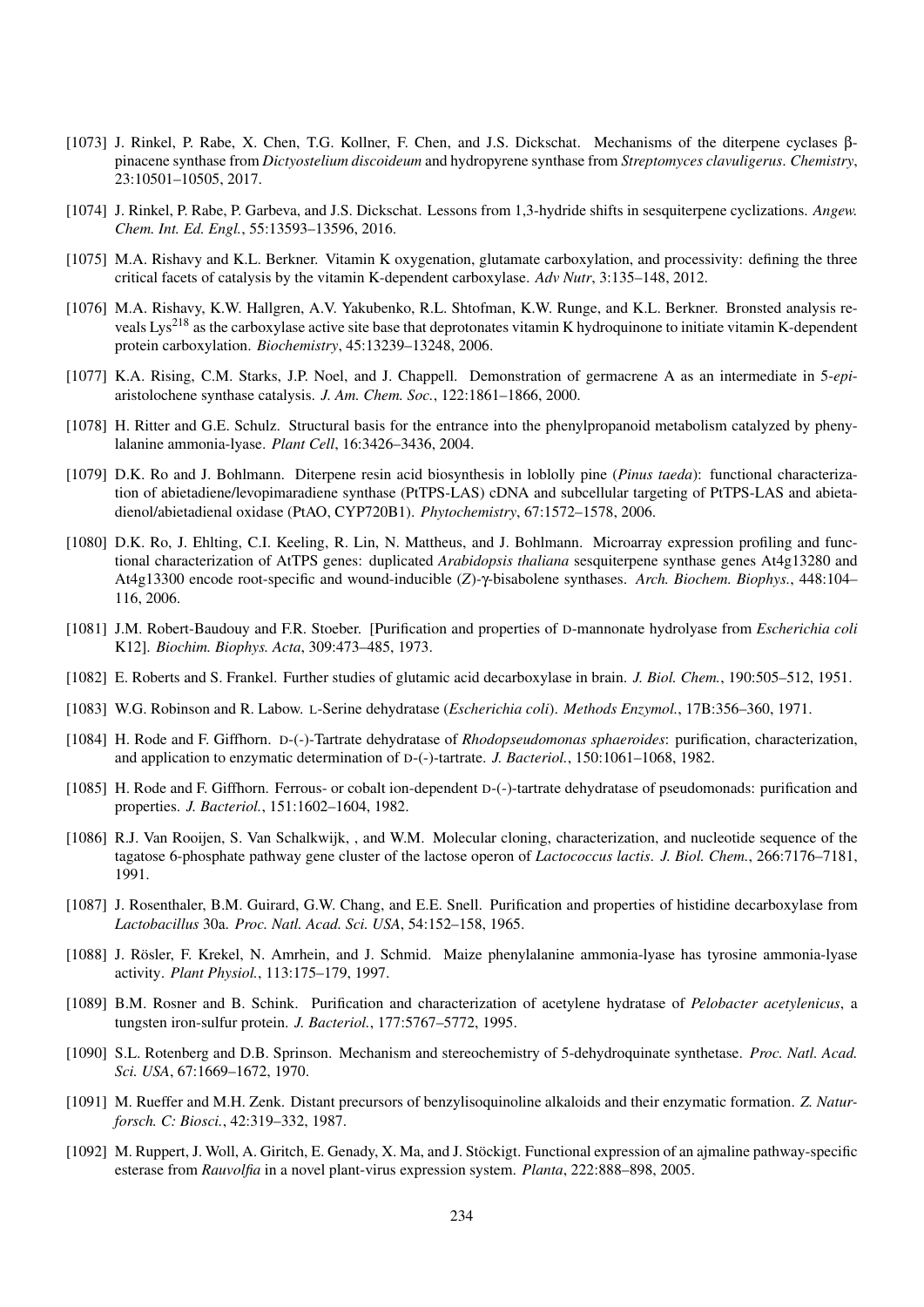- [1093] D.W. Russell. The enzymes, regulation, and genetics of bile acid synthesis. *Annu. Rev. Biochem.*, 72:137–174, 2003.
- [1094] M.W. Ruszczycky, S.H. Choi, and H.W. Liu. Stoichiometry of the redox neutral deamination and oxidative dehydrogenation reactions catalyzed by the radical SAM enzyme DesII. *J. Am. Chem. Soc.*, 132:2359–2369, 2010.
- [1095] M.W. Ruszczycky, S.H. Choi, S.O. Mansoorabadi, and H.W. Liu. Mechanistic studies of the radical *S*-adenosyl-Lmethionine enzyme DesII: EPR characterization of a radical intermediate generated during its catalyzed dehydrogenation of TDP-D-quinovose. *J. Am. Chem. Soc.*, 133:7292–7295, 2011.
- [1096] M.J. Rynkiewicz, D.E. Cane, and D.W. Christianson. Structure of trichodiene synthase from *Fusarium sporotrichioides* provides mechanistic inferences on the terpene cyclization cascade. *Proc. Natl. Acad. Sci. USA*, 98:13543–13548, 2001.
- [1097] J. Saar, J.C. Kader, K. Poralla, and G. Ourisson. Purification and some properties of the squalene-tetrahymanol cyclase from *Tetrahymena thermophila*. *Biochim. Biophys. Acta*, 1075:93–101, 1991.
- [1098] W. Sacks and C.O. Jensen. Malease, a hydrase from corn kernals. *J. Biol. Chem.*, 192:231–236, 1951.
- [1099] R.D. Sagers and J. Carter. E. L-Serine dehydratase (*Clostridium acidiurica*). *Methods Enzymol.*, 17B:351–356, 1971.
- [1100] H. Saito, T. Yamagata, and S. Suzuki. Enzymatic methods for the determination of small quantities of isomeric chondroitin sulfates. *J. Biol. Chem.*, 243:1536–1542, 1968.
- [1101] K. Saito and F. Tomita. Difructose anhydrides: Their mass-production and physiological functions. *Biosci. Biotechnol. Biochem.*, 64:1321–1327, 2000.
- [1102] E. Sakuno, Y. Wen, H. Hatabayashi, H. Arai, C. Aoki, K. Yabe, and H. Nakajima. *Aspergillus parasiticus* cyclase catalyzes two dehydration steps in aflatoxin biosynthesis. *Appl. Environ. Microbiol.*, 71:2999–3006, 2005.
- [1103] E. Sakuno, K. Yabe, and H. Nakajima. Involvement of two cytosolic enzymes and a novel intermediate, 5'-oxoaverantin, in the pathway from 5'-hydroxyaverantin to averufin in aflatoxin biosynthesis. Appl. Environ. Microbiol., 69:6418-6426, 2003.
- [1104] C. Sallaud, C. Giacalone, R. Topfer, S. Goepfert, N. Bakaher, S. Rosti, and A. Tissier. Characterization of two genes for the biosynthesis of the labdane diterpene *Z*-abienol in tobacco (*Nicotiana tabacum*) glandular trichomes. *Plant J.*, 72:1–17, 2012.
- [1105] C. Sallaud, D. Rontein, S. Onillon, F. Jabes, P. Duffe, C. Giacalone, S. Thoraval, C. Escoffier, G. Herbette, N. Leonhardt, M. Causse, and A. Tissier. A novel pathway for sesquiterpene biosynthesis from *Z*,*Z*-farnesyl pyrophosphate in the wild tomato *Solanum habrochaites*. *Plant Cell*, 21:301–317, 2009.
- [1106] N. Samanani and P.J. Facchini. Purification and characterization of norcoclaurine synthase. The first committed enzyme in benzylisoquinoline alkaloid biosynthesis in plants. *J. Biol. Chem.*, 277:33878–33883, 2002.
- [1107] G.B. Sancar, F.W. Smith, R. Reid, G. Payne, M. Levy, and A. Sancar. Action mechanism of *Escherichia coli* DNA photolyase. I. Formation of the enzyme-substrate complex. *J. Biol. Chem.*, 262:478–485, 1987.
- [1108] K. Sasaki, K. Ohara, and K. Yazaki. Gene expression and characterization of isoprene synthase from *Populus alba*. *FEBS Lett.*, 579:2514–2518, 2005.
- [1109] T. Sato, M. Kouda, and T. Hoshino. Site-directed mutagenesis experiments on the putative deprotonation site of squalenehopene cyclase from *Alicyclobacillus acidocaldarius*. *Biosci. Biotechnol. Biochem.*, 68:728–738, 2004.
- [1110] T. Sato, H. Yamaga, S. Kashima, Y. Murata, T. Shinada, C. Nakano, and T. Hoshino. Identification of novel sesterterpene/triterpene synthase from *Bacillus clausii*. *Chembiochem*, 14:822–825, 2013.
- [1111] T. Sato, S. Yoshida, H. Hoshino, M. Tanno, M. Nakajima, and T. Hoshino. Sesquarterpenes (C<sub>35</sub> terpenes) biosynthesized via the cyclization of a linear  $C_{35}$  isoprenoid by a tetraprenyl-β-curcumene synthase and a tetraprenyl-β-curcumene cyclase: identification of a new terpene cyclase. *J. Am. Chem. Soc.*, 133:9734–9737, 2011.
- [1112] M. Satre and E.P. Kennedy. Identification of bound pyruvate essential for the activity of phosphatidylserine decarboxylase of *Escherichia coli*. *J. Biol. Chem.*, 253:479–483, 1978.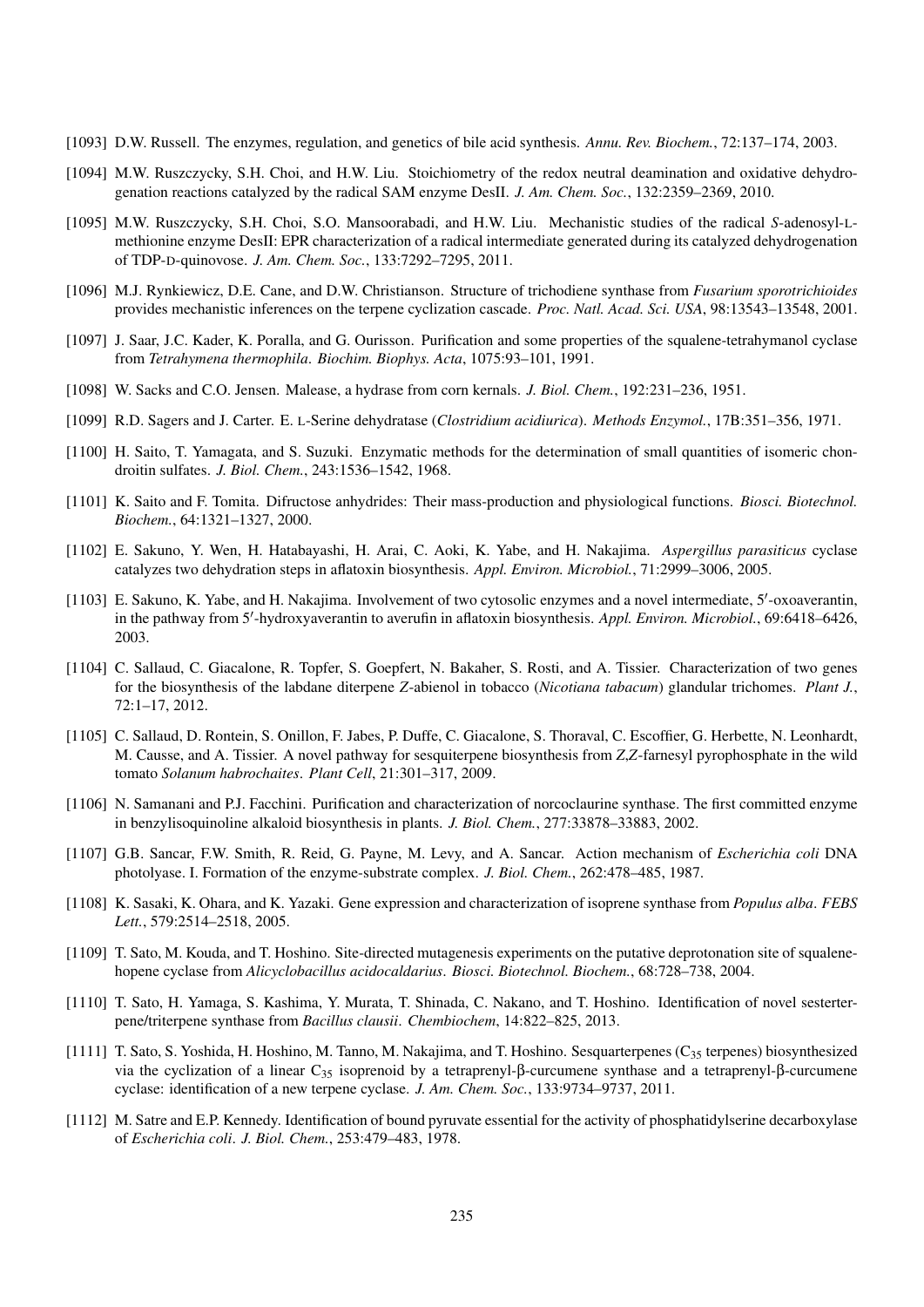- [1113] N.A. Saunee, S.R. Williams, D.A. Bryant, and W.M. Schluchter. Biogenesis of phycobiliproteins: II. CpcS-I and CpcU comprise the heterodimeric bilin lyase that attaches phycocyanobilin to Cys-82 of β-phycocyanin and Cys-81 of allophycocyanin subunits in *Synechococcus* sp. PCC 7002. *J. Biol. Chem.*, 283:7513–7522, 2008.
- [1114] T.J. Savage and R. Croteau. Biosynthesis of monoterpenes: regio- and stereochemistry of (+)-3-carene biosynthesis. *Arch. Biochem. Biophys.*, 305:581–587, 1993.
- [1115] T.J. Savage, M.W. Hatch, and R. Croteau. Monoterpene synthases of *Pinus contorta* and related conifers. A new class of terpenoid cyclase. *J. Biol. Chem.*, 269:4012–4020, 1994.
- [1116] T.J. Savage, H. Ichii, S.D. Hume, D.B. Little, and R. Croteau. Monoterpene synthases from gymnosperms and angiosperms: stereospecificity and inactivation by cysteinyl- and arginyl-directed modifying reagents. *Arch. Biochem. Biophys.*, 320:257–265, 1995.
- [1117] H. Sawada and Y. Takagi. The metabolism of L-rhamnose in *Escherichia coli*. 3. L-Rhamulose-phosphate aldolase. *Biochim. Biophys. Acta*, 92:26–32, 1964.
- [1118] R. Schauer. Sialic acids. *Adv. Carbohydr. Chem. Biochem.*, 40:131–234, 1982.
- [1119] H.G. Schepmann, J. Pang, and S.P. Matsuda. Cloning and characterization of *Ginkgo biloba* levopimaradiene synthase which catalyzes the first committed step in ginkgolide biosynthesis. *Arch. Biochem. Biophys.*, 392:263–269, 2001.
- [1120] U. Scherf and W. Buckel. Purification and properties of an iron-sulfur and FAD-containing 4-hydroxybutyryl-CoA dehydratase/vinylacetyl-CoA ∆<sup>3</sup>-∆<sup>2</sup>-isomerase from *Clostridium aminobutyricum. Eur. J. Biochem.*, 215:421–429, 1993.
- [1121] U. Scherf, B. Sohling, G. Gottschalk, D. Linder, and W. Buckel. Succinate-ethanol fermentation in *Clostridium kluyveri*: purification and characterisation of 4-hydroxybutyryl-CoA dehydratase/vinylacetyl-CoA Δ<sup>3</sup>-Δ<sup>2</sup>-isomerase. Arch. Micro*biol.*, 161:239–245, 1994.
- [1122] A. Schifrin, Y. Khatri, P. Kirsch, V. Thiel, S. Schulz, and R. Bernhardt. A single terpene synthase is responsible for a wide variety of sesquiterpenes in *Sorangium cellulosum* Soce56. *Org. Biomol. Chem.*, 14:3385–3393, 2016.
- [1123] A. Schifrin, T.T. Ly, N. Gunnewich, J. Zapp, V. Thiel, S. Schulz, F. Hannemann, Y. Khatri, and R. Bernhardt. Characterization of the gene cluster CYP264B1-*geoA* from *Sorangium cellulosum* So ce56: biosynthesis of (+)-eremophilene and its hydroxylation. *Chembiochem*, 16:337–344, 2015.
- [1124] A.L. Schilmiller, I. Schauvinhold, M. Larson, R. Xu, A.L. Charbonneau, A. Schmidt, C. Wilkerson, R.L. Last, and E. Pichersky. Monoterpenes in the glandular trichomes of tomato are synthesized from a neryl diphosphate precursor rather than geranyl diphosphate. *Proc. Natl. Acad. Sci. USA*, 106:10865–10870, 2009.
- [1125] M. Schirm, E.C. Soo, A.J. Aubry, J. Austin, P. Thibault, and S.M. Logan. Structural, genetic and functional characterization of the flagellin glycosylation process in *Helicobacter pylori*. *Mol. Microbiol.*, 48:1579–1592, 2003.
- [1126] A. Schirmer, M.A. Rude, X. Li, E. Popova, and S.B. del Cardayre. Microbial biosynthesis of alkanes. *Science*, 329:559– 562, 2010.
- [1127] E. Schleicher, K. Hitomi, C.W. Kay, E.D. Getzoff, T. Todo, and S. Weber. Electron nuclear double resonance differentiates complementary roles for active site histidines in (6-4) photolyase. *J. Biol. Chem.*, 282:4738–4747, 2007.
- [1128] K. Schlossmann, J. Brüggemann, and F. Lynen. Biosynthese des Cysteins. I. Nachweis und Isolierung der Serinsulfhydrase aus Bäckerhefe. Biochem. Z., 336:258-273, 1962.
- [1129] M. Schmid, M. Berg, H. Hilbi, and P. Dimroth. Malonate decarboxylase of *Klebsiella pneumoniae* catalyses the turnover of acetyl and malonyl thioester residues on a coenzyme-A-like prosthetic group. *Eur. J. Biochem.*, 237:221–228, 1996.
- [1130] A. Schmidt. A cysteine desulfhydrase from spinach leaves specific for D-cysteine. *Z. Pflanzenphysiol.*, 107:301–312, 1982.
- [1131] A. Schmidt and I. Erdle. A cysteine desulfhydrase specific for D-cysteine from the green-alga *Chlorella fusca*. *Z. Naturforsch. C: Biosci.*, 38:428–435, 1983.
- [1132] A. Schmidt, K. Gruber, C. Kratky, and V.S. Lamzin. Atomic resolution crystal structures and quantum chemistry meet to reveal subtleties of hydroxynitrile lyase catalysis. *J. Biol. Chem.*, 283:21827–21836, 2008.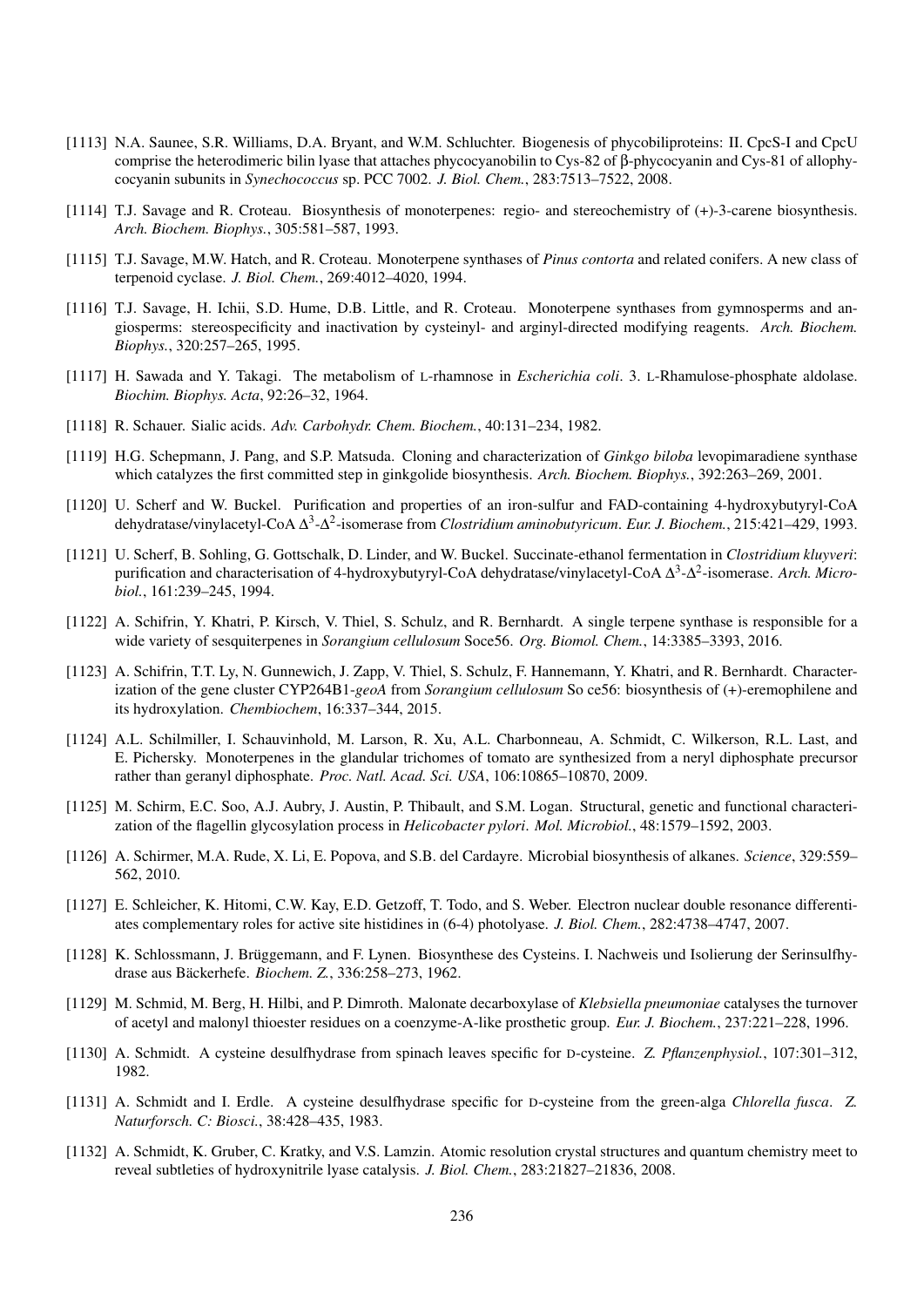- [1133] C.O. Schmidt, H.J. Bouwmeester, N. Bulow, and W.A. Konig. Isolation, characterization, and mechanistic studies of (-)-α-gurjunene synthase from *Solidago canadensis*. *Arch. Biochem. Biophys.*, 364:167–177, 1999.
- [1134] C.O. Schmidt, H.J. Bouwmeester, S. Franke, and W.A. König. Mechanisms of the biosynthesis of sesquiterpene enantiomers (+)- and (-)-germacrene D in *Solidago canadensis*. *Chirality*, 11:353–362, 1999.
- [1135] J.C. Schmidt and H. Zalkin. Chorismate mutase-prephenate dehydratase. Partial purification and properties of the enzyme from *Salmonella typhimurium*. *Biochemistry*, 8:174–181, 1969.
- [1136] M. Schmidt, S. Herve, N. Klempier, and H. Griengl. Preparation of optically active cyanohydrins using the (*S*) hydroxynitrile lyase from *Hevea brasiliensis*. *Tetrahedron*, 52:7833–7840, 1996.
- [1137] A. Schmitt, I. Bottke, and G. Siebert. Eigenschaften einer Oxaloacetat-Decarboxylase aus Dorschmuskulatur. *Hoppe-Seyler's Z. Physiol. Chem.*, 347:18–34, 1966.
- [1138] C. Schnee, T.G. Kollner, J. Gershenzon, and J. Degenhardt. The maize gene terpene synthase 1 encodes a sesquiterpene synthase catalyzing the formation of (*E*)-β-farnesene, (*E*)-nerolidol, and (*E*,*E*)-farnesol after herbivore damage. *Plant Physiol.*, 130:2049–2060, 2002.
- [1139] C. Schnee, T.G. Kollner, M. Held, T.C. Turlings, J. Gershenzon, and J. Degenhardt. The products of a single maize sesquiterpene synthase form a volatile defense signal that attracts natural enemies of maize herbivores. *Proc. Natl. Acad. Sci. USA*, 103:1129–1134, 2006.
- [1140] Z. Schneider, E.G. Larsen, G. Jacobsen, B.C. Johnson, and J. Pawelkiewicz. Purification and properties of glycerol dehydrase. *J. Biol. Chem.*, 245:3388–3396, 1970.
- [1141] Z. Schneider and J. Pawelkiewicz. The properties of glycerol dehydratase isolated from *Aerobacter aerogenes*, and the properties of the apoenzyme subunits. *Acta Biochim. Pol.*, 13:311–328, 1966.
- [1142] J.-P. Schnitzler, I. Zimmer, A. Bachl, M. Arend, J. Fromm, and R.J. Fischbach. Biochemical properties of isoprene synthase in poplar (*Populus x canescens*). *Planta*, 222:777–786, 2005.
- [1143] J.P. Schnitzler, R. Arenz, R. Steinbrecher, and A. Lehming. Characterization of an isoprene synthase from leaves of *Quercus petraea*. *Bot. Acta*, 109:216–221, 1996.
- [1144] I.C. Schoenhofen, D.J. McNally, J.R. Brisson, and S.M. Logan. Elucidation of the CMP-pseudaminic acid pathway in *Helicobacter pylori*: synthesis from UDP-*N*-acetylglucosamine by a single enzymatic reaction. *Glycobiology*, 16:8C– 14C, 2006.
- [1145] I.C. Schoenhofen, D.J. McNally, E. Vinogradov, D. Whitfield, N.M. Young, S. Dick, W.W. Wakarchuk, J.R. Brisson, and S.M. Logan. Functional characterization of dehydratase/aminotransferase pairs from *Helicobacter* and *Campylobacter*: enzymes distinguishing the pseudaminic acid and bacillosamine biosynthetic pathways. *J. Biol. Chem.*, 281:723–732, 2006.
- [1146] J.M. Scholtz and S.M. Schuster. Regulation of rat liver 4-hydroxy-2-ketoglutarate aldolase. *Biochim. Biophys. Acta*, 869:192–196, 1986.
- [1147] M. Schramm, V. Klybas, and E. Racker. Phospholytic cleavage of fructose-6-phosphate by fructose-6-phosphate phosphoketolase from *Acetobacter xylinum*. *J. Biol. Chem.*, 233:1283–1288, 1958.
- [1148] H.L. Schubert, E. Raux, A.A. Brindley, H.K. Leech, K.S. Wilson, C.P. Hill, and M.J. Warren. The structure of *Saccharomyces cerevisiae* Met8p, a bifunctional dehydrogenase and ferrochelatase. *EMBO J.*, 21:2068–2075, 2002.
- [1149] H.L. Schubert, E. Raux, K.S. Wilson, and M.J. Warren. Common chelatase design in the branched tetrapyrrole pathways of heme and anaerobic cobalamin synthesis. *Biochemistry*, 38:10660–10669, 1999.
- [1150] A.R. Schulz and L. Oliner. The possible role of thyroid aromatic amino acid decarboxylase in thyroxine biosynthesis. *Life Sci.*, 6:873–880, 1967.
- [1151] H. Schulz. Long chain enoyl coenzyme A hydratase from pig heart. *J. Biol. Chem.*, 249:2704–2709, 1974.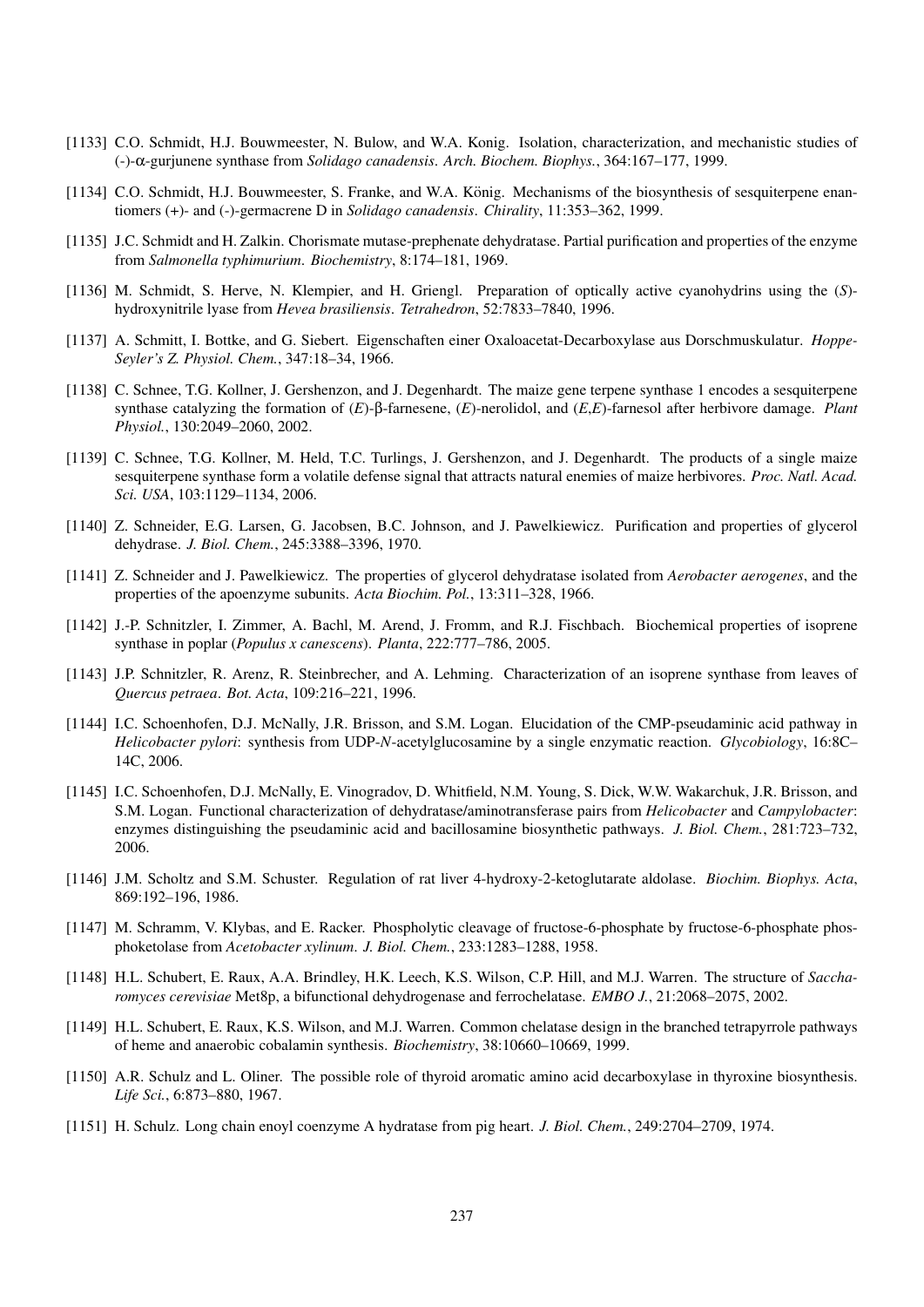- [1152] C. Schumann, H. Michlmayr, A.M. Del Hierro, K.D. Kulbe, V. Jiranek, R. Eder, and T.H. Nguyen. Malolactic enzyme from *Oenococcus oeni*: heterologous expression in *Escherichia coli* and biochemical characterization. *Bioengineered*, 4:147–152, 2013.
- [1153] T.F. Schwede, J. Retey, and G.E. Schulz. Crystal structure of histidine ammonia-lyase revealing a novel polypeptide ´ modification as the catalytic electrophile. *Biochemistry*, 38:5355–5361, 1999.
- [1154] G. Schweiger and W. Buckel. On the dehydration of (*R*)-lactate in the fermentation of alanine to propionate by *Clostridium propionicum*. *FEBS Lett.*, 171:79–84, 1984.
- [1155] G. Schweiger, R. Dutscho, and W. Buckel. Purification of 2-hydroxyglutaryl-CoA dehydratase from *Acidaminococcus fermentans*. An iron-sulfur protein. *Eur. J. Biochem.*, 169:441–448, 1987.
- [1156] K. Schwibbert, A. Marin-Sanguino, I. Bagyan, G. Heidrich, G. Lentzen, H. Seitz, M. Rampp, S.C. Schuster, H.P. Klenk, F. Pfeiffer, D. Oesterhelt, and H.J. Kunte. A blueprint of ectoine metabolism from the genome of the industrial producer *Halomonas elongata* DSM 2581 T. *Environ. Microbiol.*, 13:1973–1994, 2011.
- [1157] F.P. Seebeck. *In vitro* reconstitution of mycobacterial ergothioneine biosynthesis. *J. Am. Chem. Soc.*, 132:6632–6633, 2010.
- [1158] M.K. Seely, R.S. Criddle, and E.E. Conn. The metabolism of aromatic compounds in higher plants. 8. On the requirement of hydroxynitrile lyase for flavin. *J. Biol. Chem.*, 241:4457–4462, 1966.
- [1159] M.J. Segura, M.M. Meyer, and S.P. Matsuda. *Arabidopsis thaliana* LUP1 converts oxidosqualene to multiple triterpene alcohols and a triterpene diol. *Org. Lett.*, 2:2257–2259, 2000.
- [1160] H.M. Seidel and J.R. Knowles. Interaction of inhibitors with phospho*enol*pyruvate mutase: implications for the reaction mechanism and the nature of the active site. *Biochemistry*, 33:5641–5646, 1994.
- [1161] G.B. Seiffert, G.M. Ullmann, A. Messerschmidt, B. Schink, P.M. Kroneck, and O. Einsle. Structure of the non-redoxactive tungsten/[4Fe:4*S*] enzyme acetylene hydratase. *Proc. Natl. Acad. Sci. USA*, 104:3073–3077, 2007.
- [1162] C.E. Sekeris. Zur Tyrosinstoffwechsel der Insekten. XII. Reinigung, Eigenschaften und Substratspezifität der DOPA-Decarboxylase. *Hoppe-Seyler's Z. Physiol. Chem.*, 332:70–78, 1963.
- [1163] K. Seki, K. Haraguchi, M. Kishimoto, S. Kobayashi, and K. Kainuma. Purification and properties of a novel inulin fructotransferase (DFA I-producing) from *Arthrobacter globiformis* S14-3. *Agric. Biol. Chem.*, 53:2089–2094, 1989.
- [1164] Y. Sekizawa, M.E. Maragoudakis, T.E. King, and V.H. Cheldelin. Glutamate biosynthesis in an organism lacking a Krebs tricarboxylic acid cycle. V. Isolation of α-hydroxy-γ-ketoglutarate (HKG) in *Acetobacter suboxydans*. *Biochemistry*, 5:2392–2398, 1966.
- [1165] T. Selmer and P.I. Andrei. *p*-Hydroxyphenylacetate decarboxylase from *Clostridium difficile*. A novel glycyl radical enzyme catalysing the formation of *p*-cresol. *Eur. J. Biochem.*, 268:1363–1372, 2001.
- [1166] H. Semba, Y. Dobashi, and T. Matsui. Expression of hydroxynitrile lyase from *Manihot esculenta* in yeast and its application in (*S*)-mandelonitrile production using an immobilized enzyme reactor. *Biosci. Biotechnol. Biochem.*, 72:1457–1463, 2008.
- [1167] P.D. Sender, M.G. Martin, S. Peiru, and C. Magni. Characterization of an oxaloacetate decarboxylase that belongs to the malic enzyme family. *FEBS Lett.*, 570:217–222, 2004.
- [1168] L. Serino, C. Reimmann, H. Baur, M. Beyeler, P. Visca, and D. Haas. Structural genes for salicylate biosynthesis from chorismate in *Pseudomonas aeruginosa*. *Mol. Gen. Genet.*, 249:217–228, 1995.
- [1169] J.K. Setlow and F.J. Bollum. The minimum size of the substrate for yeast photoreactivating enzyme. *Biochim. Biophys. Acta*, 157:233–237, 1968.
- [1170] W. Seubert and E. Fass. Untersuchungen über den bakterielle Abbau von Isoprenoiden. IV. Reinigung und Eigenschaftender β-Isohexenylglutaconyl-CoA-hydratase und β-Hydroxy-β-isohexenylglutaryl-CoA-lyase. *Biochem. Z.*, 341:23–34, 1964.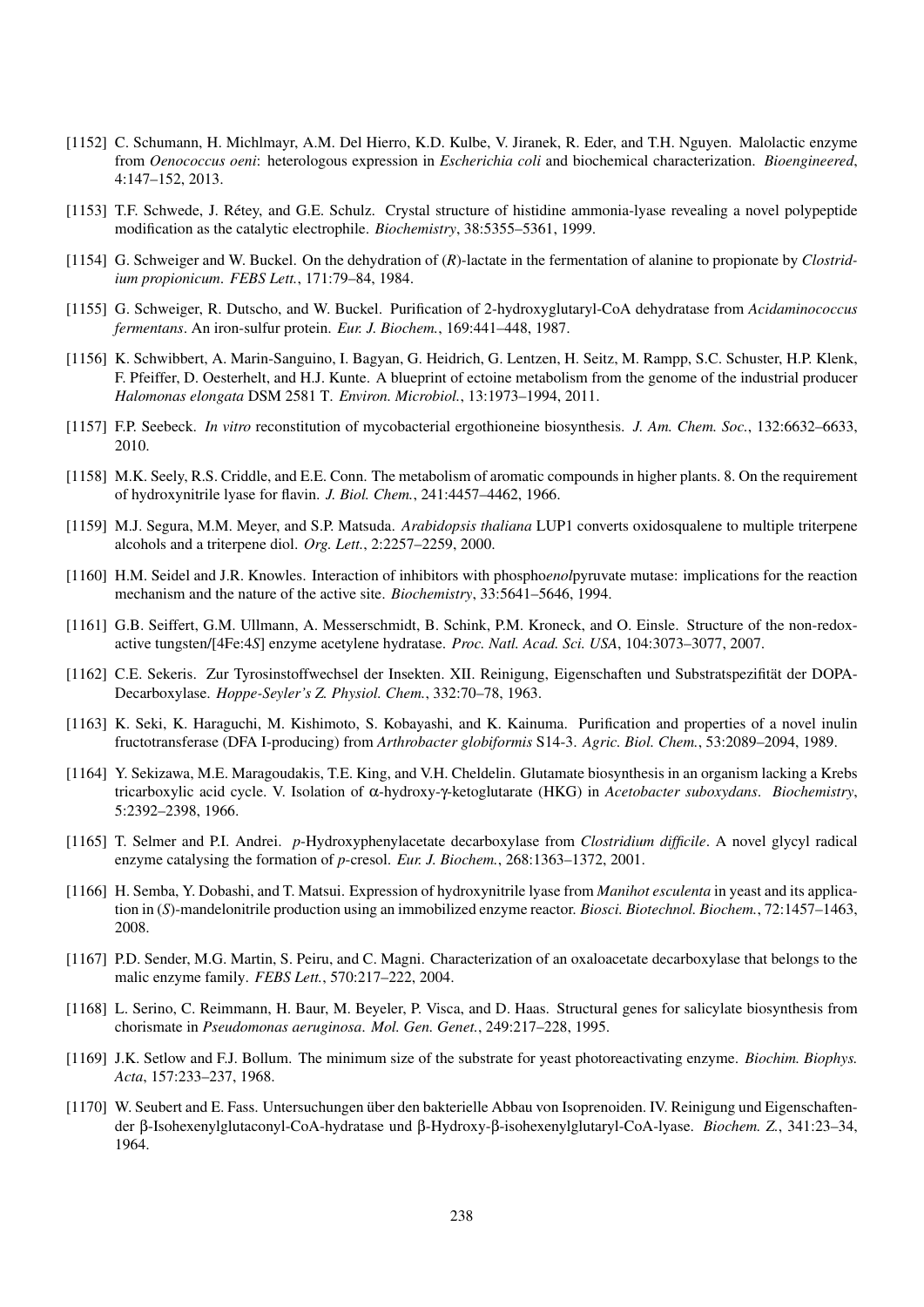- [1171] A. Sharma, B.S. Henderson, J.M. Schwab, and J.L. Smith. Crystallization and preliminary X-ray analysis of βhydroxydecanoyl thiol ester dehydrase from *Escherichia coli*. *J. Biol. Chem.*, 265:5110–5112, 1990.
- [1172] V. Sharma, R. Meganathan, and M.E. Hudspeth. Menaquinone (vitamin  $K_2$ ) biosynthesis: cloning, nucleotide sequence, and expression of the *menC* gene from *Escherichia coli*. *J. Bacteriol.*, 175:4917–4921, 1993.
- [1173] B. Shen and C.R. Hutchinson. Tetracenomycin F2 cyclase: intramolecular aldol condensation in the biosynthesis of tetracenomycin C in *Streptomyces glaucescens*. *Biochemistry*, 32:11149–11154, 1993.
- [1174] V.E. Shevchik, G. Condemine, J. Robert-Baudouy, and N. Hugouvieux-Cotte-Pattat. The exopolygalacturonate lyase PelW and the oligogalacturonate lyase Ogl, two cytoplasmic enzymes of pectin catabolism in *Erwinia chrysanthemi* 3937. *J. Bacteriol.*, 181:3912–3919, 1999.
- [1175] V.E. Shevchik, H.C. Kester, J.A. Benen, J. Visser, J. Robert-Baudouy, and N. Hugouvieux-Cotte-Pattat. Characterization of the exopolygalacturonate lyase PelX of *Erwinia chrysanthemi* 3937. *J. Bacteriol.*, 181:1652–1663, 1999.
- [1176] S. Shigeoka, T. Onishi, K. Maeda, Y. Nakano, and S. Kitaoka. Occurrence of thiamin pyrophosphate-dependent 2 oxoglutarate decarboxylase in mitochondria of *Euglena gracilis*. *FEBS Lett.*, 195:43–47, 1986.
- [1177] I. Shiio, T. Shiio, and B.A. McFadden. Isocitrate lyase from *Pseudomonas indigofera*. I. Preparation, amino acid composition and molecular weight. *Biochim. Biophys. Acta*, 96:114–122, 1965.
- [1178] T. Shimizu. Enzymes functional in the syntheses of leukotrienes and related compounds. *Int. J. Biochem.*, 20:661–666, 1988.
- [1179] Y. Shimoda, H. Ito, and A. Tanaka. *Arabidopsis* STAY-GREE*N*, Mendel's green cotyledon gene, encodes magnesiumdechelatase. *Plant Cell*, 28:2147–2160, 2016.
- [1180] V. Shingler, U. Marklund, , and J. Nucleotide sequence and functional analysis of the complete phenol/3,4 dimethylphenol catabolic pathway of *Pseudomonas* sp. strain CF600. *J. Bacteriol.*, 174:711–724, 1992.
- [1181] Y. Shizuta, A. Nakazawa, M. Tokushige, and O. Hayaishi. Studies on the interaction between regulatory enzymes and effectors. 3. Crystallization and characterization of adenosine 5'-monophosphate-dependent threonine deaminase from *Escherichia coli*. *J. Biol. Chem.*, 244:1883–1889, 1969.
- [1182] C.W. Shuster. 2-Keto-3-deoxy-6-phosphogalactonic acid aldolase. *Methods Enzymol.*, 9:524–528, 1966.
- [1183] M. Siebert, K. Severin, and L. Heide. Formation of 4-hydroxybenzoate in *Escherichia coli*: characterization of the *ubiC* gene and its encoded enzyme chorismate pyruvate-lyase. *Microbiology*, 140:897–904, 1994.
- [1184] D.L. Siehl and E.E. Conn. Kinetic and regulatory properties of arogenate dehydratase in seedlings of *Sorghum bicolor* (L.) Moench. *Arch. Biochem. Biophys.*, 260:822–829, 1988.
- [1185] J.C. Silva, R.E. Minto, C.E. Barry, Holland 3rd, Townsend K.A., and C.A. Isolation and characterization of the versicolorin B synthase gene from *Aspergillus parasiticus*. Expansion of the aflatoxin b1 biosynthetic gene cluster. *J. Biol. Chem.*, 271:13600–13608, 1996.
- [1186] J.C. Silva and C.A. Townsend. Heterologous expression, isolation, and characterization of versicolorin B synthase from *Aspergillus parasiticus*. A key enzyme in the aflatoxin B1 biosynthetic pathway. *J. Biol. Chem.*, 272:804–813, 1997.
- [1187] P.J. Silva and M.J. Ramos. Reaction mechanism of the vitamin K-dependent glutamate carboxylase: a computational study. *J. Phys. Chem. B*, 111:12883–12887, 2007.
- [1188] G.M. Silver and R. Fall. Enzymatic synthesis of isoprene from dimethylallyl diphosphate in aspen leaf extracts. *Plant Physiol.*, 97:1588–1591, 1991.
- [1189] G.M. Silver and R. Fall. Characterization of aspen isoprene synthase, an enzyme responsible for leaf isoprene emission to the atmosphere. *J. Biol. Chem.*, 270:13010–13016, 1995.
- [1190] S.C. Silver, T. Chandra, E. Zilinskas, S. Ghose, W.E. Broderick, and J.B. Broderick. Complete stereospecific repair of a synthetic dinucleotide spore photoproduct by spore photoproduct lyase. *J. Biol. Inorg. Chem.*, 15:943–955, 2010.
- [1191] D. Simon, J. Hoshino, and H. Kröger. L-Serine dehydratase from rat liver. Purification and some properties. *Biochim. Biophys. Acta*, 321:361–368, 1973.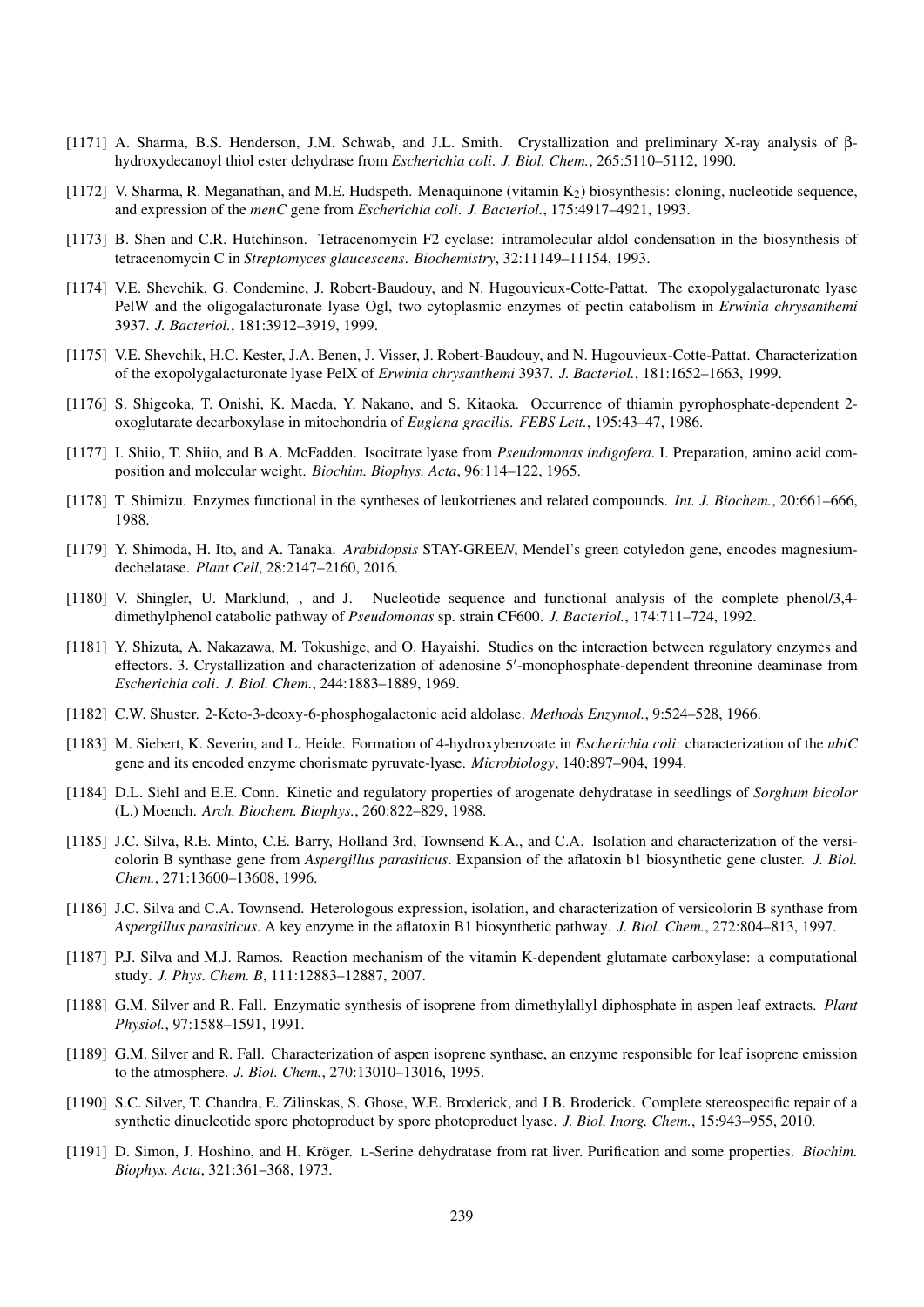- [1192] T.P. Singer and J. Pensky. Isolation and properties of the α-carboxylase of wheat germ. *J. Biol. Chem.*, 196:375–388, 1952.
- [1193] T.L. Sivy, M.C. Shirk, and R. Fall. Isoprene synthase activity parallels fluctuations of isoprene release during growth of *Bacillus subtilis*. *Biochem. Biophys. Res. Commun.*, 294:71–75, 2002.
- [1194] J.D. Smiley and G. Ashwell. Uronic acid metabolism in bacteria. III. Purification and properties of D-altronic acid and D-mannonic acid dehydrases in *Escherichia coli*. *J. Biol. Chem.*, 235:1571–1575, 1960.
- [1195] J.D. Smiley and G. Ashwell. Purification and properties of β-L-hydroxy acid dehydrogenase. II. Isolation of β-keto-Lgluconic acid, an intermediate in L-xylulose biosynthesis. *J. Biol. Chem.*, 236:357–364, 1961.
- [1196] K.L. Smiley and M. Sobolov. A cobamide-requiring glycerol dehydrase from an acrolein-forming *Lactobacillus*. *Arch. Biochem. Biophys.*, 97:538–543, 1962.
- [1197] B.A. Smit, J.E. van Hylckama Vlieg, W.J. Engels, L. Meijer, J.T. Wouters, and G. Smit. Identification, cloning, and characterization of a *Lactococcus lactis* branched-chain α-keto acid decarboxylase involved in flavor formation. *Appl. Environ. Microbiol.*, 71:303–311, 2005.
- [1198] K.S. Smith and J.G. Ferry. Prokaryotic carbonic anhydrases. *FEMS Microbiol. Rev.*, 24:335–366, 2000.
- [1199] E.E. Snell. Tryptophanase: structure, catalytic activities, and mechanism of action. *Adv. Enzymol. Relat. Areas Mol. Biol.*, 42:287–333, 1975.
- [1200] E.E. Snell, A.A. Smucker, E. Ringelmann, and F. Lynen. Die bakterielle Oxydation des Vitamin B<sub>6</sub>. IV. Die enzymatische Decarboxylierung von 2-Methyl-3-hydroxypyridine-4,5-dicarbonsaure. ¨ *Biochem. Z.*, 341:109–119, 1964.
- [1201] K. Soda and M. Moriguchi. Crystalline lysine decarboxylase. *Biochem. Biophys. Res. Commun.*, 34:34–39, 1969.
- [1202] H. Song, W. Hu, N. Naowarojna, A.S. Her, S. Wang, R. Desai, L. Qin, X. Chen, and P. Liu. Mechanistic studies of a novel C-S lyase in ergothioneine biosynthesis: the involvement of a sulfenic acid intermediate. *Sci Rep*, 5:11870–11870, 2015.
- [1203] K.B. Song, K.S. Bae, Y.B. Lee, K.Y. Lee, and S.K. Rhee. Characteristics of levan fructotransferase from *Arthrobacter ureafaciens* K2032 and difructose anhydride IV formation from levan. *Enzyme Microb. Technol.*, 27:212–218, 2000.
- [1204] D. Sorigue, B. Legeret, S. Cuine, S. Blangy, S. Moulin, E. Billon, P. Richaud, S. Brugiere, Y. Coute, D. Nurizzo, P. Muller, K. Brettel, D. Pignol, P. Arnoux, Y. Li-Beisson, G. Peltier, and F. Beisson. An algal photoenzyme converts fatty acids to hydrocarbons. *Science*, 357:903–907, 2017.
- [1205] S. Spaepen, W. Versees, D. Gocke, M. Pohl, J. Steyaert, and J. Vanderleyden. Characterization of phenylpyruvate decarboxylase, involved in auxin production of *Azospirillum brasilense*. *J. Bacteriol.*, 189:7626–7633, 2007.
- [1206] P.R. Srinivasan, J. Rothschild, and D.B. Sprinson. The enzymic conversion of 3-deoxy-D-*arabino*-heptulosonic acid 7-phosphate to 5-dehydroquinate. *J. Biol. Chem.*, 238:3176–3182, 1963.
- [1207] R. Stadler, , and M.H. A revision of the generally accepted pathway for the biosynthesis of the benzyltetrahydroisoquinoline reticuline. *Liebigs Ann. Chem.*, pages 555–562, 1990.
- [1208] R. Stadler, T.M. Kutchan, , and M.H. (*S*)-Norcoclaurine is the central intermediate in benzylisoquinoline alkaloid biosynthesis. *Phytochemistry*, 28:1083–1086, 1989.
- [1209] E.R. Stadtman. The enzymic synthesis of β-alanyl coenzyme A. *J. Am. Chem. Soc.*, 77:5765–5766, 1955.
- [1210] T.M. Stanley, W.H. Johnson, Burks Jr., Whitman E.A., Hwang C.P., Cook C.C., and P.F. Expression and stereochemical and isotope effect studies of active 4-oxalocrotonate decarboxylase. *Biochemistry*, 39:718–726, 2000.
- [1211] C.M. Starks, K. Back, J. Chappell, and J.P. Noel. Structural basis for cyclic terpene biosynthesis by tobacco 5-*epi*aristolochene synthase. *Science*, 277:1815–1820, 1997.
- [1212] C.L. Steele, J. Crock, J. Bohlmann, and R. Croteau. Sesquiterpene synthases from grand fir (*Abies grandis*). Comparison of constitutive and wound-induced activities, and cDNA isolation, characterization, and bacterial expression of δ-selinene synthase and γ-humulene synthase. *J. Biol. Chem.*, 273:2078–2089, 1998.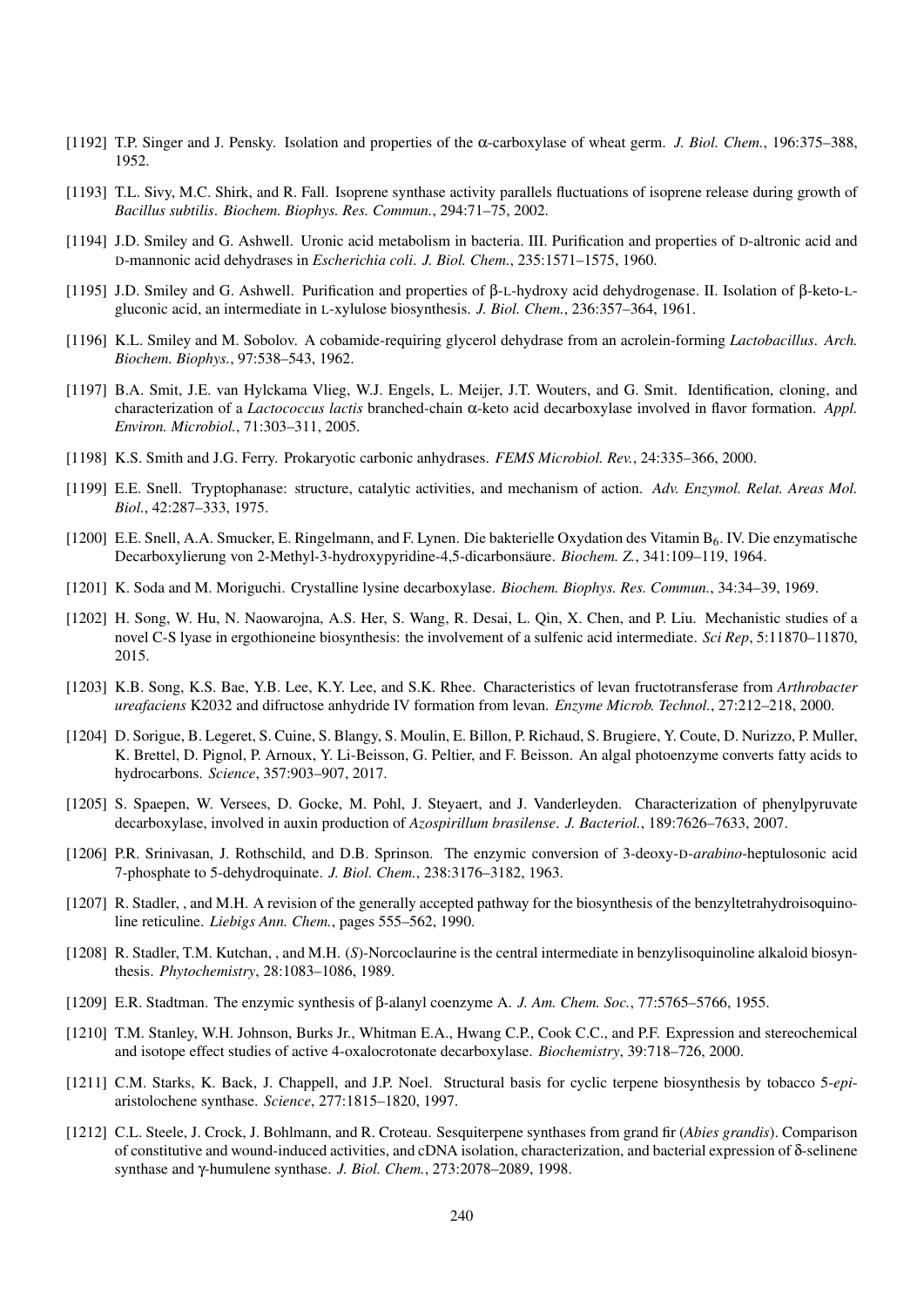- [1213] S. Steiger, A. Mazet, and G. Sandmann. Heterologous expression, purification, and enzymatic characterization of the acyclic carotenoid 1,2-hydratase from *Rubrivivax gelatinosus*. *Arch. Biochem. Biophys.*, 414:51–58, 2003.
- [1214] S. Steinbacher, S. Schiffmann, A. Bacher, and M. Fischer. Metal sites in 3,4-dihydroxy-2-butanone 4-phosphate synthase from *Methanococcus jannaschii* in complex with the substrate ribulose 5-phosphate. *Acta Crystallogr. D Biol. Crystallogr.*, 60:1338–1340, 2004.
- [1215] S. Steinbacher, S. Schiffmann, G. Richter, R. Huber, A. Bacher, and M. Fischer. Structure of 3,4-dihydroxy-2-butanone 4-phosphate synthase from *Methanococcus jannaschii* in complex with divalent metal ions and the substrate ribulose 5-phosphate: implications for the catalytic mechanism. *J. Biol. Chem.*, 278:42256–42265, 2003.
- [1216] J.R. Stern. Thioltranscrotylase and β-hydroxybutyryl CoA racemase activities of crystalline crotonase. *Biochim. Biophys. Acta*, 26:641–643, 1957.
- [1217] J.L. Stevens. Isolation and characterization of a rat liver enzyme with both cysteine conjugate β-lyase and kynureninase activity. *J. Biol. Chem.*, 260:7945–7950, 1985.
- [1218] J.L. Stevens, J.D. Robbins, and R.A. Byrd. A purified cysteine conjugate β-lyase from rat kidney cytosol. Requirement for *an* α-keto acid or an amino acid oxidase for activity and identity with soluble glutamine transaminase K. *J. Biol. Chem.*, 261:15529–15537, 1986.
- [1219] W. Stoffel, D. Le Kim, and G. Sticht. Distribution and properties of dihydrosphingosine-1-phosphate aldolase (sphinganine-1-phosphate alkanal-lyase). *Hoppe-Seyler's Z. Physiol. Chem.*, 350:1233–1241, 1969.
- [1220] A.C. Stoolmiller and R.H. Abeles. Formation of  $\alpha$ -ketoglutaric semialdehyde from L-2-keto-3-deoxyarabonic acid and isolation of L-2-keto-3-deoxyarabonate dehydratase from *Pseudomonas saccharophila*. *J. Biol. Chem.*, 241:5764–5771, 1966.
- [1221] M. Storf, A. Parbel, M. Meyer, B. Strohmann, H. Scheer, M.G. Deng, M. Zheng, M. Zhou, and K.H. Zhao. Chromophore attachment to biliproteins: specificity of PecE/PecF, a lyase-isomerase for the photoactive 3<sup>1</sup>-cys-α 84-phycoviolobilin chromophore of phycoerythrocyanin. *Biochemistry*, 40:12444–12456, 2001.
- [1222] F.C. Størmer. Isolation of crystalline pH 6 acetolactate-forming enzyme from *Aerobacter aerogenes*. *J. Biol. Chem.*, 242:1756–1759, 1967.
- [1223] H. Stransky and A. Amberger. Isolation and properties of a cyanamide hydratase (EC 4.2.1) from *Myrothecium verrucaria*. *Z. Pflanzenphysiol.*, 70:74–87, 1973.
- [1224] M. Strassman and L.N. Ceci. Enzymatic formation of *cis*-homoaconitic acid, an intermediate in lysine biosynthesis in yeast. *J. Biol. Chem.*, 241:5401–5407, 1966.
- [1225] A. Stratmann, T. Mahmud, S. Lee, J. Distler, H.G. Floss, and W. Piepersberg. The AcbC protein from *Actinoplanes* species is a C<sub>7</sub>-cyclitol synthase related to 3-dehydroquinate synthases and is involved in the biosynthesis of the  $\alpha$ glucosidase inhibitor acarbose. *J. Biol. Chem.*, 274:10889–10896, 1999.
- [1226] M. Strohmeier, T. Raschle, J. Mazurkiewicz, K. Rippe, I. Sinning, T.B. Fitzpatrick, and I. Tews. Structure of a bacterial pyridoxal 5'-phosphate synthase complex. Proc. Natl. Acad. Sci. USA, 103:19284-19289, 2006.
- [1227] M. Stumpe, R. Kandzia, C. Gobel, S. Rosahl, and I. Feussner. A pathogen-inducible divinyl ether synthase (CYP74D) from elicitor-treated potato suspension cells. *FEBS Lett.*, 507:371–376, 2001.
- [1228] S.S. Subramanian and M.R. Raghavendra Rao. Purification and properties of citraconase. *J. Biol. Chem.*, 243:2367–2372, 1968.
- [1229] M. Suda and H. Nakagawa. L-Serine dehydratase (rat liver). *Methods Enzymol.*, 17B:346–351, 1971.
- [1230] Y. Sugai, Y. Ueno, K. Hayashi, S. Oogami, T. Toyomasu, S. Matsumoto, M. Natsume, H. Nozaki, and H. Kawaide. Enzymatic <sup>13</sup>C labeling and multidimensional NMR analysis of miltiradiene synthesized by bifunctional diterpene cyclase in *Selaginella moellendorffii*. *J. Biol. Chem.*, 286:42840–42847, 2011.
- [1231] H. Sugimoto, M. Taniguchi, A. Nakagawa, I. Tanaka, M. Suzuki, and J. Nishihira. Crystal structure of human Ddopachrome tautomerase, a homologue of macrophage migration inhibitory factor, at 1.54 Å resolution. *Biochemistry*, 38:3268–3279, 1999.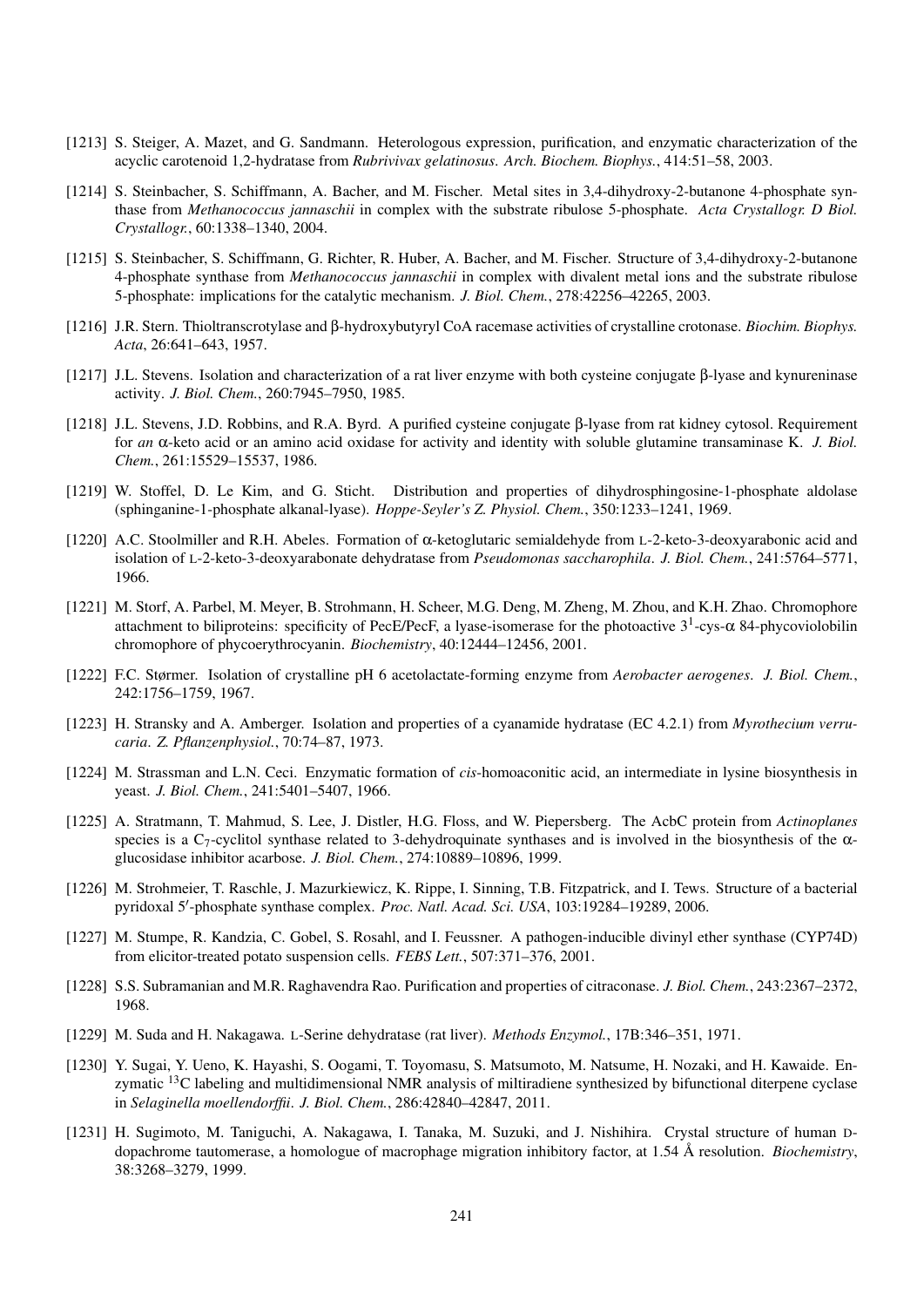- [1232] F.X. Sullivan, R. Kumar, R. Kriz, M. Stahl, G.Y. Xu, J. Rouse, X.J. Chang, A. Boodhoo, B. Potvin, and D.A. Cumming. Molecular cloning of human GDP-mannose 4,6-dehydratase and reconstitution of GDP-fucose biosynthesis in vitro. *J. Biol. Chem.*, 273:8193–8202, 1988.
- [1233] S. Supangat, Y.K. Choi, Y.S. Park, D. Son, C.D. Han, and K.H. Lee. Expression, purification, crystallization and preliminary X-ray analysis of sepiapterin reductase from *Chlorobium tepidum*. *Acta Crystallogr. Sect. F Struct. Biol. Cryst. Commun.*, 61:202–204, 2005.
- [1234] I.W. Sutherland. Xanthan lyases-novel enzymes found in various bacterial species. *J. Gen. Microbiol.*, 133:3129–3134, 1987.
- [1235] C.R. Sutton and H.K. King. Inhibition of leucine decarboxylase by thiol-binding reagents. *Arch. Biochem. Biophys.*, 96:360–370, 1962.
- [1236] H. Suzuki, Y. Ohnishi, Y. Furusho, S. Sakuda, and S. Horinouchi. Novel benzene ring biosynthesis from  $C_3$  and  $C_4$ primary metabolites by two enzymes. *J. Biol. Chem.*, 281:36944–36951, 2006.
- [1237] K. Suzuki, Y. Terasaki, and M. Uyeda. Inhibition of hyaluronidases and chondroitinases by fatty acids. J. *Enzyme*, 17:183–186, 2002.
- [1238] S. Suzuki, H. Saito, T. Yamagata, K. Anno, N. Seno, Y. Kawai, and T. Furuhashi. Formation of three types of disulfated disaccharides from chondroitin sulfates by chondroitinase digestion. *J. Biol. Chem.*, 243:1543–1550, 1968.
- [1239] T. Suzuki and R.M. Hochater. On the biosynthesis of pseudouridine and of pseudouridylic acid in *Agrobacterium tumefaciens*. *Can. J. Biochem.*, 44:259–272, 1966.
- [1240] T. Suzuki, T. Kunieda, F. Murai, S. Morioka, and Y. Shioi. Mg-dechelation activity in radish cotyledons with artificial and native substrates, Mg-chlorophyllin *a* and chlorophyllide *a*. *Plant Physiol. Biochem.*, 43:459–464, 2005.
- [1241] Y. Suzuki, A. Noma, T. Suzuki, M. Senda, T. Senda, R. Ishitani, and O. Nureki. Crystal structure of the radical SAM enzyme catalyzing tricyclic modified base formation in tRNA. *J. Mol. Biol.*, 372:1204–1214, 2007.
- [1242] Y. Suzuki, H. Sakai, T. Shimada, M. Omura, S. Kumazawa, and T. Nakayama. Characterization of γ-terpinene synthase from *Citrus unshiu* (Satsuma mandarin). *Biofactors*, 21:79–82, 2004.
- [1243] D. Swaine. The effect of substrate analogues on the activity of cat liver urocanase. *Biochim. Biophys. Acta*, 178:609–618, 1969.
- [1244] P.H. Szu, M.W. Ruszczycky, S.H. Choi, F. Yan, and H.W. Liu. Characterization and mechanistic studies of DesII: a radical *S*-adenosyl-L-methionine enzyme involved in the biosynthesis of TDP-D-desosamine. *J. Am. Chem. Soc.*, 131:14030– 14042, 2009.
- [1245] T., Egami Uchida, F. Microbial ribonucleases with special reference to RNases T1, and N. 1, and U2. In P.D. Boyer, editor, *The Enzymes*, volume 4, pages 205–250. Academic Press, New York, 3rd edition, 1971.
- [1246] C.W. Tabor. Adenosylmethionine decarboxylase. *Methods Enzymol.*, 5:756–760, 1962.
- [1247] T. Tabuchi and T. Satoh. Distinction between isocitrate lyase and methylisocitrate lyase in *Candida lipolytica*. *Agric. Biol. Chem.*, 40:1863–1869, 1976.
- [1248] T. Tabuchi and T. Satoh. Purification and properties of methylisocitrate lyase, a key enzyme in propionate metabolism, from *Candida lipolytica*. *Agric. Biol. Chem.*, 41:169–174, 1977.
- [1249] T. Tabuchi, H. Umetsu, H. Aoki, , and H. Characteristics of 2-methylisocitrate dehydratase, isolated from *Yarrowia lipolytica*, in comparison to aconitase. *Biosci. Biotechnol. Biochem.*, 59:2013–2017, 1995.
- [1250] B.F. Tack, P.J. Chapman, and S. Dagley. Purification and properties of 4-hydroxy-4-methyl-2-oxoglutarate aldolase. *J. Biol. Chem.*, 247:6444–6449, 1972.
- [1251] S. Tajima, Y. Kubo, I. Furusawa, and J. Shishiyama. Purification of a melanin biosynthetic enzyme converting scytalone to 1,3,8-trihydroxynaphthalene from *Cochliobolus miyabeanus*. *Exp. Mycol.*, 13:69–69, 1989.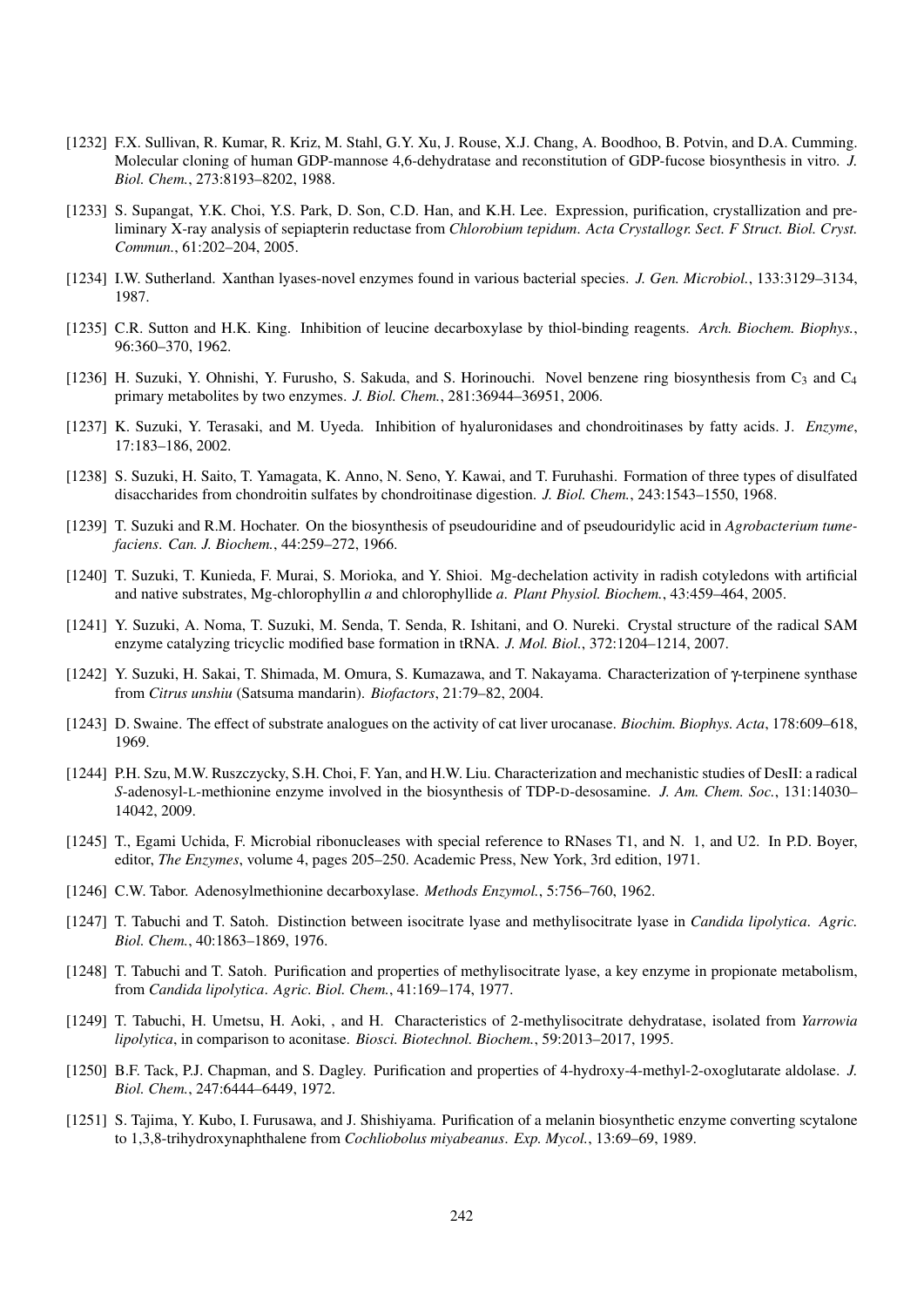- [1252] M. Takagi, T. Kuzuyama, K. Kaneda, H. Watanabe, T. Dairi, and H. Seto. Studies on the nonmevalonate pathway: Formation of 2-*C*-methyl-D-erythritol 2,4-cyclodiphosphate from 2-phospho-4-(cytidine 5'-diphospho)-2-*C*-methyl-Derythritol. *Tetrahedron Lett.*, 41:3395–3398, 2000.
- [1253] Y. Takamura and Y. Kitayama. Purification and some properties of malonate decarboxylase from *Pseudomonas ovalis*: an oligomeric enzyme with bifunctional properties. *Biochem. Int.*, 3:483–491, 1981.
- [1254] S. Takenaka, S. Murakami, R. Shinke, and K. Aoki. Metabolism of 2-aminophenol by *Pseudomonas* sp. AP-3: modified meta-cleavage pathway. *Arch. Microbiol.*, 170:132–137, 1998.
- [1255] M. Takeuchi, N. Asano, Y. Kameda, and K. Matsui. Purification and properties of 3-ketovalidoxylamine A C-N lyase from *Flavobacterium saccharophilum*. *J. Biochem. (Tokyo)*, 98:1631–1638, 1985.
- [1256] Y. Tamaru and R.H. Doi. Pectate lyase A, an enzymatic subunit of the *Clostridium cellulovorans* cellulosome. *Proc. Natl. Acad. Sci. USA*, 98:4125–4129, 2001.
- [1257] H. Tamegai, E. Nango, A. Koike-Takeshita, F. Kudo, and K. Kakinuma. Significance of the 20-kDa subunit of heterodimeric 2-deoxy-*scyllo*-inosose synthase for the biosynthesis of butirosin antibiotics in *Bacillus circulans*. *Biosci. Biotechnol. Biochem.*, 66:1538–1545, 2002.
- [1258] H. Tamegai, H. Sawada, E. Nango, R. Aoki, H. Hirakawa, T. Iino, and T. Eguchi. Roles of a 20 kDa protein associated with a carbocycle-forming enzyme involved in aminoglycoside biosynthesis in primary and secondary metabolism. *Biosci. Biotechnol. Biochem.*, 74:1215–1219, 2010.
- [1259] D. Tan, W.M. Crabb, W.B. Whitman, and L. Tong. Crystal structure of DmdD, a crotonase superfamily enzyme that catalyzes the hydration and hydrolysis of methylthioacryloyl-CoA. *PLoS One*, 8:e63870–e63870, 2013.
- [1260] L. Tang, A. Okazawa, E. Fukusaki, and A. Kobayashi. Removal of magnesium by Mg-dechelatase is a major step in the chlorophyll-degrading pathway in *Ginkgo biloba* in the process of autumnal tints. *Z. Naturforsch. C*, 55:923–926, 2000.
- [1261] A. Tanner and S. Bornemann. *Bacillus subtilis* YvrK is an acid-induced oxalate decarboxylase. *J. Bacteriol.*, 182:5271– 5273, 2000.
- [1262] A. Tanner, L. Bowater, S.A. Fairhurst, and S. Bornemann. Oxalate decarboxylase requires manganese and dioxygen for activity: Overexpression and characterization of *Bacillus subtilis* YvrK and YoaN. *J. Biol. Chem.*, 276:43627–43634, 2001.
- [1263] P. Tansakul, M. Shibuya, T. Kushiro, and Y. Ebizuka. Dammarenediol-II synthase, the first dedicated enzyme for ginsenoside biosynthesis, in *Panax ginseng*. *FEBS Lett.*, 580:5143–5149, 2006.
- [1264] M. Tateishi, S. Suzuki, and H. Shimizu. Cysteine conjugate β-lyase in rat liver. A novel enzyme catalyzing formation of thiol-containing metabolites of drugs. *J. Biol. Chem.*, 253:8854–8859, 1978.
- [1265] A. Taussig. The synthesis of the induced enzyme, "cyanase", in *E. coli*. *Biochim. Biophys. Acta*, 44:510–519, 1960.
- [1266] A. Taussig. Some properties of the induced enzyme cyanase. *Can. J. Biochem.*, 43:1063–1069, 1965.
- [1267] E.S. Taylor and E.F. Gale. Studies on bacterial amino-acid decarboxylases. 6. Codecarboxylase content and action of inhibitors. *Biochem. J.*, 39:52–58, 1945.
- [1268] S.I. Tchong, H. Xu, and R.H. White. L-cysteine desulfidase: an [4Fe-4S] enzyme isolated from *Methanocaldococcus jannaschii* that catalyzes the breakdown of L-cysteine into pyruvate, ammonia, and sulfide. *Biochemistry*, 44:1659–1670, 2005.
- [1269] R. Teufel, J.W. Kung, D. Kockelkorn, B.E. Alber, and G. Fuchs. 3-hydroxypropionyl-coenzyme A dehydratase and acryloyl-coenzyme A reductase, enzymes of the autotrophic 3-hydroxypropionate/4-hydroxybutyrate cycle in the *Sulfolobales*. *J. Bacteriol.*, 191:4572–4581, 2009.
- [1270] T. Tezuka and K. Tonomura. Purification and properties of an enzyme catalyzing the splitting of carbon-mercury linkages from mercury-resistant *Pseudomonas* K-62 strain. I. Splitting enzyme 1. *J. Biochem. (Tokyo)*, 80:79–87, 1976.
- [1271] D. Tholl, F. Chen, J. Petri, J. Gershenzon, and E. Pichersky. Two sesquiterpene synthases are responsible for the complex mixture of sesquiterpenes emitted from *Arabidopsis* flowers. *Plant J.*, 42:757–771, 2005.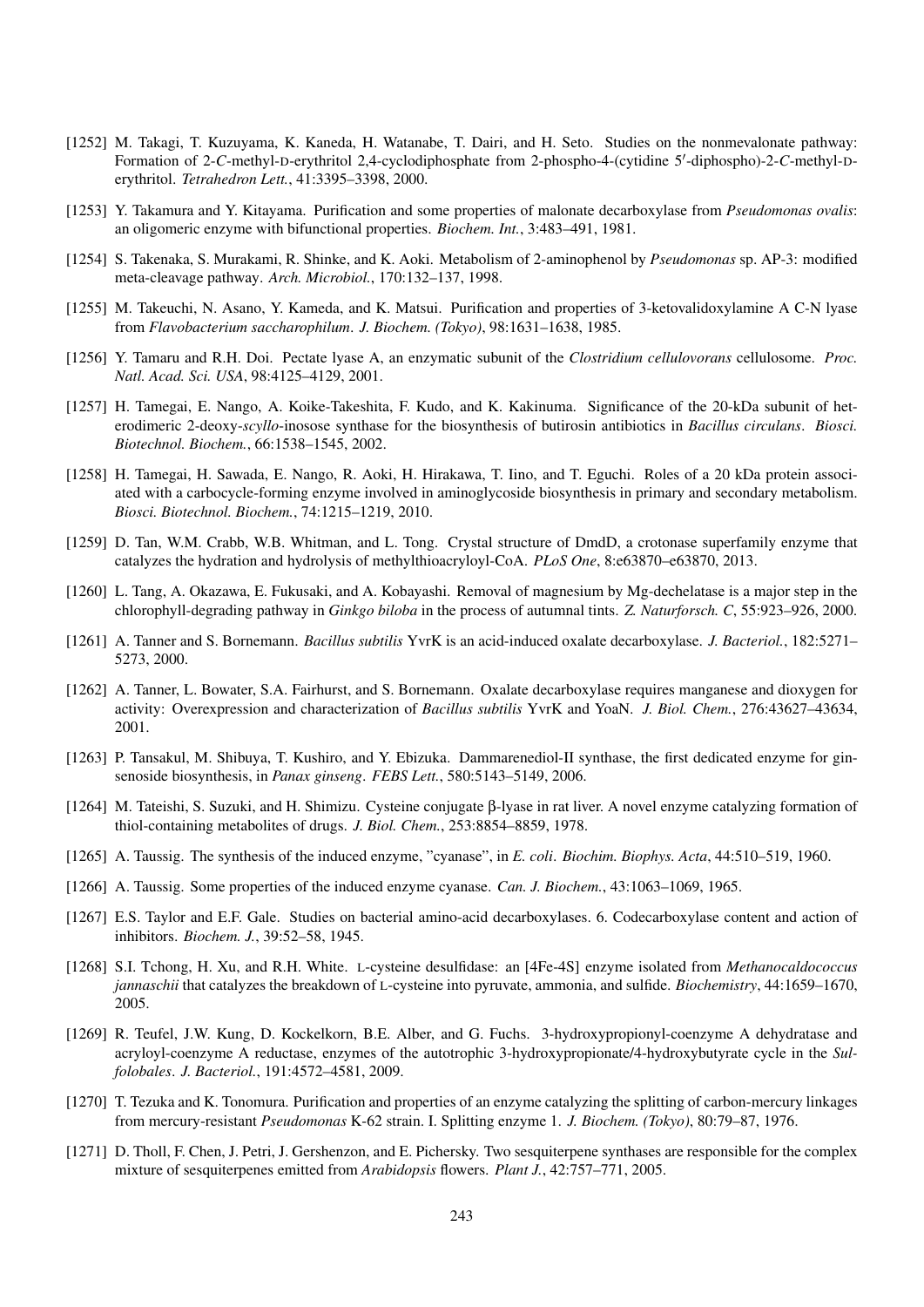- [1272] J.H. Thomas and N. Tudball. Studies on the enzymic degradation of L-serine *O*-sulphate by a rat liver preparation. *Biochem. J.*, 105:467–472, 1967.
- [1273] L.D. Thompson, L.D. Brandon, D.T. Nieuwlandt, and C.J. Daniels. Transfer RNA intron processing in the halophilic archaebacteria. *Can. J. Microbiol.*, 35:36–42, 1989.
- [1274] L.D. Thompson and C.J. Daniels. A tRNA(Trp) intron endonuclease from *Halobacterium volcanii*. Unique substrate recognition properties. *J. Biol. Chem.*, 263:17951–17959, 1988.
- [1275] T.B. Thompson, J.B. Garrett, E.A. Taylor, R. Meganathan, J.A. Gerlt, and I. Rayment. Evolution of enzymatic activity in the enolase superfamily: structure of  $o$ -succinylbenzoate synthase from *Escherichia coli* in complex with  $Mg^{2+}$  and *o*-succinylbenzoate. *Biochemistry*, 39:10662–10676, 2000.
- [1276] T.B. Thompson, K. Katayama, K. Watanabe, C.R. Hutchinson, and I. Rayment. Structural and functional analysis of tetracenomycin F2 cyclase from *Streptomyces glaucescens*. A type II polyketide cyclase. *J. Biol. Chem.*, 279:37956– 37963, 2004.
- [1277] B. Thöny, W. Leimbacher, D. Bürgisser, , and C.W. Human 6-pyruvoyl-tetrahydrobiopterin synthase: cDNA cloning and heterologous expression of the recombinant enzyme. *Biochem. Biophys. Res. Commun.*, 189:1437–1443, 1992.
- [1278] M.L. Thuy, M.K. Kharel, R. Lamichhane, H.C. Lee, J.W. Suh, K. Liou, and J.K. Sohng. Expression of 2-deoxy-*scyllo*inosose synthase (*kanA*) from kanamycin gene cluster in *Streptomyces lividans*. *Biotechnol. Lett.*, 27:465–470, 2005.
- [1279] B.X. Tian, E. Erdtman, and L.A. Eriksson. Catalytic mechanism of porphobilinogen synthase: the chemical step revisited by QM/MM calculations. *J. Phys. Chem. B*, 116:12105–12112, 2012.
- [1280] A.L. Tkalec, D. Fink, F. Blain, G. Zhang-Sun, M. Laliberte, D.C. Bennett, K. Gu, J.J. Zimmermann, and H. Su. Isolation and expression in *Escherichia coli* of cslA and cslB, genes coding for the chondroitin sulfate-degrading enzymes chondroitinase AC and chondroitinase B, respectively, from *Flavobacterium heparinum*. *Appl. Environ. Microbiol.*, 66:29–35, 2000.
- [1281] T.M., Cheesbrough, , and P.E. Alkane biosynthesis by decarbonylation of aldehydes catalyzed by a particulate preparation from *Pisum sativum*. *Proc. Natl. Acad. Sci. USA*, 81:6613–6617, 1984.
- [1282] E.A. Tolosa, N.K. Chepurnova, R.M. Khomutov, and E.S. Severin. Reactions catalysed by cysteine lyase from the yolk sac of chicken embryo. *Biochim. Biophys. Acta*, 171:369–371, 1969.
- [1283] J.M. Tomio, R.C. Garcia, L.C. San Martin de Viale, and M. Grinstein. Porphyrin biosynthesis. VII. Porphyrinogen carboxy-lyase from avian erythrocytes. Purification and properties. *Biochim. Biophys. Acta*, 198:353–363, 1970.
- [1284] T. Tomita, S.Y. Kim, K. Teramoto, A. Meguro, T. Ozaki, A. Yoshida, Y. Motoyoshi, N. Mori, K. Ishigami, H. Watanabe, M. Nishiyama, and T. Kuzuyama. Structural Insights into the CotB2-catalyzed cyclization of geranylgeranyl diphosphate to the diterpene cyclooctat-9-en-7-ol. *ACS Chem. Biol.*, 12:1621–1628, 2017.
- [1285] R.W. Topham and J.L. Gaylor. Isolation and purification of a 5α-hydroxysterol dehydrase of yeast. *J. Biol. Chem.*, 245:2319–2327, 1970.
- [1286] M.P. Torrens-Spence, G. Gillaspy, B. Zhao, K. Harich, R.H. White, and J. Li. Biochemical evaluation of a parsley tyrosine decarboxylase results in a novel 4-hydroxyphenylacetaldehyde synthase enzyme. *Biochem. Biophys. Res. Commun.*, 418:211–216, 2012.
- [1287] M.P. Torrens-Spence, P. Liu, H. Ding, K. Harich, G. Gillaspy, and J. Li. Biochemical evaluation of the decarboxylation and decarboxylation-deamination activities of plant aromatic amino acid decarboxylases. *J. Biol. Chem.*, 288:2376–2387, 2013.
- [1288] A. Tovar-Mendez, C. Mujica-Jimenez, and R.A. Munoz-Clares. Physiological implications of the kinetics of maize leaf phospho*enol*pyruvate carboxylase. *Plant Physiol.*, 123:149–160, 2000.
- [1289] T. Toyomasu, H. Kawaide, A. Ishizaki, S. Shinoda, M. Otsuka, W. Mitsuhashi, and T. Sassa. Cloning of a full-length cDNA encoding *ent*-kaurene synthase from *Gibberella fujikuroi*: functional analysis of a bifunctional diterpene cyclase. *Biosci. Biotechnol. Biochem.*, 64:660–664, 2000.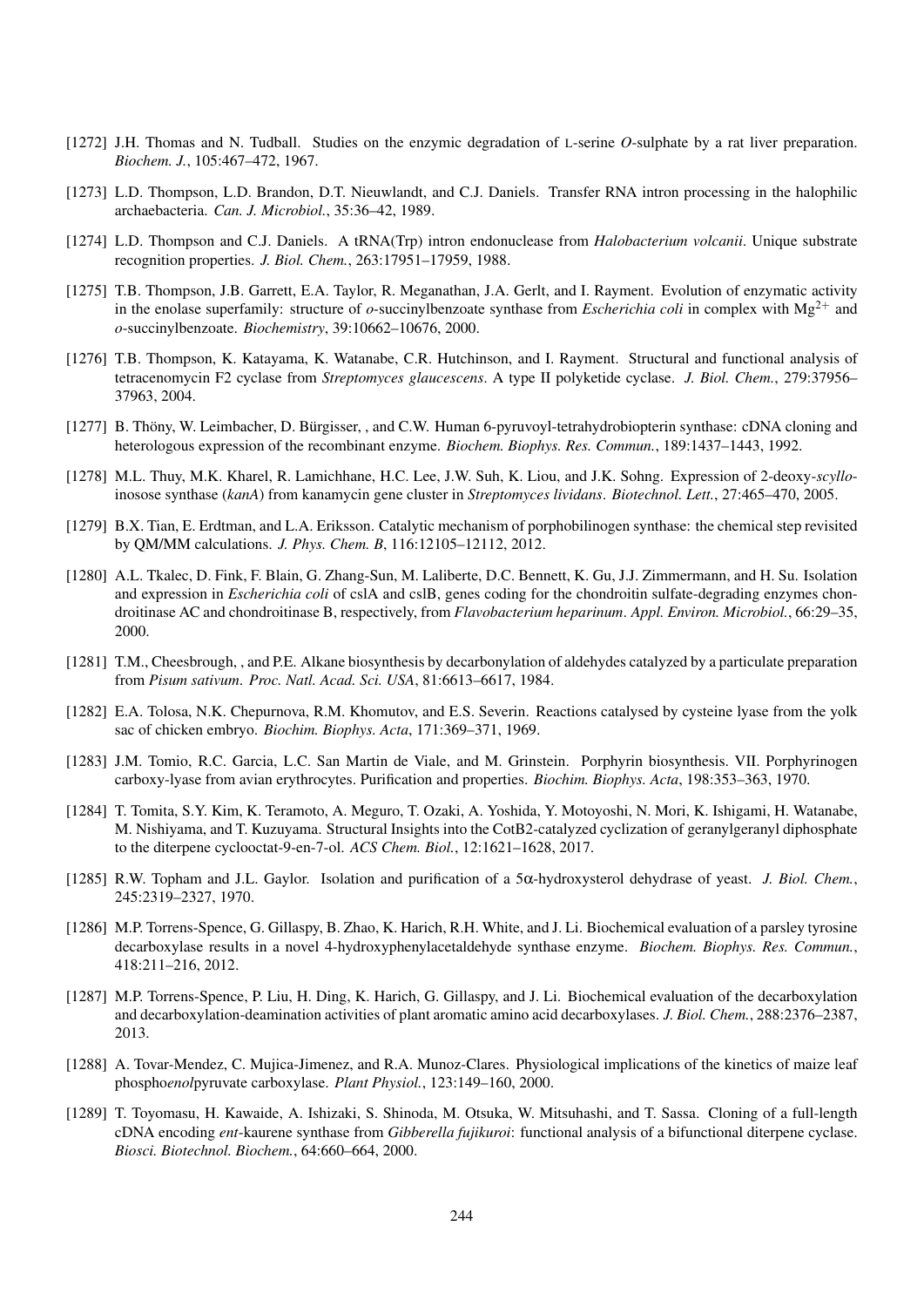- [1290] T. Toyomasu, K. Nakaminami, H. Toshima, T. Mie, K. Watanabe, H. Ito, H. Matsui, W. Mitsuhashi, T. Sassa, and H. Oikawa. Cloning of a gene cluster responsible for the biosynthesis of diterpene aphidicolin, a specific inhibitor of DNA polymerase α. *Biosci. Biotechnol. Biochem.*, 68:146–152, 2004.
- [1291] T. Toyomasu, R. Niida, H. Kenmoku, Y. Kanno, S. Miura, C. Nakano, Y. Shiono, W. Mitsuhashi, H. Toshima, H. Oikawa, T. Hoshino, T. Dairi, N. Kato, and T. Sassa. Identification of diterpene biosynthetic gene clusters and functional analysis of labdane-related diterpene cyclases in *Phomopsis amygdali*. *Biosci. Biotechnol. Biochem.*, 72:1038–1047, 2008.
- [1292] T. Toyomasu, M. Tsukahara, A. Kaneko, R. Niida, W. Mitsuhashi, T. Dairi, N. Kato, and T. Sassa. Fusicoccins are biosynthesized by an unusual chimera diterpene synthase in fungi. *Proc. Natl. Acad. Sci. USA*, 104:3084–3088, 2007.
- [1293] J.K. Treimer and M.H. Zenk. Purification and properties of strictosidine synthase, the key enzyme in indole alkaloid formation. *Eur. J. Biochem.*, 101:225–233, 1979.
- [1294] F. Trijbels and G.D. Vogels. Allantoate and ureidoglycolate degradation by *Pseudomonas aeruginosa*. *Biochim. Biophys. Acta*, 132:115–126, 1967.
- [1295] J.J. Truglio, K. Theis, Y. Feng, R. Gajda, C. Machutta, P.J. Tonge, and C. Kisker. Crystal structure of *Mycobacterium tuberculosis* MenB, a key enzyme in vitamin K<sub>2</sub> biosynthesis. *J. Biol. Chem.*, 278:42352–42360, 2003.
- [1296] K. Trummler, J. Roos, U. Schwaneberg, F. Effenberger, S. Förster, K. Pfizenmaier, and H. Wajant. Expression of the Zn2+-containing hydroxynitrile lyase from flax (*Linum usitatissimum*) in *Pichia pastoris*— utilization of the recombinant enzyme for enzymatic analysis and site-directed mutagenesis. *Plant Sci.*, 139:19–27, 1998.
- [1297] K. Trummler and H. Wajant. Molecular cloning of acetone cyanohydrin lyase from flax (*Linum usitatissimum*). Definition of a novel class of hydroxynitrile lyases. *J. Biol. Chem.*, 272:4770–4774, 1997.
- [1298] C.H. Tsai and L.M. Henderson. Degradation of *O*-phosphohydroxylysine by rat liver. Purification of the phospho-lyase. *J. Biol. Chem.*, 249:5784–5789, 1974.
- [1299] S.-F. Tsai, D.F. Bishop, and R.J. Desnick. Purification and properties of uroporphyrinogen III synthase from human erythrocytes. *J. Biol. Chem.*, 262:1268–1273, 1987.
- [1300] A. Tschech and G. Fuchs. Anaerobic degradation of phenol via carboxylation to 4-hydroxybenzoate in vitro study of isotope exchange between (CO<sub>2</sub>)-C-14 and 4-hydroxybenzoate. *Arch. Microbiol.*, 152:594–599, 1989.
- [1301] G.E. Tsotsou and F. Barbirato. Biochemical characterisation of recombinant *Streptomyces* pristinaespiralis L-lysine cyclodeaminase. *Biochimie*, 89:591–604, 2007.
- [1302] S. Tuboi and G. Kikuchi. Enzymic cleavage of malyl-Coenzyme A into acetyl-Coenzyme A and glyoxylic acid. *Biochim. Biophys. Acta*, 96:148–153, 1965.
- [1303] C.S. Turbek, D. Li, G.H. Choi, C.L. Schardl, and D.A. Smith. Induction and purification of kievitone hydratase from *Fusarium solani* f. sp. phaseoli. *Phytochemistry*, 29:2841–2846, 1990.
- [1304] C.S. Turbek, D.A. Smith, , and C.L. An extracellular enzyme from *Fusarium solani* f.sp. phaseoli, which catalyses hydration of the isoflavonoid phytoalexin, phaseollidin. *FEMS Microbiol. Lett.*, 94:187–190, 1992.
- [1305] I. Uchida and F. Egami. The specificity of ribonuclease T2. *J. Biochem. (Tokyo)*, 61:44–53, 1967.
- [1306] T. Uchiyama. Action of *Arthrobacter ureafaciens* inulinase II on several oligofructans and bacterial levans. *Biochim. Biophys. Acta*, 397:153–163, 1975.
- [1307] T. Uchiyama, S. Niwa, and K. Tanaka. Purification and properties of *Arthrobacter ureafaciens* inulase II. *Biochim. Biophys. Acta*, 315:412–420, 1973.
- [1308] T. Ueatrongchit, A. Kayo, H. Komeda, Y. Asano, and A. H-Kittikun. Purification and characterization of a novel (*R*) hydroxynitrile lyase from *Eriobotrya japonica* (Loquat). *Biosci. Biotechnol. Biochem.*, 72:1513–1522, 2008.
- [1309] T. Ueatrongchit, K. Tamura, T. Ohmiya, A. H-Kittikun, and Y. Asano. Hydroxynitrile lyase from *Passiflora edulis*. Purification, characteristics and application in asymmetric synthesis of (*R*)-mandelonitrile. *Enzyme Microb. Technol.*, 46:456–465, 2010.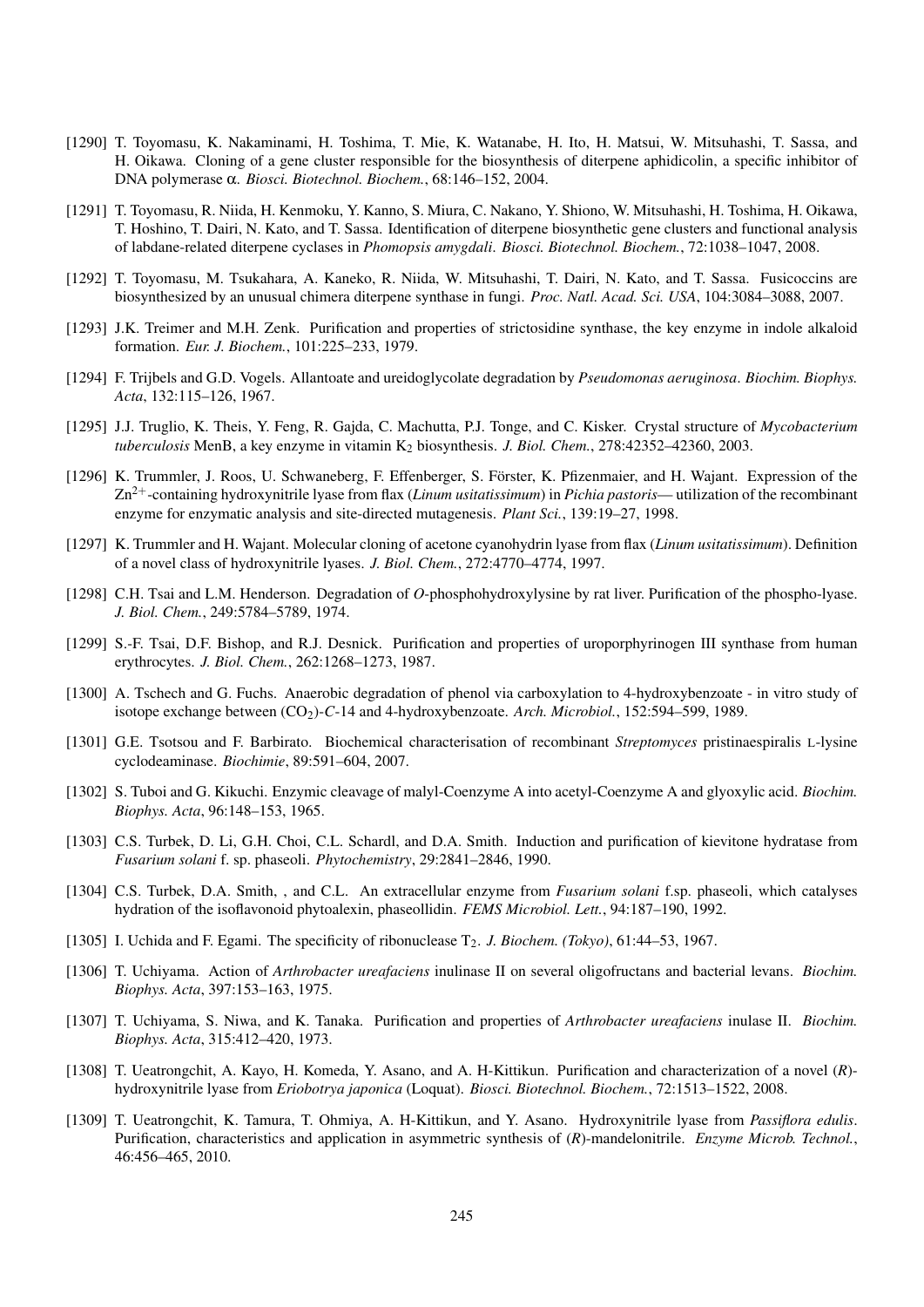- [1310] D. Ueda, H. Yamaga, M. Murakami, Y. Totsuka, T. Shinada, and T. Sato. Biosynthesis of sesterterpenes, head-to-tail triterpenes, and sesquarterpenes in *Bacillus clausii*: identification of multifunctional enzymes and analysis of isoprenoid metabolites. *Chembiochem*, 16:1371–1377, 2015.
- [1311] T. Uehara, K. Suefuji, T. Jaeger, C. Mayer, and J.T. Park. MurQ etherase is required by *Escherichia coli* in order to metabolize anhydro-*N*-acetylmuramic acid obtained either from the environment or from its own cell wall. *J. Bacteriol.*, 188:1660–1662, 2006.
- [1312] T. Uehara, K. Suefuji, N. Valbuena, B. Meehan, M. Donegan, and J.T. Park. Recycling of the anhydro-*N*-acetylmuramic acid derived from cell wall murein involves a two-step conversion to *N*-acetylglucosamine-phosphate. *J. Bacteriol.*, 187:3643–3649, 2005.
- [1313] K. Ukai and J. Sekiya. Purification and characterization of cystine lyase a from broccoli Inflorescence. *Biosci. Biotechnol. Biochem.*, 61:1890–1895, 1997.
- [1314] W.W. Umbreit and P. Heneage. β-Hydroxyglutamic acid decarboxylase. *J. Biol. Chem.*, 201:15–20, 1953.
- [1315] M. Useglio, S. Peiru, E. Rodriguez, G.R. Labadie, J.R. Carney, and H. Gramajo. TDP-L-megosamine biosynthesis pathway elucidation and megalomicin a production in *Escherichia coli*. *Appl. Environ. Microbiol.*, 76:3869–3877, 2010.
- [1316] R.S. van Der Hoeven, A.J. Monforte, D. Breeden, S.D. Tanksley, and J.C. Steffens. Genetic control and evolution of sesquiterpene biosynthesis in *Lycopersicon esculentum* and *L. hirsutum*. *Plant Cell*, 12:2283–2294, 2000.
- [1317] J.E. van Hylckama Vlieg, J. Kingma, W. Kruizinga, and D.B. Janssen. Purification of a glutathione *S*-transferase and a glutathione conjugate-specific dehydrogenase involved in isoprene metabolism in *Rhodococcus* sp. strain AD45. *J. Bacteriol.*, 181:2094–2101, 1999.
- [1318] J.E. van Hylckama Vlieg, J. Kingma, A.J. van den Wijngaard, and D.B. Janssen. A glutathione *S*-transferase with activity towards *cis*-1, 2-dichloroepoxyethane is involved in isoprene utilization by *Rhodococcus* sp. strain AD45. *Appl. Environ. Microbiol.*, 64:2800–2805, 1998.
- [1319] S. Wolterink van Loo, A. van Eerde, M.A. Siemerink, J. Akerboom, B.W. Dijkstra, and J. van der Oost. Biochemical and structural exploration of the catalytic capacity of *Sulfolobus* KDG aldolases. *Biochem. J.*, 403:421–430, 2007.
- [1320] A.S. Vanderbilt, N.S. Gaby, , and V.W. Intermediates and enzymes between α-ketoarginine and γ-guanidinobutyrate in the L-arginine catabolic pathway of *Pseudomonas putida*. *J. Biol. Chem.*, 250:5322–5329, 1975.
- [1321] J.C. Vannice, D.A. Skaff, A. Keightley, J.K. Addo, G.J. Wyckoff, and H.M. Miziorko. Identification in *Haloferax volcanii* of phosphomevalonate decarboxylase and isopentenyl phosphate kinase as catalysts of the terminal enzyme reactions in an archaeal alternate mevalonate pathway. *J. Bacteriol.*, 196:1055–1063, 2014.
- [1322] B. Regueiro Varela, R. Amelunxen, and S. Grisolia. Synthesis and degradation of monohydroxytetrahydronicotinamide adenine dinucleotide phosphate. *Physiol. Chem. Phys.*, 2:445–454, 1970.
- [1323] M.M. Vaughan, Q. Wang, F.X. Webster, D. Kiemle, Y.J. Hong, D.J. Tantillo, R.M. Coates, A.T. Wray, W. Askew, C. O'Donnell, J.G. Tokuhisa, and D. Tholl. Formation of the unusual semivolatile diterpene rhizathalene by the *Arabidopsis* class I terpene synthase TPS08 in the root stele is involved in defense against belowground herbivory. *Plant Cell*, 25:1108–1125, 2013.
- [1324] C. Vavricka, Q. Han, Y. Huang, S.M. Erickson, K. Harich, B.M. Christensen, and J. Li. From L-dopa to dihydroxyphenylacetaldehyde: a toxic biochemical pathway plays a vital physiological function in insects. *PLoS One*, 6:e16124–e16124, 2011.
- [1325] M. Veeraswamy, N.A. Devi, R. Krishnan Kutty, and P.V. Subba Rao. Conversion of (±) synephrine into *p*hydroxyphenylacetaldehyde by *Arthrobacter synephrinum*. A novel enzymic reaction. *Biochem. J.*, 159:807–809, 1976.
- [1326] H.B. Vickery. A suggested new nomenclature for the isomers of isocitric acid. *J. Biol. Chem.*, 237:1739–1741, 1962.
- [1327] J.M. Vinokur, M.C. Cummins, T.P. Korman, and J.U. Bowie. An adaptation to life in acid through a novel mevalonate pathway. *Sci Rep*, 6:39737–39737, 2016.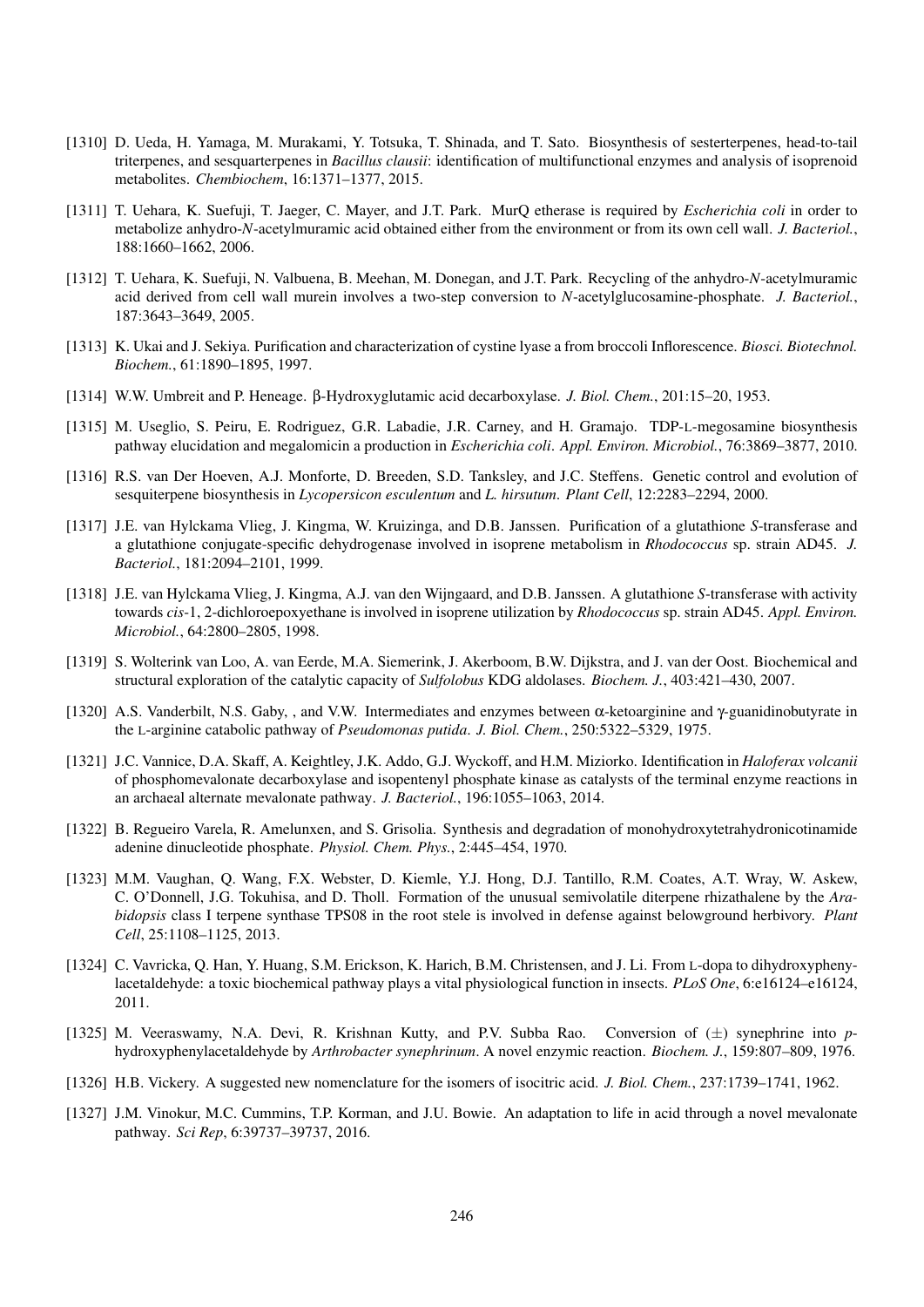- [1328] W.F. Visser, N.M. Verhoeven-Duif, and T.J. de Koning. Identification of a human *trans*-3-hydroxy-L-proline dehydratase, the first characterized member of a novel family of proline racemase-like enzymes. *J. Biol. Chem.*, 287:21654–21662, 2012.
- [1329] G. Vogel and F. Lynen. 6-Methylsalicylsäure-Decarboxylase. Naturwissenschaften, 57:664–664, 1970.
- [1330] R. Volk and A. Bacher. Studies on the 4-carbon precursor in the biosynthesis of riboflavin. Purification and properties of L-3,4-dihydroxy-2-butanone-4-phosphate synthase. *J. Biol. Chem.*, 265:19479–19485, 1990.
- [1331] J. von Langermann, J.K. Guterl, M. Pohl, H. Wajant, and U. Kragl. Hydroxynitrile lyase catalyzed cyanohydrin synthesis at high pH-values. *Bioprocess Biosyst. Eng.*, 31:155–161, 2008.
- [1332] J.A. Vorholt, C.J. Marx, M.E. Lidstrom, and R.K. Thauer. Novel formaldehyde-activating enzyme in *Methylobacterium extorquens* AM1 required for growth on methanol. *J. Bacteriol.*, 182:6645–6650, 2000.
- [1333] M. Wada, T. Matsumoto, S. Nakamori, M. Sakamoto, M. Kataoka, J.-Q. Liu, N. Itoh, H. Yamada, and S. Shimizu. Purification and characterization of a novel enzyme, L-*threo*-3-hydroxyaspartate dehydratase, from *Pseudomonas* sp. T62. *FEMS Microbiol. Lett.*, 179:147–151, 1999.
- [1334] U.G. Wagner, M. Schall, M. Hasslacher, M. Hayn, H. Griengl, H. Schwab, and C. Kratky. Crystallization and preliminary X-ray diffraction studies of a hydroxynitrile lyase from *Hevea brasiliensis*. *Acta Crystallogr. D Biol. Crystallogr.*, 52:591–593, 1996.
- [1335] K. Wagschal, T.J. Savage, and R. Croteau. Isotopically sensitive branching as a tool for evaluating multiple product formation by monoterpene cyclases. *Tetrahedron*, 31:5933–5944, 1991.
- [1336] K.C. Wagschal, H.J. Pyun, R.M. Coates, and R. Croteau. Monoterpene biosynthesis: isotope effects associated with bicyclic olefin formation catalyzed by pinene synthases from sage (*Salvia officinalis*). *Arch. Biochem. Biophys.*, 308:477– 487, 1994.
- [1337] T.E. Wallaart, H.J. Bouwmeester, J. Hille, L. Poppinga, and N.C. Maijers. Amorpha-4,11-diene synthase: cloning and functional expression of a key enzyme in the biosynthetic pathway of the novel antimalarial drug artemisinin. *Planta*, 212:460–465, 2001.
- [1338] S. Wallner, M. Neuwirth, K. Flicker, I. Tews, and P. Macheroux. Dissection of contributions from invariant amino acids to complex formation and catalysis in the heteromeric pyridoxal 5-phosphate synthase complex from *Bacillus subtilis*. *Biochemistry*, 48:1928–1935, 2009.
- [1339] M.A. Walsh, Z. Otwinowski, A. Perrakis, P.M. Anderson, and A. Joachimiak. Structure of cyanase reveals that a novel dimeric and decameric arrangement of subunits is required for formation of the enzyme active site. *Structure*, 8:505–514, 2000.
- [1340] C.C. Wang and H.A. Barker. Purification and properties of L-citramalate hydrolyase. *J. Biol. Chem.*, 244:2516–2526, 1969.
- [1341] C.M. Wang and D.E. Cane. Biochemistry and molecular genetics of the biosynthesis of the earthy odorant methylisoborneol in *Streptomyces coelicolor*. *J. Am. Chem. Soc.*, 130:8908–8909, 2008.
- [1342] C.M. Wang, R. Hopson, X. Lin, and D.E. Cane. Biosynthesis of the sesquiterpene botrydial in *Botrytis cinerea*. Mechanism and stereochemistry of the enzymatic formation of presilphiperfolan-8β-ol. *J. Am. Chem. Soc.*, 131:8360–8361, 2009.
- [1343] L. Wang, S. Li, W. Yu, and Q. Gong. Cloning, overexpression and characterization of a new oligoalginate lyase from a marine bacterium, *Shewanella* sp. *Biotechnol. Lett.*, 37:665–671, 2015.
- [1344] L. Wang, R.L. White, and L.C. Vining. Biosynthesis of the dideoxysugar component of jadomycin B: genes in the jad cluster of *Streptomyces venezuelae* ISP5230 for L-digitoxose assembly and transfer to the angucycline aglycone. *Microbiology*, 148:1091–1103, 2002.
- [1345] Q. Wang, M. Jia, J.H. Huh, A. Muchlinski, R.J. Peters, and D. Tholl. Identification of a dolabellane type diterpene synthase and other root-expressed diterpene synthases in *Arabidopsis*. *Front. Plant Sci.*, 7:1761–1761, 2016.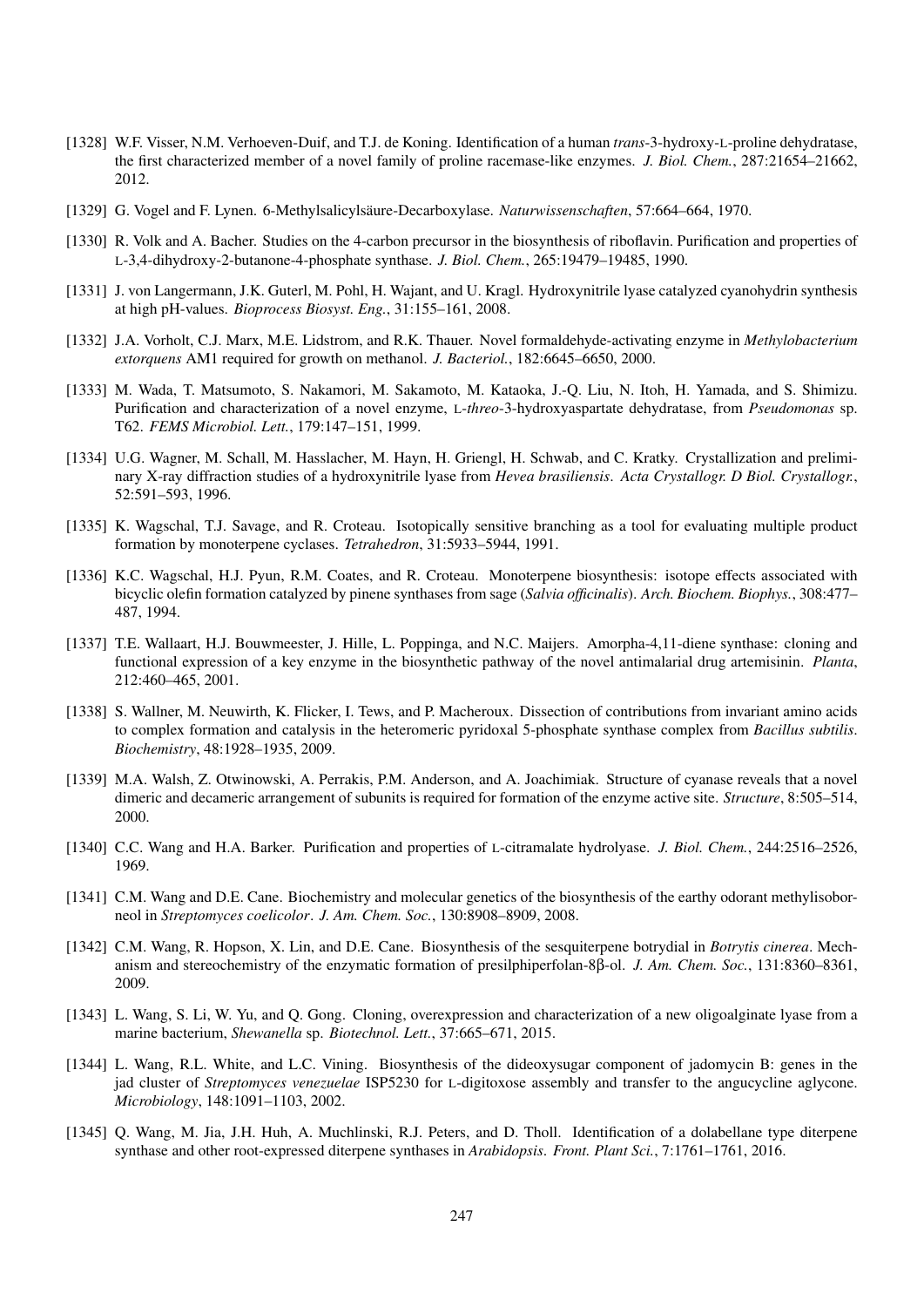- [1346] S.-F. Wang and O. Gabriel. Biological mechanisms involved in the formation of deoxy sugars. V. Isolation and crystallization of thymidine diphosphate-D-glucose oxidoreductase from *Escherichia coli* B. *J. Biol. Chem.*, 244:3430–3437, 1969.
- [1347] S.C. Wang, W.H. Johnson, Czerwinski Jr., Stamps R.M., Whitman S.L., and C.P. Kinetic and stereochemical analysis of YwhB, a 4-oxalocrotonate tautomerase homologue in *Bacillus subtilis*: mechanistic implications for the YwhB- and 4-oxalocrotonate tautomerase-catalyzed reactions. *Biochemistry*, 46:11919–11929, 2007.
- [1348] T. Wang, S.S. Quisenberry, X. Ni, and V. Tolmay. Enzymatic chlorophyll degradation in wheat near-isogenic lines elicited by cereal aphid (Homoptera: Aphididae) feeding. *J. Econ. Entomol.*, 97:661–667, 2004.
- [1349] W. Wang, P. Baker, and S.Y.K. Seah. Comparison of two metal-dependent pyruvate aldolases related by convergent evolution: substrate specificity, kinetic mechanism, and substrate channeling. *Biochemistry*, 49:3774–3782, 2010.
- [1350] W. Wang and S.Y. Seah. Purification and biochemical characterization of a pyruvate-specific class II aldolase, *Hpa*I. *Biochemistry*, 44:9447–9455, 2005.
- [1351] W. Wang and S.Y. Seah. The role of a conserved histidine residue in a pyruvate-specific class II aldolase. *FEBS Lett.*, 582:3385–3388, 2008.
- [1352] Y. Wang, M.K. Jones, H. Xu, W.K. Ray, and R.H. White. Mechanism of the enzymatic synthesis of 4-(hydroxymethyl)- 2-furancarboxaldehyde-phosphate (4-HFC-*P*) from glyceraldehyde-3-phosphate catalyzed by 4-HFC-*P* synthase. *Biochemistry*, 54:2997–3008, 2015.
- [1353] Y. Wang, H. Xu, L.L. Grochowski, and R.H. White. Biochemical characterization of a dihydroneopterin aldolase used for methanopterin biosynthesis in methanogens. *J. Bacteriol.*, 196:3191–3198, 2014.
- [1354] M.J. Warren, J.B. Cooper, S.P. Wood, and P.M. Shoolingin-Jordan. Lead poisoning, haem synthesis and 5 aminolaevulinic acid dehydratase. *Trends Biochem. Sci.*, 23:217–221, 1998.
- [1355] M.J. Warren, E. Raux, H.L. Schubert, and J.C. Escalante-Semerena. The biosynthesis of adenosylcobalamin (vitamin B12). *Nat. Prod. Rep.*, 19:390–412, 2002.
- [1356] D.M. Warui, N. Li, H. Nørgaard, C. Krebs, J.M. Bollinger, and S.J. Booker. Detection of formate, rather than carbon monoxide, as the stoichiometric coproduct in conversion of fatty aldehydes to alkanes by a cyanobacterial aldehyde decarbonylase. *J. Am. Chem. Soc.*, 133:3316–3319, 2011.
- [1357] R.M. Waterson, F.J. Castellino, G.M. Hass, and R.L. Hill. Purification and characterization of crotonase from *Clostridium acetobutylicum*. *J. Biol. Chem.*, 247:5266–5271, 1972.
- [1358] R.M. Waterson and R.S. Conway. Enoyl-CoA hydratases from *Clostridium acetobutylicum* and *Escherichia coli*. *Methods Enzymol.*, 71 Pt C:421–430, 1981.
- [1359] K.T. Watts, B.N. Mijts, P.C. Lee, A.J. Manning, and C. Schmidt-Dannert. Discovery of a substrate selectivity switch in tyrosine ammonia-lyase, a member of the aromatic amino acid lyase family. *Chem. Biol.*, 13:1317–1326, 2006.
- [1360] R. Weimberg. L-2-Keto-4,5-dihydroxyvaleric acid: an intermediate in the oxidation of L-arabinose by *Pseudomonas*e saccharophila. *J. Biol. Chem.*, 234:727–732, 1959.
- [1361] H. Weissbach, D.F. Bogdanski, B.G. Redfield, and S. Udenfriend. Studies on the effect of vitamin  $B_6$  on 5hydroxytryptamine (serotonin) formation. *J. Biol. Chem.*, 227:617–624, 1957.
- [1362] G.R. Welch, K.W. Cole, and F.H. Gaertner. Chorismate synthase of *Neurospora crassa*: a flavoprotein. *Arch. Biochem. Biophys.*, 165:505–518, 1974.
- [1363] A.K. Werner, T. Romeis, and C.P. Witte. Ureide catabolism in *Arabidopsis thaliana* and *Escherichia coli*. *Nat. Chem. Biol.*, 6:19–21, 2010.
- [1364] E.W. Westhead and G. McLain. Purification of brewers' and bakers' yeast enolase yielding a single active component. *J. Biol. Chem.*, 239:2464–2468, 1964.
- [1365] M.H. Wheeler and G.A. Greenblatt. The inhibition of melanin biosynthetic reactions in *Pyricularia oryzae* by compounds that prevent rice blast disease. *Exp. Mycol.*, 12:151–160, 1988.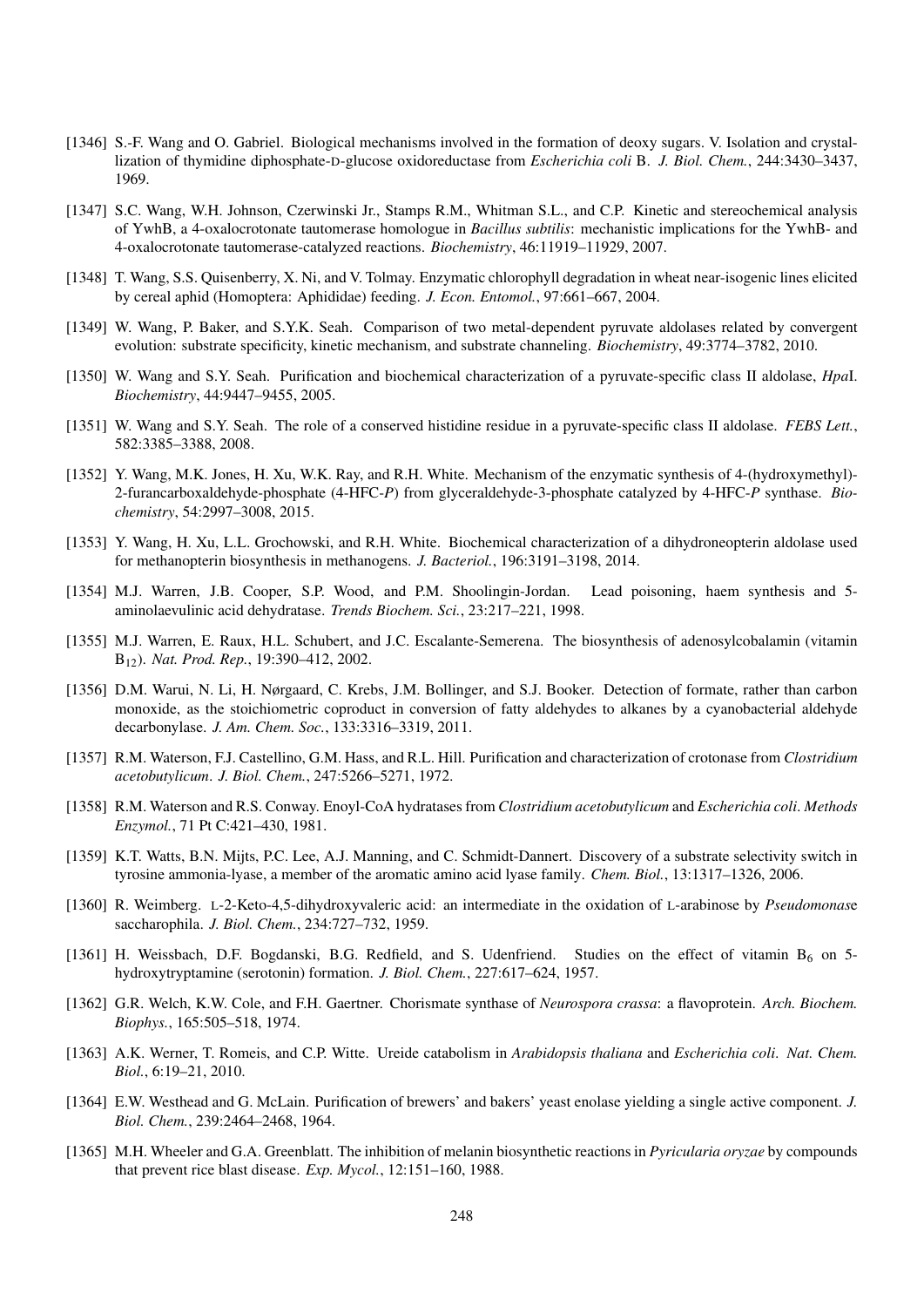- [1366] M. Wieser, N. Fujii, T. Yoshida, and T. Nagasawa. Carbon dioxide fixation by reversible pyrrole-2-carboxylate decarboxylase from *Bacillus megaterium* PYR2910. *Eur. J. Biochem.*, 257:495–499, 1998.
- [1367] M. Wieser, T. Yoshida, and T. Nagasawa. Microbial synthesis of pyrrole-2-carboxylate by *Bacillus megaterium* PYR2910. *Tetrahedron Lett.*, 39:4309–4310, 1998.
- [1368] P.R. Wilderman, M. Xu, Y. Jin, R.M. Coates, and R.J. Peters. Identification of syn-pimara-7,15-diene synthase reveals functional clustering of terpene synthases involved in rice phytoalexin/allelochemical biosynthesis. *Plant Physiol.*, 135:2098–2105, 2004.
- [1369] M.C. Wildermuth and R. Fall. Light-dependent isoprene emission (characterization of a thylakoid-bound isoprene synthase in *Salix discolor* chloroplasts). *Plant Physiol.*, 112:171–182, 1996.
- [1370] D.C. Williams, B.J. Carroll, Q. Jin, C.D. Rithner, S.R. Lenger, H.G. Floss, R.M. Coates, R.M. Williams, and R. Croteau. Intramolecular proton transfer in the cyclization of geranylgeranyl diphosphate to the taxadiene precursor of taxol catalyzed by recombinant taxadiene synthase. *Chem. Biol.*, 7:969–977, 2000.
- [1371] J.M. Williamson and G.M. Brown. Purification and properties of L-aspartate-α-decarboxylase, an enzyme that catalyzes the formation of β-alanine in *Escherichia coli*. *J. Biol. Chem.*, 254:8074–8082, 1979.
- [1372] E.M. Wilson and H.L. Kornberg. Properties of crystalline L-aspartate 4-carboxy-lyase from *Achromobacter* sp. *Biochem. J.*, 88:578–587, 1963.
- [1373] E. Wise, W.S. Yew, P.C. Babbitt, J.A. Gerlt, and I. Rayment. Homologous 8-barrel enzymes that catalyze unrelated reactions: orotidine 5'-monophosphate decarboxylase and 3-keto-L-gulonate 6-phosphate decarboxylase. *Biochemistry*, 41:3861–3869, 2002.
- [1374] M.L. Wise, T.J. Savage, E. Katahira, and R. Croteau. Monoterpene synthases from common sage (*Salvia officinalis*). cDNA isolation, characterization, and functional expression of (+)-sabinene synthase, 1,8-cineole synthase, and (+) bornyl diphosphate synthase. *J. Biol. Chem.*, 273:14891–14899, 1998.
- [1375] M. Wishnick, M.D. Lane, M.C. Scrutton, and A.S. Mildvan. The presence of tightly bound copper in ribulose diphosphate carboxylase from spinach. *J. Biol. Chem.*, 244:5761–5763, 1969.
- [1376] E. Woehl and M.F. Dunn. Mechanisms of monovalent cation action in enzyme catalysis: the tryptophan synthase  $\alpha$ -,  $\beta$ -, and αβ-reactions. *Biochemistry*, 38:7131–7141, 1999.
- [1377] W.A. Wood. 2-Keto-3-deoxy-6-phosphogluconic and related aldolases. In P.D. Boyer, editor, *The Enzymes*, volume 7, pages 281–302. Academic Press, New York, 3rd edition, 1972.
- [1378] J.W. Wray and R.H. Abeles. The methionine salvage pathway in *Klebsiella pneumoniae* and rat liver. Identification and characterization of two novel dioxygenases. *J. Biol. Chem.*, 270:3147–3153, 1995.
- [1379] S. Wu, M.A. Schoenbeck, B.T. Greenhagen, S. Takahashi, S. Lee, R.M. Coates, and J. Chappell. Surrogate splicing for functional analysis of sesquiterpene synthase genes. *Plant Physiol.*, 138:1322–1333, 2005.
- [1380] X. Wu, P.M. Flatt, O. Schlorke, A. Zeeck, T. Dairi, and T. Mahmud. A comparative analysis of the sugar phosphate cyclase superfamily involved in primary and secondary metabolism. *Chembiochem*, 8:239–248, 2007.
- [1381] M.M. Wuebbens and K.V. Rajagopalan. Investigation of the early steps of molybdopterin biosynthesis in *Escherichia coli* through the use of *in vivo* labeling studies. *J. Biol. Chem.*, 270:1082–1087, 1995.
- [1382] T. Xiang, M. Shibuya, Y. Katsube, T. Tsutsumi, M. Otsuka, H. Zhang, K. Masuda, and Y. Ebizuka. A new triterpene synthase from *Arabidopsis thaliana* produces a tricyclic triterpene with two hydroxyl groups. *Org. Lett.*, 8:2835–2838, 2006.
- [1383] S.X. Xie, Y. Kato, H. Komeda, S. Yoshida, and Y. Asano. A gene cluster responsible for alkylaldoxime metabolism coexisting with nitrile hydratase and amidase in *Rhodococcus* globerulus A-4. *Biochemistry*, 42:12056–12066, 2003.
- [1384] X. Xie, J. Kirby, and J.D. Keasling. Functional characterization of four sesquiterpene synthases from *Ricinus communis* (castor bean). *Phytochemistry*, 78:20–28, 2012.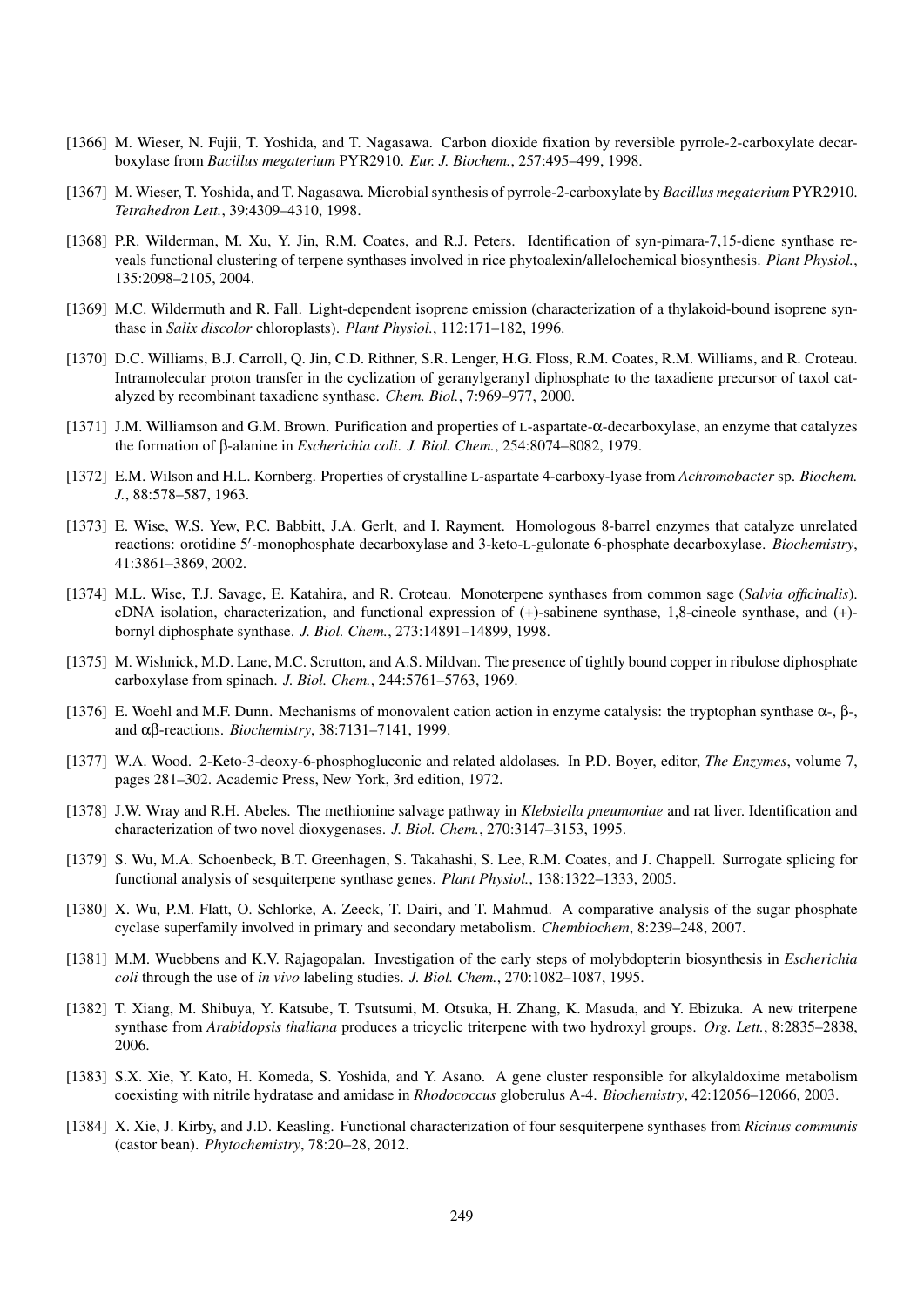- [1385] L.-L. Xu, B.K. Singh, and E.E. Conn. Purification and characterization of acetone cyanohydrin lyase from *Linum usitatissimum*. *Arch. Biochem. Biophys.*, 263:256–263, 1988.
- [1386] M. Xu, P.R. Wilderman, D. Morrone, J. Xu, A. Roy, M. Margis-Pinheiro, N.M. Upadhyaya, R.M. Coates, and R.J. Peters. Functional characterization of the rice kaurene synthase-like gene family. *Phytochemistry*, 68:312–326, 2007.
- [1387] M. Xu, P.R. Wilderman, and R.J. Peters. Following evolution's lead to a single residue switch for diterpene synthase product outcome. *Proc. Natl. Acad. Sci. USA*, 104:7397–7401, 2007.
- [1388] R. Xu and D.A. Cuebas. The reactions catalyzed by the inducible bifunctional enzyme of rat liver peroxisomes cannot lead to the formation of bile acids. *Biochem. Biophys. Res. Commun.*, 221:271–278, 1996.
- [1389] E.W. Yamada and W.B. Jakoby. Enzymatic utilization of acetylenic compounds. I. An enzyme converting acetylenedicarboxylic acid to pyruvate. *J. Biol. Chem.*, 233:706–711, 1958.
- [1390] E.W. Yamada and W.B. Jakoby. Enzymatic utilization of acetylenic compounds. II. Acetylenemonocarboxylic acid hydrase. *J. Biol. Chem.*, 234:941–945, 1959.
- [1391] H. Yamada, H. Kumagai, T. Nagate, and H. Yoshida. Crystalline threonine aldolase from *Candida humicola*. *Biochem. Biophys. Res. Commun.*, 39:53–58, 1970.
- [1392] H. Yamada, T. Nagasawa, H. Ohkishi, B. Kawakami, and Y. Tani. Synthesis of D-cysteine from 3-chloro-D-alanine and hydrogen sulfide by 3-chloro-D-alanine hydrogen chloride-lyase (deaminating) of *Pseudomonas putida*. *Biochem. Biophys. Res. Commun.*, 100:1104–1110, 1981.
- [1393] T. Yamada, J. Komoto, Y. Takata, H. Ogawa, H.C. Pitot, and F. Takusagawa. Crystal structure of serine dehydratase from rat liver. *Biochemistry*, 42:12854–12865, 2003.
- [1394] Y. Yamada, S. Arima, T. Nagamitsu, K. Johmoto, H. Uekusa, T. Eguchi, K. Shin-ya, D.E. Cane, and H. Ikeda. Novel terpenes generated by heterologous expression of bacterial terpene synthase genes in an engineered *Streptomyces* host. *J. Antibiot. (Tokyo)*, 68:385–394, 2015.
- [1395] Y. Yamada, M. Komatsu, and H. Ikeda. Chemical diversity of labdane-type bicyclic diterpene biosynthesis in Actinomycetales microorganisms. *J. Antibiot. (Tokyo)*, 69:515–523, 2016.
- [1396] T. Yamagata, H. Saito, O. Habuchi, and S. Suzuki. Purification and properties of bacterial chondroitinases and chondrosulfatases. *J. Biol. Chem.*, 243:1523–1535, 1968.
- [1397] S. Yamaguchi, T. Saito, H. Abe, H. Yamane, N. Murofushi, and Y. Kamiya. Molecular cloning and characterization of a cDNA encoding the gibberellin biosynthetic enzyme *ent*-kaurene synthase B from pumpkin (*Cucurbita maxima* L.). *Plant J.*, 10:203–213, 1996.
- [1398] S. Yamamoto, Y. Tsuzaki, K. Tougou, and S. Shinoda. Purification and characterization of L-2,4-diaminobutyrate decarboxylase from *Acinetobacter calcoaceticus*. *J. Gen. Microbiol.*, 138:1461–1465, 1992.
- [1399] H. Yamasaki and T. Moriyama. δ-Aminolevulinic acid dehydratase of *Mycobacterium phlei*. *Biochim. Biophys. Acta*, 227:698–705, 1971.
- [1400] M. Yamasaki and K. Arima. Regulation of intracellular ribonuclease of *Bacillus subtilis* by ATP and ADP. *Biochim. Biophys. Acta*, 139:202–204, 1967.
- [1401] M. Yamasaki and K. Arima. Intracellular ribonuclease of *Bacillus subtilis*; specific inhibition by ATP and dATP. *Biochem. Biophys. Res. Commun.*, 37:430–436, 1969.
- [1402] H. Yanase, K. Ikeyama, R. Mitsui, S. Ra, K. Kita, Y. Sakai, and N. Kato. Cloning and sequence analysis of the gene encoding 3-hexulose-6-phosphate synthase from the methylotrophic bacterium, *Methylomonas aminofaciens* 77a, and its expression in *Escherichia coli*. *FEMS Microbiol. Lett.*, 135:201–205, 1996.
- [1403] Y. Yang, R. Yatsunami, A. Ando, N. Miyoko, T. Fukui, S. Takaichi, and S. Nakamura. Complete biosynthetic pathway of the C<sup>50</sup> carotenoid bacterioruberin from lycopene in the extremely halophilic archaeon *Haloarcula japonica*. *J. Bacteriol.*, 197:1614–1623, 2015.
- [1404] C. Yanofsky. The enzymatic conversion of anthranilic acid to indole. *J. Biol. Chem.*, 223:171–184, 1956.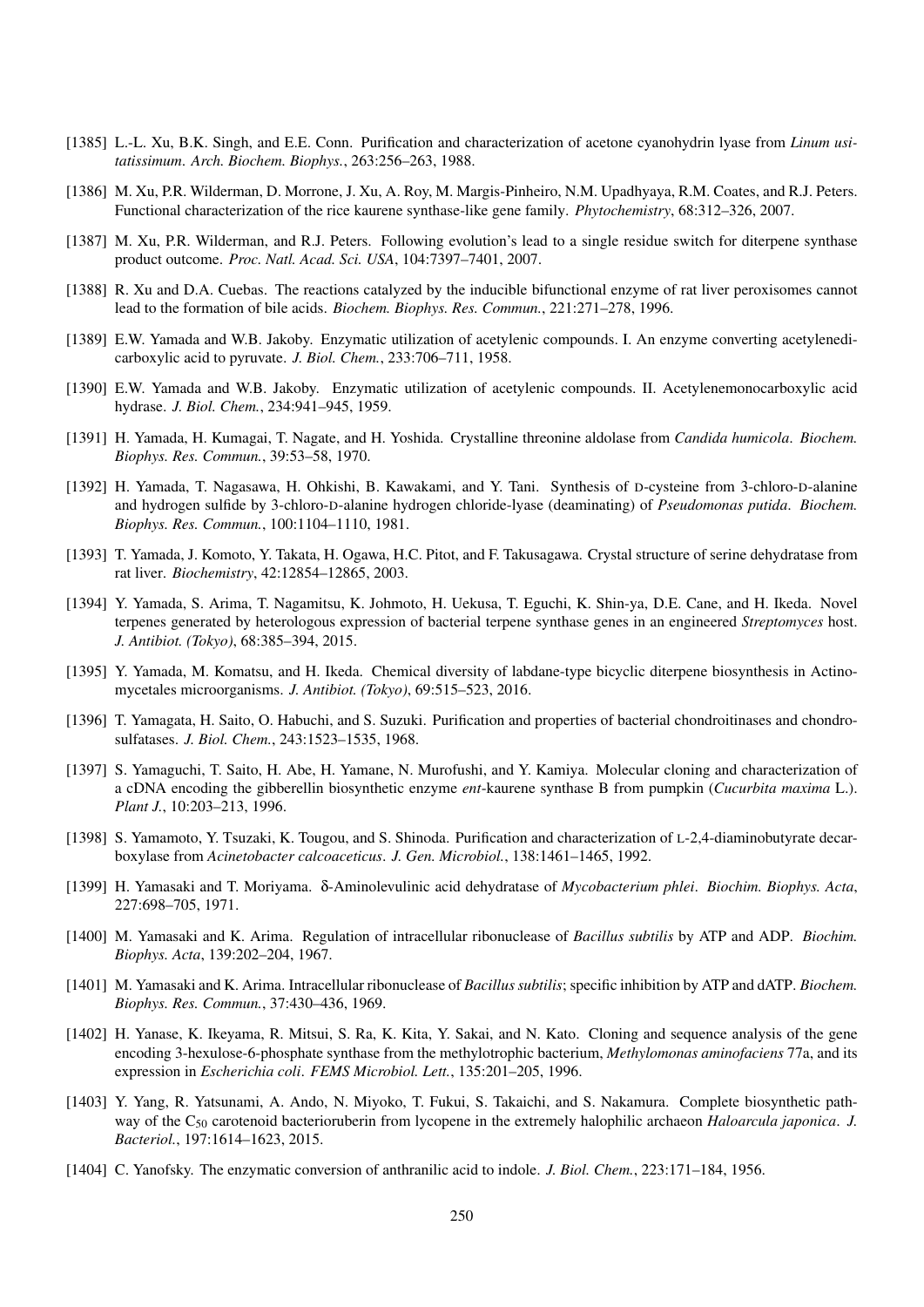- [1405] Q.Z. Ye, J. Liu, and C.T. Walsh. *p*-Aminobenzoate synthesis in *Escherichia coli*: purification and characterization of PabB as aminodeoxychorismate synthase and enzyme X as aminodeoxychorismate lyase. *Proc. Natl. Acad. Sci. USA*, 87:9391–9395, 1990.
- [1406] Y. Ye, A. Minami, A. Mandi, C. Liu, T. Taniguchi, T. Kuzuyama, K. Monde, K. Gomi, and H. Oikawa. Genome mining for sesterterpenes using bifunctional terpene synthases reveals a unified intermediate of di/sesterterpenes. *J. Am. Chem. Soc.*, 137:11846–11853, 2015.
- [1407] Y.S. Yeo, S.E. Nybo, A.G. Chittiboyina, A.D. Weerasooriya, Y.H. Wang, E. Gongora-Castillo, B. Vaillancourt, C.R. Buell, D. DellaPenna, M.D. Celiz, A.D. Jones, E.S. Wurtele, N. Ransom, N. Dudareva, K.A. Shaaban, N. Tibrewal, S. Chandra, T. Smillie, I.A. Khan, R.M. Coates, D.S. Watt, and J. Chappell. Functional identification of valerena-1,10-diene synthase, a terpene synthase catalyzing a unique chemical cascade in the biosynthesis of biologically active sesquiterpenes in *Valeriana officinalis*. *J. Biol. Chem.*, 288:3163–3173, 2013.
- [1408] W.S. Yew, A.A. Fedorov, E.V. Fedorov, S.C. Almo, and J.A. Gerlt. Evolution of enzymatic activities in the enolase superfamily: L-talarate/galactarate dehydratase from *Salmonella typhimurium* LT2. *Biochemistry*, 46:9564–9577, 2007.
- [1409] W.S. Yew and J.A. Gerlt. Utilization of L-ascorbate by *Escherichia coli* K-12: assignments of functions to products of the yjf-sga and yia-sgb operons. *J. Bacteriol.*, 184:302–306, 2002.
- [1410] X. Yin, K.L. McPhail, K.J. Kim, and T.M. Zabriskie. Formation of the nonproteinogenic amino acid (2*S*,3*R*) capreomycidine by VioD from the viomycin biosynthesis pathway. *ChemBioChem.*, 5:1278–1281, 2004.
- [1411] H. Yoshida, J. Nishihira, M. Suzuki, and K. Hikichi. NMR characterization of physicochemical properties of rat Ddopachrome tautomerase. *Biochem. Mol. Biol. Int.*, 42:891–899, 1997.
- [1412] M. Yoshida, N. Fukuhara, and T. Oikawa. Thermophilic, reversible γ-resorcylate decarboxylase from *Rhizobium* sp. strain MTP-10005: purification, molecular characterization, and expression. *J. Bacteriol.*, 186:6855–6863, 2004.
- [1413] T. Yoshida, K. Fujita, and T. Nagasawa. Novel reversible indole-3-carboxylate decarboxylase catalyzing nonoxidative decarboxylation. *Biosci. Biotechnol. Biochem.*, 66:2388–2394, 2002.
- [1414] H. Yoshioka, N. Yamada, and N. Doke. cDNA cloning of sesquiterpene cyclase and squalene synthase, and expression of the genes in potato tuber infected with Phytophthora infestans. *Plant Cell Physiol.*, 40:993–998, 1999.
- [1415] A.P. Young and V. Bandarian. Pyruvate is the source of the two carbons that are required for formation of the imidazoline ring of 4-demethylwyosine. *Biochemistry*, 50:10573–10575, 2011.
- [1416] M.R. Young and A.C. Neish. Properties of the ammonia-lyases deaminating phenylalanine and related compounds in *Triticum sestivum* and *Pteridium aquilinum*. *Phytochemistry*, 5:1121–1132, 1966.
- [1417] F. Yu, H. Harada, K. Yamasaki, S. Okamoto, S. Hirase, Y. Tanaka, N. Misawa, and R. Utsumi. Isolation and functional characterization of a β-eudesmol synthase, a new sesquiterpene synthase from *Zingiber zerumbet* Smith. *FEBS Lett.*, 582:565–572, 2008.
- [1418] F. Yu, S. Okamto, K. Nakasone, K. Adachi, S. Matsuda, H. Harada, N. Misawa, and R. Utsumi. Molecular cloning and functional characterization of  $\alpha$ -humulene synthase, a possible key enzyme of zerumbone biosynthesis in shampoo ginger (*Zingiber zerumbet* Smith). *Planta*, 227:1291–1299, 2008.
- [1419] S. Yu, , and M. α-1,4-Glucan lyase, a new class of starch/glycogen degrading enzyme. II. Subcellular localization and partial amino-acid sequence. *Planta*, 191:137–142, 1993.
- [1420] S. Yu. Enzymatic description of the anhydrofructose pathway of glycogen degradation. II. Gene identification and characterization of the reactions catalyzed by aldos-2-ulose dehydratase that converts 1,5-anhydro-D-fructose to microthecin with ascopyrone M as the intermediate. *Biochim. Biophys. Acta*, 1723:63–73, 2005.
- [1421] S. Yu, T. Ahmad, L. Kenne, and M. Pedersén.  $\alpha$ -1,4-Glucan lyase, a new class of starch/glycogen degrading enzyme. III. Substrate specificity, mode of action, and cleavage mechanism. *Biochim. Biophys. Acta*, 1244:1–9, 1995.
- [1422] S. Yu, K. Bojsen, B. Svensson, and J. Marcussen. α-1,4-glucan lyases producing 1,5-anhydro-D-fructose from starch and glycogen have sequence similarity to α-glucosidases. *Biochim. Biophys. Acta*, 1433:1–15, 1999.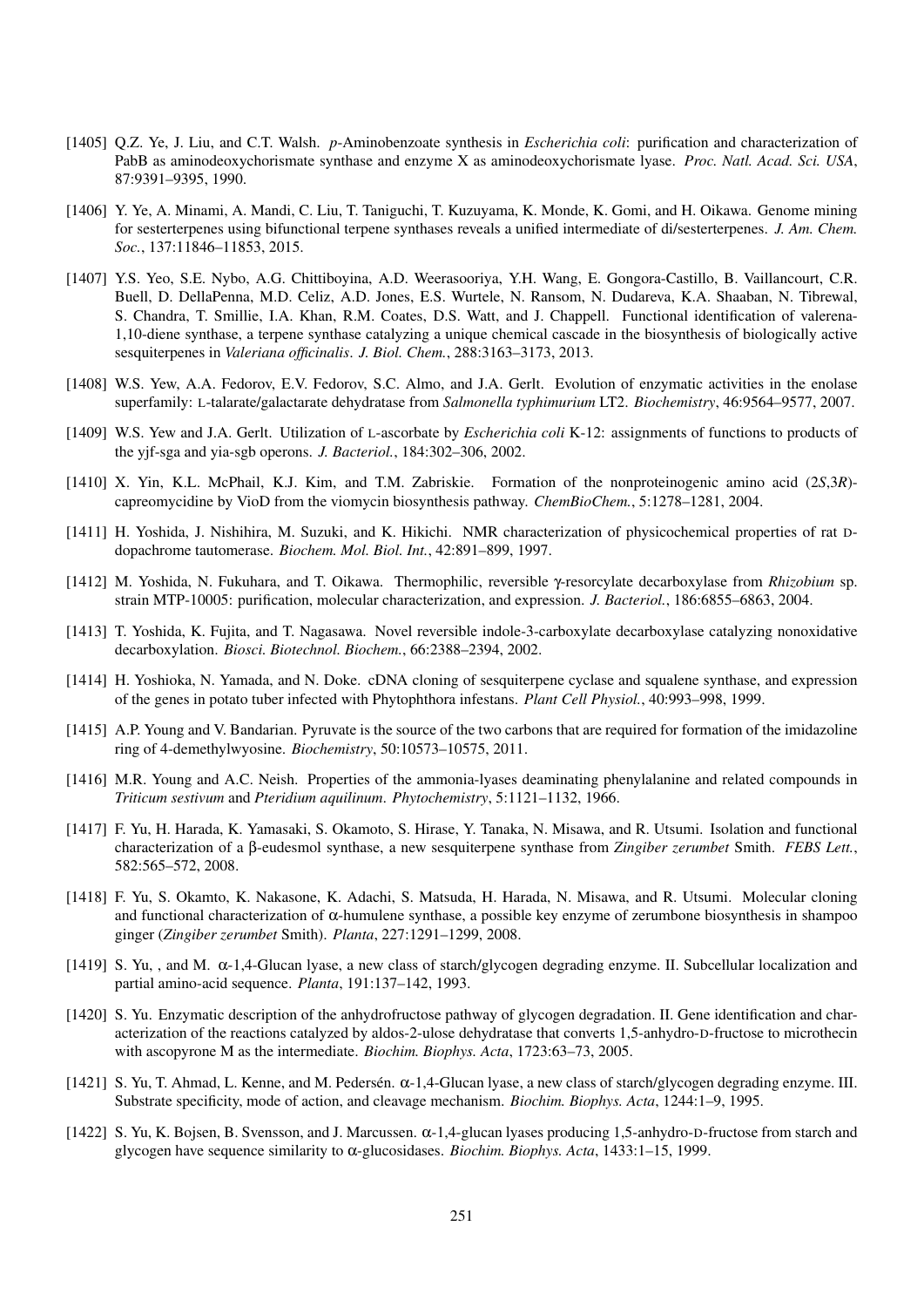- [1423] S. Yu, T.M. Christensen, K.M. Kragh, K. Bojsen, and J. Marcussen. Efficient purification, characterization and partial amino acid sequencing of two α-1,4-glucan lyases from fungi. *Biochim. Biophys. Acta*, 1339:311–320, 1997.
- [1424] S. Yu and R. Fiskesund. The anhydrofructose pathway and its possible role in stress response and signaling. *Biochim. Biophys. Acta*, 1760:1314–1322, 2006.
- [1425] S. Yu, L. Kenne, , and M. α-1,4-Glucan lyase, a new class of starch/glycogen degrading enzyme. I. Efficient purification and characterization from red seaweeds. *Biochim. Biophys. Acta*, 1156:313–320, 1993.
- [1426] S. Yu, C. Refdahl, and I. Lundt. Enzymatic description of the anhydrofructose pathway of glycogen degradation; I. Identification and purification of anhydrofructose dehydratase, ascopyrone tautomerase and α-1,4-glucan lyase in the fungus *Anthracobia melaloma*. *Biochim. Biophys. Acta*, 1672:120–129, 2004.
- [1427] Y. Yu, L. Bai, K. Minagawa, X. Jian, L. Li, J. Li, S. Chen, E. Cao, T. Mahmud, H.G. Floss, X. Zhou, and Z. Deng. Gene cluster responsible for validamycin biosynthesis in *Streptomyces hygroscopicus* subsp. *jinggangensis* 5008. *Appl. Environ. Microbiol.*, 71:5066–5076, 2005.
- [1428] Y.-B. Yu, D.O. Adams, and S.F. Yang. 1-Aminocyclopropanecarboxylate synthase, a key enzyme in ethylene biosynthesis. *Arch. Biochem. Biophys.*, 198:280–296, 1979.
- [1429] Z. Yu, C. Schneider, W.E. Boeglin, and A.R. Brash. Human and mouse eLOX3 have distinct substrate specificities: implications for their linkage with lipoxygenases in skin. *Arch. Biochem. Biophys.*, 455:188–196, 2006.
- [1430] Z. Yu, C. Schneider, W.E. Boeglin, L.J. Marnett, and A.R. Brash. The lipoxygenase gene ALOXE3 implicated in skin differentiation encodes a hydroperoxide isomerase. *Proc. Natl. Acad. Sci. USA*, 100:9162–9167, 2003.
- [1431] A. Yuba, K. Yazaki, M. Tabata, G. Honda, and R. Croteau. cDNA cloning, characterization, and functional expression of 4*S*-(-)-limonene synthase from *Perilla frutescens*. *Arch. Biochem. Biophys.*, 332:280–287, 1996.
- [1432] R. Yuen and H. Schachter. L-Fucose metabolism in mammals. I. Pork liver L-fuconate hydro-lyase. *Can. J. Biochem.*, 50:798–806, 1972.
- [1433] Y. Yugari and C. Gilvarg. The condensation step in diaminopimelate synthesis. *J. Biol. Chem.*, 240:4710–4716, 1965.
- [1434] H. Yurimoto, N. Kato, and Y. Sakai. Assimilation, dissimilation, and detoxification of formaldehyde, a central metabolic intermediate of methylotrophic metabolism. *Chem. Rec.*, 5:367–375, 2005.
- [1435] T.M. Zabriskie and M.D. Jackson. Lysine biosynthesis and metabolism in fungi. *Nat. Prod. Rep.*, 17:85–97, 2000.
- [1436] H. Zalkin and D. Kling. Anthranilate synthetase. Purification and properties of component I from *Salmonella typhimurium*. *Biochemistry*, 7:3566–3573, 1968.
- [1437] L.O. Zamir, R. Tiberio, K.A. Devor, F. Sauriol, S. Ahmad, and R.A. Jensen. Structure of D-prephenyllactate. A carboxycyclohexadienyl metabolite from *Neurospora crassa*. *J. Biol. Chem.*, 263:17284–17290, 1988.
- [1438] J. Zarzycki, V. Brecht, M. Muller, and G. Fuchs. Identifying the missing steps of the autotrophic 3-hydroxypropionate CO<sup>2</sup> fixation cycle in *Chloroflexus aurantiacus*. *Proc. Natl. Acad. Sci. USA*, 106:21317–21322, 2009.
- [1439] J. Zarzycki, A. Schlichting, N. Strychalsky, M. Muller, B.E. Alber, and G. Fuchs. Mesaconyl-coenzyme A hydratase, a new enzyme of two central carbon metabolic pathways in bacteria. *J. Bacteriol.*, 190:1366–1374, 2008.
- [1440] M. Zeida, M. Wieser, T. Yoshida, T. Sugio, and T. Nagasawa. Purification and characterization of gallic acid decarboxylase from *Pantoea agglomerans* T7. *Appl. Environ. Microbiol.*, 64:4743–4747, 1998.
- [1441] P. Zerbe, A. Chiang, H. Dullat, M. O'Neil-Johnson, C. Starks, B. Hamberger, and J. Bohlmann. Diterpene synthases of the biosynthetic system of medicinally active diterpenoids in *Marrubium vulgare*. *Plant J.*, 79:914–927, 2014.
- [1442] P. Zerbe, A. Chiang, M. Yuen, B. Hamberger, B. Hamberger, J.A. Draper, R. Britton, and J. Bohlmann. Bifunctional *cis*-abienol synthase from *Abies balsamea* discovered by transcriptome sequencing and its implications for diterpenoid fragrance production. *J. Biol. Chem.*, 287:12121–12131, 2012.
- [1443] P. Zerbe, B. Hamberger, M.M. Yuen, A. Chiang, H.K. Sandhu, L.L. Madilao, A. Nguyen, B. Hamberger, S.S. Bach, and J. Bohlmann. Gene discovery of modular diterpene metabolism in nonmodel systems. *Plant Physiol.*, 162:1073–1091, 2013.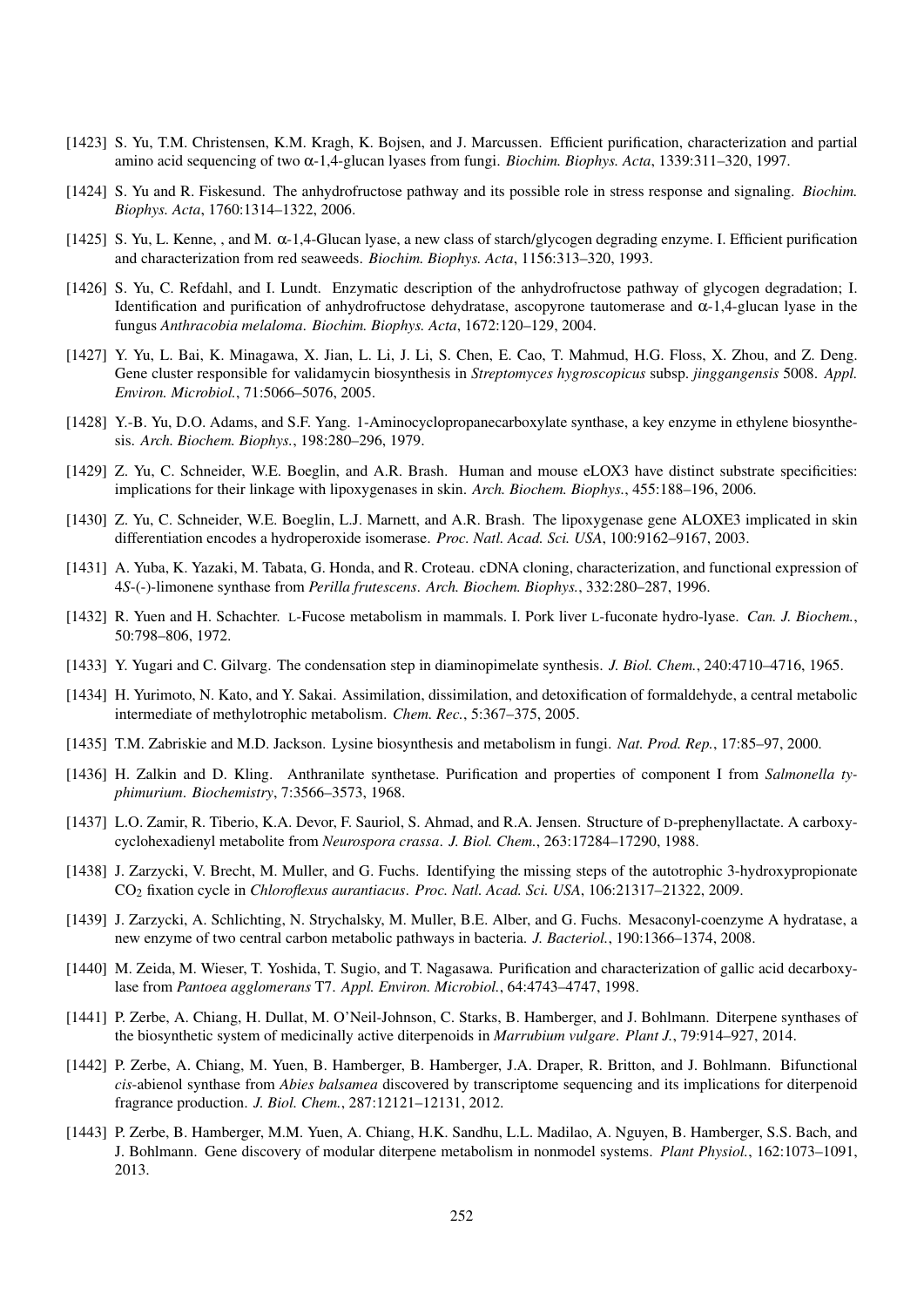- [1444] B. Zerner, S.M. Coutts, F. Lederer, H.H. Waters, and F.H. Westheimer. Acetoacetate decarboxylase. Preparation of the enzyme. *Biochemistry*, 5:813–816, 1966.
- [1445] C. Zhang, C. Albermann, X. Fu, N.R. Peters, J.D. Chisholm, G. Zhang, E.J. Gilbert, P.G. Wang, D.L. Van Vranken, and J.S. Thorson. RebG- and RebM-catalyzed indolocarbazole diversification. *Chembiochem*, 7:795–804, 2006.
- [1446] G. Zhang, J. Dai, Z. Lu, and D. Dunaway-Mariano. The phosphonopyruvate decarboxylase from *Bacteroides fragilis*. *J. Biol. Chem.*, 278:41302–41308, 2003.
- [1447] Q. Zhang and W.A. van der Donk. Answers to the carbon-phosphorus lyase conundrum. *Chembiochem*, 13:627–629, 2012.
- [1448] R. Zhang, X.T. Feng, F. Wu, Y. Ding, X.N. Zang, X.C. Zhang, D.Y. Yuan, and B.R. Zhao. Molecular cloning and expression analysis of a new bilin lyase: the *cpcT* gene encoding a bilin lyase responsible for attachment of phycocyanobilin to Cys-153 on the β-subunit of phycocyanin in *Arthrospira platensis* FACHB314. *Gene*, 544:191–197, 2014.
- [1449] X. Zhang, M.S. Carter, M.W. Vetting, B. San Francisco, S. Zhao, N.F. Al-Obaidi, J.O. Solbiati, J.J. Thiaville, V. de Crecy-Lagard, M.P. Jacobson, S.C. Almo, and J.A. Gerlt. Assignment of function to a domain of unknown function: DUF1537 is a new kinase family in catabolic pathways for acid sugars. *Proc. Natl Acad. Sci. USA*, 113:E4161–E4169, 2016.
- [1450] X. Zhang, R. Kumar, M.W. Vetting, S. Zhao, M.P. Jacobson, S.C. Almo, and J.A. Gerlt. A unique *cis*-3-hydroxy-L-proline dehydratase in the enolase superfamily. *J. Am. Chem. Soc.*, 137:1388–1391, 2015.
- [1451] X. Zhang, G. Shang, L. Gu, and Y. Shen. Crystallization and preliminary X-ray diffraction analysis of the diterpene cyclooctatin synthase (CYC) from *Streptomyces* sp. LZ35. *Acta Crystallogr. F Struct. Biol. Commun.*, 70:366–369, 2014.
- [1452] Z. Zhang, Y. Park, M.M. Kemp, W. Zhao, A.R. Im, D. Shaya, M. Cygler, Y.S. Kim, and R.J. Linhardt. Liquid chromatography-mass spectrometry to study chondroitin lyase action pattern. *Anal. Biochem.*, 385:57–64, 2009.
- [1453] B. Zhao, L. Lei, D.G. Vassylyev, X. Lin, D.E. Cane, S.L. Kelly, H. Yuan, D.C. Lamb, and M.R. Waterman. Crystal structure of albaflavenone monooxygenase containing a moonlighting terpene synthase active site. *J. Biol. Chem.*, 284:36711–36719, 2009.
- [1454] B. Zhao, X. Lin, L. Lei, D.C. Lamb, S.L. Kelly, M.R. Waterman, and D.E. Cane. Biosynthesis of the sesquiterpene antibiotic albaflavenone in *Streptomyces coelicolor* A3(2). *J. Biol. Chem.*, 283:8183–8189, 2008.
- [1455] K.H. Zhao, M.G. Deng, M. Zheng, M. Zhou, A. Parbel, M. Storf, M. Meyer, B. Strohmann, and H. Scheer. Novel activity of a phycobiliprotein lyase: both the attachment of phycocyanobilin and the isomerization to phycoviolobilin are catalyzed by the proteins PecE and PecF encoded by the phycoerythrocyanin operon. *FEBS Lett.*, 469:9–13, 2000.
- [1456] K.H. Zhao, P. Su, J. Li, J.M. Tu, M. Zhou, C. Bubenzer, and H. Scheer. Chromophore attachment to phycobiliprotein β-subunits: phycocyanobilin:cysteine-β84 phycobiliprotein lyase activity of CpeS-like protein from *Anabaena* Sp. PCC7120. *J. Biol. Chem.*, 281:8573–8581, 2006.
- [1457] K.H. Zhao, P. Su, J.M. Tu, X. Wang, H. Liu, M. Ploscher, L. Eichacker, B. Yang, M. Zhou, and H. Scheer. Phycobilin:cystein-84 biliprotein lyase, a near-universal lyase for cysteine-84-binding sites in cyanobacterial phycobiliproteins. *Proc. Natl. Acad. Sci. USA*, 104:14300–14305, 2007.
- [1458] K.H. Zhao, D. Wu, L. Wang, M. Zhou, M. Storf, C. Bubenzer, B. Strohmann, and H. Scheer. Characterization of phycoviolobilin phycoerythrocyanin-α 84-cystein-lyase-(isomerizing) from *Mastigocladus laminosus*. *Eur. J. Biochem.*, 269:4542–4550, 2002.
- [1459] K.H. Zhao, J. Zhang, J.M. Tu, S. Bohm, M. Ploscher, L. Eichacker, C. Bubenzer, H. Scheer, X. Wang, and M. Zhou. Lyase activities of CpcS- and CpcT-like proteins from *Nostoc* PCC7120 and sequential reconstitution of binding sites of phycoerythrocyanin and phycocyanin β-subunits. *J. Biol. Chem.*, 282:34093–34103, 2007.
- [1460] Q. Zhao, Y. Su, Z. Wang, C. Chen, T. Wu, and Y. Huang. Identification of glutathione (GSH)-independent glyoxalase III from *Schizosaccharomyces pombe*. *BMC Evol Biol*, 14:86–86, 2014.
- [1461] K. Zheng, P.D. Ngo, V.L. Owens, X.P. Yang, and S.O. Mansoorabadi. The biosynthetic pathway of coenzyme F<sub>430</sub> in methanogenic and methanotrophic archaea. *Science*, 354:339–342, 2016.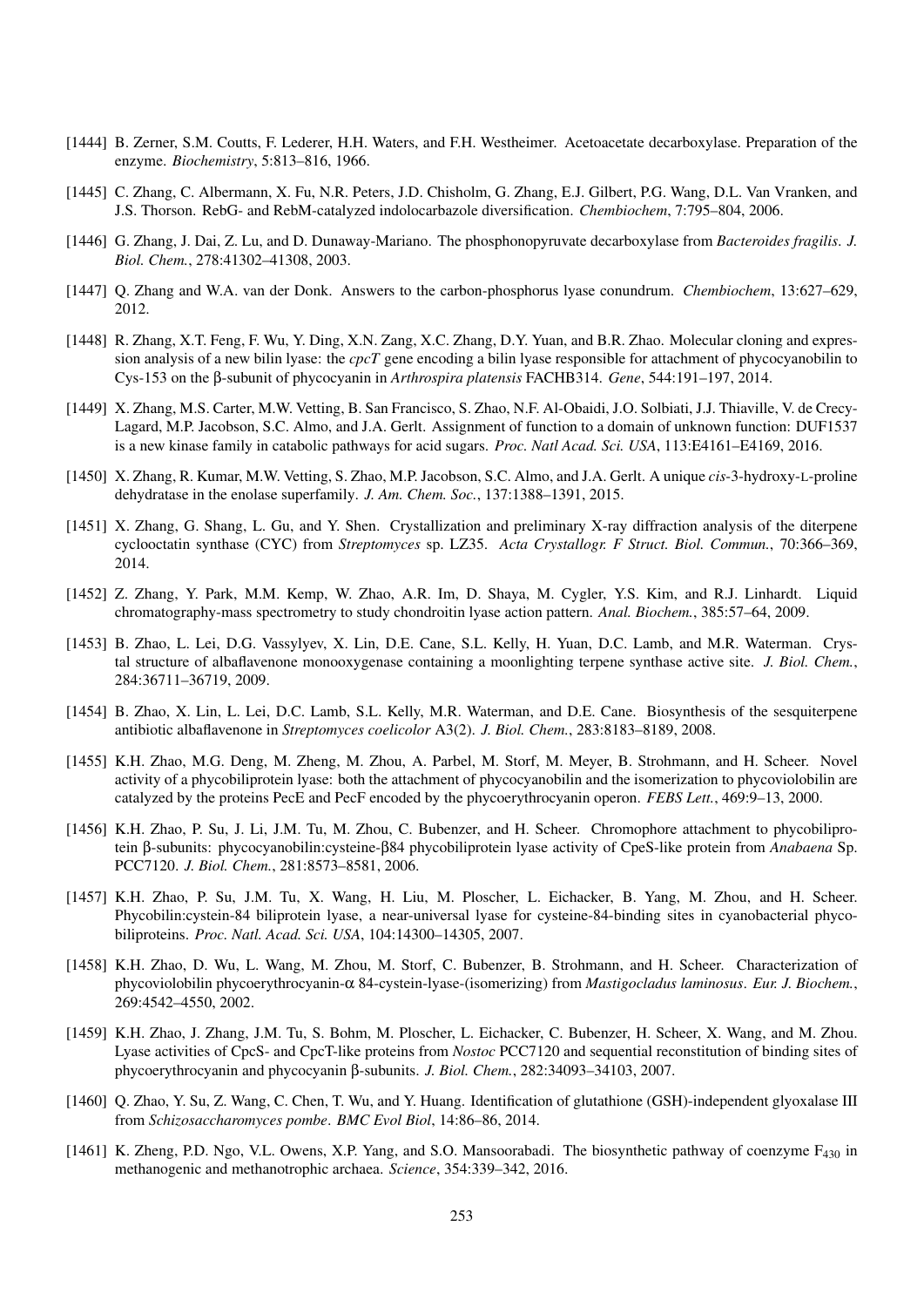- [1462] Y. Zheng and A.R. Brash. Dioxygenase activity of epidermal lipoxygenase-3 unveiled: typical and atypical features of its catalytic activity with natural and synthetic polyunsaturated fatty acids. *J. Biol. Chem.*, 285:39866–39875, 2010.
- [1463] K. Zhou, Y. Gao, J.A. Hoy, F.M. Mann, R.B. Honzatko, and R.J. Peters. Insights into diterpene cyclization from structure of bifunctional abietadiene synthase from *Abies grandis*. *J. Biol. Chem.*, 287:6840–6850, 2012.
- [1464] L. Zhou, J.Y. Wang, J. Wang, A. Poplawsky, S. Lin, B. Zhu, C. Chang, T. Zhou, L.H. Zhang, and Y.W. He. The diffusible factor synthase XanB2 is a bifunctional chorismatase that links the shikimate pathway to ubiquinone and xanthomonadins biosynthetic pathways. *Mol. Microbiol.*, 87:80–93, 2013.
- [1465] W. Zhou, W.L. Ding, X.L. Zeng, L.L. Dong, B. Zhao, M. Zhou, H. Scheer, K.H. Zhao, and X. Yang. Structure and mechanism of the phycobiliprotein lyase CpcT. *J. Biol. Chem.*, 289:26677–26689, 2014.
- [1466] J. Zhu, E. Dizin, X. Hu, A.S. Wavbreille, J. Park, and D. Pei. S-Ribosylhomocysteinase (LuxS) is a mononuclear iron protein. *Biochemistry*, 42:4717–4726, 2003.
- [1467] X. Zhuang, T.G. Kollner, N. Zhao, G. Li, Y. Jiang, L. Zhu, J. Ma, J. Degenhardt, and F. Chen. Dynamic evolution of herbivore-induced sesquiterpene biosynthesis in sorghum and related grass crops. *Plant J.*, 69:70–80, 2012.
- [1468] L. Zu, M. Xu, M.W. Lodewyk, D.E. Cane, R.J. Peters, and D.J. Tantillo. Effect of isotopically sensitive branching on product distribution for pentalenene synthase: support for a mechanism predicted by quantum chemistry. *J. Am. Chem. Soc.*, 134:11369–11371, 2012.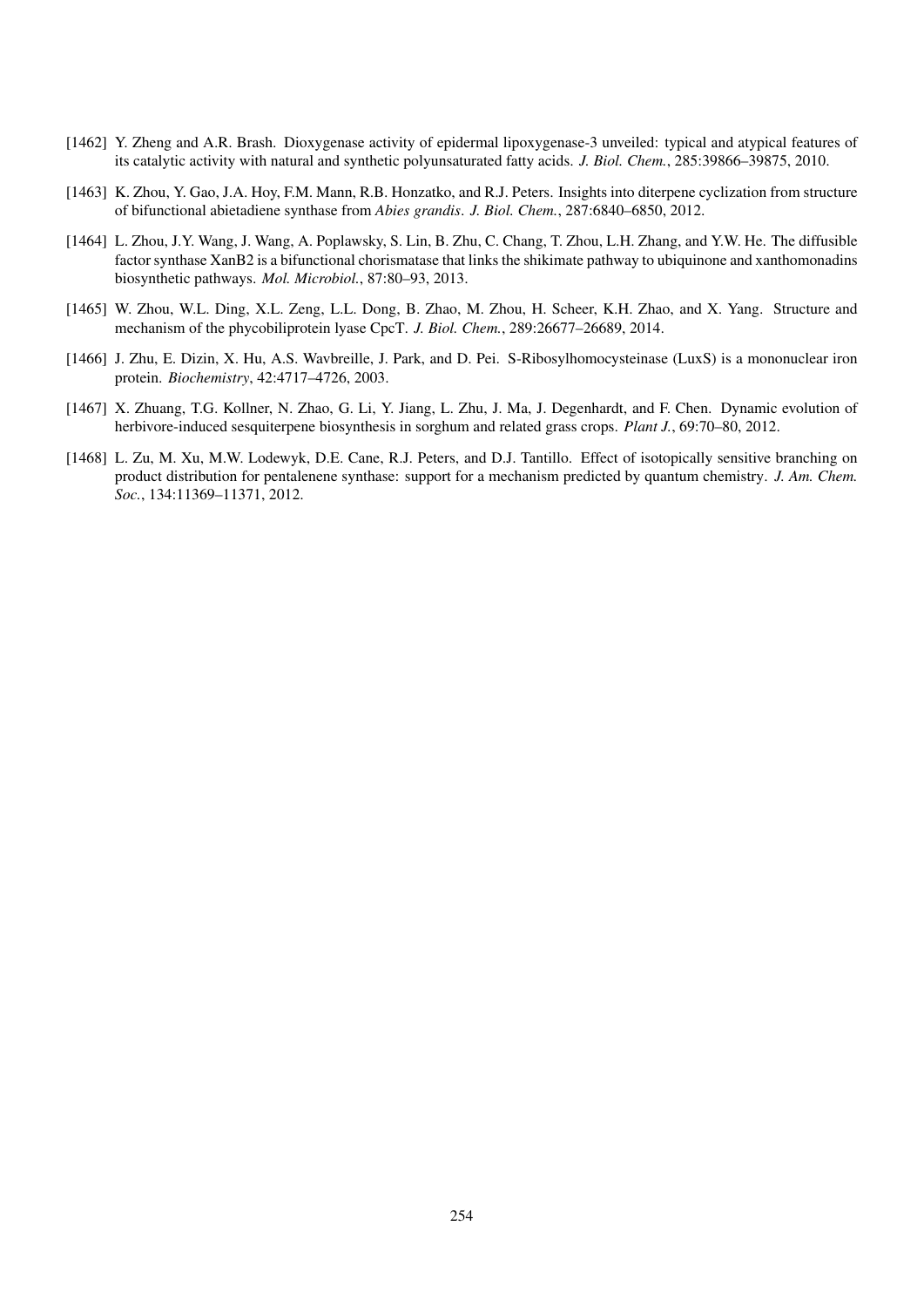## Index

α-D-ribose 1-methylphosphonate 5-phosphate C-P-lyase, [173](#page-172-0) γ-L-glutamyl-butirosin B γ-glutamyl cyclotransferase, [152](#page-151-0) (–)-α-amorphene synthase, [133](#page-132-0) (–)-5-epieremophilene synthase, [140](#page-139-0) (1*R*,4*R*,5*S*)-(–)-guaia-6,10(14)-diene synthase, [133](#page-132-0) (2*S*,3*R*,6*S*,9*S*)-(–)-protoillud-7-ene synthase, [132](#page-131-0) (3*S*)-(+)-asterisca-2(9),6-diene synthase, [132](#page-131-0) (4*S*)-β-phellandrene synthase (geranyl-diphosphate-cyclizing), [109](#page-108-0) (4*S*)-4-hydroxy-2-oxoglutarate aldolase, [45](#page-44-0) (6-4)DNA photolyase, [49](#page-48-0) (*E*)-β-ocimene synthase, [120](#page-119-0) (*E*)-γ-bisabolene synthase, [110](#page-109-0) (*E*)-2-*epi*-β-caryophyllene synthase, [127](#page-126-0) (*R*)-2-hydroxyglutaryl-CoA dehydratase, [87](#page-86-0) (*R*)-2-hydroxyisocaproyl-CoA dehydratase, [85](#page-84-0) (*R*)-2-methylmalate dehydratase, [58](#page-57-0) (*S*)-β-bisabolene synthase, [109](#page-108-0) (*S*)-2-methylmalate dehydratase, [58](#page-57-0) (*Z*)-γ-bisabolene synthase, [106](#page-105-0) (+)-α-barbatene synthase, [112](#page-111-0) (+)-α-pinene synthase, [123](#page-122-0) (+)-α-santalene synthase [(2*Z*,6*Z*)-farnesyl diphosphate cyclizing], [108](#page-107-0) (+)-α-terpineol synthase, [121](#page-120-0) (+)-β-caryophyllene synthase, [116](#page-115-0) (+)-β-pinene synthase, [124](#page-123-0) (+)-δ-cadinene synthase, [100](#page-99-0) (+)-δ-selinene synthase, [113](#page-112-0) (+)-γ-cadinene synthase, [117](#page-116-0) (+)-(1*E*,4*E*,6*S*,7*R*)-germacra-1(10),4-dien-6-ol synthase, [133](#page-132-0) (+)-T-muurolol synthase, [118](#page-117-0) (+)-*endo*-β-bergamotene synthase [(2*Z*,6*Z*)-farnesyl diphosphate 2-*C*-methyl-D-erythritol 2,4-cyclodiphosphate synthase, [169](#page-168-0) cyclizing], [109](#page-108-0) (+)-*epi*-α-bisabolol synthase, [127](#page-126-0) (+)-camphene synthase, [122](#page-121-0) (+)-car-3-ene synthase, [120](#page-119-0) (+)-caryolan-1-ol synthase, [81](#page-80-0) (+)-corvol ether A synthase, [134](#page-133-0) (+)-corvol ether B synthase, [133](#page-132-0) (+)-cubenene synthase, [111](#page-110-0) (+)-epicubenol synthase, [111](#page-110-0) (+)-eremophilene synthase, [133](#page-132-0) (+)-germacrene D synthase, [114](#page-113-0) (+)-isoafricanol synthase, [132](#page-131-0) (+)-sabinene synthase, [121](#page-120-0) (+)-sativene synthase, [125](#page-124-0) (-)-α-cuprenene synthase, [117](#page-116-0) (-)-α-pinene synthase, [123](#page-122-0) (-)-α-terpineol synthase, [121](#page-120-0) (-)-β-caryophyllene synthase, [110](#page-109-0) (-)-β-pinene synthase, [123](#page-122-0) (-)-δ-cadinene synthase, [118](#page-117-0)

(-)-γ-cadinene synthase [(2*Z*,6*E*)-farnesyl diphosphate cyclizing], [111](#page-110-0) (-)-*endo*-α-bergamotene synthase [(2*Z*,6*Z*)-farnesyl diphosphate cyclizing], [109](#page-108-0) (-)-*endo*-fenchol synthase, [99](#page-98-0) (-)-camphene synthase, [122](#page-121-0) (-)-germacrene D synthase, [113](#page-112-0) (-)-sabinene synthase, [120](#page-119-0) *Bacillus subtilis* ribonuclease, [173](#page-172-0) *Enterobacter* ribonuclease, [172](#page-171-0) *cis*-3-alkyl-4-alkyloxetan-2-one decarboxylase, [26](#page-25-0) *cis*-L-3-hydroxyproline dehydratase, [89](#page-88-0) *ent*-13-*epi*-manoyl oxide synthase, [137](#page-136-0) *ent*-8α-hydroxylabd-13-en-15-yl diphosphate synthase, [89](#page-88-0) *erythro*-3-hydroxy-L-aspartate ammonia-lyase, [148](#page-147-0) *exo*-α-bergamotene synthase, [114](#page-113-0) *threo*-3-hydroxy-D-aspartate ammonia-lyase, [149](#page-148-0) *threo*-3-hydroxy-L-aspartate ammonia-lyase, [146](#page-145-0) *trans*-4-hydroxy-L-proline dehydratase, [89](#page-88-0) *trans*-*o*-hydroxybenzylidenepyruvate hydratase-aldolase, [34](#page-33-0) *trans*-L-3-hydroxyproline dehydratase, [66](#page-65-0) D(-)-tartrate dehydratase, [67](#page-66-0)  $L(+)$ -tartrate dehydratase, [58](#page-57-0) L-2-amino-4-chloropent-4-enoate dehydrochlorinase, [167](#page-166-0) L-3-cyanoalanine synthase, [159](#page-158-0) L-*allo*-threonine aldolase, [36](#page-35-0) L-*erythro*-3-hydroxyaspartate aldolase, [40](#page-39-0) L-*threo*-3-deoxy-hexylosonate aldolase, [37](#page-36-0) 10-*epi*-γ-eudesmol synthase, [115](#page-114-0) 10-*epi*-cubebol synthase, [135](#page-134-0) 10-*epi*-juneol synthase, [135](#page-134-0) 2-(ω-methylthio)alkylmalate dehydratase, [88](#page-87-0) 2-*epi*-5-*epi*-valiolone synthase, [130](#page-129-0) 2-*epi*-valiolone synthase, [131](#page-130-0) 4-(2-carboxyphenyl)-2-oxobut-3-enoate aldolase, [32](#page-31-0) 4-*epi*-cubebol synthase, [134](#page-133-0) 4a-hydroxytetrahydrobiopterin dehydratase, [70](#page-69-0) 5-*epi*-α-selinene synthase, [116](#page-115-0) 7-*epi*-α-eudesmol synthase, [134](#page-133-0) 7-*epi*-α-selinene synthase, [115](#page-114-0) 7-*epi*-sesquithujene synthase, [119](#page-118-0) *cis*-abienol synthase, [128](#page-127-0) abieta-7,13-diene synthase, [101](#page-100-0) acetoacetate decarboxylase, [2](#page-1-0) acetolactate decarboxylase, [2](#page-1-0) acetylene hydratase, [74](#page-73-0) acetylenecarboxylate hydratase, [57](#page-56-0)

acetylenedicarboxylate decarboxylase, [17](#page-16-0) *N*-acetylmuramic acid 6-phosphate etherase, [78](#page-77-0)

*N*-acetylneuraminate lyase, [39](#page-38-0)

*cis*-aconitate decarboxylase, [3](#page-2-0)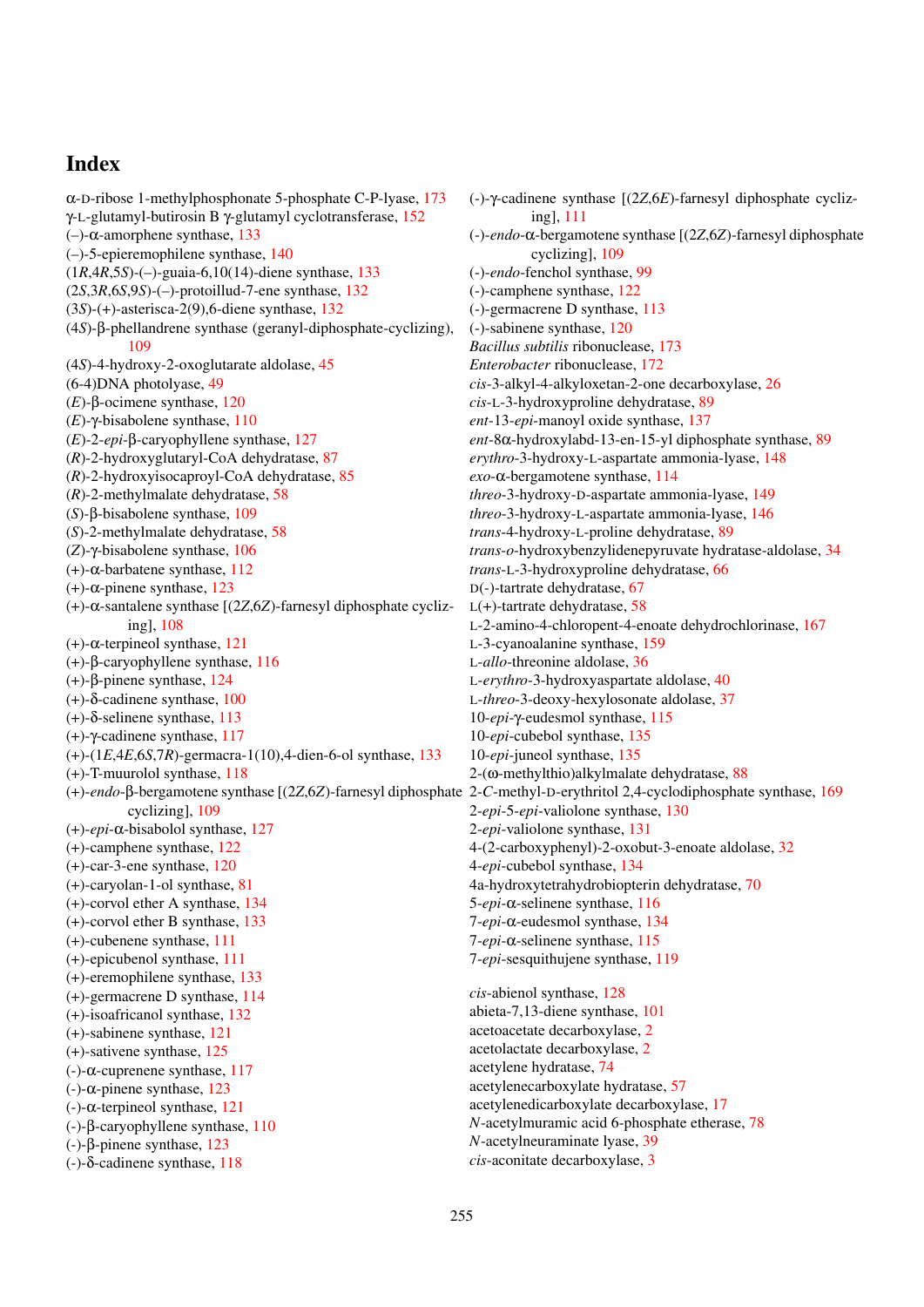*trans*-aconitate decarboxylase, [26](#page-25-0) aconitate hydratase, [52](#page-51-0) adenosylmethionine decarboxylase, [12](#page-11-0) adenylate cyclase, [168](#page-167-0) adenylosuccinate lyase, [151](#page-150-0) ADP-dependent NAD(P)H-hydrate dehydratase, [80](#page-79-0) β-alanyl-CoA ammonia-lyase, [144](#page-143-0) aldehyde oxygenase (deformylating), [48](#page-47-0) aldos-2-ulose dehydratase, [73](#page-72-0) aliphatic (*R*)-hydroxynitrile lyase, [35](#page-34-0) aliphatic aldoxime dehydratase, [175](#page-174-0) alkylmercury lyase, [174](#page-173-0) alliin lyase, [157](#page-156-0) altronate dehydratase, [53](#page-52-0) 2-amino-4,5-dihydroxy-6-oxo-7-(phosphooxy)heptanoate synthase, [37](#page-36-0) 3-amino-4-hydroxybenzoate synthase, [50](#page-49-0) 3-amino-5-hydroxybenzoate synthase, [82](#page-81-0) aminobenzoate decarboxylase, [6](#page-5-0) 3-aminobutyryl-CoA ammonia-lyase, [146](#page-145-0) aminocarboxymuconate-semialdehyde decarboxylase, [10](#page-9-0) 1-aminocyclopropane-1-carboxylate synthase, [160](#page-159-0) aminodeoxychorismate lyase, [44](#page-43-0) amorpha-4,11-diene synthase, [102](#page-101-0) 1,5-anhydro-D-fructose dehydratase, [74](#page-73-0) anhydrosialidase, [93](#page-92-0) anthranilate synthase, [43](#page-42-0) aphidicolan-16β-ol synthase, [106](#page-105-0) arabidiol synthase, [77](#page-76-0) L-arabinonate dehydratase, [57](#page-56-0) arabinonate dehydratase, [53](#page-52-0) arginine decarboxylase, [5](#page-4-0) argininosuccinate lyase, [151](#page-150-0) aristolochene synthase, [99](#page-98-0) arogenate dehydratase, [69](#page-68-0) aromatic-L-amino-acid decarboxylase, [7](#page-6-0) arylmalonate decarboxylase, [17](#page-16-0) aspartate 1-decarboxylase, [4](#page-3-0) aspartate 4-decarboxylase, [4](#page-3-0) aspartate ammonia-lyase, [143](#page-142-0) *ent*-atiserene synthase, [137](#page-136-0) ATP-dependent NAD(P)H-hydrate dehydratase, [69](#page-68-0) avermitilol synthase, [118](#page-117-0)

benzoin aldolase, [33](#page-32-0) benzoylformate decarboxylase, [3](#page-2-0) benzylsuccinate synthase, [48](#page-47-0) bicyclogermacrene synthase, [118](#page-117-0) bile-acid 7α-dehydratase, [72](#page-71-0) biotin-independent malonate decarboxylase, [20](#page-19-0) α-bisabolene synthase, [105](#page-104-0) bisanhydrobacterioruberin hydratase, [86](#page-85-0) bisphosphomevalonate decarboxylase, [25](#page-24-0) branched-chain-2-oxoacid decarboxylase, [16](#page-15-0)

C-phycocyanin α-cysteine-84 phycocyanobilin lyase, [164](#page-163-0)

τ-cadinol synthase, [135](#page-134-0) capreomycidine synthase, [82](#page-81-0) carbamoyl-serine ammonia-lyase, [146](#page-145-0) carbonic anhydrase, [52](#page-51-0) 7-carboxy-7-deazaguanine synthase, [156](#page-155-0) *S*-carboxymethylcysteine synthase, [168](#page-167-0) carboxymethyloxysuccinate lyase, [141](#page-140-0) 4-carboxymuconolactone decarboxylase, [10](#page-9-0) carboxynorspermidine decarboxylase, [22](#page-21-0) 6-carboxytetrahydropterin synthase, [36](#page-35-0) carnitine decarboxylase, [10](#page-9-0) carotenoid 1,2-hydratase, [79](#page-78-0) casbene synthase, [98](#page-97-0) *ent*-cassa-12,15-diene synthase, [103](#page-102-0) CDP-glucose 4,6-dehydratase, [60](#page-59-0) *epi*-cedrol synthase, [106](#page-105-0) cembrene A synthase, [130](#page-129-0) cembrene C synthase, [129](#page-128-0) β-chamigrene synthase, [114](#page-113-0) 3-chloro-D-alanine dehydrochlorinase, [167](#page-166-0) chlorophyllide *a* 3 1 -hydratase, [87](#page-86-0) choline trimethylamine-lyase, [156](#page-155-0) chondroitin AC lyase, [90](#page-89-0) chondroitin B lyase, [94](#page-93-0) chondroitin-sulfate-ABC endolyase, [95](#page-94-0) chondroitin-sulfate-ABC exolyase, [95](#page-94-0) chorismate dehydratase, [83](#page-82-0) chorismate lyase, [45](#page-44-0) chorismate synthase, [98](#page-97-0) 1,8-cineole synthase, [120](#page-119-0) citramalate lyase, [42](#page-41-0) (*R*)-citramalyl-CoA lyase, [46](#page-45-0) (*S*)-citramalyl-CoA lyase, [42](#page-41-0) citrate (*pro*-3*S*)-lyase, [40](#page-39-0) citryl-CoA lyase, [44](#page-43-0) colneleate synthase, [76](#page-75-0) α-copaene synthase, [126](#page-125-0) β-copaene synthase, [125](#page-124-0) copal-8-ol diphosphate hydratase, [79](#page-78-0) coproporphyrin ferrochelatase, [176](#page-175-0) crotonobetainyl-CoA hydratase, [83](#page-82-0) β-cubebene synthase, [125](#page-124-0) cubebol synthase, [116](#page-115-0) γ-curcumene synthase, [117](#page-116-0) cyanamide hydratase, [64](#page-63-0) cyanase, [72](#page-71-0) cyanide hydratase, [64](#page-63-0) 3-cyanoalanine hydratase, [64](#page-63-0) cyclic pyranopterin monophosphate synthase, [170](#page-169-0) cycloaraneosene synthase, [138](#page-137-0) cyclohexa-1,5-dienecarbonyl-CoA hydratase, [71](#page-70-0) cyclohexyl-isocyanide hydratase, [72](#page-71-0) cyclooctat-9-en-7-ol synthase, [129](#page-128-0) cystathionine β-synthase, [56](#page-55-0) cystathionine γ-lyase, [156](#page-155-0) L-cysteate sulfo-lyase, [162](#page-161-0)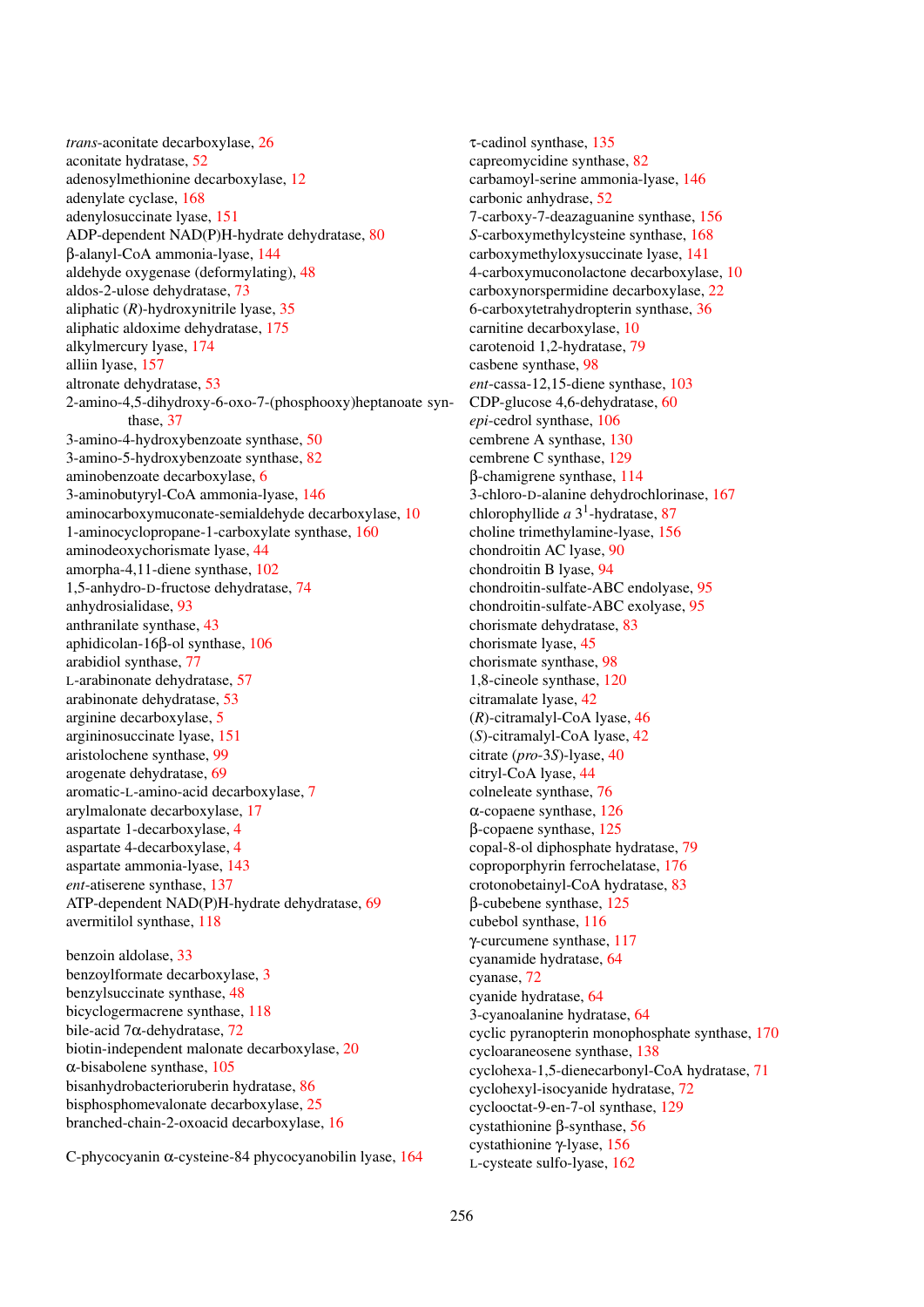D-cysteine desulfhydrase, [160](#page-159-0) L-cysteine desulfidase, [163](#page-162-0) cysteine lyase, [159](#page-158-0) cysteine-*S*-conjugate β-lyase, [159](#page-158-0) L-cystine β-lyase, [165](#page-164-0) cytidylate cyclase, [168](#page-167-0)

dammarenediol II synthase, [77](#page-76-0) DDT-dehydrochlorinase, [167](#page-166-0) deacetylipecoside synthase, [154](#page-153-0) deacetylisoipecoside synthase, [154](#page-153-0) 5-dehydro-2-deoxyphosphogluconate aldolase, [31](#page-30-0) 2-dehydro-3,6-dideoxy-6-sulfogluconate aldolase, [38](#page-37-0) 2-dehydro-3-deoxy-6-phosphogalactonate aldolase, [30](#page-29-0) 2-dehydro-3-deoxy-D-arabinonate dehydratase , [81](#page-80-0) 2-dehydro-3-deoxy-D-gluconate aldolase , [36](#page-35-0) 2-dehydro-3-deoxy-D-pentonate aldolase, [31](#page-30-0) 2-dehydro-3-deoxy-L-arabinonate dehydratase, [60](#page-59-0) 2-dehydro-3-deoxy-L-pentonate aldolase, [29](#page-28-0) 2-dehydro-3-deoxy-phosphogluconate aldolase, [28](#page-27-0) 2-dehydro-3-deoxy-phosphogluconate/2-dehydro-3-deoxy-6-phosployglalactohydratase, [55](#page-54-0) aldolase , [37](#page-36-0) 2-dehydro-3-deoxyglucarate aldolase, [29](#page-28-0) 5-dehydro-4-deoxyglucarate dehydratase, [59](#page-58-0) 3-dehydro-4-phosphotetronate decarboxylase, [23](#page-22-0) dehydro-L-gulonate decarboxylase, [8](#page-7-0) 3-dehydro-L-gulonate-6-phosphate decarboxylase, [19](#page-18-0) 2-dehydropantoate aldolase, [28](#page-27-0) 3-dehydroquinate dehydratase, [54](#page-53-0) 3-dehydroquinate synthase, [97](#page-96-0) 3-dehydroshikimate dehydratase, [76](#page-75-0) demethyl-4-deoxygadusol synthase, [131](#page-130-0) 4 0 -demethylrebeccamycin synthase, [155](#page-154-0) 6-deoxy-6-sulfo-D-gluconate dehydratase, [86](#page-85-0) 2-deoxy-*scyllo*-inosose synthase, [124](#page-123-0) 3-deoxy-D-*manno*-octulosonate aldolase, [30](#page-29-0) deoxyribodipyrimidine photo-lyase, [47](#page-46-0) deoxyribose-phosphate aldolase, [26](#page-25-0) 2,2-dialkylglycine decarboxylase (pyruvate), [14](#page-13-0) 2,5-diamino-6-(5-phospho-D-ribosylamino)pyrimidin-4(3*H*)-one *trans*-feruloyl-CoA hydratase, [71](#page-70-0) isomerase/dehydratase, [86](#page-85-0) diaminobutyrate decarboxylase, [19](#page-18-0) diaminopimelate decarboxylase, [5](#page-4-0) diaminopropionate ammonia-lyase, [146](#page-145-0) dichloromethane dehalogenase, [167](#page-166-0) 7,8-didemethyl-8-hydroxy-5-deazariboflavin synthase, [151](#page-150-0) dihydroneopterin aldolase, [31](#page-30-0) dihydroneopterin phosphate aldolase, [38](#page-37-0) dihydroneopterin triphosphate aldolase, [38](#page-37-0) 3,4-dihydroxy-2-butanone-4-phosphate synthase, [48](#page-47-0) 1,4-dihydroxy-2-naphthoyl-CoA synthase, [44](#page-43-0) dihydroxy-acid dehydratase, [54](#page-53-0) dihydroxyfumarate decarboxylase, [13](#page-12-0) 3,4-dihydroxyphenylacetaldehyde synthase, [24](#page-23-0) 3,4-dihydroxyphenylalanine reductive deaminase, [148](#page-147-0) 3,4-dihydroxyphthalate decarboxylase, [15](#page-14-0)

4,5-dihydroxyphthalate decarboxylase, [13](#page-12-0) dimethylaniline-*N*-oxide aldolase, [30](#page-29-0) 2,3-dimethylmalate lyase, [43](#page-42-0) dimethylmaleate hydratase, [68](#page-67-0) dimethylpropiothetin dethiomethylase, [157](#page-156-0) diphosphomevalonate decarboxylase, [8](#page-7-0) DNA-(apurinic or apyrimidinic site) lyase, [142](#page-141-0) dolabella-3,7-dien-18-ol synthase, [134](#page-133-0) dolabradiene synthase, [140](#page-139-0) dolathalia-3,7,11-triene synthase, [134](#page-133-0) D-dopachrome decarboxylase, [19](#page-18-0) (–)-drimenol synthase, [139](#page-138-0) dTDP-4-amino-4,6-dideoxy-D-glucose ammonia-lyase, [150](#page-149-0) dTDP-4-dehydro-2,6-dideoxy-D-glucose 3-dehydratase, [86](#page-85-0) dTDP-4-dehydro-6-deoxy-α-D-glucopyranose 2,3-dehydratase, [85](#page-84-0) dTDP-glucose 4,6-dehydratase, [60](#page-59-0) ectoine synthase, [73](#page-72-0) elisabethatriene synthase, [106](#page-105-0) enoyl-CoA hydratase 2, [76](#page-75-0) 5-epiaristolochene synthase, [110](#page-109-0) 7-epizingiberene synthase [(2*Z*,6*Z*)-farnesyl diphosphate cyclizing], [128](#page-127-0) 2,3-epoxybenzoyl-CoA dihydrolase, [34](#page-33-0) 9,13-epoxylabda-14-ene synthase, [138](#page-137-0) ethanolamine ammonia-lyase, [145](#page-144-0) ethanolamine-phosphate phospho-lyase, [97](#page-96-0) ethylmalonyl-CoA decarboxylase, [21](#page-20-0) eudesmane-5,11-diol synthase, [140](#page-139-0) α-eudesmol synthase, [115](#page-114-0) β-eudesmol synthase, [112](#page-111-0) exo-(1→4)-α-D-glucan lyase, [92](#page-91-0) FAD-AMP lyase (cyclizing), [170](#page-169-0) α-farnesene synthase, [107](#page-106-0) β-farnesene synthase, [107](#page-106-0) fatty acid photodecarboxylase, [24](#page-23-0) formimidoyltetrahydrofolate cyclodeaminase, [144](#page-143-0) (5-formylfuran-3-yl)methyl phosphate synthase, [131](#page-130-0) fructose-6-phosphate phosphoketolase, [30](#page-29-0) fructose-bisphosphate aldolase, [28](#page-27-0) D-fuconate dehydratase, [64](#page-63-0) L-fuconate dehydratase, [64](#page-63-0) fucosterol-epoxide lyase, [32](#page-31-0) L-fuculose-phosphate aldolase, [29](#page-28-0) fumarate hydratase, [52](#page-51-0) fusicocca-2,10(14)-diene synthase, [107](#page-106-0) galactarate dehydratase, [60](#page-59-0) galactarate dehydratase (D-*threo*-forming), [85](#page-84-0) L-galactonate dehydratase, [82](#page-81-0) galactonate dehydratase, [53](#page-52-0)

gallate decarboxylase, [13](#page-12-0)

GDP-4-dehydro-6-deoxy-α-D-mannose 3-dehydratase, [88](#page-87-0)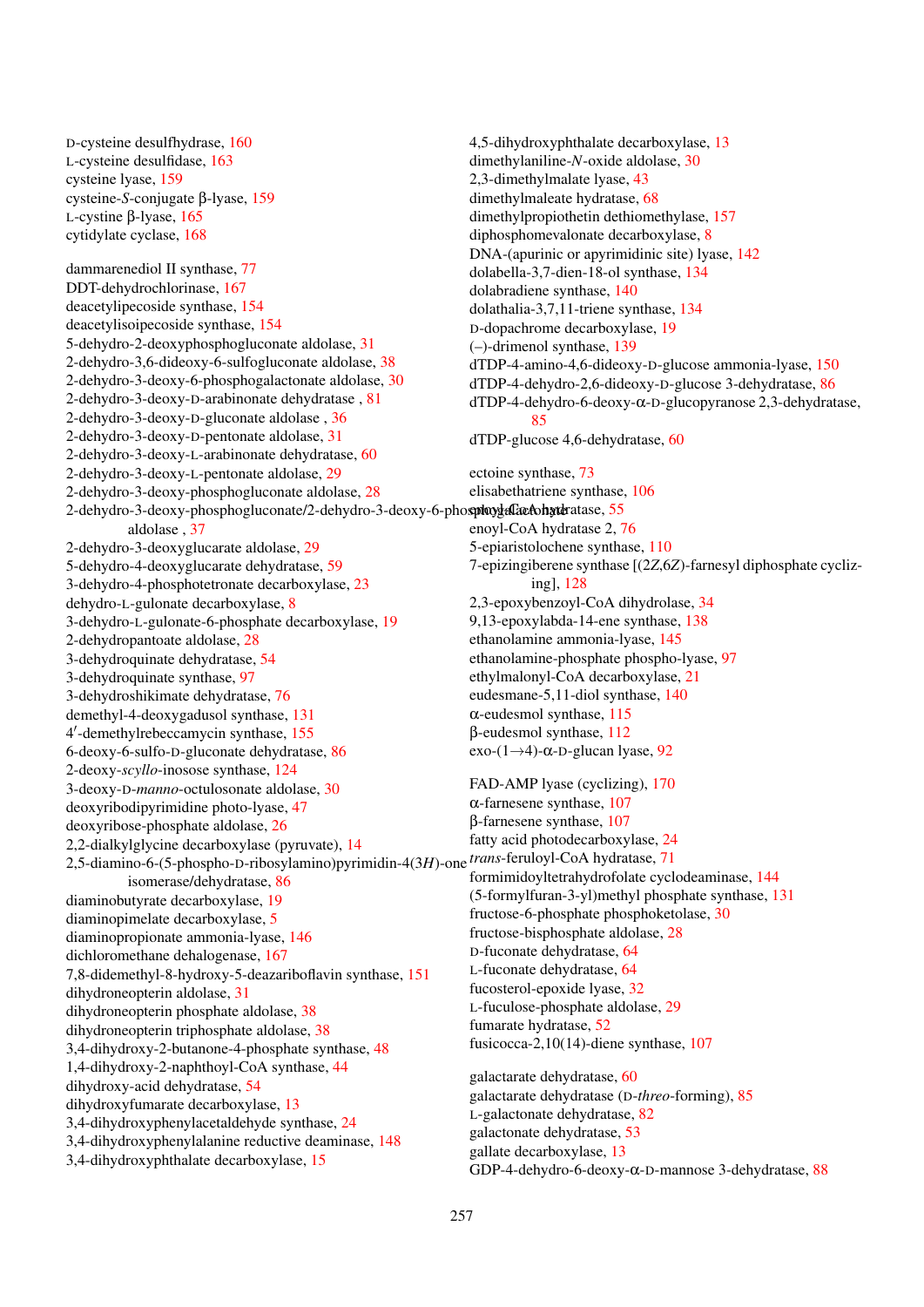GDP-mannose 4,6-dehydratase, [61](#page-60-0) gellan lyase, [96](#page-95-0) gentisate decarboxylase, [14](#page-13-0) geosmin synthase, [49](#page-48-0) β-geranylfarnesene synthase, [138](#page-137-0) geranyllinalool synthase, [129](#page-128-0) germacradienol synthase, [101](#page-100-0) (*E*,*E*)-germacrene B synthase, [112](#page-111-0) germacrene C synthase, [110](#page-109-0) germacrene-A synthase, [102](#page-101-0) glucarate dehydratase, [59](#page-58-0) gluconate dehydratase, [59](#page-58-0) gluconate/galactonate dehydratase , [81](#page-80-0) glucosaminate ammonia-lyase, [145](#page-144-0) D-glucosaminate-6-phosphate ammonia-lyase, [150](#page-149-0) glucuronan lyase, [93](#page-92-0) glutaconyl-CoA decarboxylase, [16](#page-15-0) D-glutamate cyclase, [61](#page-60-0) glutamate decarboxylase, [4](#page-3-0) L-glutamyl-[BtrI acyl-carrier protein] decarboxylase, [21](#page-20-0) γ-glutamylamine cyclotransferase, [153](#page-152-0) γ-glutamylcyclotransferase, [153](#page-152-0) glutathione-specific γ-glutamylcyclotransferase, [152](#page-151-0) glycerol dehydratase, [57](#page-56-0) glycosylphosphatidylinositol diacylglycerol-lyase, [169](#page-168-0) GTP 3',8-cyclase, [51](#page-50-0) guaia-4,6-diene synthase, [136](#page-135-0) α-guaiene synthase, [116](#page-115-0) δ-guaiene synthase, [117](#page-116-0) 5-guanidino-2-oxopentanoate decarboxylase, [17](#page-16-0) guanylate cyclase, [168](#page-167-0) guluronate-specific alginate lyase, [92](#page-91-0)  $\alpha$ -gurjunene synthase, [113](#page-112-0)

(2*E*,6*E*)-hedycaryol synthase, [135](#page-134-0) (2*Z*,6*E*)-hedycaryol synthase, [138](#page-137-0) heme ligase, [176](#page-175-0) heparin lyase, [91](#page-90-0) heparin-sulfate lyase, [91](#page-90-0) hercynylcysteine *S*-oxide lyase, [165](#page-164-0) 3-hexulose-6-phosphate synthase, [34](#page-33-0) histidine ammonia-lyase, [144](#page-143-0) histidine decarboxylase, [6](#page-5-0) holocytochrome-*c* synthase, [161](#page-160-0) homoaconitate hydratase, [59](#page-58-0) homocysteine desulfhydrase, [157](#page-156-0) α-humulene synthase, [119](#page-118-0) γ-humulene synthase, [110](#page-109-0) hyaluronate lyase, [89](#page-88-0) hydroperoxide dehydratase, [69](#page-68-0) hydroperoxy icosatetraenoate dehydratase, [84](#page-83-0) 5-hydroxy-α-gurjunene synthase, [137](#page-136-0) 3-hydroxy-2-methylpyridine-4,5-dicarboxylate 4-decarboxylase, itaconyl-CoA hydratase, [62](#page-61-0) [12](#page-11-0) 4-hydroxy-2-oxoglutarate aldolase, [41](#page-40-0) 4-hydroxy-2-oxoheptanedioate aldolase, [36](#page-35-0) isochorismate lyase, [142](#page-141-0) isocitrate lyase, [39](#page-38-0) isoprene synthase, [103](#page-102-0) *ent*-kaurene synthase, [101](#page-100-0)

4-hydroxy-2-oxohexanoate aldolase, [46](#page-45-0) 4-hydroxy-2-oxovalerate aldolase, [44](#page-43-0) 3-hydroxy-3-isohexenylglutaryl-CoA lyase, [42](#page-41-0) 4-hydroxy-3-polyprenylbenzoate decarboxylase, [22](#page-21-0) 4-hydroxy-4-methyl-2-oxoglutarate aldolase, [41](#page-40-0) 3-hydroxy-D-aspartate aldolase, [45](#page-44-0) 4-hydroxy-tetrahydrodipicolinate synthase, [155](#page-154-0) 3-hydroxyacyl-[acyl-carrier-protein] dehydratase, [63](#page-62-0) 5-hydroxybenzimidazole synthase, [51](#page-50-0) 4-hydroxybenzoate decarboxylase, [14](#page-13-0) 3-hydroxybenzoate synthase, [46](#page-45-0) 4-hydroxybutanoyl-CoA dehydratase, [76](#page-75-0) 3-hydroxybutyryl-CoA dehydratase, [62](#page-61-0) (1-hydroxycyclohexan-1-yl)acetyl-CoA lyase, [44](#page-43-0) hydroxyglutamate decarboxylase, [4](#page-3-0) 2-hydroxyhexa-2,4-dienoate hydratase, [79](#page-78-0) 2-hydroxyisoflavanone dehydratase, [72](#page-71-0) hydroxymandelonitrile lyase, [28](#page-27-0) hydroxymethylglutaryl-CoA lyase, [39](#page-38-0) *S*-(hydroxymethyl)glutathione synthase, [162](#page-161-0) (*S*)-hydroxynitrile lyase, [35](#page-34-0) 4-hydroxyphenylacetaldehyde synthase, [24](#page-23-0) 4-hydroxyphenylacetate decarboxylase, [19](#page-18-0) 4-hydroxyphenylpyruvate decarboxylase, [18](#page-17-0) 16α-hydroxyprogesterone dehydratase, [71](#page-70-0) 3-hydroxypropionyl-CoA dehydratase, [75](#page-74-0) 2-hydroxypropyl-CoM lyase, [162](#page-161-0) hydroxypyruvate decarboxylase, [10](#page-9-0) hydroxysqualene synthase, [131](#page-130-0) 5α-hydroxysteroid dehydratase, [63](#page-62-0)

imidazole glycerol-phosphate synthase, [153](#page-152-0) imidazoleglycerol-phosphate dehydratase, [55](#page-54-0) 2-iminoacetate synthase, [50](#page-49-0) indole-3-carboxylate decarboxylase, [21](#page-20-0) indole-3-glycerol-phosphate lyase, [27](#page-26-0) indole-3-glycerol-phosphate synthase, [11](#page-10-0) indoleacetaldoxime dehydratase, [175](#page-174-0) indolepyruvate decarboxylase, [16](#page-15-0) *myo*-inosose-2 dehydratase, [60](#page-59-0) inulin fructotransferase (DFA-I-forming), [94](#page-93-0) inulin fructotransferase (DFA-III-forming), [94](#page-93-0) α-isocomene synthase, [127](#page-126-0) isohexenylglutaconyl-CoA hydratase, [63](#page-62-0) *ent*-isokaurene synthase, [119](#page-118-0) isopimara-7,15-diene synthase, [107](#page-106-0) isoprene-epoxide—glutathione *S*-transferase, [165](#page-164-0) 3-isopropylmalate dehydratase, [58](#page-57-0) *epi*-isozizaene synthase, [105](#page-104-0)

2-keto-3-deoxy-L-rhamnonate aldolase, [37](#page-36-0)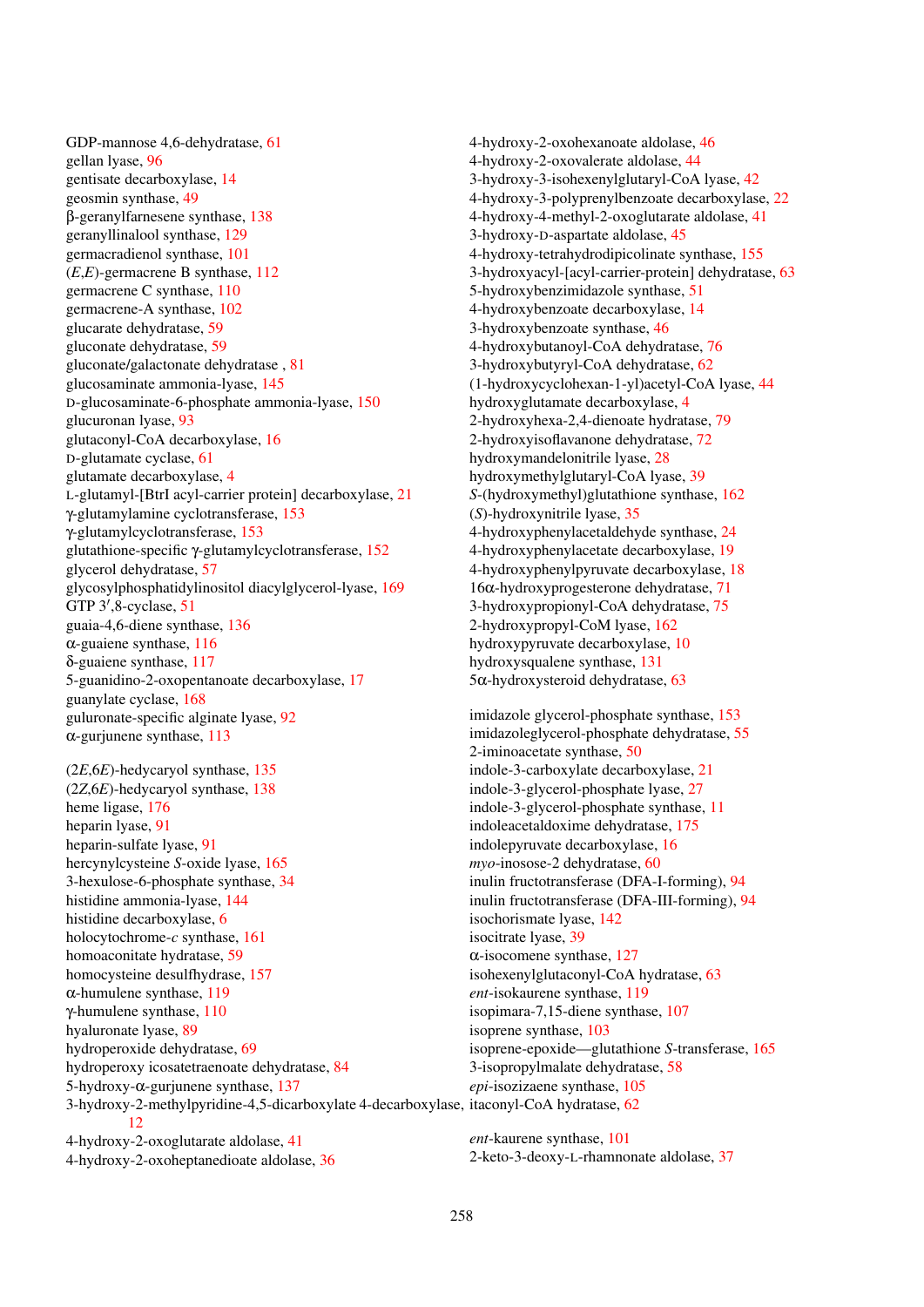ketotetrose-phosphate aldolase, [26](#page-25-0) 3-ketovalidoxylamine C-N-lyase, [154](#page-153-0) kievitone hydratase, [70](#page-69-0) kunzeaol synthase, [128](#page-127-0)

labda-7,13(16),14-triene synthase, [139](#page-138-0) (12*E*)-labda-8(17),12,14-triene synthase, [139](#page-138-0) labdatriene synthase, [118](#page-117-0) lactate aldolase, [33](#page-32-0) D-lactate dehydratase, [78](#page-77-0) lactoyl-CoA dehydratase, [62](#page-61-0) lactoylglutathione lyase, [157](#page-156-0) leukotriene-C<sub>4</sub> synthase, [161](#page-160-0) levan fructotransferase (DFA-IV-forming), [93](#page-92-0) levopimaradiene synthase, [104](#page-103-0) (4*S*)-limonene synthase, [100](#page-99-0) (*R*)-limonene synthase, [101](#page-100-0) linalool dehydratase, [78](#page-77-0) *R*-linalool synthase, [103](#page-102-0) *S*-linalool synthase, [102](#page-101-0) long-chain-enoyl-CoA hydratase, [65](#page-64-0) longifolene synthase, [110](#page-109-0) α-longipinene synthase, [114](#page-113-0) low-specificity L-threonine aldolase, [35](#page-34-0) lupan-3β,20-diol synthase, [78](#page-77-0) L-lysine cyclodeaminase, [150](#page-149-0) lysine decarboxylase, [5](#page-4-0)

magnesium dechelatase, [176](#page-175-0) maleate hydratase, [58](#page-57-0) malolactic enzyme, [23](#page-22-0) malonyl-*S*-ACP decarboxylase, [19](#page-18-0) malonyl-CoA decarboxylase, [3](#page-2-0) malyl-CoA lyase, [42](#page-41-0) (*R*)-mandelonitrile lyase, [27](#page-26-0) mannonate dehydratase, [53](#page-52-0) mannuronate-specific alginate lyase, [90](#page-89-0) manoyl oxide synthase, [138](#page-137-0) medicarpin synthase, [81](#page-80-0) methanogen homoaconitase, [74](#page-73-0) methionine γ-lyase, [159](#page-158-0) methionine decarboxylase, [13](#page-12-0) methylaspartate ammonia-lyase, [144](#page-143-0) 2-methylcitrate dehydratase, [66](#page-65-0) 2-methylcitrate dehydratase (2-methyl-*trans*-aconitate forming), [75](#page-74-0) 2-methylfumaryl-CoA hydratase, [83](#page-82-0) 3-methylfumaryl-CoA hydratase, [84](#page-83-0) methylglutaconyl-CoA hydratase, [55](#page-54-0) methylglyoxal synthase, [97](#page-96-0) 2-methylisoborneol synthase, [122](#page-121-0) 2-methylisocitrate dehydratase, [71](#page-70-0) methylisocitrate lyase, [43](#page-42-0) 6-methylsalicylate decarboxylase, [12](#page-11-0) (methylthio)acryloyl-CoA hydratase, [84](#page-83-0) methylthioribulose 1-phosphate dehydratase, [73](#page-72-0)

miltiradiene synthase, [126](#page-125-0) *cis*-muuroladiene synthase, [112](#page-111-0) α-muurolene synthase, [124](#page-123-0) γ-muurolene synthase, [125](#page-124-0) myrcene synthase, [100](#page-99-0) neoabietadiene synthase, [126](#page-125-0) nephthenol synthase, [130](#page-129-0) (3*R*,6*E*)-nerolidol synthase, [108](#page-107-0) (3*S*,6*E*)-nerolidol synthase, [108](#page-107-0) nezukol synthase, [137](#page-136-0) nitrile hydratase, [68](#page-67-0) (*S*)-norcoclaurine synthase, [66](#page-65-0) octopamine dehydratase, [68](#page-67-0) oleate hydratase, [62](#page-61-0) oligo-alginate lyase, [97](#page-96-0) oligogalacturonide lyase, [91](#page-90-0) olivetolic acid cyclase, [163](#page-162-0) ophiobolin F synthase, [129](#page-128-0) ornithine cyclodeaminase, [145](#page-144-0) ornithine decarboxylase, [5](#page-4-0) orotidine-5'-phosphate decarboxylase, [6](#page-5-0) orsellinate decarboxylase, [13](#page-12-0) oxalate decarboxylase, [2](#page-1-0) oxaloacetate decarboxylase, [25](#page-24-0) oxalomalate lyase, [40](#page-39-0) 4-oxalomesaconate hydratase, [67](#page-66-0) oxalyl-CoA decarboxylase, [3](#page-2-0) 2-oxo-3-hexenedioate decarboxylase, [17](#page-16-0) 2-oxo-4-hydroxy-4-carboxy-5-ureidoimidazoline decarboxylase,  $22$ 2-oxo-hept-4-ene-1,7-dioate hydratase, [86](#page-85-0) 5 0 -oxoaverantin cyclase, [81](#page-80-0) 2-oxoglutarate decarboxylase, [16](#page-15-0) 3-oxolaurate decarboxylase, [13](#page-12-0) 5-oxopent-3-ene-1,2,5-tricarboxylate decarboxylase, [15](#page-14-0) 2-oxopent-4-enoate hydratase, [67](#page-66-0) pancreatic ribonuclease, [171](#page-170-0) pantothenoylcysteine decarboxylase, [7](#page-6-0) patchoulol synthase, [112](#page-111-0) pectate disaccharide-lyase, [91](#page-90-0) pectate lyase, [90](#page-89-0) pectate trisaccharide-lyase, [95](#page-94-0) pectin lyase, [92](#page-91-0) pentalenene synthase, [98](#page-97-0) pentamethylcyclopentadecatrienol synthase, [130](#page-129-0) peptidyl-glutamate 4-carboxylase, [20](#page-19-0) peptidylamidoglycolate lyase, [152](#page-151-0) peregrinol diphosphate synthase, [89](#page-88-0)

phaseollidin hydratase, [70](#page-69-0) β-phellandrene synthase (neryl-diphosphate-cyclizing), [108](#page-107-0) phenacrylate decarboxylase, [23](#page-22-0) phenylacetaldehyde synthase, [25](#page-24-0) phenylacetaldoxime dehydratase, [175](#page-174-0) phenylalanine ammonia-lyase, [149](#page-148-0)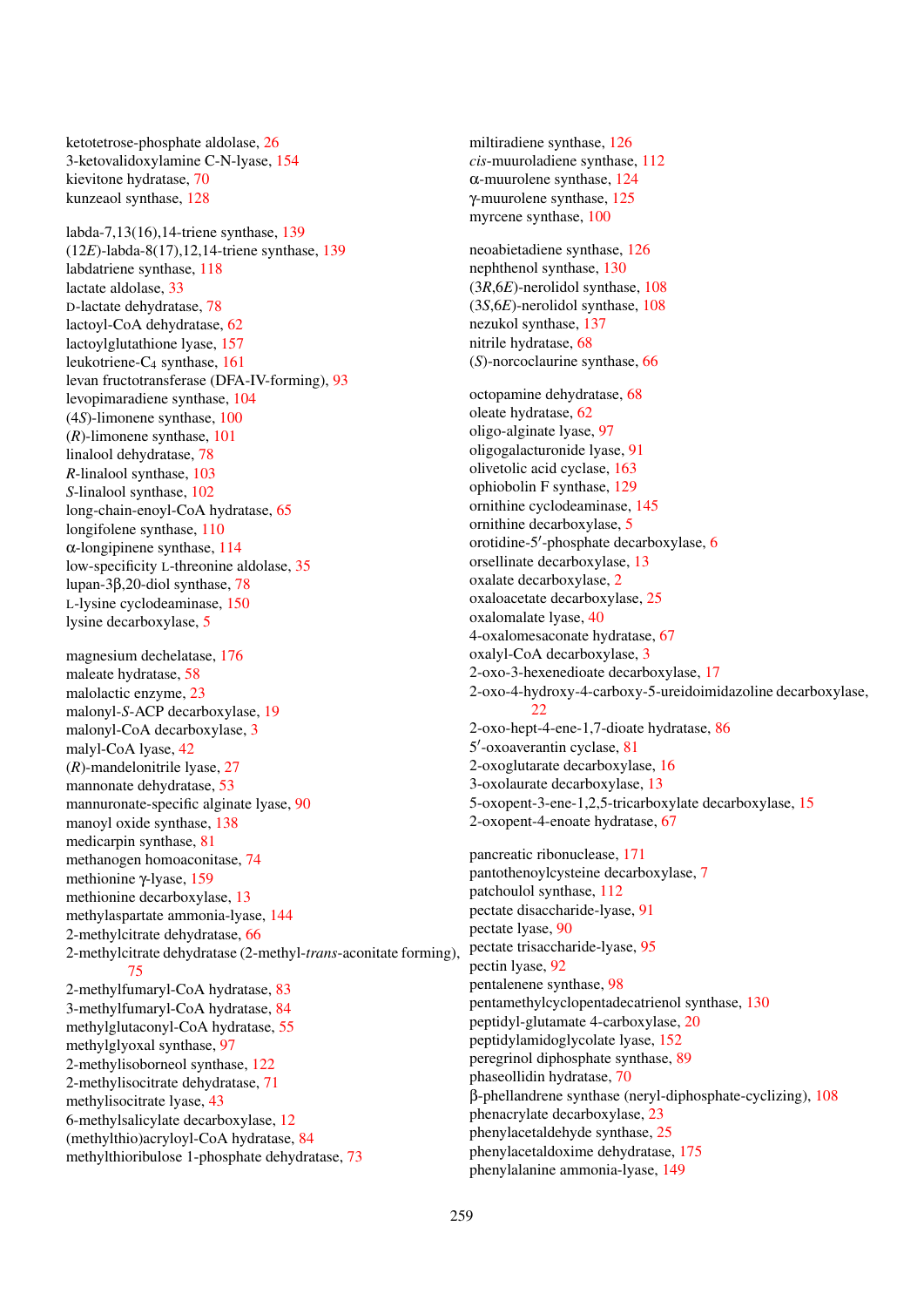phenylalanine decarboxylase, [12](#page-11-0) phenylalanine/tyrosine ammonia-lyase, [149](#page-148-0) phenylpyruvate decarboxylase, [10](#page-9-0) phenylserine aldolase, [31](#page-30-0) phosphatidylinositol diacylglycerol-lyase, [169](#page-168-0) phosphatidylserine decarboxylase, [15](#page-14-0) phosphinomethylmalate isomerase, [87](#page-86-0) phospho*enol*pyruvate carboxykinase (ATP), [11](#page-10-0) phospho*enol*pyruvate carboxykinase (diphosphate), [9](#page-8-0) phospho*enol*pyruvate carboxykinase (GTP), [8](#page-7-0) phospho*enol*pyruvate carboxylase, [7](#page-6-0) phosphogluconate dehydratase, [54](#page-53-0) phosphoketolase, [27](#page-26-0) phosphomethylpyrimidine synthase, [50](#page-49-0) phosphomevalonate decarboxylase, [22](#page-21-0) 5-phosphonooxy-L-lysine phospho-lyase, [126](#page-125-0) phosphonopyruvate decarboxylase, [18](#page-17-0) phosphopantothenoylcysteine decarboxylase, [9](#page-8-0) phosphopyruvate hydratase, [54](#page-53-0) phosphoribosylaminoimidazole carboxylase, [5](#page-4-0) phosphosulfolactate synthase, [161](#page-160-0) phycobiliprotein β-cysteine-155 phycobilin lyase, [164](#page-163-0) phycobiliprotein cysteine-84 phycobilin lyase, [163](#page-162-0) phycoerythrocyanin α-cysteine-84 phycoviolobilin lyase/isomera\$, selinene synthase, [140](#page-139-0) [164](#page-163-0)

phyllocladan-16α-ol synthase, [107](#page-106-0) *syn*-pimara-7,15-diene synthase, [105](#page-104-0) *ent*-pimara-8(14),15-diene synthase, [104](#page-103-0) *ent*-pimara-9(11),15-diene synthase, [104](#page-103-0) pimaradiene synthase, [129](#page-128-0) β-pinacene synthase, [140](#page-139-0) porphobilinogen synthase, [56](#page-55-0) prephenate decarboxylase, [23](#page-22-0) prephenate dehydratase, [62](#page-61-0) presilphiperfolanol synthase, [113](#page-112-0) pristinol synthase, [137](#page-136-0) propanediol dehydratase, [57](#page-56-0) propioin synthase, [32](#page-31-0) protoaphin-aglucone dehydratase (cyclizing), [65](#page-64-0) protocatechuate decarboxylase, [14](#page-13-0) ∆ 6 -protoilludene synthase, [127](#page-126-0) protoporphyrin ferrochelatase, [174](#page-173-0) pseudolaratriene synthase, [136](#page-135-0) pseudouridylate synthase, [65](#page-64-0) purine imidazole-ring cyclase, [152](#page-151-0) pyrazolylalanine synthase, [61](#page-60-0) pyridinium-3,5-bisthiocarboxylic acid mononucleotide nickel chelatase, [177](#page-176-0) pyridinium-3,5-bisthiocarboxylic acid mononucleotide synthase, [166](#page-165-0) pyridoxal 5'-phosphate synthase (glutamine hydrolysing), [155](#page-154-0) *o*-pyrocatechuate decarboxylase, [11](#page-10-0) pyrrole-2-carboxylate decarboxylase, [21](#page-20-0) pyruvate decarboxylase, [2](#page-1-0) 6-pyruvoyltetrahydropterin synthase, [99](#page-98-0)

R-phycocyanin α-cysteine-84 phycourobilin lyase/isomerase, [165](#page-164-0) γ-resorcylate decarboxylase, [23](#page-22-0) rhamnogalacturonan endolyase, [96](#page-95-0) rhamnogalacturonan exolyase, [96](#page-95-0) L-rhamnonate dehydratase, [69](#page-68-0) rhamnulose-1-phosphate aldolase, [29](#page-28-0) rhizathalene A synthase, [139](#page-138-0) ribonuclease  $T_2$ , [171](#page-170-0) ribonuclease  $U_2$ , [172](#page-171-0) *S*-ribosylhomocysteine lyase, [161](#page-160-0) ribulose-bisphosphate carboxylase, [9](#page-8-0) sabinene-hydrate synthase, [99](#page-98-0) salicylate decarboxylase, [21](#page-20-0) *ent*-sandaracopimaradiene synthase, [103](#page-102-0) α-santalene synthase, [115](#page-114-0) β-santalene synthase, [115](#page-114-0) sclareol synthase, [128](#page-127-0) scytalone dehydratase, [70](#page-69-0) selenocysteine lyase, [160](#page-159-0) selina-4(15),7(11)-diene synthase, [136](#page-135-0) β-selinene cyclase, [111](#page-110-0) D-serine ammonia-lyase, [147](#page-146-0) L-serine ammonia-lyase, [147](#page-146-0) serine-sulfate ammonia-lyase, [145](#page-144-0) β-sesquiphellandrene synthase, [124](#page-123-0) sesquithujene synthase, [119](#page-118-0) sesterfisherol synthase, [135](#page-134-0) short-chain-enoyl-CoA hydratase, [83](#page-82-0) siroheme decarboxylase, [25](#page-24-0) sirohydrochlorin cobaltochelatase, [174](#page-173-0) sirohydrochlorin ferrochelatase, [174](#page-173-0) sirohydrochlorin nickelchelatase, [176](#page-175-0) sphinganine-1-phosphate aldolase, [31](#page-30-0) (–)-spiroviolene synthase, [132](#page-131-0) spore photoproduct lyase, [49](#page-48-0) sporulenol synthase, [80](#page-79-0) squalene—hopanol cyclase, [78](#page-77-0)

2-succinyl-6-hydroxy-2,4-cyclohexadiene-1-carboxylate synthase, [142](#page-141-0) *o*-succinylbenzoate synthase, [74](#page-73-0) sulfinoalanine decarboxylase, [7](#page-6-0) sulfofructosephosphate aldolase, [38](#page-37-0) (2*R*)-sulfolactate sulfo-lyase, [162](#page-161-0) sulfopyruvate decarboxylase, [18](#page-17-0) synephrine dehydratase, [68](#page-67-0) tagatose-bisphosphate aldolase, [33](#page-32-0) L-talarate dehydratase, [85](#page-84-0)

stellata-2,6,19-triene synthase, [136](#page-135-0) stemar-13-ene synthase, [104](#page-103-0) stemod-13(17)-ene synthase, [104](#page-103-0) stipitatonate decarboxylase, [14](#page-13-0) strictosidine synthase, [154](#page-153-0)